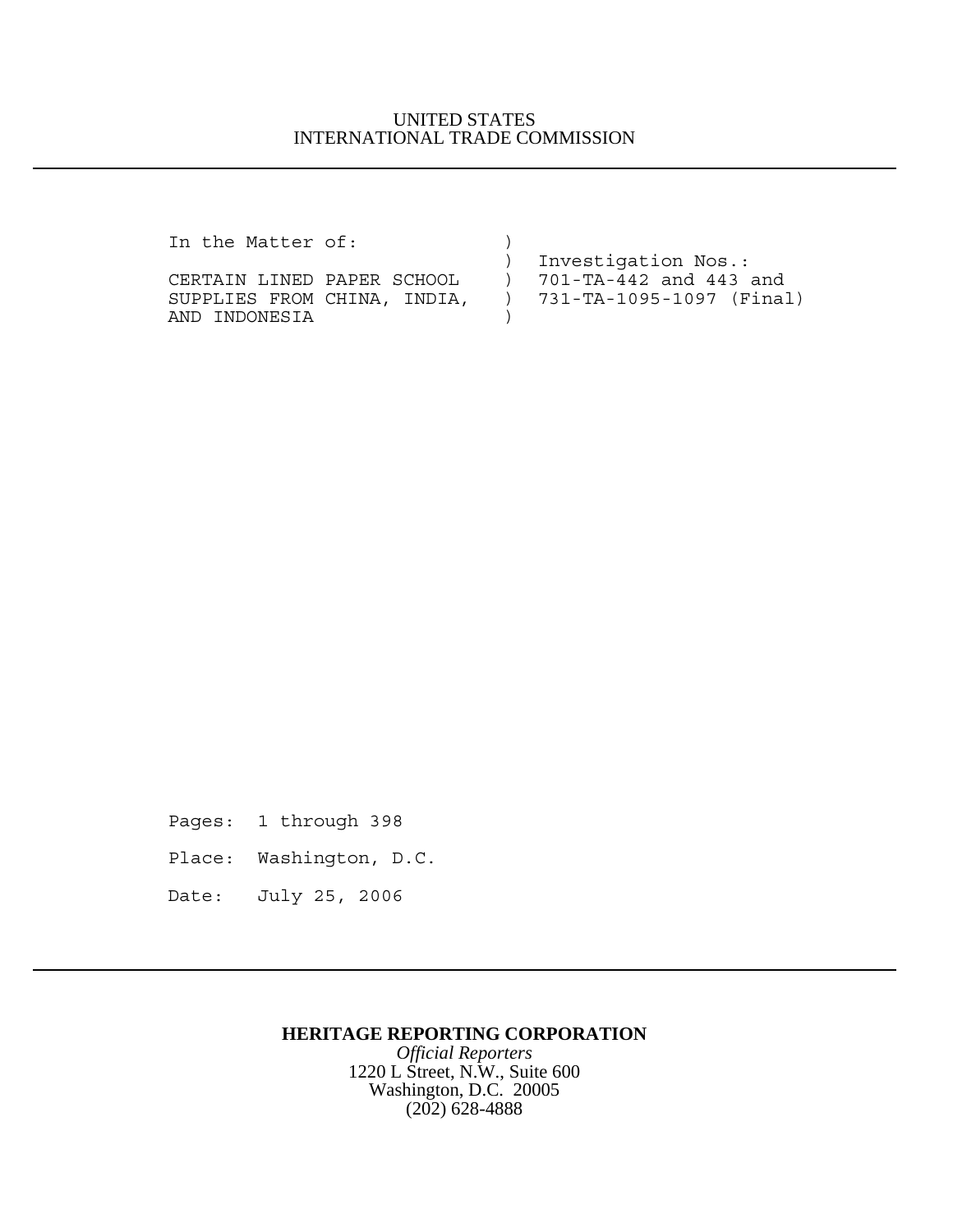THE UNITED STATES INTERNATIONAL TRADE COMMISSION In the Matter of:  $)$  ) Investigation Nos.: CERTAIN LINED PAPER SCHOOL ) 701-TA-442 and 443 and SUPPLIES FROM CHINA, INDIA, ) 731-TA-1095-1097 (Final) AND INDONESIA )

> Tuesday, July 25, 2006

Room No. 101 U.S. International Trade Commission 500 E Street, S.W. Washington, D.C.

The hearing commenced, pursuant to notice, at 9:31 a.m., before the Commissioners of the United States International Trade Commission, the Honorable DANIEL R. PEARSON, Chairman, presiding.

APPEARANCES:

On behalf of the International Trade Commission:

Commissioners:

DANIEL R. PEARSON, CHAIRMAN SHARA L. ARANOFF, VICE CHAIRMAN JENNIFER A. HILLMAN, COMMISSIONER STEPHEN KOPLAN, COMMISSIONER DEANNA TANNER OKUN, COMMISSIONER CHARLOTTE R. LANE, COMMISSIONER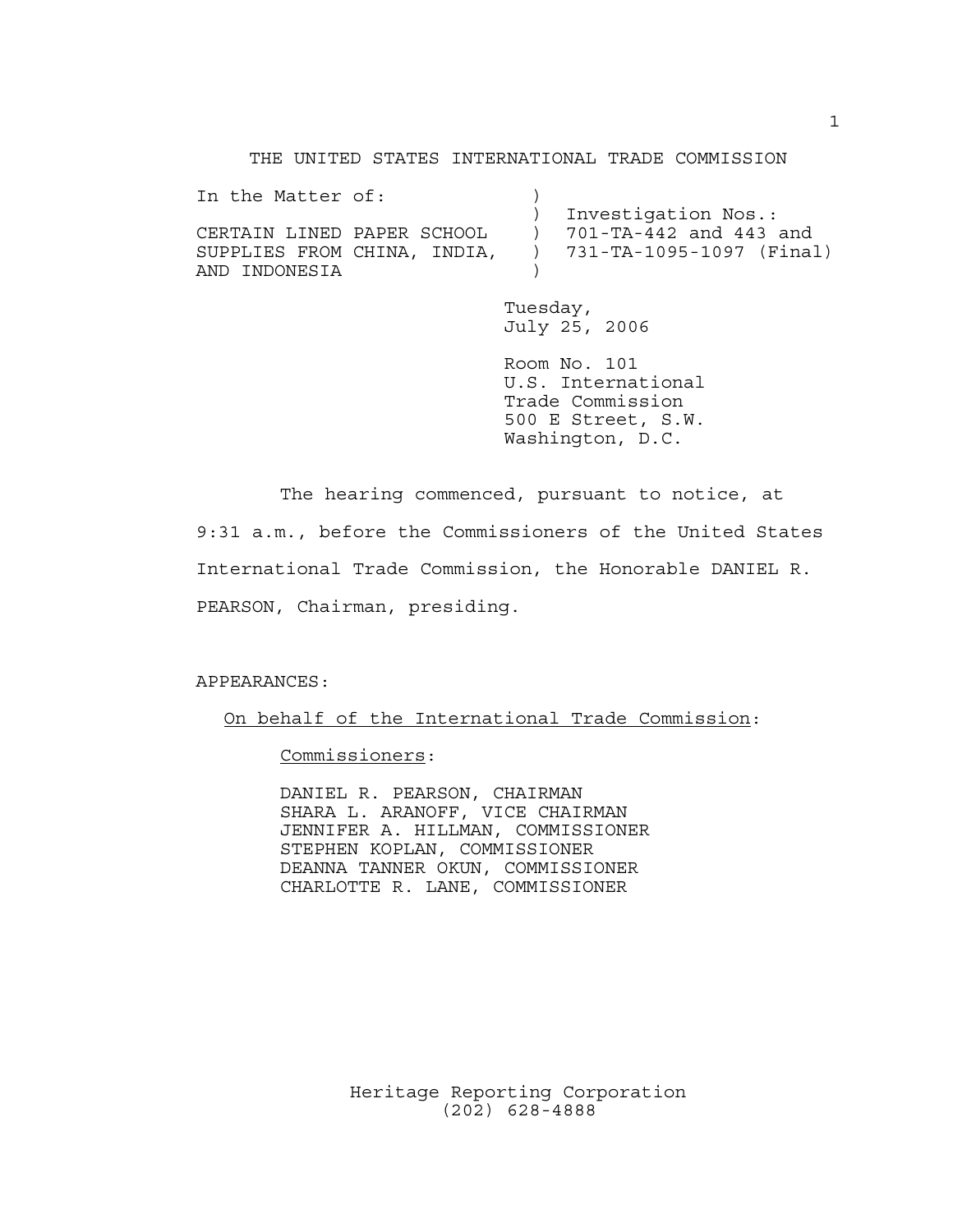APPEARANCES: (Cont'd.)

Staff:

MARILYN R. ABBOTT, SECRETARY TO THE COMMISSION WILLIAM R. BISHOP, HEARINGS AND MEETINGS COORDINATOR SHARON D. BELLAMY, HEARINGS AND MEETINGS ASSISTANT JAI MOTWANE, INVESTIGATOR FRED FORSTALL, INDUSTRY ANALYST NANCY BRYAN, ECONOMIST MARY KLIR, ACCOUNTANT/AUDITOR MONICA STUMP, ATTORNEY GEORGE DEYMAN, SUPERVISORY INVESTIGATOR

Congressional Witnesses:

THE HONORABLE ZACH WAMP, U.S. Congressman, U.S. House of Representatives, State of Tennessee, 3rd District

THE HONORABLE BILL SHUSTER, U.S. Congressman, U.S. House of Representatives, State of Pennsylvania, 9th District

THE HONORABLE LYNN A. WESTMORELAND, U.S. Congressman, U.S. House of Representatives, State of Georgia, 8th District

In Support of the Imposition of Antidumping and Countervailing Duties:

On behalf of the Association of American School Paper Suppliers:

GEORGE ROBINSON, Vice President, Sales, Top Flights, Inc. HAROLD A. RAHN, President, Norcom, Inc. NEIL A. MCLACHLAN, President, MeadWestvaco Consumer & Office Products Group HOLLY HART, Assistant Legislative Director, United Steel, Paper and Forestry, Rubber, Manufacturing, Energy, Allied Industrial and Service Workers International Union, AFL-CIO, CLC SETH KAPLAN, Vice President, CRA International, Inc.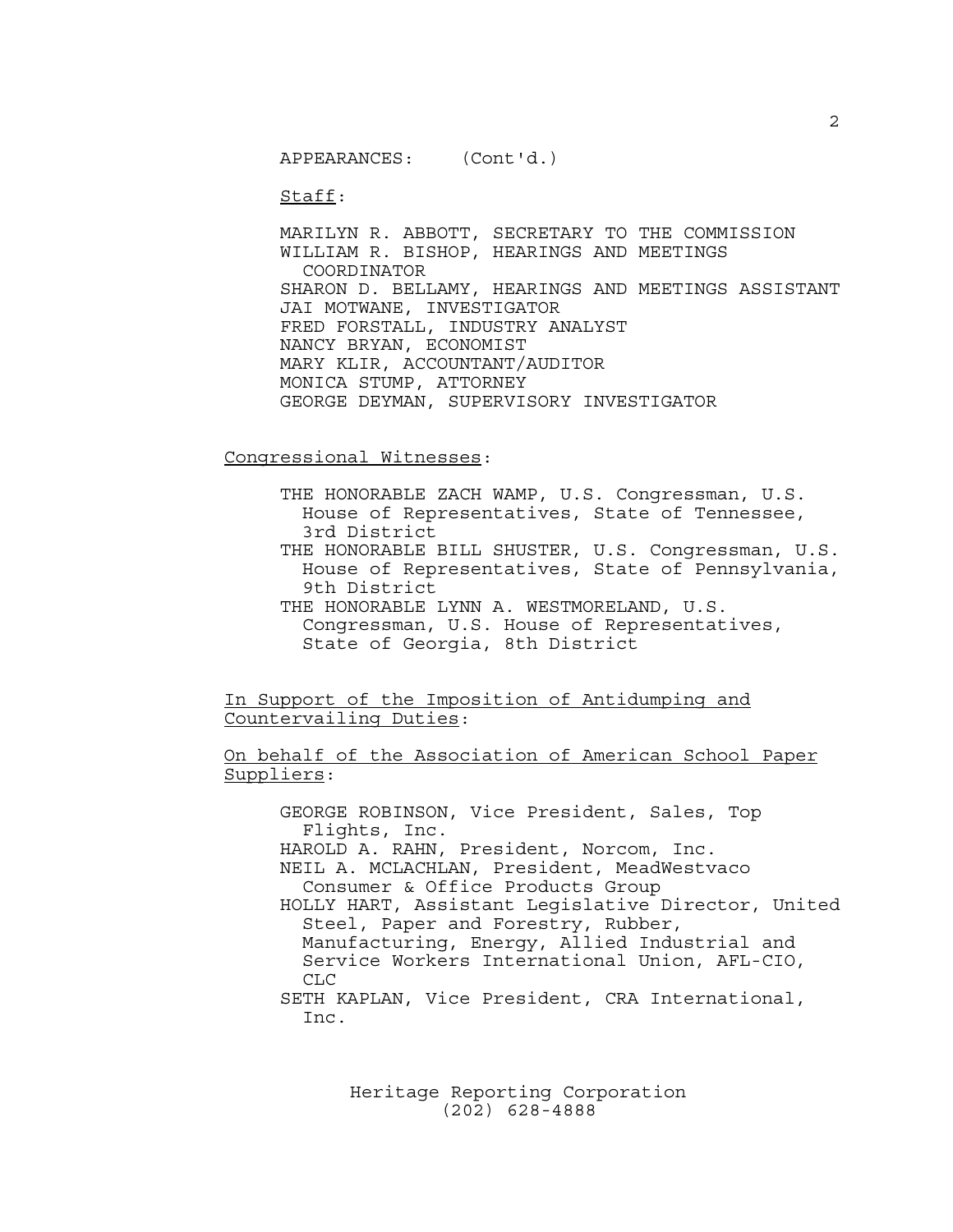APPEARANCES: (Cont'd.)

In Support of the Imposition of Antidumping and Countervailing Duties:

On behalf of the Association of American School Paper Suppliers:

ALAN H. PRICE, Esquire TIMOTHY C. BRIGHTBILL, Esquire Wiley Rein & Fielding, LLP Washington, D.C.

In Opposition to the Imposition of Antidumping and Countervailing Duties:

On behalf of Target Corporation; Hotrock Stationary (Shenzhen) Co., Ltd.; Watanabe Paper Products (Linqing) Co., Ltd.; and Watanabe Paper Products (Shanghai) Co., Ltd.:

MEGHAN TUCCI, Senior Buyer, Target TONI DEMBSKI-BRANDL, Senior Counsel, Target HE ZUORU, President, Watanabe GRACE GAO-SHEPPARD, Interpreter for He Zuoru BRUCE MALASHEVICH, President, Economic Consulting Services, Inc.

JAMES J. JOCHUM, Esquire MARGUERITE E. TROSSEVIN, Esquire Mayer, Brown, Rowe & Maw, LLP

On behalf of Staples, Inc.:

SUSAN CIULLA, Vice President, Divisional Merchandise Manager, Staples, Inc. KELLY O'BRIEN, Buyer, Staples, Inc.

JULIE C. MENDOZA, Esquire DONALD B. CAMERON, Esquire Kaye Scholer, LLP Washington, D.C.

On behalf of NuCarta, LLC:

DAVID GRAHAM, President, NuCarta DAVID HIXON, Vice President, NuCarta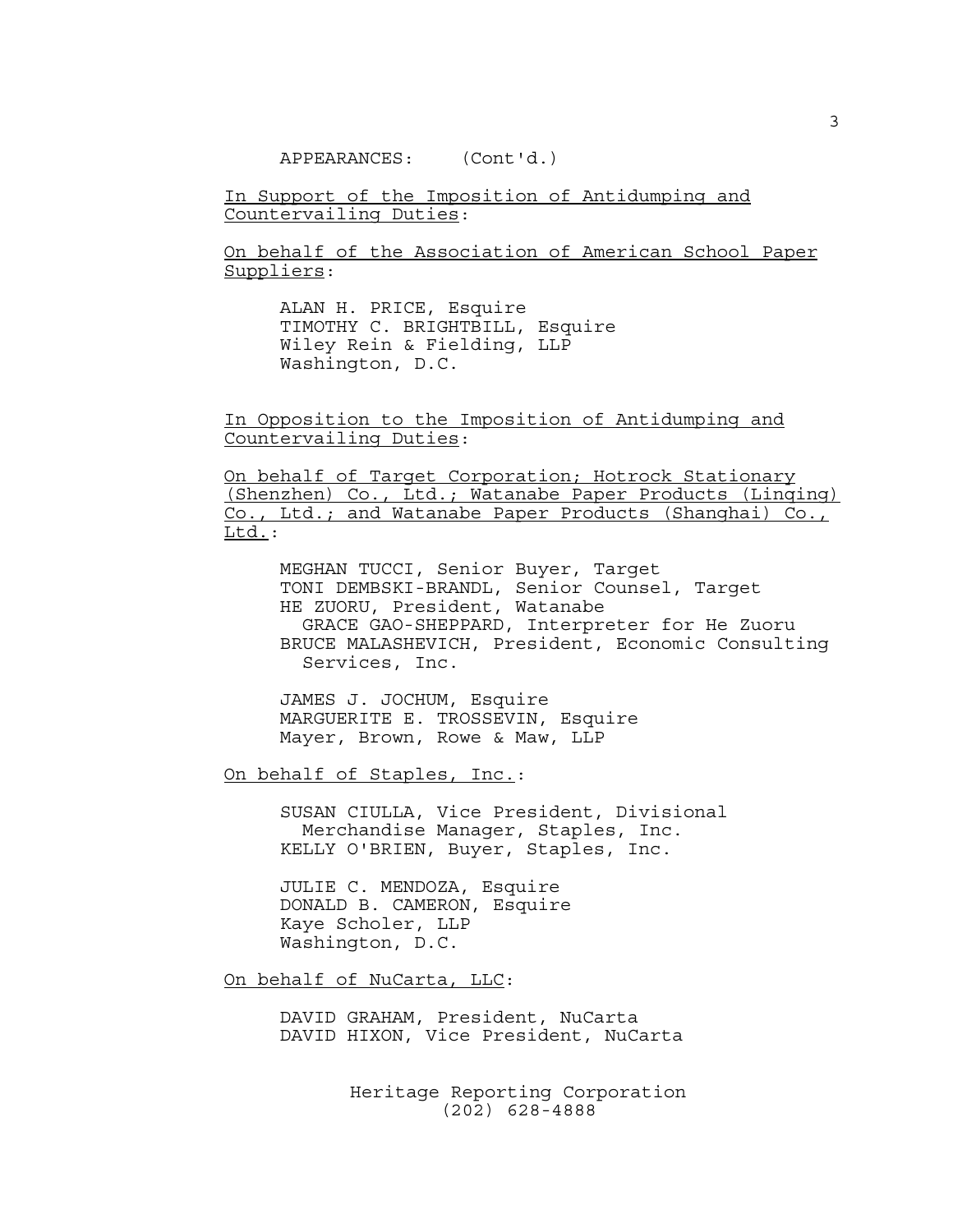APPEARANCES: (Cont'd.)

In Opposition to the Imposition of Antidumping and Countervailing Duties:

On behalf of NuCarta, LLC:

LYLE B. VANDER SCHAAF, Esquire JOSEPH H. HECKENDORN, Esquire Bryan Cave, LLP Washington, D.C.

On behalf of Navneet Publications (India), Ltd:

BARRY RAO, President, American Scholar

GREGORY S. MENEGAZ, Esquire deKieffer & Horgan Washington, D.C.

On behalf of CPP International, LLC and Firstline Canada, Inc.:

> CLAY PRESLEY, President, CPP HARVEY EIDINGER, President, Firstline

RONALD M. WISLA, Esquire WILLIAM E. PERRY, Esquire Garvey Schubert Barer Washington, D.C.

On behalf of Walgreen Co.:

MARK VANGUYSE, Category Manager, Stationery, Walgreens

MARK S. ZOLNO, Esquire DAVID P. SANDERS, Esquire Katten Muchin Rosenman, LLP Chicago, Illinois

On behalf of Pt. Pabrik Kertas Tjiwi Kimia, Tbk.:

MICHAEL T. SHOR, Esquire Arnold & Porter, LLP Washington, D.C.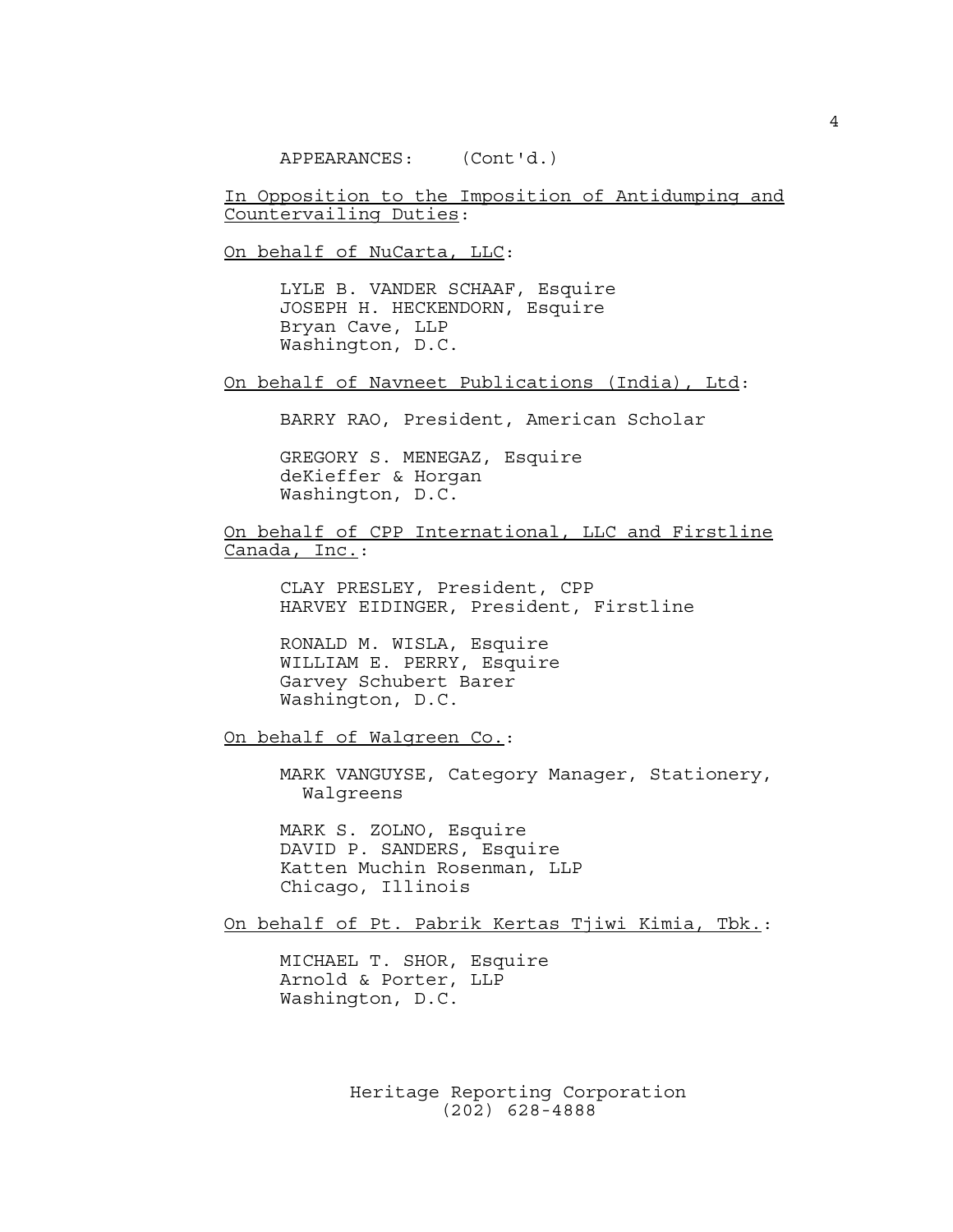# $\underline{\texttt{I}} \underline{\texttt{N}} \underline{\texttt{D}} \underline{\texttt{E}} \underline{\texttt{X}}$

PAGE

5

| TESTIMONY OF THE HONORABLE ZACH WAMP, U.S.<br>CONGRESSMAN, U.S. HOUSE OF REPRESENTATIVES,<br>STATE OF TENNESSEE, 3RD DISTRICT                                                                                 | 9   |
|---------------------------------------------------------------------------------------------------------------------------------------------------------------------------------------------------------------|-----|
| TESTIMONY OF THE HONORABLE BILL SHUSTER, U.S.<br>CONGRESSMAN, U.S. HOUSE OF REPRESENTATIVES,<br>STATE OF PENNSYLVANIA, 9TH DISTRICT                                                                           | 14  |
| TESTIMONY OF THE HONORABLE LYNN A. WESTMORELAND,<br>U.S. CONGRESSMAN, U.S. HOUSE OF REPRESENTATIVES,<br>STATE OF GEORGIA, 8TH DISTRICT                                                                        | 19  |
| OPENING STATEMENT OF TIMOTHY BRIGHTBILL, ESQUIRE,<br>WILEY REIN & FIELDING, LLP                                                                                                                               | 22  |
| OPENING STATEMENT OF DONALD B. CAMERON, ESQUIRE,<br>KAYE SCHOLER, LLP                                                                                                                                         | 27  |
| TESTIMONY OF ALAN H. PRICE, ESQUIRE,<br>WILEY REIN & FIELDING, LLP                                                                                                                                            | 31  |
| TESTIMONY OF GEORGE ROBINSON, VICE PRESIDENT,<br>SALES, TOP FLIGHTS, INC.                                                                                                                                     | 37  |
| TESTIMONY OF HAROLD A. RAHN, PRESIDENT, NORCOM,<br>INC.                                                                                                                                                       | 42  |
| TESTIMONY OF NEIL A. MCLACHLAN, PRESIDENT,<br>MEADWESTVACO CONSUMER & OFFICE PRODUCTS GROUP                                                                                                                   | 48  |
| TESTIMONY OF HOLLY HART, ASSISTANT LEGISLATIVE<br>DIRECTOR, UNITED STEEL, PAPER AND FORESTRY,<br>RUBBER, MANUFACTURING, ENERGY, ALLIED<br>INDUSTRIAL AND SERVICE WORKERS INTERNATIONAL<br>UNION, AFL-CIO, CLC | 54  |
| TESTIMONY OF SETH KAPLAN, VICE PRESIDENT, CRA<br>INTERNATIONAL, INC.                                                                                                                                          | 61  |
| TESTIMONY OF TIMOTHY C. BRIGHTBILL, ESQUIRE,<br>WILEY REIN & FIELDING, LLP                                                                                                                                    | 77  |
| TESTIMONY OF DONALD B. CAMERON, ESQUIRE,<br>KAYE SCHOLER, LLP                                                                                                                                                 | 203 |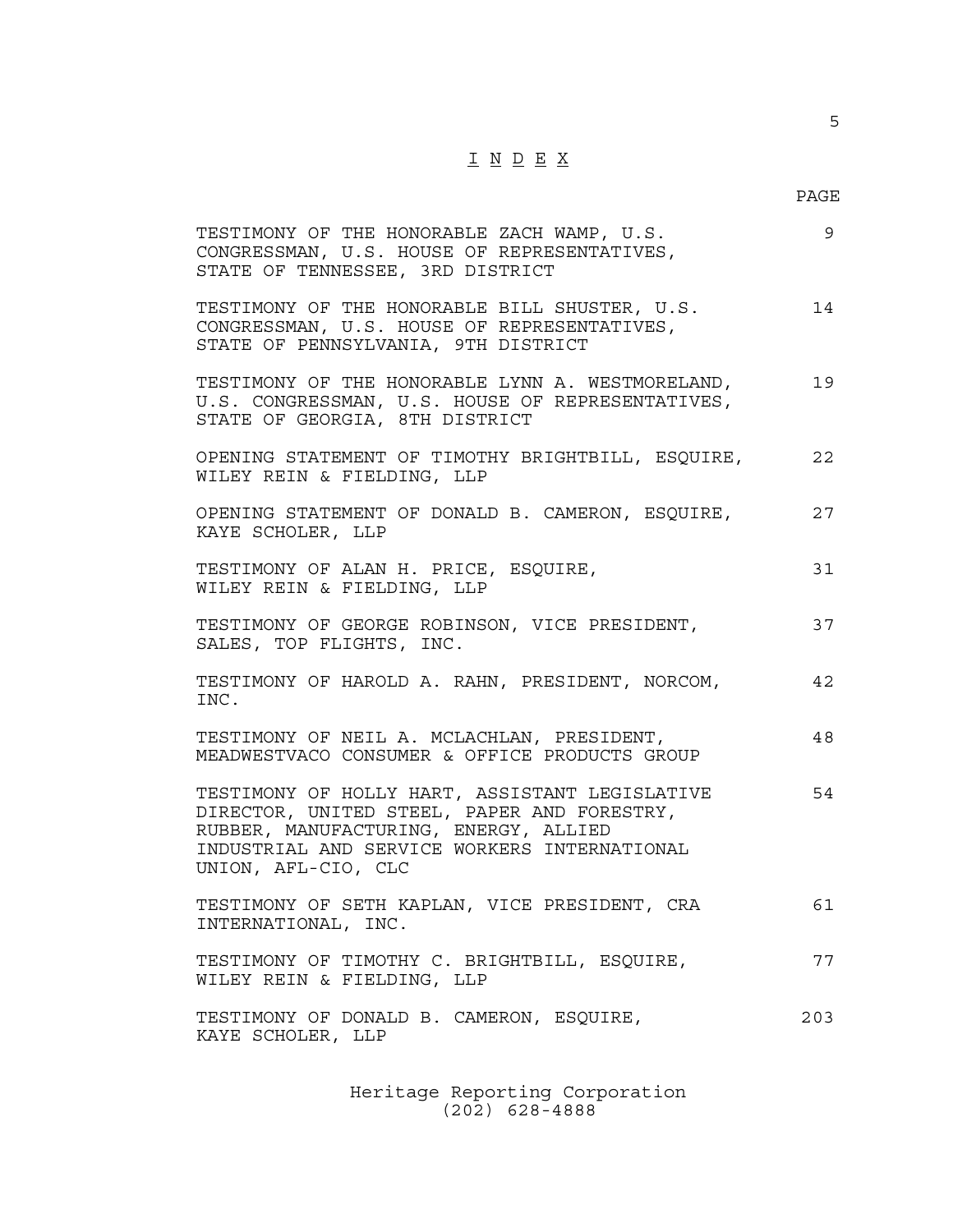## $I N D E X (CONT'D)$

6

| TESTIMONY OF MEGHAN TUCCI, SENIOR BUYER, TARGET                                             | 204 |
|---------------------------------------------------------------------------------------------|-----|
| TESTIMONY OF MARGUERITE E. TROSSEVIN, ESQUIRE,                                              | 210 |
| TESTIMONY OF SUSAN CIULLA, VICE PRESIDENT,<br>DIVISIONAL MERCHANDISE MANAGER, STAPLES, INC. | 211 |
| TESTIMONY OF MARK VANGUYSE, CATEGORY MANAGER,<br>STATIONERY, WALGREENS                      | 222 |
| DAVID GRAHAM, PRESIDENT, NUCARTA                                                            | 228 |
| TESTIMONY OF BARRY RAO, PRESIDENT, AMERICAN<br>SCHOLAR                                      | 233 |
| TESTIMONY OF GREGORY S. MENEGAZ, ESQUIRE,<br>DEKIEFFER & HORGAN                             | 233 |
| TESTIMONY OF HARVEY EIDINGER, PRESIDENT, FIRSTLINE                                          | 238 |
| TESTIMONY OF CLAY PRESLEY, PRESIDENT, CPP                                                   | 240 |
| TESTIMONY OF MICHAEL T. SHOR, ESQUIRE,<br>ARNOLD & PORTER, LLP                              | 242 |
| TESTIMONY OF DAVID HIXON, VICE PRESIDENT, NUCARTA                                           | 275 |
| TESTIMONY OF LYLE B. VANDER SCHAAF, ESQUIRE,<br>BRYAN CAVE, LLP                             | 275 |
| MAYER, BROWN, ROWE & MAW, LLP<br>TESTIMONY OF HE ZUORU, PRESIDENT, WATANABE                 | 276 |
| TESTIMONY OF WILLIAM E. PERRY, ESQUIRE,<br>GARVEY SCHUBERT BARER                            | 279 |
| TESTIMONY OF BRUCE MALASHEVICH, PRESIDENT,<br>ECONOMIC CONSULTING SERVICES, INC.            | 303 |
| TESTIMONY OF TONI DEMBSKI-BRANDL, SENIOR COUNSEL,<br>TARGET                                 | 314 |
| TESTIMONY OF MARK S. ZOLNO, ESQUIRE,<br>KATTEN MUCHIN ROSENMAN, LLP                         | 357 |
|                                                                                             |     |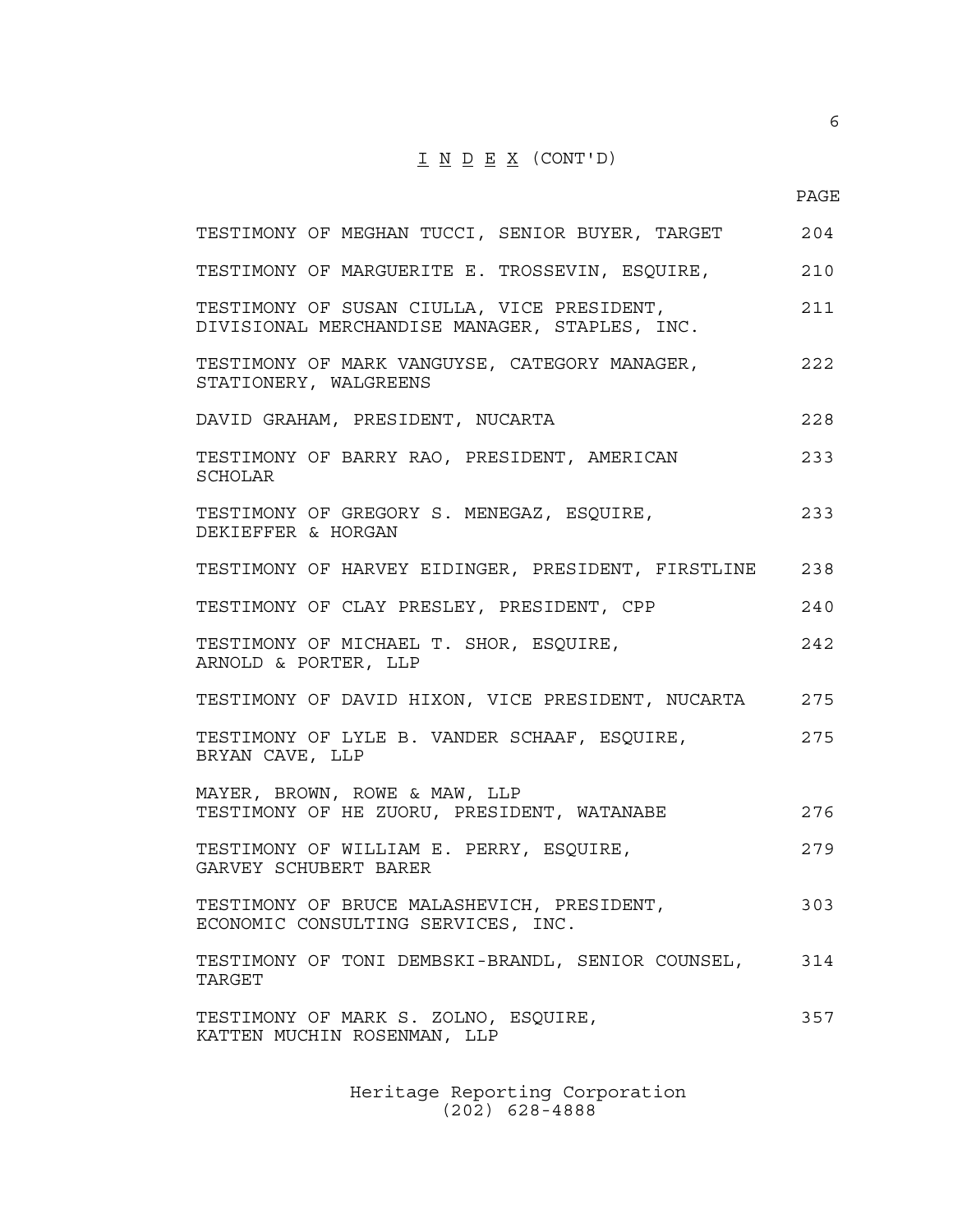#### I <u>N D E X</u> (CONT'D)

|                           |  |  | TESTIMONY OF JAMES J. JOCHUM, ESQUIRE, | 360 |
|---------------------------|--|--|----------------------------------------|-----|
| MAYER, BROWN, ROWE & MAW, |  |  |                                        |     |

CLOSING STATEMENT OF ALAN PRICE, ESQUIRE, 384 WILEY REIN & FIELDING, LLP

CLOSING STATEMENT OF MARGUERITE TROSSEVIN, ESQUIRE, 394 MAYER, BROWN, ROWE & MAW, LLP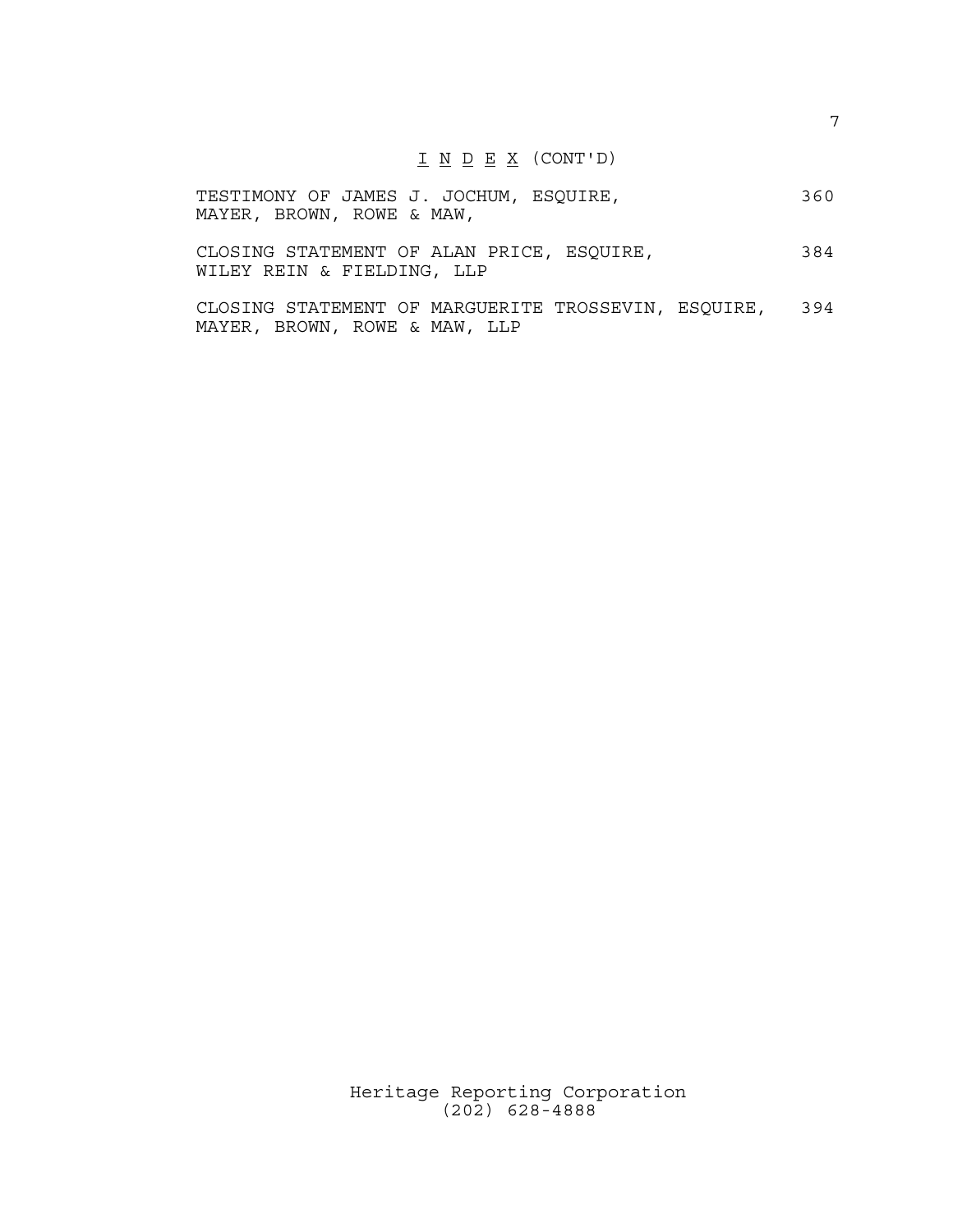| 1  | $\underline{P} \underline{R} \underline{O} \underline{C} \underline{E} \underline{E} \underline{D} \underline{I} \underline{N} \underline{G} \underline{S}$ |
|----|-------------------------------------------------------------------------------------------------------------------------------------------------------------|
| 2  | (9:31 a.m.)                                                                                                                                                 |
| 3  | CHAIRMAN PEARSON: Good morning. On behalf                                                                                                                   |
| 4  | of the U.S. International Trade Commission I welcome                                                                                                        |
| 5  | you to this hearing on Investigation Nos. 701-TA-442                                                                                                        |
| 6  | and 443 and 731-TA-1095-1097 (Final) involving Certain                                                                                                      |
| 7  | Lined Paper School Supplies From China, India and                                                                                                           |
| 8  | Indonesia.                                                                                                                                                  |
| 9  | The purpose of these investigations is to                                                                                                                   |
| 10 | determine whether an industry in the United States is                                                                                                       |
| 11 | materially injured or threatened with material injury                                                                                                       |
| 12 | by reason of subsidized and/or less than fair value                                                                                                         |
| 13 | imports of subject merchandise.                                                                                                                             |
| 14 | Schedules setting forth the presentation of                                                                                                                 |
| 15 | this hearing, notice of investigation and transcript                                                                                                        |
| 16 | order forms are available at the Secretary's desk.                                                                                                          |
| 17 | All prepared testimony should be given to the                                                                                                               |
| 18 | Secretary. Do not place testimony directly on the                                                                                                           |
| 19 | public distribution table.                                                                                                                                  |
| 20 | As all written material will be entered in                                                                                                                  |
| 21 | full into the record it need not be read to us at this                                                                                                      |
| 22 | time. All witnesses must be sworn in by the Secretary                                                                                                       |
| 23 | before presenting testimony. I understand that                                                                                                              |
| 24 | parties are aware of the time allocations.<br>Anv                                                                                                           |
| 25 | questions regarding the time allocations should be                                                                                                          |
|    | Heritage Reporting Corporation<br>$(202)$ 628-4888                                                                                                          |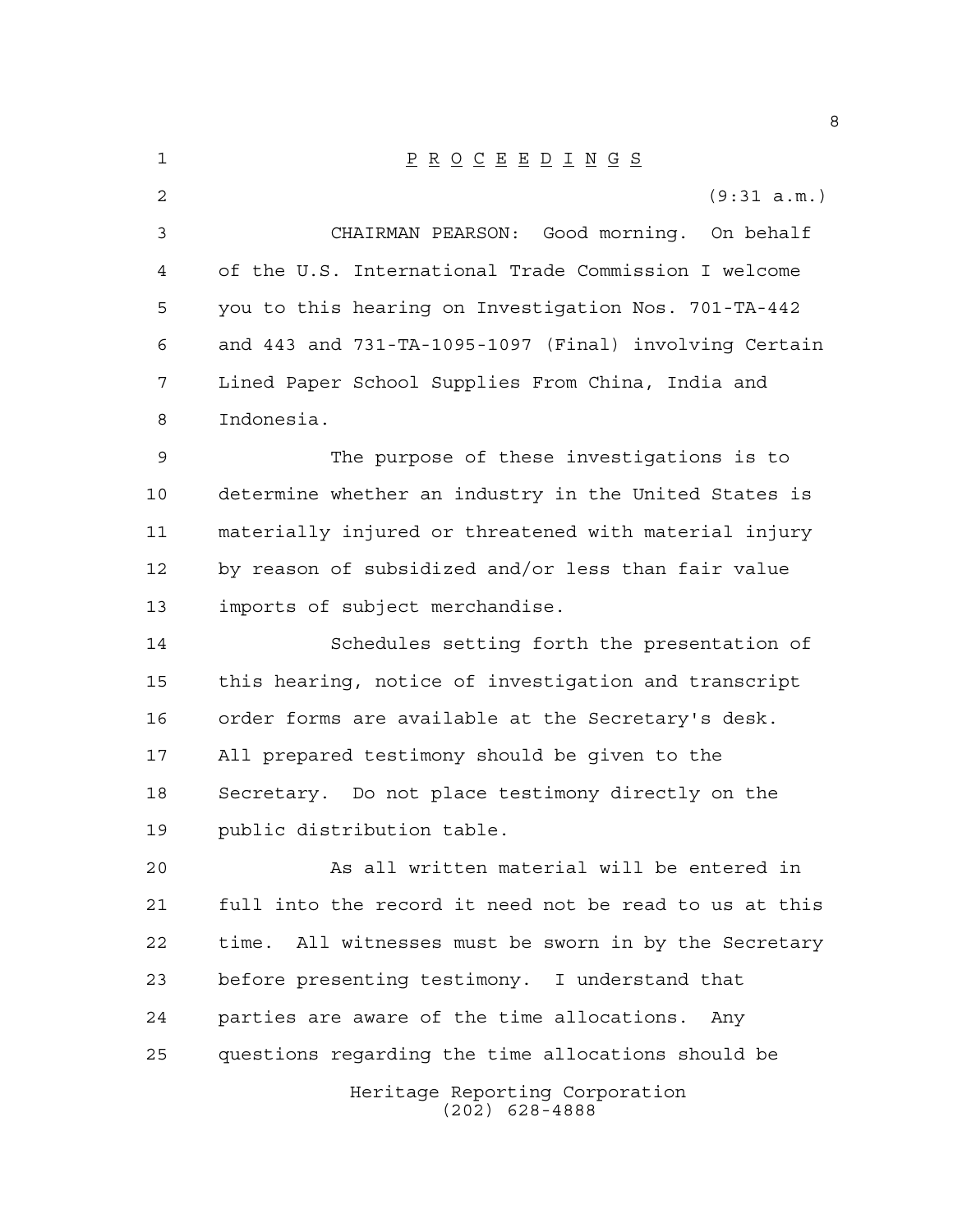directed to the Secretary.

 Finally, if you will be submitting documents that contain information you wish classified as business confidential your requests should comply with Commission Rule 201.6. Madam Secretary, are there any preliminary matters? MS. ABBOTT: Yes, Mr. Chairman. With your permission we will add Grace Gao-Sheppard, Interpreter for Mr. Zuoru, to the calendar on page 3. CHAIRMAN PEARSON: Without objection. Will you please announce our first congressional witness? MS. ABBOTT: Our first speaker is the Honorable Zach Wamp, United States Congressman, U.S. House of Representatives, State of Tennessee, 3rd District. CHAIRMAN PEARSON: Welcome, Congressman Wamp. 19 MR. WAMP: Thank you. CHAIRMAN PEARSON: Please proceed. MR. WAMP: Thank you, Chairman Pearson and members of the Commission. It's an honor to be here, and I welcome the opportunity to testify today on behalf of Top Flight and other domestic producers of lined paper school supplies.

Heritage Reporting Corporation (202) 628-4888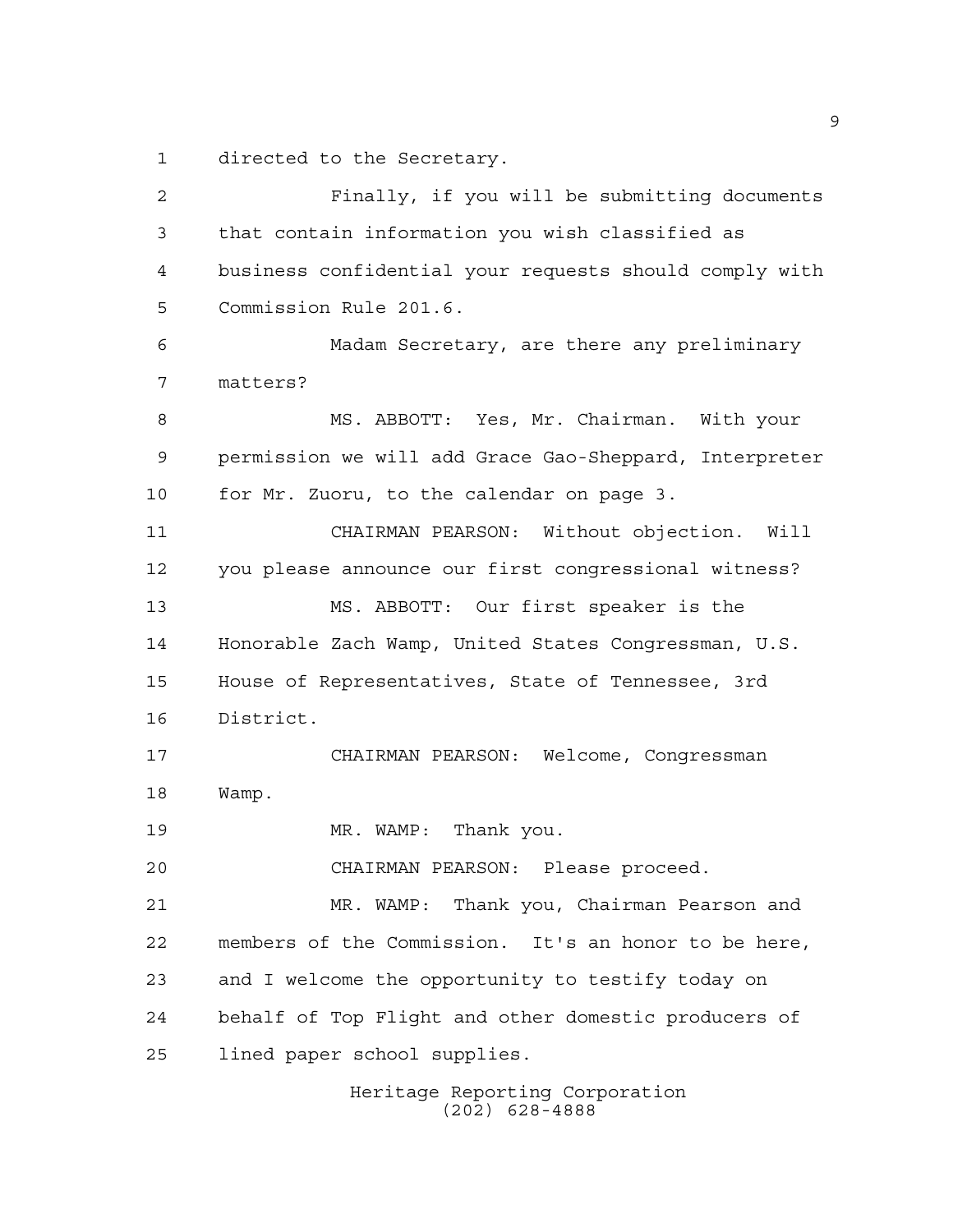I understand the Commission is looking into the impact of imports of paper products from China, India and Indonesia and their harmful effect on our domestic industry. It's my sincerest hope that the Commission's finding will show that Top Flight and other domestic producers have been devastated by unfairly traded imports from these countries.

 I have the privilege of representing the 3rd District of Tennessee, which includes Top Flight and its employees. It was founded by the Robinson family in 1921 and has actively participated in the production of lined paper school supplies for more than 50 years. Today, 85 years after its founding, the third generation of Robinsons continue to own and operate the company.

 On a personal note, I've known Top Flight and the Robinson family very well. I've known George Robinson for most of my life, having grown up together in Chattanooga. At his invitation, over a year and a half ago I toured Top Flight's facilities and heard the problems the company was facing as it attempted to compete against low-priced subsidized imports.

 As unfairly traded imports from China, Indonesia and India have flooded the U.S. market in the past few years, Top Flight and others have taken a

Heritage Reporting Corporation (202) 628-4888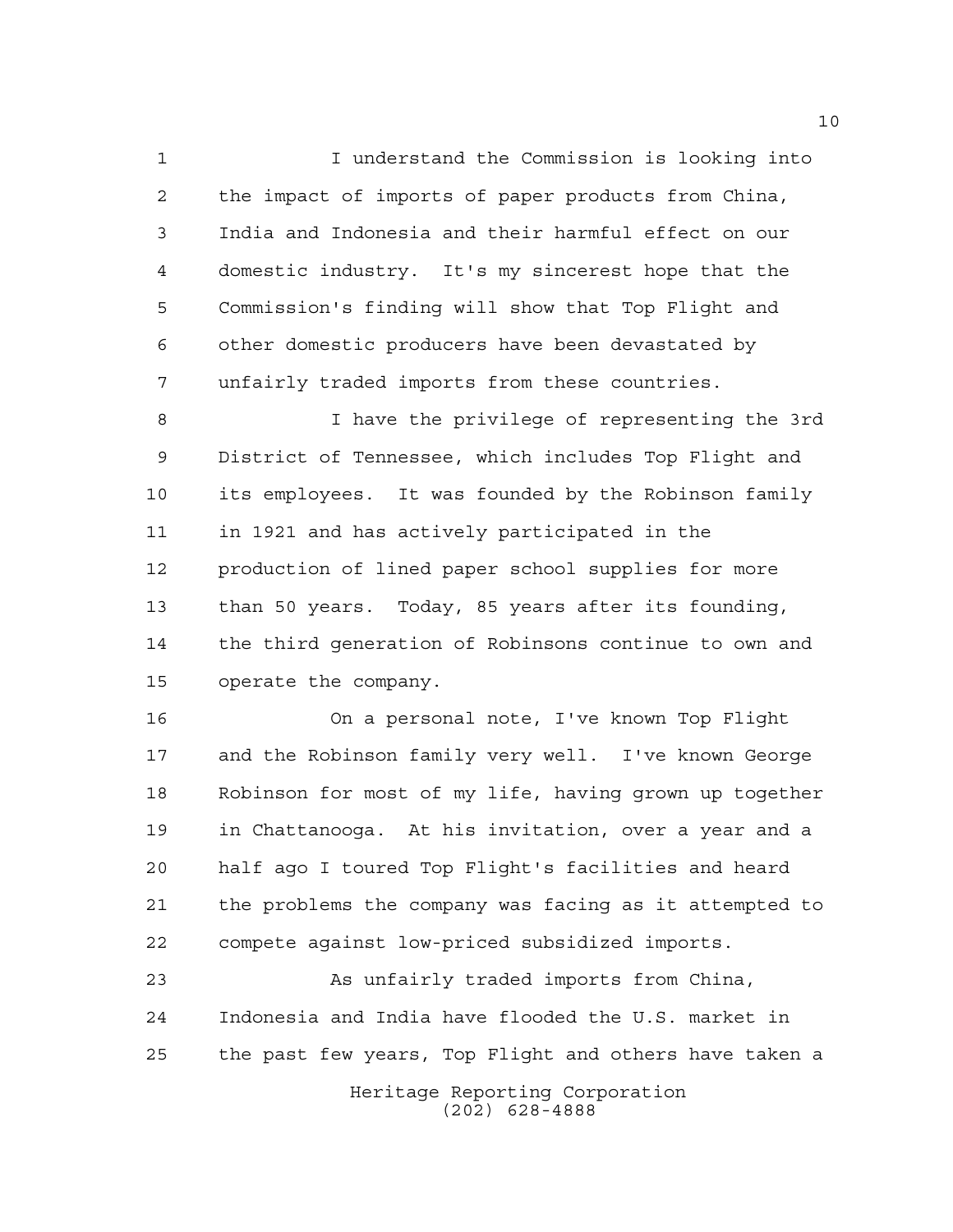major hit. As a result of these imports, Top Flight has been forced to cut production and sell off some of its equipment.

 Indeed, the domestic industry as a whole has experienced a decrease in production hours, loss of sales and inability to capture new business. Not surprisingly, profits have plummeted. Top Flight and other domestic producers are doing everything they can to compete. They've cut production, costs, shut down facilities. Some have even been forced to import lined paper school supplies simply to stay competitive and stave off further injury.

 While I understand this has created some concern, my understanding of the law as passed by Congress is that the Commission must consider whether the domestic industry and domestic production operations have been injured. Regardless of who does the importing, these low-priced subsidized products harm the operations of Top Flight and other domestic producers.

 I know George's dedication to his company, his desire to see his business succeed and to provide for the well-being of his employees. I'm confident that with its dedicated workforce and state-of-the-art equipment, Top Flight can compete with producers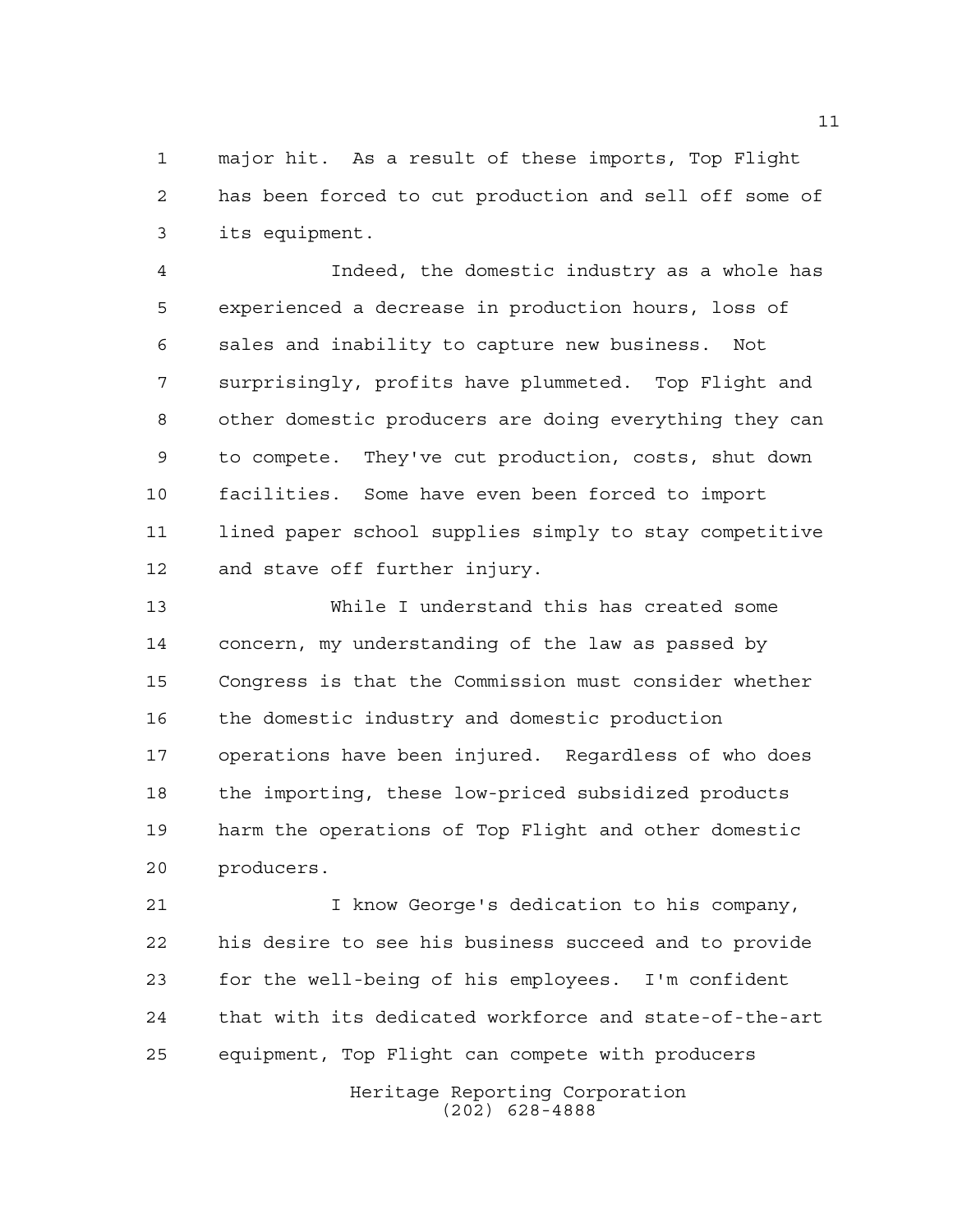anywhere in the world. However, Top Flight and other domestic producers cannot profitably compete against dumped and subsidized imports.

 As a result, production has dropped, plants have closed, hundreds of workers have lost their jobs. Unless relief is granted, the domestic industry will face more of the same. This is bad news for my district. For many years our economy in Tennessee Valley was centered on a strong manufacturing base, of which Top Flight and its workers are an integral part.

 Along with its suppliers and customers, the company generates hundreds of high paying jobs that provide good benefits for its workers and for Tennessee. Over the past several years, Chattanooga has experienced a steady decline in manufacturing jobs.

 Failure to impose orders on these unfairly traded imports will further erode our manufacturing base, lead to additional job loss and quite possibly the termination of operation of Top Flight altogether. This would have devastating consequences not only for the company, but also for hundreds of my constituents and their families who depend on these jobs.

 For these reasons, I urge the Commission to carefully review the evidence before it, which I

> Heritage Reporting Corporation (202) 628-4888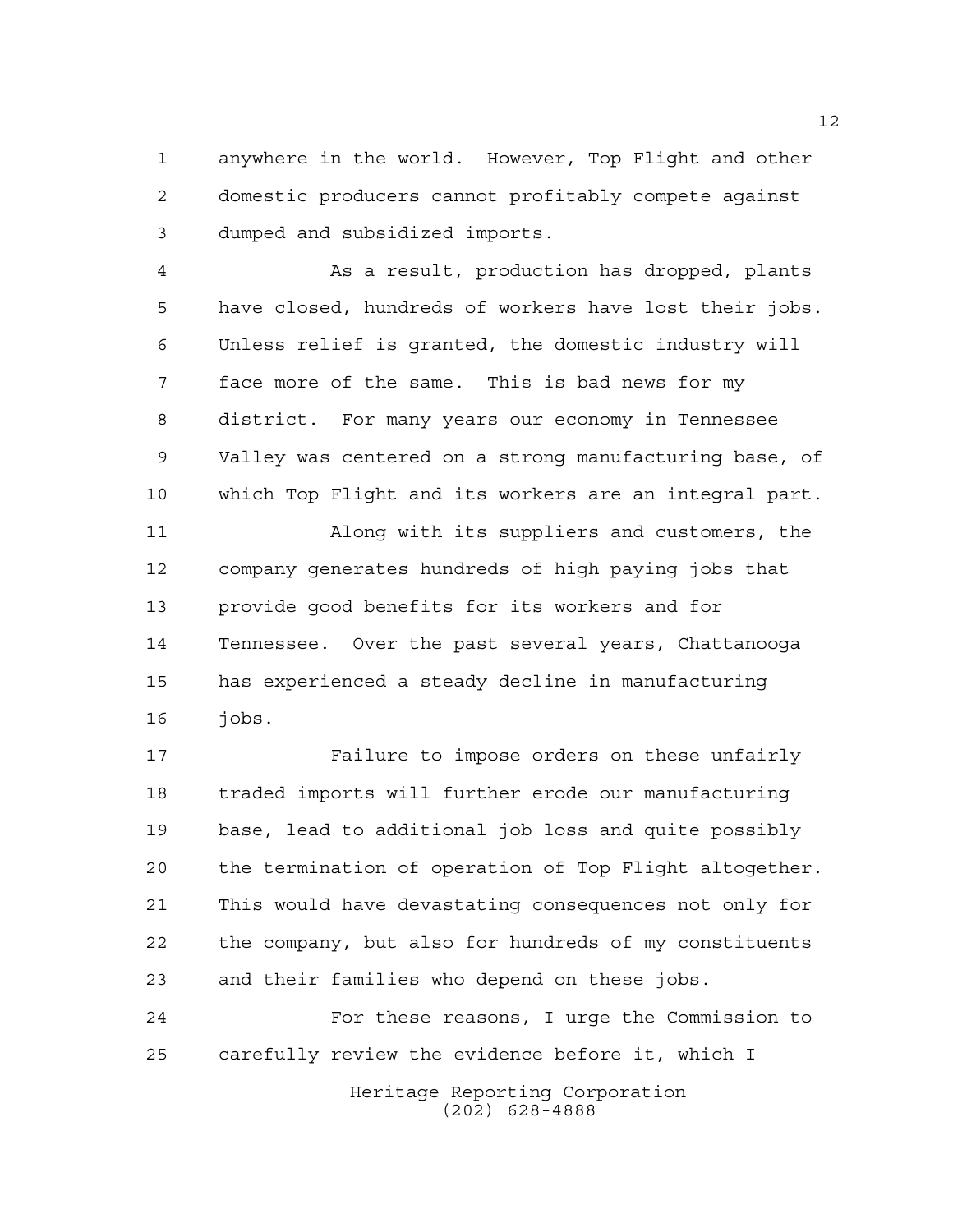believe warrants imposition of antidumping and countervailing duty orders.

 In closing, Mr. Chairman, let me just say when I toured they said we're able to compete because technology has developed so that we can compete. I've got to tell you, when technology is the only way we can compete technology replaces jobs.

 The jobs are the lifeblood really of a good, strong U.S. economy and so I'm glad that we're able to compete because U.S. technology continues to advance, but at the same time if that technology displaces those jobs I don't think the American worker is going to be as well off, so please consider this in these deliberations.

 Thank you very much for the opportunity to testify.

CHAIRMAN PEARSON: Thank you.

18 Any questions for Congressman Wamp?

(No response.)

 CHAIRMAN PEARSON: Seeing none, thank you very much.

 MS. ABBOTT: Our next speaker is the Honorable Bill Shuster, United States Congressman, U.S. House of Representatives, State of Pennsylvania, 9th District.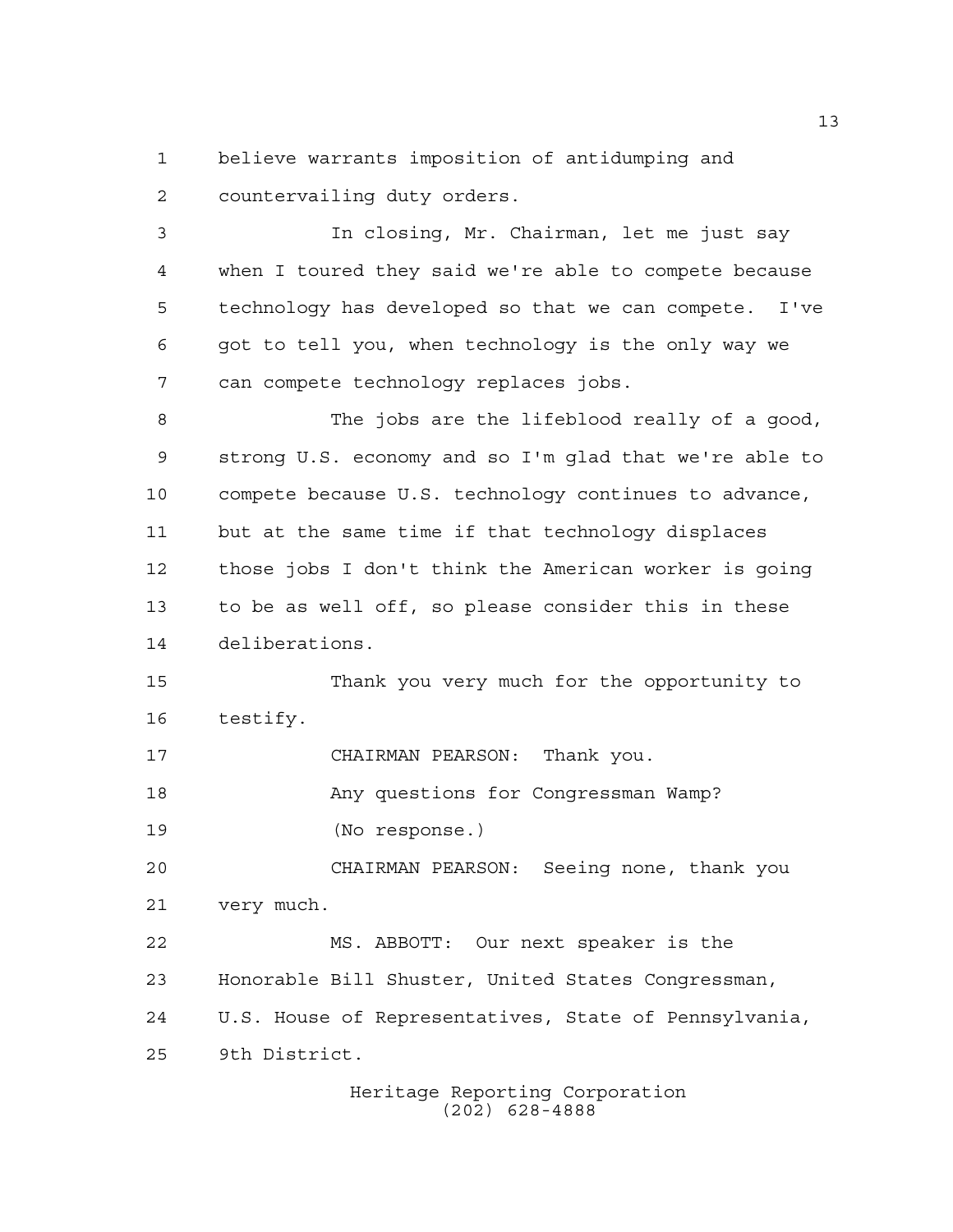CHAIRMAN PEARSON: Welcome, Congressman Shuster.

 MR. SHUSTER: Thank you very much, Mr. Chairman. Thank you for having me here, both you, Chairman Pearson, and Vice Chairman Aranoff. I appreciate the opportunity to be here today to speak to you on behalf of the domestic producers of lined paper school supplies and their employees.

 I'm proud to represent two U.S. producers of lined paper school supplies in the 9th Congressional District of Pennsylvania, MeadWestvaco's Blair facility in Alexandria, Pennsylvania, and Roaring Spring Paper Products in Roaring Spring, Pennsylvania. With their suppliers and customers, these two plants provide hundreds of good jobs in my district in Pennsylvania critical to our local economy.

 MeadWestvaco employs more than 400 workers at their Blair plant in Alexandria. The plant has been an important employer and supporter of the Alexandria/Huntingdon County community for over 125 years of continuous operation.

 Obviously a lot has changed in 125 years, but throughout this time MeadWestvaco has invested and continues to invest in this operation to maintain its competitiveness in the world. Roaring Spring's

> Heritage Reporting Corporation (202) 628-4888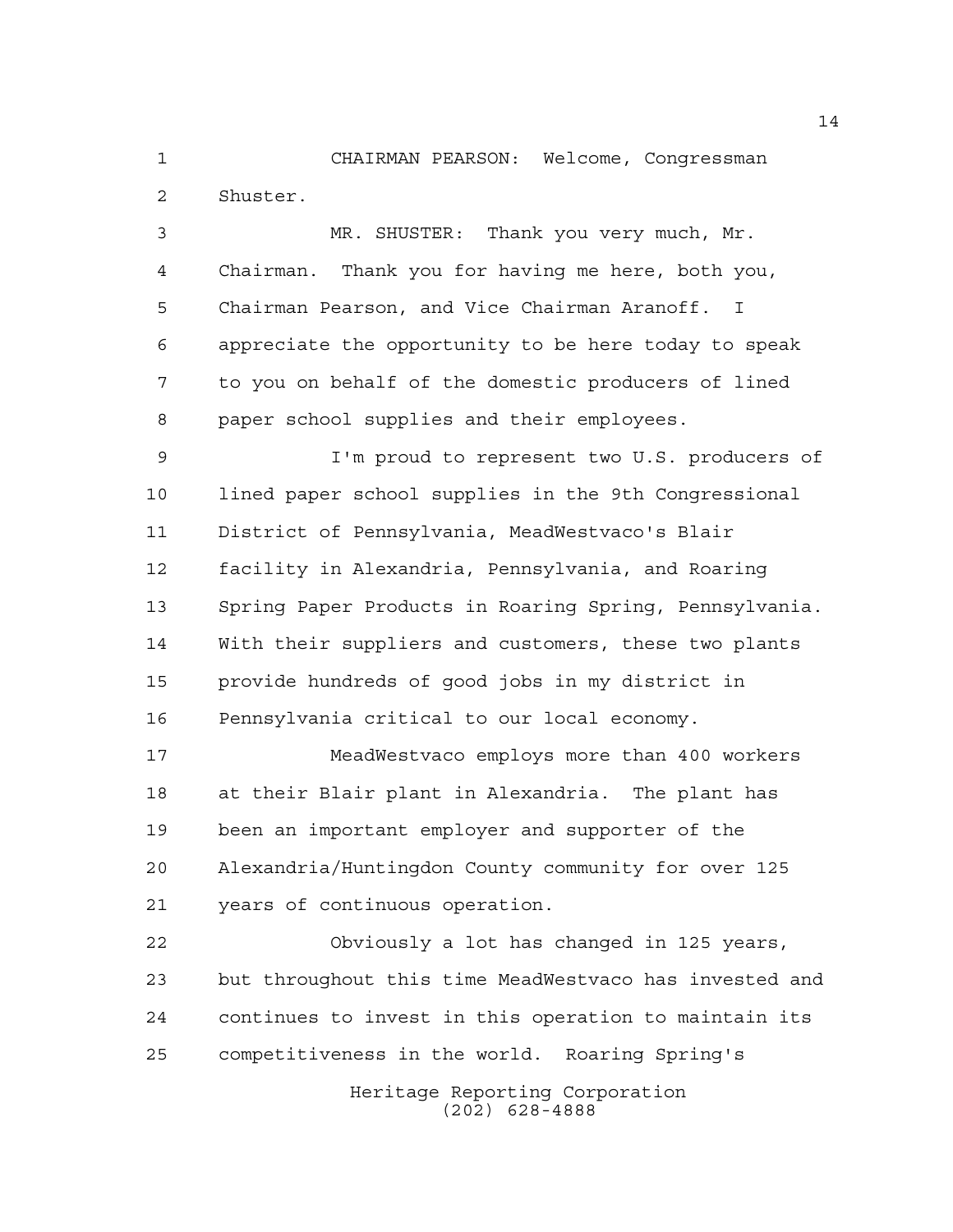history dates back to 1886 when the Blank pulp factory was founded. It has survived and grown through five generations in nearly 120 years. Today Roaring Spring provides jobs for between 250 and 300 people.

 Unfortunately, this long and proud history is being threatened by dumped and subsidized imports of lined paper school supplies from China, India and Indonesia. To compete with unfairly priced and manipulative offshore competition, MeadWestvaco and Roaring Spring and other domestic producers have had to give up sales and cut their own prices to unsustainable levels.

 The dramatic and sudden growth in imports from China, India and Indonesia has resulted in lost profits, closure of production facilities, low capital investment in R&D and hundreds of lost jobs. There is solid evidence that imports from these countries are a cause of injury to our Pennsylvania producers.

 For example, in 2005 the workers at the Roaring Spring facility filed for and received a trade adjustment from the Department of Labor due to increased import competition. MeadWestvaco workers and other facilities have also received TAA assistance due to imports.

Heritage Reporting Corporation (202) 628-4888 These developments concern me greatly for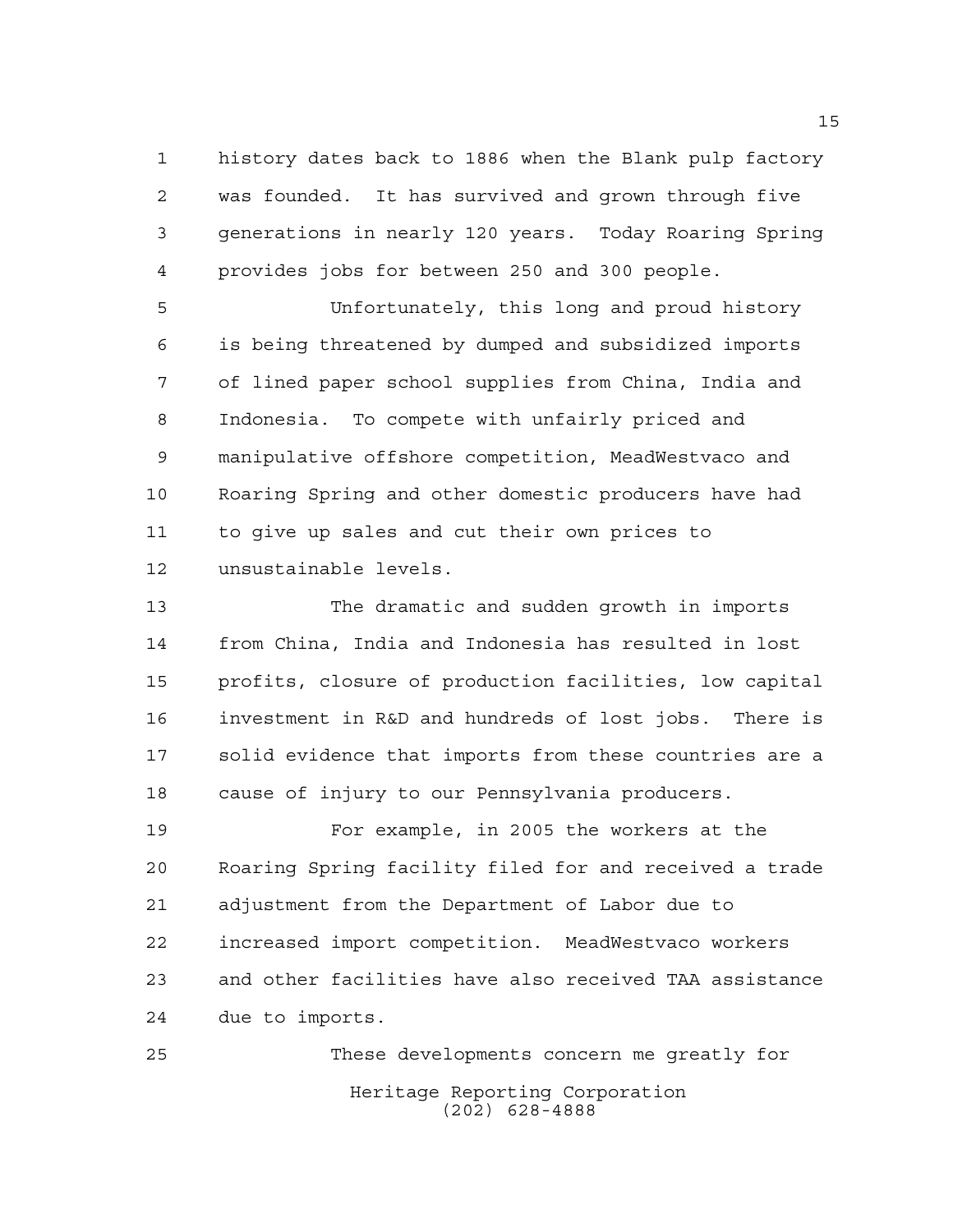several reasons. Manufacturing is the core of the American economy. A strong and vibrant manufacturing sector is absolutely necessary to improve our trade balance with the rest of the world and to create good jobs with competitive wages.

 In Congress we are doing a lot. We could do more, but we need to continue helping the American manufacturers compete in a global marketplace. As I've said time and time again, our companies and workers can only compete if the playing field is level and fair.

 Our trade laws are an indispensable tool for ensuring that this level playing field exists. If foreign manufacturers are selling dumped or subsidized goods here and those goods are injuring a U.S. industry, this Commission should not hesitate to provide the relief required by our trade laws.

 Second, I know the importance of these plants to the people of central and western Pennsylvania. These plants are the town. Not only are they themselves major employers, but they create hundreds of other jobs at dozens of other companies providing them goods and services.

Heritage Reporting Corporation (202) 628-4888 The local governments and school systems depend heavily upon the taxes for revenue. If unfair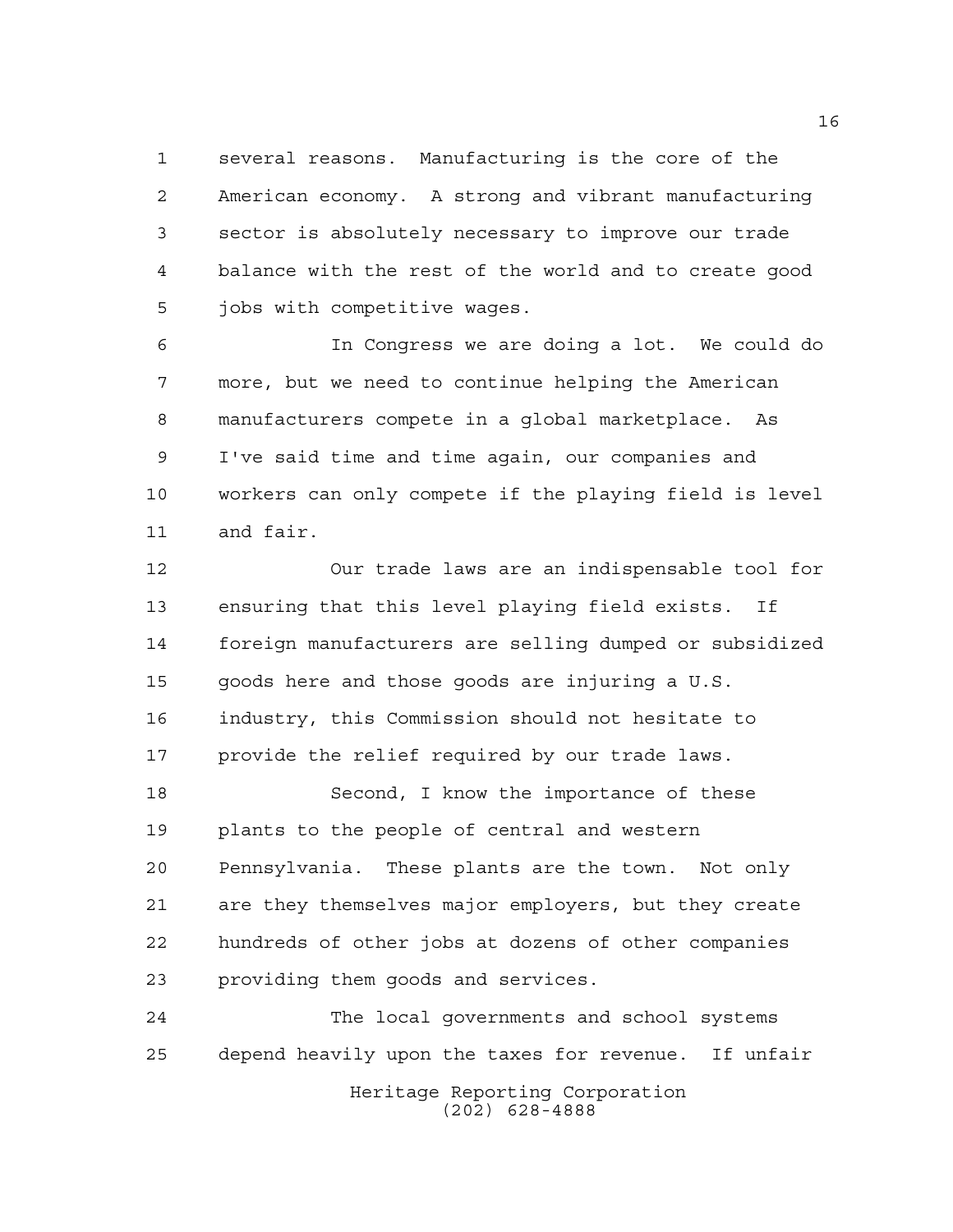foreign competition forces them to close, the

disruption of these communities will be massive.

 MeadWestvaco is not only the area's largest employer, but also a model corporate citizen. It provides good paying, full-time jobs with excellent benefits, as well as hourly and summer employment to students who are saving for college. It donates large quantities of notebooks and other merchandise to local schools and charitable causes. The company also recently pledged \$100,000 for the purchase of a firetruck for the town of Alexandria.

 Roaring Spring is equally involved in the Roaring Spring community, as you might expect from a company named after the town.

 The domestic industry has been forced to close several of its lined paper producing facilities in recent years. Dumped and subsidized imports from China, India and Indonesia have been a major factor in these closings.

 Domestic producers like MeadWestvaco and Roaring Spring have done everything they can to remain competitive. I sincerely hope they will not be forced to stop their domestic production entirely. If they do, it will have profound effects not only on these companies, but also on hundreds of my constituents and

> Heritage Reporting Corporation (202) 628-4888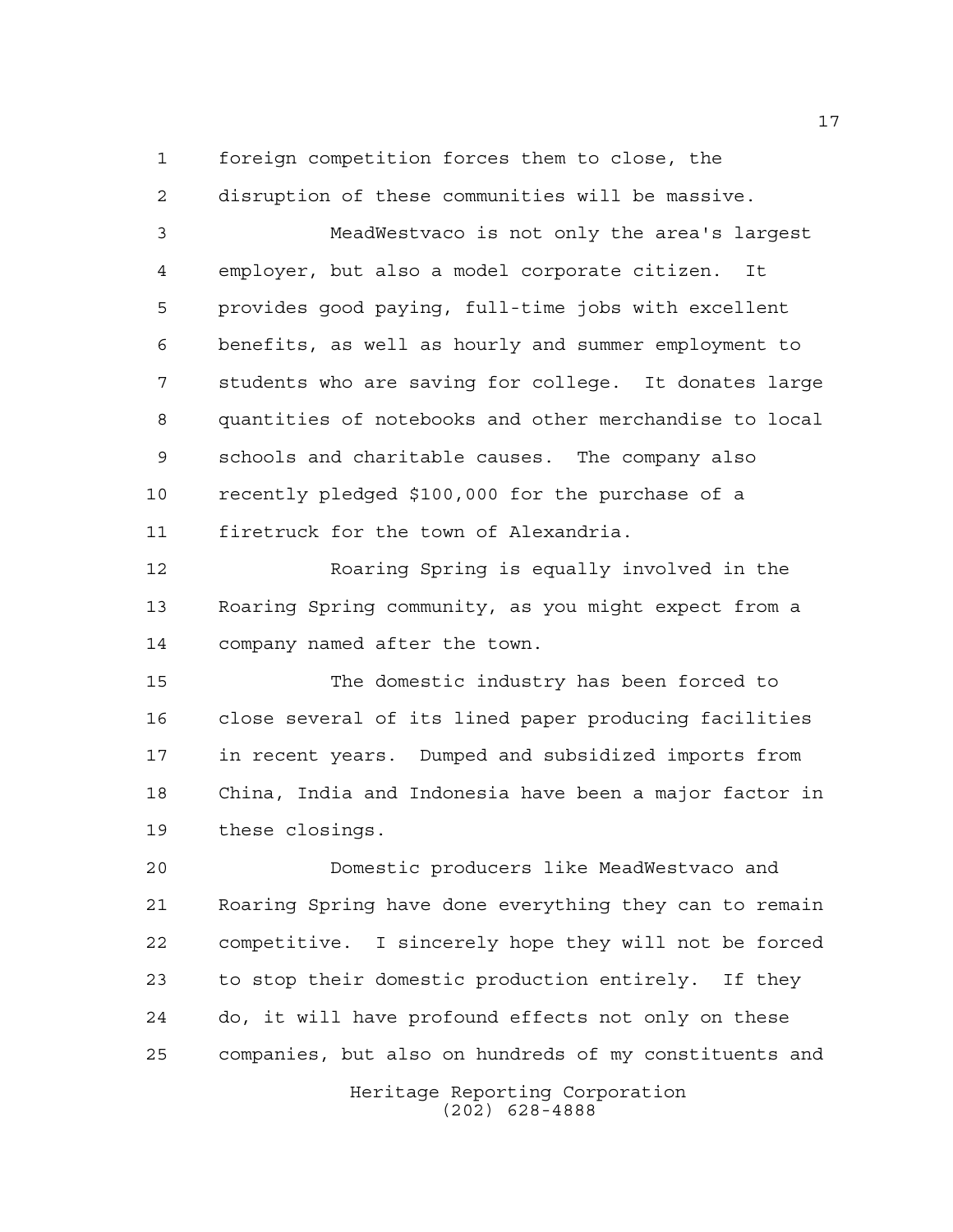their families who depend on these jobs for their livelihood.

 I'm sure that after considering the evidence, and I believe the evidence is great, you will conclude that imports of dumped and subsidized lined paper school supplies from China, India and Indonesia are injuring the domestic industry and that the industry is entitled to the relief which the law provides.

 Again, I hope you'll review the record closely and rule in a way that's going to help these companies that I believe have been injured greatly. Thank you very much for this opportunity to speak to you today.

 CHAIRMAN PEARSON: Thank you, Congressman Shuster.

Any questions?

(No response.)

 CHAIRMAN PEARSON: Okay. Seeing none, thank you very much.

MR. SHUSTER: Thank you.

 MS. ABBOTT: Our next congressional witness is the Honorable Lynn A. Westmoreland, United States Congressman, U.S. House of Representatives, State of Georgia, 8th District.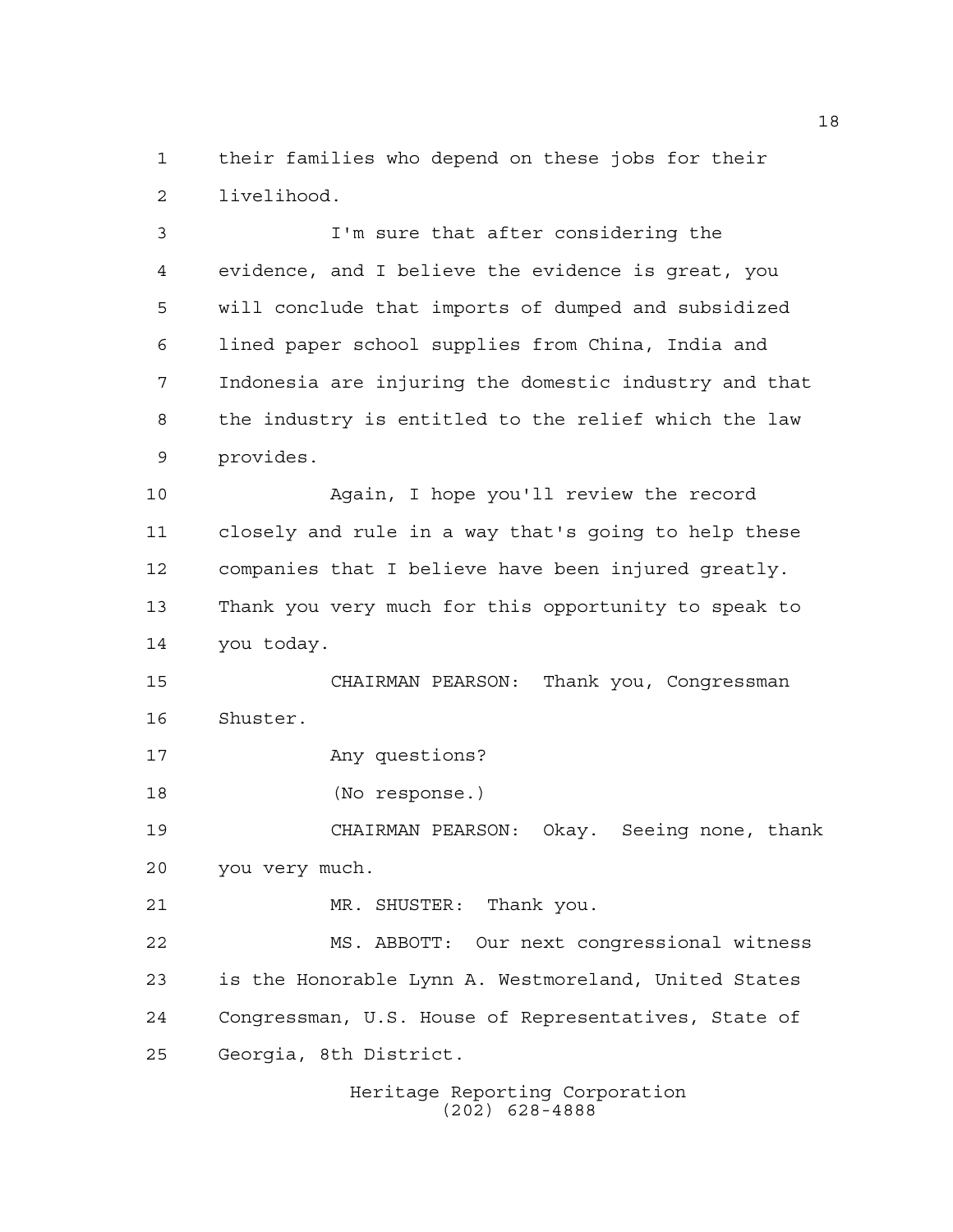CHAIRMAN PEARSON: Welcome, Congressman Westmoreland.

 MR. WESTMORELAND: Thank you. Thanks for having me. Thank you, Chairman Pearson and members of the Commission. I appreciate the opportunity to testify today on behalf of Norcom and the other domestic producers of lined paper supplies.

 I'm proud to represent the 8th District of Georgia, which is home to Norcom and its employees. Norcom is a first rate producer of lined paper school supplies. It's on the cutting edge of productivity, quality and low cost.

 Given a level playing field, I'm confident 14 that Norcom can compete with any producer anywhere in the world, but not when those foreign producers receive massive government subsidies and then dump their products into the United States at prices so low they have no relation to the actual cost of the product.

 Unfortunately, this is exactly what's happening. Over the past several years, subsidized imports from China, India and Indonesia have surged into the U.S. market. In many cases, these imports have entered the U.S. at prices that are below the cost of production.

> Heritage Reporting Corporation (202) 628-4888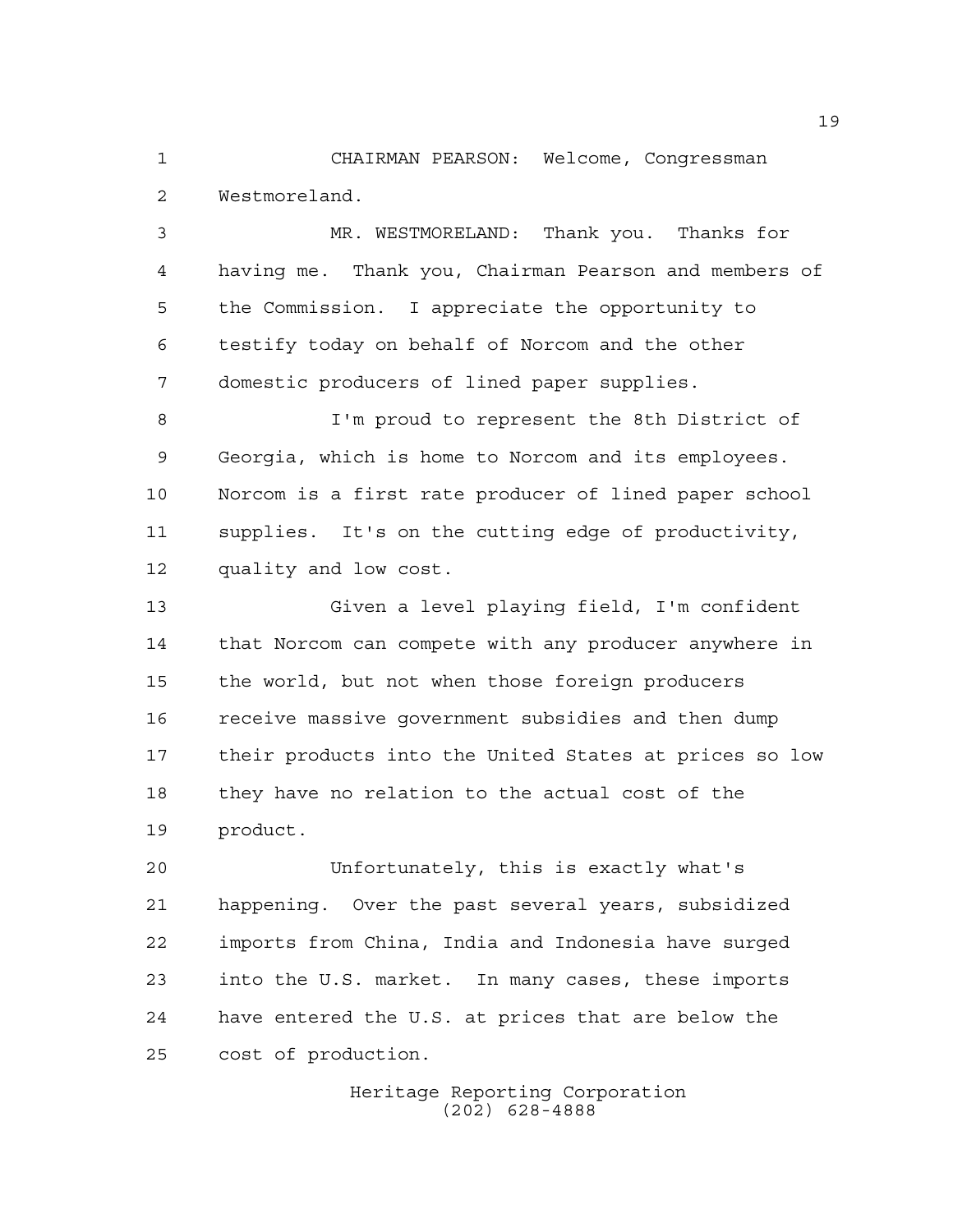Companies such as Norcom that play by the rules simply cannot compete against such unfairly traded imports. The results have been devastating to Norcom and the other domestic producers. At first prices were forced down, cutting into Norcom's profitability, but as imports came into the U.S. market at increasingly low prices Norcom was forced to cut production and saw its revenue and profitability plummet.

 Unable to match the prices of the dumped imports, Norcom has lost major customers. It was even forced to stop reinvestment in new equipment, damaging its long-term ability to compete.

 Norcom has not alone. The domestic industry as a whole has experienced a sharp decline in revenue and profitability. Plants have been closed, and workers have been laid off. Unless relief is granted, prospects for the near future are just as grim. The surge in unfairly traded imports is likely to continue.

 Norcom and the rest of the domestic industry are doing all they can to compete with these unfairly traded imports. They've cut prices, cut production and shut down plants to remain competitive. They have also begun to import lined paper supplies simply to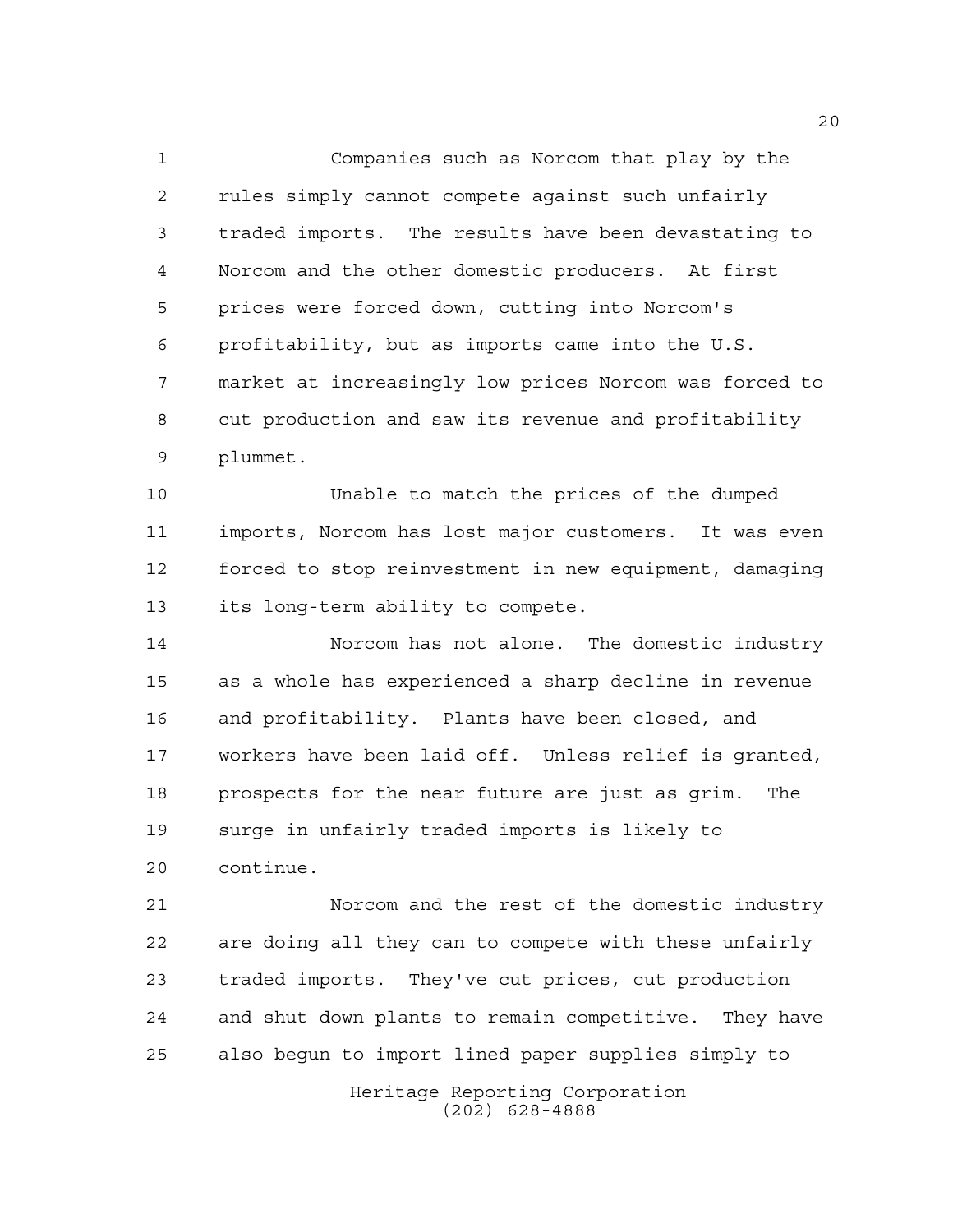remain in business and prevent further financial harm. This a dangerous path. As we have all seen in other mini industries, this is not a path we wish to go down. The eventual outcome is that we end up importing from Asia what we used to make ourselves here at home.

 If dumped and subsidized imports continue to flood the market Norcom will be forced to shift most of its business to imports simply to survive, and therefore hurt the citizens of my district.

 If trade relief is granted, thereby removing unfairly traded imports from the market, Norcom and the domestic industry can compete in global markets and flourish. In fact, I understand that since the filing of the petition domestic production has started 16 to recover, demonstrating that the domestic industry can compete when dumped and subsidized imports are removed.

 Without trade relief, however, the domestic industry could be forced to eliminate its domestic production, forcing loss of jobs. This will be devastating to our local economy. Norcom, along with its suppliers and customers, provides hundreds of high paying jobs that are important to Griffin, Georgia, and the surrounding area.

> Heritage Reporting Corporation (202) 628-4888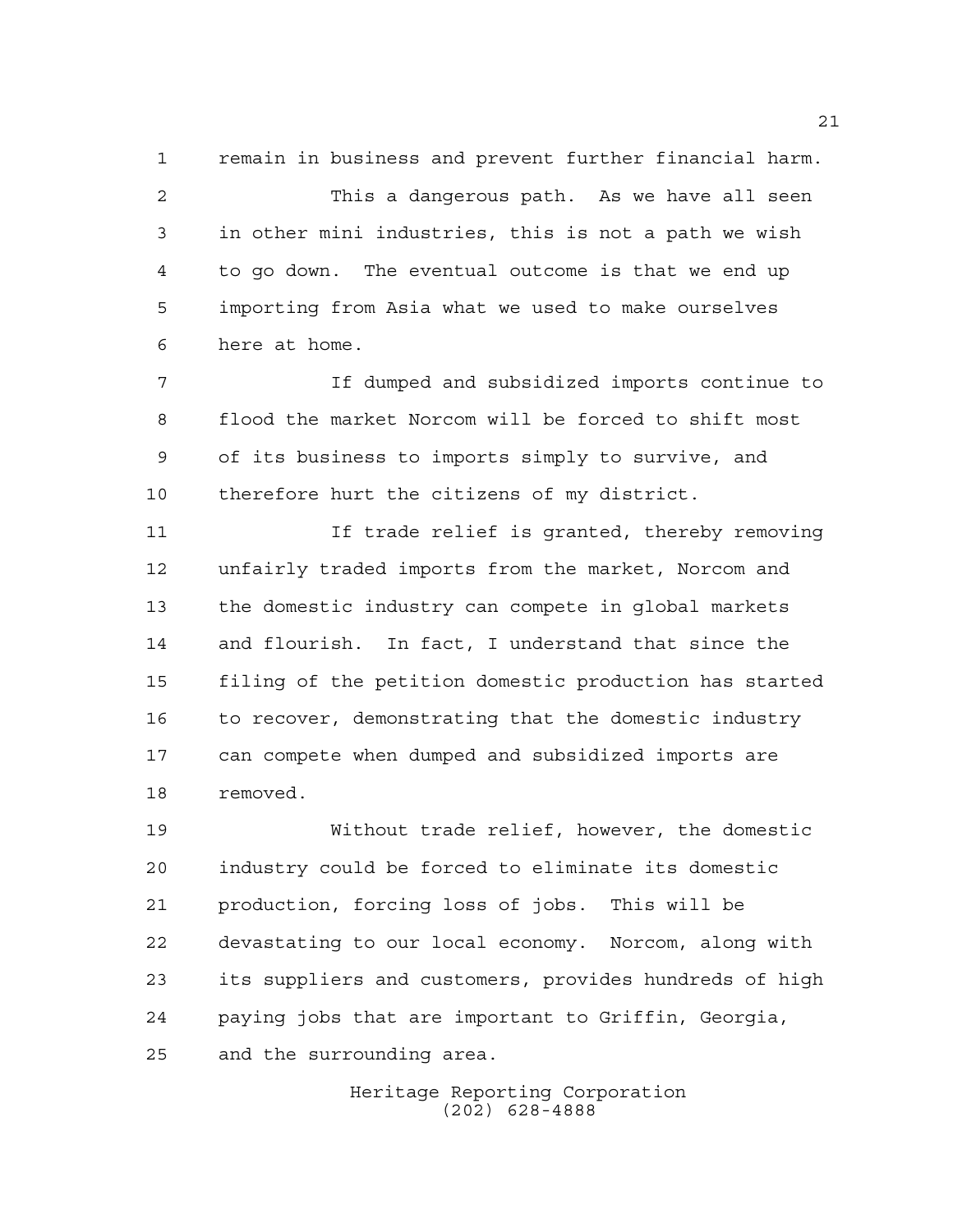Heritage Reporting Corporation (202) 628-4888 Hundreds of my constituents and their families depend on these jobs for their livelihood. Unfortunately, dumped and subsidized imports have put these jobs at risk. I urge the Commission to grant the domestic industry the full relief available under our trade laws. Thank you very much. CHAIRMAN PEARSON: Thank you, Congressman Westmoreland. Does anyone have a question for the congressman? (No response.) 13 MR. WESTMORELAND: Thank you, sir. CHAIRMAN PEARSON: Thank you very much. We appreciate you coming up here. MR. WESTMORELAND: Thank you. Yes, sir. CHAIRMAN PEARSON: Madam Secretary, are we ready for the opening statements by parties? MS. ABBOTT: Yes, Mr. Chairman. Opening remarks on behalf of Petitioner will be by Timothy C. Brightbill, Wiley Rein & Fielding. MR. BRIGHTBILL: Chairman Pearson, Vice Chairman Aranoff, members of the Commission, the U.S. lined paper school supplies industry and its workers have been materially injured due to dumped and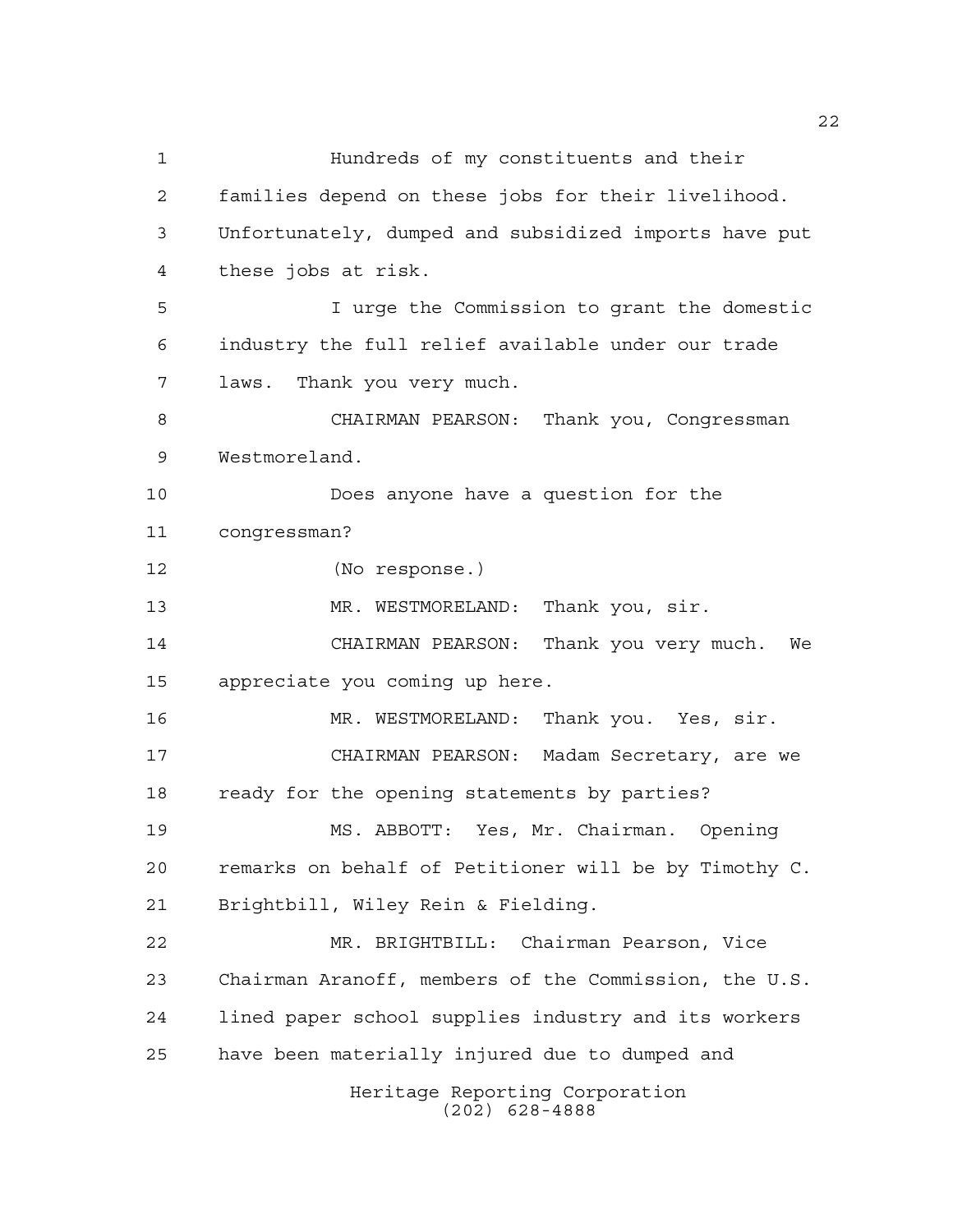subsidized imports from China, India and Indonesia.

 You already have detailed evidence of this material injury from the prehearing report in the investigation. Today you will hear from the three petitioning companies and the union for two domestic producers. They will confirm for you that the domestic industry has been spiraling downward and is in danger of disappearing altogether.

 During the POI, operating profits dropped substantially. Hundreds of salaried and hourly U.S. workers were let go and production facilities closed. Employment, wages and hours have all declined. Production lines have been shut down.

 Capacity and capacity utilization are down sharply. Shipments have declined both in volume and in value. Under the statute this is material injury of the domestic industry, and the evidence is equally compelling as to threat.

 The investigation further demonstrates and our witnesses will confirm that the subject imports are a cause of this material injury. It is critical to bear in mind that competition in this industry is shaped by large, major retailers such as Wal-Mart, Target and Staples, who compete ferociously with each other and are undeniably driven to purchase these

> Heritage Reporting Corporation (202) 628-4888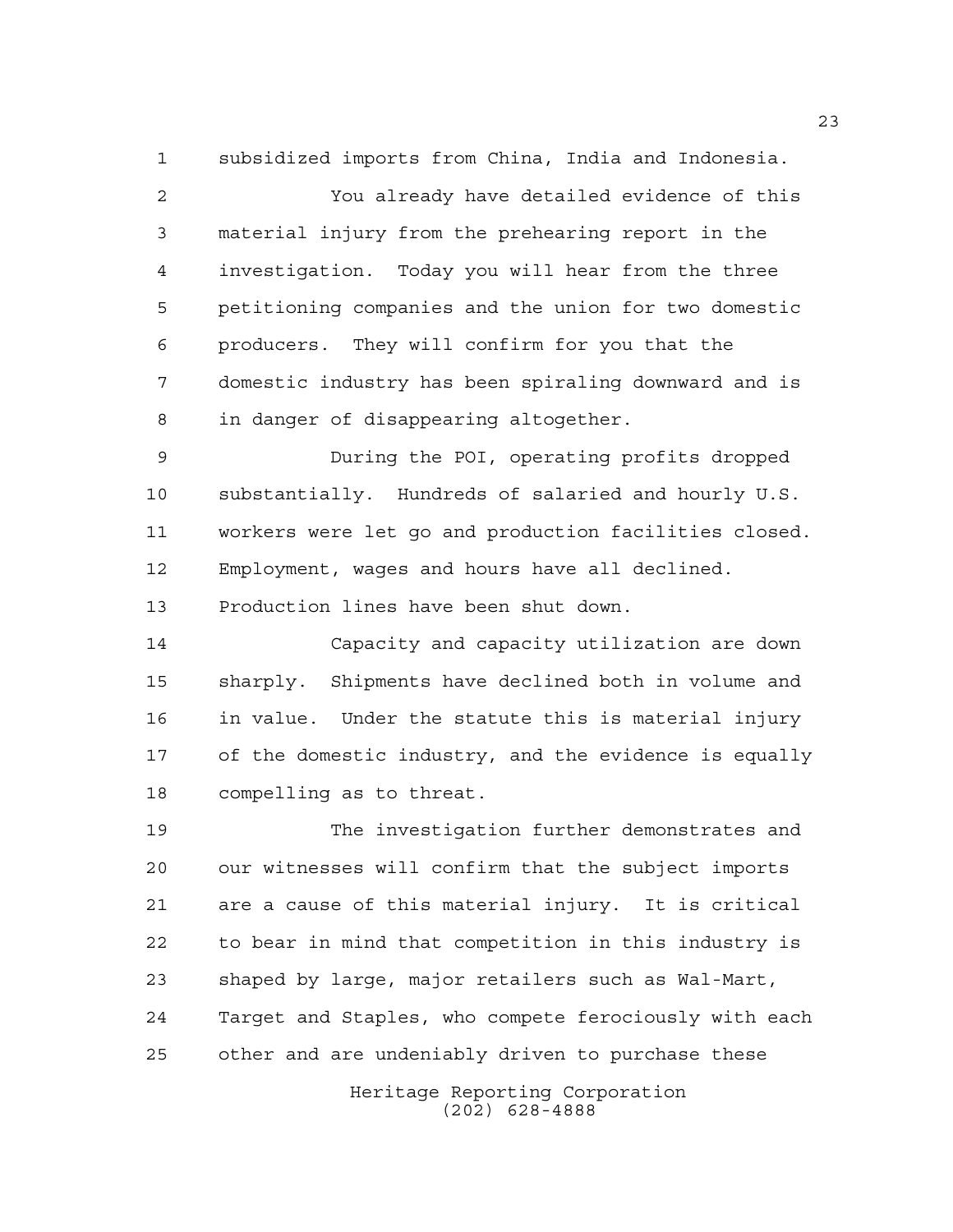products at the lowest possible price.

Heritage Reporting Corporation (202) 628-4888 This sets the stage for intense, head-to- head, price-based competition between domestic and subject products and has allowed dumped and subsidized subject imports to cause material injury. The evidence of this causal link is plain. First, subject imports rose 60 percent at the same time as all of the injury I've just described. Second, subject imports demonstrably undersold the domestic industry despite the fact that many large importers failed to report pricing data at all. Third, the staff has confirmed lost sales and lost revenues due to subject imports. Fourth, you have detailed bid and auction data that demonstrates the head-to-head nature of the competition in this market and confirms that subject imports suppressed and depressed prices. These bidding processes are designed to drive down prices and to allow importers like Atico and NuCarta to quickly capture large accounts and market share. Finally, causation is apparent because when dumped and subsidized imports, subject imports, were taken out of the market when the petitions were filed the domestic industry began to recover by producing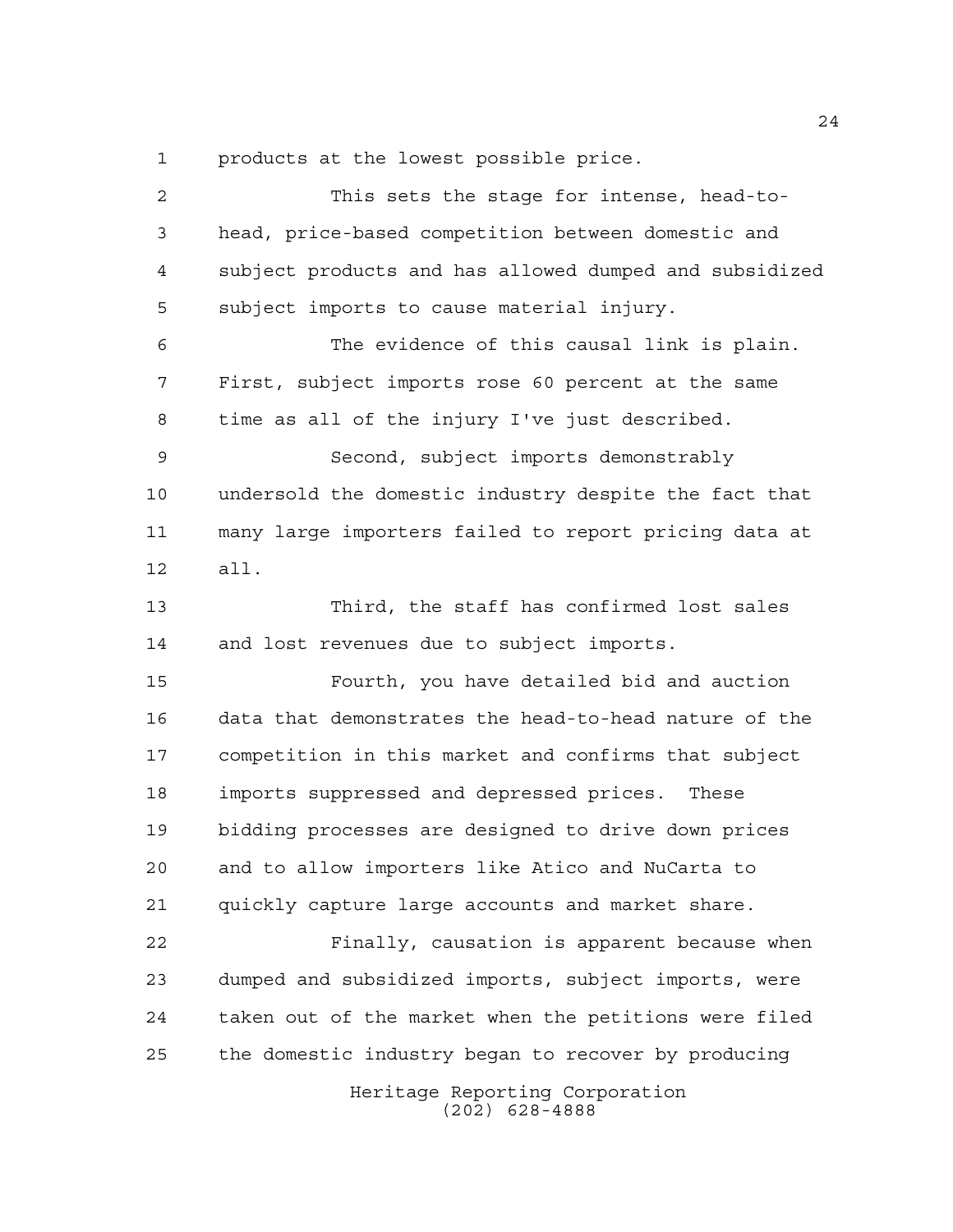more goods here, not a shift to offshore.

 Given the weight of this injury and causation evidence, it's not surprising that Respondents choose to ignore it. Their arguments are creative conspiracy theories. They're contradictory, and they're just plain wrong.

 Consider, for example, their argument on imports. It's well known that some producers also import subject merchandise. Our witnesses today will tell you why this is necessary. They have to import to maintain access to their valued customer base and to compete with the very dumped and subsidized product that is putting them out of business.

 Respondents would have you believe that we control these imports, and therefore the Commission must ignore them all. It's a desperate argument, and it is completely wrong. It is wrong by the statute, which requires the Commission to evaluate the injurious impact of imports only in the context of production operations in the United States.

 It is wrong by the legislative history and the intent of Congress, which couldn't be clearer. It is wrong by precedent, such as the Commission's decision in Cement, Wooden Bedroom Furniture and others, and it makes no sense.

> Heritage Reporting Corporation (202) 628-4888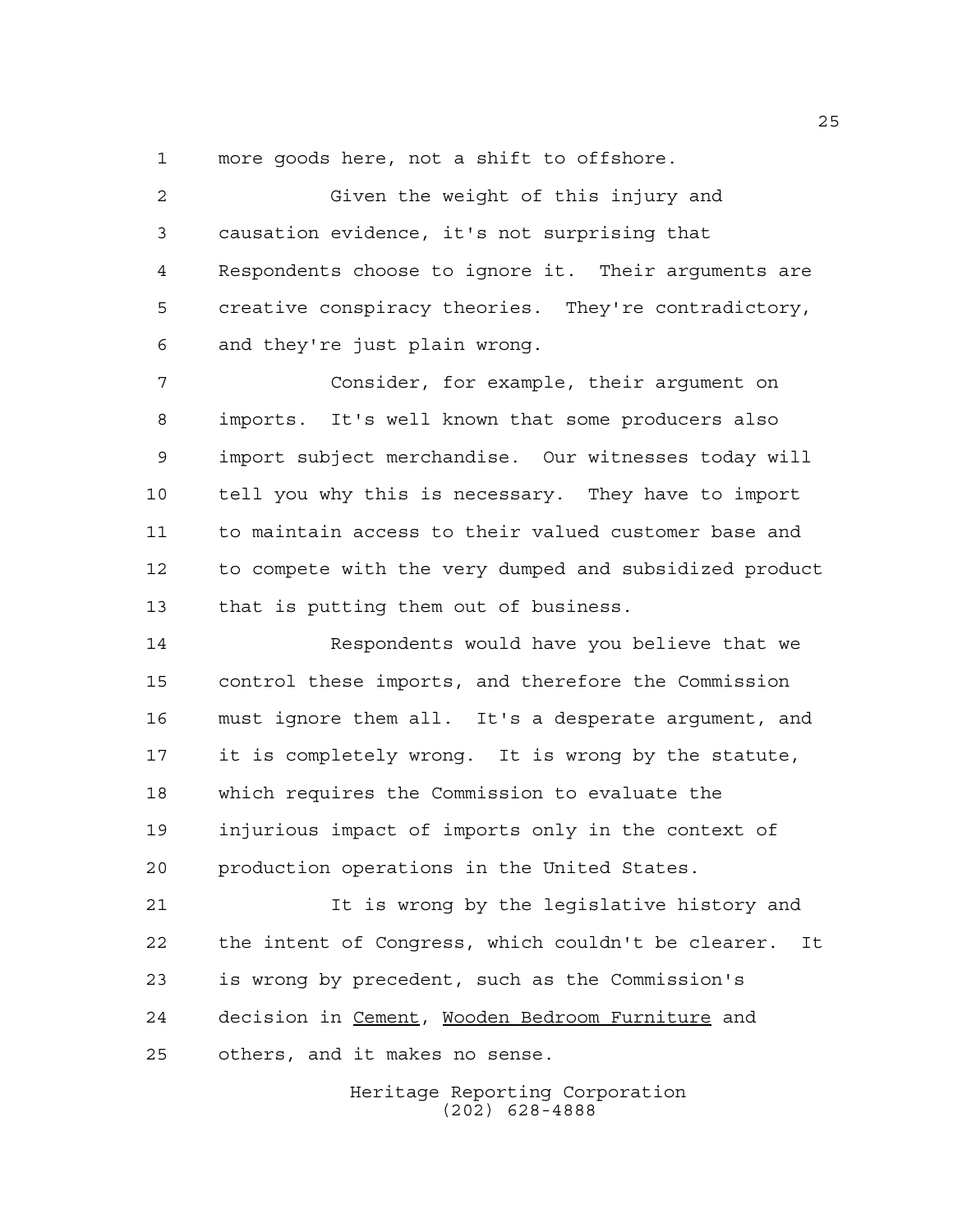If we control these imports, why did we bring trade cases against them? If we control these imports, how come we don't make any money on them? If the domestic industry didn't import some of these goods, do you really believe that Wal-Mart, Target and Staples would be unable to find and use Asian imports? Once these fundamental contradictions on Respondents' arguments are revealed, this claim and the rest of their claims simply crumble.

 Let me conclude by emphasizing how vitally important these cases are for the workers and employees of MeadWestvaco, Norcom, Top Flight and the rest of the domestic industry.

 Hundreds of millions of notebooks, filler paper packs, and composition books are sold in the United States every year. The domestic industry has made these products for generations, but because of dumped and subsidized imports from these three countries what remains of the domestic industry is in great danger of being eliminated.

 Without relief, these companies will no longer produce domestically. For all these reasons, we request affirmative determinations in these cases. Thank you.

Heritage Reporting Corporation (202) 628-4888 CHAIRMAN PEARSON: Thank you, Mr.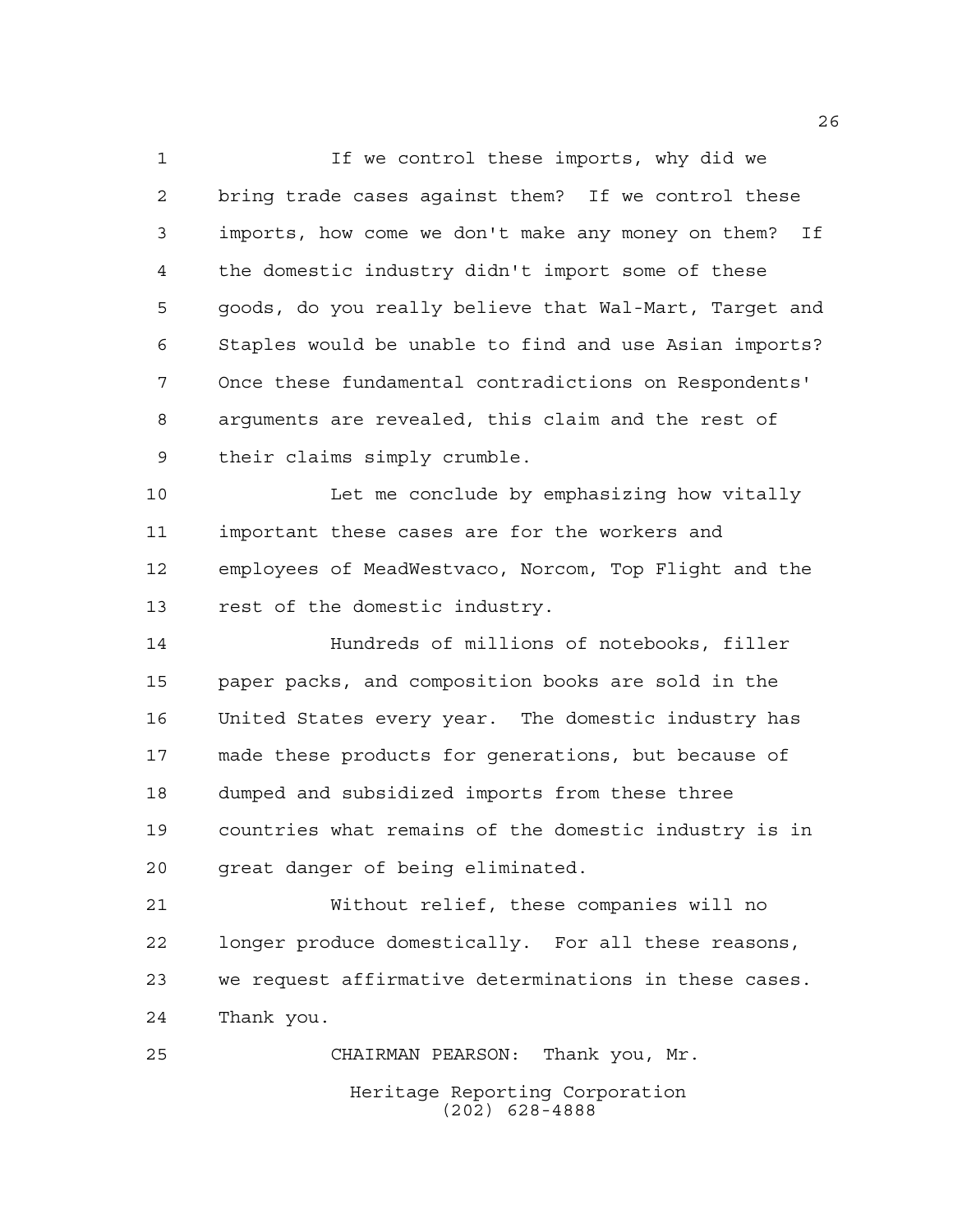Brightbill.

 MS. ABBOTT: Opening remarks on behalf of Respondents will be by Donald B. Cameron, Kaye Scholer.

 CHAIRMAN PEARSON: Welcome, Mr. Cameron. MR. CAMERON: Mr. Chairman, members of the Commission, Don Cameron with Kaye Scholer on behalf of Staples. It's a pleasure to be here again.

 This is a very peculiar case. We're not talking conspiracy theory. The import market is controlled to a significant degree by U.S. producers. U.S. producers are significant importers of subject merchandise, and U.S. producers control significant non-subject supply in Brazil.

 A partial answer to the question just posed by counsel as to why they brought this case? Well, if imports are the problem the Commission should ask why Brazil, second largest supplier to the U.S. market, has been excluded from this investigation.

 U.S. producers are heavily involved in Brazil. Not coincidentally, imports from Brazil through May of 2006 are up by a mere 177 percent. I'm sure it's a coincidence.

Heritage Reporting Corporation According to Petitioners, the fact that U.S. producers are significant importers is "legally

(202) 628-4888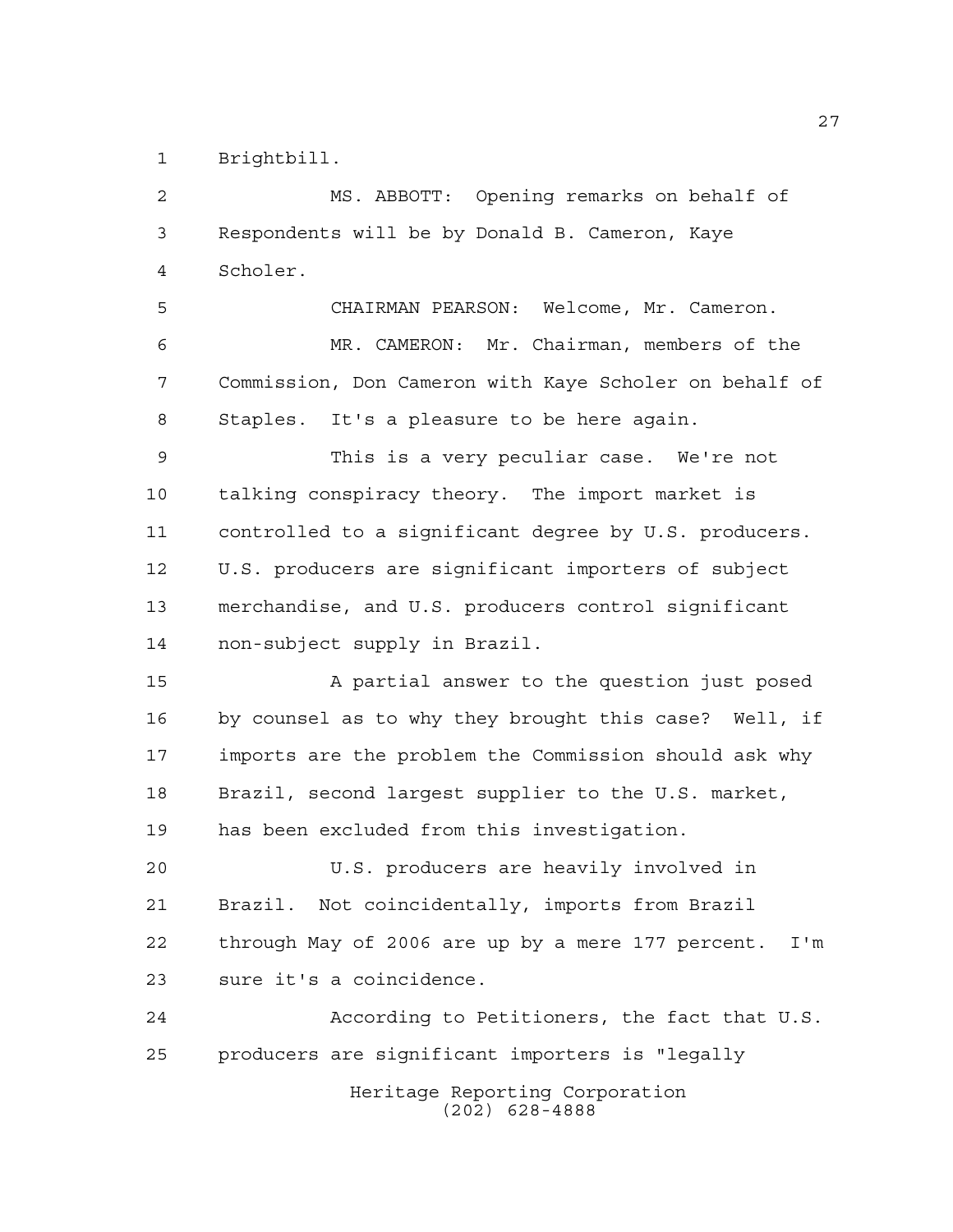irrelevant." We disagree. At the very least, the degree to which U.S. producers are involved in importing is a condition of competition that this Commission certainly can and should consider.

 In addition, in considering the significance of import volume, the significance of price impact and the overall impact of subject imports, the Commission has the ability to take into account the significance of U.S. producer involvement as it makes those assessments.

 Let's put it another way. If U.S. producers were themselves responsible for 100 percent of the subject imports, would there be any question that this Commission can consider this fact? We think the answer to that is pretty clear.

 In the normal case there is often U.S. industry participation in the import market, but usually it's limited in nature and often limited to one or two producers. This case is far different.

 In this case, importing by domestic producers is not limited to an isolated segment of the industry. In this case, U.S. producers account for a significant portion of subject imports, as well as non-subject imports from Brazil. In this case, U.S. producers account for a significant portion of the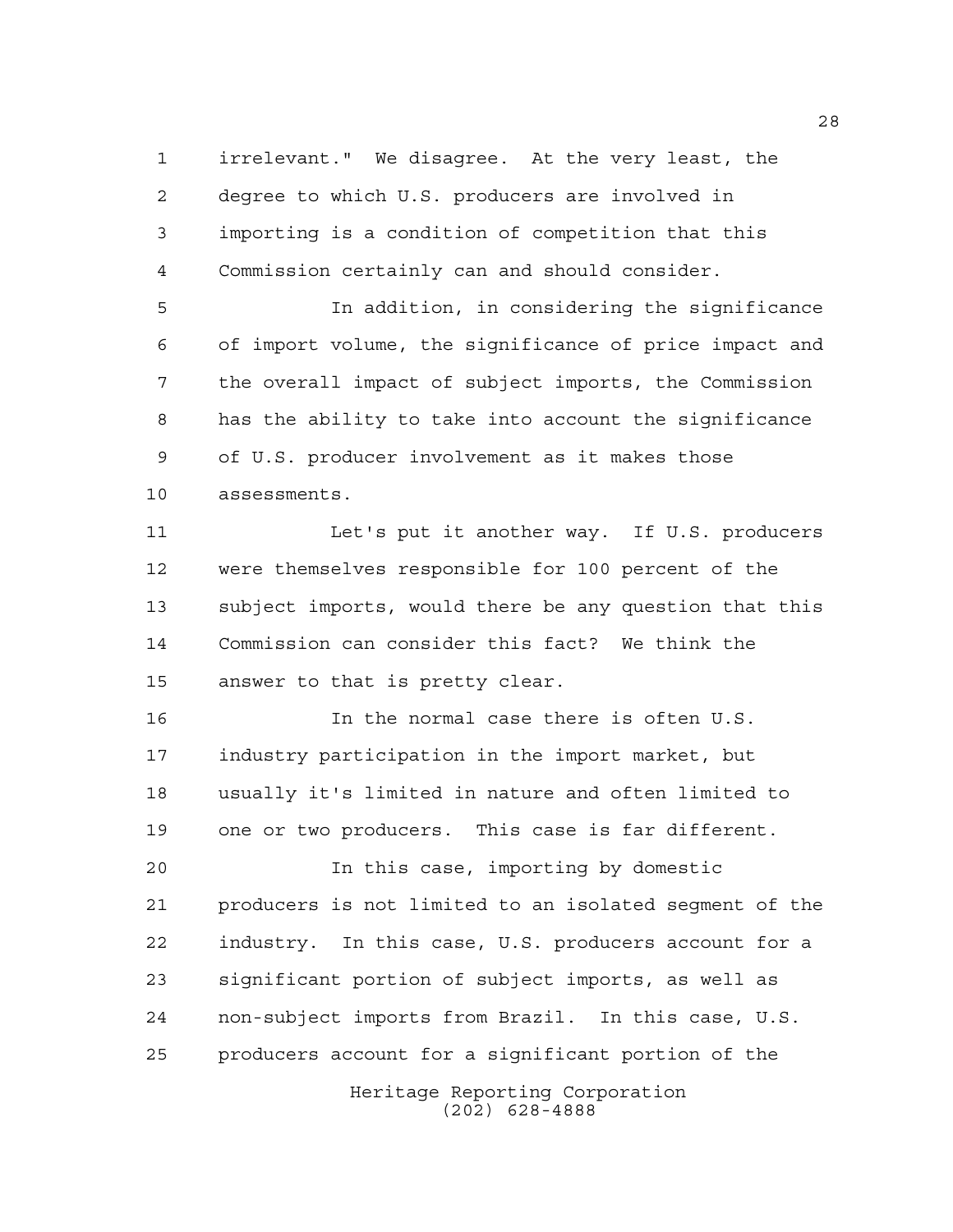increase in subject imports.

Heritage Reporting Corporation (202) 628-4888 The Commission has held repeatedly that it is important to separate coincidence of trends from causation. It is particularly important in this case because many trends in imports are in fact determined by U.S. producers. This Commission should look carefully at subject imports that are not controlled by U.S. producers. How significant are they? What's the impact of those imports? We believe those imports have had a marginal effect and a stable presence in the market. Contrast the significance of these imports with the volume and price of subject imports controlled by U.S. producers. As you will hear from Staples, once the ITC preliminary determination occurred Staples received virtually no domestic response to its request for bids for the 2006 buying season. Also, U.S. producers canceled bids for Brazil production, leaving Staples to find new sources in Brazil, Argentina, Egypt and Mexico for the 92 bright paper that Staples requires. When you look at Indonesia in the context of threat this is significant. Staples imported from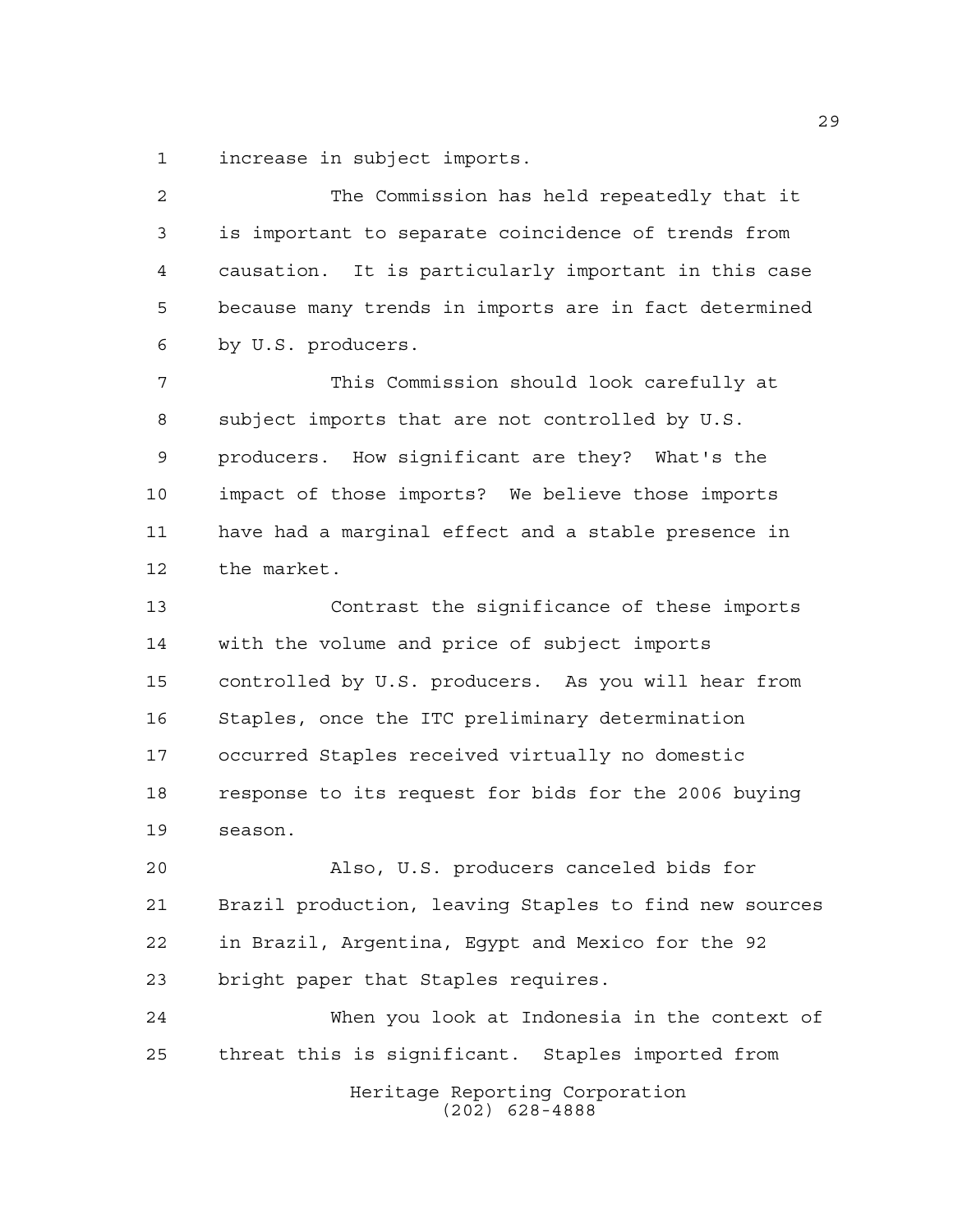Indonesia primarily because Brazil and Indonesia were the only sources at the time of 92 bright. Indonesia and Brazil are no longer the only sources of the paper that Staples requires.

 So this is where we are. Can the U.S. industry dictate the pricing and volume trends for subject imports and then sit back and claim that they were injured by those same imports?

 Petitioners claim in essence that if they hadn't controlled subject imports these imports would have occurred at those same levels anyway, but they have no evidence to support this proposition. Nothing.

 In fact, the record contradicts their claims at every juncture. It is U.S. producers themselves that are major importers. To the extent that U.S. 17 producers may have switched to brokering rather than directly importing, this is a change simply in form, not in substance.

 If their case is about what will happen in the future, that this will happen in the future, it's a question of threat, and there remains no record evidence to support this either.

Heritage Reporting Corporation (202) 628-4888 Again, Petitioners take the position that the issue of whether domestic producers themselves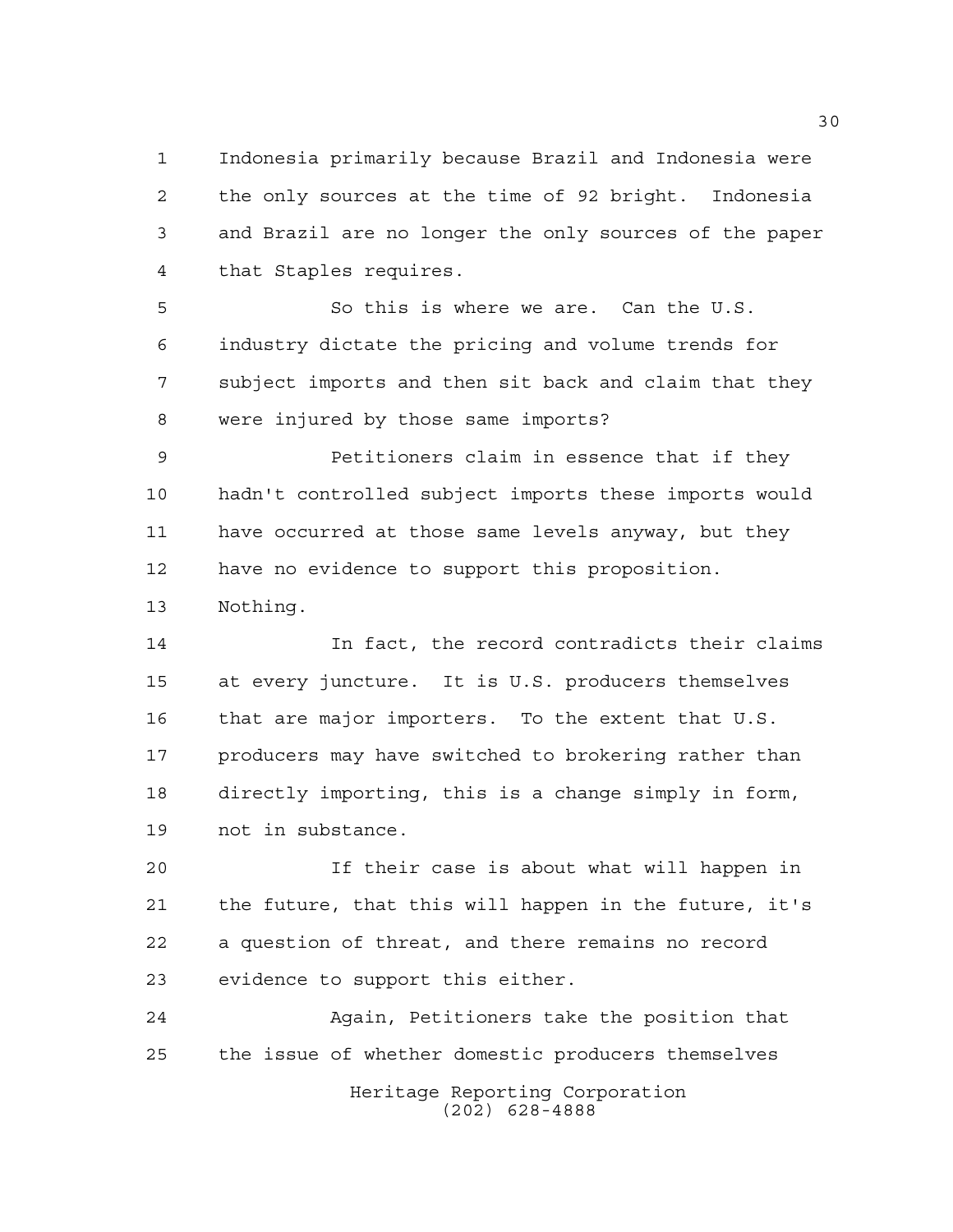control the import is legally irrelevant to the Commission. In other words, please don't look behind the curtain.

 That must be the reason why the issue wasn't really fully discussed at the preliminary stage of this investigation. We believe it is quite relevant to this Commission, and we urge the Commission to make a negative determination in this case.

Thank you very much.

 CHAIRMAN PEARSON: Thank you, Mr. Cameron. MS. ABBOTT: Would those in support of the imposition of antidumping and countervailing duties please come forward and be seated?

 Mr. Chairman, all witnesses have been sworn. (Witnesses sworn.)

 CHAIRMAN PEARSON: Mr. Price, are you leading off here?

MR. PRICE: Yes, I am.

CHAIRMAN PEARSON: Okay. Please proceed.

 MR. PRICE: Thank you. First of all, congratulations, Chairman Pearson and Vice Chairman Aranoff, regarding your new positions at the Commission.

Heritage Reporting Corporation (202) 628-4888 I'd like to talk today about this case and the fundamental facts of this case. This is a fairly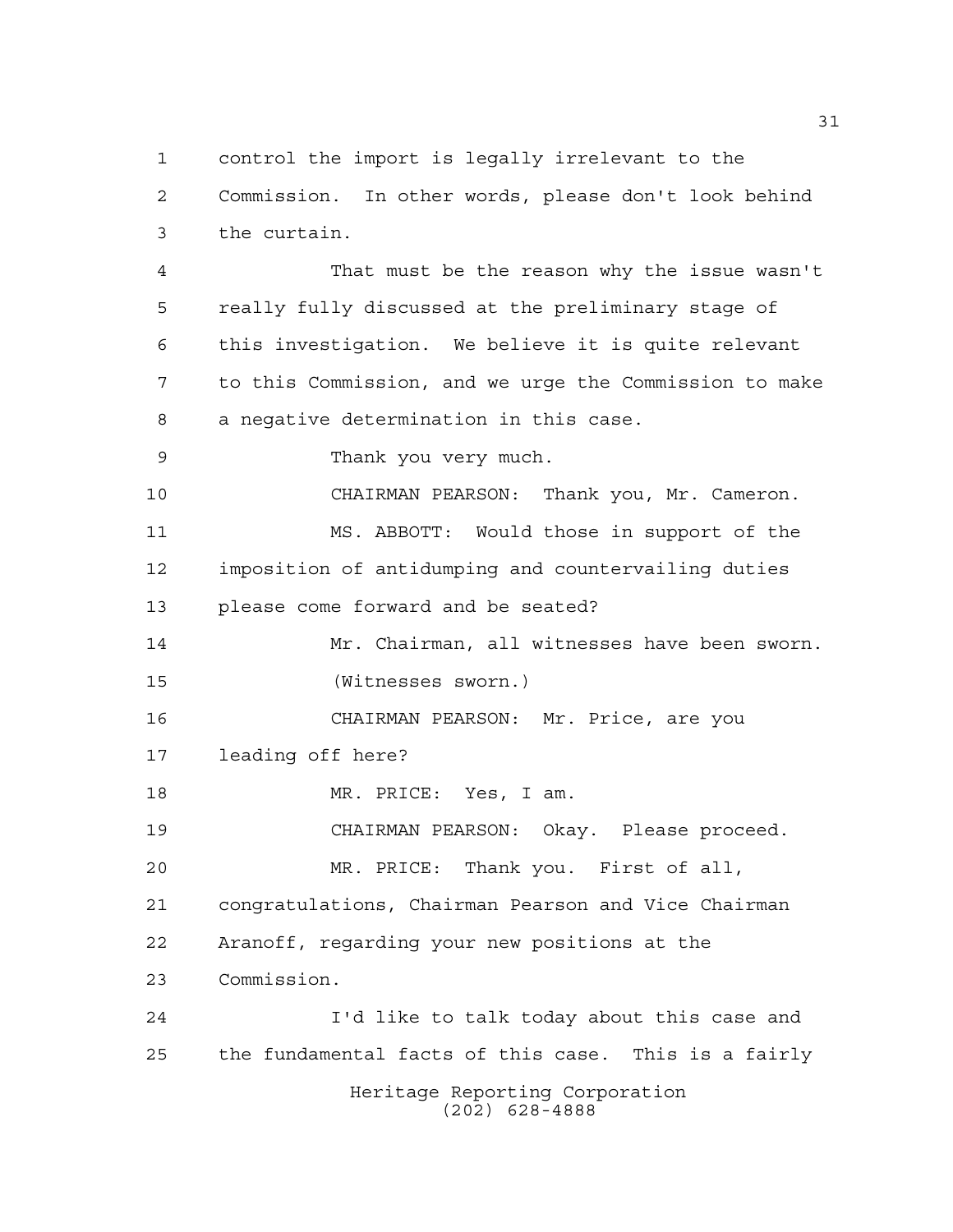straightforward case in most respects.

 Next slide? Except when it comes to the PowerPoint presentation.

 First of all, fundamentally the scope of this investigation is focused on notebook, filler paper and composition books, lined paper school supplies. While there have been lots of comments about the scope of the case, the scope is in fact simpler than many cases the Commission sees involving steel, involving --

 CHAIRMAN PEARSON: Mr. Price, just a little closer to the microphone, please?

 MR. PRICE: Thanks. The scope in this investigation is simpler than many steel cases which involve numerous exclusions and limitations which can be discerned only through certification or

metallurgical analysis.

Next?

 Now, the domestic industry has suffered from more than inconsequential, unimportant or immaterial injury by reason of the subject imports, and in fact the prehearing report shows material injury according to essentially all of the Commission's traditional measures -- shipments, production, capacity, employment, wages, operating results, capital

Heritage Reporting Corporation (202) 628-4888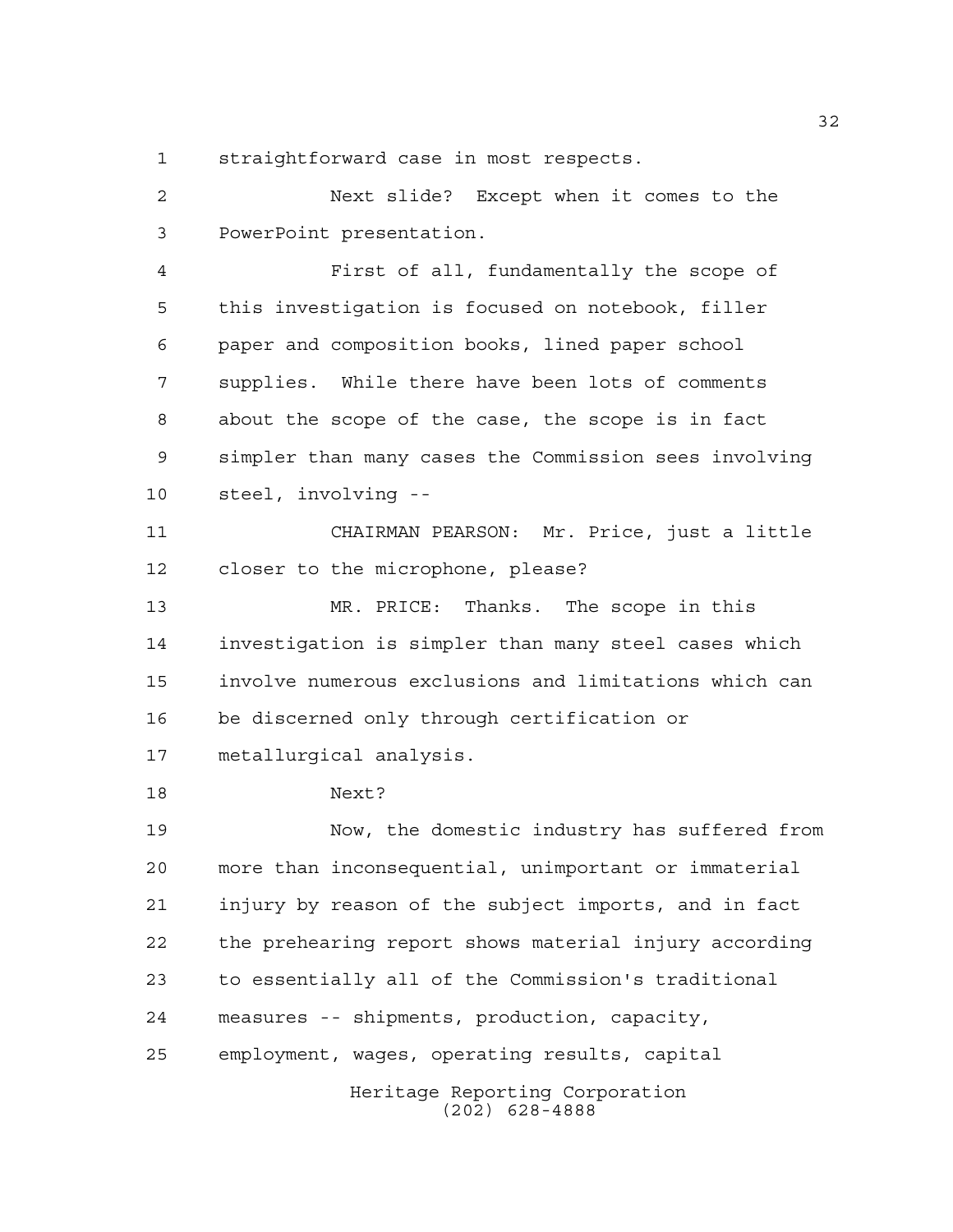investments and the lack of return on assets.

 As we look at the facts here, you will see that capacity, the red bars, declined throughout the POI. You will see that production, these blue bars, declined throughout the POI. Of course, the logical result is capacity utilization also declined throughout the POI.

 Similarly, domestic production workers declined throughout the POI and wages paid to clients throughout the POI, both as a consequence of fewer workers and as a consequence of wage concessions by the unionized workers.

 Domestic facilities were closed, and jobs were lost. Now, MeadWestvaco itself shut down several facilities. Of most relevant to the investigation are Garland, Texas, and St. Joseph, Missouri, for the period of investigation. For the record, MeadWestvaco also closed its only Mexican facility in Nuevo Laredo, Mexico.

 Roaring Spring had significant job reductions, as did Top Flight. Since 2003, the petitioning firms have lost hundreds of workers due to the subject imports.

Heritage Reporting Corporation (202) 628-4888 Next slide? Coincident with this large falloff in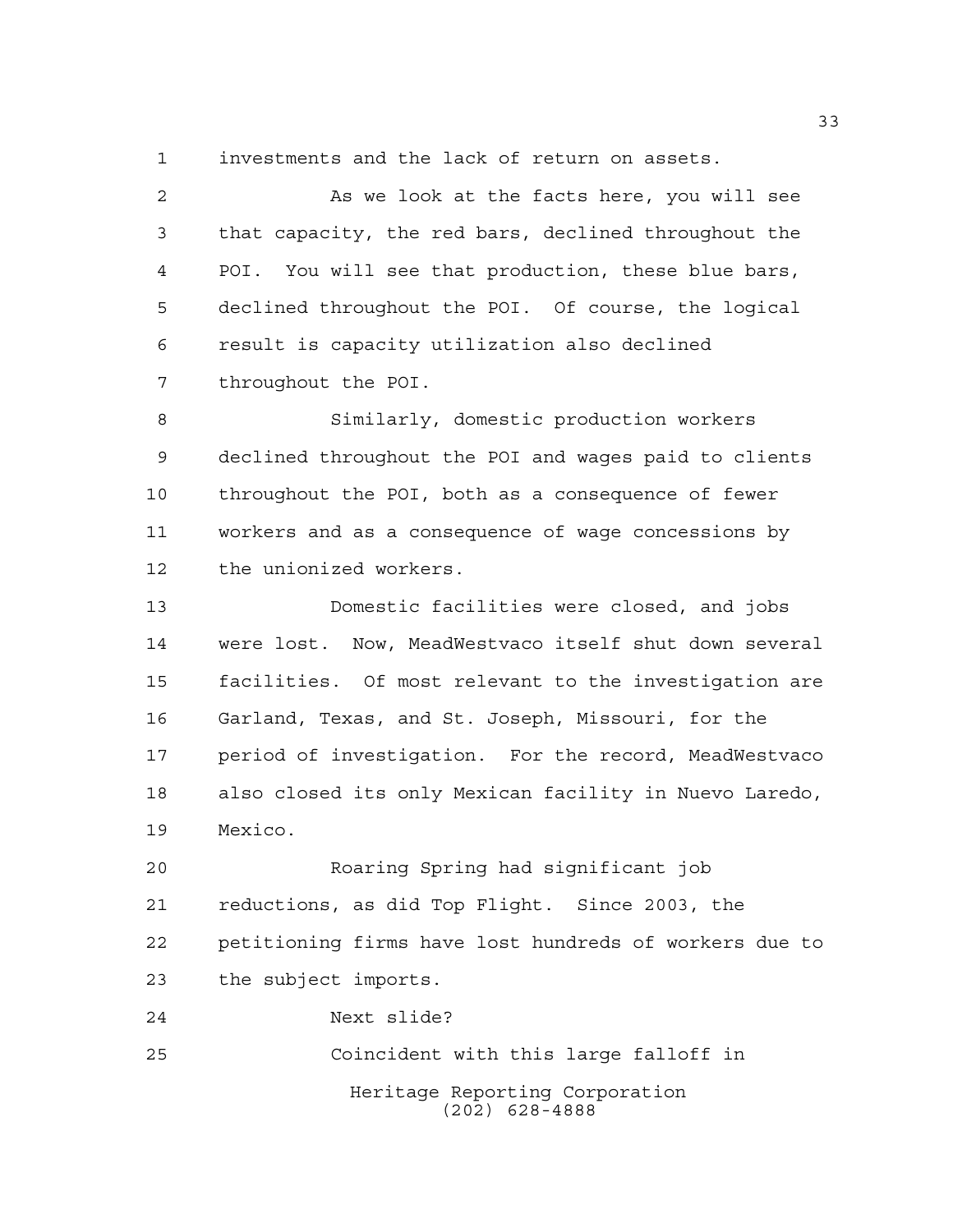production, capacity, capacity utilization, you see a rapid and constant increase in the imports from the subject countries.

Next slide?

 Again, as we see imports increasing profitability at the gross level and the operating level decline. The only reason for the change in the curves here, because there's a slight difference here, is because of the body count. That's the number of workers who literally lost their jobs in these plants and in management.

Next slide?

 We believe in particular the Commission should pay close attention to the total decrease in operating profits and gross profits between 2003 and 2005. You earn dollars, and if you're earning less dollars that's injury. You don't earn percentages here.

 We believe the Commission should also pay very close attention to the number of firms that reported operating losses in 2005 compared to the prior years.

Next slide?

Heritage Reporting Corporation (202) 628-4888 Now, imports here did have a price depressing and suppressing effect, and there was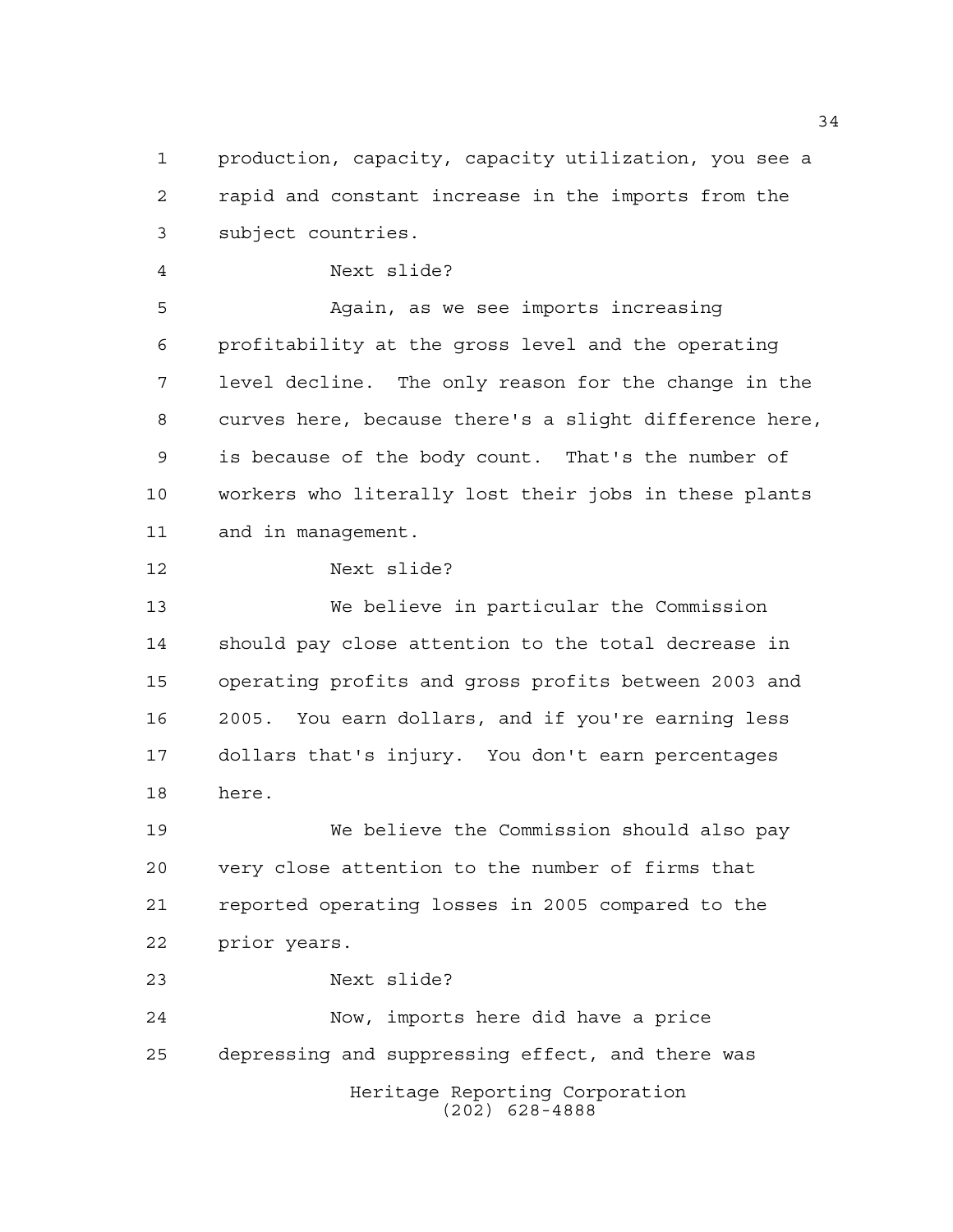massive underselling. Pricing Products 1 through 3 show sharp pricing declines once the prehearing staff report data is revised, and those products account for the overwhelming majority of production of these products.

 Further, when you look at the volume of imports that were undersold and you weight the number of underselling in that quarter by volume you discover that there is overwhelming underselling. Of course, the Commission has confirmed lost sales.

 Now I'd briefly like to discuss the issue of negligibility. The Commission precedent is clear the test for negligibility is based upon the investigation scope, and there are a variety of ITC cases and Court cases on this issue.

 The Commission should base its determination on the two HTS numbers listed in the prehearing report which represent virtually all of the subject merchandise. Respondents' much broader HTS proposal mostly covers non-subject merchandise. We can brief this in greater detail in our brief or discuss this later on.

Heritage Reporting Corporation Now, this case presents an interesting argument regarding post-petition effects here. At the staff conference, the Respondents essentially conceded

(202) 628-4888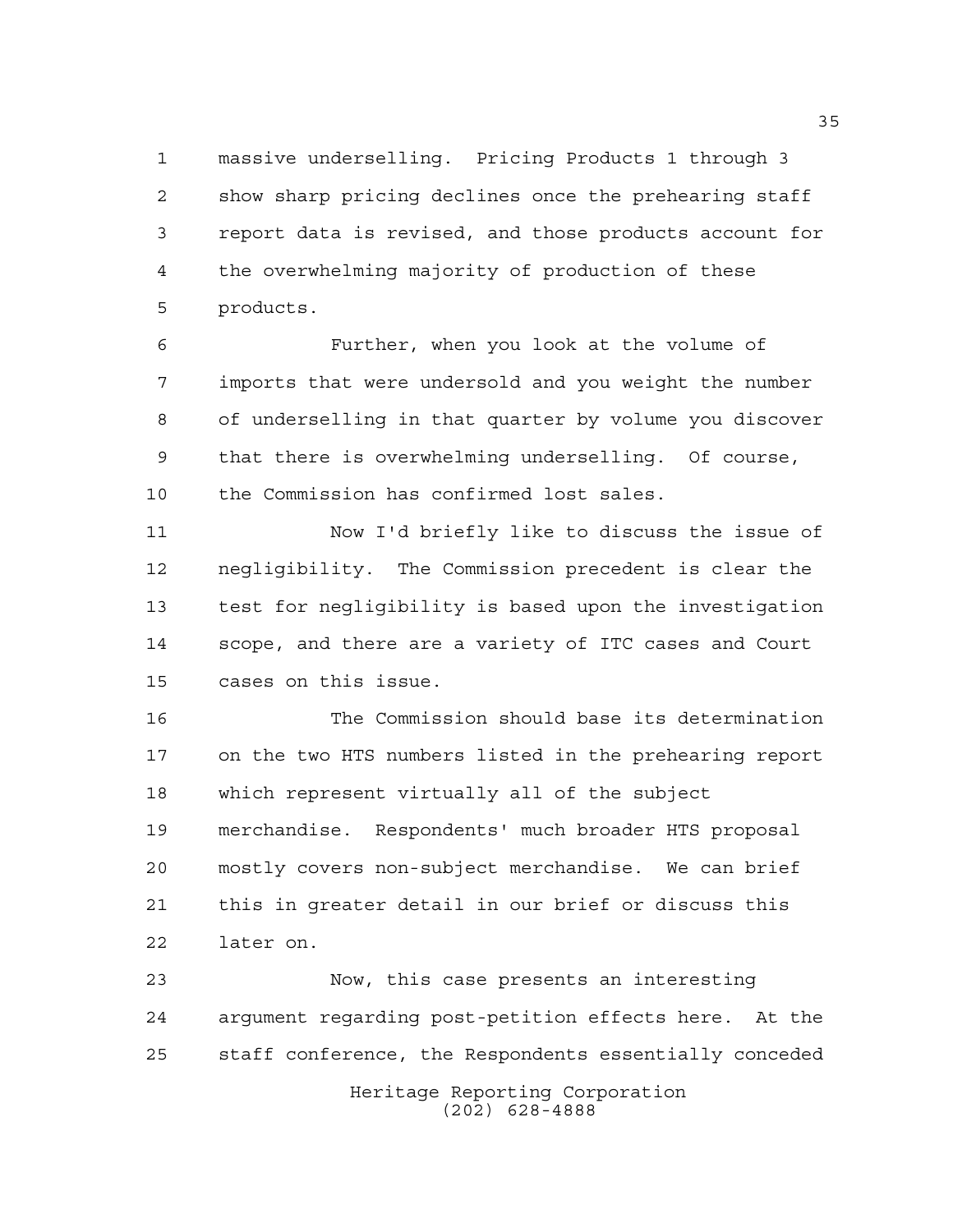that the filing of this case would have a chilling effect on imports of the subject merchandise. By and large they were right. The statute directs the Commission to discount post-petition effects when assessing injury and causation in these types of circumstances.

 However, the post-petition effects are relevant to Respondents' arguments on causal nexus, and those post-petition effects show that when the subject imports are removed from the market domestic production and the domestic injury does better.

 On the issue of threat, the producers of the subject countries have massive and ample capacity to flood back into the market both in the near term and the long term. There is significant expansion plans announced in China and India, and there is massive excess capacity in all three subject countries.

 Further, we would note that only a handful of Chinese Respondents in particular provided capacity data to the Commission, and the Commission should take adverse inferences regarding the lack of cooperation in the final investigation by the Chinese exporters.

 We would note that with regard to India there are substantial export subsidies, and finally we would note the unusual conditions of competition in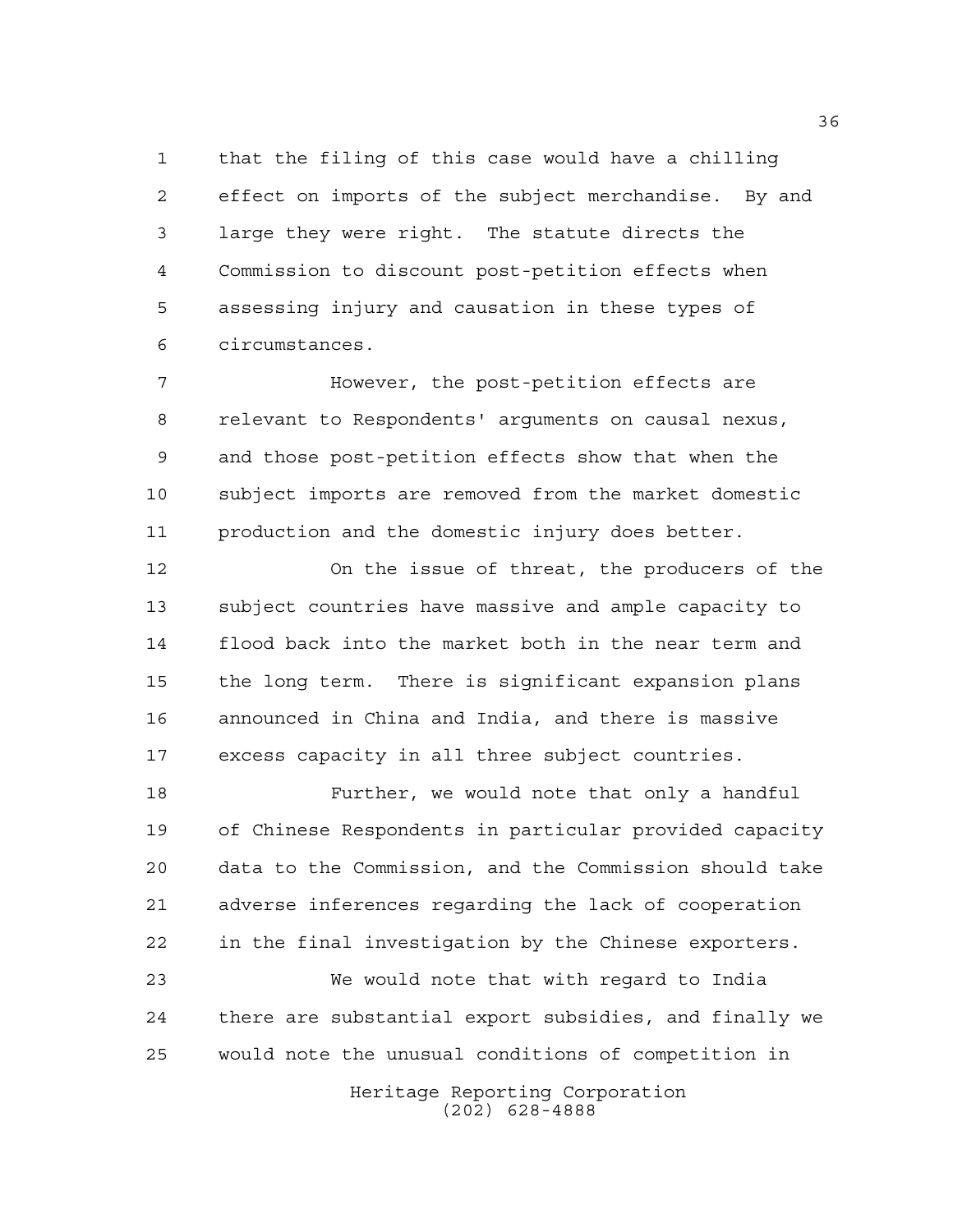Heritage Reporting Corporation (202) 628-4888 this industry where we have large bids covering the purchasing cycle. We're about to start the purchasing cycle for back-to-school 2007. These imports will have a dramatic and negative effect on 2007 if they are allowed if the relief does not become final. Finally, I want to discuss critical circumstances. In 22 years of practicing before the Commission, I have never argued for critical circumstances. This is a first. I'll tell you why we're doing it here. In this case several companies went out of their way to rush merchandise in to beat the order. This industry has a typical shipping pattern and a traditional shipping season. To undercut the order, several importers went out of their way to rush that merchandise in. It had a negative effect on the domestic industry's volume. It had a negative effect on the domestic industry's pricing and undercut the relief that this industry will receive. Thank you. I would now like to introduce Mr. George Robinson of Top Flight, Inc. MR. ROBINSON: Good morning, Chairman Pearson, Vice Chairman Aranoff and Commissioners. My name is George Young Robinson. I'm the largest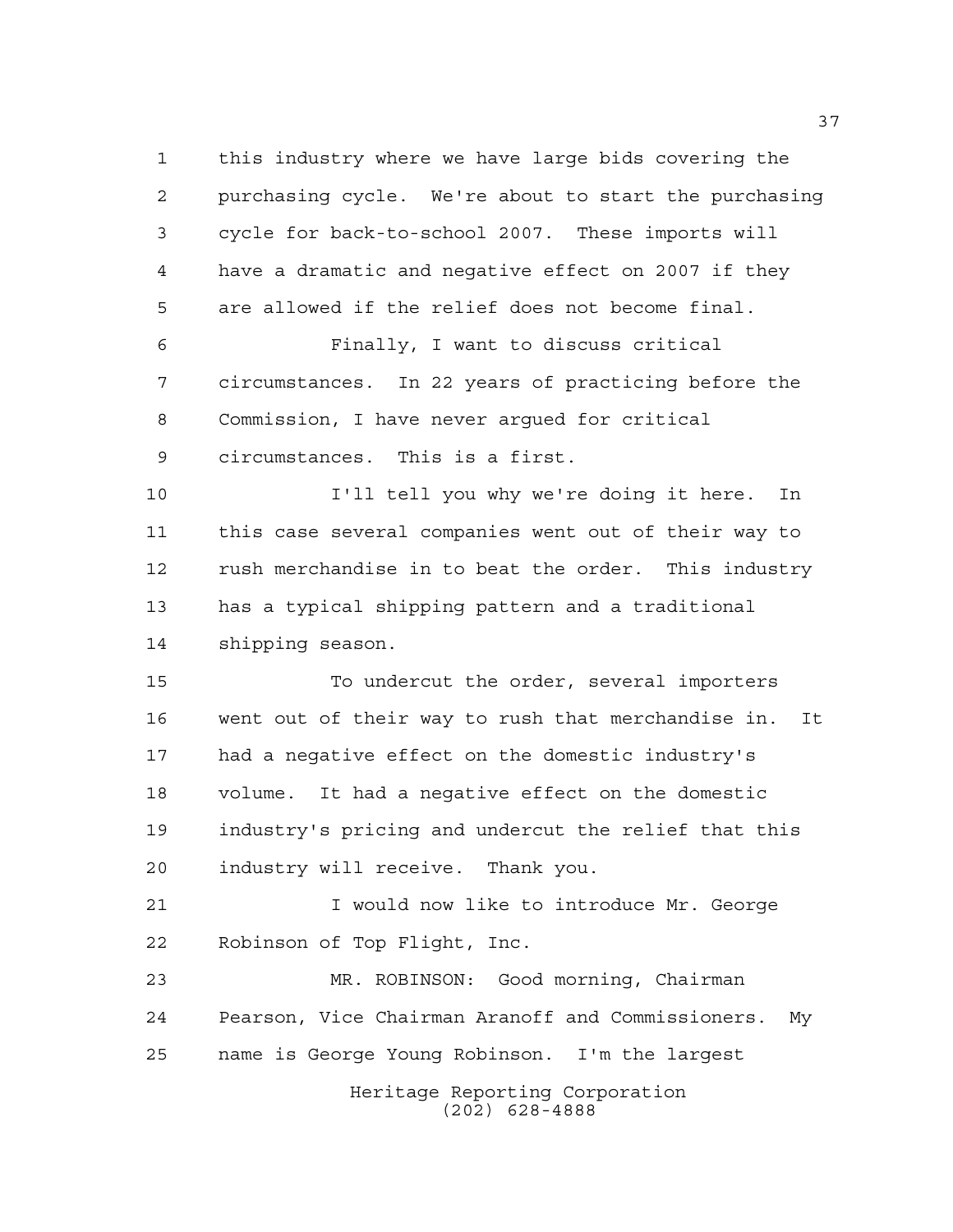stockholder of Top Flight, Inc. and the vice president of sales for the Retail Division of Top Flight, Inc., a family owned and operated manufacturer of lined paper school supplies located in Tennessee.

 I started working at Top Flight the first day of summer holiday when I was 15 years old. It was a special moment when my father woke me up and said get out of bed. I've got something for you to do. Since then I've loaded trucks, checked orders, worked on million dollar machines and more recently run the division of Top Flight that we refer to as Retail.

**I** am a third generation owner/operator of Top Flight. I work with my father, my uncle, three first cousins and over 150 Chattanooga area residents. Today more than 93 percent of my business is dependent upon Top Flight being a competitive manufacturer of this subject merchandise of this lawsuit.

 When I was contacted about this case in August of 2005, I was on the verge of shutting down much of my U.S. production like Carolina Pad, CPP, and American Scholar have done. This case is critical to my company's survival as a domestic producer and to the hundreds of Chattanooga families who depend on our jobs that pay a union wage, a living wage.

Heritage Reporting Corporation (202) 628-4888 Before this case was filed, Top Flight's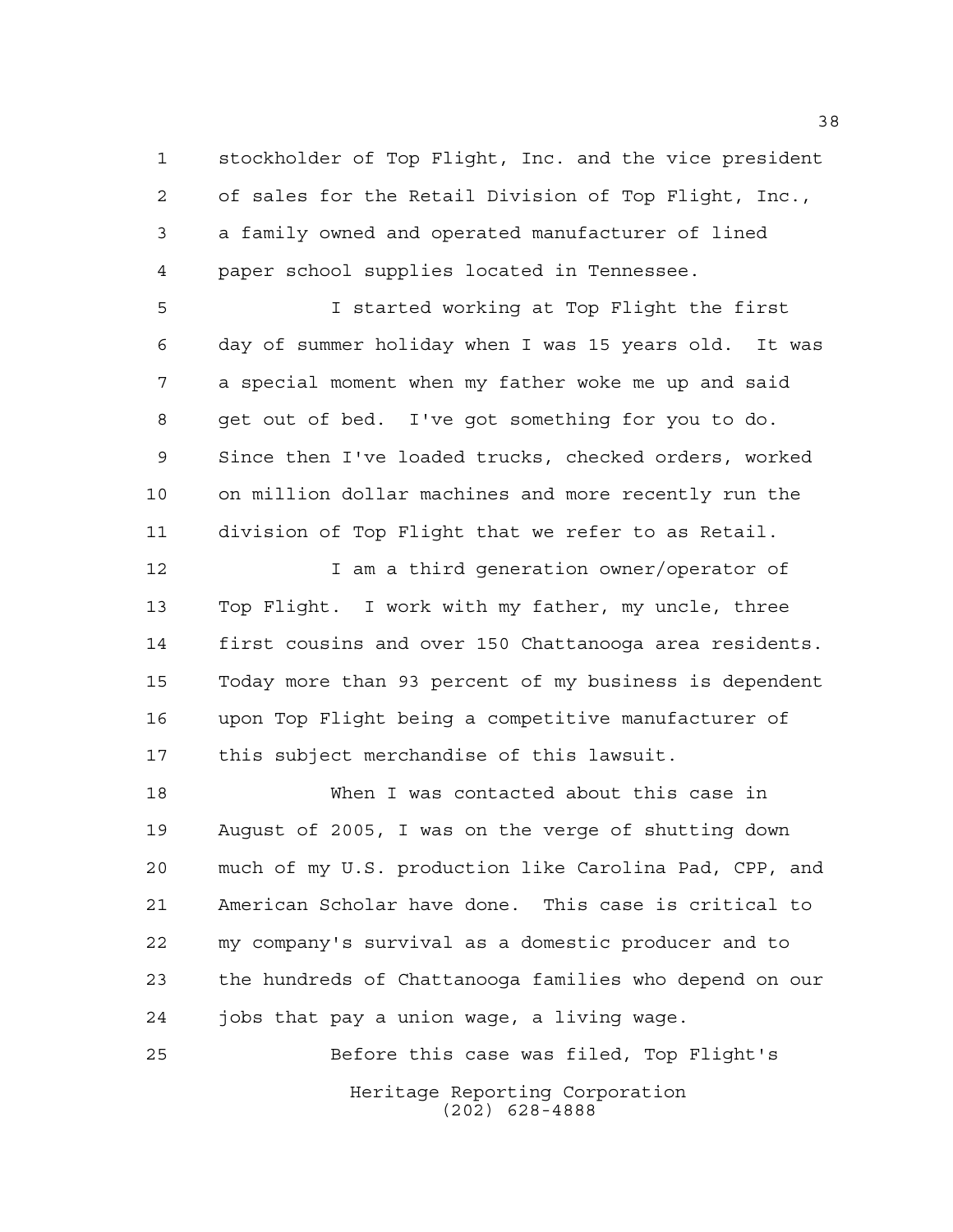manufacturing facility and our total operations had been significantly negatively impacted by the unfairly priced imports from India, China and Indonesia. The subject imports applied so much pricing pressure on the U.S. marketplace that Top Flight was forced to cut factory output, cut employment, cut capital expenditures, cut selling margins and outsource production of some of our certain lined paper school supplies.

 The share of imported product has grown dramatically in recent years. You would find no industry participant that would argue this point. Retailers from all major trade channels have been actively involved in importing certain lines for several years. There are no exceptions.

 Walgreens, CVS, Eckerd from the drug channel; Target, K-Mart, Wal-Mart from the big box discounters; Fred's, Dollar General, Dollar Tree, Family Dollar from the small box discounters. Office superstores such as Staples and Office Depot also brought plenty of product in from the subject countries.

Heritage Reporting Corporation These products were not simply coexisting with the U.S. produced goods. They were collapsing prices in the every day market, they were taking over

(202) 628-4888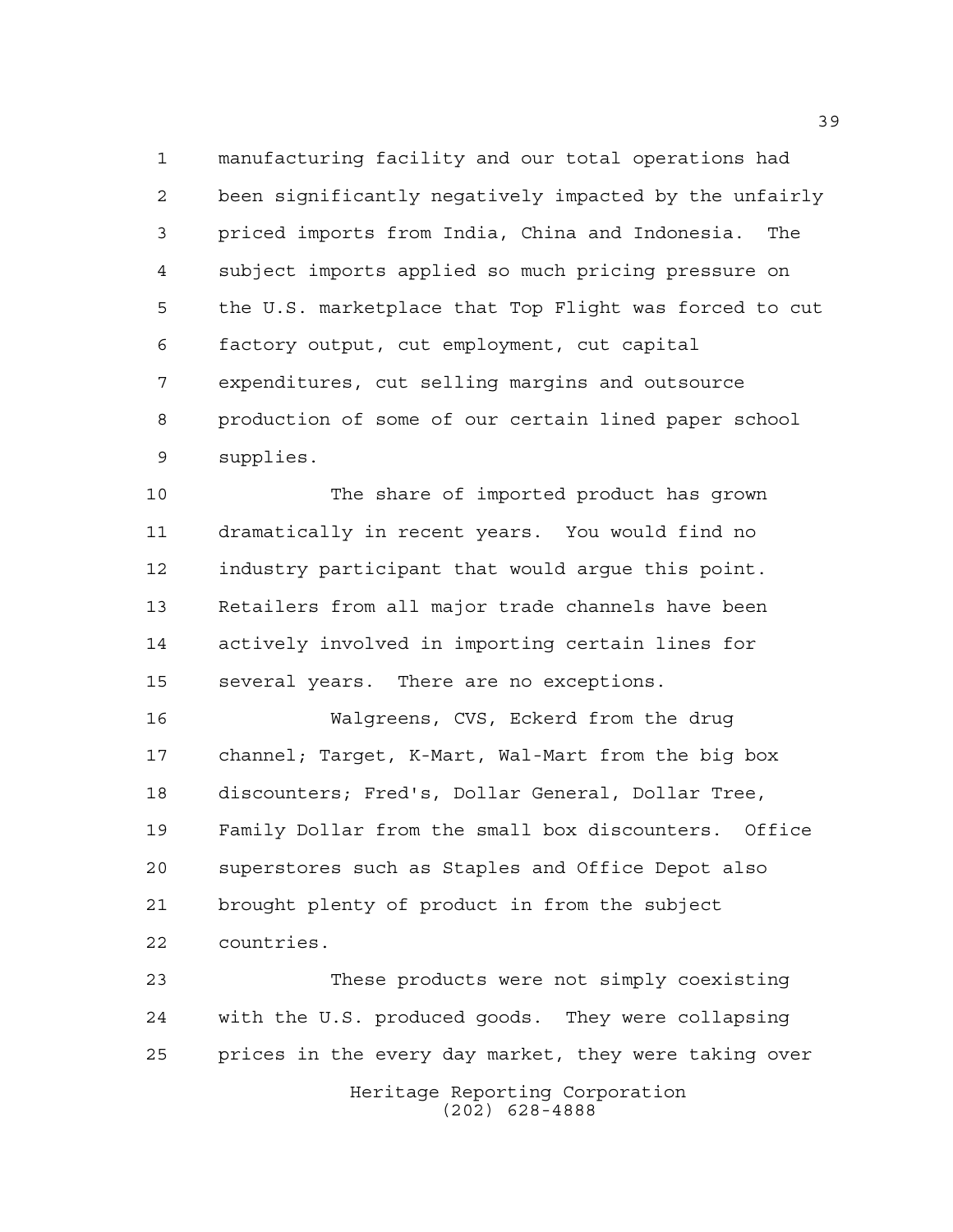the critical back-to-school season, and they were taking it to the U.S. manufacturers. I can tell you that regardless of who arranges the details of these dumped and subsidized imports, these dumped and subsidized imports were wrecking havoc on my business. I want to be clear.

 The rush to import started with Staples when they began to buy product from Indonesia because of the low prices. The move led all of the retailers to seek cheap imports. It's my experience that retailers have no problem or hesitation to shift imports even for a fraction of a penny. It is incredible to clam that the domestic industry can control imports as compared to the sophisticated retailers and their agents like Atico or NuCarta.

 The growing presence of unfairly priced imports from Indonesia, India and China severely depresses prices. In 2001, I lost my largest customer of certain lined products from China. This loss led to the cancellation of expansion plans at our Chattanooga factory.

 Since that time, Top Flight has been impacted by a market that was dominated by the shrinking selling margins, by customers with a filing cabinet filled with low-priced quotes from importers,

> Heritage Reporting Corporation (202) 628-4888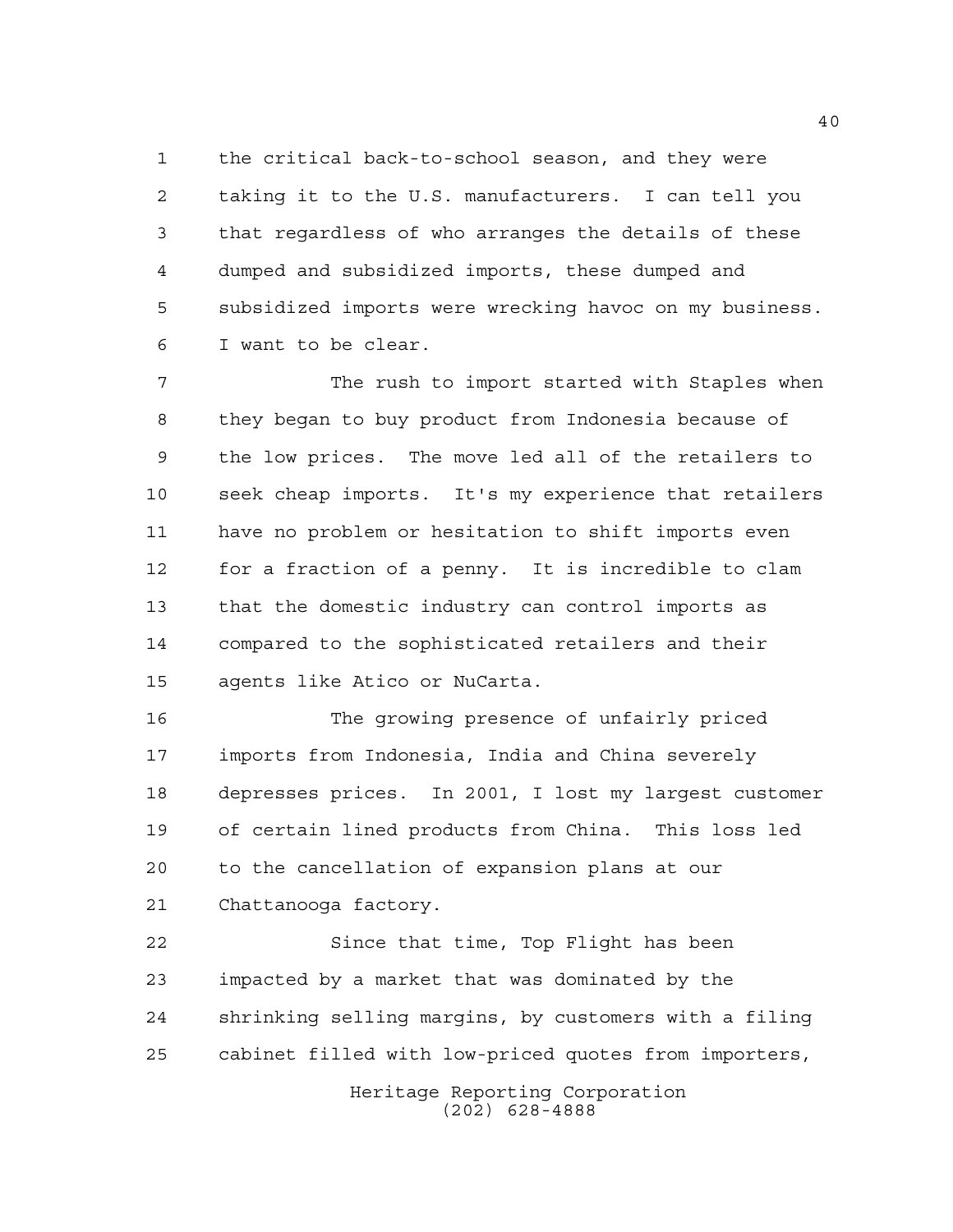distributors and brokers of subject merchandise.

 These prices made it virtually impossible to build our business or pass through increases in raw materials. We were in trouble. As imports from subject countries fell below prices at which we could produce with any profit, we were driven to choose between loss of orders or reduced role in the production of the orders.

 In 2005, I lost my largest order from the year before to China and to India. This loss resulted in the layoff of over 15 percent of my factory production workers, many of whom I had worked with as a teenager. It also led us to expedite a study to reposition our production facilities either to China or to India.

 All this started to change with the filing of this case. Our certain lined paper school supply business has seen significant improvement in unit sales, dollar volume, factory output, employment, factory hours per employee, pounds of paper converted, machine hours and productivity.

 We've also seen a glimmer of hope that we won't have to close down the factory that my grandfather opened 85 years ago. If we win this case, we won't implement the plan to begin moving machinery

Heritage Reporting Corporation (202) 628-4888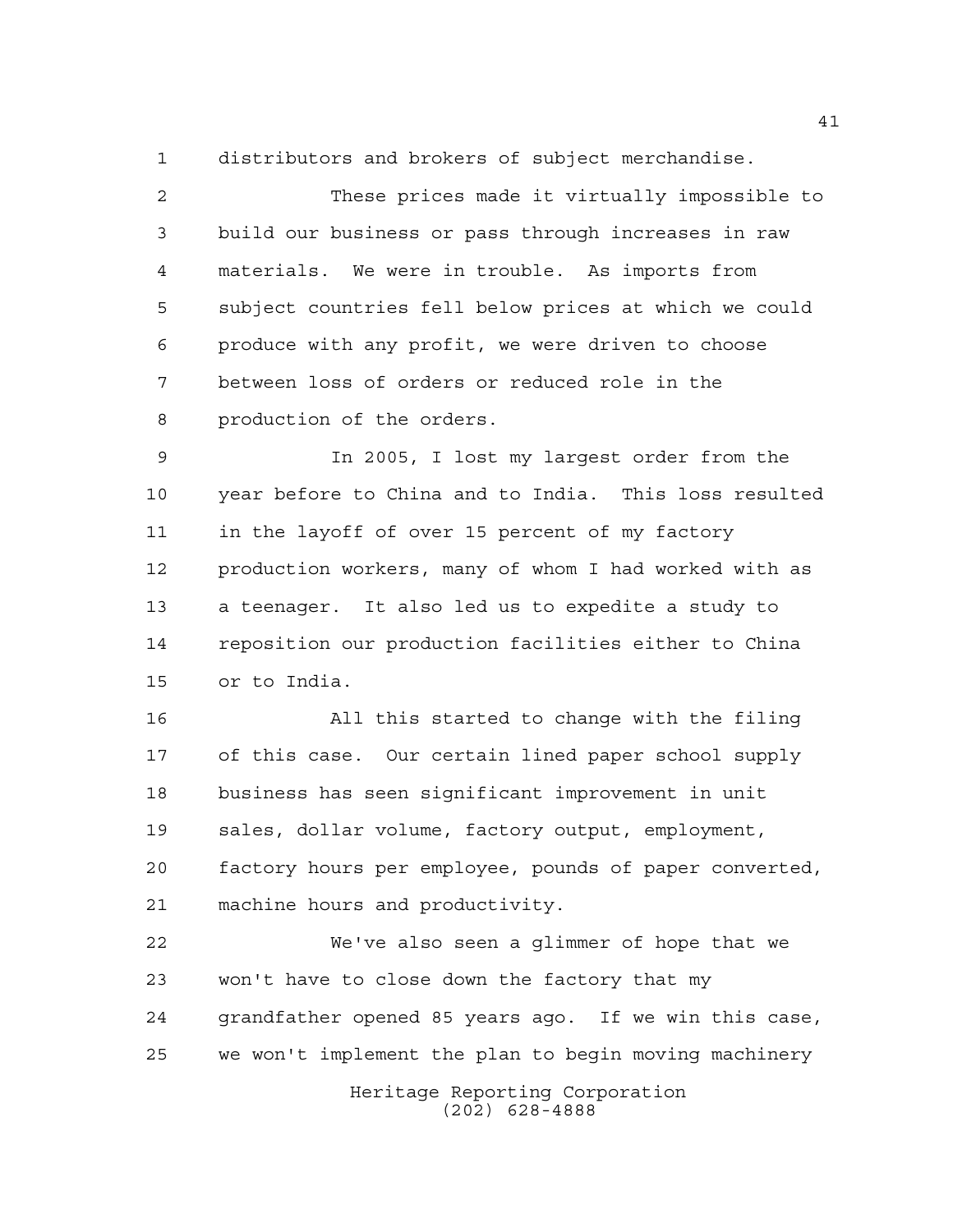Heritage Reporting Corporation (202) 628-4888 piece-by-piece to China or India or Indonesia just to keep our customers, but if we lose this case as the back-to-school season for 2007 bidding starts in September domestic production may no longer be an option for Top Flight. In conclusion, this case has given us hope again for our U.S. production. I have no doubt, however, that unless relief is granted against unfairly traded imports the end of our U.S. manufacturing is imminent. 11 I I thank you for your time, and I'll be happy to answer any questions you may have. 13 MR. PRICE: Thank you. I'd now like to introduce Mr. Harold Rahn of Norcom, Inc. MR. RAHN: Good morning, ladies and gentlemen. My name is Harold Rahn, and I'm the president of Norcom, Inc., a manufacturer of lined paper school supplies located in Georgia. I have 13 years of experience in this industry. Over the past three years, I have witnessed continuing injury to the domestic industry caused by imports from China, India and Indonesia. The manufacturing of these products for the U.S. market used to be primarily done by domestic manufacturers on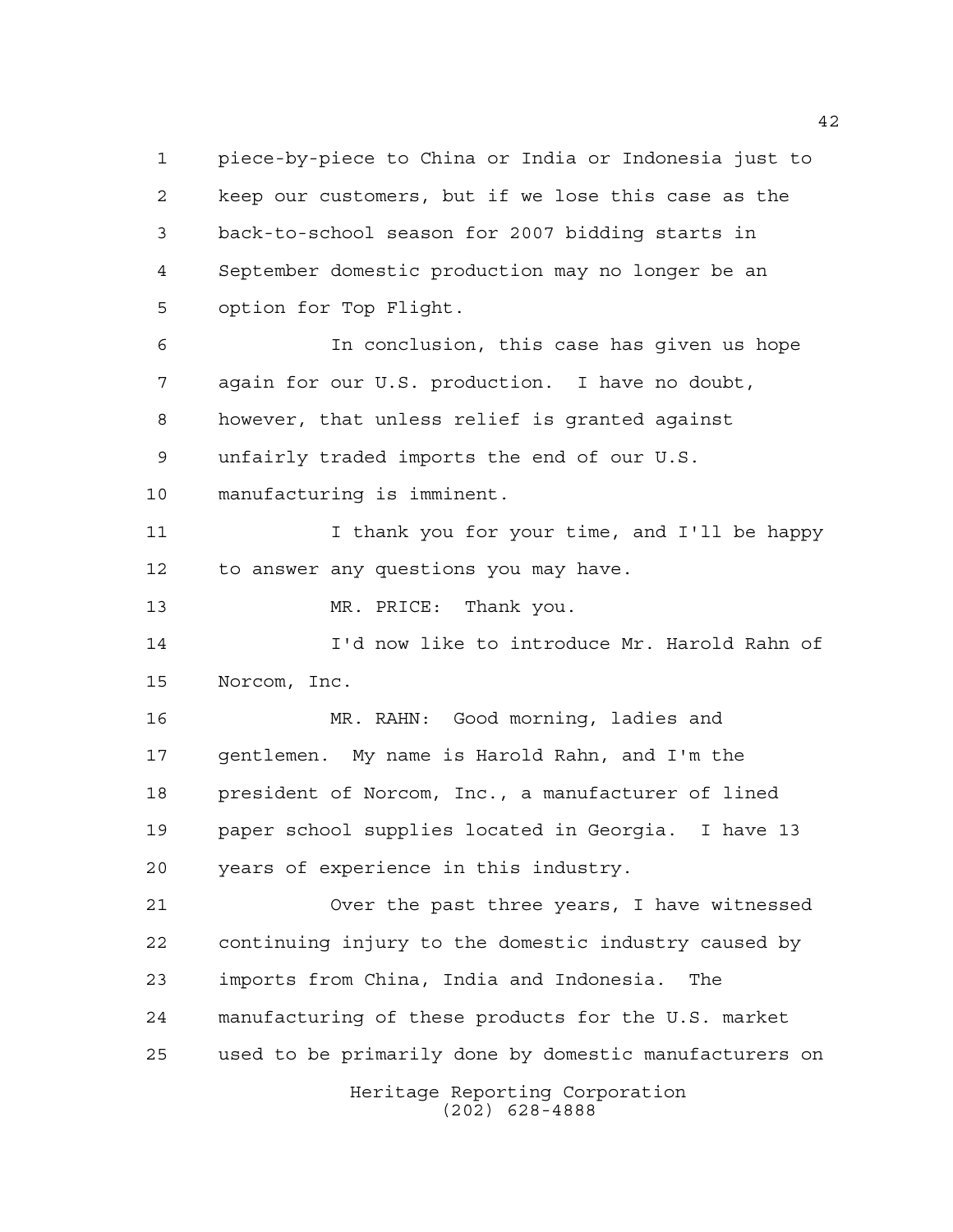the cutting edge of productivity, quality and low cost. As with any ongoing manufacturing concern, Norcom spent significant dollars purchasing capital equipment to increase our capacity and continue to lower our costs of production.

 Starting with Staples' purchases of Indonesian product in the 1990s, subject imports began to enter the U.S. market on an increasing scale. It was Staples that led the change to imports, and the other retailers began following from there.

 Around 2001, producers in Indonesia, China and India began to enter the U.S. market on a larger scale. They offered their product directly to end users, as well as to the domestic producers for resale in the United States.

 Knowing the ability of retail giants such as Target, Walgreens and Staples to locate and exploit the lowest available price in the market and their familiarity with Chinese imports, we were as an industry essentially offered no choice but to begin importing some product ourselves.

 Retailer stores put an immense amount of pressure on companies such as Norcom to supply them by shifting to low-priced imports or lose business entirely. The major retailers have no hesitation to

> Heritage Reporting Corporation (202) 628-4888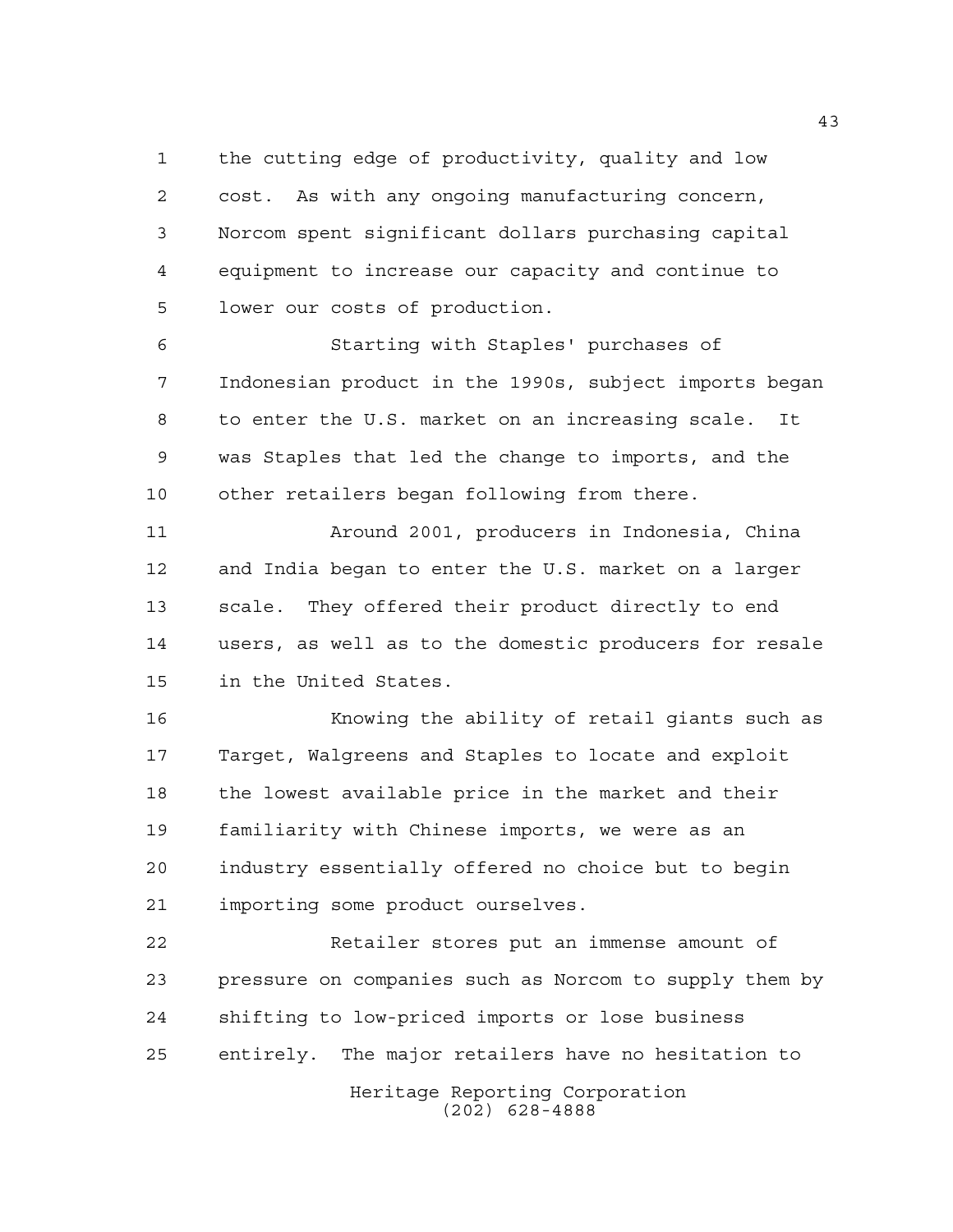import directly. Just walk into any major big box retailer and you can see it. They know all the producers, their prices and their capabilities.

 We must be competitive with the dumped imports or we are out. It's that simple and that brutal. Often we are forced to choose the lesser of two evils -- either accept a few percent the big boxes will give us to act as their importer or lose the customer and a chance to maintain some domestic business.

 We accepted the need to get some business rather than just shut our doors. This was done as an attempt to maintain some domestic production and to continue as an ongoing entity. Norcom had no real choice but to develop and grow import relationships in order to stabilize our customer base and gain more understanding of a rapidly changing marketplace caused by extremely low-priced products from Indonesia, China and India.

 Although this strategy was not preferable and contradicted the company's mission statement which called for managed growth through sound capital investment, it was our only tactical choice if we want to continue as a viable company.

Heritage Reporting Corporation (202) 628-4888 Since 2002 there has been continued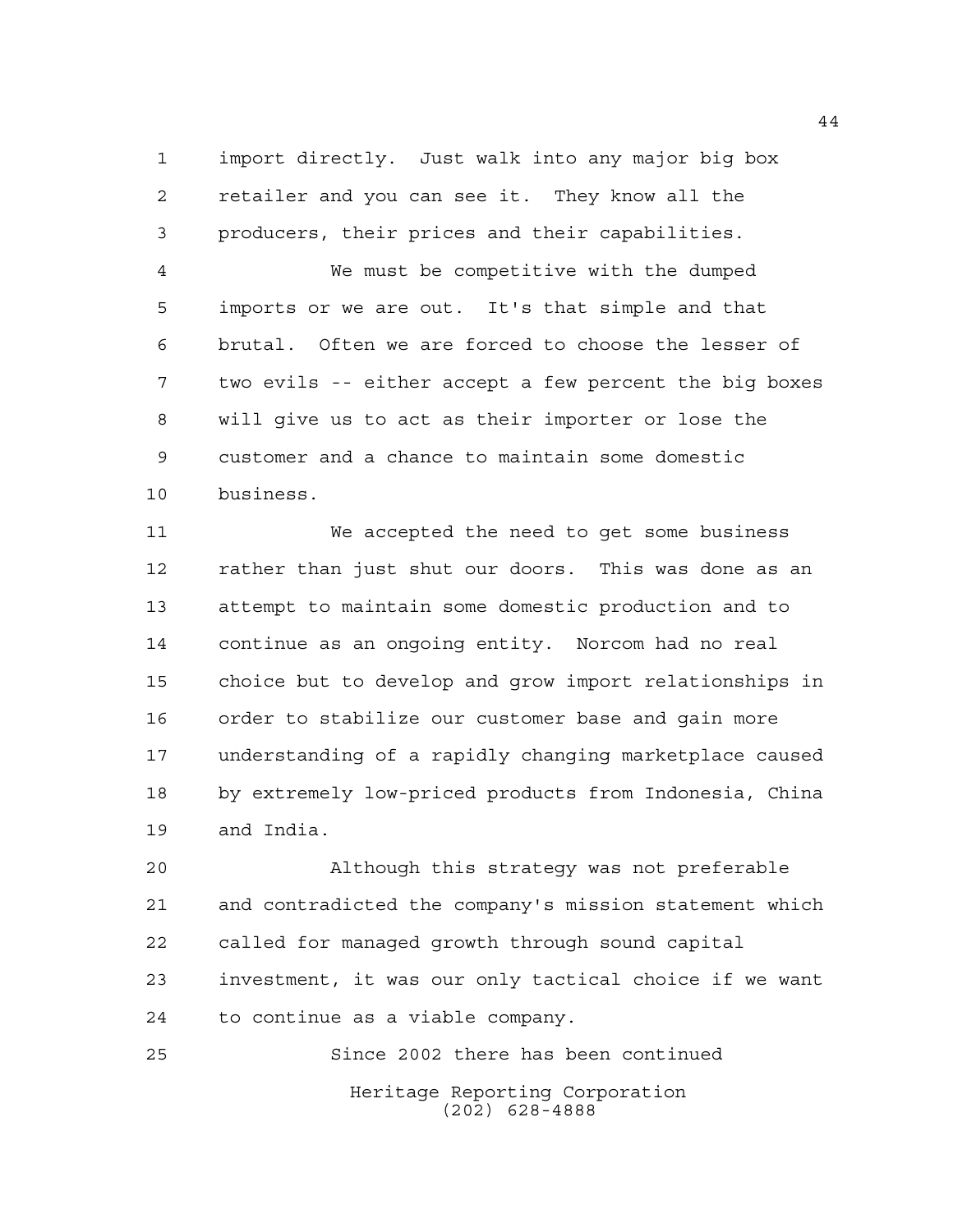significant growth in imports of certain lined products from China, Indonesia and India. These imports are entering the U.S. at prices which I do not believe can be supported by any rational model which bases the cost on a fair market price of paper, which

is the major raw material used in these products.

 My point is that the subject countries are not searching for a profit model based on cost, but they're searching for a low-cost, low-price model that is below the domestic producers at any cost in order to gain market share.

 In the fall of 2003, Norcom was faced with major pricing reductions from the subject countries, which had a significant negative impact on the profitability of our company. We were informed by our largest customer that in order to maintain any volume for back-to-school 2004 we must meet a price that was dramatically lower than the previous year. The price quoted was for subject imports.

 This account represented over \$80 million in sales. Therefore, Norcom had no real choice but to meet this price in order to continue our business with this customer. As a result, Norcom's profits declined by over \$8 million in 2004. This was devastating for our company and effectively ended any plans to invest

> Heritage Reporting Corporation (202) 628-4888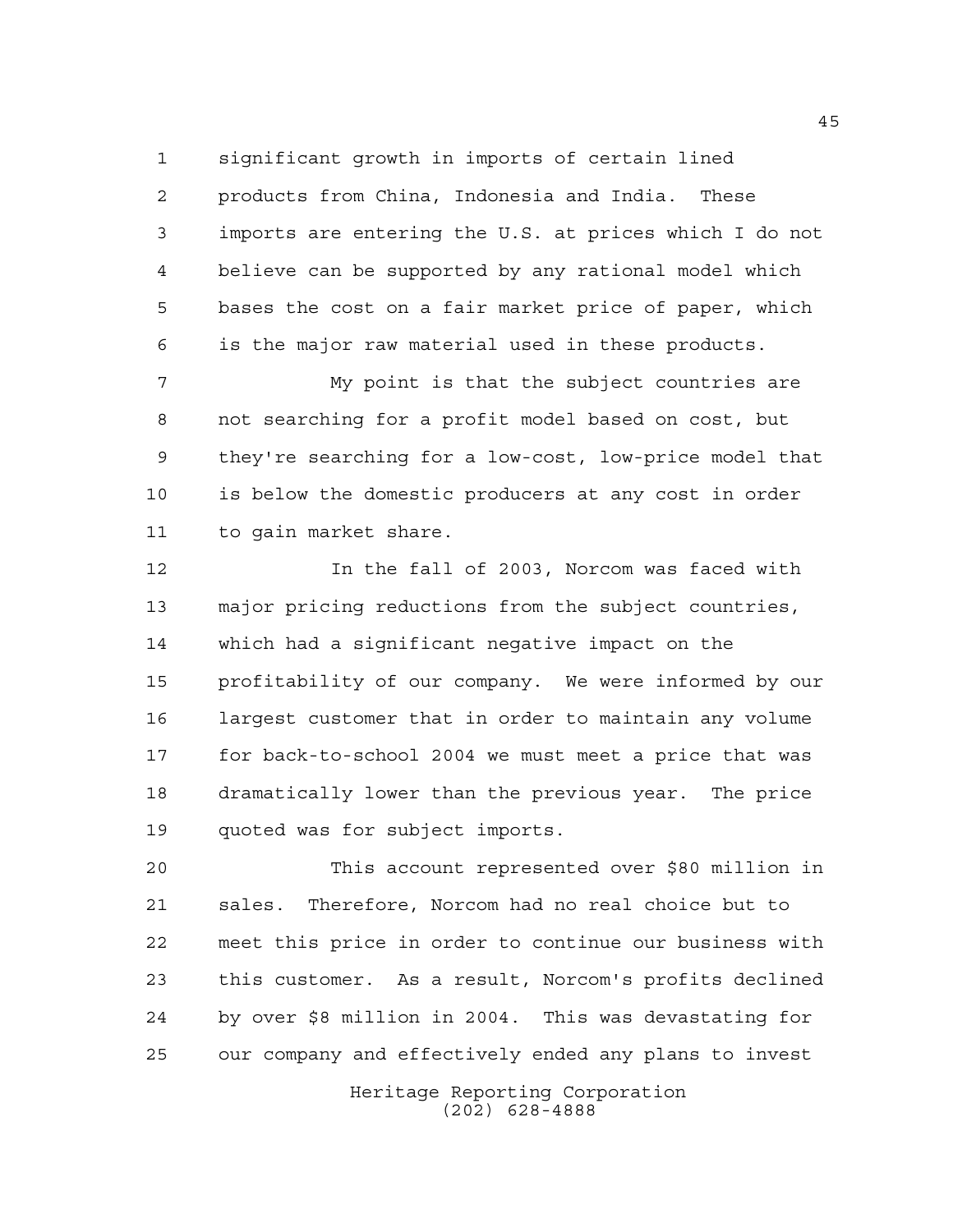new capital into new capacity.

 For back-to-school 2005, the situation deteriorated further. Despite aggressive cost reduction efforts, we were notified in February of 2005 that we were losing 25 percent of our business at our largest account. That volume subsequently went to China. Moreover, because of depressed pricing levels we generated no margin on our largest item and inadequate returns on the remaining items on the volume we kept. We cannot continue in this manner. Pricing used to be reflective of the cost of paper, but as a result of unfair import competition our prices no longer can move up when input costs increase. We're facing a significant cost/price squeeze. We're being told by all of our major accounts to source from overseas in order to lower prices even further, and if we don't they will bypass us and go directly to the subject producers. All of the major retailers already source directly from these subject countries or through companies like Atico and NuCarta. The handwriting is on the wall. We have to

 realize that unless unfair imports are stopped we will have to shift the remainder of our business to imports

> Heritage Reporting Corporation (202) 628-4888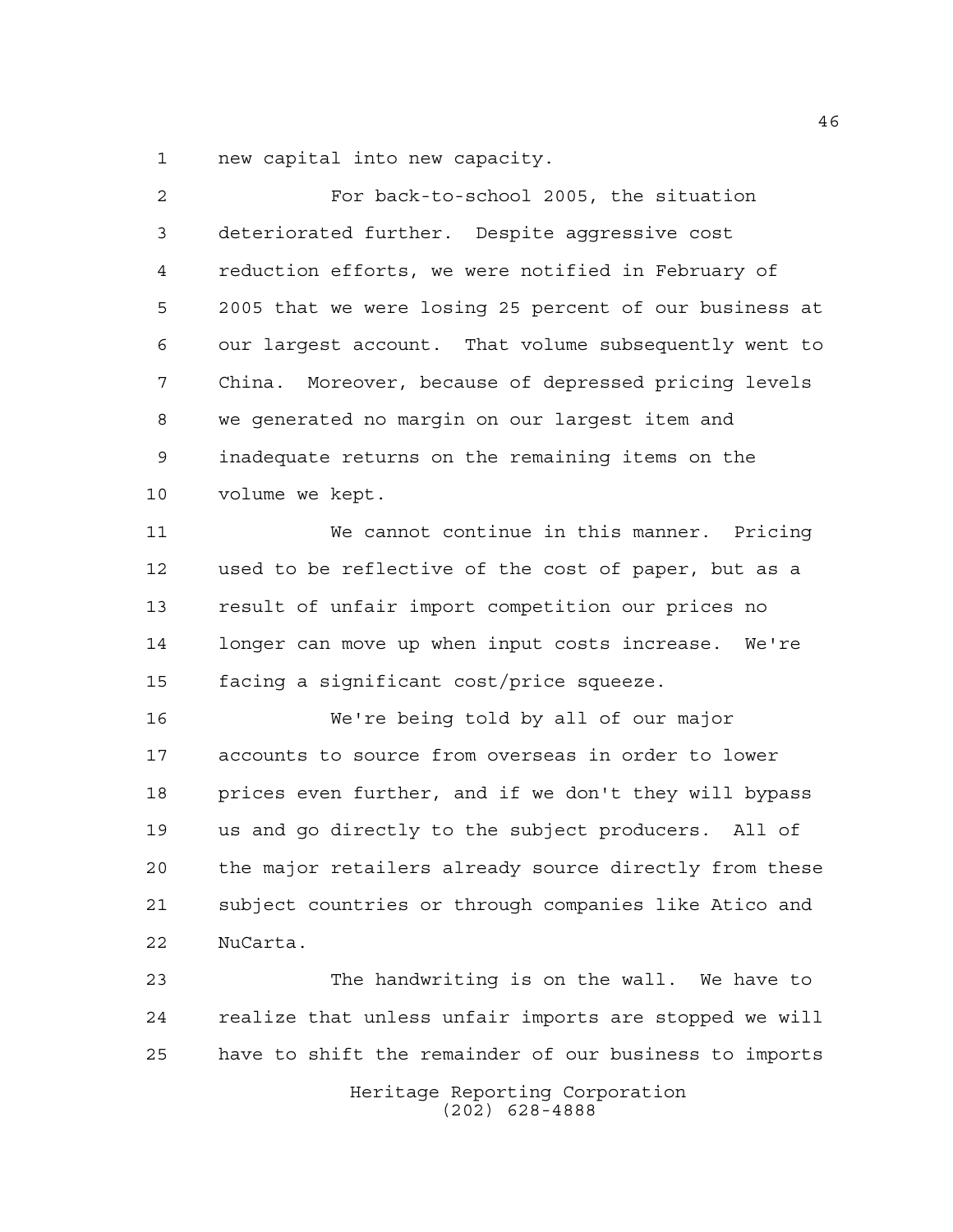to remain competitive. We do not want to do that as Norcom is a manufacturing company. The future of domestic manufacturing will be determined by this case.

 It is important we have a level playing field. We can compete with these producers on every level. Our labor costs are extremely low since we use automated equipment to produce these products, countering any perceived advantage in this area.

 We do not have the high additional freight cost incurred when shipping from overseas destinations. However, many of the subject producers do benefit from governmental subsidies. We cannot compete against unfairly priced imports.

 Since the filing of this case, the situation has improved in several, but not all, areas for Norcom. Our production capacity could still easily be expanded, and our production for back-to-school '06 actually increased by over 40 percent in terms of tons of paper converted and units produced.

 In conclusion, I have no doubt that my company has been injured by unfair imports. We've been forced to purchase subject merchandise, but this comes at a cost to our production and the long-term of Norcom.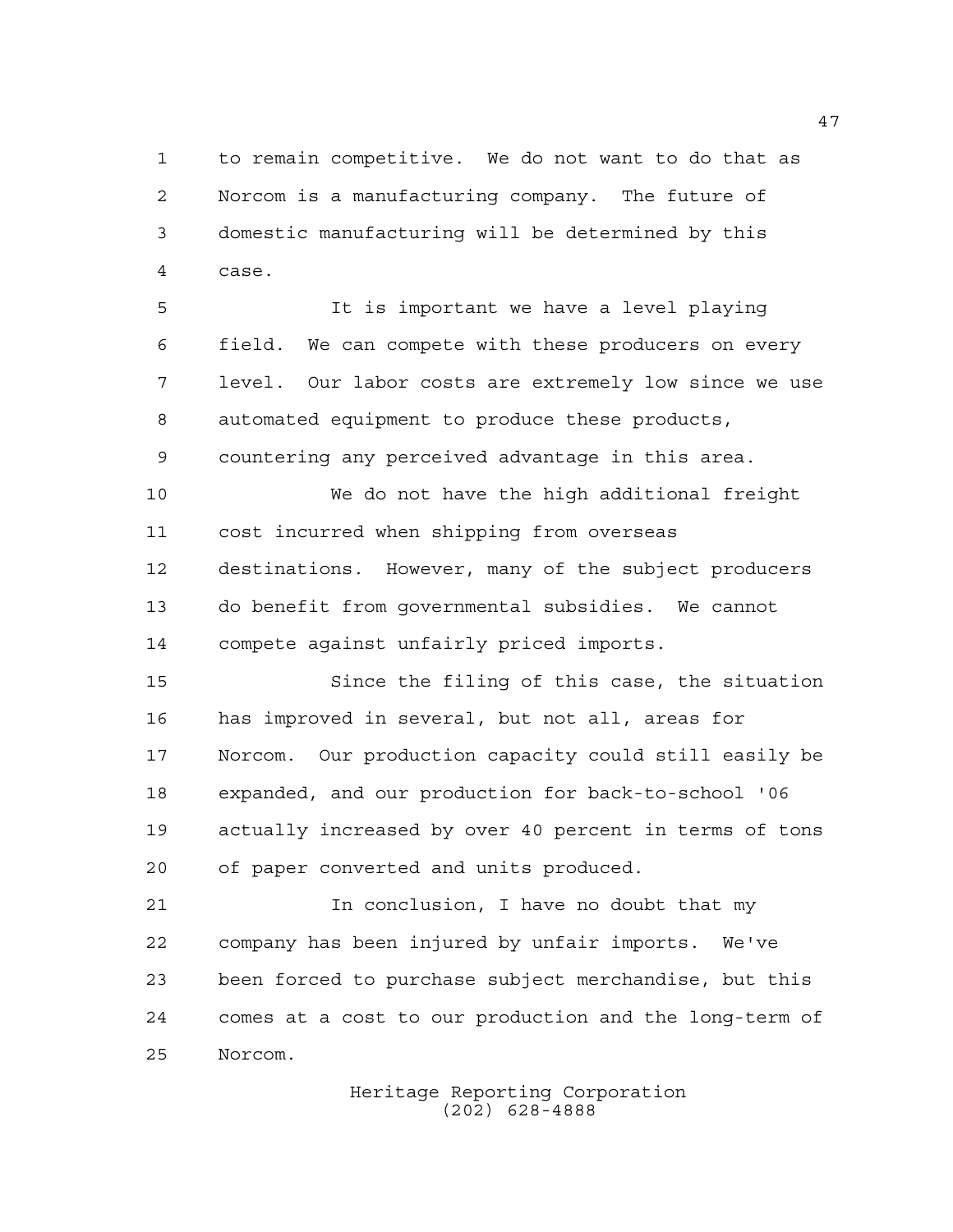As a result of the filing of this case, the harm has been lessened, but not completely removed. If relief is not granted, I have no doubt that the dumped and subsidized merchandise will flood back into the market. Regardless of who brokered these imports, my company, its production, is profits and its workers will suffer.

 Norcom and our industry thanks you for the work you are doing to ensure fair trade. I sincerely hope you will continue to see the merits of our efforts and find favorably for our cause. Should you find otherwise, it will surely reopen a door that cannot be shut and will spell the end to one of America's oldest industries.

 We need your help, and we thank you in advance for your support.

 MR. PRICE: Thank you. This is Alan Price. I'd now like to introduce Mr. Neil McLachlan.

 MR. MCLACHLAN: Good morning. My name is Neil McLachlan. I'm president of MeadWestvaco's Consumer & Office Products Division which manufactures lined paper school supplies.

Heritage Reporting Corporation (202) 628-4888 Our main office is in Dayton, Ohio, with manufacturing, distribution facilities and sales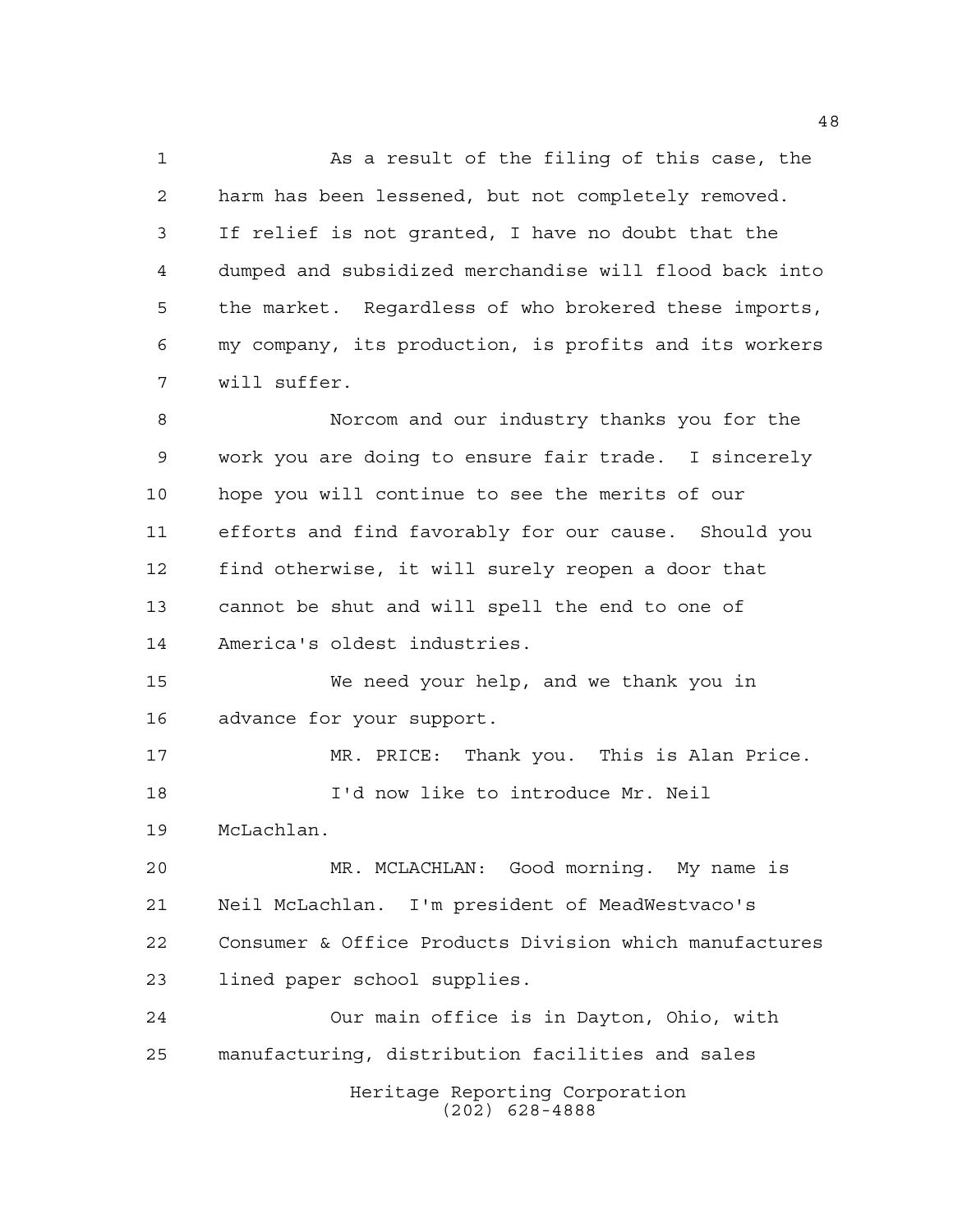offices across the United States. I'm here today because our industry is suffering material injury due to unfair trade practices by certain producers in India, Indonesia and China.

 This industry, its employees and their communities need relief. You can measure the harm to MeadWestvaco's domestic operations any way you want to -- by the decline in our shipments and production, our reduction in facilities, our severely weakened financial results.

 Our domestic production volume has been severely impacted over the past three years, falling by almost 50 percent in total. We have reduced domestic capacity by one-third, and we still have excess capacity. Any way you look at it we've been harmed, and the imports from India, Indonesia and China are a significant cause of that harm.

 MeadWestvaco has additional evidence of injury which involves business proprietary information, and we'll provide this information to the Commission later.

Heritage Reporting Corporation We have invested significantly in plants, equipment, systems, training to ensure that we are highly efficient and effective. However, despite these efforts we find that these subject imports have

(202) 628-4888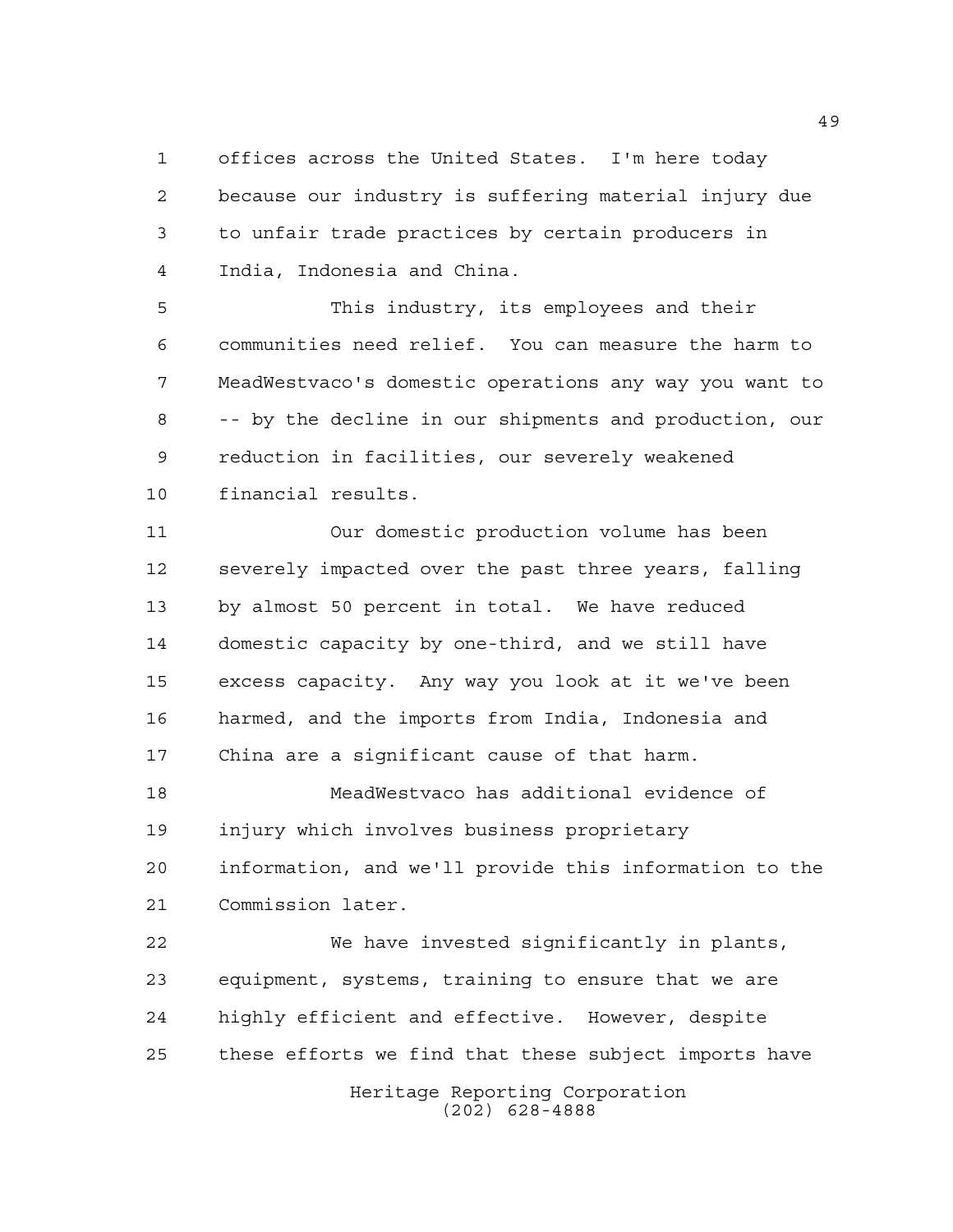damaged all of our product lines, including basic notebooks and filler paper, including value added products and including fashion notebooks.

 American Scholar, Carolina Paper and others have injured directly those products that are key to our survival in the United States. At one time MeadWestvaco had eight factories. We closed Front Royal, Virginia, in 2002; Garland, Texas, in 2004; and our largest plant, St. Joseph, Missouri, in 2004, eliminating hundreds of jobs, more than half of our U.S. manufacturing employees.

 The plants were critical parts of local economies, and all communities have suffered damage by their loss. Now our two remaining factories in Pennsylvania and California are at serious risk. These facilities employ 560 people along with many of our 250 person office staff in Dayton, Ohio.

Heritage Reporting Corporation In particular, the Blair plant in Pennsylvania accounts for the vast majority of our production capability and our jobs. We have enough capacity there to supply our domestic accounts. It is the only major employer in that area, and these jobs are high skilled positions and contribute significantly to the local economy. Loss of this facility would represent incredible hardship to the

(202) 628-4888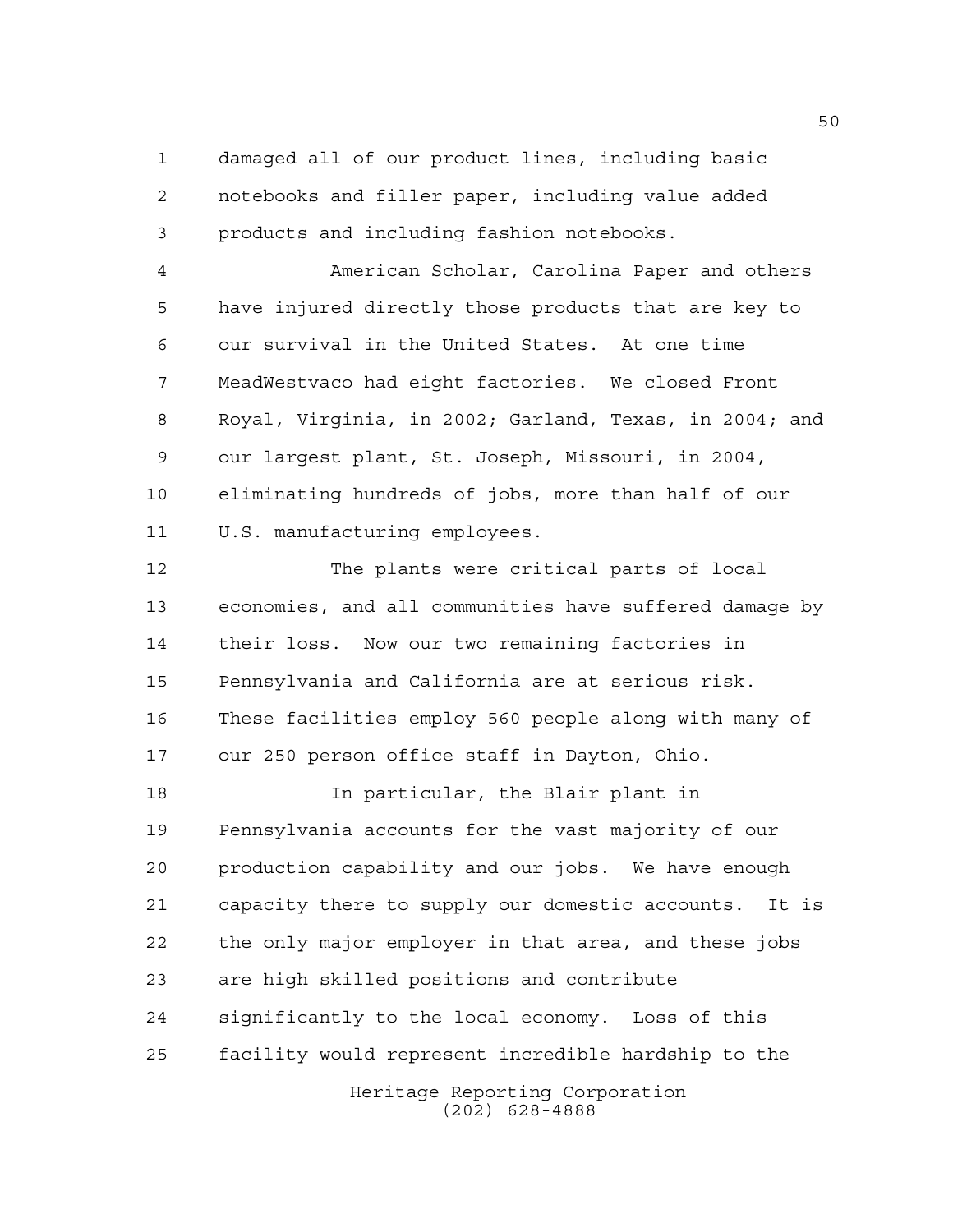community.

Heritage Reporting Corporation (202) 628-4888 At Blair, we have already eliminated the most high-tech, fully integrated composition book production line in the world due to the subject imports as we were losing money on every book we sold. MeadWestvaco does not want to shut our Blair facility. Let me emphasize that subject imports were in fact the major reason why our other facilities were closed. Believe me, if we were not forced to compete with dumped and subsidized Asian imports we would not have had to close six of our eight factories. We have not closed U.S. facilities in order to shift production to Brazil or to Mexico. Our Garland, Texas, plant was certified for trade adjustment assistance, and as we stated at the time this was due to increased imports from China. Our St. Joe facility was also certified for TAA benefits. We closed the plant due to cost pressure from subject imports. We stated at the time that Mead would shift some of its production to Mexico, and TAA relief was granted on that basis. However, before we fully executed that plan we were forced to close the Mexican facility as well. Today we don't produce any of these products in Mexico. If MeadWestvaco is injured by these imports,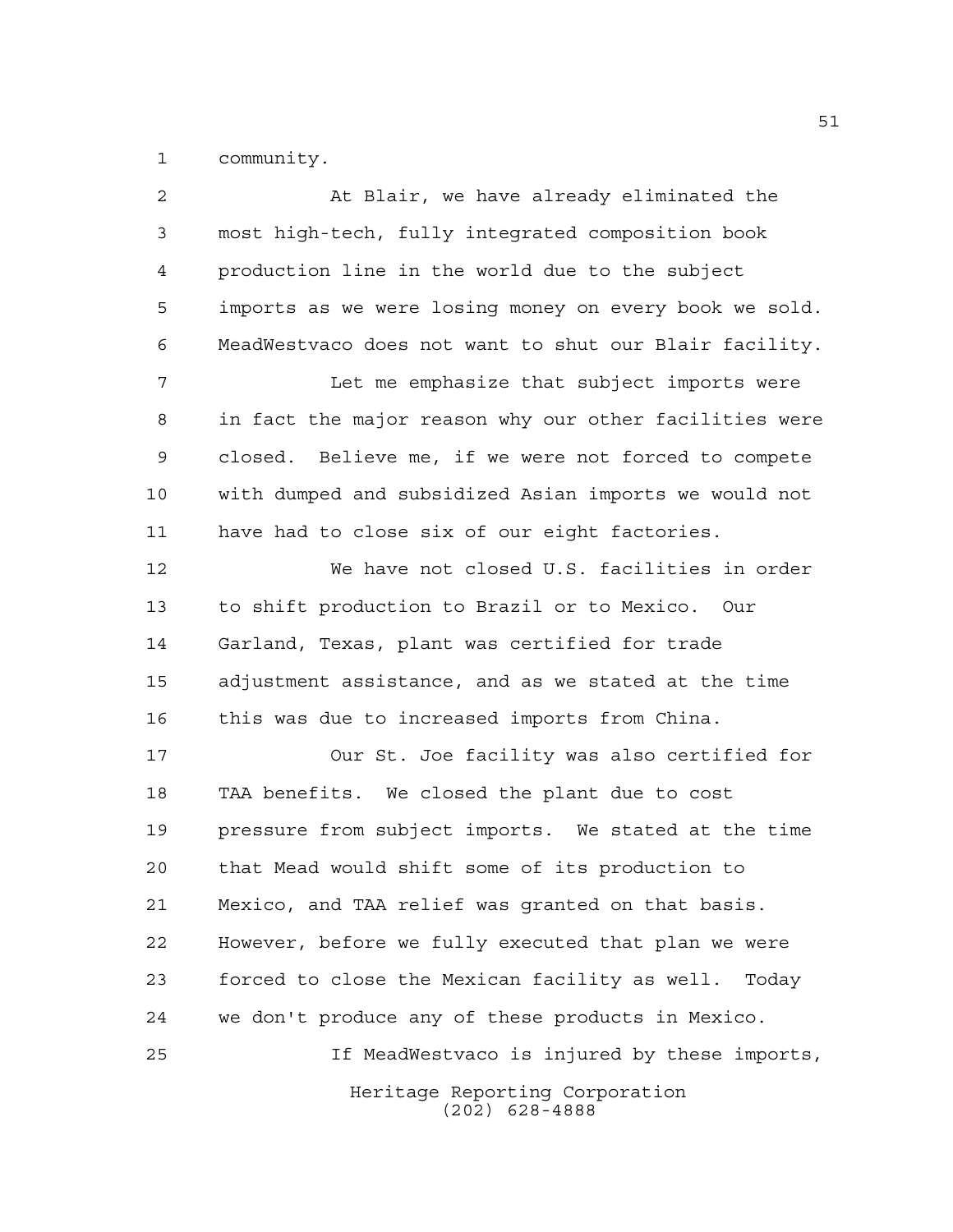why have we ourselves imported these products

 particularly from China? We certainly don't do it to maximize profits. Our profit margin on imports is nonexistent. Instead, we import because this business is incredibly price competitive, and the only way to compete with dumped subsidized products is to import them or broker them ourselves.

 Our main customers -- the mass retailers, superstores and drugstores -- have all the power here. They are driven by the intensely competitive retail environment, and each seeks to out-discount the other in order to show that they have the best prices on lined paper and other back-to-school products. They will switch suppliers for as little as a tenth of a penny difference.

 During the last back-to-school season, 70-count notebooks sold for 10 cents or less at many major retailers. One retailer testifying here today sold filler paper last year for 19 cents a pack. This year price levels are lower at nine cents for notebooks and 15 cents for filler paper. This competition isn't based on brightness or quality. It's based on price.

 Our retailers all lose money based on their advertised prices, which are well below their

Heritage Reporting Corporation (202) 628-4888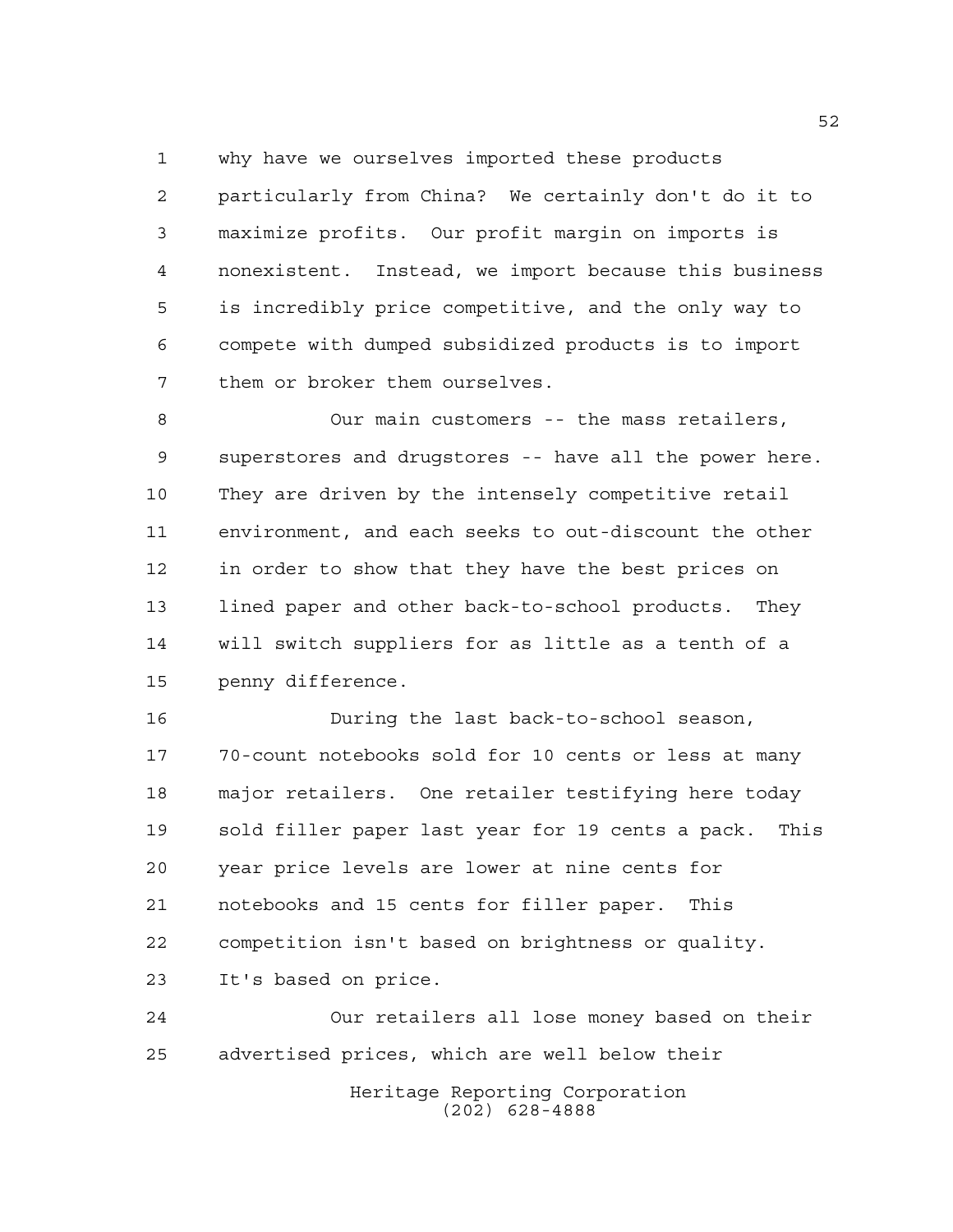acquisition costs. Driven by this intense price pressure, they seek out the absolute lowest cost of supply. Our customers use electronic reverse auctions, head-to-head shootouts and other negotiating procedures to ensure they obtain the lowest possible cost.

 The low-cost dumped product has compelled us and others in our industry to access converters in Asian countries. Our customers know the price of these imports and use ours and other importers as a convenience, paying only a small up charge for that service. Therefore, importing is not a profitable business. We do it as an accommodation and to retain access to these important customer accounts for our domestic business.

 Unfortunately, these Asian suppliers have expanded dramatically over the past few years, and as these companies have matured they quickly figured out how to sell in the United States without a U.S. producer involved.

 Watanabe, which previously sold in the United States long before it worked with Mead, hired away one of our key managers and started aggressively bidding against us for the back-to-school 2005 and 2006 seasons. Other importers like NuCarta and Atico

Heritage Reporting Corporation (202) 628-4888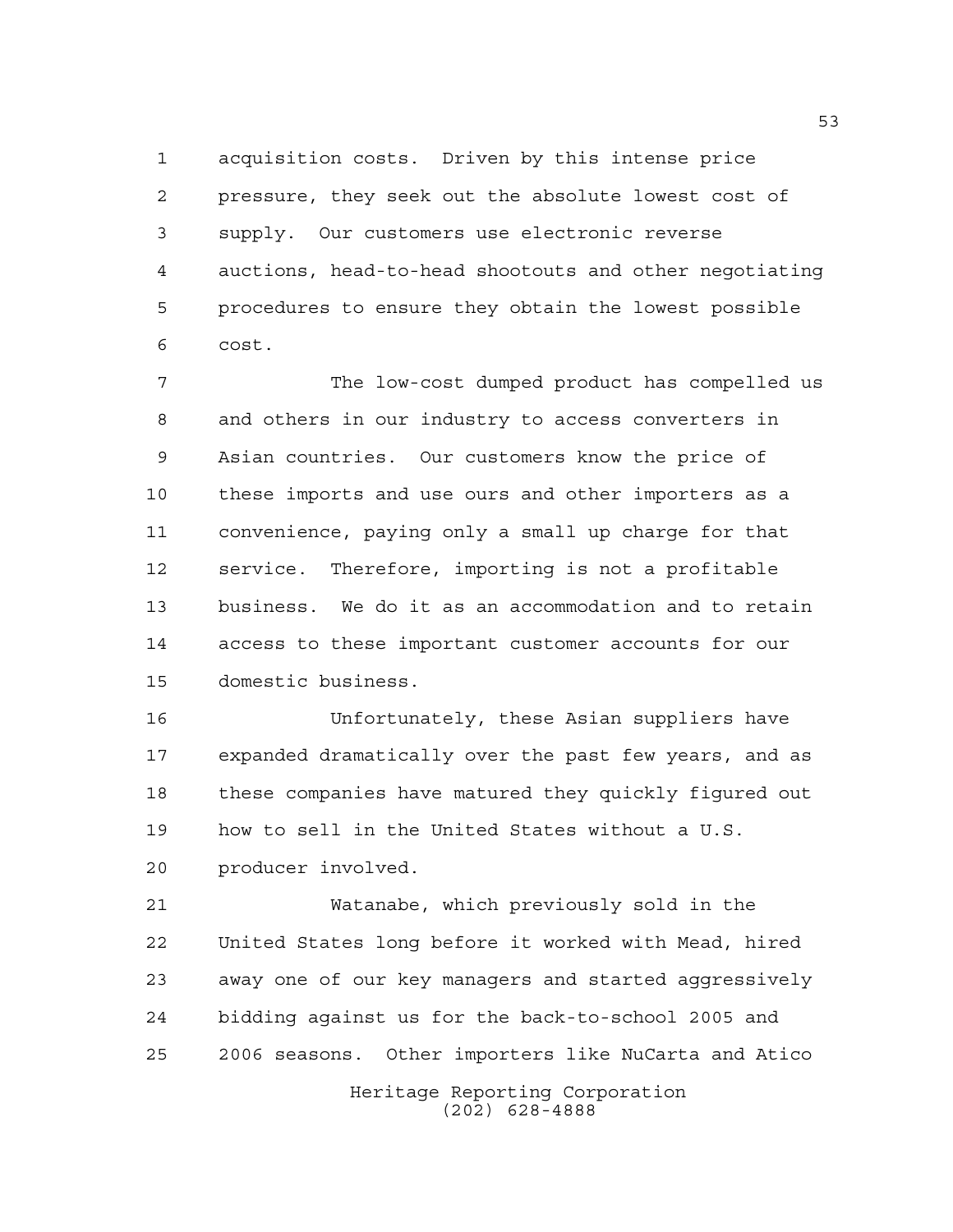have taken substantial market share from us. Any idea that we, the domestic producers, control these imports is nonsense.

 In short, MeadWestvaco has been forced by virtue of the low price of Asian producers to switch significant volumes from domestic production to Asia. This does constitute injury to our production in the U.S. These subject imports injure our workers, our plants, our domestic production, our profits.

 Moreover, the trade petition and your preliminary findings are already helping. We're producing more here, and we're not sending it overseas.

 On behalf of one company and its employees, I ask the Commission for its continued help to stop these unfair trade practices. Our survival as a domestic producer of these products is at risk. Without trade relief, the dynamics of our business and its future are all too clear.

Thank you.

 MR. PRICE: Thank you. This is Alan Price. I would now like to introduce Ms. Holly Hart of the Steelworkers.

Heritage Reporting Corporation (202) 628-4888 MS. HART: Good morning, Chairman Pearson and members of the Commission. Thank you for giving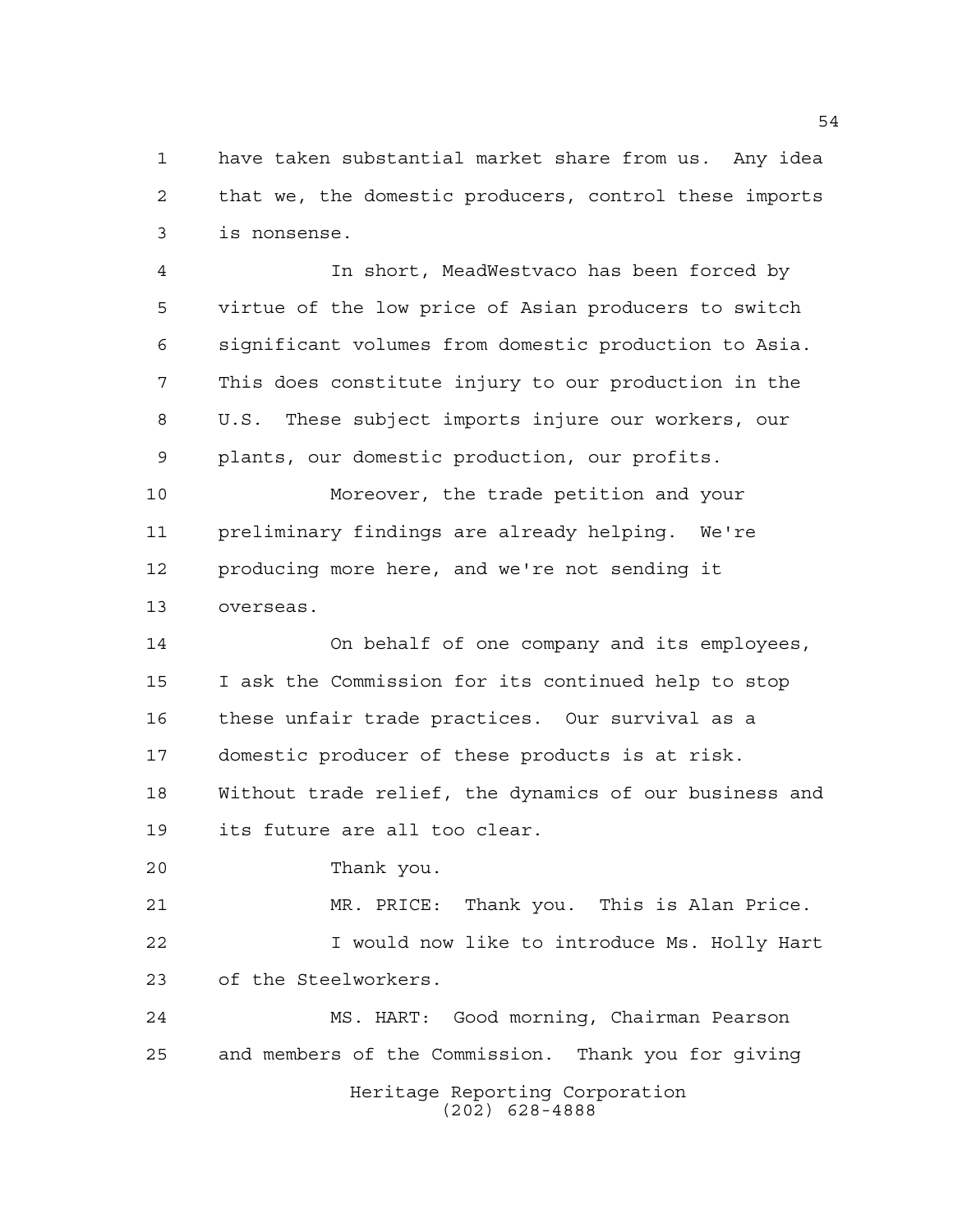me the opportunity to testify before you today. I'm Holly Hart. I'm the assistant director of the Legislative Department of the Steelworkers in Washington, D.C.

 Steelworkers President Leo Gerard was to have been here today, and he regrets he was unable to be here due to a scheduling conflict. He's asked me to present the Union's testimony before the Commission for today's hearing on the lined paper school supplies matter.

 The United Steelworkers is the single largest industrial union in the United States, and we are the dominant union representing thousands of workers in the paper industry. This is following our April 2005 merger with the former PACE International Union.

 Among the Steelworker represented workers are those making certain lined paper school supplies known as school notebooks at two Pennsylvania paper plants, MeadWestvaco's Blair plant in Alexandria with over 350 workers that are our members and Roaring Spring Blank Book Company in Roaring Spring, Pennsylvania, with about 200 workers.

Heritage Reporting Corporation Some of the Steelworker represented workers are in the hearing room here today. They are here as

(202) 628-4888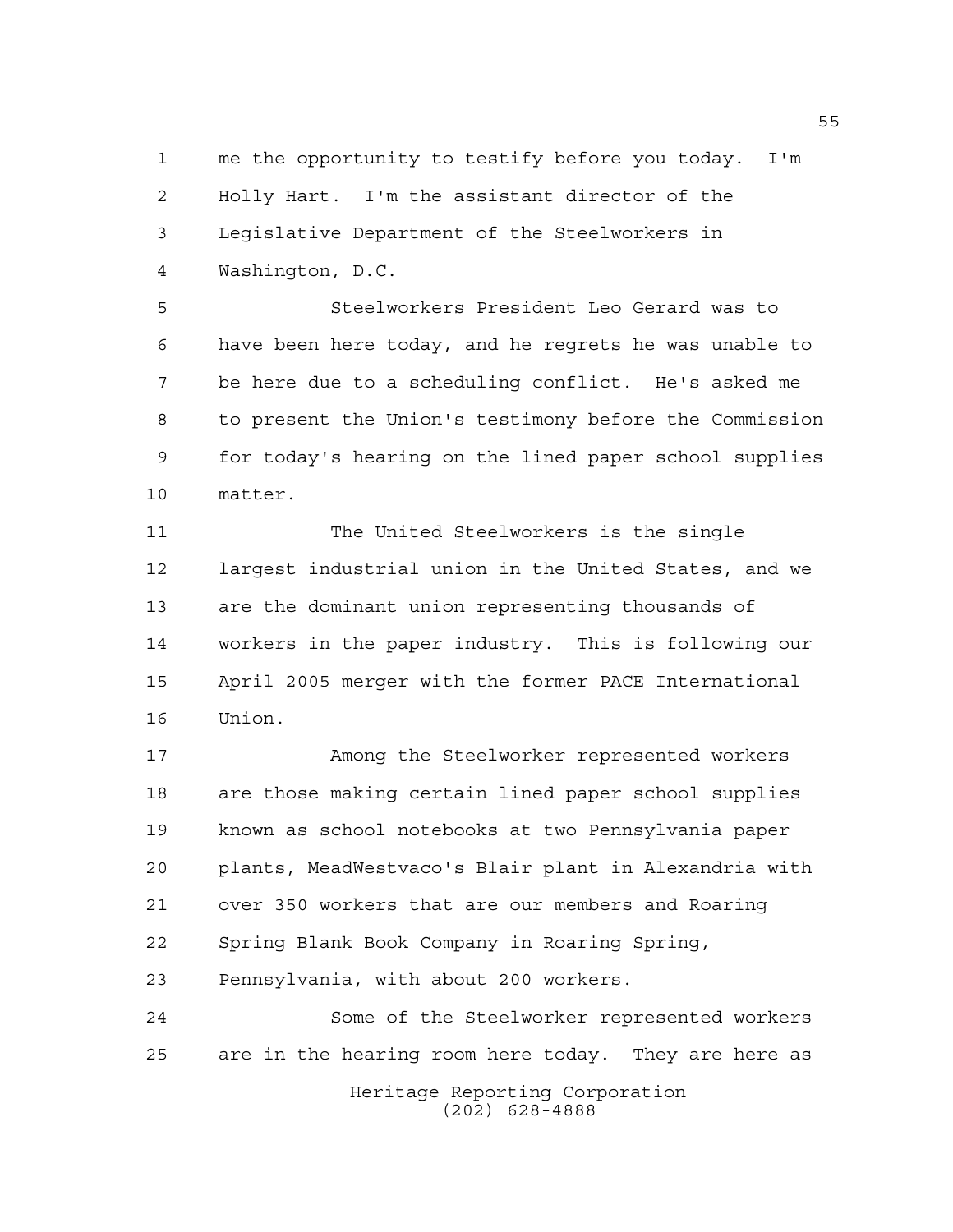stakeholders, deeply concerned about the impact of unfair imports on their jobs and their families. They are here to observe the proceedings, and when they return home to their jobs I'm sure they will share their observations with their coworkers on the production floor and in their community.

 They know how important this case is to their jobs and to the future of this industry. I'd like if it's all right to take a moment to recognize them, and if it's all right I'd ask them to stand.

 The workers at MeadWestvaco in Alexandria are Mitch Heaton, president of Steelworker Local 101442. We have local union committee men Gregory Olum and Sheldon Port, and also with them is Billy Thompson, director for Steelworkers District 8, who is also the chairman of the Union's national bargaining committee for MeadWestvaco Corporation.

 In addition, we have Steelworker staff representative Ed Kimeck, who negotiates our labor agreements at the MeadWestvaco plant in Alexandria and the USW represented plant at Roaring Spring Blank Book Company.

 Frankly, we're amazed at who else we have here today. These are the representatives of several of the big box retailers, including Target, Staples

Heritage Reporting Corporation (202) 628-4888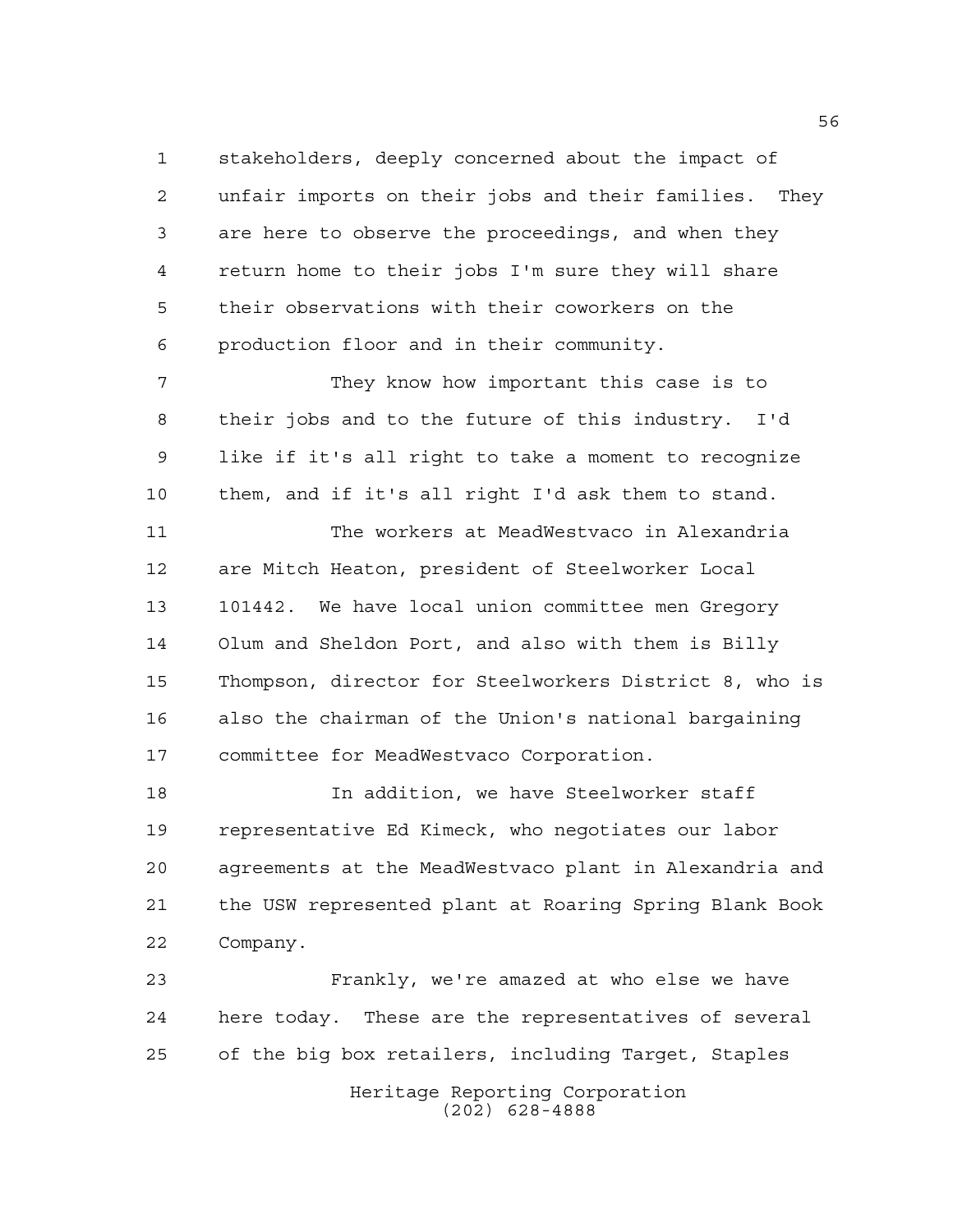and Walgreens. The appearance of these box retailers is, in our opinion, a shameful attempt to preserve their ability to buy dumped and subsidized school notebooks at the expense of our members' jobs.

 If you walk through any of their stores you'll notice something. Very little of their products are made in the United States. Most of it comes from Asia and especially China. Their entire business model relies on being able to import merchandise from Asian countries and on their willingness to switch from one supplier to another, from one subject country to another, in an internal and frankly brutal quest to shave just another fraction of a cent off their per unit cost, and this is irregardless of whether they are dumped or not.

 The retailers will argue that this is just a free-market situation, except we're not talking about a free market operating on the basis of comparative advantage. The U.S. Department of Commerce found that the imports are you investigating were indeed dumped and subsidized. The GATT and WTO agreements condemn these practices precisely because they undercut the operation of a free market. Of course, these retailers can't just come out and say their business model depends on being able to buy dumped and

> Heritage Reporting Corporation (202) 628-4888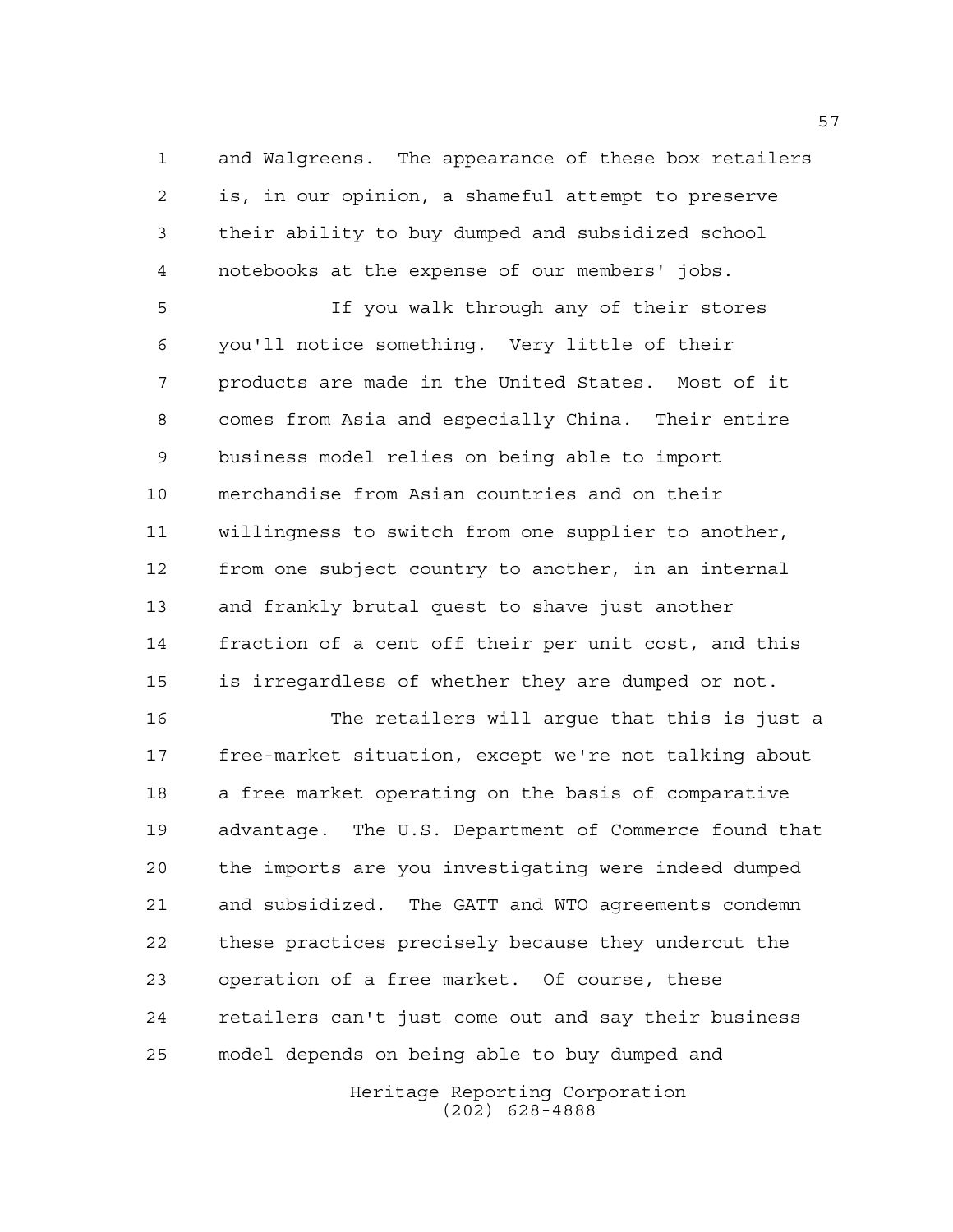subsidized school notebooks. Instead, they argue that the domestic industry can't be injured because some of the U.S. producers also imported notebooks.

 What the box retailers are hoping is that you will forget the reason the domestic importers are importing and it is precisely because the retailers have put so much pressure on them to shave that fraction of a cent off their prices.

 As a representative of the production workers, we would of course prefer that our domestic producers not import anything. It would mean more work for our members. But we have to give the domestic industry some credit. While the domestic industry imports some notebooks and has reduced domestic production, it has worked very hard to keep surviving domestic operations going.

 Another thing these retailers are hoping you will forget is that the domestic industry isn't just the producers. It's also the production workers. The antidumping laws are clear in their intent to protect the interests of workers as well as companies. That's why workers can file petitions and why the law includes jobs and wages, a factor you must consider in determining whether imports are causing injury. In fact, injury to domestic workers alone is enough and

Heritage Reporting Corporation (202) 628-4888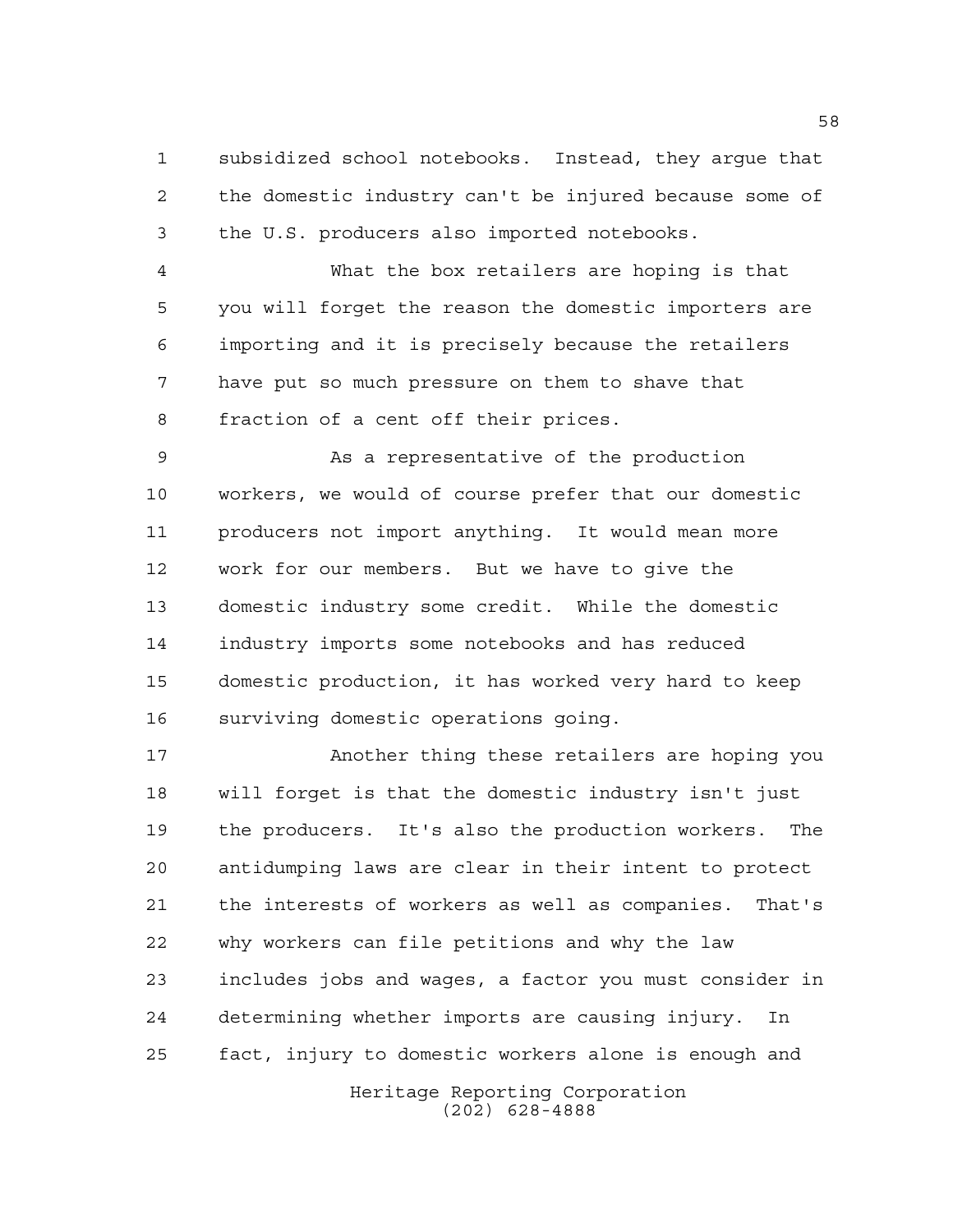it's definitely happening here.

| 2  | The statute directs the commission to                  |
|----|--------------------------------------------------------|
| 3  | consider a number of factors in determining whether an |
| 4  | industry has been injured or threatened with injury or |
| 5  | by unfairly traded imports. The statute focuses on     |
| 6  | the impact of imports on domestic production           |
| 7  | operations, not on the shareholders.                   |
| 8  | The record in this case shows that U.S.                |
| 9  | production operations have been closed, that U.S.      |
| 10 | production lines have been shut down, that U.S.        |
| 11 | production and production capacity have declined, that |
| 12 | U.S. capacity utilization has declined, that U.S.      |
| 13 | shipments have declined in volume and value and that   |
| 14 | U.S. inventories have increased.                       |
| 15 | The big box retailers would have you                   |
| 16 | conclude that these events are relevant only to the    |
| 17 | extent they affect the bottom line of the U.S.         |
| 18 | producers. These retailers ignore the direct and       |
| 19 | inevitable impact such events have had upon the        |
| 20 | industry's workforce.                                  |
| 21 | As a consequence of imports, employment in             |
| 22 | the U.S. school notebook industry has declined         |
| 23 | significantly during the period of investigation, as   |
| 24 | did hours of work and total waqes paid. There is the   |
| 25 | additional fact that our workers have been forced to   |
|    | Heritage Reporting Corporation<br>$(202)$ 628-4888     |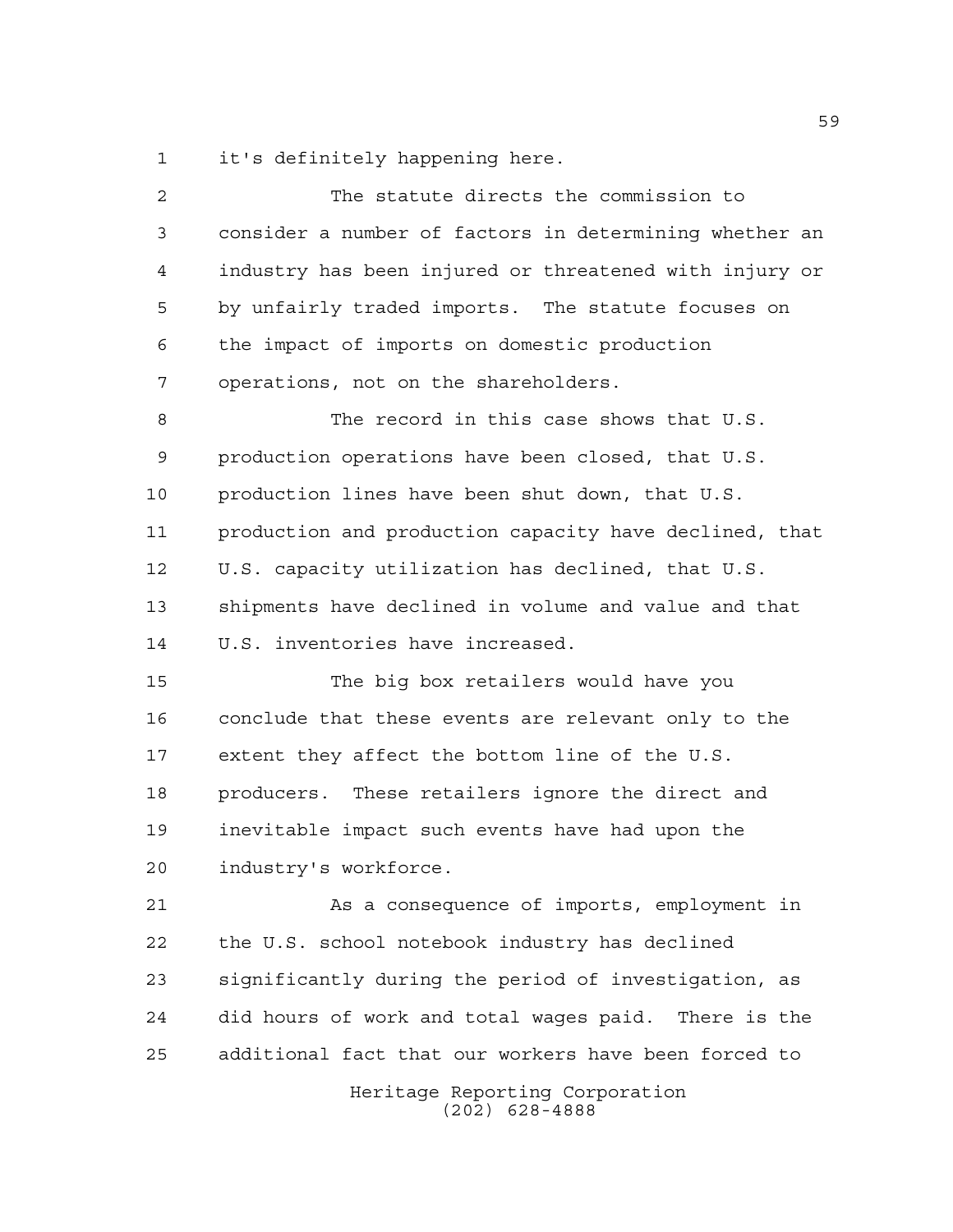give major concessions in wages and benefits. From the workers' perspective, it doesn't matter whether the imports were brought in by the domestic producers or the importers. The domestic producers are attempting to stay in business. Either way, there are fewer jobs, fewer hours to work and lower wages, all because of the imports.

 These are precisely the effects that the statute defines as injury to the domestic industry, something the big box retailers can't deny.

 The fact that the box retailers are here fighting the imposition of antidumping and countervailing duties so strenuously is strong evidence that imports are injuring the domestic industry. Giving us the relief to which we are entitled will have a definite positive effect on the U.S. market and on our members and their communities. These big box retailers are more than willing to see hundreds of Americans permanently lose their jobs by importing illegally dumped and subsidized goods just so their quarterly per share profits might go up by a fraction of a cent. Shame on them. Thank you.

Heritage Reporting Corporation (202) 628-4888 MR. PRICE: Finally, Mr. Seth Kaplan of CRA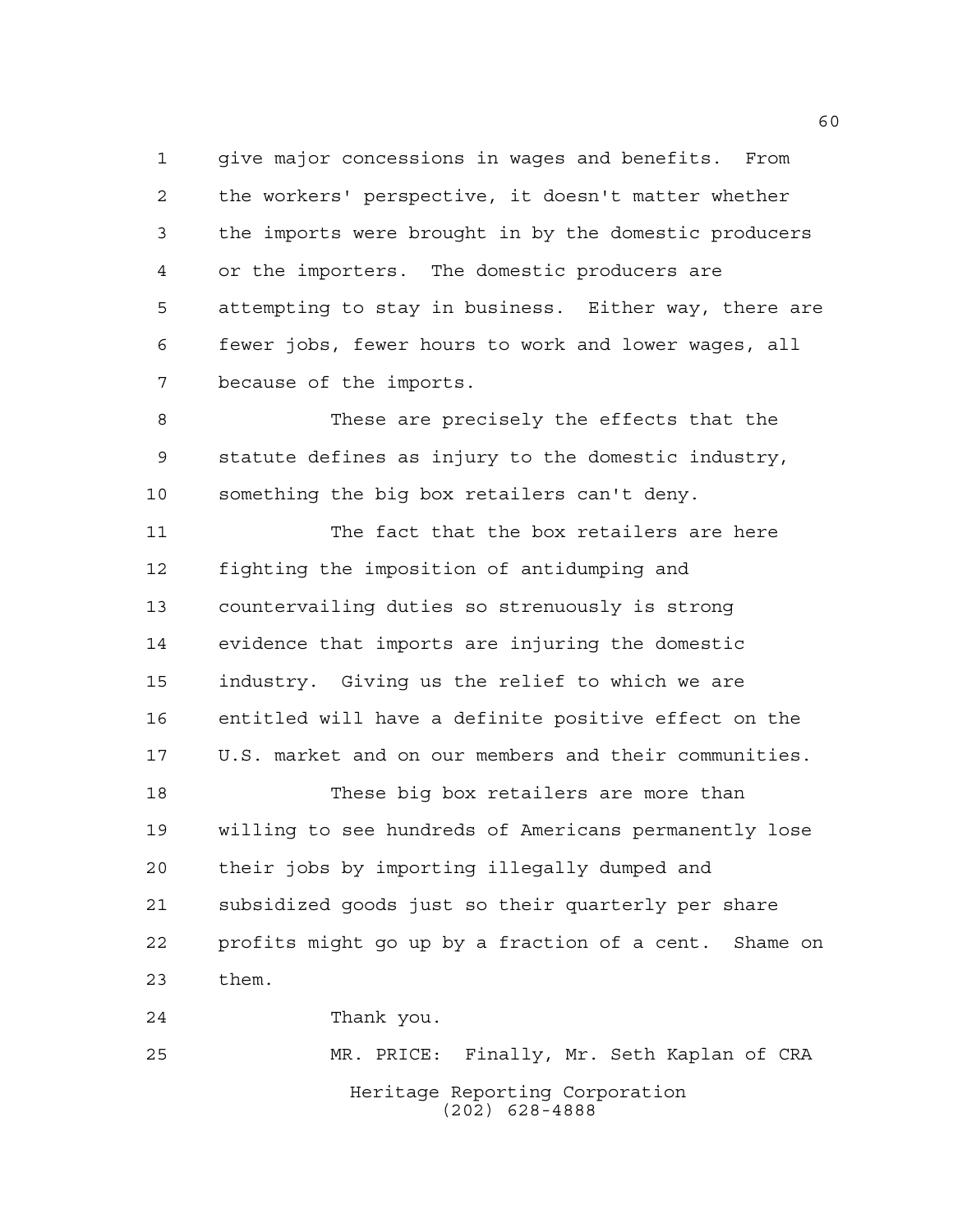International.

Heritage Reporting Corporation (202) 628-4888 MR. KAPLAN: Good morning. I am Seth Kaplan of CRA International and I have been asked by Petitioners to examine the effects of subject imports on the domestic industry. For the remainder of my testimony, I will briefly discuss the condition of the industry, the effects of the dumped and subsidized imports on that industry, and certain key conditions of competition. Finally, I will discuss some of Respondents' economic analysis. 12 Let me begin with a very brief overview of the key facts in this case. Imports from the subject countries increased significantly over the period of investigation. There is no argument about that. This has led to declines in about every statutory factor: market share, production, shipments, prices, profits, employment. Facilities have been closed and employees have been laid off. There is no argument about that. In fact, the injurious effects of the total quantity of subject imports are so plain that the lawyers for Staples and the Indonesians did not even bother with this analysis. They did not want to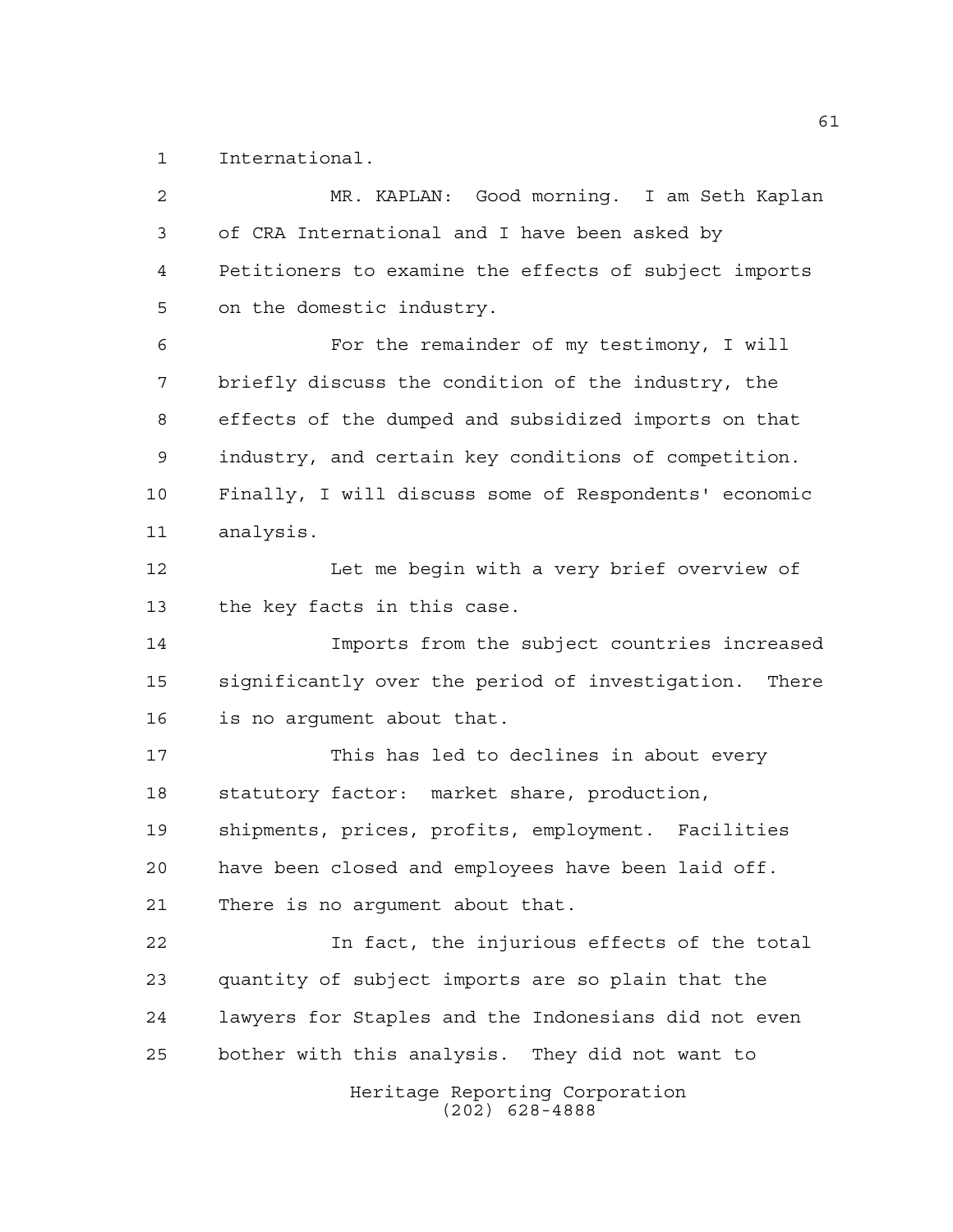insult your intelligence. Instead, they have argued that only a particular share of the subject imports should be considered, those not imported or brokered by U.S. producers.

 I will leave the legal arguments to the lawyers, but I want to make two economic observations. The first is the effects of the dumped and subsidized imports on the domestic industry. The domestic operations of the LPP producers are injurious regardless of who brings in the products and, in fact, they are bringing in some of these products to mitigate the effect and it would be a bitter irony that their attempts to mitigate the effects of dumped and injurious imports is held against them. Obviously, that mitigation has not been successful given the results of their U.S. operations.

 Second, the notion that U.S. producers actually control these imports is just ludicrous. The Respondents would have you believe that the likes of Wal-Mart, Target and Staples are beholden to others for the brokering of imports. Wal-Mart has a massive operation in China. Wal-Mart has relationships with Chinese producer after producer and product after product, as has been seen by the commission in case after case. The idea that they could not see through

> Heritage Reporting Corporation (202) 628-4888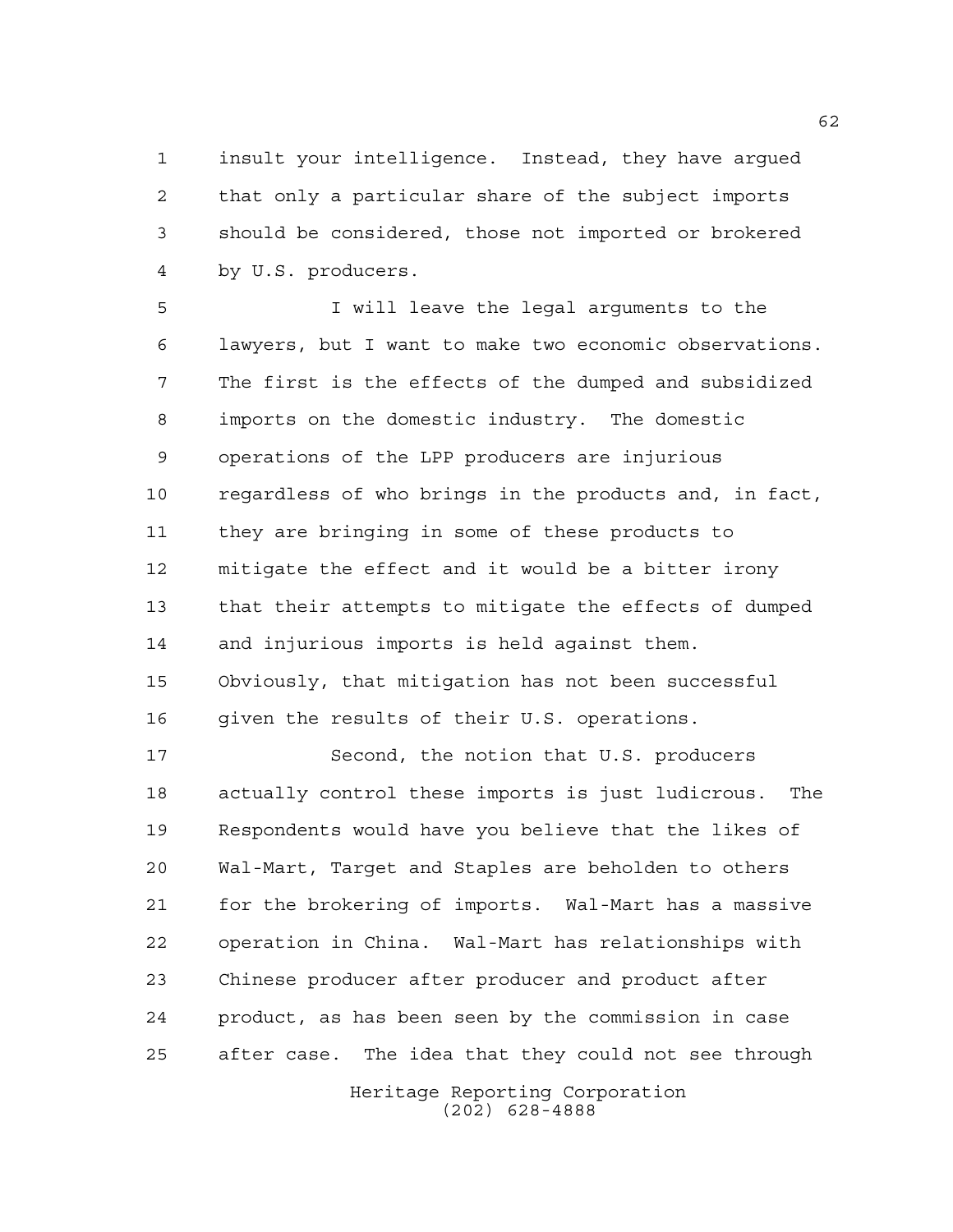the veil of a broker by small U.S. producers located in Tennessee and Pennsylvania given their buying operations in China is something that has no support and contradicts everything the commission understands about how these stores operate.

 In fact, the market for LLP is driven by the competition among these retail giants, the Wal-Marts, the Targets, the K-Marts, the Staples. The ferocious competition between these companies could be characterized as a continuous price war. You've seen the advertisements for Wal-Mart on television where they keep flipping the prices down. How does that happen? By finding lower and lower price sources and the sources they've found here are dumped and subsidized sources. They could get lower prices but the law doesn't allow them to do it like this.

 These retailers have developed extremely sophisticated buying and logistic systems. The prices have in fact fallen. However, when low prices are due to dumping, the benefits to consumers are undeserved and the negative effects on the domestic industry mandate an affirmative finding.

 Finally, let me turn to the world market argument put forward by several Respondents and this argument has the potential for being economically

Heritage Reporting Corporation (202) 628-4888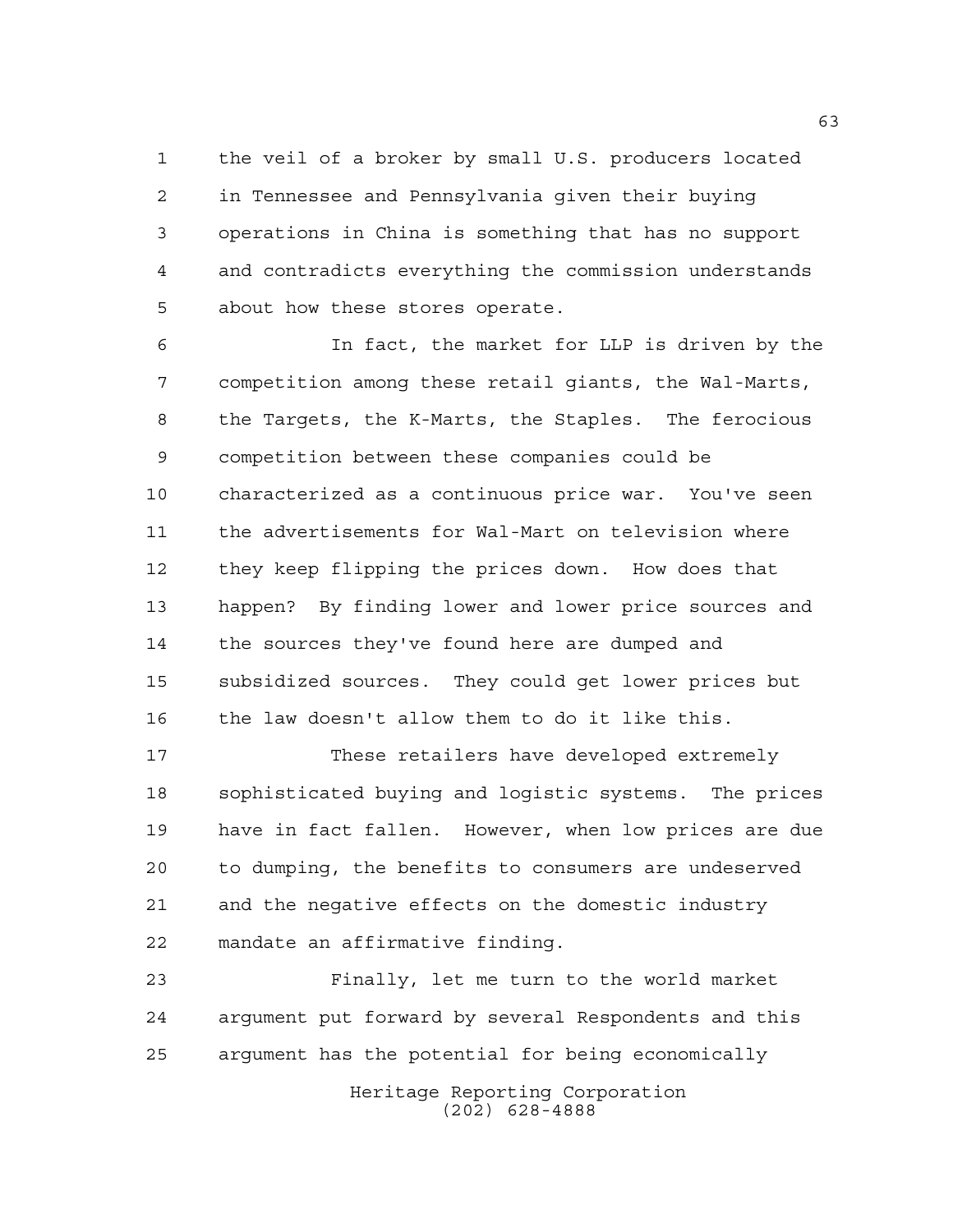correct, not necessarily inconsistent on its face, but we have to look at the facts to see if it's true or not and in this investigation we have had a controlled experiment to test this proposition. After the imposition of the duties, we have seen that domestic production has increased significantly, domestic prices rose, domestic profits have increased, and further the import prices from non-subject producers increased. This is unsurprising. Not only is non-subject capacity unavailable to replace the dumped imports, but these non-subject suppliers have not priced like the Chinese, Indians and Indonesian dumpers. I have been told by U.S. producers that if these non-subject producers begin injurious dumping and subsidization, they would consider additional cases in the future.

 In conclusion, the market is driven by large sophisticated retail customers. These customers could easily switch to direct imports as they have done in many other industries, many other products seen at the commission, seen in reports by independent analysts. U.S. producers have been injured as they have lost share, production, shipments, profits and employment as imports surged and as the representative for the United Steel Workers alone, the injury solely to labor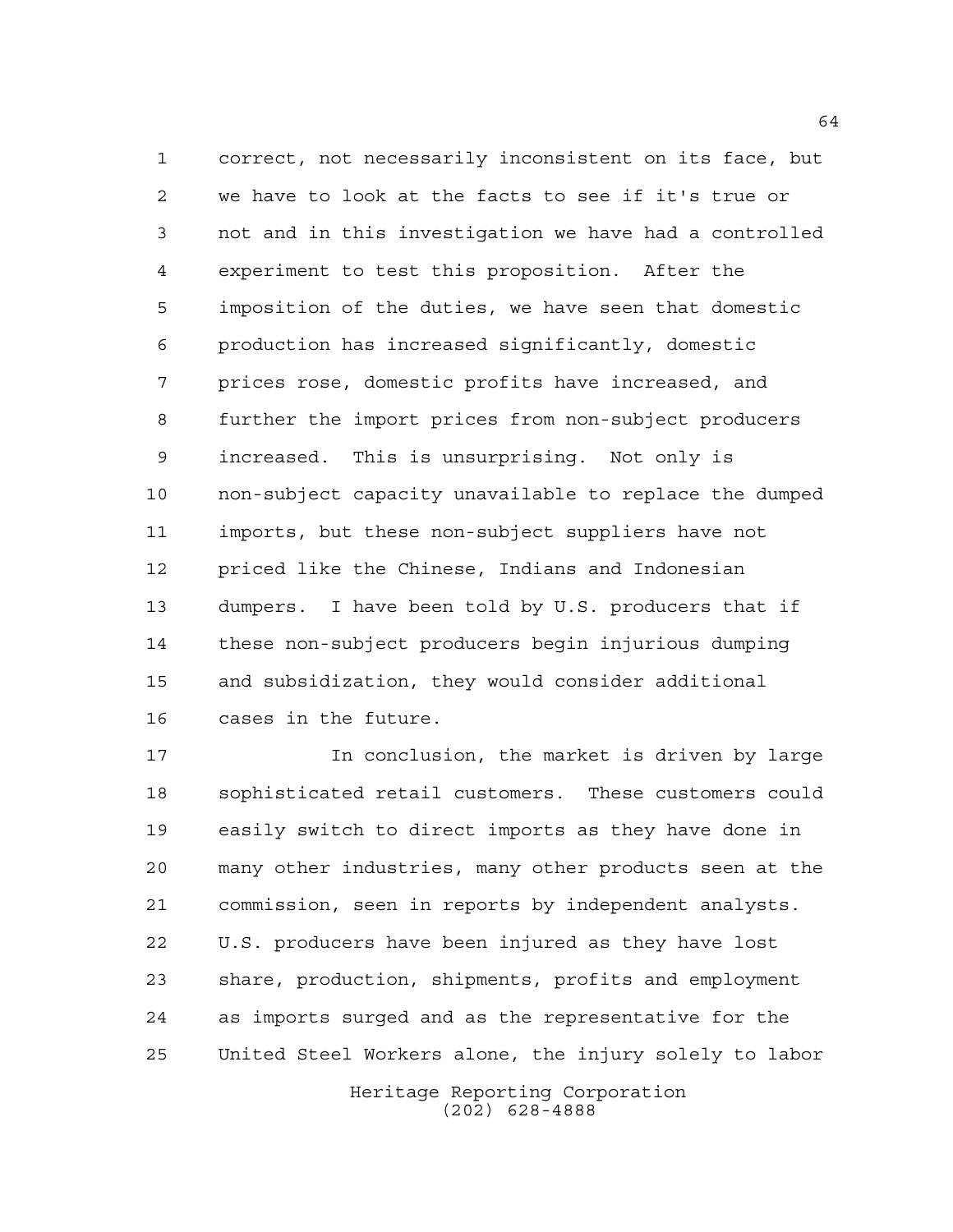and employment in wages caused by these imports no matter who brought them in is enough for an affirmative finding. The injury has been so severe to labor given the closure of facilities and the layoffs of hundreds of employees. Finally, the initiation of this investigation coupled with the preliminary findings have shown that dumped imports and not some world market price drove the market. We have seen production, prices and profits rise. The continuation of these trends, this nascent recovery in this industry, is completely and utterly contingent upon the continuation of this relief. 14 Thank you very much. MR. PRICE: Thank you. That ends our direct presentation. We would like to reserve our remaining time for rebuttal. We are available to answer questions. CHAIRMAN PEARSON: Thank you. Permit me to extend my welcome to this panel and to members of the audience on both sides of this investigation. We appreciate your interest and are glad to have you here today. We will begin the questioning this morning with Commissioner Hillman.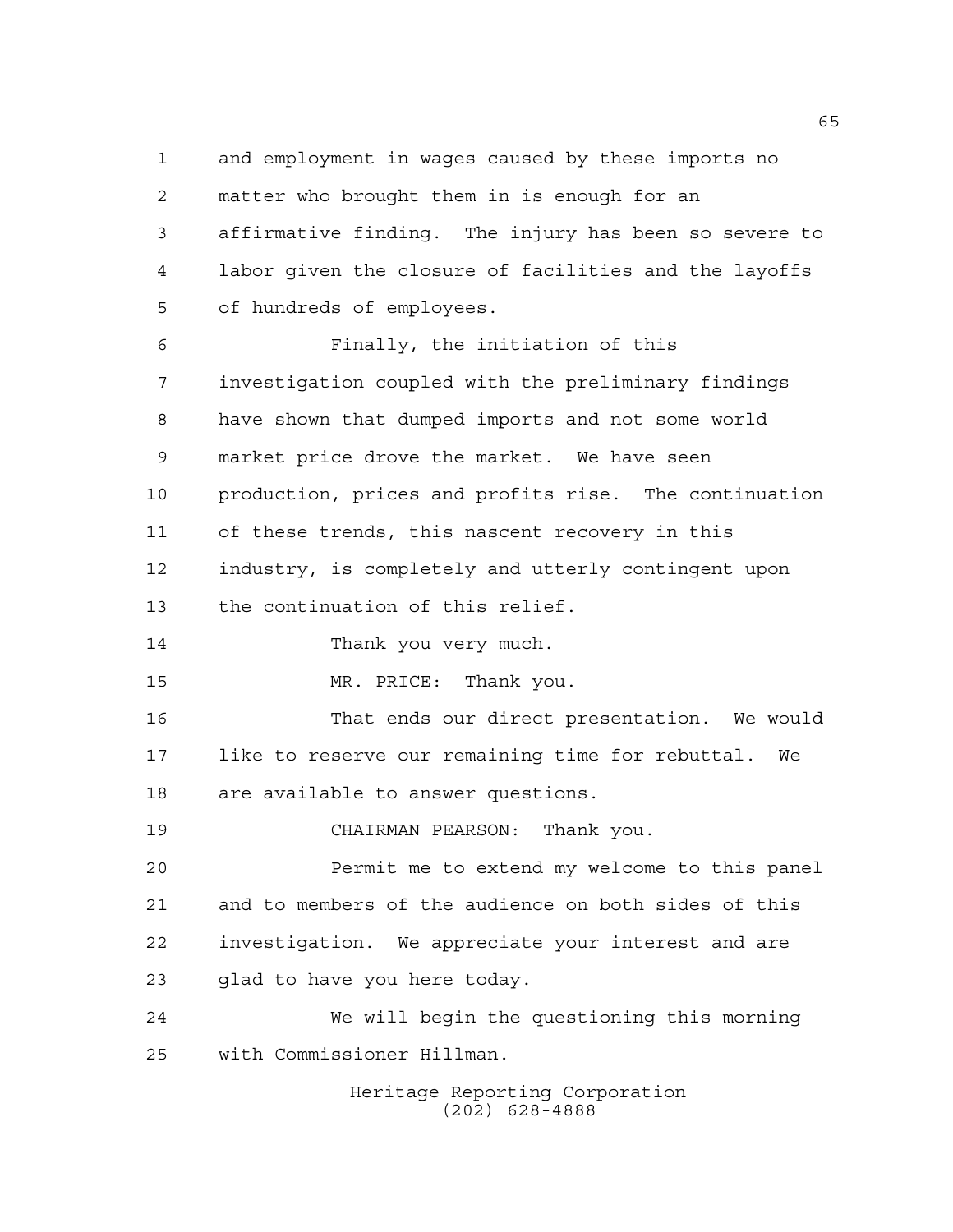COMMISSIONER HILLMAN: Thank you.

 I, too, would join Chairman Pearson in welcoming you all today and thanks to many of you that have traveled a long way to be with us today. We appreciate your willingness to do that and your attention to this issue.

 Let me start with a little bit of questioning just to make sure I understand the terms that we are going to be talking a lot about in terms of your direct imports versus your brokering.

 Could any of the witnesses that are engaged in this operation of so called brokering of imports explain what exactly you man by brokering? How does it differ from what you would describe as importing?

 MR. MCLACHLAN: This is Neil McLachlan with MeadWestvaco. We would describe importing as bringing finished goods and products into our own warehouse for redistribution. We would take possession in the Orient, bring them across, be responsible for logistics, have them in our warehouse ready to ship to our customers.

 Brokering on the other hand, we would take the orders and we would arrange for production to be made, the goods to be brought to a port in an Asian country and from them on we would transfer title to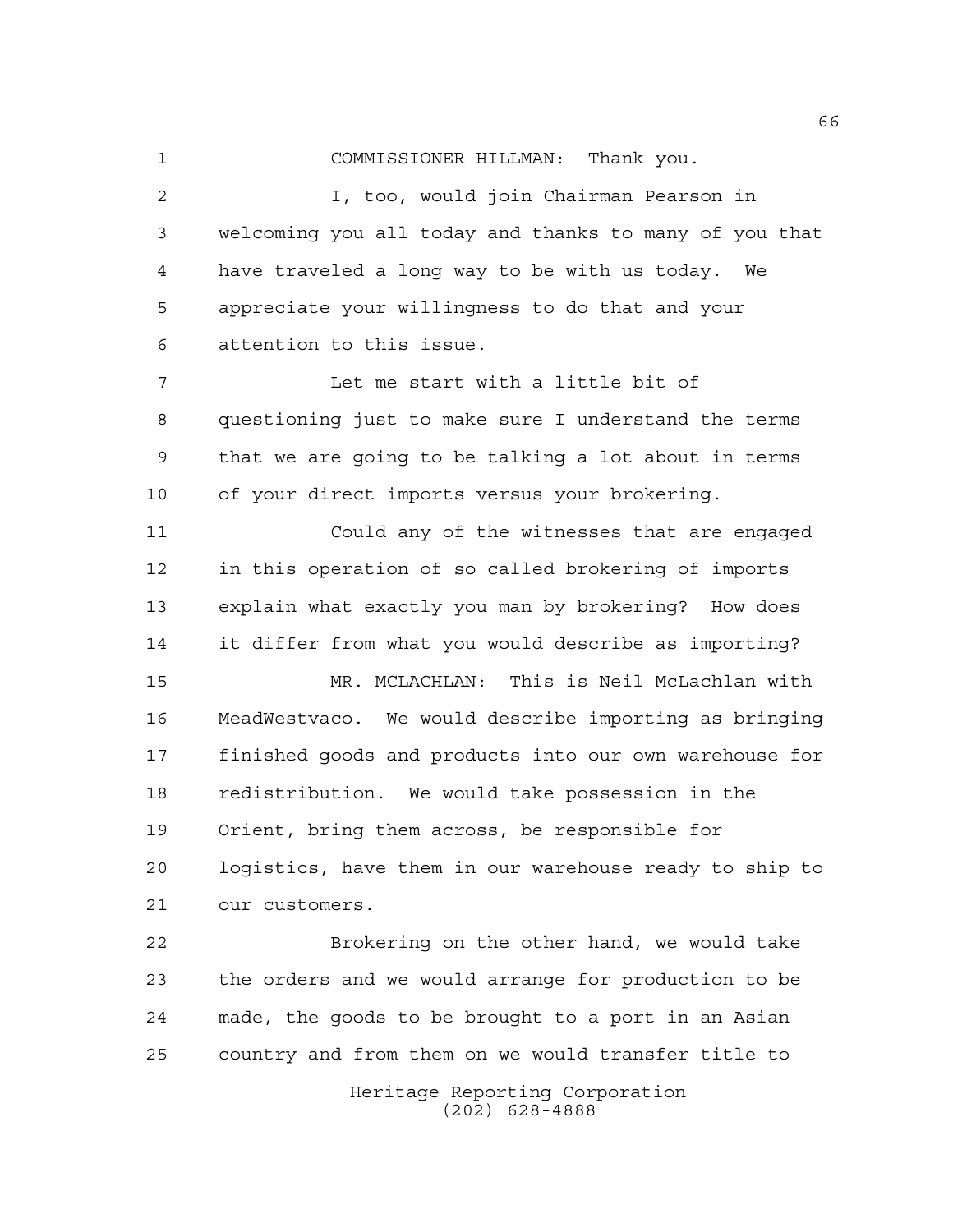Heritage Reporting Corporation (202) 628-4888 our customers who would be responsible for the rest of the logistics into the U.S. COMMISSIONER HILLMAN: So the title transfers in Asia or wherever the products are coming from? MR. MCLACHLAN: That's correct. COMMISSIONER HILLMAN: And the products are shipped directly to the end user? MR. MCLACHLAN: No, to our retailers who then sell on to the consumer. COMMISSIONER HILLMAN: Okay. All right. That's what I meant, they go directly to the retailer? They do not enter your facility? 14 MR. MCLACHLAN: Correct. COMMISSIONER HILLMAN: Okay. And in either instance, is anything else done to the product? Is it repackaged, relabeled? Is anything done to it or is it exactly the same in both instances? MR. MCLACHLAN: Sometimes the products that we bring into our own warehouse might get reconfigured into display pallets or other configurations, but not when it's done for direct import purposes and possession is taken in the Orient. COMMISSIONER HILLMAN: Okay. And then describe for me, if you will, your revenues or your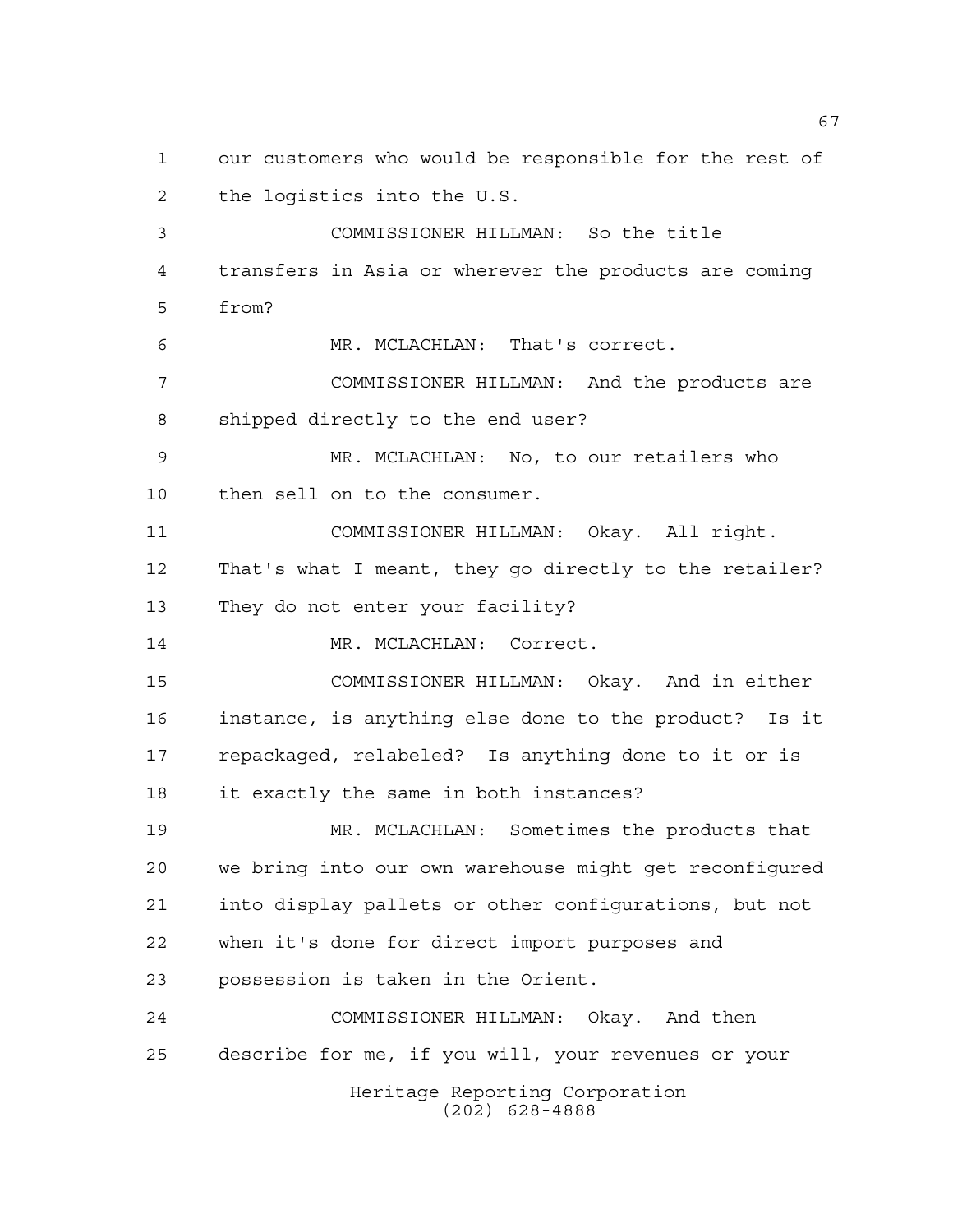profits. Is it more profitable for you to do the importing that comes into your warehouse? Are you able to get a better markup there or is brokering a more lucrative operation?

 MR. MCLACHLAN: Neither one of them are lucrative. We lose money on both.

 COMMISSIONER HILLMAN: You lose money on both? Okay. I've heard that in the testimony, which I will say given all of the data that we are looking at to some degree begs the question a little bit of if I look at the financials for the industry and I look at it just on your U.S. operations, in essence -- again, we can argue over the size of it, but you're nonetheless showing a profit. If I look at it on your operations plus your importing operations, it doesn't show as good a picture, as you say, you're losing money on your imports, which does beg the question why do it because it appears from the data that you're better off doing more domestic production and less importing.

 I've heard you say you have to do it to compete with the imports but, again, if you're making more money on the domestic operations, why not do more domestic operations and less importing?

Heritage Reporting Corporation (202) 628-4888 MR. RAHN: My name is Hal Rahn with Norcom.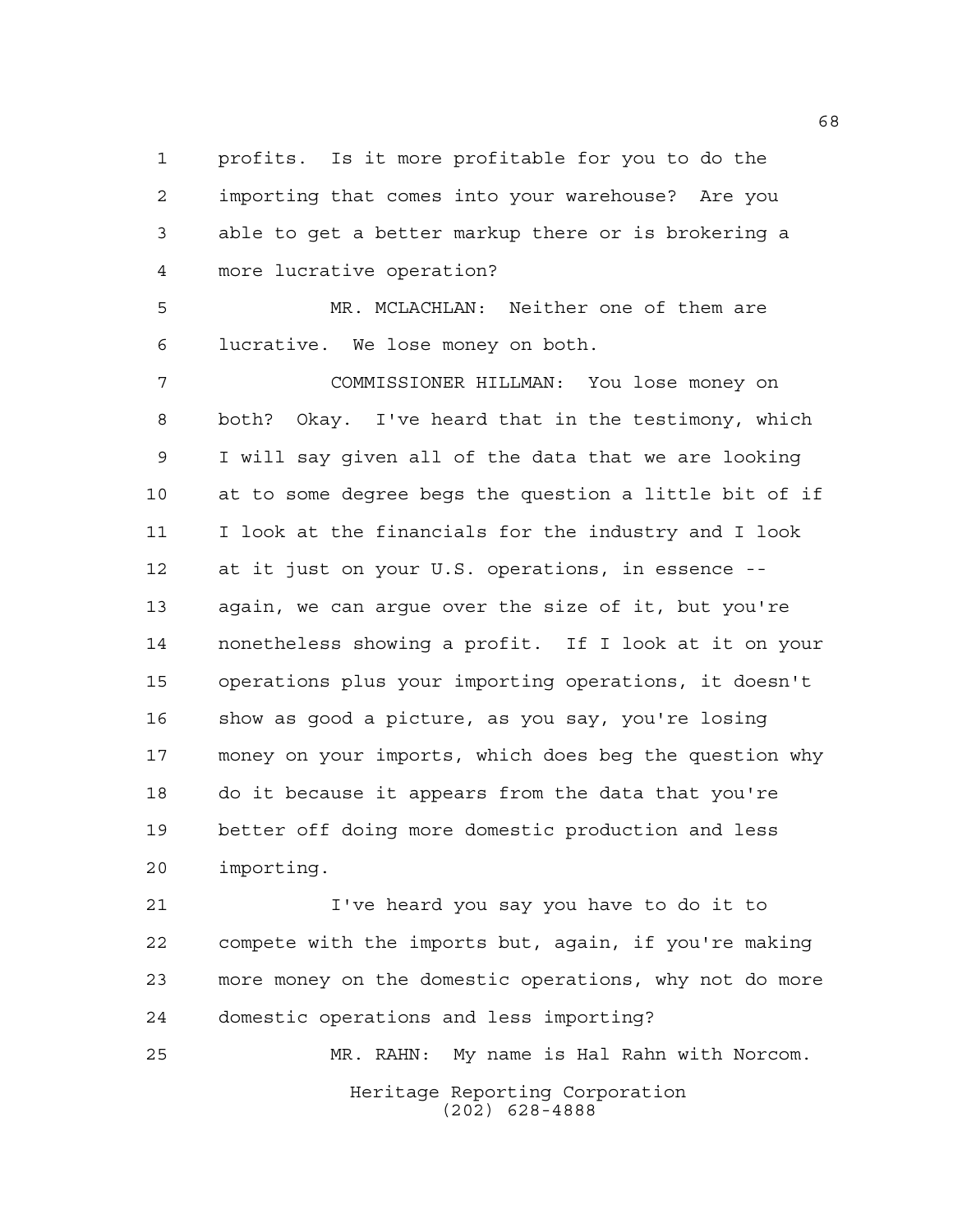I think the prime answer to that is that when we are forced on the import side to lower a pricing level sometimes that pricing level will actually drag the domestic price along with it and it will reduce our margins, gross margins, at the domestic level as well as not particularly give us high margins on any kind of imported product.

 COMMISSIONER HILLMAN: Does anyone else want to add to that?

 MR. MCLACHLAN: In many cases, we will have lost the account completely if we don't go ahead and do that. We lose all of that -- this is Neil McLachlan with MeadWestvaco. In many cases, it's business that we used to hold domestically and we would convert it to imports in order to just hang onto the relationship that we have with the customer and also help to get access to out of season, out of back to school sales or other product categories that we sell into that retailer.

 COMMISSIONER HILLMAN: Okay. Mr. Robinson? MR. ROBINSON: This is George with Top Flight. Top Flight wants to produce the product that we sell. Top Flight wants to employ more people in Chattanooga and continue to invest in capital equipment in Chattanooga. Due to the extraordinary

Heritage Reporting Corporation (202) 628-4888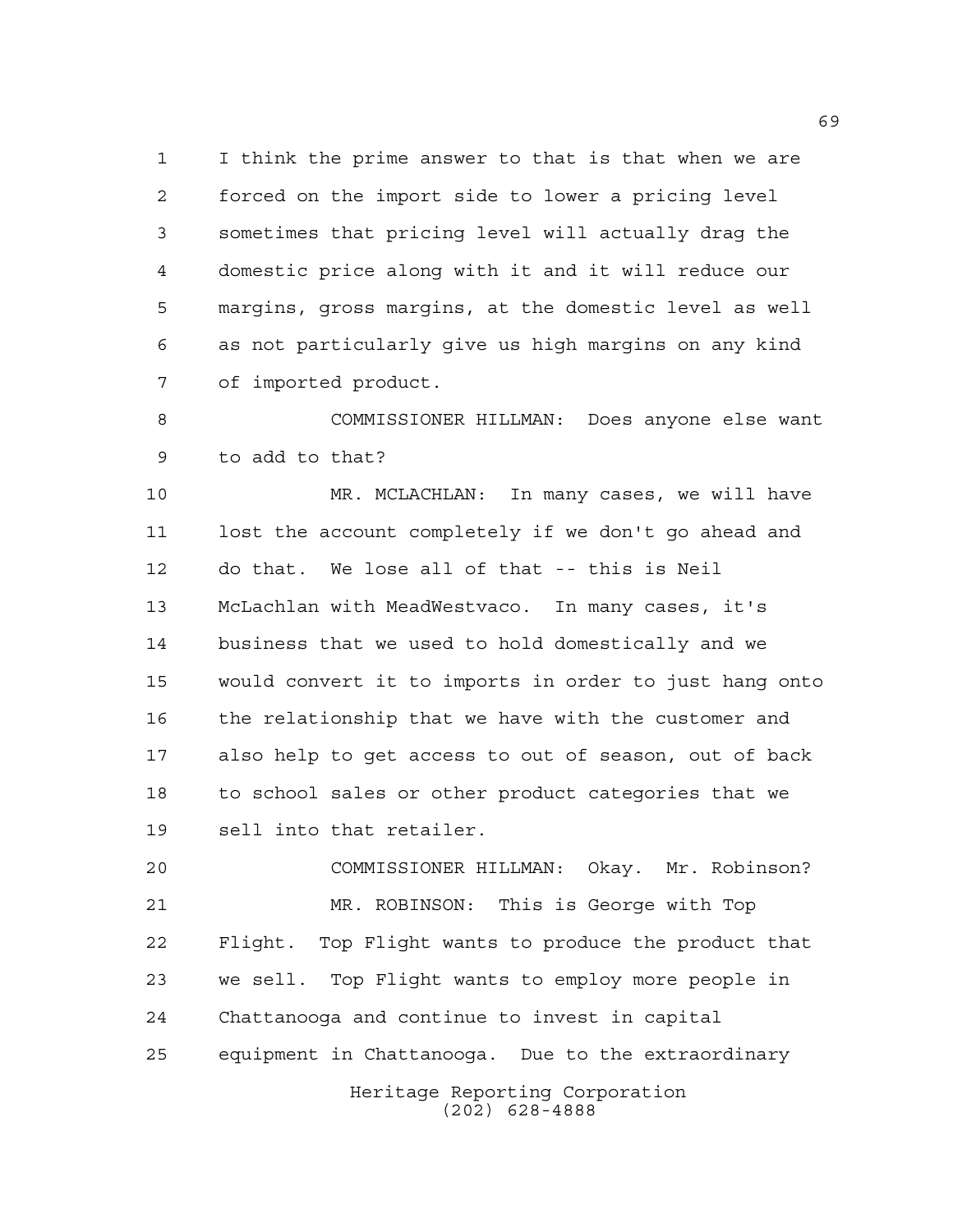pricing pressures that we've experienced in the marketplace, we see those prices in these on-line reverse auctions that have been referred and the extraordinary bidding processes that take place, and when the pricing gets down so low that we can no longer provider U.S. produced product with a profit, then we are forced to move to other sources for that product and the low price leaders have been the subject countries for low cost product. And so we go to the subsidized and dumped import product because our customers are going and they have access to that product.

 COMMISSIONER HILLMAN: I hear what you're saying, but if you're not making a profit on the imports either --

MR. ROBINSON: Yes.

 COMMISSIONER HILLMAN: Again, that's a money loser. I'm just struggling with why is that a better choice, if you're going to lose money anyway, why choose to lose money on imports as opposed to lose money on domestic production? That's what I'm trying to understand.

Heritage Reporting Corporation (202) 628-4888 MR. ROBINSON: In my testimony, I mentioned -- this is George again with Top Flight -- in my testimony, I mentioned that 93 percent of my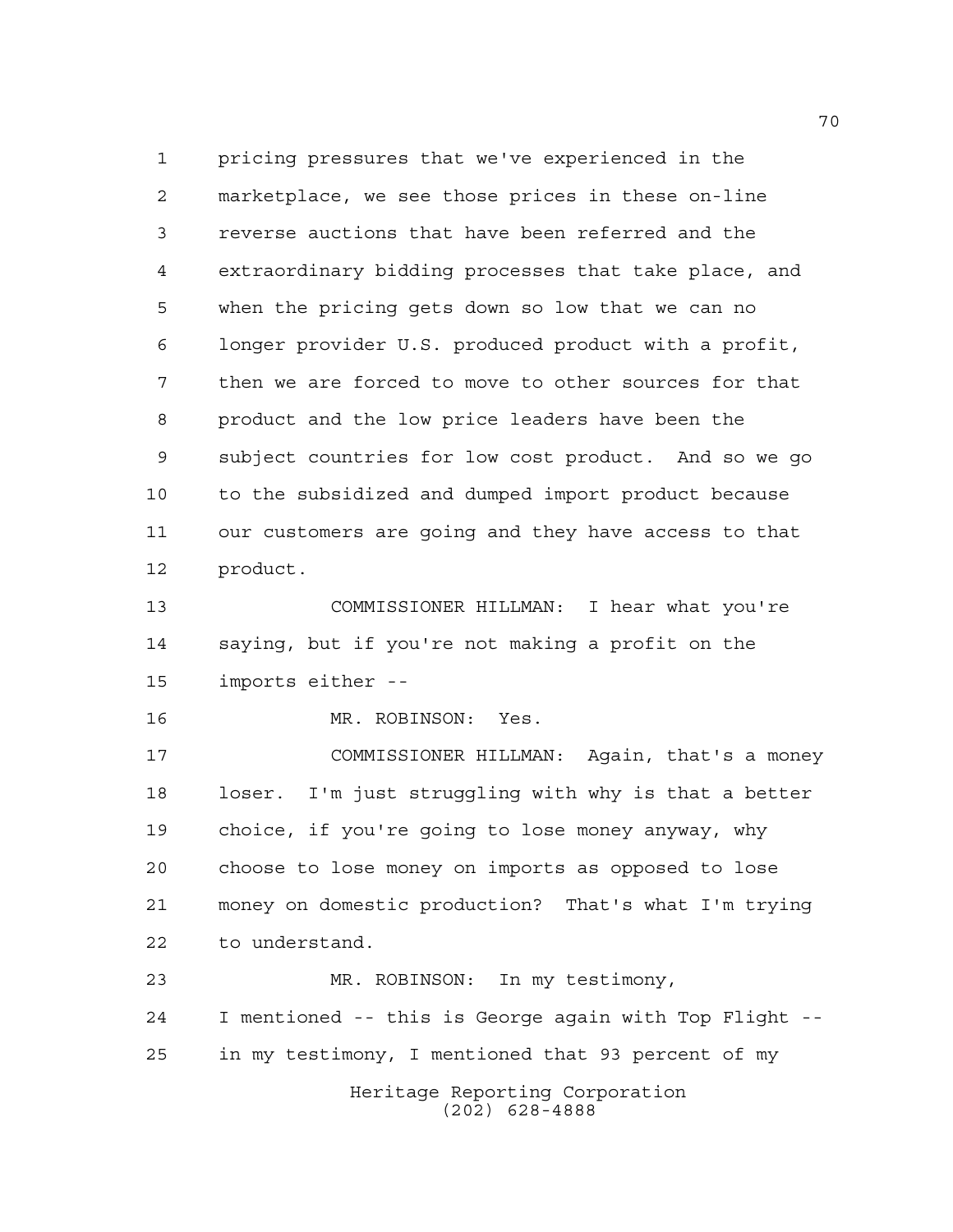business is dependent upon being competitive in certain lined goods. Certain lined goods are the core of the industry. It is the core of being a paper converter. If you are not competitive in those areas and you're not able to provide a competitive price for the critical back to school season and for every day, then you are subject to increased risk of losing further business. And so U.S. manufacturers have done everything that they can to cut costs in their factories and then finally with the growing competition and the growing pressure from these low priced dumped imports, we have had to move to bringing in some of that product in order to service our customer.

 COMMISSIONER HILLMAN: I'll come back to you in a minute, Dr. Kaplan.

Heritage Reporting Corporation 17 For those that are doing this importing, maybe it would help me to understand -- and, again, if you have to do this in a post-hearing brief because it's confidential, that's fine -- I just want to see if I can understand when for each of you you began doing this importing, why you chose to go to the import source that you did, to the extent that you chose to import notebooks versus composition books versus packs of filler paper, why those choices were

(202) 628-4888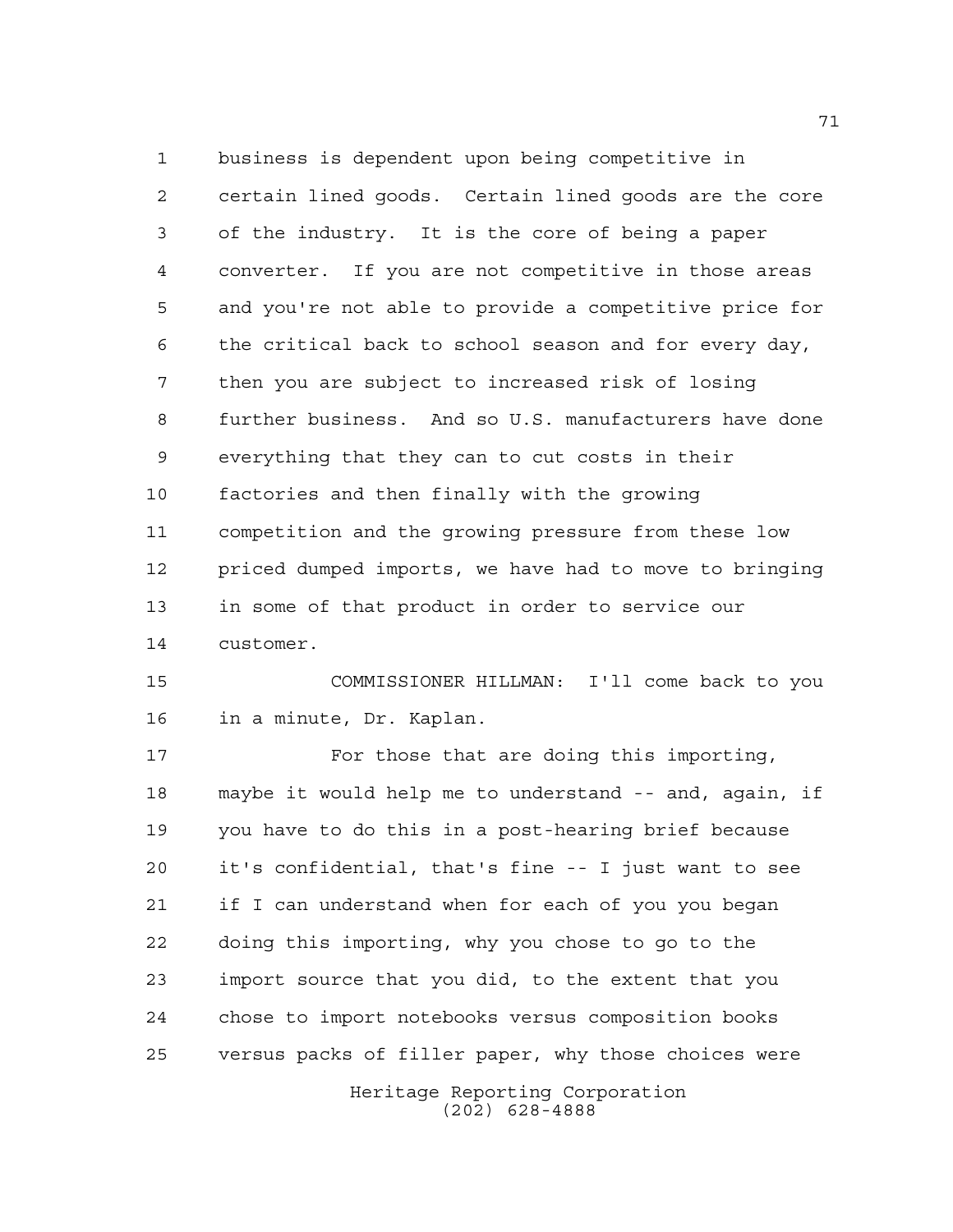made and when. And if there's anything that can be said publicly, that would be great. If it's better done in a post-hearing brief, fair enough.

Dr. Kaplan?

 MR. KAPLAN: I think the commission should be aware that this is not a single product, but three or four different products and that the ability to make a profit on one doesn't mean you can make it on other ones. And so what you've seen is, especially during the last year, is an enormous decline in the volume of production as that is what is remaining that a small profit could be made on. The other products that are being brokered aren't profitable to make here and, in fact, certain types of products aren't made here any more but will return should the orders stay in place.

 Also, if you look at their total profits, those are declining so the margins in some periods are staying flat, but with a big decline in the total volume of sales, so you are making X percent on half of what you shipped last year and when you are looking at total dollars to keep the factory running and keep production going, it's not as if you could double your output all of a sudden at the same profit margin, you can't because it's different types of products.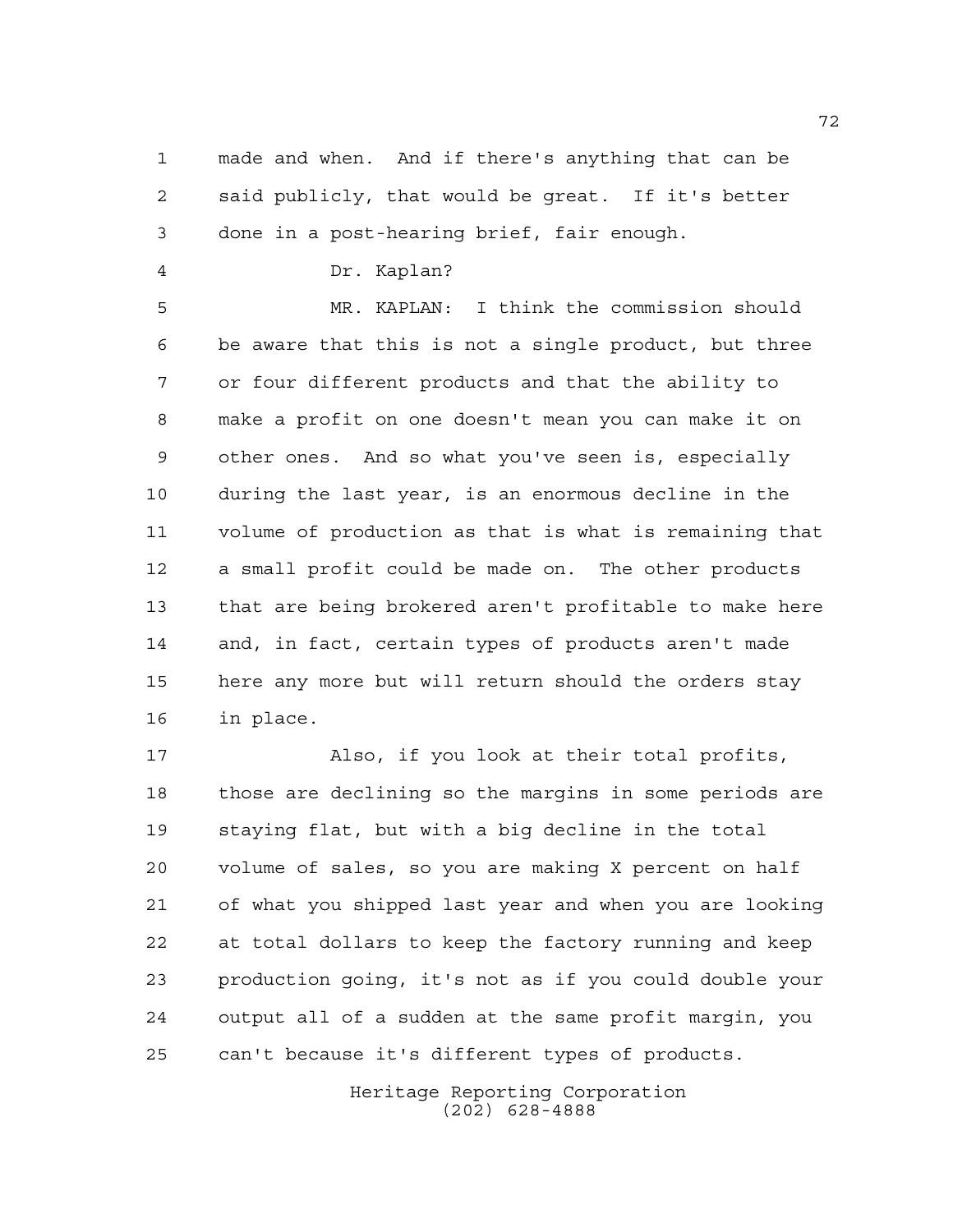Sometimes those are undersold significantly by the importers and you've seen if you look at the quantities up until the first half of this year, the industry is just disappearing in terms of production. They are forced to import these products.

 MR. PRICE: Let me go through just a specific example that I happen to have in front of me and I'll talk about it in general so as not to reveal the details of the proprietary information.

 This involves an account that is here today opposing this petition. One of the Petitioners here sold a very substantial quantity to them, almost all domestically produced for back to school 2004, the 2004 season, in essence. A very large quantity, a mixture of filler paper, composition books, wireless notebooks.

 In the discussions for 2005, essentially the domestic industry was told their price was not competitive with Indonesia. They were out. They had lost this entire volume. They had no ability to sell it, it was all price based from their perspective and that was the key.

 At that point, they did offer Chinese merchandise to maintain some account access and to continue to service the account and get what they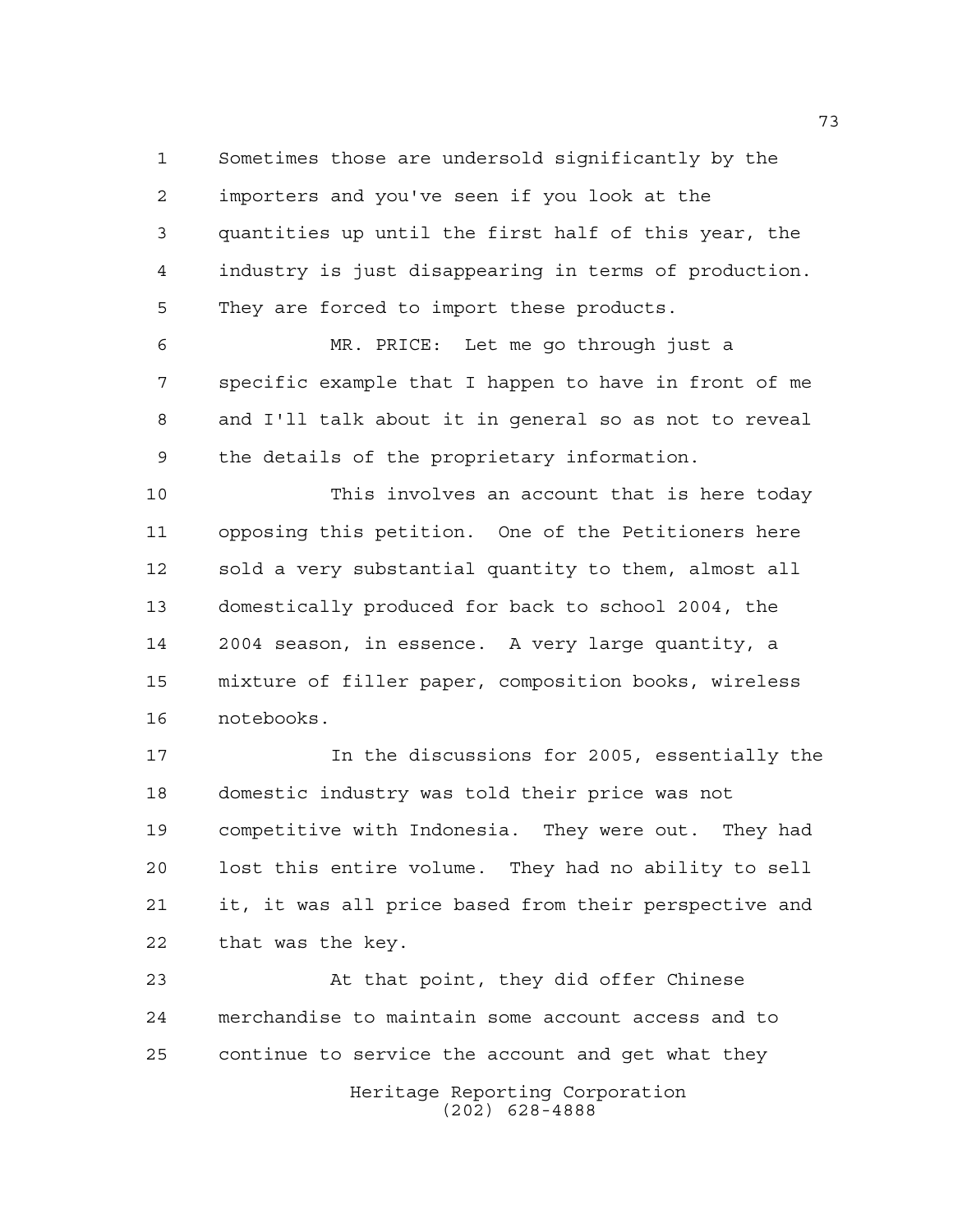could domestically on the side and they did sell Chinese product to at least maintain the relationship with the retailer.

 It hurt their production. It hurt their volume. It hurt their profitability, but they did it out of necessity. They did manage to capture some domestic add-on business as a result. The account had already gone, they had decided to switch to a subject supplier, and then it's just an attempt to mitigate the damage.

 COMMISSIONER HILLMAN: I appreciate those responses.

13 Thank you, Mr. Chairman.

 CHAIRMAN PEARSON: Commissioner Koplan? COMMISSIONER KOPLAN: I thank the witnesses 16 for their direct presentation and their answers to the questions thus far.

Heritage Reporting Corporation I'm going to begin with my first two questions for counsel, Mr. Price and Mr. Brightbill. First, on page 5 of your pre-hearing brief it states, and I quote, "Petitioner does not contest the domestic like product definition as stated in the preliminary determination," but in our preliminary review with regard to like product, we called attention to page 15 that, and I'm quoting, "We intend

(202) 628-4888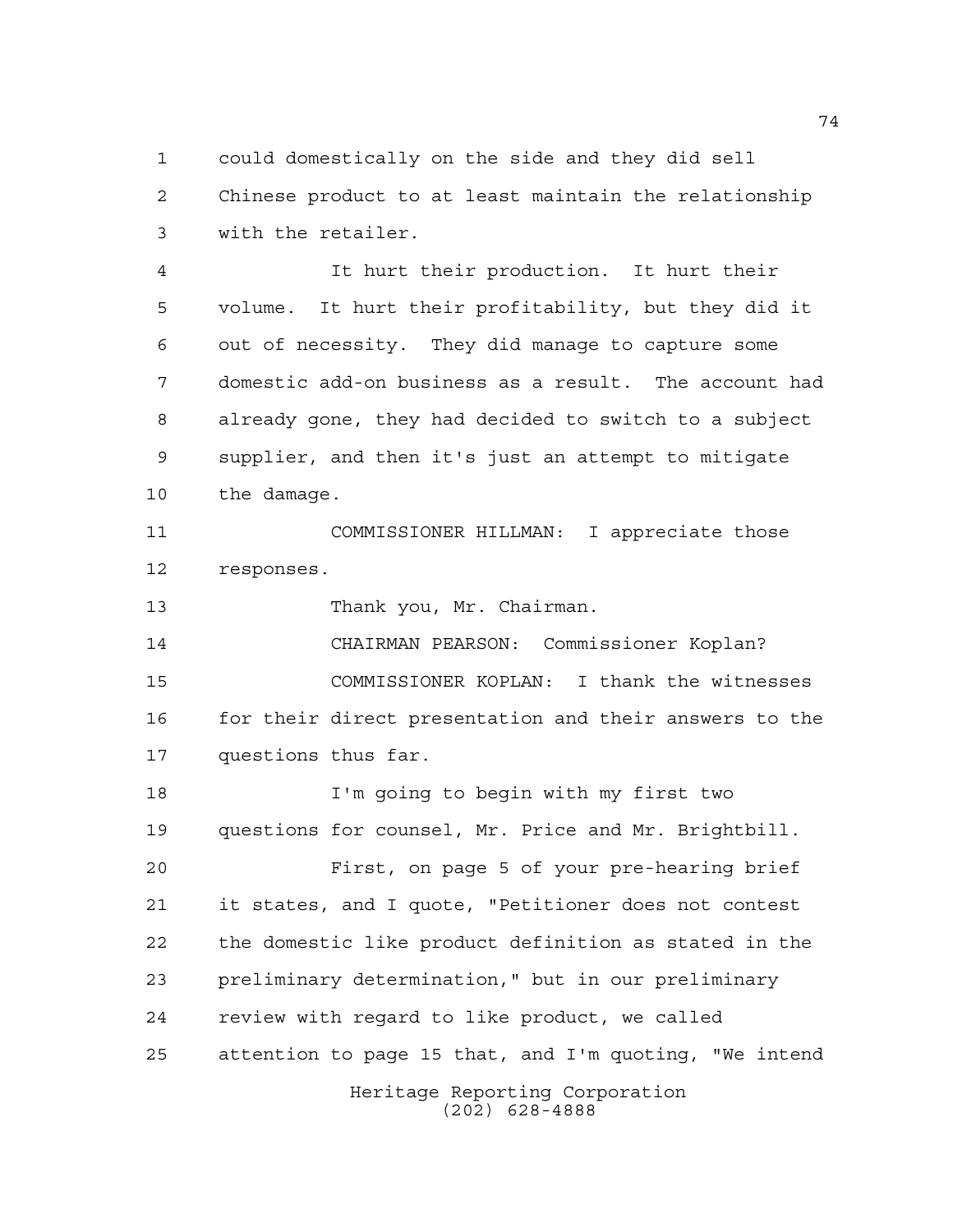to explore this issue further in any final phase of these investigations, including the extent to which we should define the domestic like product more or less broadly than we have done at this stage."

 In your post-hearing brief, using the commission's traditional six factor like product analysis, please address whether the commission should broaden the domestic like product to include outsized lined paper products, for example, legal pads -- I have some interest in that -- defined at the public version of our staff report at pages 117 and 118 as, and I quote, "any lined paper or lined paper product with a smaller dimension measuring less than 5 inches or larger than 15 inches or with a larger dimension measuring less than 7 inches or greater than 15 inches." Will you do that for me? MR. PRICE: We will be happy to do so. CHAIRMAN PEARSON: Thank you, Mr. Price. I also make the same request of Respondents' counsel to do that for purposes of the post-hearing.

Mr. Cameron?

Heritage Reporting Corporation MR. CAMERON: Yes, Commissioner. Respondents will be pleased to respond. COMMISSIONER KOPLAN: Thank you.

(202) 628-4888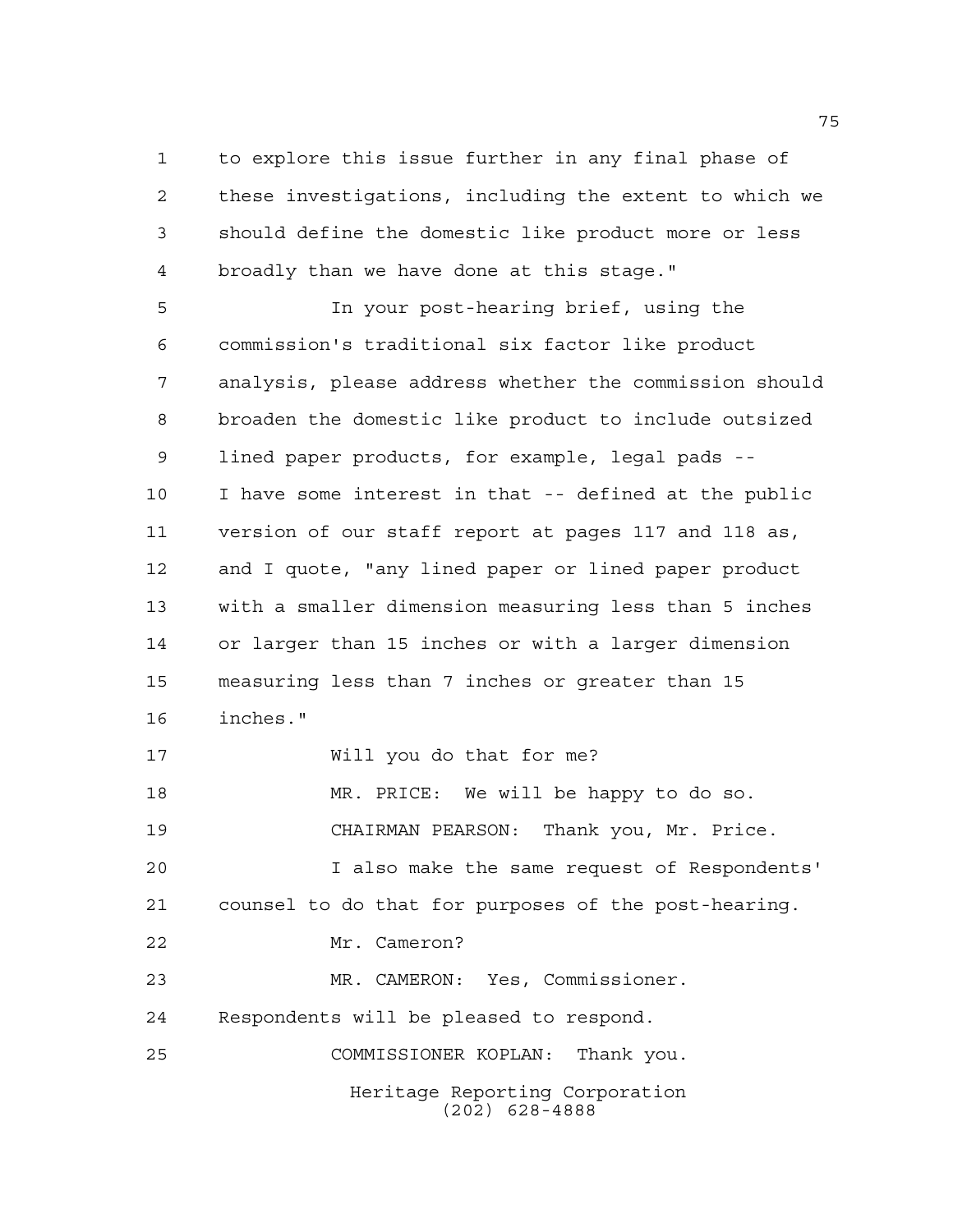Coming back to Mr. Price and Mr. Brightbill, on page 11 of your pre-hearing brief, it is claimed that, and I quote, "Orders for the next year's back to school merchandise are made in the fall of each year, increasingly through bid processes in which the low bidder takes all."

 Your brief cites to one purchaser's questionnaire whose identity is bracketed. The next sentence claims that, "Such auctions are a relatively new phenomenon but have proved popular, particularly with the large purchasing retailers." And there you cite two purchaser questionnaires whose identities are similarly bracketed.

 Next, you state that, "The auctions encourage potential suppliers to price as low as possible and have facilitated sales of the lowest priced products available from China, India and Indonesia."

 I direct your attention to the discussion of bid data in Chapter 5 in Table 5-9 titled "CLPSS Bid Information and Sales to Purchasers January 2003 to December 2005." The responses are confidential but I can say that on balance they appear to refute your argument. For example, only six of 32 purchases specifically reported that the lowest bidder wins the

Heritage Reporting Corporation (202) 628-4888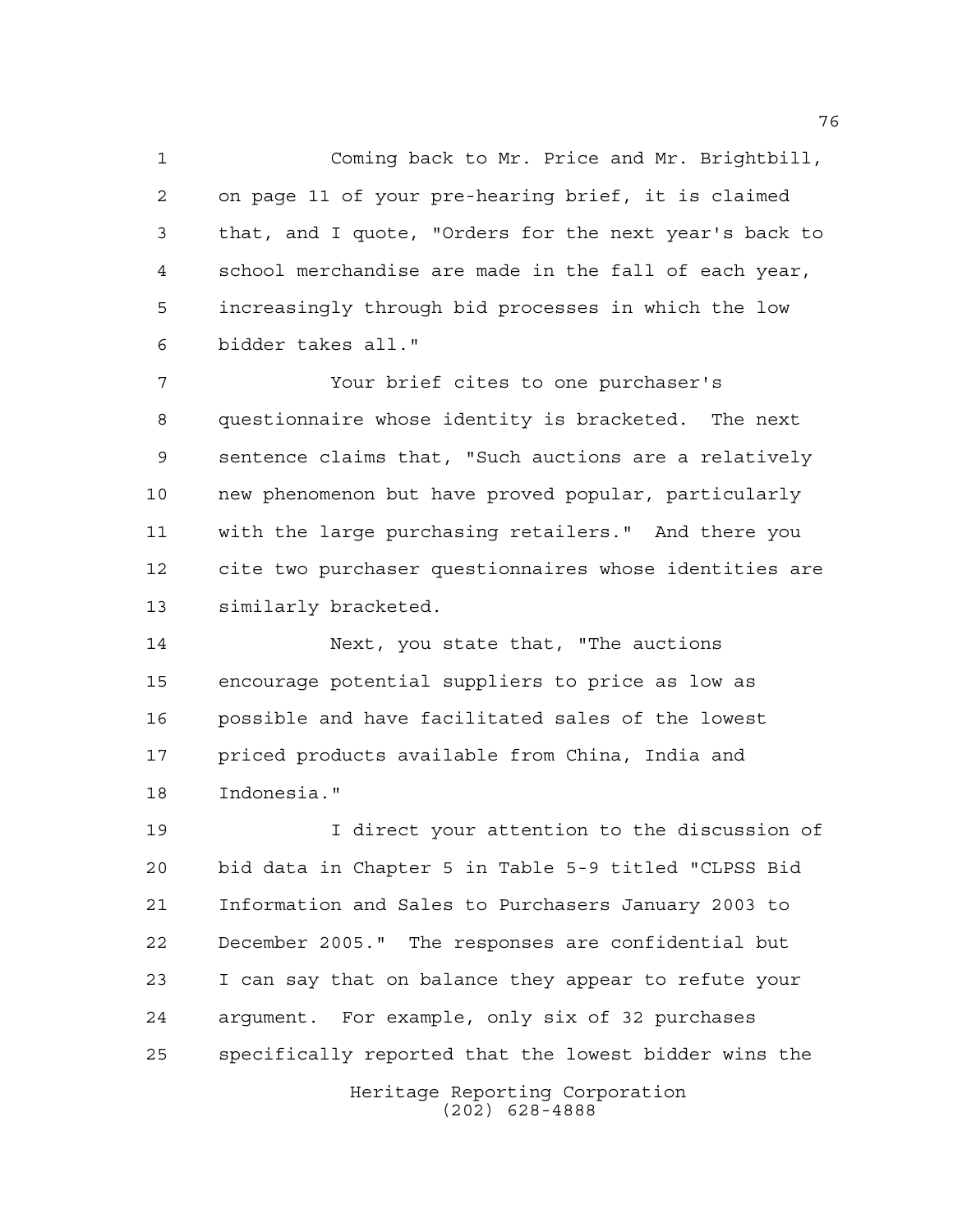Heritage Reporting Corporation (202) 628-4888 contract. That's at page 23 of Chapter 5 of the confidential staff report. See also, if you would, page 5-37. What I'm asking is can you reconcile this for me with supporting documentation from your clients in your post-hearing submission? MR. BRIGHTBILL: We will do that. COMMISSIONER KOPLAN: Thank you, Mr. Brightbill. This is for Mr. Robinson, Mr. Rahn and Mr. McLachlan. In your post-hearing brief, can you estimate for me the extent to which U.S. purchase orders now filled by subject imports would be replaced by non-subject imports, particularly Brazil, if you win? I ask this because Indonesian respondents at page 28 of their brief argue that, and I quote, "The average unit value for Brazil's CLPSS imports was consistently lower than that of subject imports" and they say that it is the price leader in the U.S. market. Also, Brazil's AUVs during the period of investigation as discussed at page 4-3 of our public staff report makes mention of this and I also note that the quantity of U.S. imports from Brazil rose 77.4 percent from 37.2 million units to about 56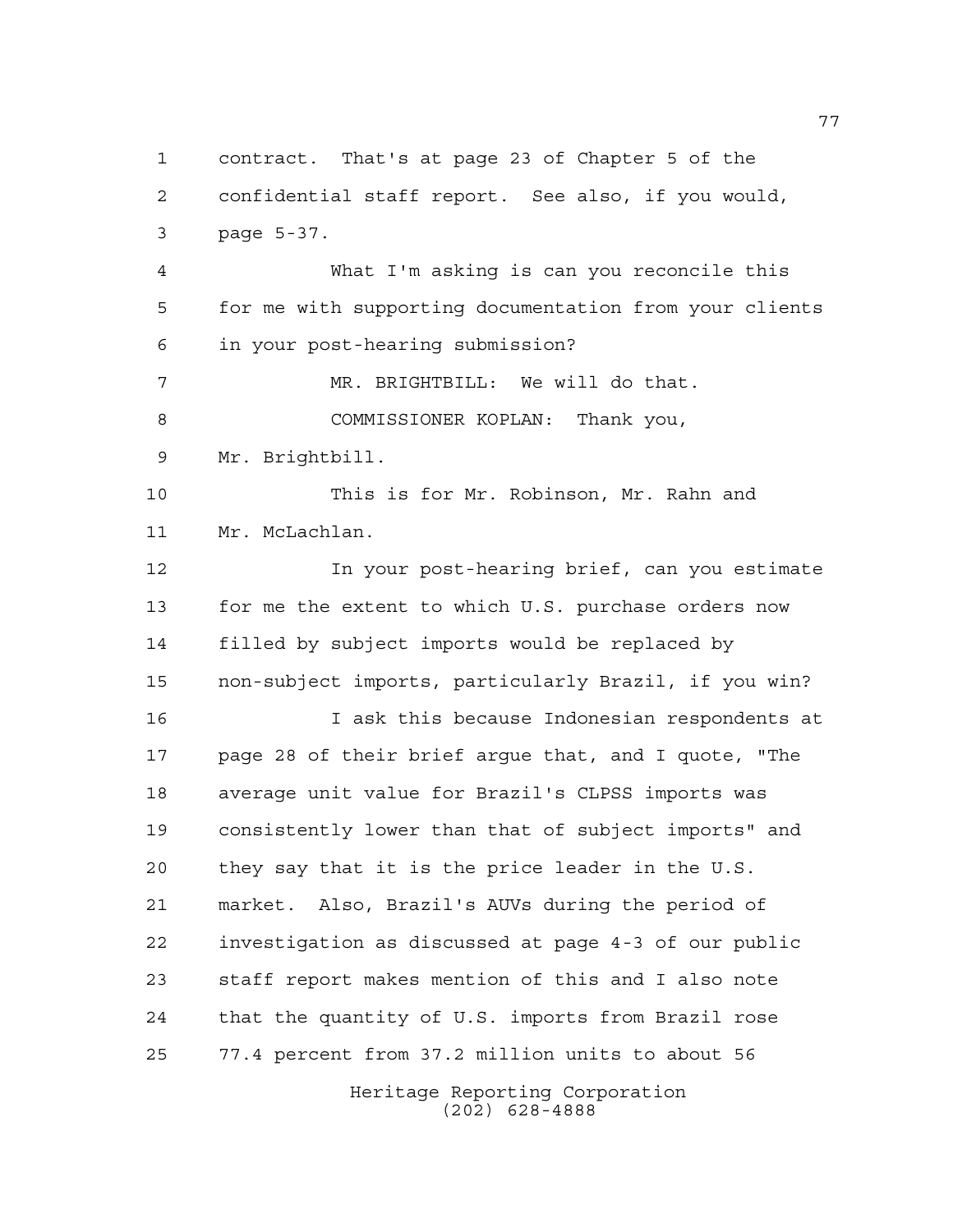million units during 2003 to 2005.

| $\overline{c}$ | I note in addition that Target at page 13 of           |
|----------------|--------------------------------------------------------|
| 3              | its brief claims that during the POI there was         |
| 4              | substantial and increasing imports of CLPSS from       |
| 5              | Brazil at prices below that of the subject imports.    |
| 6              | So can you give me some estimates for that             |
| 7              | post-hearing? Do you want to do that now or how would  |
| 8              | you like to cover that?                                |
| 9              | MR. PRICE: We will be happy to cover that              |
| 10             | in the post-hearing brief.                             |
| 11             | COMMISSIONER KOPLAN: What I would like to              |
| 12             | know is do Mr. Robinson, Mr. Rahn and Mr. McLachlan    |
| 13             | think they can do that for me?                         |
| 14             | MR. ROBINSON: Commissioner Koplan, Brazil              |
| 15             | is not the low price leader in the marketplace.        |
| 16             | Brazil is a country that produces and operates in a    |
| 17             | fair market. They are not dumping subsidized imports   |
| 18             | into the United States. But we can do our best to      |
| 19             | make some estimate, but we believe that we have        |
| 20             | substantial available capacity in the United States to |
| 21             | take care of subject imports, to take care of orders   |
| 22             | that have been placed with subject countries on        |
| 23             | subject imports.                                       |
| 24             | COMMISSIONER KOPLAN: Okay. Mr. Rahn?                   |
| 25             | MR. RAHN: Norcom certainly has felt no                 |
|                | Heritage Reporting Corporation<br>$(202)$ 628-4888     |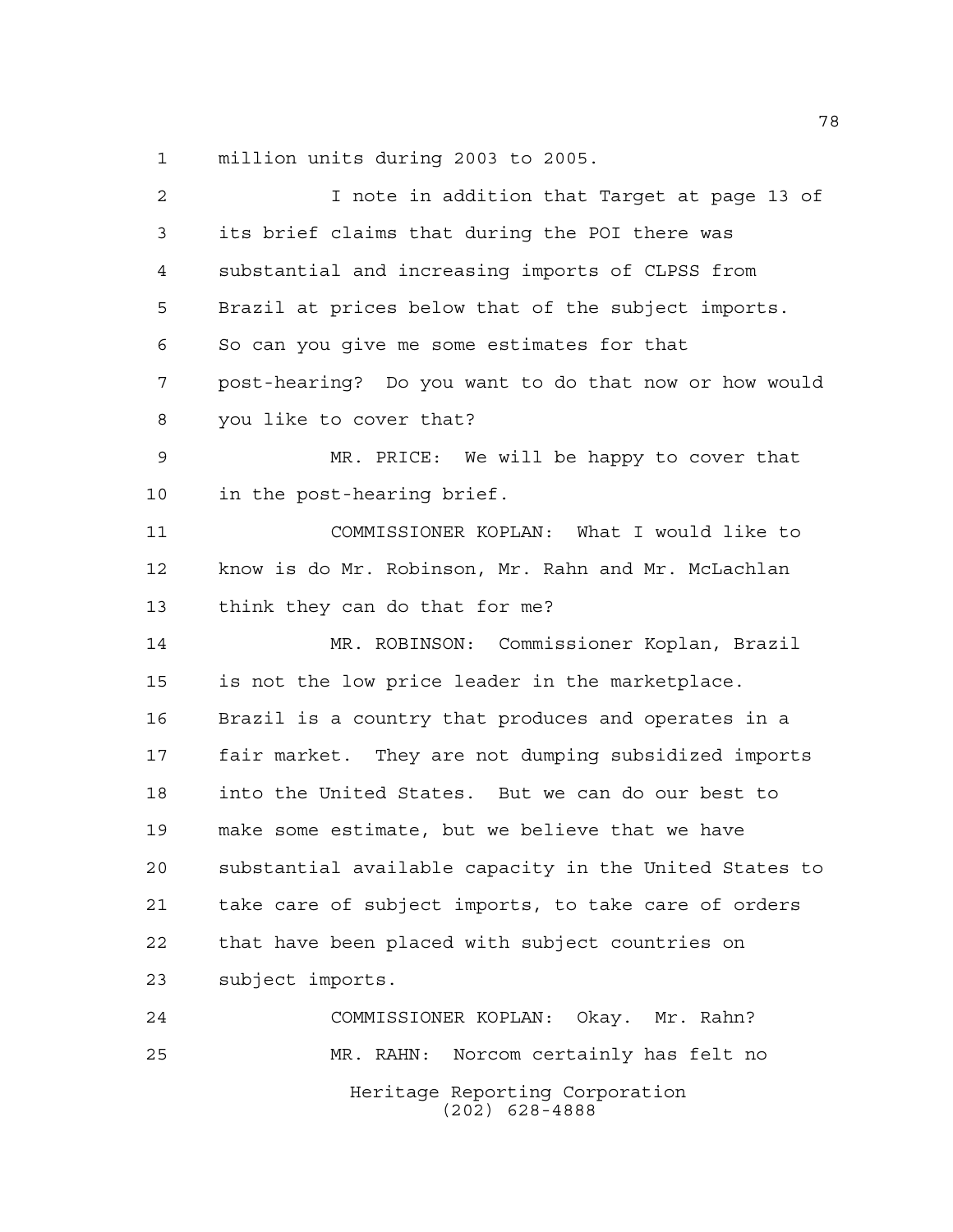injury from the Brazilian companies that supply into the U.S. market. I think that the Brazilian product prices are based on exchange rates and the price of paper as opposed to just trying to be below ours. There have been many years where Brazilian product has cost more than what it would cost us to manufacture and there have been years where it's been reversed. So if we need to provide you specific data about how our own companies operate, we would probably prefer to do it in a proprietary way. COMMISSIONER KOPLAN: That would be fine. I appreciate your response. Mr. McLachlan? MR. MCLACHLAN: We, too, would be happy to give you some responses in the post-hearing brief, but I would say that we also believe that Brazil is not the problem here. India, China and Indonesia are the problem. COMMISSIONER KOPLAN: I thought you might say that. Why am I not surprised?

Heritage Reporting Corporation (202) 628-4888 MR. MCLACHLAN: We haven't seen the kind of prices out of Brazil that would say that they are the price leader. They've taken prices up, '05 volume was down dramatically, as Hal indicated. They have limited capacity and they don't get the kind of excess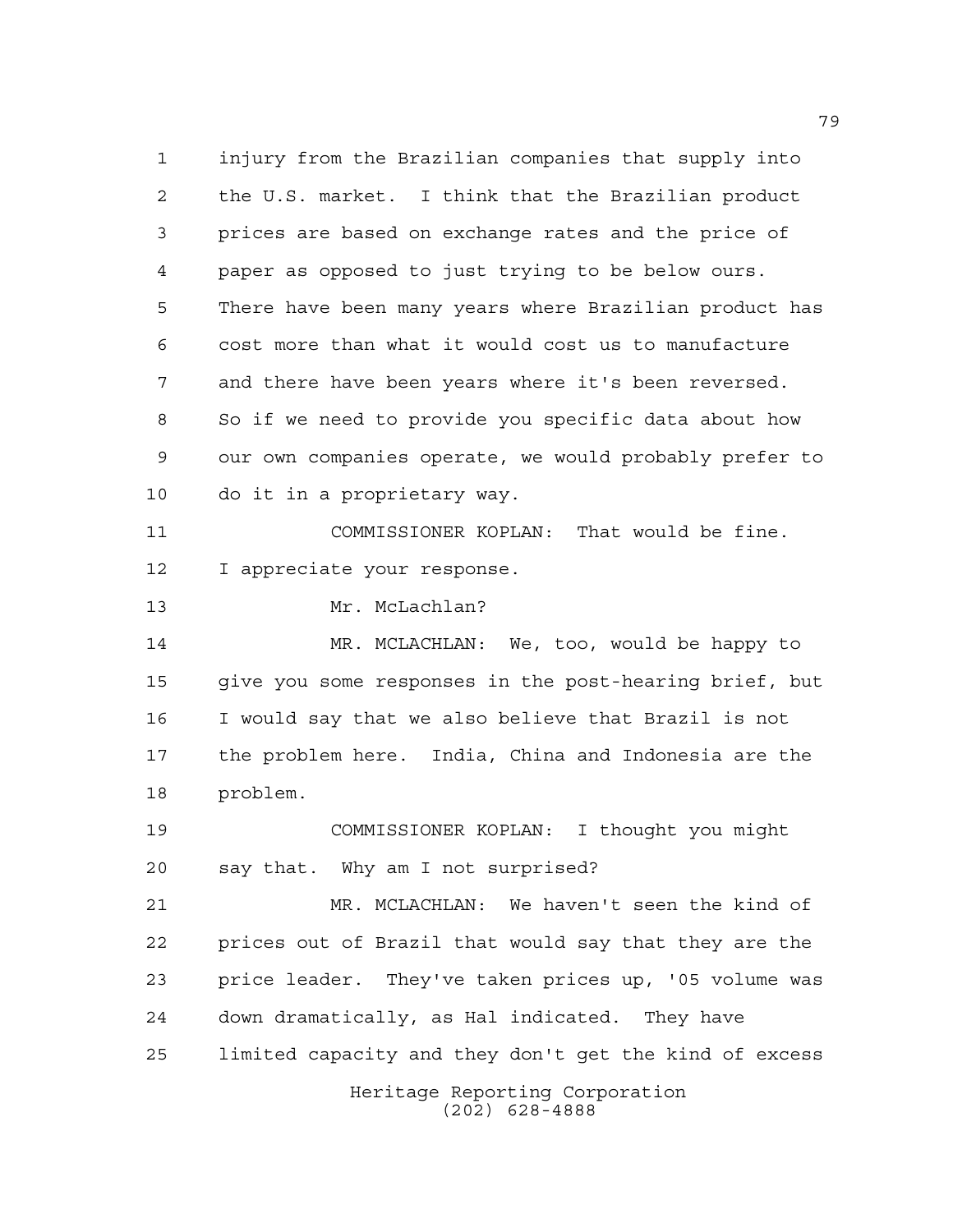capacity fluctuations that we get out of the subject countries and they don't receive the kind of government subsidies for the converting industry in Brazil as you see in the subject countries, so we don't believe that Brazil is an issue here, but we will provide the information you've asked for. COMMISSIONER KOPLAN: Thank you. Yes, Mr. Price? MR. PRICE: Thank you. I would just like to add there is some detailed data regarding bidding, obviously, in this investigation. COMMISSIONER KOPLAN: Yes. MR. PRICE: And if you look at the '06 bidding data from the party that claims that Brazil is going to be the entity that collapses prices, you will see that the subject prices as substantially below the Brazilian prices offered for this year. COMMISSIONER KOPLAN: Thank you. Let me stay with you if I could. In the post-hearing brief, could you please provide capacity, capacity utilization and pricing data over the POI for imports from non-subject countries such as Brazil, Canada and Mexico? These data will be important to me in my analysis. Mr. Price?

Heritage Reporting Corporation (202) 628-4888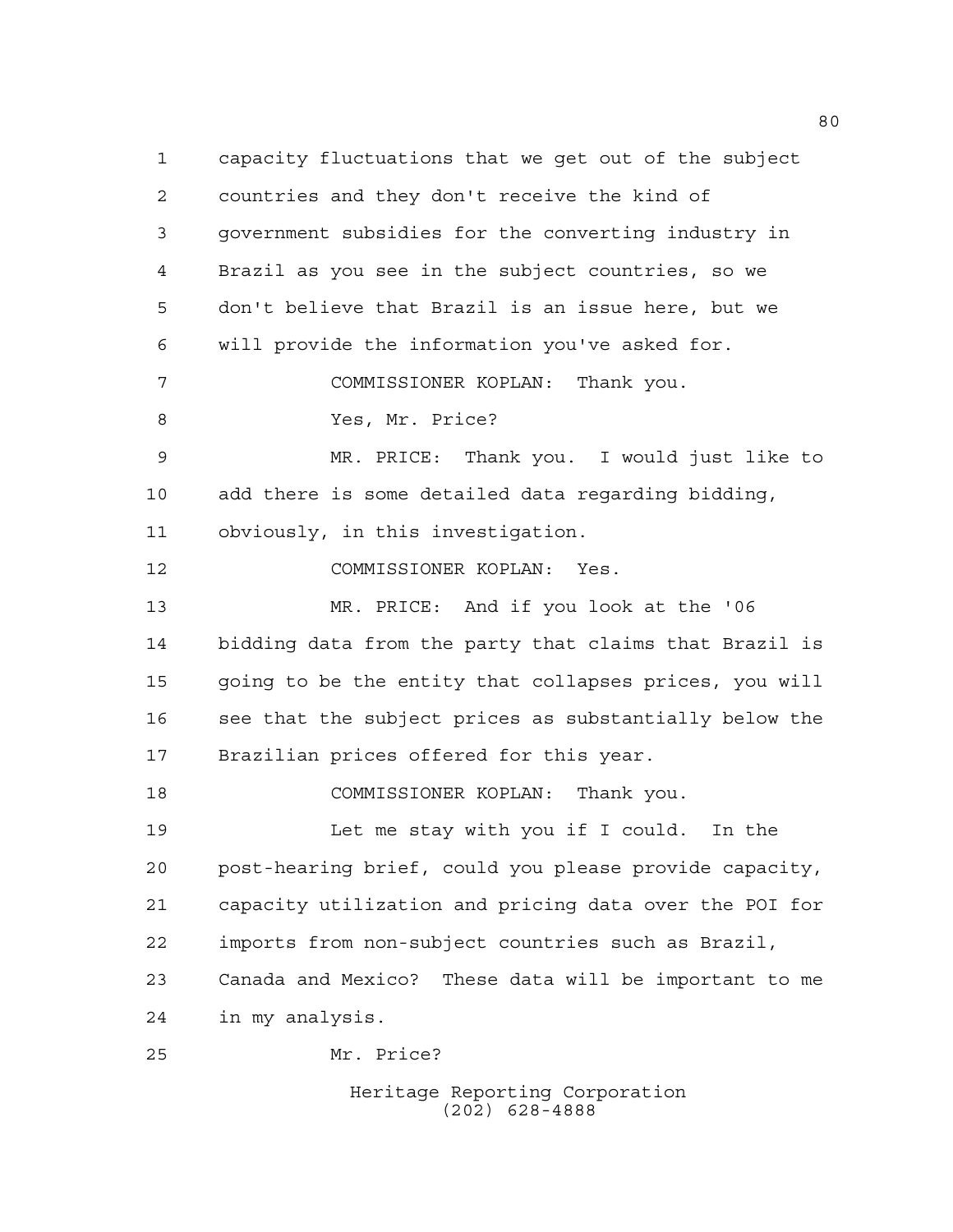Heritage Reporting Corporation MR. PRICE: We will be happy to do that for the panel. COMMISSIONER KOPLAN: Thank you. If any of the Respondents have relevant data on that point, I would appreciate it if you would include that in your post-hearing briefs as well. Mr. Cameron, I see you're nodding in the affirmative. MR. CAMERON: We'll do the best we can to find what we can. COMMISSIONER KOPLAN: Thank you, very much. I see my yellow light is on, so I won't start another question. 14 Thank you, Mr. Chairman. CHAIRMAN PEARSON: Commissioner Okun? COMMISSIONER OKUN: Thank you, Mr. Chairman. Let me join my colleagues in welcoming all 18 the witnesses here today, particularly those from industry and labor who have traveled to be with us today and to welcome the folks in the audience from the union that Ms. Hart introduced. I encourage you to read the public documents that are available to help you understand how we conduct this investigation. Let me start, I think, with a legal question for Mr. Price and Mr. Brightbill, because it struck in

(202) 628-4888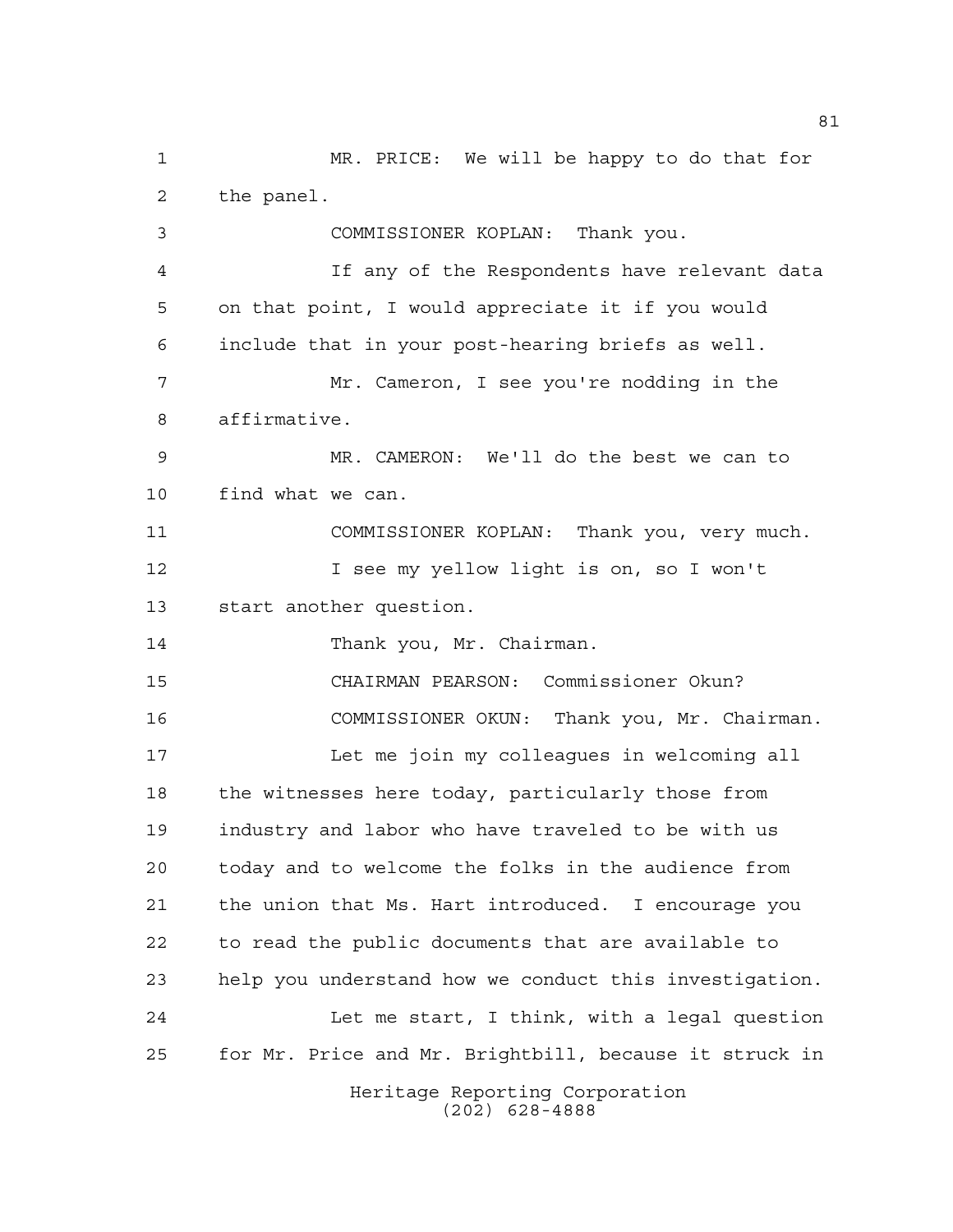listening to Mr. Cameron's opening, he mentioned something that I'd written down when I was thinking about this case which is that coincidence of trends doesn't equal causation. I want to ask you about how we evaluate -- again, we've talked and I know you've already responded to some questions about the presence of subject imports that are either directly imported or controlled by domestic producers in evaluating the volume price and impact because while I understand the argument you're making that the statute directs us to subject imports' impact on domestic production and Ms. Hart's point about what the statute tells us about workers and facilities, I don't think it's the typical case. I've seen a lot of cases up here now and it's much easier to evaluate volume price and impact when you've got subject imports coming in from an importer and you've got domestic producers and our pricing data is filled with domestic production competing against the subject imports. That is not the case here. The pricing data is filled with pricing data that's impacted by subject imports that you may be bringing in.

 So what I need is some assistance from you on how we look at the volume price impact analysis the commission must go through to take into account the

> Heritage Reporting Corporation (202) 628-4888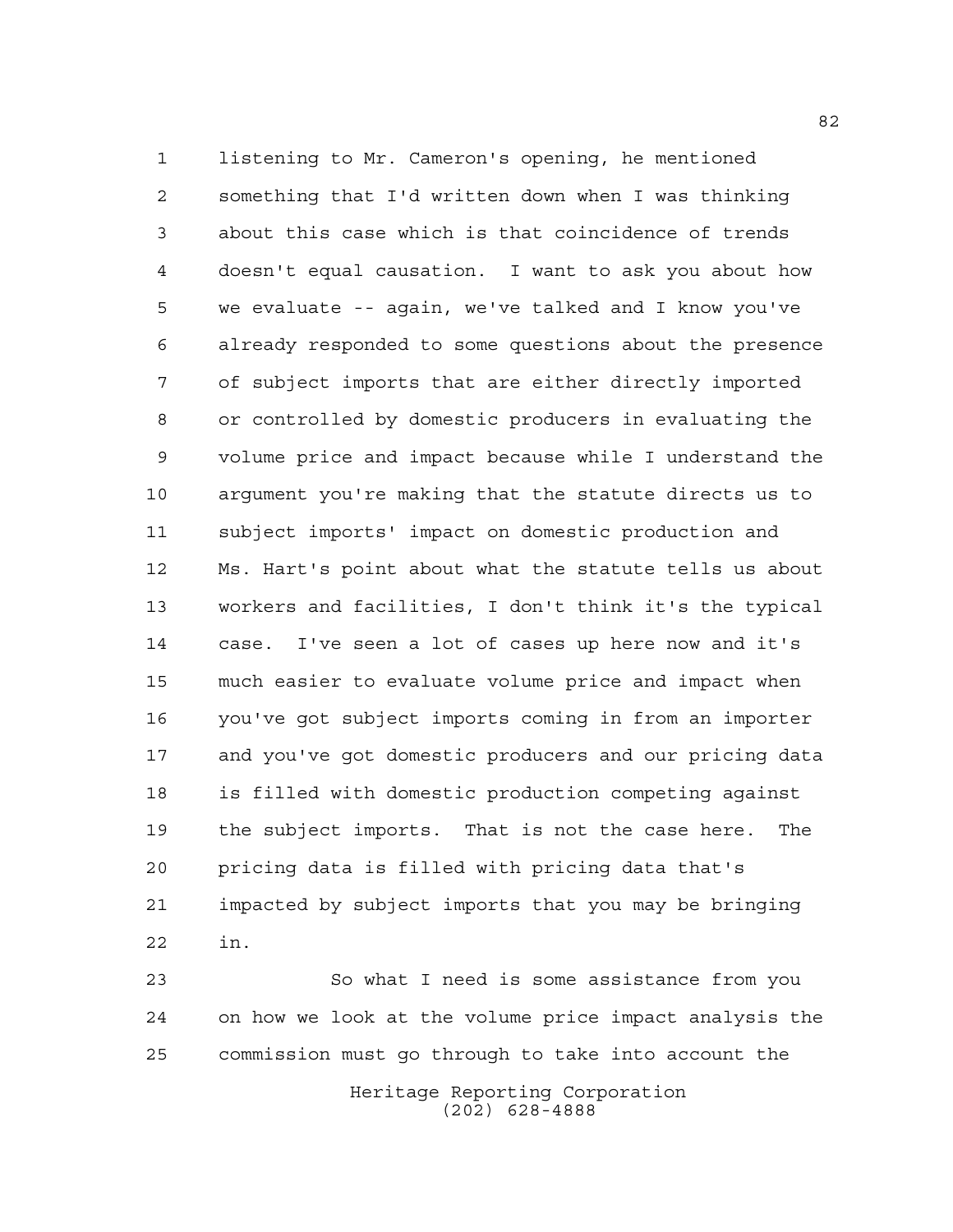volume of subject imports.

 Mr. Brightbill looks like he's grabbing the microphone there, but I'll turn to you, too, Mr. Price. MR. BRIGHTBILL: I'll start with just a couple of thoughts. First, on the underselling data, you do have to consider -- there's competition up and down the line. It's not just domestic producers and domestic brokered or imported data, even though some of the underselling data that you have shows that, because a lot of the underselling data has not been reported by importers that are unaffiliated, so I think that does have to be factored in.

 I'll also emphasize what we've said about the statute and the legislative history and it specifically speaks to impact of imports and what Congress said is only in the context of production operations in the United States. That's fairly clear. The legislative history is also very clear that the domestic industry may be materially injured by reason of unfair imports even if some producers themselves import in order to stay in business. I think what you've heard from our panel today is that's what's going on. To try and keep a piece of these accounts, they have to offer those imports after they've already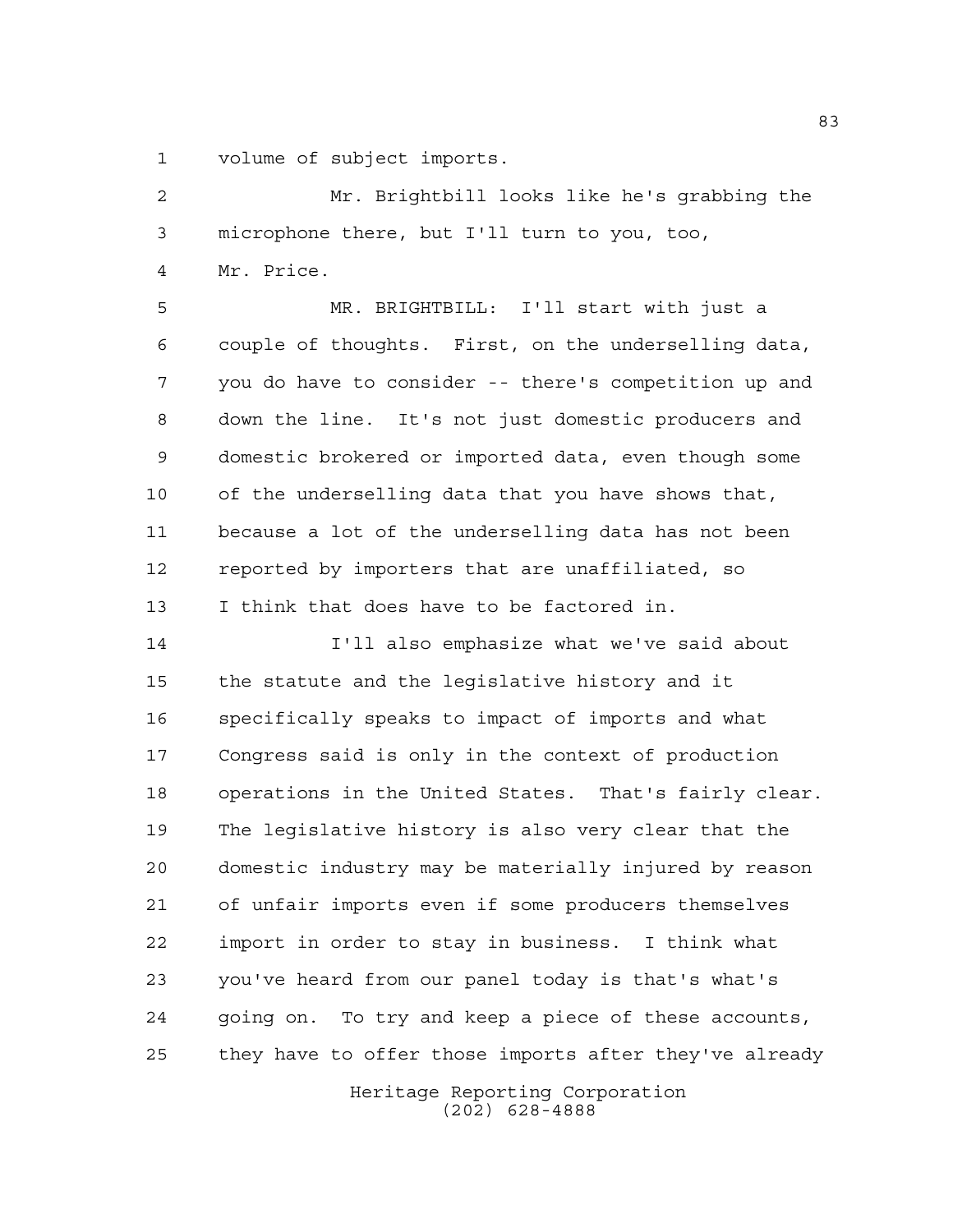offered the domestic pricing and the domestic pricing has been rejected. So those are things that I think you have to fit into the legal framework of your analysis.

 COMMISSIONER OKUN: Mr. Price? MR. PRICE: I will continue. The commission has substantial precedent in this area and I will point the commission to several cases which I think the Respondents either ignore or make short shrift of. Those involve cement, wooden bedroom furniture and retail carry bags. In those cases, in fact, the domestic industry had a major and substantial role in the imports and, in some of the cases, the variations aren't that different from what we're seeing here, but, again, we will avoid the specifics because of the proprietary record here.

 Certainly the commission precedent holds that imports from one domestic producer actually injure other domestic producers. You found that, I believe, in furniture. Further, the commission has looked at this and we believe -- let me stop and say that imports by a domestic producer can actually injure their own production at the same time. We believe that the facts in this record are very similar in many respects to those in retail carry bags where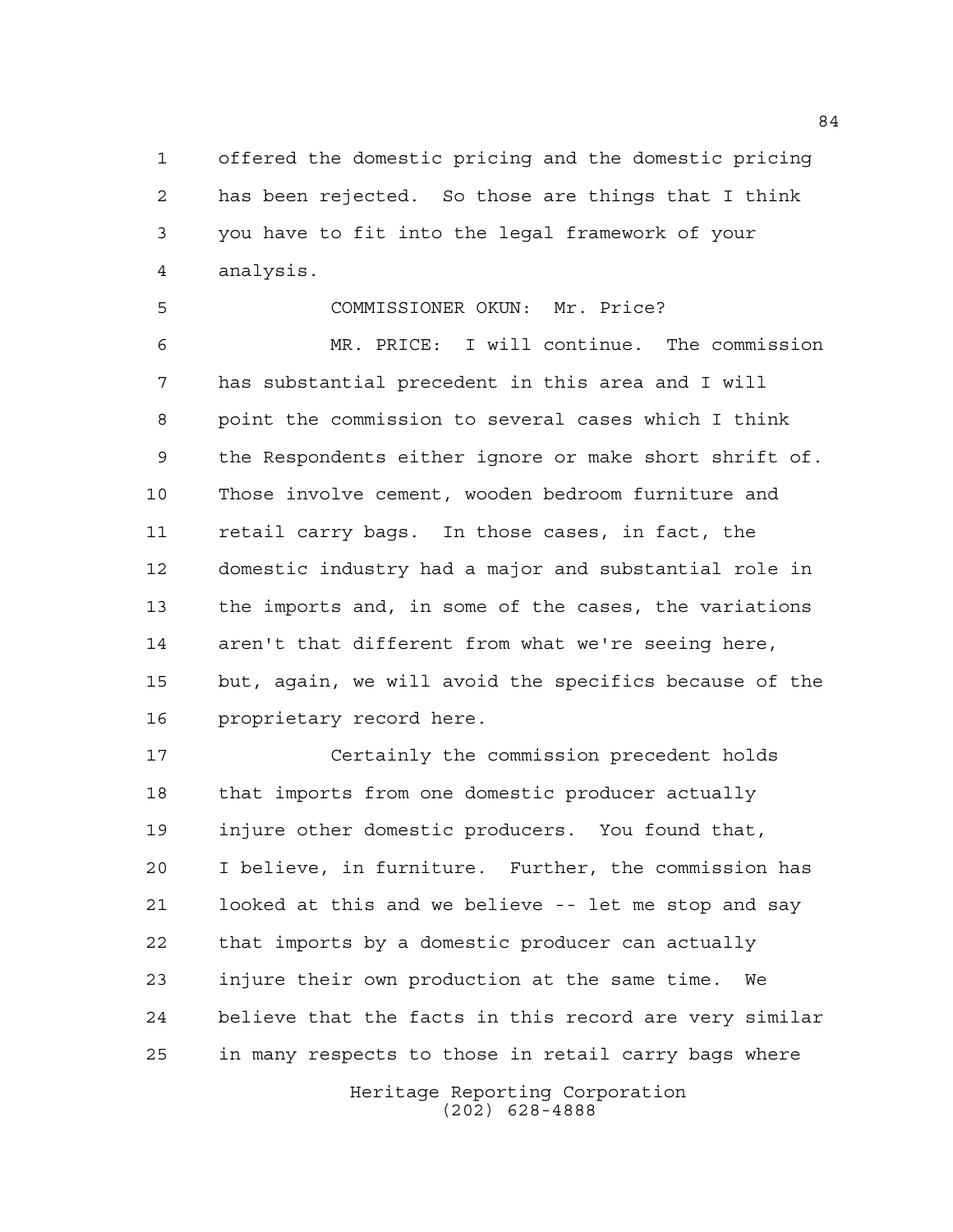"the fact that a portion of subject imports were imported or purchased by domestic producers does not significantly lessen the impact of those imports on the domestic industry, particularly where the domestic producers imported the subject merchandise to retain market share, that importations did not insulate the producers from financial difficulties."

 Well, total costs collapsed a lot here. Production collapsed a lot here. This was not simply augmentation of supply. This was in essence what I sometimes call cannibalism of yourself, just to try to survive. These guys get run through the trap every year, down this little valley to try to compete at the huge retailers, priced to get the order. It's pretty apparent in this competition. They have to make a choice: just bypassing entirely or trying to maintain a relationship, to maintain some domestic production. The trap springs on them, they then have a choice. They can amputate an arm and try to escape or they can just go out of business and not accept any of the business.

 These guys have been forced here to import to try to save what they can. Otherwise, they don't get the follow-on business, they don't get the add-on business, they don't have the relationships with the

> Heritage Reporting Corporation (202) 628-4888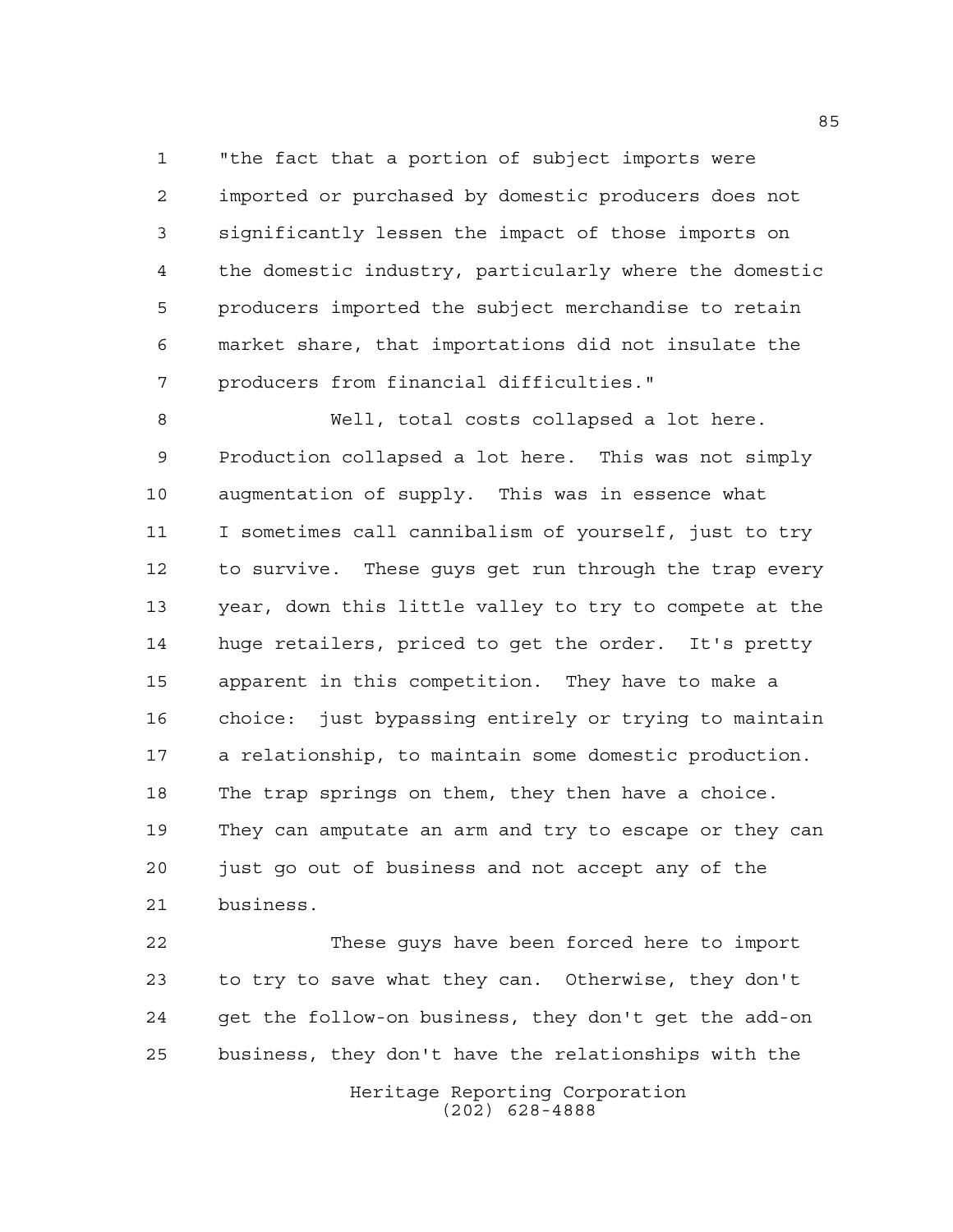customers. That's exactly what happened in the example I discussed with Commissioner Hillman and described in detail. They had the domestic business, they were told they weren't getting it because it was shifting to Indonesia, it was shifting to Indonesia at dramatically lower prices. At that point, yes, imports were offered, but by offering imports they were at least able to maintain some small amount of domestic add-on volume.

 So this is a situation where the industry imports are injurious and we don't think it makes any difference who imported the merchandise.

Heritage Reporting Corporation COMMISSIONER OKUN: Does it make any difference to the pricing itself? In other words, in the preliminary, the commission did not find price suppression and we saw pricing data. Looking at the pricing data, again, for this final record, do you think the pricing data we see is higher than it otherwise would be if you didn't have domestic producers controlling the imports? That's putting words in your mouth which you didn't say, but if we didn't see a lot of data where domestics had taken the tactic that you just described, deciding that they would bid with imported data for a customer account. MR. PRICE: First of all, the commission

(202) 628-4888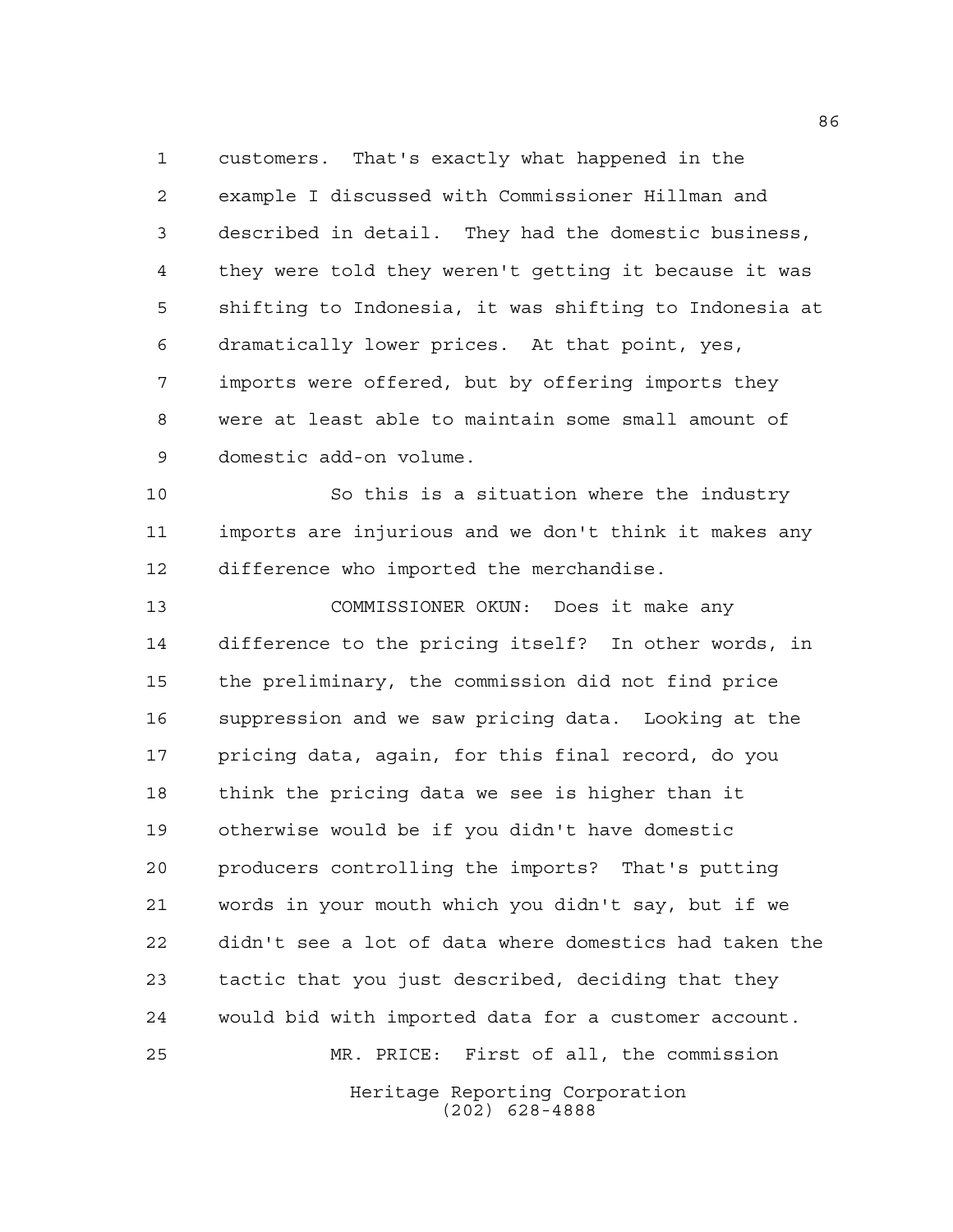data set on pricing -- let me stop. One of the interesting things in this case was Staples' argument that the pricing data was dominated by the domestic industry data. Well, one of the problems was a lot of the data by other importers was never put out on the record and we think if anything the data set that you have probably understates the degree of import underselling, as a first point.

 Secondly, look at pricing products 1 to 3. Look at them once there's a correction for a reporting error which we reported to the commission on one of the domestic producers and that's corrected. I'm not sure the staff has yet corrected that in the report, but essentially one domestic producer when they were filling out the report forgot to put the three zeroes everywhere, so their data wasn't properly weighted. Same unit prices and everything, it was just a three zero issue and we apologize for that because we probably should have caught it ourselves, but when we found it, we reported it immediately to the commission staff.

Heritage Reporting Corporation Once that's correct, principal pricing products, which account for all the volume, had declining prices domestically throughout the POI, so you get downward price trends for the overwhelming

(202) 628-4888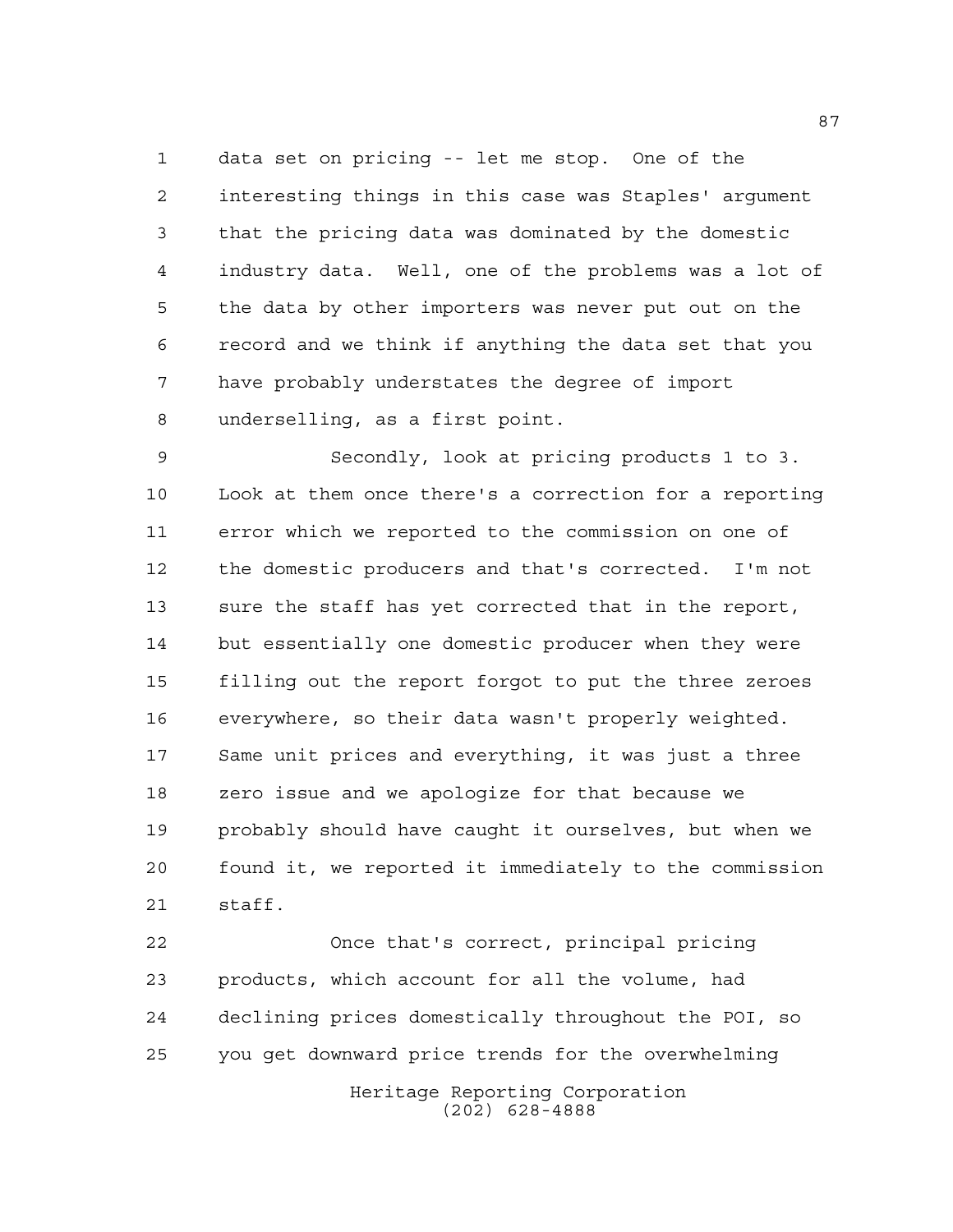majority of the volume in the pricing products here. I'm sorry, because I'd ask you to repeat your question.

 COMMISSIONER OKUN: I'm just trying to understand what you think is going on in the pricing data and I understand the point about you think that because you have more of the domestics producing, their prices have been -- other than straight importers, that the underselling would be greater if you had more of that.

 MR. PRICE: I agree. And one final point is as we demonstrated in our brief when you look at the volumes transacting in the quarters where there are underselling, that accounts for the overwhelming volume of the imports, so you get one thing when you 16 just sort of count numbers, but when you look at the volume transacted --

 COMMISSIONER OKUN: Related to the seasonal nature of the sales?

 MR. PRICE: Relating to the seasonal nature of the sales, the volume is overwhelmingly undersold. COMMISSIONER OKUN: Okay. I see my yellow light is on.

Heritage Reporting Corporation (202) 628-4888 Mr. Brightbill, you can go ahead. MR. BRIGHTBILL: Just one other thought.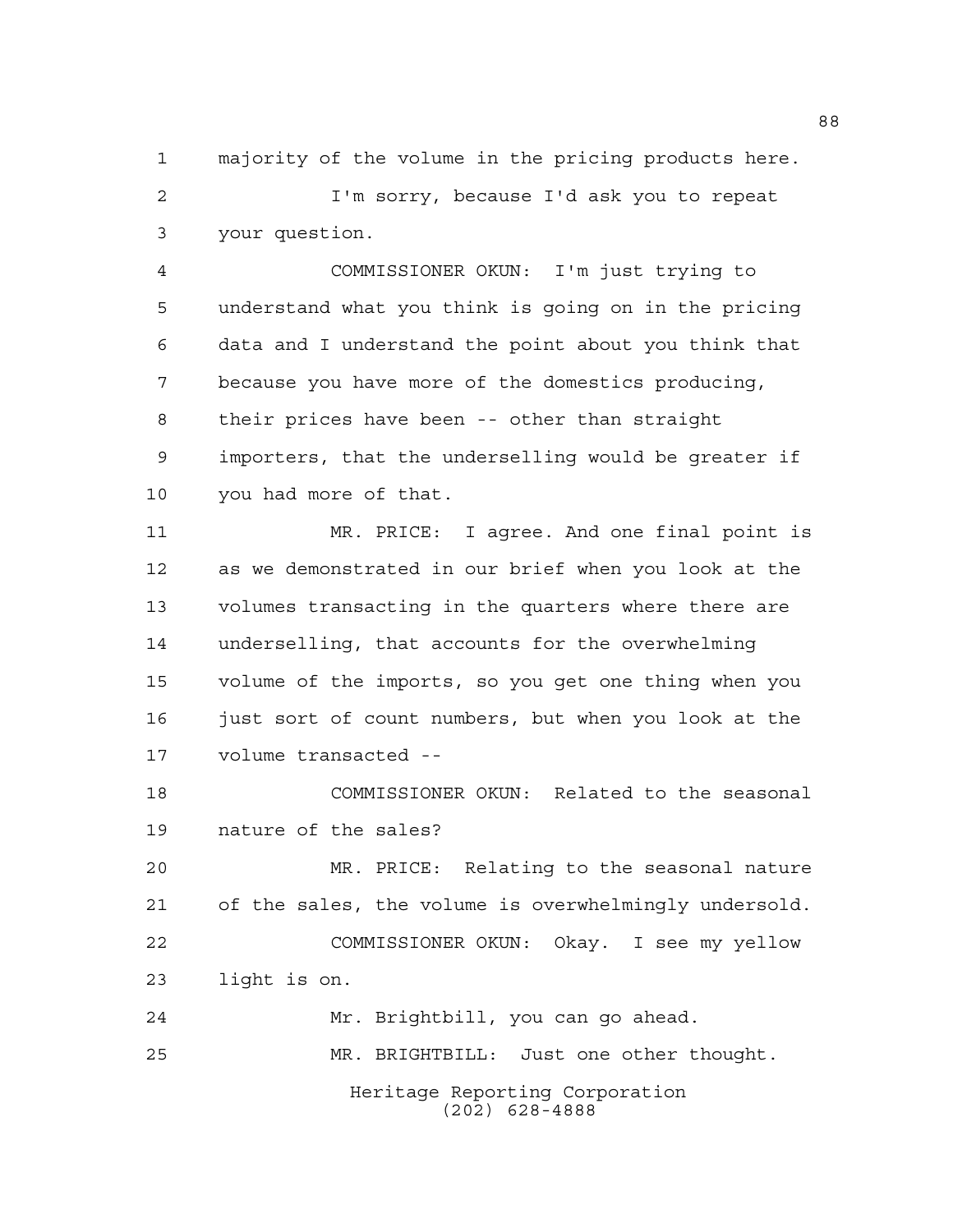I think you're right to have a sense that this is not a typical case in some respects and related to that is the fact that you have some data that's not typical which is this bid and auction data. I think that alone absolutely shows price suppression and depression. Our witnesses can tell you when they're sitting in a hotel room in Bentonville or increasingly in Shanghai the prices are absolutely being suppressed and depressed and it's because of what's going on in the head-to-head competition. So that's data that you have to supplement your traditional underselling analysis to find -- and to me that's as straightforward as anything you have as far as suppression of price levels. It's just the way these products are bid.

 COMMISSIONER OKUN: I appreciate those comments, Mr. Chairman, and I'll have an opportunity to talk to the producers when I come back on my next round.

COMMISSIONER LANE: Good morning.

 Mr. Price, as I understand your answers to Commissioner Okun, we are to consider the effects of the unfairly traded subject imports on the domestic market even though the domestic producers are the ones who are importing those unfairly traded products.

> Heritage Reporting Corporation (202) 628-4888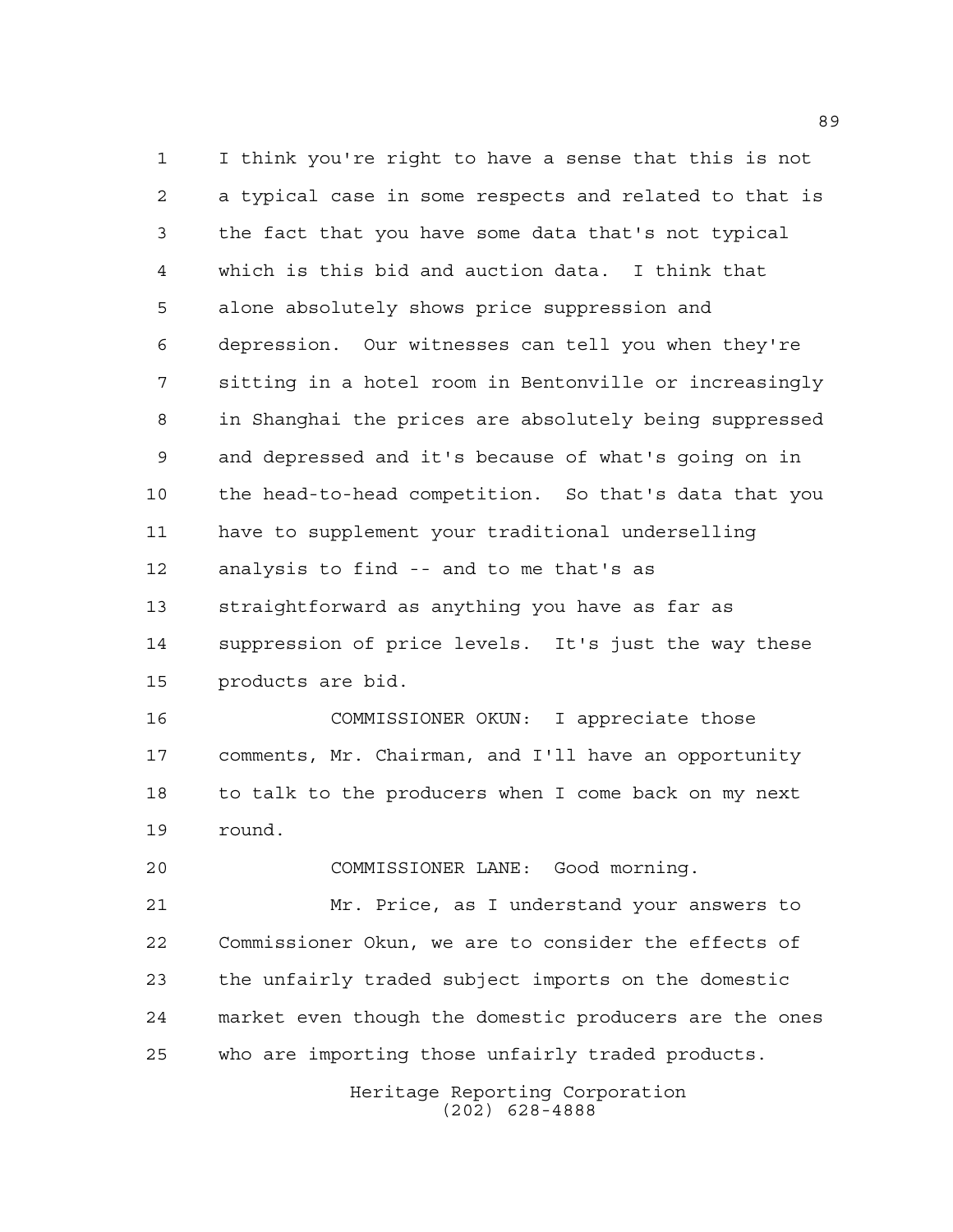1 MR. PRICE: Absolutely. COMMISSIONER LANE: Could you speak into the microphone a little bit more? MR. PRICE: Absolutely. First of all, the domestic industry does not control the imports. If anyone thinks that -- COMMISSIONER LANE: Okay. Let me just ask a question here. Now, as I understand it, you said after the petition was filed, the subject imports, the volume of subject imports, went down. Now, did that go down from the non-petitioning parties also? I mean, from the petitioning parties also. MR. PRICE: The volume of subject imports I think went down fairly dramatically with the exception of activities like two companies, NuCarta and Atico, which tried to rush a lot of volume in the United States. COMMISSIONER LANE: Okay. Okay. Now, the question I asked you was when the volumes went down, did the petitioning parties imports of subject imports also go down? MR. PRICE: Yes. COMMISSIONER LANE: Okay. Now, I'm looking at our staff report and it shows that the volume of

Heritage Reporting Corporation (202) 628-4888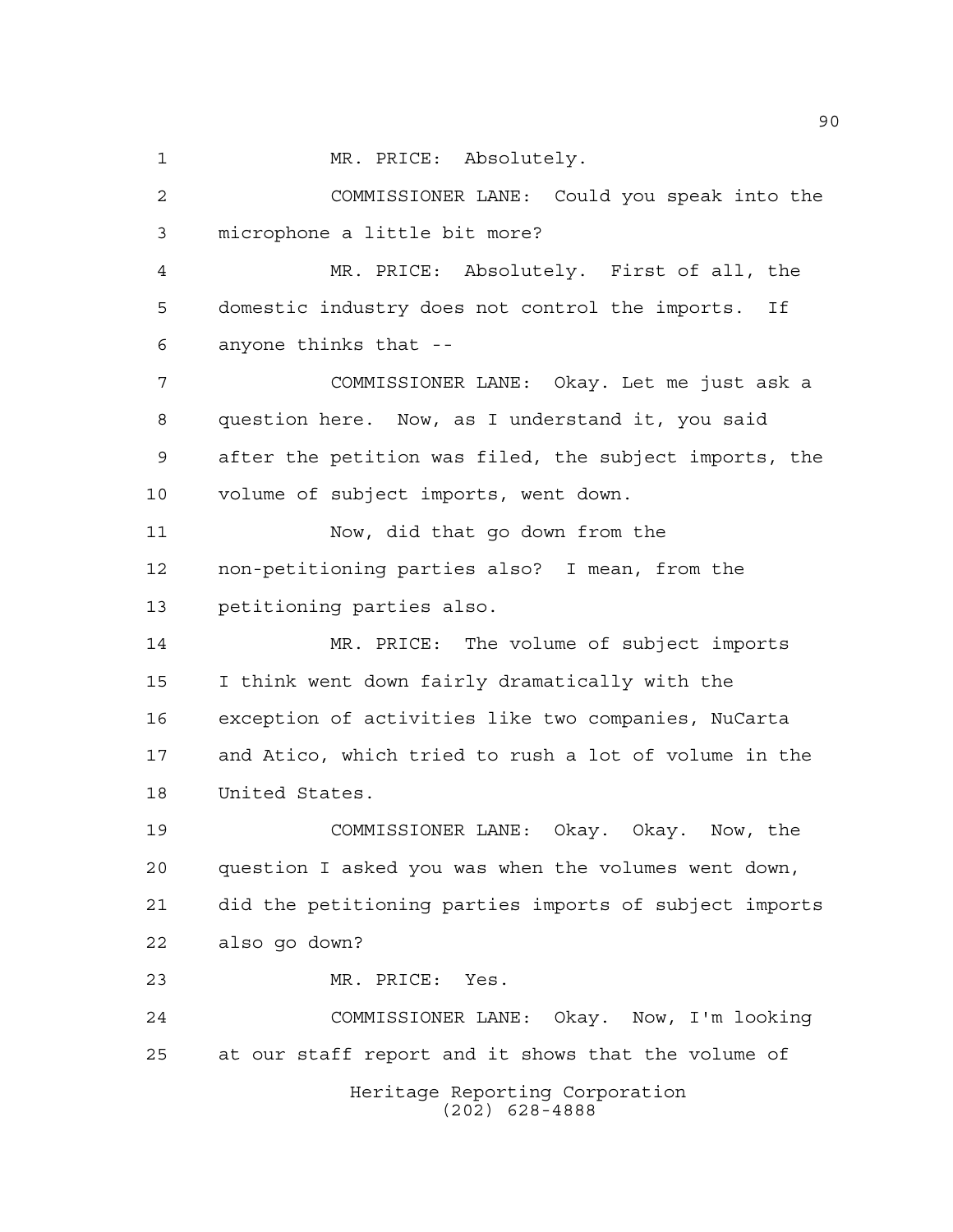subject imports by the petitioning companies over the period of investigation was increasing, including its highest amount in 2005. Am I reading those numbers correctly?

MR. PRICE: Yes, you are.

 COMMISSIONER LANE: Okay. So post-hearing, could you then provide us with what those percentages were in 2006, to the extent that you have those numbers?

 MR. PRICE: We will be happy to do so and I believe the supplemental questionnaire that the commission staff has issued will in fact contain all that data

 COMMISSIONER LANE: Okay. Now, as you can tell, we're having a little bit of difficulty with the facts in this case because it is sort of unusual, so the petitioning parties are importing a substantial amount of subject imports. Now, are you importing those at the dumped prices and the subsidized prices?

 MR. PRICE: The subject imports are dumped and subsidized.

 COMMISSIONER LANE: Okay. So when you bring those in and put them into your pool of products, do you then take the dumped prices and the subsidized prices and average them with your domestically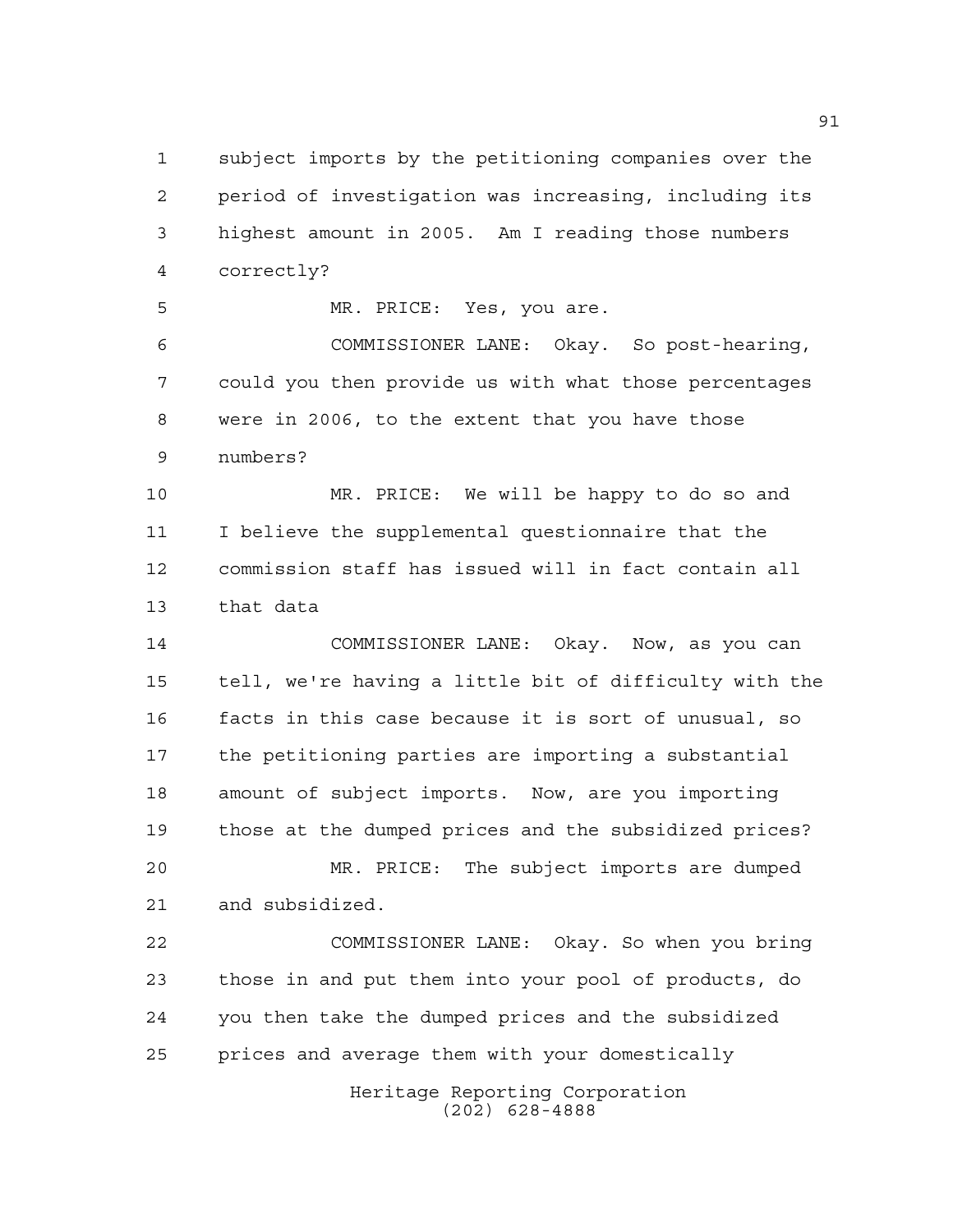produced product or do you keep -- how do you deal with that issue?

 MR. PRICE: My impression is that -- actually, you're now touching on some differences among the domestic producers in this regard, as to how they handle those imports. First of all, a lot of the imports are brokered, so-called brokered products, so they never enter the inventory streams of the domestic industry. I'd actually like to get answers from the clients here.

 COMMISSIONER LANE: I'm sorry, I didn't hear that.

 MR. MCLACHLAN: This is Neil with MeadWestvaco. For us, the stuff that we bring in from subject countries and bring into our own inventory is very, very small. Most of it is directly imported through our customers and title passes in the Orient. The stuff that's brought in is difficult to separate once it's in our inventory between what we produce and what we don't produce, but we can provide the data that should be able to show that.

 COMMISSIONER LANE: Mr. Rahn, did you want to say something?

Heritage Reporting Corporation (202) 628-4888 MR. RAHN: When we brought an imported item in, whether it was from a subject country or wherever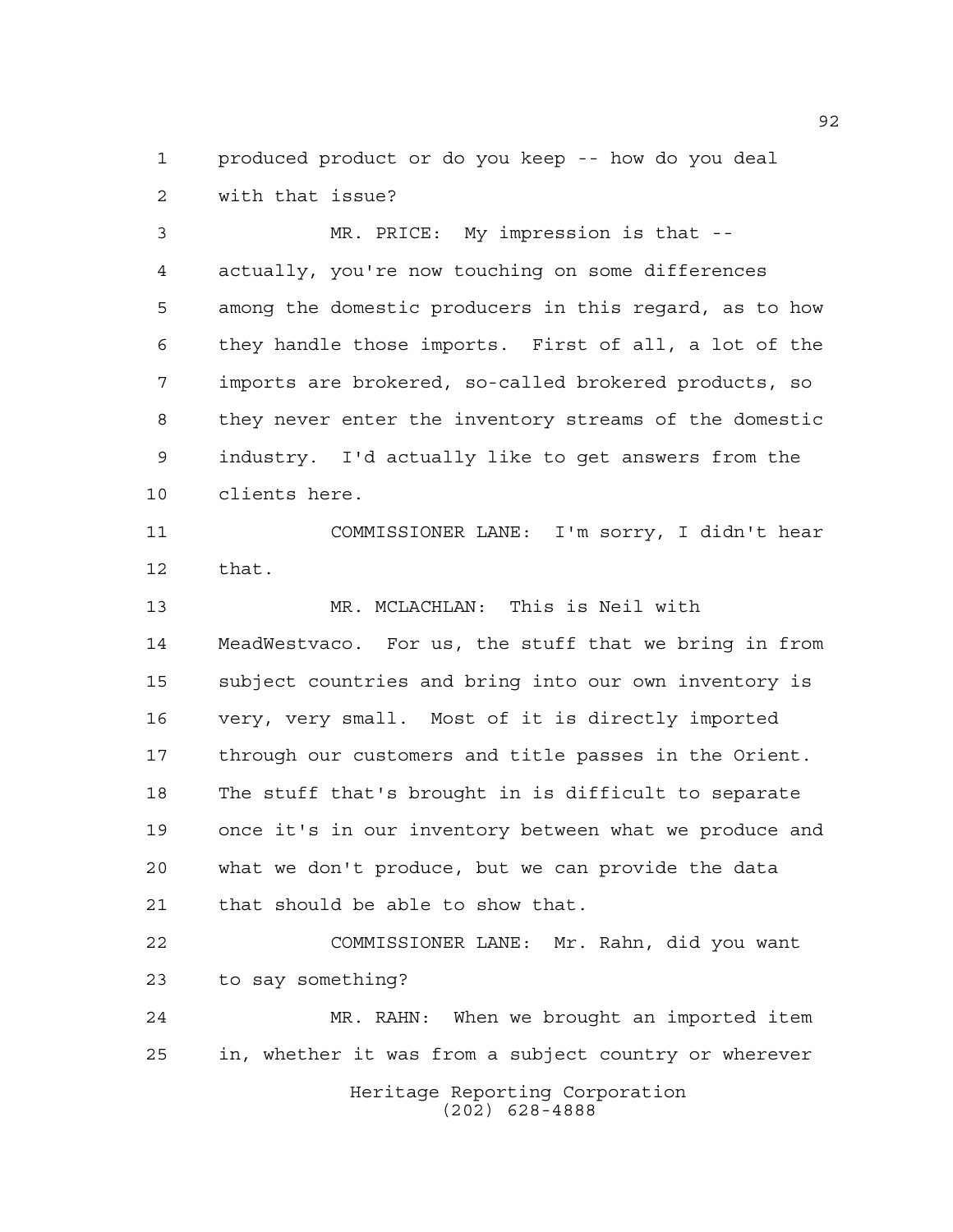we would bring it into our inventory and it would blend in a cost way. If it were a like item, it would blend with that item in cost.

 COMMISSIONER LANE: Mr. Robinson? MR. ROBINSON: Top Flight uses similar processes where if we participate in auction where there are domestic producers and subject country producers involved in the bidding and pricing goes down to such a level that we can no longer service those orders with domestically produced goods, then we will, yes, bring in product from outside the country from subject countries because they are the low cost providers and we will bring that merchandise in and we will bring it into inventory.

 Our system averages the cost, but from a process standpoint, we would ship that product or ship an equal tonnage of product out to that customer that drove us to bring that product in from outside the country.

 COMMISSIONER LANE: Okay. Thank you. Now, if we vote in the affirmative in this case, will the companies rehire the employees that they've previously laid off and will they attempt to reopen closed factories, continue to plan expansions in the states where you have facilities?

> Heritage Reporting Corporation (202) 628-4888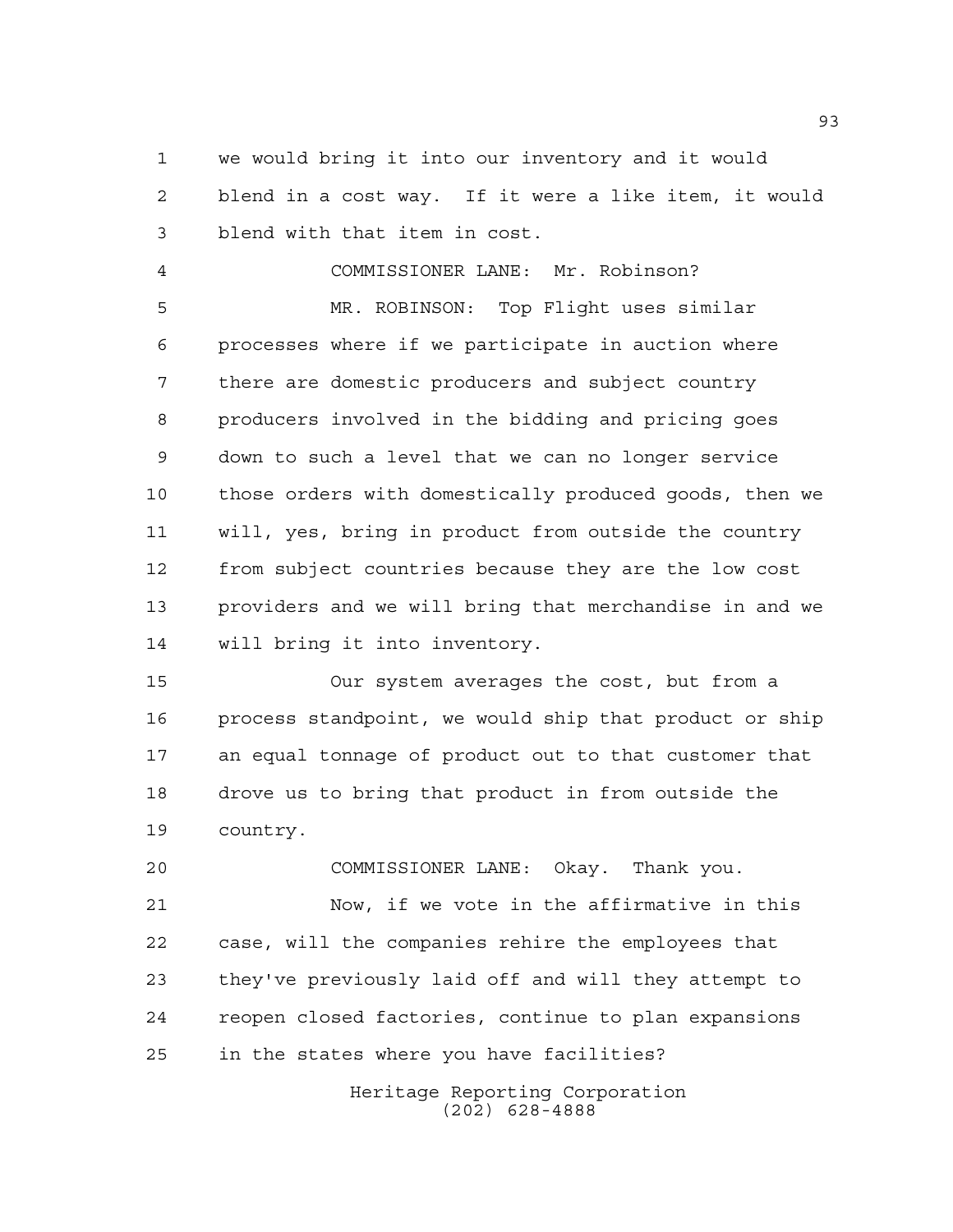MR. ROBINSON: This is one of the glimmers of hope that I referred to in my testimony. From the day my grandfather started the business 85 years ago to the time my father and uncle ran the business to now where my three cousins and 150, 170 employees show up to work every day, in order to produce certain lined goods and other goods for our customers, yes, we have already brought back some of the layoffs that we implemented in late '04 and 2005. We have already brought back some of those people. We continue to be in touch and make jobs available to employees that we laid off. We are anxious for a victory in this case so that we can begin to return to our process of buying new equipment and evaluating new equipment because our financial status may be such that we are capable of doing that. So, yes, we will return to those days.

 COMMISSIONER LANE: Okay. And I believe that MeadWestvaco also closed six plants and kept two plants remaining. What would your plans be if the commission votes in the affirmative in this case? MR. MCLACHLAN: First, I'd state that we need an affirmative decision in this case in order to prevent further erosion of the two plants that we have today, which are at serious risk due to the nature of

Heritage Reporting Corporation (202) 628-4888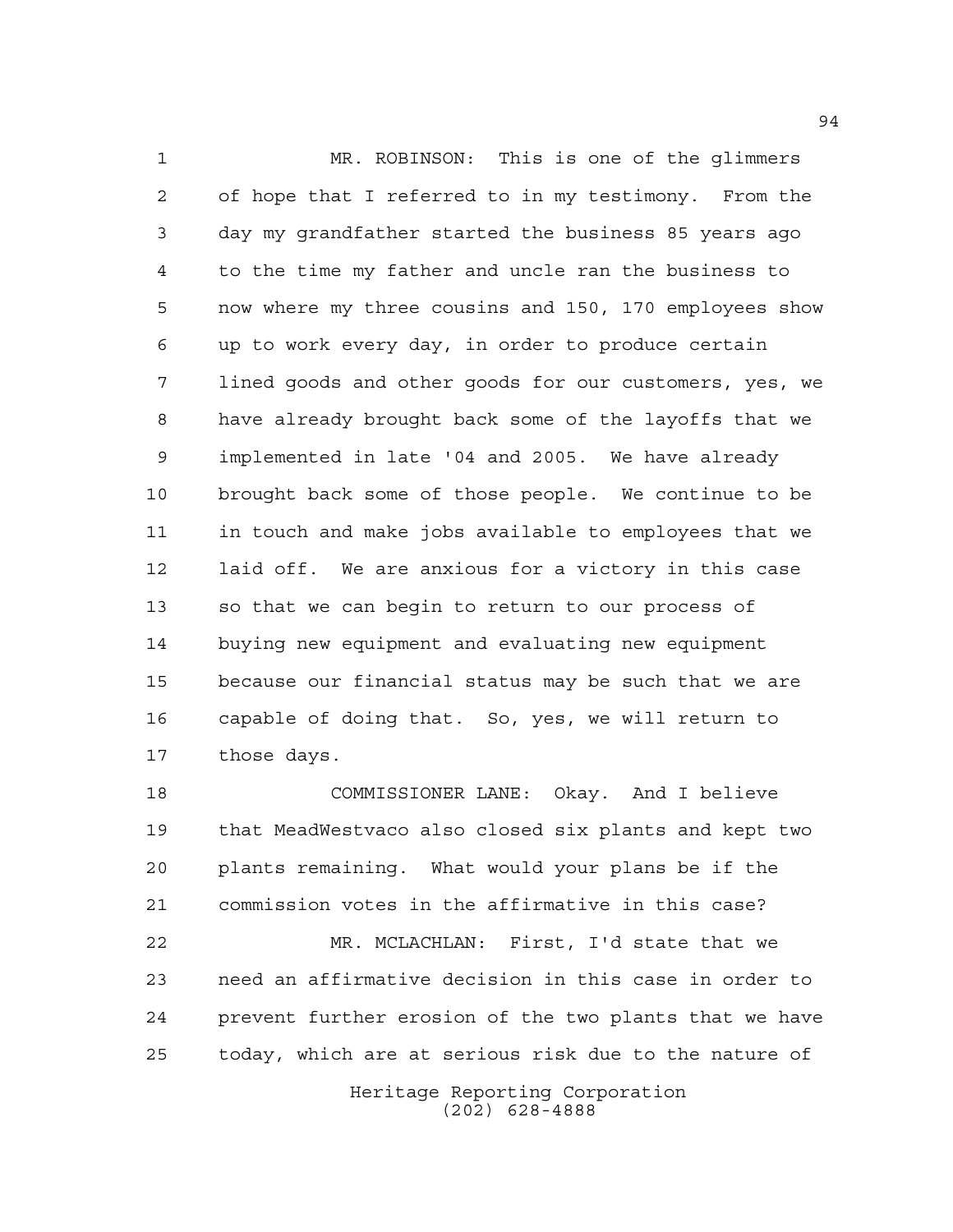the imports that are coming from subject countries.

 We are, too, seeing a glimmer of hope as George as seen and we are hoping that that can continue, but I can tell you that we have been severely injured. The damage may be permanent. We are hoping that it is not, but it's still there. When we can make money and return to the kind of levels of productivity that we need, we will invest in our factories, but the damage is done, it is still being done and while we have hope for the future that we can continue to reinvest and start to reverse that trend, at the moment, that doesn't appear to be true and we're hoping sincerely for an affirmative vote to help change that tide.

 COMMISSIONER LANE: If the commission voted in the affirmative, would you foresee that you would discontinue the practice of importing subject imports?

 MR. RAHN: Hal Rahn with Norcom. I think if you voted in the affirmative it would enable us to improve and increase our domestic productivity. It would enable us to not have to compete with dumped and subsidized products, therefore I think it would be in our best interests not to import those items, but to expand our manufacturing capacity to meet whatever demands continue to arise.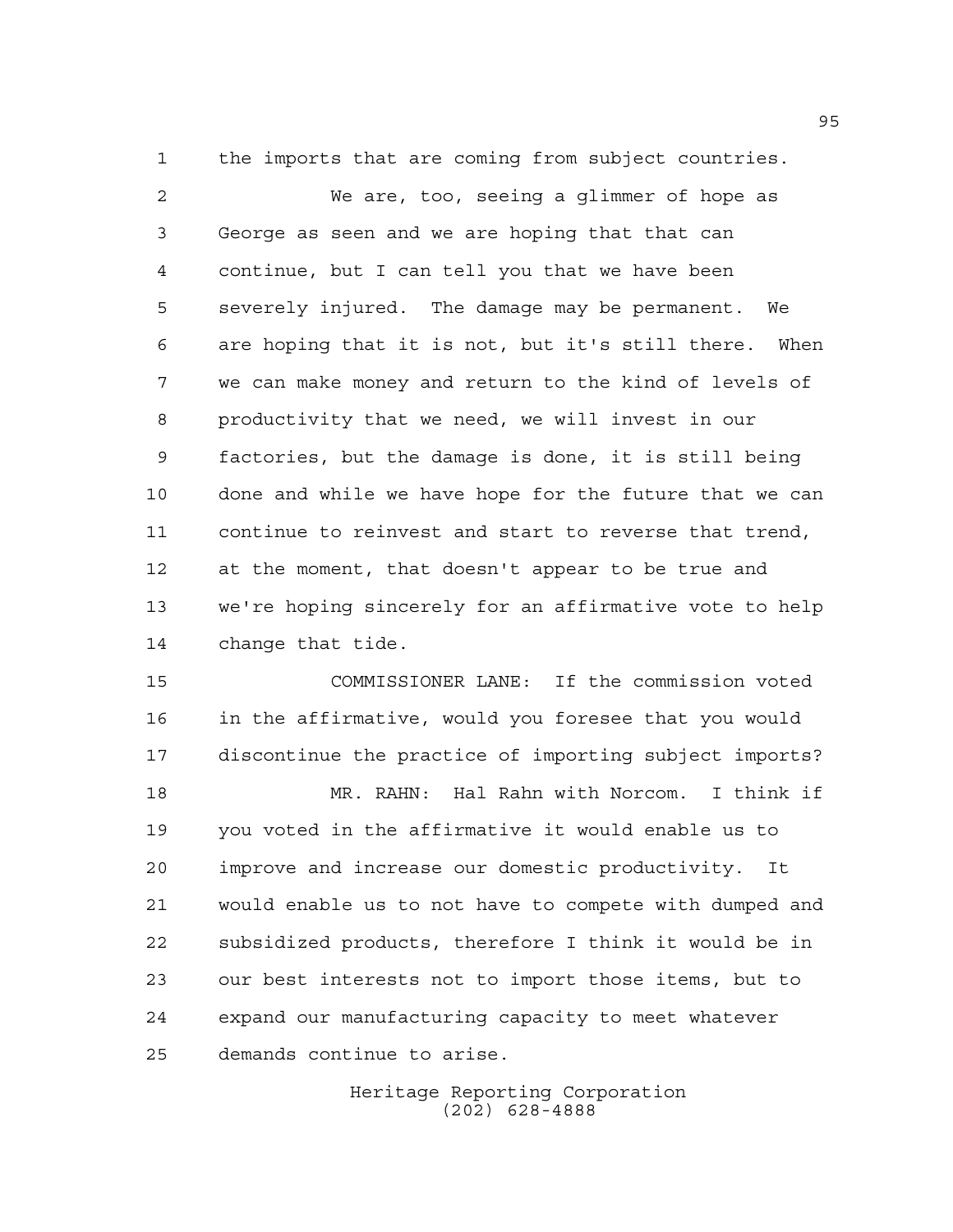COMMISSIONER LANE: Another real quick question. Does the domestic industry have the capacity to fulfill all of the demands that this country has for your product?

 MR. MCLACHLAN: This is Neil with MeadWestvaco. My answer to that one is we can increase production. We have the ability and, as we said, thankfully it's already picking up due to the preliminary investigation. We can do several things to pick up production even further. We can start earlier in the year. We can put on more shifts. We can go to continuous operations. We can work on continuous schedules. We've been driving productivity gains in every one of our factories and we think we can continue to do that. We can put back in service idled and mothballed machines, so there's a lot of capacity that we can bring back on stream should we have an affirmative ruling.

 COMMISSIONER LANE: Okay. Thank you. Thank you, Mr. Chairman, for allowing me to go beyond my time. CHAIRMAN PEARSON: Not a problem. Now it's my turn.

 Are non-subject imports being fairly priced in the U.S. market?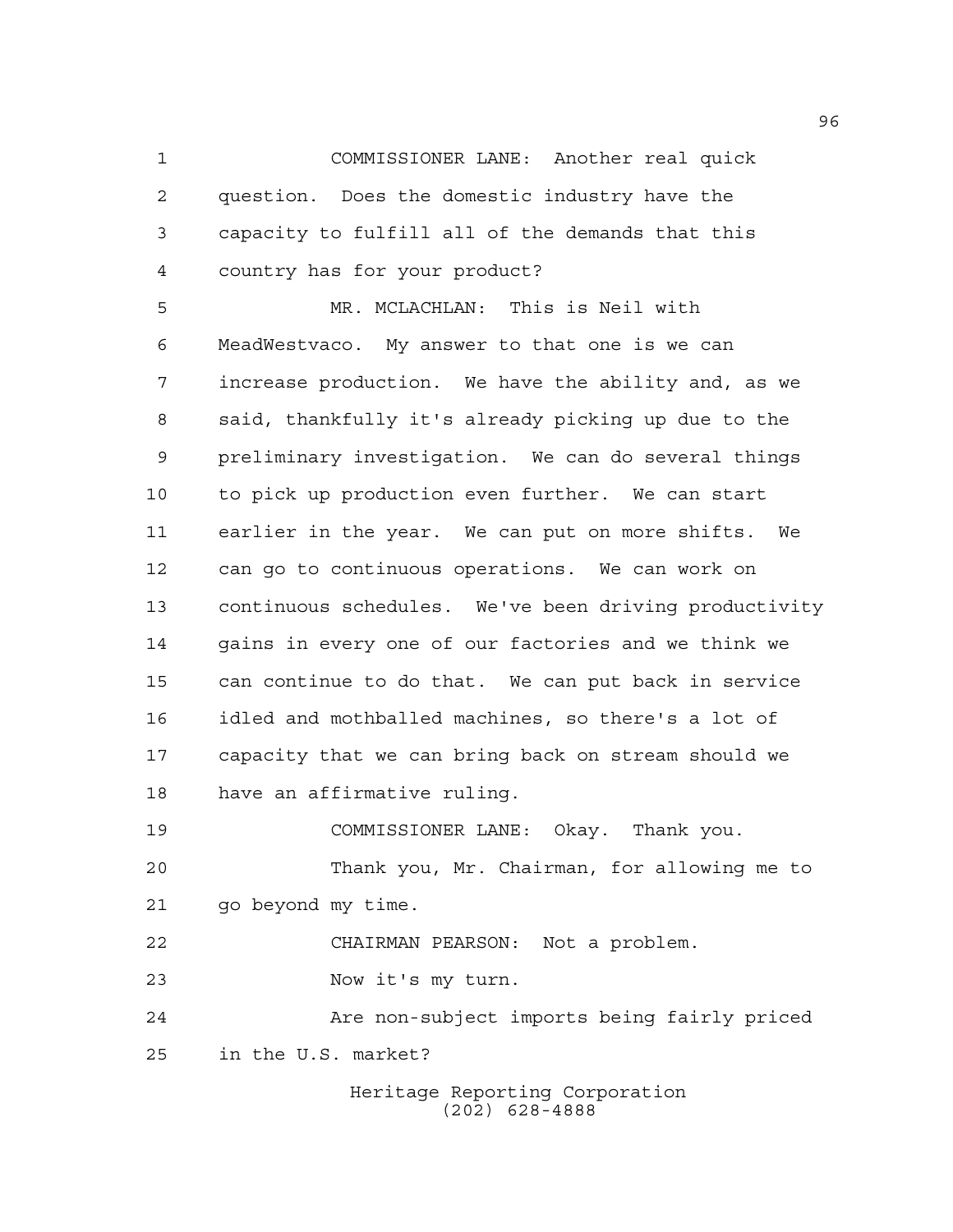1 Mr. Kaplan?

 MR. KAPLAN: I can't speak to the context of whether they area in a Department of Commerce sense, but I can say that there has been since the preliminary finding a significant increase in the price of non-subject imports as well as a significant increase in volume of domestic production and some increases in price domestically.

 Commissioner Lane just left, but I really would call the attention of the commission to the interim data that's just been provided and will be provided on post-petition effects. Of course, the representatives here can't speak to it because it's confidential, they've just seen their own, but as an industry it is striking what has happened on the production side and what has started to happen on the 17 price side and the profit side for an industry as a whole.

Heritage Reporting Corporation I also would like to quickly call your attention to 418, I believe that's the market share data, and what you've been hearing from Respondents constantly is percentages increase in this and percentages from Brazil and this went up by this from year to year. Look at the actual market share of Brazil compared to the subject imports. Look what

(202) 628-4888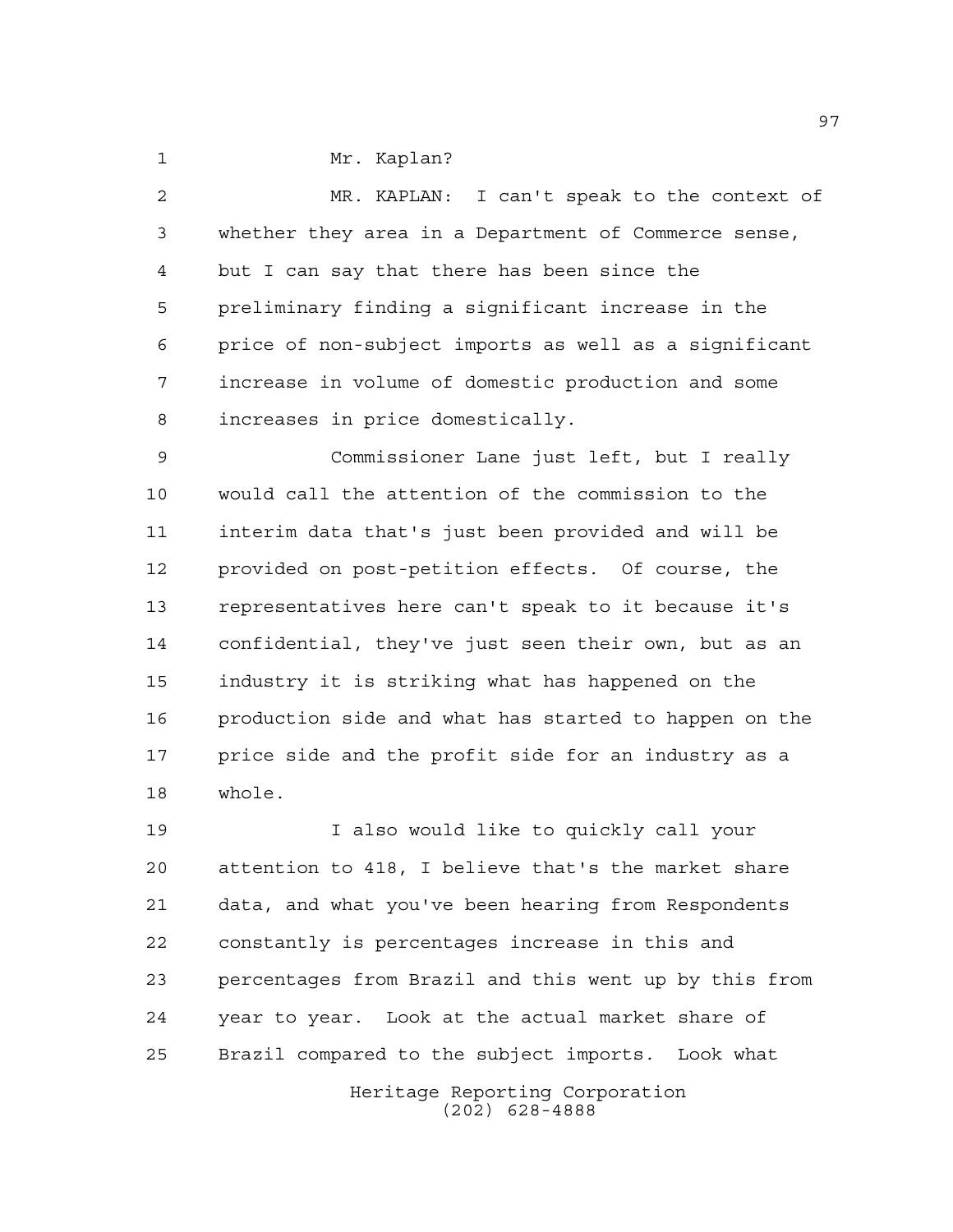happened between 2004 and 2005. My contention is, and I think I could say this, in terms of size they are not large compared to the others, so the notion that this small volume historically that has actually fallen during the end of the POI is the monster in the closet here is absurd.

7 T I want to call your attention to many cases where cases were filed against China and not other countries. In the shrimp case, Mexico was left out. They were bigger than some of the countries filed against. In the apple juice case, Argentina and Hungary were left off. There is example after example of countries which were found to be non-dumping and non-injurious who were left off and rightly so. The countries that were targeted are the ones that are causing the trouble. They have been found to be dumping, they are found to be subsidizing. The post-petition effects demonstrably show that removing them from the United States improves the industry and that the existence of Brazil still in the market has not stopped this improvement.

 CHAIRMAN PEARSON: Mr. Price? MR. PRICE: Thank you. Let me add two points. One of the items that developed during the course of this case is that there was a company that

Heritage Reporting Corporation (202) 628-4888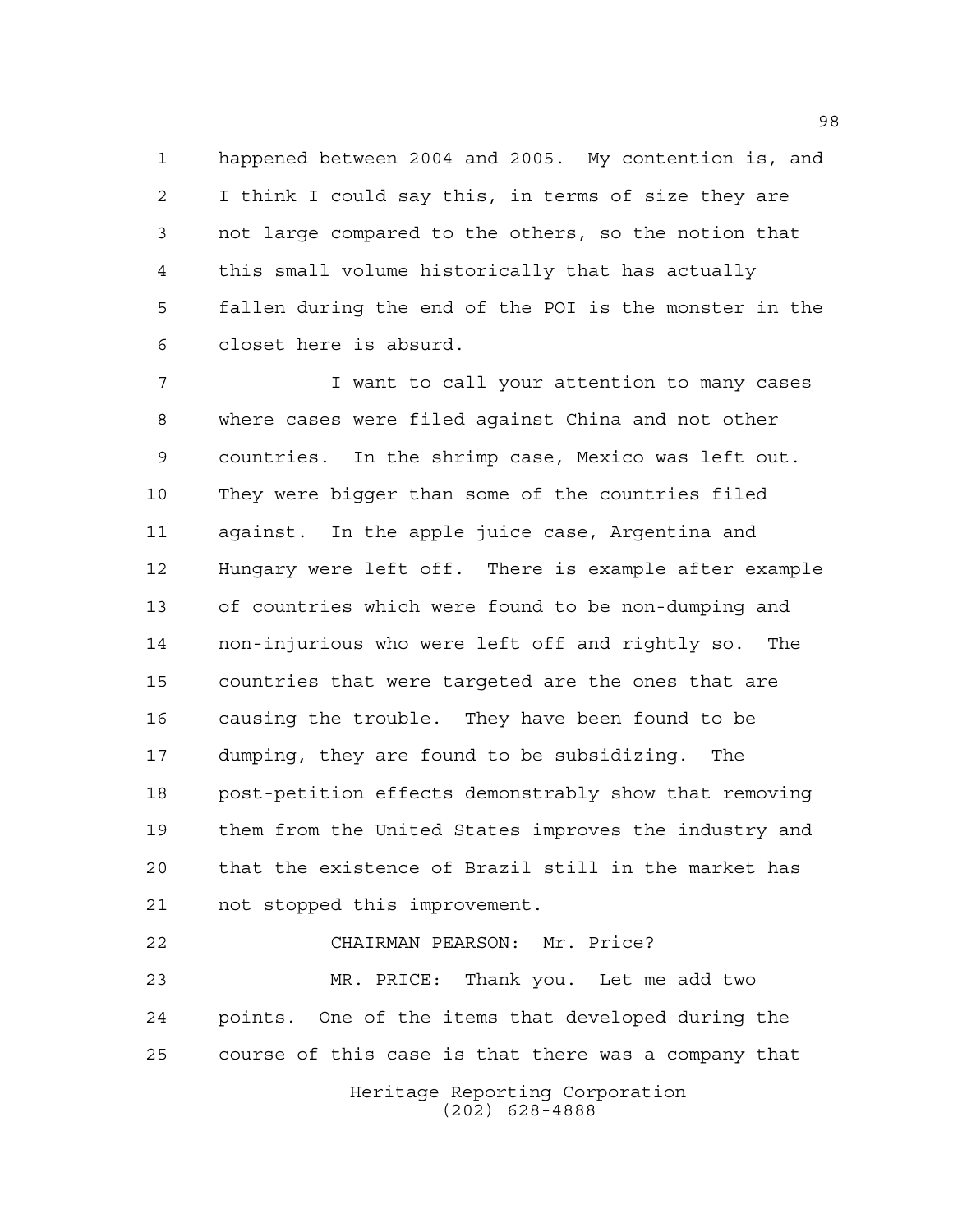has no relationship to the Petitioners that took a substantial volume initially of the back to school '06 bids to be produced somewhere. Again, I'm going to keep it general for a second.

 They went out and looked for capacity, couldn't find it, ended up being given back to the domestic industry because the non-subject sources in aggregate don't have the capacity to supply the marketplace and therefore the domestic industry was able to substantially increase production.

11 I also want to go back to a statement from the staff conference and this is a statement from Ned Marshak, who was counsel to the entire joint Chinese industry. He said two things at the staff conference. He said, "Petitioners will be rewarded if this investigation is allowed to continue regardless of the final outcome. U.S. customers will not take the chance of obtaining a favorable final result. They will not place orders for 2006 for sales with China."

 And that turned out, by the way, not to be entirely true. Nucarta and Atico and CPP, we believe just based on industry knowledge, placed substantial orders in China, some of which they ultimately had to cancel and could not deliver on.

Heritage Reporting Corporation (202) 628-4888 They then continue and this is still again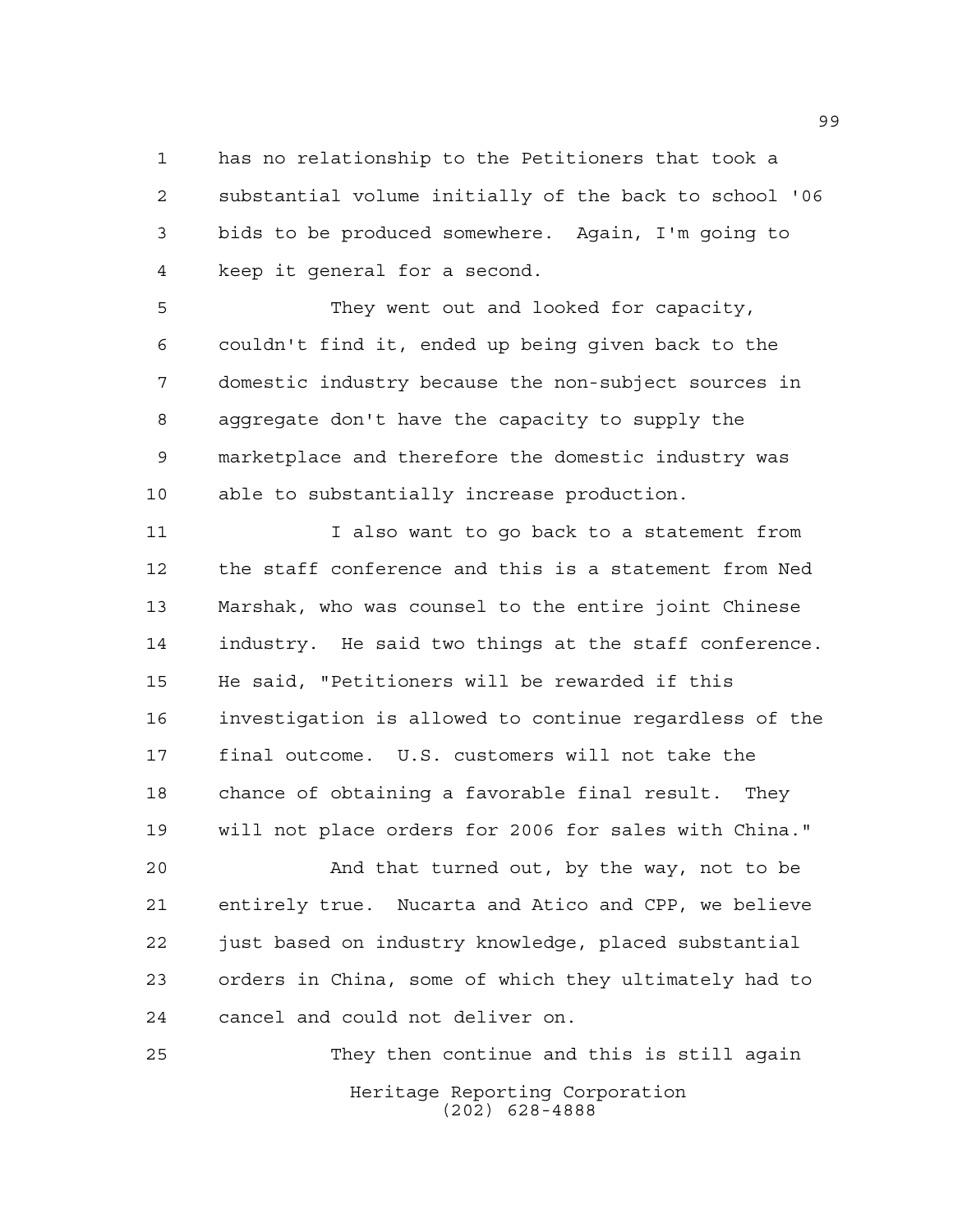Mr. Cameron's theory of the case, as well as

 Mr. Shor's theory. "Will this decision benefit the domestic production facilities of the Petitioner? We firmly believe that the answer to this critical question will be no."

 Well, you know what? The facts as they will come will demonstrably disprove that theory and that claim.

 CHAIRMAN PEARSON: Okay. Well, I don't know that I got a real clear answer to the question of whether non-subject imports are being fairly priced.

 MR. ROBINSON: This is George from Top Flight.

CHAIRMAN PEARSON: Please.

 MR. ROBINSON: The non-subject countries that are providing product to the U.S., those prices are fairly priced, it's our experience. We can compete specifically against Brazil and against others. We've been doing it for years and we can continue to compete with them and build our business and maintain and build employment and continue as a profitable industry with these market participants. But with the subject countries and their low priced goods, we have found ourselves to be unable to compete and to be unable to maintain and sustain our industry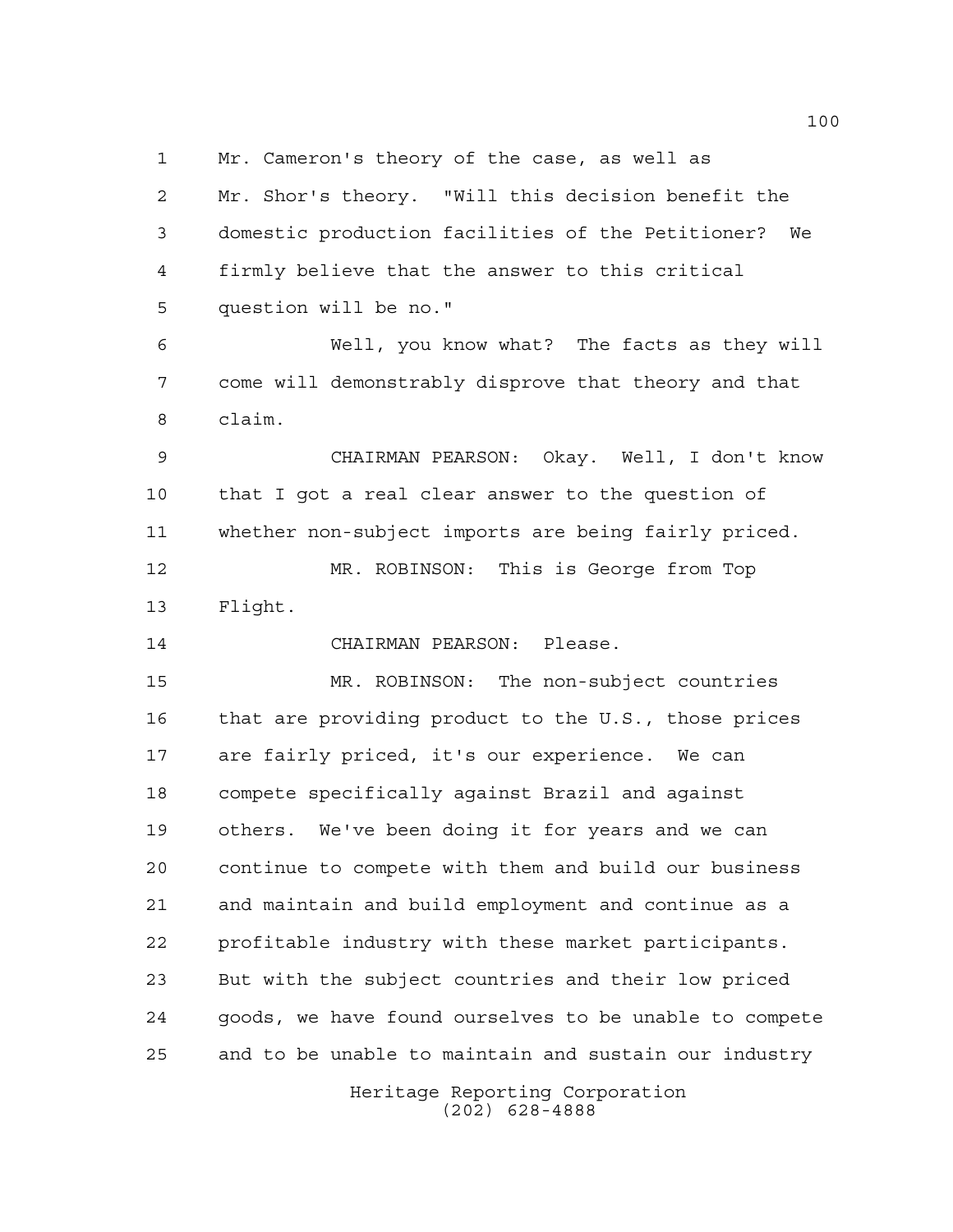as it has been.

| 2  | MR. PRICE: Let me try to answer again.<br>I'm                    |
|----|------------------------------------------------------------------|
| 3  | going to go back to a specific fact and it's going to            |
| 4  | be confidential, but I mentioned it earlier.                     |
| 5  | Again, you have specific data on back to                         |
| 6  | school '06 bidding and what that data shows, for                 |
| 7  | example, for a major account that claims the U.S.                |
| 8  | industry somehow or other controls the market, even              |
| 9  | though it didn't buy from the U.S. industry for '06,             |
| 10 | is that the non-subject pricing that they could                  |
| 11 | access -- first of all, they had to scurry around the            |
| 12 | world to actually try to find it, okay? It was at                |
| 13 | substantially higher prices, so the industry will get            |
| 14 | higher prices with an order, it can produce more                 |
| 15 | domestically with an order, it is more competitive               |
| 16 | with an order, and its condition will be significantly           |
| 17 | better with an order. So are those technically fairly            |
| 18 | traded prices? That's, again, a technical issue.<br>$\mathbf{I}$ |
| 19 | think as a statutory basis, you almost have to assume            |
| 20 | that non-subject prices are fairly traded.                       |
| 21 | CHAIRMAN PEARSON: Right. I understand                            |
| 22 | that.                                                            |
| 23 | MR. PRICE: But pricing levels at this point                      |
| 24 | have changed because of this case and you can see it's           |
| 25 | because of this case because they actually had bids              |
|    | Heritage Reporting Corporation<br>$(202)$ 628-4888               |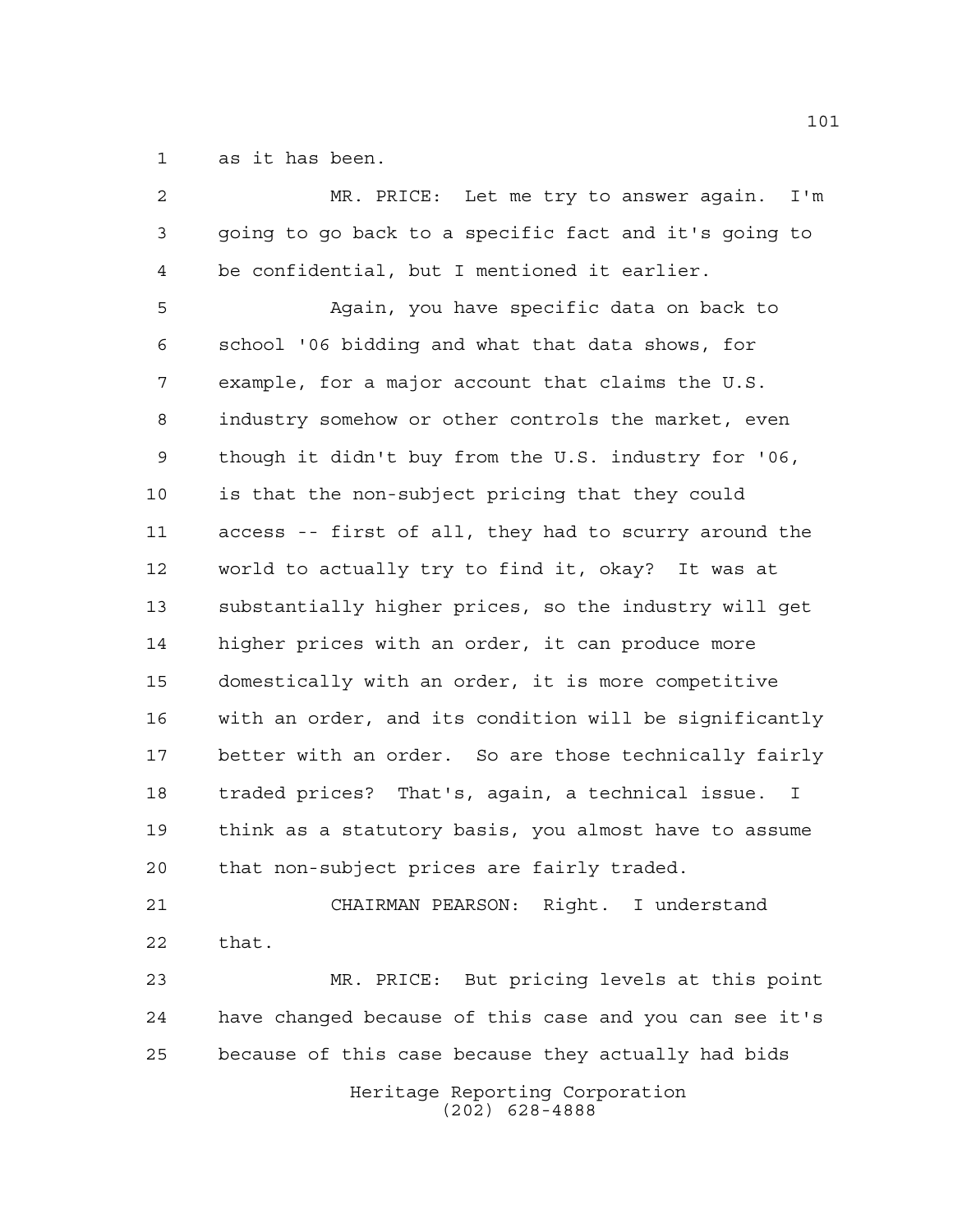from the subject countries and remarkably lower prices.

 CHAIRMAN PEARSON: In following up on your comments, Mr. Robinson, I was interested in knowing exactly what you had to say. You've had no difficulty competing in the marketplace with non-subject imports, but what I'm trying to understand, then, is why over the period of review or period of investigation have we seen those imports gain market share and particularly in the context in which we have not seen an increase in market share from subject imports from either India or Indonesia?

 What I'm seeing on the record here is that the imports against which you can compete effectively are rising, the imports that are unfairly priced have had a declining market share. Could you comment on that, please?

 MR. KAPLAN: The data is confidential in terms of shares, but I refer to page 418 and to look at the quantity share and value shares from the three subject countries and I think what it shows is there's been significant increases of the combined imports from the three subject countries. I can't reveal the exact numbers, but they're large. If you look at Brazil, relative to what happened for those three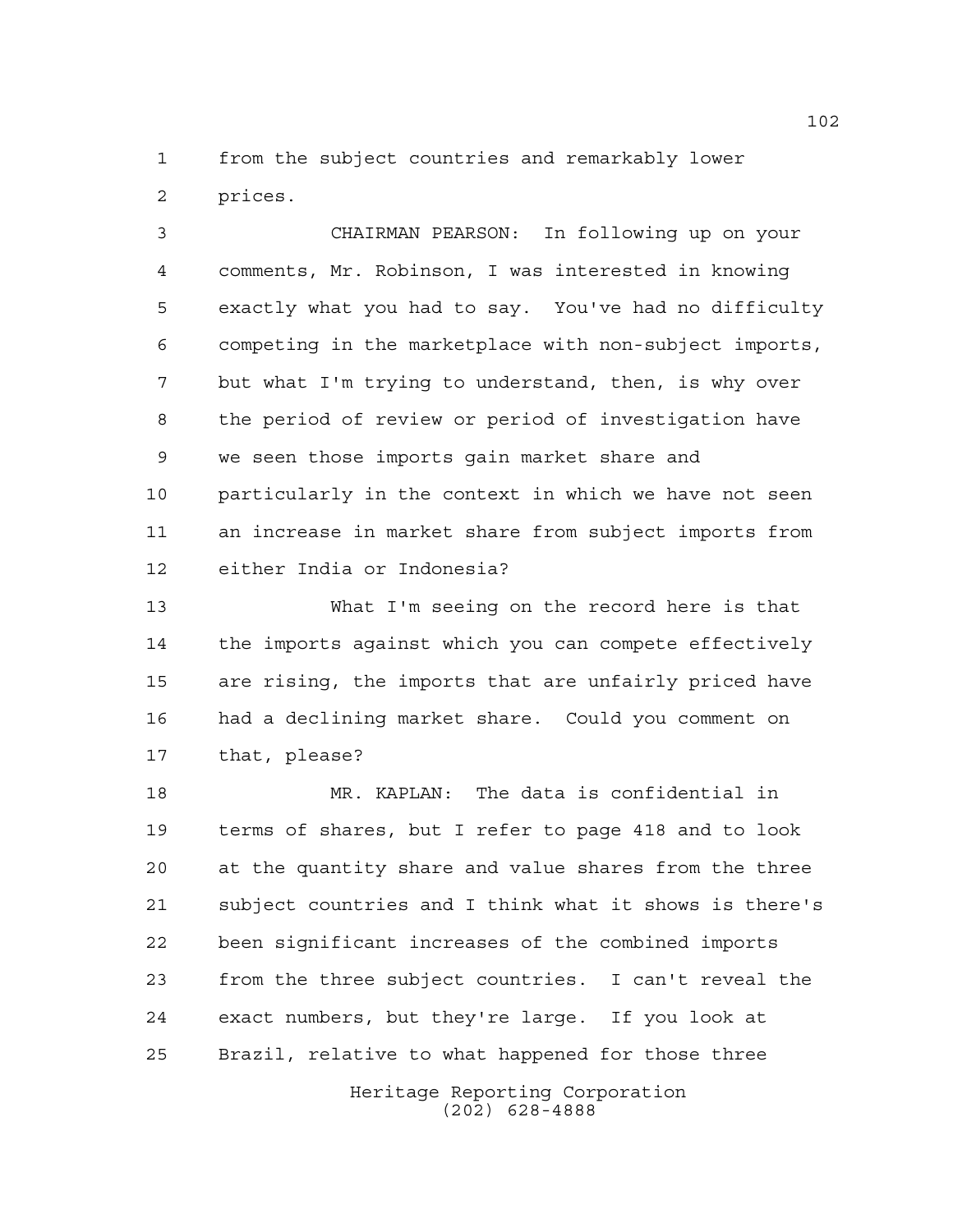countries, I would say not much is going on and the trend is not consistent for three years, so I think that speaks to what's happened with the pricing of the subject product relative to the Brazilian product that has been talked about so much in the Respondents' briefs.

 CHAIRMAN PEARSON: But you will note if you look at the value at the bottom of the chart, you've got Brazil accounting for twice as much value as India and Indonesia put together and earlier you had tried to downplay the role of Brazil in the market and place more emphasis of subject imports and as I look at two of the subject importers I'm having a hard time reaching the conclusion that I thought you were.

 MR. KAPLAN: Well, in an injury context, you cumulate the subject imports and those are the ones that are causing trouble and I'll refer you, for example, to the shrimp case or something where Mexico is left out. You could look at their share and there's guys smaller than them that were kept in. They were kept in and cumulated because they were bad players in terms of the pricing and their market behavior along with larger players and there was a player in between who, you know, might have picked up some share but wasn't considered injurious and wasn't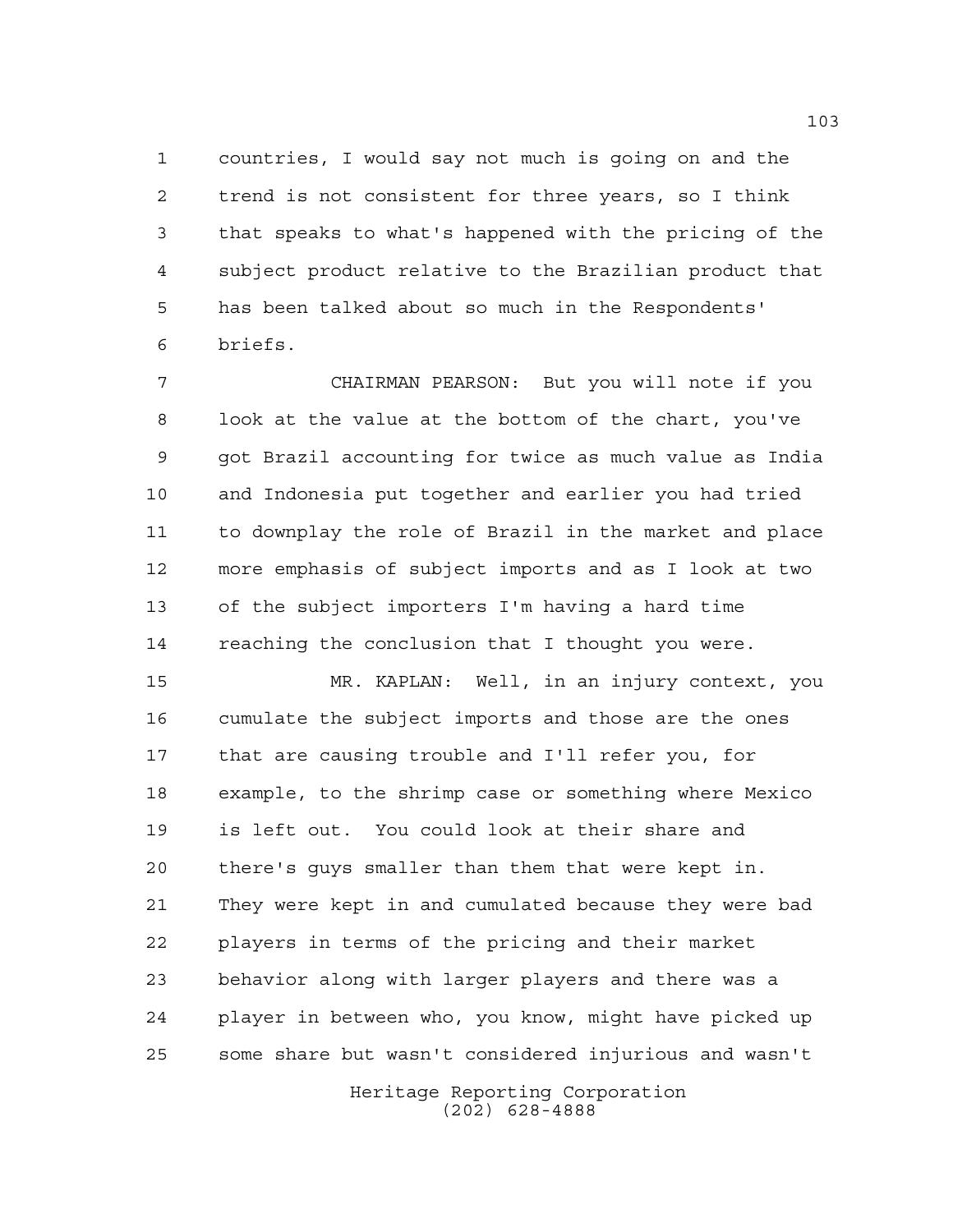considered an unfair competitor by the participants. CHAIRMAN PEARSON: My time has expired, so let me turn now to Vice Chairman Aranoff. VICE CHAIRMAN ARANOFF: Thank you, Mr. Chairman. I want to join my colleagues in welcoming you all here this morning. I appreciate the time that you are spending with us. I want to turn back to some questions about capacity that Commissioner Lane had begun asking when she ran out of time. Looking at our staff report, it indicates that apparent consumption has exceeded the capacity of the U.S. industry throughout the period of investigation, even before all of the recent closures which have been discussed at length this morning. Mr. Price, do you agree that that is a correct assessment? Or whoever would like to answer. MR. BRIGHTBILL: I'll answer. Tim Brightbill, Wiley Rein. It's true that there is some gap there. It's also true that the capacity utilization levels that you have are unusually low and there's an awful lot that could be done to narrow that shortfall between everything the domestic industry could produce.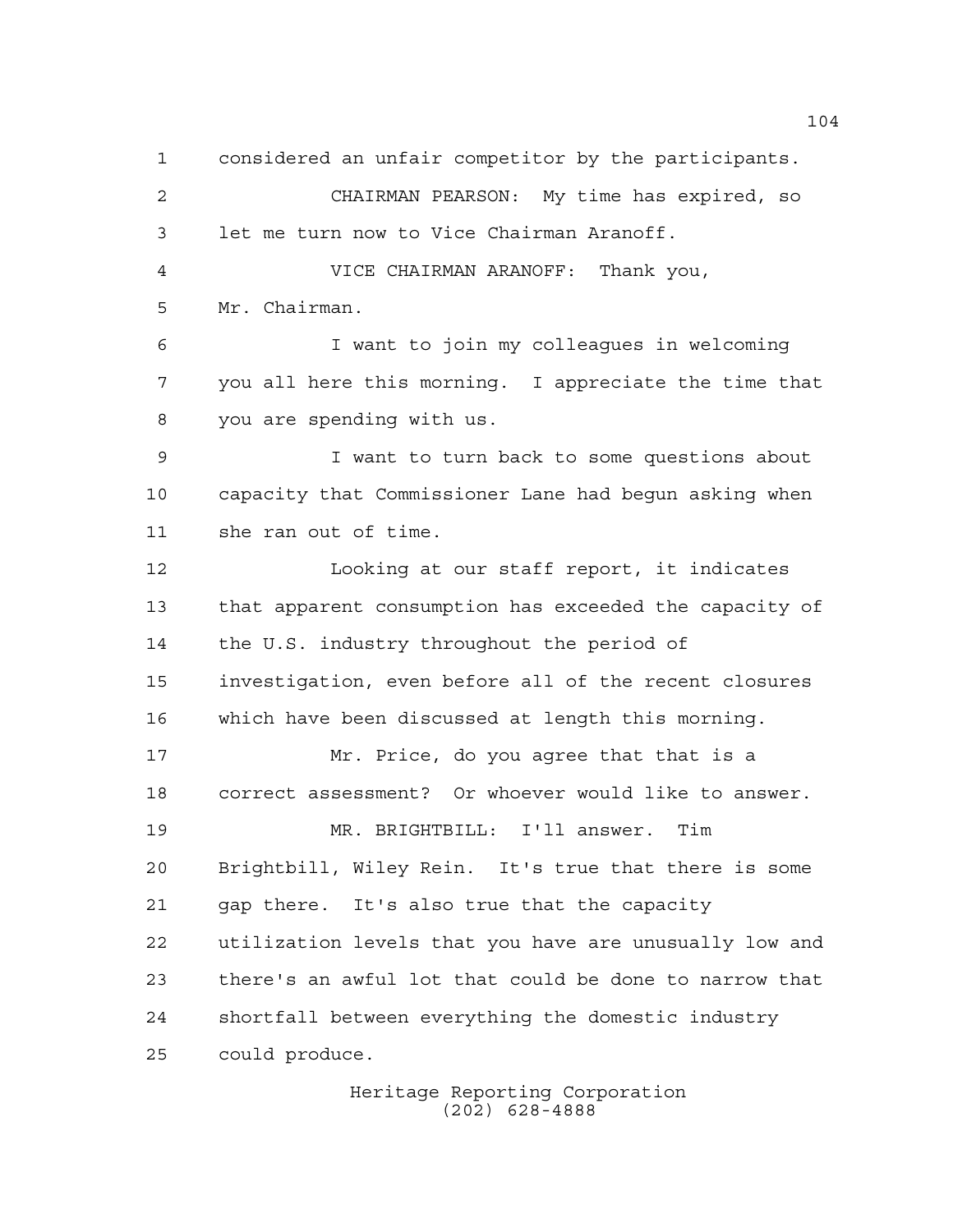VICE CHAIRMAN ARANOFF: Okay. Mr. Price? MR. PRICE: And I would add that there are a whole host of cases out there where the fact that domestic capacity can't fill entirely domestic demand has no relationship to whether or not there is an affirmative determination at the commission. What we're talking about is the impact of dumped and subsidized goods on the market and how that drives the market in its entirety. VICE CHAIRMAN ARANOFF: I don't disagree with you on the legal point. I'm just trying to make sure I have a full understanding of the facts. We had some testimony and I wasn't paying attention to which witness it was who said this earlier in response to Commissioner Lane who had indicated some of the things that the domestic industry would be able to do to increase production in the event that relief were granted in this case and I just wanted to follow up on some of those. The one in particular that struck me was the comment that the industry could start producing earlier in the year and I had a few questions about that. My understanding, and I'd like the industry

don't start producing anything for back to school

witnesses to correct me if I'm wrong, is that you

Heritage Reporting Corporation (202) 628-4888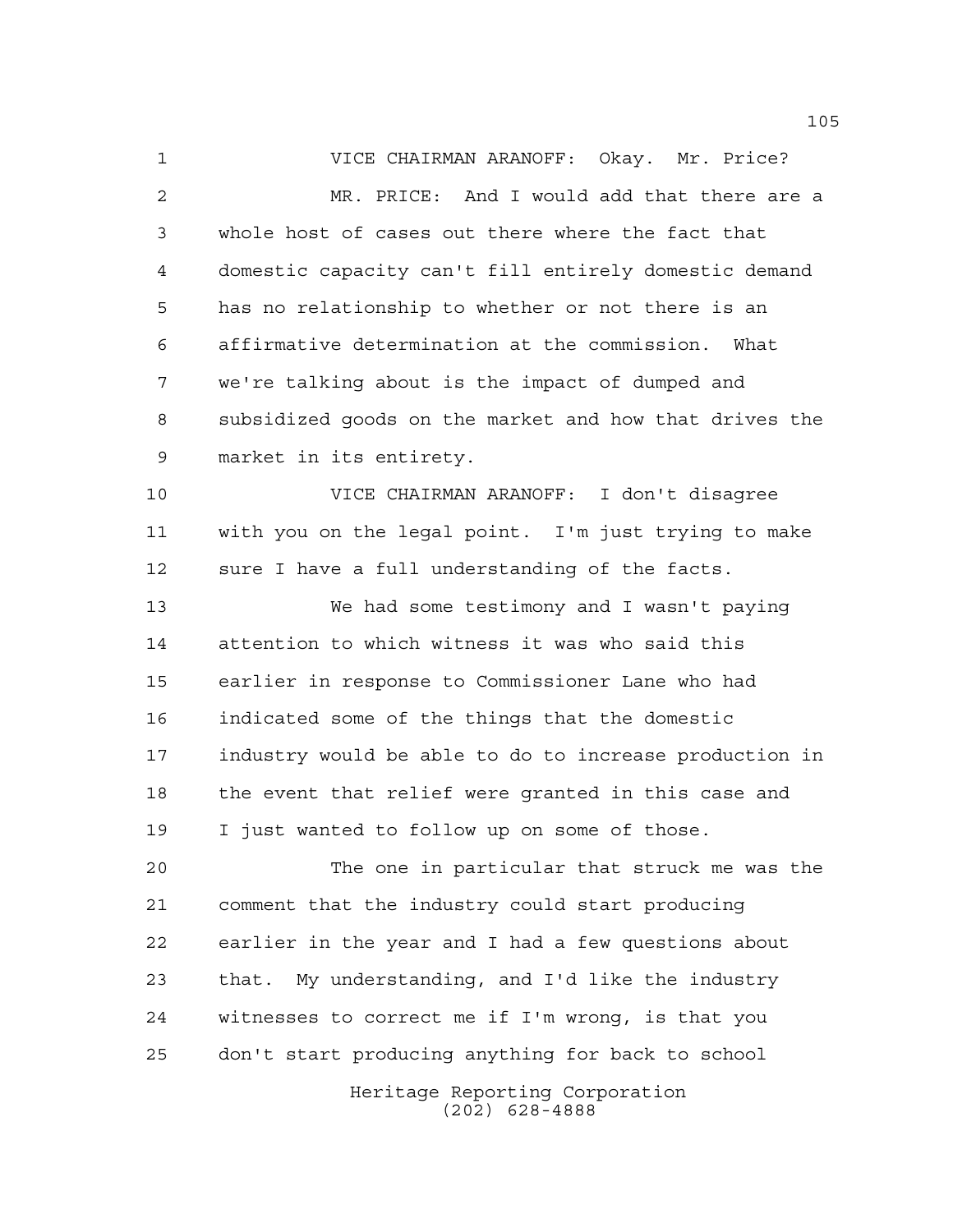until the bid process is complete, that you don't produce this stuff for inventory and risk having to hold onto it if you don't win the bids. Is that correction?

 MR. RAHN: Hal Rahn with Norcom. That's not correct. I think a prime example would be after the initial filing of the case we began producing for this back to school season in the fall of '05 and between the fall of '05 and '06, where we are today, we utilized a full fall production schedule. The case filing enabled us to do that and we actually were able to increase our output by over 40 percent which is a large number, somewhere around 40 millon pounds of paper that we were actually able to domestically produce that we would not have produced if it were not 16 for having the successful first phase of this case. So we do run in the fall and we do operate.

 VICE CHAIRMAN ARANOFF: I understand that you may have done that once this petition was filed. Would you describe that as -- I don't know what year to look back to for what you would describe as normal operation in this industry, but what would you describe as your normal practice in terms of the percentage of your production that you would do in advance of completing the bid process for back to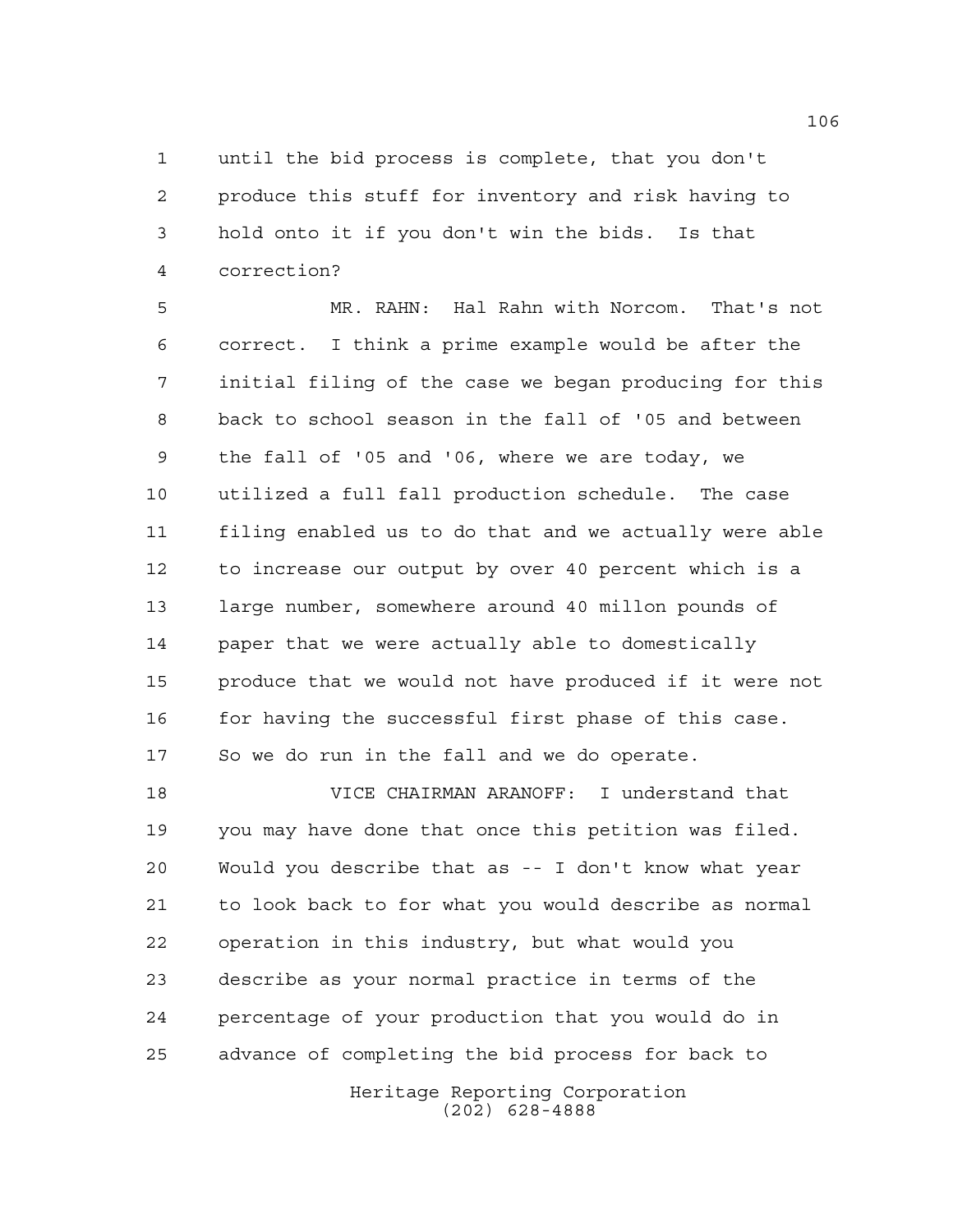school in a particular year?

 MR. RAHN: I think probably the best way to describe it is during the fall we may run five days a week, three shifts, and then during January through July we would run seven days a week, three shifts. So we're really utilizing our plant and our equipment fairly substantially. VICE CHAIRMAN ARANOFF: So you are in fact taking on the inventory holding costs and the risk of not selling all the product that you make in advance? MR. RAHN: Well, we typically have some sort of commitment from a customer when we do that, but we are in fact taking in on all the inventory management of it and it's part of the domestic industry that we hold inventory for extensive periods of time. It's what we do. It's not what we like, but it's what we do. VICE CHAIRMAN ARANOFF: Okay. Let me just make sure I understand you and I know, Mr. Robinson, you want to chime in, too. You told me first, yes, you produce in advance of winning specific bids and now you've told me, well, but we have some understanding with our customers.

MR. RAHN: Sure.

Heritage Reporting Corporation (202) 628-4888 VICE CHAIRMAN ARANOFF: Could you just help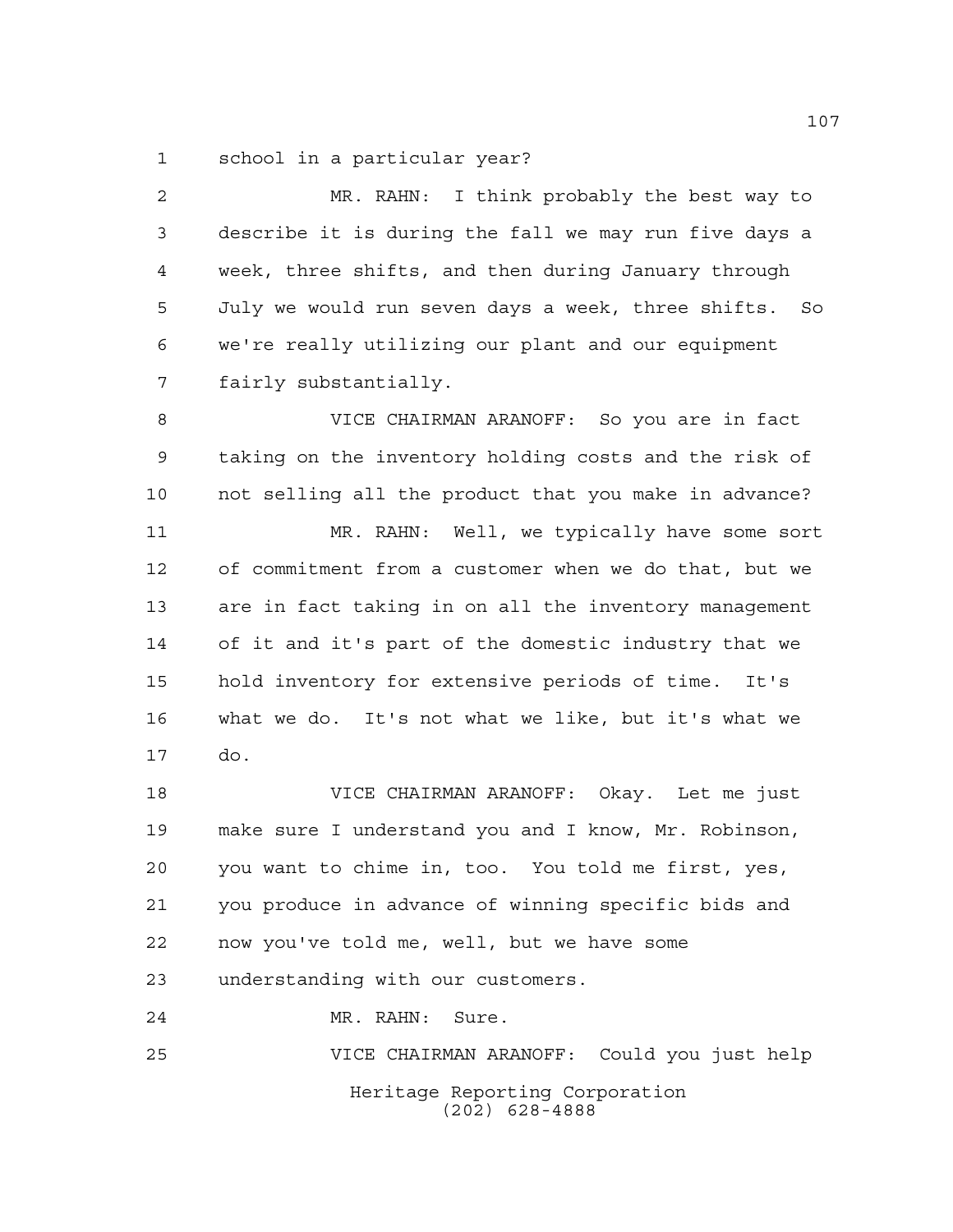me, what's the difference between a bid and an understanding? How definite does an understanding have to be and when do you get that understanding relative to when you bid?

 MR. RAHN: That's very fair. We have some relationships with certain of our customers that would be proprietary, that would commit certain volumes and we would be comfortable we would be getting certain volumes from that customer and that they would want and need our fall capacity to be produced. So it's more experience in working directly with certain accounts that enable us to do that. And I don't know that that's the same for the other guys, but it's how we operate.

 VICE CHAIRMAN ARANOFF: Okay. Mr. Robinson, did you want to speak on this?

 MR. ROBINSON: Perhaps it would be helpful -- this is George with Top Flight -- it would be helpful if we describe maybe standard industry activities that are on a calendar year basis.

 As back to school concludes this year, there will be several trade shows that take place starting in September. At those trade shows you will have, I believe, every retailer here will be at one of those three trade shows, if not all three trade shows. We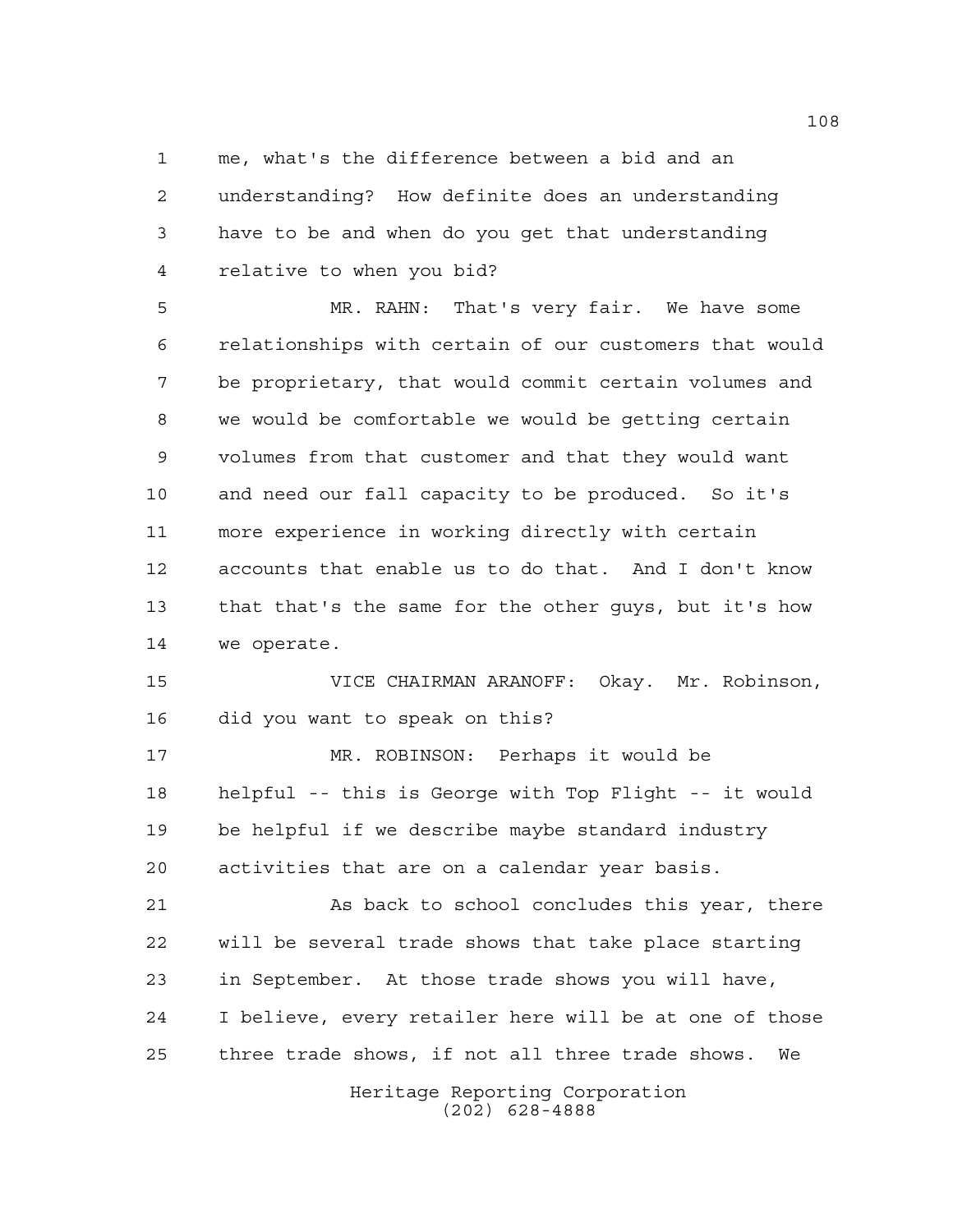will sit down and discuss with them pricing, product and new products and they will inform us as to what their processes are for the next year and what their time lines are.

 We will return from the first show and sit down and make a forecast for the year. This is the way my company operates. We will make a forecast for the year. That forecast, of course, downloaded into a production model and we will suggest that this is what we plan to sell. Then we will enter into the bid process.

 The bid process is really a variety of methods. We have the on-line reverse auction. We have the hotel room shoot-out and that's one that a lot of people don't understand so I'd like to describe that for a moment.

 In one hotel room you may have Hal and his people and in another you may have Neil and his people and we may be in another hotel room. Then you'll have representatives from India, representatives from Indonesia, representatives from China, from the producers in subject countries. And you'll have other producers also in other rooms. And the buyers will go from room to room, having provided what they intend to buy, and they say, "We intend to buy \$6 million worth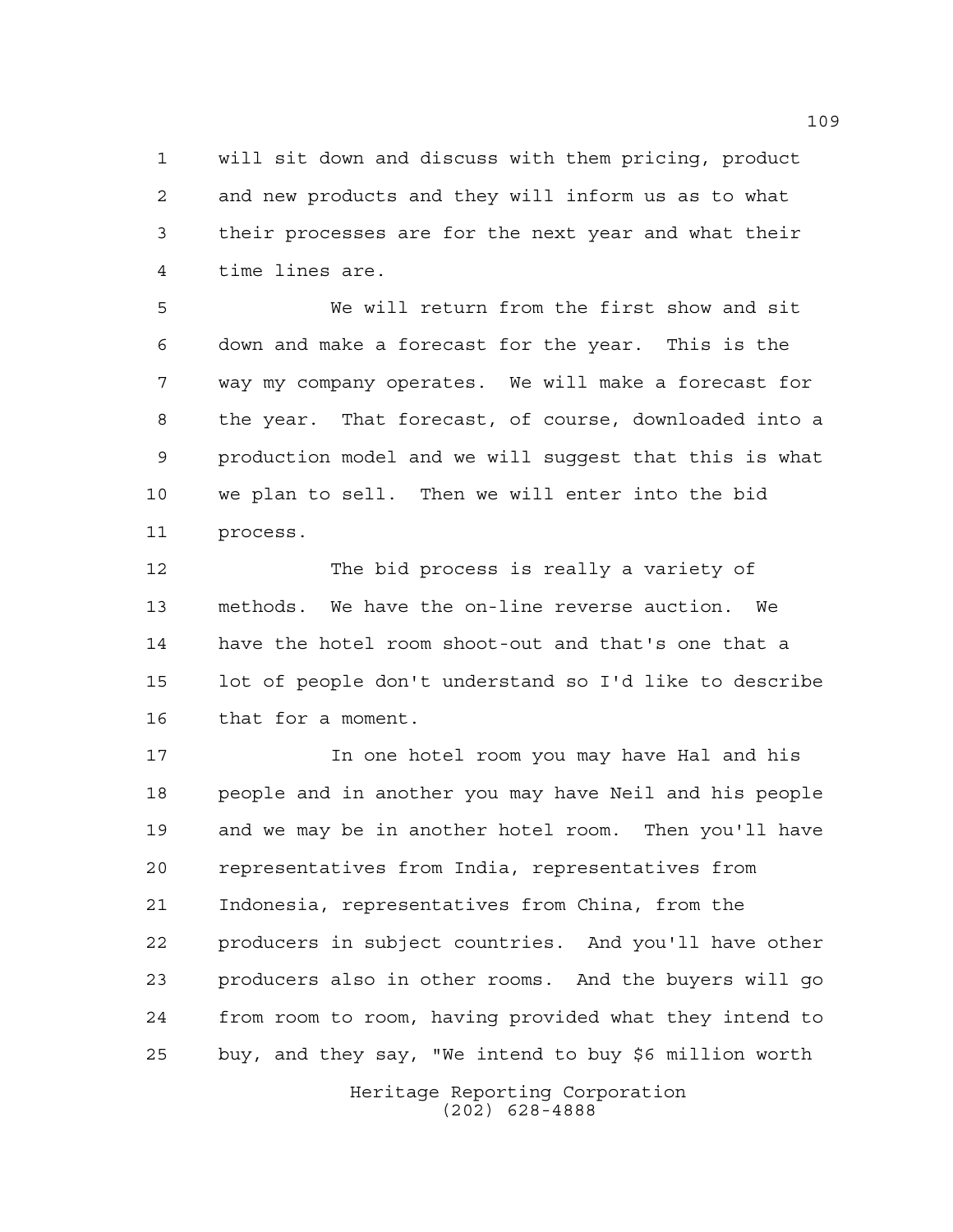of goods," and they'll give you a general plan, what their buy plan is. And they will walk from room to room and inform you at some point that you are either in the bid still or you are \$1 million high.

 So when I start with domestic production in today's world where prior to your temporary orders, we would be told more often than I really care to think about that we're \$1 million high, that we're \$1.5 million high, that you can't possibly think that we can do business this way, so either reduce your price or you're dismissed.

 And so we returned from bidding practices like this, when the low priced vendors and the low priced producers from India, Indonesia and China had driven price levels down, we will return back to the factory and forecast, add to our forecast speculative volume that we think we might sell. And in that case, we will then begin to produce.

 Now, the way that we can improve capacity if the orders go in place are as were described. It's with additional hours and we will run -- what Top Flight will do is run business that we are fairly certain we will have. We will run all the everyday, core stock business. We have certain customers that you know will buy stock goods and so you run those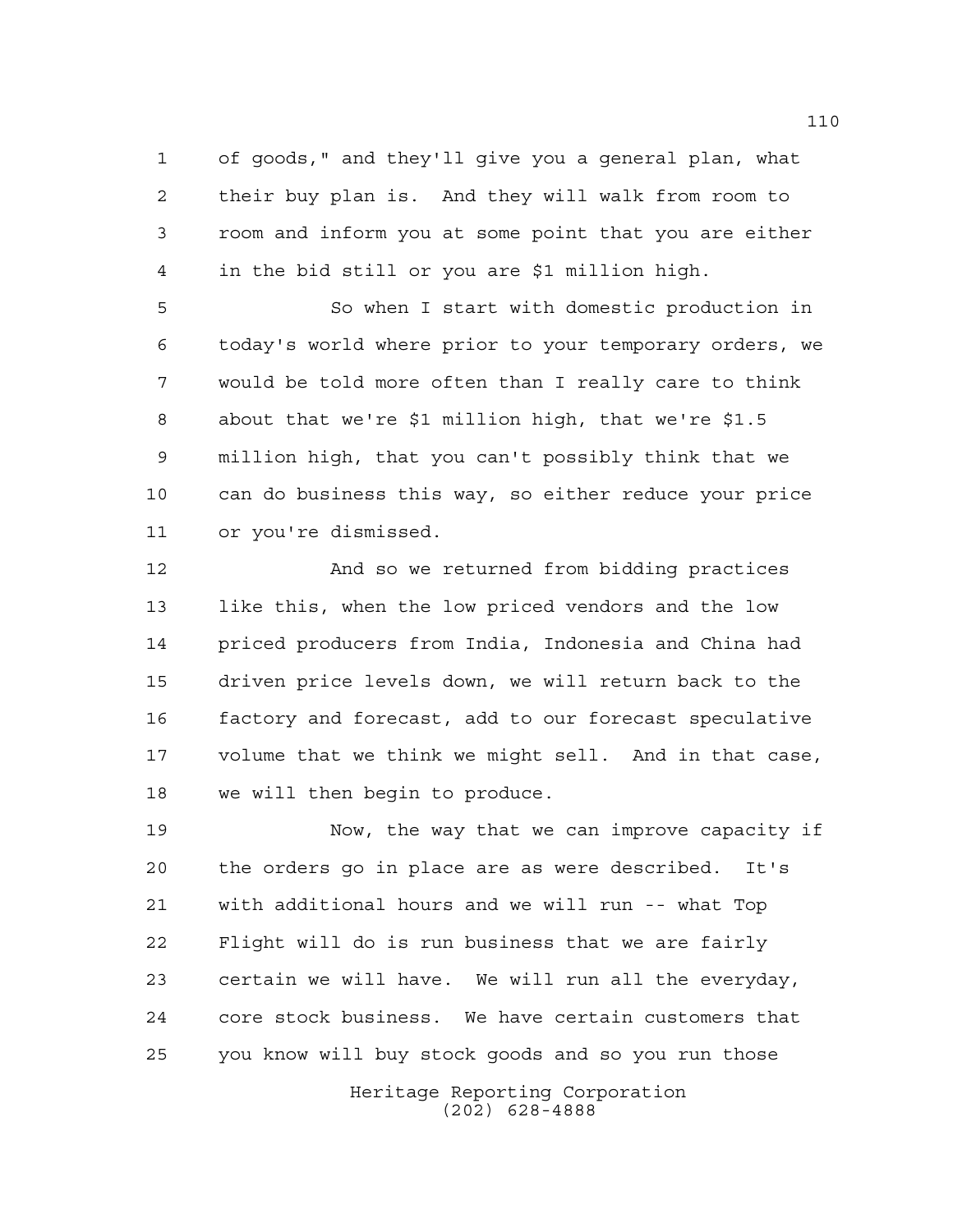with confidence. And what you do is you try to clear the way and reserve time for the bids, for the bid volume, and you do that on an educated guess. How much inventory you have left over at the end of the year, how much machine time you've utilized and how much unnecessary overtime you may pay has to do with how well you operate and how well you forecast your demand.

 MR. MCLACHLAN: Commissioner, I'd like to just add something because I think I was the person that commented that started this conversation.

 VICE CHAIRMAN ARANOFF: Sure. Please go ahead, but my yellow light is on, so please be brief. MR. MCLACHLAN: I will be very brief. We used to have safe items, as George has talked about, that we could run ahead. We don't have as many of those because of the dumped product that we're seeing in our marketplace, so it's been harder and harder to run ahead. We do have that capacity, we can increase our capacity by running earlier, by bringing machines on earlier, and by running extra shifts earlier than we have before. And that would only get us back to the kind of situation we were a few years ago.

 VICE CHAIRMAN ARANOFF: Okay. Thank you, all of you. That was really helpful. Anything that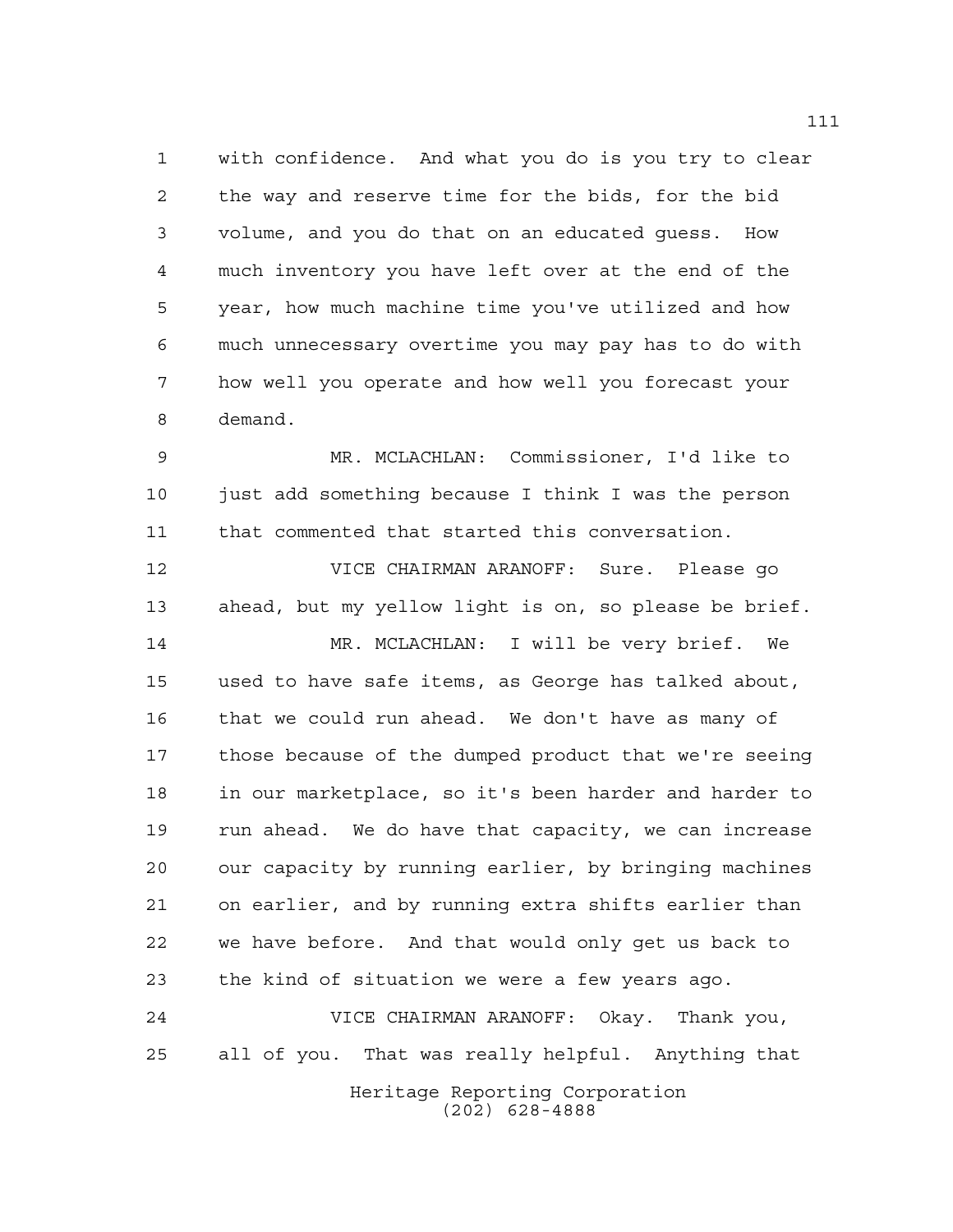you can add in your post-hearing about the time line for the individual companies of when you produce, both for back to school and also how you work production for other sales that you make at other times of the year, that would be really helpful. Thank you very much.

7 Thank you, Mr. Chairman.

 CHAIRMAN PEARSON: Commissioner Hillman? COMMISSIONER HILLMAN: Thank you.

 If I could just follow on with one little additional follow-up, just so I understand it. We have obviously capacity utilization in our staff report that would indicate relatively low levels of capacity utilization and yet from what I just heard from you, Mr. Rahn, it sounds like there are at least periods of time when you are operating at full capacity. Just so I understand it from the companies here, in preparation for back to school, would you describe yourselves as operating at full capacity and then during other times it goes down?

 I'm trying to understand how to read the numbers that we have.

Heritage Reporting Corporation MR. RAHN: Sure. Hal Rahn with Norcom. I think I'm speaking specifically from a Norcom perspective and in '05-'06, we had a measure level of

(202) 628-4888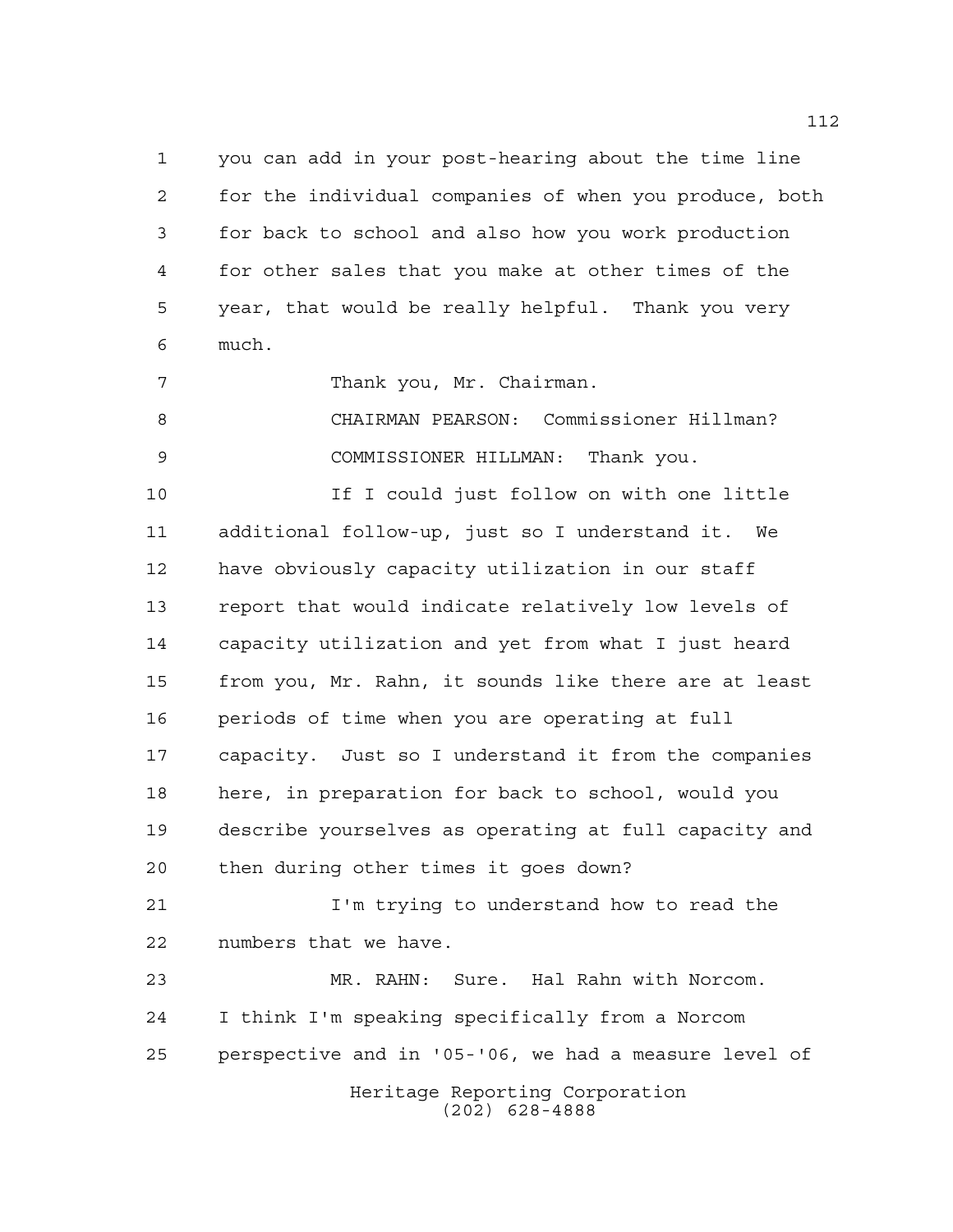utilization increase as a result of the case. I don't know that that's the case in terms of capacity for the other guys, but for us we used a lot of our capacity, not all of our capacity, during that timeframe. COMMISSIONER HILLMAN: And what stopped you from going to using all of your capacity? MR. RAHN: Merely labor management in our plant, just making decisions that we had the right number of people to run five days a week as opposed to how we would eventually move to a seven-day-a-week schedule as we generally turn into the new year. COMMISSIONER HILLMAN: Others? How would you describe it? Are there periods of time when you are operating at full capacity? MR. MCLACHLAN: There are very short periods of time when we might find a particular machine group or a particular product type at capacity, but at very short periods and it's becoming shorter and shorter. We used to run busy for a lot longer than we do now and our busy period has been diminished and it really is only down to last minute fill-in requests and we try to open up as much capacity as we can by running some of those safe things early, but we can't predict that and it's becoming less predictable because of the situation.

> Heritage Reporting Corporation (202) 628-4888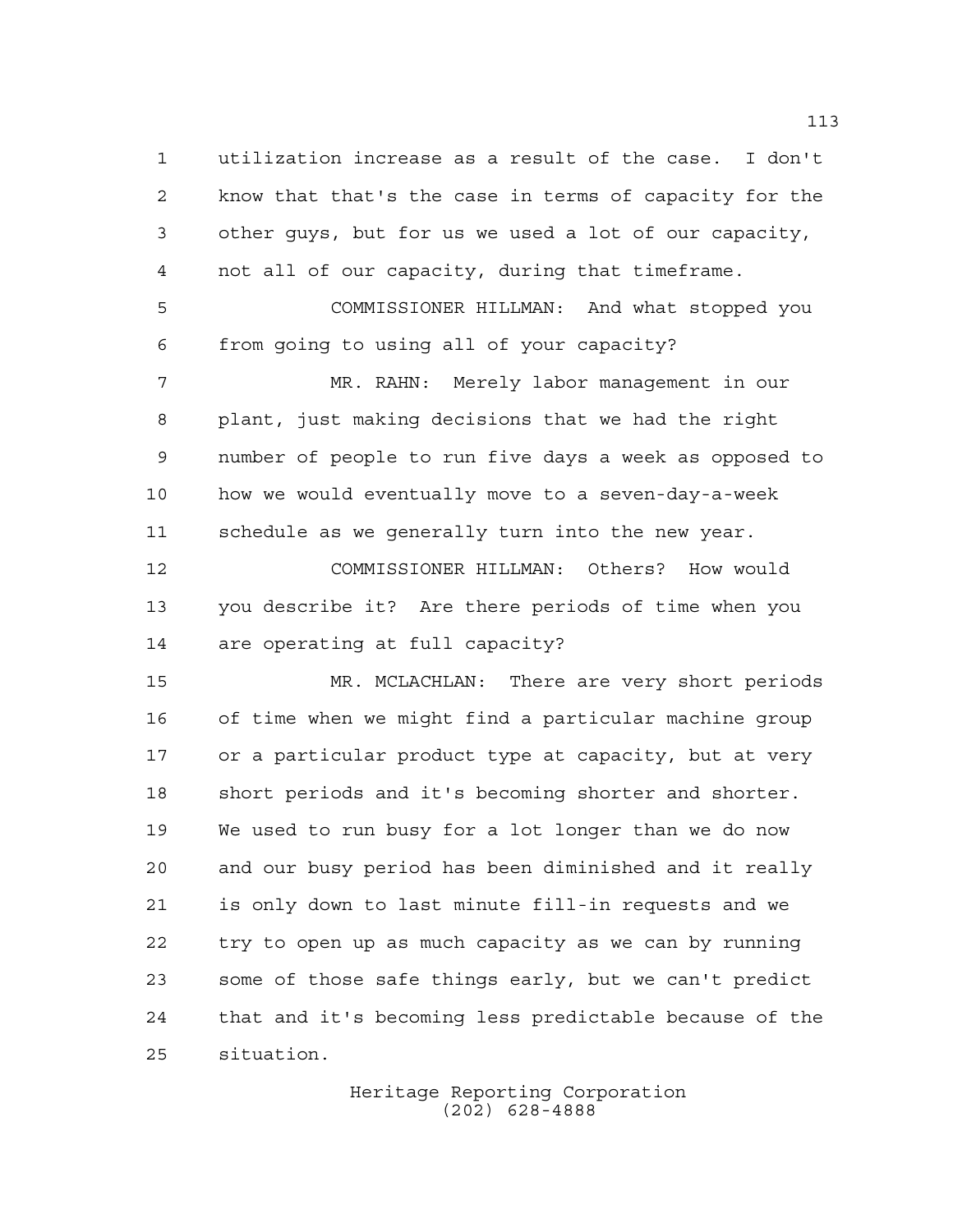COMMISSIONER HILLMAN: Okay. And the restraint on running at fuller capacity levels is orders or is it labor, raw materials?

 MR. MCLACHLAN: Machine capacity occasionally peaks for us. We are at pretty good machine utilization on certain product lines, not all. We can use alternative processes, we have all the machines that we could start back up in order to get more capacity, we haven't brought those on line because we've seen the diminish amount of business that we have. So we could have un-mothballed those, had those available to catch the peak demands and those little vibrations you get when people reorder stuff that they didn't expect or forecasted as well as we could have.

 COMMISSIONER HILLMAN: Mr. Robinson? MR. ROBINSON: The only restraint that we have in our factory is on the orders that we get and the pricing that we get on those orders. We are producing to the orders that we can get with the pricing that we're able to produce out of our factory. COMMISSIONER HILLMAN: I appreciate that. Ms. Hart? MS. HART: I'm probably stating the obvious, but when we talk about capacity, of course, we're

Heritage Reporting Corporation (202) 628-4888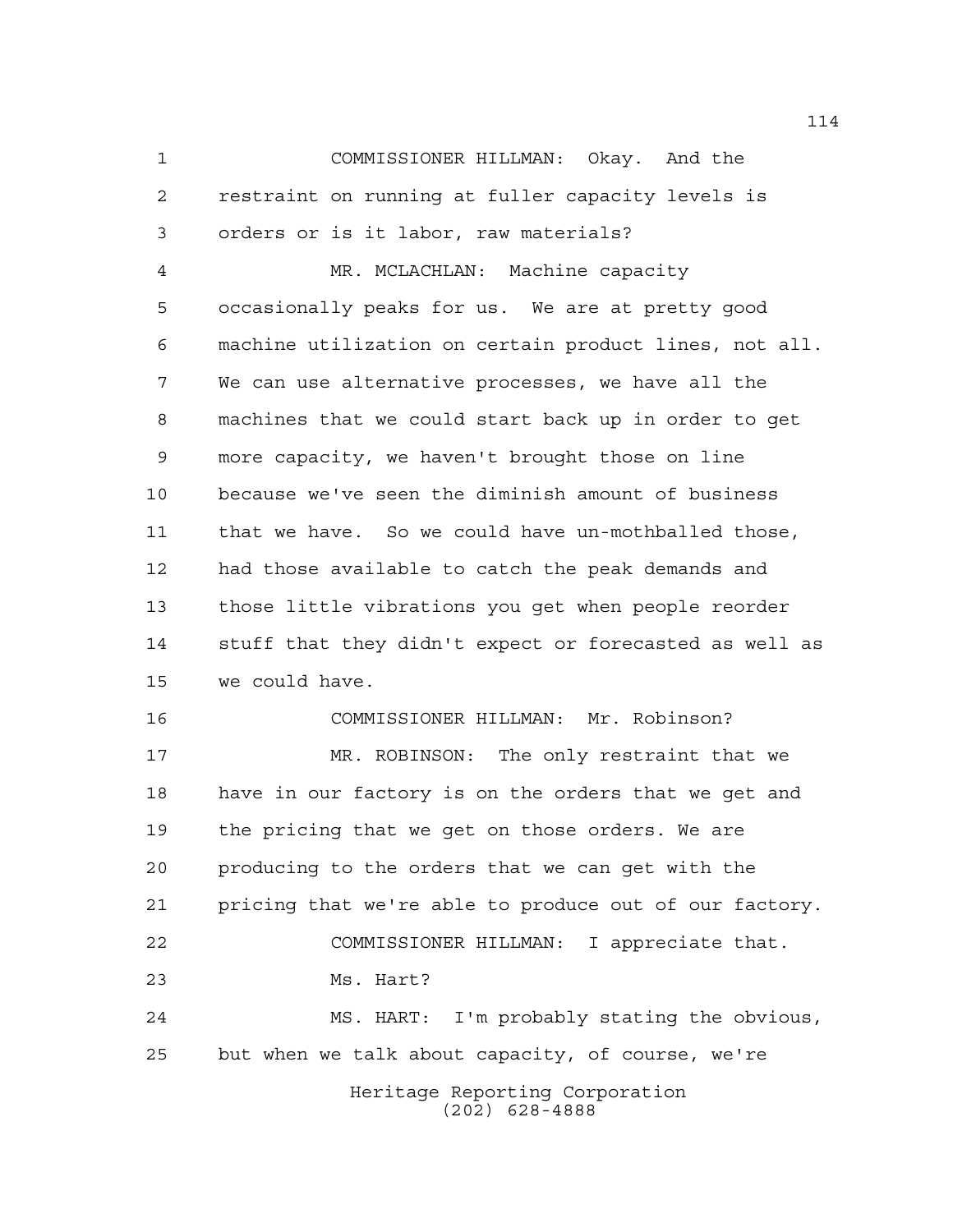talking about our workers who are sitting idle and waiting to meet their capacity, so I just wanted to bring that point up. Thank you.

 COMMISSIONER HILLMAN: I very much appreciate that. Thank you.

 If I can go back to the issue that I was asking about in my original round of questions, trying to understand why and when you make the decision to import as opposed to produce domestically, when from the data we have, you're making money on your domestic production and you're losing money on your imports. Is it a product mix issue? Can you help me understand, is there a shift in producing the spiral notebooks versus the composition books versus the filler paper? Is there one that you tend to be purchasing more imports of and others that you are continuing to produce domestically? I just want to make sure I understand whether there's any product shifting in terms of what you produce where.

 MR. ROBINSON: George with Top Flight. I believe that we have made clear that our role in bringing merchandise in from subject countries has been one of little choice and so when we bring this product in the price is well known by the customer. We are merely managing some details for them to get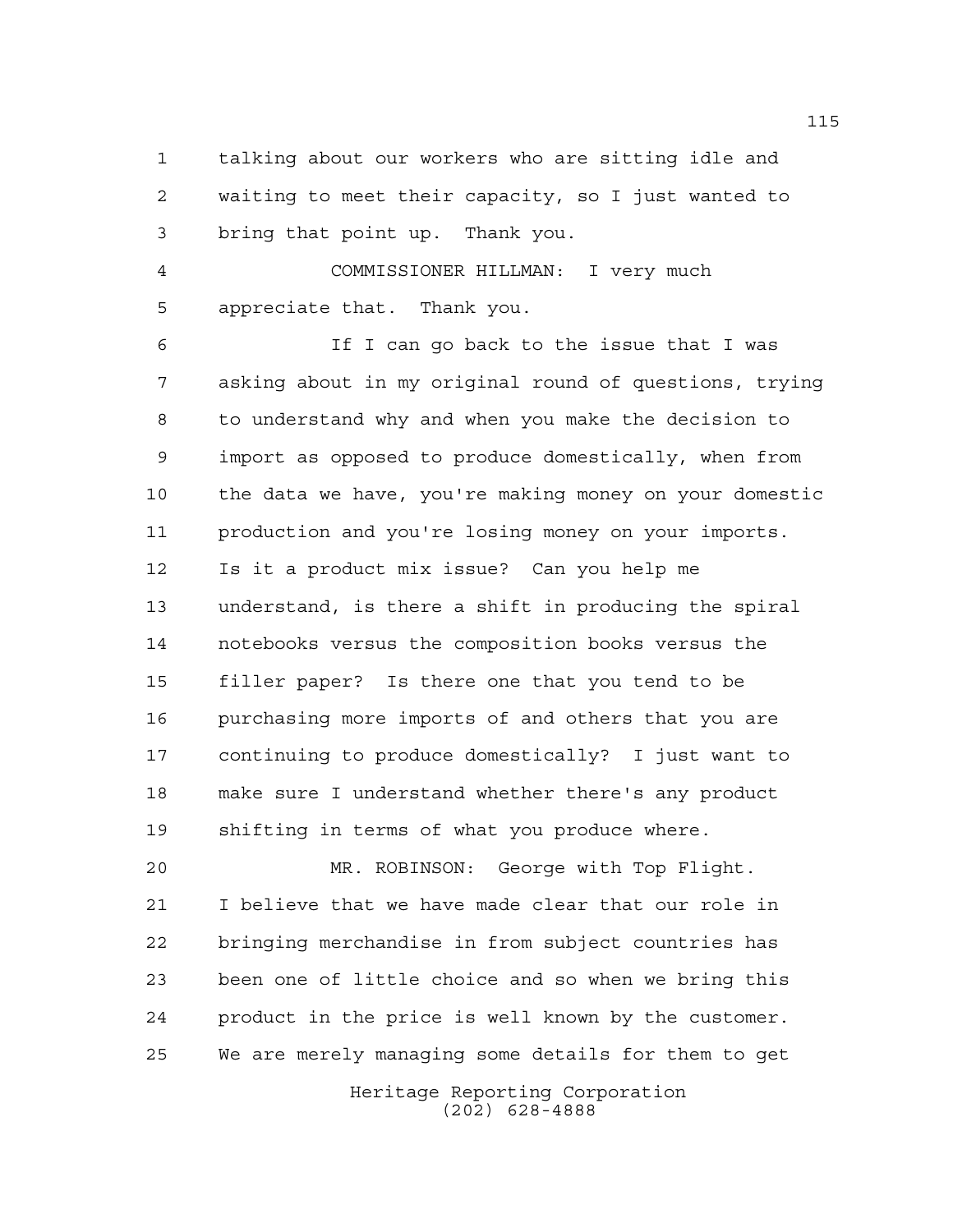the product that they're looking for and the price that they're looking for from subject countries.

 COMMISSIONER HILLMAN: Just so I understand, you're not in any way mixing -- in other words, you're getting the spiral notebooks and the composition books overseas and mixing it with your filler paper to average out a price for a package or is everything -- again, I'm trying to make sure I understand -- do each of these producers want to buy the whole package of what they need, all of these things, from one place or are they going to you for notebooks and somebody else for filler paper and somebody else for composition books?

 MR. ROBINSON: It varies. It varies by retailer as to how they choose to do it, but the predominant issue here is price and the retailers will accommodate the low price. And so what we will do is we will try to find -- once the prices get below profitable U.S. production, we will go to find the items that the retailer asks us to go find and what generally happens to the industry is that the predominant items are the 70 count notebooks, the marble composition books, the loss leaders, the items that you see advertised for 9 cents on the front cover of the Staples ad last Sunday, those are the items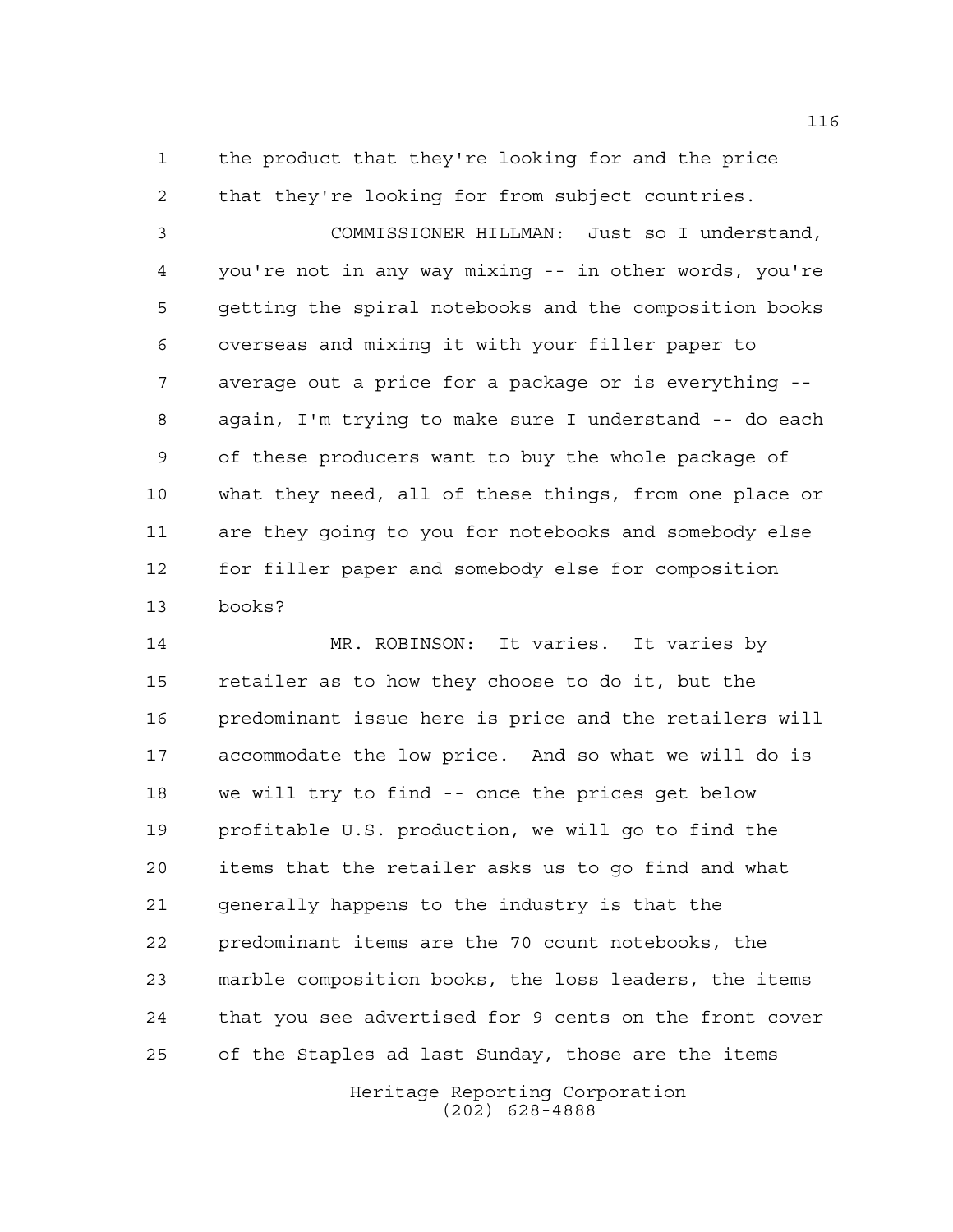Heritage Reporting Corporation that they first go for and that are the predominant unit movement items in the industry. And so the retailer will go to those items because those are the items that are most important to them and the retailer goes to those items of the subject countries because they are the low cost producers and they are the ones that are harming the domestic industry. COMMISSIONER HILLMAN: Okay. And typically the bid, are the bids for each individual item that they might want, if they want, say, ten different items? MR. ROBINSON: Yes, ma'am. Yes, ma'am. COMMISSIONER HILLMAN: A 500 filler pack, a 250 filler pack? MR. ROBINSON: Yes, ma'am. COMMISSIONER HILLMAN: They bid each single item separately? It's not a package where you can offset prices from one product to another product and give them a package bid? MR. ROBINSON: It varies by retailer, but generally whatever system is put in place, it is put in place to highlight the price and to highlight the low price and to give the retailers the best opportunity in their mind to access the lowest possible cost. And by lowest possible cost, during

(202) 628-4888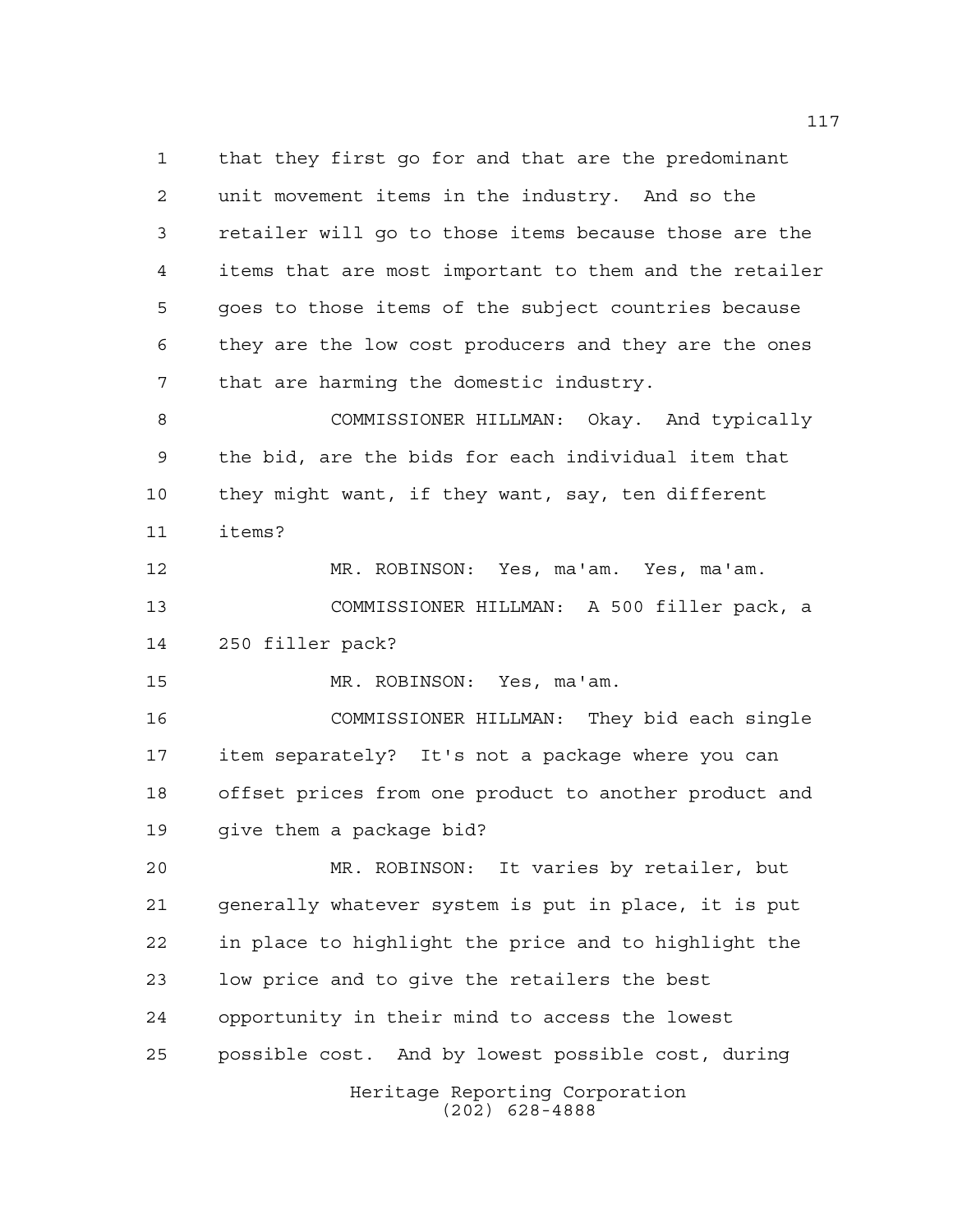Heritage Reporting Corporation this period of investigation, too much has been from the subject countries providing this dumped and subsidized product. They've been winning the bids. COMMISSIONER HILLMAN: Each individual item, bid separately? MR. ROBINSON: Each retailer does it separately. Most -- I would say the large majority of the auctions and their bids are for individual -- have individual SKU listings and individual items quoted, so you are quoting an individual item versus quoting a big bundle. So that's how most of them do business, yes. COMMISSIONER HILLMAN: Okay. MR. ROBINSON: As individual items. COMMISSIONER HILLMAN: Okay. MR. ROBINSON: That's my experience. Hal's and Neil's may be different. COMMISSIONER HILLMAN: Mr. McLachlan? MR. MCLACHLAN: You asked a question about shifting a product, would they shift between domestic and overseas. All of these products are available overseas and all of them can be made in the United States and for us the only ones that we have shifted there are comp books and we've shut down our high tech, high production line in Blair because we were

(202) 628-4888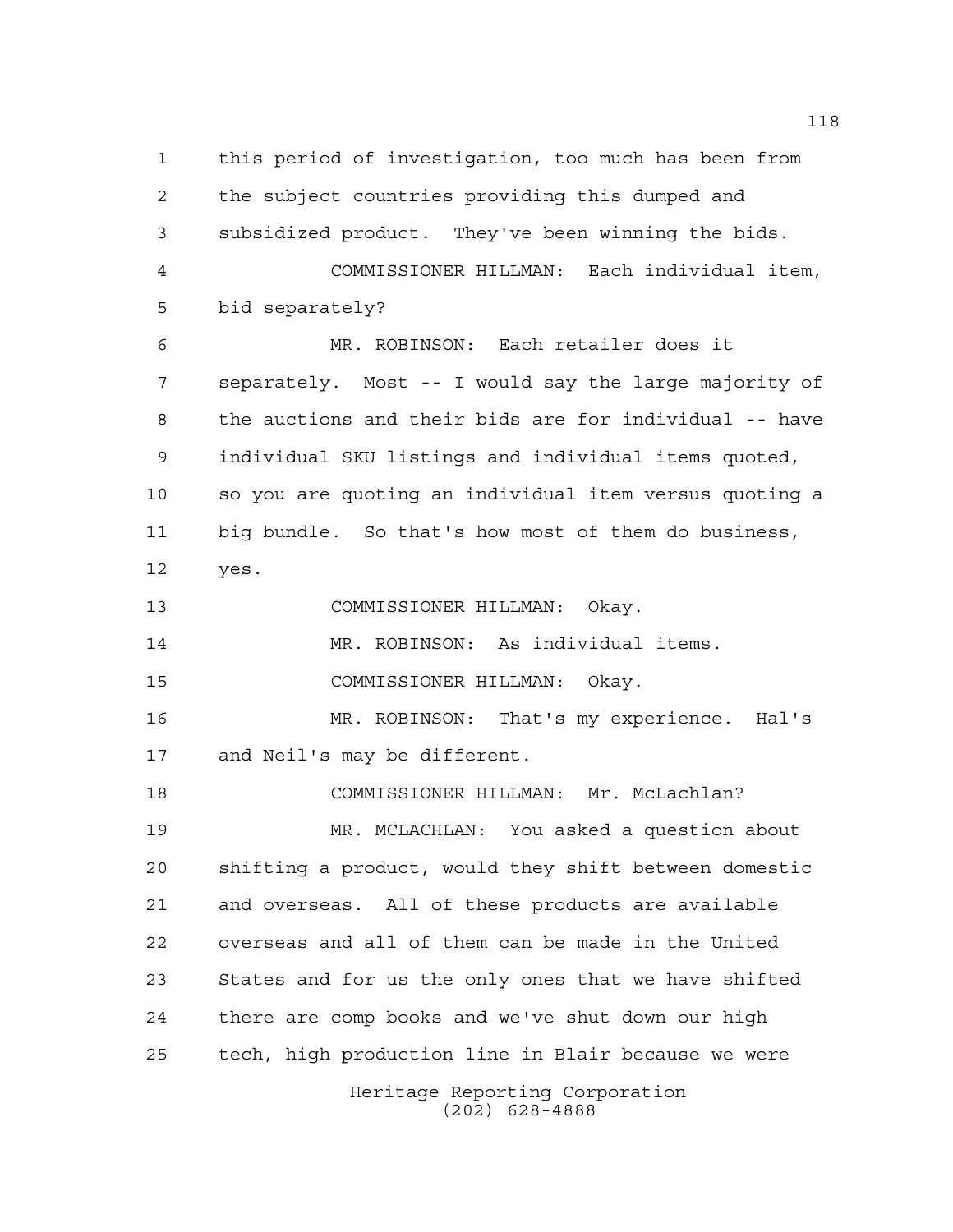losing money on every single book and we've gone to importing those. Other than that, every product is available in both the overseas markets as well as here.

 COMMISSIONER HILLMAN: Mr. Robinson, is there anything you want to add?

**I** appreciate those answers.

 Next, I just want to make sure I understand from everyone's perspective the issue of how you think we ought to best look at pricing. The commission has struggled for some time as we started to see more and more cases in retail ready products where we have retailers acting as direct importers. It always raises this issue of what's a fair price comparison, given the differing levels of trade that occur. We're not seeing as many imports through distribution in a way that you would see in other types of products. We're seeing direct imports by retailers, always begging the question of is that a fair comparison to compare with the pricing data in the way that the commission normally looks at it. We also, obviously, here have bid data, we have pricing data on the domestic industry's imports, we have data on non-domestic industry imports, we have sliced the data many ways.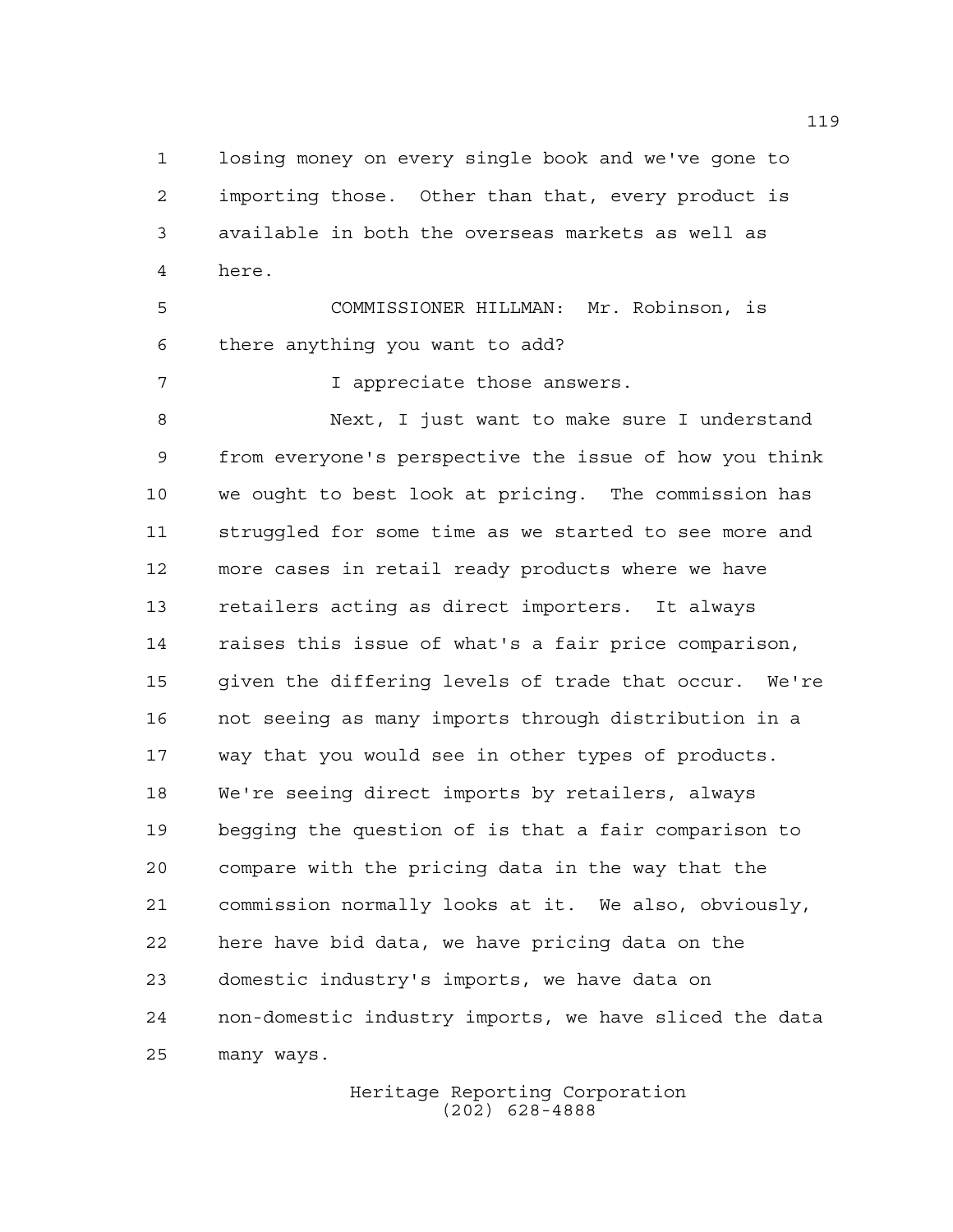Heritage Reporting Corporation (202) 628-4888 I want to hear your answer for what is the most appropriate data for us to look at and why and is there any precedent you would point us to in why that is the most appropriate price data to look at. I see you looking at Dr. Kaplan. MR. PRICE: In general, at this point, probably the most reliable data set or the most usable data set is the normal importer data set. You have bid -- COMMISSIONER HILLMAN: You mean the data in Chapter 5 of our staff report? MR. PRICE: Right. Okay. Now, you have -- let me continue. There are still corrections being done in that -- COMMISSIONER HILLMAN: I understand that. MR. PRICE: The bid data, we can look at the bid data and tell you in specific instances they're not putting in all the bids, they're not putting in all the negotiations, so there are some issues in the bid data set, but you can see a lot of direct competition going on. On the issue of direct import data, one of the things the commission staff did, I believe, or one of the things that's collected in that, again, there were problems because a lot of the retailers did not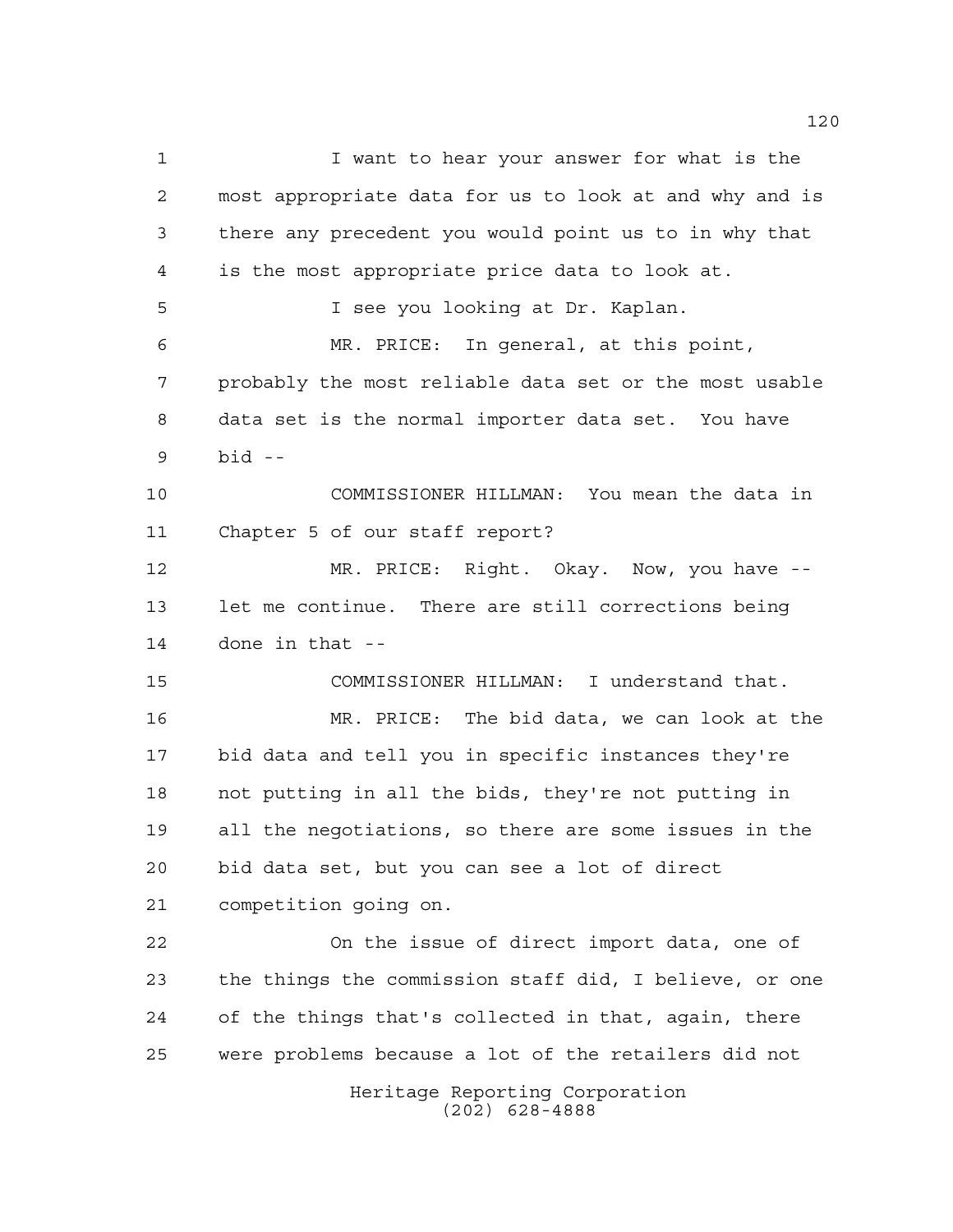Heritage Reporting Corporation put in usable data necessarily or they didn't put in data at all and so there are vast gaps in that. There are also some problems there that relate to the fact that the price requested was the price delivered to the first point of distribution. Well, we shipped to that distribution, but you're collecting our FOB plant prices, so that's not really -- there's an unintentional bias in that calculation. So what we believe is that the general pricing data set is the most indicative that there is substantial underselling, but that it underestimates it, underreports the underselling given the gaps in the record here. COMMISSIONER HILLMAN: All right. I appreciate those responses. 17 Thank you, Mr. Chairman. CHAIRMAN PEARSON: Commissioner Koplan? COMMISSIONER KOPLAN: Thank you, Mr. Chairman. I want to come back, if I could, for a moment to touch on what I asked for at the end of my first round and that was for data regarding capacity, capacity utilization and pricing data over the POI for imports from non-subject countries, such as Brazil,

(202) 628-4888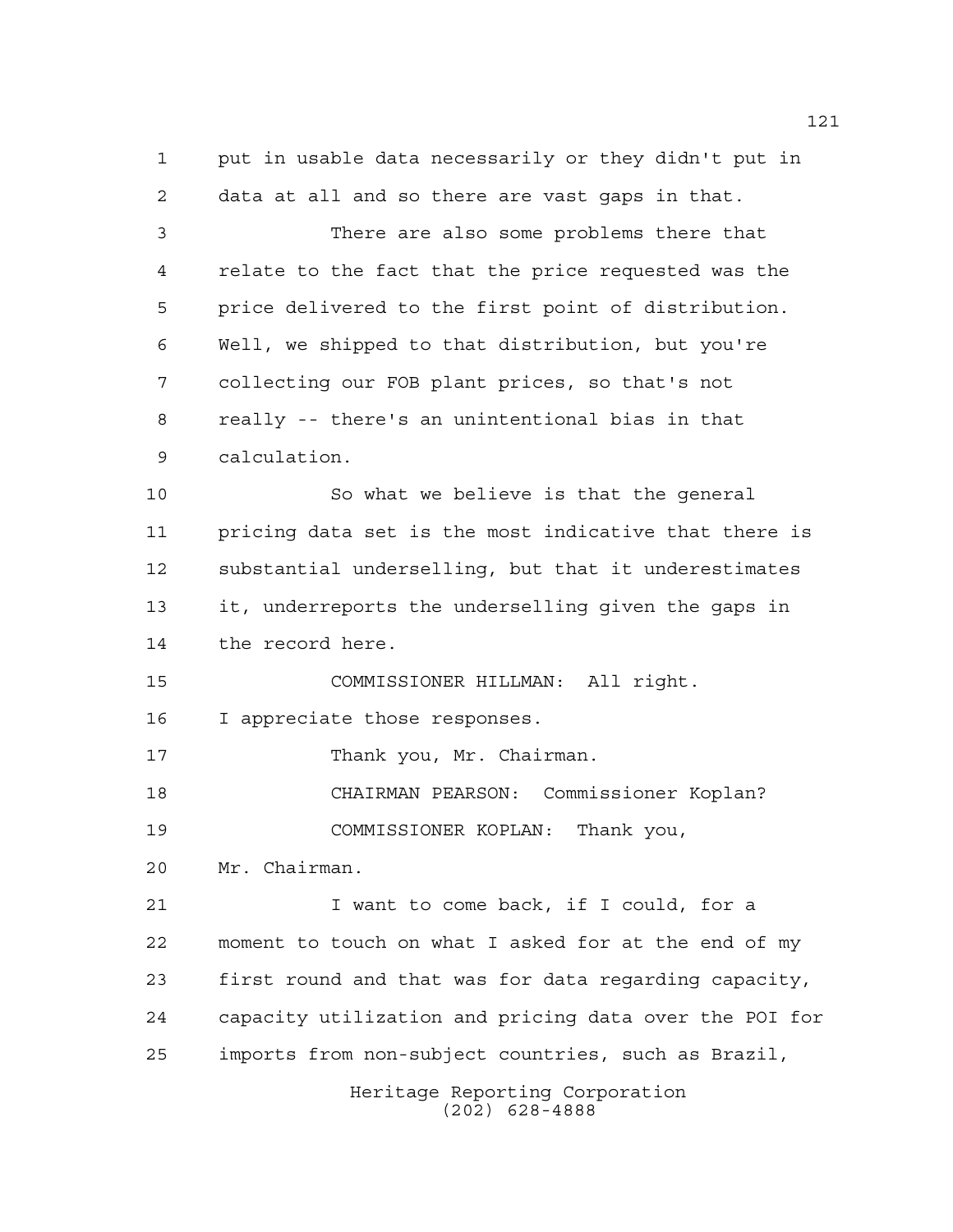Canada and Mexico and I indicated that that would be important to me in my analysis. I just wanted to expand a little bit on the reason for that.

 I note that the Kaye Scholer brief at page 28 states as follows: "The data for 2006 confirm the degree to which non-subject imports have and will simply replace imports from subject countries." And they say "As shown in Table 7, subject imports have declined overall because large declines in subject imports from India and Indonesia have offset a modest increase in imports from China. Over the same period, imports from Brazil, many of which we believe to be controlled by Petitioners, have increased by 286 percent, 28 million units."

 And they then cite in a footnote to Bratsk, 444, F.3d, 1569 and discussion infra.

 Well, yesterday, the Federal Circuit, their disposition sheet which appears on their website, reported that the petitions for rehearing en banc in 20 Bratsk were denied. I don't necessarily agree with that result, obviously, but this is something that I need to deal with and that's why I am asking for that information. I don't believe that your brief dealt with that decision of the Federal Circuit, but with this latest development, and I don't know whether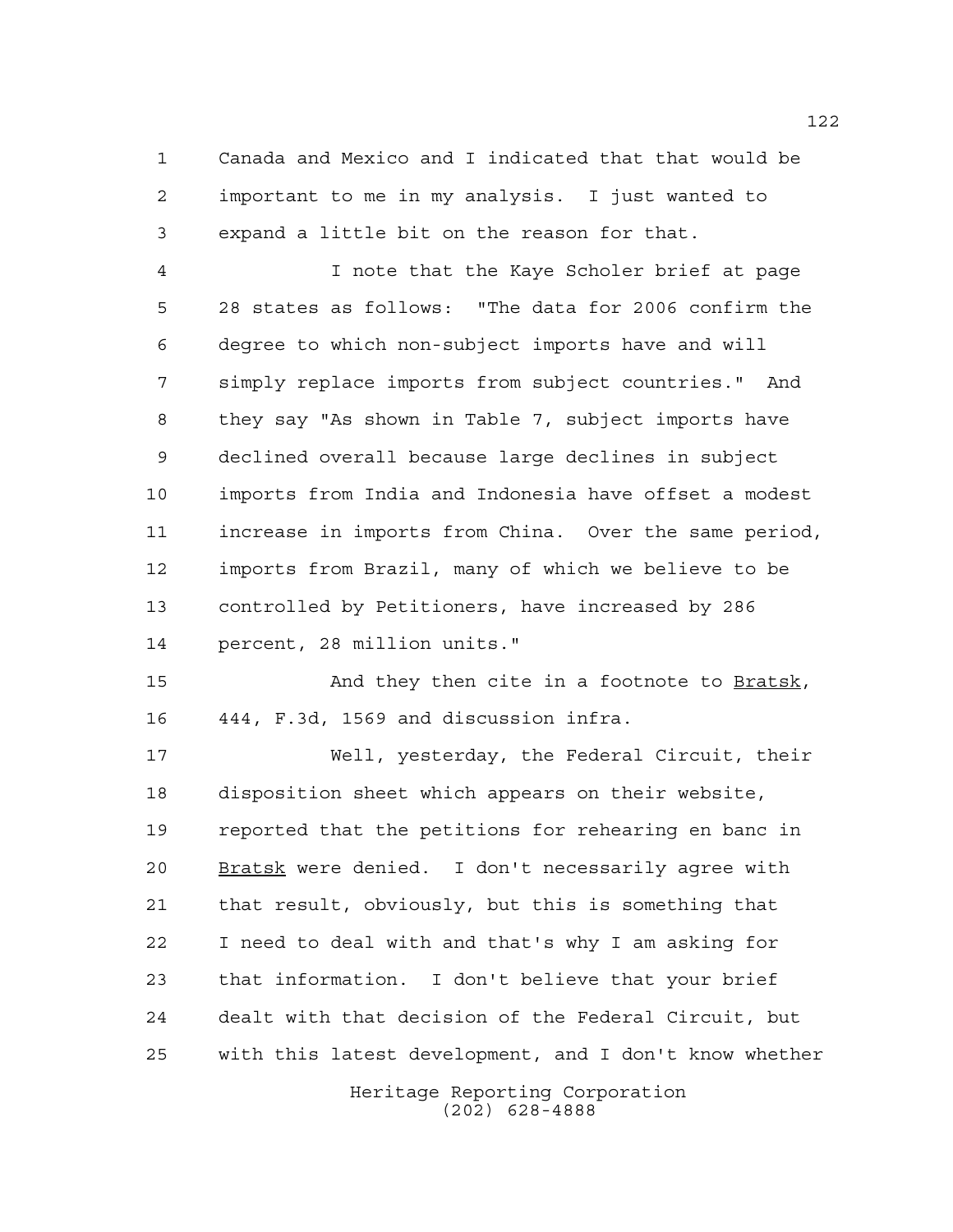there will be something in the form of opinion, but I do know that the petitions were denied, so that is what I'm faced with and that's why I need to get as much information as I can.

 Any comment you want to make on that at this moment?

 MR. PRICE: I appreciate that and we will provide that information.

 COMMISSIONER KOPLAN: You understand the need?

 MR. PRICE: I absolutely understand the need. Let me come back to two very specific facts. In this case, what we are telling you is that you have evidence that in fact domestic production will have increased as a result of these preliminary orders, so that's critical. Two, we will show you that there are limitations in non-subject capacity and while some orders that were placed offshore originally ended up falling back to the domestic industry because there isn't this infinite capacity available in the alternative and, finally, again, the party who presented many of those arguments, their own data shows that we don't control Brazil, by the way, it's kind of interesting, kind of a bizarre argument that we control Brazil when we don't control Brazil by the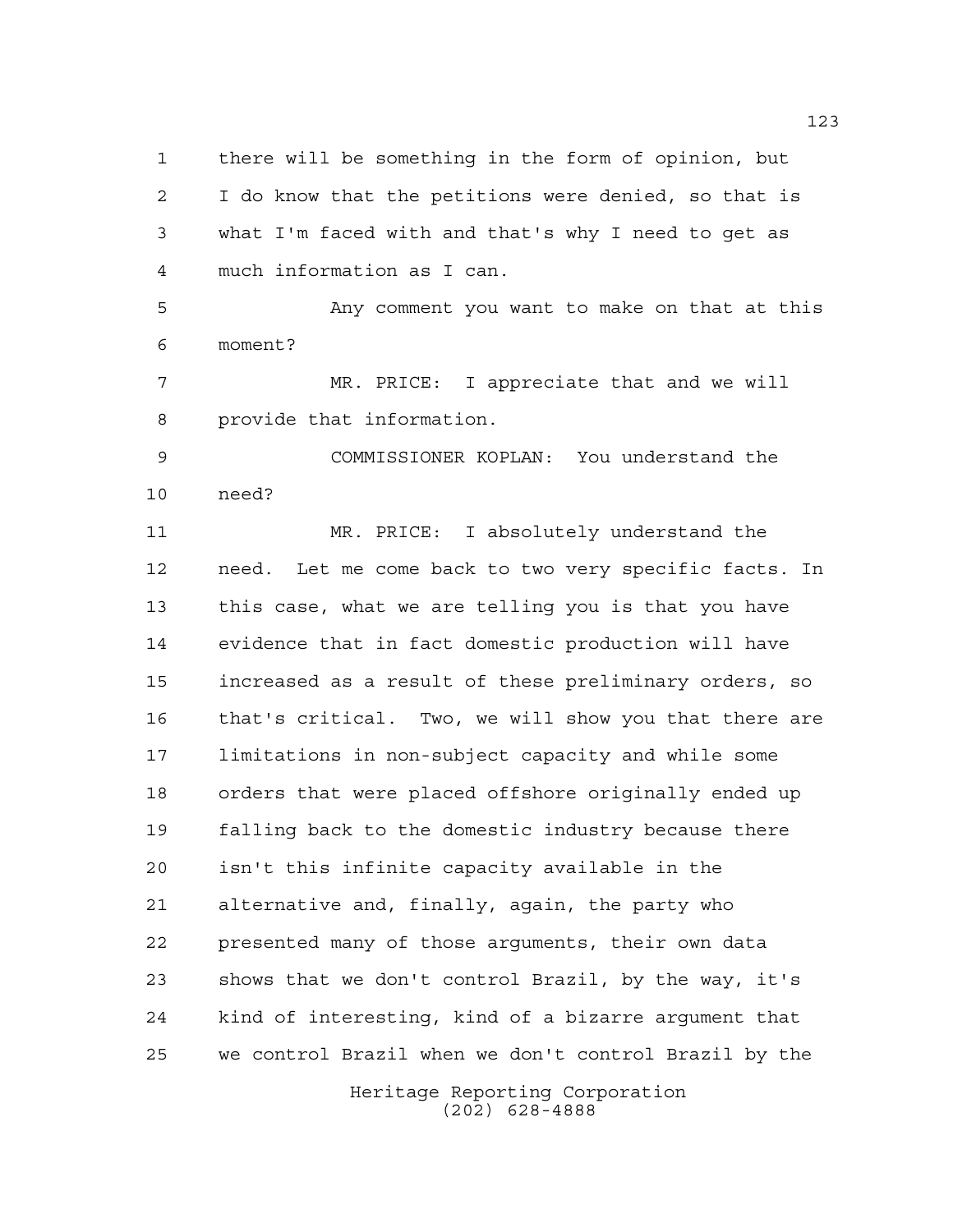evidence of their own purchasing pattern, but you should look at the evidence of pricing from Brazil from the non-subject versus subject sources and there's no question here that subject sources have lower prices than the non-subject sources out there. COMMISSIONER KOPLAN: I assure you I'll be looking at all the data I have and I look forward, as I say, to whatever I get from Mr. Cameron and the others on the Respondents' side as well on this issue, but what I'm looking for here is data.

 MR. BRIGHTBILL: Commissioner Koplan, just two quick points. Tim Brightbill, Wiley Rein. The percentage increase cited by Respondents from Brazil is a large percentage increase because the absolute number was so small to begin with, but the 2006 data that you requested will show that any increase from Brazil pales in comparison to the increase in domestic production.

 And then with regard to the Bratsk case, to the extent you have to implement that now, what does 21 Bratsk say? You have to show somehow that there will be benefit to the domestic industry and that subject imports won't simply be replaced by non-subject imports. You have the perfect data to show that with the 2006 data that you're obtaining, so that's how --

> Heritage Reporting Corporation (202) 628-4888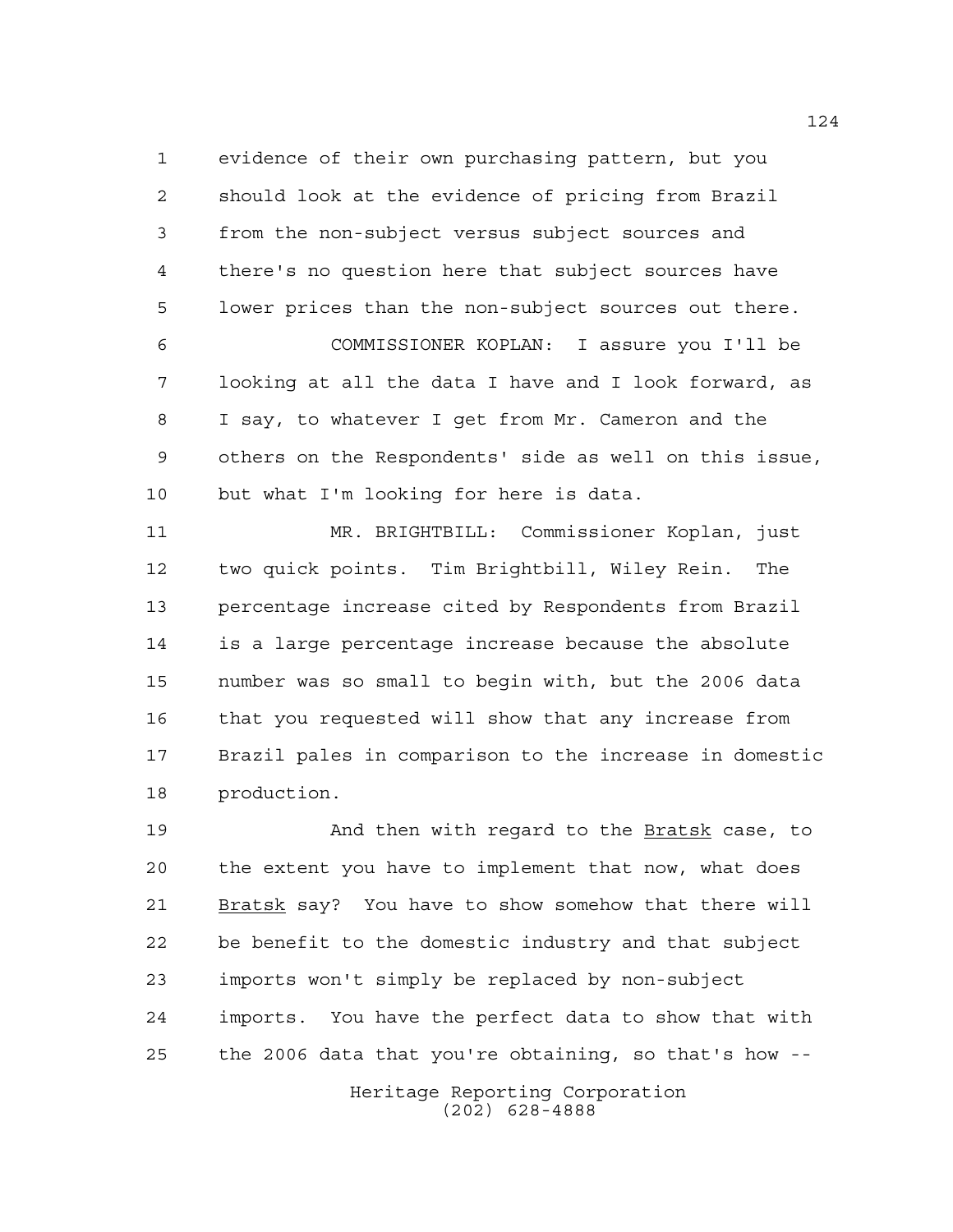Heritage Reporting Corporation 1 if you're forced to implement Bratsk, that's how you can do it. COMMISSIONER KOPLAN: That's what I need for you to cover in your post-hearing, then. MR. BRIGHTBILL: We will do it. COMMISSIONER KOPLAN: I don't have that right now. 8 Go ahead, Mr. Kaplan. Do you understand what I'm saying, though, Mr. Brightbill? MR. BRIGHTBILL: Yes, we do. And we'll provide it. COMMISSIONER KOPLAN: Okay. Good. MR. KAPLAN: I just want to note, I'm sure you have already, the tension between Respondents' argument that it's a world market with an infinitely elastic supply curve and some world price coming in and the grand conspiracy theory of us controlling everything from China, manipulating a trade case, then controlling everything from Brazil. The two are impossible to coexist together. They are utterly contradictory. One talks about a market structure that's perfectly competitive and infinitely elastic import supply curves; the other talks about a market structure where there's market power and control by

(202) 628-4888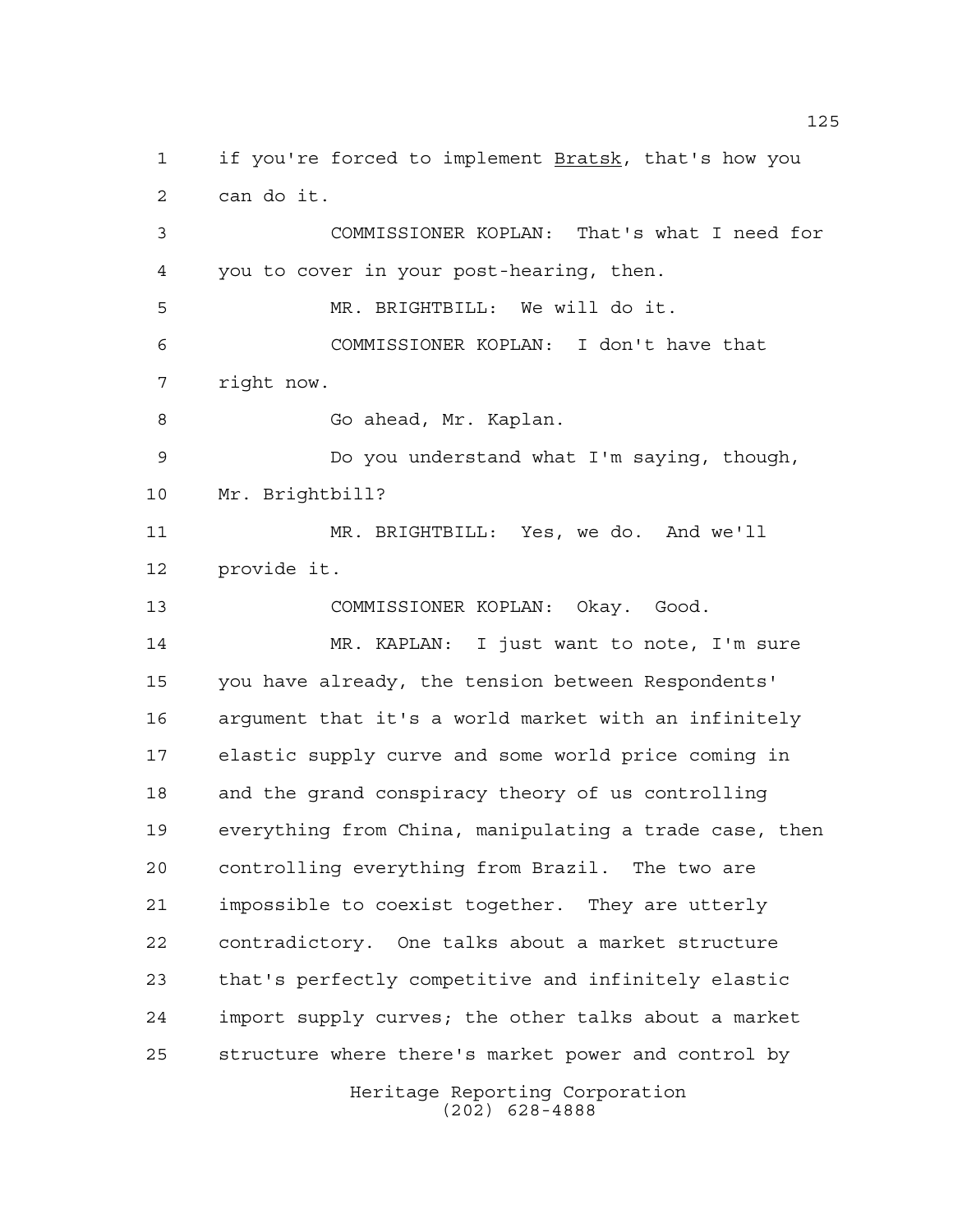producers. And so page 1 is one story and page 2 is another story and throw this up against the wall and throw that up against the wall and see what sticks.

 There's maybe a brief that's consistent on their side. The other ones are internally inconsistent and jointly inconsistent on this very fundamental issue that has to do with Bratsk and their whole case theory. I just want to point out the obvious tension.

 COMMISSIONER KOPLAN: Thank you. Thank you. I do look forward to receiving data from both sides for purposes of the post-hearing on this issue.

Heritage Reporting Corporation Mr. Robinson, Mr. Rahn and Mr. McLachlan, on page 1 of Target's brief, they state, and I quote, "The industry remained profitable throughout the POI, although operating income declined. The entire decline in the operating income margin, however, preceded the only year of the POI, 2005, in which subject imports increased substantially and which accounted for virtually all of the net increase in subject import volume and market share." Could you respond to that? Mr. McLachlan, do you want to start? MR. MCLACHLAN: I'm not quite sure of the question. Can you clarify what you'd like us to

(202) 628-4888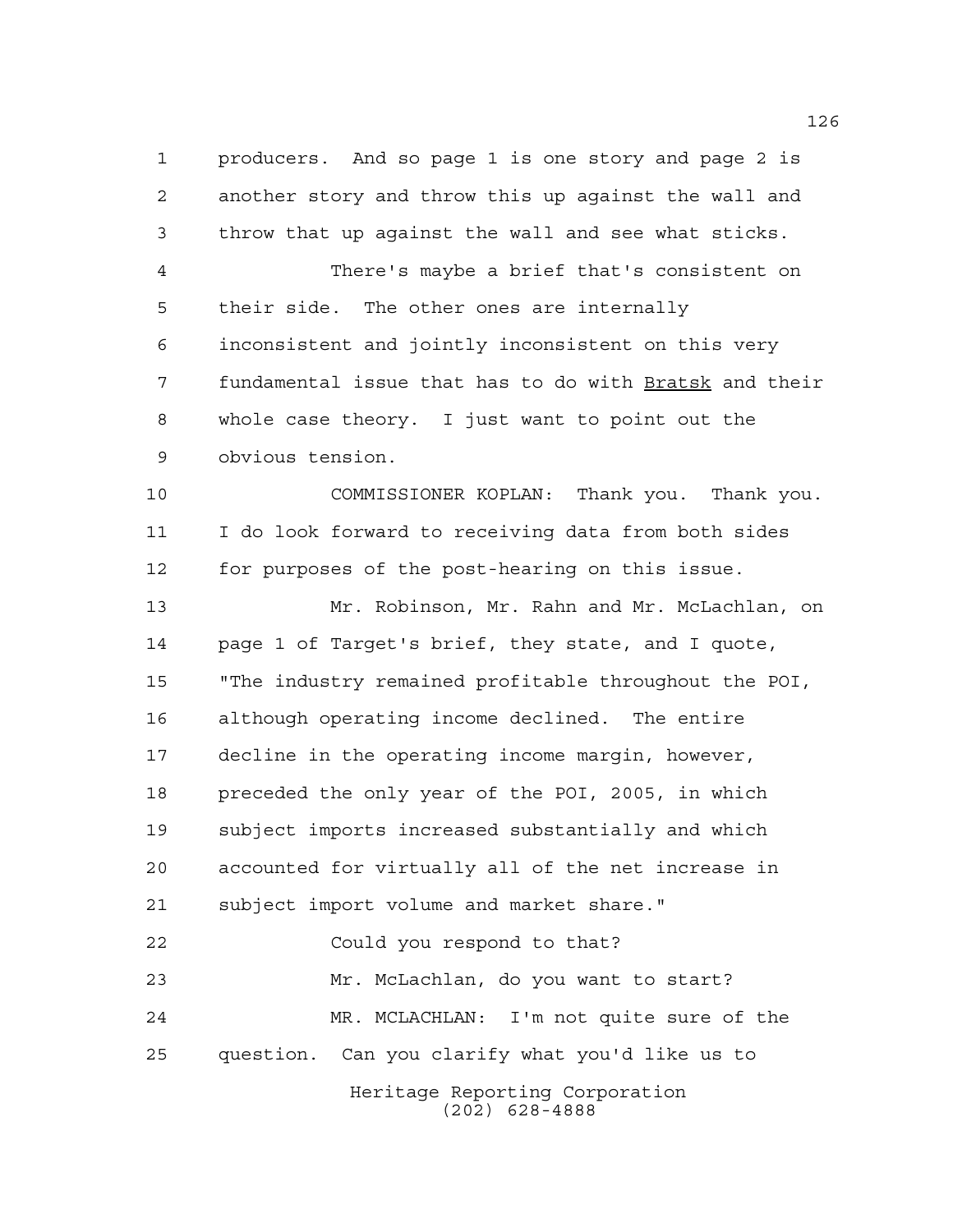respond to?

| 2  | COMMISSIONER KOPLAN: I'll read this quote              |
|----|--------------------------------------------------------|
| 3  | again. They're stating that the industry remained      |
| 4  | profitable during the period of investigation,         |
| 5  | throughout the period of investigation, although       |
| 6  | operating income declined; but the entire decline in   |
| 7  | the operating income margin, though, preceded, came    |
| 8  | before, the only year of the period of investigation,  |
| 9  | that year 2005, in which the subject imports increased |
| 10 | substantially and which accounted for virtually all of |
| 11 | the net increase in subject import volume and market   |
| 12 | share.                                                 |
| 13 | Mr. Price?                                             |
| 14 | MR. PRICE: There is confidential data --               |
| 15 | COMMISSIONER KOPLAN: Would you rather do it            |
| 16 | post-hearing?                                          |
| 17 | MR. PRICE: I don't understand how it adds              |
| 18 | necessarily. I'd like to do it post-hearing.           |
| 19 | COMMISSIONER KOPLAN: Absolutely.                       |
| 20 | MR. PRICE: I will say gross profits went               |
| 21 | down consistently, operating profits, actual dollars,  |
| 22 | went down consistently. The marginal change in the     |
| 23 | percentage is essentially a function of layoff, body   |
| 24 | count, plant closure. It's still injury.               |
| 25 | COMMISSIONER KOPLAN: Thank you. I look                 |
|    | Heritage Reporting Corporation<br>$(202)$ 628-4888     |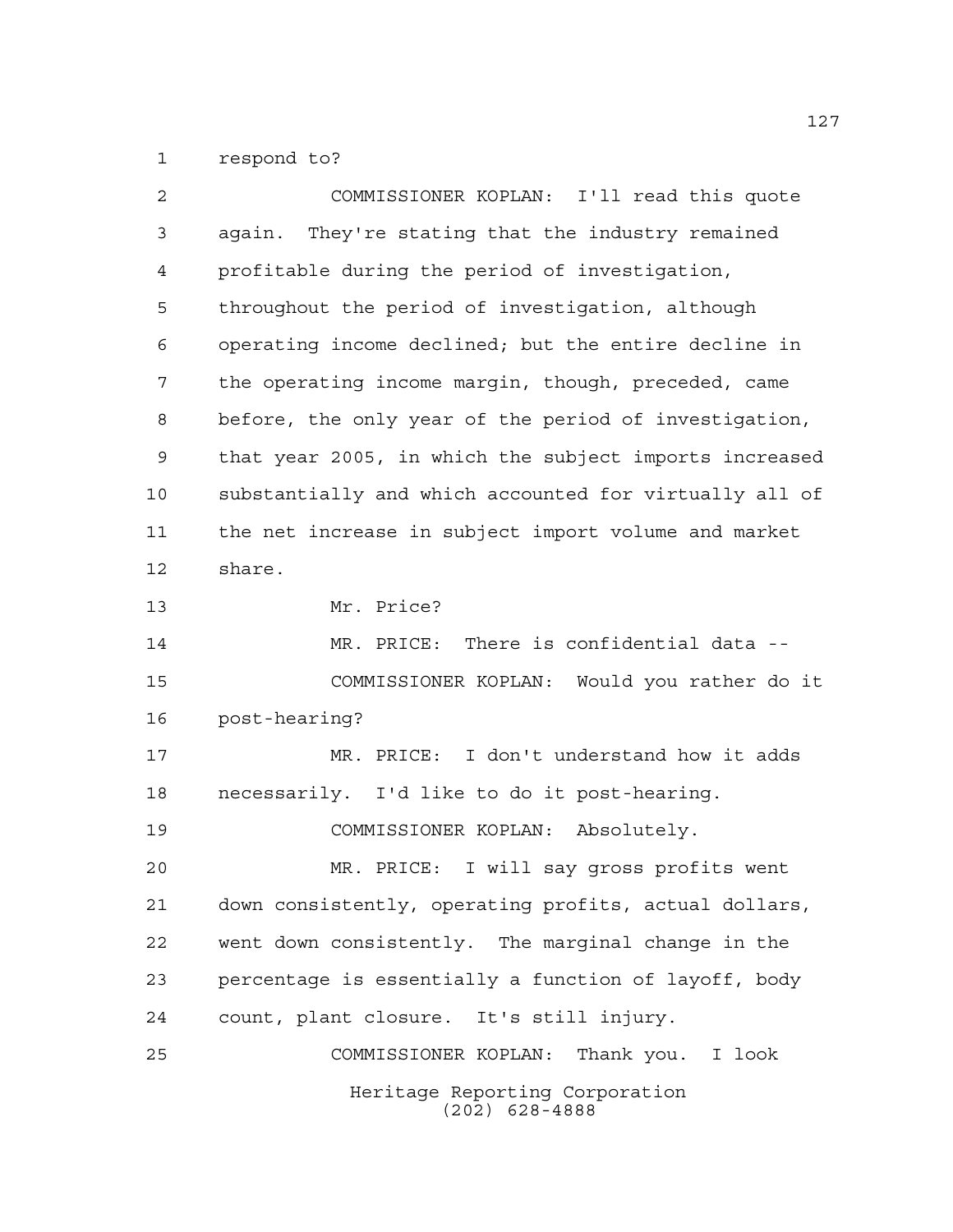forward to what you can provide post-hearing on it as well.

Heritage Reporting Corporation (202) 628-4888 Let me stay with you, if I could, Mr. Price. At page 13 of your brief, much of which is bracketed, you make an argument concerning a new importer formed after the filing of the petition and you reference their questionnaire 3B-1 at 16, but when I looked at that portion of their questionnaire to which you refer us, I didn't find that it shed any light on this and I couldn't find any information elsewhere in the record that confirms what you're arguing. On the contrary, Table 5-9 at page 5-45 of our staff report seems to refute it. In your post-hearing submission, could you please provide information to support your position on that? MR. PRICE: Absolutely. Obviously, I can't talk about the -- COMMISSIONER KOPLAN: No, I know that. I know that. 21 Let me, if I can, get this one in. Staying with you, on pages 67 and 69 of your brief, you discuss alleged subsidies provided by the government of China, but there is no CVD investigation before the commission regarding subject imports from China nor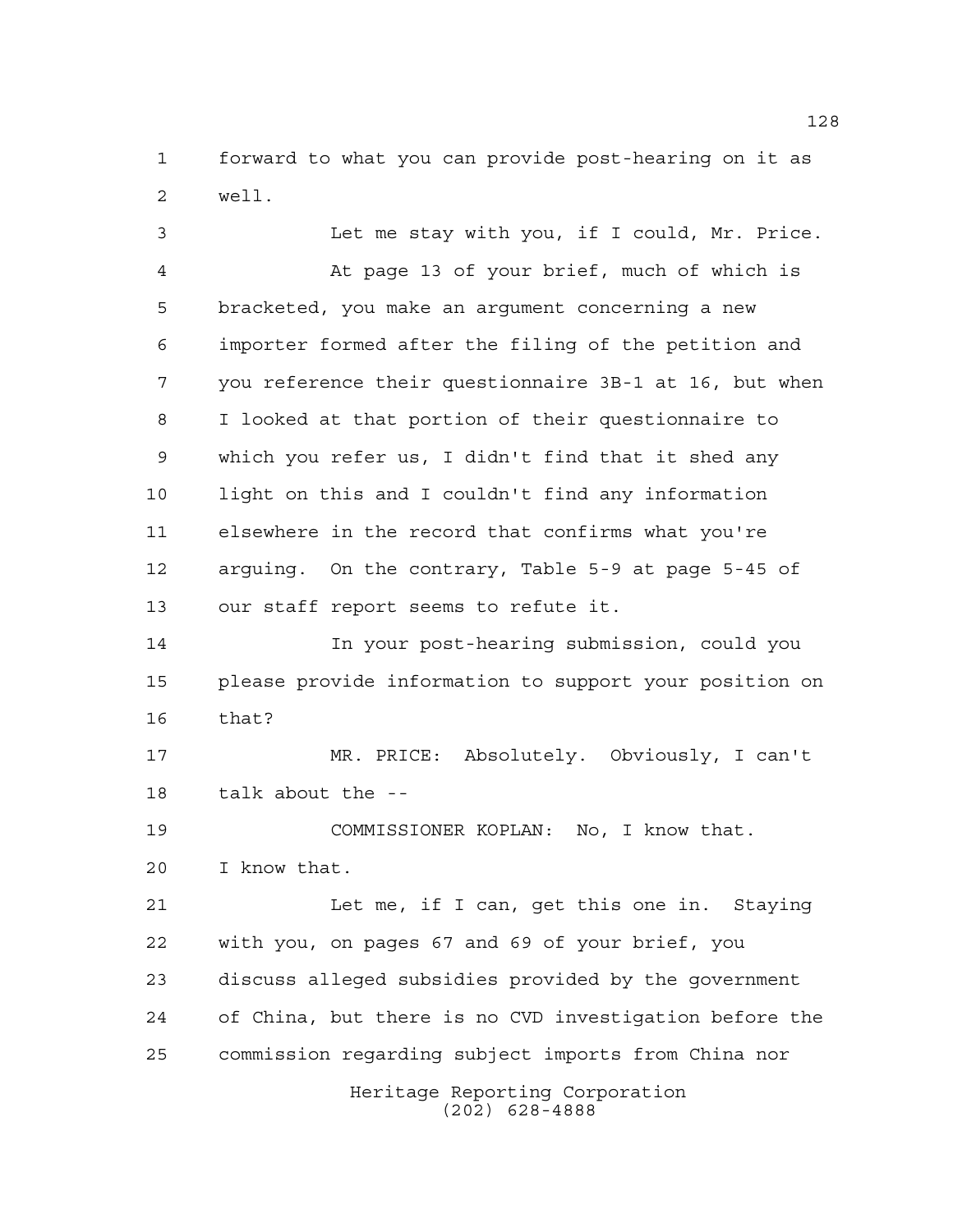can there be. I'm not clear on what the legal relevance would be of that particular discussion. Can you tell me --

 MR. PRICE: I think it's certainly relevant as a general condition of the Chinese competitive market. I don't think it is a statement that there can be a countervailing duty case at this point.

 Mr. McLachlan, for example, testified about being in China and literally being offered a free plant by the local party officials if he would transfer his production operation to China.

 Do you have anything else to say? MR. MCLACHLAN: This is Neil McLachlan. I'll talk a little bit more about that trip that led us to believe that there were significant subsidies by the government or local agencies going on.

 We happened to be in a plant that was producing some of the subject product. There was another new factory next door that was doing some storage for it and they were getting ready to start up new capacity. This was in February of '05. The owner took us across the street to five new factories being built. All of them were under roof, all but one of them had the floor poured. Two of them were directly aimed at the U.S. Proudly he said these are for U.S.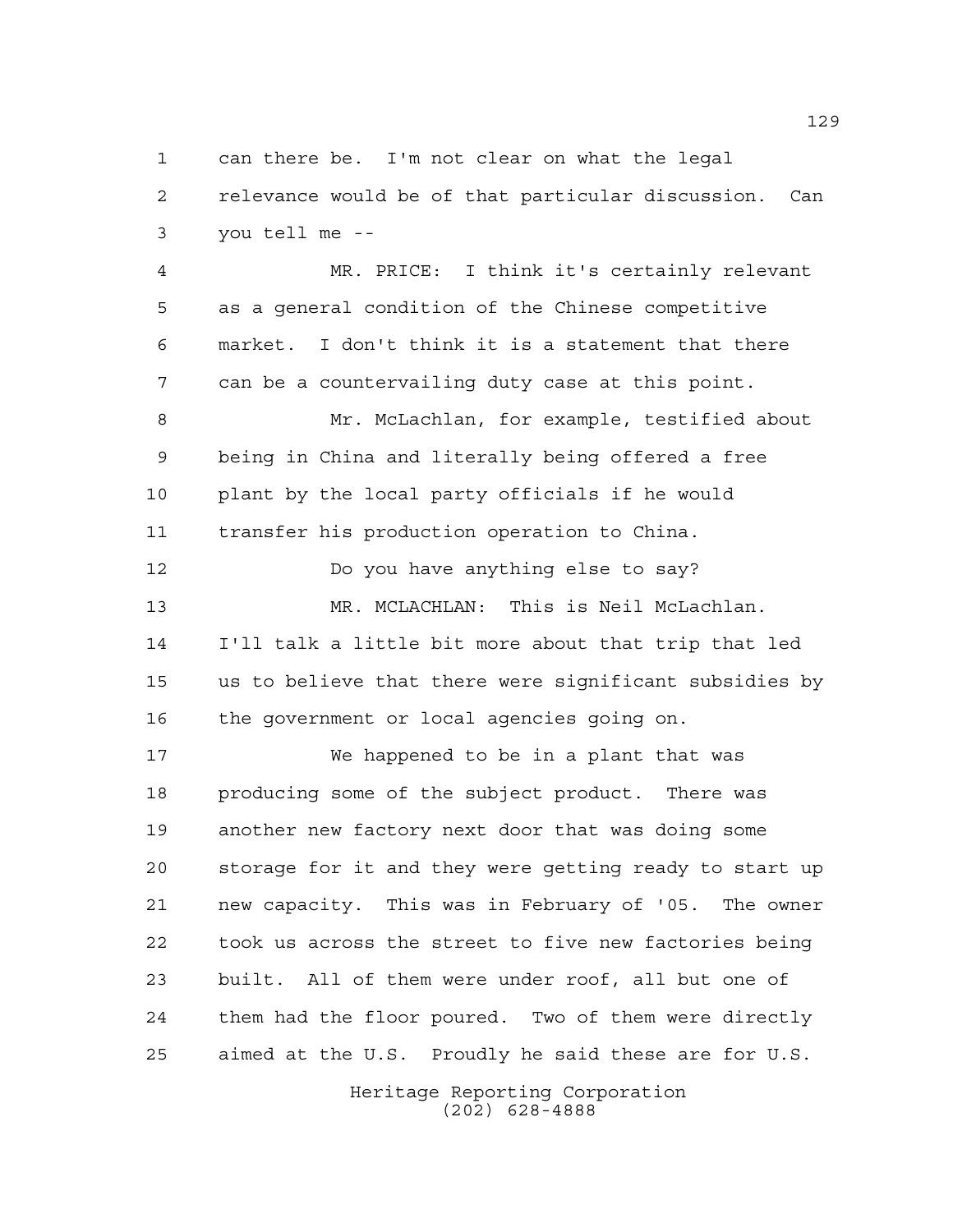capacity. The next one was for Europe, the next one was for Asia and the last one was to make boxes for that facility. So there were seven plants in that area, all new within that year, and mostly directed right at our market and the European and Asian ones could be easily converted to come after U.S. product.

7 The was desperate for volume. He asked us to give him more orders. He asked us to switch our production from the U.S. to his factory so that he could not lose these factories. He was in a state of agitation over the fact that if he didn't get production started he would have to repay loans that he had gotten from the government or from other folks in the area. He would have to give back the land that had been granted to him and forfeit the factories. COMMISSIONER KOPLAN: Thank you. If you would indulge me just for one second, Mr. Chairman? CHAIRMAN PEARSON: Certainly.

Heritage Reporting Corporation (202) 628-4888 COMMISSIONER KOPLAN: Before I give up the microphone, I just wanted to also welcome Ms. Hart. I know this is your first appearance before us, but you are well known to me because, as you know, I'm an alumnus of the AFL-CIO, so it's not the first time I have run into you and I also want to greet those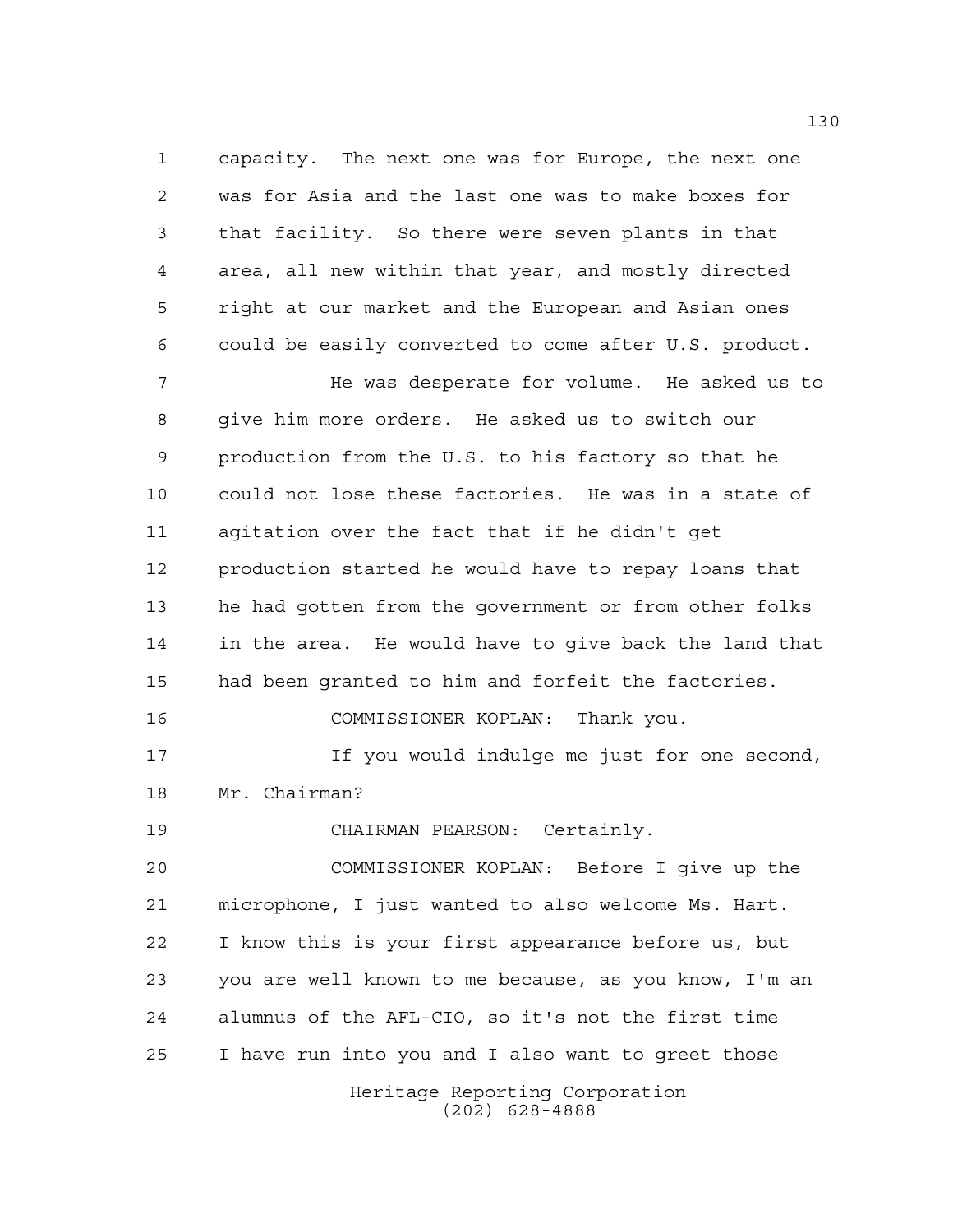Steel Workers who are here today and attending the hearing. I very much appreciate your coming. Thank you for that, Mr. Chairman. CHAIRMAN PEARSON: Commissioner Okun? COMMISSIONER OKUN: Thank you, Mr. Chairman. I enjoyed hearing all your answers thus far. 7 T I want to talk with the producers a little bit more about how we evaluate impact and Ms. Hart may want to join on this one as well.

 In our preliminary determination and going through the indicia of injury and impact and you've 12 gone through several and today we talked about the number of production workers decreasing, the number of workers, the hours worked decreasing. A lot of those numbers changed significantly or declined significantly in 2005. One of the things we noted in footnote 213 of our preliminary review is that we wanted to explore further the information with regard to MeadWestvaco and the decisions to close down plants and the timing of those and how it relates to this impact.

 Mr. McLachlan, I wanted to have a chance to ask you that here. There may be information that you would prefer to put in post-hearing, but I did want to get some information from you on how we evaluate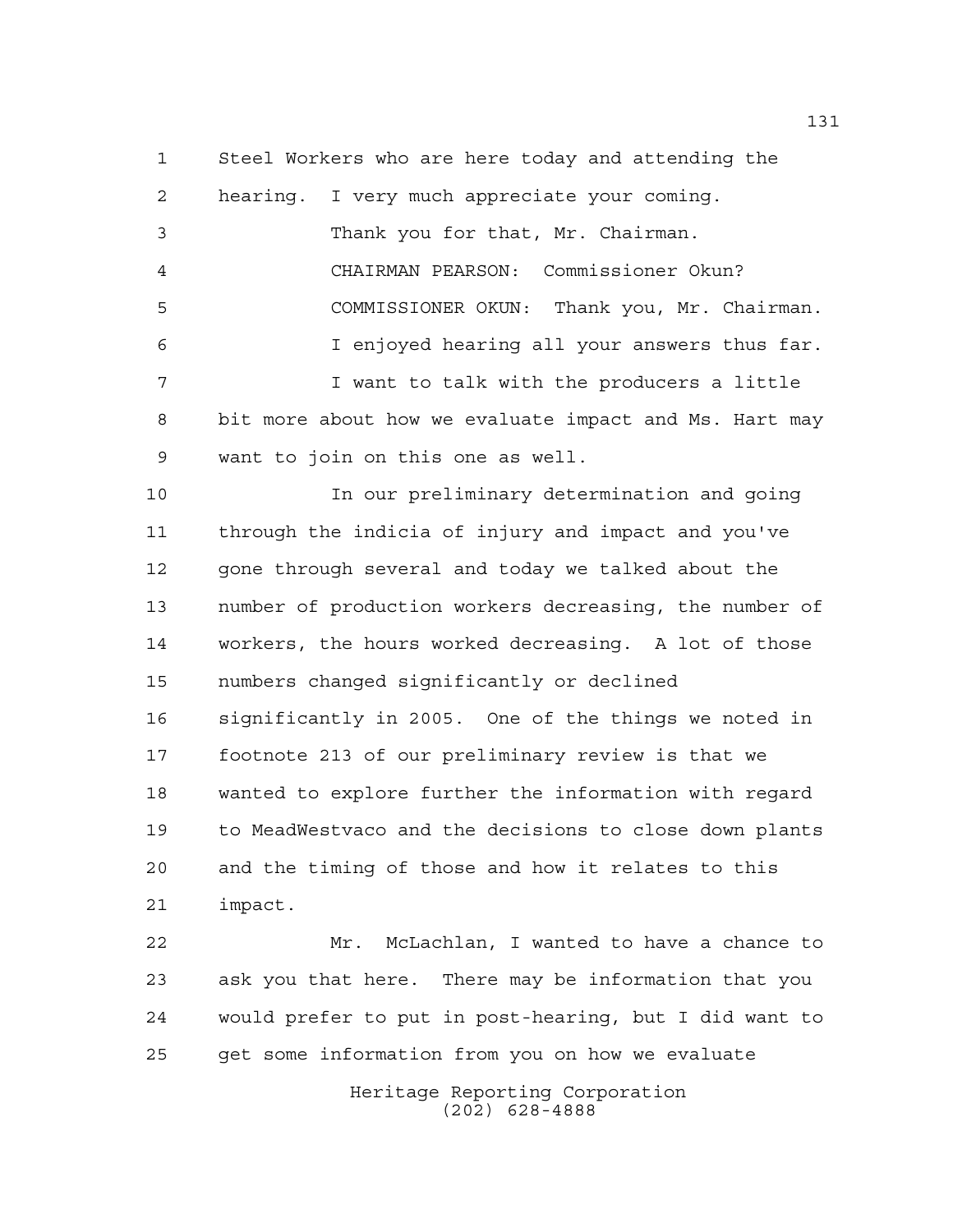whether the decisions made earlier in the period of review, how we take those into account in looking at the numbers of workers, et cetera, since it's an important part of it.

 MR. MCLACHLAN: That was a lot of -- COMMISSIONER OKUN: I know. I'm sorry. The short question is why you made decisions to move, the NAFTA sort of thing and others, and how we should look at that, whether it was due to subject imports or whether even if there's an order in place you would see these numbers down because of business decisions that were not related to subject imports.

 MR. MCLACHLAN: No, the subject imports were the ones that created the pressure on our factories in Garland and also in St. Joe. We took the decision to cut our overhead and try to compete, get our costs down to where we thought we could retain some of the subject import business. It was driven solely by those dumped and subsidized products.

 We're trying to streamline our operation. We're trying to get to the point where we can service our customers at those kind of low prices. We moved machinery around. We moved machinery into our Blair plant to hang onto some of the capacity that we hoped we could recapture by streamlining those operations.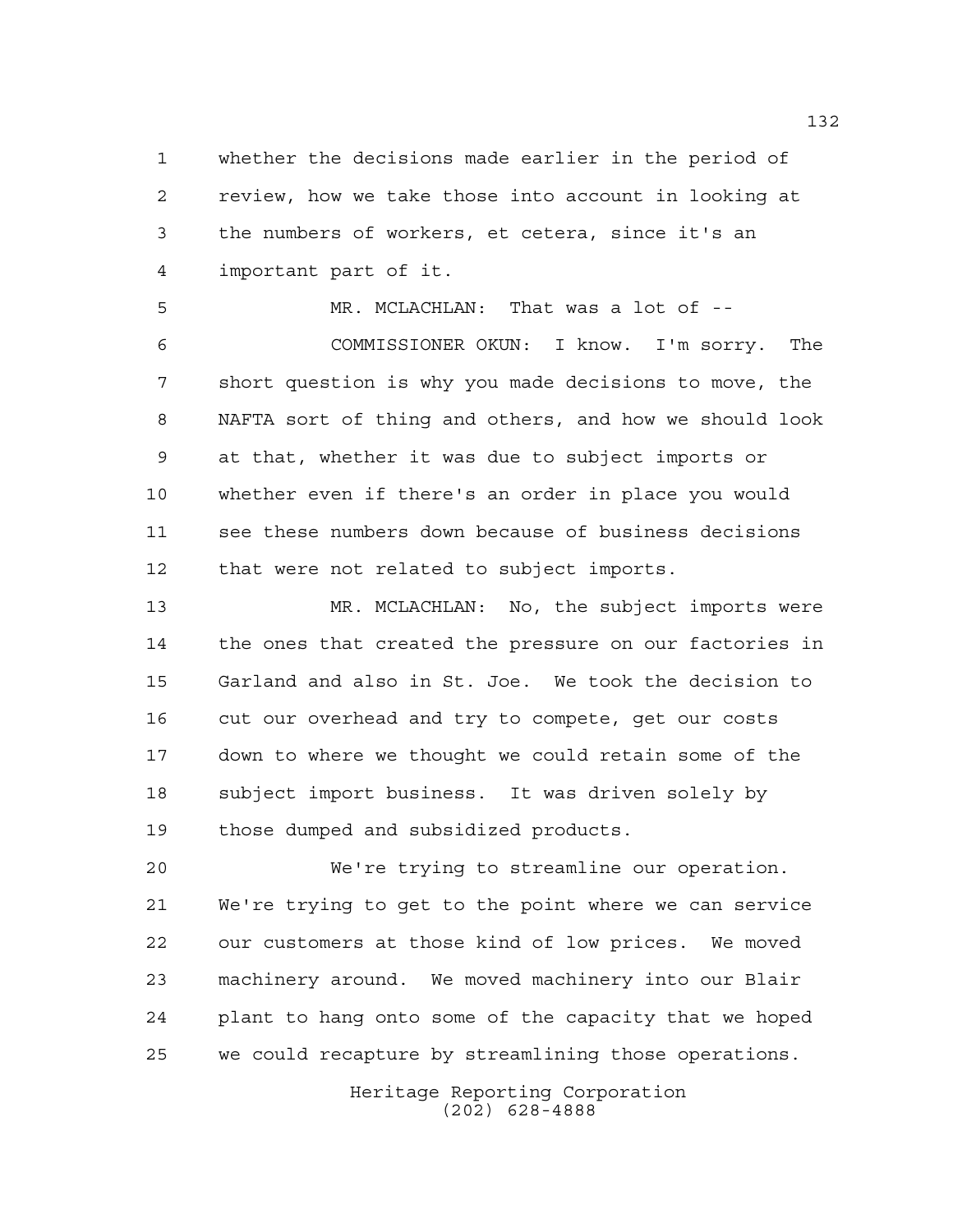We originally envisioned moving some machinery into our Mexican facility which is in our public statements. That Mexican facility, Nuevo Laredo, is closed. We had taken some machines that had been exporting product into Mexico, decided to put it into domestic Mexican product that wasn't coming back into the United States, but before we could even make that move the situation got even worse in Mexico due to imports. And so we ended up closing our Nuevo Laredo facility as well.

 MR. PRICE: I just want to add for the factual record, with regard to the Garland, Texas plant the TAA application which I believe was furnished for that plant in the post-conference brief clearly shows that that was granted based upon Chinese imports into the United States.

 COMMISSIONER OKUN: I guess the only question for you to comment further, though, is just some of what we were citing from the post-hearing and again being raised by Respondents in their briefs for this hearing is that timing-wise, the big increase in subject imports doesn't match up with that and that's what I wanted to get a sense of, whether we should just be looking at the absolute numbers of imports or if there was something else you could point us to that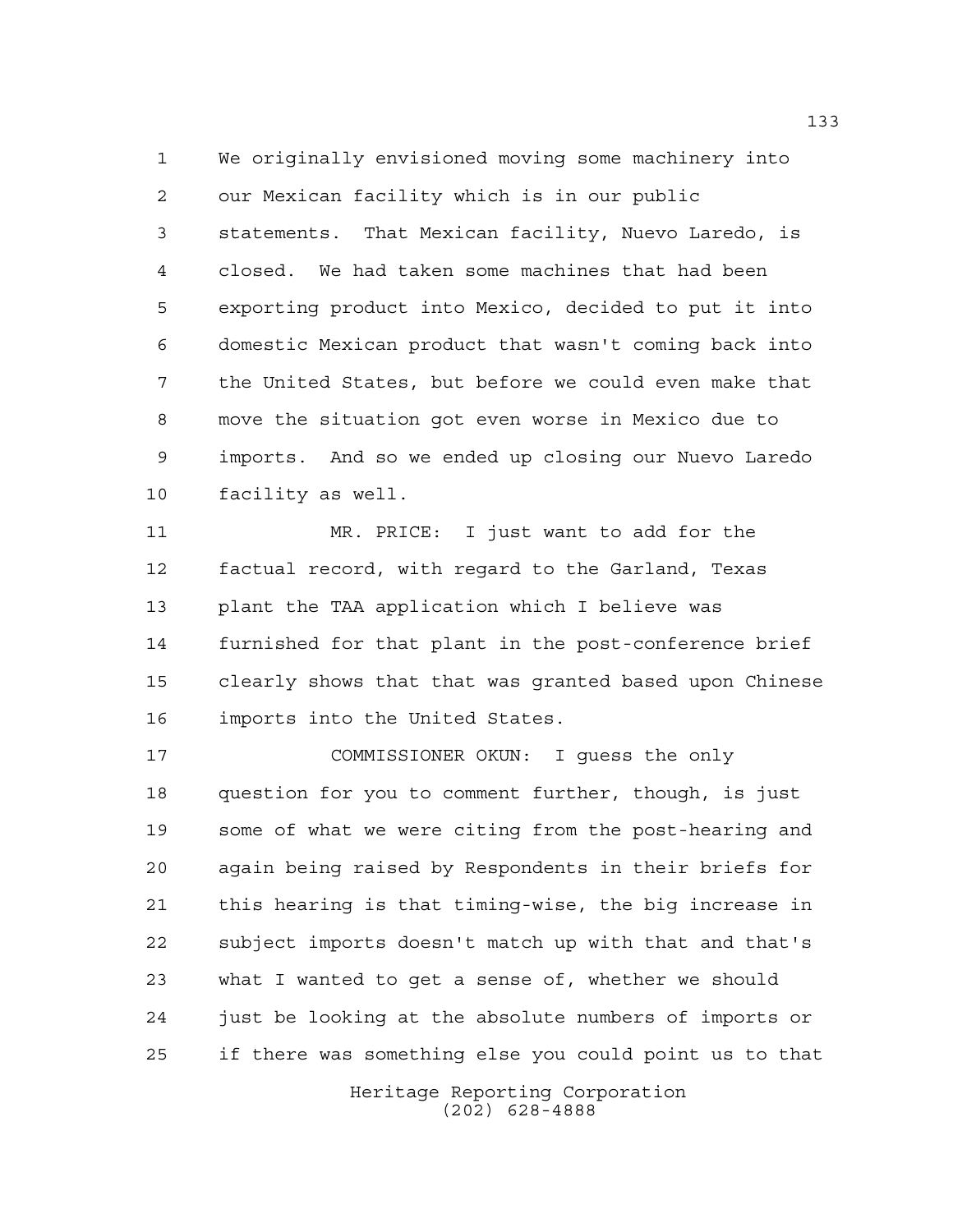was going on for MeadWestvaco that we could look at. Perhaps what you're saying is the TAA application citing it is what you would look to, but I wondered if there was anything else.

 MR. MCLACHLAN: You're asking about the timing?

 COMMISSIONER OKUN: The timing, right. MR. MCLACHLAN: We tend to time the closures after our back to school. It's when things get lowest, activity is lower, and so it's an easier transition for both our employees and for the facilities themselves. They are clearly driven by pricing that was decided almost a year ahead as we were in those bid processes and we were hoping for things like fill-in orders and new business to try and capture and keep those plants going. It became very evident after that shipping season that we weren't going to be able to do that because of the prices of the imports.

 COMMISSIONER OKUN: Okay. Mr. Price, anything further?

 MR. PRICE: One of the things I've learned in conversations with the various domestic producers is in discussions with retailers who are sitting here now in July, they're starting to hear from retailers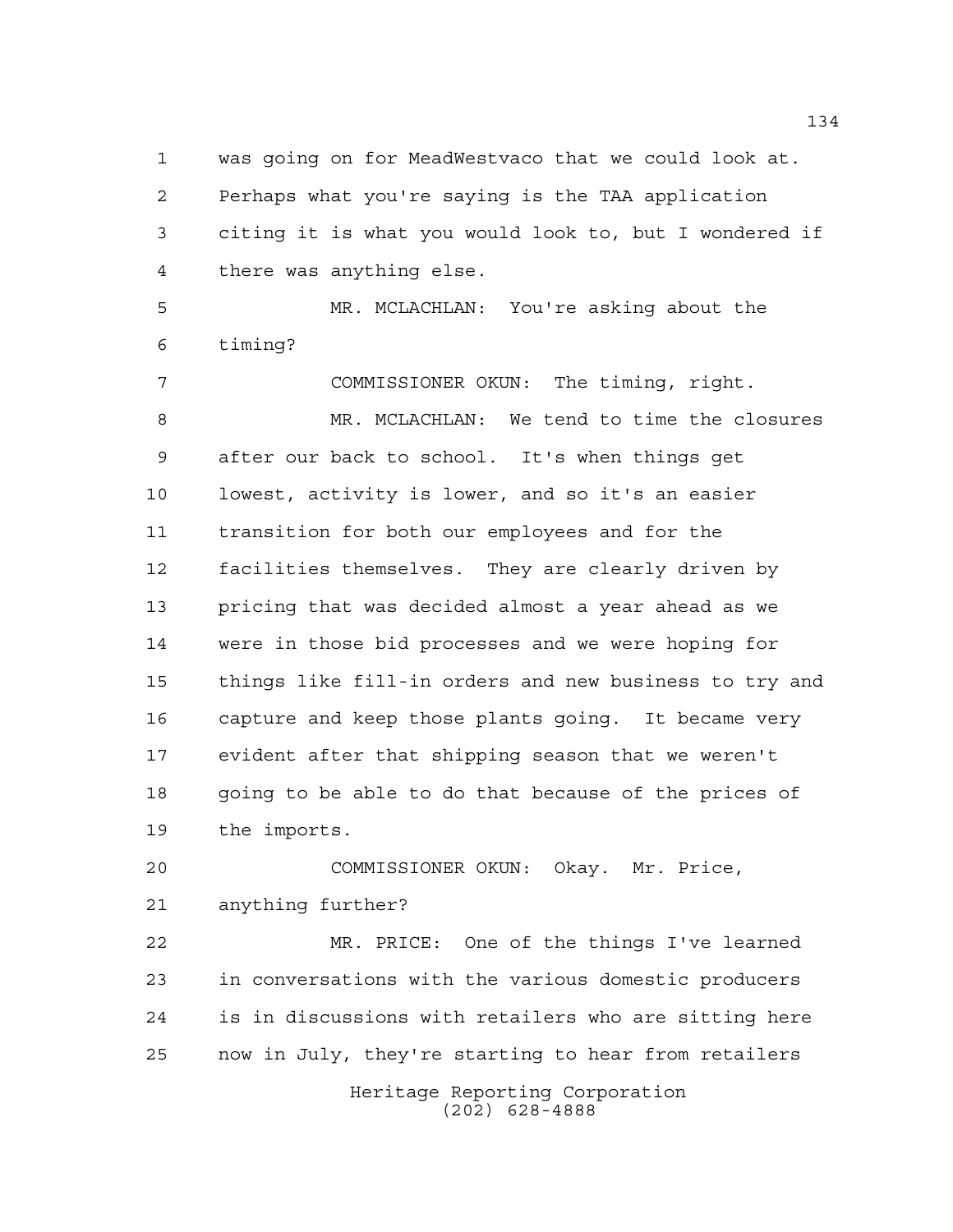what they think pricing levels are going to be,

 et cetera, for the next year. So the industry has a feel for where things are going to go and whether or not they can competitively compete going forward based upon what the retailers are telling them from their domestic operations.

 COMMISSIONER OKUN: What are you hearing right now?

 MR. PRICE: I think we have three competitors here --

 COMMISSIONER OKUN: Okay. For post-hearing, tell me what you're hearing.

13 And I do think, actually, I think that is important and I think it follows up on some of the questions that Commissioner Koplan had asked. Obviously, you've put a lot of weight on the post-petition data as evidence of why in the absence of unfairly priced imports the domestic industry would have better numbers and would, as you've testified to in response to other questions, increase its production.

 One question I have about that, because it was raised by Respondents, is because of the timing of the petition and where you were in the bidding process, what would one expect with an order in place?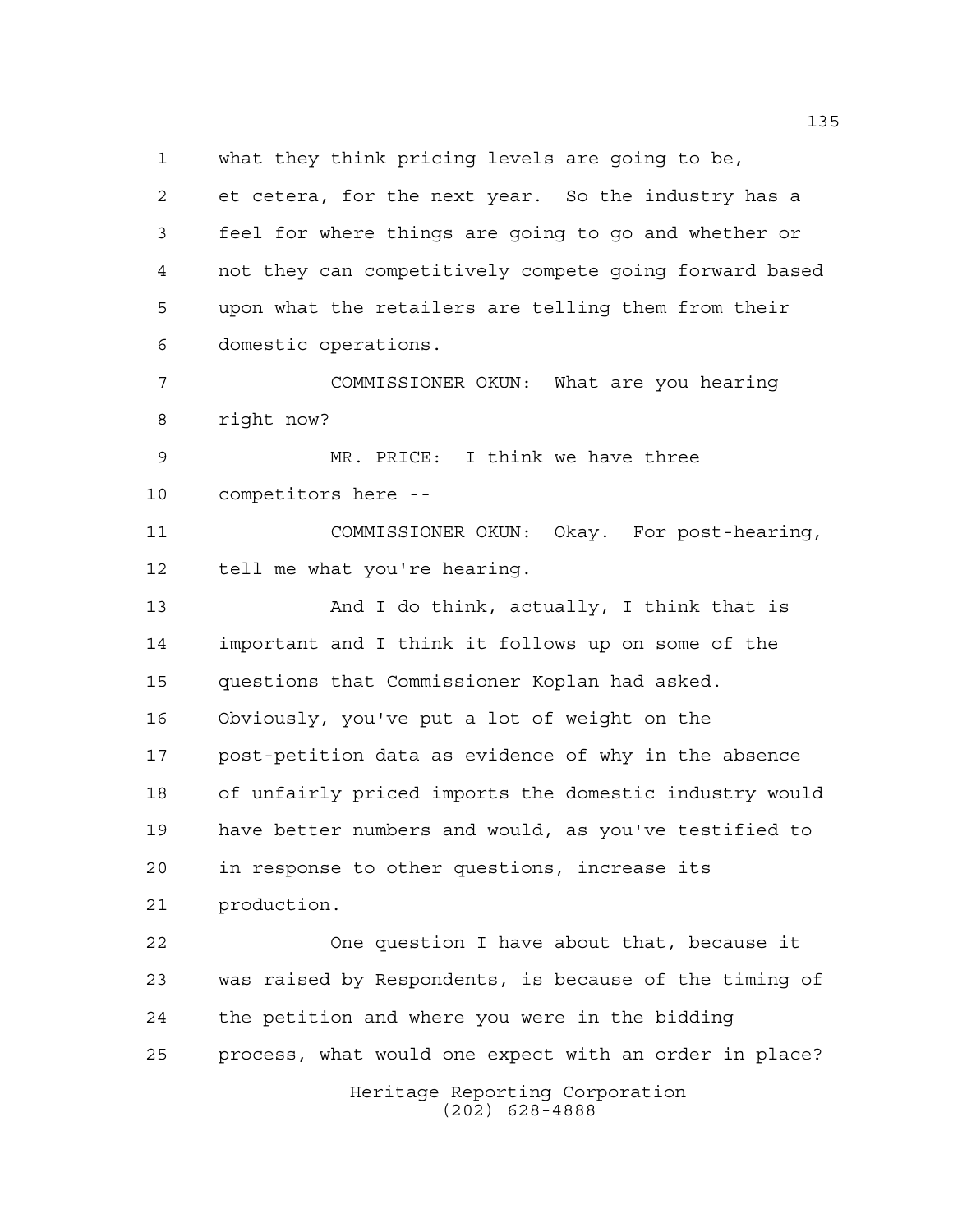In other words, is it a short-term phenomenon that the domestic industry was able to reap benefits, as you said, because all the retailers would have been in a hard position to go out and get anything else other than domestic product? I think that's the way it's been argued.

 I think you, Mr. Price, had noted that maybe someone had bid, there was a particular bid where someone was going to quote for non-subject and they couldn't get it. My question is if that's the case, would that continue?

 And I have a Bratsk related question about that, but I just wanted to make sure I understood what you think. Was it the timing of when the petition was filed that gave what you would say was a big benefit to the domestic industry?

 MR. KAPLAN: I think the evidence on the record to this point shows an effect. My discussions individually and privately with each of the producers says they expect a continued effect, given what they know about various pricing and capacity issues and other potential suppliers. The response of Brazilian prices and prices in the U.S. market seem to confirm that.

Heritage Reporting Corporation (202) 628-4888 To the extent that there are a round of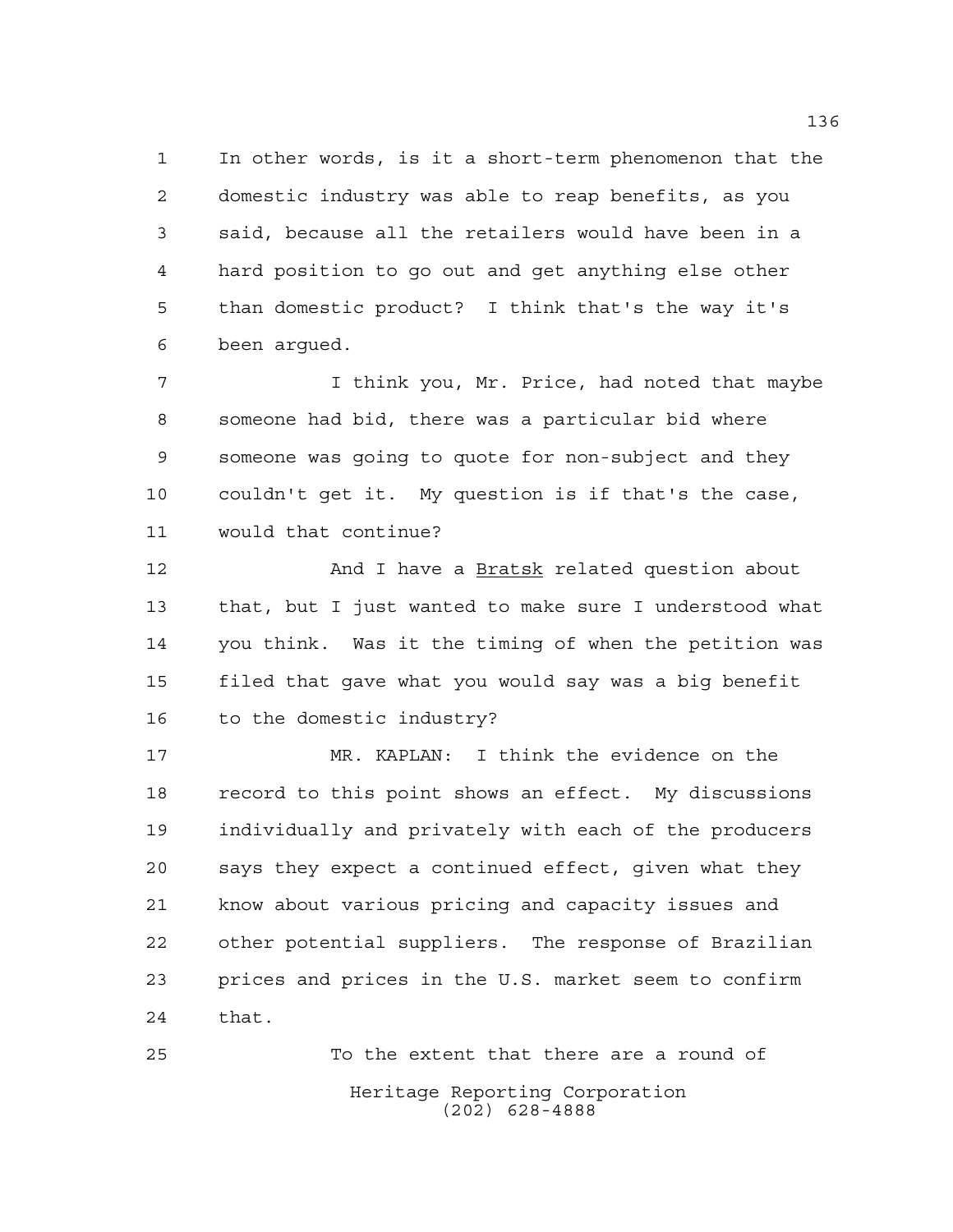dumped prices coming from other non-subject suppliers at this point, the commission is well aware that sometimes cases are filed in series if that occurs, so the fact that there's potential dumped imports from people that are not bringing in imports, could file a case now if that were to happen, shouldn't prevent the commission from reaching an affirmative finding here, seeing the post-petition effect, positive quantity effects, positive price effects, no evidence that imports will come in at dumped prices from somewhere else and recognize that if they do and they harm the domestic industry, the domestic industry could go back to offset and try to remediate the effect of dumped imports. So the evidence is all one way at this point, I guess is my main point.

 MR. PRICE: I would add one thing, that in the context of a threat, you are cautioned by Congress not to engage in conjecture and speculation. At a certain point, the Respondents are asking you to speculate and how far out are they asking you to speculate? So you have actual evidence of significant post-petition effects here and it's fair to say that our conversations with the domestic producers indicate that they anticipate that they will receive additional benefit from this case going forward that are

> Heritage Reporting Corporation (202) 628-4888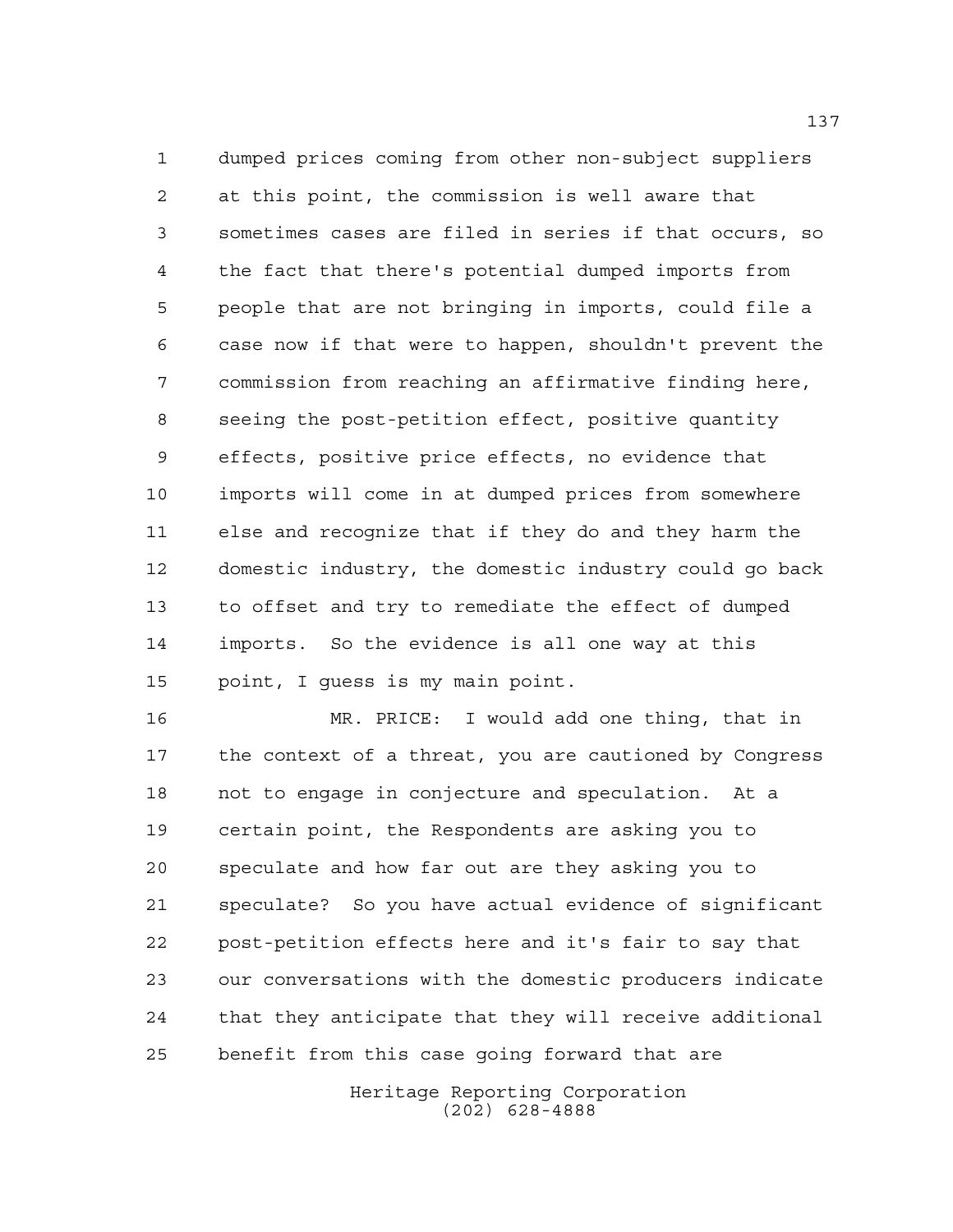substantial.

| $\mathcal{L}$  | CHAIRMAN PEARSON: I wanted to ask a couple             |
|----------------|--------------------------------------------------------|
| 3              | of follow-up questions related to Bratsk and Gerald    |
| $\overline{4}$ | Metals. First, and obviously I know you're going to    |
| 5              | do a lot of this for post-hearing -- I have a yellow   |
| 6              | light, but just on the brief points, commodity product |
|                | here? Yes or no?                                       |

 MR. PRICE: First of all, there are elements of this product that are called commodity by the industry and large chunks of it are but even in the things that are called value added or fashion, there is essentially the same types of offerings from imports. So if you look at the table in front of you there, you will see what is called the standard commodities. And, by the way, the two biggest commodities are filler and 70 count notebooks there. But you will also see fashion books. We all have puppy dogs. You want puppy dogs, they all give you puppy dogs. Whoever gives the cheapest puppy dog gets the order. They all have bright color plastic covers if that's what you want. And so there's harm across the entire product spectrum here.

 COMMISSIONER OKUN: Do you see the products as interchangeable?

MR. PRICE: Yes.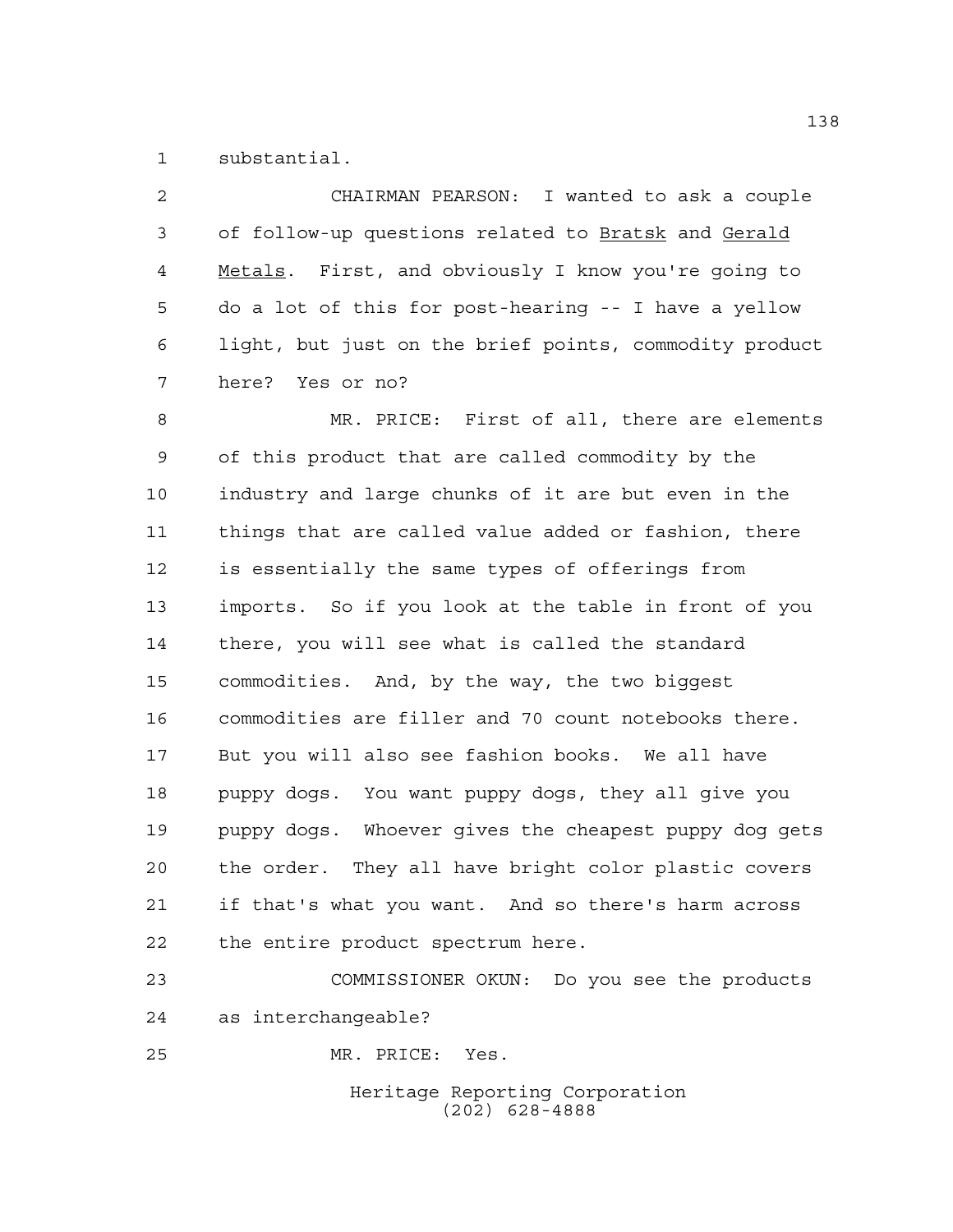Heritage Reporting Corporation COMMISSIONER OKUN: From the different sources? MR. PRICE: Yes. COMMISSIONER OKUN: Okay. And just briefly, price, as I've heard you testify, I've heard the producers say that price is the most important consideration. MR. PRICE: Absolutely. I think the staff report pretty much confirms that price is the most important consideration out there. COMMISSIONER OKUN: I have some other questions on that, but my red light is on, so thank you very much. CHAIRMAN PEARSON: Commissioner Lane? COMMISSIONER LANE: Thank you. I want to go back to an answer that Mr. Rahn gave relating to capacity utilization. I think you 18 said that increased capacity was contingent upon labor management agreement or something like that and I need for you to explain that. Were you indicating that you could increase your capacity utilization but you might not have an agreement with management and labor to do so? MR. RAHN: Hal Rahn with Norcom. Ms. Lane, that was maybe just my way of saying it because that's

(202) 628-4888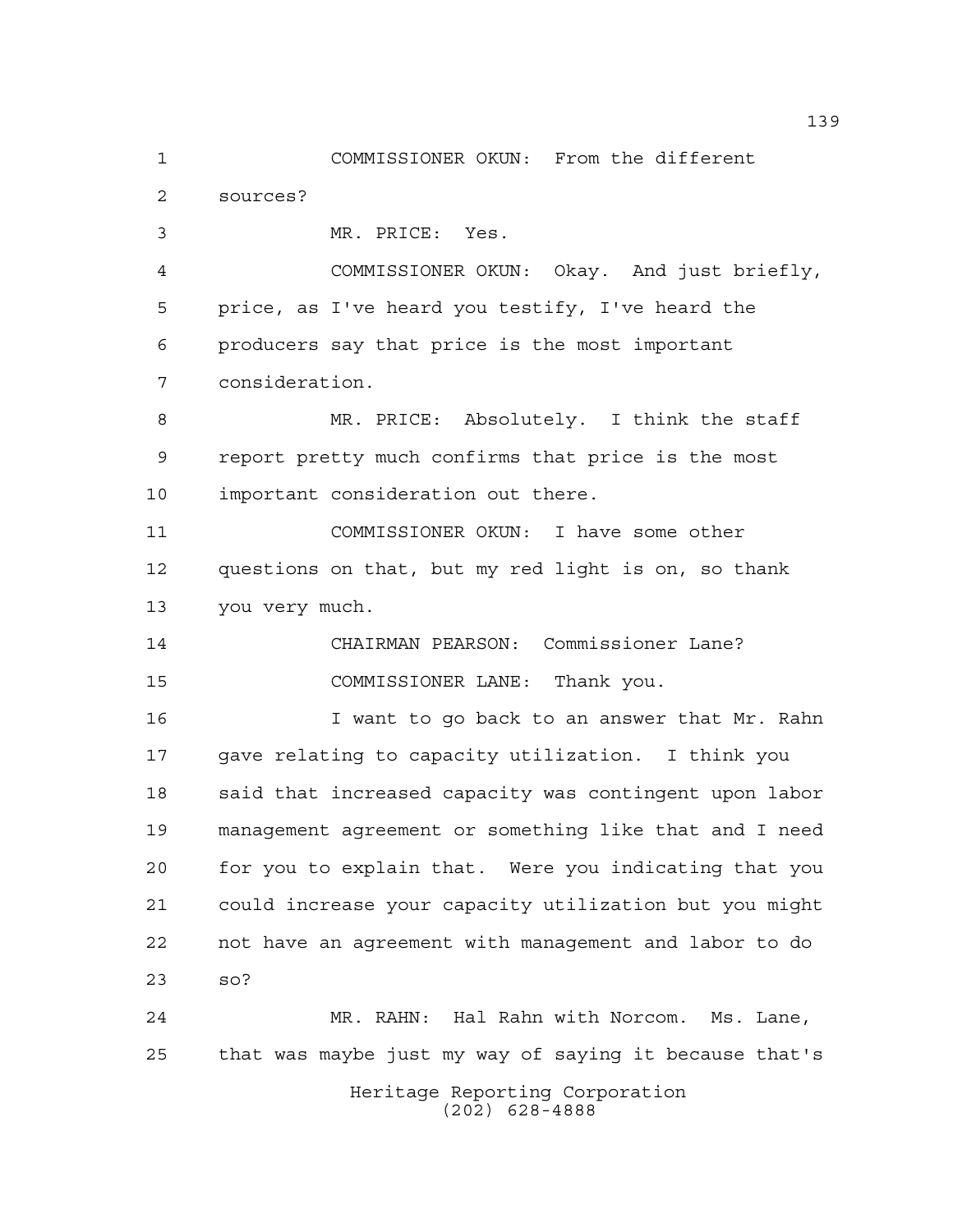not what I was saying. What I was saying was it was a management decision, there is no agreement or anything required, it's a decision that we are going to run more shifts and therefore increase our labor pool or we're going to run less shifts and manage the labor pool that we have or run it through overtime. I was merely speaking of a management decision, not some sort of an agreement.

 COMMISSIONER LANE: Okay. So can you increase your capacity utilization if you had the orders to do so?

 MR. RAHN: We did this year. I think it was clearly accomplished in back to school '06 production year, which would be basically October '05 through now. The record I know will show that Norcom -- I don't know the other data, but I know that Norcom's data is substantially higher in terms of utilization, tons, hours worked, wages, every measure.

 COMMISSIONER LANE: Okay. I just misunderstood or was confused as to your answer.

 Mr. Price, did you want to add something? MR. PRICE: I just wanted to add that you did see some pick up in capacity utilization in the fall period in this case because orders were starting to be placed for domestic production and they were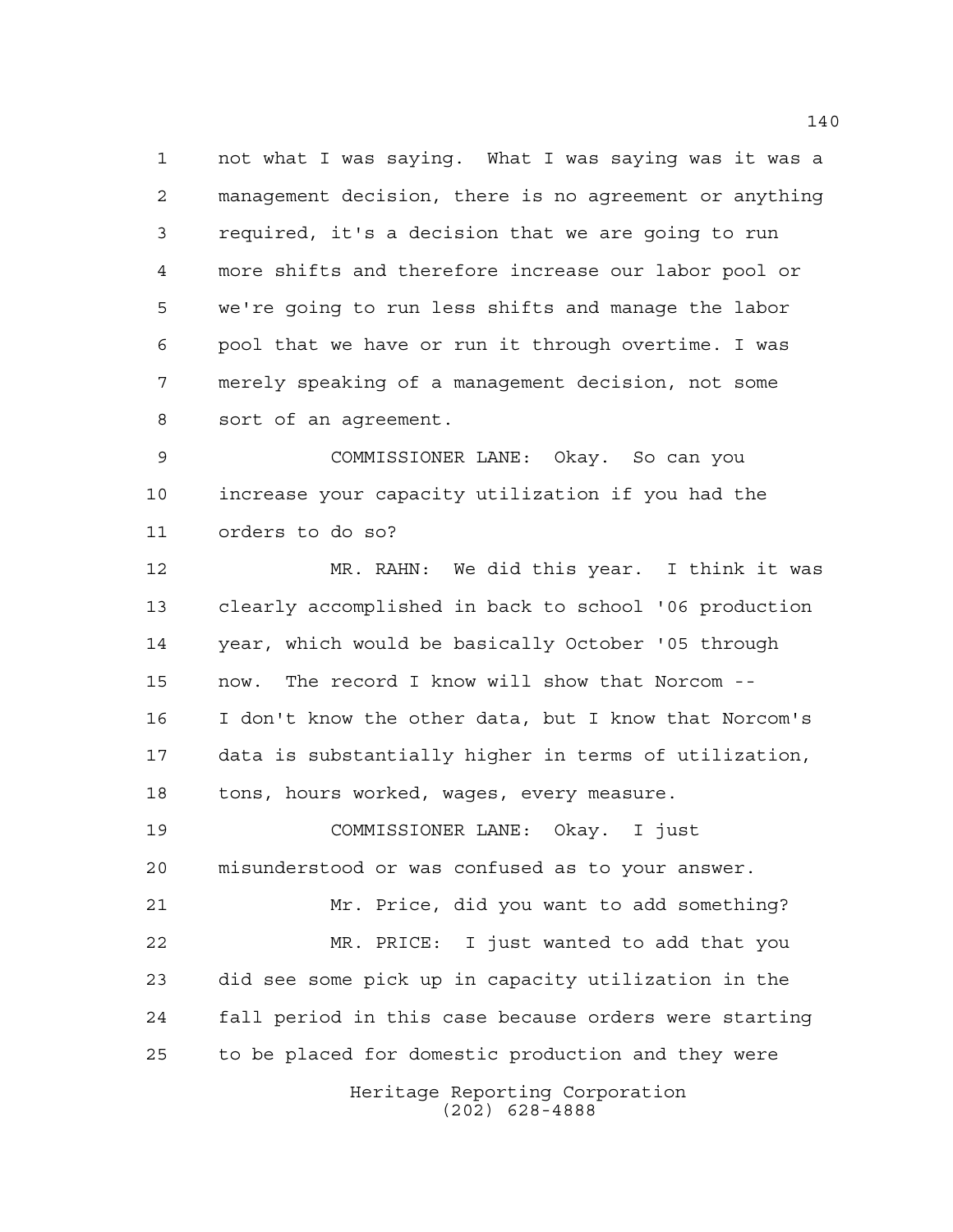able to capture that, so it did not have as sharp a collapse as you would normally see because there were orders being run earlier.

 COMMISSIONER LANE: Okay. Do we have company specific data to show that the companies are losing money on their subject imports and making money on their domestic production?

 MR. PRICE: Yes, the commission has collected that data and it is in your data set.

COMMISSIONER LANE: Okay. Thank you.

 Now I'm going back to something you said in your opening remarks, Mr. Price. I think that's when you said it. Why was the importer's decision, NuCarta and others, decision to solicit and bid on products for the 2006 back to school season ahead of the traditional time for bidding and soliciting considered unfair?

 MR. PRICE: What happened for the 2006 season, and this sort of illustrates a couple of issues on control --

 COMMISSIONER LANE: Could you speak in closer to your microphone?

 MR. PRICE: Sure. Let's deal with this on a couple of different issues. NuCarta was a company that did not exist essentially prior to back to school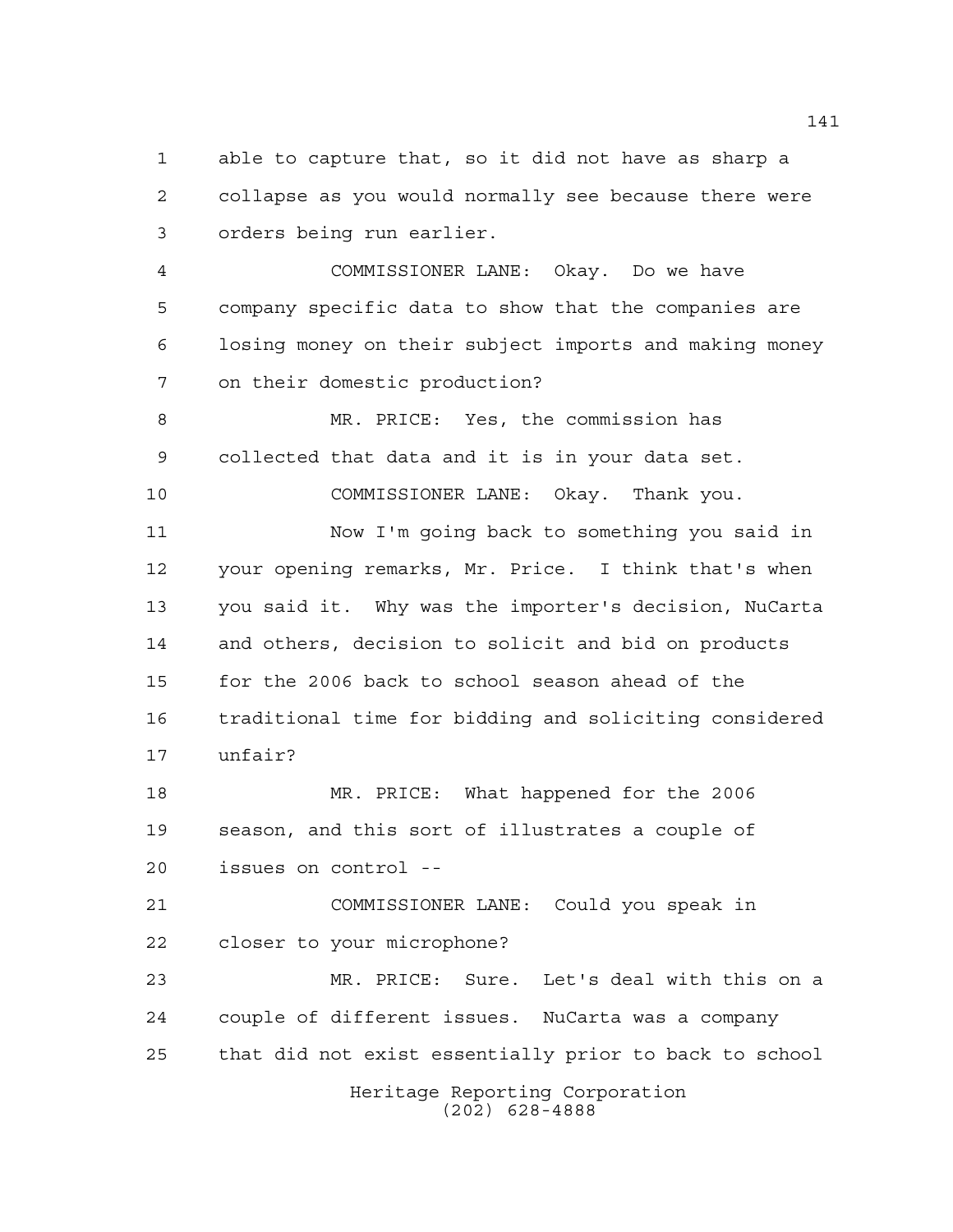'06. It was essentially created as an organization 2 just to go in and bid for business.

 NuCarta came in, bid for substantial quantities of product, tried to rush them into -- and won a lot of bids based upon very low prices. Rushed a lot of subject merchandise into the United States prior to the suspension of liquidation. It had a negative effect on domestic industry volume as a result because those bids would have gone to the U.S. industry, we believe, or a substantial portion of them would have or more of them would have. Secondly, it had an effect on pricing because their bids dragged down pricing in certain key accounts here. Third, when they were unable to deliver, they came back and started giving up orders. By the time they gave up orders, the domestic industry filled as many as they could domestically as possible but could not because of the late times at which orders were even given back because they had essentially massively over-committed their ability to find supply from supply out there and when the preliminaries went in place, they basically walked away from orders.

 So they had a negative effect on volume that would have occurred this year. They had a negative effect on pricing so while the industry got a fair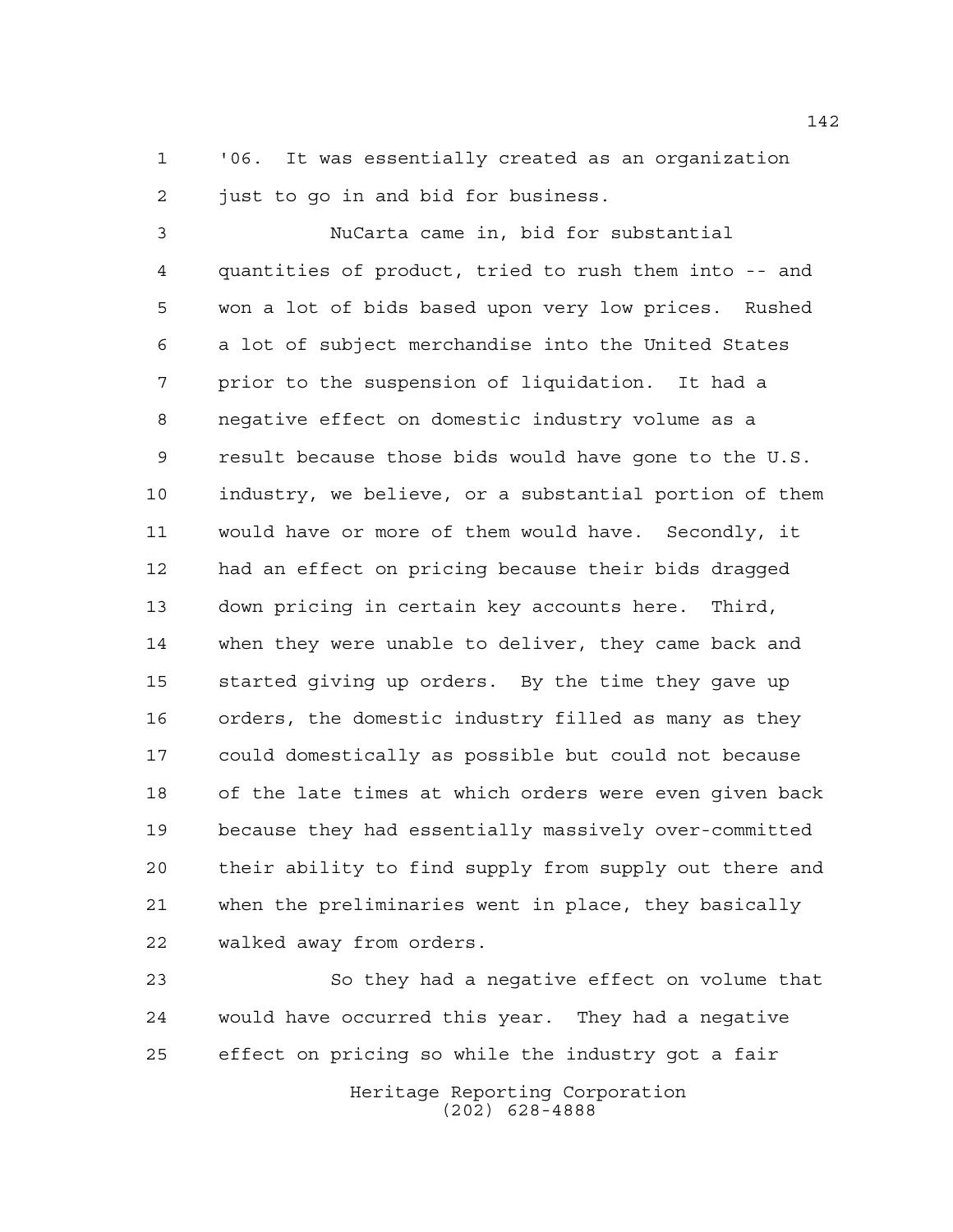amount of benefit from the preliminary relief, it was not fully what they could have received and their actions have undermined the effectiveness of relief. COMMISSIONER LANE: Dr. Kaplan, did you want to add something?

 MR. KAPLAN: Just briefly. To echo Alan's statements, typically in critical circumstances you see an increase in imports before and after and a critical circumstance allegation is brought to you and the intent and the person, the buyer and the seller are unknown, and historically the commission has not found critical circumstances. This case is different and unique and we ask you to look very carefully because here the pattern of importation was different, it was rushed in compared to what the normal delivery times are. We could identify the exporters, we could identify the importers and their intent and motivation in terms of whether this was coincidental or undermining the order should be known. And so our point of raising this issue and Alan's point of saying it's the first time in 23 years, it's that the circumstances are atypical of what appears before the commission in critical circumstances and we'd just like you to look hard at this.

Thank you.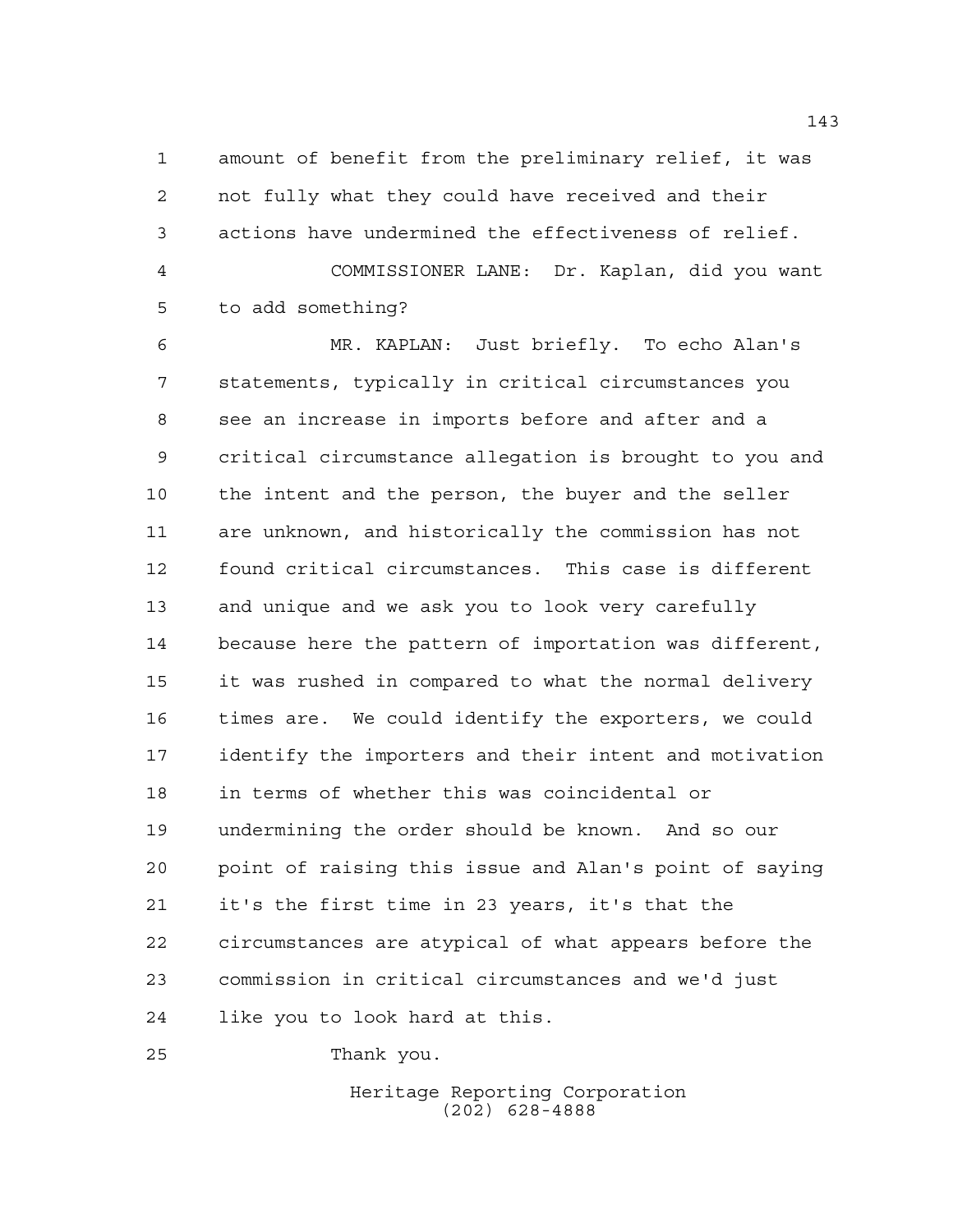COMMISSIONER LANE: Okay. Thank you.

 Mr. Rahn and Mr. McLachlan, you mentioned your attempts to lower costs in your domestic production. Other than closing plants, what have you done to lower your costs?

 MR. RAHN: Hal Rahn with Norcom. We will take manufacturing or engineering looks at pieces of equipment, how we can rearrange equipment to perhaps get more throughput though a machine; reduce the number of people required to pack boxes, to pack cartons. We will take into account how we can run a machine maybe two or three hundred feet per minute faster. And I think that at Norcom, we have certainly achieved the ability to make items at speeds that are probably the low cost, fastest in the world.

 MR. MCLACHLAN: We look at productivity improvements at lots of different levels. The manufacturing ones are probably the most obvious and I think that's what your question went to. As Hal's pointed out, increasing machine speeds, decreasing our downtime, which is the time that the machine isn't running for maintenance or for other aspects, reducing the amount of time that we have for changeovers between product sizes or product differences, those are great ways to improve productivity.

> Heritage Reporting Corporation (202) 628-4888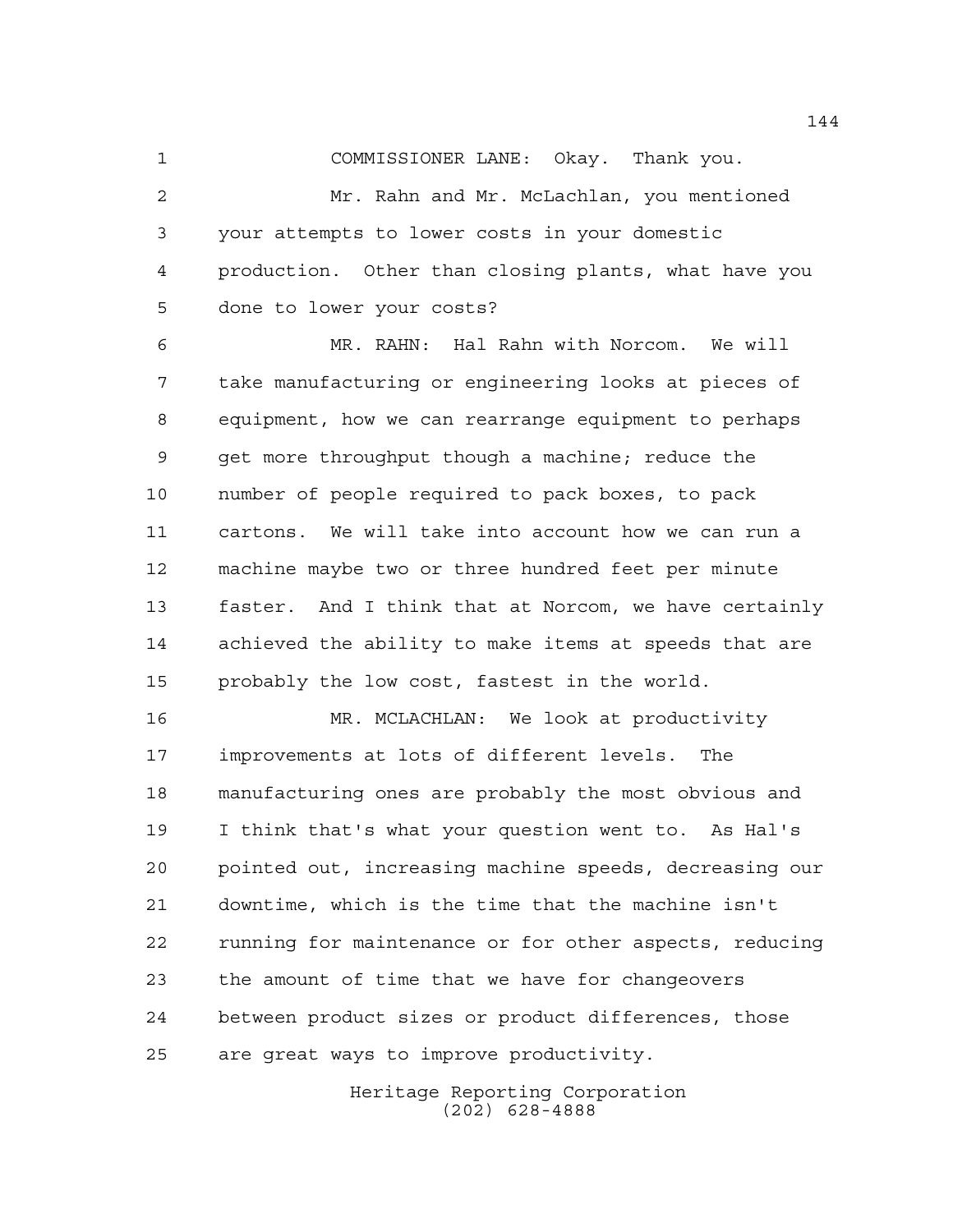We're also looking at improving our productivity through materials utilization, so getting better yield out of the materials we use, using different materials that can still provide the consumer benefit and specifications that are required; looking at reengineering or reverse engineering some of our products to make sure that we're more productive in the make method that we have. There are a whole host of things that we're doing to drive productivity and it's succeeding.

 In the Blair plant, we've had a consulting group go through called Centrist. They've helped us do a lot of different shop floor productivity tools that can help us get after that. But the biggest thing we've done is reduce overhead. We have consistently taken looks at how are we managing the business, what sort of ways are we scheduling the plant, what are the other places that we can improve productivity. And we're looking at asset productivity. The two biggest assets for us are inventory and accounts receivable, so finding ways to make sure we get the kind of turns out of our inventory that we need so we can reduce our cash cost and reinvest that in the business and reduce our accounts receivable so we get our money on time and we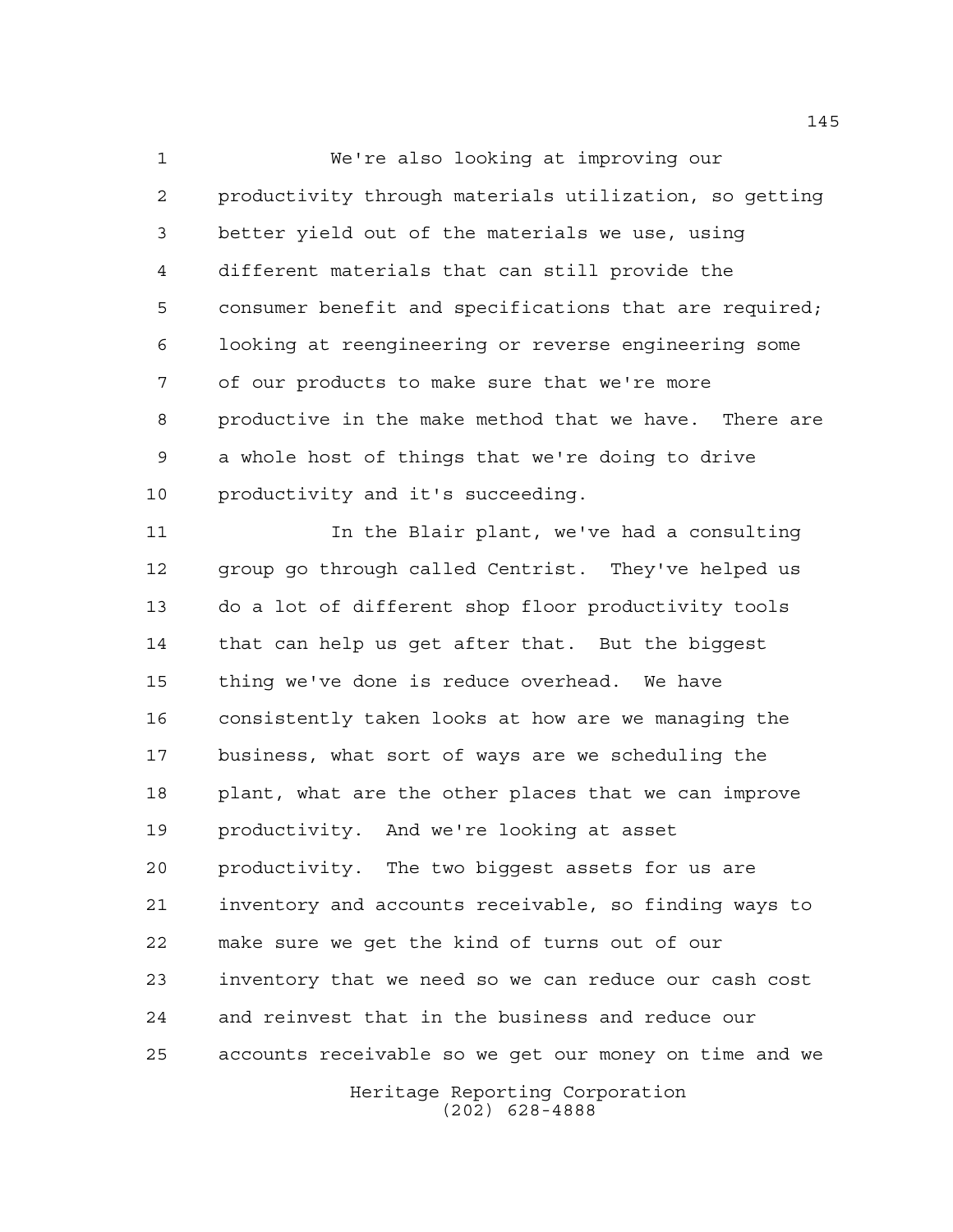don't have deductions. That's really important to us because that's two-thirds of the asset base that we have in the business. So those are the kind of productivity things we've been trying to drive. COMMISSIONER LANE: Okay. Thank you. MS. HART: I'd also like to add that our members -- this is Holly Hart with the Steel Workers -- took wage and benefit concessions as well in an attempt to help them achieve better productivity and profits. COMMISSIONER LANE: Okay. Thank you. MR. ROBINSON: Commissioner Lane, could I respond to that? This is George with Top Flight. Although in my testimony I did mention cost saving measures, I wanted to make sure that the commission knows that Top Flight is not cost irresponsible in our operation as well. We have used all of the practices that my competitors have implemented as well. But unfortunately, most of our savings or much of our savings has come from cutbacks that we've had to make in personnel and we've made those cutbacks because our factory activity is down so much. Many of the cuts have come in production control. If you do not have the factory activity because of losing orders to unfairly priced imports from China, India and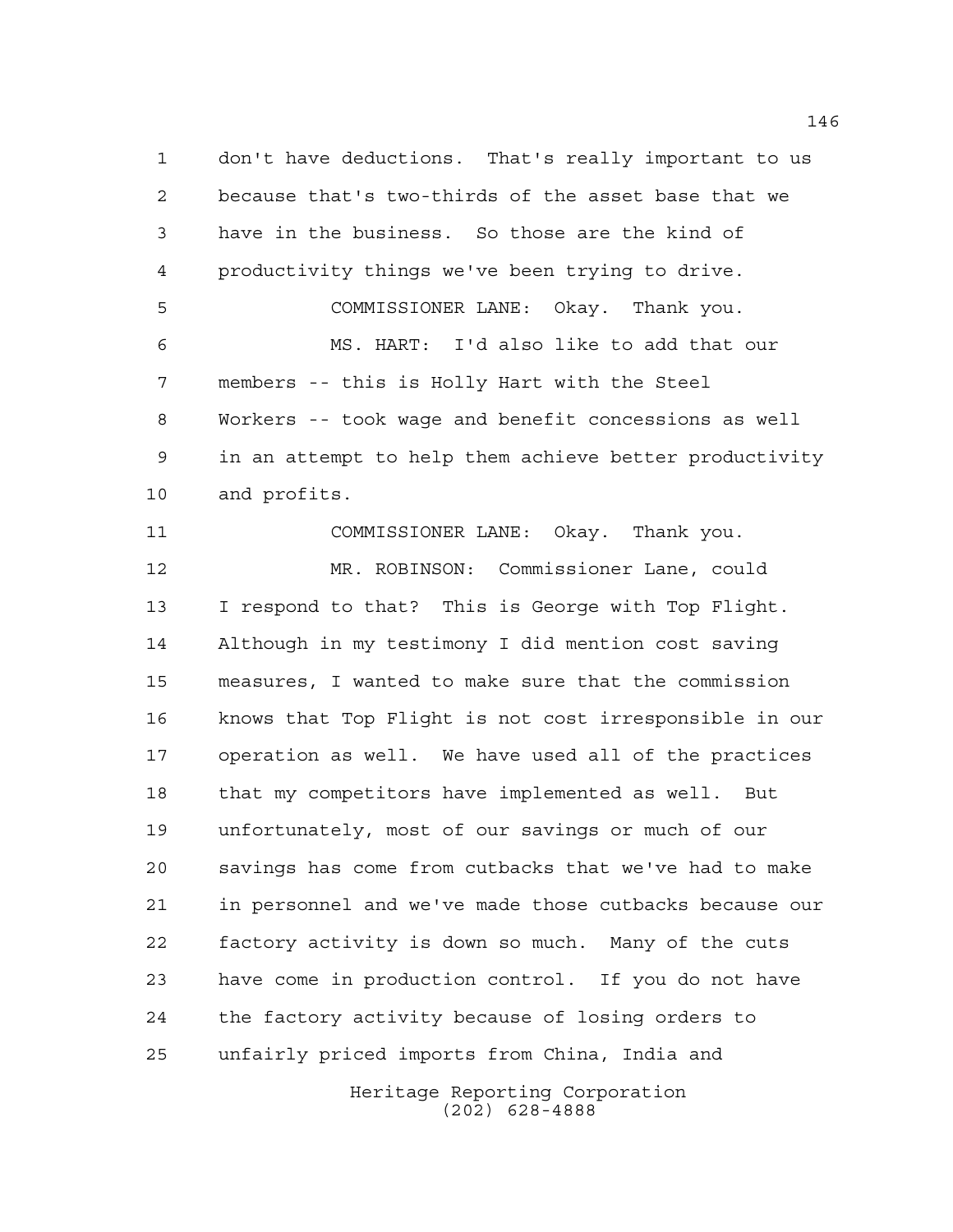Indonesia, you do not need those people and so we have eliminated many production control jobs.

 We have tried to cut the staffing on our machines, increase machine speeds, increase machine maintenance so that the machines run better when they are running. We try to sequence our products, manage our materials and that sort of thing. So I just wanted to go on record for the retailers in the door as well as for you guys to know that we are working hard to keep our costs low and competitive in this very difficult world market.

 COMMISSIONER LANE: Okay. Thank you, Mr. Robinson.

14 Thank you, Mr. Chairman.

 CHAIRMAN PEARSON: We have data on imports from five countries or groups of countries. Three of them show increasing market share and that would be China, Brazil and all other countries, whatever we call it here, other sources. Two of those are non-subject imports, both Brazil and other sources are non-subject imports. We have two countries on which we have import data that show decreases in market share and that would be India and Indonesian. Both of those are subject countries.

Heritage Reporting Corporation (202) 628-4888 What I'm trying to understand is why was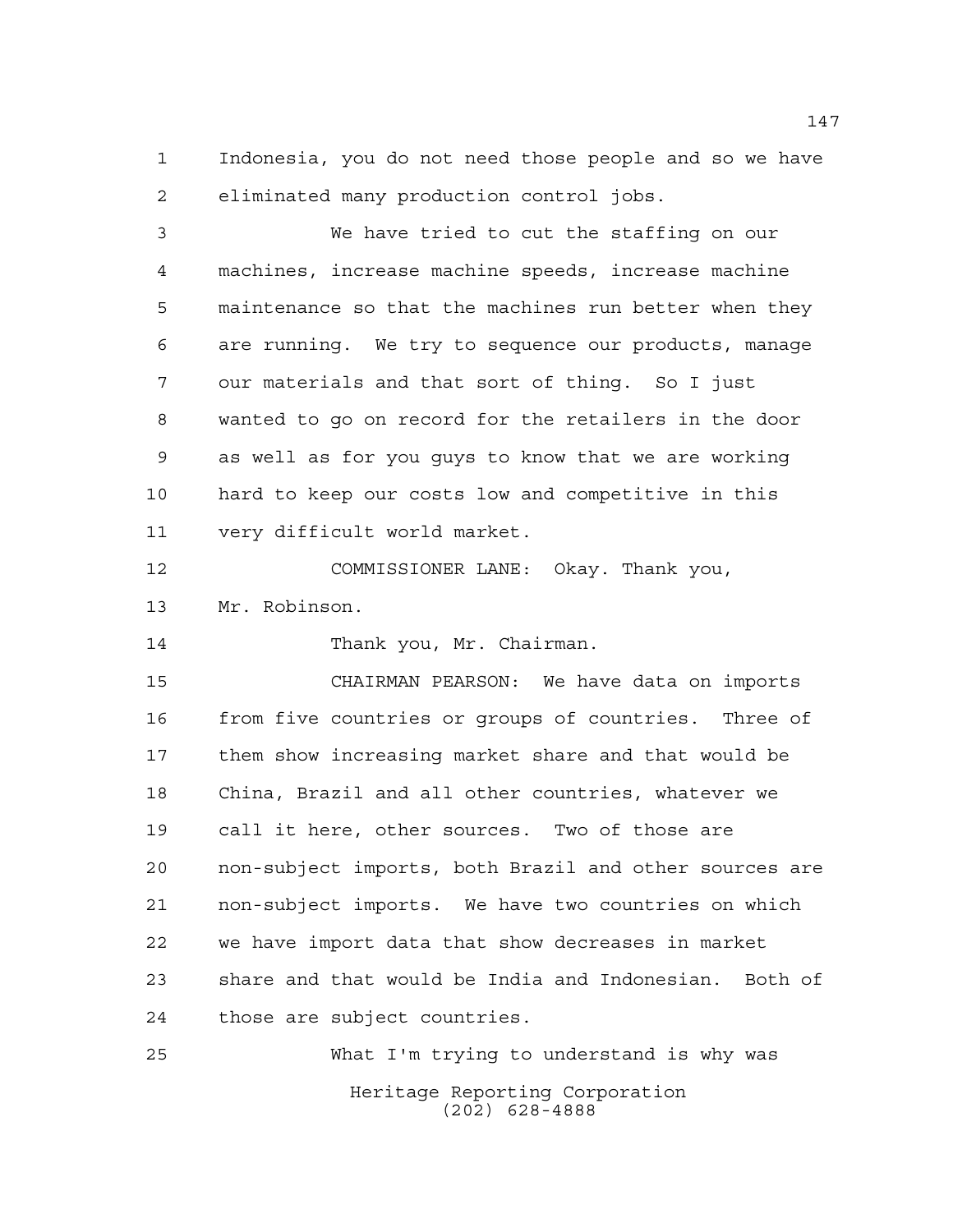this petition structured the way it was? To me,

 there's something counterintuitive here that I simply don't understand and I would like to know why it was done this way.

 MR. PRICE: In discussing with our clients where the competitive problem that was challenging them in the process they were complaining about the subject countries driving the marketplace and following the filing of the petition while there obviously is an increase in imports from nonsubject countries the domestic industry is able to increase production, increase volumes, increase prices, et cetera, there is not an ability and enough capacity alternatively out there to replace the subject countries.

CHAIRMAN PEARSON: Dr. Kaplan?

 MR. KAPLAN: Yes. Especially because of the way the bid process works where people that bid aggressively could lose to someone else who bids even more aggressively we had a discussion regarding which countries we felt were most aggressive and will be the biggest potential problem.

 We sat down at NALAN at one point and said well, the easiest thing to do is to file against everybody in the world, but the clients didn't think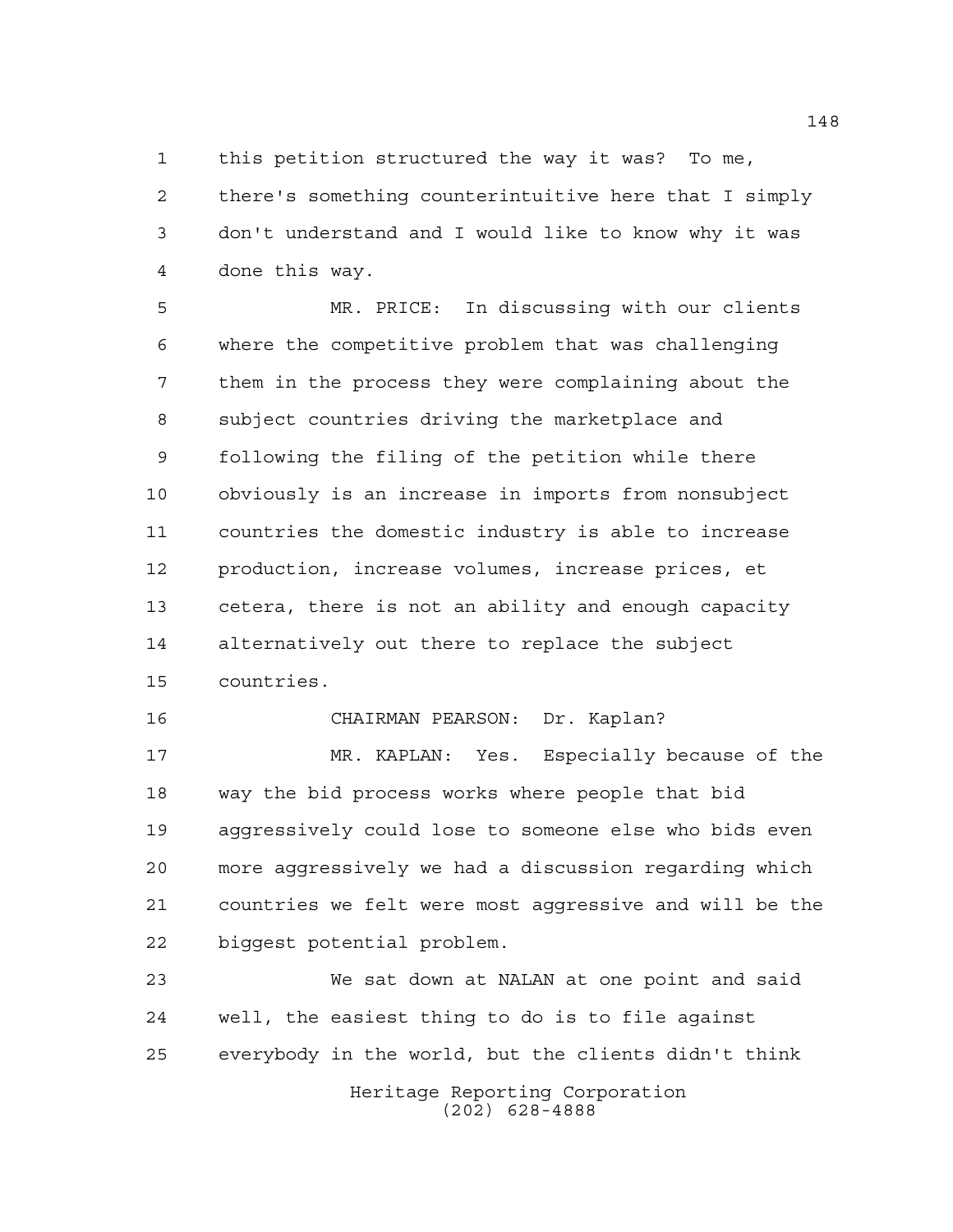that everybody in the world was a problem. You talk and you say who's aggressive? Where is the aggressive nature coming from? Is the trade law meant to sweep up everybody even though you don't think that some of the people you're sweeping up are behaving injuriously?

 So we've identified the three countries that were most aggressive in pricing, that were seen by the customers in the bidding process as being most aggressive, that were the cause it was felt of a decline in prices and a joint increase in share in the key mode of effect, and as Mr. Price stated and each of the witnesses has testified remediating the effects from those three countries that had significant benefits to these producers reflecting the fact that they were right. That was the problem.

 CHAIRMAN PEARSON: Well, remediating effects of one of them anyway --

19 MR. KAPLAN: What?

 CHAIRMAN PEARSON: -- but the other two were not appearing to succeed terribly well in the U.S. marketplace during the period of investigation. So you talk about how competitive they were, yet if they were so competitive why were they losing market shares?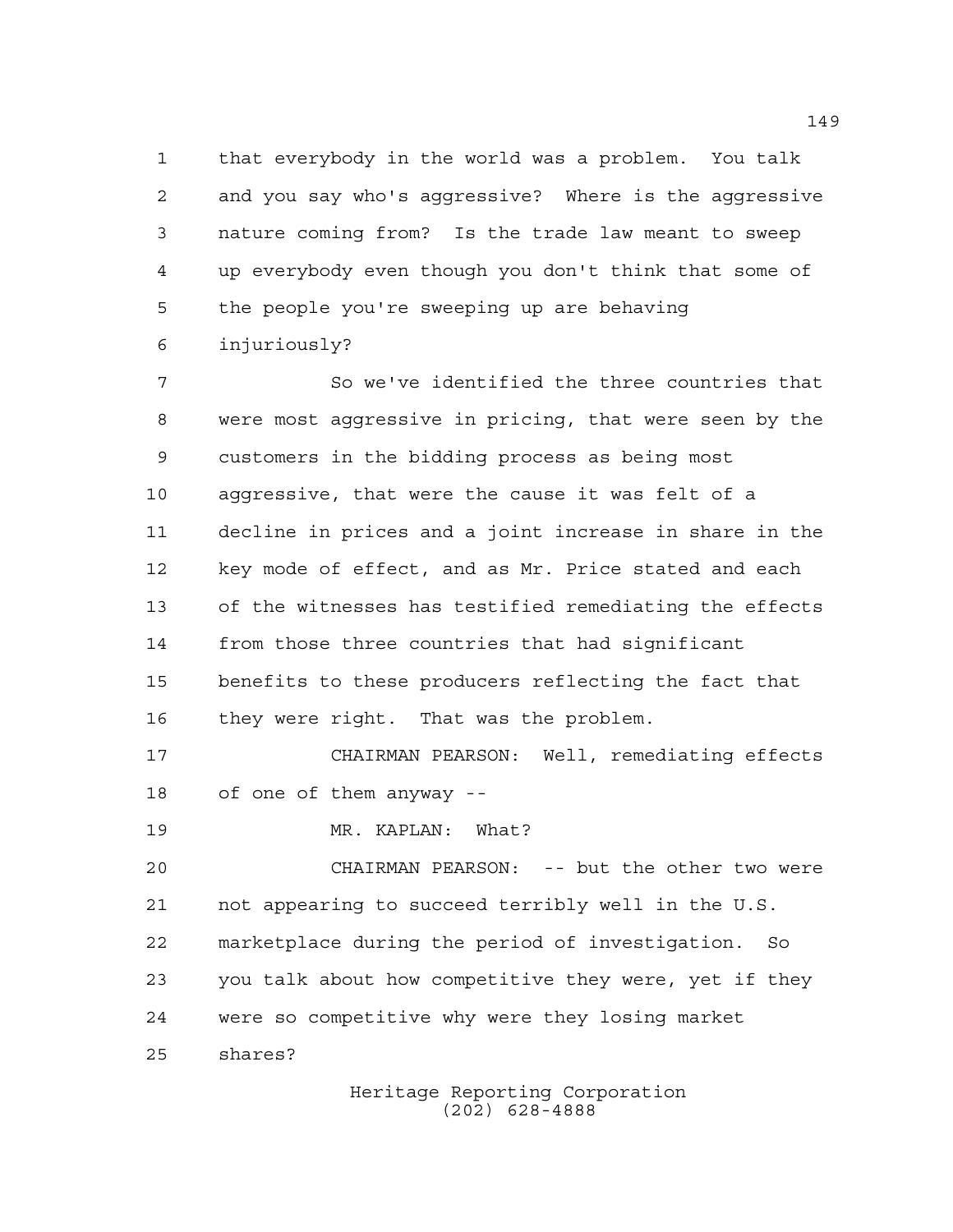MR. KAPLAN: Well, if the first problem is China and they're picking up share and you believe that should they leave the next countries that are going to pick up share based on their bidding behavior, and their personal experience in the marketplace and their pricing, which was found to be dumped and subsidized, are India and Indonesia you tell your lawyers and economists my 30 years in the business, my 85 years of a company, my public company merger due diligence tells us that these are the miscreants with respect to pricing behavior and future price depression, suppression, lost sales, lost revenue, loss of jobs, lost production in the marketplace, and so we went forward.

 The calculations were allegations that they dumped, they were confirmed that there were dumps in subsidizations and the remediation of those three countries with respect to the preliminary duties had the effects that the clients felt would occur so that behavior be remediated by the duties.

 They're on pins and needles saying it's starting to turn, but it will all completely disappear and we will see imports and bids from these three countries immediately at very low levels should there not be an affirmative final determination.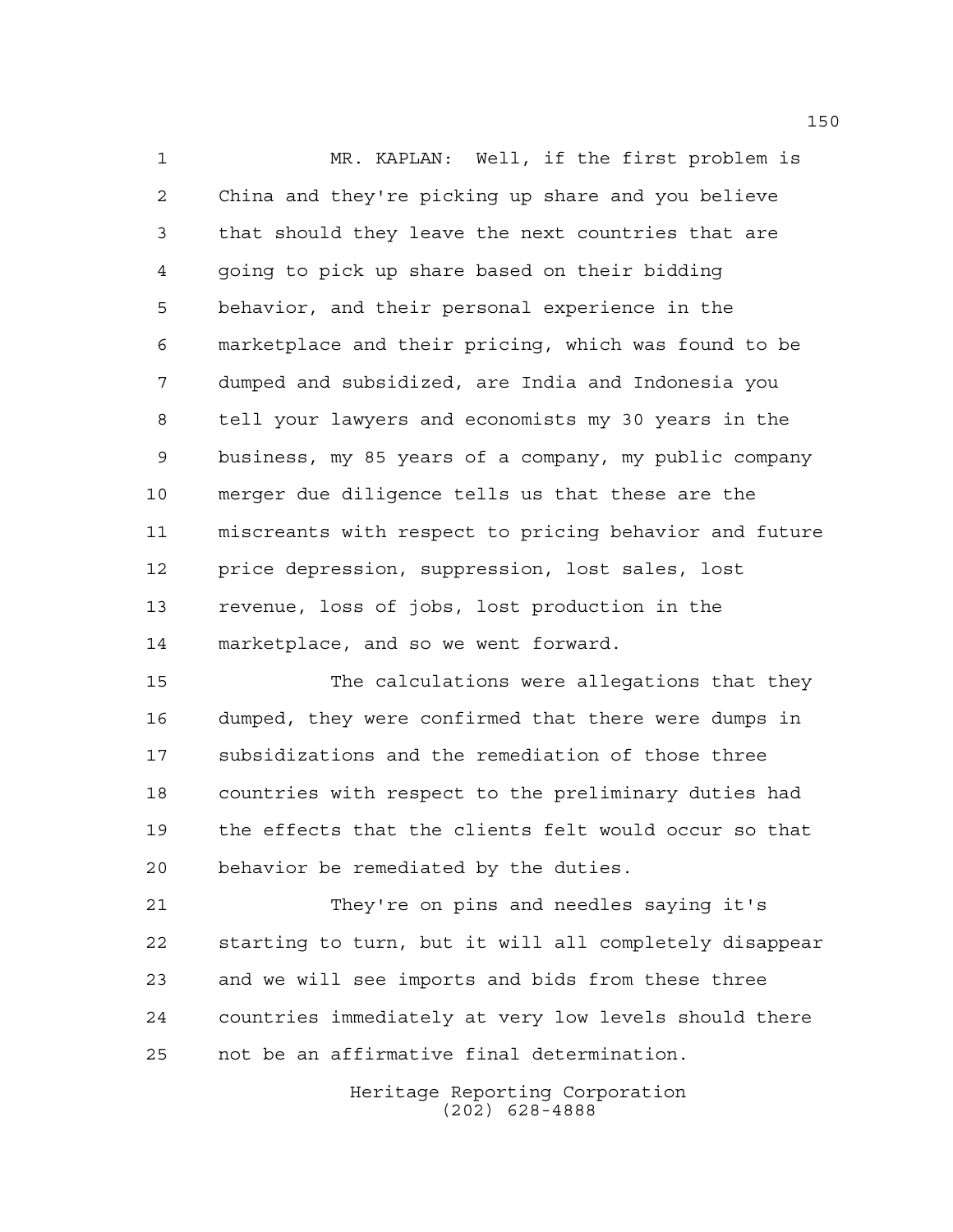CHAIRMAN PEARSON: How do you respond to the argument that the selective choice of subject and nonsubject countries serves primarily to gain the system and shifts relative leverage of producers and purchasers in the U.S. marketplace such that we've got certain purchasers that are obtaining product from countries that might be having a declining market share in the United States, so let's include them and let's not include other countries where it might be convenient for U.S. producers to import some product. Isn't there an argument that something's going on here that has a lot more to do with who can gain leverage in the U.S. marketplace rather than what's really happening with imports? MR. KAPLAN: I think that the gaming that's going on and you see it in case after case on consumer products in the Commission is the ferocious competition at the retail level forcing prices down for products and shifting sourcing overseas. To the extent that these sourcings from the Targets and Wal-Marts of the world are fairly priced that's fine, but if they're not fairly priced it's the Commission's responsibility if they hurt the domestic industry, and that was the allegation that was made on these three countries, to offset it.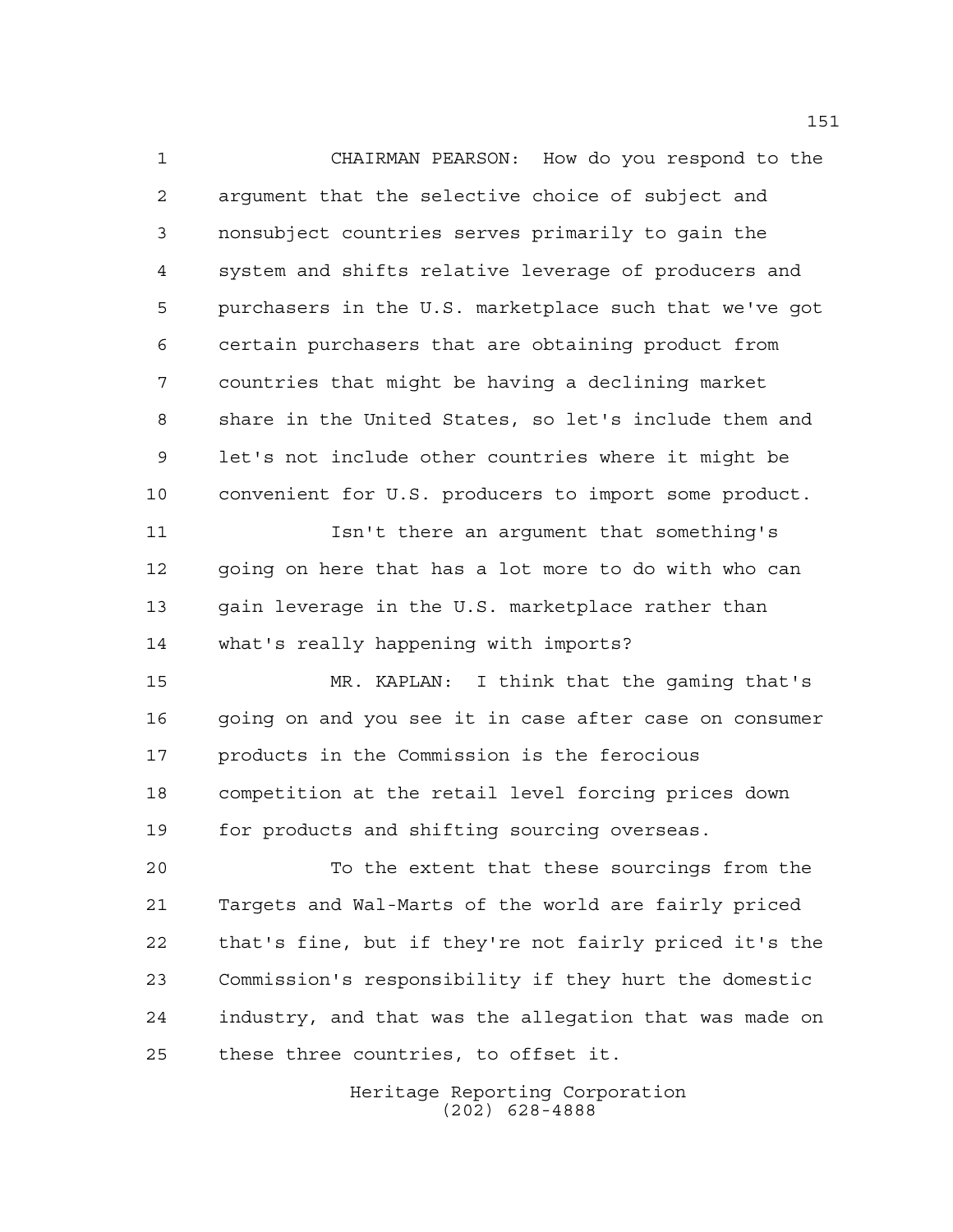If we control the imports why aren't we making all this money out of China? If we control the imports why aren't we successful in our domestic and other import operations? These were the countries that were suspect.

 If there was an enormous other producer that we had control over their production, their capacity, and it appeared that we were massively importing from there and controlling it, and I could name cases where that has happened, you might question it. In this case you're talking about small volumes of imports and I think the panel could ask for -- you could ask them about control of Brazil for example.

 CHAIRMAN PEARSON: Well, what I'd like to ask.

Go ahead, Mr. McLachlan.

 MR. MCLACHLAN: Yes. I think that part of your question goes to the allegation that we have purchased assets in Brazil in order to supply to the U.S. market and the data shows that's absolutely untrue. We bought the Tilibra facility, which is a good producer with a good brand name, for domestic Brazilian consumption in other export markets in Latin America.

Heritage Reporting Corporation (202) 628-4888 It gave us another market to compete in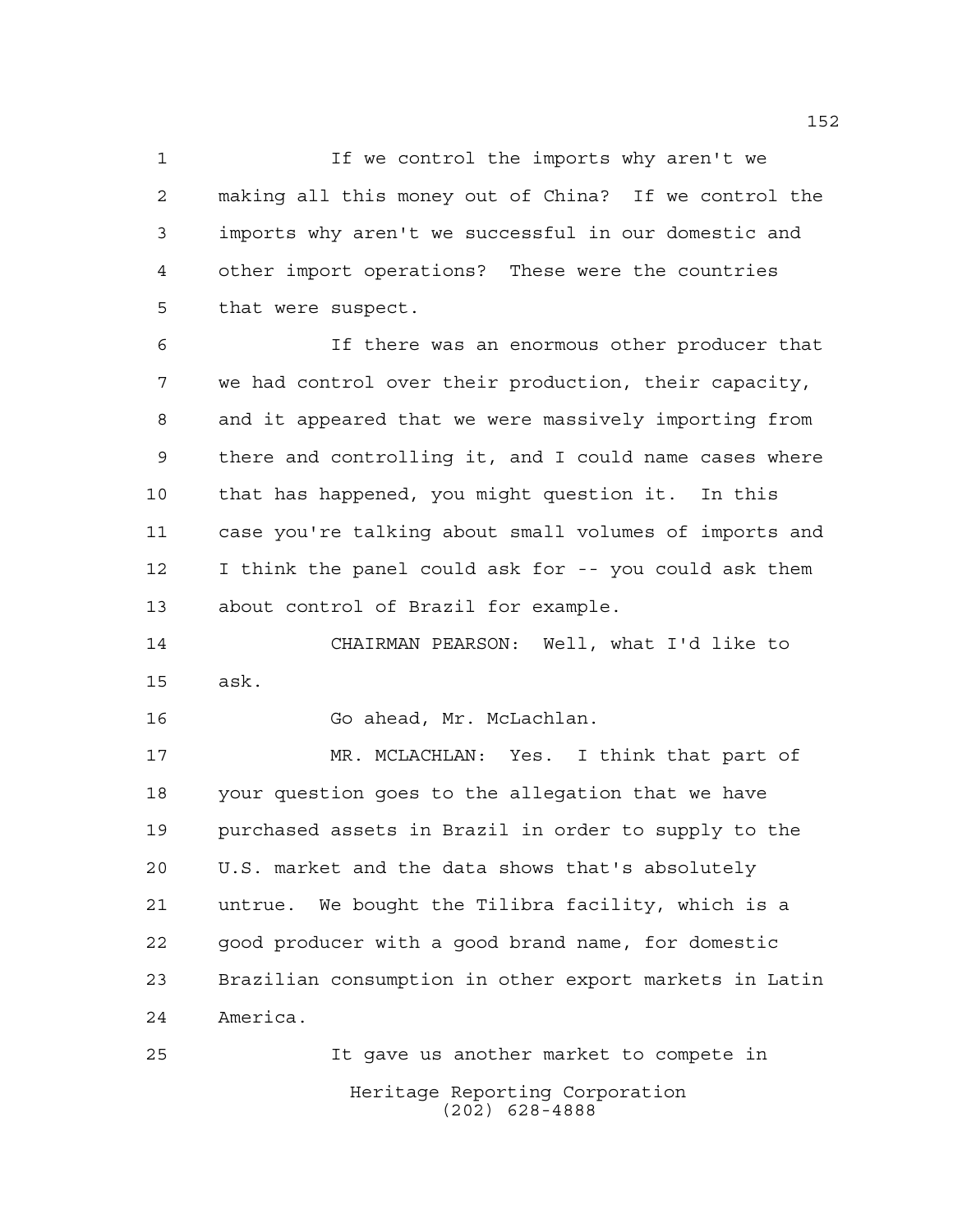worldwide, not for the ability to produce in Brazil and bring it into the United States and the data shows that. The very next year we brought our imports from Tilibra from before we owned them to after down dramatically. We're a small producer in Brazil for those types of products. So that first part is just simply not true.

 We did it for the domestic Brazilian market. The second part is the other countries don't have in our opinion the kind of behavior patterns that we've seen with Indonesia, China and India. Their past history are very clear here.

 They are focused on the U.S. market, they're using dumped and subsidized products against us and they have continued to do that over a number of years whether it was Indonesia back at the very beginning or whether it's China today all three of those have participated in a meaningful way to harm us by using those kind of subsidized products.

 The other countries don't have the kind of converter subsidies. Brazil's another one. Even the people, not Tilibra, but the other conversions in Brazil don't receive government subsidies at those kind of rates and don't have the kind of dumping propensity that we've seen from Indonesia, China and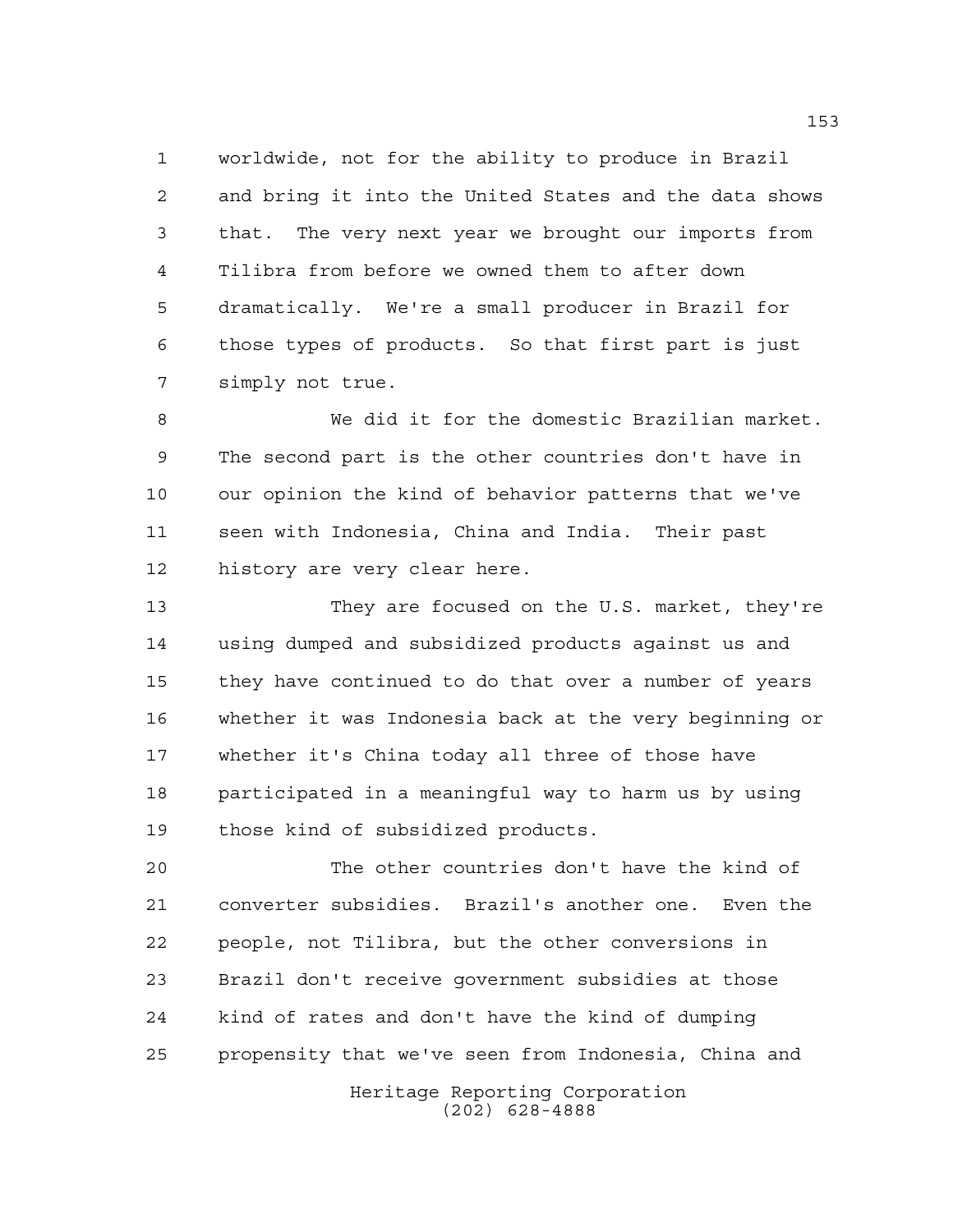India.

 CHAIRMAN PEARSON: Okay. So how are they managing to gain market share then, specifically the Brazilians, in our category of other sources? I understand they may be pricing fairly and all that, but somehow they're gaining share in the U.S. market according to our data.

 MR. RAHN: Hal Rahn with Norcom. I think that the Brazilians are fairly pricing their product and at the same time that's enabling a fair price to the market, it's enabling us to have a fair price to the market, a more level playing field as we've been talking about. When I go back and I hear about Brazil I think that the key feature about Brazil is that they price their product, it's very simple, it's very much like ours, it's exchange rate in the price of paper.

 There are times when their product is cheaper than ours and there were times when ours was cheaper than them, but there are never times at least in the last five, six, eight years that I can remember that our product has ever been cheaper than any of the subject countries.

 MR. ROBINSON: One response I'd like to give, Chairman Pearson. CHAIRMAN PEARSON: Okay. I'm on my red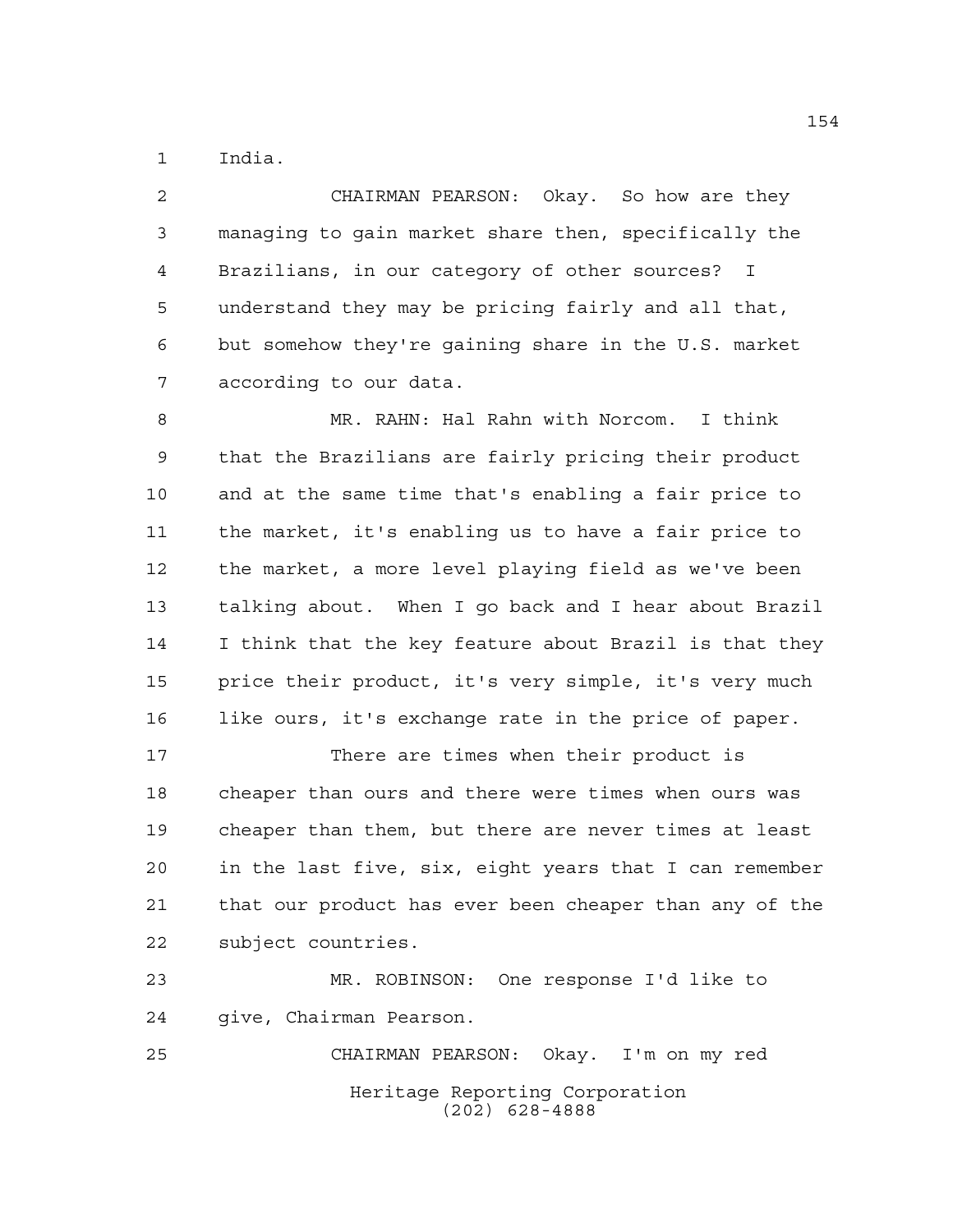light understand. Okay?

 MR. ROBINSON: Okay. CHAIRMAN PEARSON: My time has expired, so if you could be brief. That's what I'm requesting. MR. ROBINSON: Okay. Top Flight joined the association because we were on the verge of very, very serious considerations of closing our factory because we could not participate or could not profitably operate our manufacturing facility in the United States given the selling prices and the incredible squeeze on margins to the virtual elimination of profit on certain line goods which is the core of my business and the core of our operation, and so for that reason we joined the association and we brought the case against India, Indonesia and China because they are the three low cost, low price leaders in the

prices.

 If India or Indonesia did not win more bids in one year than they did the other they participated actively and independently in driving the prices down to levels that made it impractical, and unreasonably, and a loss of profit and actually a total loss to the operation as a result of the kind of pricing that were present in the marketplace.

marketplace and they are the ones that are driving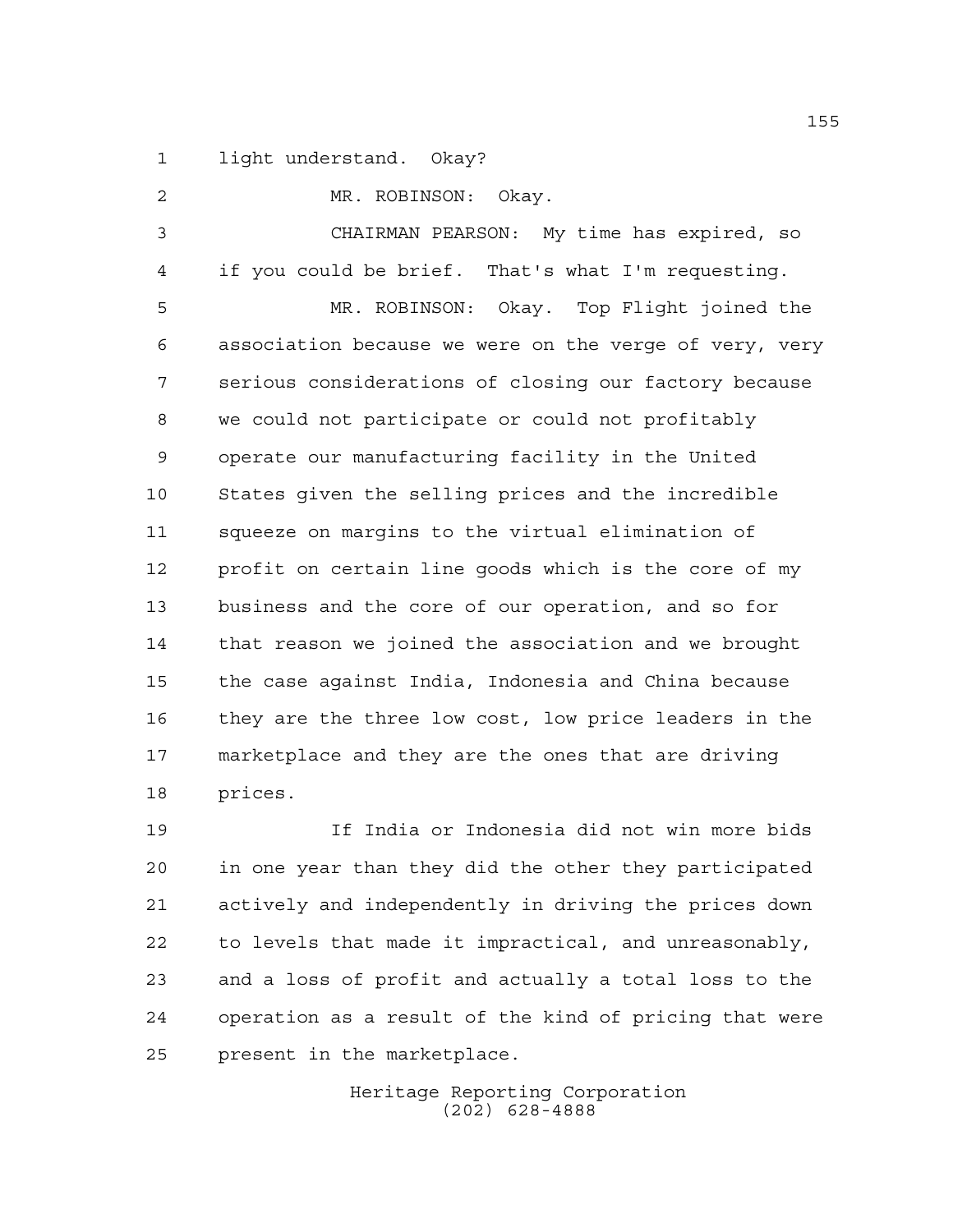Heritage Reporting Corporation (202) 628-4888 So we originally lost margin, and then we eliminated all profit and then we lost orders. You see that because it's kind of evolutionary I think of the numbers as well. That was the experience that my company has had and the reason that we joined this because we don't want to close the factory, we want to run it and we want to employ the people that we employ. This is the right thing for us to do and with a victory in this case we will be able to do that. We will be able to maintain our plant. CHAIRMAN PEARSON: Okay. Thank you for that elaboration, Mr. Robinson. Thank you to my colleagues for your indulgence. Madam Vice Chairman? VICE CHAIRMAN ARANOFF: Thank you, Mr. Chairman. My colleagues and I have asked this question, versions of this question, I think each time and you can see that we're struggling, but I'll ask it again a different way and see if that makes any progress. You've indicated to us today that domestic producers have been forced to turn to imported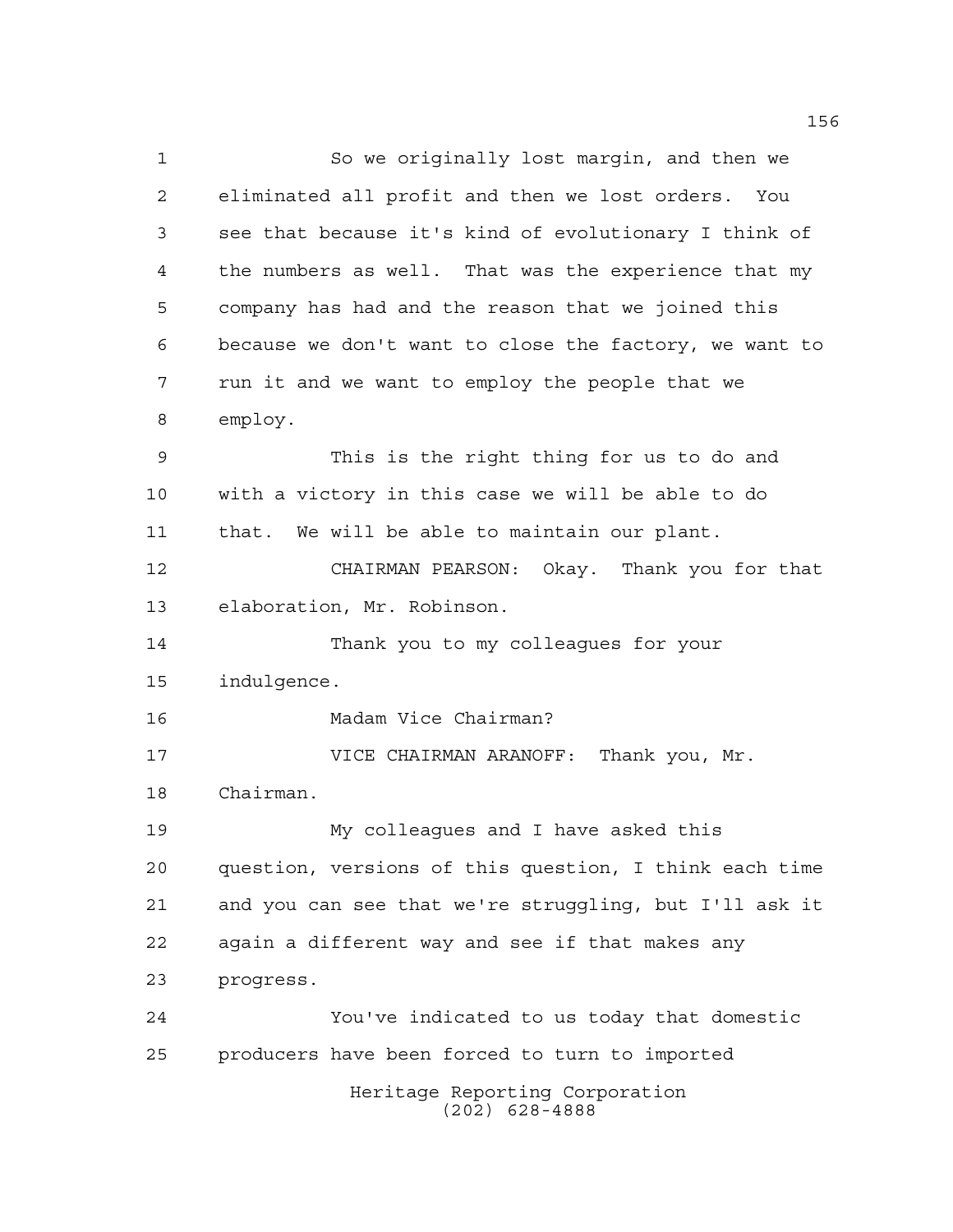product, but under pressure from their customers, and you've also testified today that the subject countries are the low price leaders and also the countries that have the most available capacity that can be tapped. If all of those things are true why, and

 particularly with reference to the period prior to the filing of the petition, would anyone be importing product from nonsubject countries, NAFTA countries, Brazil, or other countries, all of which are represented in our data in meaningful quantities prior to the filing of the petition.

Mr. Rahn?

 MR. RAHN: Hal Rahn with Norcom. I hoped that we have made our position clear, and obviously we hadn't, but I think that back to the no choice really comes to mind. If we did not import the product it was there and it was coming regardless of whether we imported it or not.

 It was essential to us and we, and I'm speaking for Norcom, chose to import product not as a compliment to our business, but as a way, again, to try to get to a price point that we were being led to. VICE CHAIRMAN ARANOFF: Right. No, no. I understand that argument. I guess what I'm saying to you is if that's true, you had to do it and you had to

> Heritage Reporting Corporation (202) 628-4888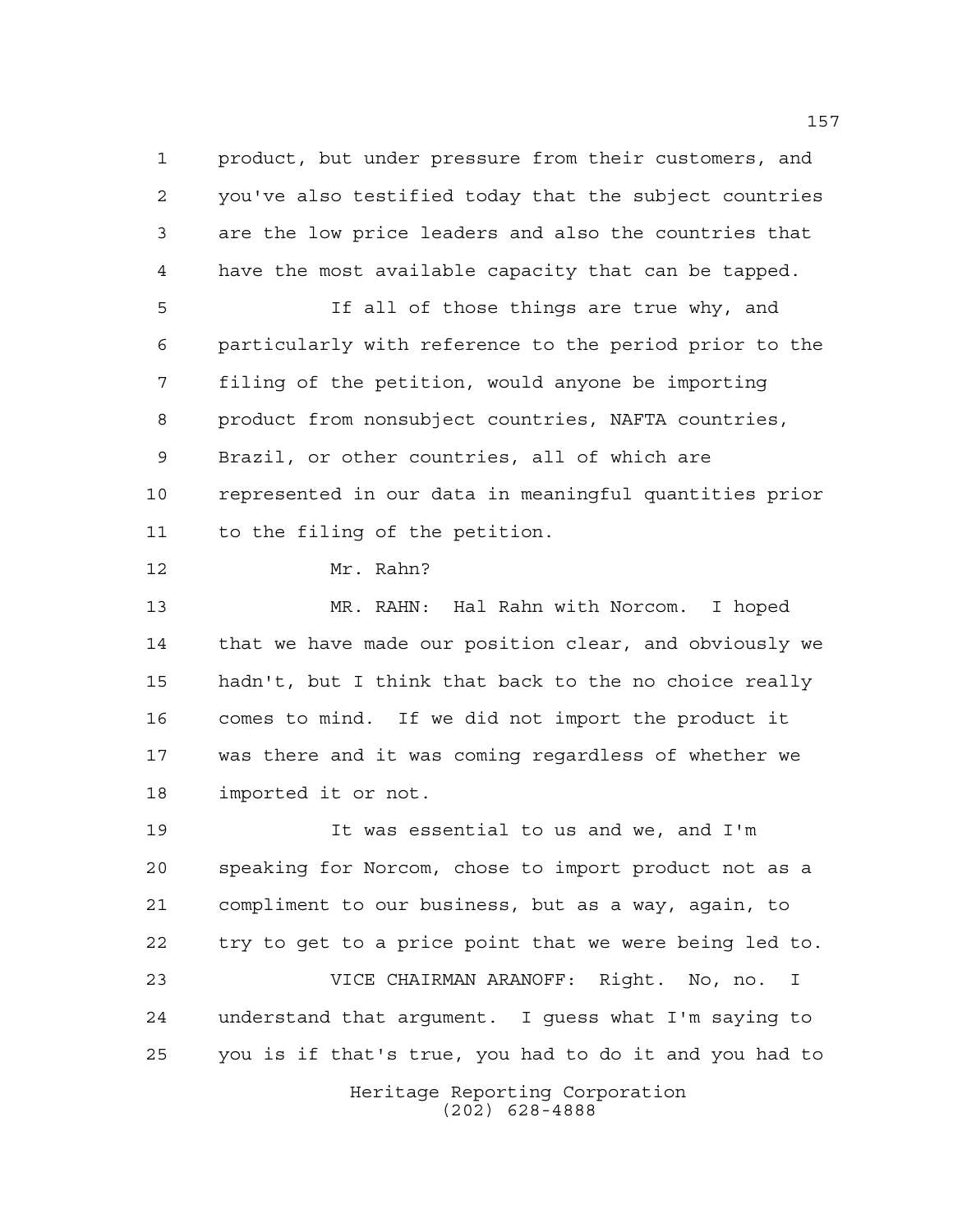do it because of price, and the subject countries are where the cheapest product is coming from and they have plenty of capacity to supply it --

MR. RAHN: Right.

 VICE CHAIRMAN ARANOFF: -- why am I still seeing imports from other countries -- Brazil, Mexico, Canada, et cetera, et cetera -- and why am I seeing these things before the petition was filed because I can see that there might be a story after the petition is filed. So what I'm trying to ask you is when you're forced to import, you're looking for a source, what would ever make you choose product from Brazil, or Mexico, or Canada over product from a subject country?

 Can they make a product you can't get somewhere else? That's certainly one of the arguments we've heard from Respondents. Are there capacity constraints that you haven't told us about in the subject countries? Is there a quality issue? Why would I see a single product ever imported from Brazil prior to the petition if these conditions are true? MR. RAHN: If I may continue because Norcom is a large importer of Brazilian product. From our particular situation I think that the data would show that in 2005 that the Brazilian imports into the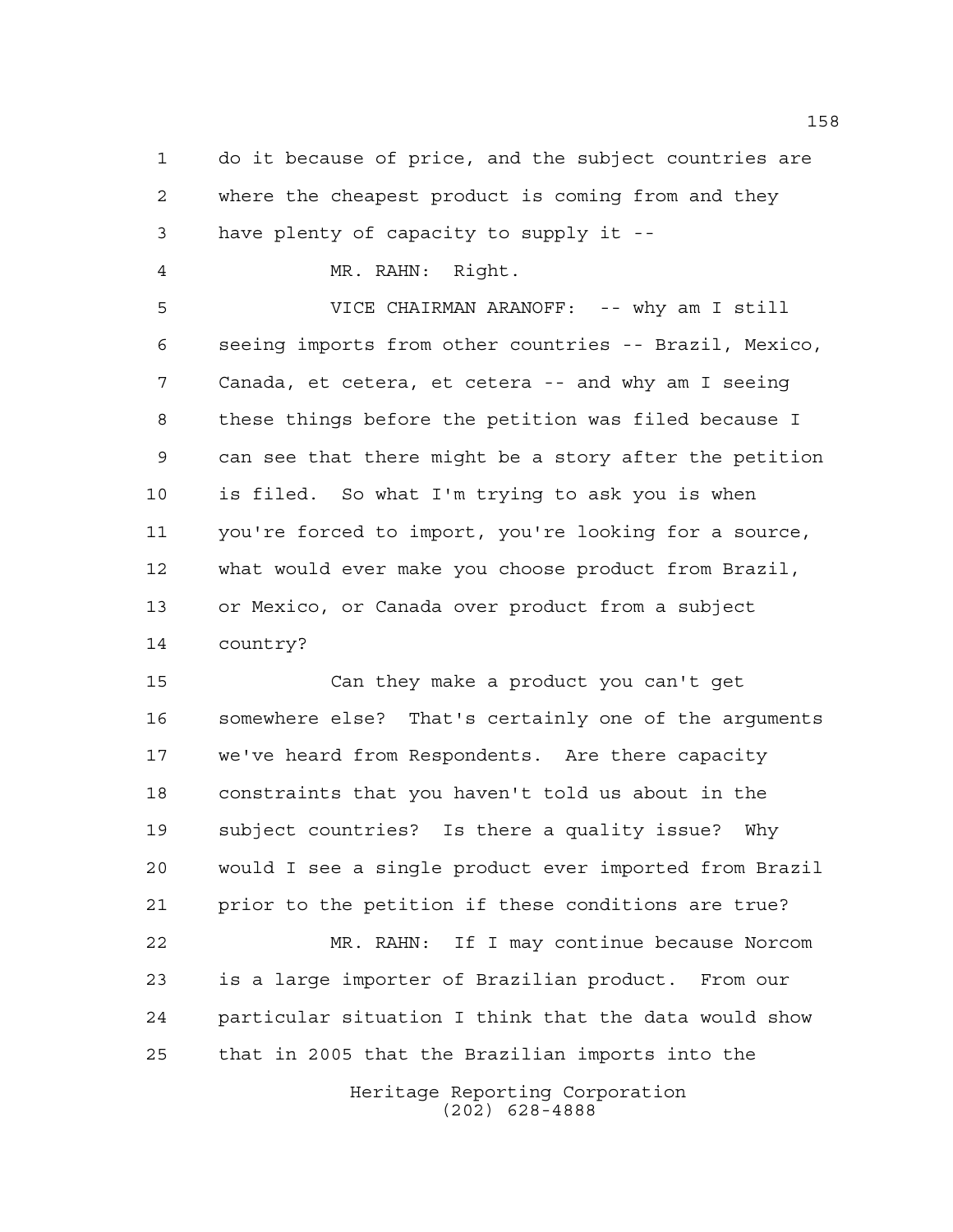United States were significantly depressed and they were depressed because of imports from subject countries. It increased at such a large level.

 We at that point I think as a business decision chose to maintain some relationship with a Brazilian manufacturers, but at a very, very much reduced rate to where I think their business to the United States probably dropped, I don't know an absolute number, but significantly from a tonnage basis that was shipped into the country.

 So I think Brazil is merely a purchasing alternative from time to time, but from our perspective we've never been injured by Brazil.

 VICE CHAIRMAN ARANOFF: Okay. Mr. Kaplan, I see you raising your hand in the back there.

 MR. KAPLAN: Just briefly and in all petitions people sit down and oftentimes there are nonsubject imports, countries not filed against, and these countries in some cases are being injured as well, their operations into the United States, their operations in the third market. They might maintain share, but have to lower prices to compete with nonsubject imports and someone says well, what about these guys?

Heritage Reporting Corporation (202) 628-4888 You say they've been around for 30 years.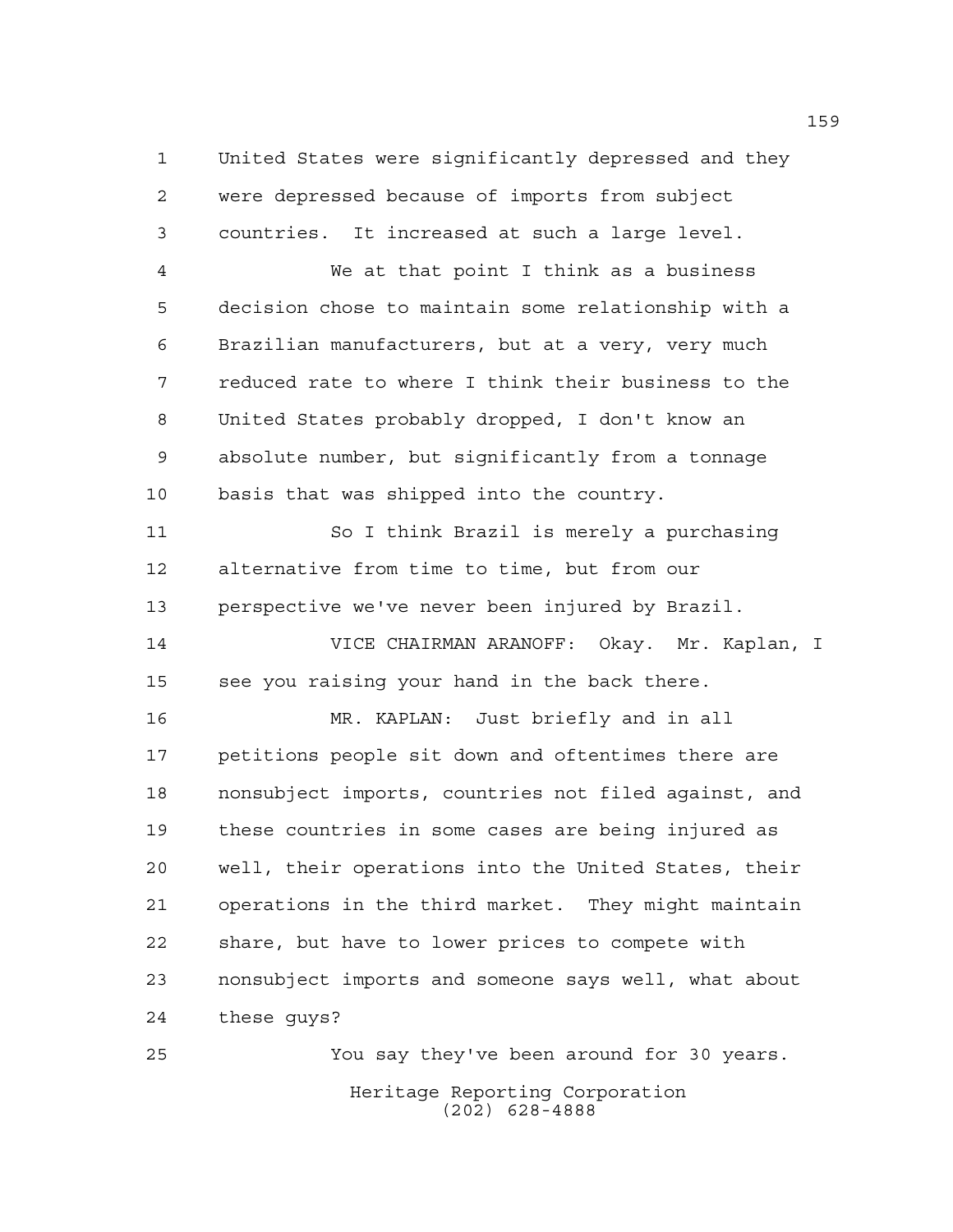They're honest brokers in the market. Our history of dealing with them is such that they're facing the same problems we are. Then we expect with the orders in place that the U.S. industry will improve as a collateral effect.

 Sometimes these guys get better off, but you don't sit there having been involved in many of these and put many cases together and say okay, let's get every country that's importing because it's a potential problem because what happens when you look at them you'll say well, they're not a potential problem. These guys have been in the market for 30 years.

 Say who is the problem? India, Indonesia, China. So in many cases that appear before you you'll see nonsubject imports. Sometimes you'll see them being a larger share of the market than the subject imports and it's because the behavior of those particular producers that are subject are such that they're chosen when people sit down and analyze what is injurious and what would bring relief. VICE CHAIRMAN ARANOFF: Okay.

Heritage Reporting Corporation (202) 628-4888 VICE CHAIRMAN ARANOFF: Mr. Price, can you take one more shot at this and then I'm going to move

MR. KAPLAN: I hope that's helpful.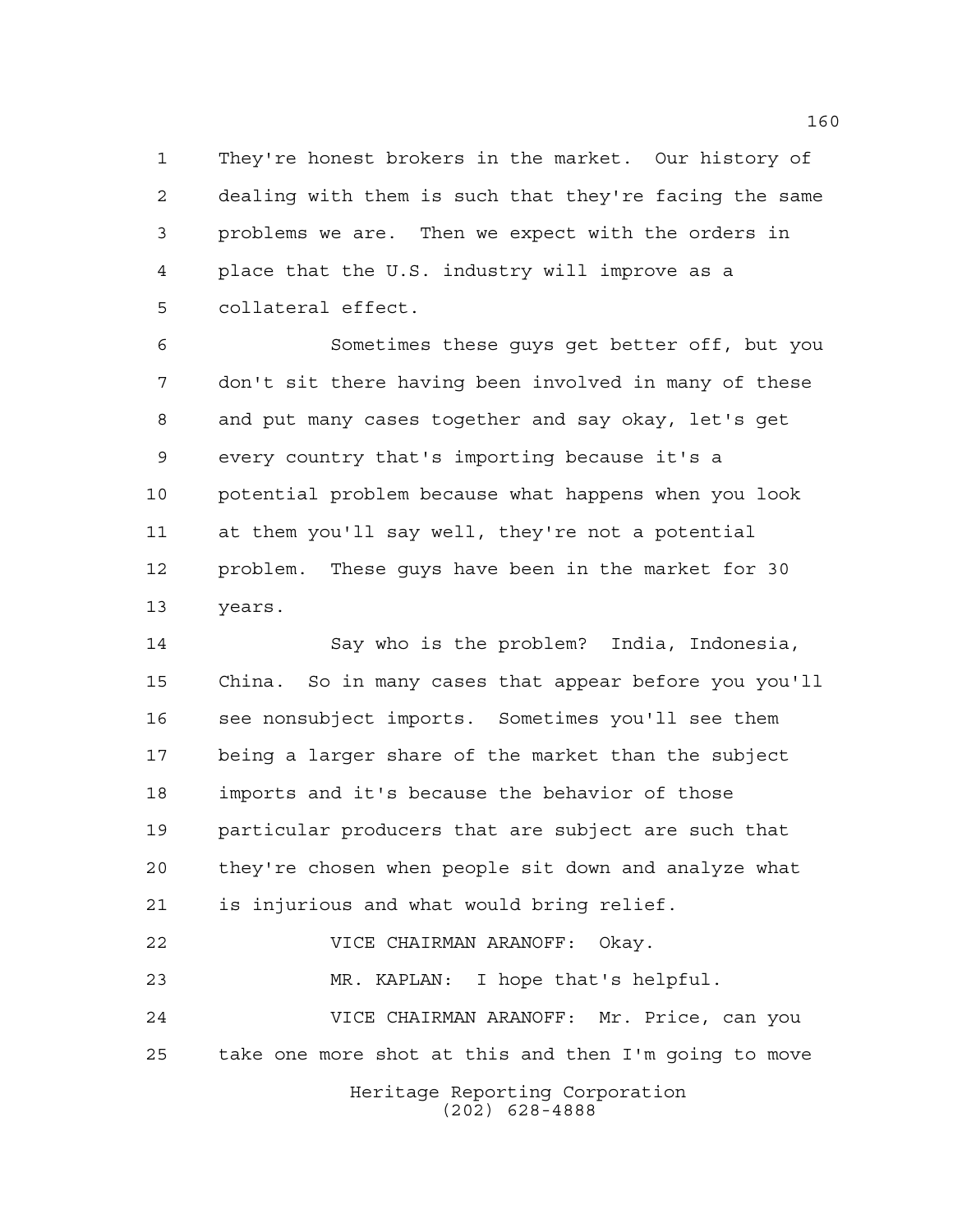on?

Heritage Reporting Corporation (202) 628-4888 MR. PRICE: Sure. MR. ROBINSON: Vice Chairman, there's another consideration and it may sound just too simple, but there's also the issue of knowledge of suppliers. It's an emerging market. In some cases the knowledge of the Brazilian producers because they have been in the marketplace for a longer period of time operating fairly was greater than the knowledge of suppliers of those in India, China and Indonesia, but they grew and they grew very rapidly during the period of investigation, and so it is something. 14 I know with Top Flight it is something as simple as that that we have as the knowledge base of who the suppliers are, who has what capabilities changes so do where your orders will go or where your forced orders will go. VICE CHAIRMAN ARANOFF: Okay. I know that there's a lot of what's going on in this investigation which depends on peoples' characterizations of things that happened before our period of investigation and sometimes long before our period of investigation, so if all of the petitioning companies could tell us confidentially in the post-hearing brief when you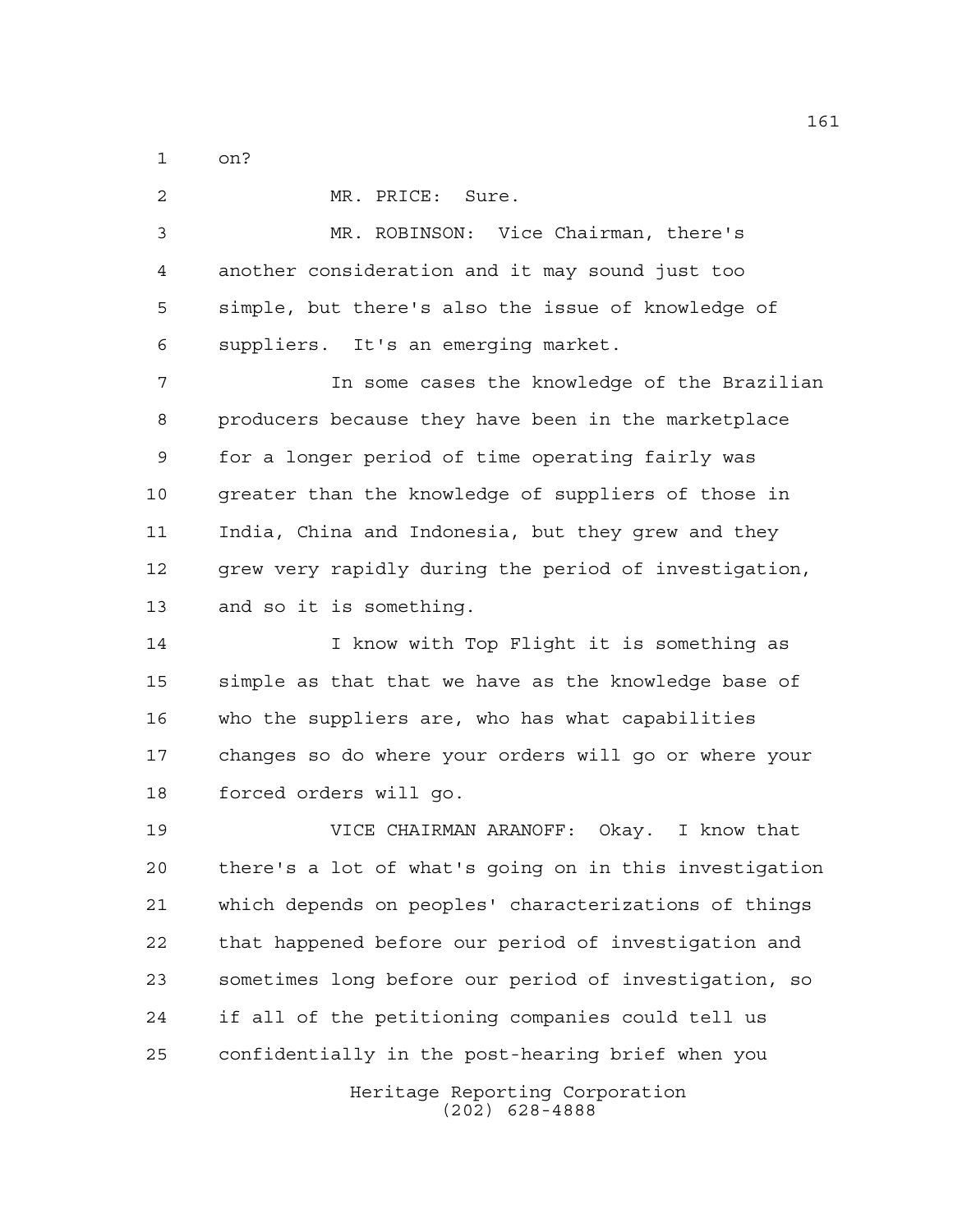started having importing relationships with Brazilian producers in order to bolster your indication today that these are much more longstanding relationships that would be helpful.

 I'm going to use my time to move on. There was discussion about bidding practices, the hotel room shoot outs and the online reverse auctions, and I just want to get a sense from each of the producers is what has changed in the market during the period of investigation, are these new practices for how people bid on business for major U.S. purchasers or is the change simply in that there are so many more people from low cost countries participating as between these two factors vehicles that result in more ferocious bidding or who has shown up at the table to also bid, which of those would you say is having a stronger influence on pricing behavior in the market?

 MR. ROBINSON: The practices of hotel room shoot outs from the online reverse auctions are a fairly recent thing. I think the first auction that we participated in was in maybe 1999 or 2000. Hal and Neil may have participated in some before that, but that was the first online reverse auction that we participated in and it has grown in popularity during the period of investigation.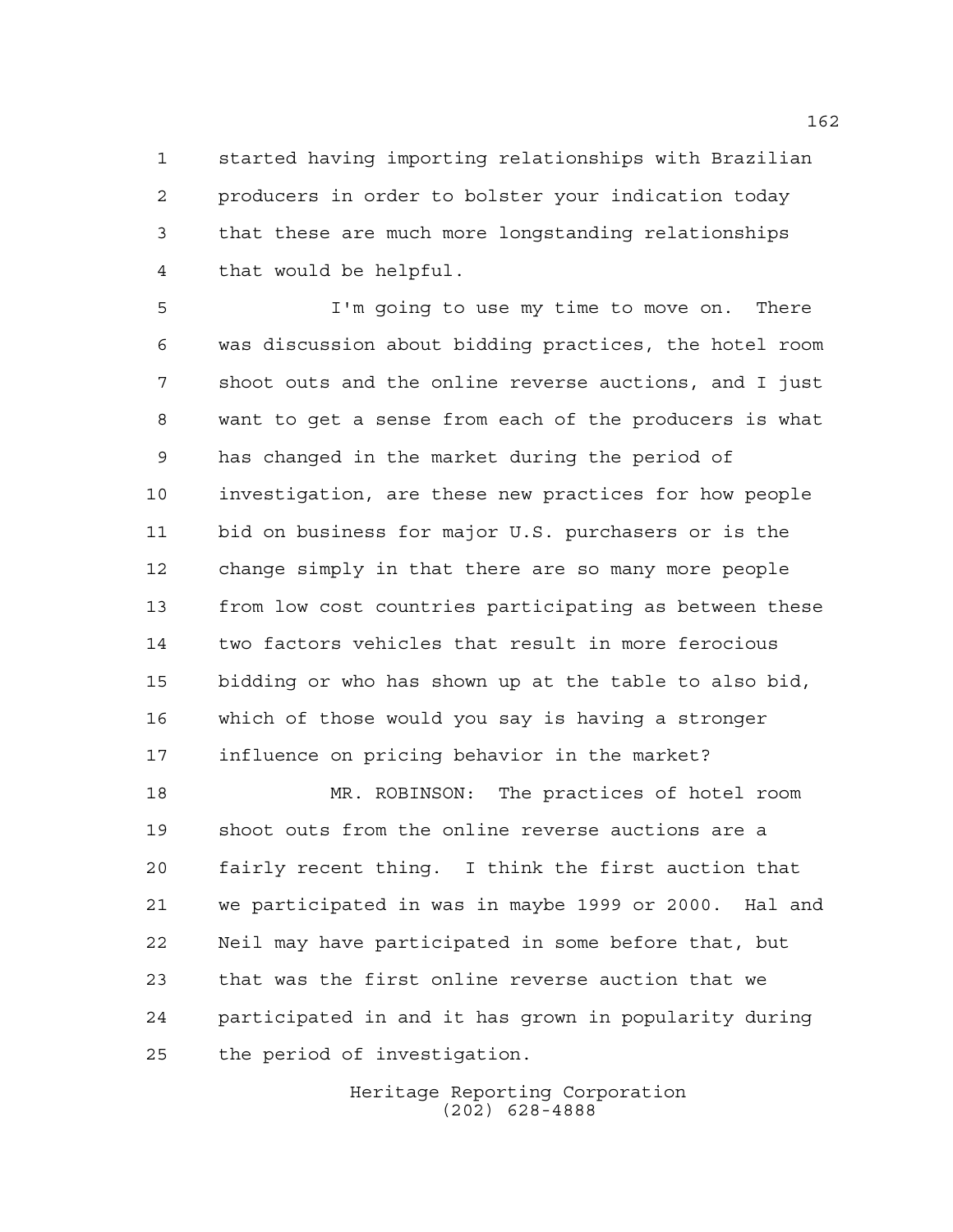We have also seen other practices like the hotel room shoot outs, and some of the closed bidding and that sort of thing that have grown, so it was really kind of a moving structure in popularity. What those processes do is that they make it very efficient for the retailers to find the low cost producer. That's what is common and injurious to our industry and extraordinarily injurious to Top Flight because those bidding processes will take prices down very, very quickly. You can see your margin cut 75 percent in 15 minutes. You can have a U.S. manufactured price that you planned on quoting made unreasonably high by virtue of the prebid posted price

that is considered the maximum bid.

 VICE CHAIRMAN ARANOFF: Okay. I'll get to you, Mr. McLachlan.

17 MR. MCLACHLAN: Okay.

 VICE CHAIRMAN ARANOFF: I guess one of the things I'm trying to understand is there are these ways of organizing the bidding which perhaps you can tell me more in your post-hearing about how they've changed over time, but they pit all of you against each other perhaps more effectively than what was done in the past.

Heritage Reporting Corporation (202) 628-4888 If that's true does that have a stronger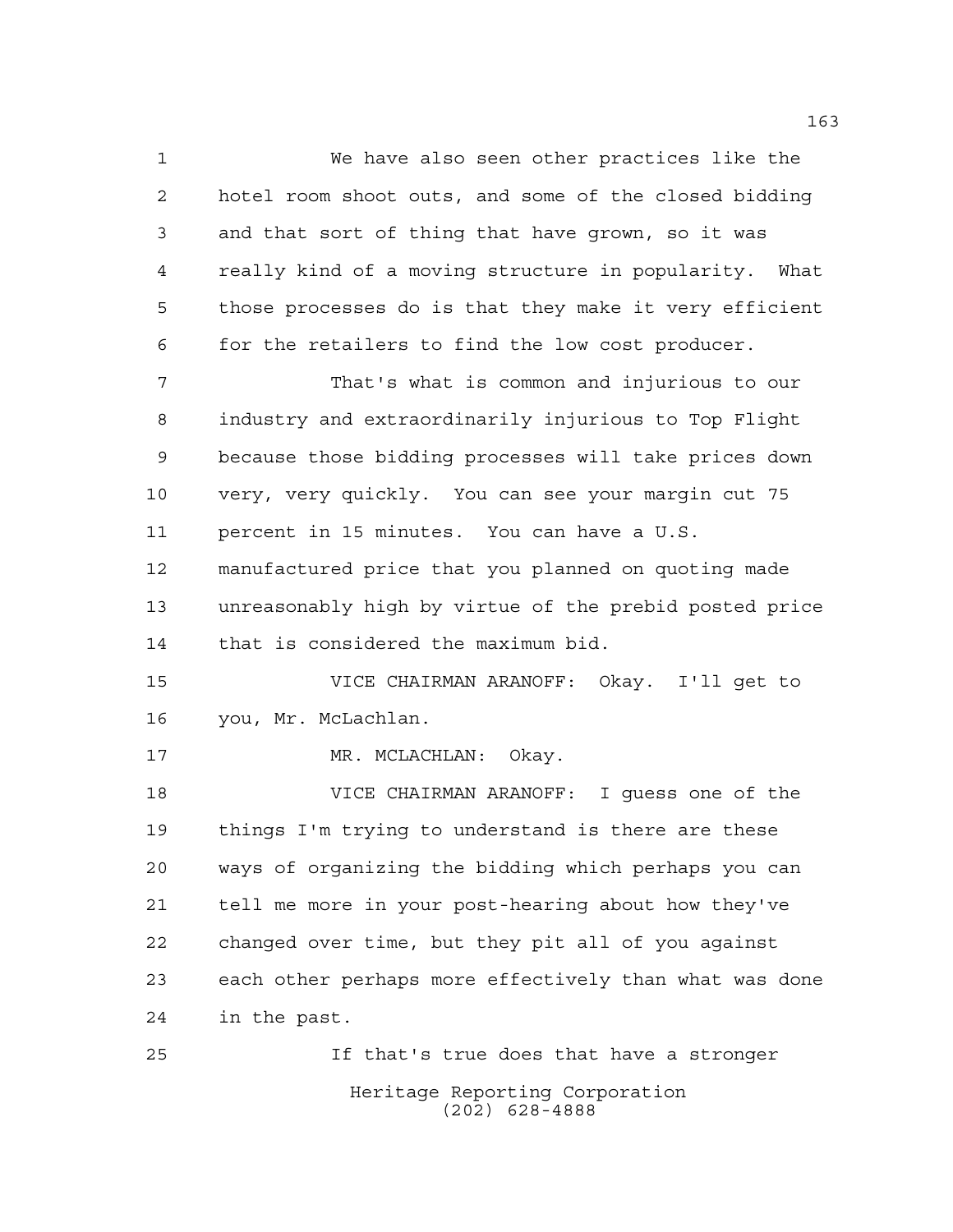effect on pricing in the market than the presence of subject suppliers in those proceedings?

 MR. ROBINSON: When you say all of us together against each other what I would like to clarify is that it's not just Top Flight need Norcom. It's also Carolina Pad who brings in product from China, it's American Scholar who brings in product from India, it's other producers out of China, other producers out of India that are invited to participate.

 It may be an individual, one guy that works out of an office in Nashville and he has a company that he represents in China. He is also bidding, and also driving the prices down, and also creating this extraordinary selling margin squeeze and participating on equal footing with Top Flight, Norcom indeed.

 MR. MCLACHLAN: I was trying to discern between the different things. I think that's what you're trying to do. Is it the bidding? It's low cost producers. It's these unfairly dumped product that are coming into the market. Our retailers have always been very good at negotiating, they've always been very good at casting a net. They're getting better at it.

Heritage Reporting Corporation (202) 628-4888 They're using new and different techniques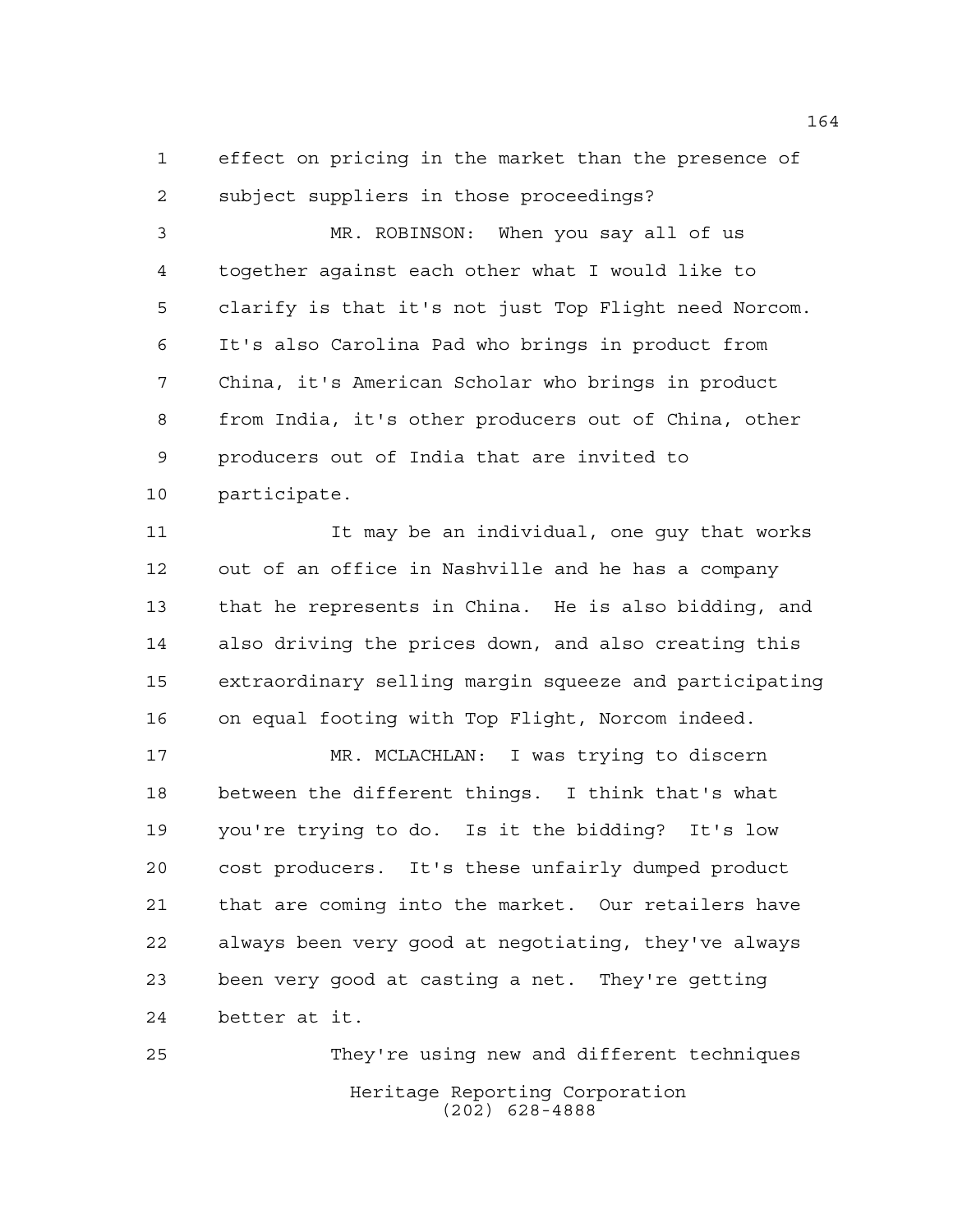to get better at it and get faster at it. That's no doubt. They've always been very, very good at getting low prices and accessing those. Now, they have access to something that is unfair. We'd be happy to compete with them on a level playing field in those types of negotiations, shoot outs or reverse auctions.

 Now, the reverse auction that we went through that's pretty dramatic and that's usually the one that gets cited here because of its sort of drama, but many suppliers are asked to bid online. The retailer sets the target price and everybody rolls back minute by minute to ever lowering prices until you give up.

 We're usually on our domestic product out in the first few rounds hoping to stay in there a little bit by accessing some of the low cost dumped product ourselves. In one incidence we ended up on the phone with our supplier who it turned out won the bid because he was bidding himself while he was still in the auction, so he was bidding against himself.

 I go right back to the root cause. The root cause is the low cost dumped product that's coming and is now available to our retailers to get access to.

 VICE CHAIRMAN ARANOFF: Okay. Thank you very much for those answers.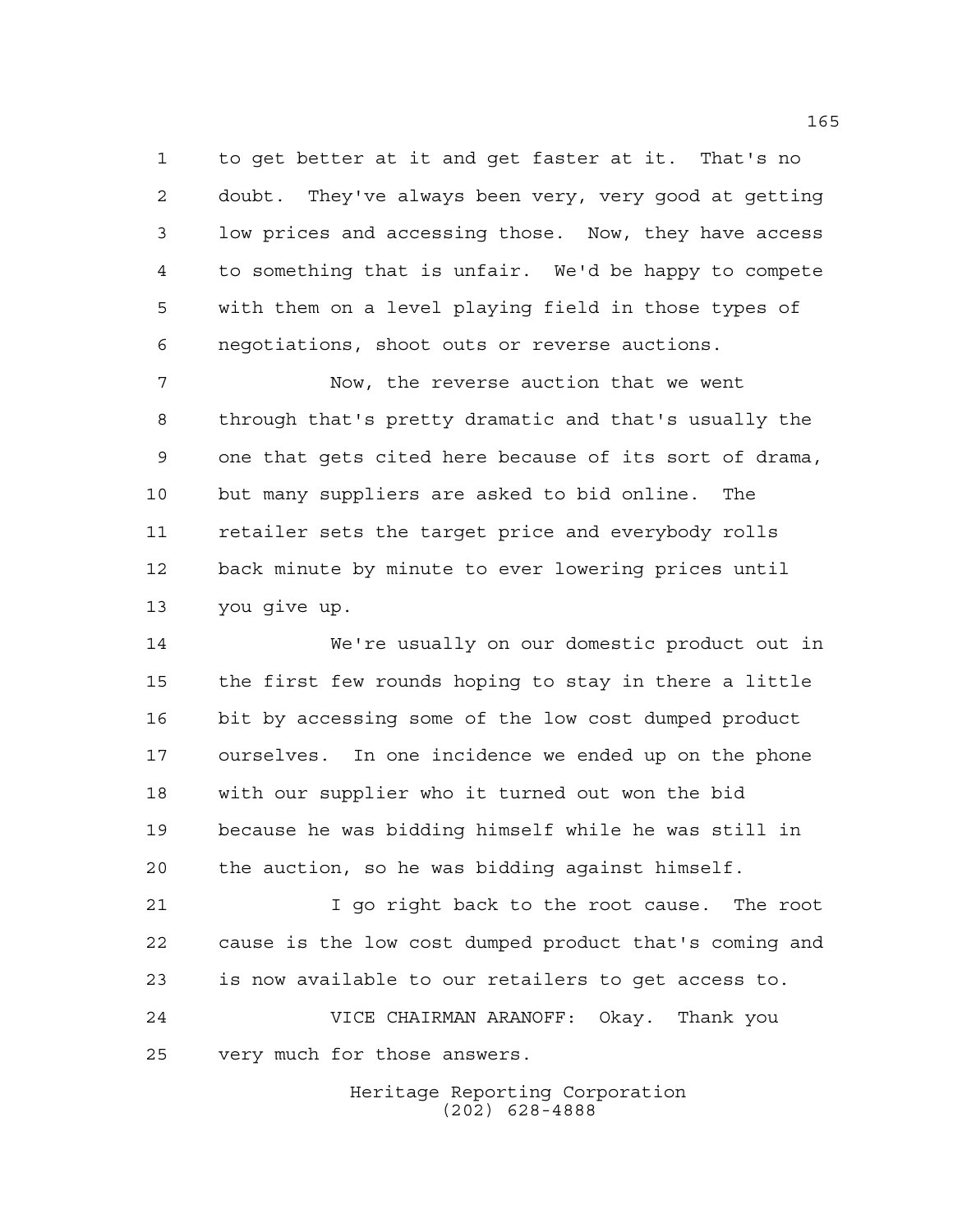1 Thank you, Mr. Chairman.

 CHAIRMAN PEARSON: Commissioner Hillman? COMMISSIONER HILLMAN: Thank you. I hope just a couple of quick follow-ups, but let me start where you just ended, Mr. McLachlan, just so I understand it because that was one of the questions that I had. When you are participating in one of these bids with the expectation that you are going to be supplying the bid if you win it from an imported product have you already negotiated with your foreign supplier for that product or do you get the bid first, again, with a retailer and then go to the supplier? So which comes first? MR. MCLACHLAN: We've done it both ways and we've been losing both ways. We've done it where we've gone it, we've negotiated with a supplier, gotten what we thought was his absolute lowest price, tried to participate in the bid and lost the bid only to find out that he had the bid himself, or we've done it the other way.

 Let's include them and try to find a way that we can have that should we need to if we can't get it from our domestic production and we lost those, too. So we tried it both ways.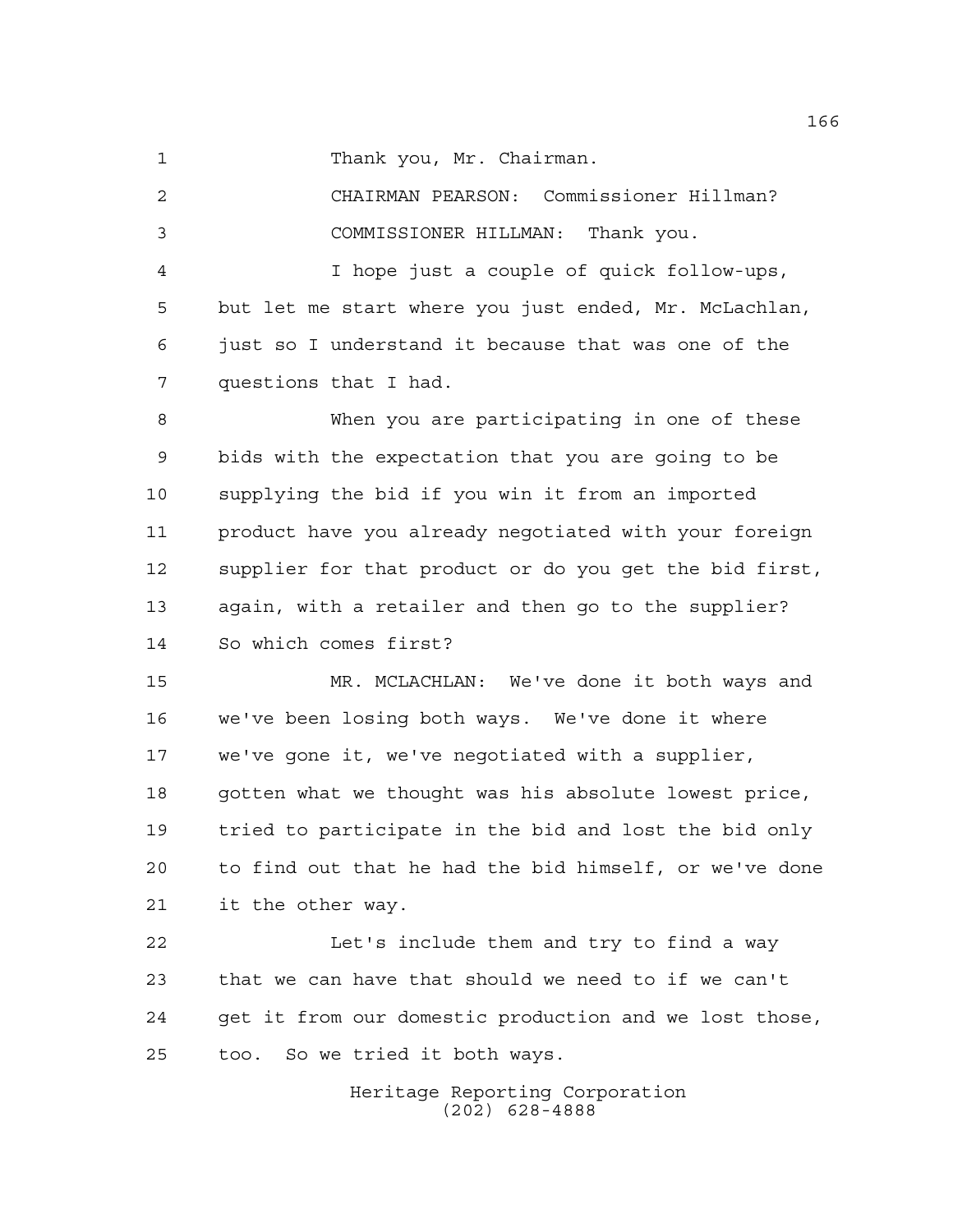COMMISSIONER HILLMAN: Is there an expectation on your end when you are purchasing imports that you are going to get some sort of a mark up over what your direct expenses were in purchasing the imports, and is there a standard in the industry that you expect? MR. MCLACHLAN: We don't have a mark up. COMMISSIONER HILLMAN: None at all? MR. MCLACHLAN: No. It's a buying, selling. We buy, we resell. COMMISSIONER HILLMAN: Okay. Anyone else? MR. ROBINSON: There is no mark up left by the time of the prices. Because the pricing is so visible there is virtually no mark up. COMMISSIONER HILLMAN: Okay. I had asked in my first round of questions for this kind of timeline to help us understand when you began doing the importing, and from whom and why. If I could add to that if you could also give me a timeline on this brokering issue, when did you begin brokering and how did you decide with whom you were going to engage in these brokering operations, that would be very helpful as well for the post-hearing brief. Then also for the post-hearing brief because the data is confidential I think some of the reason

> Heritage Reporting Corporation (202) 628-4888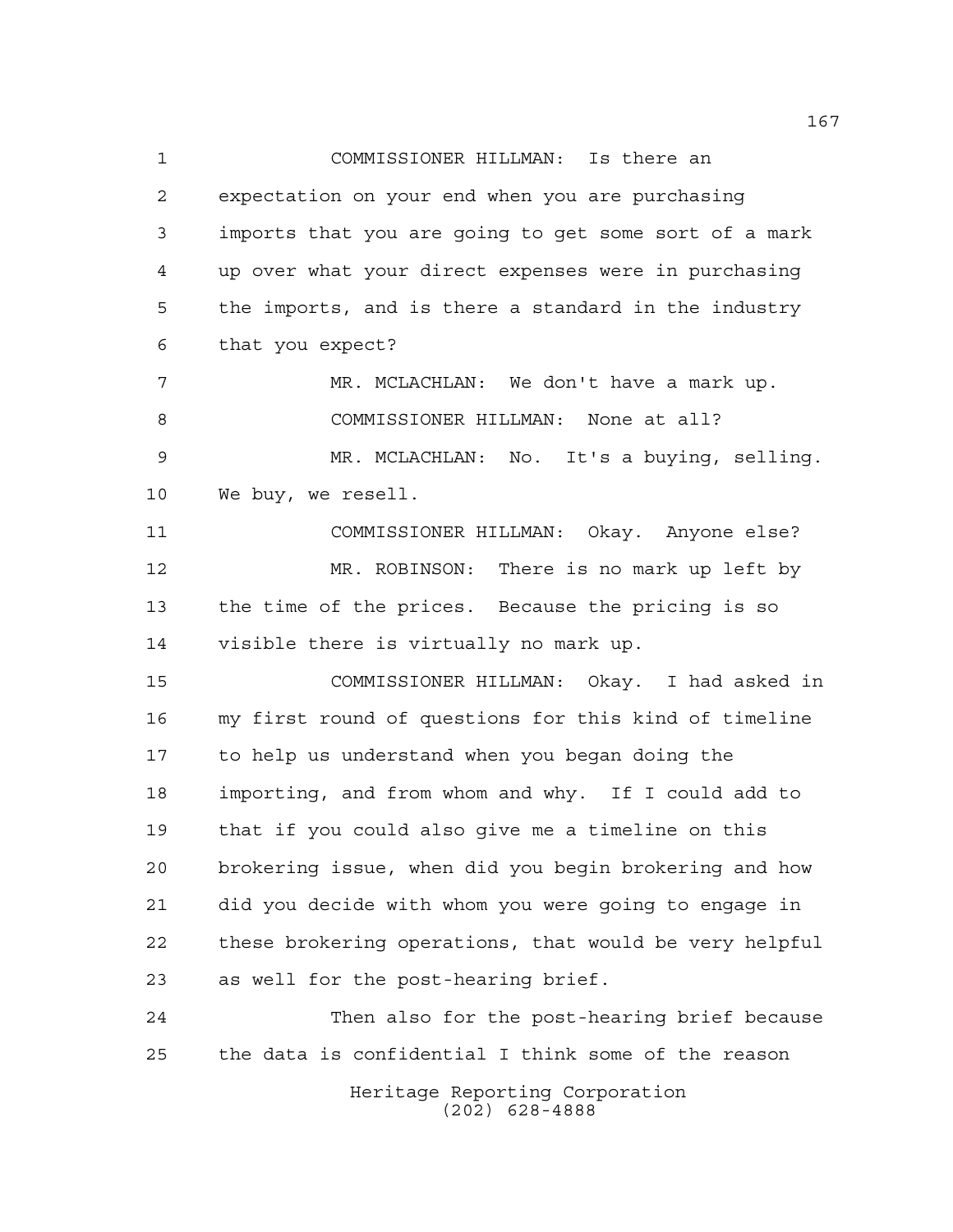that you're hearing us all struggle in addition to all of the things you've heard on this issue of the imports from Brazil with this why is I've heard your testimony, specifically you, Mr. Robinson, very clearly and the rest of you that Brazil is not a problem because they've been in the market for a long time and they've competed very fairly.

 I have to say when I look at a lot of the pricing data -- and I want this addressed in the post- hearing because the individual pieces of data are confidential -- it doesn't look like Brazil is anything other than an equally low if not lowest in many instances supplier, so you're telling me they're not the problem, but I'm not sure I understand how I am to read them as not the problem.

 So if you could look at the pricing data that we have and help me understand why it is that you're all telling me no, it's China, India and Indonesia there's a problem, Brazil is just fine, help me compare that to the actual price data that we have on the record to square that out if I could.

 Then the last question goes to some of the same issues that we've been discussing in terms of what the implications are for the fact that the domestic industry is a large importer.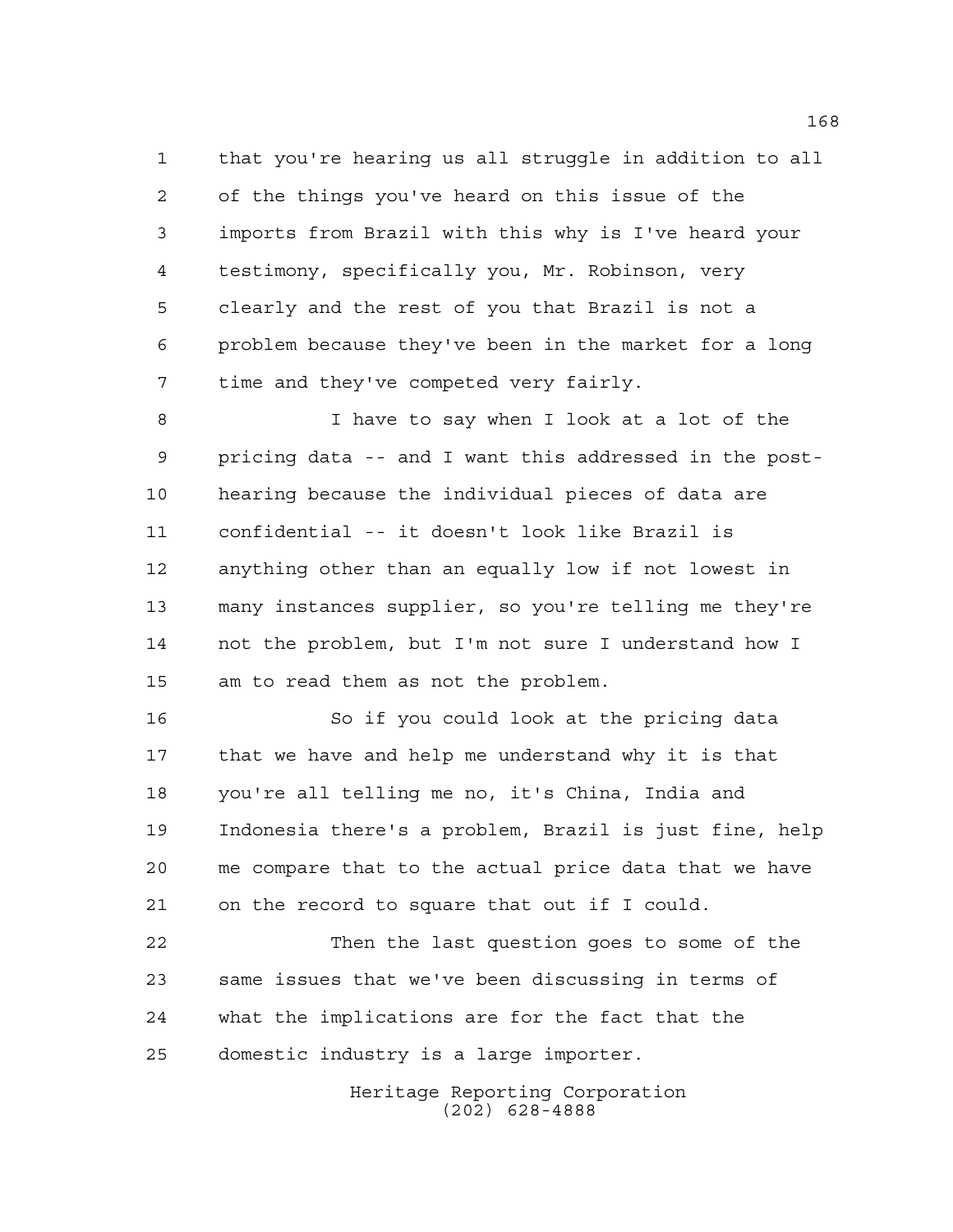Mr. Price, in response to my question in the previous round you said that the best pricing data to look at is in essence the traditional Commission pricing data that works very hard at getting an apples to apples comparison of the domestic price versus the imported price, and therefore we should be looking at in essence the Chapter 5 traditional price index.

 My concern with that is a very large portion of the data in those tables is imports that are brought in directly by the domestic industry, and so I struggle with if this data shows underselling to whom do we attribute the underselling, to the imports or to the domestic industry that's bringing in the vast majority of those imports?

 MR. PRICE: You attribute it to the imports. It has a negative effect on the domestic production operations in the United States. That's where the focus of the statute is and that's who it should be attributed to. The importers themselves, a number of them did not provide data. It's not our capabilities of providing their data. It's beyond our control.

 What we can say is there's ample evidence of import underselling here particularly when you look at the large volumes that transact when there's underselling and that's --

> Heritage Reporting Corporation (202) 628-4888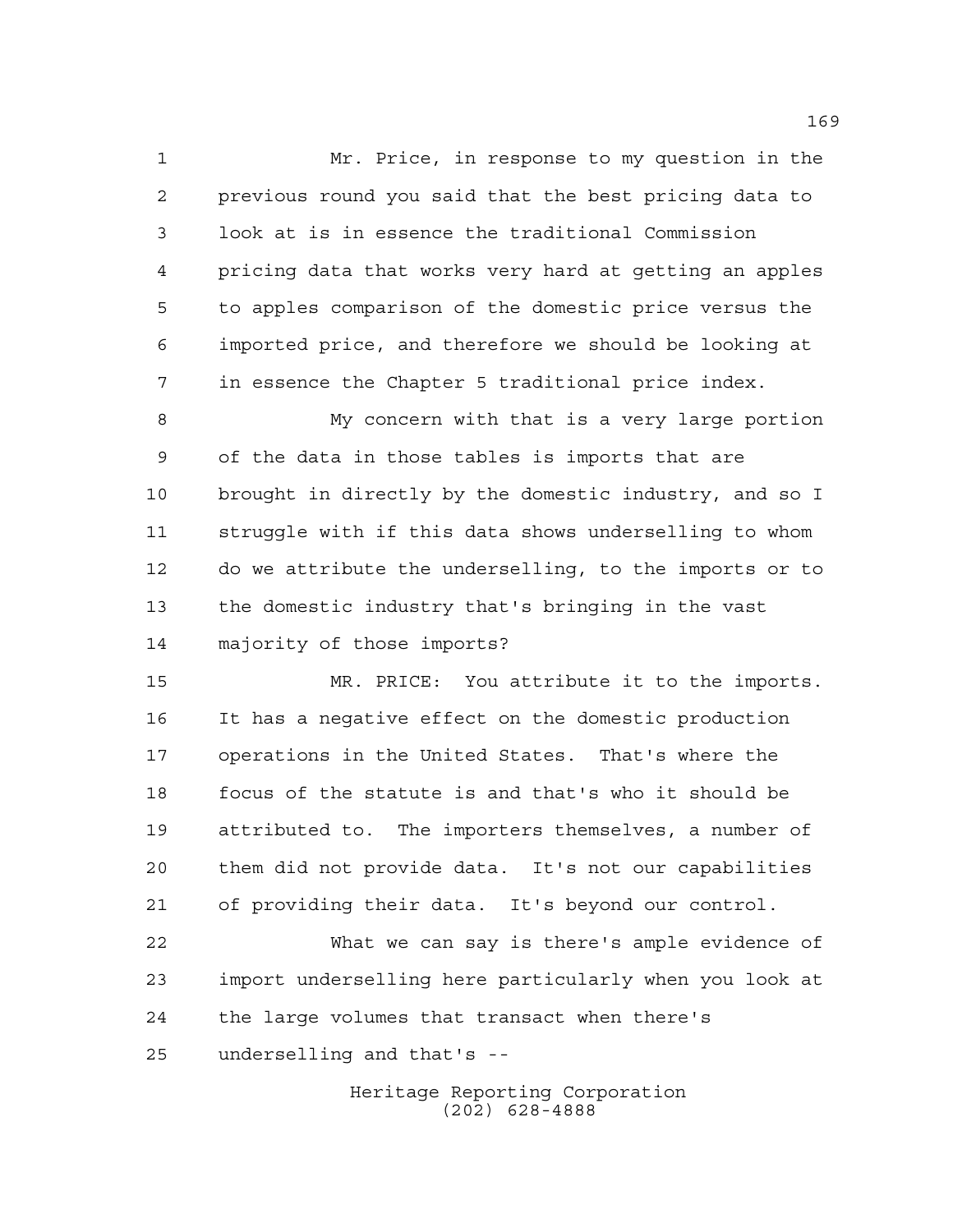COMMISSIONER HILLMAN: Again, the struggle is that in essence you're underselling yourself. In other words you at some level determined what the price was that you wanted to import at, so I'm now comparing your price to your price and you're saying I'm still supposed to find that to be significant evidence of underselling.

 I hear your argument. If there's anything further on this that you want to address in the post- hearing I'd be happy to look at it. The last issue, again, because the data is confidential that I would ask you to look at is I've heard now many of you describe these very significant price declines, that you're looking at tremendous price declines, tremendous price pressure, this notion of very substantially reduced prices, again, I'm not sure I see it in our data.

 Again, it's hard. We've got all these different pricing series. Very hard to understand exactly what to look at. I have to say if you step back at the big picture and look at AUVs, if you look at, again, just the line graphs of the individual products that we've priced, yes, there's a few downs here, and a few ups there and a few ups and downs, but overall I think it would be hard to characterize it as

> Heritage Reporting Corporation (202) 628-4888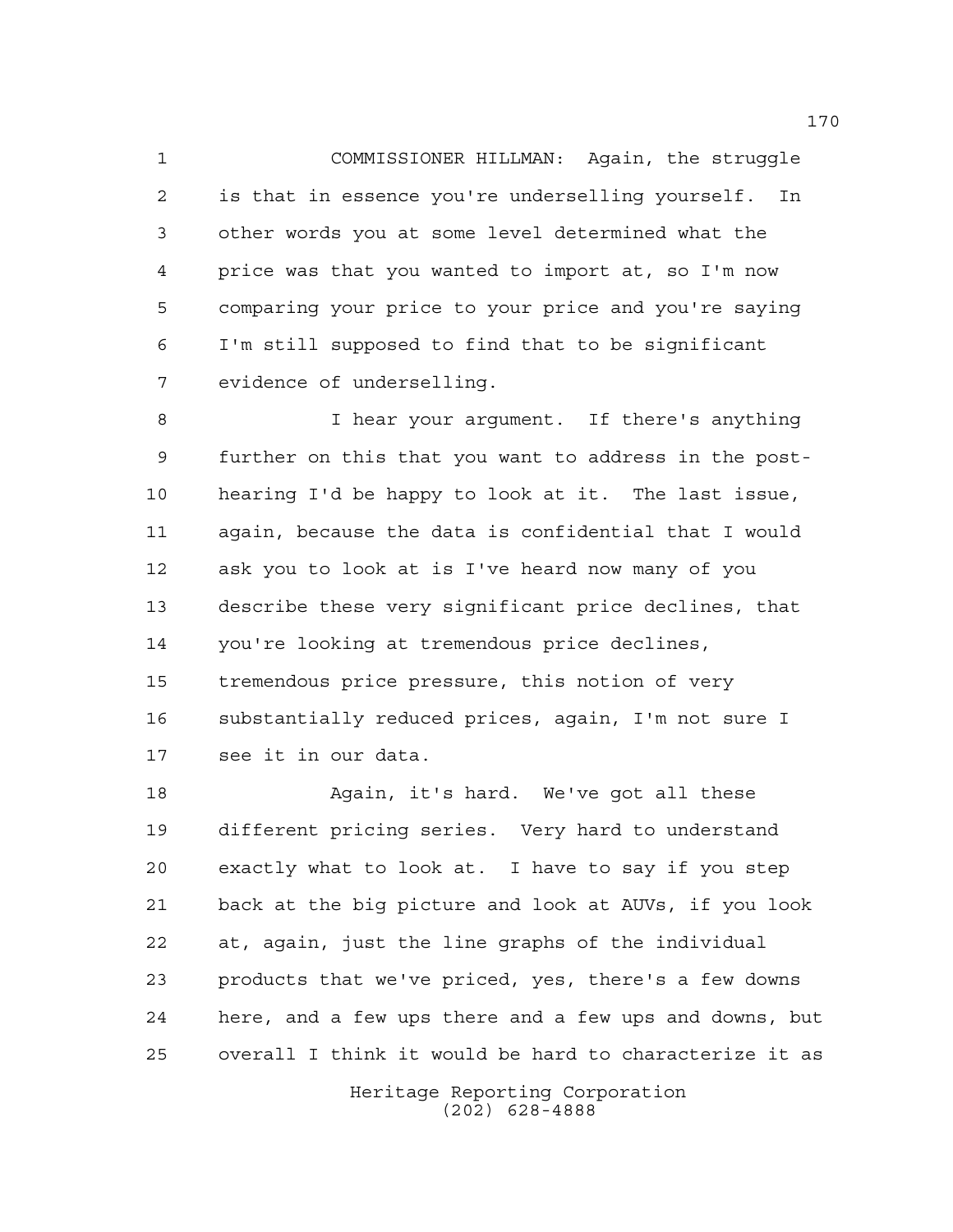anything resembling a significant price decline.

 So to the extent that you are arguing that there has been significant price depression that has occurred leave aside a cost price squeeze or a suppression argument, but to the extent that you are alleging depression of prices help me tie your price depression argument to the specific pricing data that you think shows it because just sitting here looking at all of these series of data yes, there's a few declines here and there.

 They're modest in percentages, and they're not in every product and they're not across the board. It is not as though we are looking at a case where every price in every product went down very substantially over our POI. So that would be my last request for the post-hearing brief.

 MR. PRICE: We will be happy to do it in -- COMMISSIONER HILLMAN: Appreciate it very much. With that I have no further questions, but would very much like to thank the panel for your many answers to our many, many questions. We really much appreciate your time, and your attention, and your attendance and the answers that you will also provide in the post-hearing brief. I thank you.

Heritage Reporting Corporation (202) 628-4888 CHAIRMAN PEARSON: Commissioner Koplan?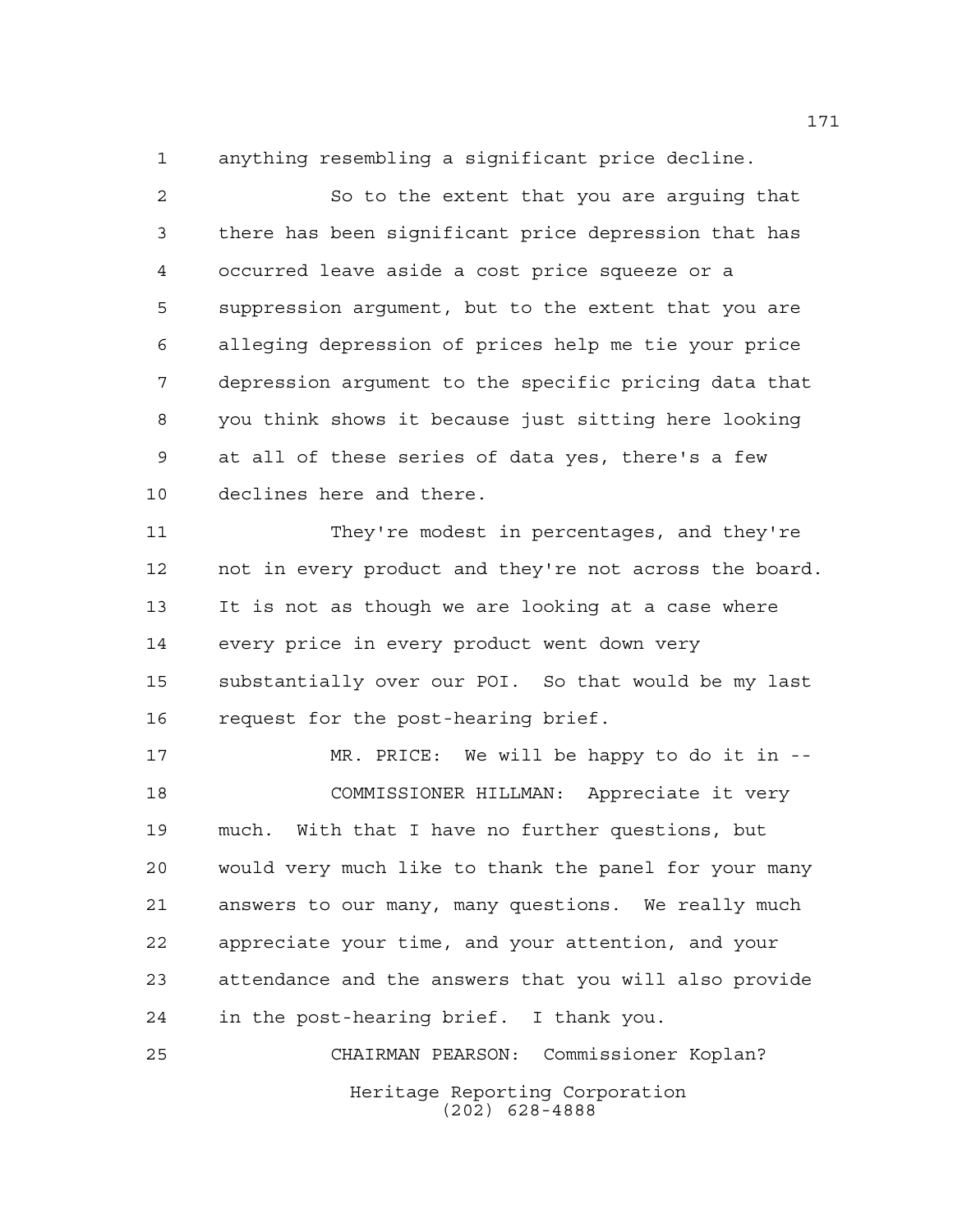COMMISSIONER KOPLAN: Thank you, Mr.

 Chairman. I have a couple of matters left as well. Mr. Robinson, Mr. Rahn and Mr. McLachlan, in other investigations before the Commission we have heard testimony indicating that because of the increased purchasing power of mass retailers such as Wal-Mart, Target and Staples fluctuations in prices paid by these retailers to manufacturers do not show up in the prices charged to end use consumers.

 In your experience is there a strong correlation between the prices your companies are paid for subject merchandise and the prices charged by mass retailers?

 MR. ROBINSON: George Robinson for Top Flight. I think that if you look at last Sunday's ad or this Sunday's ad you'll see extraordinarily low prices on the certain line goods that are advertised in the front cover --

 COMMISSIONER KOPLAN: I have the exhibits in which the price is waiving.

 MR. ROBINSON: The prices are remarkable. They are a fraction of the acquisition cost. I would say that they are easily less than half of the acquisition cost. In many cases below material cost. This year I think the data shows that for the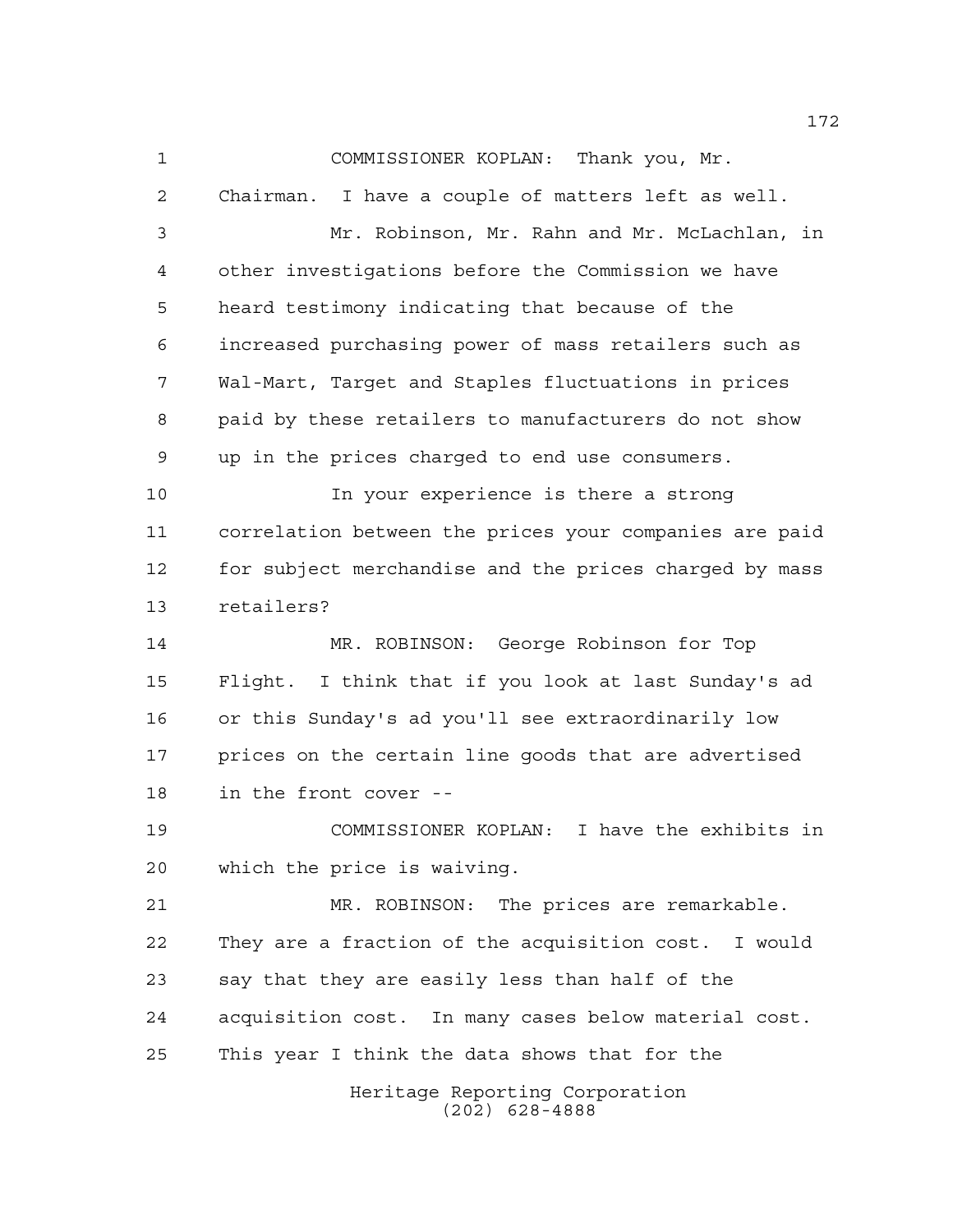purchasing of 2006 back to school prices actual acquisition cost is up, yet retail pricing is down. You see for instance a 10 pack, 70 count notebook at 50 cents. Last year filler paper items sold for 19 cents, I believe it was by Staples. Nineteen cents for filler. This year is 15 cents. So there is an extraordinary disconnect between the acquisition cost from the vendor to the retailer and the price that the end user pays, the consumer pays, for this product. This product is loss leader. This product is used by retailers to draw customers into the stores and they use it very aggressively to out duel one another to get that shopper in their store. COMMISSIONER KOPLAN: Thank you. Mr. Rahn? MR. RAHN: I concur. COMMISSIONER KOPLAN: Mr. McLachlan? MR. MCLACHLAN: Our experience is the same. COMMISSIONER KOPLAN: Mr. Price? MR. PRICE: One quick note. You'll look at the Staples ad. Somehow or other we see no discussion of paper brightness. They've got one issue that they're selling on. Nine cents a notebook. The other ad is 15 cents for their filler paper.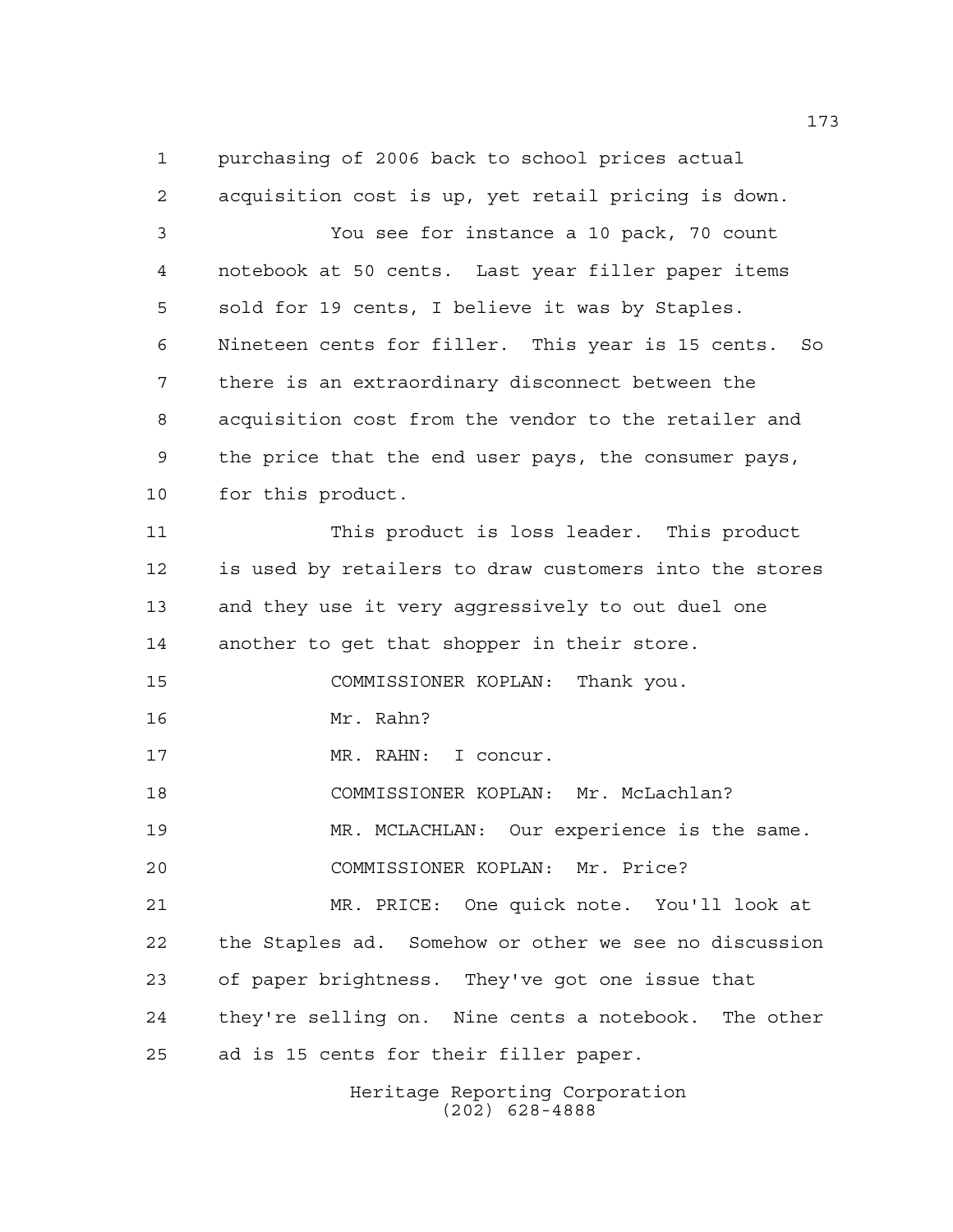COMMISSIONER KOPLAN: No. I have looked at that. Let me follow-up with you on this. Just one last point on it. On page 11 of your prehearing brief you state that, "the largest purchasers in particular use certain lined paper products as loss leaders" -- that's what you're talking about now, "merchandise sold at little or no profit in order to attract customers to retail locations reflecting this pricing strategy increases in sales volume by the large purchasers tend to outpace increases in unit value". Then you then cite to Exhibit No. 1 of your brief. I took a look at that and that is a report released in January of this year by the School Home and Office Products Association. It's headed SHOPA University. I don't know where the university comes in, but it's an association obviously. On page 1 it states this. It says that

 heavy price competition was again prevalent for back to school 2005 and the practice of deep discounting and loss leader pricing tactics continued. However, it appears more retailers chose not to price and promote the key commodities as aggressively so as not to sacrifice profit margin for unit volume gains.

 Would you comment on whether the practice of providing loss leaders is changing or diminishing as a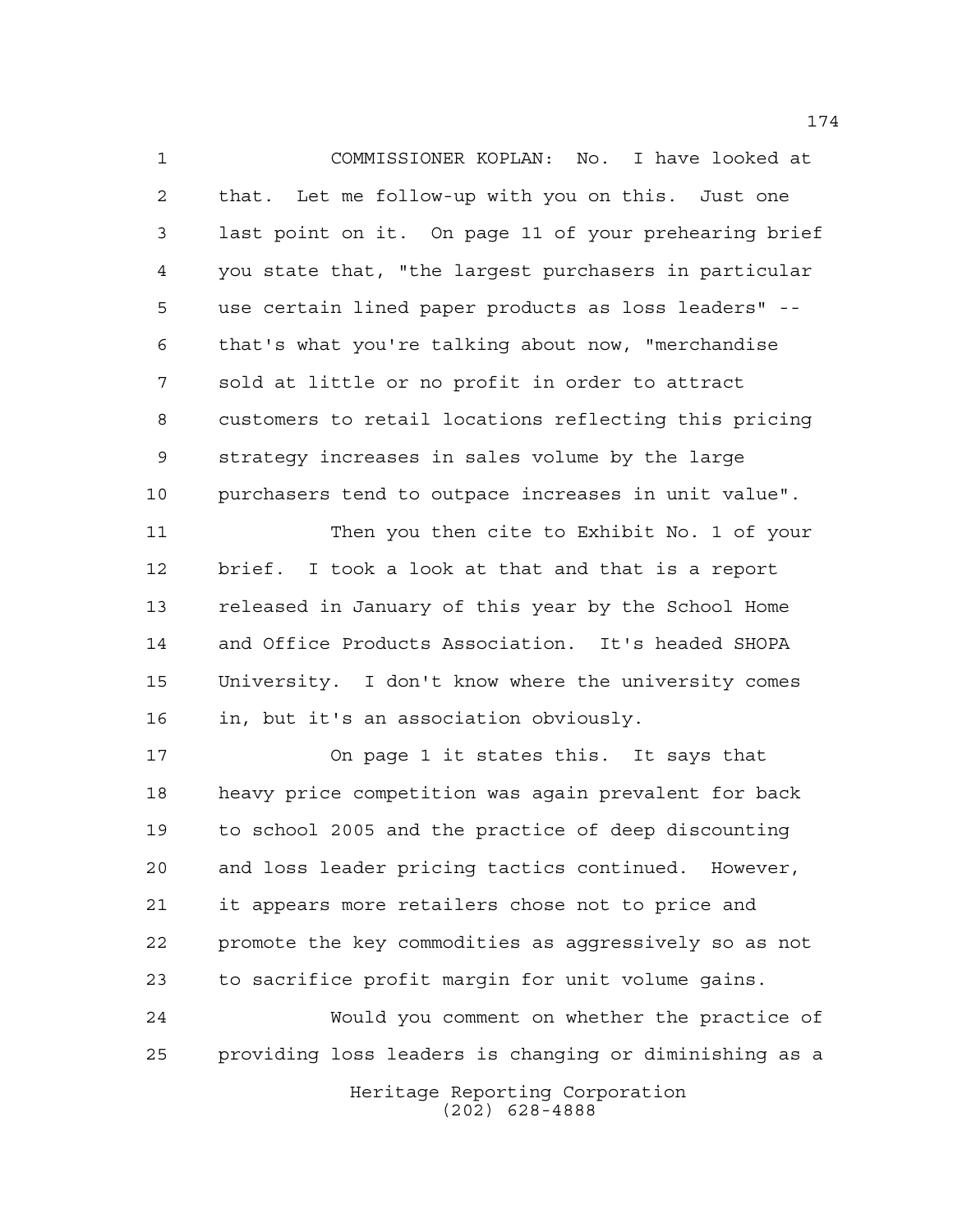marketing technique for selling LLP and whether that in turn has any impact on the prices purchasers pay for your product?

 MR. MCLACHLAN: I would say that any decrease in the amount of promotion that's gone on particularly on price could be negligible. That is still the dominant practice in the market.

 COMMISSIONER KOPLAN: Okay. So you don't agree with what I read from the exhibit?

 MR. MCLACHLAN: It might have decreased a small amount. I don't add up the ads and I don't add up the square inches of promotion, but it's clearly the dominant way that retailers compete with the -- COMMISSIONER KOPLAN: I only ask because

it's in your brief.

 MR. ROBINSON: Commissioner, the SHOPA University -- SHOPA is School Home Office Products Association -- it's a wide variety of product. A general statement along those lines would refer to many products ranging from 24 count crayons, to portfolios, to pencils, to pens, erasers, backpacks, et cetera.

 It's not limited to certain line goods as we're discussing today.

Heritage Reporting Corporation (202) 628-4888 COMMISSIONER KOPLAN: That's helpful. Thank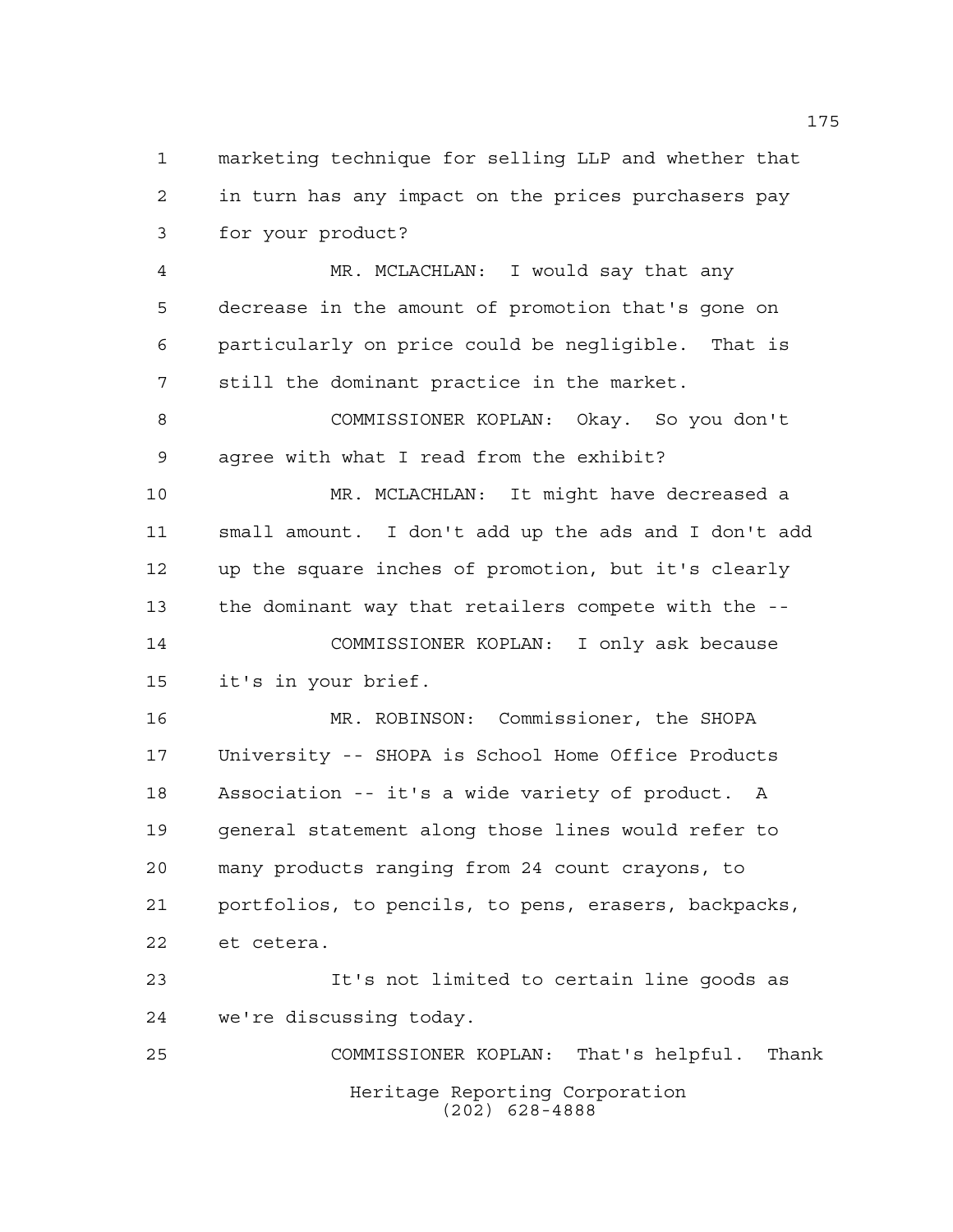you.

| 2           | Mr. Price?                                             |
|-------------|--------------------------------------------------------|
| 3           | MR. PRICE: I would note that in our                    |
| 4           | questionnaire response we included a CD-rom with last  |
| 5           | year's circulars from just about every major retailer  |
| 6           | in the United States and they're all nine, 10 cent     |
| 7           | notebooks and they're all 15, 19, 25 cent filler       |
| 8           | paper, so again, the evidence indicates these guys are |
| $\mathsf 9$ | incredibly aggressive and there's not a real           |
| 10          | connection between the price they're paying and the    |
| 11          | price the end consumer is paying.                      |
| 12          | COMMISSIONER KOPLAN: Thank you very much               |
| 13          | for that.                                              |
| 14          | I thank you, all, for your answers to my               |
| 15          | questions today. I have nothing further, however I am  |
| 16          | not going to be able to stay for the balance of the    |
| 17          | hearing. I see Mr. Cameron is raising a hand. I will   |
| 18          | certainly have the transcript, but I will also have    |
| 19          | John Frye of my office two things that I am not, both  |
| 20          | a CPA and an economist, who is here and will be here   |
| 21          | for the balance of the day, and so with that and the   |
| 22          | transcript I'm well covered.                           |
| 23          | So thank you, all, very much. I'm sorry. I             |
| 24          | didn't expect that I would have to move off at this    |
| 25          | time period, but I do. Thanks, again.                  |
|             |                                                        |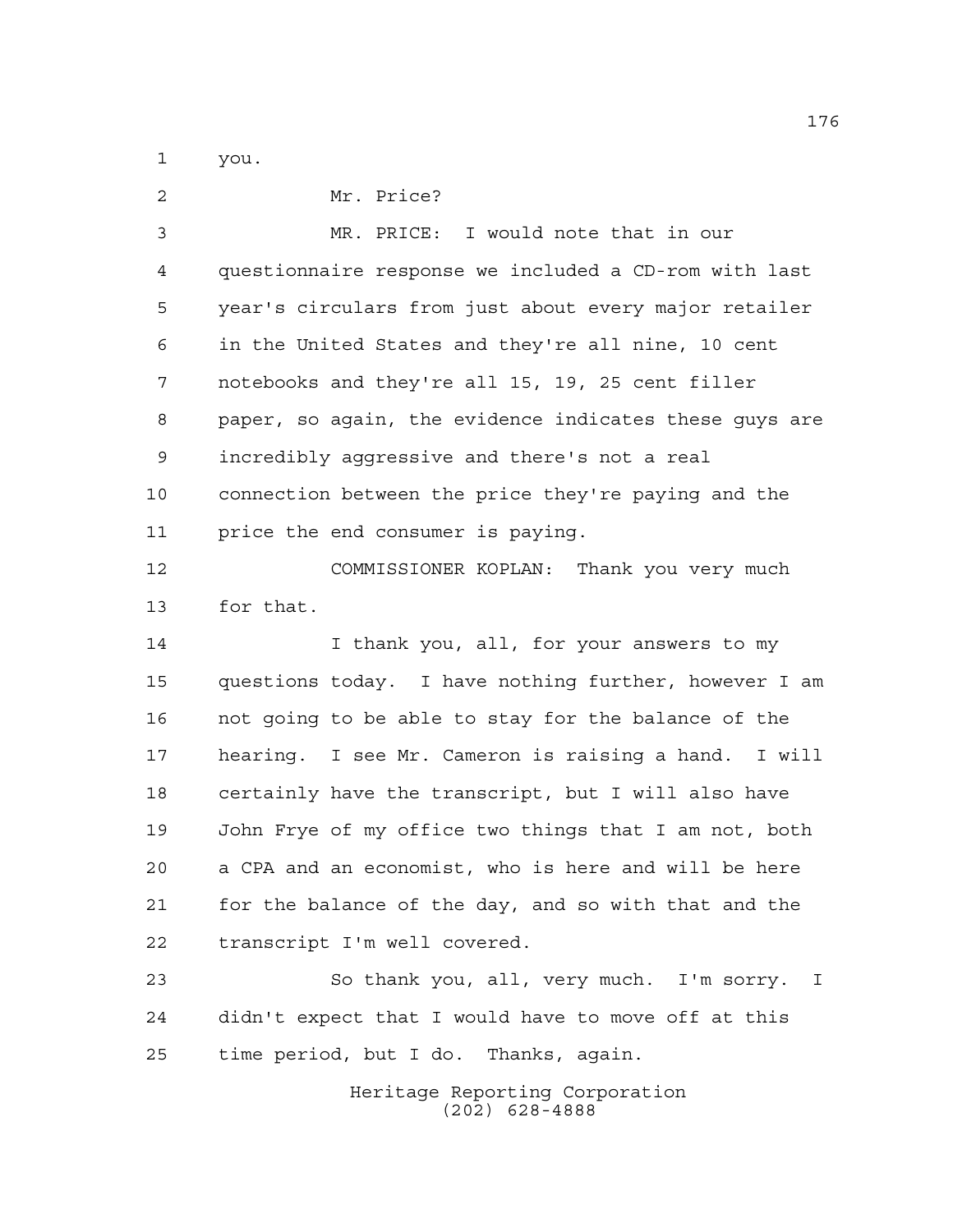1 Thank you, Mr. Chairman.

 CHAIRMAN PEARSON: Commissioner Okun? COMMISSIONER OKUN: Thank you. Just a couple of things and a follow-up on the pricing questions.

 Mr. Price, remind me your position on what weight we should put on the AUVs here? Mr. Brightbill? AUVs a good indicator here or not? Some of this goes also to the negligibility question with regard to Indonesia. I'm trying to make sure I understand what your view is of value data and also of 12 just the AUVs generally because it also relates to the question about Brazil and China.

 MR. BRIGHTBILL: Well, no. In terms of negligibility you want to focus on the volume data not the value data as you traditionally do. There are only extremely limited circumstances when you've gone 18 to value, the **Ball Bearings** case comes to mind, where there really isn't a volume measure at all to use, so you have to use value.

 For negligibility you should stick with your traditional practice of measuring by volume. It shows that accumulation is appropriate and that no one is negligible in this market.

Heritage Reporting Corporation (202) 628-4888 COMMISSIONER OKUN: With respect to just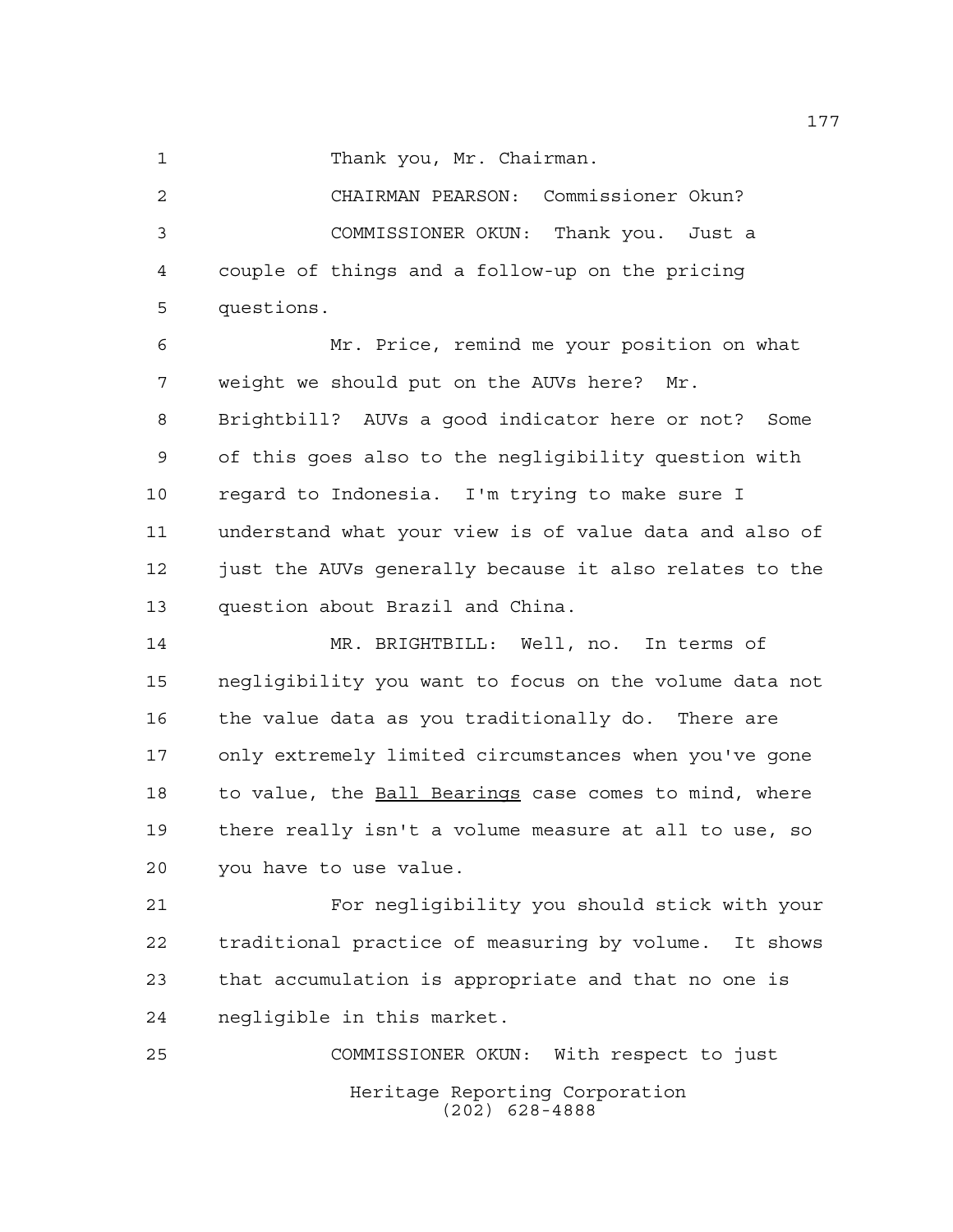AUVs generally for this product, for the price, for the difference in products because one party would argue that they are or are not valid based on how large the spread is between the prices of your top to your bottom, is this one where we need to worry about that at all?

 Mr. Kaplan is shaking his head, so let me hear him on this.

 MR. KAPLAN: Just briefly. You could see the products before you on the table. If you count each one as an each that's the unit of measurement. The prices can differ significantly in percentage terms, and so product mix as it typically does in these cases, causes problems with the choice of using AUVs.

 COMMISSIONER OKUN: Okay. Then I believe this is just a follow-up to the question from Commissioner Hillman, but just when you are making the argument about Brazil that it is a fair player and obviously, I mean, it for our purposes is fairly traded, but to look at the data in the record if you could point for me as well where you see it as being the fair player.

Heritage Reporting Corporation (202) 628-4888 In other words I look at this record including the bid data and Brazil doesn't look too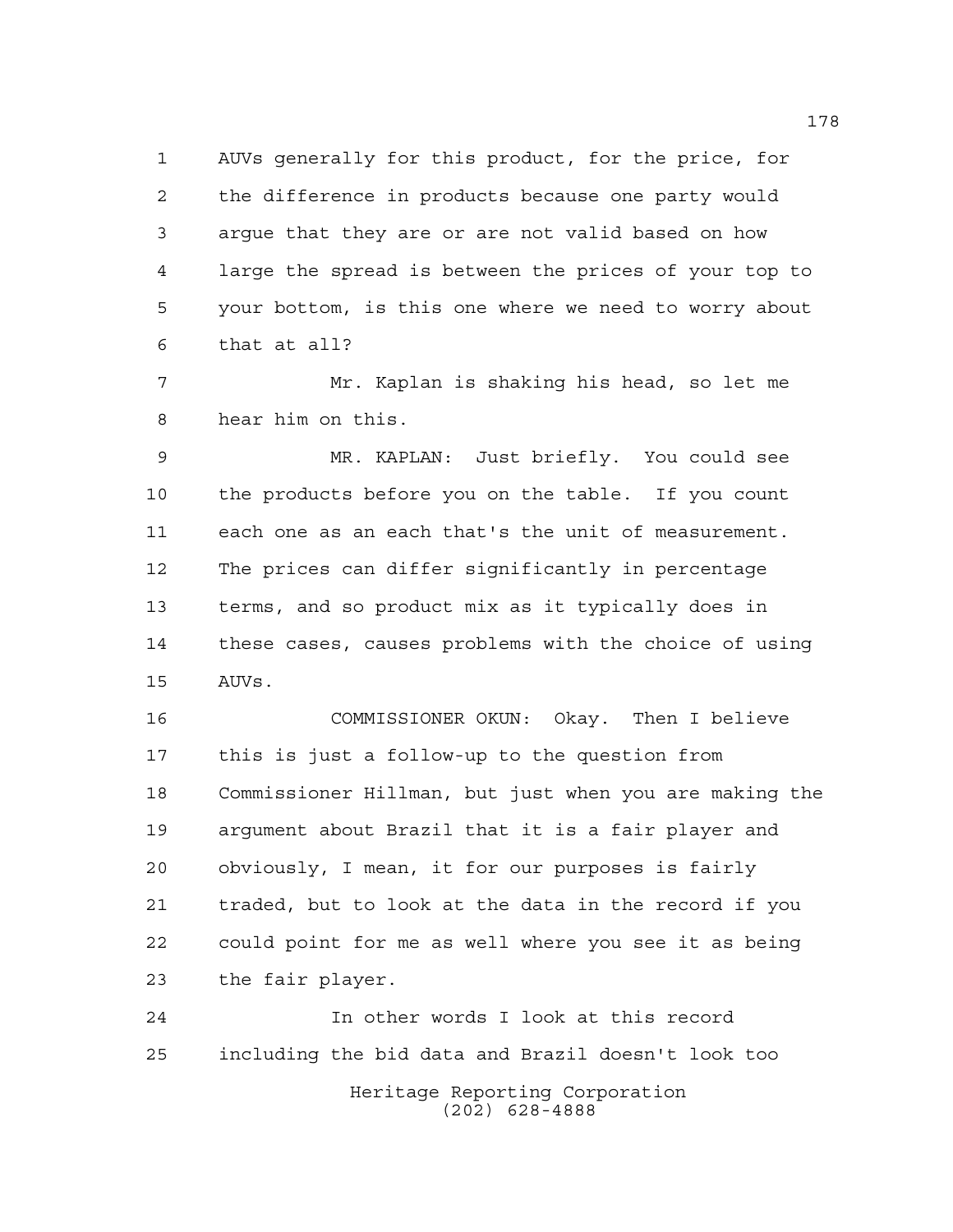much different without going into anything

 confidential. So I need your help because you keep saying that if it was just these other guys. That's why we're about the case, it's all about these other guys.

 I have a hard time looking at that record and saying, okay, I really see it, and so maybe you can help me by pointing out what you think is most important as opposed to me just eyeballing the numbers here. Okay? You'll do that for post-hearing. Thank you.

 Then just one brief return on the nonsubject and I think you're obviously providing a lot of data post-hearing which I think will be helpful, but to the extent you've answered general commodity product prices being an important consideration then the discussion of whether the analysis that the Respondents, and in particular I think it's the Kaye Scholer brief, goes through with regard to what the Federal Circuit said in Bratsk and Gerald Metals how it would apply in this case.

 If I've understood what you've said before it's that you think Brazil is not a significant enough play and not -- well, what's your answer? Why don't I look at this and say if I look at both the Brazilians

> Heritage Reporting Corporation (202) 628-4888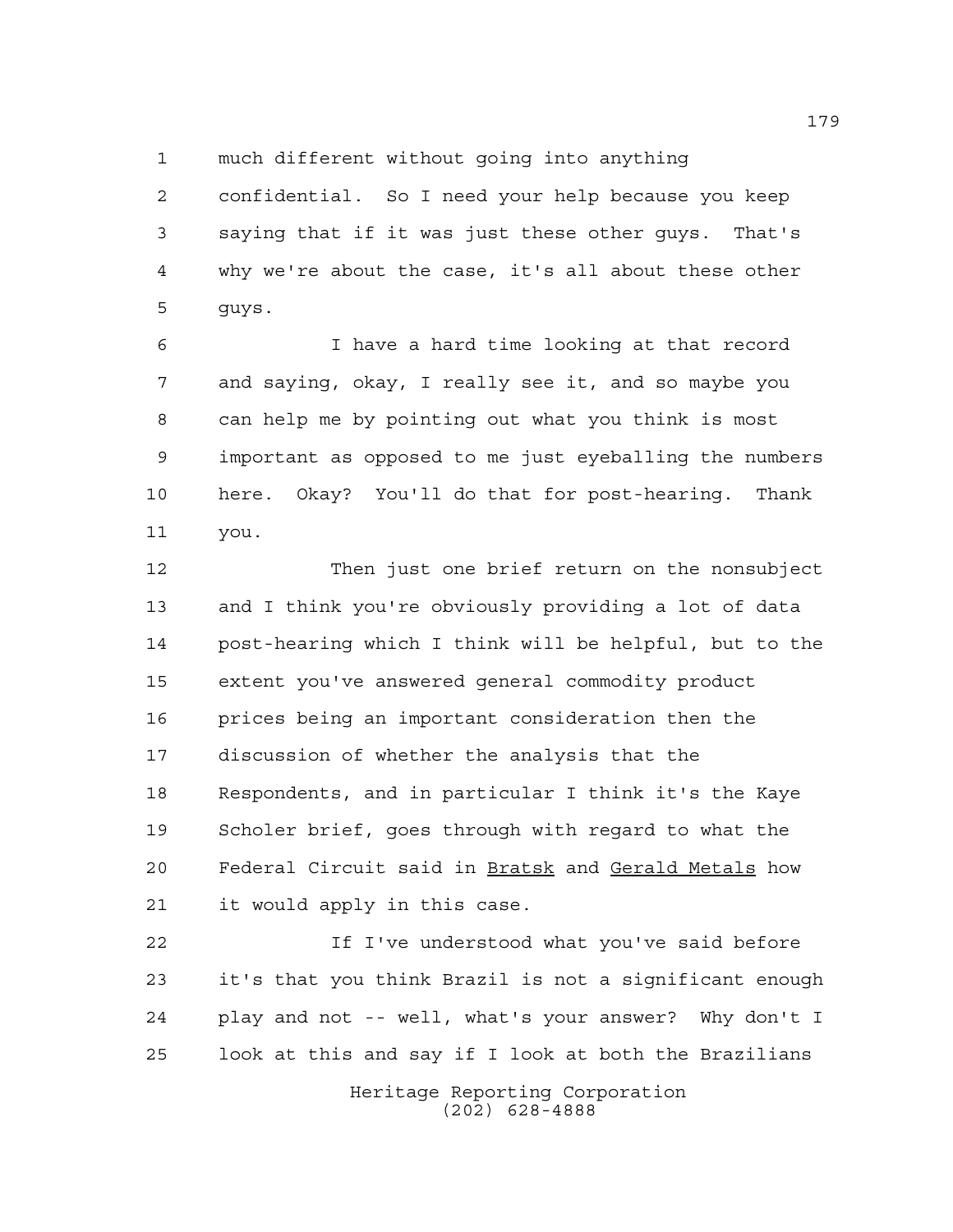and the others, which Chairman Pearson had raised, and they've both managed to gain market share in this market, if there's an order in place why don't I see that they're going to take market share back and therefore there will not be a benefit to the petitioners as the Bratsk Court has opined on?

 MR. KAPLAN: I think it goes to first their past behavior that's been discussed by all three representatives that they're forced into their current behavior now. The second is their relatively small share and their ability to supply that share at a price that wouldn't rise as their quantities increased, the ability to them to even supply the gap at any price.

 What you typically see in the neutral assumption in economics that you use in your models all the time when you do your trade stuff that's kind of embedded in your own analysis for the executive and the legislative branch is that the share will be split, and given the size of the U.S. industry historically how much production it has and the benefits we've already seen we would expect to see a very significant material benefit to the domestic industry, we would expect to see some shift to nonsubject imports.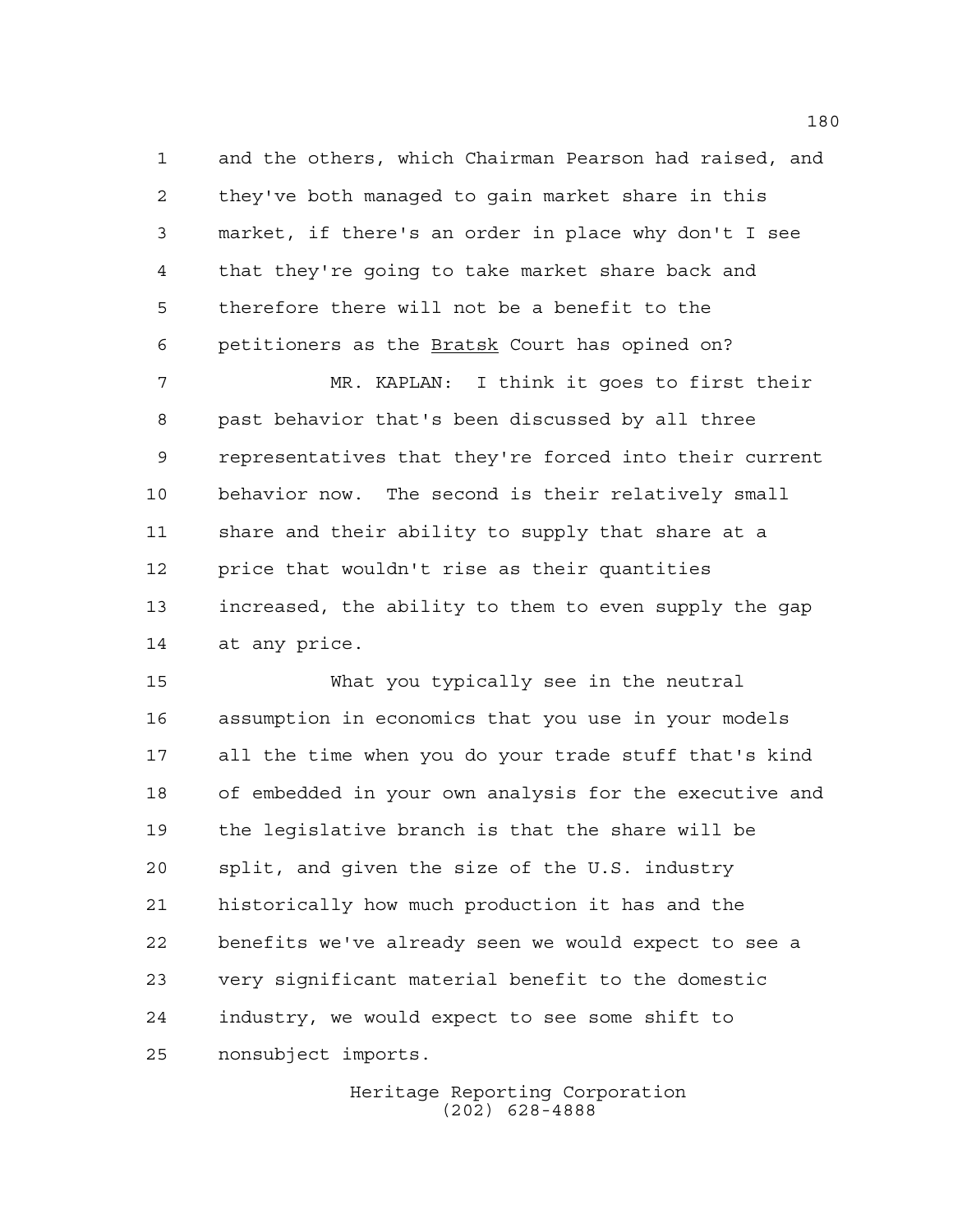That's the neutral assumption, but that shift to us is material in price, and profits and particularly in labor given what's happened, so the notion that it would all switch over to one spot, to Brazil, is a very, very, very strong economic assumption that -- COMMISSIONER OKUN: Again, for post-hearing be sure you make it with regard to all others. MR. KAPLAN: Right. It's a very unusually assumption. COMMISSIONER OKUN: It's not just Brazil. MR. KAPLAN: Among economists there would be an enormous burden on them to show that would be the case, and I don't think they reach and I'll explain why they don't reach it. COMMISSIONER OKUN: Okay. Then let me ask counsel, I know you wanted to say something, but let me ask you in addition to whatever you want to say answer this for me which is do you think that Bratsk and Gerald Metals, that you would have to have the nonsubjects be big enough that they could replace all of the subject imports, the point Mr. Kaplan is making? If you could call them significant, but they're not big enough to replace China does that mean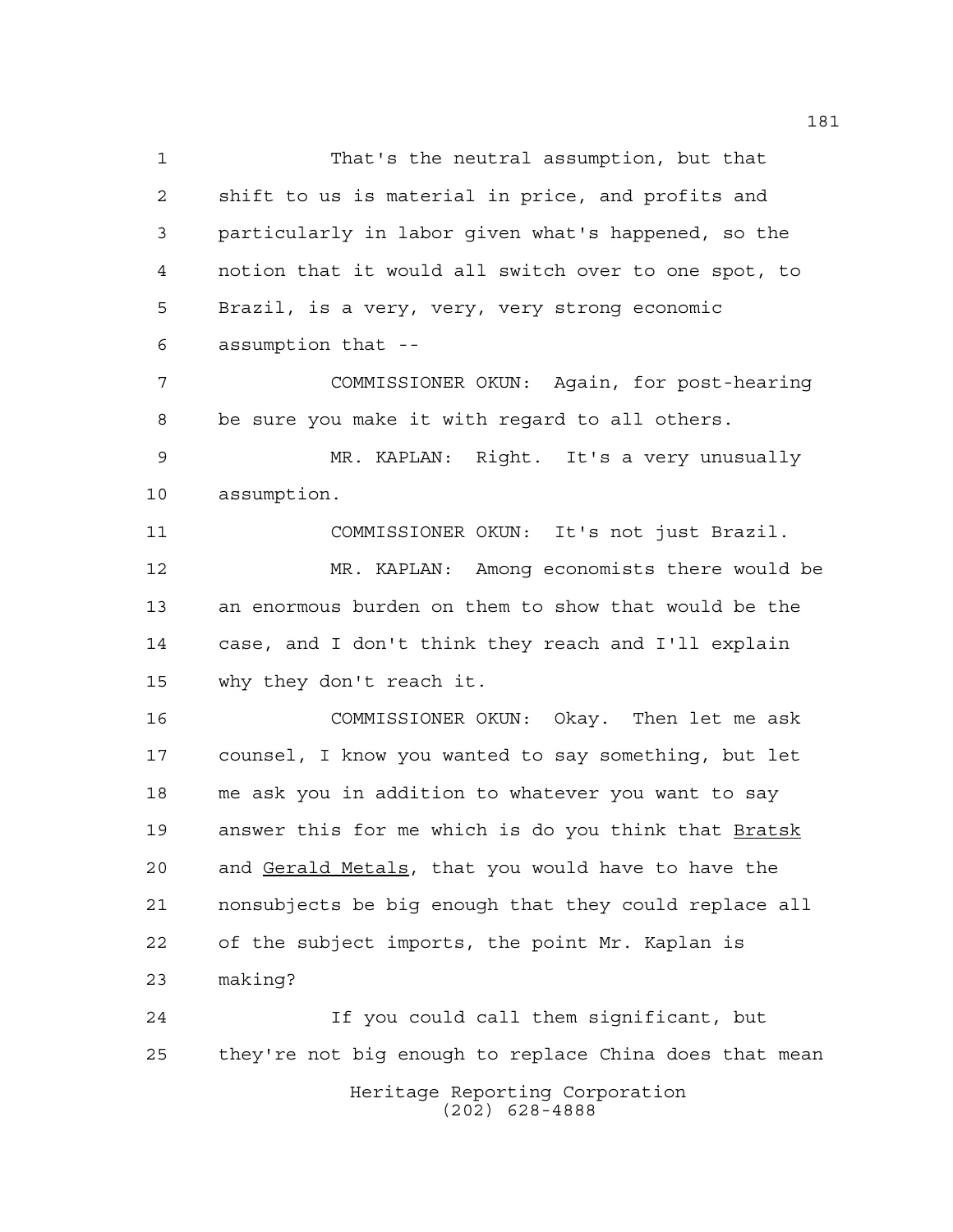that there is no Gerald Metals, Bratsk type analysis required?

 MR. BRIGHTBILL: Tim Brightbill, Wiley Rein. That's the direction that the Bratsk case was headed 5 and Gerald Metals before it was that all of the dumped subject merchandise would be directly replaced by fairly traded nonsubject merchandise --

8 MR. KAPLAN: At the same price.

 MR. BRIGHTBILL: At the same price. Thank you, Dr. Kaplan. That's what we don't have here. Also just running through the factors that Bratsk and Gerald Metals set forward, I think you started in that in your questioning, are the goods fungible? Yes, they are. We'll concede that as part of the test. Are nonsubject imports present and significant in the U.S. market?

 We'd say they are present to some degree, but not significant and not significant enough to eliminate the benefit that would come back to the domestic industry. Then the third part of the test is whether nonsubject imports undersold the domestic like product. I think you've heard from our panel underselling by Brazil is not the same nature and character as it is for the subject imports. COMMISSIONER OKUN: Okay. So for post-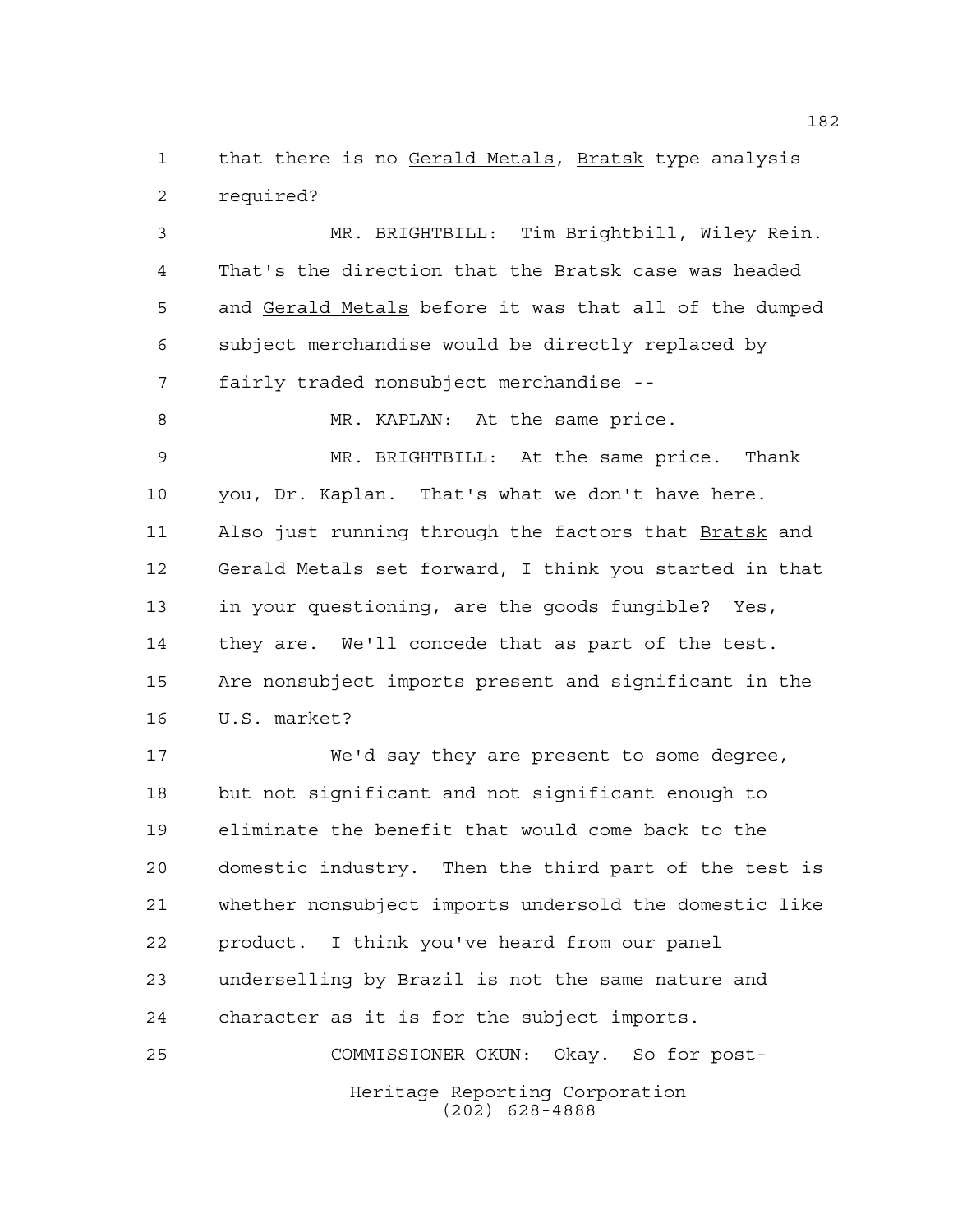hearing, I appreciate those comments and I look forward to seeing your analysis, but just also just to help, again, with this question on Brazil, what you point to because, again, I think it is a little bit mixed.

 Then the last thing and I'd ask you to do this post-hearing because it is confidential, but I've heard your response to Commissioner Hillman on how you would have us evaluate our traditional pricing data and that's the way to look at it, so I'll certainly look at those responses, but also with regard to the bid, and the auction processes, and the new and what new practices there are, I mean, I'm very interested in hearing about what affect that's had on prices, but the one thing that struck me in looking at this bid data because we have collected bid data in some cases and not all is that it didn't look to me like some of the others including with some of the same Respondents where it's clear to me looking at the bid data that this is all about low price and nothing else matters, and so I just want you to help me put that into perspective in how we take that into account in this case where it does look like there is you've got back to school.

Heritage Reporting Corporation (202) 628-4888 I mean, it looks like seasonality is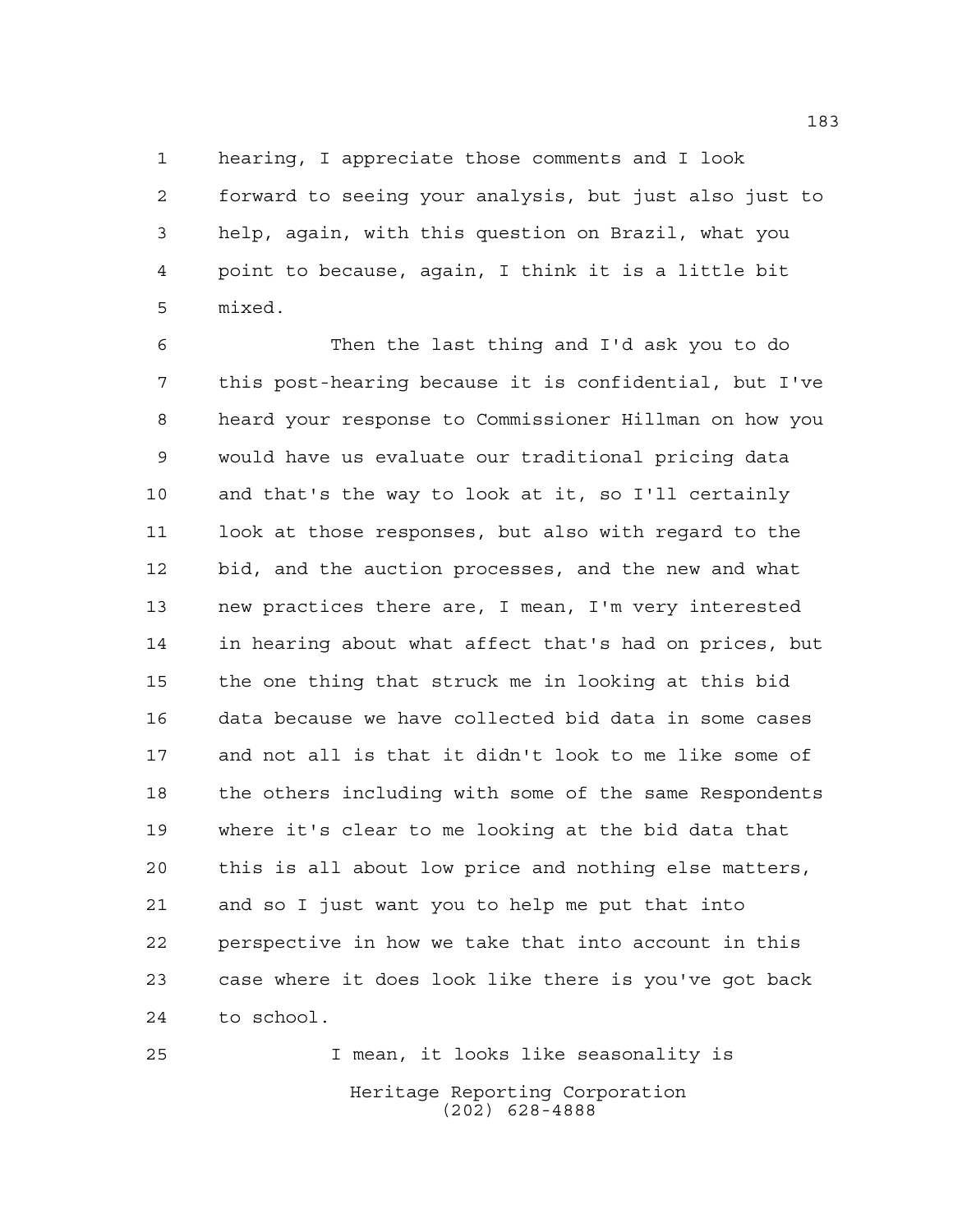Heritage Reporting Corporation (202) 628-4888 important and it looks like having a reliable supplier is important because if you miss that window you don't have that dog in front of me to buy when I go out shopping for my girls in a week or so. Or pony. We would actually take the pony, but anyway. You can put it in post-hearing, but if there's anything else you want to say on auction data or the other -- MR. PRICE: We'll put it in the post-hearing brief, but I would say that the -- well, we'll just put in the post-hearing brief. COMMISSIONER OKUN: Okay. I appreciate that. I think if I had other questions I've lost them by this point of the day, but I really do want to thank all of you for being here and all the answers you've given us have been very helpful. I look forward to reading your post-hearing brief. Thank you, Mr. Chairman. CHAIRMAN PEARSON: Commissioner Lane? COMMISSIONER LANE: Thank you, Mr. Chairman. Mr. Price, in looking at the staff report the ratio of U.S. imports to production in some instances are significant both relating to subject imports and nonsubject imports. Can you give me in your post-hearing brief specific cases where we have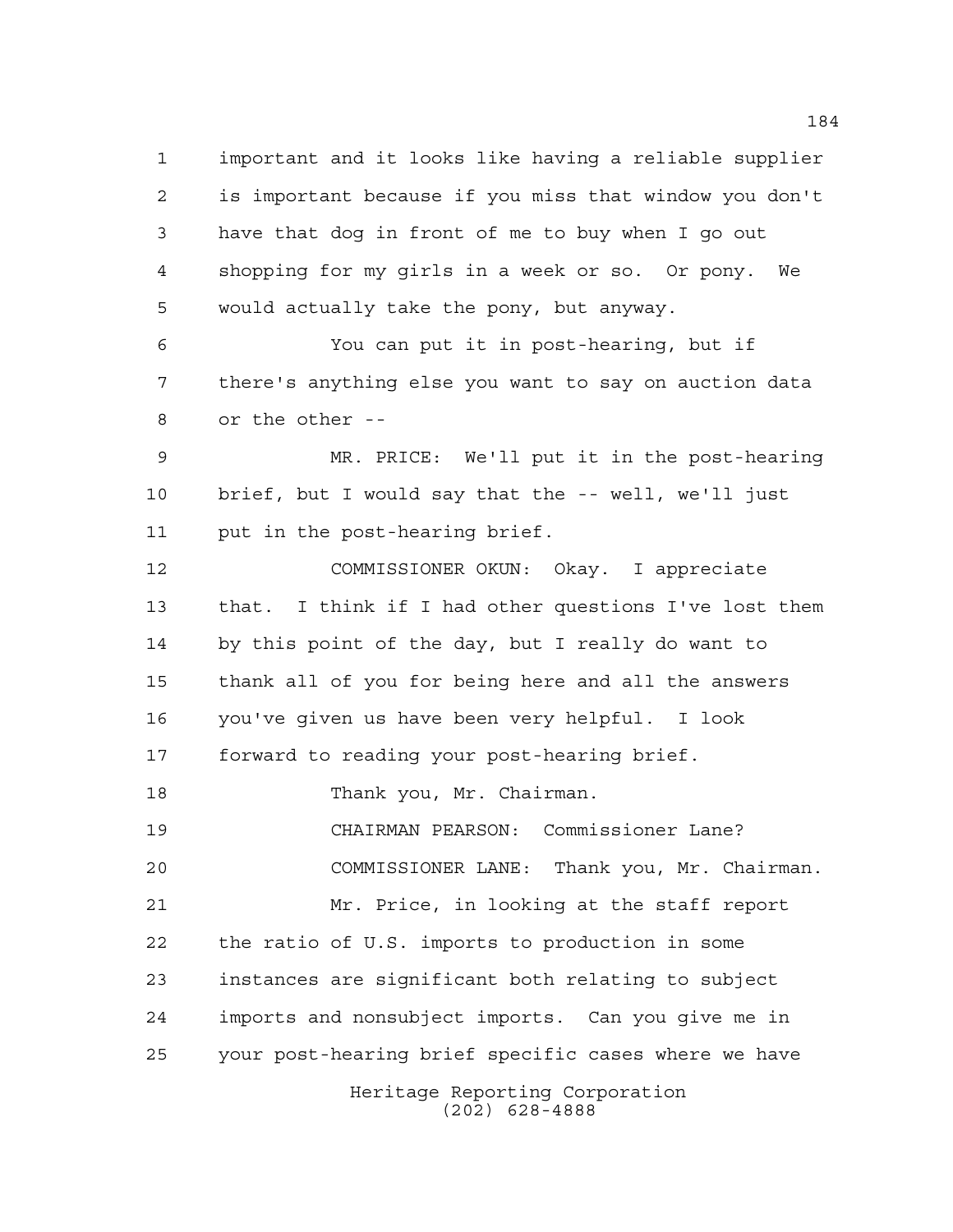looked at a similar fact pattern?

Heritage Reporting Corporation (202) 628-4888 MR. PRICE: I will be happy to address that in the post-conference brief. COMMISSIONER LANE: Okay. Thank you. Now, staying with you is it appropriate for the Commission to exclude from the domestic industry those producers that are related to an exporter or importer of subject merchandise or which are themselves importers? MR. PRICE: It is not appropriate in this investigation. It's just not appropriate. Usually you look for someone who is an importer who has a different viewpoint than the Petitioners, expresses a different viewpoint. That is not the case here. Tim? MR. BRIGHTBILL: Tim Brightbill, Wiley Rein. To the extent you're going to think about excluding anyone it would be American Scholar and Carolina Pad given that they've virtually ceased domestic production as opposed to the Petitioners who still obviously have active domestic production operations despite the fact that they sometimes import. COMMISSIONER LANE: You'll address that more in your post-hearing brief? MR. BRIGHTBILL: We will do so. COMMISSIONER LANE: Okay. Thank you.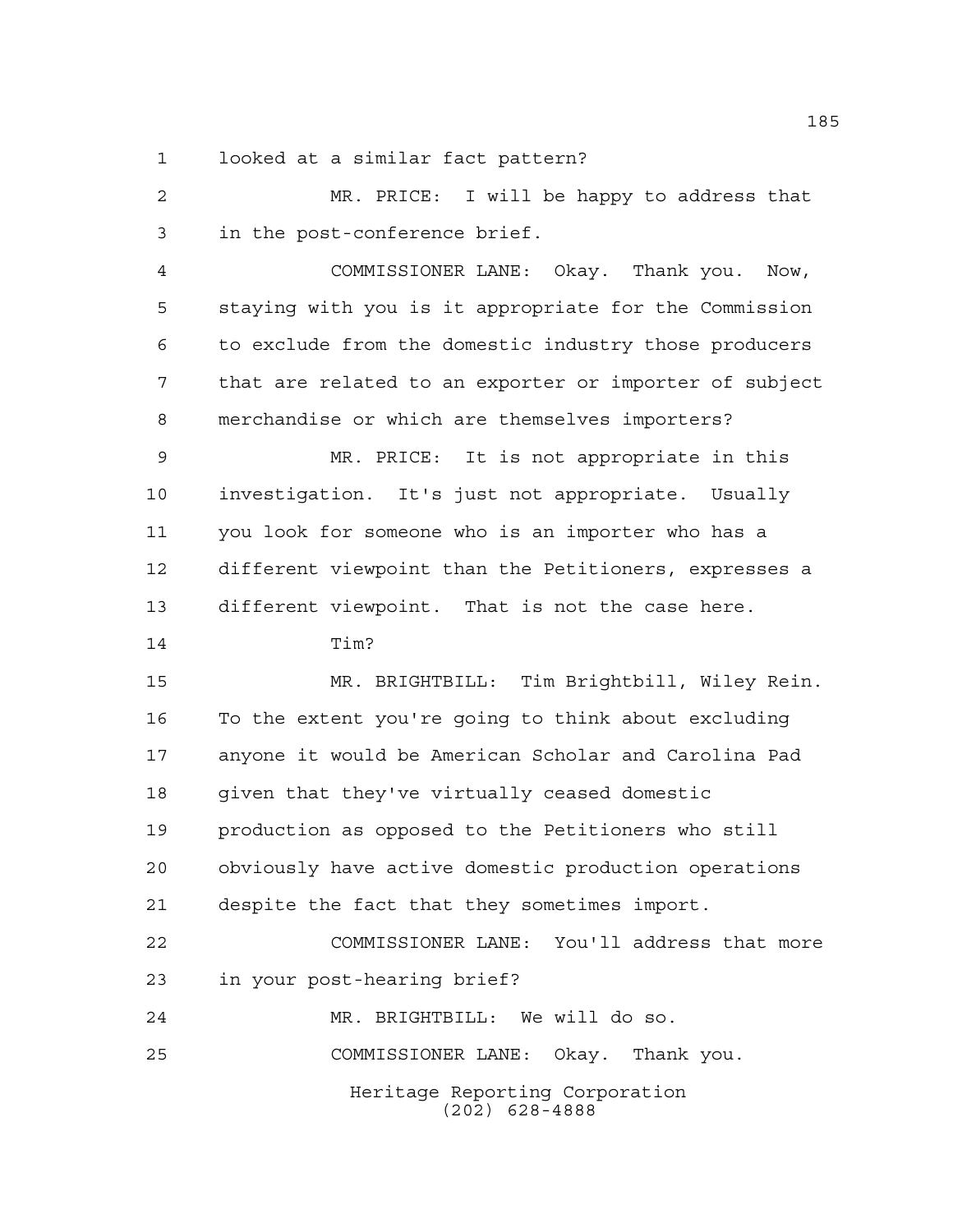Now, Ms. Hart, to the best of your knowledge was the potential for direct imports from subject countries ever the subject of dialogue during meetings or negotiations between the bargaining units represented by the steelworkers' union and their employers?

 MS. HART: I'm sorry. I would have to address that later as we only became representatives of the paper workers in 2005, and I don't have that information available to me right now.

 COMMISSIONER LANE: Okay. These questions are for Mr. Robinson, Mr. Rahn and Mr. McLachlan. I'm getting hungry and my thought process isn't quite as focused as it should be, but in all of your efforts to be more efficient and cut your costs do you feel that you are sacrificing necessary maintenance that is going to come back to haunt you in the long run?

Heritage Reporting Corporation (202) 628-4888 MR. RAHN: Hal Rahn with Norcom. No. We've seen no evidence of that at all. We have an ongoing maintenance program per machine, annual teardowns, go back up. We have a scheduled maintenance program that we have not taken out of place to replace and to make more time to run. It's all calculated into our efficiency equation, so I don't see it affecting us. MR. ROBINSON: At Top Flight we have a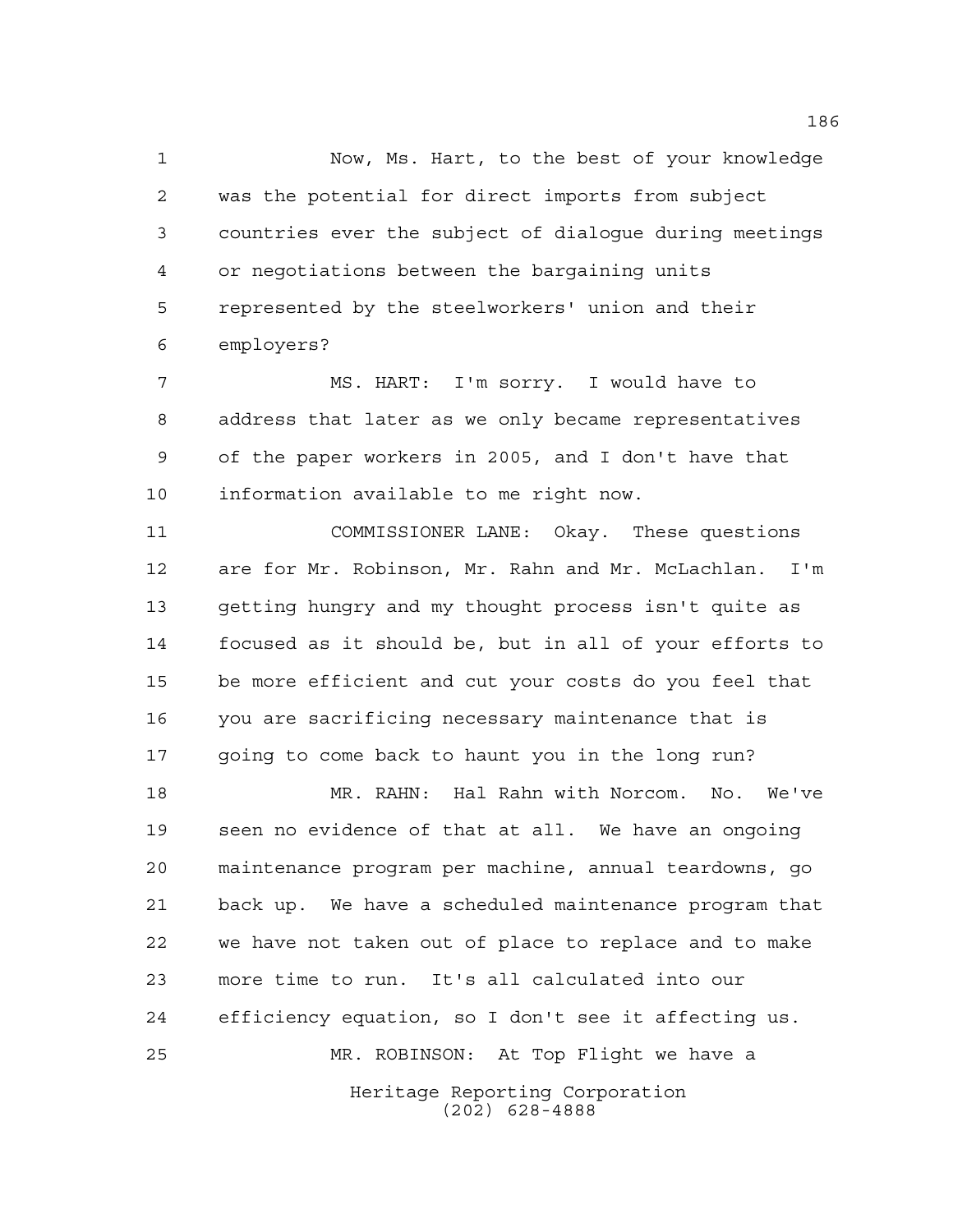standard by which we expect the machine and the workers to produce product. The machines are maintained to produce that speed, that volume, with a measured amount of waste and that is what we manage our machine maintenance to. I would anticipate that we will have no problems because we haven't skipped any maintenance on the machinery.

 So we'll have no problems with increased utilization of that equipment if these orders are placed against the three subject countries to keep these unfairly priced imports out.

 COMMISSIONER LANE: Okay. Thank you. Mr. McLachlan?

 MR. MCLACHLAN: My answer is slightly different. The machines that are in service are getting well-maintained and we continue to do that and we continue to look for new ways to reduce the cost of maintaining them as we go forward, so we have been more efficient about doing that and hopefully just as effective as we had in the past.

Heritage Reporting Corporation We also haven't invested much in new equipment at all. In fact we've postponed purchasing and canceled purchases of new equipment that could replace an aging equipment group. We also have mothballed equipment, and so we don't maintain the

(202) 628-4888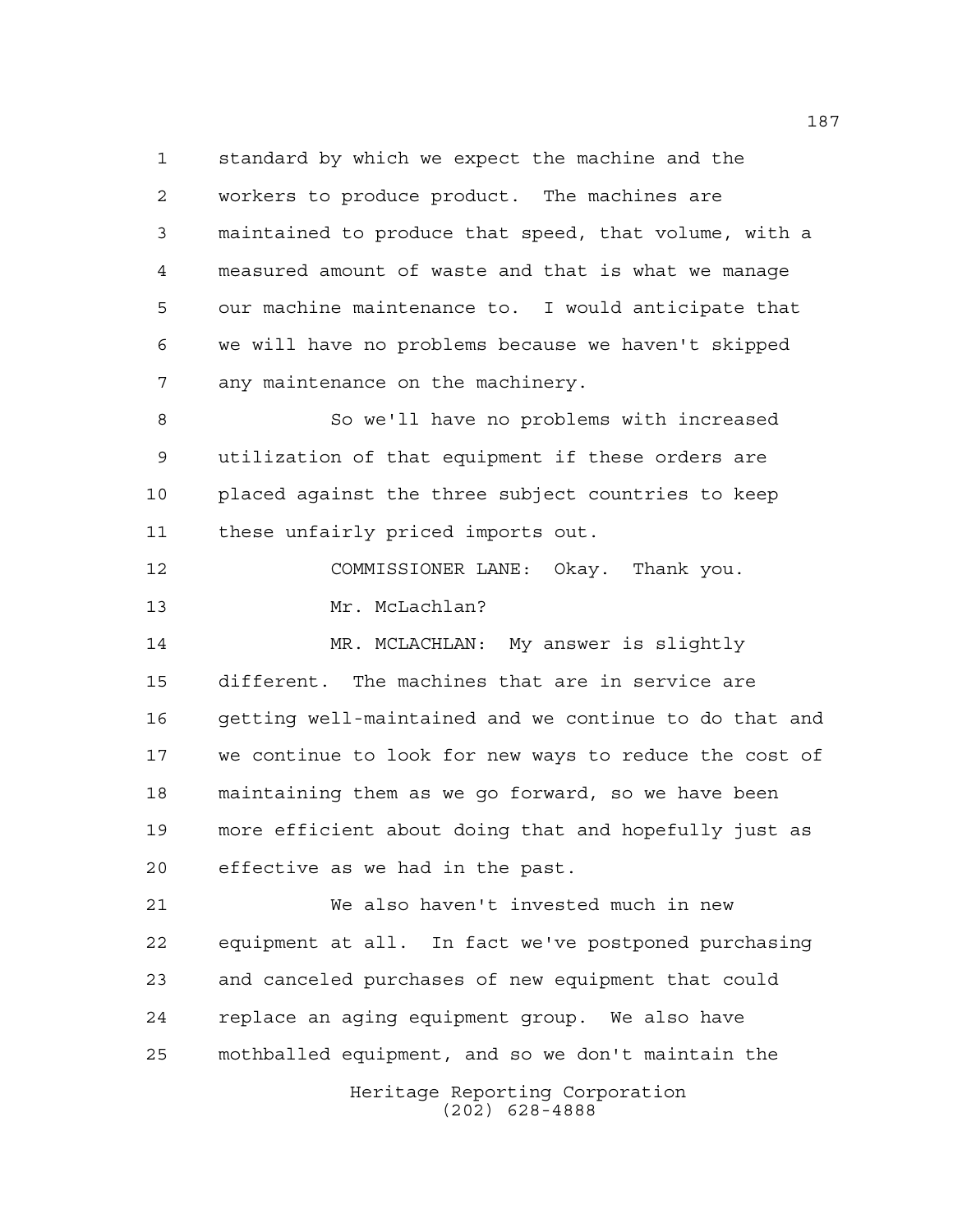Heritage Reporting Corporation mothballed equipment. It's simply put away, covered as best it can in the hopes that we can come back with more production to fire those machines back up. COMMISSIONER LANE: Okay. Thank you. To the extent possible in this public forum can you please discuss the varying trends of profitability for U.S. producers' operations of the three different product categories for which data were collected in these investigations? That's CLPSS, OLPP and OSLPP. MR. PRICE: I don't think we can discuss that publicly at this point or at least I don't feel comfortable. COMMISSIONER LANE: Okay. So you can do it in your post-hearing? MR. PRICE: For the post-hearing. COMMISSIONER LANE: Okay. Thank you. With that, Mr. Chairman, I am done. Thank you. CHAIRMAN PEARSON: I'm interested in the definition of a unit the way we have our like product defined. This goes back to the basic question that Commissioner Okun was raising. I mean, how much variation is there between the amount of paper included in the smallest thing that we're calling a unit and the amount of paper included in the largest

(202) 628-4888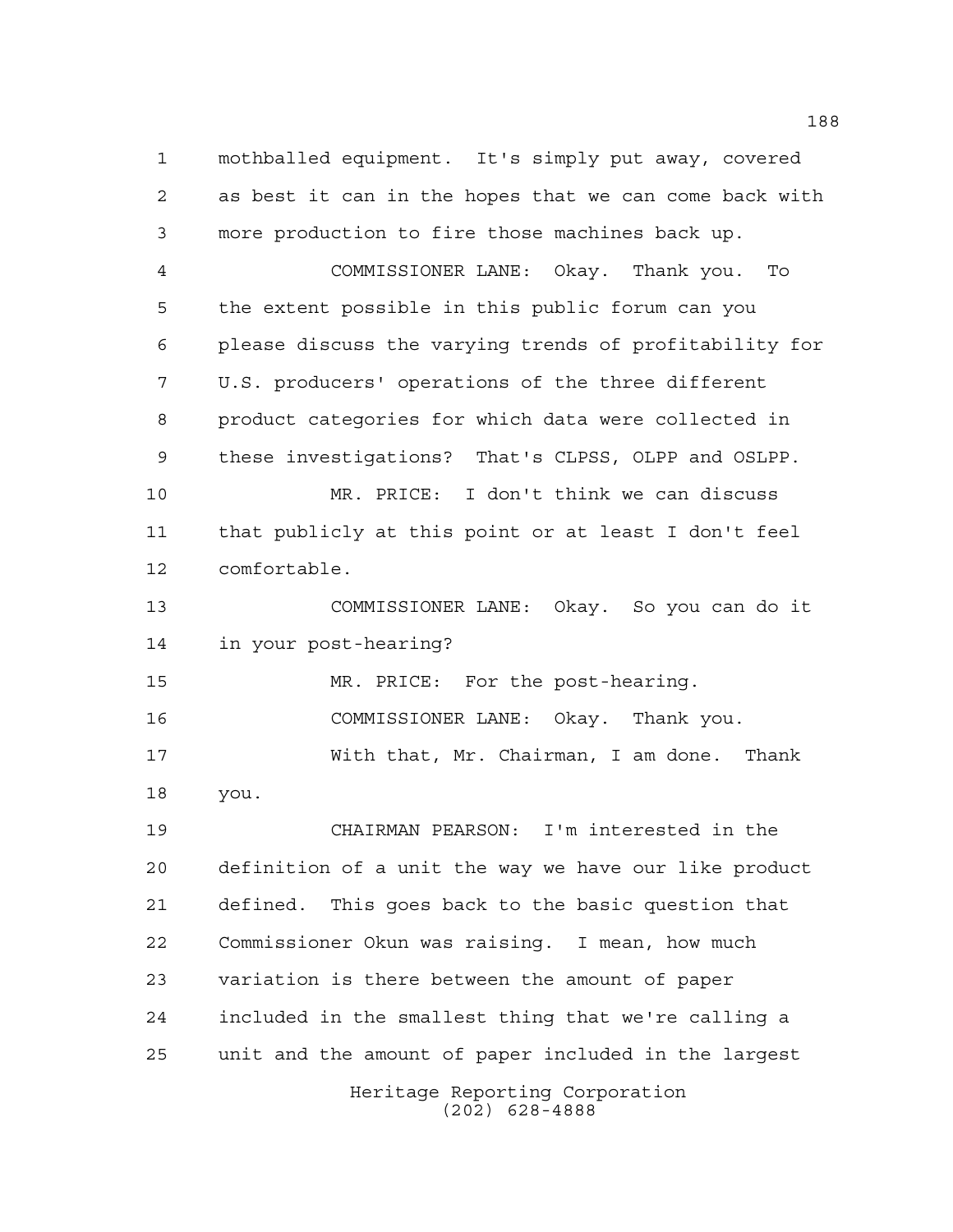thing that we have defined as a unit?

 My sense is it's quite a large variation, perhaps a factor of 100. Could you comment? MR. PRICE: For all practical purposes you're basically seeing it right in front of you and it's not that kind of variation. In there. Seventy pages versus a couple hundred pages. So there will be some difference in value depending on what type of cover it is, whether or not it's got a pretty dog on it or so forth, but the actual amount of paper in it doesn't necessarily vary that much. CHAIRMAN PEARSON: Well, it wouldn't necessarily, but under our like product don't we include full reams, which would be 500 pages, and what, as small as what, a handful of pages, 10 or

something like that?

 I'm concerned about the way we're using units here because it seems to me that we have this really quite wide variation in the amount of actual paper if you measure it by weight, or square meters, or whatever and that's what I'm trying to understand. MR. PRICE: People buy units, okay? They don't buy pounds of paper, they don't buy values of paper, they buy units. Units are the core

measurement. That's what this industry uses to

Heritage Reporting Corporation (202) 628-4888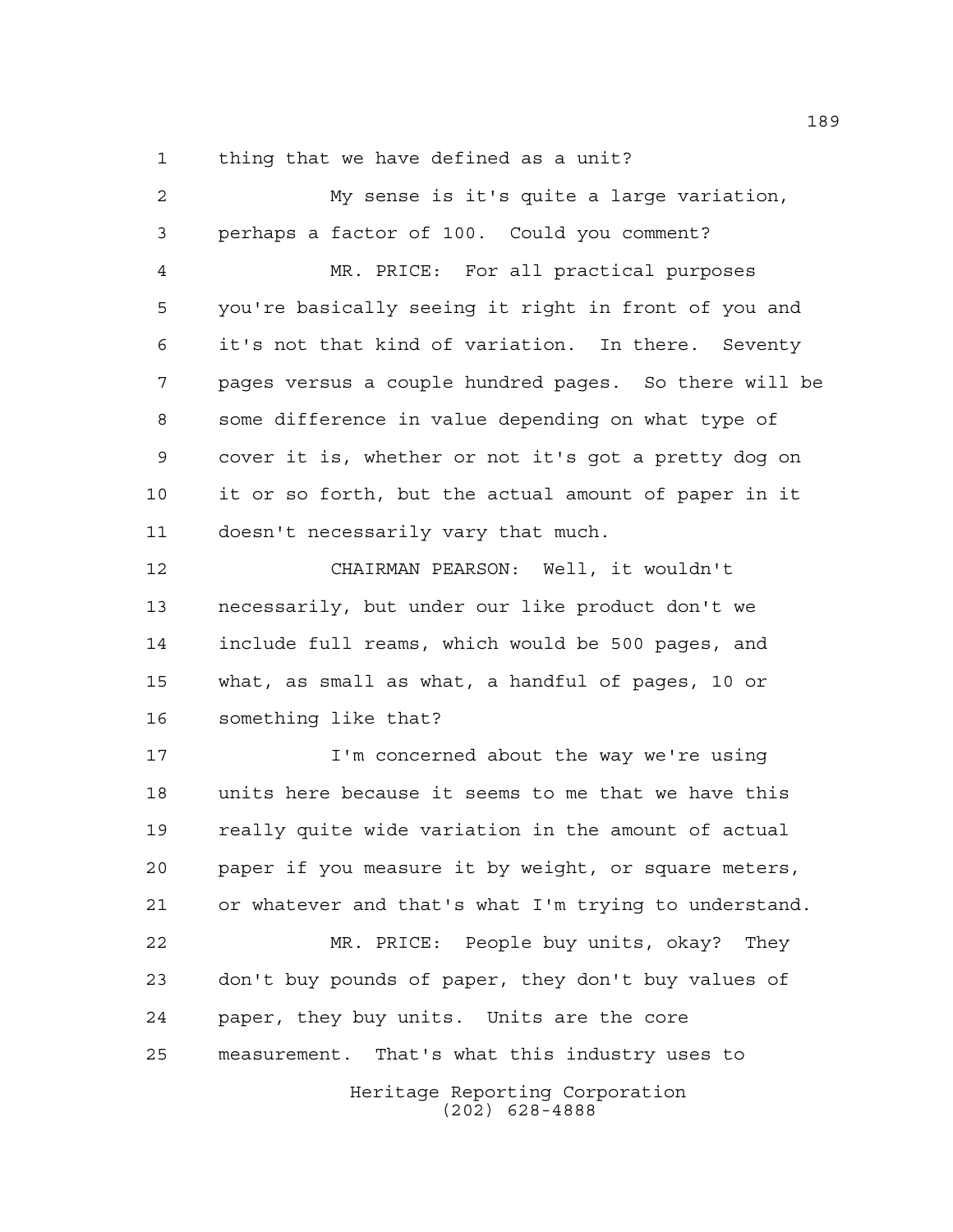measure and that's what this Commission should be using for like product, for negligibility, et cetera. CHAIRMAN PEARSON: Well, but people actually do buy value of paper, any purchaser buys value of paper, and so I'm wondering in this case if we wouldn't have a better measure of volume by using value rather than units.

 You might want to address that more in the post-hearing because I don't want to take all of my time for that issue, but I mean, it's a serious question because it looks to me like we have quite a wide range of possible weight of paper in the different units, and so why should we treat them all as equal in terms of our computations of volume?

 MR. PRICE: We'll be happy to address it in the post-hearing brief.

 CHAIRMAN PEARSON: Thanks. Are your firms able to produce the 92 bright paper that Staples has a preference for and produce it in the United States in the quantities that they would need?

 MR. RAHN: Top Flight doesn't produce paper. We buy paper from the U.S. industry that makes paper just to be clear on that.

 CHAIRMAN PEARSON: Of course. Yes. Thank you.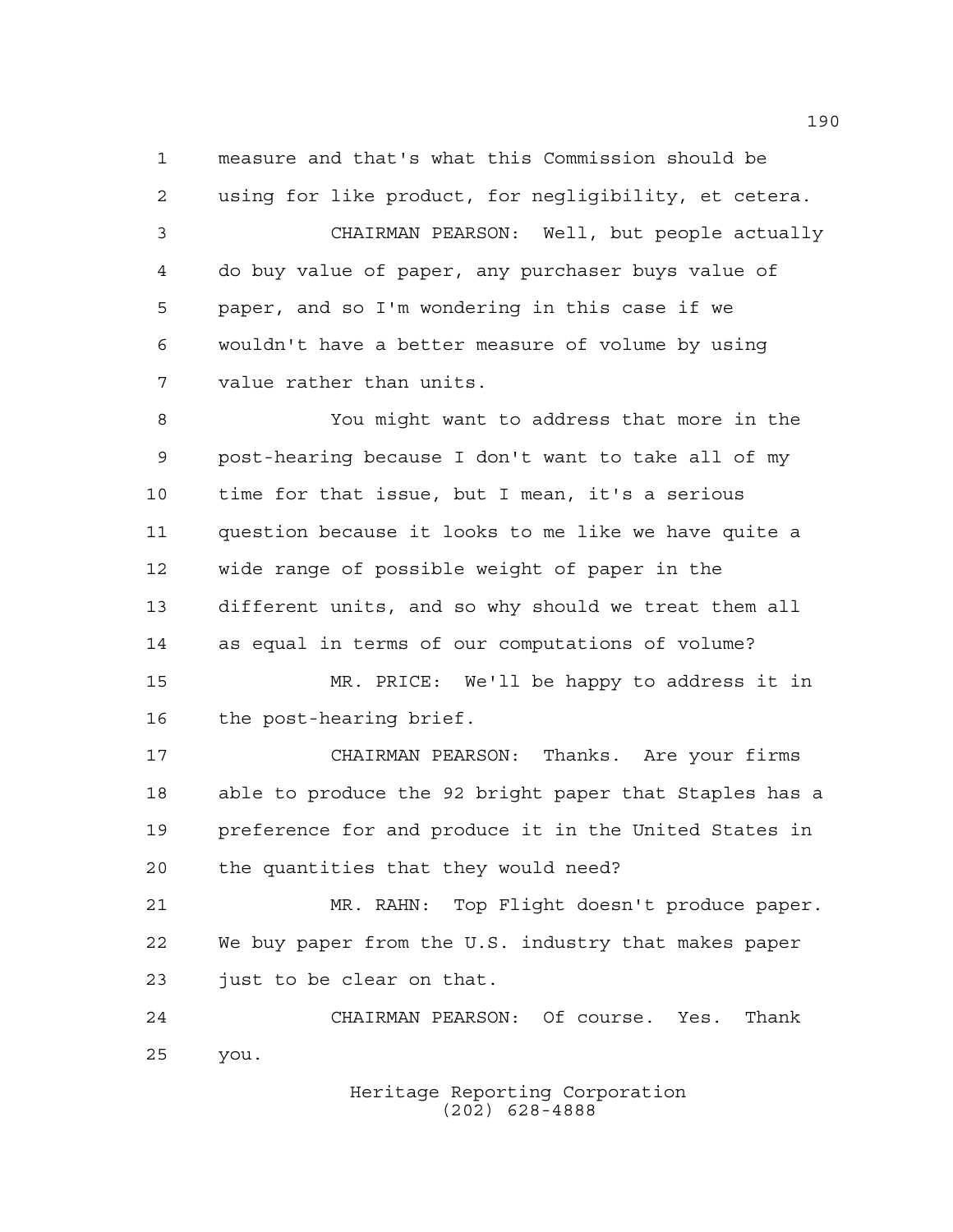MR. RAHN: The U.S. industry is now producing a 92 bright sheet that is the standard sheet. It's transitioning to that new sheet. Top Flight certainly has availability of 92 bright sheets that we can produce this product that Staples says they prefer for their use and we can do it in our factory very efficiently.

 CHAIRMAN PEARSON: Okay. Because obviously the equipment runs the same whether it's 92 bright or something less.

 MR. MCLACHLAN: Right. We're following the same industry standard as the paper industry has moved to 92 bright and we'll with that, too. They did that in order to consolidate and eliminate grades in order to make their operations more simple.

 MR. PRICE: One final note and this just goes to the Staples claim. We have samples of Staples products brought from their shelves, okay, and I will tell you that the 92 bright standard that they talk about here is not observed in their product that they have and their product that they buys. They could not advertise that and get away with it I believe at the FTC because it wouldn't be truth in advertising.

 That applies for 2005, applies for 2006 and applies to their branded product.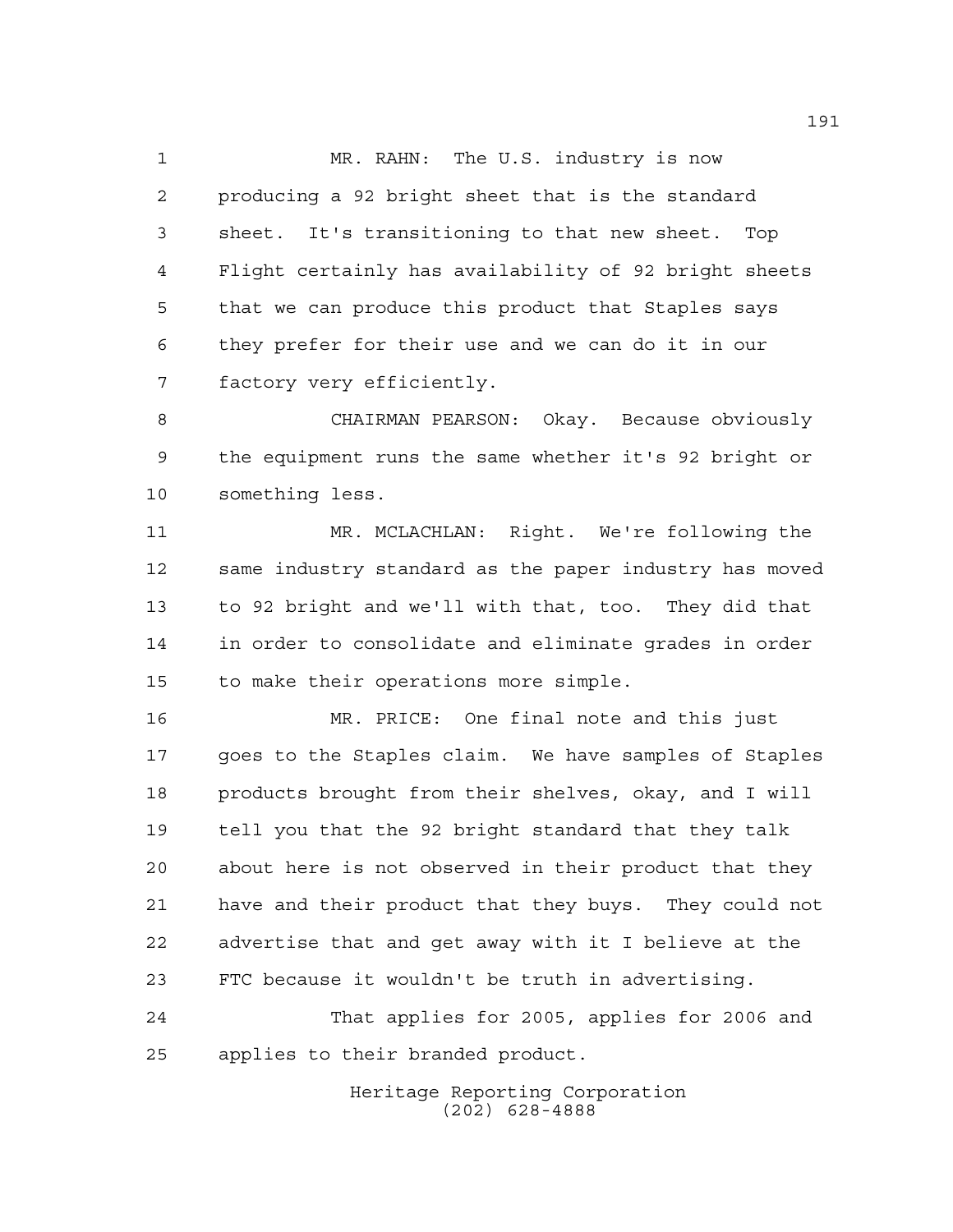CHAIRMAN PEARSON: Okay. Thank you for that clarification. Perhaps they'll have some comment on that later.

 Mr. McLachlan, earlier there was a discussion of MeadWestvaco's challenges in importing paper, trading paper and making any money at it and I would just observe that trading skills are really quite different than the skills involved in domestic manufacture and distribution.

 Looking ahead if MeadWestvaco continues to be an importer do you expect to be able to make some money in trading or importing the paper, I mean, based on what you've learned? You've lost some to this point, you know you've learned a bunch.

 MR. MCLACHLAN: I'm not sure in this category that we will, but clearly we're improving our skills in many of the other different ways and we'll look to try to be as strong a company as we possibly can competing in whichever ways we have to.

 CHAIRMAN PEARSON: Okay. For the other two firms represented if you don't want to comment on the record or in public I would understand that, but for either now or for purposes of the post-hearing have your import operations on paper made some money or lost some money on the product we're dealing with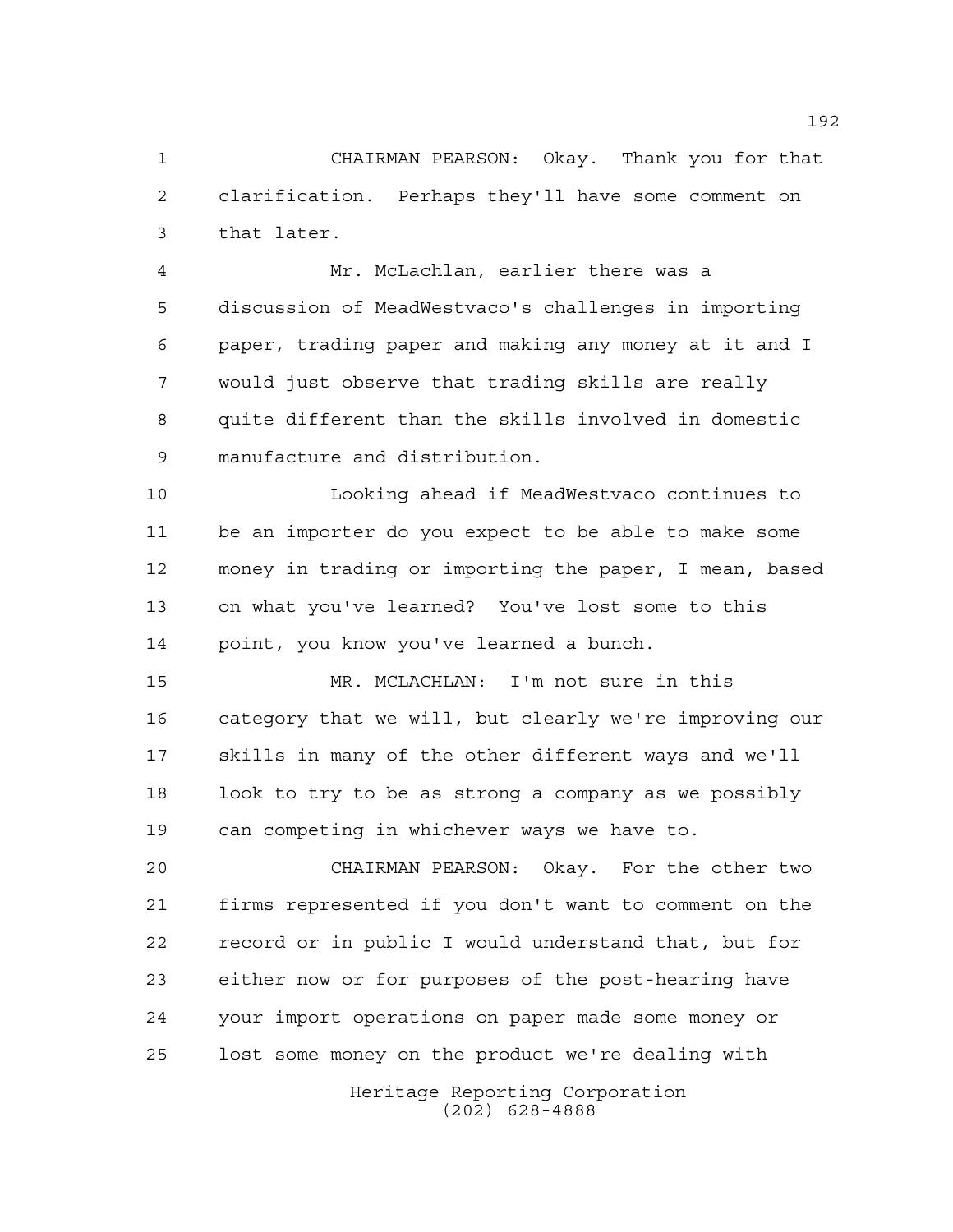today, please?

Heritage Reporting Corporation (202) 628-4888 MR. PRICE: My clients would prefer to respond in the post-conference, but the Commission actually has the data. CHAIRMAN PEARSON: Okay. I just haven't absorbed it yet. Thanks. That's fine. I appreciate that. My last question. It's a data question, and it was pointed out to me following my earlier discussions that on Table 4-3 of the staff report, and that's BPI, it shows that in 2003 U.S. producers' imports from Brazil were different than what we have for the official statistics on imports from Brazil, enough that if you look at what producers have reported for their imports you get a different sense of the trend than if you look at the official Commerce statistic. So for purposes of the post-hearing could you look at those numbers and first of all try to explain the differences if they are there, and then perhaps further help us understand whether that data difference is causing us some confusion that was reflected here during this morning's proceeding? MR. PRICE: We will be happy to in the post- hearing brief. CHAIRMAN PEARSON: Okay. Good. With that I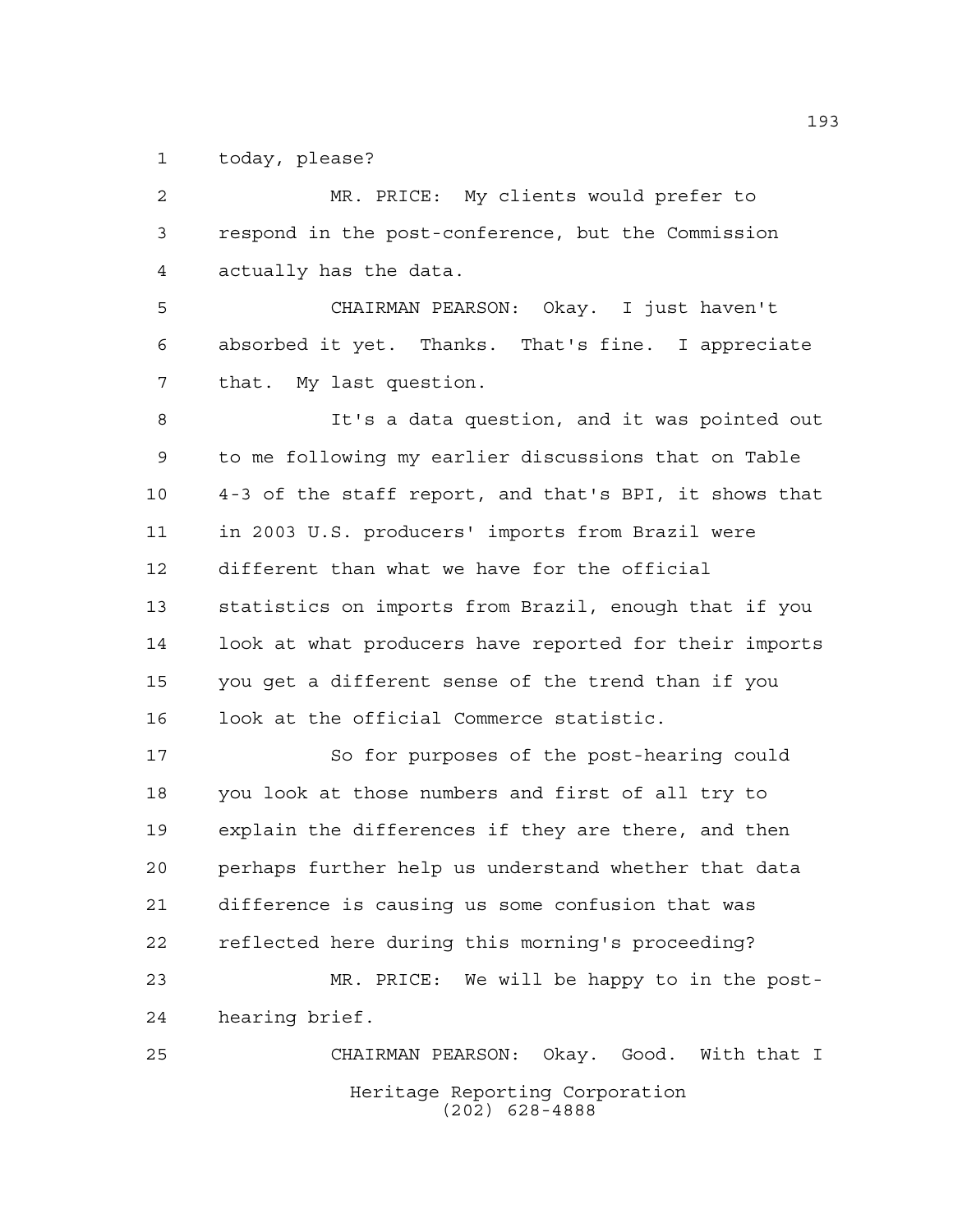have no further questions, so Madam Vice Chairman, over to you.

 VICE CHAIRMAN ARANOFF: Thank you, Mr. Chairman. I think maybe I'm batting clean up here. We'll see. So I'll start before I rush into my last few questions by thanking all the witnesses who have participated this morning and well into the afternoon. I haven't quite figured out how all this information is going to be relevant to me, but I am going to take my children shopping for their school supplies within the next two weeks or so, so I'm sure I'll look at the process differently than I ever have before.

 CHAIRMAN PEARSON: I'd recommend looking at the fliers in advance. It looks like there are some real bargains out there.

 MR. RAHN: Please buy Top Flight. VICE CHAIRMAN ARANOFF: If only my childrens' teachers would ask for the basic things that actually go on sale as opposed to sending me in search of very obscure school supplies, but that said I don't think any of my colleagues yet have really touched on the issue of threat assuming that we reach that issue in this case, and so I wanted to follow up with a few questions on that.

Heritage Reporting Corporation (202) 628-4888 First on cumulation and threat. During the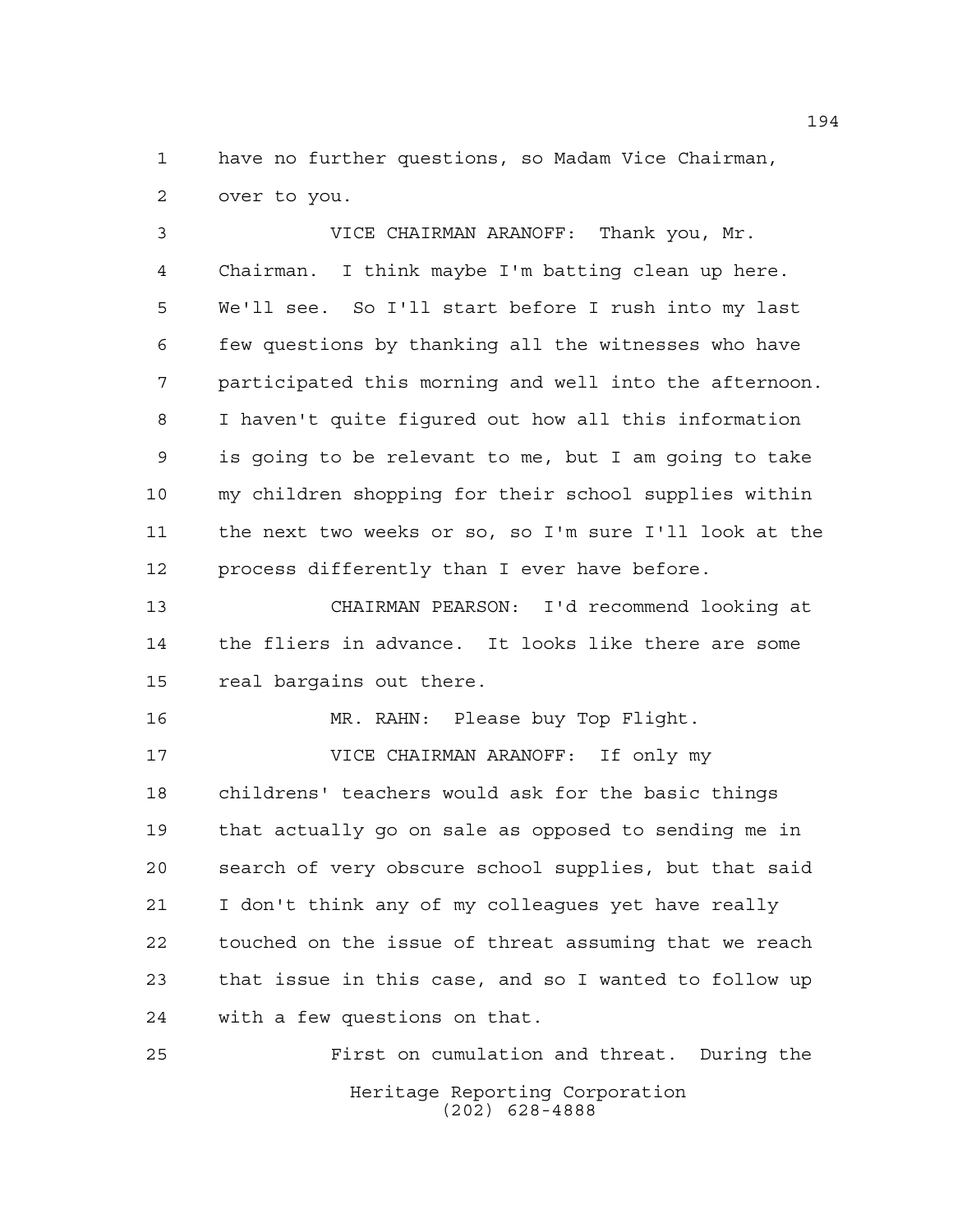period of investigation it's pretty clear from our report that the subject imports from India and Indonesia exhibited different volume and pricing trends than subject imports from China. Is that a good reason for the Commission to decline to cumulate these imports for purposes of a threat determination?

 MR. PRICE: Absolutely not, and I know you're surprised to hear that. First of all, there are some issues with some of the data, and we'll address that. It affects some of the analysis.

 But I don't think the Commission has looked at a case with this intense seasonal type of bidding before. All three of these guys are there, and I think that is such a dominant factor here, that for threat, if you were to find China a threat, I think it's important that we cumulate in India or Indonesia, you know, because they would become a threat themselves. They would, in essence, enter the market; Tim?

 MR. BRIGHTBILL: Well, just to underscore, the key inquiry is the degree that these compete head to head with each other; the degree of overlap in competition, and that's what you have here. So you can go beyond the volume and the price data, which we might disagree with, and look at the head-to-head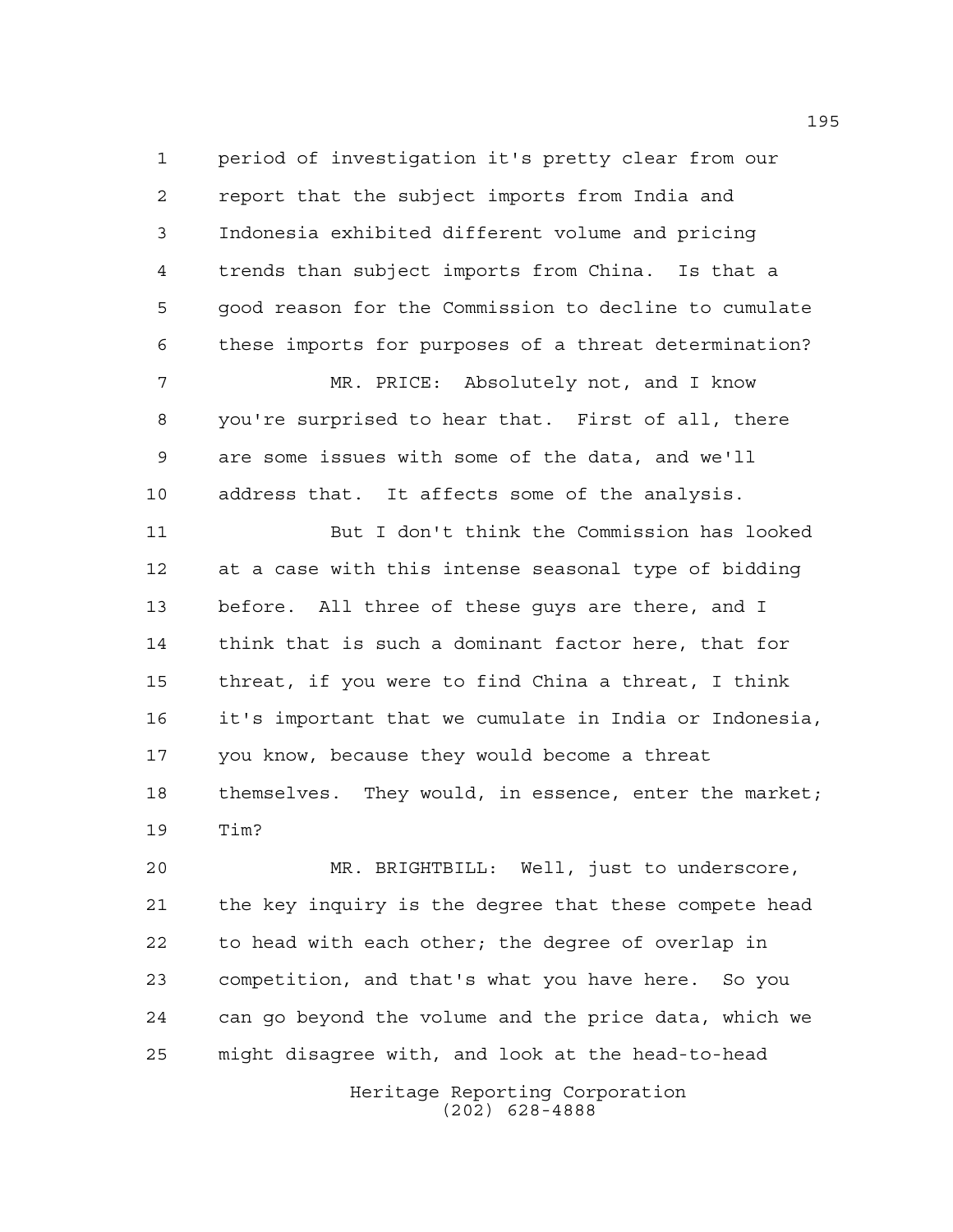nature of the competition; the fact that India is bidding directly Indonesia, and cumulate on that basis. We think that's particularly relevant in this case.

 VICE CHAIRMAN ARANOFF: So there are other factors, other than those trends, that I should weigh more heavily when I'm considering other accumulates. Okay, anything you want to add in the post-hearing on that would be appreciated.

 Target, in their brief, has submitted some arguments suggesting that certain lined paper exports to the United States from China may be limited in the near future, either because of raw material shortages or Government regulations dealing with the environment, which could act as constraints on Chinese production of the subject product.

 Also, they also refer to evidence indicating rising home market demand in China. Would you care, either now or in your brief, to comment on whether those are significant conditions that should affect a threat analysis?

 MR. PRICE: We can supply more data on this, and we'd be happy to address it. We fundamentally disagree with Target. I think you just heard Mr. McLachlan talk about all the additional factories that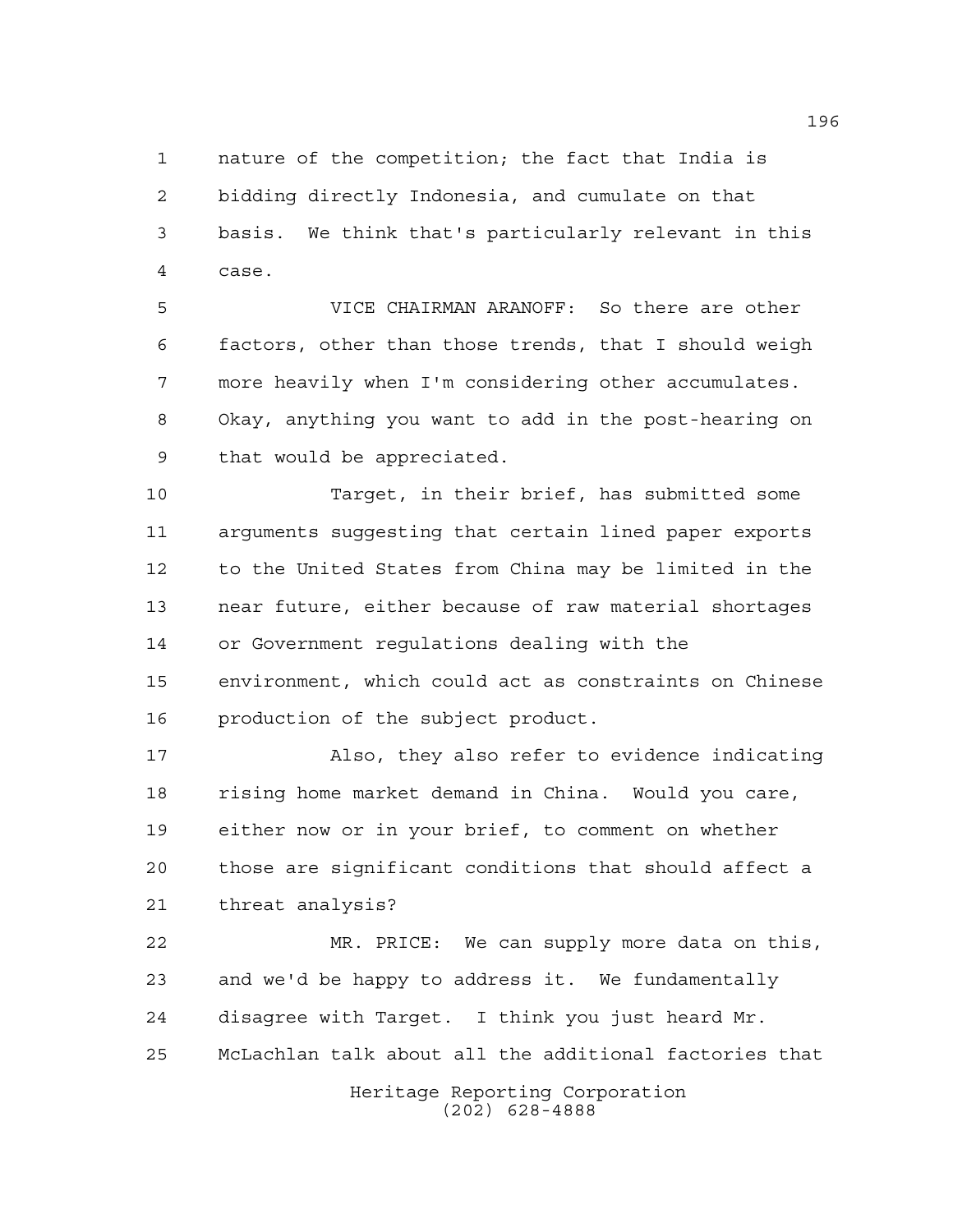were literally being built on speculation to produce the subject merchandise.

 One of the things that Target, I think, by the way, pointed to was, you know, wood pulp and wood pulp issues. Well, you know, a lot of the Chinese product isn't made from wood pulp. So it's pointing to spurious issues. It's just not essentially credible to say that China has a raw material supply problem on these products.

 VICE CHAIRMAN ARANOFF: Okay, just to follow-up on that, in terms of the inputs that go into the Chinese product, as a technical matter, assuming 92 Bright is becoming a global standard, can you satisfy that standard using non-wood pulp input? MR. PRICE: Chemicals is the answer. The

answer is, yes.

 CHAIRMAN PEARSON: Do you bleach it a lot? MR. PRICE: Yes.

19 MR. PRICE: Okay.

 MR. ROBINSON: I'd like to speak to the quality; saying that 92 Bright paper is becoming the global standard. What is standard is what's acceptable to the U.S. consumer, and what is acceptable to the U.S. consumer is basically all the product that you see on the shelf, up on the table;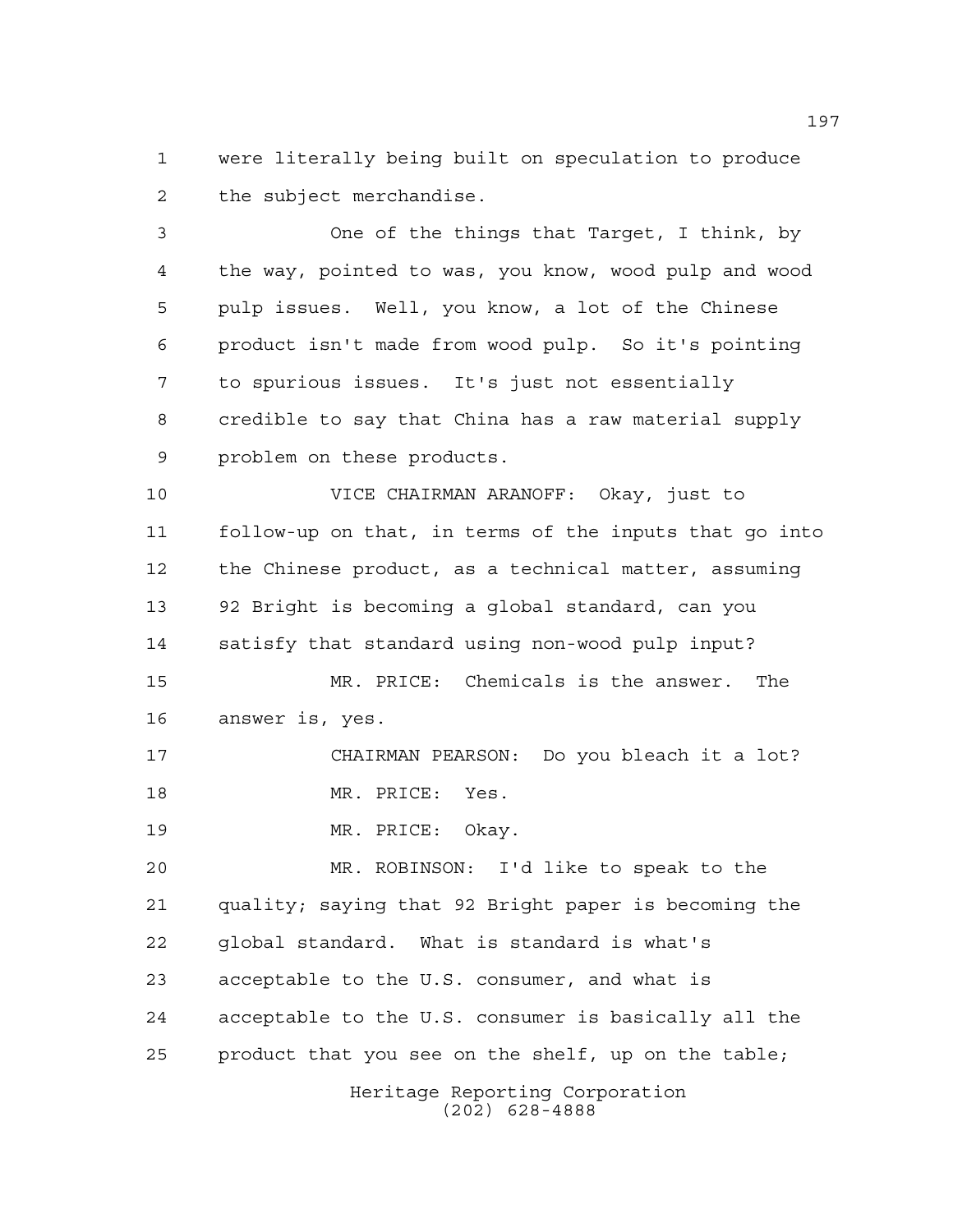whether it's 92 Bright or 84 Bright, or 89 Bright, that is acceptable. That's been accepted by the retailers. That's been accepted by the U.S. consumers. It's been purchased for nine cents. It's been purchased for 15 cents.

 So the 92 Bright factor is a factor that Staples has raised. Coincidentally, the direction that the U.S. mills have chosen to take, independent of the certain lined goods, they have chosen to move their standard sheet to 92 from an 84 sheet. So the driving factor on this is price.

 VICE CHAIRMAN ARANOFF: I take your point on that. In fact, I've been very surprised recently at the number of cases in which we've seen a standards issue, which is supply-driven rather than demand driven, which I think is what you're describing to me in this case. I certainly will be asking the Respondents this afternoon whether consumers can see a difference or care. I think your point is that they don't.

 MR. ROBINSON: It's price-driven. My point is that it's price driven. But 92 Bright, it is coincidental that the U.S. paper makers adhere to. VICE CHAIRMAN ARANOFF: So I understand your

point, to the extent that when I refer to a standard,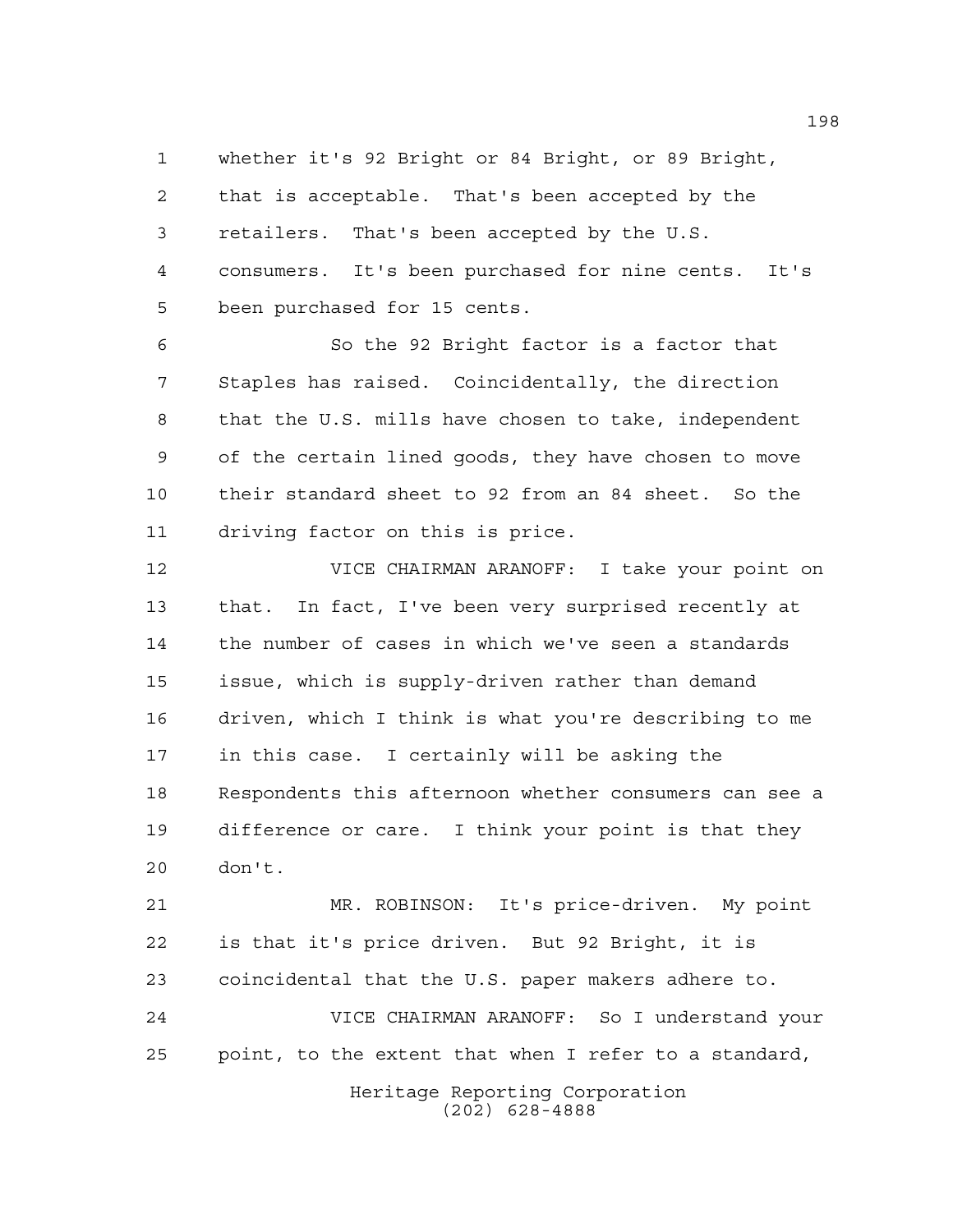I'm referring to something that's being supplier-

 driven by paper supply, or at least as I see it on the record. But I think I can still use the term "standard."

 MR. MCLACHLAN: Would you like some more information on the paper mills and the other things that are going on in China? I understand some of their brief is about, there's isn't going to be enough paper capacity to supply the Chinese, and that's blatantly untrue.

 CHAIRMAN PEARSON: Sure, and everything you can supply on that, I think, is going to be relevant to our analysis.

 MR. MCLACHLAN: We can give you information on number of machines planned, where the mills are 16 going, and where their sources of pole power, which would include Russian, Brazil, straw and pulp, to show you that they're still putting more paper in than they can consume.

 VICE CHAIRMAN ARANOFF: That would be very helpful. I appreciate that.

 Respondents have also noted rising demand in the U.S. for the product, decreasing U.S. capacity, and argued that consolidation among U.S. paper mills and reduction in U.S. mill production of the types of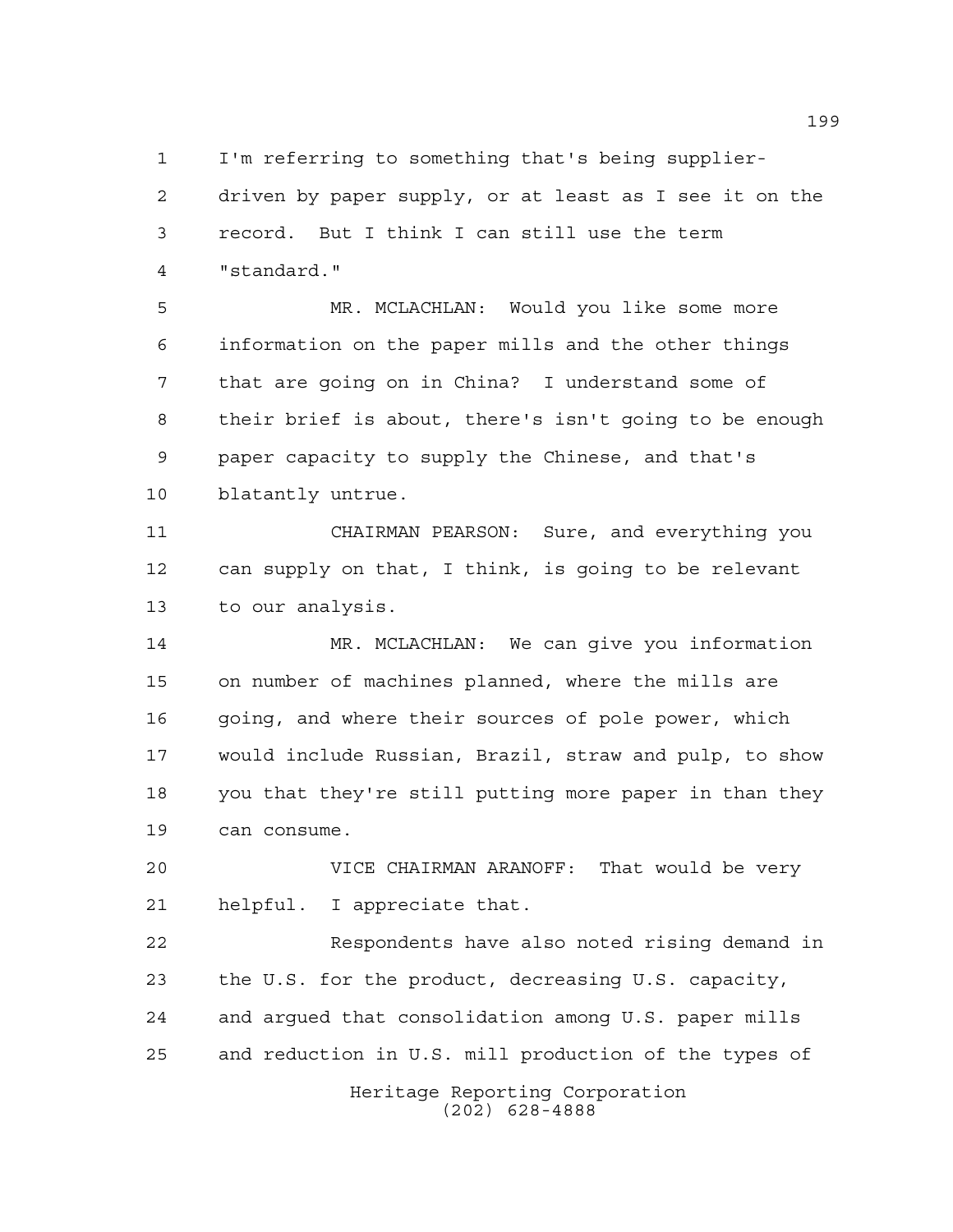paper that are used to produce lined paper products will further constrain U.S. producers' ability to supply the market. Should we view that as a factor in our threat analysis; Dr. Kaplan?

 MR. KAPLAN: I think these are kind of the "cats and dogs" that get thrown in the back of the Respondents' brief. There's excess capacity available. The U.S. industry could supply significant more of the market.

 To the extent that even if they could, the order would raise prices, alleviating the injury. So in purposes of threat, they are threatened on the price side. They are threatened on the quantity side.

 There would be a fairly priced market where no child would have to go to school without a pony on their notebook. We've talked about that. It's going to be good. My daughter's is going to be a puppy, but it will work. I don't think that's going to be a real concern or threat to the U.S. industry.

 VICE CHAIRMAN ARANOFF: Okay, naturally, my children have a taste for those expensive licensed characters.

(Laughter.)

Heritage Reporting Corporation (202) 628-4888 VICE CHAIRMAN ARANOFF: I don't know, last year it was Hello Kitty. Now, I don't know what. But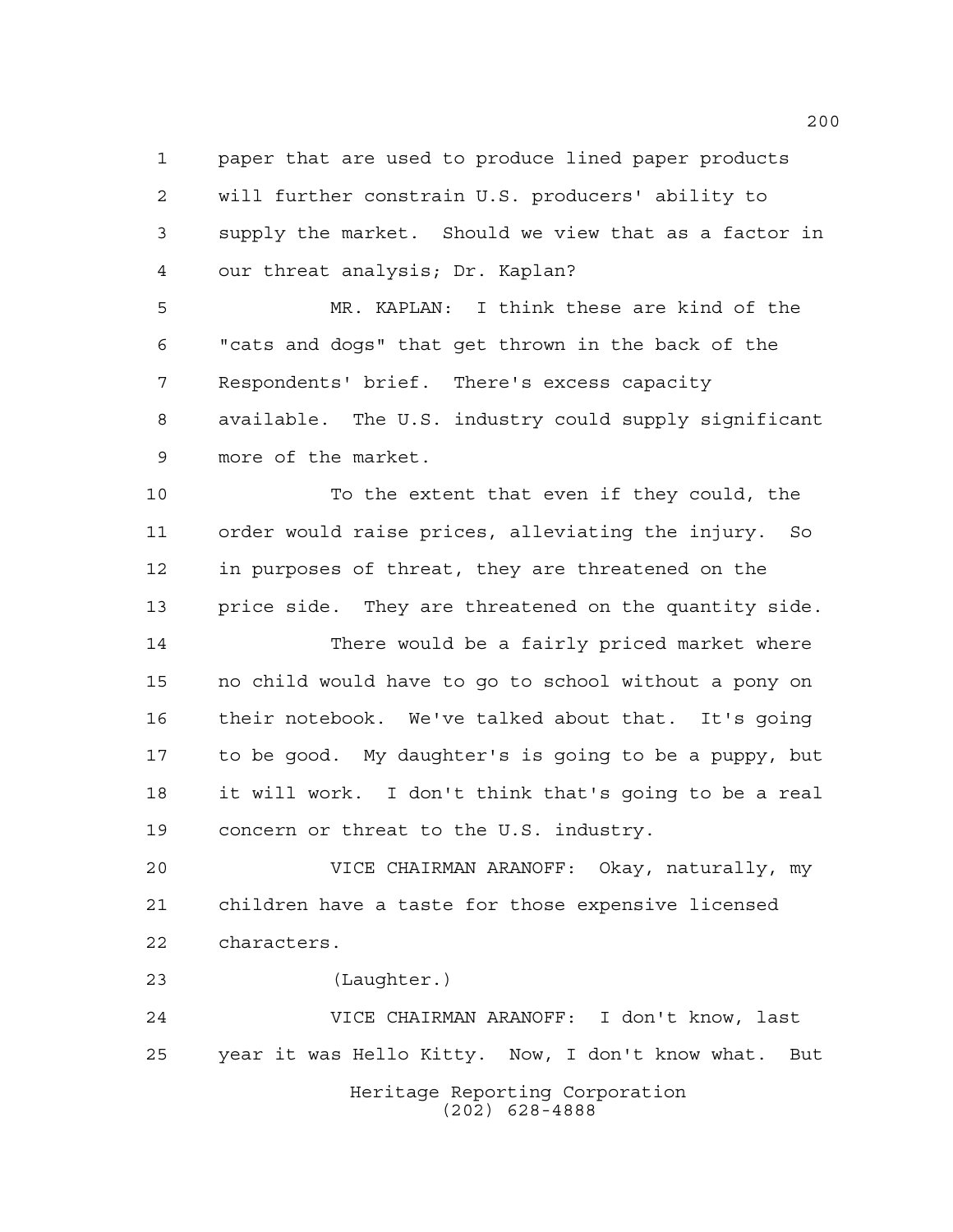in any event, I think the question, as it was raised in Respondent's brief, went more to whether there would be enough paper available.

 MR. ROBINSON: Yes, ma'am; there will be enough paper available. The issue of paper supplies is that we are a very small part of the U.S. paper production system. The paper that goes into tablet books, goes into composition books, goes into filler paper and wire bound notebooks, we're very a very small part of U.S. production. It is not much for them to produce twice as much paper for us as they did before.

 I've met with individuals from International Paper, the largest paper mill in the world, and their issue is price. They need higher pricing for their finished goods. If we can pay the price, if we can release ourselves from this extraordinary price squeeze we've been experiencing because of dumped imports, then we can pay the price that would result in an excessive supply of paper for our industry.

 MR. PRICE: And to state the obvious, since the petition has been filed, production domestically as a result of the petition, because of the affects of the petition, has increased. So, again, the paper is available.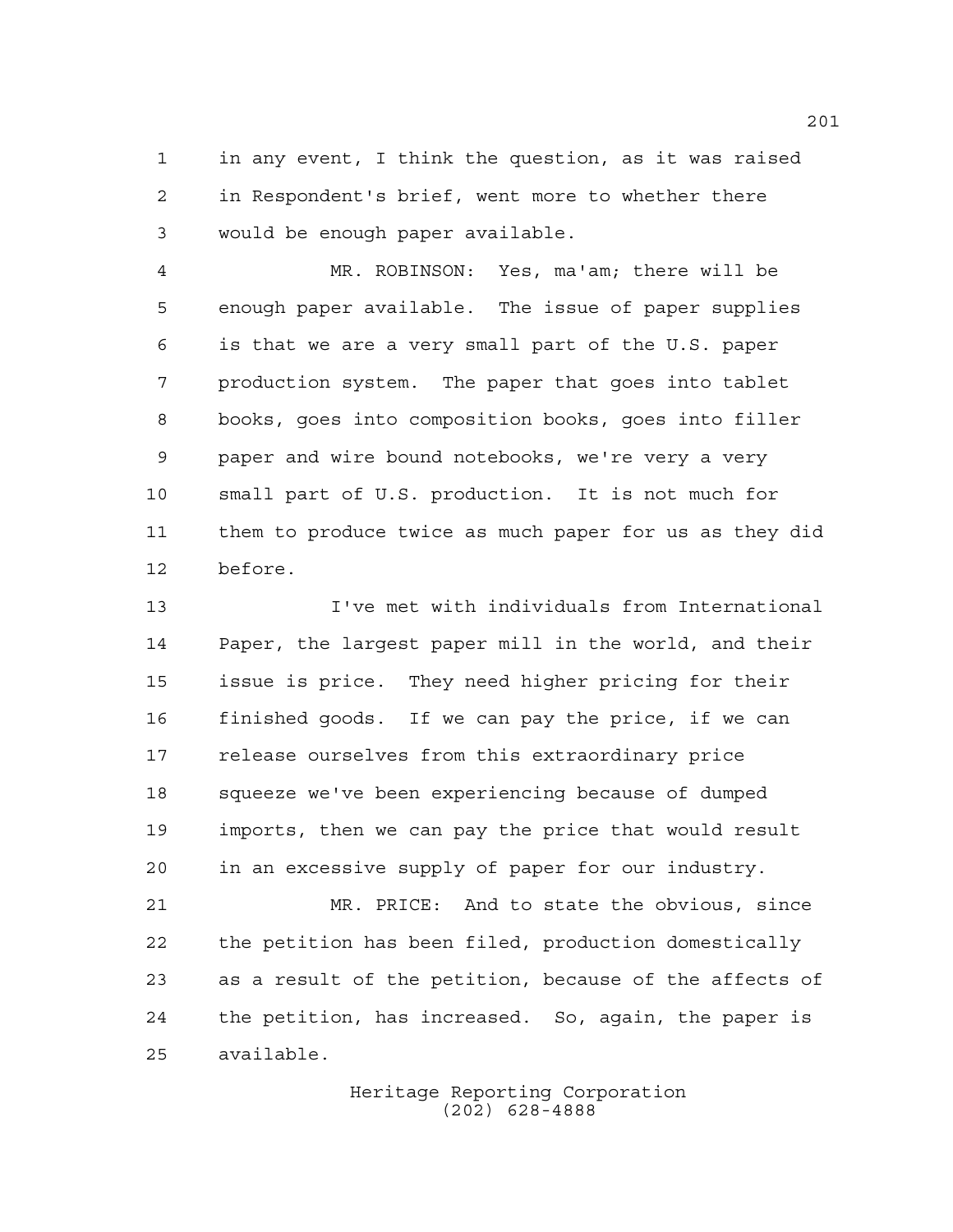VICE CHAIRMAN ARANOFF: Okay, I appreciate that. I have one final question, and because my light is yellow, I'll ask you to please respond to it in the post-hearing brief. That goes back to the conversation we were having earlier about how the bid process works. The one question that I never got to was for the sort of last minute purchases and out-of- season purchases that make up some portion of the market.

 So if you could describe to me, in your post-hearing brief, as you're talking about how the year works and who bids for what, when, is competition the same or different than what you've described for the big back-to-school season for the last minute and out-of-season restocking-type purchases?

 Are they held with the same kinds of options and shoot-outs? Is the price competition the same or less intense? Are the same players all present, or does the domestic industry have any kind of a natural advantage in terms of these maybe more short term restocking-type purchases? So that's the question, and if you could just respond in post-hearing. MR. PRICE: We will be happy to. VICE CHAIRMAN ARANOFF: Thank you very much,

and thank you again for all of your answers.

Heritage Reporting Corporation (202) 628-4888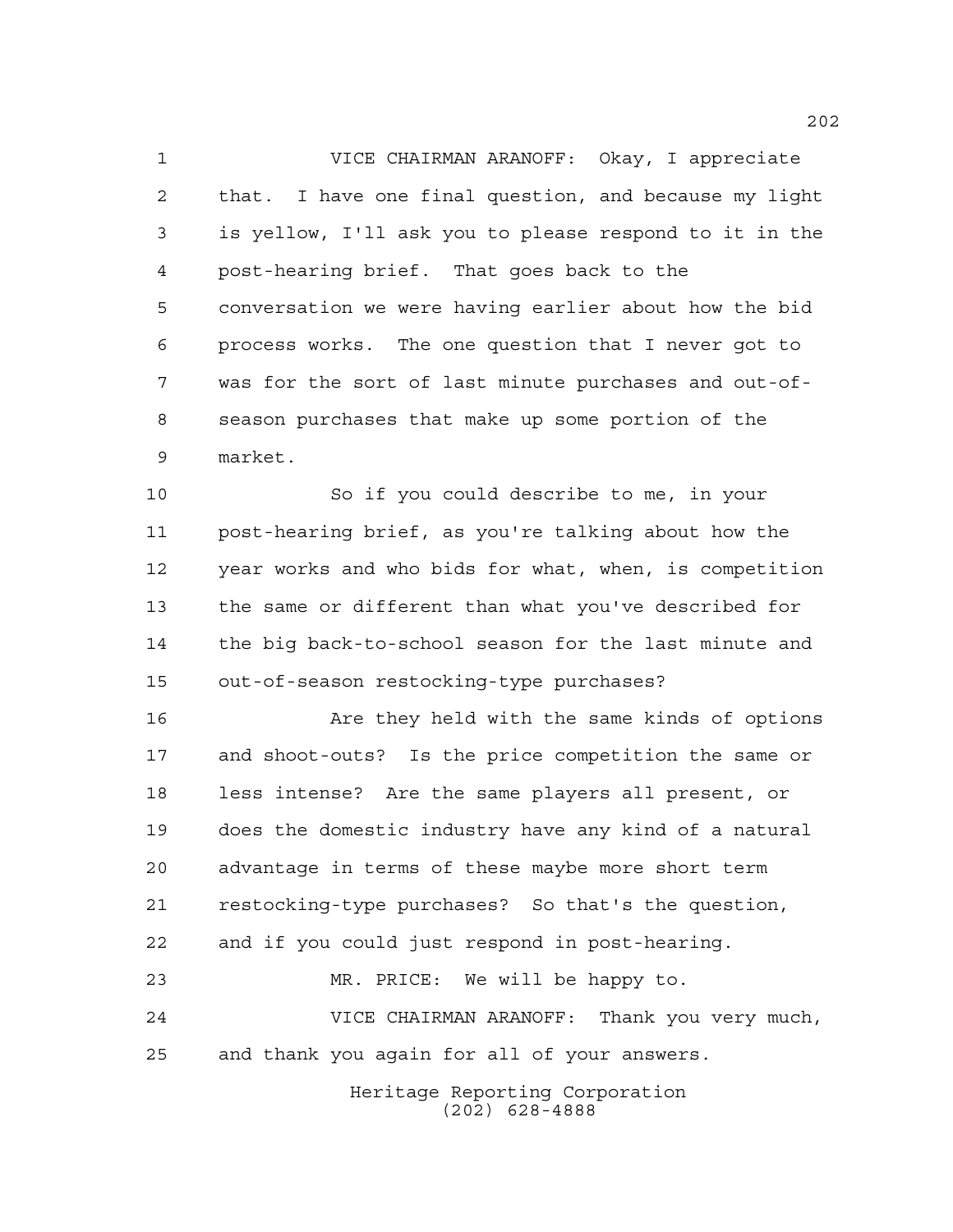Heritage Reporting Corporation (202) 628-4888 CHAIRMAN PEARSON: Are there other questions from the dias? (No response.) CHAIRMAN PEARSON: Okay, do members of the staff have any questions? MR. DEYMAN: George Deyman, Office of Investigations -- the staff has no questions. CHAIRMAN PEARSON: Gosh, we must have done a better job this morning than I thought. Do counsel 10 for the Respondents have any questions; Mr. Cameron? MR. CAMERON: I believe that counsel for Respondents have no questions, thank you. CHAIRMAN PEARSON: Would anyone like to take a lunch break; let's see? MR. CAMERON: Counsel for Respondents would love that. CHAIRMAN PEARSON: Okay, we have a quick consensus that we can survive by coming back at 2:30. So let's do that. Be mindful that the room is not locked. So if you have confidential business information or other things that should be protected, please take them with you. We will recess until 2:30. (Whereupon, at 1:48 p.m., the hearing in the above-entitled matter was recessed, to reconvene at 2:30 p.m. this same day, Tuesday, July 25, 2006.)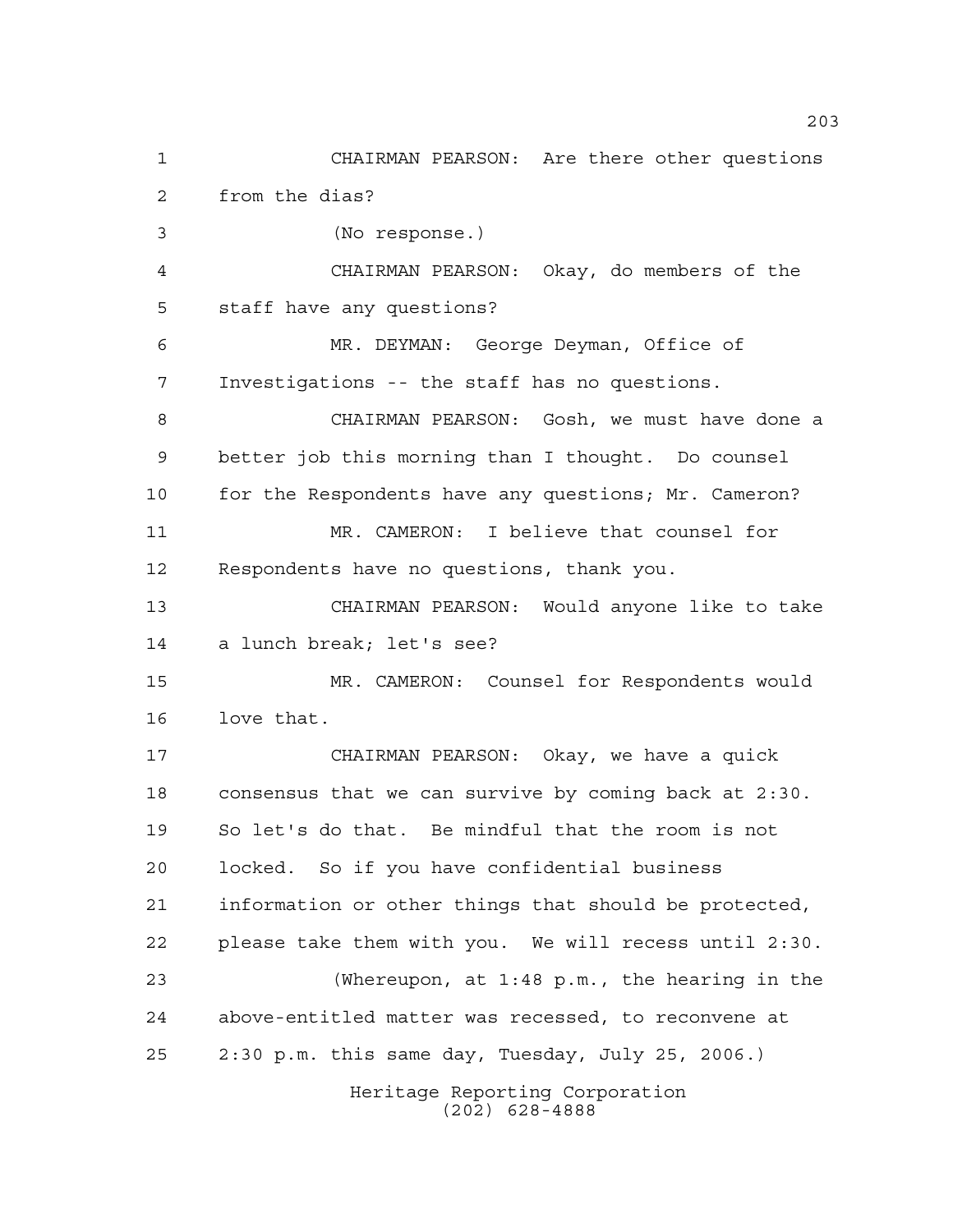Heritage Reporting Corporation (202) 628-4888 A F T E R N O O N S E S S I O N 2 (2:33 p.m.) CHAIRMAN PEARSON: The hearing will reconvene; Madam Secretary, over to you. MS. ABBOTT: Mr. Chairman, the second panel in opposition of the anti-dumping and countervailing duties has been seated and all witnesses have been sworn. CHAIRMAN PEARSON: Okay, Mr. Cameron, please proceed. MS. TUCCI: Good afternoon, Commissioners, my name is Meghan Tucci, and I am a Senior Buyer for school and office supplies at Target Corporation. I'm honored to be here and have the opportunity to address the Commission concerning this case. I have been Target's Senior Buyer for school and office supplies since August of 2003. I've been with Target 19 years in our stores and headquarter's offices. I have been a buyer for various categories since 1993, and as a Senior Buyer, I am responsible for the strategy, vision, and financial performance of the school and office supply category for all stores. Target is one of the largest retailers in the United States. We have over 1,500 stores nationwide, and employ almost 300,000 U.S. workers. I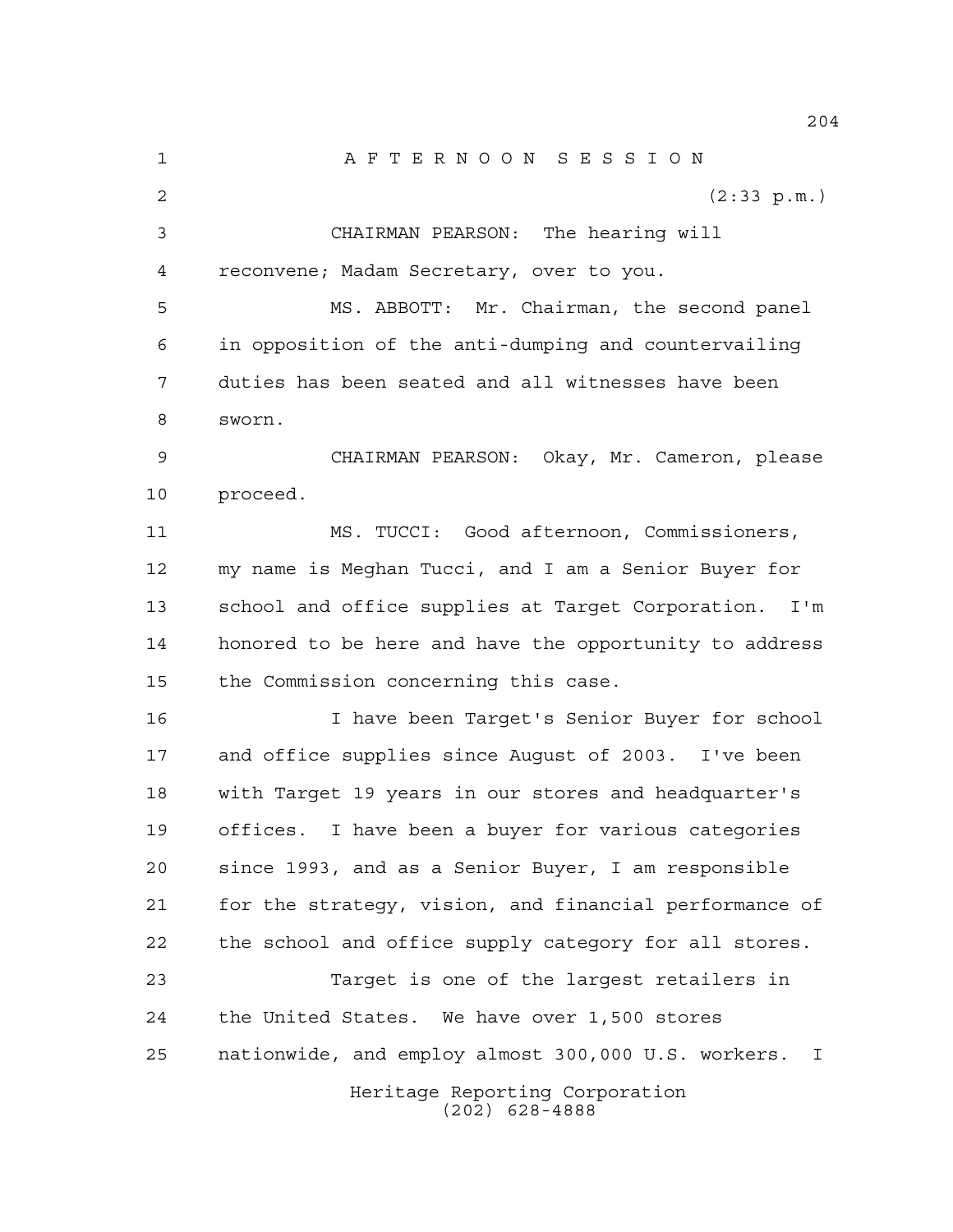would like to take a few moments to explain to the Commission how Target sources the products, subject to this proceeding. I believe the information will demonstrate why U.S. producers are not injured by imports of lined paper.

 The most important retail season for these products is the back-to-school season, which runs mid- July to September. Because the season is a mere eight to ten weeks, it is essential that Target have its merchandise in the stores at the very beginning of the season. To do so, we must commit to the supplies in the fall of the previous year, so that there is sufficient time for production and shipment.

 Generally, merchandise must be shipped to Target's distribution center between April and June, so that we can get the merchandise on store shelves by mid-July. Logistically, this is a very tight schedule. So there's very little room for error. If shipments are late or contain merchandise that does not meet Target's standards, it can have disastrous and costly consequences for Target's back-to-school season. Thus, purchasing decisions are not driven solely by price.

Heritage Reporting Corporation (202) 628-4888 Suggestions that retailers like Target drive down prices for lined paper supplies by auctioning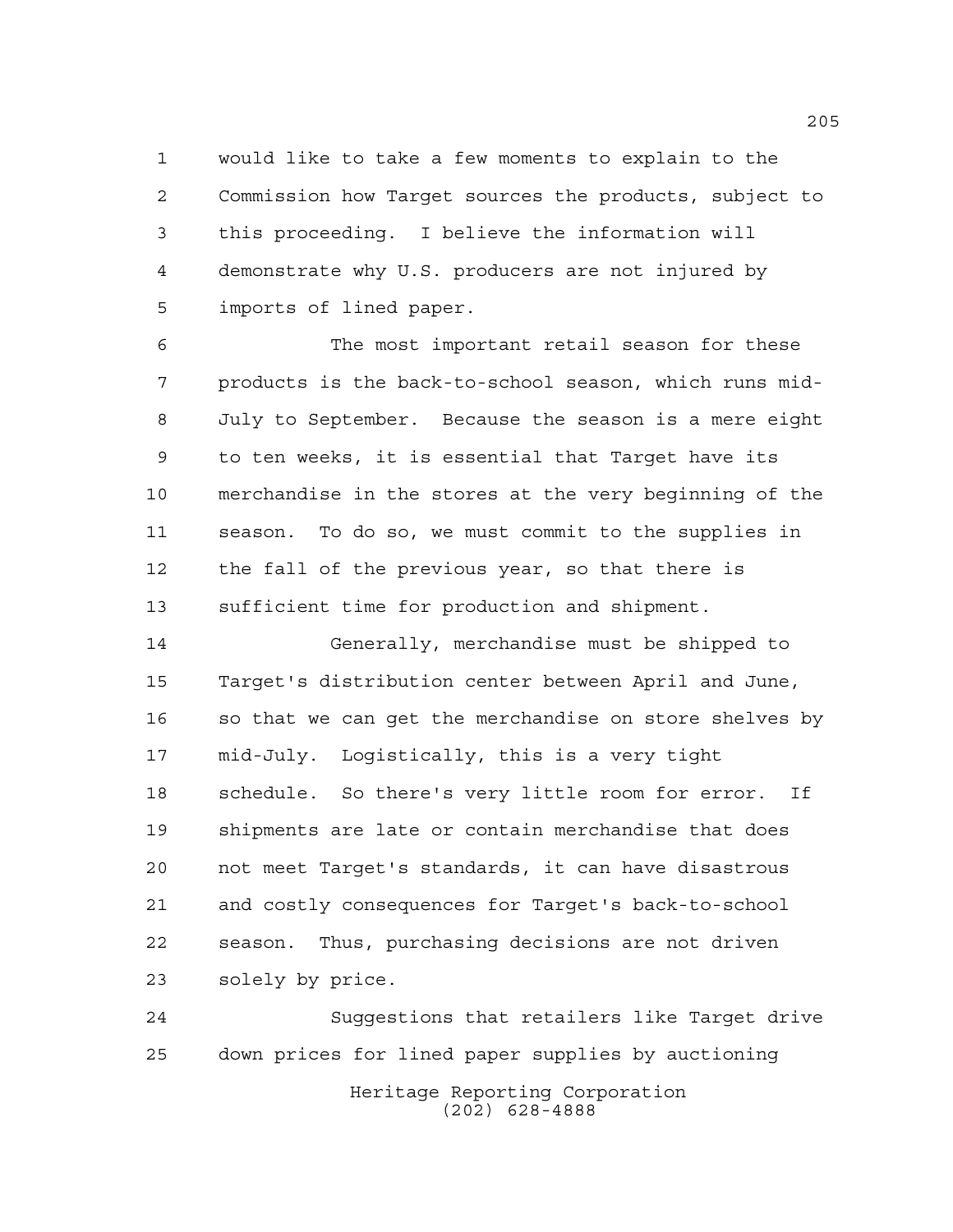contracts off to the lowest bidder are incorrect.

 Target selects the suppliers each season, using an invitation-only bidding process. Potential suppliers that seek Target's business and with whom we have no prior experience must be pre-qualified to ensure that they meet Target's standard for quality and reliability.

 The combination of pre-qualification and competitive bidding enables Target to get the best value for the best price. That does not, however, mean that Target simply awards the contracts to the lowest bidder.

 Because of the logistical challenges I mentioned previously, other factors such as Target's prior experience with a particular supplier also influence our purchasing decisions. We are not looking for a great price for merchandise that might not show up until October. We have, therefore, selected suppliers whom we know and trust, even though they did not offer the lowest price.

 Allegations that retailers such as Target are driving down prices are also untrue. These allegations rest on the fact that we run special promotions during the back-to-school season. For example, we will sell a package of 10 70-page spiral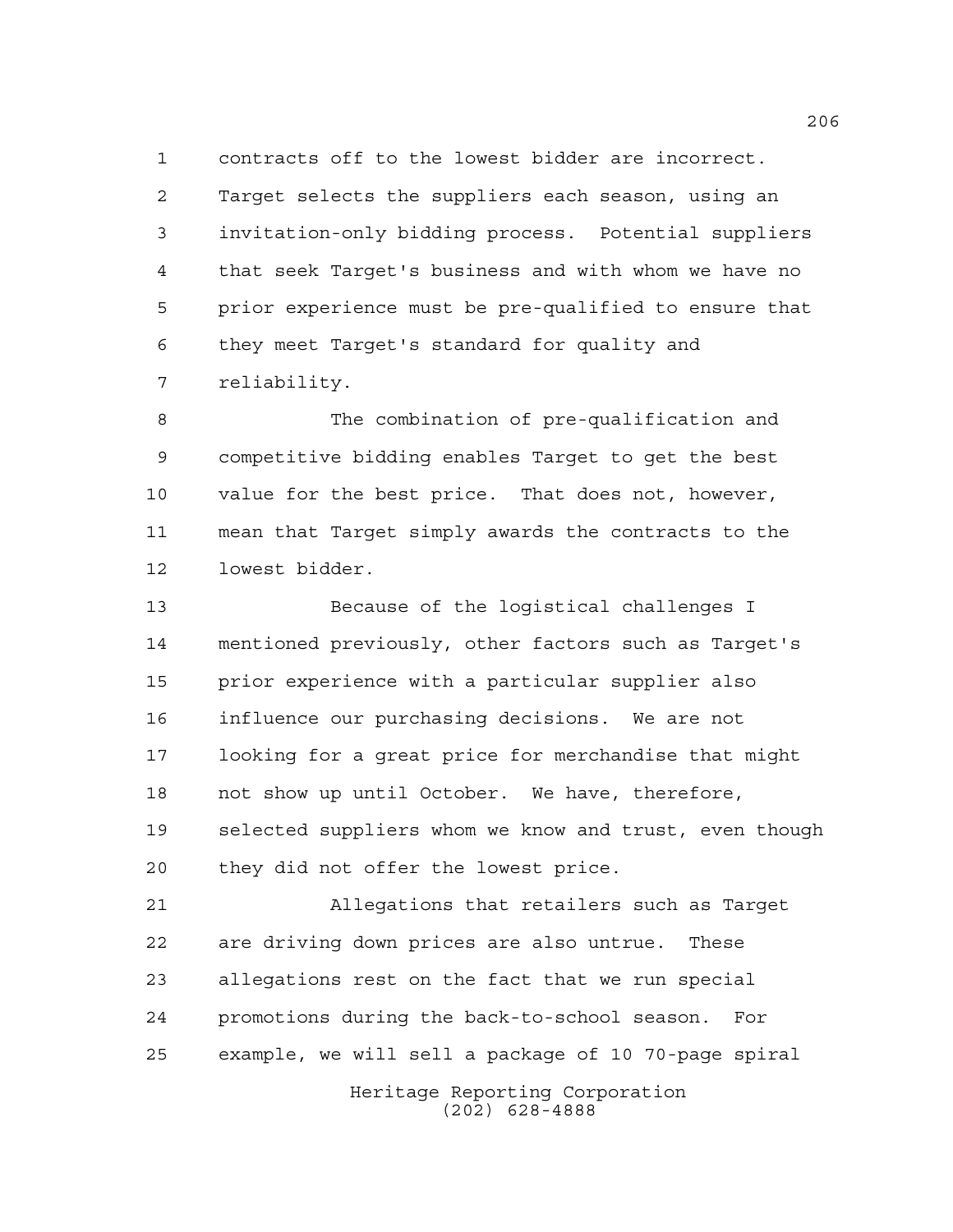notebooks for \$1. These 10 packs are a big sales item and, therefore, represent the bulk of Target's purchases of lined paper supplies. Target, however, pays substantially more than \$1 for these 10 packs. These lined paper products are one of a handful of items that together with other items such as markers, crayons, and colored pencils are absolutely essential for our back-to-school marketing program. Quite simply, we need these products, because our promotions in the back-to-school area drive a significant volume of business throughout the entire store.

 The cost Target incurs to provide items, such as 10 packs for \$1, is recognized as an integral part of our back-to-school marketing program, much like an advertising expense for which we pay the going market rate.

 Target is, therefore, a price-taker in the lined paper market. In fact, our suppliers, who are largely U.S. producers, have increased 10 pack prices significantly over the past three years; while Target's back-to-school price has remained the same, at 10 for a dollar.

Heritage Reporting Corporation (202) 628-4888 The ability of U.S. producers to raise their prices reflects the importance of this item to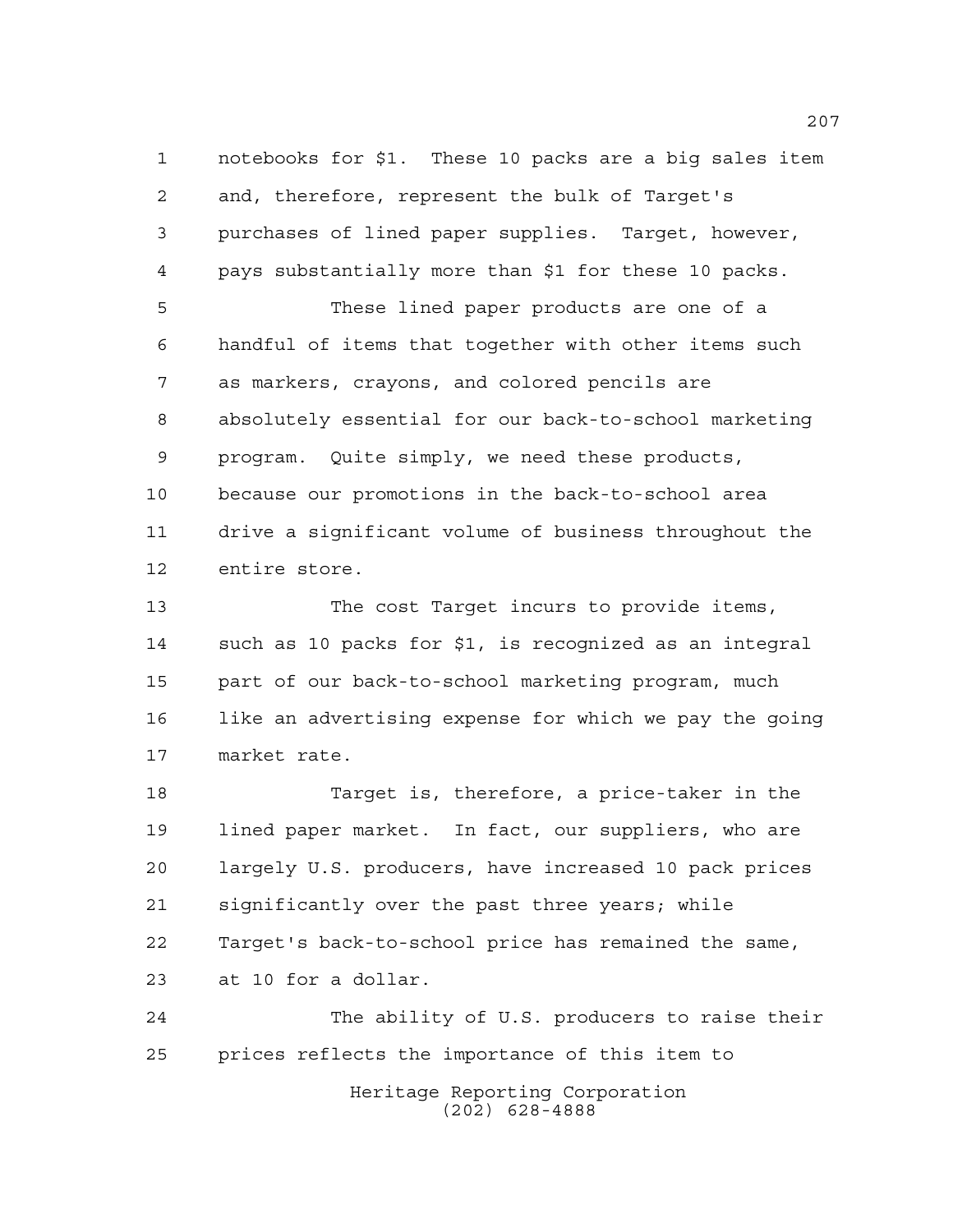Target's overall back-to-school marketing program.

 Target's back-to-school marketing strategy increases demand for these products. It does not drive down the prices we pay for them.

 Furthermore, Target's success is not built on low price imports, as some suggest. Target's motto is, expect more, pay less; and we put as much emphasis on delivering more as we do on competitive prices.

 Quality is, therefore, also an important issue in our purchasing decisions. Most often, however, we do not know what factory will actually produce the lined paper products we purchase.

 We are aware, for example, that U.S producers, who are by far our largest suppliers, frequently purchase the products they sell to Target from foreign producers in countries such as Brazil, China, India, and Indonesia, rather than producing the products in the United States. We rely on our supplier to ensure that the delivered product meets Target's quality standards, regardless of where the merchandise is produced.

Heritage Reporting Corporation (202) 628-4888 The assurance of quality and timely delivery, regardless of source, is a critical service Target's suppliers provide. Thus, Target has purchased its lined paper products from only a handful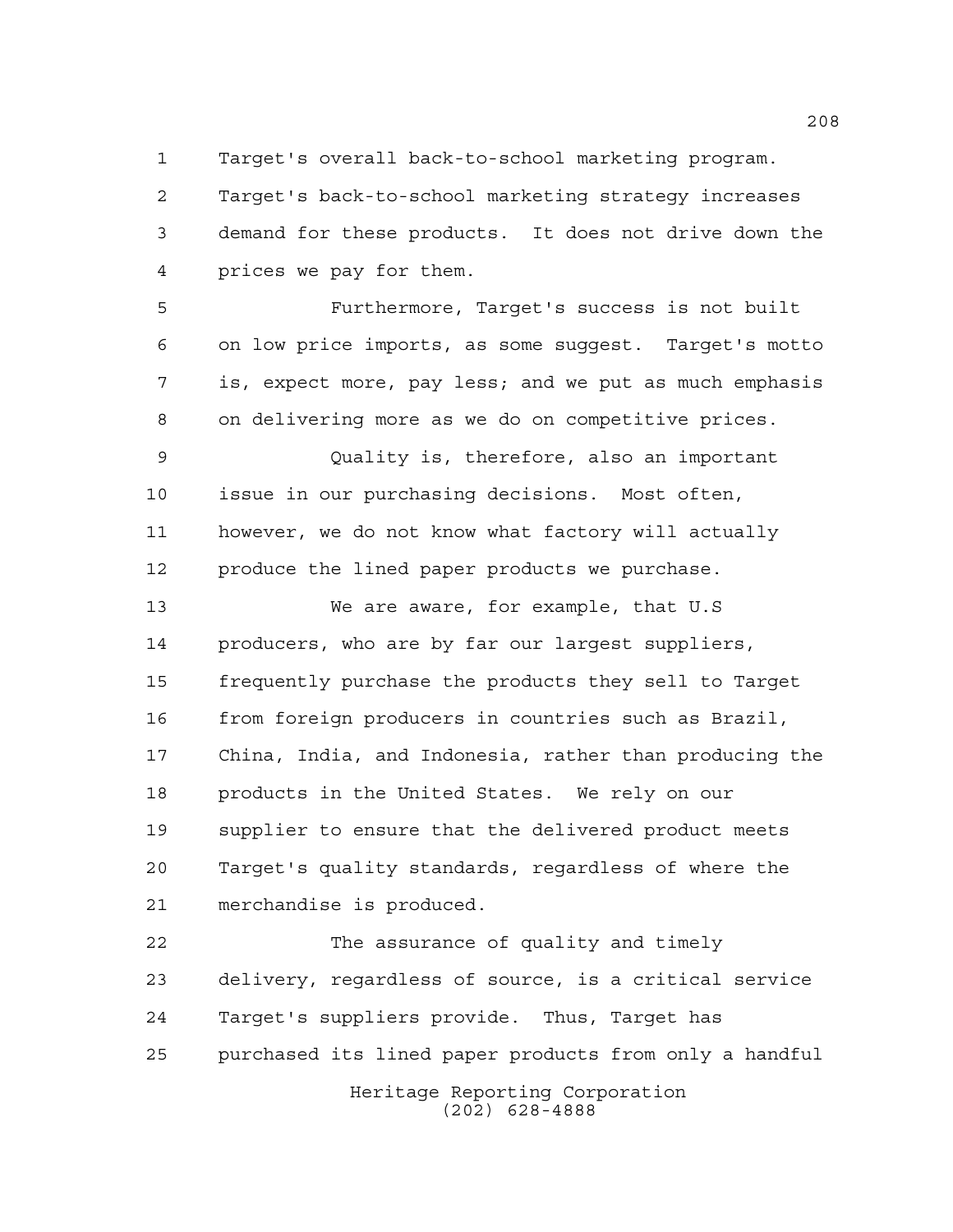of qualified suppliers. This eliminates the need for Target to spend time and resources seeking out and qualifying the best producers, wherever located. Our qualified suppliers do that for us. Those suppliers have primarily been U.S. producers. In fact, Petitioners MeadWestvaco and Norcom have always accounted for two-thirds of Target's total lined paper purchases, including so-called brokered imports.

 In addition to these quality and real liability factors, there are specific distribution issues that have driven Target's sourcing strategy for these products. For example, the 10 pack spiral notebooks, which represent the vast majority of Target's lined paper purchases, must be pelletized when received at Target's distribution centers.

 Target's international supply chain does not handled pelletized freight efficiently. Our de- consolidation center has an automated system set up to handle merchandise in cartons.

 In 2005, when Target placed a small order for filler paper directly with a producer in China, we learned first-hand the inefficiencies we could encounter in direct sourcing these products; inefficiencies that could quickly erase any price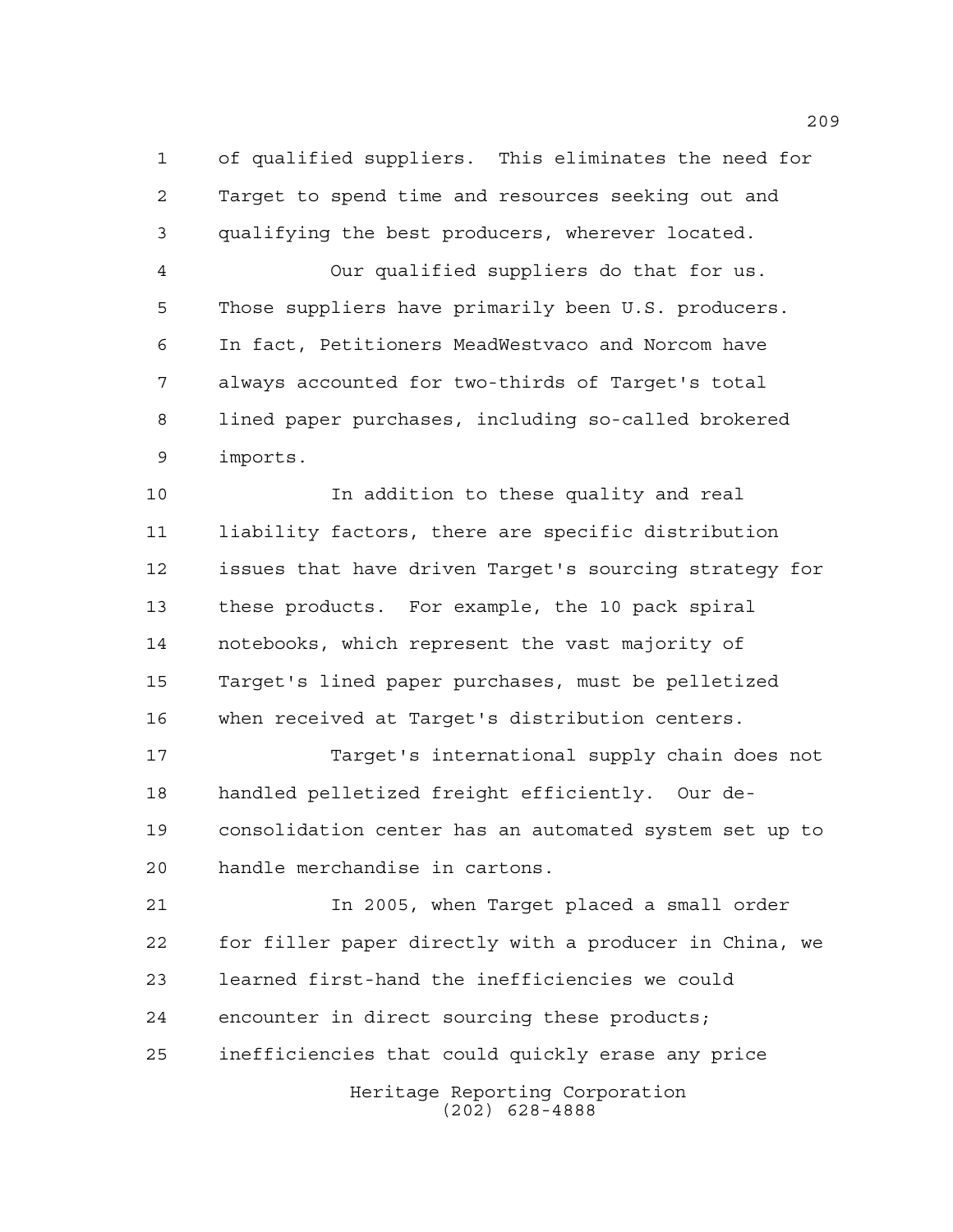advantage. In all likelihood, therefore, Target will continue to rely on suppliers who are better equipped to handle these distribution issues.

 All of these factors -- tight delivery schedules, quality issues, logistical challenges -- tend to favor experienced U.S. suppliers. In particular, U.S. producers such as MeadWestvaco and Norcom, are in Target's supplier selection process. As a result, it is those suppliers that are the price leaders.

 Finally, I would like to state categorically, that Target did not, in any way, attempt to rush merchandise into the United States, prior to Commerce's preliminary determination, as Petitioners' have alleged. Target's commitment terms, including the delivery window, were the same for the 2006 season as for prior seasons.

 That concludes my testimony. I sincerely hope that the Commission has found my remarks to be useful, and I'll be pleased to answer any questions that you may have.

 MS. TROSSEVIN: Good afternoon, Mr. Chairman, Commissioners, I'm Marguerite Trossevin of Mayer, Brown, Rowe & Maw, counsel for Target Corporation. I would like to introduce Mr. Herr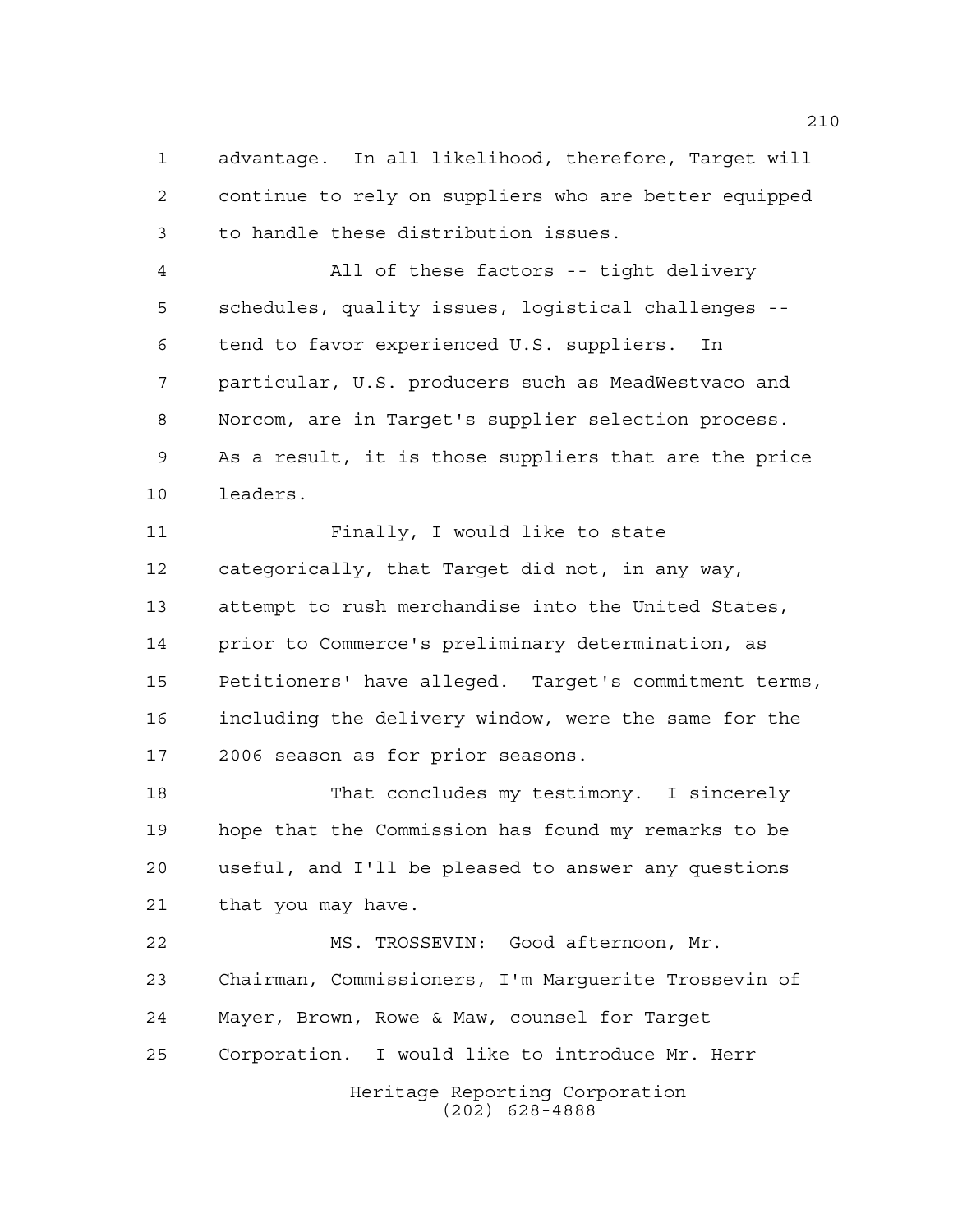(phonetic), the owner of Mr. Watanabe. He came here today from Beijing to tell the Commission how he began importing into the U.S. market. Because of the need for translation, rather than presenting his testimony orally, we have provided it to the Commission in writing, and we ask that it be made a formal part of this record.

 CHAIRMAN PEARSON: Yes, without objection, it will be added to the record.

 MS. TROSSEVIN: Briefly, his testimony shows that, in fact, U.S. producers actively sought out imports from China at a time when they were not facing any significant competition from imports, and within a couple of years, were responsible for 100 percent of Watanabe's exports to the United States. Mr. Herr hopes that you find his testimony useful, and would be happy to answer any questions you may have.

 In addition, we have here today Bruce Malashevich of Economic Consulting Services, whose testimony was submitted to the Commission in advance because it was necessary for him to rely heavily on APO information. Mr. Malashevich is also available to answer any questions.

Heritage Reporting Corporation (202) 628-4888 MS. CIULLA: Good afternoon, my name is Susan Ciulla. I'm a Vice President and merchandise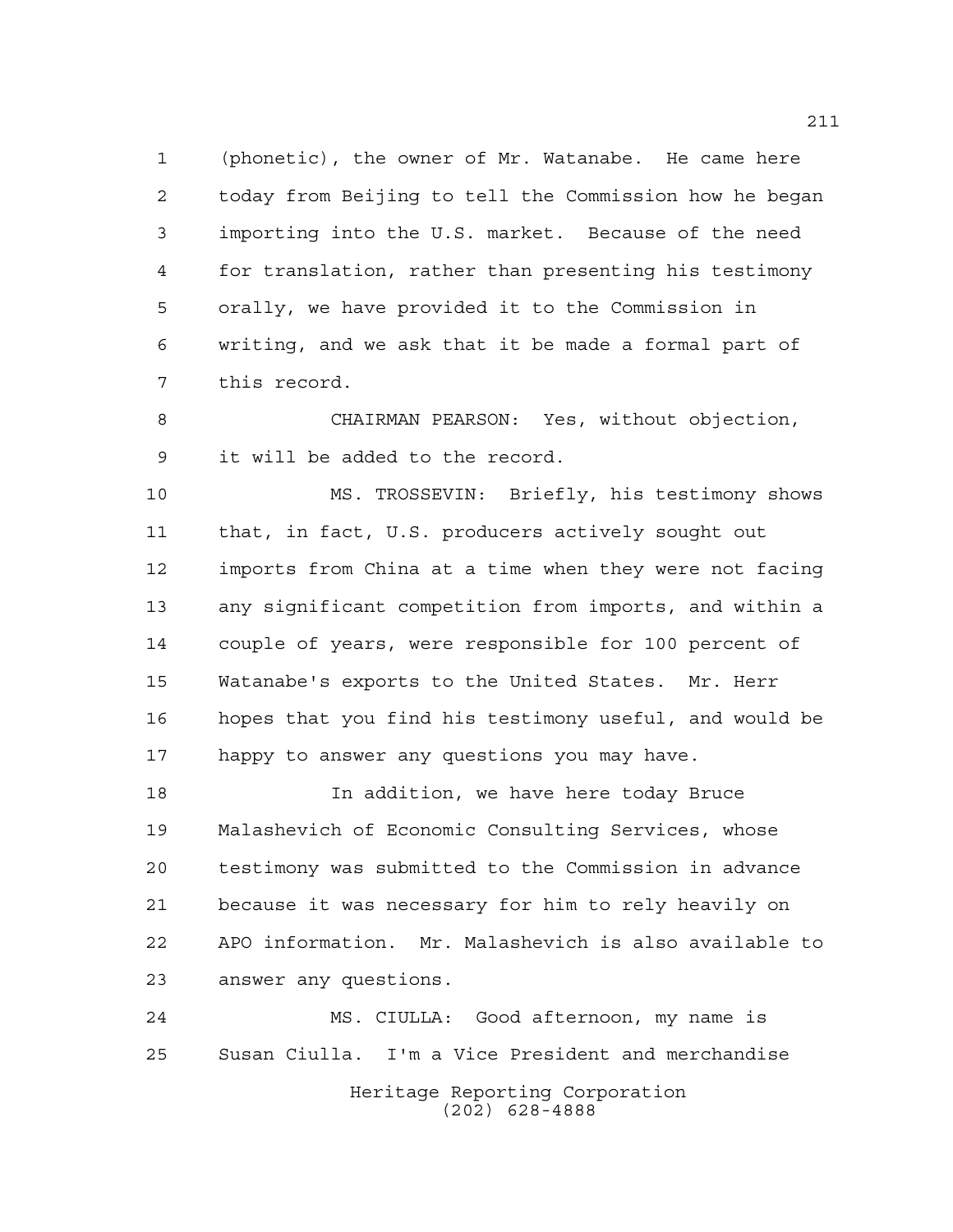manager in charge of purchasing for all certain lined paper school supplies that are the subject of this investigation. With me this morning is Kelly O'Brien, who is the buyer for these products.

 Staples is the number one office supply retailer in the United States, with over 1,200 retail stores throughout the country, and we employ more than 40,000 associates in the United States.

 I have been with Staples since 1995, and in that time, I have been intimately involved with Staples' purchases of lined paper products. Staples is one of the largest national buyers of these products; and over the years, we have purchased substantial quantities of lined paper products from both the domestic industry and from foreign producers primarily located in Brazil and Indonesia.

 With respect to the market for lined paper products in the United States, I have five major points that I would like to share with you this afternoon. First, Staples had been importing from Tjiwi Kimia in Indonesia long before I joined Staples in 1995. We began importing from Tilibra in Brazil in approximately 1998.

Heritage Reporting Corporation (202) 628-4888 Prior to the 2005 buying season, our normal practice was to purchase approximately 80 percent of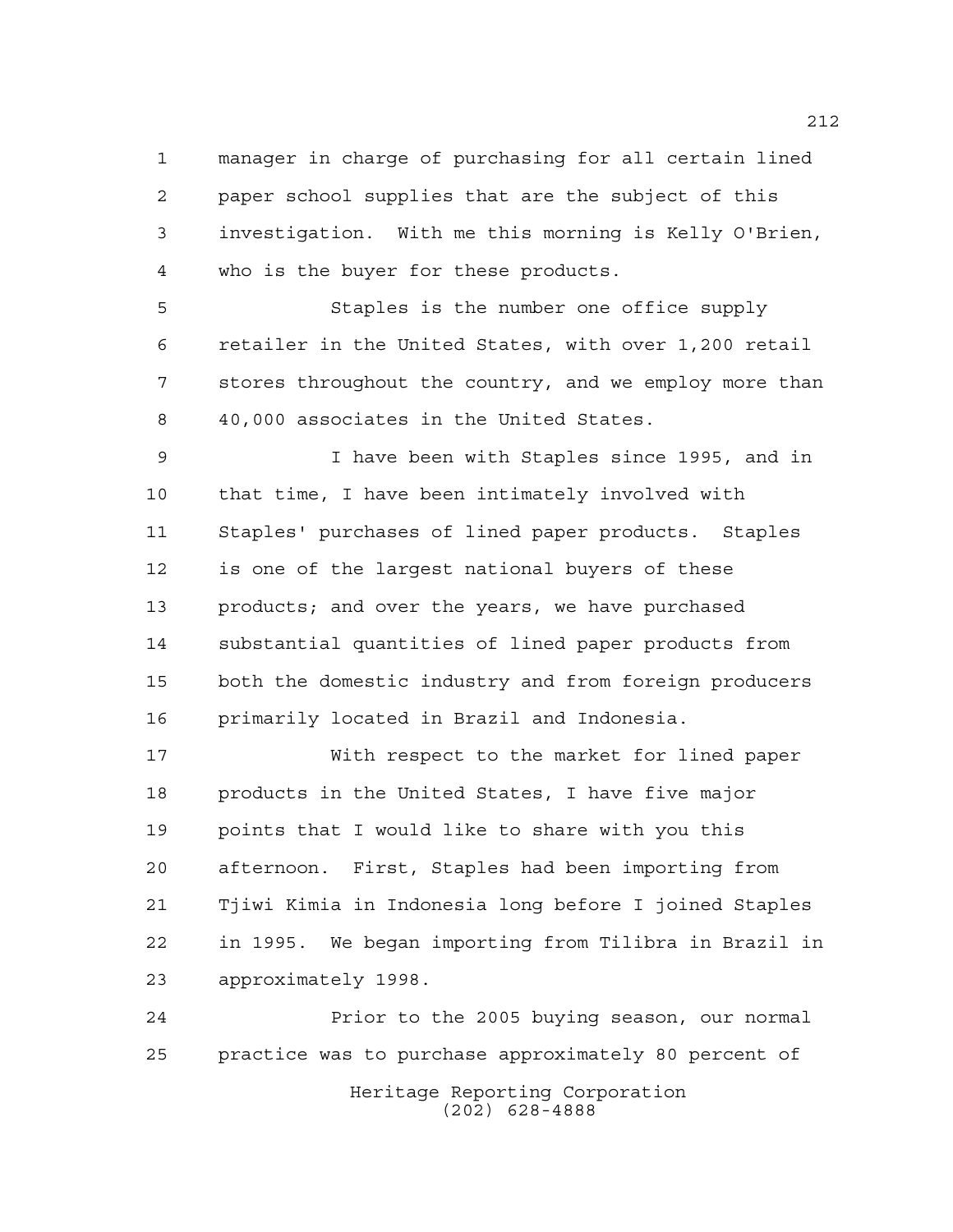our Staples' branded notebooks and filler paper products from Brazil and Indonesia. Until recently, these were the only viable sources of 92 Bright paper. The remaining 20 percent of our own branded product, we sourced domestically, because we felt it was important to have some supply available from the United States, where increased quantities could be produced and delivered quickly if sales exceeded our forecasts.

 For the 2005 buying season, however, we decided to shift our purposes for our own branded products entirely to Brazil and Indonesia because of the superior paper quality in the 92 Brightness. We continued to purchase substantial quantities of Mead Five Star and Five Star Advance branded products from Mead.

 Mead then approached us about purchasing notebooks and filler paper being produced for them in China by Watanabe. Mead said the development of China as a source of supply was an important strategic initiative for them, and they promoted their Chinese sourcing to us aggressively. They asked us to support them in this initiative, given our long-standing relationship together.

Heritage Reporting Corporation (202) 628-4888 We agreed to do so and, at their urging, we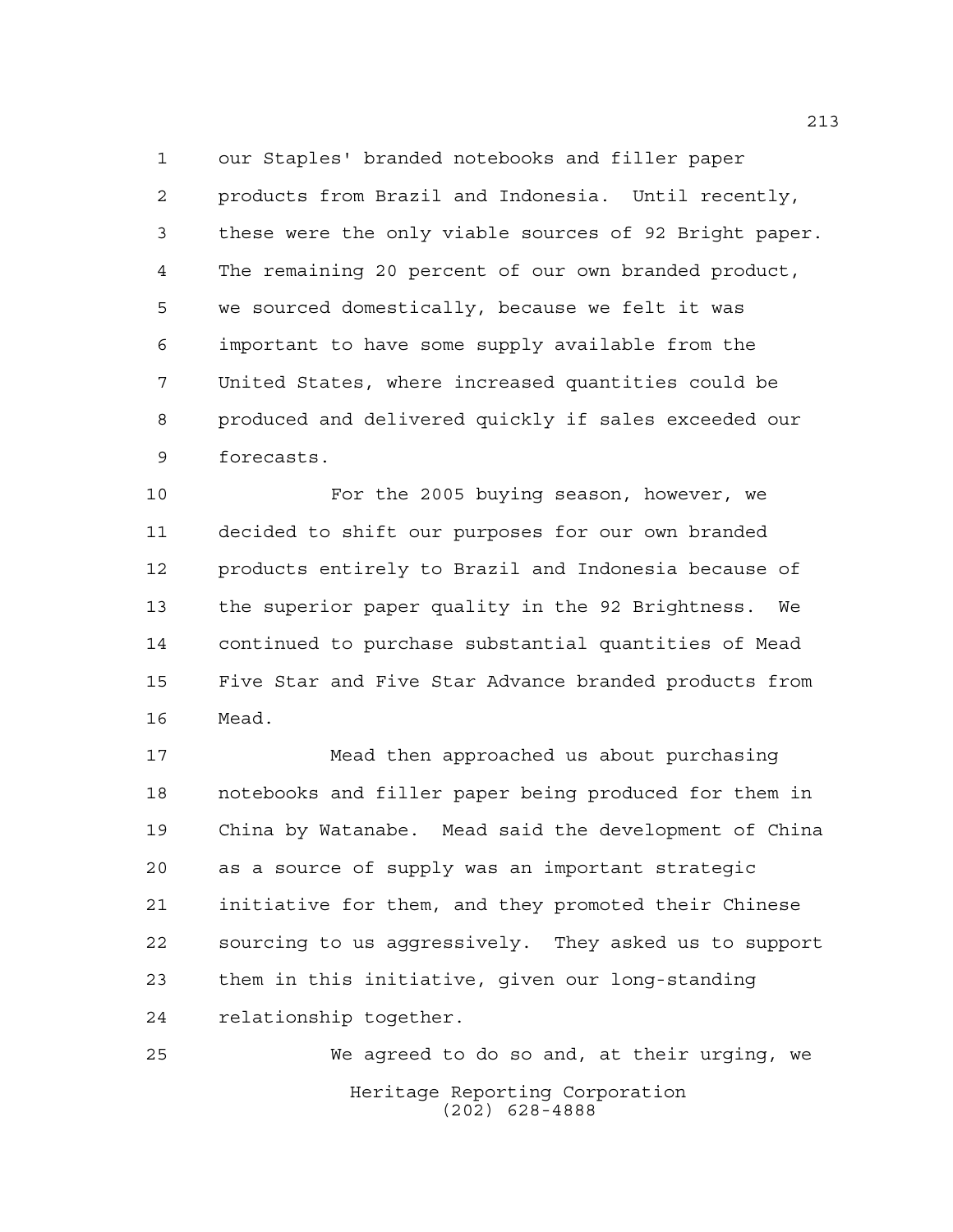placed substantial orders with Mead out of China; orders that exceeded those we had given them in prior years with respect to their domestic reproduced product.

 Although we were the importer, Mead was the party that negotiated the sale, and we paid Mead, not Watanabe. Our conditions were that Mead ensure that the resulting paper was of the same brightness and quality coming out of Brazil and Indonesia, and that the filler paper and notebooks would otherwise satisfy our quality standards.

 Despite their assurances, this is not what happened. As we worked through our standard factory certification process, it quickly became apparent that there were significant quality issues. Samples were chronically late, factory audits revealed major deficiencies. Ultimately, we found it necessary to cancel some orders and to reject and destroy others. Even the product that we did accept did not meet our brightness and quality standards as we had been promised.

 Faced with a significant shortfall in anticipated product deliveries, we scrambled to fill in with additional orders from Indonesia and Brazil, where possible. In some cases, we found it necessary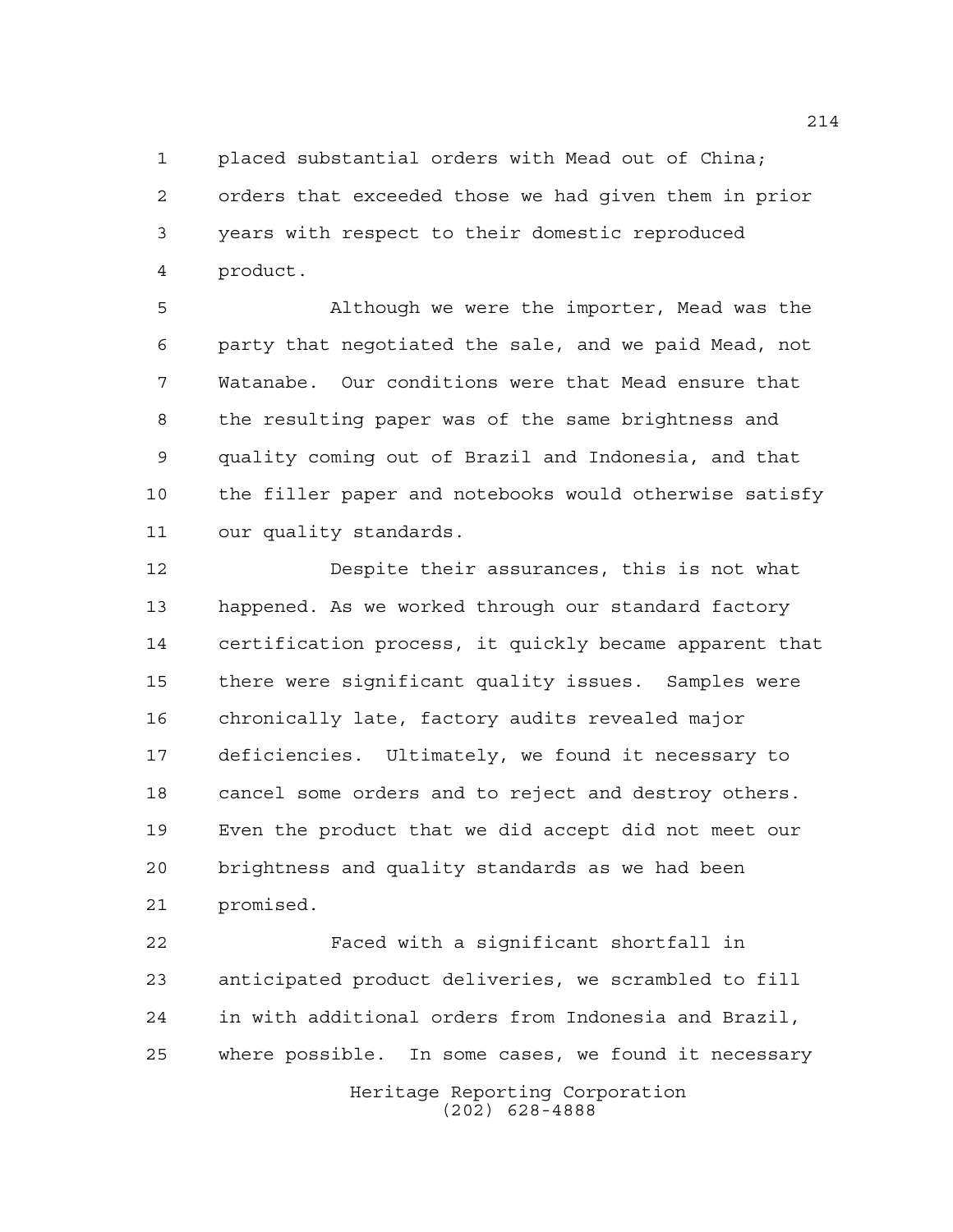to shift orders to other Chinese sources to make up for the shortfall from Mead/Watanabe.

 After this challenge with Mead/Watanabe, Mead came to us and said that they still intended to continue to arrange for production of Mead products in China, and they promised to provide us, by the end of last summer, a corrective action plan that would restore our confidence in their Chinese supply. That never happened. We have not looked again at sourcing product out of China.

 Secondly, the U.S. lined paper industry simply cannot supply the U.S. market demand. As just one example, there is only one U.S. producer, Roaring Spring, that has the capability to produce composition books in the United States. This is a significant portion of the market.

 But there's no way that Roaring Spring can possibly supply the U.S. market. Given the size of this market and the available U.S. capacity, imports are a necessity. The domestic industry, over the past several years, has made what appears to us to be a strategic choice to diversify their sources of supply by investing in offshore production and in building strategic and contractual relationships with offshore suppliers, rather than modernizing or expanding their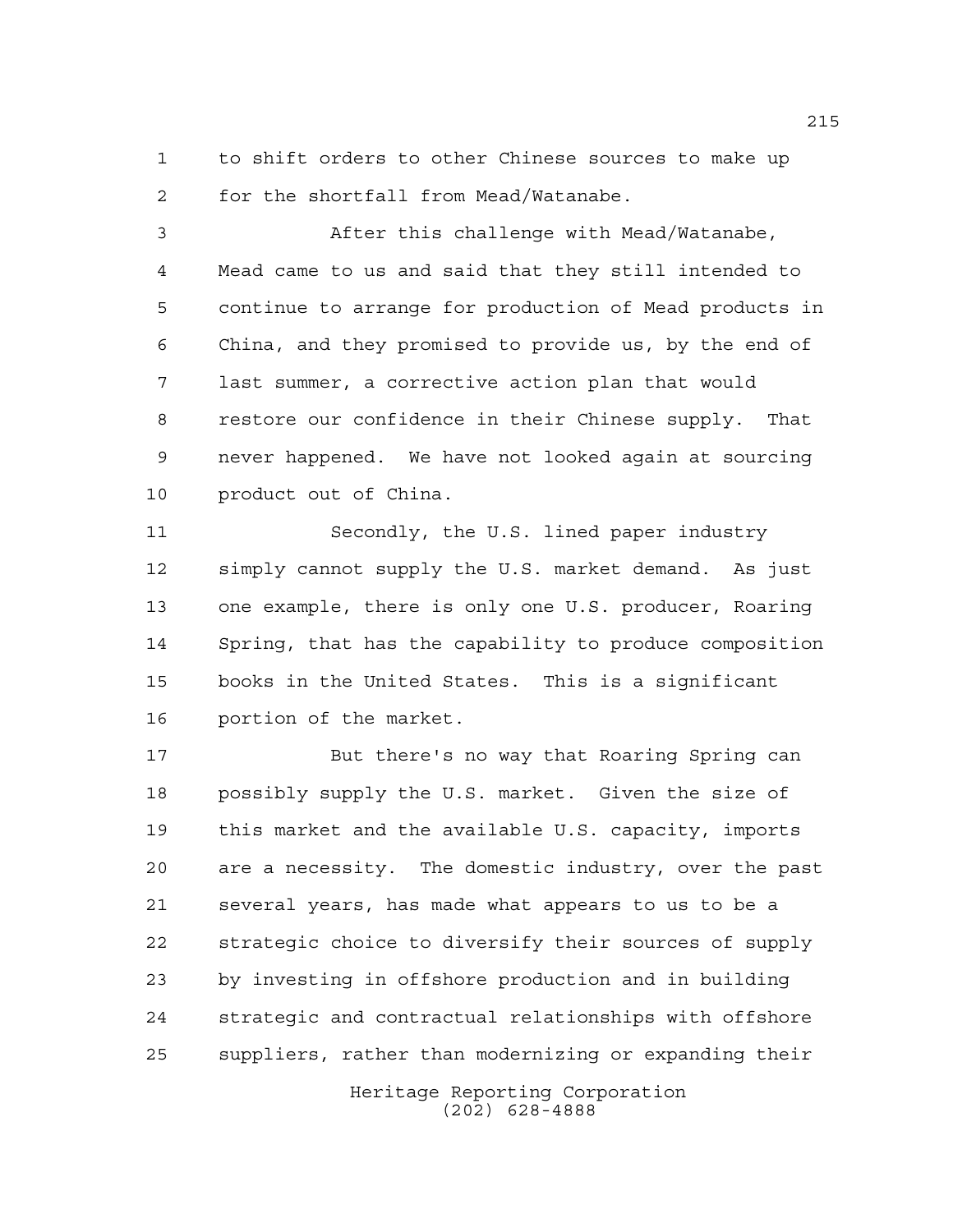U.S. production.

| 2  | When we purchase for our own branded                   |
|----|--------------------------------------------------------|
| 3  | products, we know where the product is manufactured,   |
| 4  | because all of our manufacturers must pass our         |
| 5  | certification program. But if we are buying name       |
| 6  | branded products from companies such as Mead or other  |
| 7  | domestic companies, we don't necessarily know where    |
| 8  | the product has been manufactured.                     |
| 9  | The U.S. producers have clearly made their             |
| 10 | own decisions about how much to produce domestically   |
| 11 | and how much to source from abroad. What is            |
| 12 | abundantly clear to Staples, however, is that the U.S. |
| 13 | producers have nowhere near sufficient capacity to     |
| 14 | supply the market, and they depend on imports --       |
| 15 | particularly imports from Brazil -- to supply their    |
| 16 | major retail customers with the products that we need. |
| 17 | Third, the reduction in domestic capacity              |
| 18 | and the diversification of sourcing by the U.S.        |
| 19 | industry are indicative of trends in the broader paper |
| 20 | industry. The domestic capacity of uncoated free       |
| 21 | sheet, and particularly the 15 pound tablet paper that |
| 22 | goes into the products of these products, has          |
| 23 | declined.                                              |
| 24 | Only two of the four mills that used to                |
| 25 | produce this 15 pound tablet grade of paper still make |
|    |                                                        |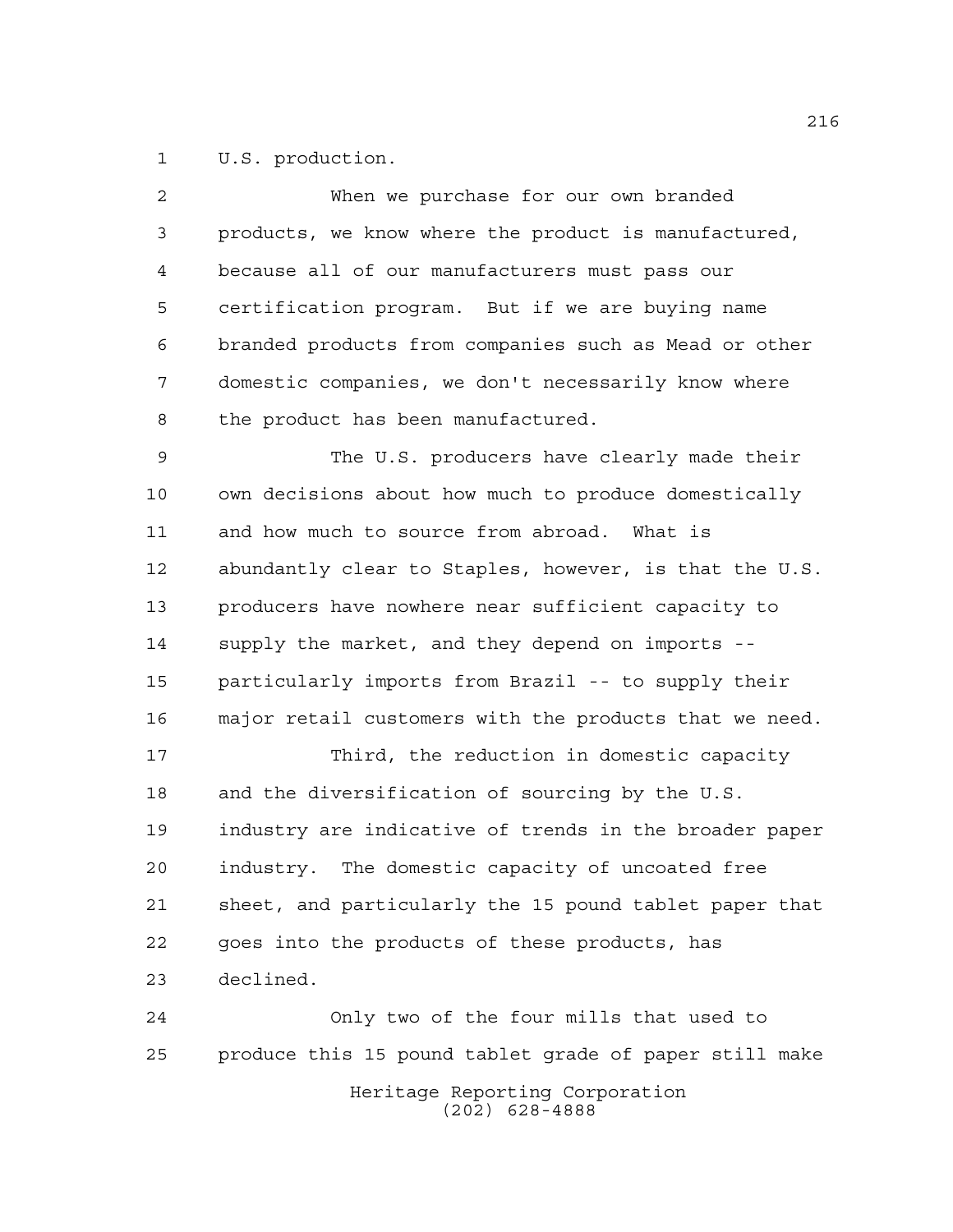that paper today. In addition, raw material costs have increased due to increases in energy and other costs. Simply put, there's less uncoated free sheet 15 pound tablet paper available and the prices are higher. The U.S. industry has responded to these long-term trends by investing in greater off-shore capacity, particularly Brazil.

 Fourth, other than our brief adventure into China with Mead, Staples' primary sources for imported lined paper have been Indonesia and Brazil. We have determined, as a means of distinguishing and enhancing the appeal of Staples' brand, that our brand notebooks and filler paper would be required to be at least 92 Bright, wherever possible.

 At that time, only Brazil and Indonesia had the ability to satisfy this requirement. Thus, from our perspective, lined paper products offered by the U.S. producers were not a viable alternative for us, for our own branded products.

 Due to the uncertainty created by this case, we stopped buying from Indonesia in 2006. However, as I will discuss in a moment, the U.S. industry submitted very few responsive bids to us.

Heritage Reporting Corporation In terms of Brazil, the U.S. producers control a significant portion of the supply, either

(202) 628-4888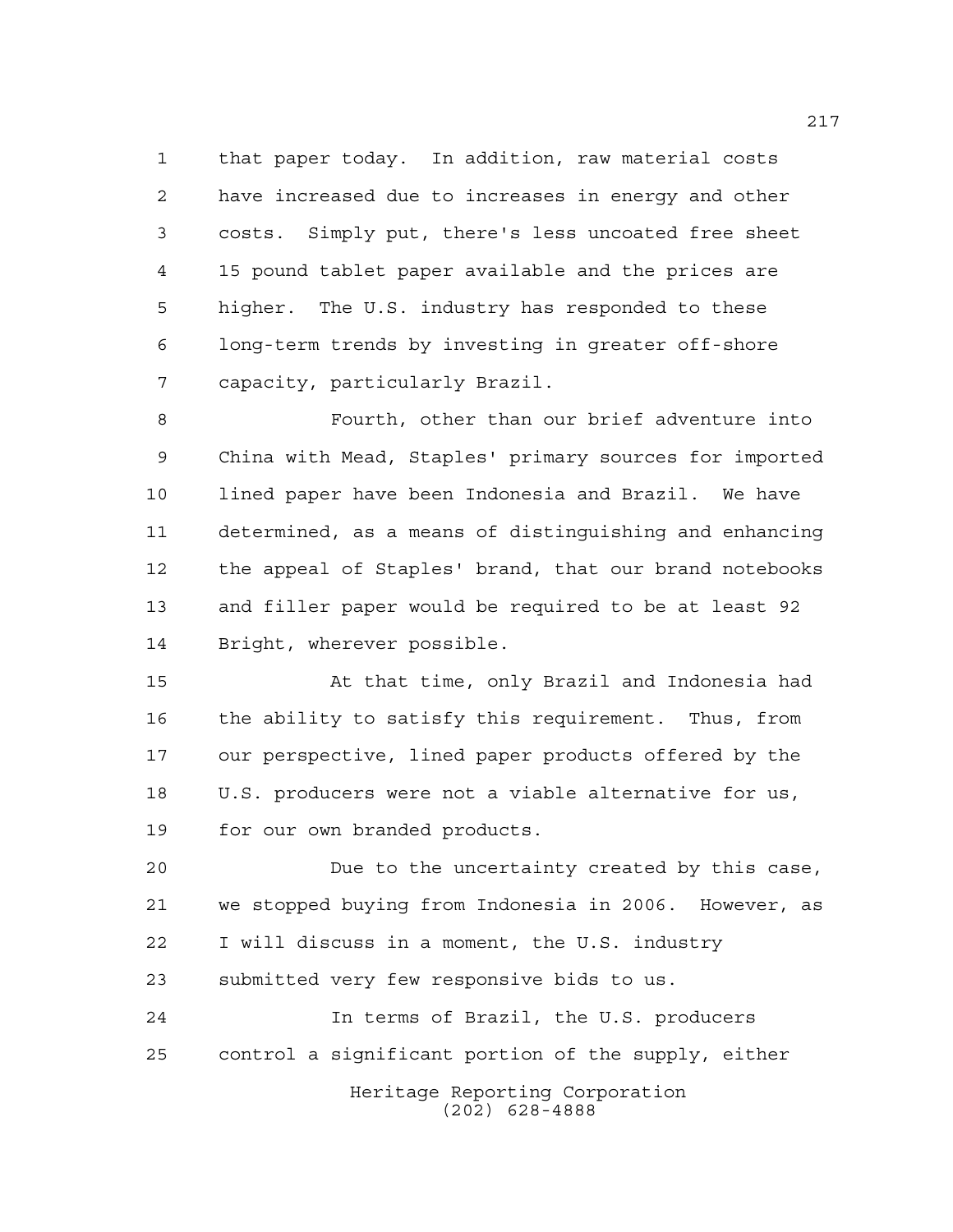because they owned the facility or had commitments for much of the production. Indeed, some U.S. producers withdrew bids from Brazil immediately after they filed this petition.

 Unable to purchase from U.S. producers, we developed other suppliers of 92 Bright paper in Brazil, as well as Mexico, Argentina, and Egypt. Our primary supplier in Brazil used to be Tilibra. After this case was filed, Staples was informed by Tilibra that they had submitted responsive bids for Staples' business through Mead Corporation. Mead never forwarded Tilibra's bid to Staples.

 Fifth and finally, the domestic industry has claimed that it is filing this case in order to allow it to expand their domestic production in sales of lined paper products. If that is what is going on, at Staples -- and we're one of the largest purchasers of lined paper product -- we have seen no evidence of this.

 Last August, we requested bids on our Staples' brand products for the 2006 back-to-school season. Despite repeated requests, none of the major domestic producers, with the limited exception of Mead, was willing to provide a bid to supply us with lined paper to be produced in the United States.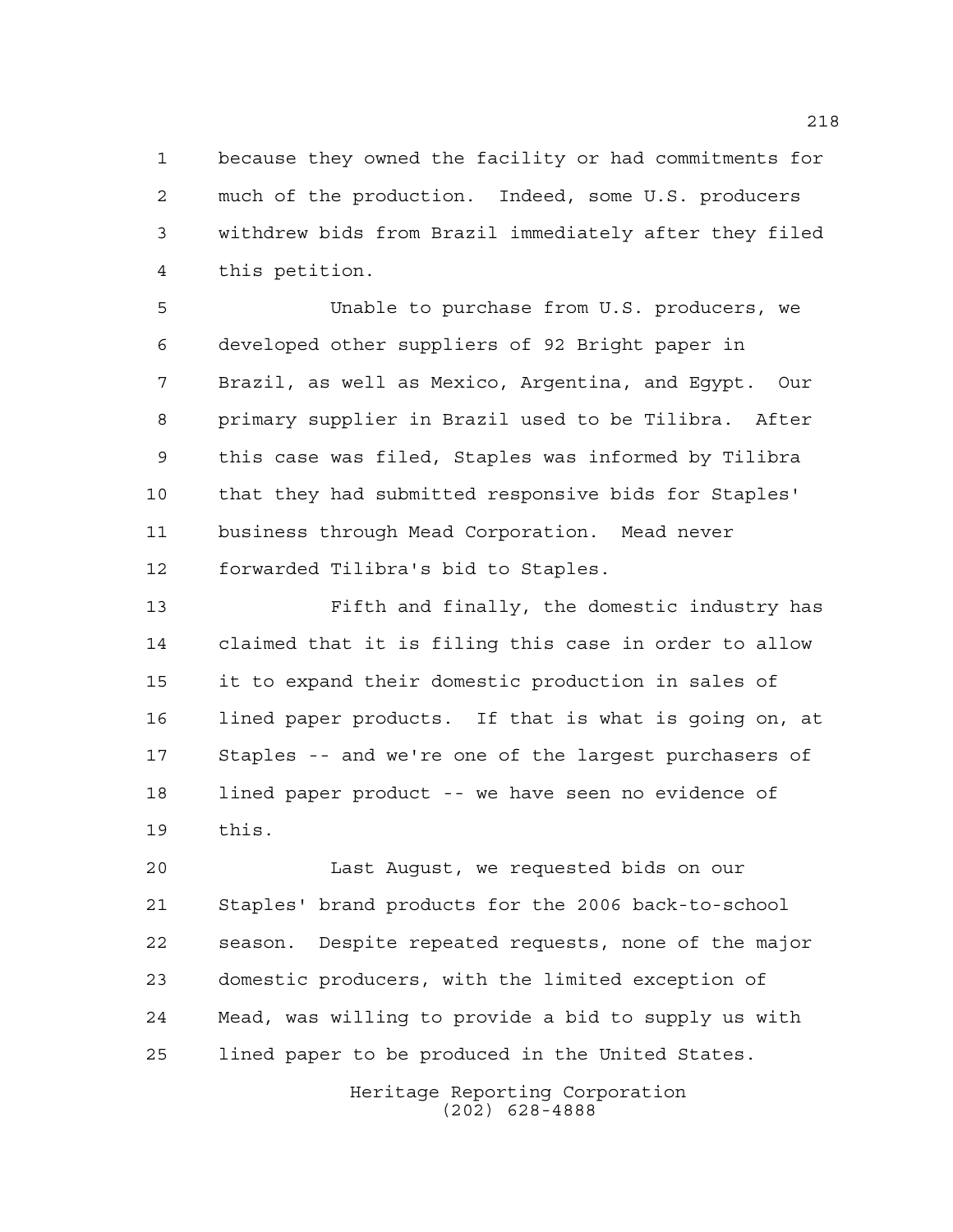Well after the bid was closed, Mead did offer to supply one item, 150-count filler paper, produced in the United States. But they offered to supply composition books out of Brazil, and declined to bid on any other item on Staples' bid. Norcom initially provided us with significant bids, with all of the products to be manufactured in Brazil. Then in late September, after the filing of this case, Norcom withdrew the previously-quoted prices out of Brazil, and stated that they would re-quote prices to us in October; but that they were no longer sure if they had sufficient capacity.

 However, despite repeated requests, Norcom failed to give us new price quotes on their Brazilian offerings, or to give us a single price quote for 17 product produced domestically in the United States.

 Roaring Spring initially responded to our bid request by offering to supply product produced in China. They then withdrew this bid, and they did offer to supply us limited items out of the United States, with larger volume items to be produced in Brazil.

Heritage Reporting Corporation (202) 628-4888 Top Flight never responded to our bid request at all. In November 2005, well after the bid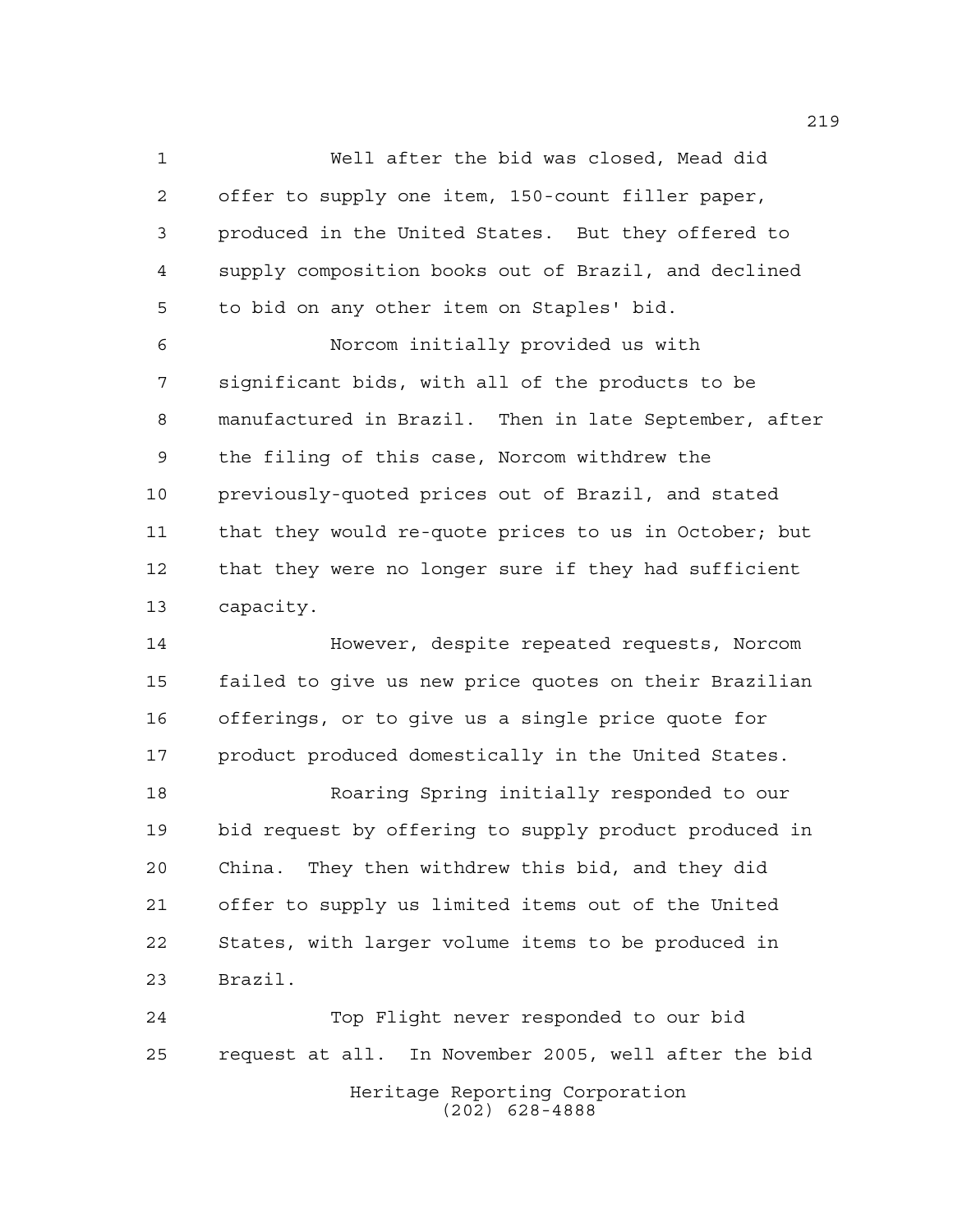had closed, Top Flight did meet with Staples. Their presentation focused on the consequences of the ITC's preliminary determination. They advised Staples that as a result, supplies out of Brazil were sold out. But they had orders in place from Brazil to supply the U.S. market.

 Top Flight also advised us that available U.S. capacity is limited, as Mead had reduced their U.S. capacity by 35 percent. However, while they quoted us prices on fashion notebooks and other niche products, they still declined to offer us a single price on any item that was out on the bid for our back-to-school 2006 season.

 If these U.S. producers are so concerned about being able to sell U.S. manufactured lined paper products and have unused domestic production capacity; and if, as they claim, they can now produce 92 Bright paper products domestically, then why did Staples receive no bids from the domestic Petitioners after this case was filed?

 The domestic industry has an inherent advantage, in that they are closer to the market than the foreign producers, and can generally provide reliable and timely supply, which is critical for the tightly compressed back-to-school selling season. Had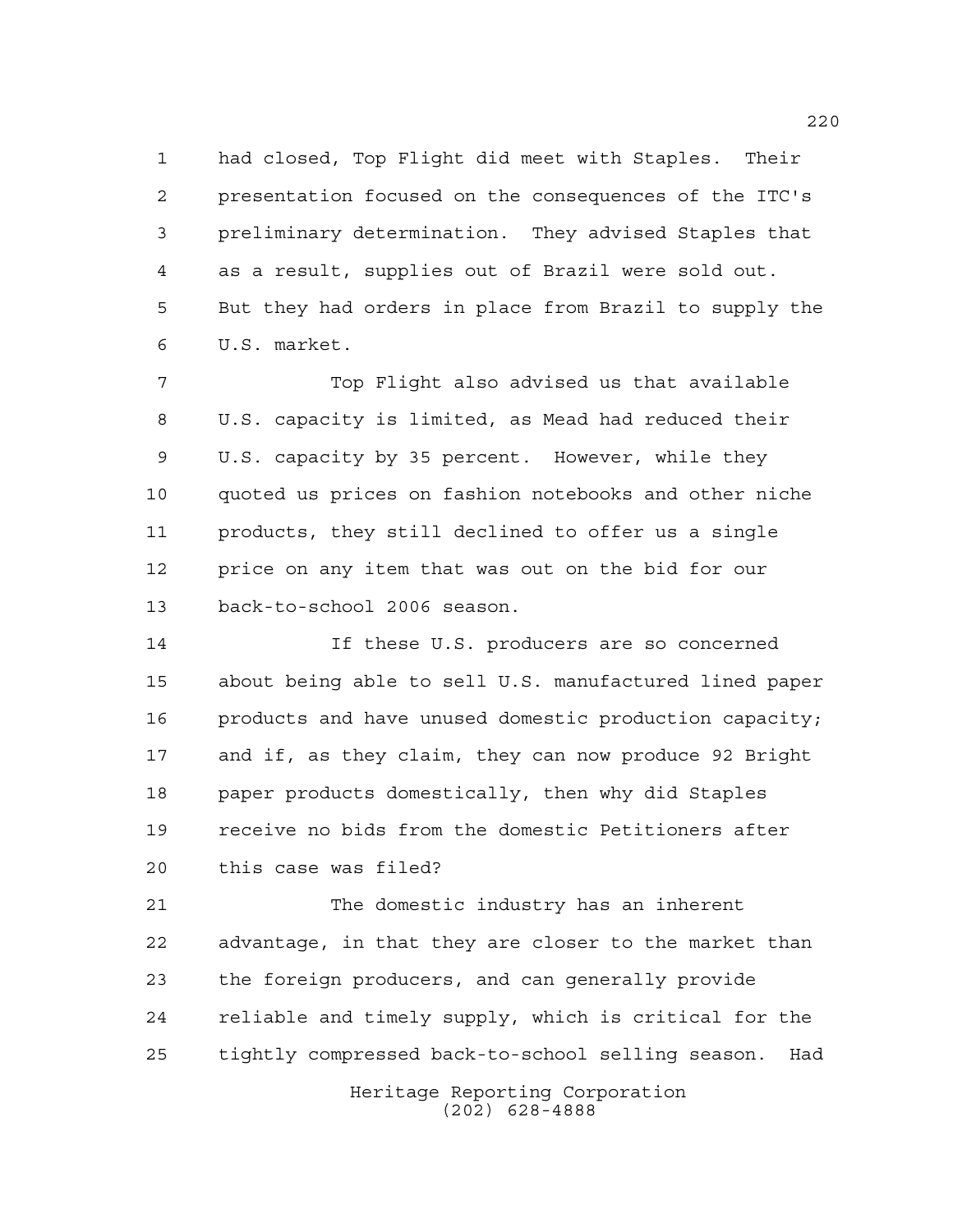they been willing to respond to our bid requests, we would likely have purchased a portion of our 2006 purchases from the domestic industry.

 Instead, the U.S. producers not only failed to give us quotes on the domestic production, but they reneged on their previous offers to supply us with products out of Brazil.

 We were left to scramble to locate new suppliers in Brazil, Mexico, Argentina, and Egypt. As an executive in a U.S.-based corporation that employs thousands of people in large and small communities throughout the United States, I must confess that I fail to see how forcing Staples to shift purchases of lined paper products from Indonesia to other countries like Brazil, Mexico, Argentina, and Egypt is going to benefit the workers in the United States.

 If anti-dumping and countervailing duty orders effectively cut off the supply from Indonesia and other subject countries, then companies who have invested in production in Brazil, or who have been able to effectively lock up supplies from Brazilian products, will make out very nicely.

 This concludes my prepared testimony. Kelly and I are available to answer any questions; thank you.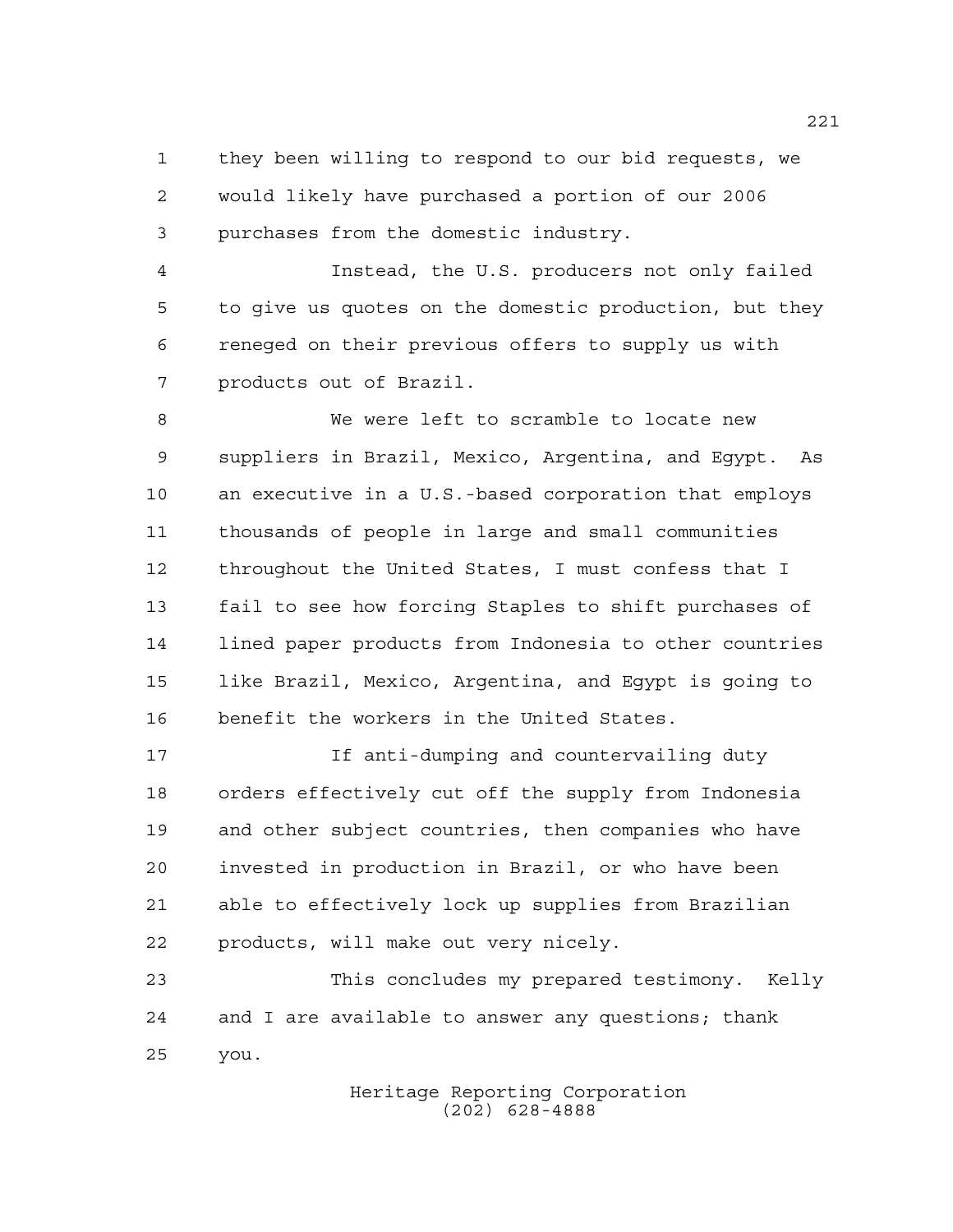1 MR. CAMERON: Walgreens? MR. VANGUYSE: Good afternoon, Mr. Chairman and members of the Commission. My name is Mark VanGuyse and I'm employed by the Walgreens Company, where I hold the position of Category Manager for stationery. I have worked for Walgreens for the past 19 years in various parts of the company. My current responsibilities include purchasing on behalf of Walgreens the products subject to this investigation and other school supplies.

 Founded in 1901, Walgreens is the nation's largest retail pharmacy chain in terms of sales, and is considered the leader in innovative drug store retailing. Walgreens has over 5,300 stores in 46 states and Puerto Rico.

 Walgreens' school supply products include folders, notebooks, paper and, of course, an assortment of crayons, pencils, and pens. Many of these products are sold under the Walgreens' Corner Office and Penway private labels.

 While Walgreens is primarily known as a pharmacy retailer, our office and school suppliers are an important need of our customers; but we stock these items because we want to provide the utmost level of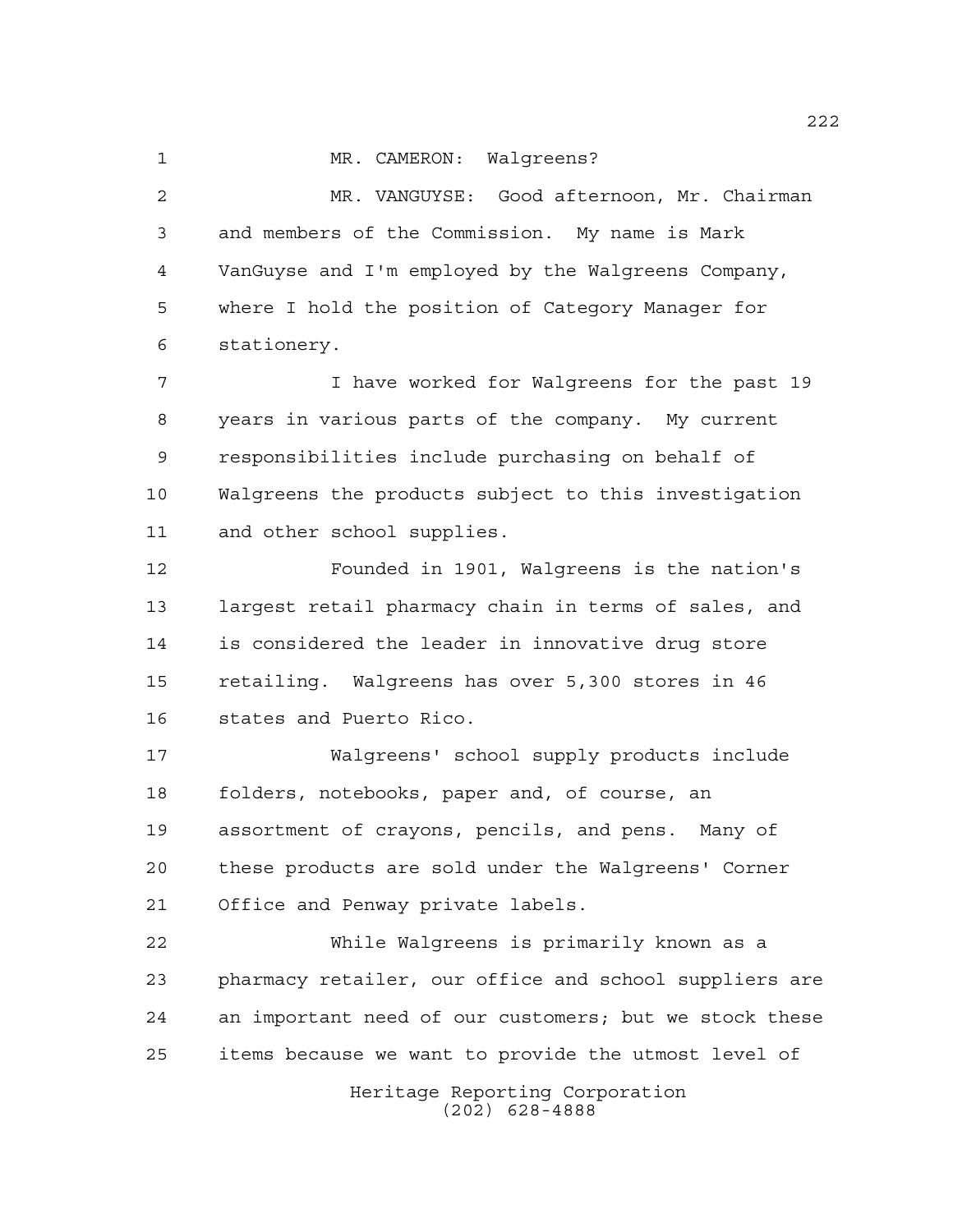convenience to our customers.

| $\overline{2}$ | The process by which Walgreens makes                   |
|----------------|--------------------------------------------------------|
| 3              | purchasing decisions regarding lined paper products is |
| 4              | consistent with other large retailers. While we        |
| 5              | prefer to purchase from domestic suppliers,            |
| 6              | considerations including quality and an ability to     |
| 7              | provide reliable submission supplies in a timely       |
| 8              | manner are paramount for Walgreens.                    |
| 9              | In 2001, Walgreens relied on MeadWestvaco as           |
| 10             | its primary supplier of lined paper which, during that |
| 11             | period, was domestically made. In 2002 and continuing  |
| 12             | through 2004, however, Mead began supplying Walgreens  |
| 13             | with paper produced in China. At the outset, Mead      |
| 14             | clearly identified the sources of paper as Chinese.    |
| 15             | Walgreens' purchases from Mead were                    |
| 16             | structured so that Walgreens was the importer of       |
| 17             | record of the Chinese-produced product, although title |
| 18             | flowed from the Chinese factory through me.            |
| 19             | From Walgreens' perspective, the most                  |
| 20             | important considerations concerning sourcing of lined  |
| 21             | paper are reliability, availability of the             |
| 22             | product;, and the opportunity to further develop and   |
| 23             | promote its exclusive Corner Office brand; thus,       |
| 24             | building equity in the brand to expand sales of other  |
| 25             | Corner Office products throughout Walgreens' stores.   |
|                | Heritage Reporting Corporation<br>$(202)$ 628-4888     |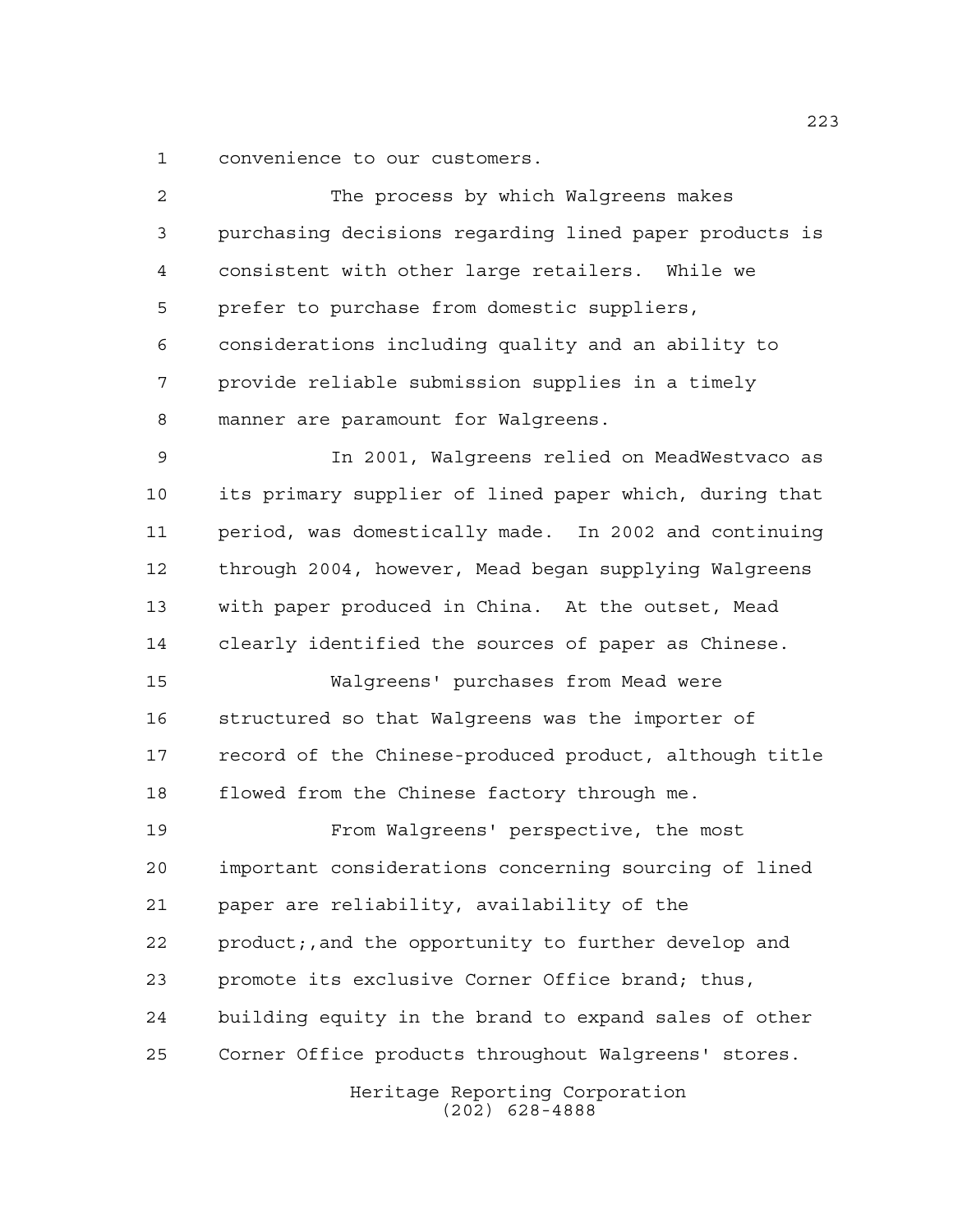Two important factors in Walgreens' sourcing decisions were that it had a steady source of supply of its private label lined paper, the Corner Office brand, and concern that the flow of its paper might be interrupted; thereby leaving Walgreens with a deficient amount of product during the critical back-to-school season.

 Walgreens' desire to expand its private label products was, and continues to be, a major factor in our decision to purchase from vendors other than Mead.

 I also want to address the Petitioners' allegation regarding the "surge of import shipment" of the subject product by Walgreens during the first three calendar months of 2006.

 By way of background, it is important to understand that in 2004, Walgreens purchased the surplus of the subject products, which we carried over into 2005. This 2004 surplus diminished our purchases in 2005 of lined paper. Thus, when comparing 2006 quantity to 2005 purchases, the numbers are skewed.

 In addition, in 2005, as a result of our chain-wide growth and later than desired deliveries from certain vendors of our entire back-to-school lien products, other than lined paper, our distribution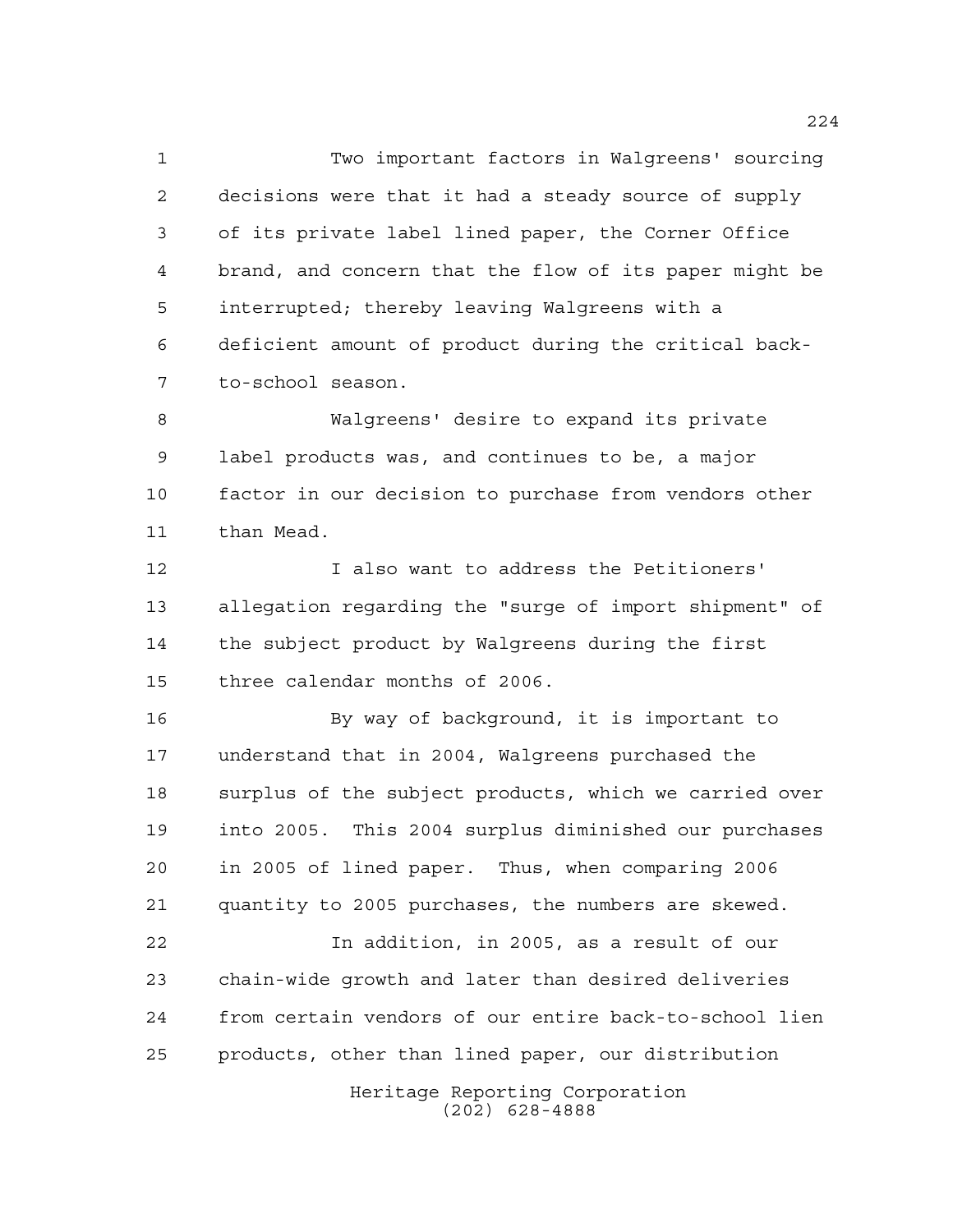system was strained, such that product was delayed getting on the shelf.

 For 2006, to ensure timely placement of back-to-school products on the shelves, we decided to allow our distribution system more time to receive, process, and deliver product to the stores. The fact was that, for the first time, we are merchandising all lined paper product in both displays and in bulk. It meant that Walgreens had doubled the SKU count. Doubling a SKU count significantly increases the amount of handling which leads to increased distribution lead time.

 The company made a strategic decision to have the largest bulk product, lined paper, shipped first, which is a change from previous years.

 Finally, an advance purchase discount and greatly improved payment terms offset the cost of carrying additional inventory of the subject products. Such advance buying arrangements are common in the retail industry, whether

purchasing foreign or domestic product.

 Mead is petitioning the U.S. Government for trade sanctions on imports of subject products from China, while its self-supplying Walgreens for several years with Chinese-produced paper seems to be very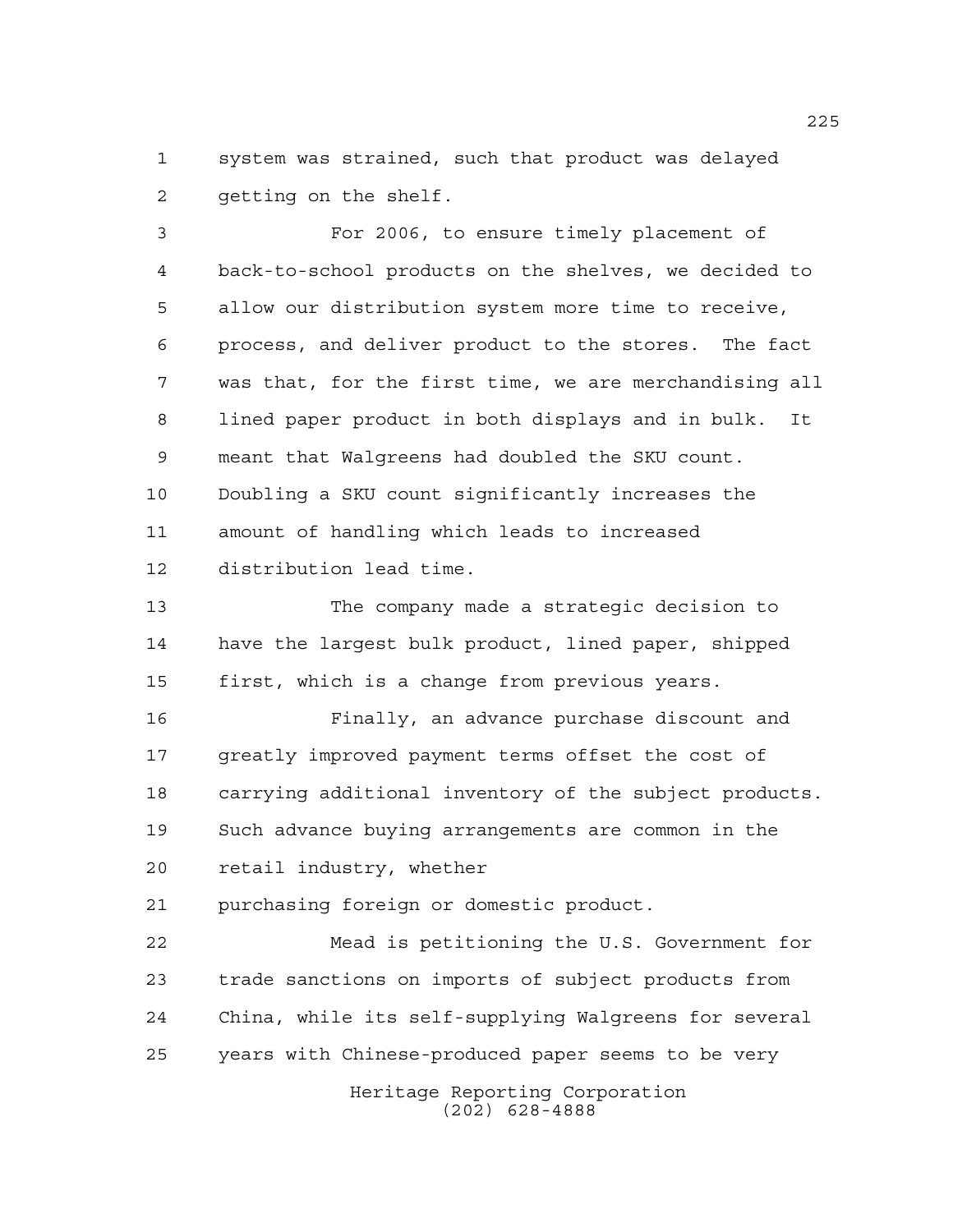hypocritical on Mead's part.

 At first glance, it may seen that Mead is shooting itself in the foot by filing this case, since it is, and has been, since at least 2001, a major supplier of subject Chinese products to the U.S. market.

 I concur with the explanation in the opening statement made by counsel for Respondents; that Mead's motives, including expanding its Brazilian exports to the United States, will be exempt from anti-dumping duties.

 I also believe that another motive of Mead bringing the case was to be able to expand Chinese production of its trademark product, such as items in the Five Star brands of notebooks, which Mead has excluded by name from the scope of the petition.

 In conclusion, Walgreens was a purchaser of domestically-produced subject products. It was Mead, not Walgreens, which decided to source such products from China. After others started using China as a source of such products and began competing with Mead, they changed stripes and decided to file this anti-dumping petition.

Heritage Reporting Corporation (202) 628-4888 Its motives appear not to protect its domestic production of lined paper; but to take unfair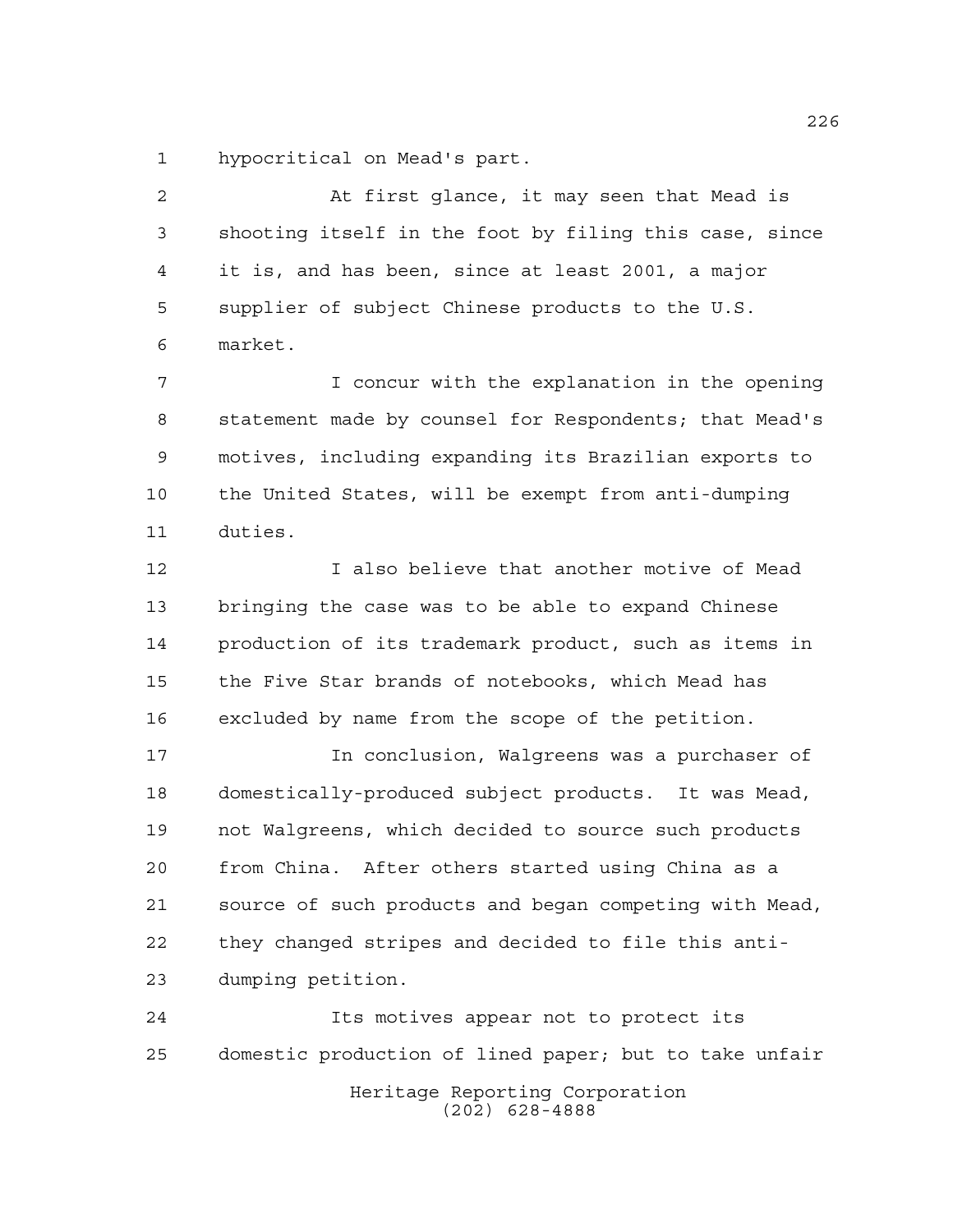advantage of the U.S. trade laws, to shift production of lined paper to a non-subject country, Brazil.

 At the same time, it excluded from the scope of the case its highly profitable specialty items, such as the Five Star line of notebooks, which it produces in China, thereby exempting products from any trade relief which might be afforded by the U.S. Government.

 Ultimately, as the Commission considers this case, retailers and consumers alike continue to ask whether the anti-dumping laws administered and enforced by the International Trade Commission and Department of Commerce, are intended to give relief to domestic petitioners, who are also massive importers from the target countries.

 An affirmative finding by the Commission in a case of this nature would result in an unfair competitive advantage to the Petitioner by imposing anti-dumping duties on Respondents trying to fairly compete in the world marketplace, while protecting Petitioners' imports of identical and similar products in the name of fair trade. Truly, this was not the intent of the statute's drafters.

 I would be happy to answer any questions which you may have.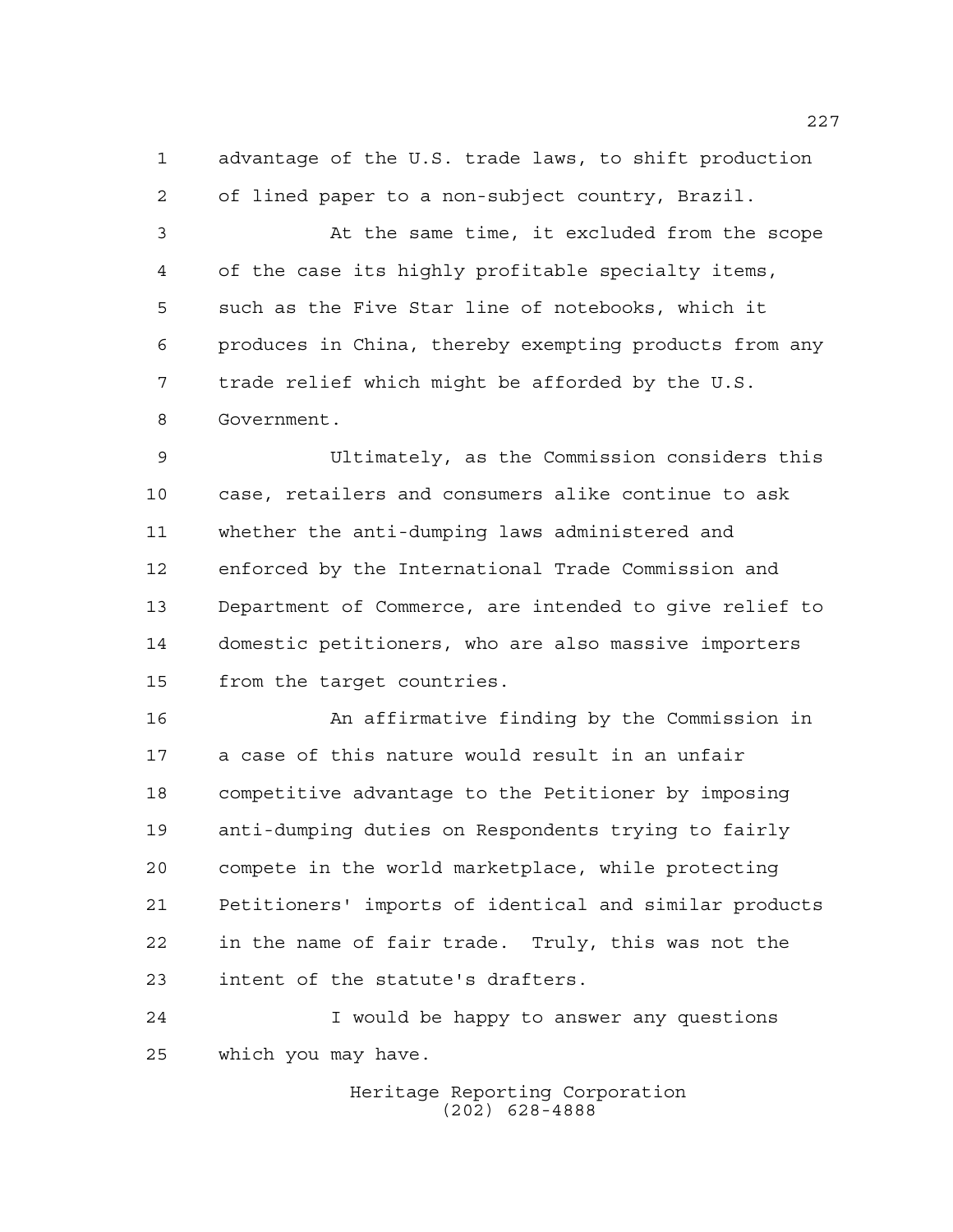MR. GRAHAM: Good afternoon, Mr. Chairman and Members of the Commission. My name is David Graham. I am currently employed at NuCarta as president. I am appointed today by the vice president of NuCarta, David Hixon.

 Prior to joining NuCarta, both David and I were employed by Norcom, where I held the position of vice president of sales, and David was the national sales manager.

 As part of our job duties and responsibilities, David and I both became familiar with the business operations of Norcom, including but not limited to, the operations related to Norcom's production, importation, and sale of certain lined paper products. In fact, in my position as vice president of sales, one of my job responsibilities was to find sources of supply for Norcom in China and other countries following Norcom's decision to grow sales through importing.

 So being familiar with Norcom's operations, I can speak definitively to one issue in particular, the idea that Norcom and other domestic producers have been forced to import from the subject countries and from Brazil is incorrect. The simple truth is Norcom had begun a strategy of importing as early as 1999.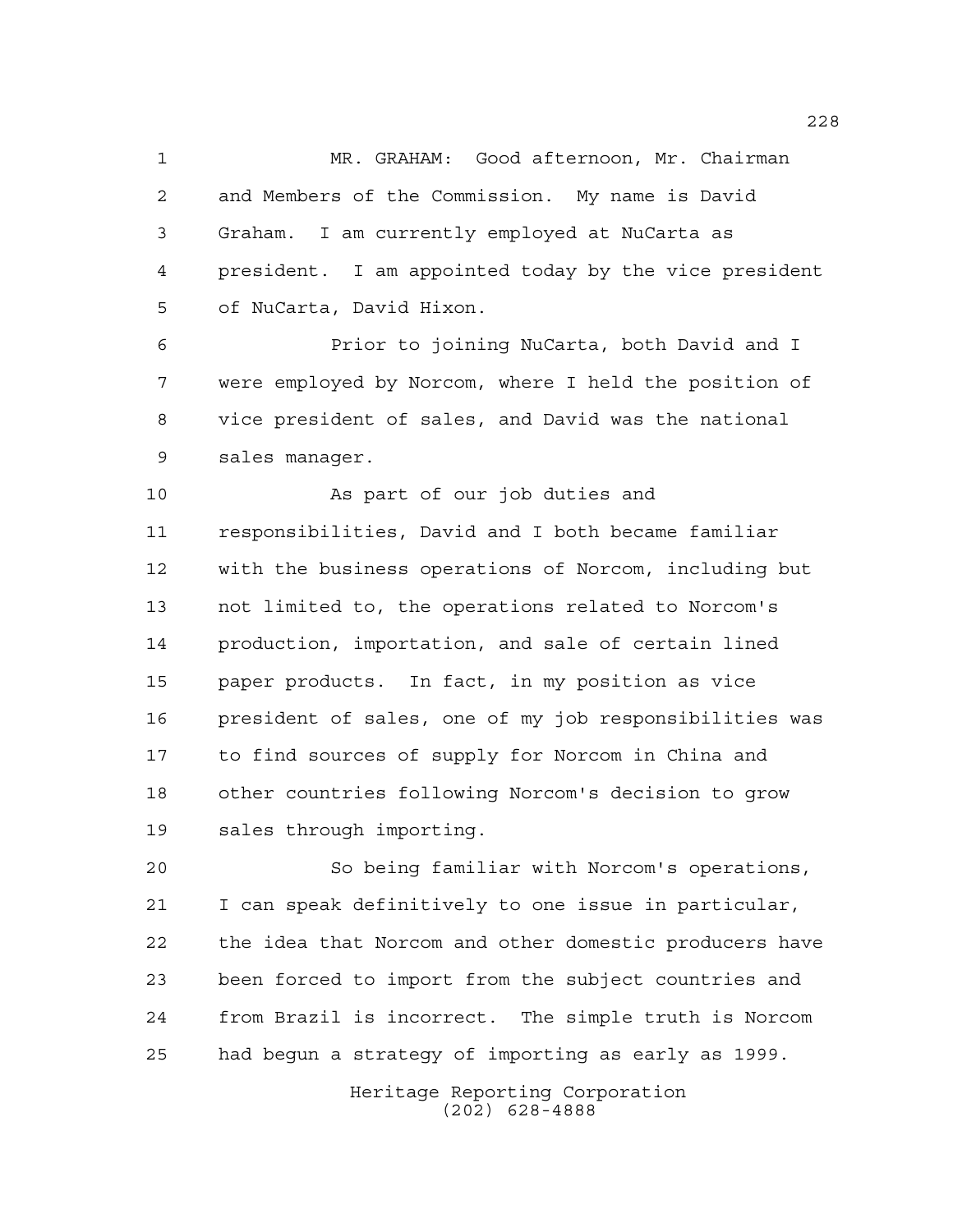The basic strategy implemented by Norcom that I observed was to limit domestic production to a relatively small number of production facilities and to rely heavy on imports from China, Brazil, and Indonesia to improve profit margins and to satisfy demand for orders with retailers.

 The decisions to increase imports from China came after the decision not to increase domestic production. I know this because I was the one at Norcom that assisted in finding suppliers in China. Throughout my time at Norcom, it was my observation that the reason the company began shipping from overseas was to increase its margins and increase its sales capacity, not to respond to import competition.

 Norcom's strategy of focusing on foreign sources to satisfy its back-to-school demand is also demonstrated by the fact that Brazil was not included in this investigation. While Norcom may not have any formal, legal relationship with the Brazilian producers that supply it, like Mead does, Norcom has established partnerships with these producers. In these partnerships, Norcom would seek out a Brazilian producer and assist it in establishing the types of production capabilities Norcom needed, then purchase all or nearly all of that producer's capacity.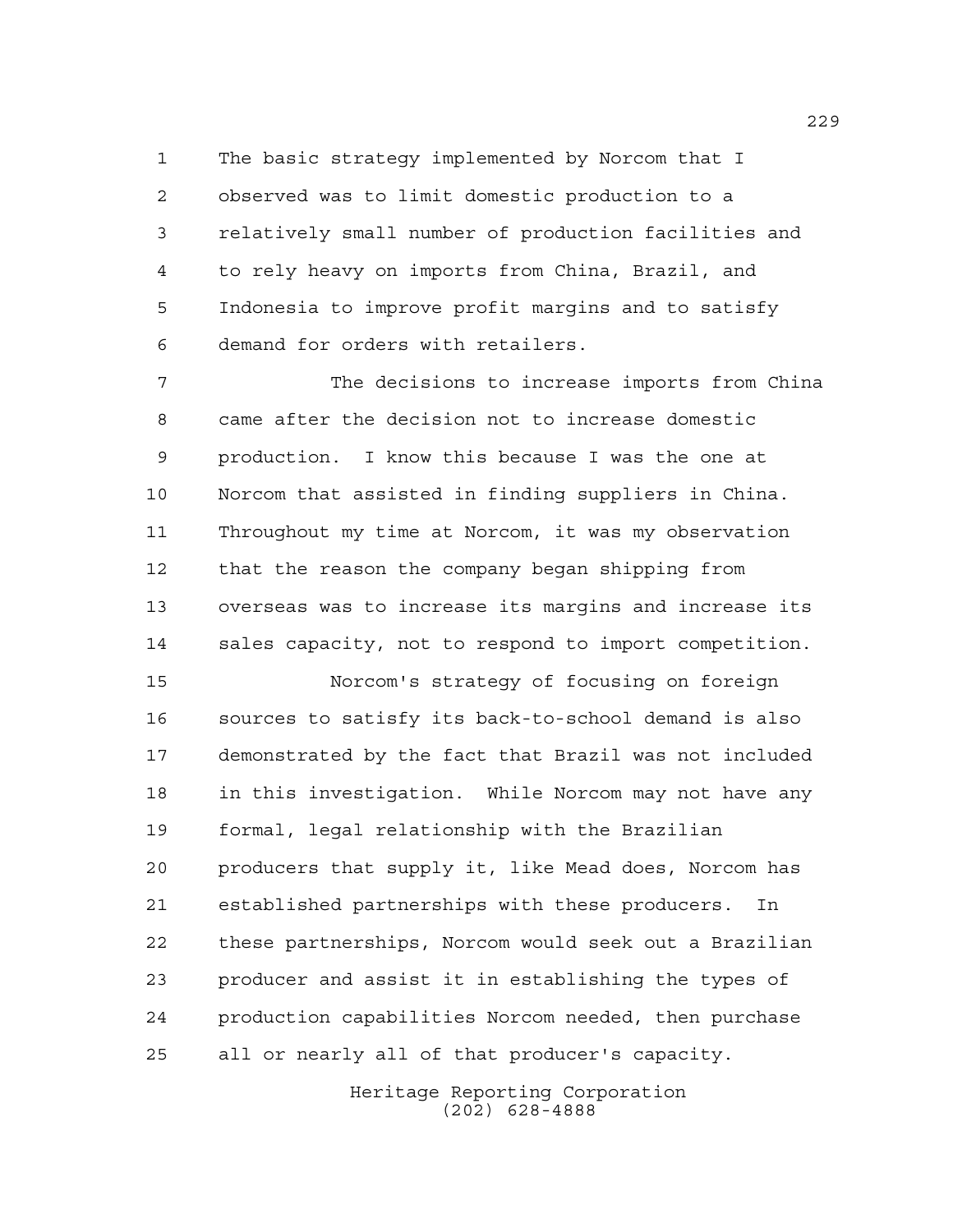Based on my experiences at Norcom, it is my belief that if Petitioners are successful in antidumping, or countervailing duties orders are put in place, the domestic industry will merely use this as an opportunity to continue its already established strategy of expanding reliance on Brazil and other nonsubject countries rather than increasing production domestically.

 There are a number of reasons for this. First and foremost, they make more money on imported products than on domestically produced products. Of course, with China, India, and Indonesia excluded from the market, Brazil will be an even more attractive option for the Petitioners.

 Additionally, the Petitioners will continue to rely heavy on imports because the domestic industry simply cannot expand its domestic capacity to meet the demands during the back-to-school production cycle and because the domestic industry lacks adequate cost- effective inventory space with which to store increased production in advance of the back-to-school season.

 While they may claim to have additional unused capacity, their capacity is theoretical in that it is based on a 12-month production cycle. However,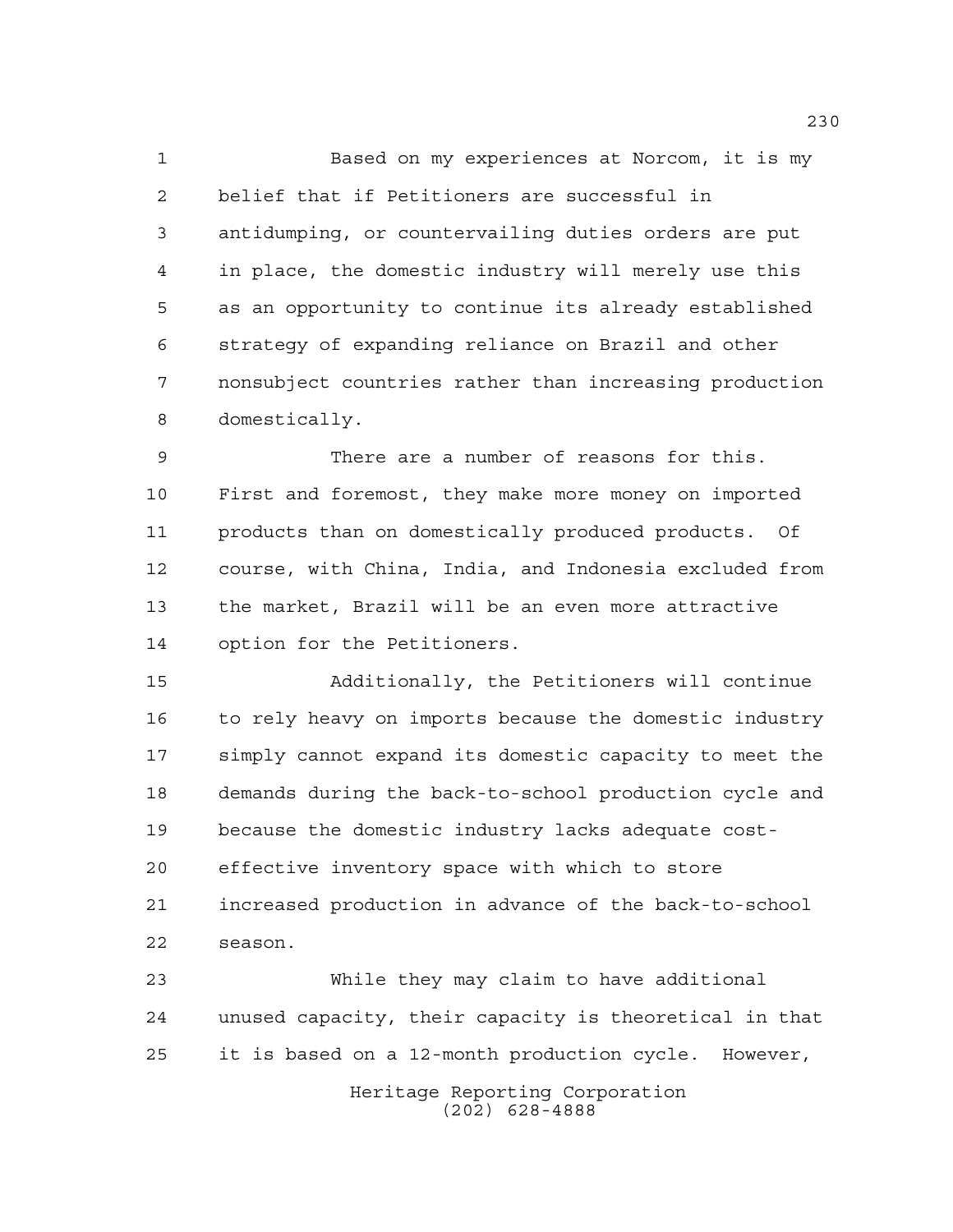as anything familiar with the industry can tell you, 80 percent of the demand for these products are for the back-to-school season. These back-to-school products must be produced in a four-to-six-month period, from January to June.

 Available capacity in July through December cannot be used to fill these orders because producers do not get customer commitments until November and December. Thus, the only way the domestic producers have been able to meet the demand on such a short cycle is to rely heavy on imports.

 Petitioners have alleged that importers attempted to flood the market in 2006 prior to the imposition of antidumping duties. This is not the case. For example, NuCarta was formed in November of 2005. Most of NuCarta's sales are of nonsubject products. Indeed, NuCarta supplies a wide range of products, such as index cards, fashion notebooks, portfolios, envelopes, to customers other than Target such as Dollar Tree, Office Depot, or Walgreens.

Heritage Reporting Corporation (202) 628-4888 I have worked in the paper business for nearly 20 years and have established relationships with retailers like Target and Office Depot as have my NuCarta partners. All of our contacts and relationships are related to this business. We have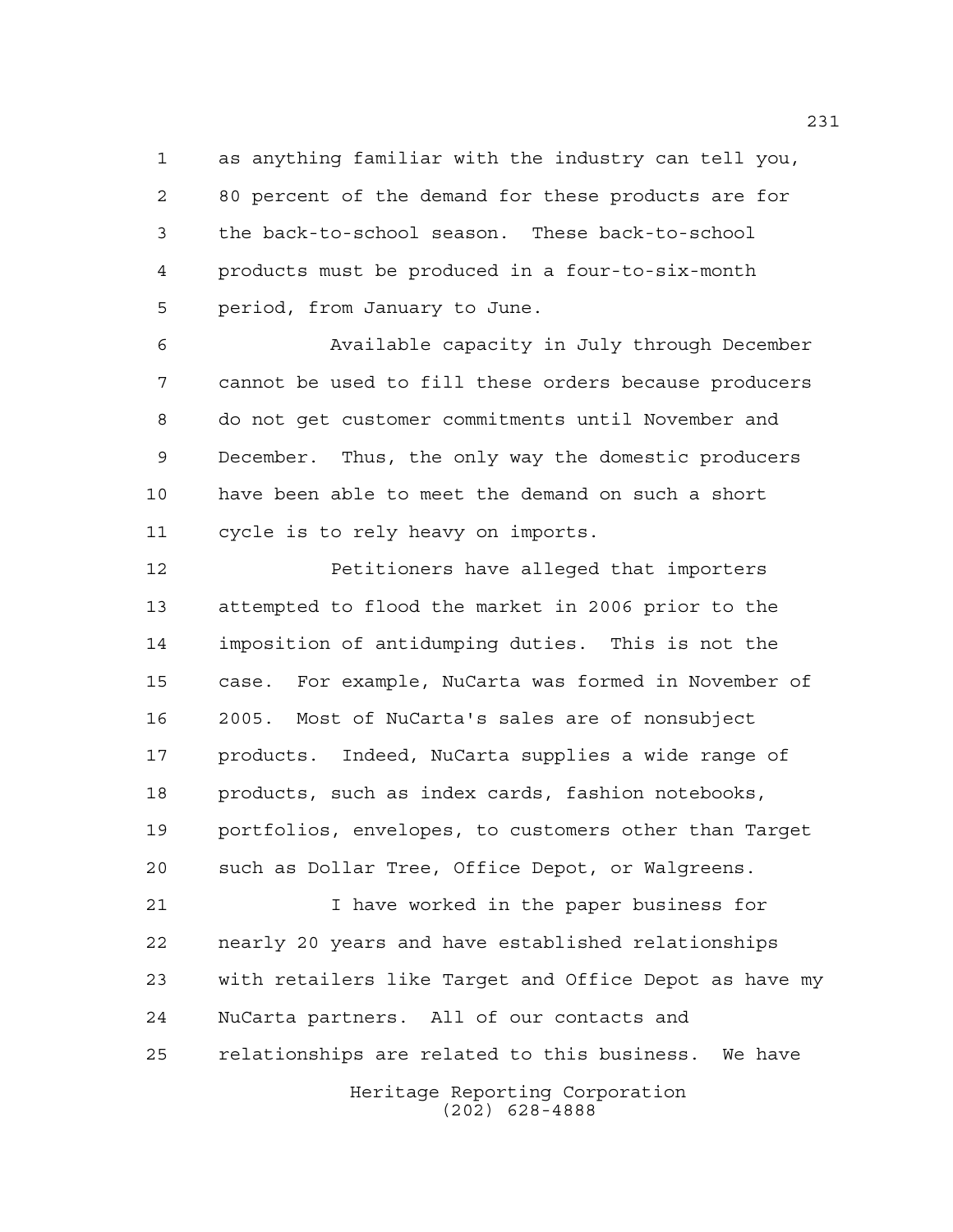been tried and true suppliers to Target and other retailers over the years in various positions with our predecessor companies.

 So it was natural that we would continue in this line of work as NuCarta. The decision to form NuCarta was completely unrelated to this investigation. Moreover, each of the shipments imported by NuCarta in February, March, and April of 2006 were actually placed in 2005 and were expected to pass through customs beginning at the end of February 2006, continuing to enter through April of 2006.

 The original deadline for the DOC preliminary determination was February 16, 2006. Thus, when each of these orders was placed, we expected that preliminary antidumping duties would apply. DOC decided to extend the deadline for its preliminary determination after we placed our orders. The timing of these imports was a function or our being a smaller participant in the market and needing enough lead time for further processing of the imports for the back-to-school season.

 We needed time after importation to palletize the products for Target in specific quantities and with specific Target-required labeling on the pallets. Additionally, other containers with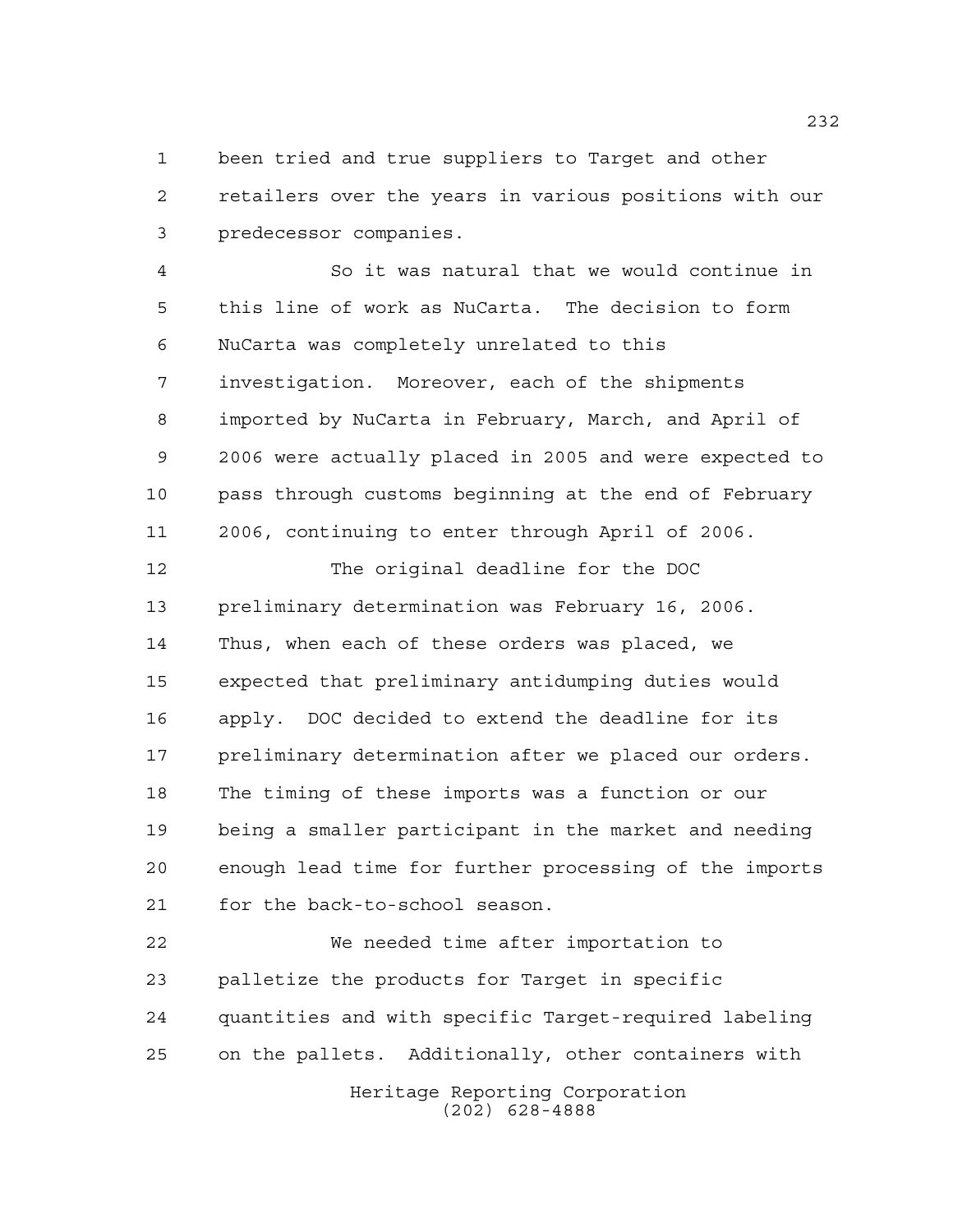other products, such as colored portfolios, needed to be sorted and palletized by color. All of this activity was required by a small group of staff in the same facility, which we knew could lead to delays in final processing. For this reason, the imports needed to be entered when they entered to satisfy the back-to-school season for orders by our retail customers.

 There was no intent to evade preliminary antidumping duties with these imports and the orders placed for those imports. Thank you for your time today.

 MR. MENEGAZ: Good afternoon. This is Greg Menegaz from the law firm of deKieffer & Horgan. I'm here on behalf of Navneet Publications India, and I'm going to introduce Barry Rao, president of American Scholar, to make one quick note based on tariff numbers added by the Commerce Department to the scope right before the prehearing brief. India falls under the 3 percent negligibility standard for both the countervail and the dumping case, and I'm going to turn over the podium to Mr. Rao.

 MR. RAO: Good afternoon, Members of the Commission. For the record, my name is Barry Rao. I'm the president of American Scholar, a small, U.S.- based, manufacturing company based in New York of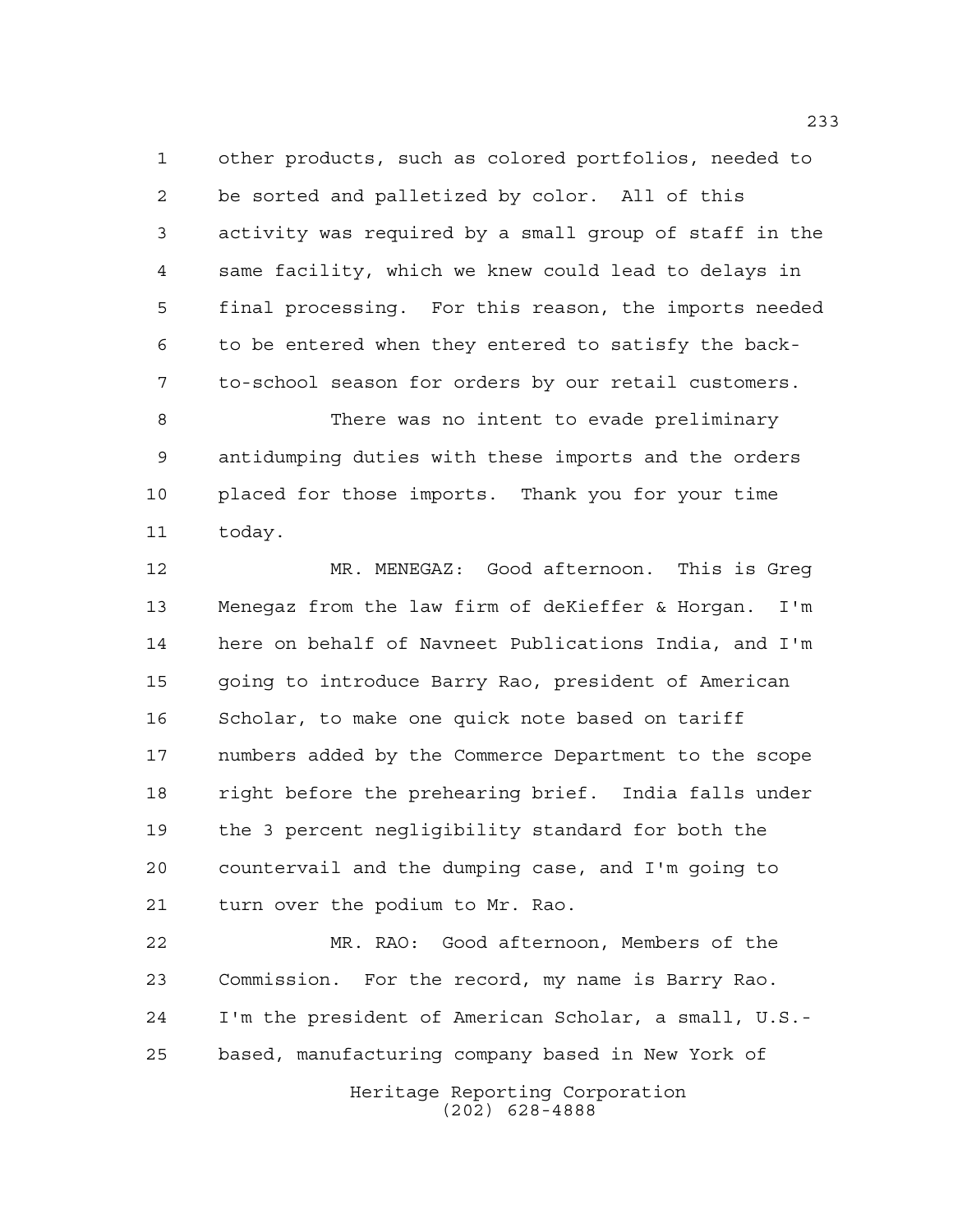lined paper products dating back to the 1800s.

 I'm testifying here today in opposition of the filing of certain lined products supplied from China, Indonesia, and India. I have three points to address.

 One: Petitioners are attempting to take unfair advantage of the U.S. trade laws by being the largest importers of certain lined products while at the same time surgically targeting import sources of their competition with the hope of stacking the deck against smaller U.S. manufacturers. American Scholar, for the past decade, was a major, private-label, lined product supplier to all three Petitioners -- Mead, Norcom, and Top Flight -- and other companies like Esselte, Pendeflex, and Avery Dennison National.

 Starting in the 1990s, the Petitioners gradually moved their business away from American Scholar as American Scholar began to grow, not just being a small OEM manufacturer but having a national presence itself. Shortly then in the new millennium, American Scholar saw its orders from the Petitioners - - to a trickle, and the Petitioners claim that American Scholar's U.S.- and India-based production, along with the Indian market as a whole, was too expensive to compete in the U.S.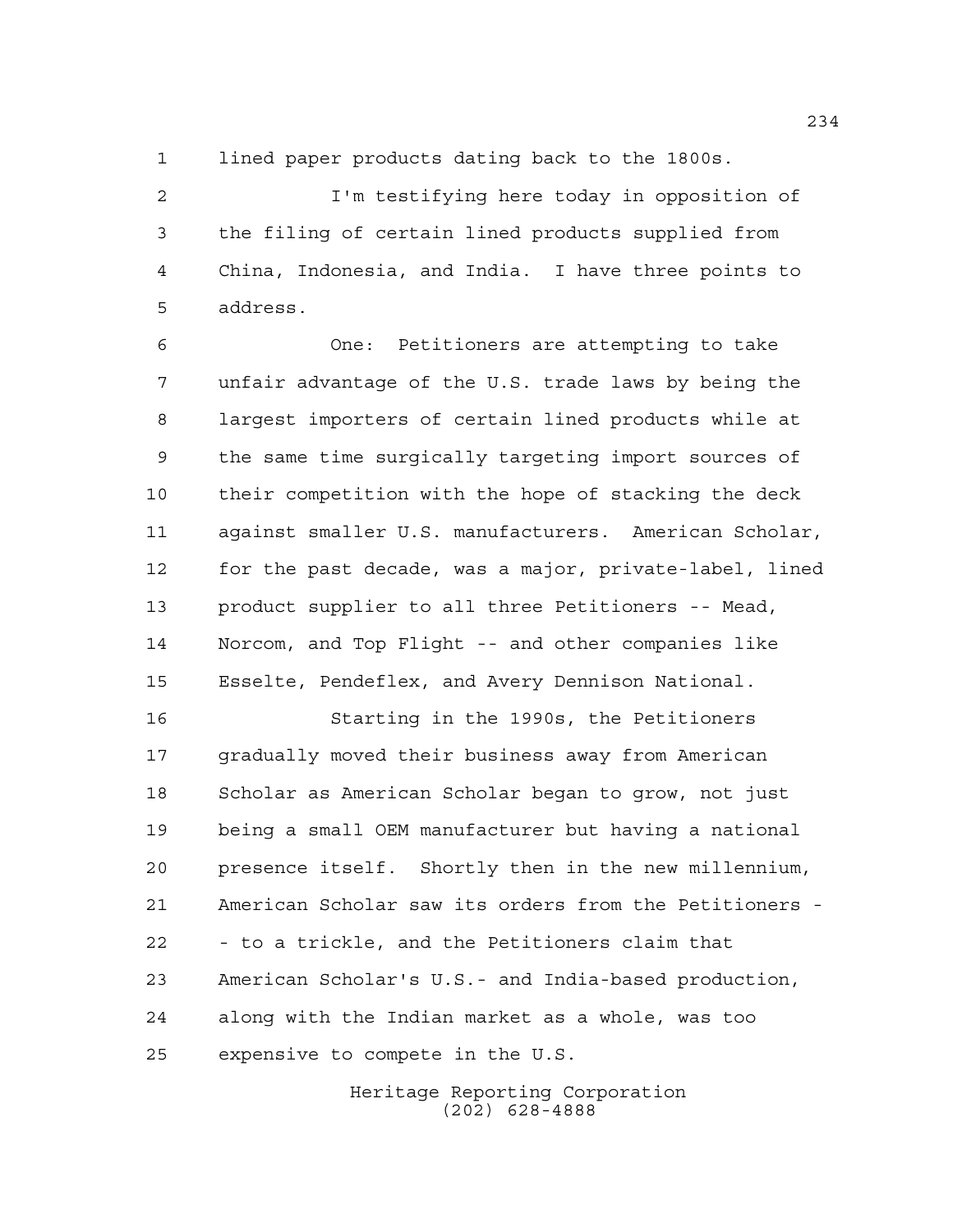Petitioners, hence, moved their production to Brazil and other Asian countries. In the recent years, Petitioners, with the newly formed MeadWestvaco, have gone on a global shopping spree, acquiring Canadian manufacturer Hilroy, Mexican plants, and most significantly, in 2004, the purchase of the largest Brazilian manufacturer, Tilibra. At that time, Tilibra was the second-largest importer in the U.S.

 Ironically, American Scholar was among the last U.S. producers to diversify its capital equipment, not because of imports from China, Indonesia, and India, but due to the competition from a host of import sources with whom the Petitioners strategically partnered, affiliations such as Brazil, Mexico, and China.

 Petitioners have unreasonably included India, a small, negligible, paper-manufacturing country, and cased it together with Indonesia and China, whose natural resources are plentiful. Meanwhile, Petitioners dubiously ignored Brazil, the world's largest producer of paper products. Petitioners recently bought substantial capacity from Brazil. I'm convinced, based on my knowledge of the industry, that you'll find India's share negligible,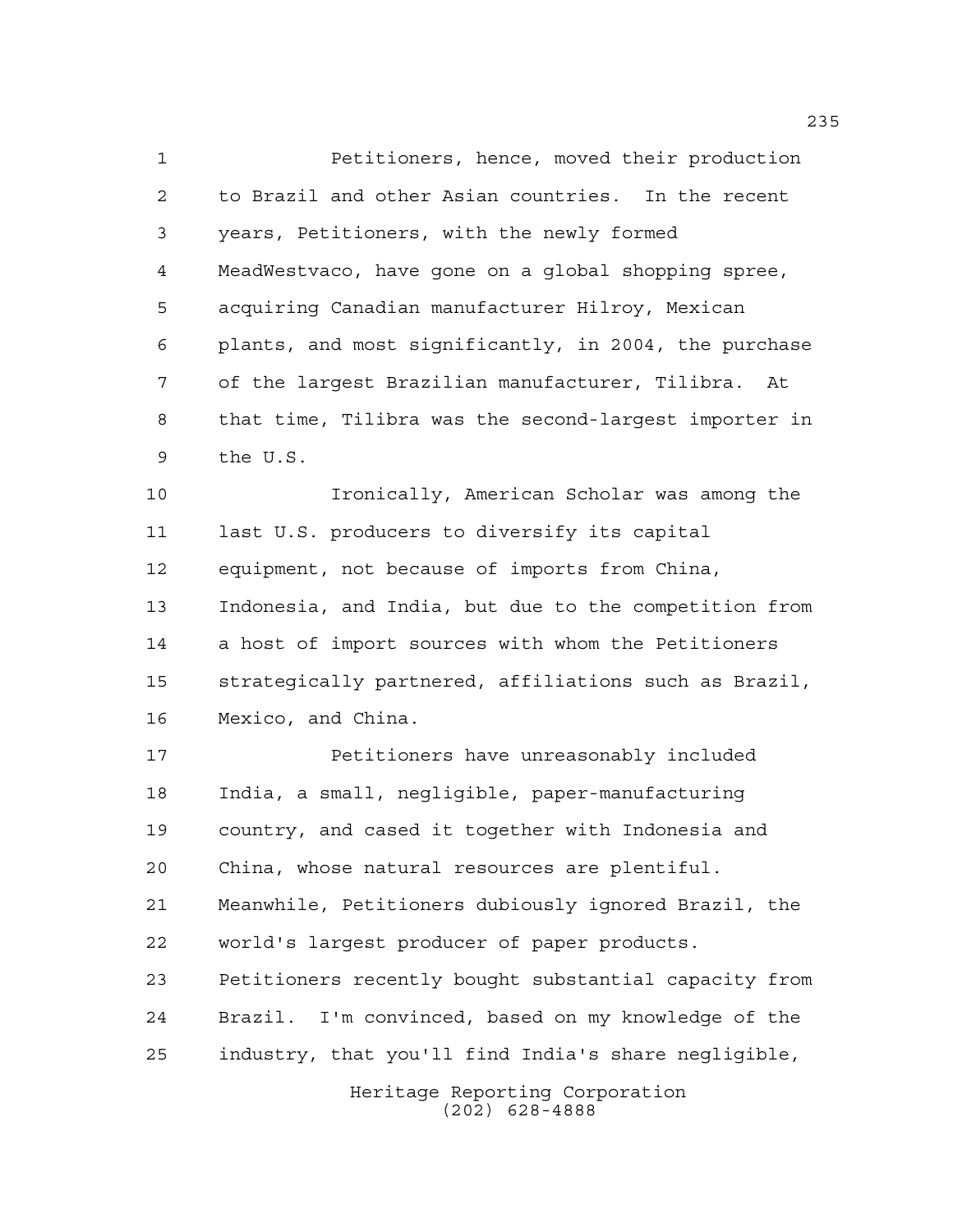either measured by the meaningful quantity or by value.

 I urge the ITC to consult all of its HTS numbers to the lined product and to consider any questionnaire response of Indian imports before drawing to a final conclusion on negligibility. For the Commission's further consideration, the Petitioners visited widely inspected Indian plants for over the past few years in false pretenses to have potential collaboration, only to conclude that the prices were significantly higher, and they could obtain from any other country.

 India was included in this case only to eliminate American Scholar, a small U.S. competitor. There is written documentation from the Petitioners, and it can be provided if the Commission has an interest in it.

 The Petitioners gerrymandered the scope, and in the case of protection of imports -- substantially the imports of American Scholar at the same time from the same country. As a part of their strategic grip on the U.S. market, the Petitioners eliminated the scope of certain key products which have higher label content, such as the Five Star brands, under the intellectual property exclusion. At the same time,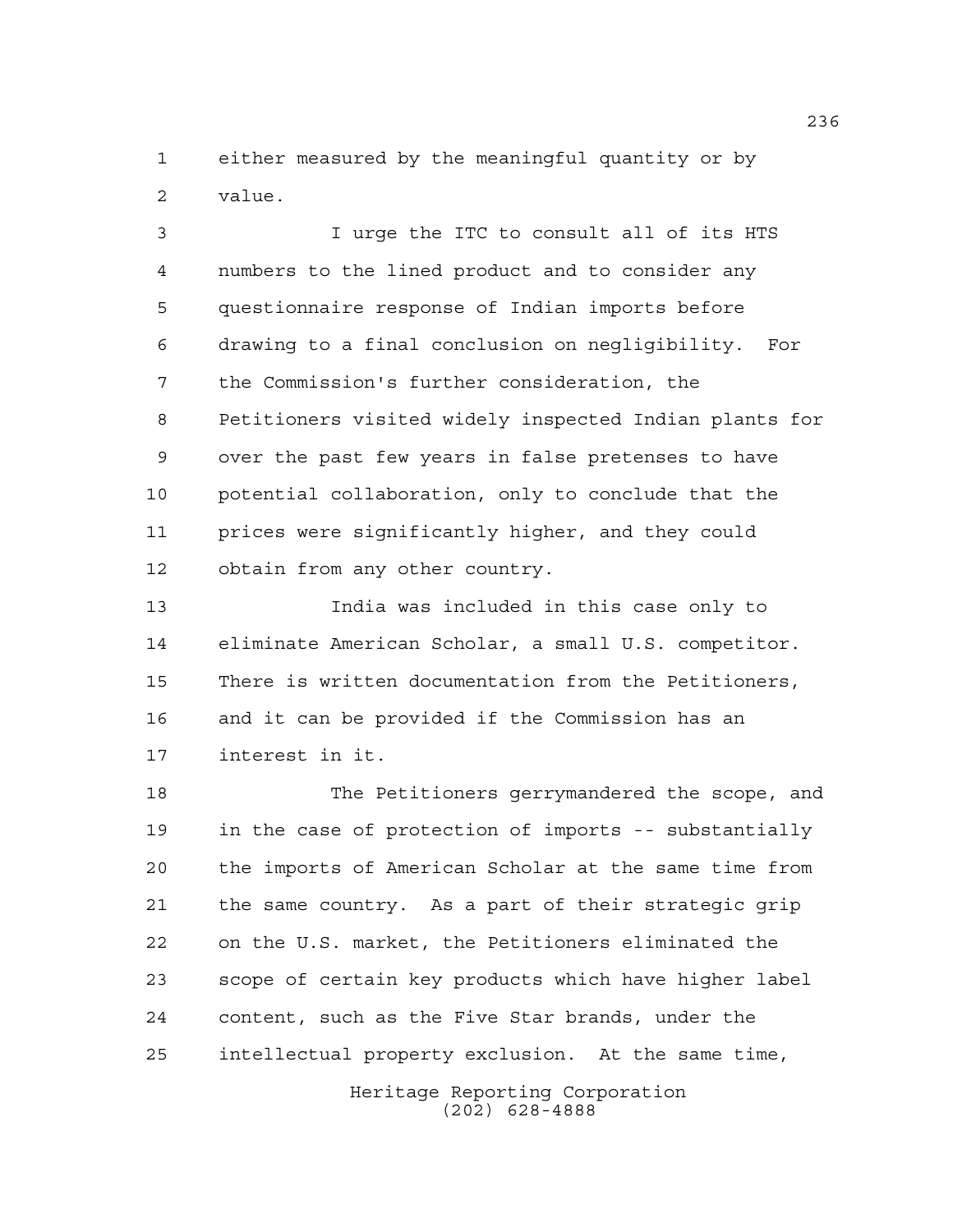American Scholar's trademark, Xtreme Books and Marble Composition, are included in the case. These compete head on with Five Star products similarly available in the market.

 If American Scholar was invited to join the petition, I suppose I could have had the Marble Composition, black and white composition book, for the U.S. market made in China and stopped any other nearly identical black and white composition from bearing the trademark from coming in. Of course, this would have made the Petitioners' strategy all the more transparent. In this case, it's not about the Petitioners protecting the imports and putting the companies, like American Scholar, out of business.

 In closing, American Scholar does not believe that there is any material injury or threat to the domestic industry caused by the import of lined paper products from China, Indonesia, and India. On behalf of all of American Scholar's employees, I hope the ITC sees through the cynical business strategy of the Petitioners that imply my company and refuses to allow the national trade remedy laws to be used in this manner. I want to thank you for the opportunity of speaking here, and I would look forward to any questions that you may have.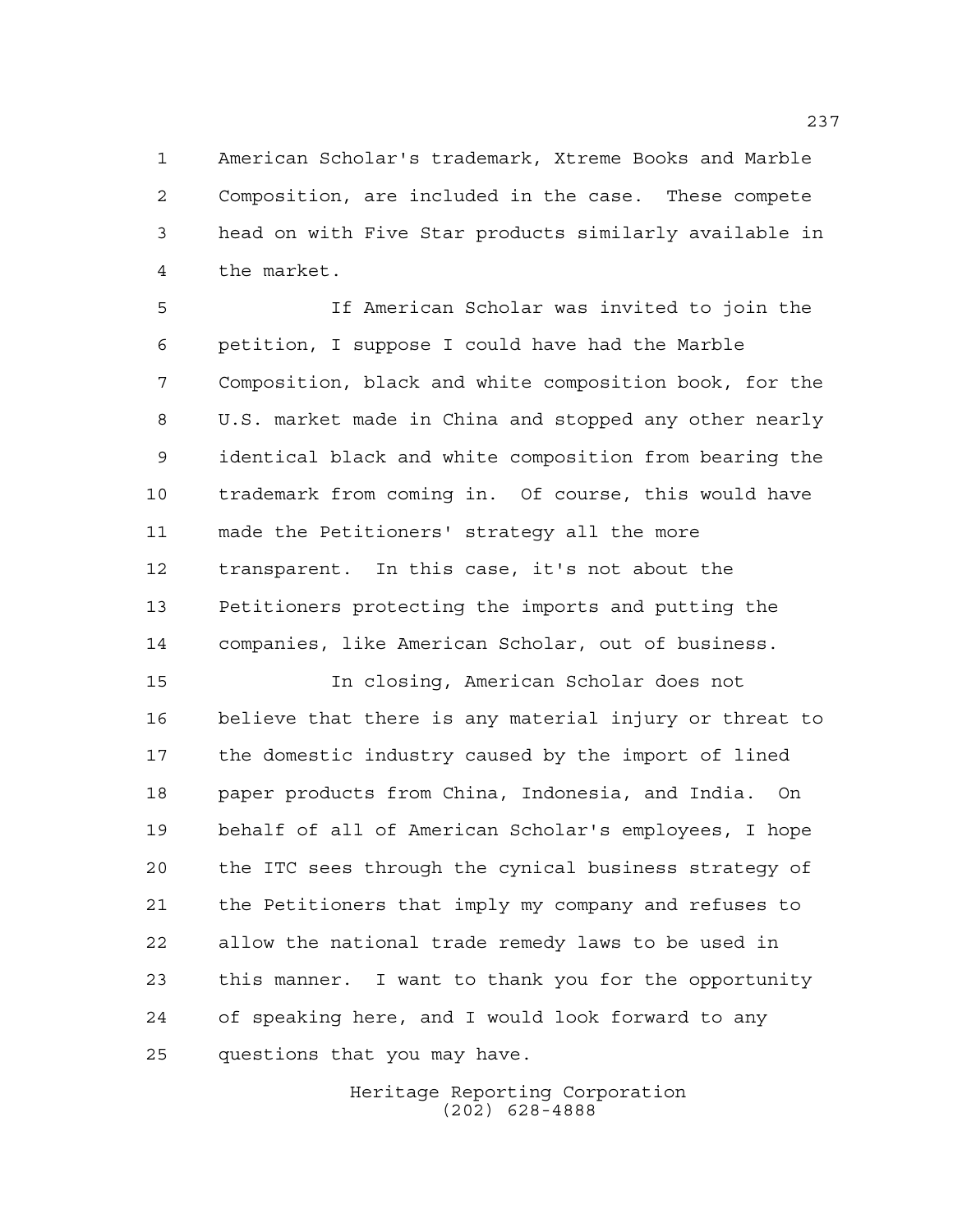MR. EIDINGER: Good afternoon. My name is Harvey Eidinger. I'm COO of Firstline Canada, a Canadian company incorporated in 2002 that imports paper products into the United States. Prior to 2002, I was vice president of Fankle Products Canada, which exported paper products to the United States.

 We are aware of the major shift of lined paper subject imports to Brazil for the 2006 back-to- school season. Brazilian imports have undersold domestic prices by margins equal and larger than Chinese and Indian products. All Petitioners have, in large part, been responsible for this shift. In particular, we are aware that Mead is importing from its wholly owned facility, Tilibra, in Brazil. Tilibra has previously been found to be dumping the subject merchandise by the Canadian dumping authorities.

 In 1990, Revenue Canada found Tilibra to be dumping filler paper to Canada at a weighted average margin of 32.5 percent. The Canadian International Trade Tribunal found that dumped imports injured the Canadian industry. Injury determination was made in part because the Brazilian exporters were able to direct their under used capacity after peak production for the Brazilian school year to the North American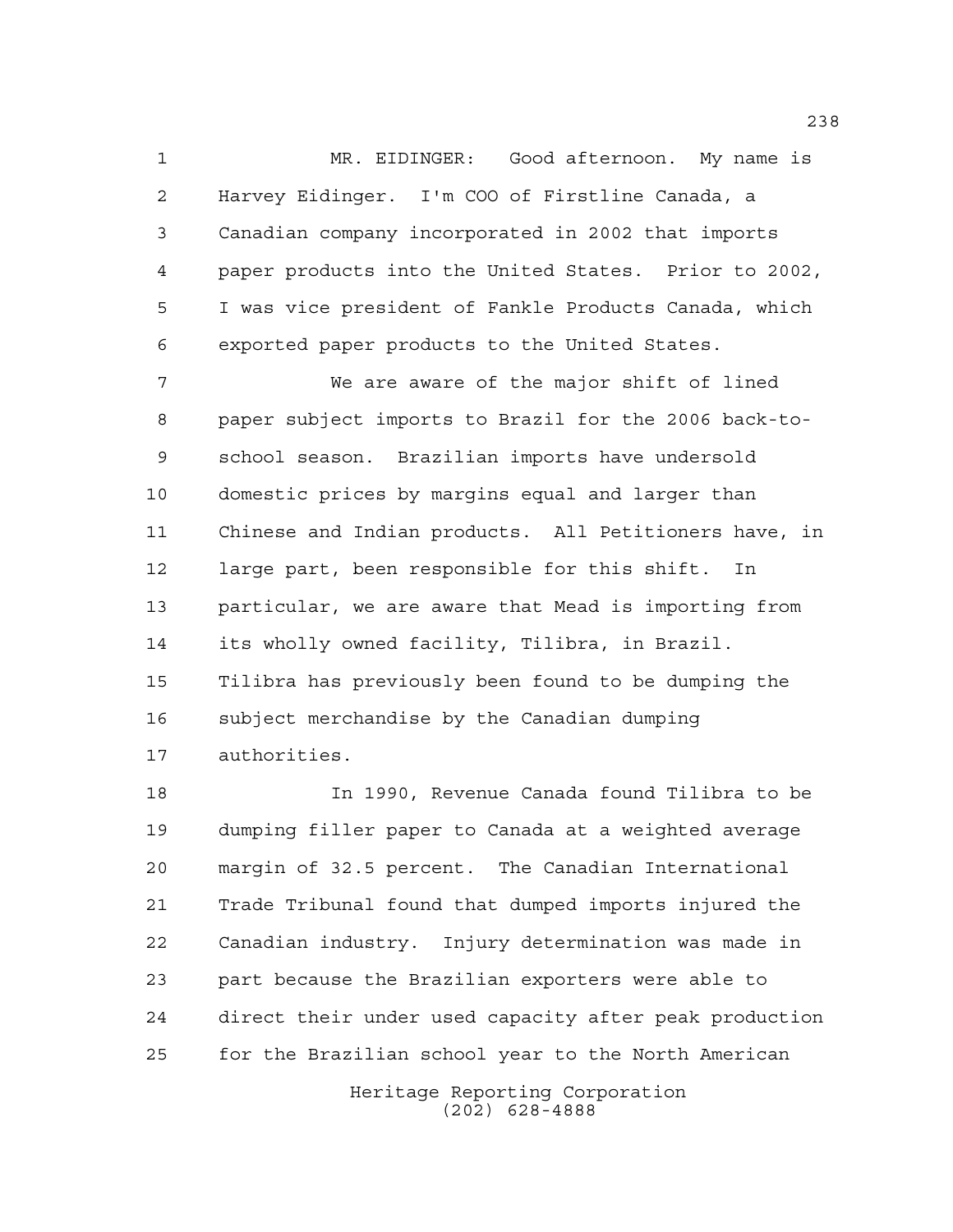market.

 On July 5, 1995, the CITT reviewed the antidumping order on filler paper and continued it for an additional five years, finding that Brazil had significantly increased its capacity to produce refill paper. The tribunal again found that the countercyclical nature of the Brazilian back-to-school season established that Brazilian manufacturers were likely to have under utilized capacity to serve and impact the North American market during its peak season.

 U.S. and Canadian retailers now issue orders later into the back-to-school season. Production details are often only known between February and March, resulting in production being compressed into a four-month production season between March and June. The Brazilian peak production season is between October and February. Consequently, Brazilian, exporters, including those controlled by Petitioners, have access to under utilized Brazilian capacity during the peak North American season.

Heritage Reporting Corporation 22 As a result, Petitioners are able to employ countercyclical Brazilian capacity which undersells domestic Chinese and Indian products at greater per unit profit rates at the same time as Petitioners are

(202) 628-4888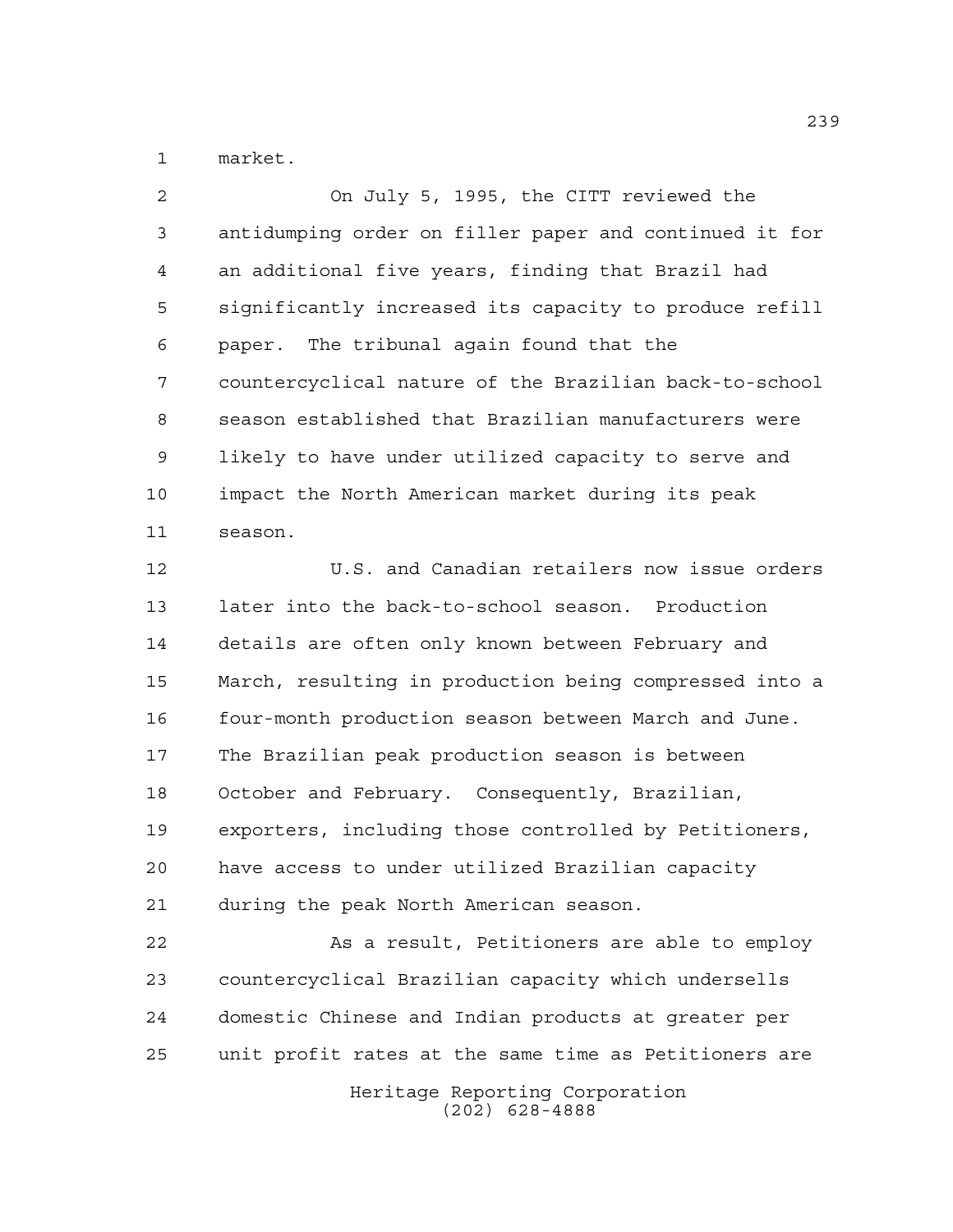reported under utilized and abandoned U.S. capacity.

 Over the last 10 years, I have seen Mead gobble up U.S. and Canadian production and then slash capacity. At the same time, Mead has steadily increased its reliance on Brazilian and subject imports to fill the void. Any injury to their domestic operations is, therefore, of their own making and not by reason of subject imports. Only Petitioners' imports from Brazil and Argentina will benefit from an order, not U.S. production. Thank you very much.

 MR. PRESLEY: Good afternoon. My name is Clay Presley, and I am president and CEO of CPP International in Charlotte, North Carolina, formerly known as Carolina Pad and Paper. I've been in the lined paper business and stationery products business since 1987. CPP has been selling lined paper products, including school supplies, since 1945 and currently employs about 55 people in the United States.

 CPP was a converter of paper products until 2003. In 2000, we made the decision to switch our product focus from standard paper products to fashion-designer paper products and accessories.

Heritage Reporting Corporation (202) 628-4888 Although the petition suggests that all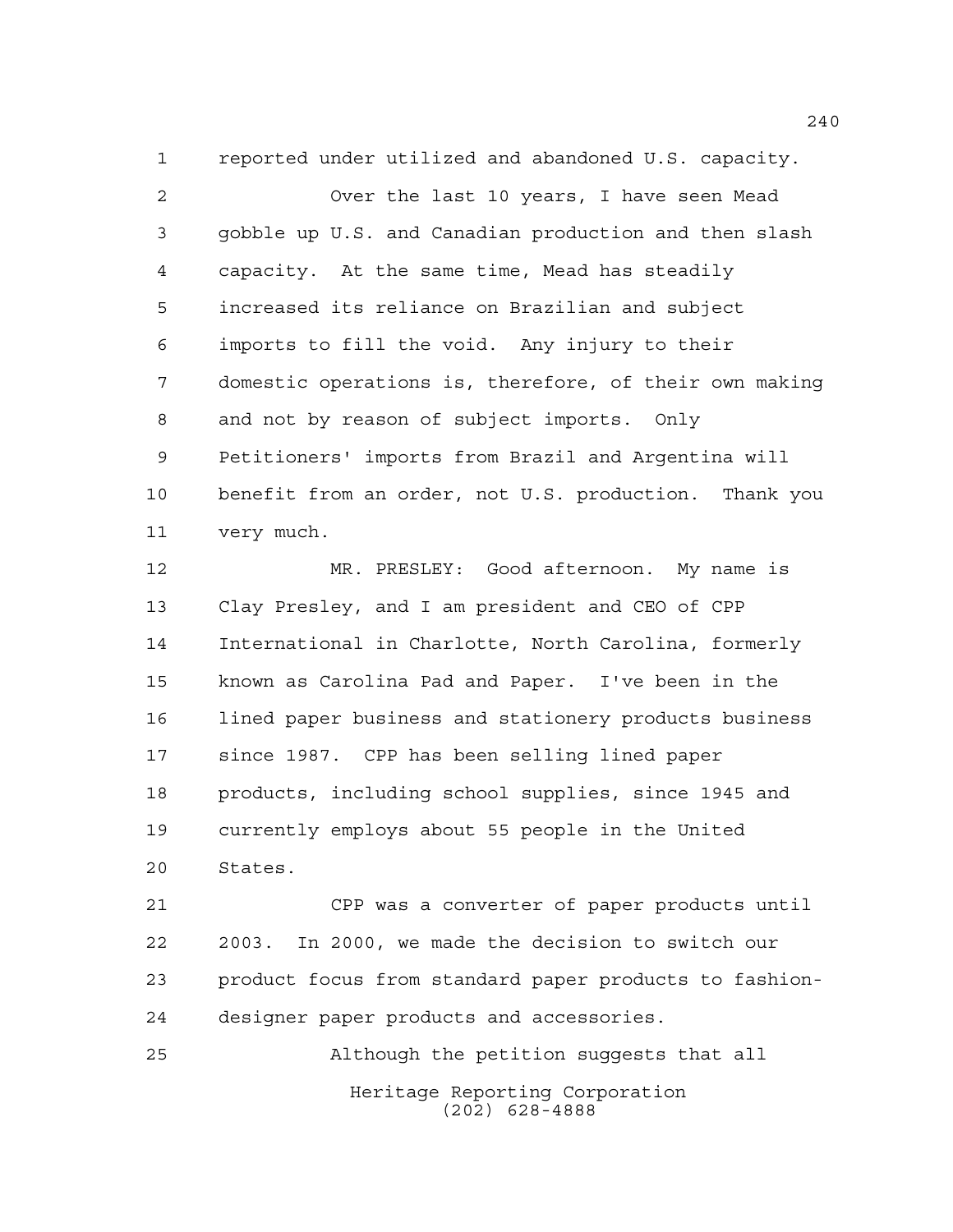products covered in this case are interchangeable, fashion-designer paper products are an entirely separate market.

 Since our production facility in Charlotte was not equipped to produce such merchandise, it was no longer cost effective to operate the North Carolina facility, and CPP closed that facility in September 2003. CPP is now a U.S. importer of lined paper products from China, India, and recently Brazil. These imports primarily consist of designer-fashion notebooks, although we import some standard lined paper products.

 Petitioners themselves have long imported significant volumes from China and increasingly Brazil and Argentina. In fact, they are, by far, the largest importers of covered merchandise from China. Mead has increased their ability to import from China since they became involved with Watanabe in 2000. Over the next four years, Watanabe increased significantly their production capacity to handle the increasing demand from Mead. They increased capacity at their existing facility and built new factories in China to serve Mead.

Heritage Reporting Corporation (202) 628-4888 As Mead's influence over production capacity grew, they became more aggressive in negotiating lower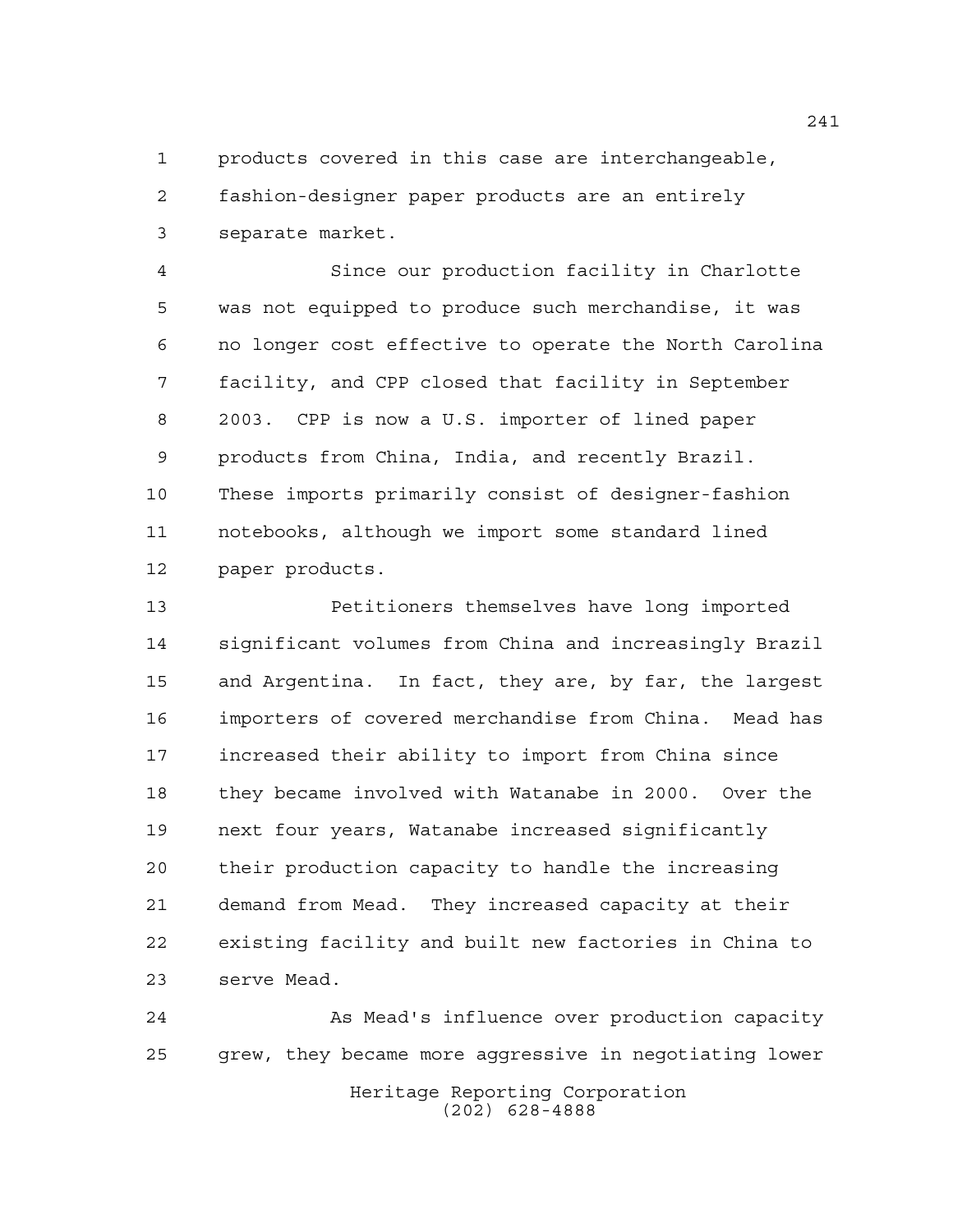prices from Watanabe to where their price structure became the barometer for importing standard paper products from China. Basically, Mead controlled the pricing and the majority of the production capacity coming from China.

 In conclusion, it is clear there is no basis for this petition, which is driven more by Petitioners' overall import strategy, rather than any concern for their domestic production. Thank you.

 MR. SHOR: Good afternoon. My name is Michael Shor. I'm with the law firm of Arnold & Porter appearing today on behalf of Tjiwi Kimia, the only identified Indonesian exporter of certain lined paper, school supplies to the United States.

 Happily for you, I am the last speaker. Happily for me, time is such that I can speak a little slowly. I will focus my remarks on two issues. The first is a data issue, and it concerns the use of nonequivalent units as a measure of volume. The second issue I will address is threat, specifically, why the Commission should exercise its discretion and not cumulate Indonesia, and why there is no imminent threat to the domestic industry by reason of future imports from Indonesia.

Heritage Reporting Corporation (202) 628-4888 Let me turn to the data issue. The broad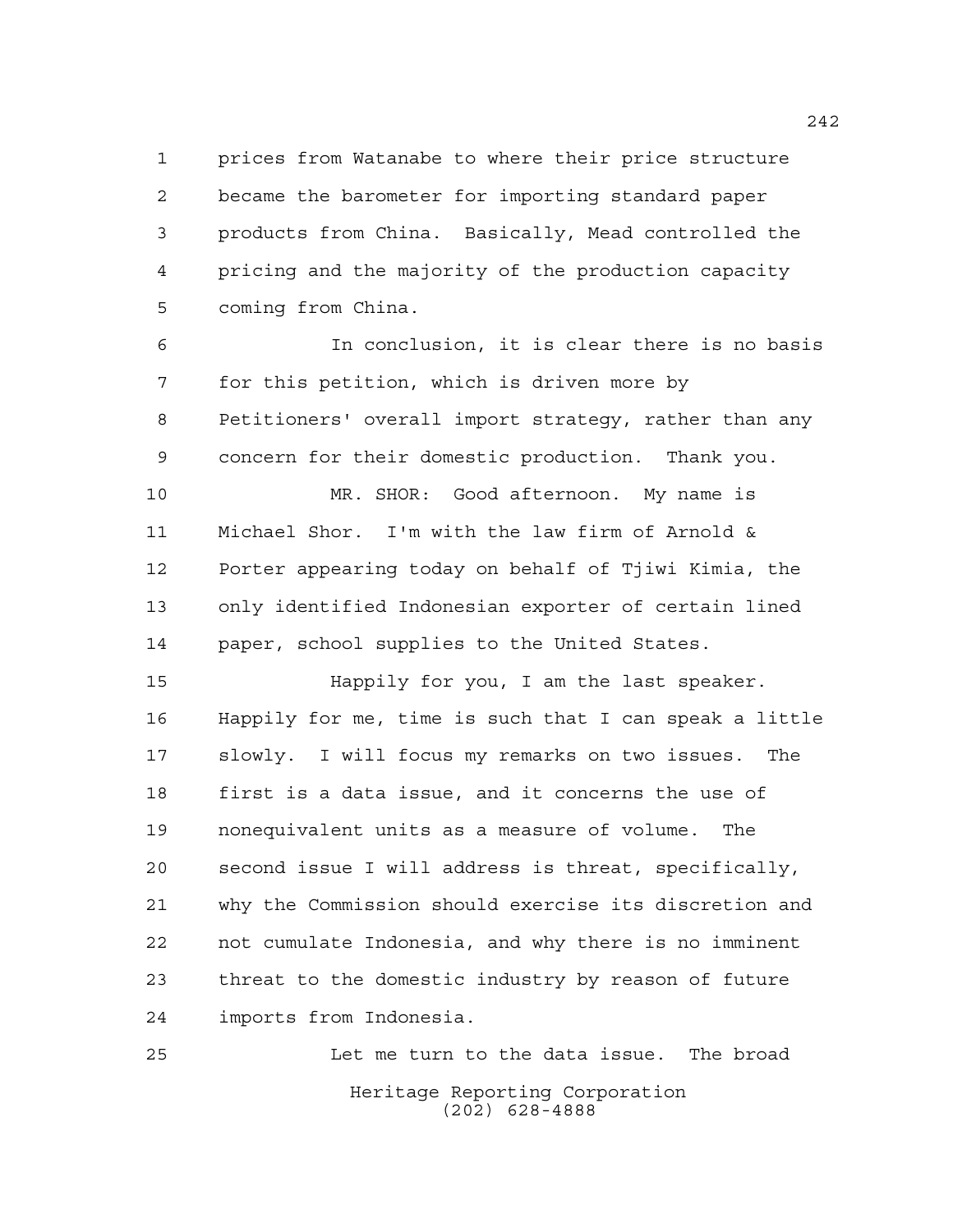problem here, as Chairman Pearson correctly observed, is that we are dealing with products as to which there is no uniform volume unit of measure. Filler paper, spiral notebooks, and composition books all come in different sizes with different numbers of pages. Simply counting each individual product as one unit in no way equilibriates these differences and thus does not provide a uniform or even meaningful measure of volume.

 Let me show you what I mean. I have several samples for you to examine. First is a 150-sheet pack of filler paper. Next, I have a 70-sheet spiral notebook, a typical product for Tjiwi Kimia. Why should these two products be counted as the same for volume purposes as one unit when the first has twice the lined paper content of the second?

 Next, I have three- and five-subject spiral notebooks. The three-subject notebook has 150 pages. The five-subject notebook has 150 pages. One would use these instead of three or five of the smaller Indonesian notebooks, and they are priced accordingly. Why, in evaluating the volume of imports, should each of these count the same as one unit?

Heritage Reporting Corporation Finally, I have composition notebooks. The first is a Norcom label, 100-sheet book. It is made

(202) 628-4888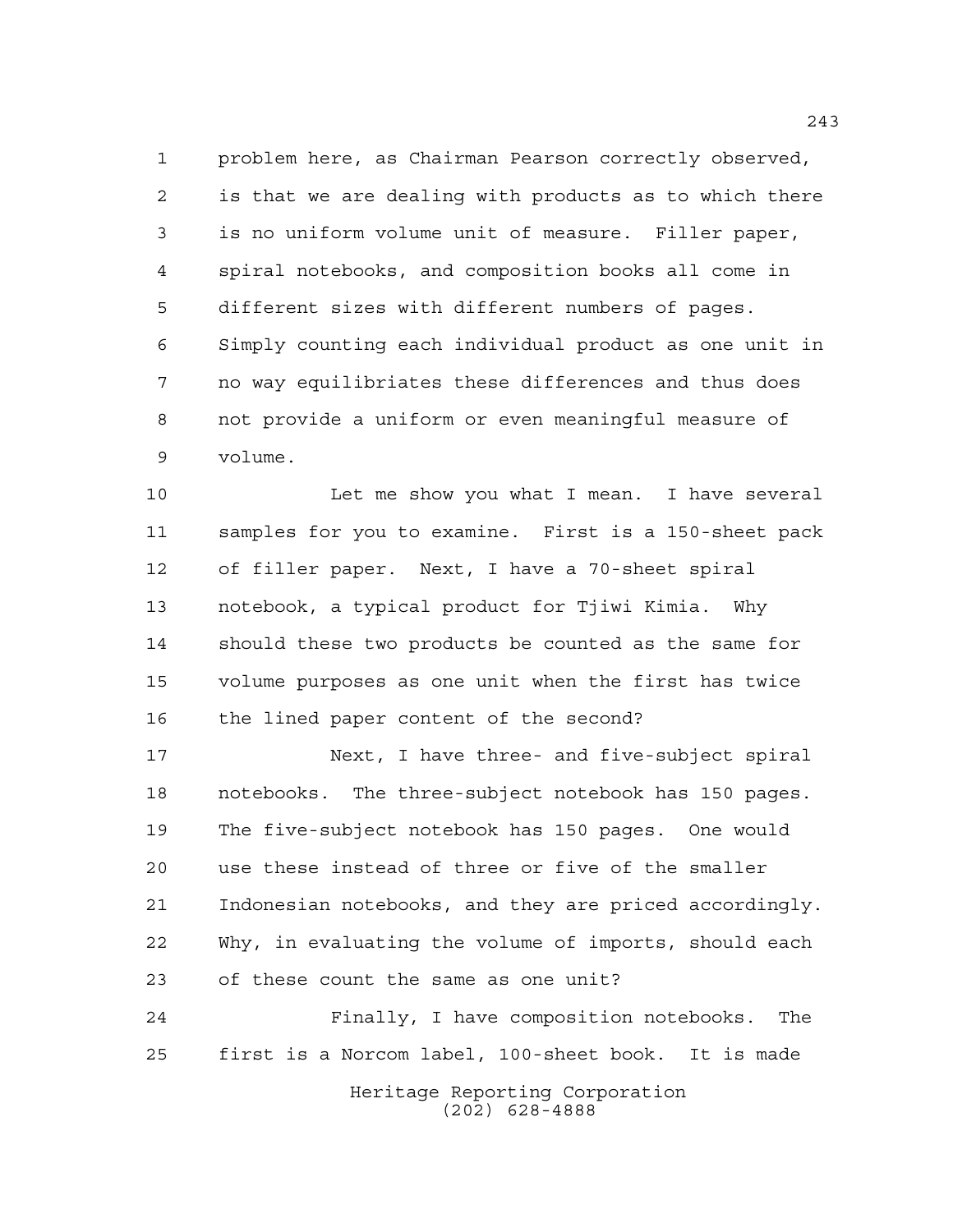in Brazil. The second is a Mead five-subject

 composition book with 160 sheets, 60 percent more paper than the Norcom import. It is made in China. Again, the volume of these two products is not the same, and I've just addressed paper content without touching on other differences like covers, pockets, dividers, and other value-added enhancements.

 The fact is that the use of units as a measure reflects the absence of a uniform and equalizing unit of measure in this case, not the creation of one. As in cases like Ball Bearings, where the product includes a continuum of items of varying sizes and features, and in the absence of any equilibriating unit of measure, the Commission should use value for purposes of measuring negligibility and all other purposes where the precise number is at issue.

 By value, subject imports from Indonesia and India both are negligible for purposes of the two CVD investigations before you.

 Let me turn briefly to the issue of threat. When it comes to assessing the threat of increased imports, this case is about two countries: the country Petitioners talked most about this morning, China; and the one they didn't want to talk about at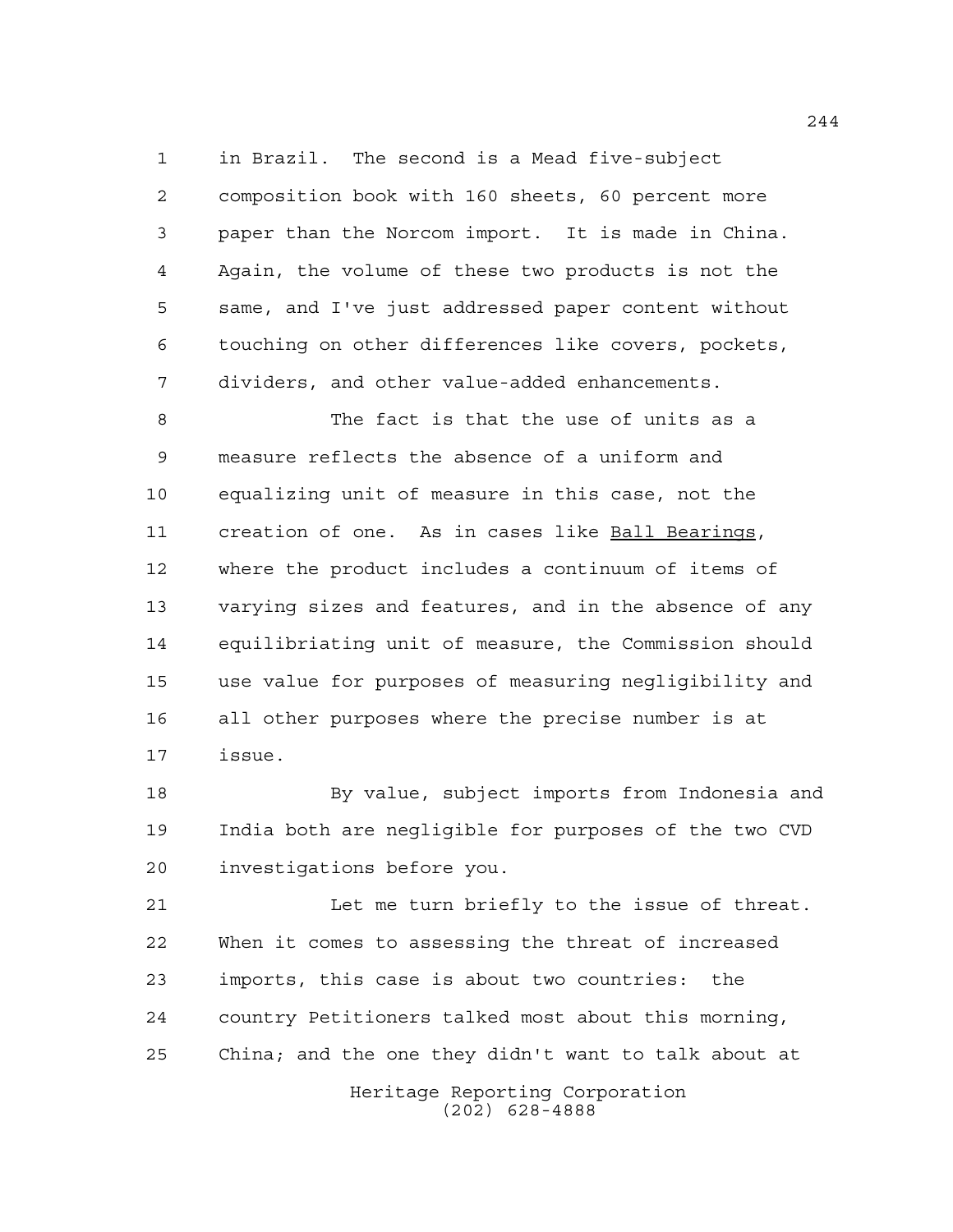all, Brazil.

| $\mathfrak{D}$  | The CVD negligible and AD close-to-                   |
|-----------------|-------------------------------------------------------|
| 3               | negligible imports from Indonesia are no threat and   |
| 4               | should not be cumulated with subject imports from     |
| 5               | China. First, the import amounts are drastically      |
| 6               | different, and the import trends diverge. In terms of |
| 7               | absolute amounts, for Indonesia to reach the level of |
| 8               | imports from China, you first have to add India and   |
| 9               | Indonesia together and then multiply by a factor of   |
| 10              | three to four, or you could take imports from Brazil, |
| 11              | about which Petitioners do not complain, and cut them |
| 12 <sup>2</sup> | in half.                                              |
| 13              | Imports from China increased rapidly over             |

 the POI, both absolutely and in market share, by value and in units. For Indonesia and India, on the other hand, as Chairman Pearson observed this morning, market share dropped by volume and value, and the value of imports dropped, and using a common unit of measure, metric tons, for example, the volume of exports from Indonesia to the United States declined as well. In terms of pricing trends, there is no correlation between the prices at which certain lined paper school supplies from Indonesia have been sold in the United States, with U.S. prices or prices of CLPSS from China. They largely move in different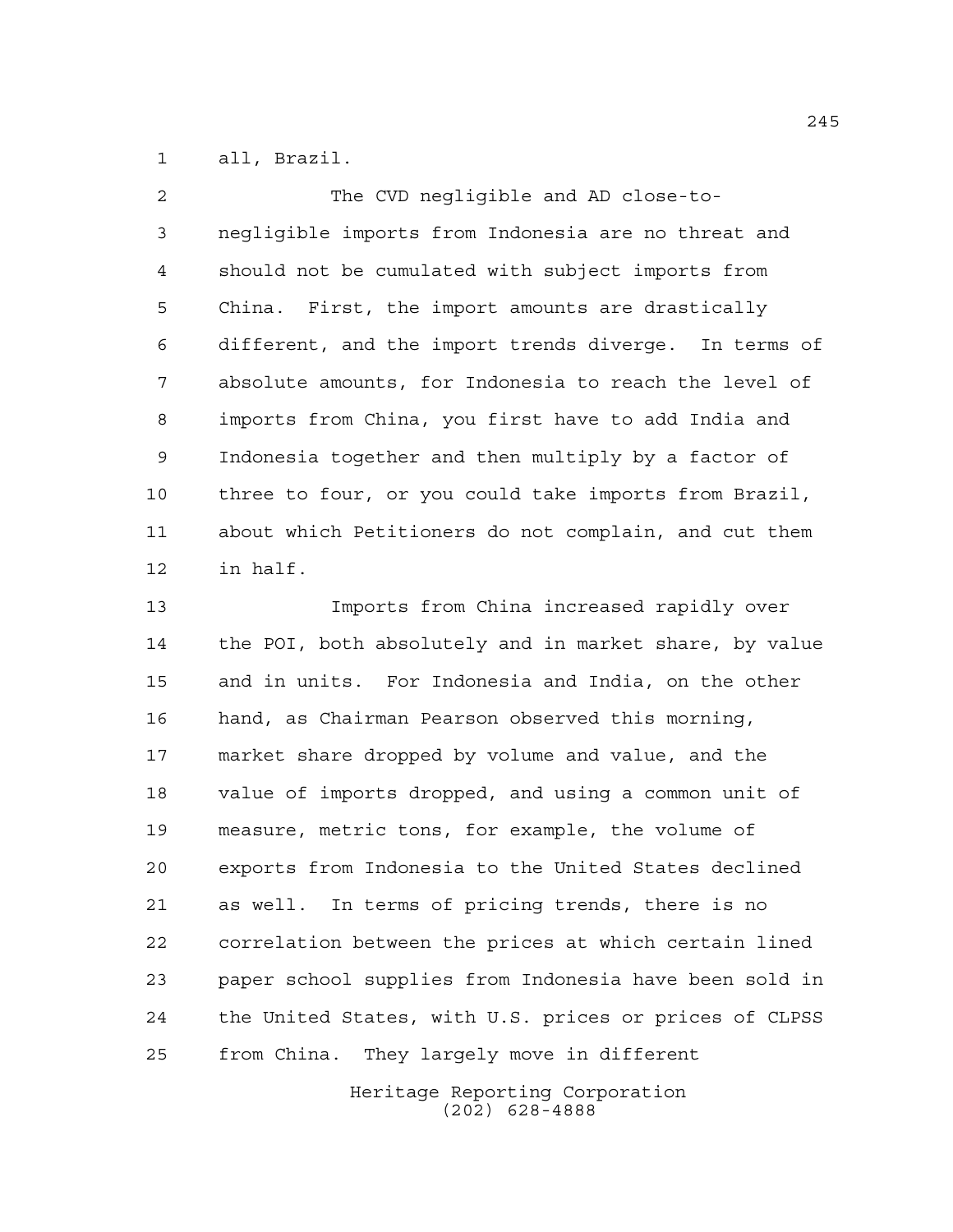directions.

| $\overline{a}$ | Finally, there is no likelihood of increased           |
|----------------|--------------------------------------------------------|
| 3              | imports from Indonesia. You heard this morning from    |
| 4              | our largest customer, Staples, accounting for a        |
| 5              | significant percentage of our U.S. exports, that they  |
| 6              | have moved to alternative supply sources for the 92    |
| 7              | bright paper they previously had sought from Tjiwi     |
| 8              | Kimia. We also have no expectations for our second-    |
| 9              | largest U.S. customer, who is now a Petitioner in this |
| 10             | case.                                                  |
| 11             | At the same time, Tjiwi Kimia's capacity is            |
| 12             | stable, and exports to third countries increased in    |
| 13             | 2004, increased again in 2005, and are projected to    |
| 14             | continue to increase in 2006 and 2007. Tjiwi Kimia's   |
| 15             | exports to the United States have fallen to virtually  |
| 16             | nothing in 2006, and there is no evidence that they    |
| 17             | could rebound to 2005 levels, much less above in the   |
| 18             | imminent future. Thank you.                            |
| 19             | That concludes Respondents' presentation,              |
| 20             | and we would like to reserve any remaining time we     |
| 21             | have for rebuttal.                                     |
| 22             | CHAIRMAN PEARSON: Okay. So that concludes              |
| 23             | the presentation of this panel.                        |
| 24             | MR. CAMERON: Yes, Commissioner, Mr.                    |
| 25             | Chairman. Sorry.                                       |
|                | Heritage Reporting Corporation<br>$(202)$ 628-4888     |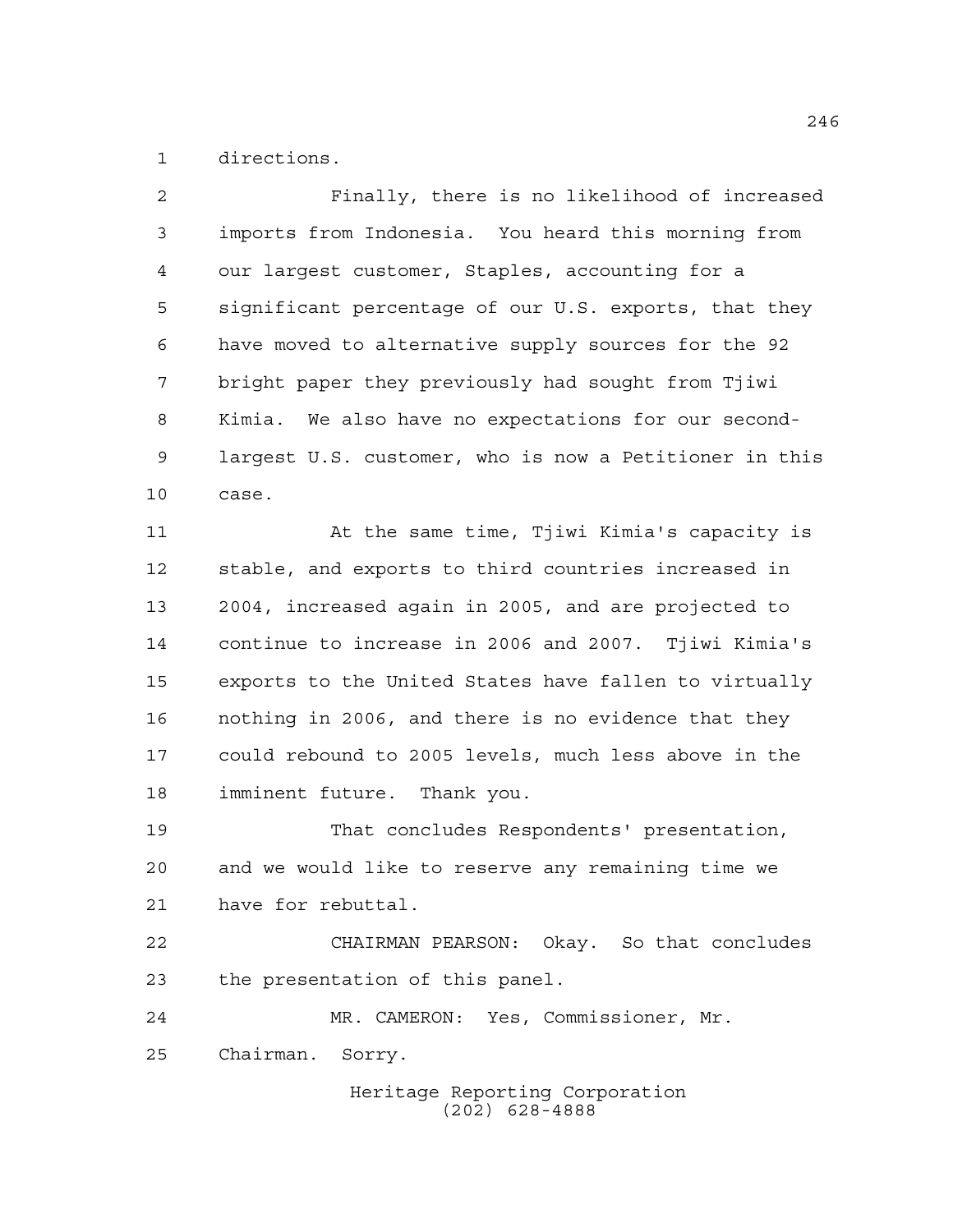CHAIRMAN PEARSON: Well, permit me to start by offering a welcome. Thank you for your patience. It's always interesting to see such a large number of people in front of us. This is a case that has generated a fair amount of interest.

 We will begin the afternoon questioning with Commissioner Okun.

 COMMISSIONER OKUN: Thank you, Mr. Chairman, and let me join the chairman in welcoming all of you here today, particularly those who have traveled great distances to be with us, and also the many purchaser representatives. It's very helpful to have you here to explain how you do your purchasing.

 I think I'm going to start and go back to you, Mr. Menegaz as counsel.

16 MR. MENEGAZ: Yes.

 COMMISSIONER OKUN: Your reference with regard to the HTS numbers and the impact on the negligibility calculation; can you just help me? This is a different argument than what you made in your prehearing brief. Correct? Is this different, or is this the same argument?

Heritage Reporting Corporation MR. MENEGAZ: We did not have time to analyze the impact of the new data at the time we filed the brief. I think the point that we were

(202) 628-4888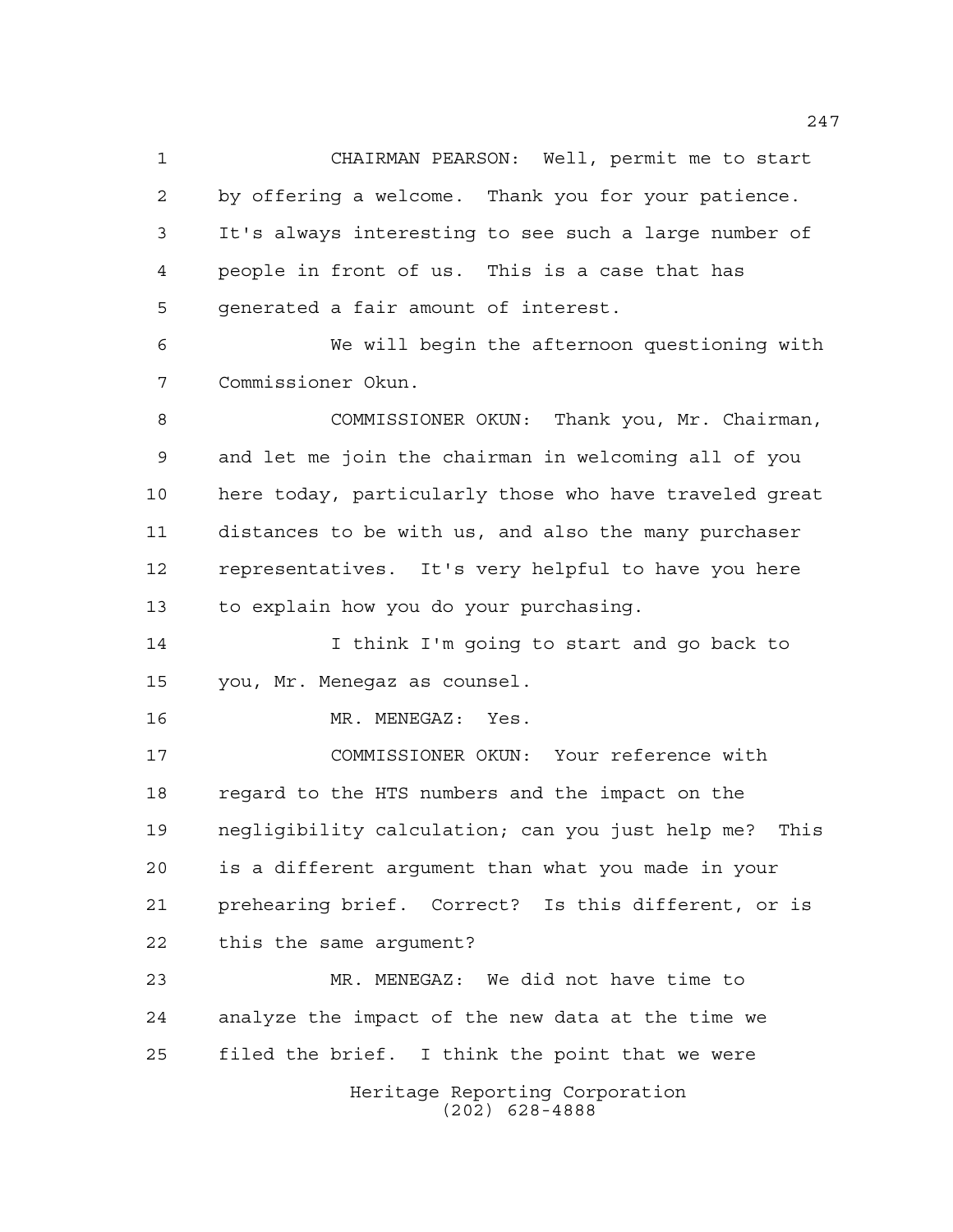making is there were a number of HTS numbers excluded, inadvertently or otherwise, from the scope of the case by Commerce, and our point was corroborated very quickly by happenstance that the day we were drafting the brief in a Commerce memo where they included some of the numbers we thought ought to be added where we know there are imports of the subject merchandise.

 When we ran the numbers by value, 2.4 percent for the 12 months preceding the initiation of the case, with those two numbers added in, which we think would be fair, we concur with the position of Indonesia that it's just meaningless to be talking about pieces.

 I would like to have Barry Roa address that because he has also got some samples and has something to say about the differences in units of measure.

 COMMISSIONER OKUN: Okay. I'll come back to that, but I just want to be clear. So it is still with regard to value, not on a volume basis. On a volume under your calculation, it's --

 MR. MENEGAZ: Right. To the extent that the Commission looks at the volume gathered in kilograms are also de minimis, and we're right on the cusp in terms of pieces, but as Mr. Rao and others will testify to, the pieces are just meaningless. You've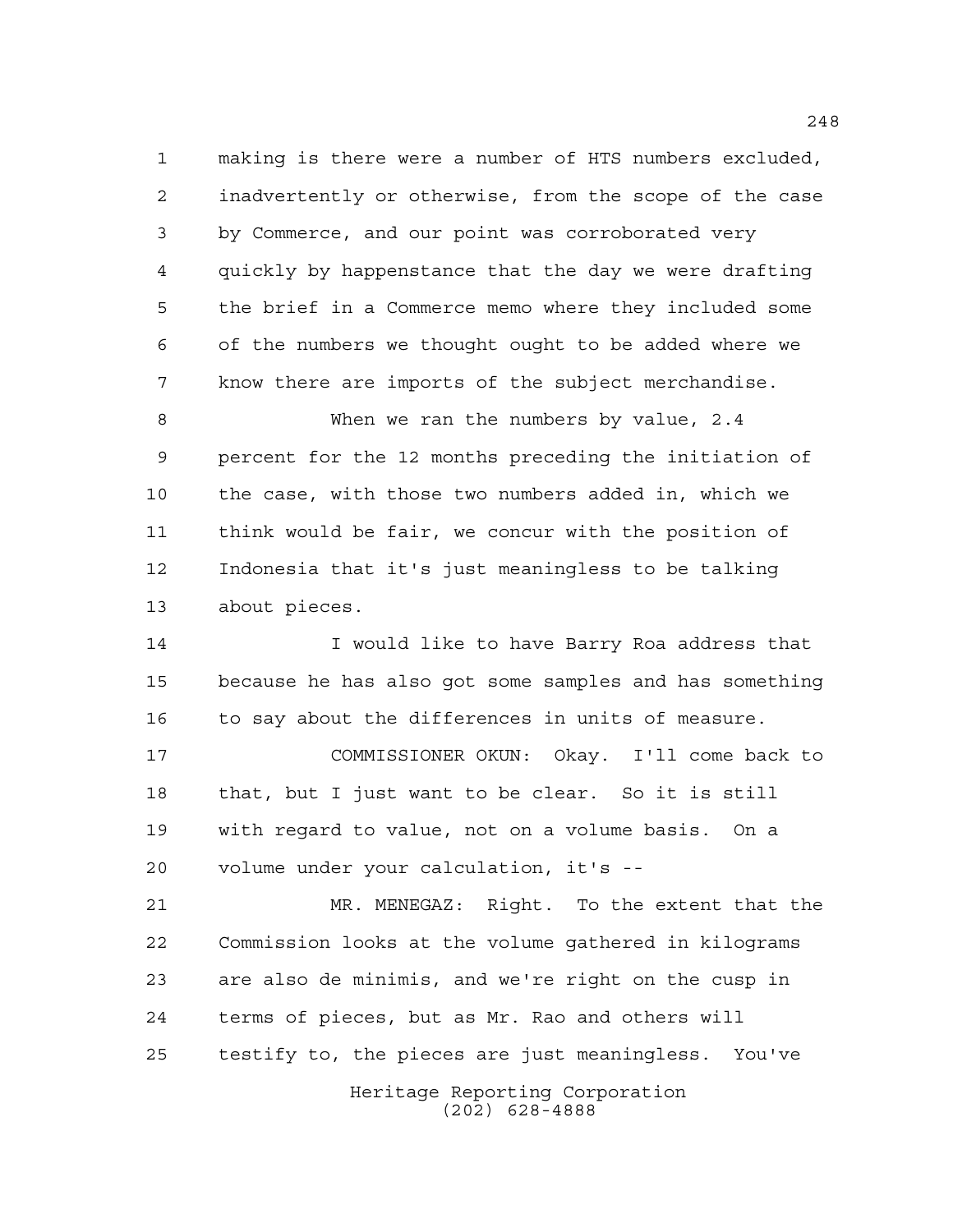got 70 sheets versus 500 sheets in some of these products, vast differences in the cover material on the nature of the products, and the only uniform you have to deal with in this case is value.

 COMMISSIONER OKUN: On the denominator that you're using in terms of the HTS, you're including each of the HTS. In other words, as I understand from our import statistics, we thought there were small categories, so we have the two big ones, not the small. You include all of them in your calculation. MR. MENEGAZ: We include all of them. COMMISSIONER OKUN: Okay.

 MR. MENEGAZ: And our numbers are very low throughout, no matter how you do it. India is very low. I think Commissioner Hillman had it right. Why would you continue to import at a loss? India has answered that question. India just refuses to sell at a loss. They are not dumping. They are not selling at a loss. We see them exiting this market.

 COMMISSIONER OKUN: Okay. And then before Mr. Rao testifies with regard to the volume question, I did want to ask, he had referenced in his remarks documentation that he would be happy to provide, and I'm not sure if I heard. Was that documentation with regard to from the Petitioners? If you can use your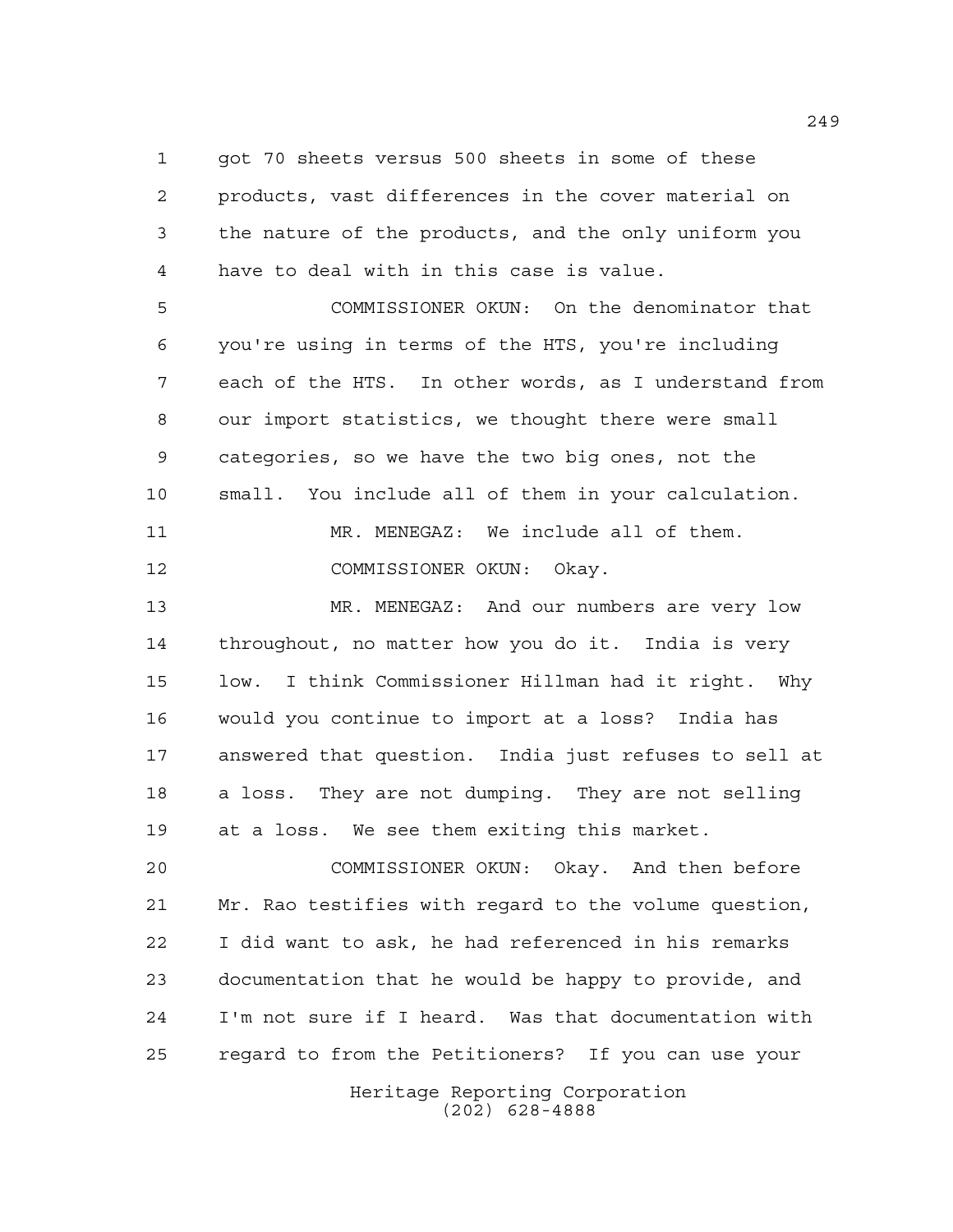microphone and just reidentify yourself.

| $\overline{2}$ | MR. ROA: Barry Roa from American Scholar.              |
|----------------|--------------------------------------------------------|
| 3              | The Petitioners have written to the manufacturers in   |
| 4              | India that they are between 25 to 40 percent above     |
| 5              | what they can get from any other country in Asia and   |
| 6              | that they would not be buying from India. I have       |
| 7              | those letters in my possession.                        |
| 8              | COMMISSIONER OKUN: Okay. If you could                  |
| 9              | provide those for post-hearing, I would appreciate     |
| 10             | that.                                                  |
| 11             | MR. MENEGAZ: Do you want him to talk about             |
| 12             |                                                        |
| 13             | COMMISSIONER OKUN: Yes. If you can just                |
| 14             | briefly talk. I understand the argument, but if you    |
| 15             | can just make a couple of brief points because I do    |
| 16             | want to move on.                                       |
| 17             | MR. ROA: These are two books that are made             |
| 18             | a part of the scope. This is 800 pages. We sell this   |
| 19             | product in the United States, and this is 200 pages.   |
| 20             | You can't compare the same thing. They are both        |
| 21             | ruled, the same cover, but a different amount of paper |
| 22             | is in each.                                            |
| 23             | COMMISSIONER OKUN: Can you tell me the                 |
| 24             | price difference that you sell those two for?          |
| 25             | This would be around 40 cents to<br>MR. ROA:           |
|                | Heritage Reporting Corporation<br>$(202)$ 628-4888     |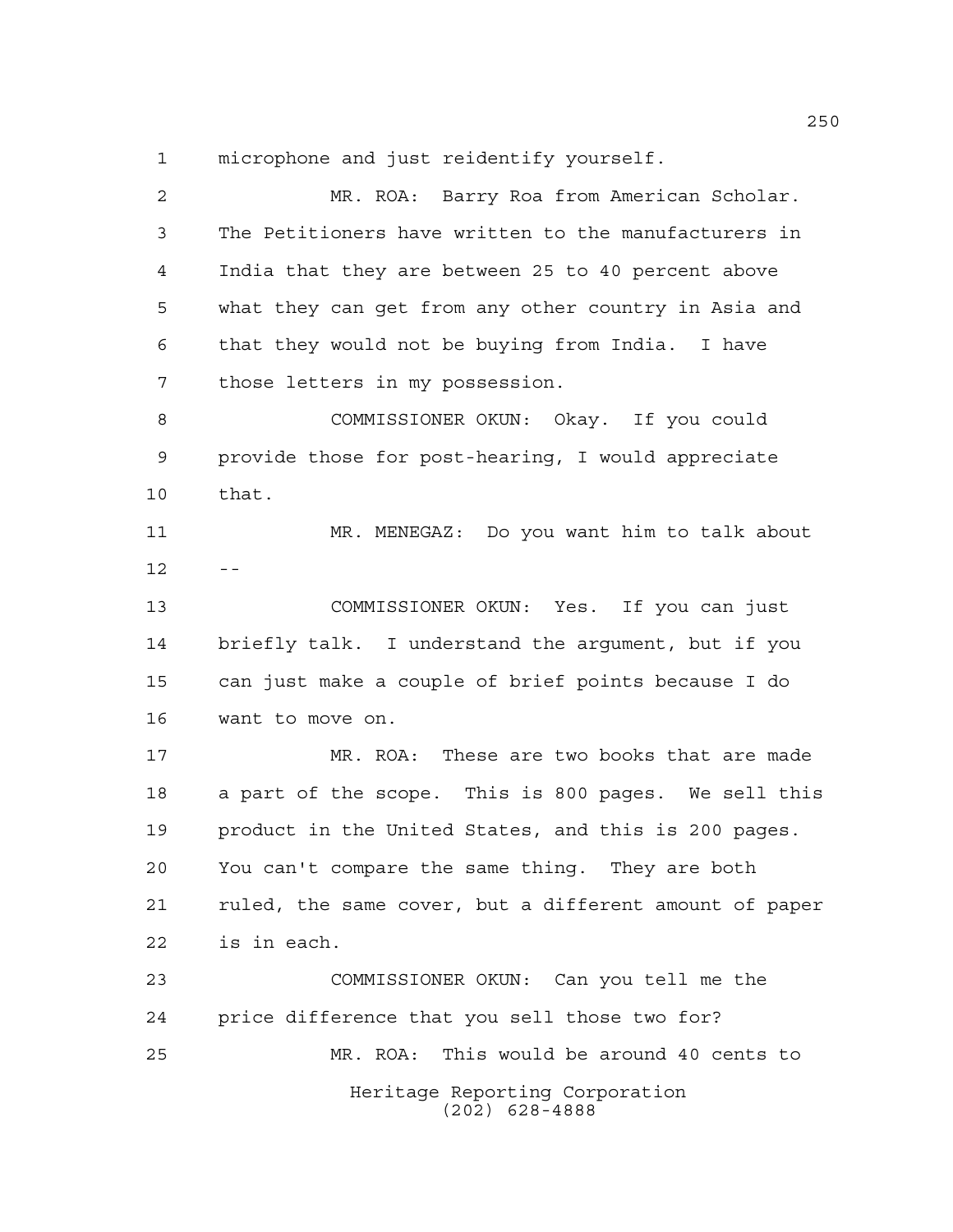retailers, and this would be around \$1.90.

Heritage Reporting Corporation (202) 628-4888 COMMISSIONER OKUN: Okay. I appreciate those further comments, and I may have some additional  $4 - - qo$  ahead. MR. ROA: Just to tell you how misleading the whole dockets are, this is part of the scope, and this is not part of the scope. COMMISSIONER OKUN: Right. I understand that. MR. ROA: These are all ruled products. COMMISSIONER OKUN: Okay. All right. I may come back to you, but I appreciate those points on that. Then let me put this next question really to all of the purchasers, but counsel may want to jump in as well, which is one of the arguments made by Petitioners is that if we want to see causation, all we need to do is look at the post-petition behavior and with the petition filed, the domestic industries did better. Shipments were better. Production was dated. Now, we will have additional information, and I'm a little bit hamstrung in asking some of these questions because I don't know what the final data will look like, and obviously, for post-hearing, I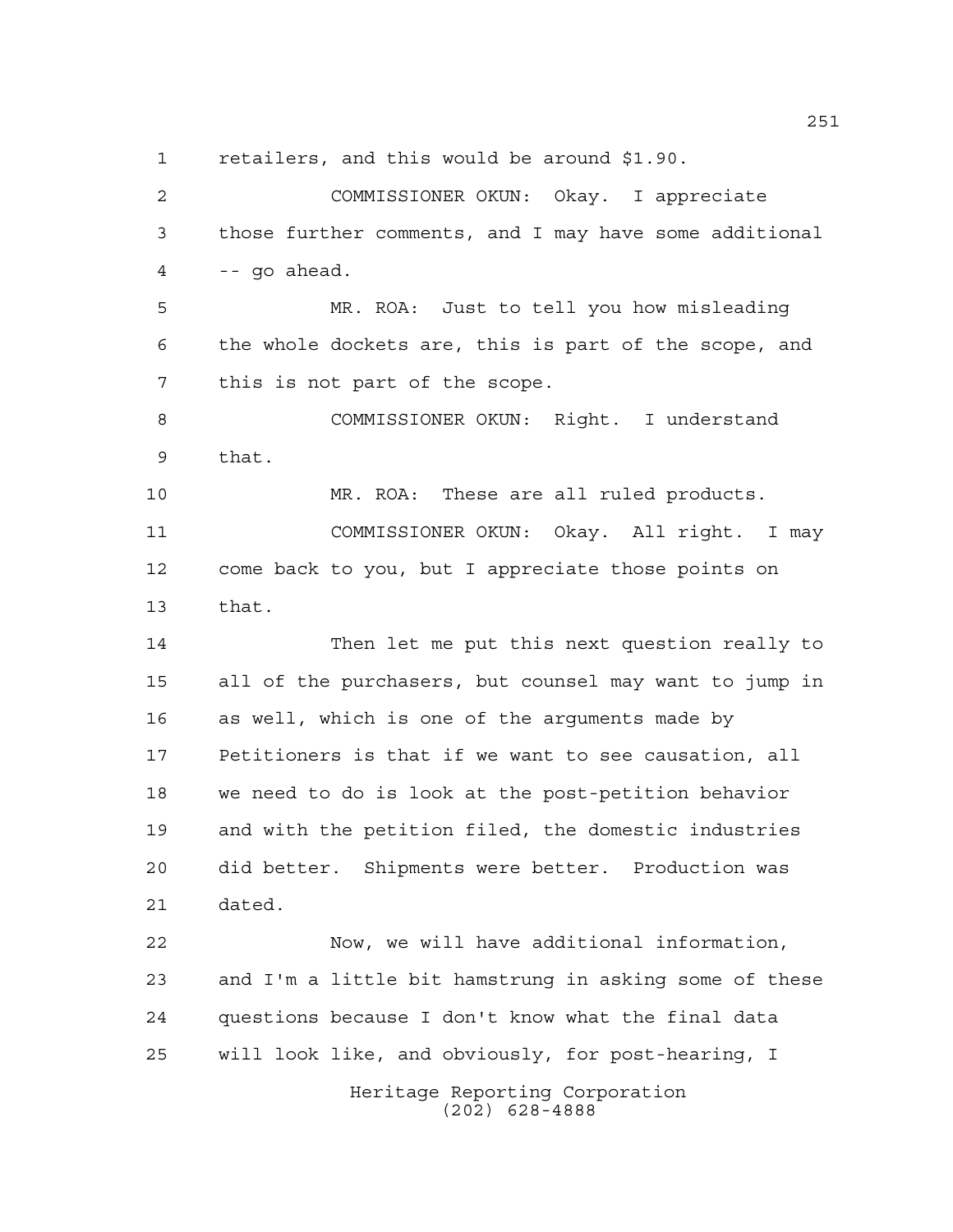will want all of you to comment on that. Could I have some comments from you now on what you know about what happened post-petition, in particular, because I think it was you, Ms. Ciulla, talking about not being able to get product where the domestics are not submitting bids, but if I understood what they were testifying to this morning, they actually did get additional orders. So I don't know if you're the aberration or not.

 MR. CAMERON: Madam Commissioner, before answering that, we would also add to your hamstrung nature that we're hamstrung, too, because we haven't seen it. But having said that, we did comment in our brief with respect to not only what happened with Staples, which is the reason Ms. Ciulla would like to talk, but also with respect to what has happened to nonsubject imports, which, in the case of Staples, that's where they went, to nonsubject imports, and that is exactly what we thought would happen, and that is what's happened.

 COMMISSIONER OKUN: On that point, perhaps, and, again, some of this can be done post-hearing, but if I understood Petitioners' response to that, it was that your brief, and I don't have that particular page in front of me, but your brief talked about percentage changes. The big percentage change was off a very

> Heritage Reporting Corporation (202) 628-4888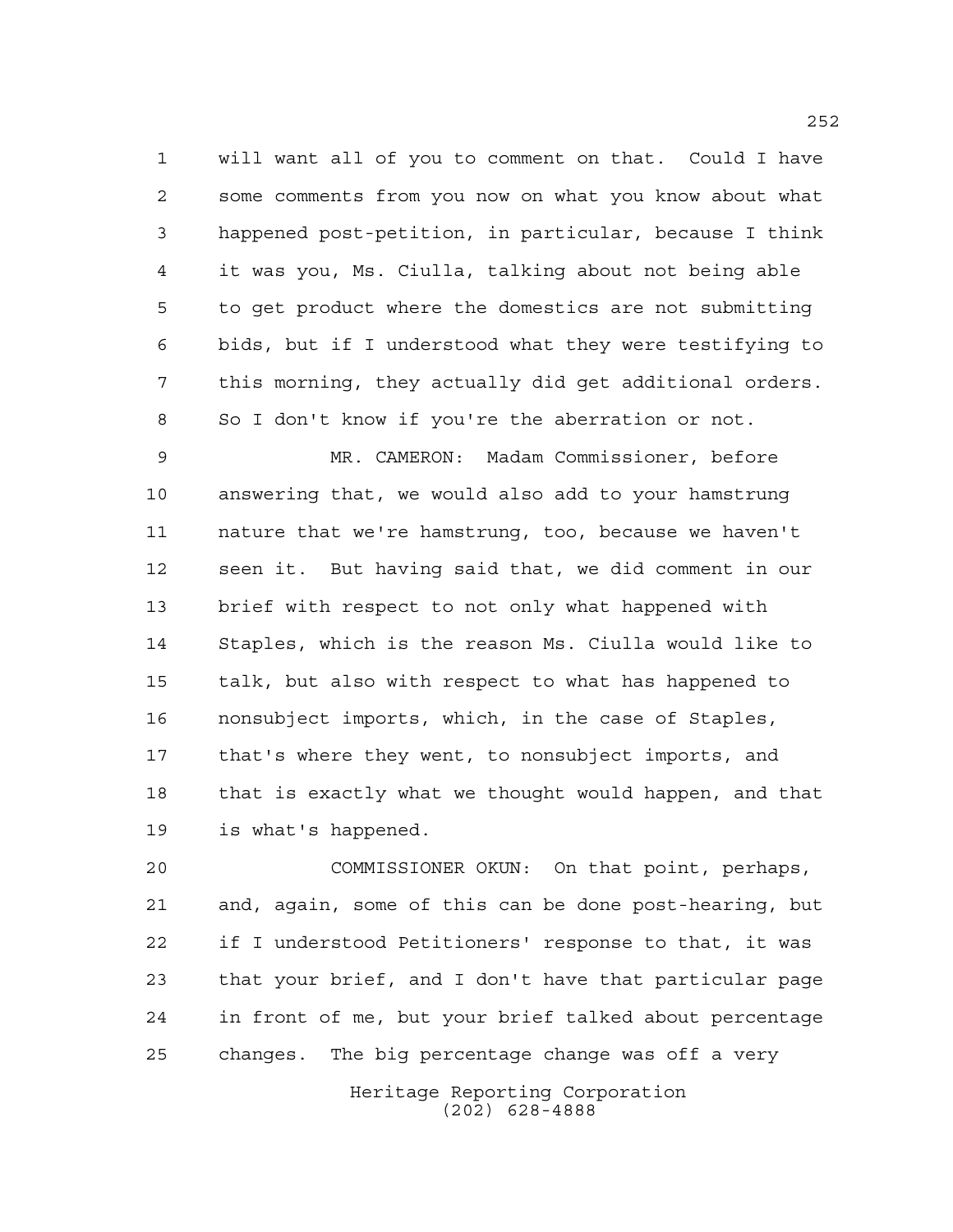small base, so I could look at it --

 MR. CAMERON: With all due respect, Brazil is the second-largest supplier of this product to the U.S. market, and through the first five months of the year they are up 41 million tons. That's not an insignificant amount. It totally overwhelms the amount of Indonesia and India combined. COMMISSIONER OKUN: I'll have some questions about that because we do have a cumulation issue, but instead of four questions on the table, let me start with what you know about -- MS. CIULLA: This is the Staples experience. With regard to product that's included in the petition, we stopped purchasing any of the products that were included in the petition. The only thing we had was a very small amount of product within the scope of the petition come out of Indonesia through the February 13 time period, and that was Staples purchasing product that our supplier had already made from us based on commitments that we had given them prior to the filing of the petition back in September. We followed through with our commitments, took that product, and we have not taken anything in at that point in time, and it's a very small amount of product.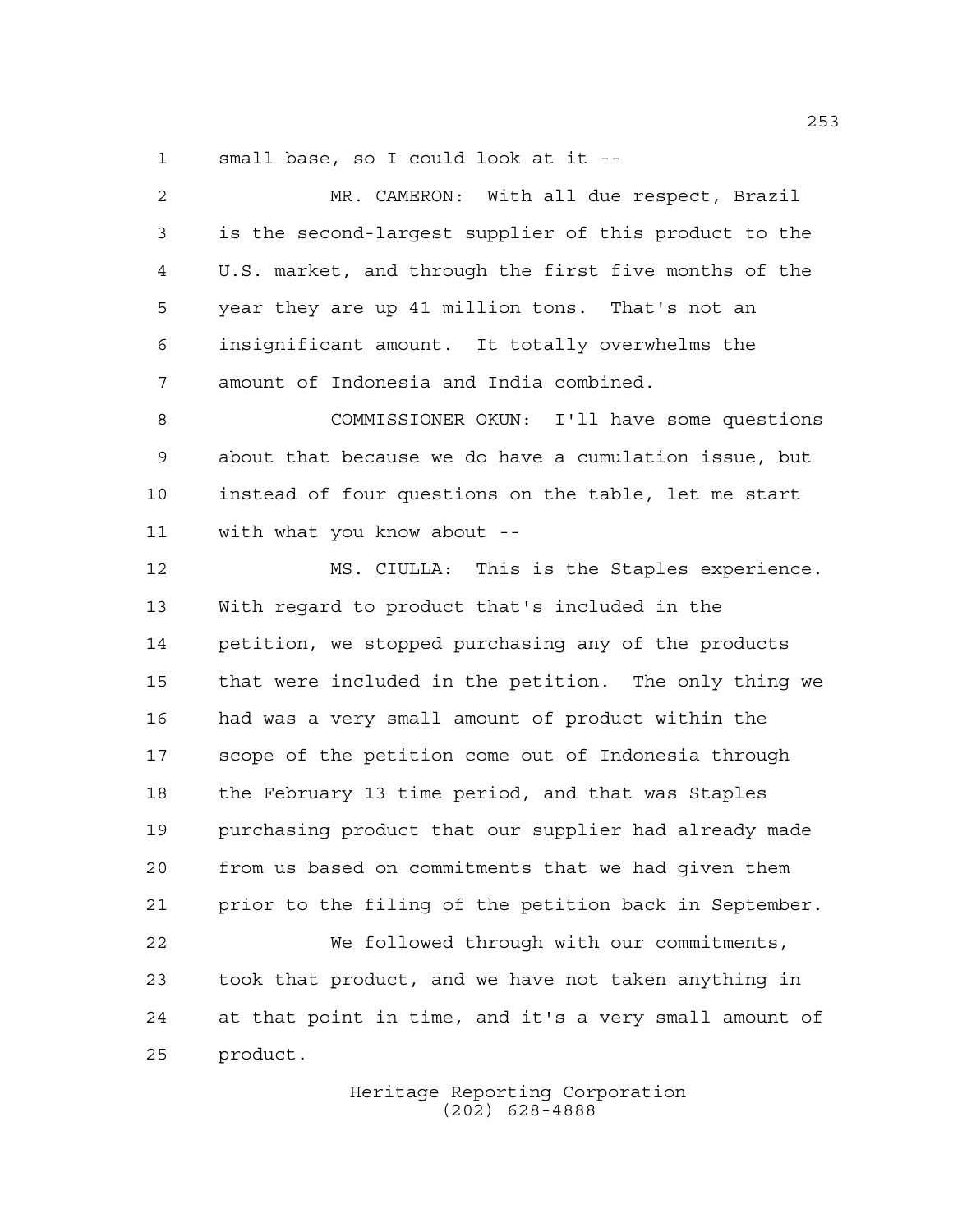With regard to certain lined paper school supplies, Staples did reach out throughout the entire industry to purchase school supplies in August of 2005 with the time period of coming back for the bid by the end of August for the back-to-school 2006 season.

 We continued to keep that bid open weeks after it was supposed to close to try to get responses from anyone in the industry, specifically, with response to the three Petitioners who all claim that they want to produce product in the United States. One just never responded, didn't come back with any answer. One did initially before the petition was filed, supplied us with quotes on all or almost all of the products that we had in our bid. Every single item was being produced out of Brazil.

 After the petition was filed, they withdrew that bid, and they cited supply issues, constraints on supply.

 Another Petitioner failed to respond to the bid during the scope of the bid. Over one and a half months after the bid closed, even though we kept it open an extra month, they provided us a quote on one single SKU.

Heritage Reporting Corporation (202) 628-4888 So Staples, therefore, was left with no choice but to go outside of the country to buy product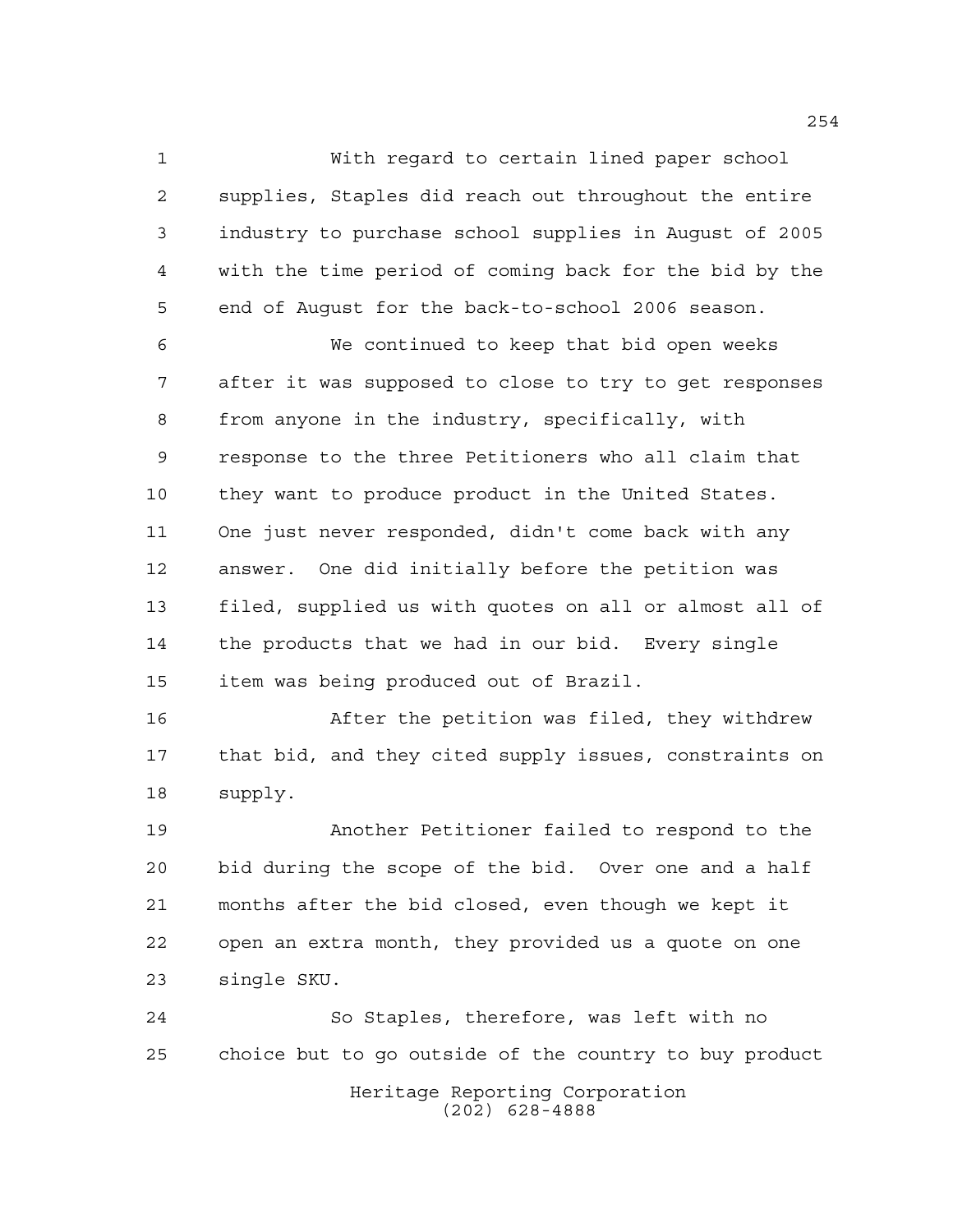for our customers.

Heritage Reporting Corporation (202) 628-4888 COMMISSIONER OKUN: Okay. Ms. Tucci? MR. SHOR: If I could jump in on that issue for a second. COMMISSIONER OKUN: Yes. MR. SHOR: In the normal case, the Commission is reluctant to rely too heavy on post- petition data, and it's usually because the respondents have cut back their shipments, and the Commission says that's a response to the petition, so we won't take it into account. In this case, I think what you have to keep in mind is the degree to which the domestic industry controls everything, not just domestic production but also imports from subject countries and imports from nonsubject countries. This was a very carefully calculated petition that excluded certain countries and excluded certain products that the domestic industry wanted to import from subject countries. We would also expect that they would have planned what would go on after the petition was filed, and in order to show domestic production increasing and imports from subject countries decreasing, all they have to do is arrange that themselves. So I would not put too much weight on post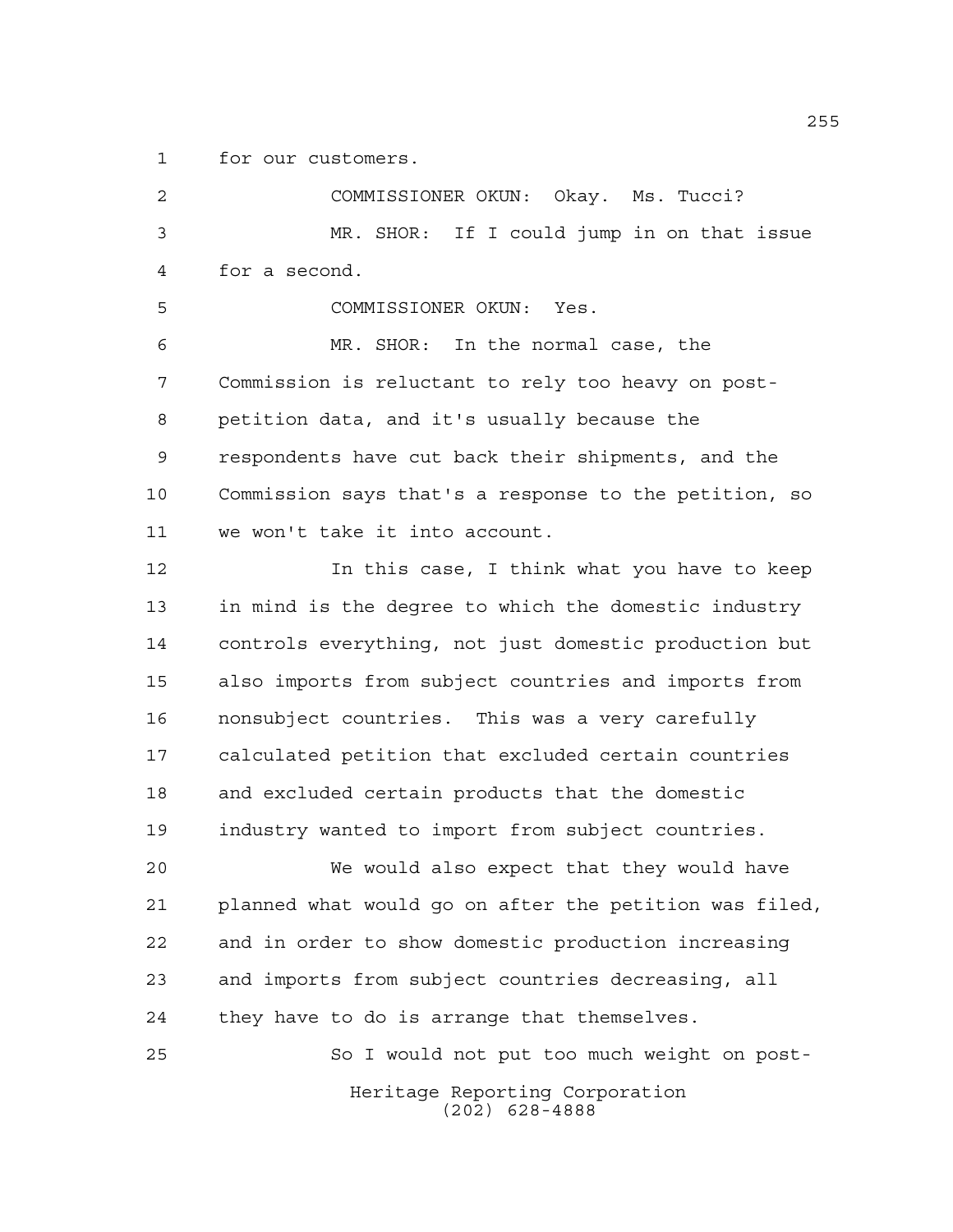petition effects because it's all within the control of the domestic industry here.

 COMMISSIONER OKUN: Okay. I do want to hear from others, but my red light is on. I'll have a chance in another round. I thank you for all of those answers thus far.

 CHAIRMAN PEARSON: Commissioner Lane? COMMISSIONER LANE: Thank you, and welcome to the afternoon panel. I hope you had more time to eat lunch than I did.

 I'll ask this question maybe to Mr. Cameron and Mr. Shor. Do any of the parties argue for a domestic like product other than that defined by the Commission in its preliminary determinations? Please explain why the Commission should define the like product more or less broadly.

 MR. CAMERON: I'll be brief and turn it over to Mr. Shor, who may have a slightly different answer. On behalf of Staples, we agreed with the preliminary determination on like product, and we have no dispute with it. We understand that Commissioner Koplan has asked for us to do the analysis, which we will be glad to do in the post-hearing brief, but actually we thought you got it right, and we thought that the outsized lined paper, which is the only thing that's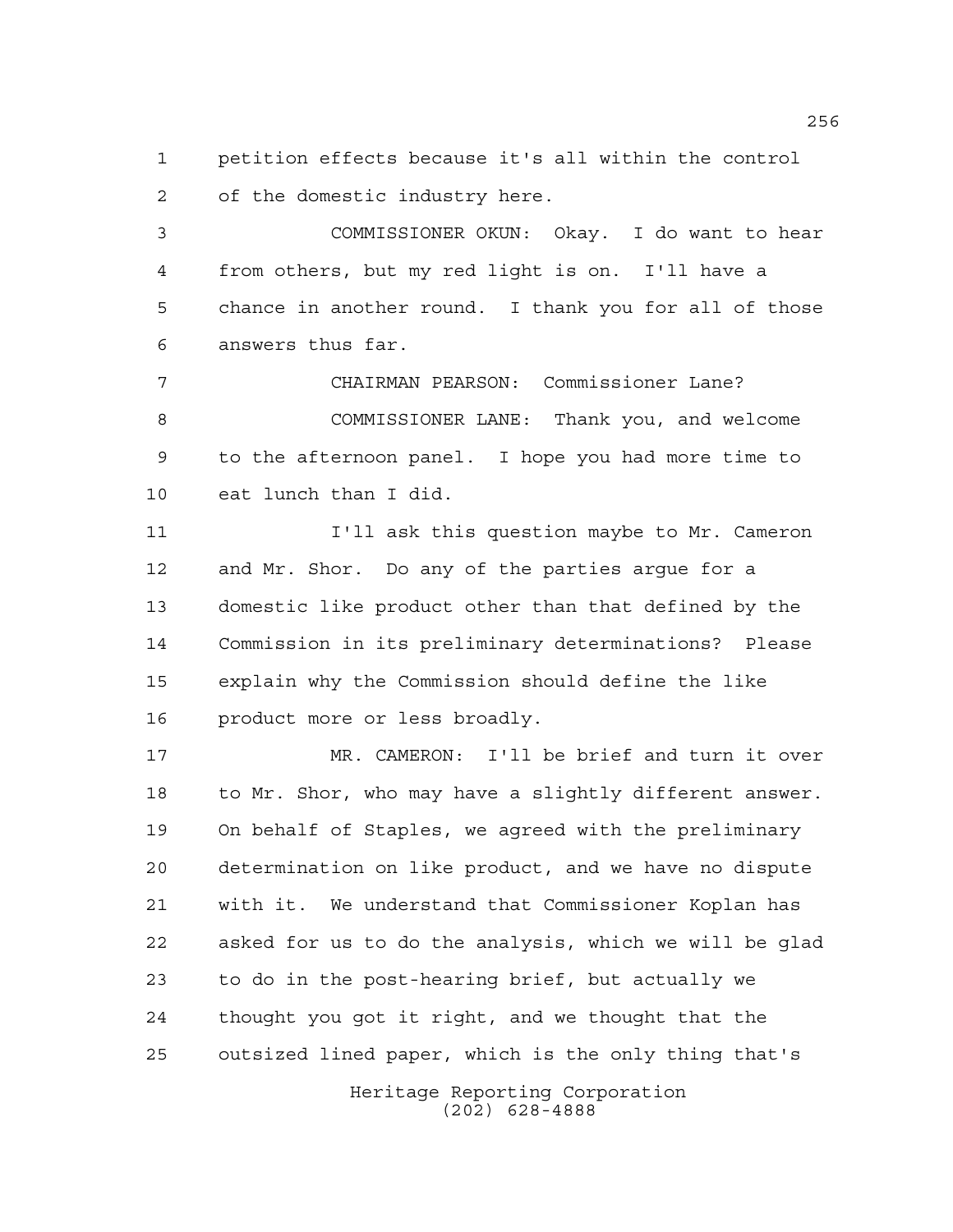not included, is marginal. It's not going to push any numbers.

 COMMISSIONER LANE: Mr. Shor? MR. SHOR: I think we were the only party that addressed the like product issue in our prehearing brief, and we did argue for the inclusion of the outsized lined paper products not because it really matters -- the numbers are so small, it doesn't change any of the trends, but as a matter of principle, we couldn't see any basis under the factors that the Commission traditionally analyzes for distinguishing those products from the in-scope products.

 I think Mr. Rao held up a sample showing just how different these products are, and if you shrink it by an inch or increase it by an inch, it's still a writing tablet. It's still a composition notebook. It's still used for the same purpose. They are interchangeable. There is no basis under the Commission's five factors for distinguishing them. COMMISSIONER LANE: So you are arguing that in a final we should include the outsized product. MR. SHOR: That is correct. COMMISSIONER LANE: Does anybody else care to add to that? Mr. Cameron?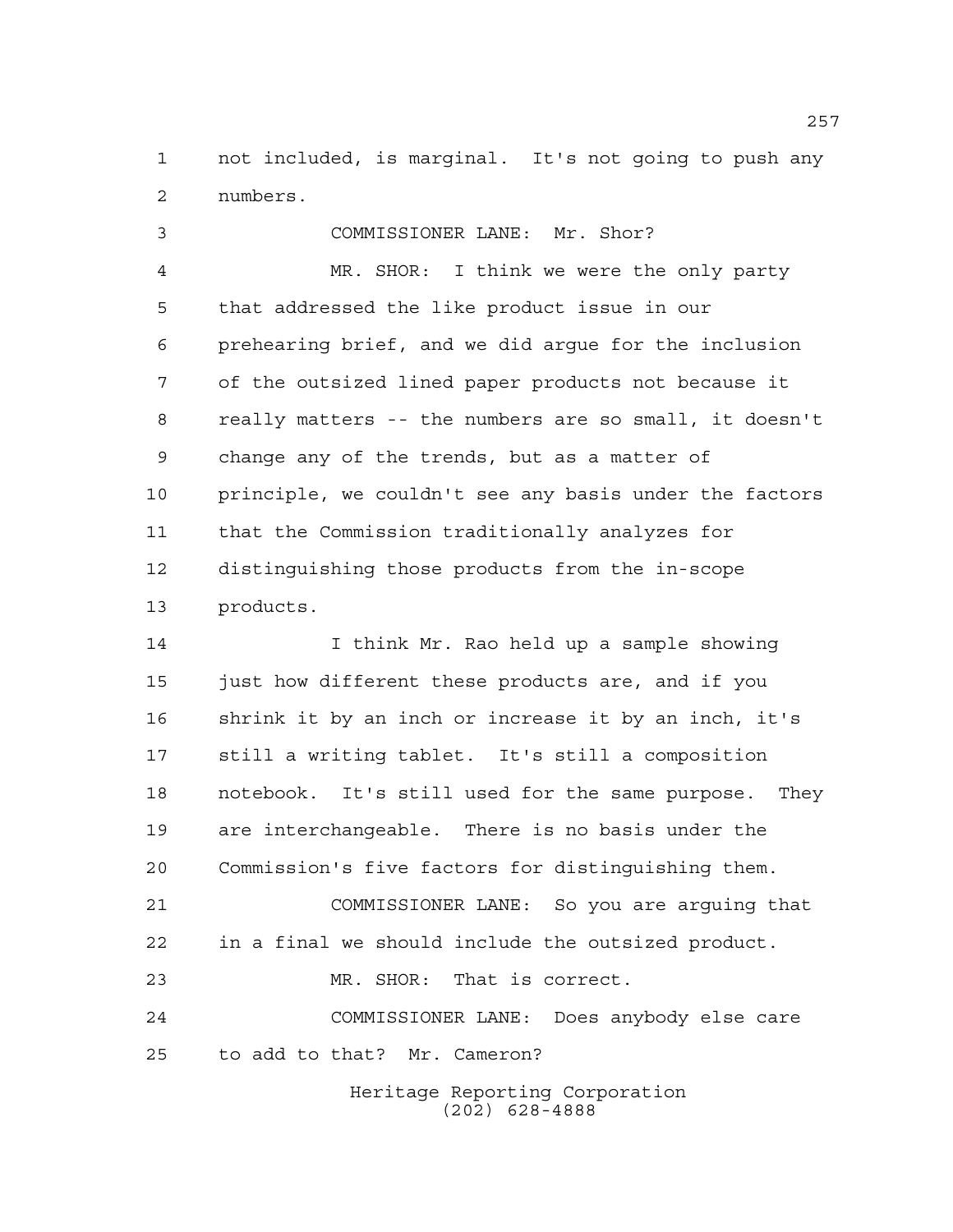MR. CAMERON: Commissioner, just one thing that you might want to take note of. It's peripheral to your issue, but according to the petition, this, which is the Mead Five Star Advance that they make in China and import -- right? -- this is out of scope, and, therefore, this is not going to be covered by this. This, of course, is not made by Mead, and it is. COMMISSIONER LANE: Okay. Do you want to describe the second "this"? MR. CAMERON: Ms. Ciulla will do that because she actually knows what she is talking about. MS. CIULLA: These two products are virtually identical. What's unique about them is they have a sewn binding on the edge, and it's not economical to do that kind of labor within this country. So what interested us as we went through with what was included in the scope and what was excluded in the scope is that when Mead wants to produce a product in China, they exclude it from the scope, but the virtually identical product from another national brand supplier can no longer produce the product in China anymore and must find another location or bring it back to the United States when Mead chose not to.

> Heritage Reporting Corporation (202) 628-4888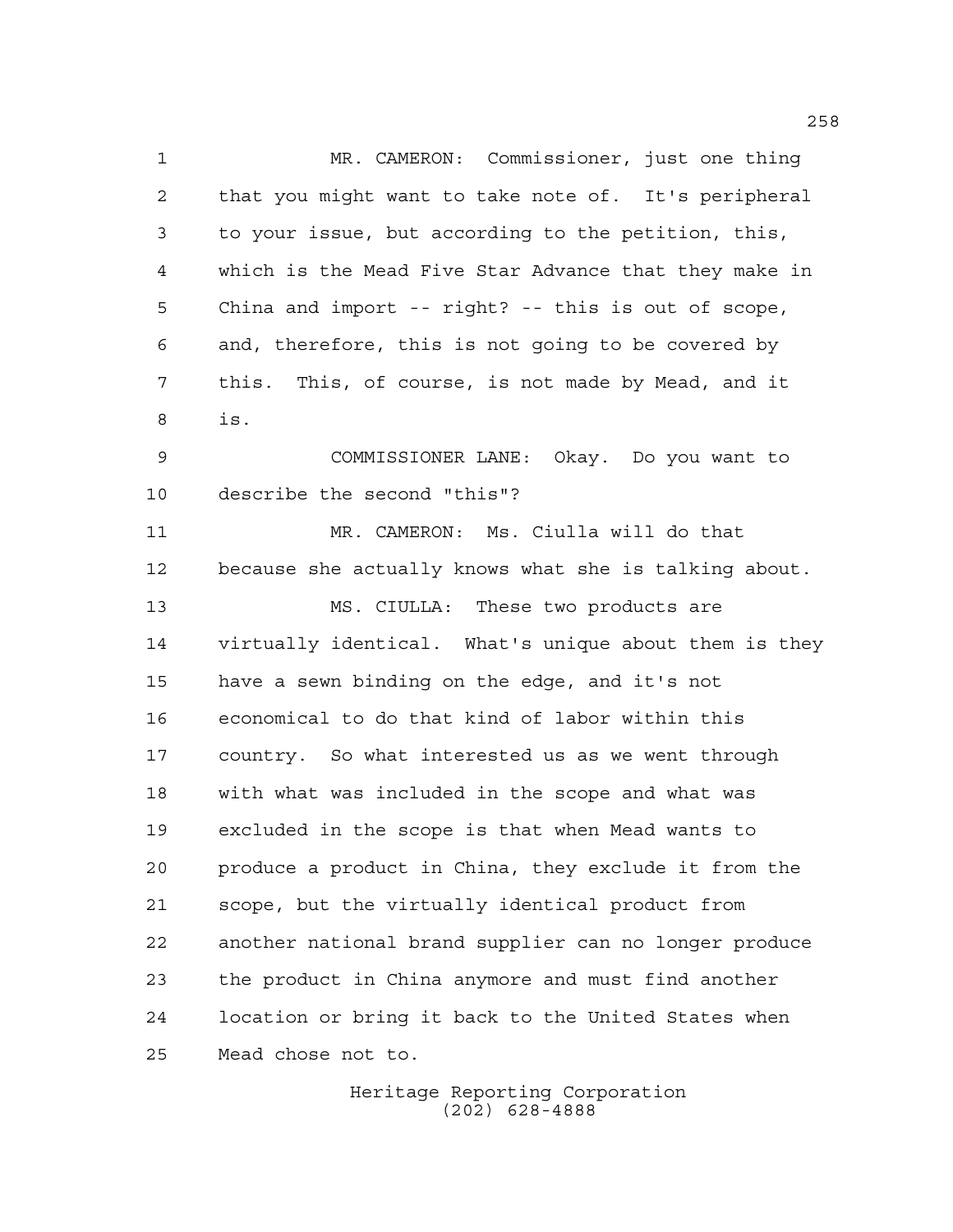COMMISSIONER LANE: And the difference between those two products, for the record, was the cover.

 MR. CAMERON: One has a Mead trademark. The other doesn't. That's the only difference.

 COMMISSIONER LANE: Okay. Thank you. Now, some of the Respondents argue that the domestic producers do not have adequate capacity to supply the United States LPP market, yet these producers are currently operating at low and declining levels of capacity utilization. This seems to suggest that U.S. producers are not able to compete in the market with their U.S.-produced goods. What is your explanation for their low capacity utilization?

 MR. SHOR: Let's be clear. They talked about low reported capacity utilization. I think what you heard in this morning's session is, at certain times of the year, particularly the back-to-school season, all of the Petitioners and all of the U.S. manufacturers are, in fact, operating at full capacity. They can't produce more.

 This is a very seasonal product. It's produced during the first four to six months of the year. There is very little production in the last half of the year. So in a normal situation when they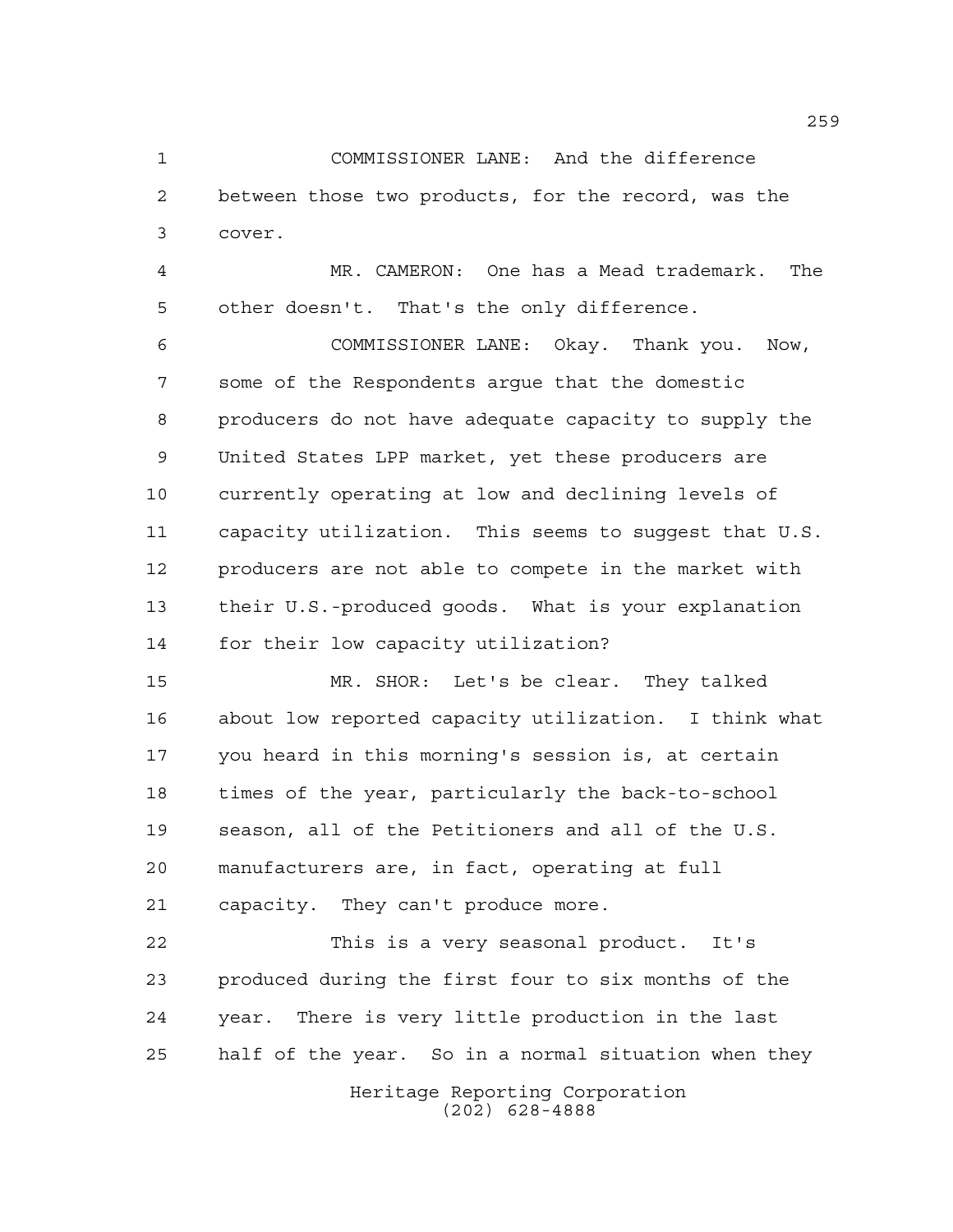are producing at normal production rates, they would show low capacity utilization on an annual basis, but I think they all testified this morning that there were times of the year where they were all producing full out. They talked about adding more workers and management issues about not wanting to add more workers. I think you, in fact, asked a question about that this morning.

 COMMISSIONER LANE: Okay. Just to make sure I understand, you are saying that their low capacity utilization is not accurate.

 MR. SHOR: I'm not saying it's not accurate. I don't know how they calculated capacity when you're talking about units of different sizes. Those are the numbers they reported. All I'm suggesting is that one of the conditions you have to consider in this industry is that production is seasonal, so on an annual basis, you would normally expect there to be low capacity utilization overall for an entire year.

 MR. CAMERON: Commissioner, if it's okay, I think that this gets into the question that was asked earlier this morning, and I believe you asked it, with respect to -- the domestic industry suggested that, well, I'll produce it earlier -- right? -- and actually that we have the capacity. I would like Ms.

> Heritage Reporting Corporation (202) 628-4888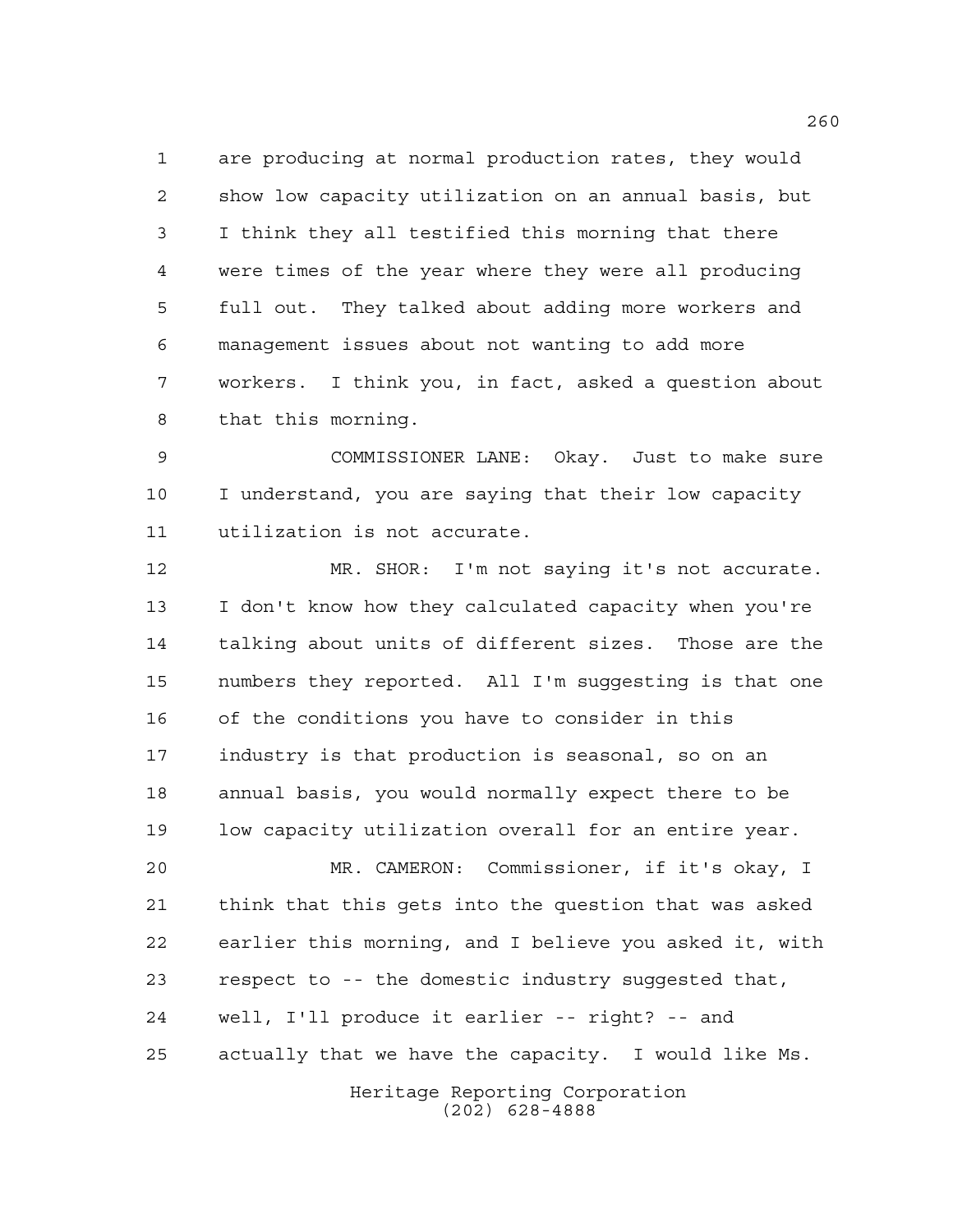Ciulla to discuss this for a moment because we're not sure that that really is feasible, and that's really a distortion. This gets to the question of capacity.

 What is capacity? Is capacity annual capacity, and you're going to measure it over 12 months and say, I'm going to go and make the stuff that I'm going to give you in June, I'll make that the previous July, and it's going to sit in somebody's inventory. That's actually not accurate. They are not going to hold that inventory that long. They do that if they overproduce, but they are not going to do that.

 So the question is, what exactly happened this year?

 MS. CIULLA: I think one of the questions is, is it feasible for U.S. producers to produce 17 product before the back-to-school season, and what we have found in our past experience is that the producers waited until we actually placed the orders. I do think that the high amount of private label product precludes them from producing product during the down season in advance because they can't possibly know what brand of product they should be producing the product under.

Heritage Reporting Corporation (202) 628-4888 Specifically, in terms of capacity for the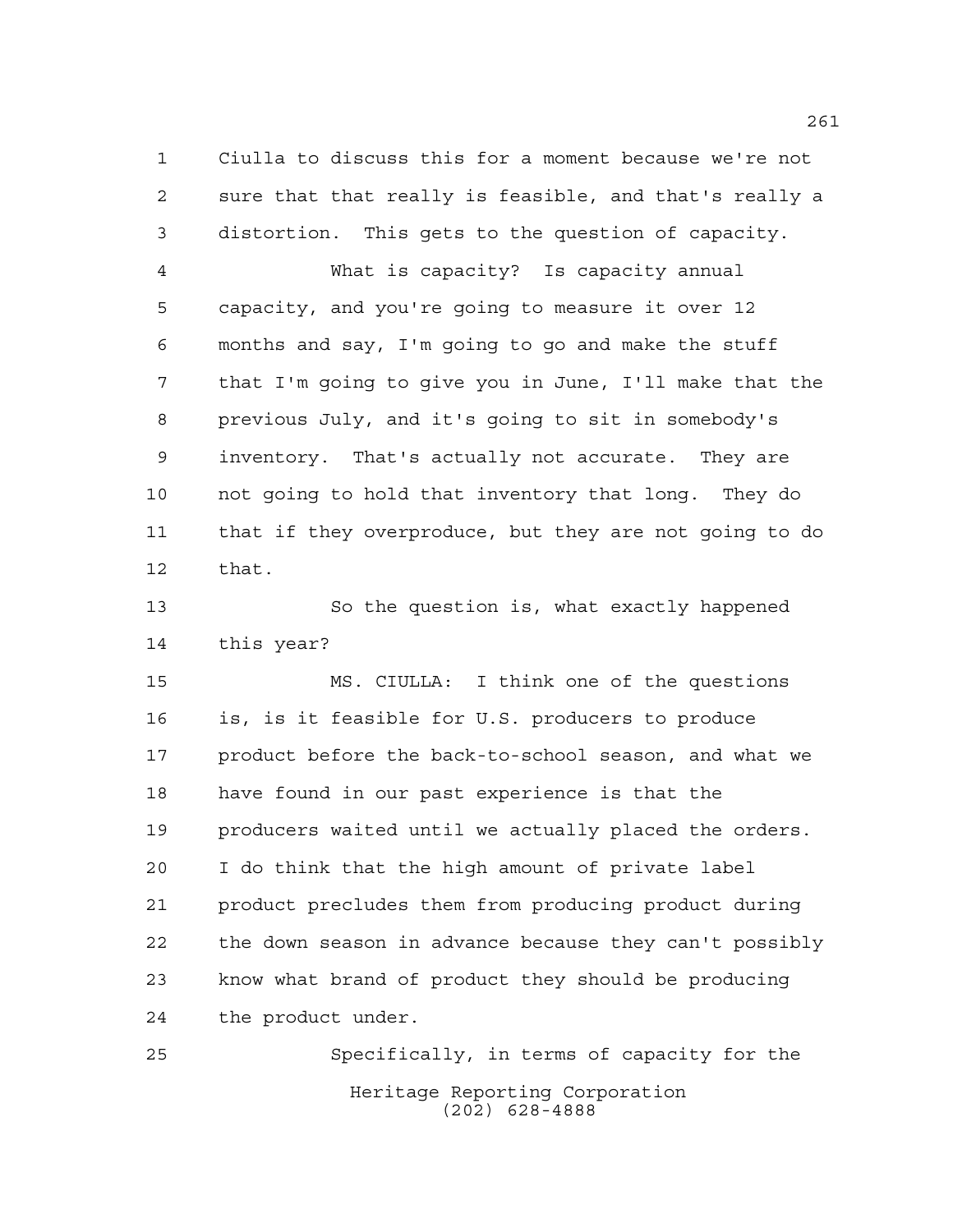2006 year, the response that we received from Top Flight is that they were prepared to run three shifts to meet customer demand, but, additionally, they already had orders in place for delivery of back-to- school goods from Brazil beginning in the first quarter 2006 to meet that demand, indicating to us that even running three shifts, they were unable to produce the product that they needed.

 We also have a written response to our bid from another Petitioner, Norcom, specifically stating, again, that until further review with our sources, not their own production, until further review with their sources, they will not know exactly what kind of volume they will be able to commit to. We resoundingly got the response that the U.S. producers were not capable of supplying their needs with U.S. production.

 COMMISSIONER LANE: All right. As I digest what you said, let me ask you this. Are you saying that the U.S. producers cannot meet the demand because they wait first for the order, and then it's too late to produce the demand, or are you saying that they absolutely could not produce the amount that is needed at any time?

Heritage Reporting Corporation (202) 628-4888 MS. CIULLA: It may very well be a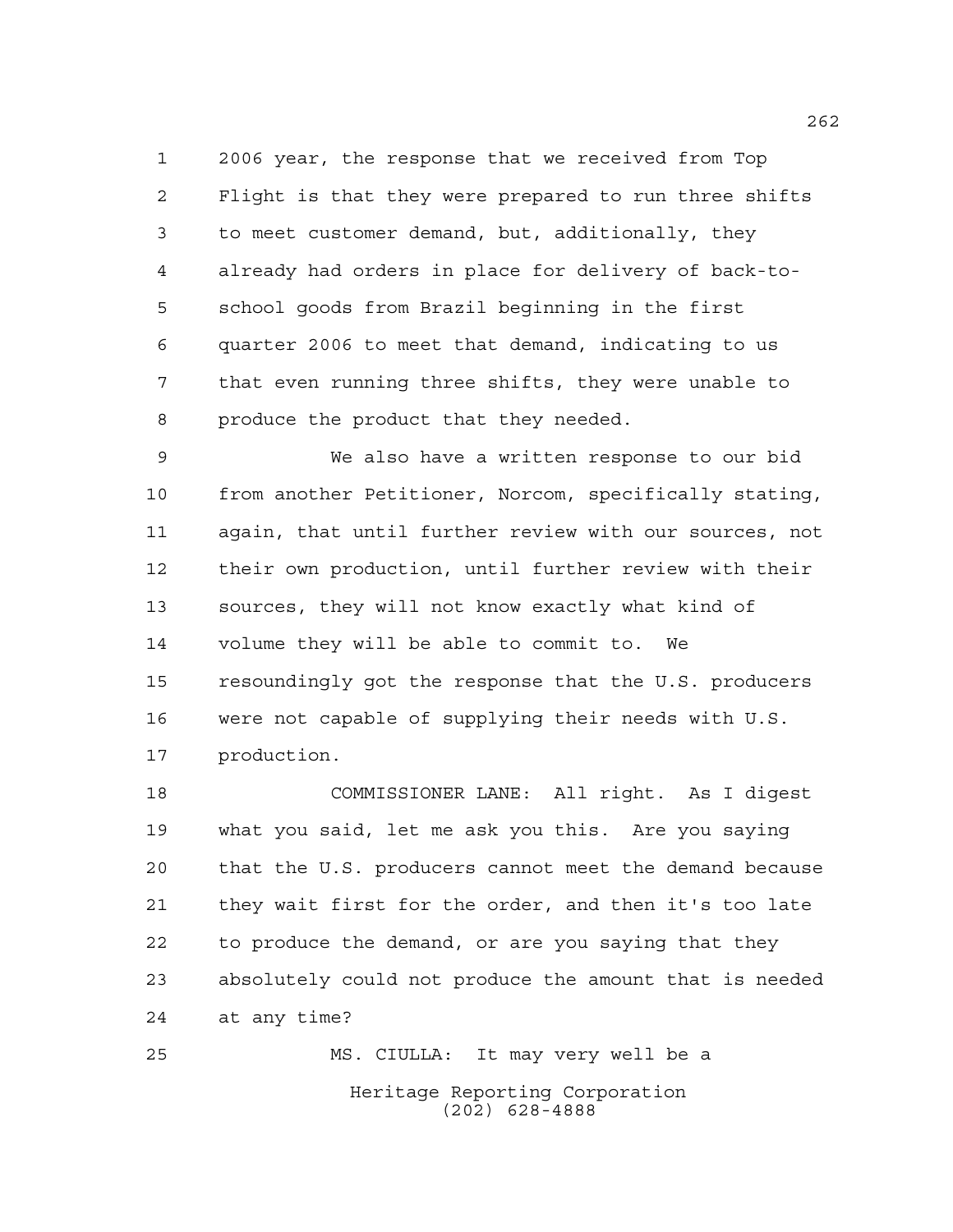combination of both. I can't specifically say what percent it is of either, but what I can tell you is that last year Staples issued our bid for this product in August with a due date of end August.

 To give you an example, the prior year, we made commitments to our suppliers in December, and then they were rushing to make our product. We ended up awarding bids at the end of September. They definitely, with the award date of September, I see no reason why once they had our commitment in September, they could not have begun production a couple of months earlier than the prior year if they were still waiting for commitments from other vendors.

 Again, without a single price quote for the product, there is no commitment we could have given them.

 MR. CAMERON: And, again, I think you have to remember the seasonal nature of this product, and this was alluded to this morning by various commissioners. If that delivery is late, their back- to-school season is down the tubes. So it isn't as if we have a margin for error here. So that really does get to the issue of what is real capacity versus what is theoretical capacity? Do they have the capacity to service this market fully? The answer, clearly from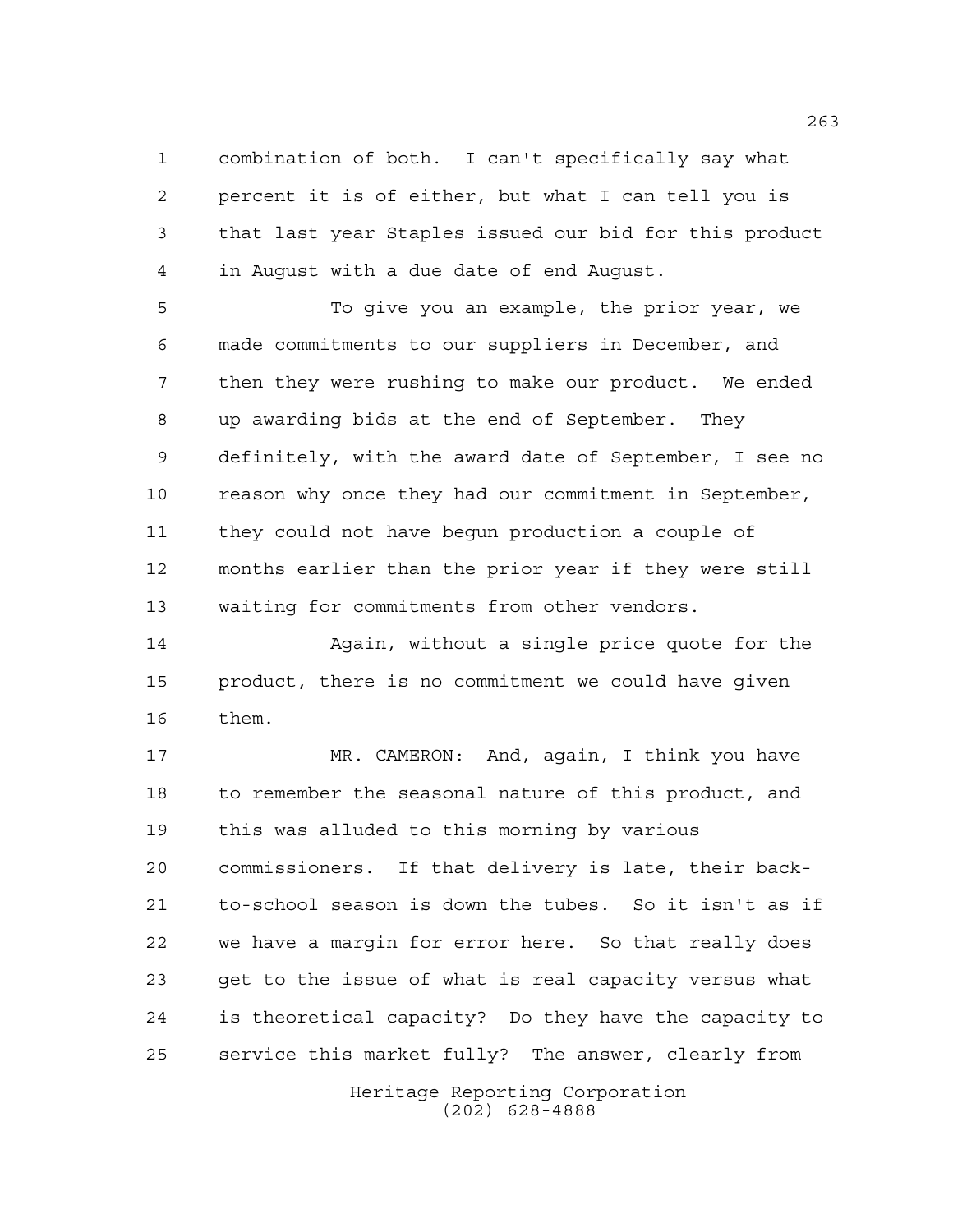the data, is no.

Heritage Reporting Corporation (202) 628-4888 MR. SHOR: If I could, maybe this is helpful, Commissioner. COMMISSIONER LANE: Yes, Mr. Shor. MR. SHOR: It's clear from the data, just taking the domestic industry's reported capacity, taking the annual apparent consumption, capacity is much less than consumption. So even if they were producing all out on an annual basis what they say they could, they couldn't meet demand. But that structural deficit, we think, understates the actual inability to supply the U.S. market because of the seasonality factor that's been discussed, which is you can't meet your customers' needs by producing in the second half of the year for merchandise that's going to be delivered in the first half of the year. The actual capacity at the time it's needed is even less than the reported capacity. MR. CAMERON: If you want the figures on that, you can refer to page 19, Table 1, of Kaye Scholer's prehearing brief on behalf of Staples. COMMISSIONER LANE: Thank you. MR. GRAHAM: There is one other factor that maybe we need to consider, is customer labels versus company labels or branded products when calculating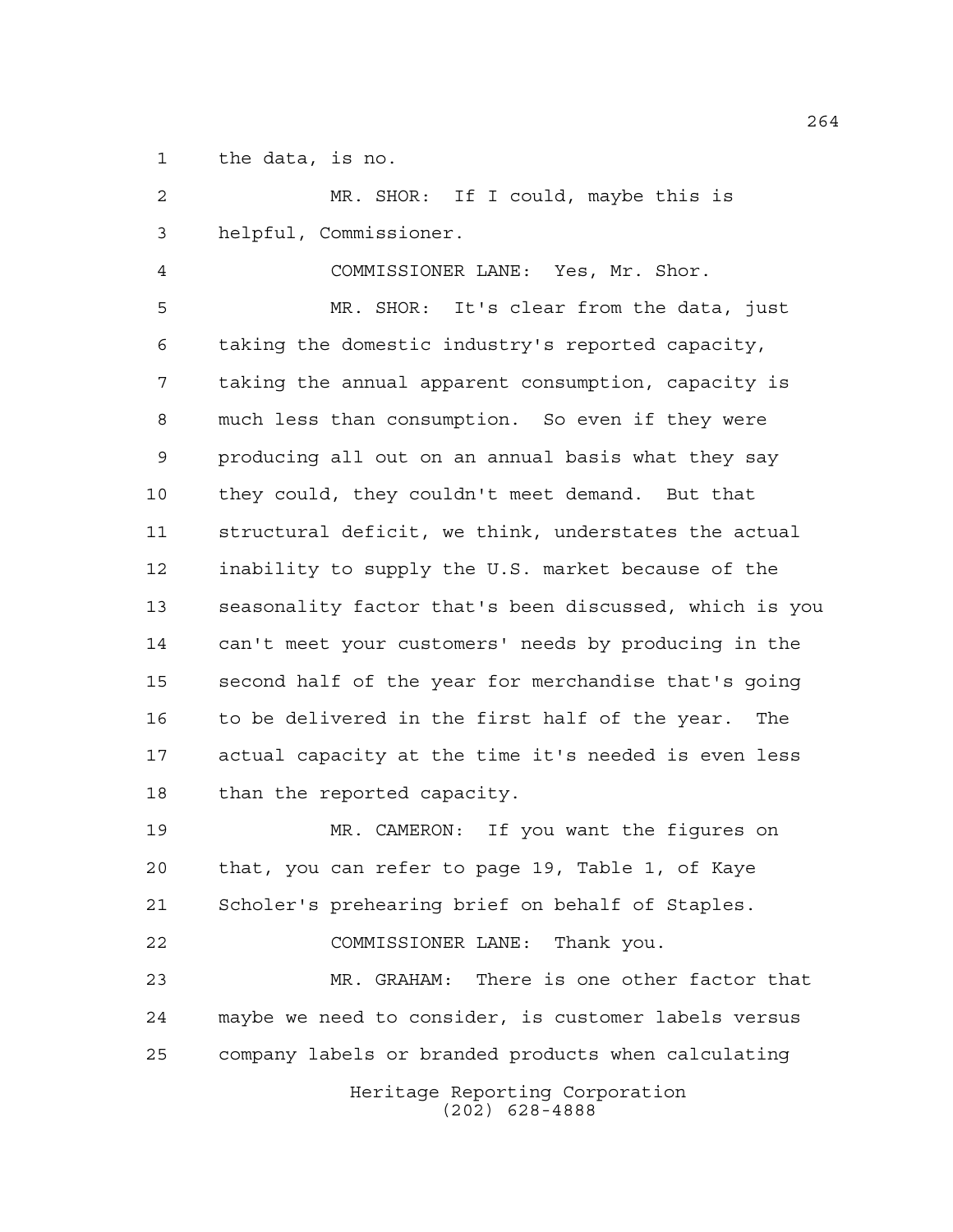out capacity.

 COMMISSIONER LANE: Okay. Thank you, Mr. Graham. Thank you, Mr. Chairman. CHAIRMAN PEARSON: Would I be correct to assume that there might be one or more Minnesotans in this group? It's my custom to greet Minnesotans. Glad to have you here in Washington, although it's usually kind of a shame to have to come here in July, which is my least favorite time of year here. The weather normally is more mild in Minnesota, but you seem to be surviving it. 12 Let me start with a question for counsel. What guidance, if any, does the statute provide us on this question we've been kicking around of which countries are included or excluded from the petition? Obviously, we're trying to figure out what to do with this. Does the statute give us guidance? MR. CAMERON: Mr. Chairman, the statute clearly discusses the issue of, first, you have subject imports, but it also asks you to take into account conditions of competition in the market. That has been interpreted, I believe, by the Federal Circuit in Gerald Metals to mean that it is an obligation of this Commission to look at the impact of nonsubject imports.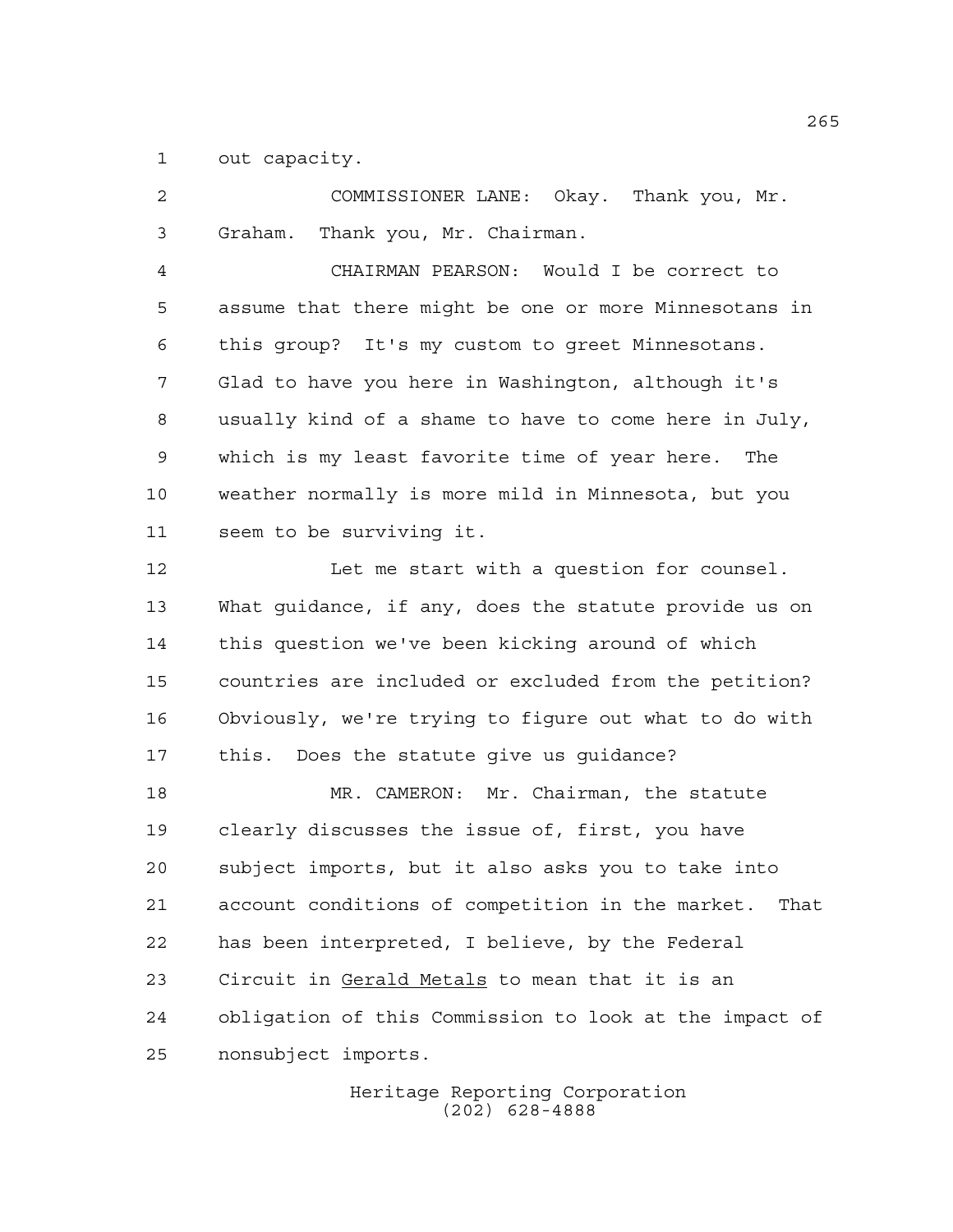Obviously, sometimes you have nonsubject imports that aren't that significant. In this case, not only do you have nonsubject imports that are extremely significant, but as counsel for Petitioners has conceded, it's a largely fungible product. There are differences. Staples is really the only party at the table that actually has identified differences between the products which makes them less fungible in one sense, although I believe that CPP and fashion notebooks also has an issue with that, but at the same time, which is not to say that they haven't been able to replace them.

 As a matter of fact, when Staples was forced out of Indonesia by this case, they went directly to Brazil, and then they also found alternative sources in Argentina, in Mexico, and in Egypt. Now, that whole issue of 92 bright that we've been told is really a fabrication of our own imagination; that's very convenient for lawyers to talk about, but these people have backed their strategy with serious dollars. They have a real marketing strategy, and when they went for alternative sources, they went for 92 bright, and they got it.

Heritage Reporting Corporation (202) 628-4888 So, yes, that is a very important consideration, and the statute is giving you the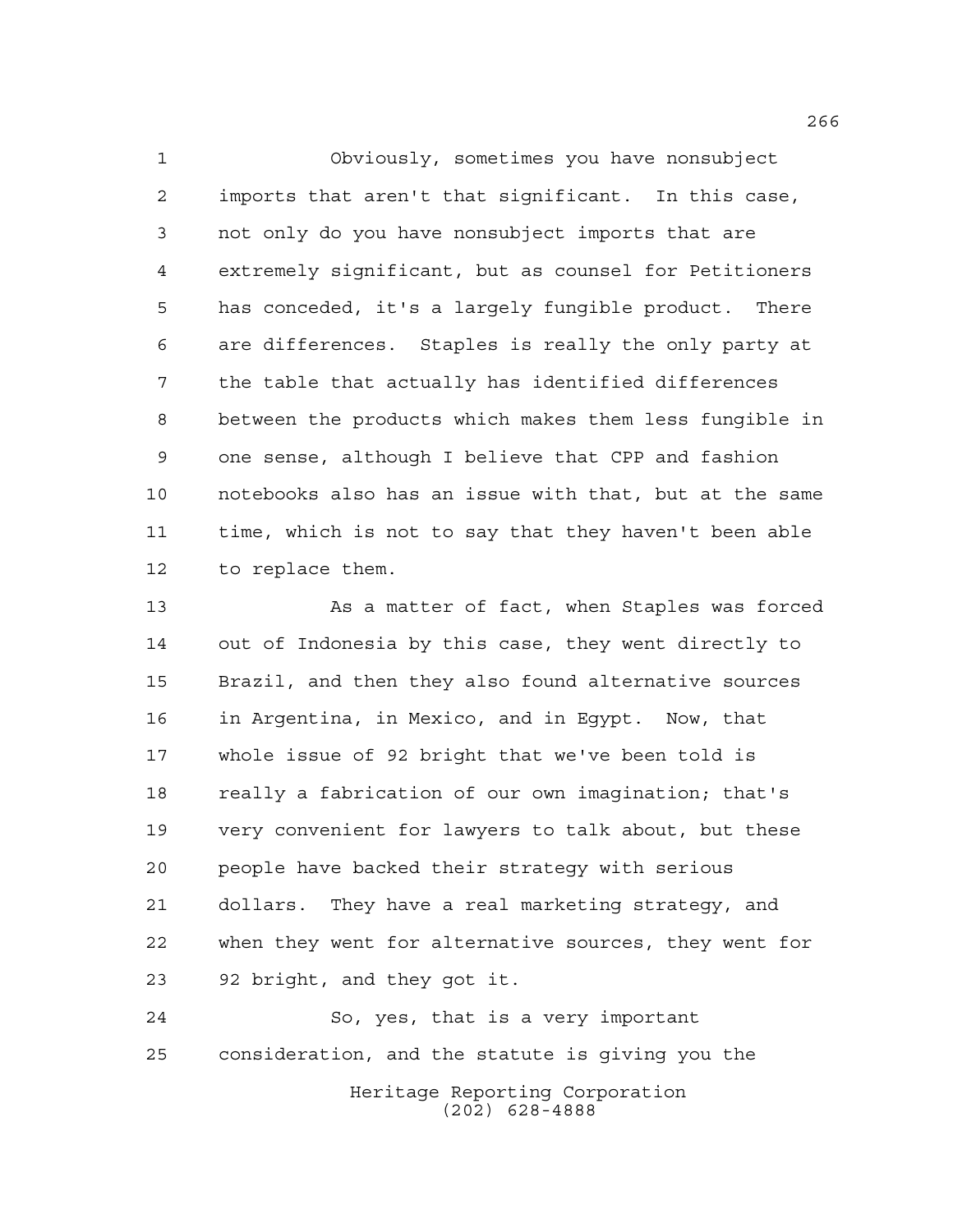ability to consider those things and an obligation, in fact.

 MR. SHOR: I would also add that the other place the statute gives you some guidance is the threat statute on cumulation where cumulation is not mandatory. The Commission considers discretionary factors. One is the volume and pricing trends. I was struck very much this morning when Dr. Kaplan kept talking about how small Brazil was. He must have used the word three or four times. If Brazil is small, then Indonesia is half small, so it can't be very significant. Thank you.

 CHAIRMAN PEARSON: Ms. Trossevin? MS. TROSSEVIN: Yes. I would briefly like 15 to add a couple of points, too, on the Gerald Metals 16 Brass issue. I think there are a couple of things that make this case very unique relative to some of the other cases that the Commission has considered. No one can contest the fact that the products are basically commodity products.

 The Petitioners here have stated time and again that the Brazilian imports, from their perspective, are fairly traded, but also the Brazilian imports, not only being the second largest in the market, are the lowest in terms of AUVs, which, I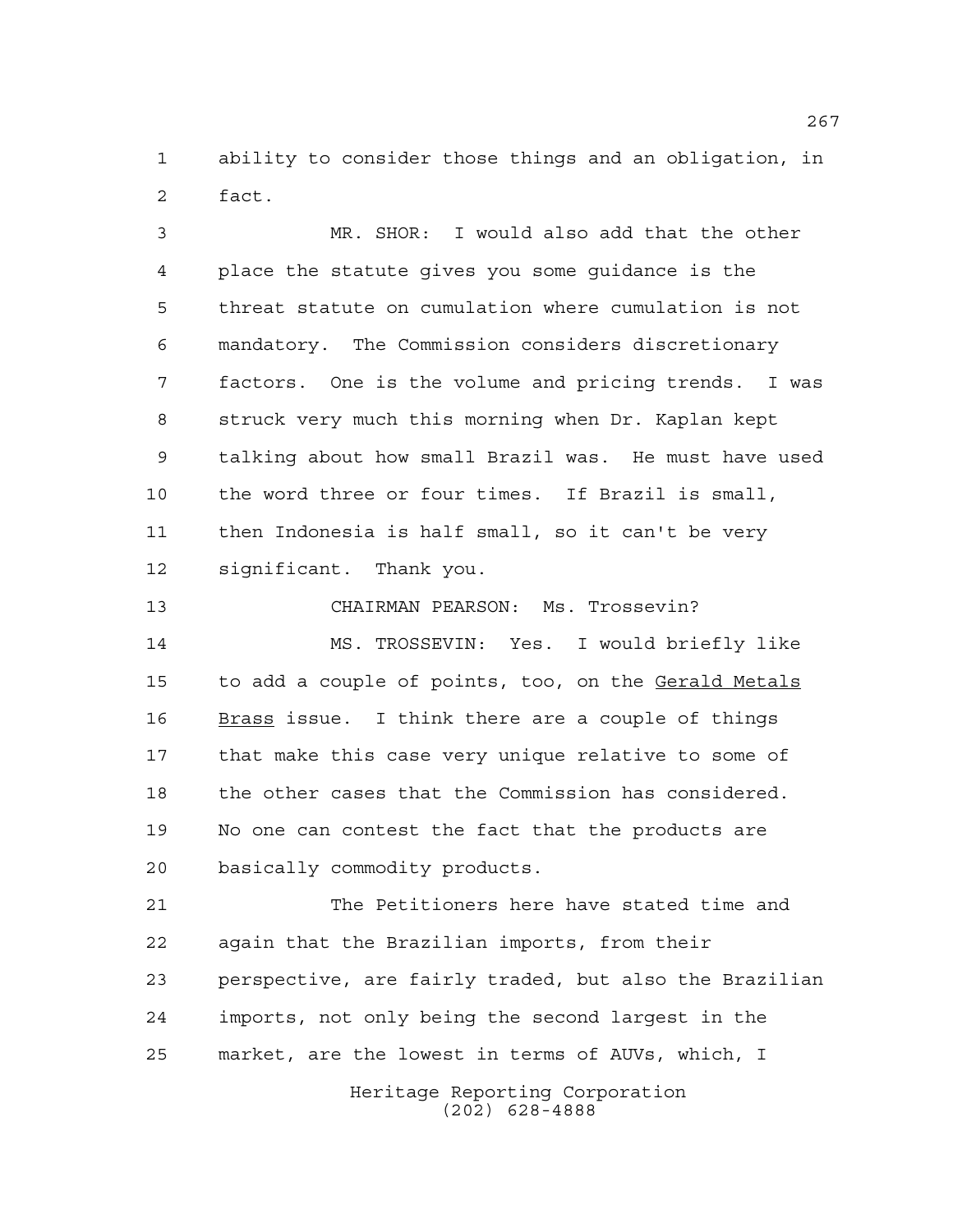think, is a fairly dramatic thing.

| 2  | One thing that I think can't be                        |
|----|--------------------------------------------------------|
| 3  | underestimated in this case that is different as well  |
| 4  | is that these are not just nonsubject imports of a     |
| 5  | commodity product at a lower price. They are also in   |
| 6  | a market where the petitioning industry has a long-    |
| 7  | standing relationship and has been continually making  |
| 8  | investments, including investments as recent as 1994   |
| 9  | when they were currently closing capacity in the       |
| 10 | United States.                                         |
| 11 | CHAIRMAN PEARSON: Okay. Well, I appreciate             |
| 12 | those responses.                                       |
| 13 | For purposes of the post-hearing, if you               |
| 14 | have anything to add that would elaborate on this, how |
| 15 | we wrestle with this as a condition of competition or  |
| 16 | what it means in the context of Gerald Metals and      |
| 17 | Brass.                                                 |
| 18 | MR. CAMERON: You know, it is kind of                   |
| 19 | interesting to have heard the testimony this morning,  |
| 20 | and it was almost -- we heard the witnesses from the   |
| 21 | domestic industry saying, geez, and there was this     |
| 22 | shift from imports from Brazil in 2004 to subject      |
| 23 | countries in 2005. How could that possibly happen?     |
| 24 | If you look at the data, and you look at who           |
| 25 | is doing the importing, I think you will see exactly   |
|    | Heritage Reporting Corporation<br>$(202)$ 628-4888     |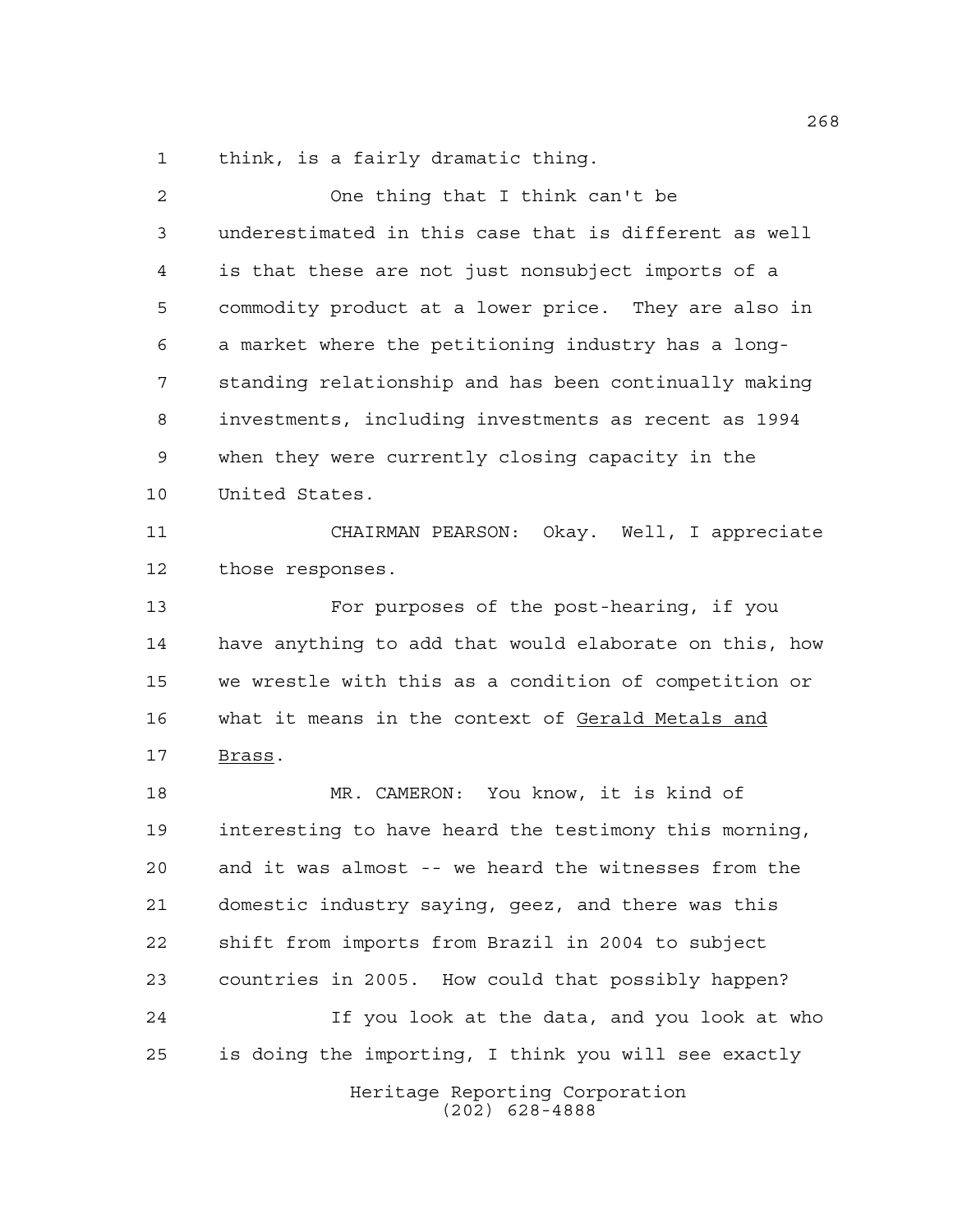why it happened, and you'll see that they know exactly how and why it happened, and if you want to look at Table 3 in our prehearing brief, it basically demonstrates that shift as well. I don't think it's all that difficult to understand why it happened, which is why it's relevant.

 CHAIRMAN PEARSON: Ms. Ciulla, let me ask you about 92 bright, which is something we've heard quite a bit about today. Obviously, I would be correct to deduce that from Staples' standpoint, this is important, at least as a marketing issue. Is that correct?

 MS. CIULLA: The issue of 92 bright at Staples has grown as we've developed our own branding strategy. At one time, our own brand was commodity product. It was low end, opening price point like it is in a lot of companies. Staples has really changed our own brand strategy over the last several years, and we've supported that change with a huge support of an entire staff in terms of our marketing, our packaging, our increased product specs, and our increased quality standards. So this has really developed as part of that.

Heritage Reporting Corporation (202) 628-4888 For many years before it was actually stated, we did prefer 92 bright, but we would buy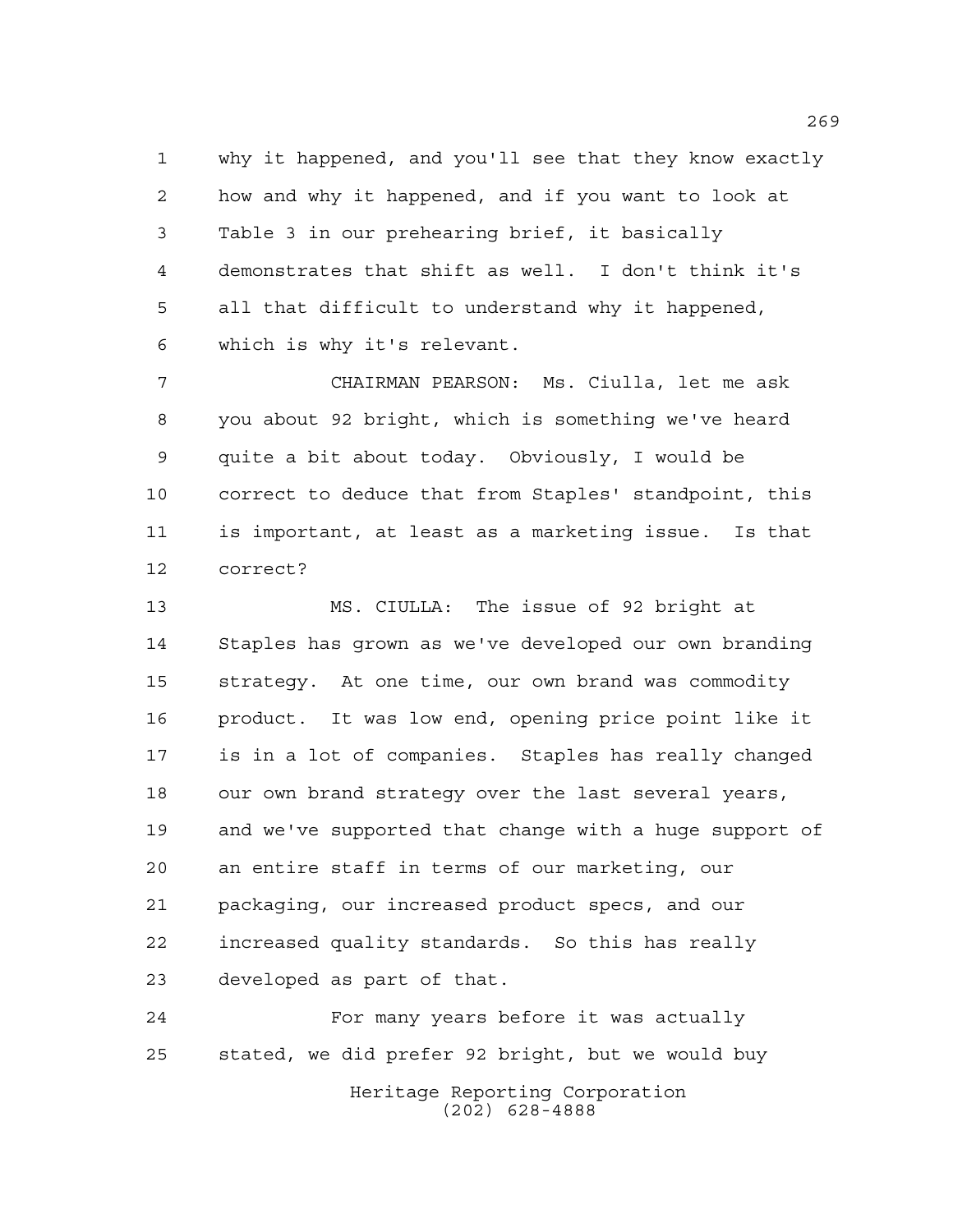lower than 92 bright from U.S. suppliers and some other suppliers.

 So we now have a standard that says Staples- branded products will be equal to or better than the national brand, and frequently our products are higher quality than national-branded products.

 I think the reason why Staples is different from the rest of the marketplace in this respect: We're not a mass merchant who also sells ready to wear and a lot of other products. We're not a drug chain that has a lot of other products. We have one customer. It's that school, home office, and business customer, and that's what we focus on, and that's why, in this product category, I think our standards are higher than the rest of the industry. So, yes, we firmly believe in the 92 bright.

 CHAIRMAN PEARSON: Do you have any evidence that 92 bright makes a difference to some segment of final consumers?

 MS. CIULLA: Yes. Actually, we do. For a time period, based on our volume, there were many, many SKUs that we source dual and triple sources from multiple suppliers. For a time period, our Staples brand copy paper, we sourced from two U.S. mills, and we also sourced from Indonesia. The Indonesia paper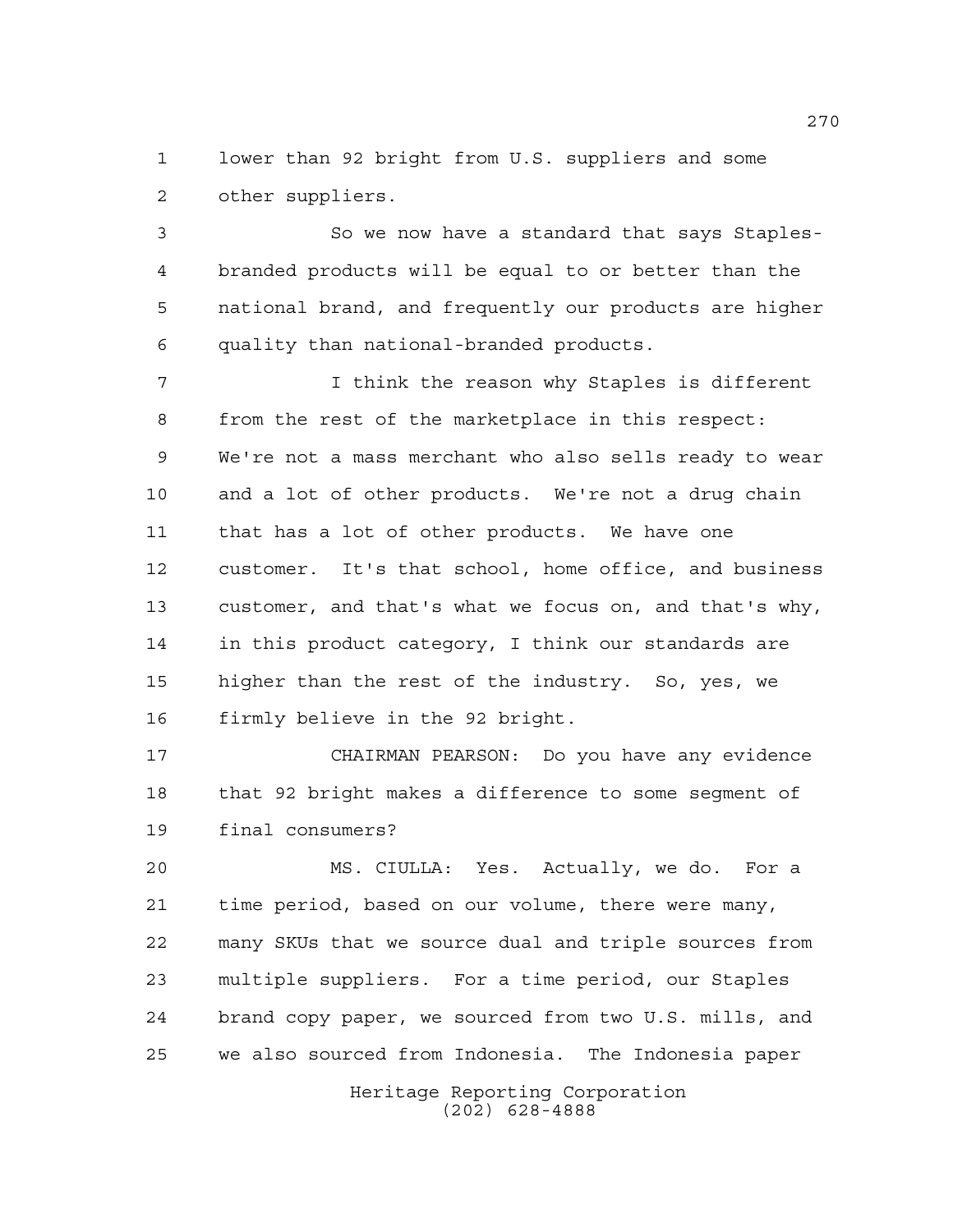was brighter. The packaging of the product was identical except if you looked at the UPC code. It would either say "made in the USA" or "made in Indonesia."

 What ended up happening was at our store level we started to have problems with customers that would come into the store and make the general manager or store associate completely strip and entire pallet of paper, looking for the product that said "made in Indonesia" on the UPC code. We also have written complaints from our customers on the business end of the business that after they had been getting product out of Indonesia and then received product made in the U.S., made claims that we sold them inferior-quality product.

 So, again, I think our customer base may be a little bit different, but we absolutely have a customer who recognizes the difference, and as such, it's our responsibility and our mission to give our customer what they are looking for.

 CHAIRMAN PEARSON: Okay. Thank you. That's very interesting. Are you able to put some of that information on the record? I wouldn't want you to devote hundreds of man years to going back and recreating this history of customer concerns --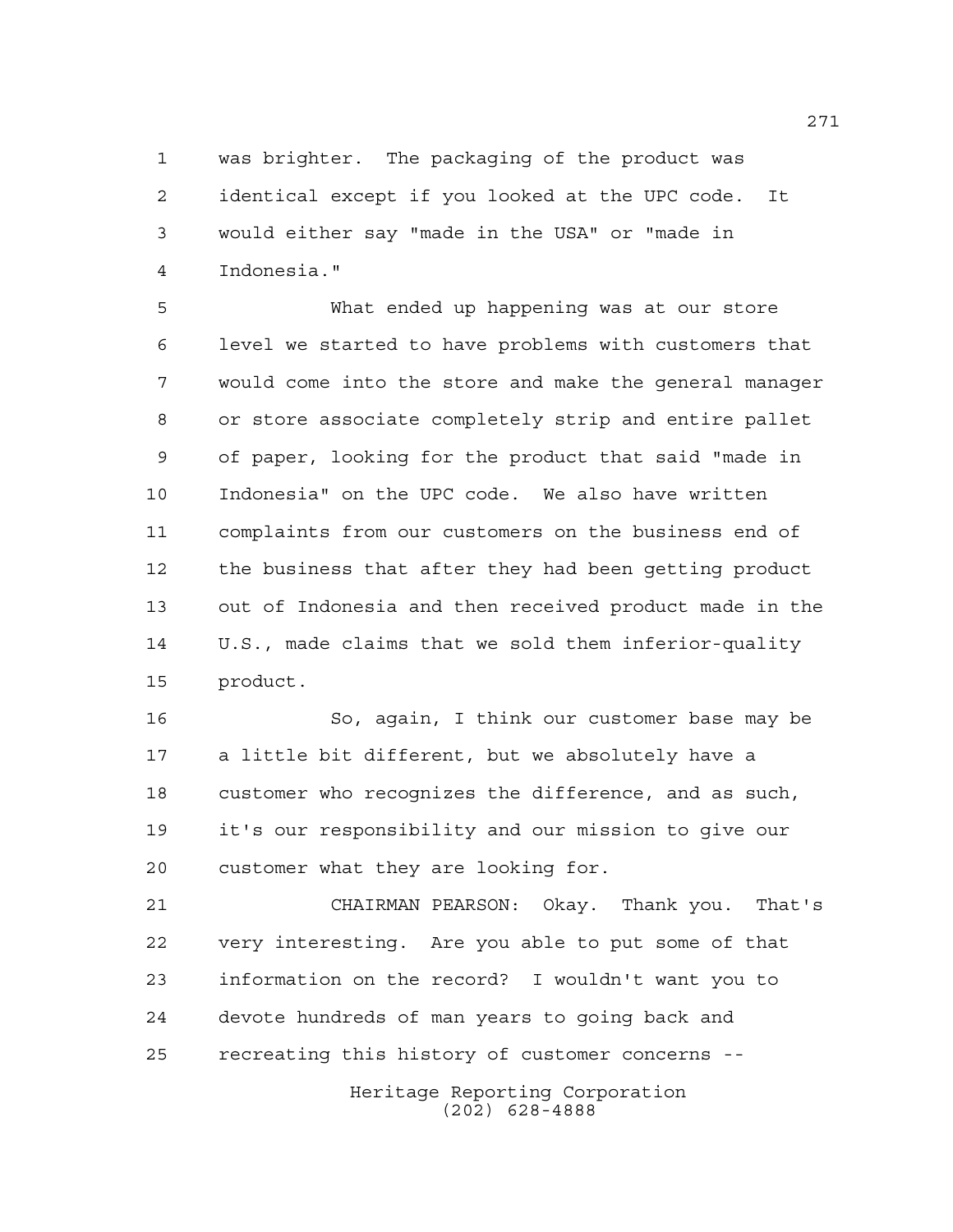Heritage Reporting Corporation (202) 628-4888 MS. CIULLA: Absolutely. We would be happy to. MR. CAMERON: We also put at least some limited customer correspondence in our post-conference brief. The preliminary will also include that. CHAIRMAN PEARSON: Okay. Yes, Mr. Shor. MR. SHOR: This may be helpful. I just noticed the two Mead notebooks I have. One is made in Brazil. I just urge the commissioners to just hold the pages up to each other and look at the brightness and see if these two were available in the store, which one you would buy. CHAIRMAN PEARSON: Okay. Would the secretary please count it? Mr. Graham. MR. GRAHAM: Yes. CHAIRMAN PEARSON: The Petitioners may have cast some less-than-favorable aspersions on NuCarta. Can you advise? Was NuCarta formed in response to this petition or somehow related to it? Give me your view, please. MR. GRAHAM: Sure. I can tell you that NuCarta was not formed in response to the petition. Actually, as I stated in my testimony -- I did not state that, but I said earlier in another declaration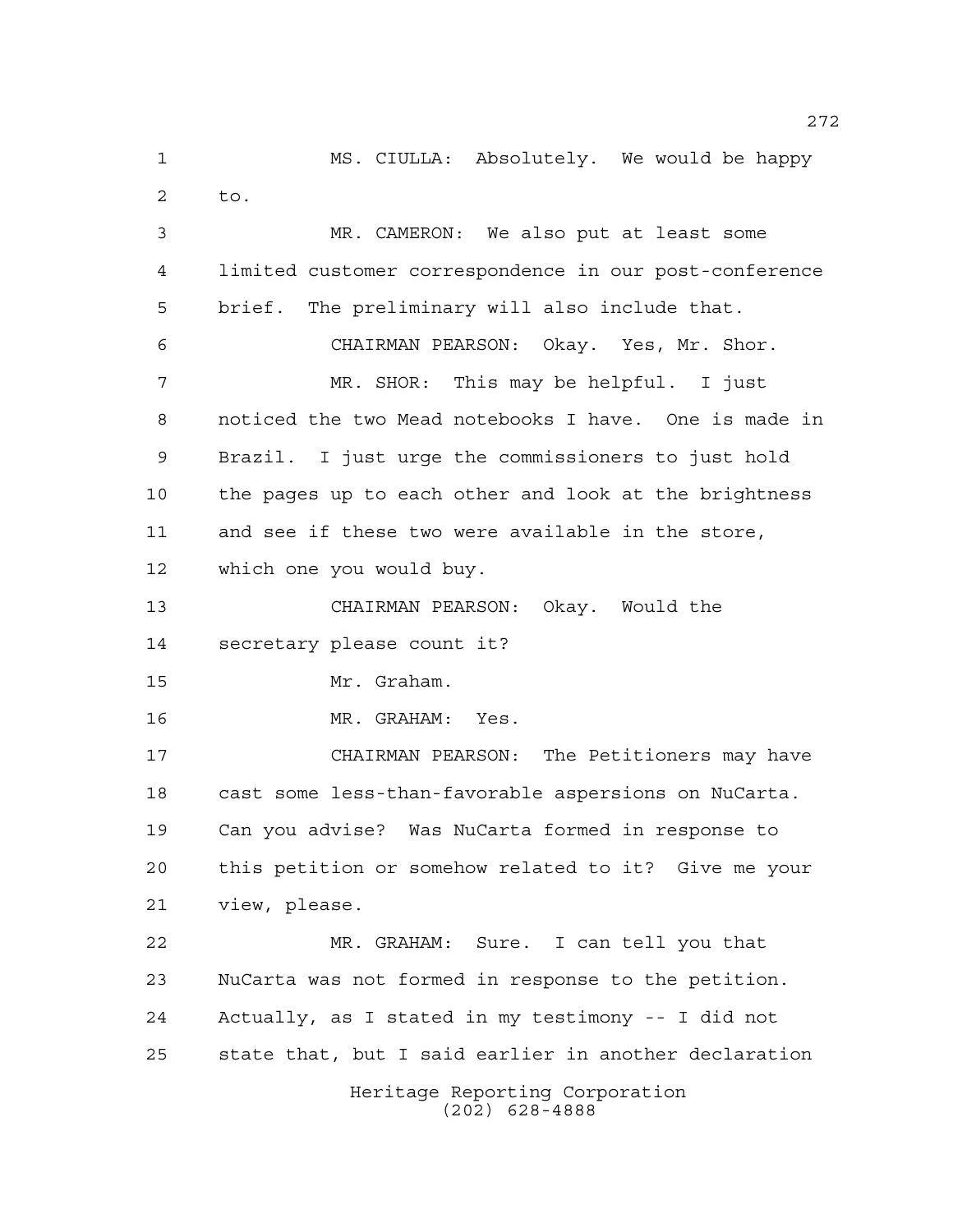that I did leave Norcom at an earlier time than when NuCarta was formed, and there was a timeframe that passed in which I was not necessarily actively employed by anybody, and then as the opportunities developed in the marketplace, and as I was continuing to try to find something to do, we did have some chances to talk with various people in the industry.

 Since we had been in the industry for somewhere in the range of 20 years, we thought maybe it would be good to try to do something that we all knew a lot about, and certainly what we were first initially involved in and were thinking of were products that were more in the lines of envelopes or paper portfolios, things that may not have been necessarily associated with the products that are currently in the scope.

 CHAIRMAN PEARSON: I would be correct to see NuCarta as more of a trading company and less of a processing company. Is that correct?

 MR. GRAHAM: Yes. It is probably true that we could be thought of more as a trading company. We do not own manufacturing. We are probably a service provider to our customers, and we have been doing such activity for many customers for a long time, and we're feeling as if we maybe knew a little bit about how to

> Heritage Reporting Corporation (202) 628-4888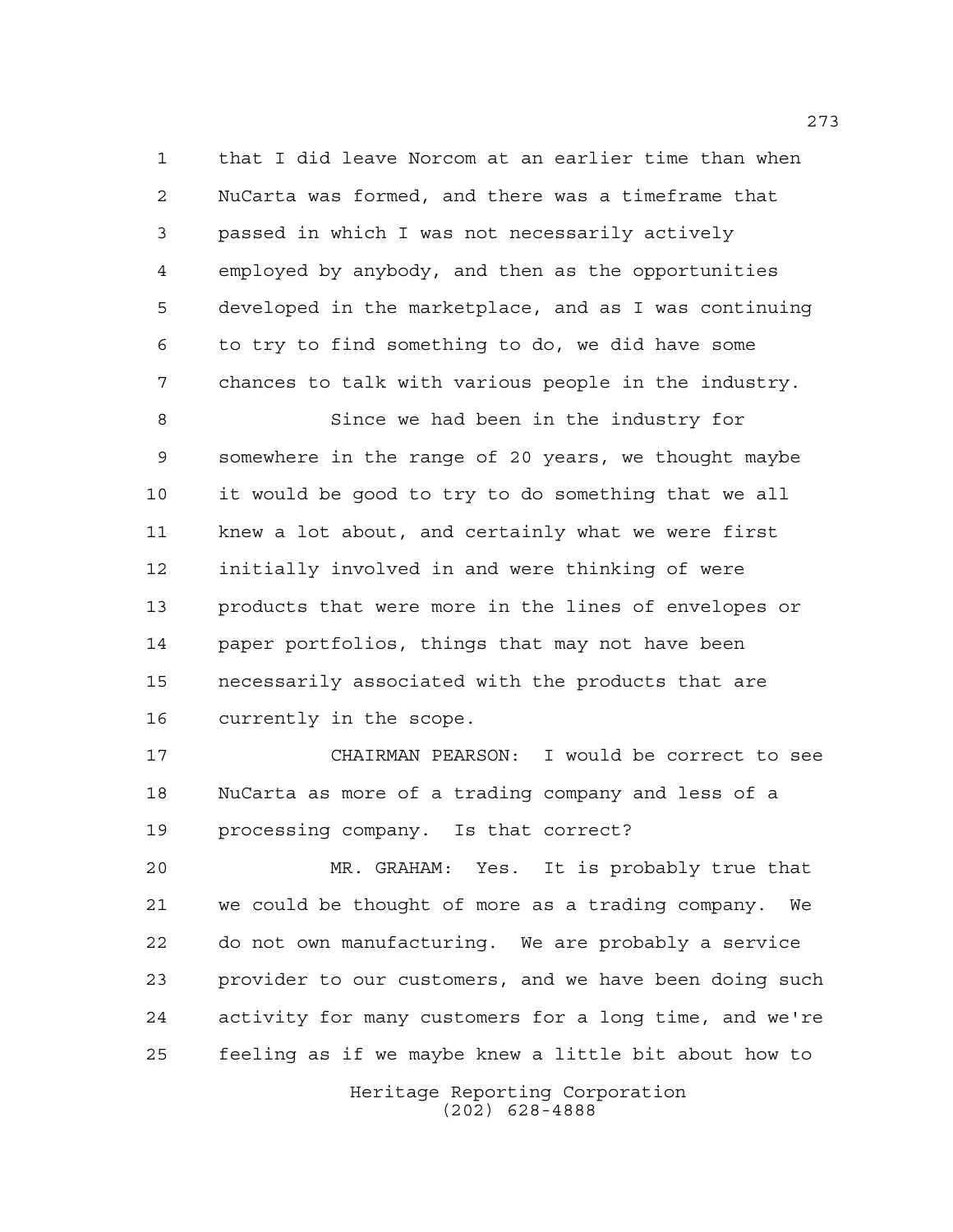provide a service.

 CHAIRMAN PEARSON: That would be distribution services, packaging, that type of thing? MR. GRAHAM: Distribution services, sourcing-type services possibly, bringing opportunities to customers that they could then evaluate in their own scope. CHAIRMAN PEARSON: Can you define more clearly what "a long time" is from NuCarta's point of view? MR. GRAHAM: Well, from our point of view, maybe somewhere in the range of 15 to 20 years of being in the industry, the servicing-of-retail- customers industry. CHAIRMAN PEARSON: You're talking about the employees of NuCarta who have expertise over that period of time -- MR. GRAHAM: That is correct. CHAIRMAN PEARSON: -- but with other firms. MR. GRAHAM: Yes. Correct. With other firms. That is correct. CHAIRMAN PEARSON: And NuCarta itself actually is a relatively new entity. MR. GRAHAM: That is true. NuCarta is a relatively new entity, yes.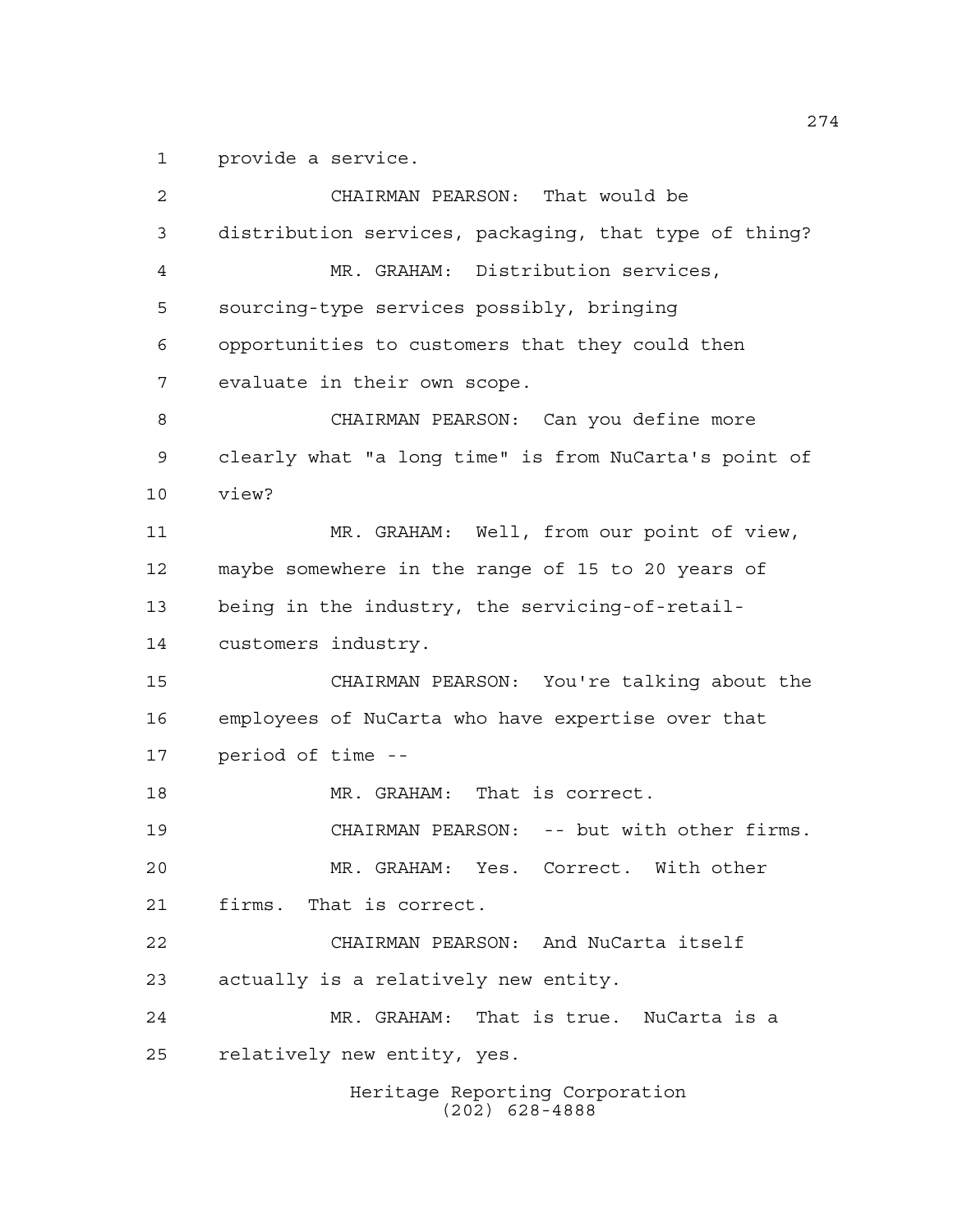## CHAIRMAN PEARSON: Okay.

 MR. VANDER SCHAAF: Mr. Hixon as well was formerly with Norcom, and you could at least relate some of your relationships and your background in the industry.

 MR. HIXON: Actually, as David was, I was with Norcom from 2000. Previous to that, I was in the manufacturer's rep. business but also represented Norcom during that period of time. As David was saying, I left Norcom around the first of October, and when this opportunity became open to start this group and start NuCarta, knowing what our knowledge was and our abilities and our customer relationships that we developed all of these years, it just seemed like a perfect fit for us to do this, and this was the perfect time to do it.

Heritage Reporting Corporation (202) 628-4888 MR. VANDER SCHAAF: Another person who joined with him, a gentleman named Ron Baron, was the rep. for Norcom at Target for the company. So all of these assets were put together with all of their collective experiences for a broad product line for a broad list of customers, not the least of which was this product that's under investigation here, but it certainly wasn't the majority of their operations. CHAIRMAN PEARSON: Thank you very much. My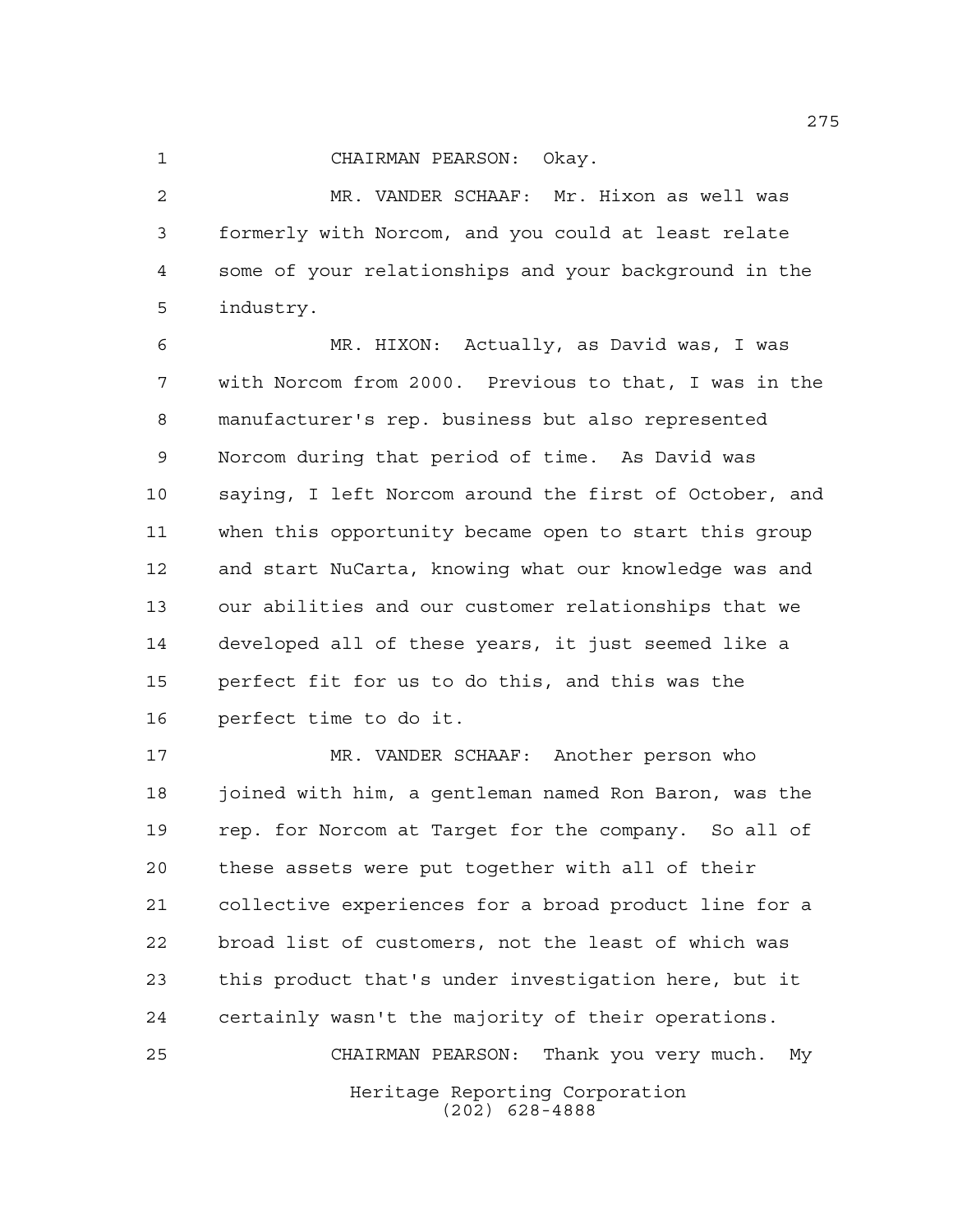time has expired, so let me turn now to Vice Chairman Aranoff.

 VICE CHAIRMAN ARANOFF: Thank you, Mr. Chairman, and I join my colleagues in greeting the extensive afternoon panel and thanking you for your patience with us today.

 I want to start with a question for -- Ms. Trossevin, your client is Mr. He?

MS. TROSSEVIN: Mr. He.

 VICE CHAIRMAN ARANOFF: Mr. He. Okay. A question for Mr. He. We appreciate his coming so far to be here today. My understanding from the conversation that we've had here is that Mead has been, and may still be, a very big customer of Watanabe, and if that's so, could he please explain to us why he is here with the Respondents' panel? MR. ZUORU: (Responds in Chinese.) MS. GAO-SHEPPARD (INTERPRETER): Because in this antidumping investigation, we felt that we are treated unfairly. MR. ZUORU: (Responds in Chinese.) MS. GAO-SHEPPARD (INTERPRETER): In 2000, a salesman or a marketing person from Mead came to us,

before that, our market was mainly in Japan, Southeast

asking us to produce some products for them. But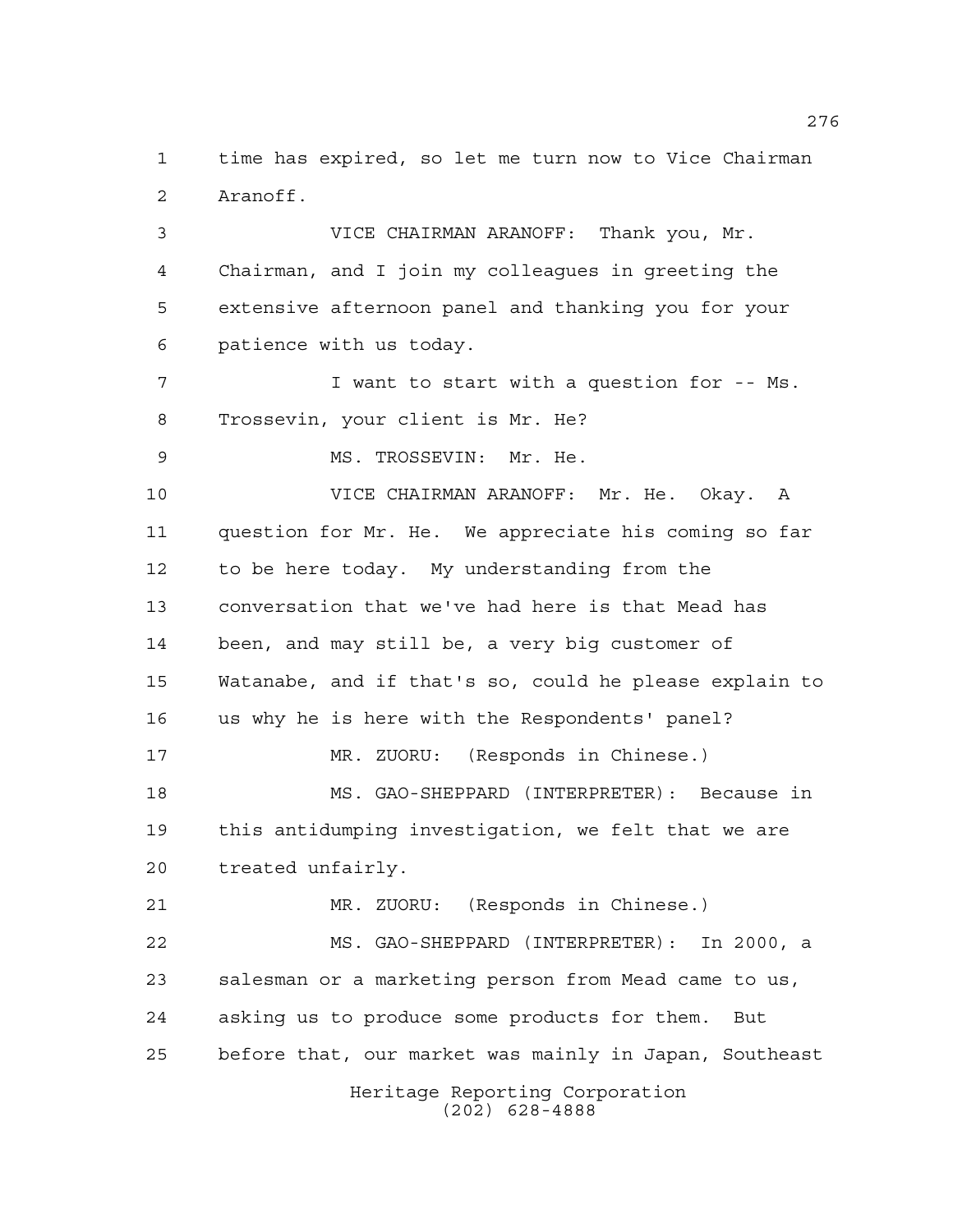Asia, and Australia, in addition to mainland China, in the Chinese market.

 MR. ZUORU: (Responds in Chinese.) MS. GAO-SHEPPARD (INTERPRETER): But our main market was the Chinese market.

 MR. ZUORU: (Responds in Chinese.) MS. GAO-SHEPPARD (INTERPRETER): And in those years, in which we cooperated with Mead, we had never marketed or participated in any trade fairs in the United States. It was only through Mead that we sold products to the United States.

 VICE CHAIRMAN ARANOFF: Thank you, very much. Ms. Trossevin, if there's anything in post- hearing that your client would like to add to flush out the story of their dealings with Mead and what their current dealings, if any, are in the U.S. market, that would be helpful to us. I'm particularly interested in details of whether they were involved in the issues that Staples raised with regards to Mead's Chinese sourcing.

 MS. TROSSEVIN: Yes. We will address it in the post-conference brief. And I hope that you'll have a chance, also, to look at the written version of Mr. Zouru's testimony, because we did want to touch -- we did touch in great detail about the history of the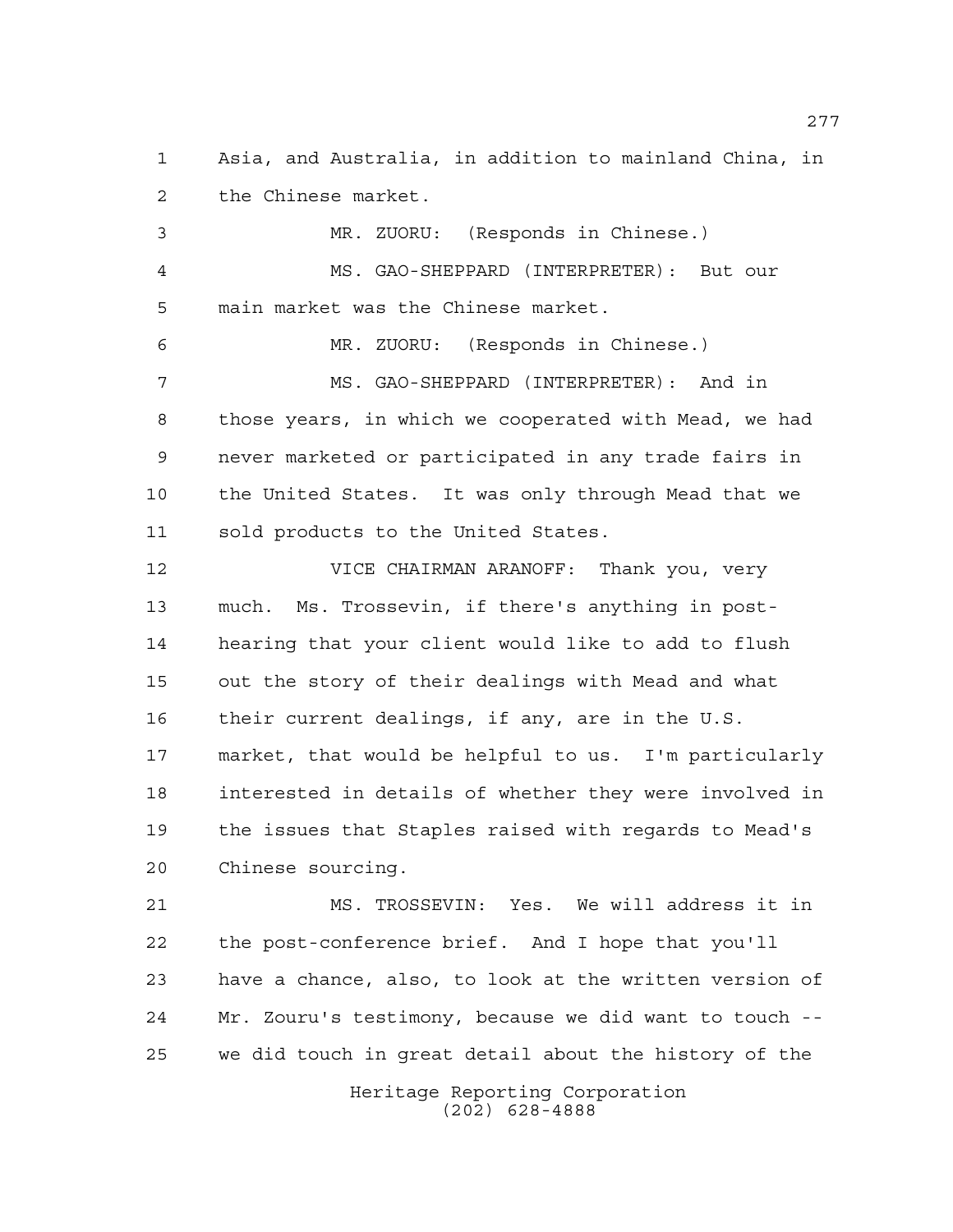relationship with MeadWestvaco, because it's directly relevant to the industry's claim that they imported for survival reasons. Because what's very clear is that at the time MeadWestvaco approached Watanabe, this was in -- they first came to Mr. Zouru in 1999. And I would just note from Petitioner's own exhibit, I believe it's slide seven of their Power Point presentation, and you look at the import graph there, you'll see that in the years between, whatever it is, 1996 to 1998 -- I've forgotten exactly how early it begins -- there was actually virtually no imports coming in, no significant import competition, which they admit to, themselves. So, when they came to Mr. Zouru in 1999, they were not coming to China, in response to imports from China. They were coming to China, because they were looking for an outsourcing strategy and they had indicated to Mr. Zouru that their costs in the United States were getting too high. So, that's one of the issues we talked about.

Heritage Reporting Corporation (202) 628-4888 And the other thing was that really from the time they came -- first came to Mr. Zouru in 1999, by 2000, 100 percent of Mr. Zouru's exports to the United States were through MeadWestvaco. So, all of Mr. Zouru's exports were through Mead and he is the largest exporter from China. He has the majority of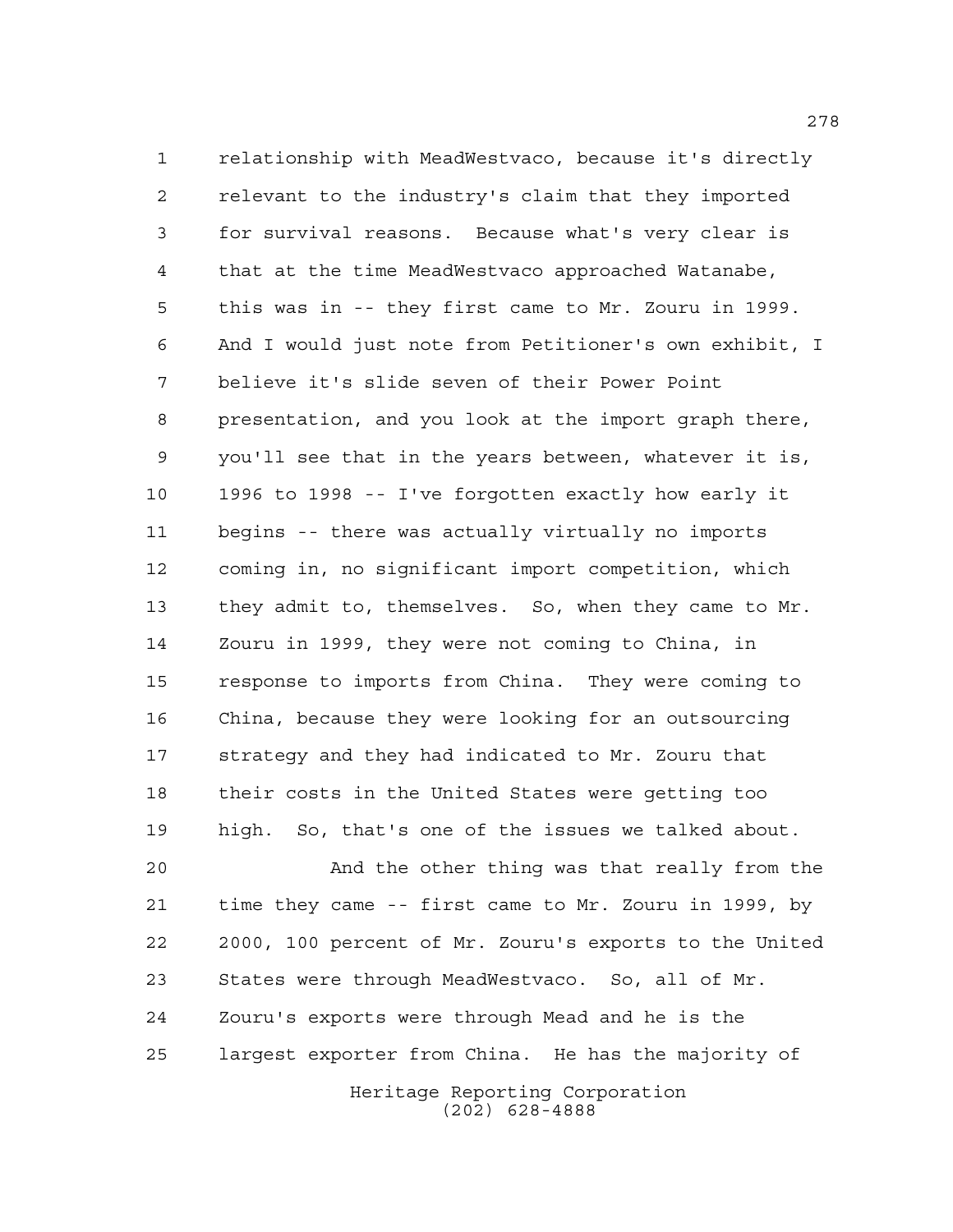the exports from China, which are all then directly attributable to Mead. He only sales through Mead. Mead is the one, who negotiates prices with Mr. Zouru and then turns around and negotiates with his purchasers in the United States. And, in fact, oftentimes, Mead was encouraging Mr. Zouru to reduce his prices and Mr. Zouru was not even able to comply with the demands that Mead had for pricing. But, they tried to service Mead as a customer, as much as possible, since they had now devoted so much of their production to Mead.

 So, as Mr. Zouru said, he was driven to come here, because he truly does feel that it was very unfair for MeadWestvaco to come to him and establish this cooperative alliance and then with no warning, turn around and file a case complaining about the very imports they saw and the very prices that they negotiated and claiming that those -- that Mr. Zouru's products were now injuring Mead and the U.S. industry. And that's really what drove him to come here. Thank you. MR. PERRY: Madam Vice Chairman. I'd like to add one point here. I had -- VICE CHAIRMAN ARANOFF: Could you just

identify yourself for the record, please?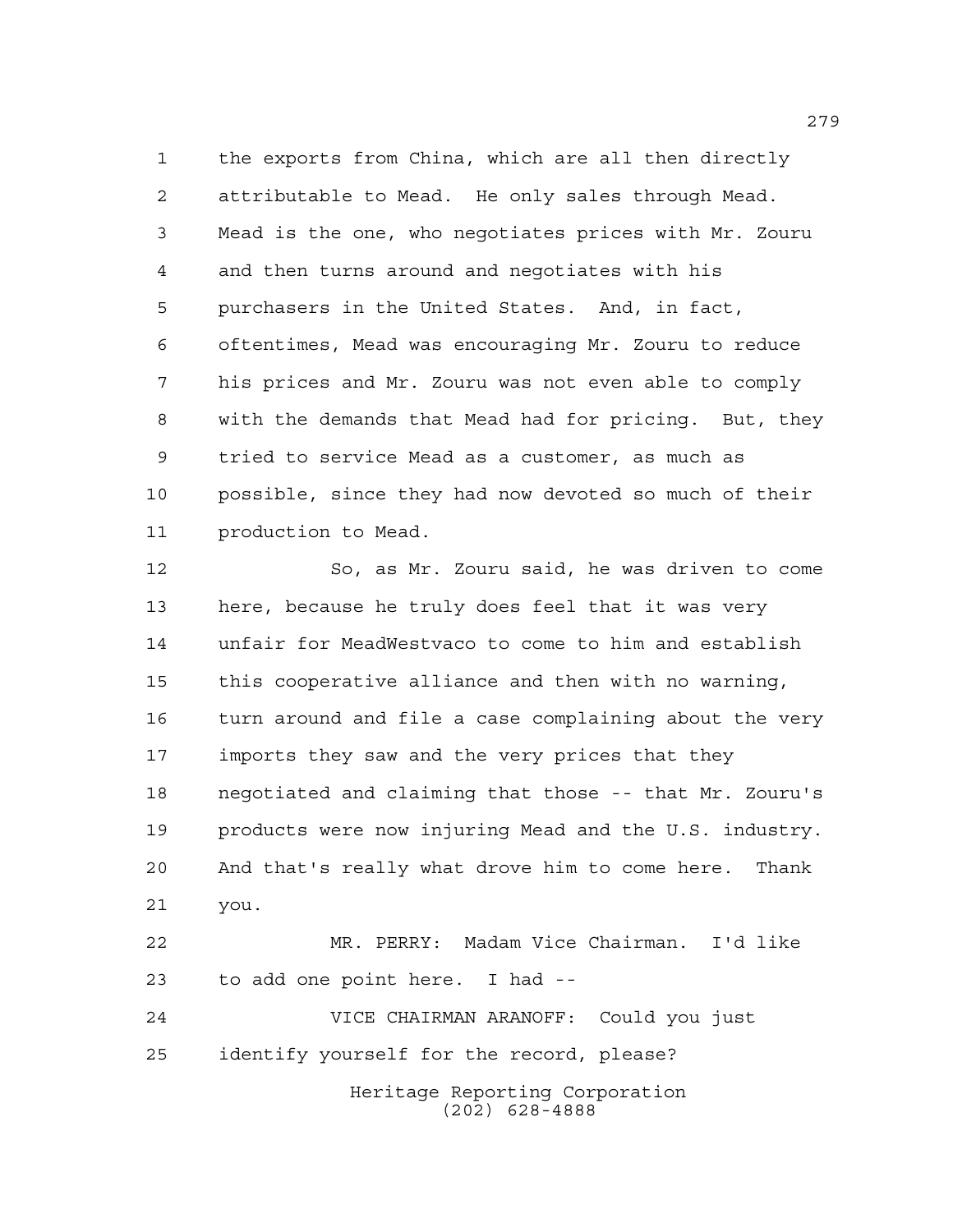MR. PERRY: Bill Perry of the law firm of Garvey Schubert Barer. We didn't have access to the APO and sometimes that's better, because in looking at the public staff report, I thought one key public statement was made, is that when you take out the Petitioner's imports from China, imports from China declined. That's in the public part of the staff report.

Heritage Reporting Corporation VICE CHAIRMAN ARANOFF: Okay, thanks. Let me move on to another question. Hopefully, I'll have time to do this one justice; but if not, I'll come back to it in the next round. What we used to refer to in my youth as the \$64,000 question, and inflation has probably brought it up by now, I think the exact words Mr. Shor used were that the domestic industry controls everything. Mr. Cameron used something similar. If the domestic industry controls everything and if demand is going up, as our apparent consumption data appears to who, and if raw material costs are going up, as people seem to agree, why are prices not going up in the U.S. market and why is the domestic industry not able to make a lot of money on the imports for which they are responsible in one way or another? Who wants to take a stab at that? MR. SHOR: I'll take a crack at the making

(202) 628-4888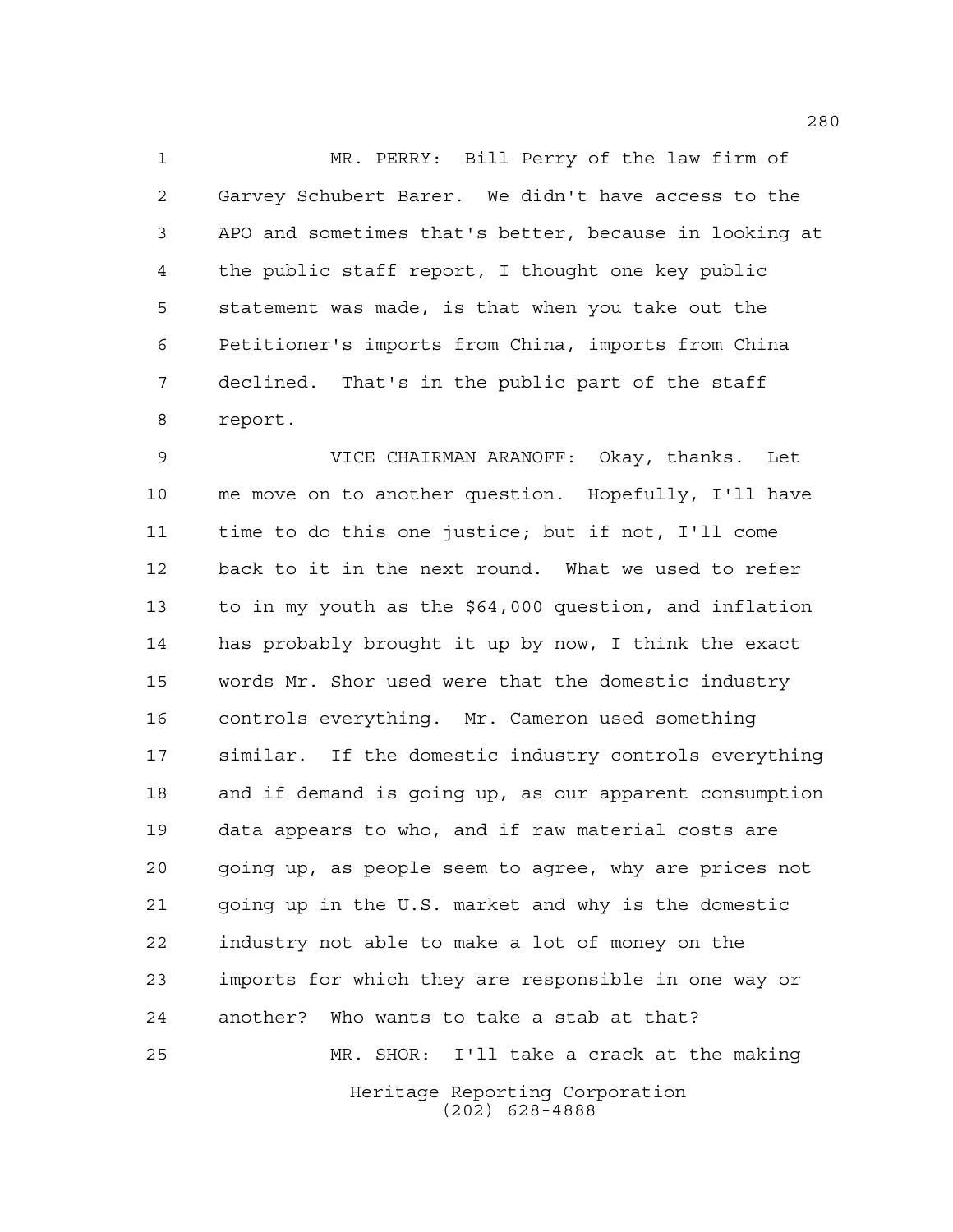money on the imports, because what I heard this morning was pretty interesting and it had to do with the way some of the members of the domestic industry account for their imports. We heard that they bring it in; they put it in their inventory; they commingle it with domestic production; they can't tell it apart; and they use an average cost methodology. Well, if you're imports are low priced and your domestic production is high priced and you average the cost, then what that would tend to do would be to increase the cost of your imports. So, they're saying their imports are not profitable, but that may just be their own accounting for it. If they do average their import costs with their domestic costs, yes, that would make their imports look less profitable than they really are. That can be one explanation.

Heritage Reporting Corporation But, I agree with you, why is it that they're increasing imports and -- and there was the question that was asked this morning, why are they increasing imports and shifting more of their production to imports, when they're losing money on it? I agree, it doesn't make any sense to me either. MR. CAMERON: And we don't really believe that actually. I mean, this gets to the question of are you making -- are you losing money on all of your

(202) 628-4888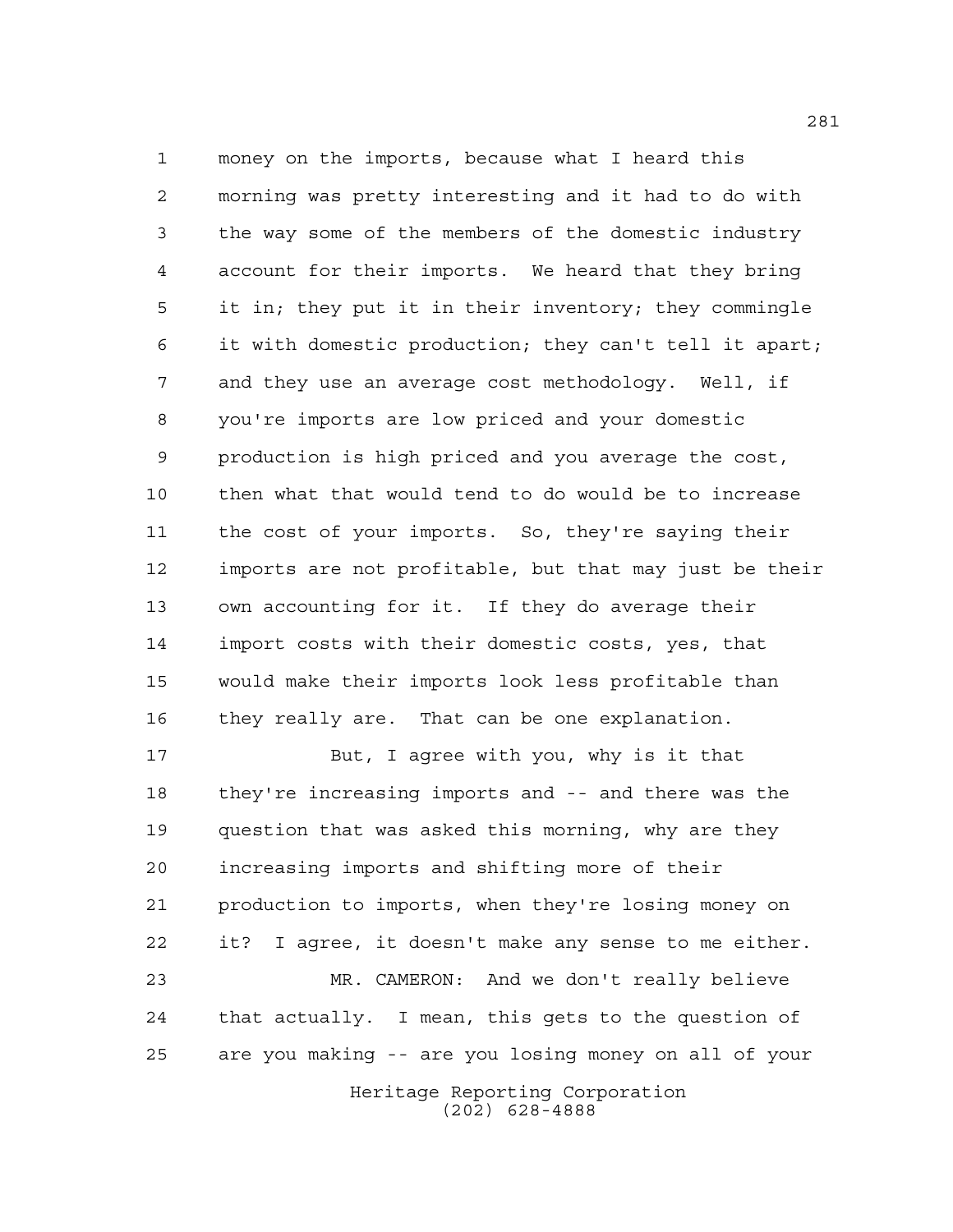imports, which was the assertion that was made. We talked to everyone of the importers at the break. We were wondering whether it's true that if you import, you lose money and whether or not they are all charitable institutions around this room. Actually, there was not one person in this room -- I think the witness from CPP could actually discuss this a little bit more -- but there wasn't anybody in this room, who said that they actually lose money when they import.

 MR. HIXON: I'm David Hixon with NuCarta and that's basically what we're doing. And we have not lost money on importing. And in my period of time when we were with Norcom, I never knowingly, if we sold an import item, that we lost money on during that period of time.

 MS. TUCCI: Excuse me, Meghan Tucci from Target. I just, from a retailer's point of view, would like to mention again that our data, I believe, supports that the prices have actually increased every year for us in the last few years on the product and specifically the 10-pack notebook. However, the retail environment has not allowed for retail increases to the consumer and use consumer price on that product. It's pretty much been stabilized, 10 for a dollar. And our reason for that, you may ask,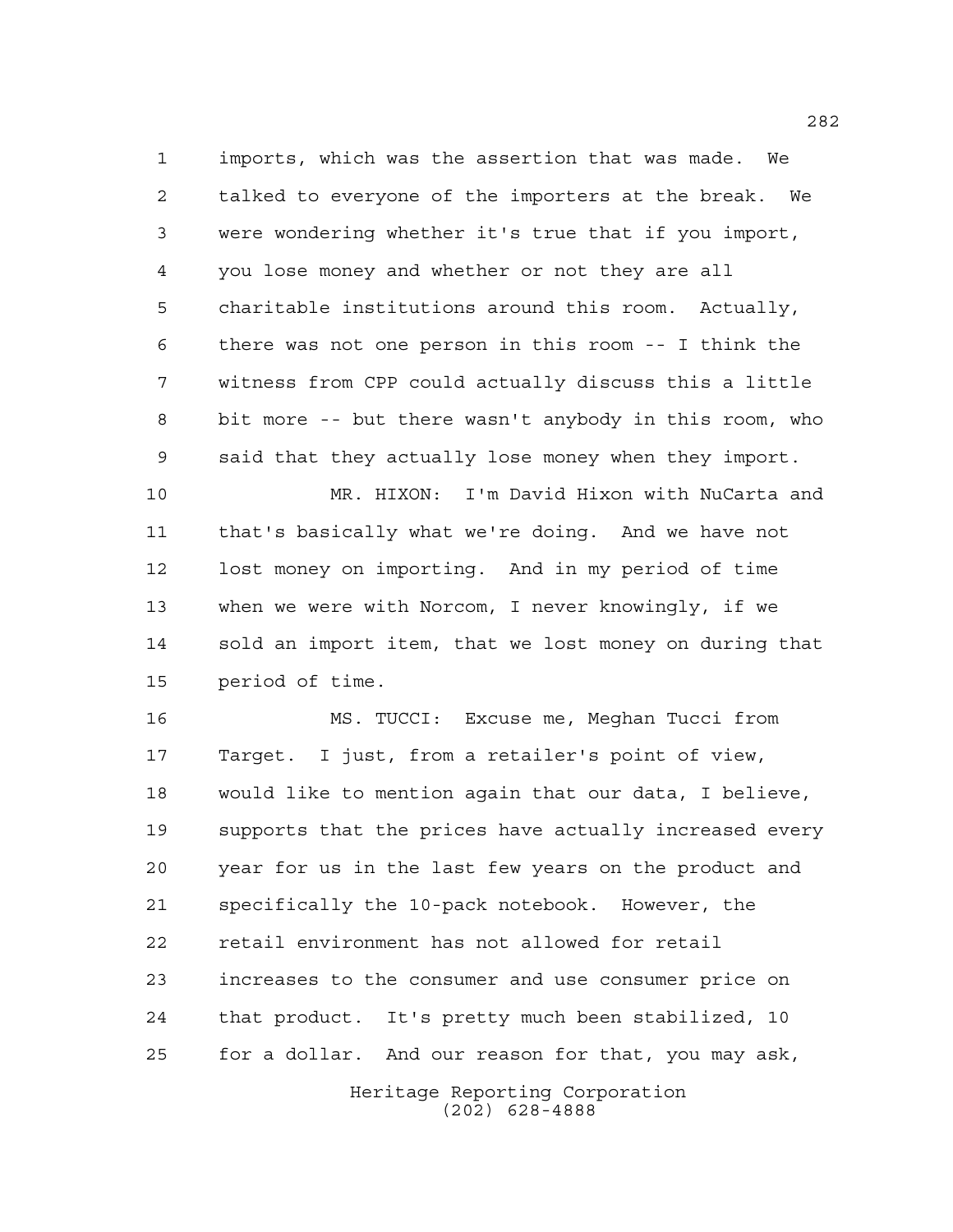is that, again, we see this as an overall global

 marketing strategy for a mass retailer such as Target, to continue to drive our entire back-to-school marketing program, which drives sales throughout the entire store.

 VICE CHAIRMAN ARANOFF: Okay. I appreciate those answers. And my red light is on, so I will come back to this in the next round. Thank you.

 CHAIRMAN PEARSON: Commissioner Hillman? COMMISSIONER HILLMAN: Thank you and allow me to join everyone else in also thanking you for being here and for your perseverance. We very much appreciate it. Just as a little bit of a follow-up to that last question of Commission Aranoff, just to understand, since I guess I was the one that started this issue of so why do you import more, if you're losing money. I would only ask those that do have access to the APO data, to help me understand whether you read -- you know, again, the staff has calculated the financial performance of the domestic industry in the main body of the staff report in the traditional way, looking only at their U.S. operations. And then in an appendix in the back, there are U.S. operations, plus there are import operations. And it was that comparison that I was mentioning. But because the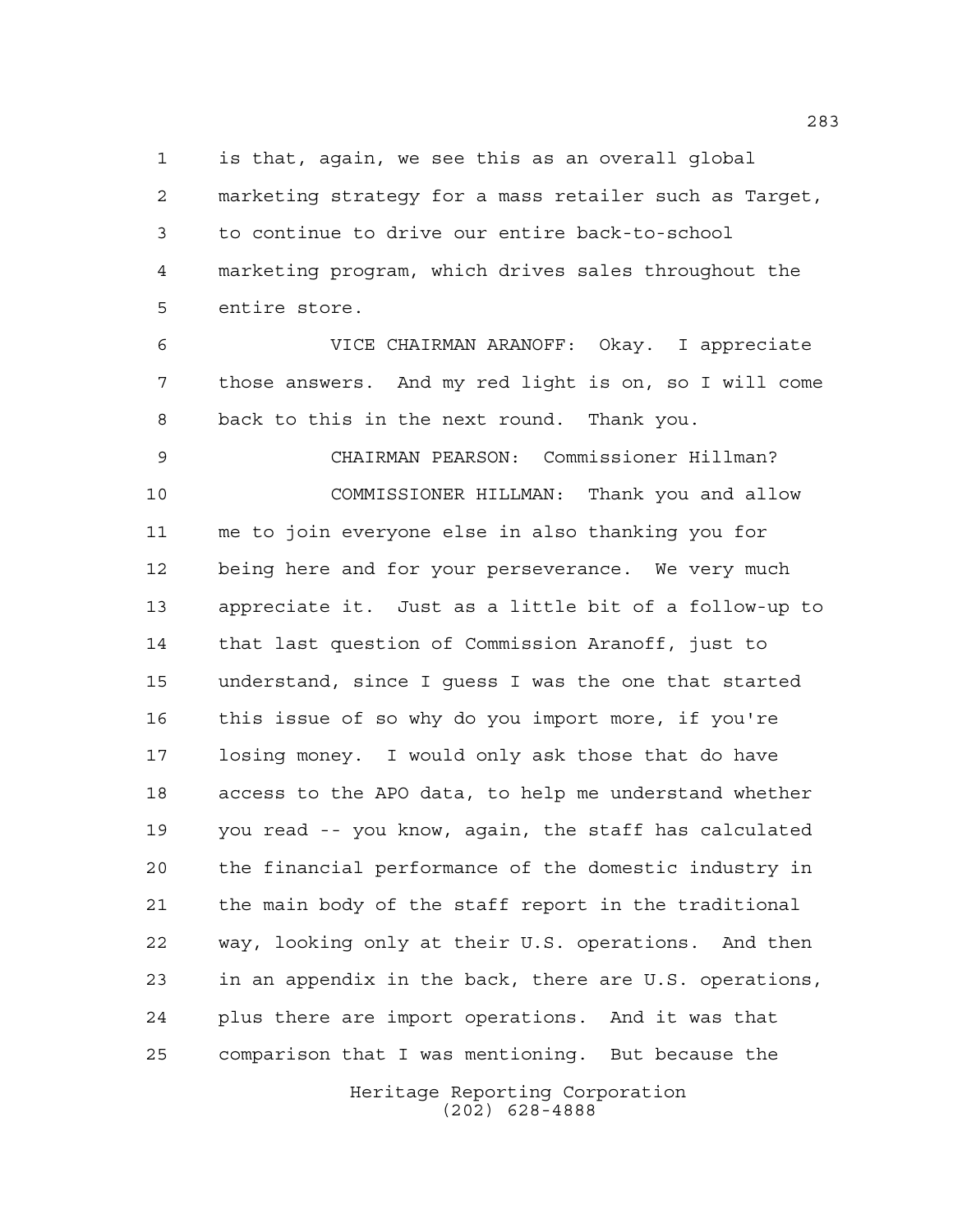data, itself, is confidential, I would only ask if you have any comments on what we should make of those two separate analyses in our staff report. If you could comment on that in the post-hearing brief, I would appreciate it.

 MR. CAMERON: We would love to. Thank you. COMMISSIONER HILLMAN: Okay. Then, if I can ask a couple of you, Staples, I'm sure, Walgreens, and perhaps some others, commented on something that struck me as unusual, but maybe not, and I guess I would like to explore it, and that was this issue that when Mead told you that they were going to be sourcing the products that they were selling to you from China, they asked you to become the importer of record. I 15 just want to make sure I understand. Is that typical? I mean, do you frequently find out from a supplier that they're going to switch to sourcing it from somewhere else and ask you to be the importer?

 MS. CIULLA: Susan Ciulla, Staples. When products are imported, it tends to be a mix of whether the product is imported by us, the retailer, or whether the manufacturer imports it and then sells it to us domestically. Usually, the typical driver of who handles it is which company is more able to handle the freight most economically. Typically, that's the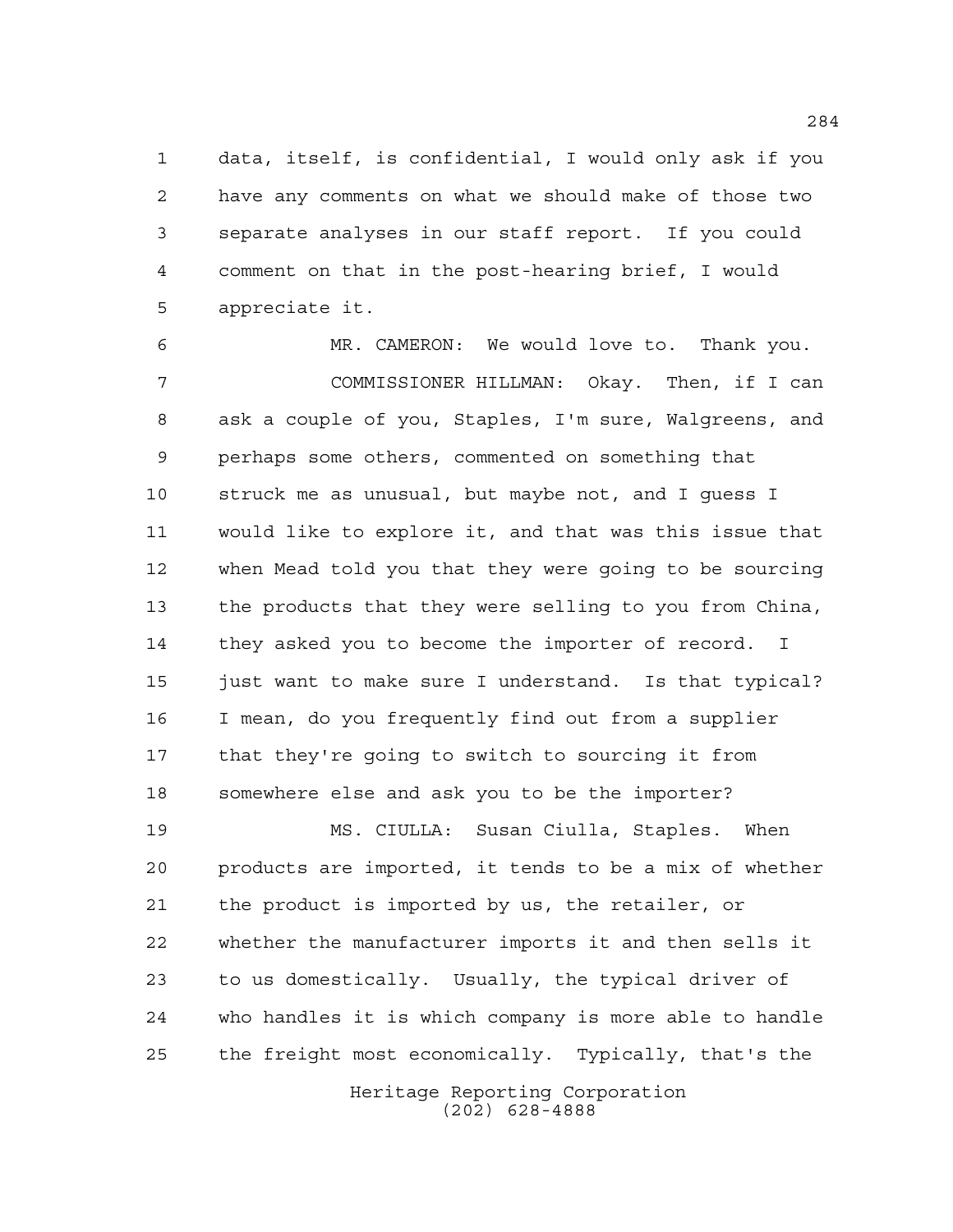Heritage Reporting Corporation (202) 628-4888 driver, but not always. At Staples, we have a pretty extensive freight management department and, as such, it's our preference to manage freight ourselves, because that allows us to manage the flow into our DCs. And, again, back-to-school is such a peak time period. If the vendor manages the freight, we, then, have a lot of difficulty controlling that inbound traffic. COMMISSIONER HILLMAN: And is it just the management of the freight or is it also the issue of the negotiation of the price in China? MS. CIULLA: We strictly handle the freight. We paid Mead for the product and they handle things in China. COMMISSIONER HILLMAN: Okay. So, they, Mead, negotiated -- MS. CIULLA: So, we did the freight management. COMMISSIONER HILLMAN: They negotiate the price in China. You don't know what Mead is paying Watanabe? MS. CIULLA: No, we absolutely do not. They did all the negotiations. We strictly negotiated with Mead. COMMISSIONER HILLMAN: Okay. And, again, is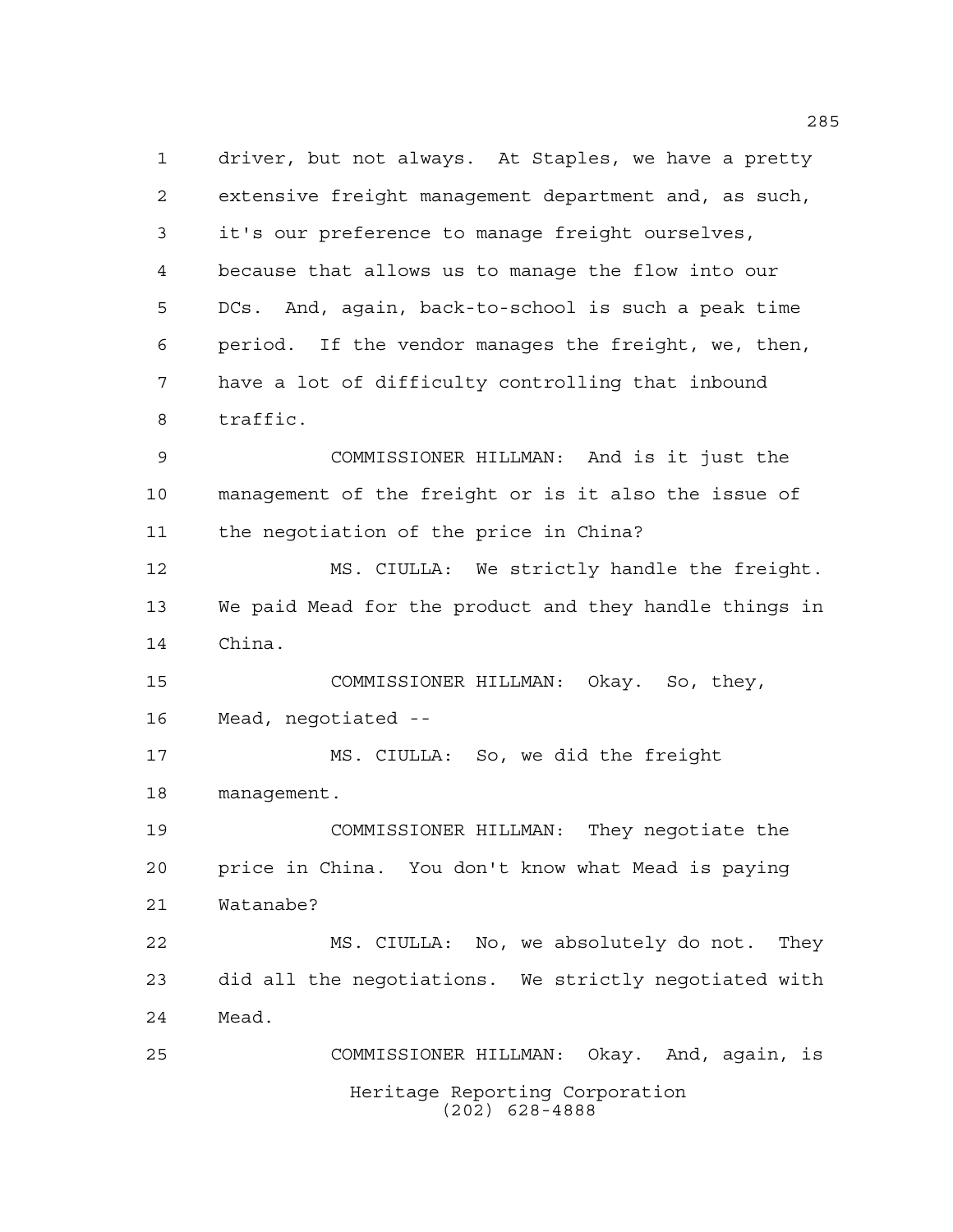that typical in other instances, in which Staples is a direct importer, yourselves, do you, then, negotiate the price with the foreign supplier?

 MS. CIULLA: I don't know of any example, when we are dealing with somebody, who is handling that for us, that we ever have direct negotiations with the ultimate producer of the product. So, it's completely standard that we would deal with Mead. COMMISSIONER HILLMAN: Okay, thank you. MR. CAMERON: Just to clarify -- COMMISSIONER HILLMAN: Mr. Cameron? 12 MR. CAMERON: Sorry, just to clarify it. I

 believe your follow-up question was when you directly import, then you're dealing with the manufacturer. I think that was her --

 MS. CIULLA: When we direct import on our own and find the manufacturer ourselves, yes, we deal directly with them.

19 MR. CAMERON: Which is normal.

MS. CIULLA: Yes.

 COMMISSIONER HILLMAN: Okay. Ms. Tucci, on the Target side, would you have any comment on this typical -- atypical importer of record and who negotiates the price?

Heritage Reporting Corporation (202) 628-4888 MS. TUCCI: It would be very similar to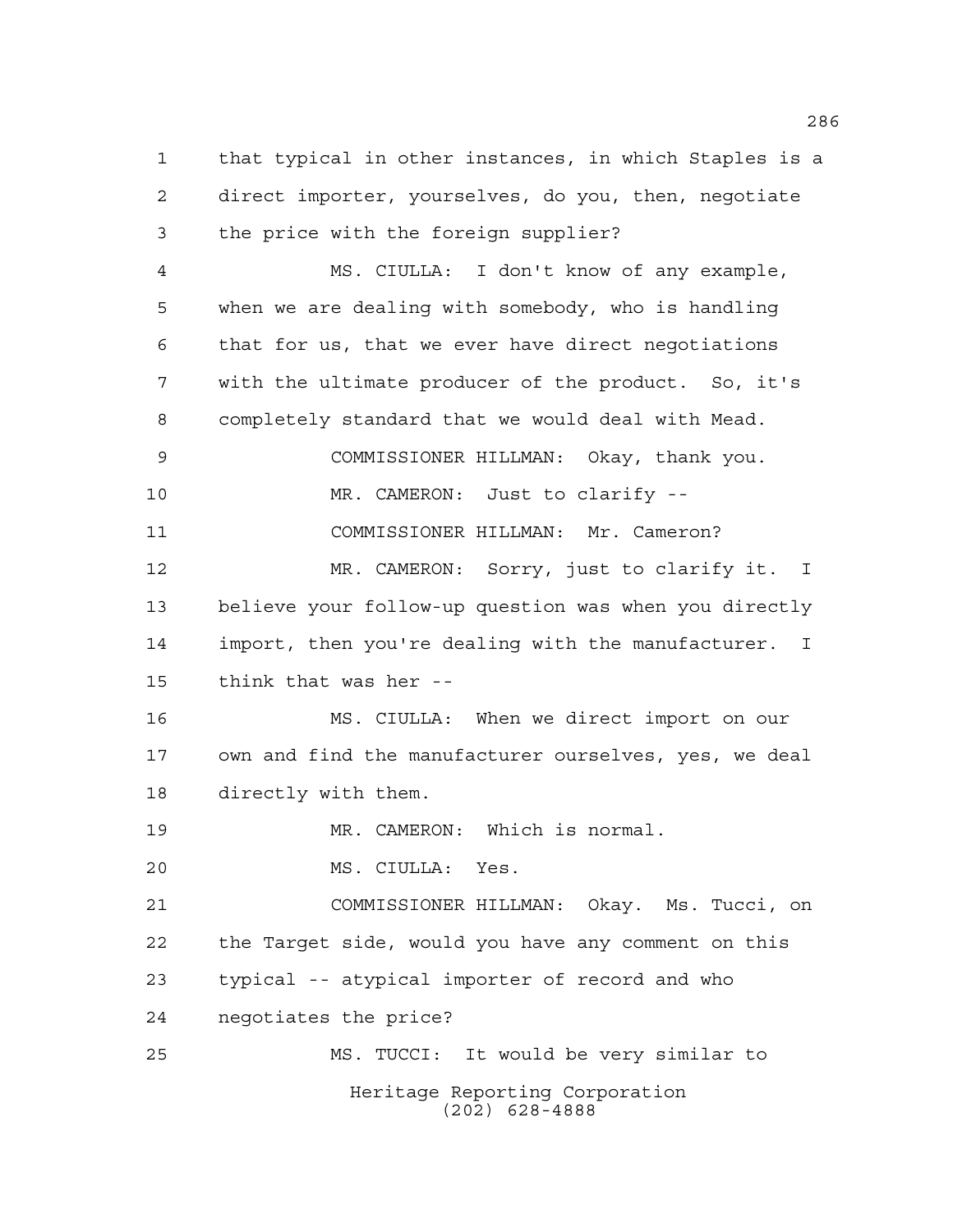Staples' comments.

 COMMISSIONER HILLMAN: Okay; all right. I appreciate those answers.

 MR. VANGUYSE: Mark VanGuyse with Walgreens. COMMISSIONER HILLMAN: I apologize. Yes, go ahead.

 MR. VANGUYSE: It's pretty much similar to my colleagues there. When we are comfortable with a company producing and be able to deliver to our consolidation facilities overseas, then we negotiate the price, taking possession at the port in --

 COMMISSIONER HILLMAN: So, you would not describe this relationship with Mead/Watanabe as unusual? I mean, they were negotiating in China, you were the importer of record, but, nonetheless, they were handling all of the negotiations and the pricing? MR. VANGUYSE: Right. I would just -- if I was buying from Mead, I would just negotiate the price with Mead.

 COMMISSIONER HILLMAN: Okay; all right. Ms. Ciulla, if I could then come back to you on the issue of the bids and the lack of bids, if you will, from the domestic industry, just so I make sure I understand it. Do all of your bids traditionally have a maximum price, a starting price?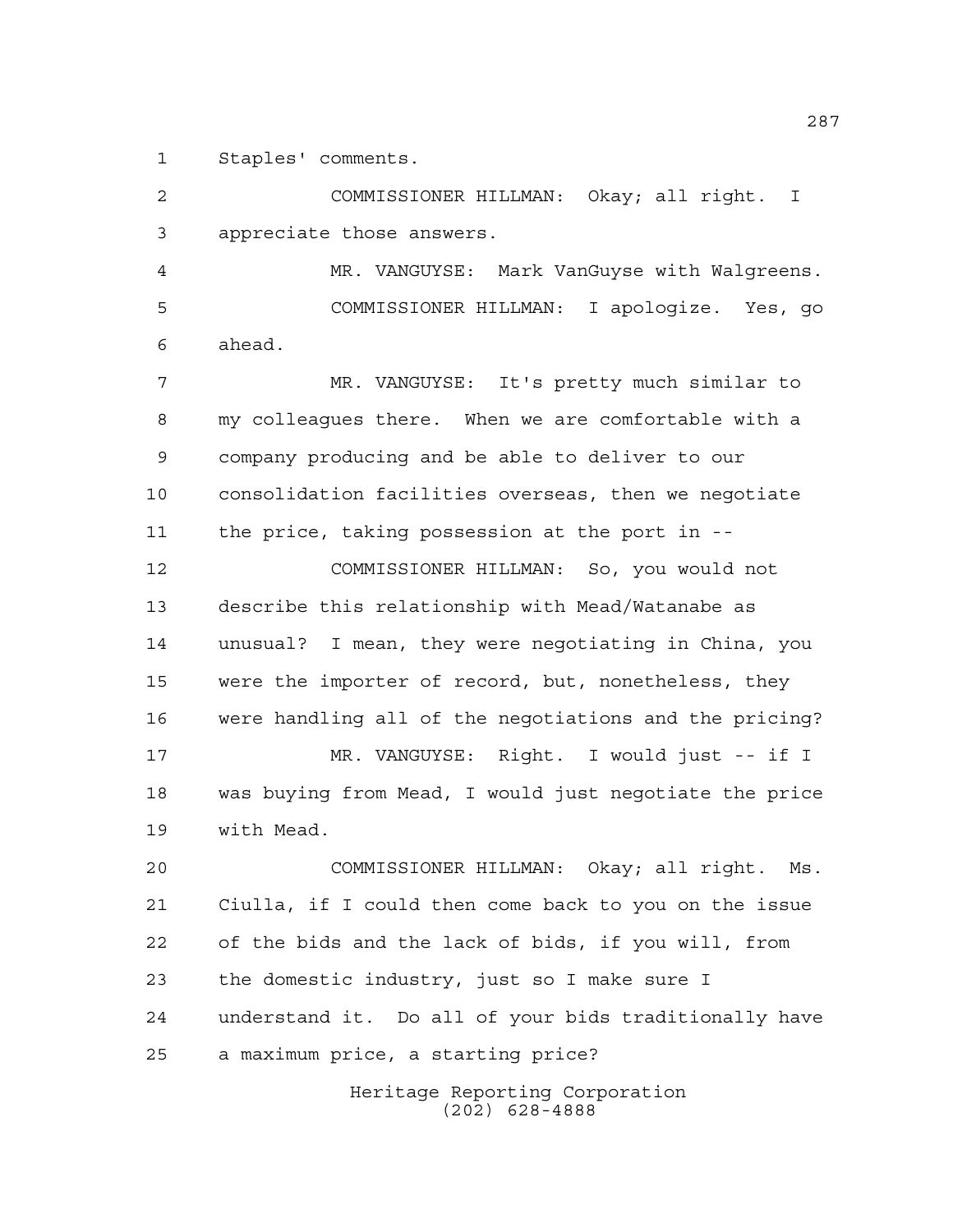Heritage Reporting Corporation (202) 628-4888 MS. CIULLA: No, our bids do not have a starting price. COMMISSIONER HILLMAN: Okay. So, it was not as though the domestic industry didn't bid, because they couldn't hit a given price -- MS. CIULLA: Absolutely -- COMMISSIONER HILLMAN: -- without pricing the bid? MS. CIULLA: Absolutely not. COMMISSIONER HILLMAN: Okay. And that would have been true for all of the bids that you described in your testimony? MS. CIULLA: That's correct. COMMISSIONER HILLMAN: I appreciate that. I guess I sort of was curious on this 92 bright issue, just on a couple of things. One, do you pay a premium for it? I mean, if you think it is going to add value to your brand, have you traditionally paid a premium to get 92 bright? MS. CIULLA: Staples has not paid a premium to get 92 bright. Typically, what drives the 92 bright is the source of the raw material and that is the reason why it's depended upon sourcing from specific countries. So, the American Hardwood that's used in the United States is not as bright. The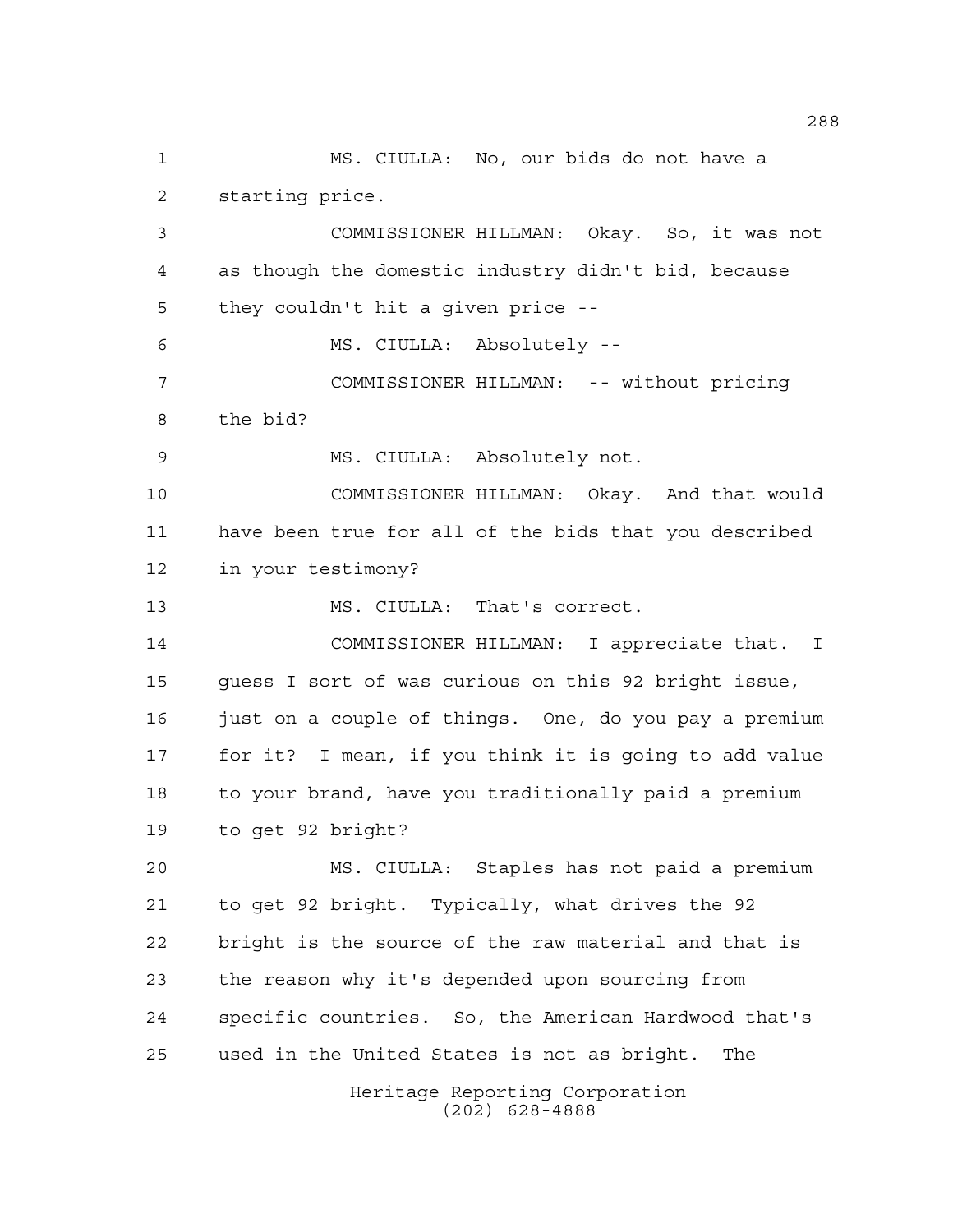Eucalyptus that the product in Brazil is made out of comes out much brighter and the product used in Indonesia is, also, much brighter. So, no, we do not pay a premium for it. That is the standard product that those countries produce and sell, as the equivalent of the product produced from the mills in the United States. So, it's reflective of the raw material and not an upgrade.

 COMMISSIONER HILLMAN: Okay. Do you have any sense of whether from a paper production standpoint, it is more expensive to product 92 bright?

 MS. CIULLA: To the best of my knowledge, there's no difference in expense.

 COMMISSIONER HILLMAN: Okay; all right. So, it's not an issue of they bleach it more or do something else to it. It is simply if you start with a different kind of pulp, you end up with a whiter paper?

MS. CIULLA: That's correct.

Heritage Reporting Corporation COMMISSIONER HILLMAN: Okay; all right. I appreciate that. If I can -- on the American Scholar side, Mr. Rao, I just want to make sure I understand it. Your testimony mentioned that American Scholar was a major manufacturer to all three Petitioners. Just so I understand it, so you were a producer, but

(202) 628-4888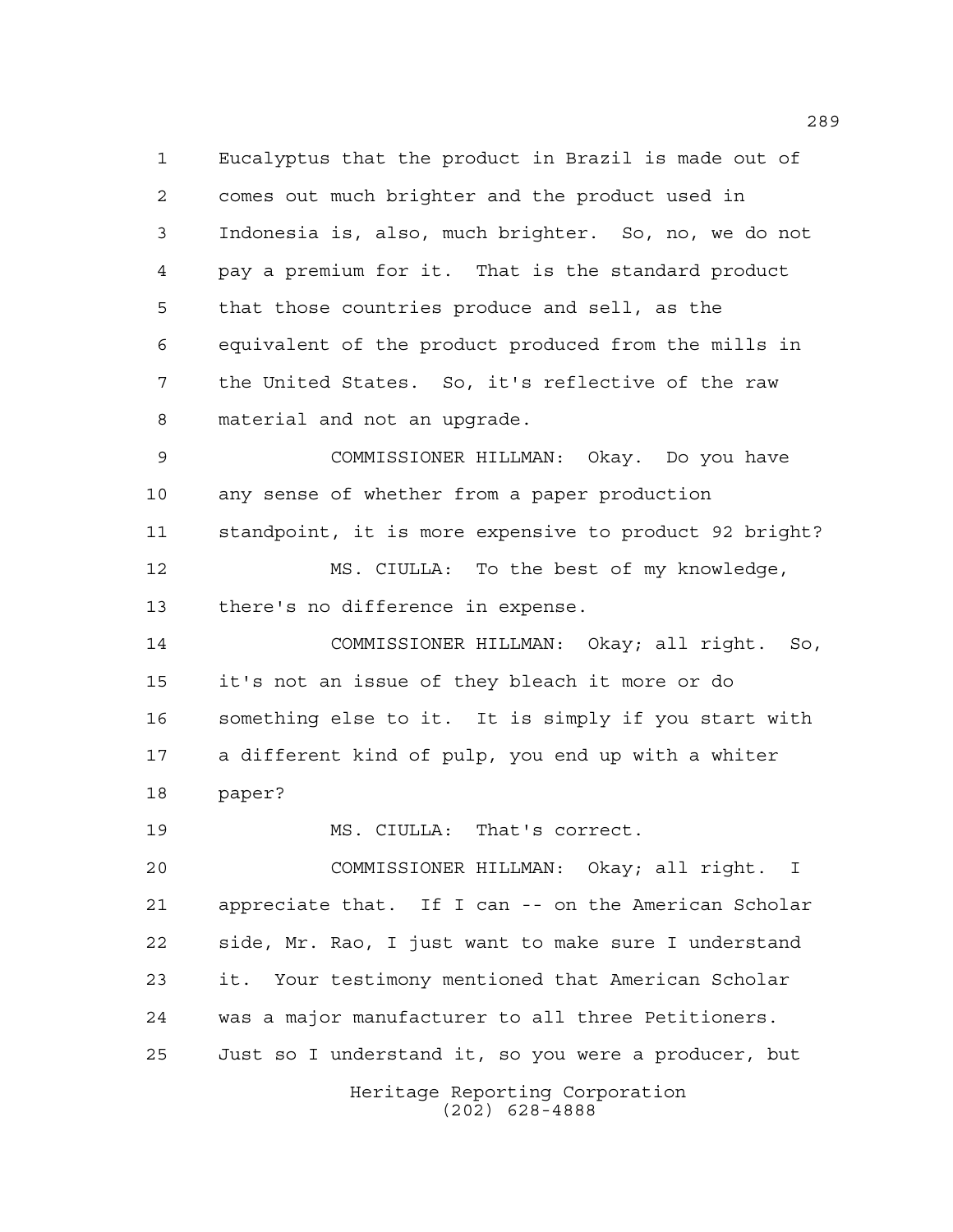Heritage Reporting Corporation you were selling to other producers; is that correct? MR. RAO: That's correct. COMMISSIONER HILLMAN: Okay. MR. RAO: OEM manufacture in the United States. COMMISSIONER HILLMAN: Okay. And, again, help me understand, again, why are the domestic producers purchasing from what is theoretically a competitor? MR. RAO: At that time, we were producing -- we were an OEM manufacturer. We used to manufacture for other companies. Until it became apparent that we were in the market competing against them, they went overseas to source out other products, other manufacturers in Brazil and in China, cheaper than what we could provide them domestically. There are only three manufacturers in the United States for Marble Composition, American Scholar being one of them, Mead, and Roaring Spring. COMMISSIONER HILLMAN: Okay. And then we've heard testimony that more recently, Roaring Spring is the only remaining domestic producer of composition books. Is that -- would you agree with that? MR. RAO: Would I agree? We have the capacity to still do it, but we do not produce

(202) 628-4888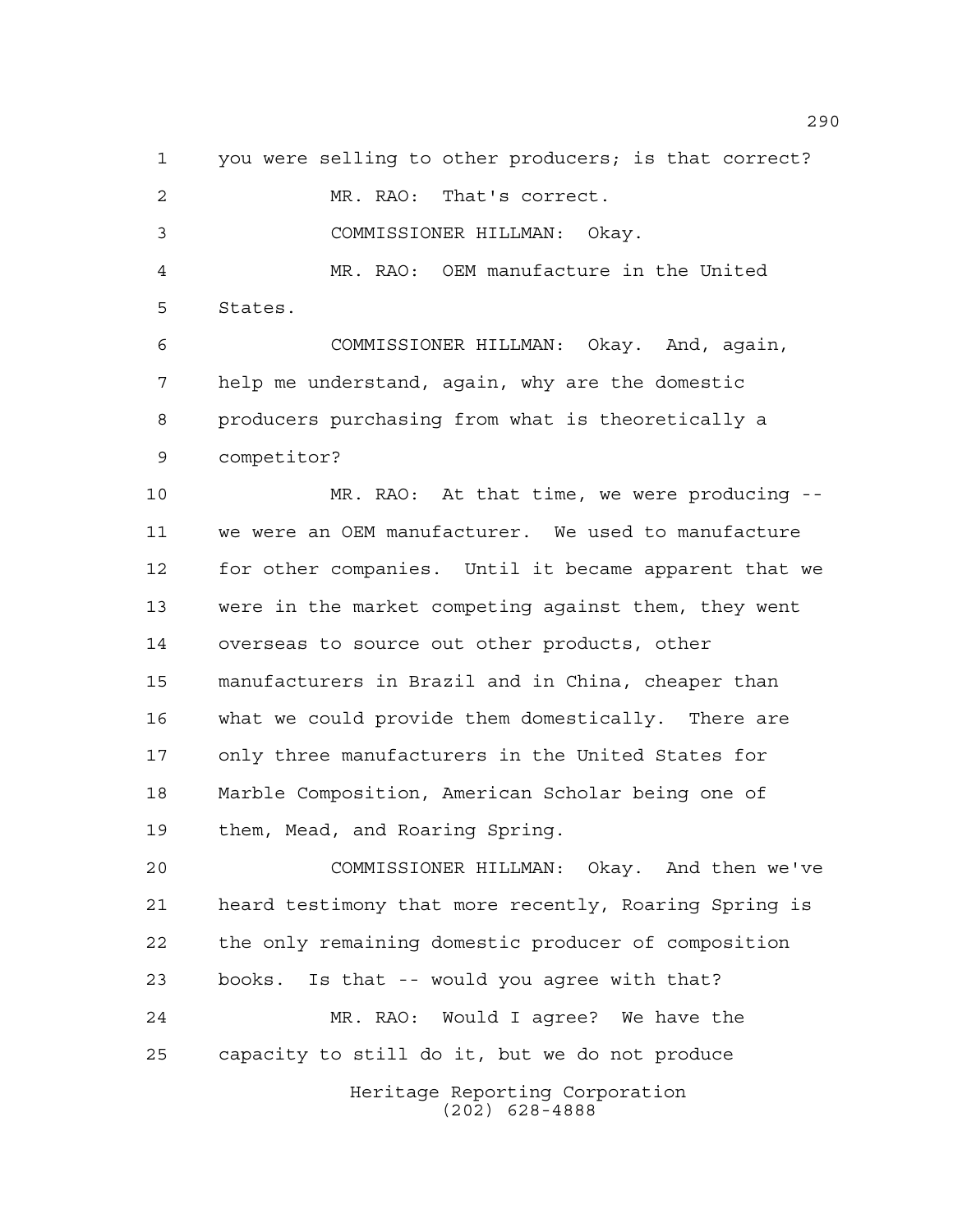domestically right now.

 COMMISSIONER HILLMAN: Okay. MR. RAO: We have the machinery to do it. COMMISSIONER HILLMAN: Okay; all right. Then, I guess sort of following up on the \$64,000 question, I mean, I'm struggling to understand it, because if you heard the testimony this morning, it was so much about the price being driven down, the price, the price, the price, that everybody was forced to do various things connected to the price. I guess I would like to hear your sense of how pricing of these products works and whether you think it has changed; whether there is something about the competition, the fact that a number of the domestic retailers have become direct importers, in some instances; whether the reverse on-line auction bidding; whether these hotel room shootouts; however you want to describe it. Do you perceive that there has been a change in the price discovery process or anything about it that has affected the way prices are set in the U.S. market in recent years? MR. CAMERON: Well, why don't we start with respect to Staples, because I believe, as we testified earlier this afternoon, Staples has been importing from Indonesia since 1994 -- they've been there for a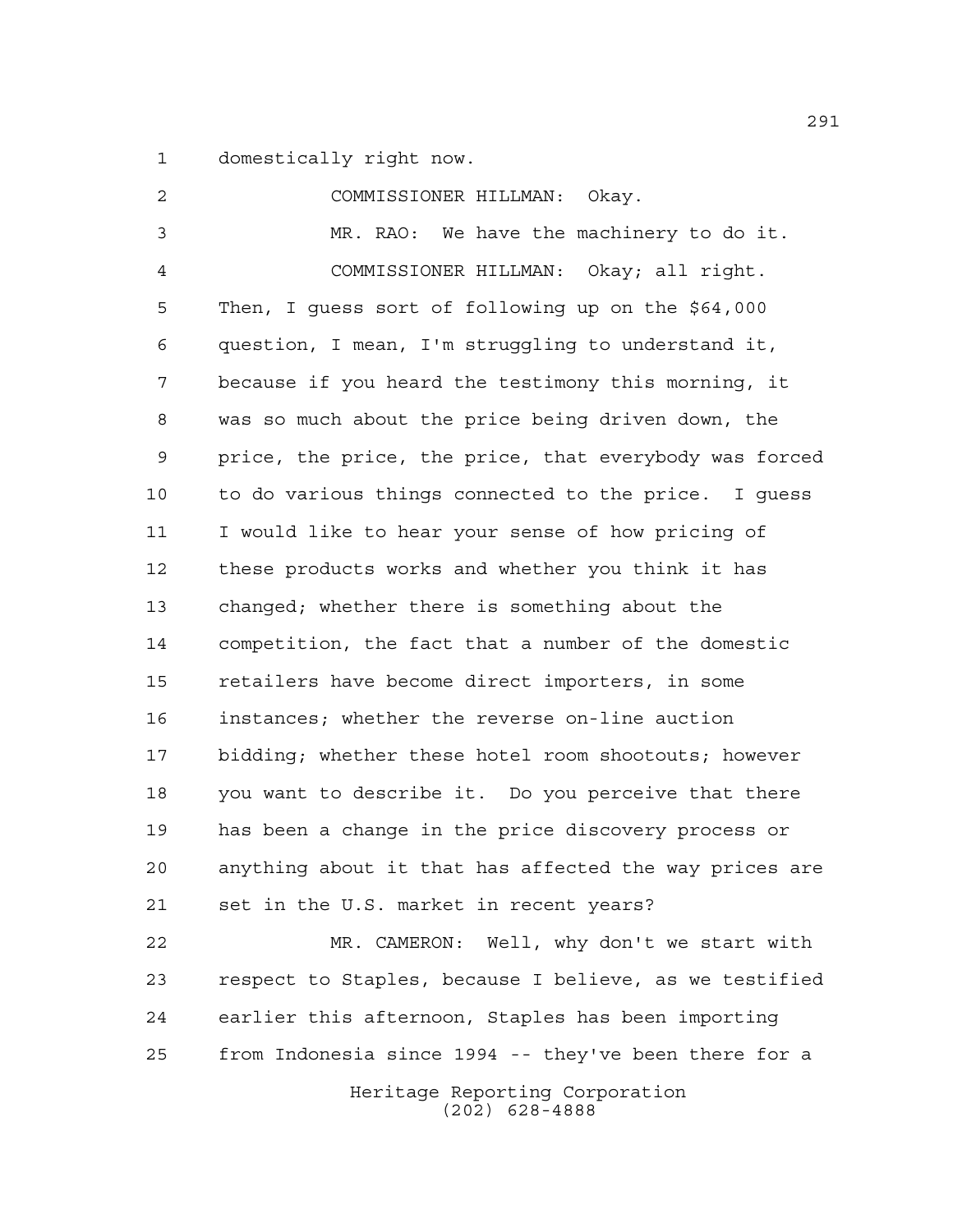long time -- and from Brazil since 1998.

| 2  | MS. CIULLA: Yes, I would say that the                  |
|----|--------------------------------------------------------|
| 3  | importing issue hasn't changed with us over many,      |
| 4  | many, many years. The only thing that did change in    |
| 5  | more recent years is that instead of holding out a     |
| 6  | certain amount of our supply for U.S. production,      |
| 7  | based on our quality standards issue, we did then move |
| 8  | most of our supply, if not all, to the imported        |
| 9  | products.                                              |
| 10 | With regard to bids, bids have not changed             |
| 11 | that significantly at Staples over the years. When I   |
| 12 | started at Staples, it was a process where I would     |
| 13 | solicit bids from the manufacturer and then I would    |
| 14 | put together the analysis in a spreadsheet and         |
| 15 | determine who I was going to buy from.                 |
| 16 | In this category of business, one year, we             |
| 17 | did the on-line auction. It was not the right          |
| 18 | process. The on-line auction for us, the way that we   |
| 19 | did it, collected all the prices and drove the price   |
| 20 | In the end, we did not end up purchasing<br>down.      |
| 21 | product from the lowest bidder, and it all goes back   |
| 22 | to quality. We stopped using that process.<br>And      |
| 23 | although electronically, we gather the data, this is   |
| 24 | all about product samples, quality of product, and     |
| 25 | availability of product and pricing. And I think,      |
|    | Heritage Reporting Corporation                         |

(202) 628-4888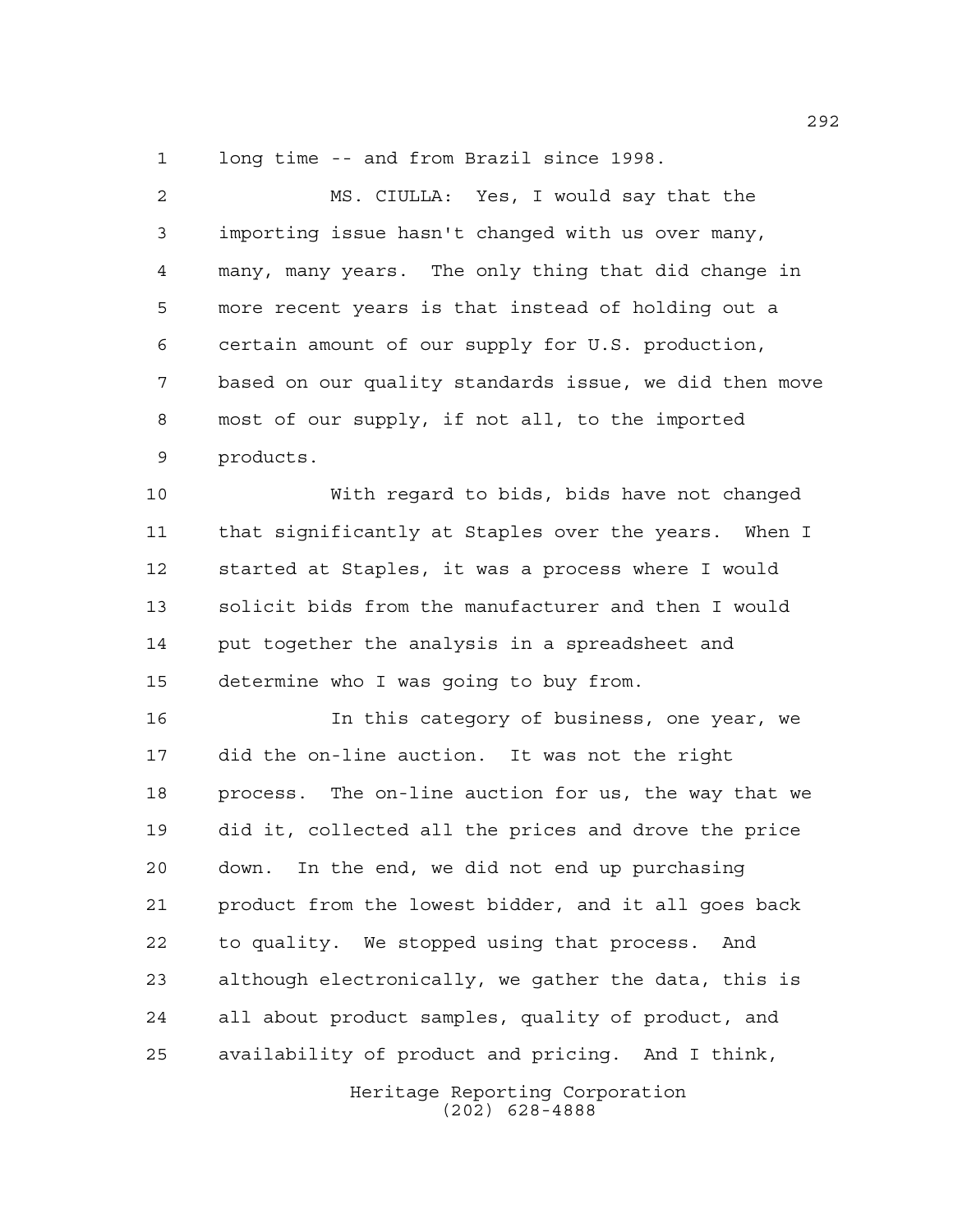too, if you take a look at the response in our questionnaire, that answers the issue about where price falls on us.

 COMMISSIONER HILLMAN: Okay. Unfortunately, my red light has come on, so I will come back to this issue of how this bidding process works and has affected prices in the next round. Thank you.

 CHAIRMAN PEARSON: Commissioner Okun? COMMISSIONER OKUN: Thank you, and just for purposes of keeping things complete, I would just ask the other purchasers to respond to Commissioner Hillman's question. But, if you could just add one more thing, which I think is relevant, which is what I heard the Petitioners saying this morning is what Respondents are talking about, it's the domestic producers, who control all of these imports and it's control that allows them to figure out what's going on in the market. Their response to that was, you've got Staples, you've got Target, you've got Walgreens sitting here. If anyone is able to control the market, it's the big box, the big retailers, and they're the ones driving price down. So, if you could, as part of your response to Commissioner Hillman's question about what's changed in the pricing practices, if you could also respond to that for me.

> Heritage Reporting Corporation (202) 628-4888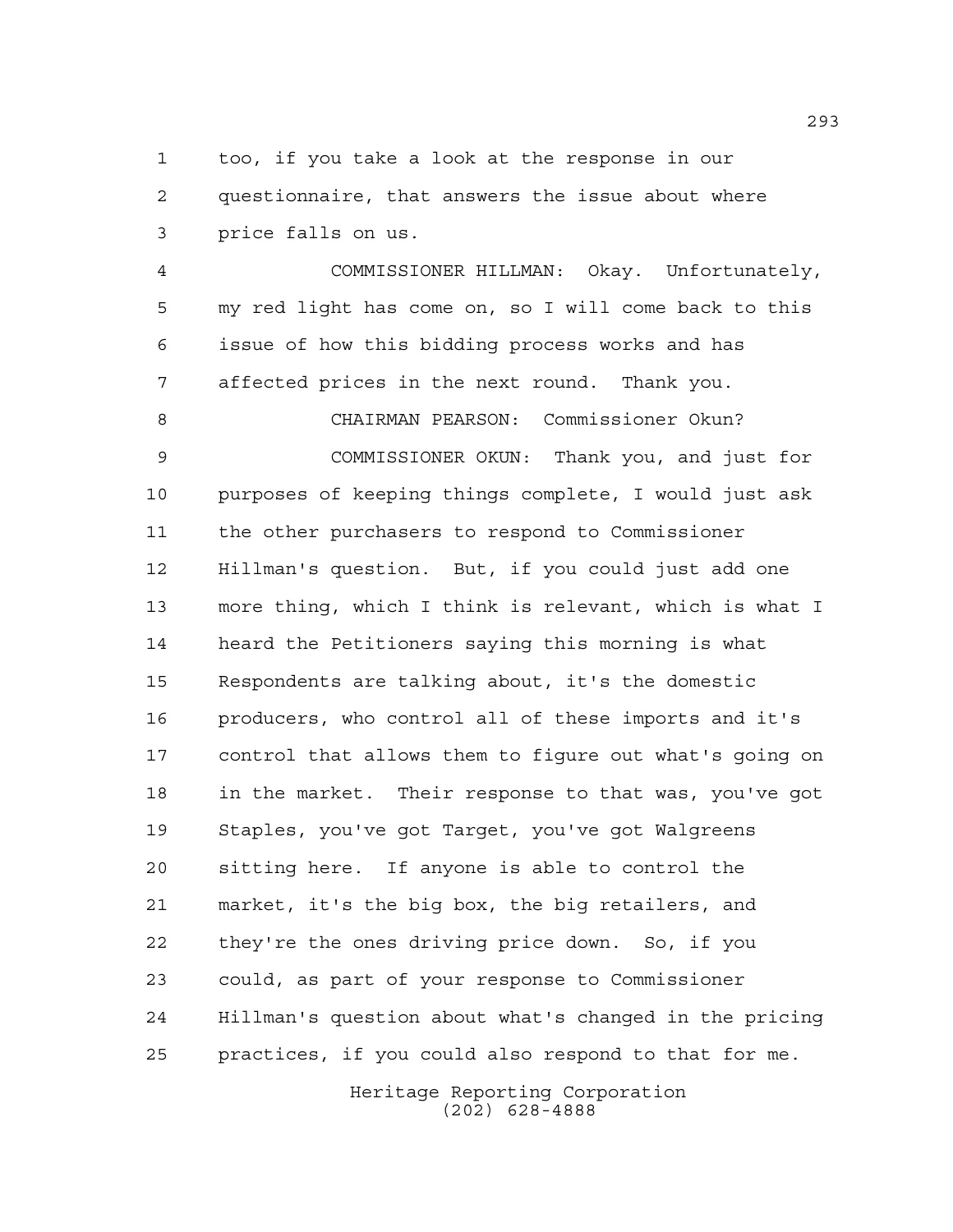And I'll come back to Staples on that; but let me start with you, Ms. Tucci.

 MS. TUCCI: Thank you. Meghan Tucci from Target Stores. Again, our process has not changed. We do not participate in hotel room shootouts. I'm not familiar with that process. And we do not do reverse auctions. We do an e-sourcing bid process. We, also, do not set minimum or maximum price to begin at. We just let the suppliers put in their first bids and we have several rounds until we make our decision. The decision is not solely based on low price. The decision is based on experience with past suppliers, how they handled the product logistically. Also, in our largest purchase, we require palletization of this product, so we are not able to direct import this product. It must come through the United States, so we buy it from a U.S. supplier.

 The pricing on the product, actually for us, has been increased by the suppliers for the last several years. So, the price on the raw materials and other pressures have caused Target to take price increases every year, although our retail price has remained the same to the end-use consumer.

Heritage Reporting Corporation (202) 628-4888 COMMISSIONER OKUN: Okay. I heard that response earlier. Can I hear from Walgreens on this?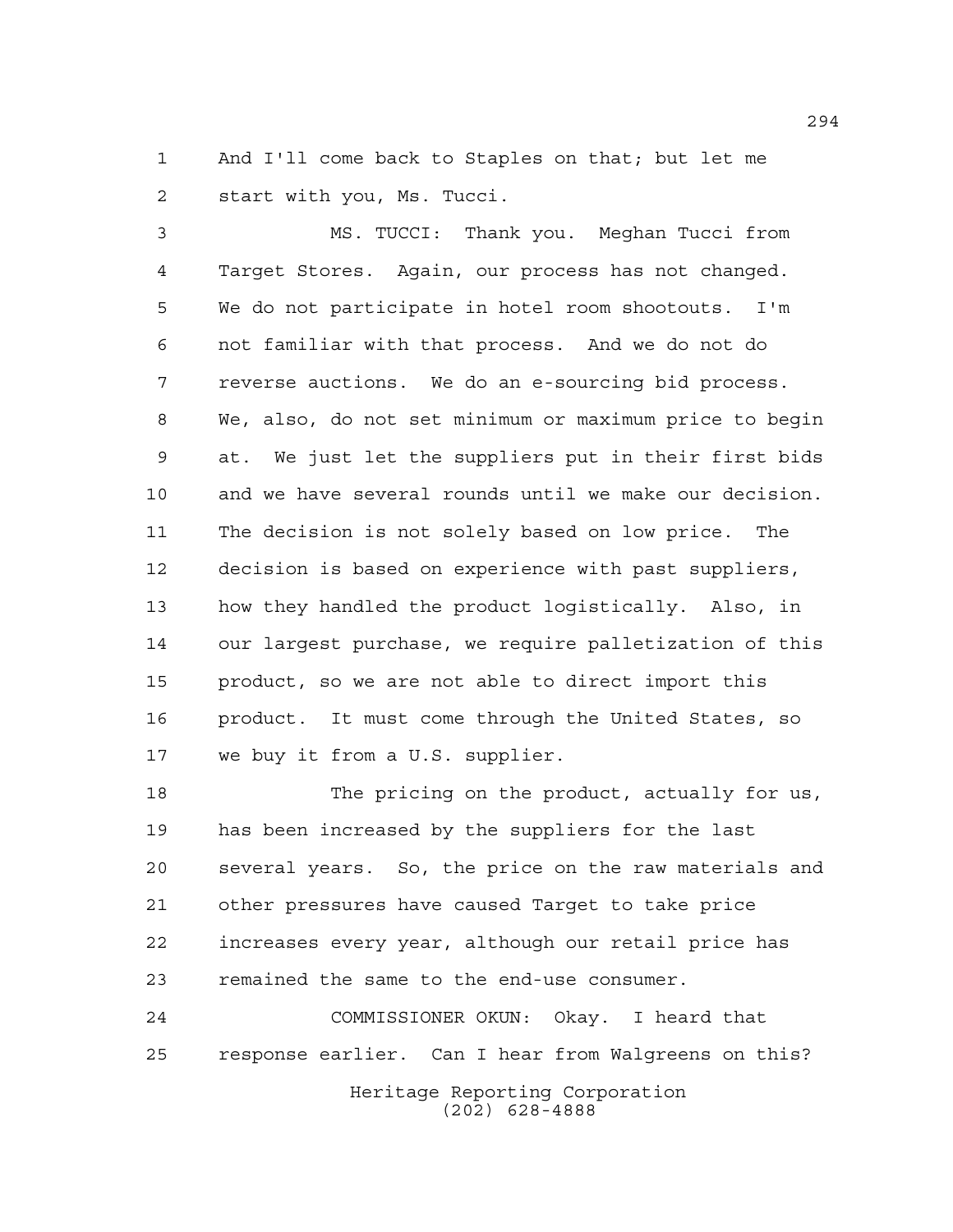Heritage Reporting Corporation (202) 628-4888 MR. VANGUYSE: I'm Mark VanGuyse with Walgreens. I can only speak for the past two-and-a- half years. That's the period of time I've been involved with this category. But, in 2004, we did an auction process and much like Staples' experience, we didn't, in all categories, go with the lowest bidder. We obtained pricing that way and, then, obviously, went with reliability to the vendors that we thought could provide us product at a reliable time and with reliable quality. And then last year, we just obtained bids from the various producers and from that, just based on what we obtained, shows the vendor that we felt most comfortable with at that time, with a lot having to do with someone being able to have very consistent production of our own private label. COMMISSIONER OKUN: And, Mr. VanGuyse, do you do direct importing? Did you respond to that question? MR. VANGUYSE: Yes, we do direct importing. COMMISSIONER OKUN: You direct import, as well? MR. VANGUYSE: Yes; yes. COMMISSIONER OKUN: For your private label? MR. VANGUYSE: Yes. COMMISSIONER OKUN: Okay. Anyone else on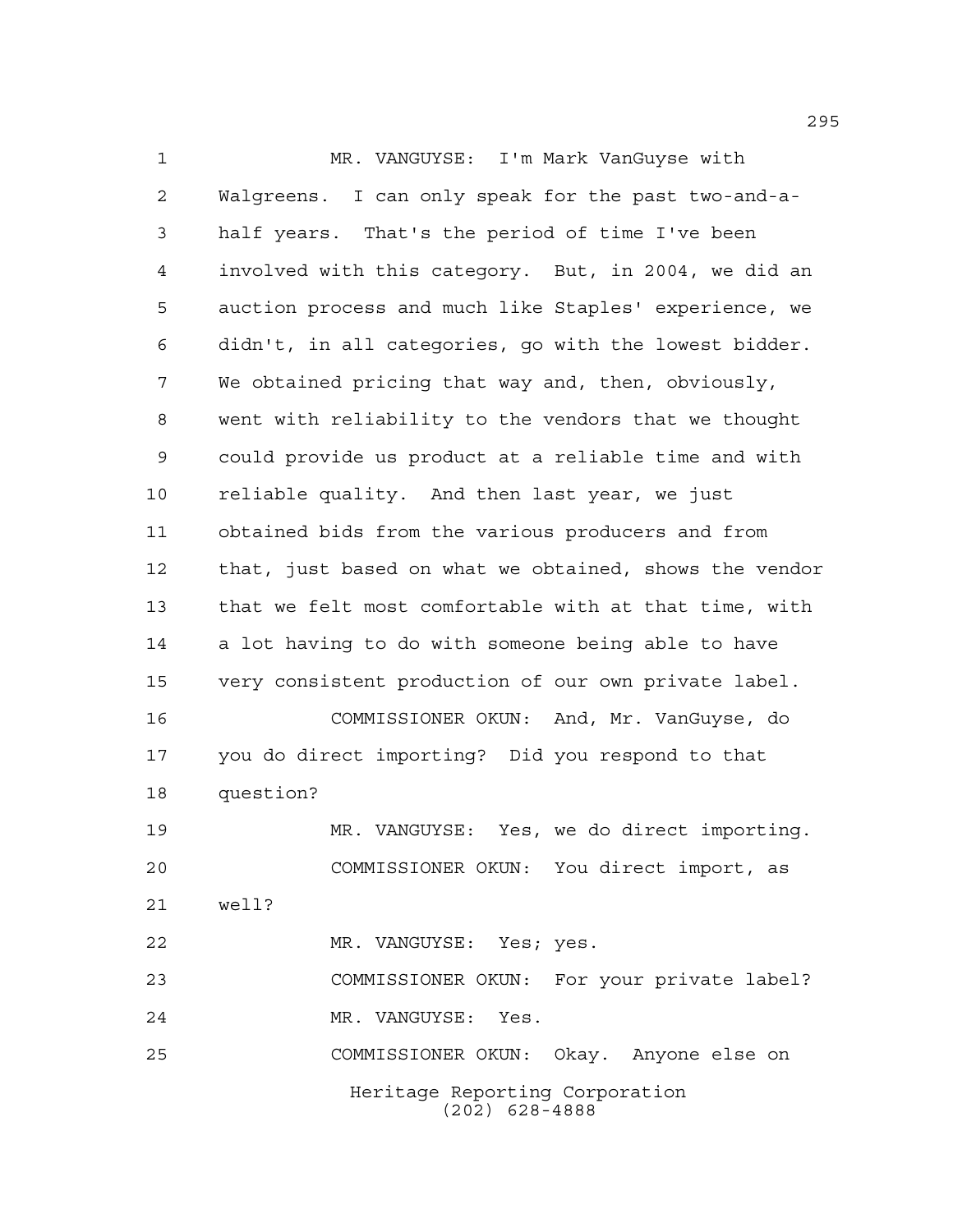Heritage Reporting Corporation the panel want to respond to pricing practices in the industry, anyone else that would have information on that? MR. CAMERON: Well, just one thing. COMMISSIONER OKUN: Okay, Mr. Zouru wanted to say something and I'll come back to you, Mr. Cameron. 8 MR. ZUORU: (Responds in Chinese.) MS. GAO-SHEPPARD (INTERPRETER): This morning, I heard from the producers, who said that all of their imports are not profitable. I want to use an example to tell you why it's not true. MR. ZUORU: (Responds in Chinese.) MS. GAO-SHEPPARD (INTERPRETER): In 2005, Target had an auction and they directly -- Target directly approached us, invited us to participate in the auction. And at that time, we mainly supplied to Mead, to the U.S. market, so we didn't want to do anything to offend Mead. So, we actually quoted Target a price, which was 15 percent higher than the price that we quoted to Mead. But, eventually, we still won the auction from Target, which shows that Mead apparently had quoted an even higher price to Target. So, they didn't win the auction. COMMISSIONER OKUN: Okay. Mr. Cameron?

(202) 628-4888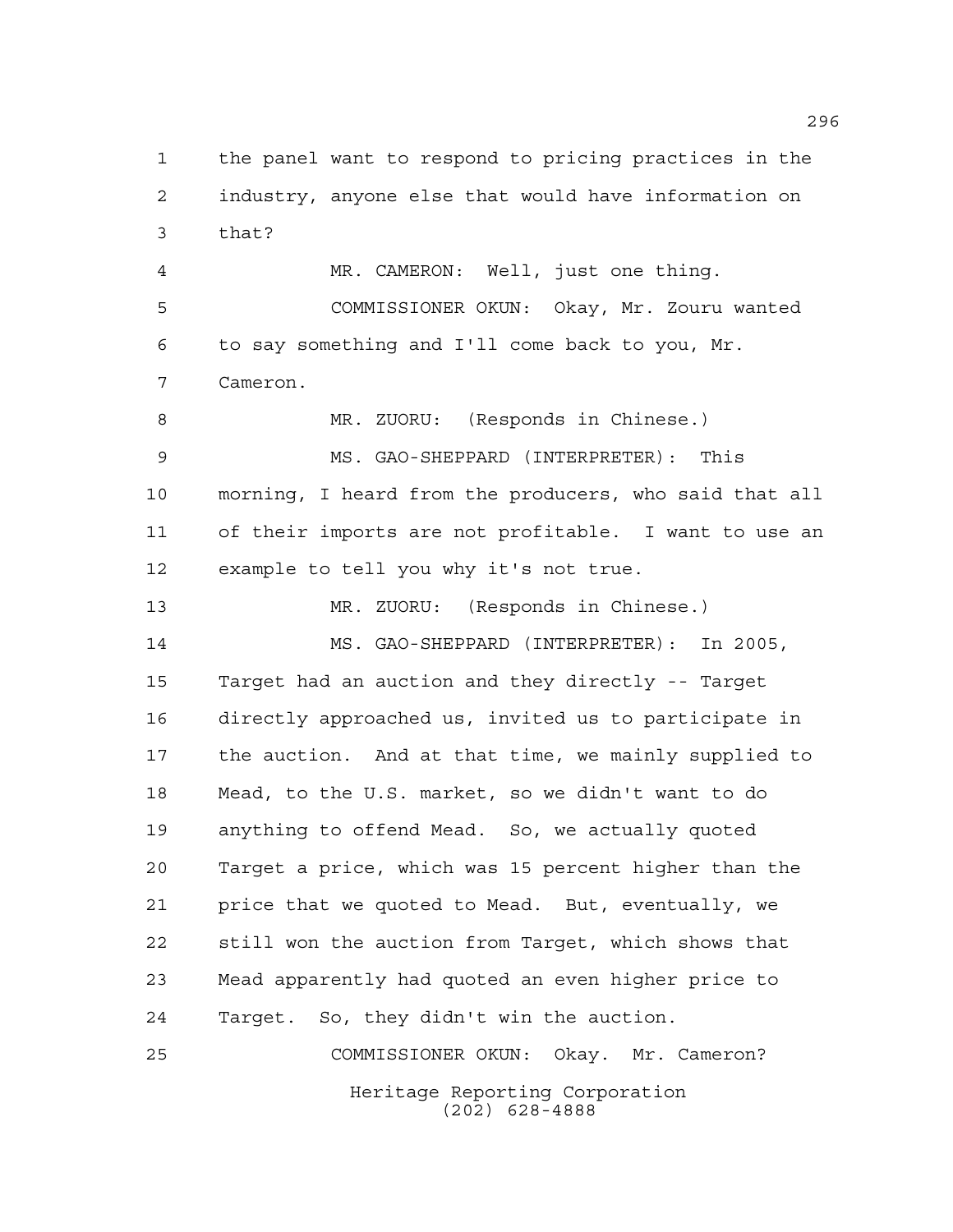MR. CAMERON: Madam Commissioner, you know, you're talking about the issue of control. And another way to look at this issue, and this is really what we're talking about, we heard from the witness from Watanabe that Mead went in, in 1999, and essentially bought up all of their exports to the U.S., 100 percent, not 50, not 25, 100 percent. If you buy up all the volume, you, then, control that volume.

 In 2006, when Staples was -- after they had filed this petition, when Staples is searching for 2006 stuff, Norcom, which controlled a lot of supply in Brazil, withdrew the offers that it had made to Staples, with respect to those bids from Brazil. Now, is that control? The answer is yes, because they controlled a great deal of the supply. And that is exactly what the point is. The irony is that, of course, having withdrawn those bids from Brazil, that they, then, come in and say, we'll supply it. We would like to bid x on this product from the United States. The answer is, no, they didn't say boo. COMMISSIONER OKUN: Okay. And that reminded

 me, Mr. Cameron, that I never had a chance to go back to the rest of the panel on the question of post-petition, whether you're purchasing practices changed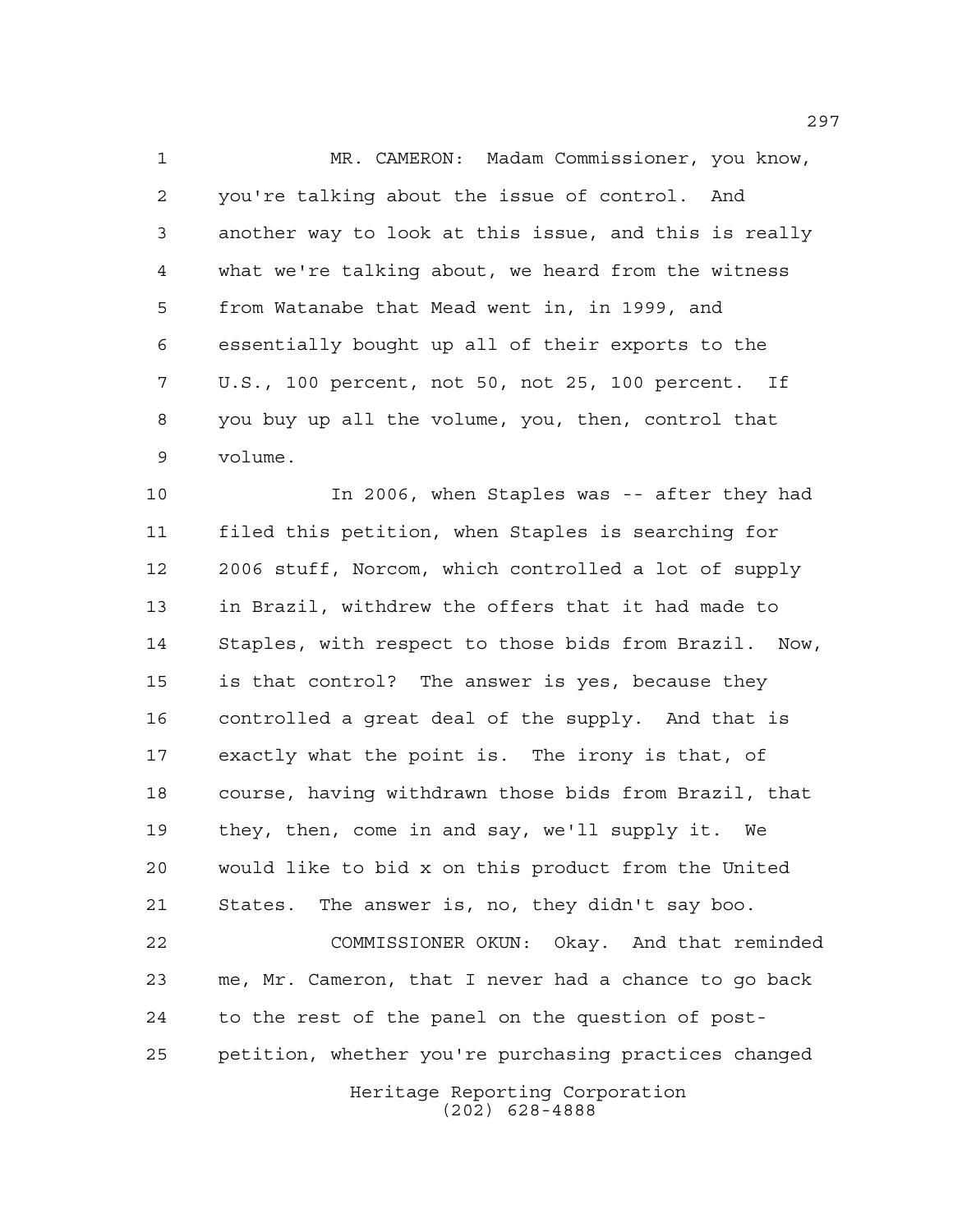MS. TUCCI: Thank you. The only thing that changed for us for 2006 back-to-school season is we did move our auction, our e-sourcing event up approximately 30 days, due to the fact that we were told that capacity would be very tight. And so, we were concerned about that and everybody was pressuring us to get our bid in and complete and a little earlier. And we didn't move it up quite as far as Staples, but we did move up about 30 days. COMMISSIONER OKUN: Okay. So, that incurred in what month, then? MS. TUCCI: Our bid process moved up to early November and it was previously a little bit closer to Thanksgiving or post-Thanksgiving. COMMISSIONER OKUN: Okay. And, then, of the product you, then, sourced based on that, is that public information, in terms of where you ended up sourcing? MS. TUCCI: No. COMMISSIONER OKUN: Okay. I think it's in there, but I if you can -- MS. TUCCI: I think it's in the bid data. It's in the data that we provided on the -- COMMISSIONER OKUN: Okay. And could you --

and, if so, how. Ms. Tucci, I'll start with you.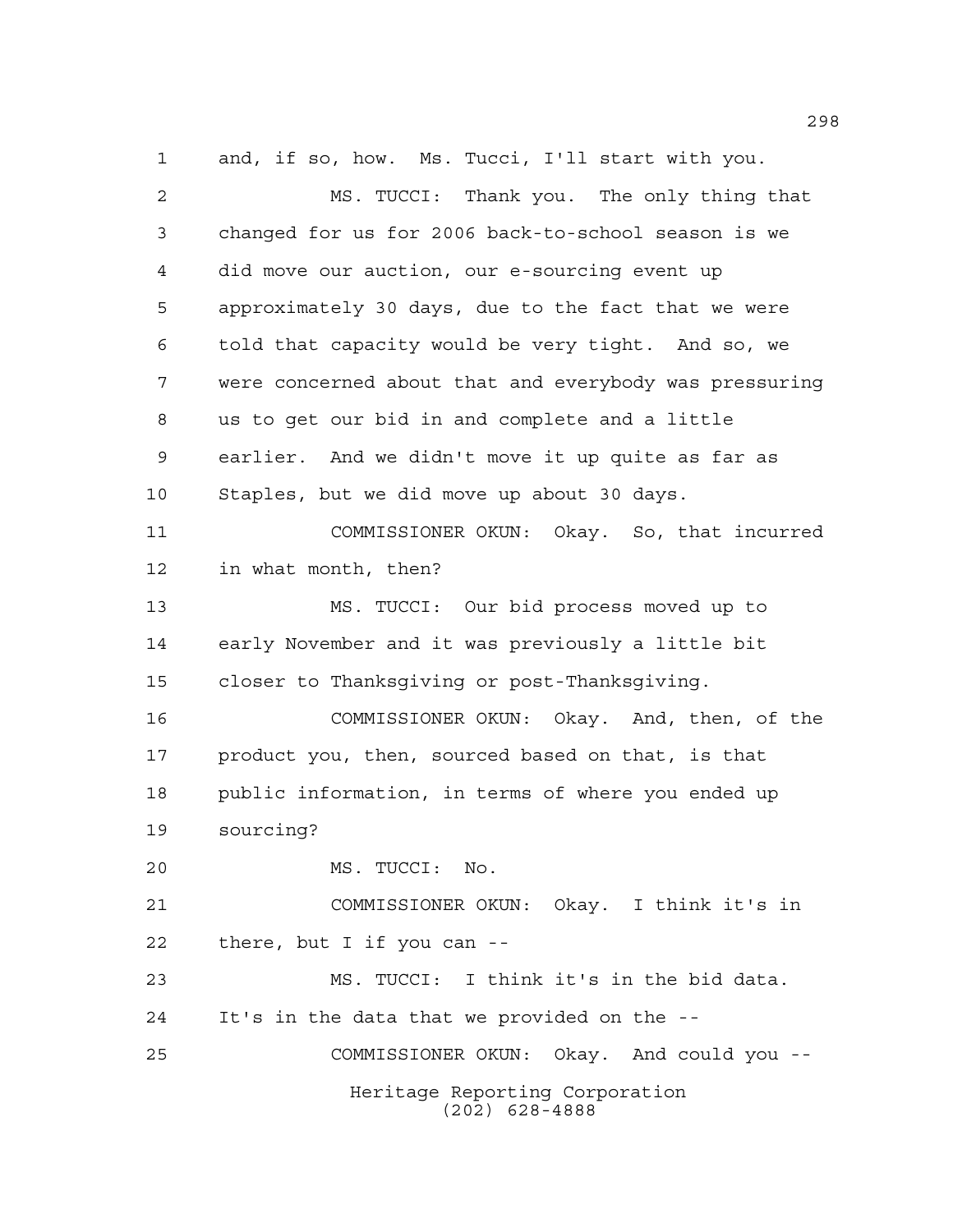Heritage Reporting Corporation (202) 628-4888 can you say publicly whether your sourcing changed, where you're sourcing products? If you're not comfortable, go ahead and do it post-hearing. It's just I'm just trying to make sense of the argument of whether the domestic industry benefitted, because you paid a higher price to the domestic industry. MS. TUCCI: Our bid process did not change at all. COMMISSIONER OKUN: Okay. And, then, who ultimately won the bids? MS. TUCCI: It does shift from year-to-year, yes. COMMISSIONER OKUN: Okay. I'll take a look at it. And, maybe, Ms. Trossevin, if you could just - - again, because the reason I'm asking the question is not to put you on the spot, but to try to understand whether there was domestic capacity available, that they were then able to sell to these major purchasers at prices that allowed them to make more money than they were otherwise. MR. VANDER SCHAAF: Commissioner Okun? COMMISSIONER OKUN: Yes. MR. VANDER SCHAAF: You know, it dawns on me that the Petitioners this morning said a number of times that they're better off now, because of the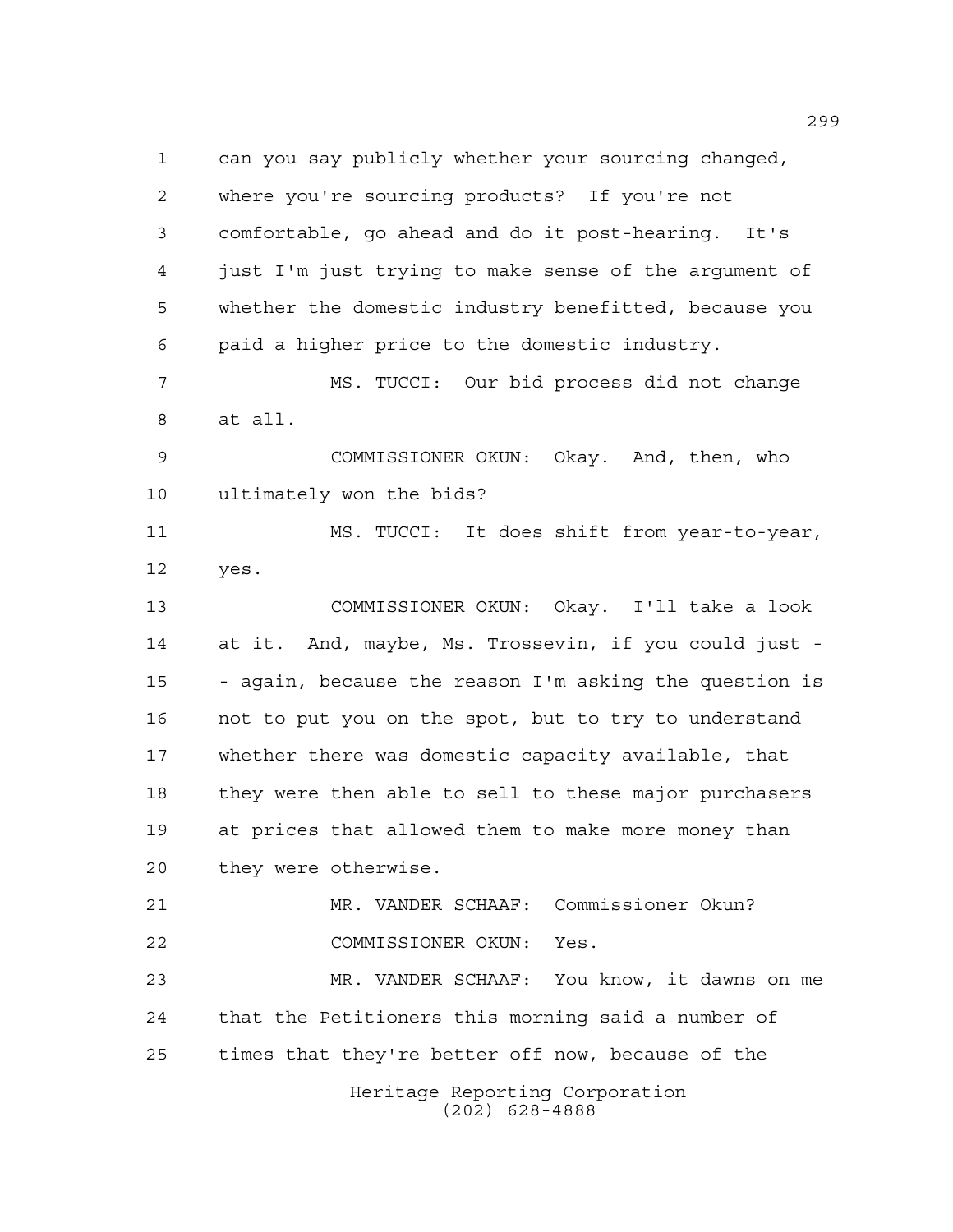preliminary dumping duties that have been imposed, that they're doing better and this, they say, shows that there was some of causal nexus. That flies flatly in the fact of their allegations that they need critical circumstances imports, because the relief hasn't been adequate. They can't have it both ways. In critical circumstances, they're basically saying that the imports have seriously undermined relief. That's the standard. And then they, on the other hand, say, well, now that the duties have been imposed, we're much better off. Well, are they better off because of the relief or not? They can't have it both ways. Certainly --

 COMMISSIONER OKUN: I see your point, but what I'm trying to understand is just whether, to the extent the Respondents' argument is about, you know, that the Respondents control everything -- or the Petitioners control everything anyway, that they've manipulated the post-petition relief. I'm trying to understand if there is anything I could look at to have a sense of that or to better understand the evidence. But, I understand what you're saying about critical circumstances.

Heritage Reporting Corporation (202) 628-4888 Did anyone else wan to respond, in terms of post-petition, how it affected purchasing decisions,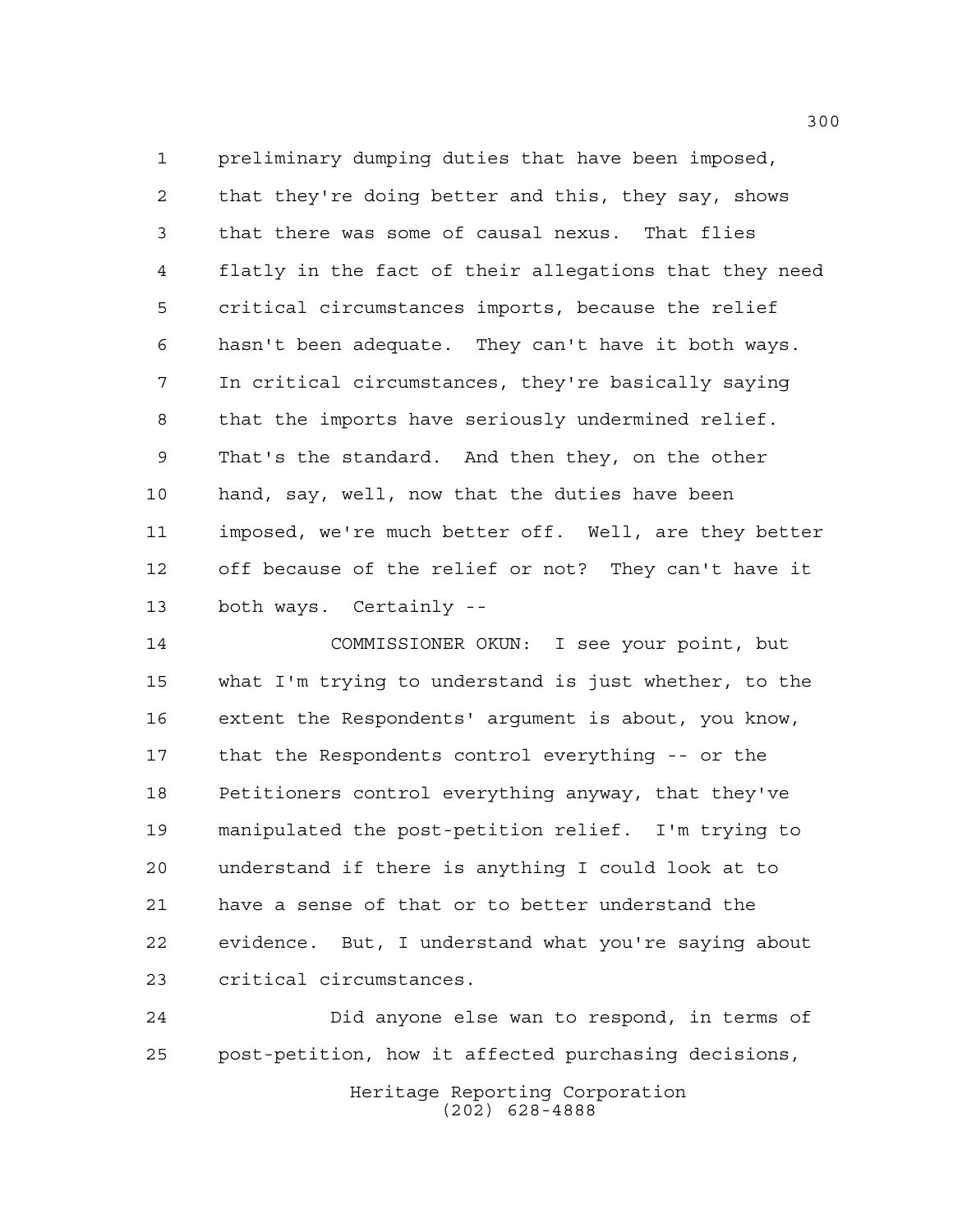bid, any changes? Anyone else?

(No verbal response.)

 COMMISSIONER OKUN: Okay. Well, if there's anything you can put in the post-hearing brief, I would appreciate looking at that again for the purposes of responding to what Petitioners have asked on that.

8 Then, my yellow light is on, but Mr. Cameron, I'm just dying to ask you this question about cumulation, because, again, to the extent we have had this argument about Brazil, Brazil, and its size and, yet, maybe it dwarfs Indonesia -- and my red light is on, but I'll close it -- might dwarf Indonesia, might be the second largest, you don't dwarf China, okay. So, if you have to cumulate, is Brazil still a significant non-subject source for purposes of a brass geranium -- Gerald Metals analysis?

 MR. CAMERON: Well, I don't know about the geranium, but I would suggest to the answer to that is, yes, because we're talking about -- I mean, if you look just at the Staples' experience and what is happening with non-subject imports, there is more than Brazil. Mexico is significant and growing in significance. Canada has always been a significant supplier. So, yes, you're correct that Brazil isn't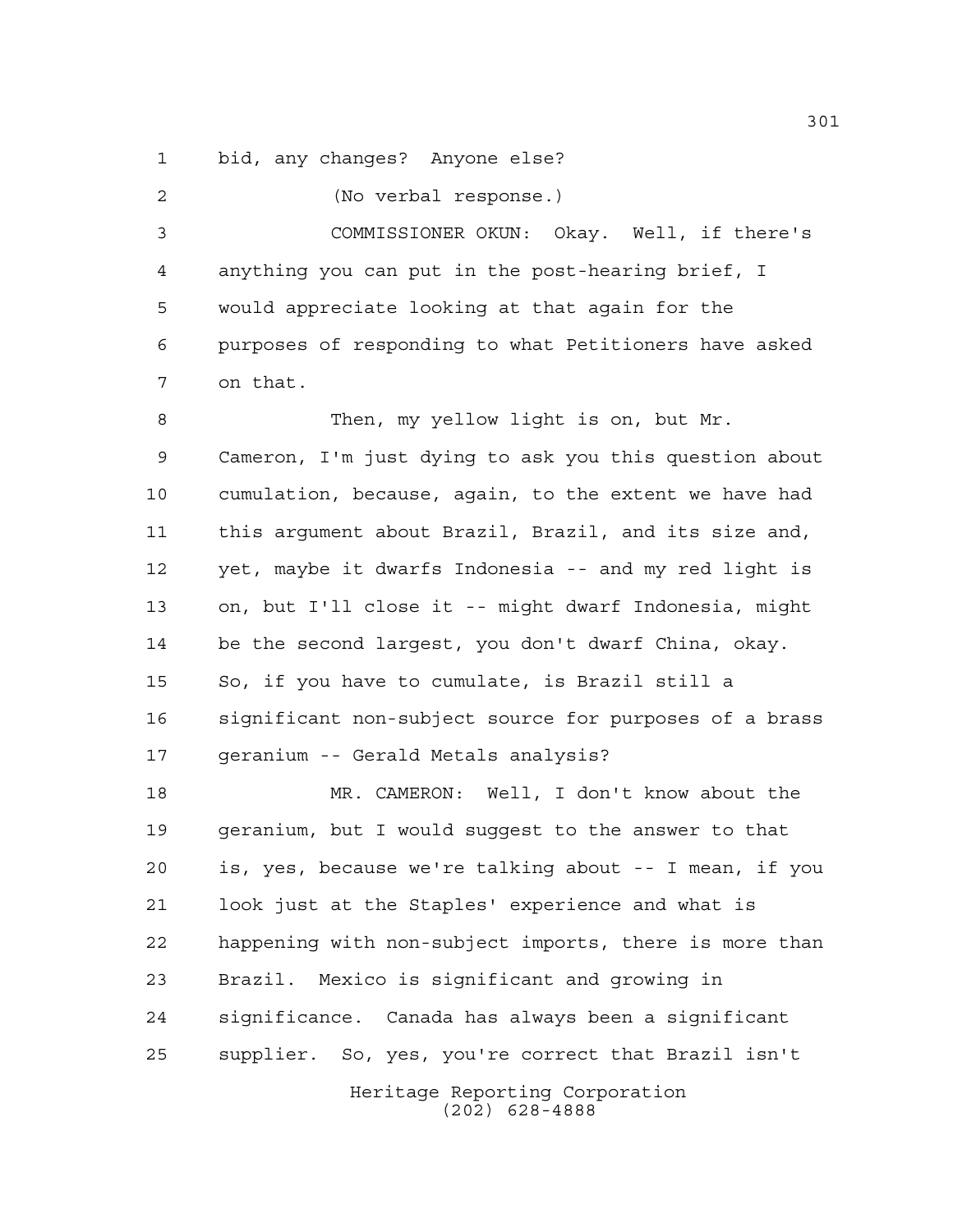China. But, I think that it gets back to a point that was raised, I believe, in one of your questions earlier this morning with respect to, well, exactly what happened as a result of this and are we looking really at a short-term bump, rather than a long-term development? They filed the case and created essentially chaos in the marketplace for a very short term. It isn't as if everybody had the entire year to kind of see how things are going to play out and then make an order, because they don't have that kind of time. Everybody still had to make the orders and get things in place, wherever they could do. The irony for Staples was that they didn't get any U.S. offers. So, I think that the answer to your question is, yes, Brazil and non-subject suppliers do remain significant in a Bratsk analysis. And rather than my boring you, I will answer some more in the post-hearing brief. And I apologize to the Chairman for going over the red light.

 COMMISSIONER OKUN: I was going to apologize to the Chairman for asking Don Cameron a question at the red light.

(202) 628-4888

Heritage Reporting Corporation MR. CAMERON: At the red light. MR. SHOR: And expecting a short answer. COMMISSIONER OKUN: My mistake.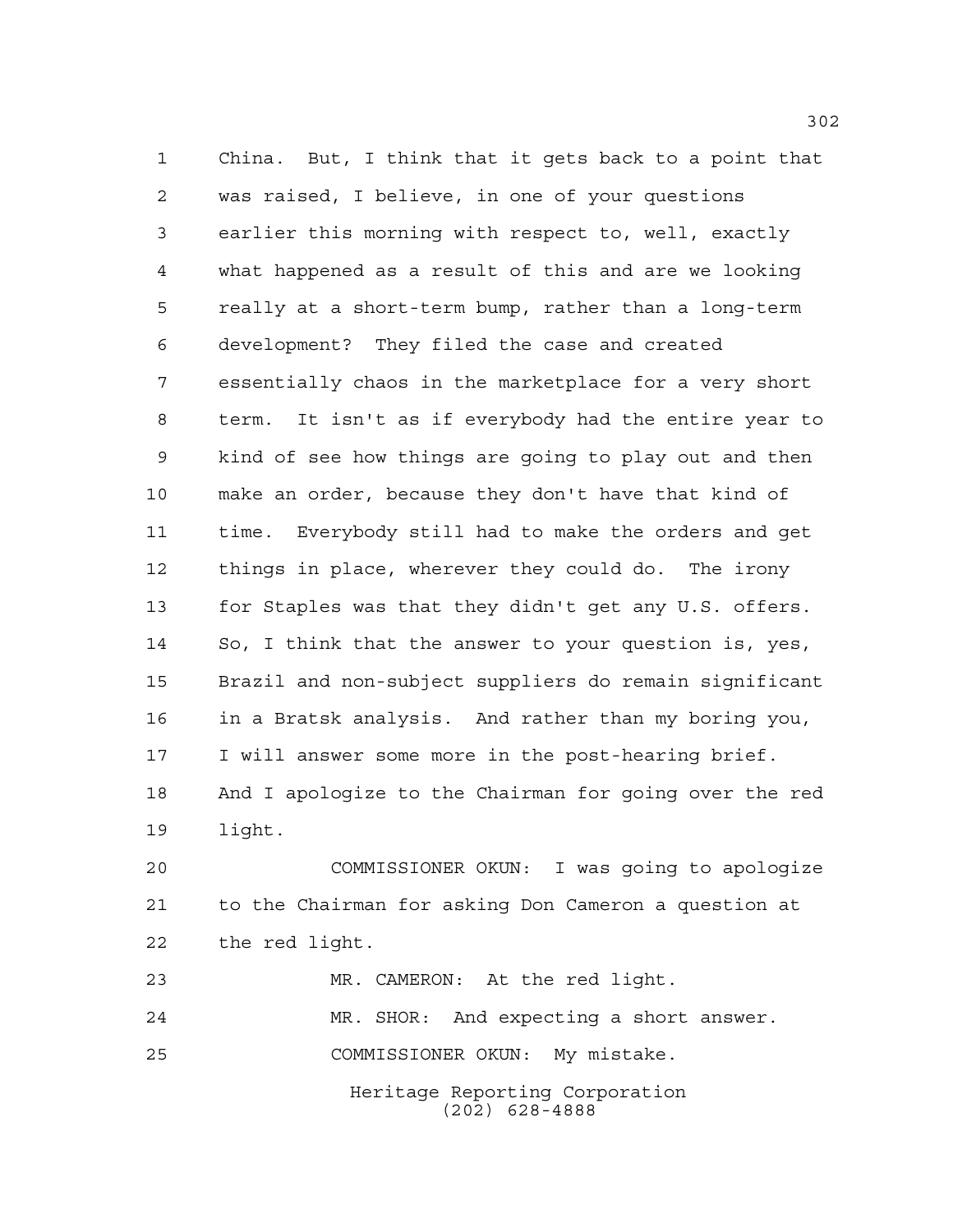Heritage Reporting Corporation (202) 628-4888 CHAIRMAN PEARSON: I suggest we just take that out of Commissioner Koplan's time. (Laughter.) CHAIRMAN PEARSON: Let me turn now to Commissioner Lane. COMMISSIONER LANE: I have a question for Mr. Malashevich. It's so unusual for you to appear at a hearing and not get to testify and I'm sure that you had thoughts on this case. So, I'm going to start off with a question and if I don't ask you the right question, then why don't you just answer any question that you want to answer. (Laughter.) COMMISSIONER LANE: My question is, you heard this morning the Petitioners saying that they are losing money on the subject imports and they are making money on their U.S. production. Now, have you looked at the data in this case and do you have some thoughts on that and do you agree with the Petitioners' assessment of what is happening? MR. MALASHEVICH: I certainly have looked at the data, Commissioner. I'm not prepared in the public session to address the data that's provided by the domestic industry. And I think I'm limited in my capacity to evaluate that, because I don't have a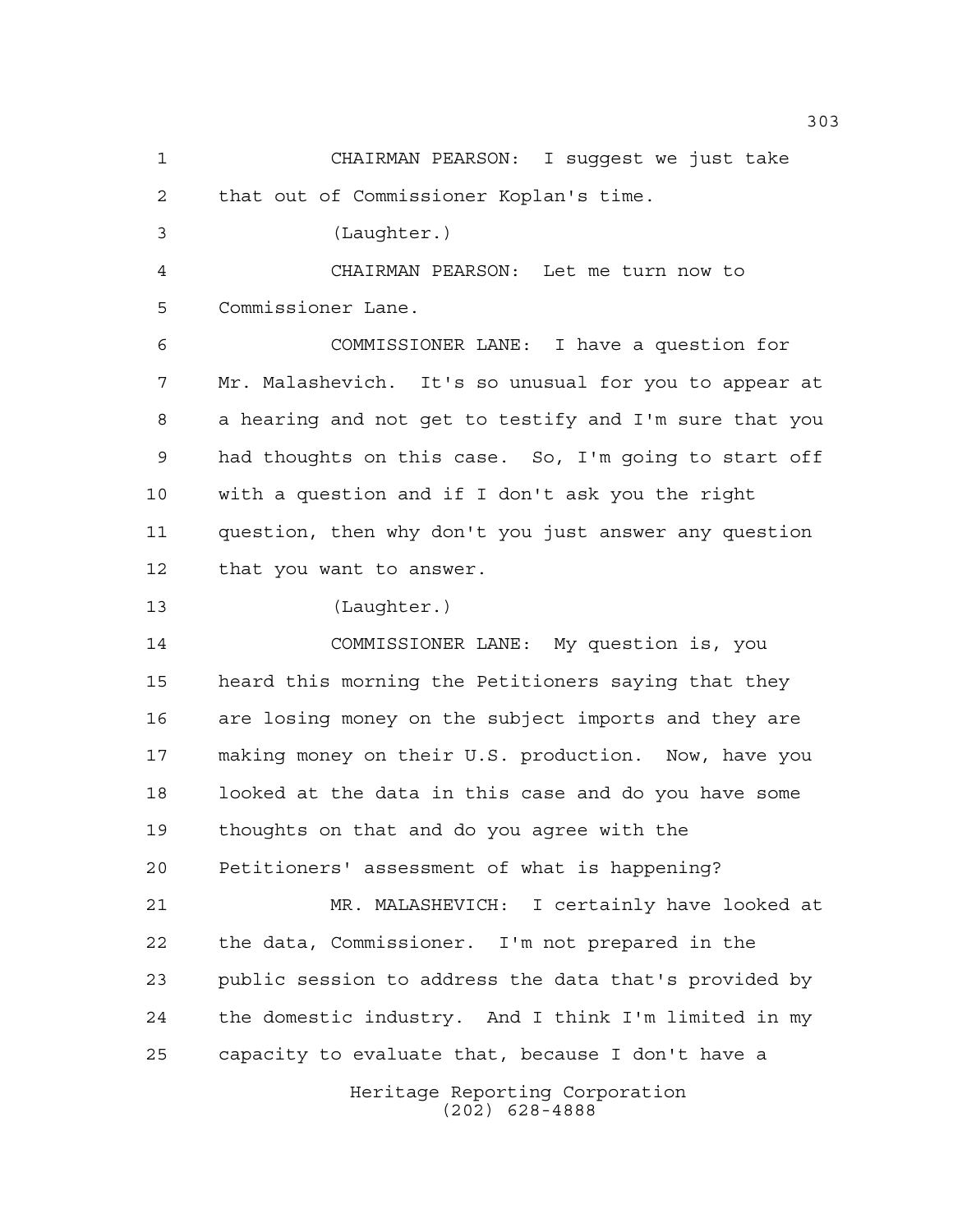liberty -- you know, an audit function. We just look at the data as provided in the questionnaires and very little guidance really is given as to the methodology with which the imports were accounted for in the reported numbers. I might have some additional comments post-hearing on that.

 But, what I found actually most compelling about the financial information had nothing to do with imports per se, but had everything to do with the comparison of profitability reported for operations restricted to the goods within scope versus progressively broader configurations of the industry. And that's addressed in more than one of the briefs. And I think that has profound implications, because -- well, for reasons that I can't say in public, but it's well expressed in more than one of the pre-hearing briefs. And if you want additional detail on that, I would be happy to answer it post-hearing. But, I think that's really the most profound thing to look at and it, also, has the beauty of simplicity. I would recommend you look at those data again.

 COMMISSIONER LANE: Okay, thank you, and I think maybe it would be helpful, if you would provide that in a post-hearing submission.

Heritage Reporting Corporation (202) 628-4888 MR. MALASHEVICH: I would be pleased to do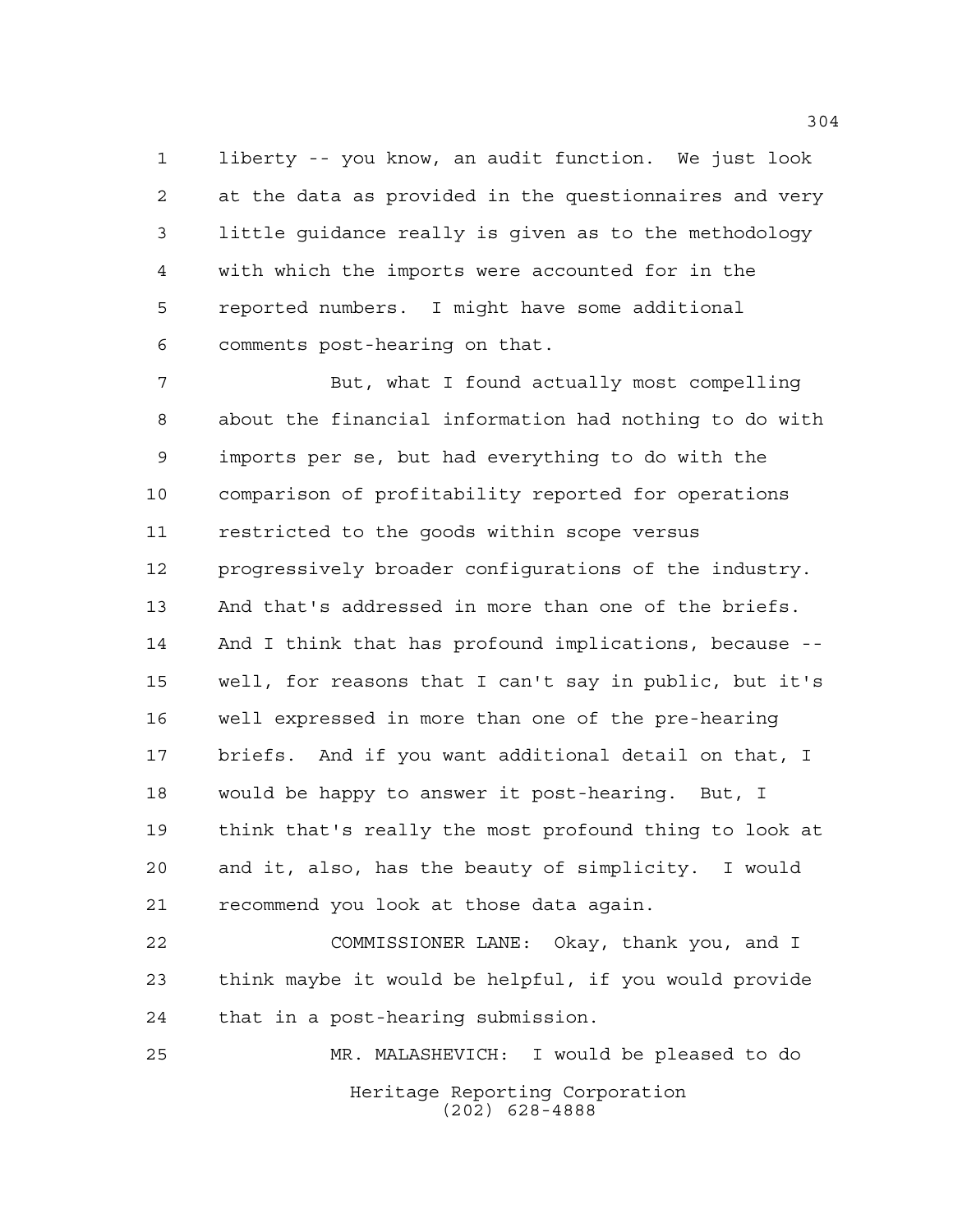so.

 COMMISSIONER LANE: Okay, thank you. Various Respondents have alleged that quality differences exist with regard to the subject and domestic merchandise and that these differences are significant factors in purchasing decisions. But, the Petitioners asserts that the fact that new importers and suppliers are able to enter the market quickly and capture market share demonstrates how little emphasis purchasers actually place on the quality of the products purchased. Do you agree with Petitioners' assertion? Does the fact indicate that price is the most important purchasing factor?

 MS. TUCCI: Meghan Tucci for Target Stores. We would say that price is not the sole indicator for our choice in this process. The logistics, the timing, the handling of the product is so important. Understanding Target's needs and requirements is very important. New vendors enter the market. However, they are well-known vendors. They might have formed a new company, yet they had experience in the industry. They are trusted old partners of ours. They have in- depth knowledge of Target and its processes, which adds a lot of value to the process that we go through. So, we would say, yes, you can join the process and be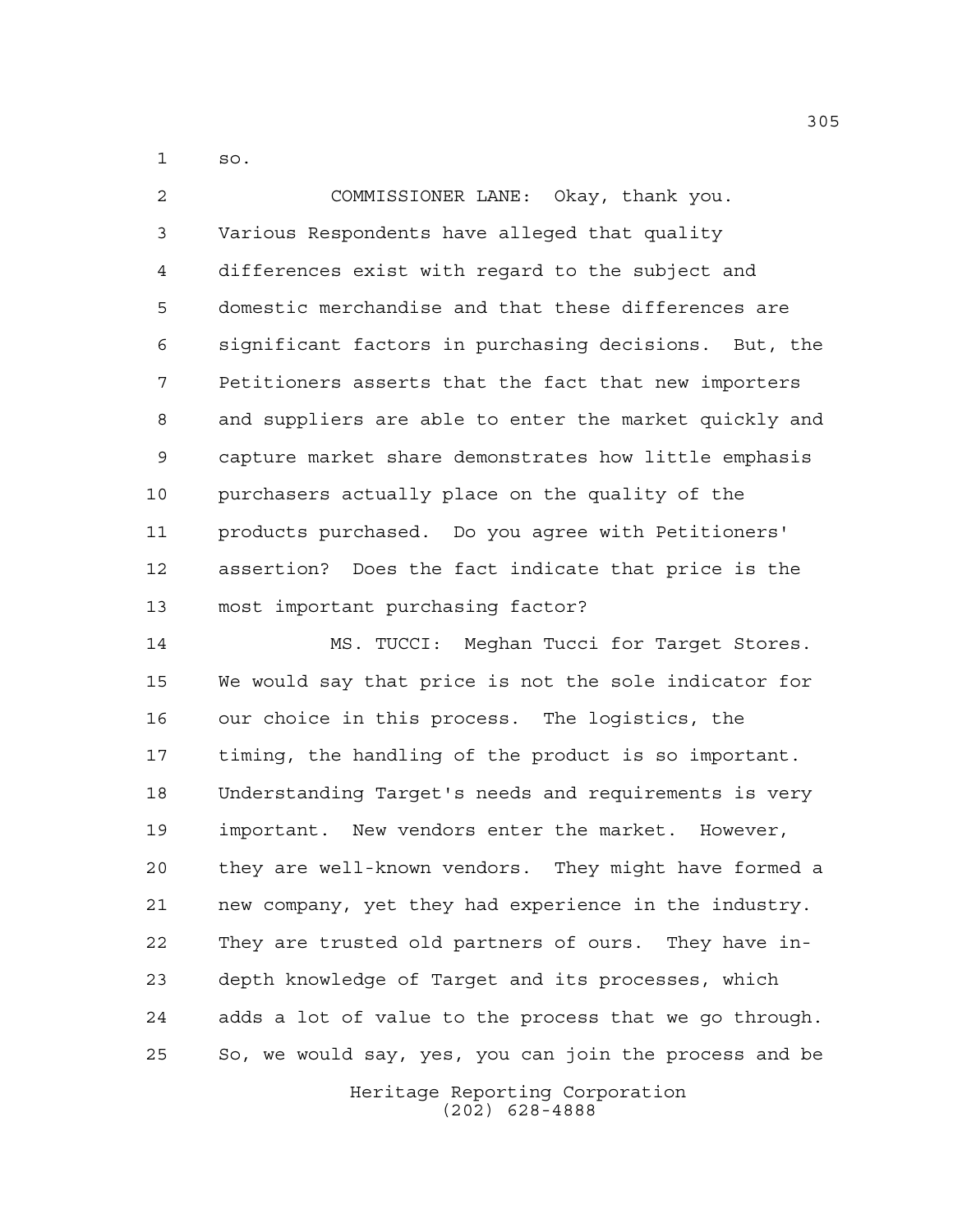Heritage Reporting Corporation (202) 628-4888 pre-qualified when you meet those requirements and can be part of the bidding process. So, thus, we do not always put the end decision of the day on price solely. We have so many other factors in logistically getting this product in. It weighs more importance on it. I can't speak to the quality question. COMMISSIONER LANE: Okay. Do you have written specifications as to your qualifications that you require of your suppliers? Are those written down? 11 MS. TUCCI: Yes. COMMISSIONER LANE: And are they extensive? MS. TUCCI: We can provide that post- hearing, if you would like. MS. DEMBSKI: Toni Dembski, Target Stores. We can provide additional detail in post-hearing on that. We can provide you with copies of that documentation. COMMISSIONER LANE: Okay, thank you. And, Ms. Tucci, are you saying that the logistics of getting the product are more important than the quality of the product? MS. TUCCI: I'm saying that all three factors play a decision. And I would say, first, the logistics is considered; second, weighed by quality;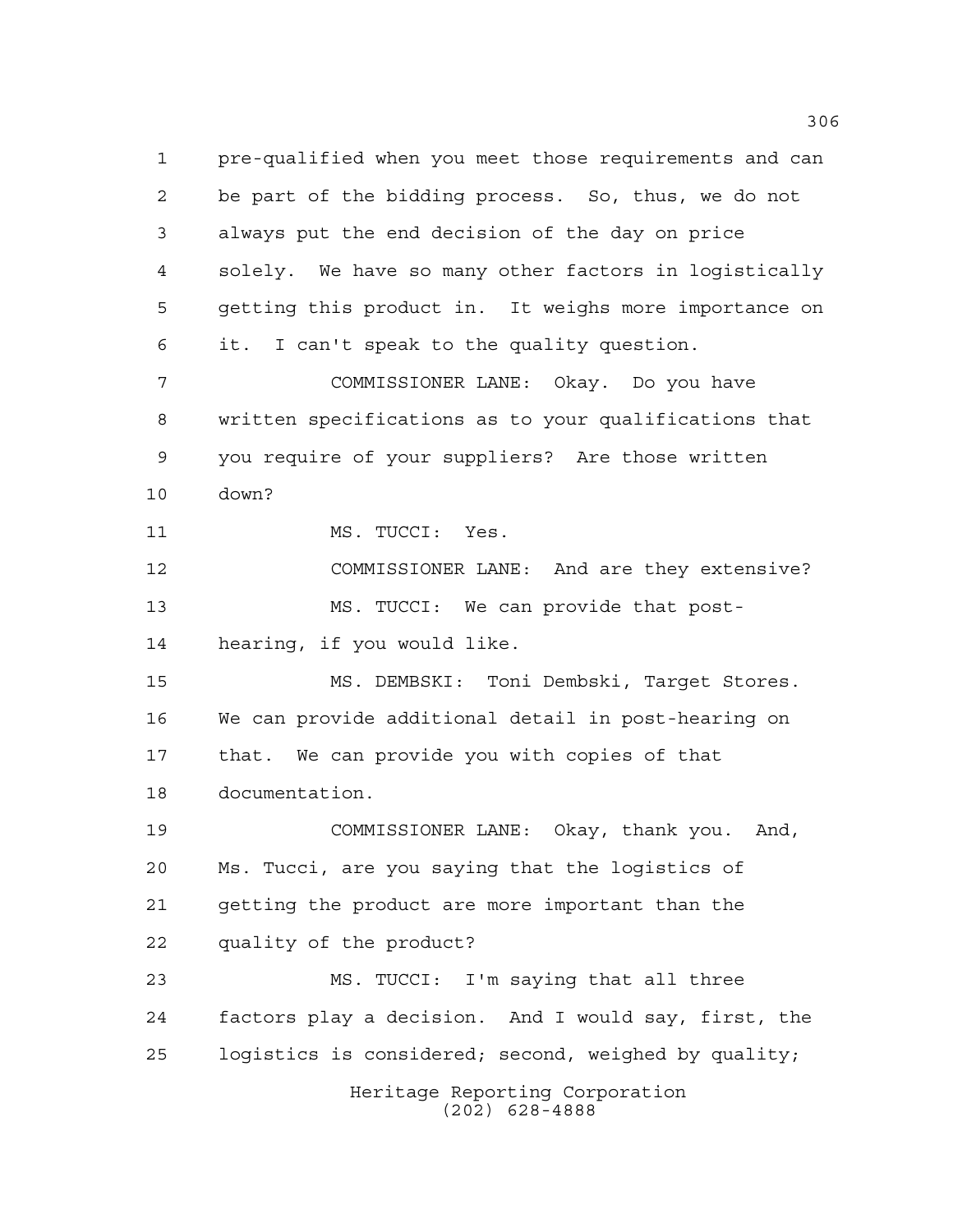and third, by price.

| 2  | COMMISSIONER LANE: Okay, thank you.                    |
|----|--------------------------------------------------------|
| 3  | MR. MALASHEVICH: Excuse me, Commissioner               |
| 4  | Lane, one further point. There's a section in my       |
| 5  | prepared testimony that's entirely BPI, submitted on   |
| 6  | Thursday, I would direct you to, because it's a very   |
| 7  | detailed analysis of the bid market data. Petitioners  |
| 8  | have characterized the bidding process as essentially  |
| 9  | a spiral to the bottom, with price being the principle |
| 10 | swayer of the ultimate decision. And I think if you    |
| 11 | read the testimony of that section, it's only a few    |
| 12 | pages long with an accompanying exhibit, you'll see    |
| 13 | it's certainly not the case. It's not at all           |
| 14 | supported by the data.                                 |
| 15 | COMMISSIONER LANE: Okay, thank you.<br>Did             |
| 16 | anyone else want to add to that? Ms. Ciulla?           |
| 17 | MS. CIULLA: Yes. I'd like to respond to                |
| 18 | that and part of this answer is in the brief that we   |
| 19 | filed.<br>If we take a look at that, what Staples has  |
| 20 | stated is that quality is the number one factor,       |
| 21 | supply chain logistics is the number two factor, and   |
| 22 | pricing is the number three. And I believe if we take  |
| 23 | a look at the bids and the awards, that supports that, |
| 24 | in terms of a decision.                                |
| 25 | In terms of the quality and how important              |
|    | Heritage Reporting Corporation<br>$(202)$ 628-4888     |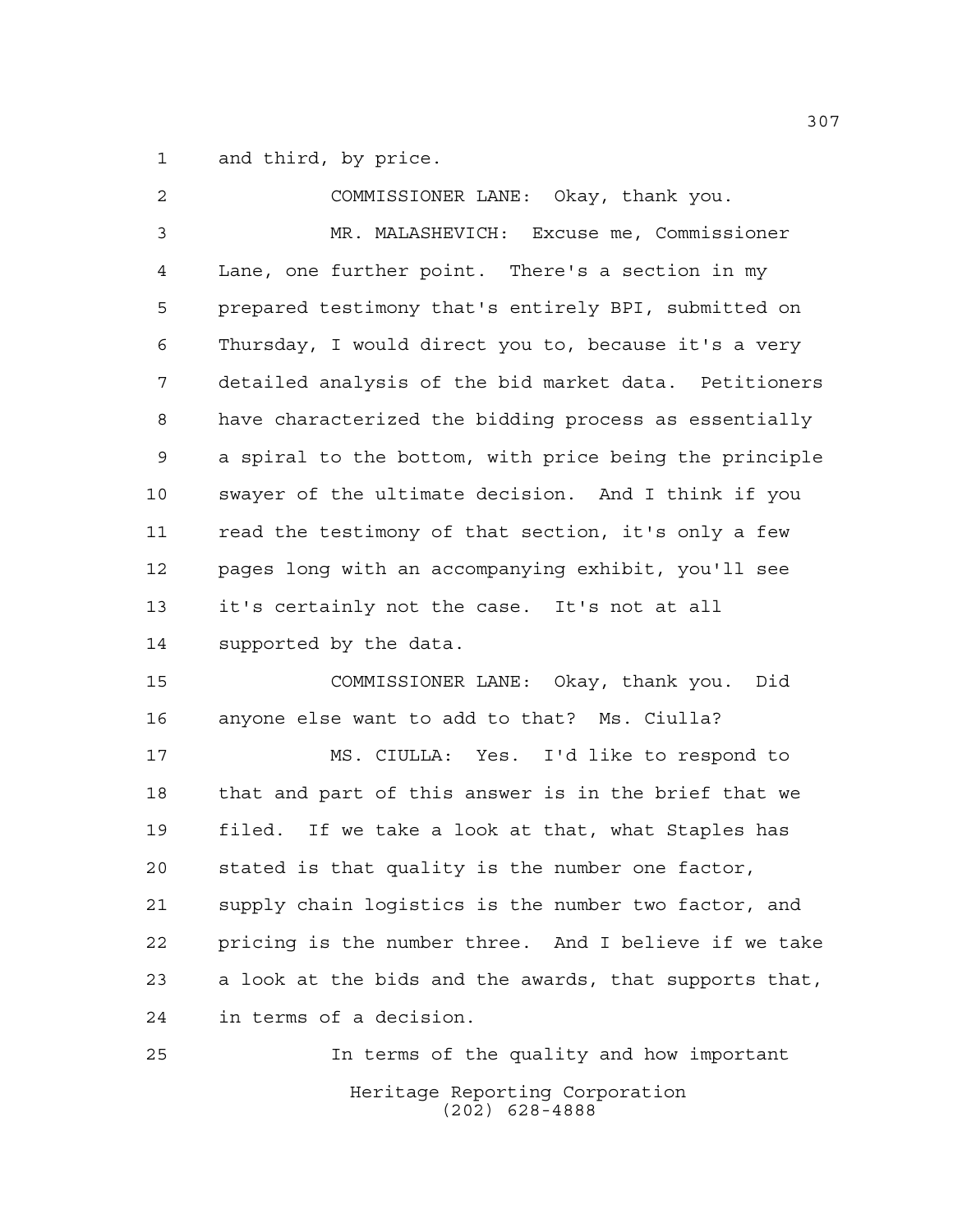that is, I think that's evidenced in the fact that Staples has not purchased these products from China or India. We have not purchased from them in the past and that is driven by quality as the number one factor. After exploring China a number of years ago, we made the decision that they didn't have the quality we needed. The reason why we purchased from China for 2005 is Mead came to us and Mead committed to us that they would provide to us, that they would manage this, and would provide to us the quality that we required. Specifically, we sent them samples of our product from Indonesia and they committed to match the quality of that product. So, it truly is a driving factor. I think that's evidenced in our history with Indonesia and Brazil.

 Also, we've had long-standing relationships with both Tjiwi Kimia out of Indonesia and Tilibra out of Brazil. When we change those relationships, we're extremely cautious about the impact of supply chain and quality. As a matter of fact, it was not Staples that chose not to continue the relationship with Tilibra. Tilibra failed to quote business for Staples anymore, putting us in the position where we were required to find another source. So, again, the changes that we have had have been the result of a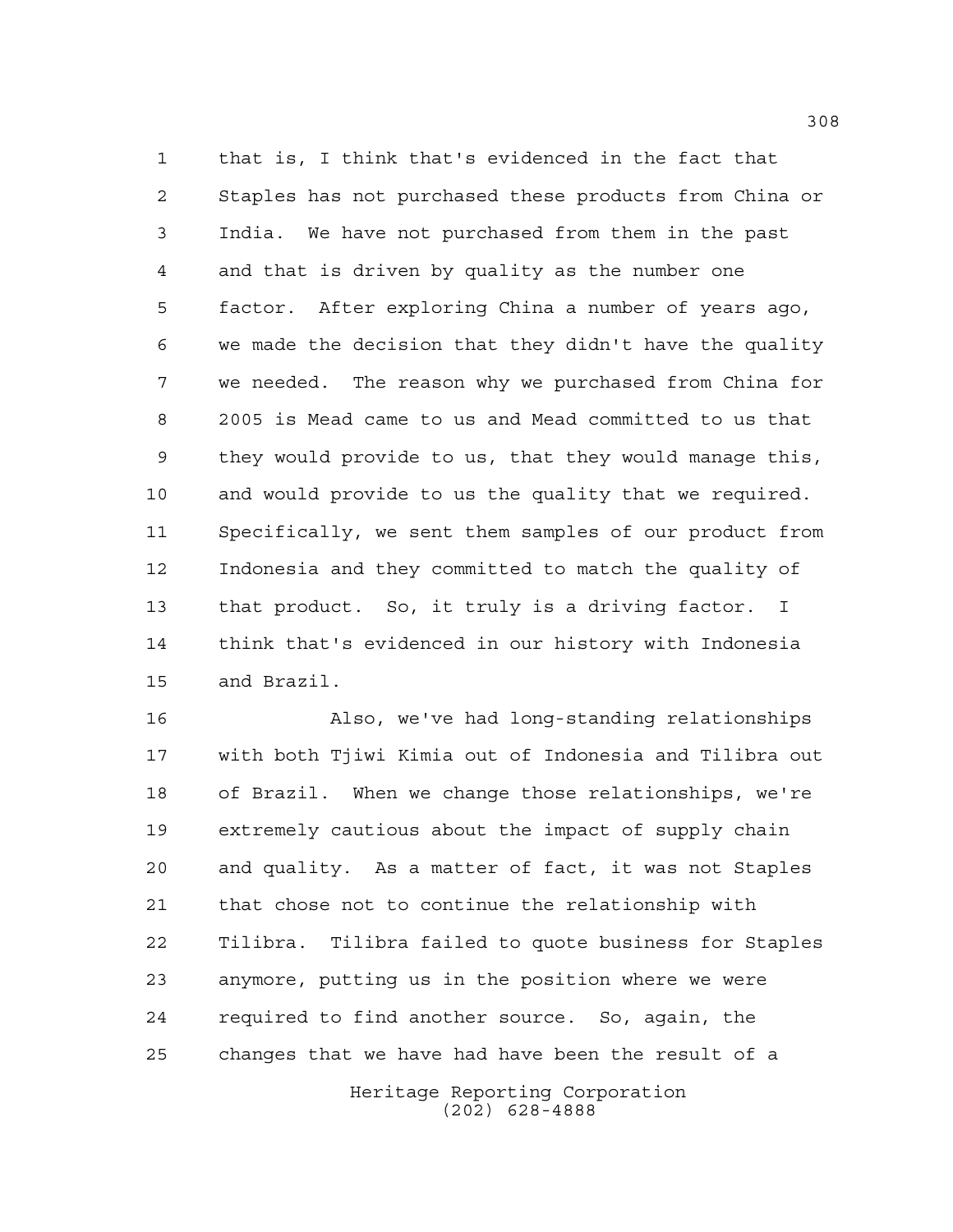long-standing supplier no longer quoting the business to us and another supplier convincing us that they would provide that quality, which ended up not happening.

 COMMISSIONER LANE: Okay, thank you. MR. VANGUYSE: Mark VanGuyse with Walgreens. I'd like to reply to them stating that we have a lot of equity built up in our corner office label, which is our own private label. So, if we don't have a quality product on the shelf, it not only reflects on that product that the customer is buying right there, but on other products throughout the store that has that label. So, quality is the number one factor for us. Reliability of supply is number two. And then price is down on the decision tree, in making that decision for us.

Heritage Reporting Corporation COMMISSIONER LANE: Okay, thank you. I guess this is probably a legal question. How should the Commissioners treat U.S. producers brokered imports in its consideration of the volume of subject imports, that price effects on the domestic like product, and their impact on the domestic industry? MR. CAMERON: Commissioner, I would be glad to start and other people will join in, I'm sure. Those are U.S. industry imports, whether you call them

(202) 628-4888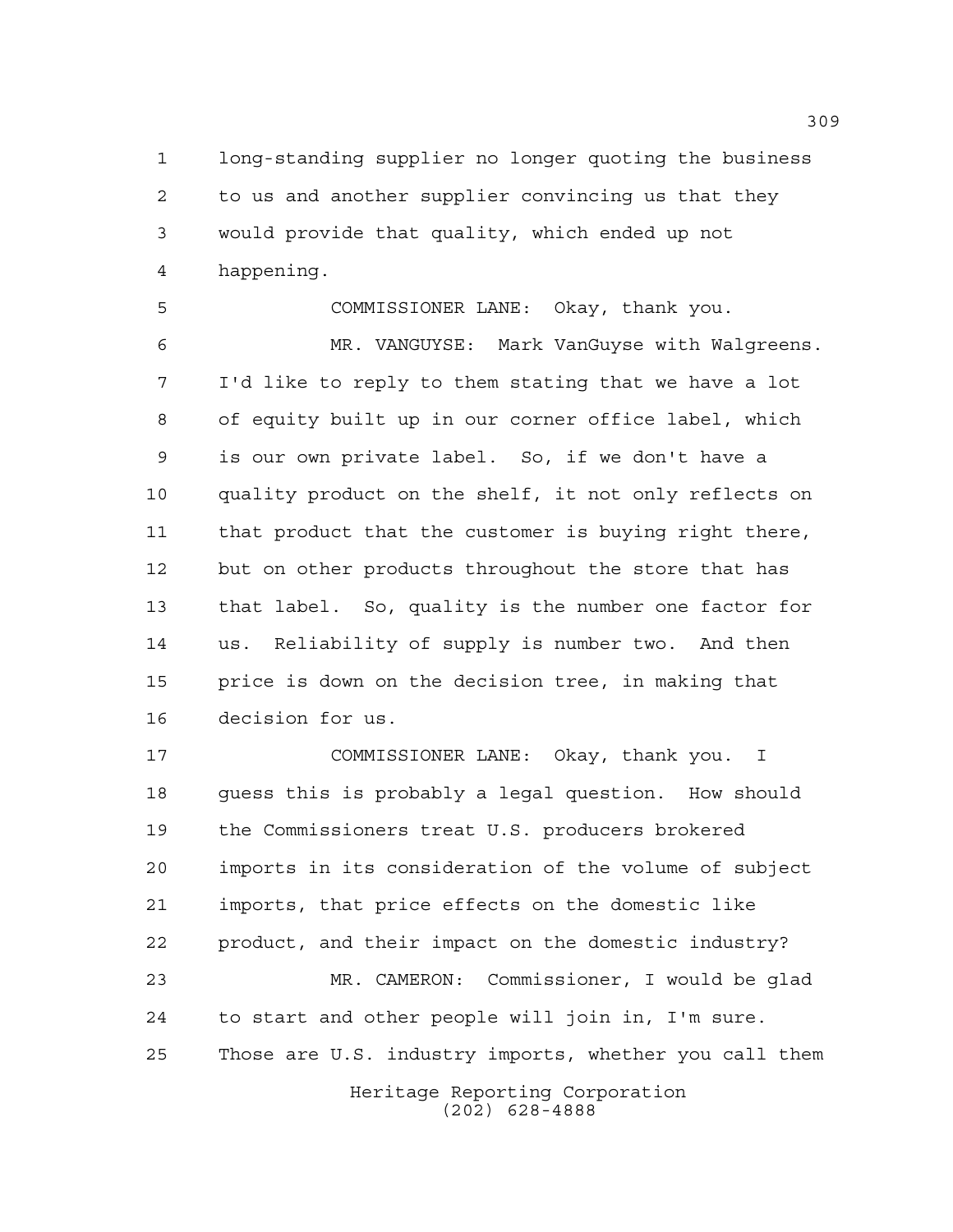brokered because they transferred title. They said in Asia. The reality is, in Asia or in Brazil or somewhere else, that really doesn't do very much. That is U.S. imports.

 It's our position, also, that U.S. imports are controlled by the U.S. industry. And in that section that's controlled by the U.S. industry, you should take that into account. They're not injuring themselves. And, really, those are the significant imports in the market.

 MR. PERRY: Commissioner Lane, one thing I - - this is Bill Perry from Garvey Schubert. One thing that went over, it kind of got missed, is the largest really significant producer in Canada, Hilroy, is owned by Mead. Hilroy is owned by Mead. So, Mead has production in Brazil, in Canada, China, the United States, and Mexico. So, this is a gigantic shell game and the shell game is where is the pea. This is why Mead controls. It controls production operations around the world.

 COMMISSIONER LANE: Okay. Sir, you will have to identify yourself for the reporter.

 MR. RAO: Barry Rao, American Scholar. I have recently heard MeadWestvaco trying to source from countries -- trying to buy companies that are in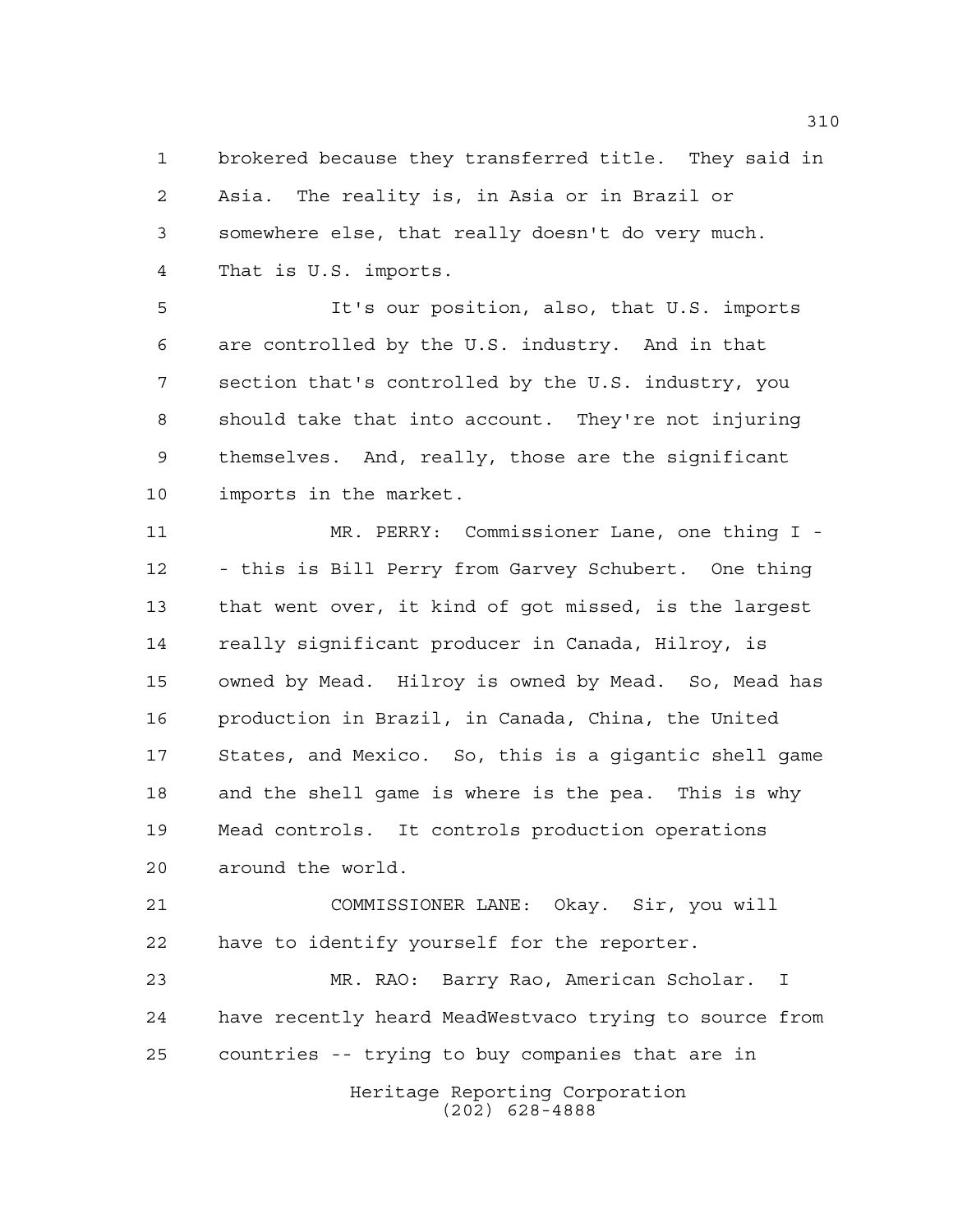Vietnam and the Far East, that are not part of the scope, countries that are not part of the scope. So, Mead is on the global buying spree and that's why they took Hilroy in the 1990s, late 1990s, and in 2005, they took over Tilibra in Brazil -- 2004. COMMISSIONER LANE: Okay, thank you. Mr.

Shor?

 MR. SHOR: I see the red light is on, so I will be brief. I agree with Mr. Cameron on the specific question you asked, but there is -- as a theoretical matter, we don't see any difference between brokered imports and direct imports. So, it should be counted as domestic industry imports. But, you can do that for volume purposes, because you have the data. On the pricing data, you don't have any pricing data for the brokered imports. Those are treated as the direct imports of whoever is importing them. So, there's no way to distinguish those pricing data from the -- what were they called in the staff report, the non-producer imports.

 COMMISSIONER LANE: Okay, thank you. Thank you, Mr. Chairman.

 CHAIRMAN PEARSON: Commissioner Koplan won't complain about us using a little more of his time.

(Laughter.)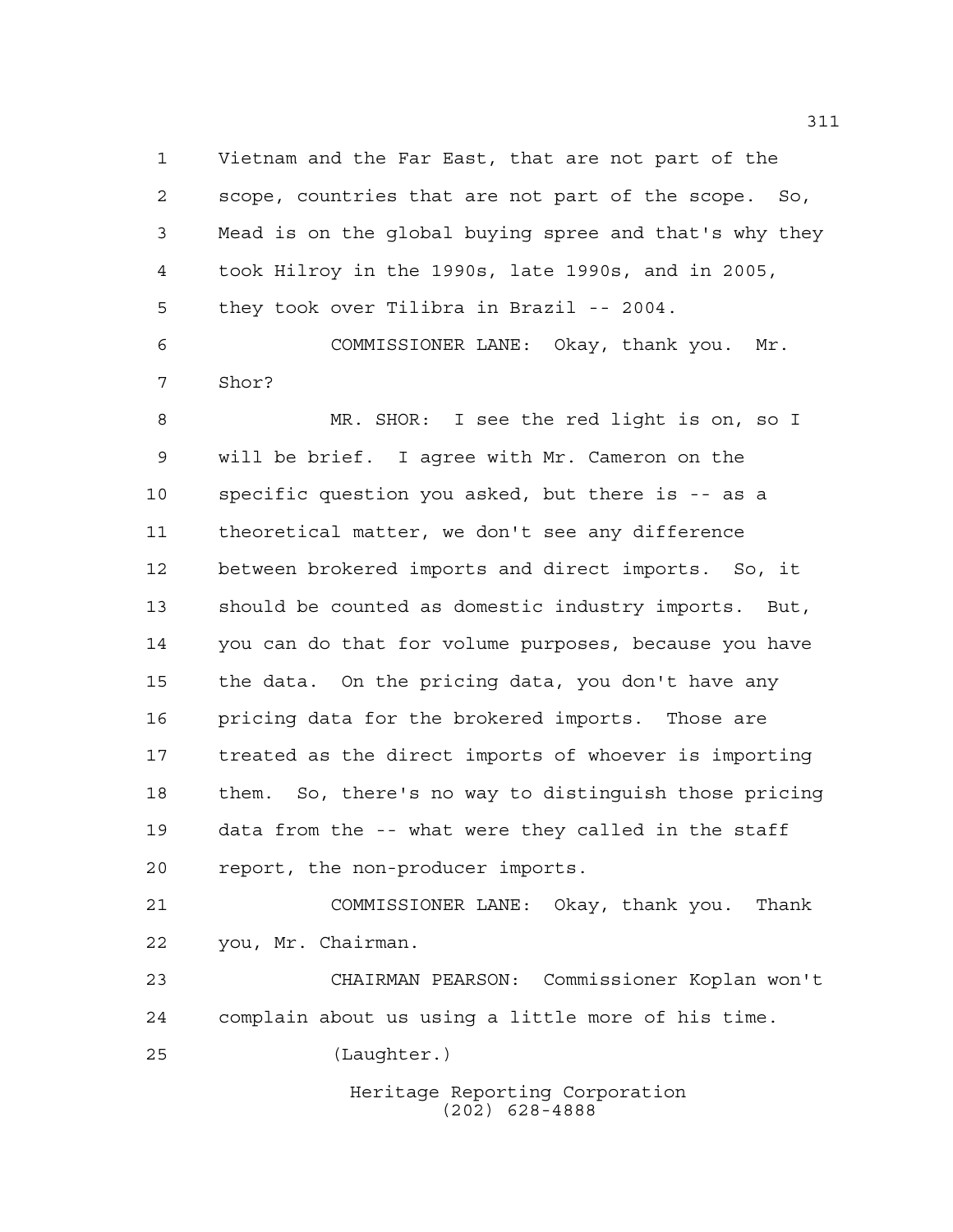CHAIRMAN PEARSON: Ms. Tucci, I probably should explain that four years ago, when I moved from Minnesota to northern Virginia, my children were not enthused about this. They, at that time, were ages 13 and 10. And one of the reasons they weren't enthused about it was less than two years earlier, the new Super Target had opened at the intersection of highways 101 and highway seven in Minnetonka. And that was close enough that they could ride their bicycles there and spend their hard-earned allowance at their own discretion. And this was a huge increase in their quality of life. So, they shall be quite excited to hear that Target, once again, has been in front of the Commission today and I have had a chance to visit with you. We have a Target available only some distance away now, so it's not nearly as convenient.

 I was curious to learn a little bit more about your discussion about the palletized imports, because, obviously, Target is a very sophisticated and experienced company and with some products, has no reluctance to import directly. And, yet, if I understand correctly what you're saying for this product line, you prefer not to deal directly with producers in foreign countries. Is that correct?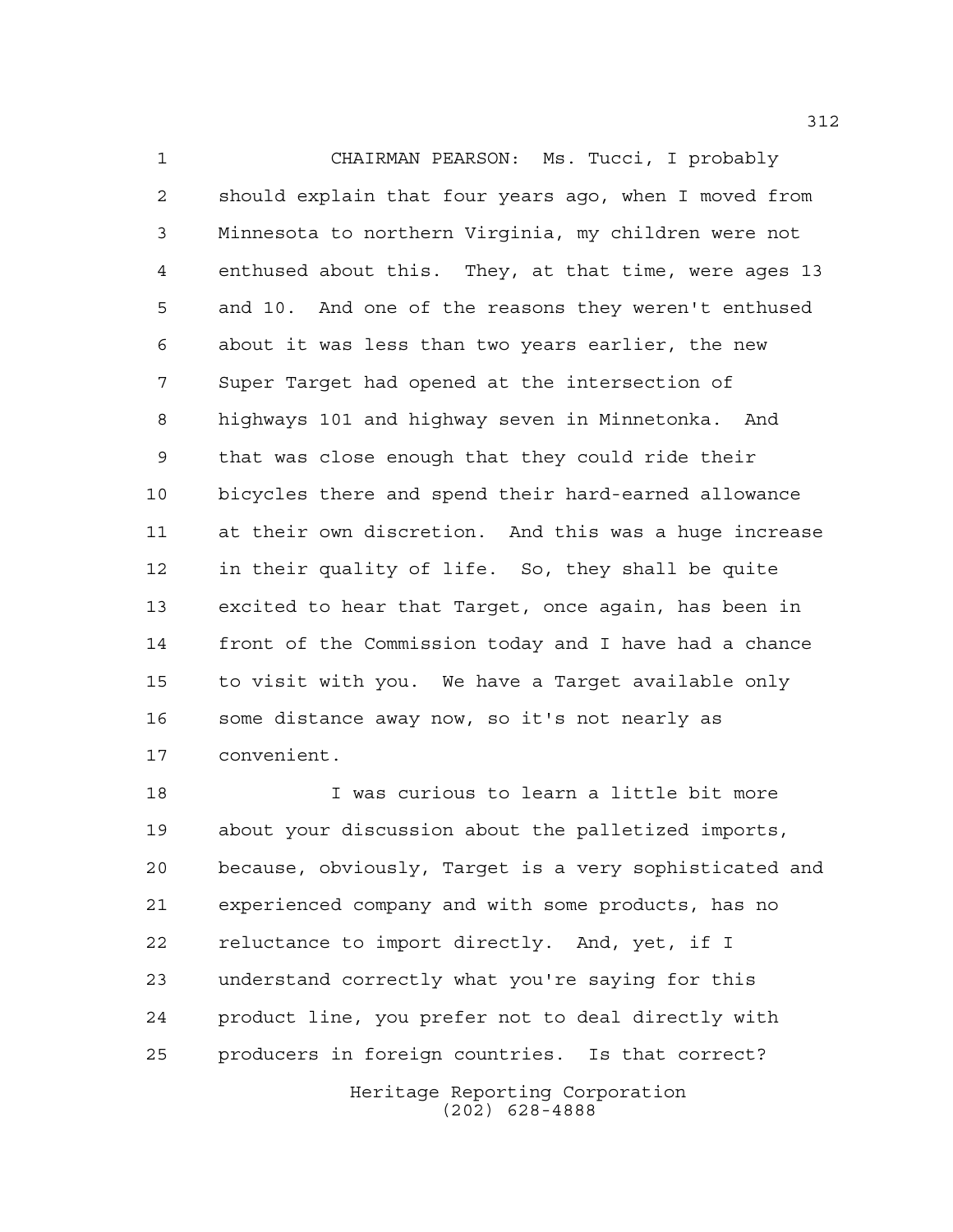MS. TUCCI: Meghan Tucci. Yes, that is correct. The vast majority of our purchases in this line paper product is in what we call a 10 pack, 70 count spiral notebook. Although we do have good international sourcing and ability to run cartons through that international facility, it is not efficiently set up to run pallets through. It is the best logistical savings for us to run the pallets of this program directly to our stores, through the distribution centers and to our stores. And, unfortunately, our international center is not set up to efficiently handle that. So, our preference is to have our U.S. suppliers palletize for us and then we buy from them and run the product through D.C. and directly to our stores.

 CHAIRMAN PEARSON: Okay. So, for imported line paper products, they will be coming in, in a container, I suppose; but in cartons in a container, not on pallets in a container?

 MS. TUCCI: That's correct; that's correct. My understanding, again, when we make our -- do our bid process with the suppliers, we're not aware, we don't ask where they're going to get the product from. So, we don't even ask them to break it down from how many multiple countries they're getting from or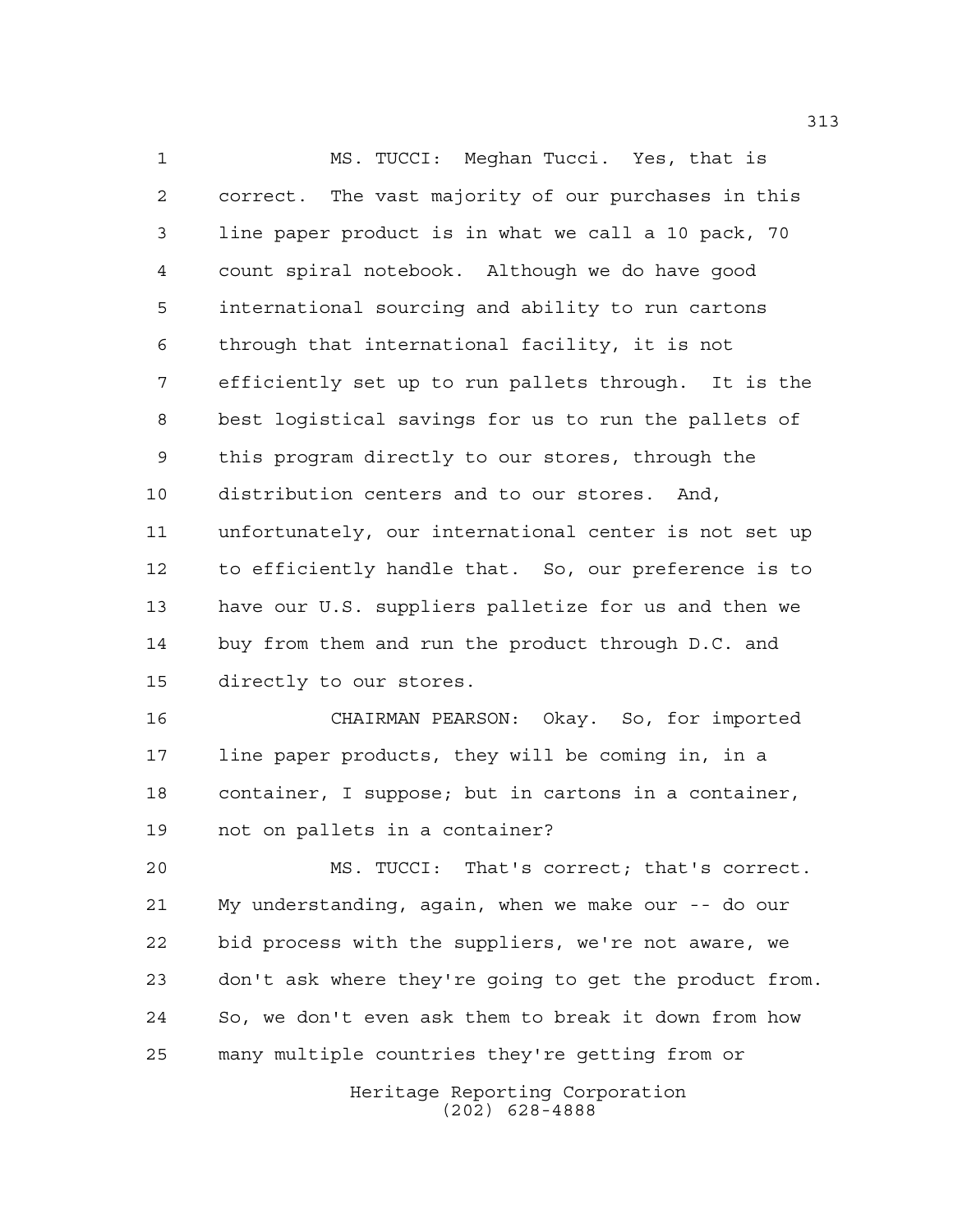Heritage Reporting Corporation whether they're producing it in the United States or not. So, it's probably actually a better question to ask one of the suppliers to answer. I'm not really able to. CHAIRMAN PEARSON: Well, it would be a better question to ask your colleague, who is preparing to answer it. 8 MS. DEMBSKI-BRANDL: You know, we really don't know whether or not the cargo moves internationally. CHAIRMAN PEARSON: Actually, could you identify yourself? MS. DEMBSKI-BRANDL: That's kind of the bottom line answer, we don't know if it moves internationally in pallets or on a floor load. CHAIRMAN PEARSON: For the court reporter, could you identify yourself for the record? MS. DEMBSKI-BRANDL: Oh, I'm sorry, Toni Dembski, Target Corporation. Excuse me. CHAIRMAN PEARSON: Okay. MR. GRAHAM: This is David Graham from NuCarta. We did actually bring in some product and palletization process was used for Target. It is not a simple process actually. Everything that comes in is in containers, where the boxes of goods are stacked

(202) 628-4888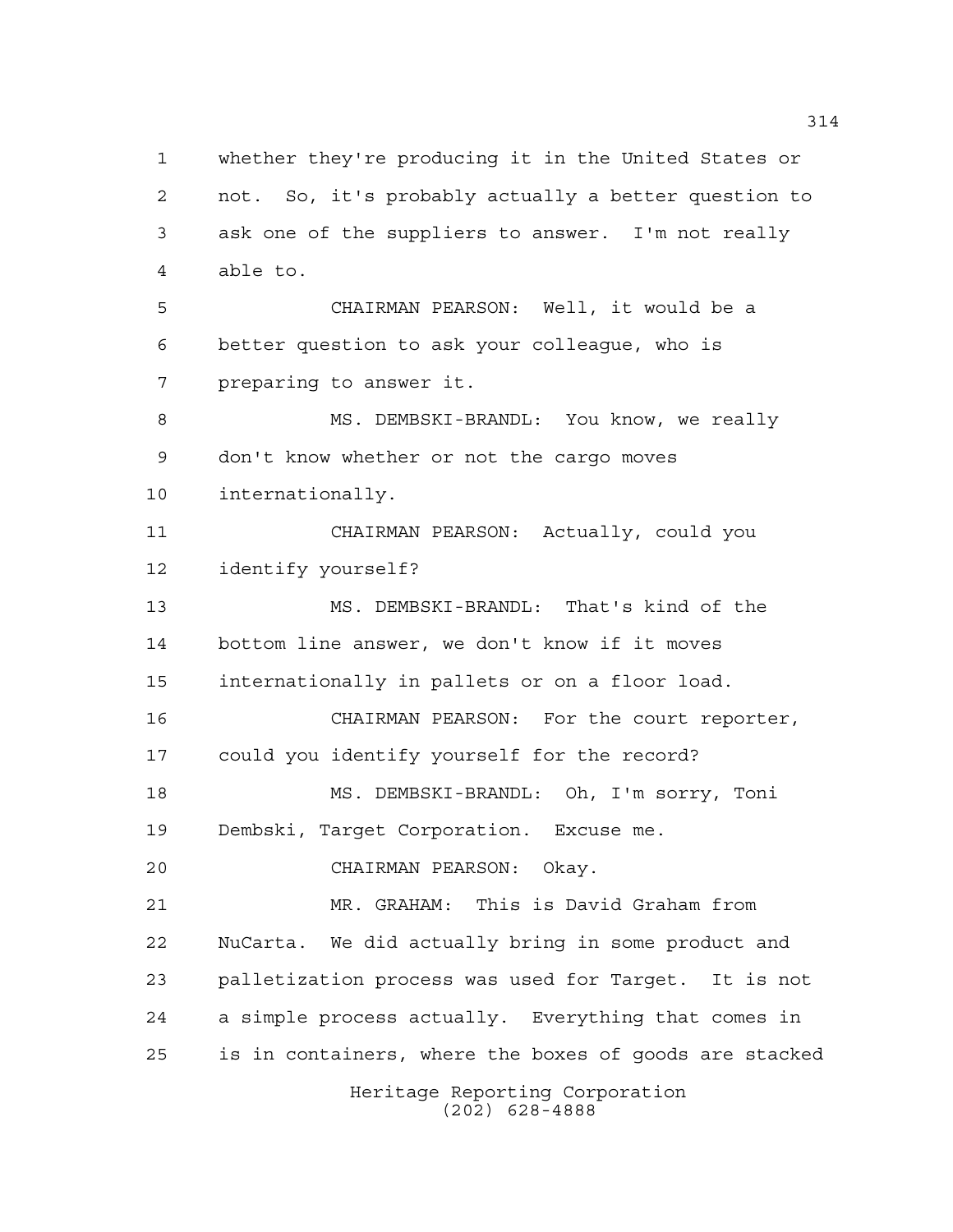into the container with nothing else but just the product. And the container does need to be unloaded by hand and it's a -- I guess you would call it a very laborious process on to pallets and then it must be palletized in a particular pattern, so that it can make it to Target stores without getting damages. And all of that is a process that definitely takes time and it, also, is a process that must be learned. It is not something that can easily be accomplished without having some experience as to how it needs to be done.

 CHAIRMAN PEARSON: Okay. So, I would be correct to understand, then, that it's Target's preference to deal with the U.S. manufacturer and then if they choose to import, that's fine. But, you would like it delivered to your distribution centers in the same form as if they produced it in this country; in other words, on pallets, packaged in the way that you would require?

 MS. TUCCI: Yes, that's correct. I can't even say that it would be produced that way, if it was done in this country. It's just how we require them to pack it, placed on the pallet. It is very labor intense. It has certain labels they have to put on it. It has to be stacked a certain way. And our past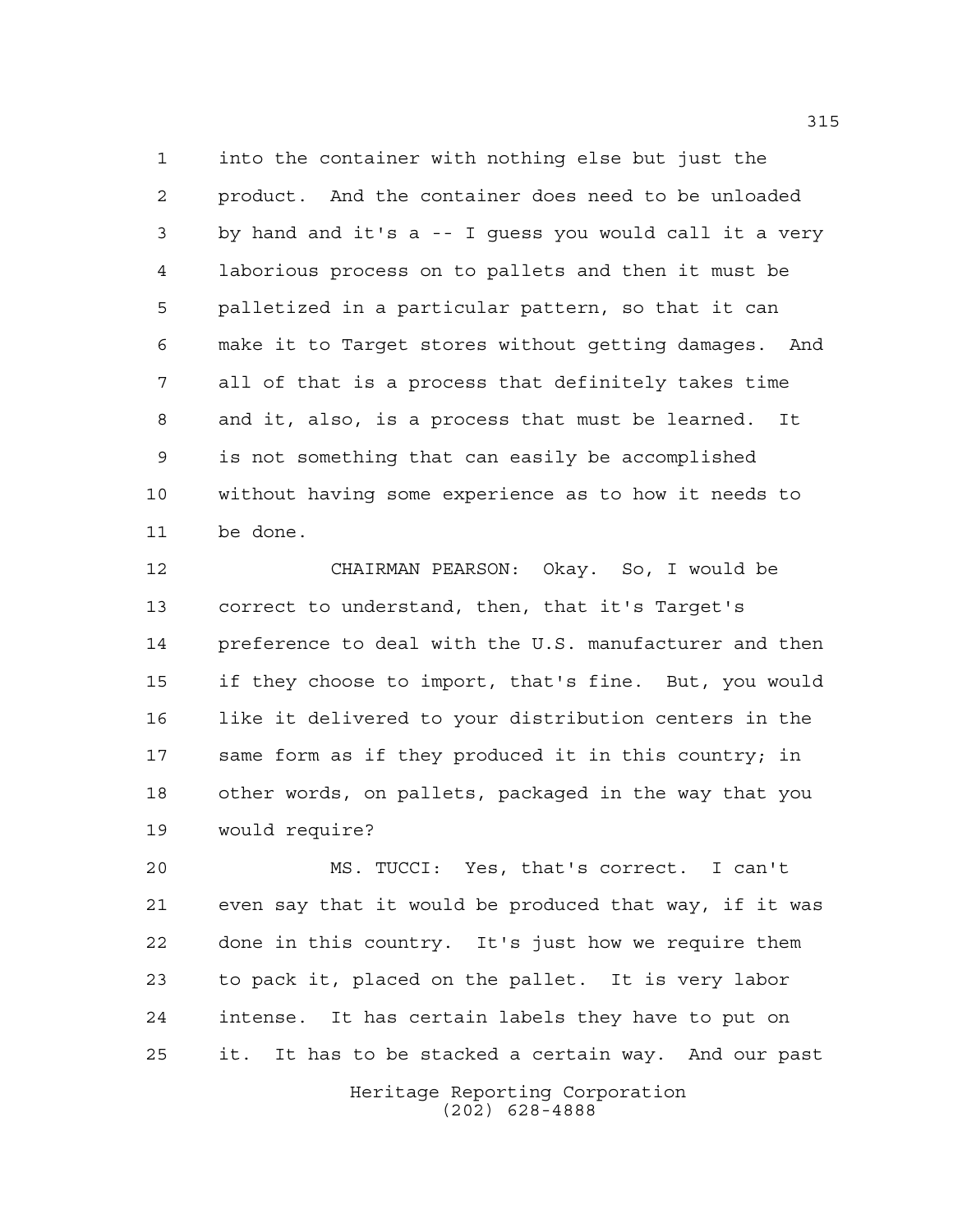experience, when we've tested direct imports, again it was not efficient and quickly eroded any price advantage we found doing that.

 CHAIRMAN PEARSON: Okay, good. Any other comments relating to logistics of imports that we should have on the record?

(No verbal response.)

 CHAIRMAN PEARSON: Okay. Another question for you, Ms. Tucci. In your pre-hearing brief, you cited increasing incomes in China as boosting the demand for paper products, in general. And do you have anything specific on this part regarding line paper products or, Ms. Trossevin, whoever is appropriate spokesperson here?

 MS. TROSSEVIN: We did provide a little bit of information in our pre-hearing brief and we would be happy to try and elaborate on that with some additional information in the post-hearing brief. We, also, have discussed that issue with Mr. Zouru a little bit, in terms of the Chinese market and what's happening there. And I would be happy to ask him, if he has a couple of comments he would like to make for you there.

Heritage Reporting Corporation (202) 628-4888 CHAIRMAN PEARSON: That would be useful, because, in so many cases, we deal with product coming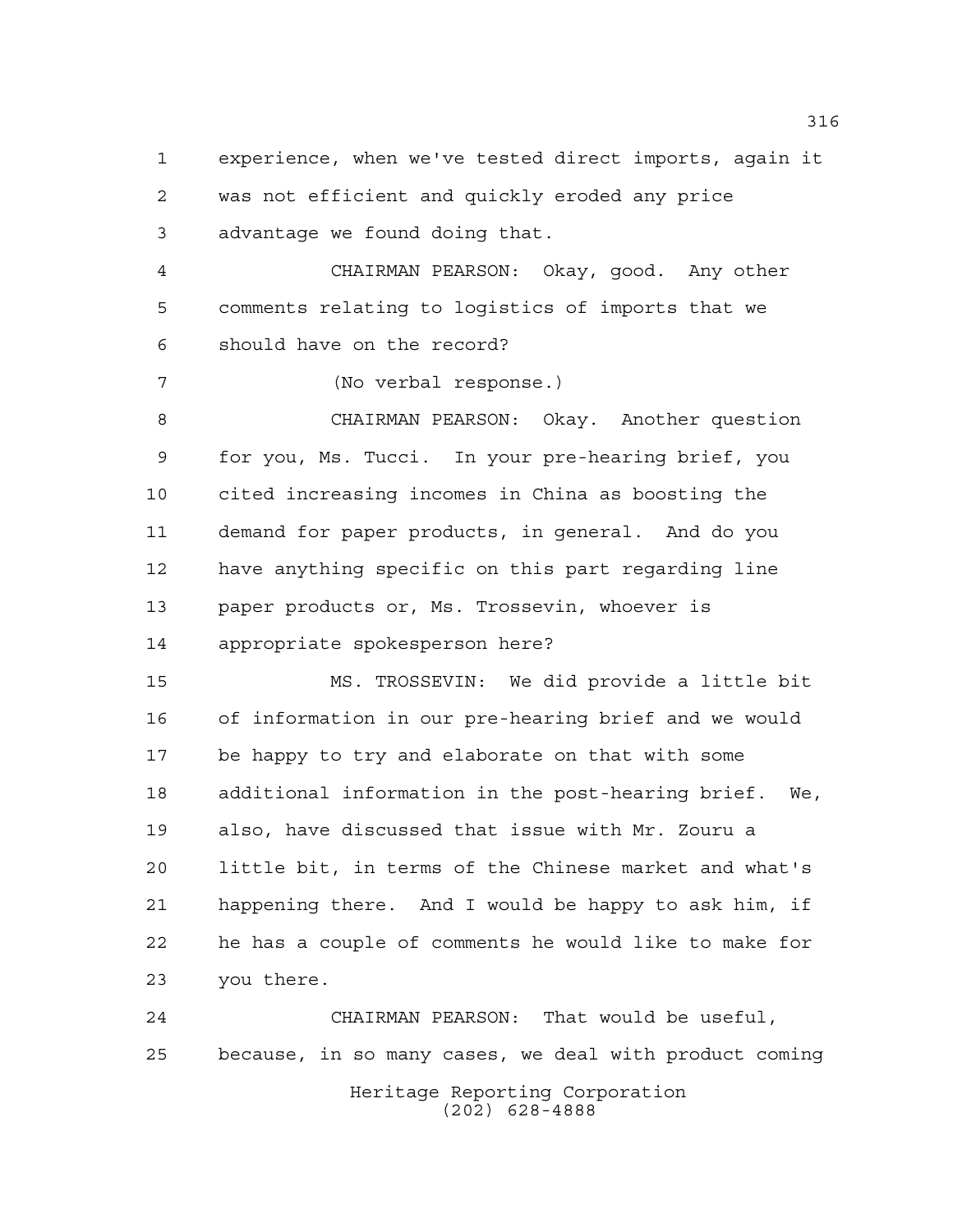from China and the question is, is the capacity to produce in China growing faster than the capacity to consume or the proclivity to consume? That seems to be the issue that you've raised in your brief. MR. ZUORU: (Responds in Chinese.) MS. GAO-SHEPPARD (INTERPRETER): Right now, there is statistics provided by the Petitioners, which claim that China has great paper-making capability. That's actually a myth. There are altogether more than 3,000 kinds of paper, but China only makes a few of them that are suitable for making notebooks. MR. ZUORU: (Responds in Chinese.) MS. GAO-SHEPPARD (INTERPRETER): China has improved its environmental standards, so a lot of paper mills with low production and low technology are all closed. And in 2005, in our shipment to Mead, we actually experienced an instance, in which we had to cancel part of the order, because we didn't have enough paper. MR. ZUORU: (Responds in Chinese.) MS. GAO-SHEPPARD (INTERPRETER): Secondly, the Chinese market -- the demand in the domestic Chinese market had been growing in the past couple of years. Every year, it had been growing the rate of 25 to 30 percent.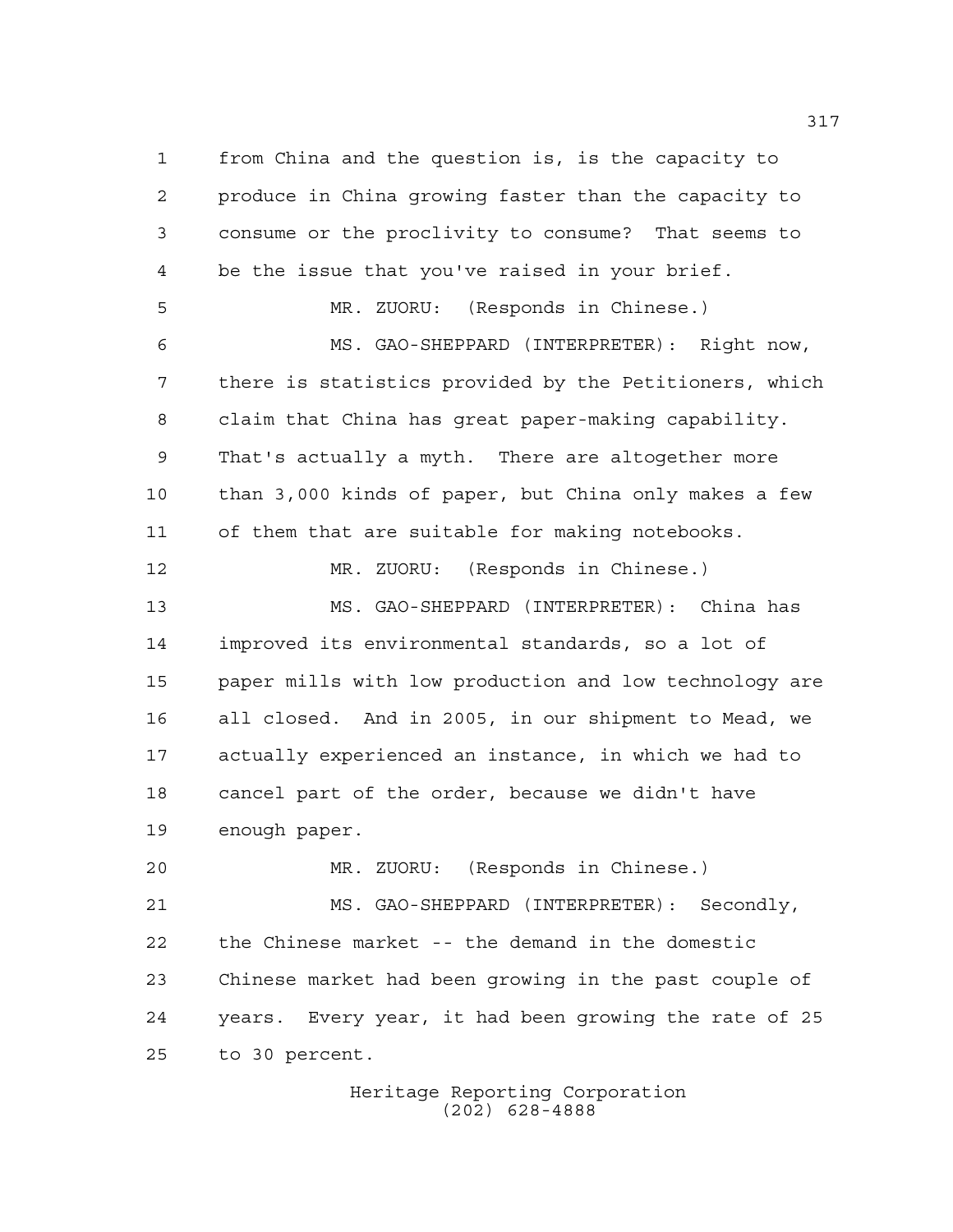MR. ZUORU: (Responds in Chinese.)

 MS. GAO-SHEPPARD (INTERPRETER): And also in recent years, we realized that the Chinese currency had been revalued, appreciated. So, that's not good for exports. So, we re not focusing on exporting our products.

 MR. ZUORU: (Responds in Chinese.) 8 MS. GAO-SHEPPARD (INTERPRETER): Right now, we are in an era of so-called knowledge-based economy. So, the demand of paper has been increasing and we have seen in the past couple of years that the demand of paper from China's neighboring countries had been increasing, as well. So, it's very obvious that the paper supply in China is not enough to meet the demand of the market.

 MR. ZUORU: (Responds in Chinese.) MS. GAO-SHEPPARD (INTERPRETER): And, in particular, I'm referring to the 55 gram or the 50 pound of paper, as you referred to the U.S. industry. The supply of this particular kind of paper is diminishing.

Heritage Reporting Corporation CHAIRMAN PEARSON: Okay. And with indulgence of Commissioner Koplan, let me offer just one follow-up. The writing in Chinese characters obviously is at least somewhat different than writing

(202) 628-4888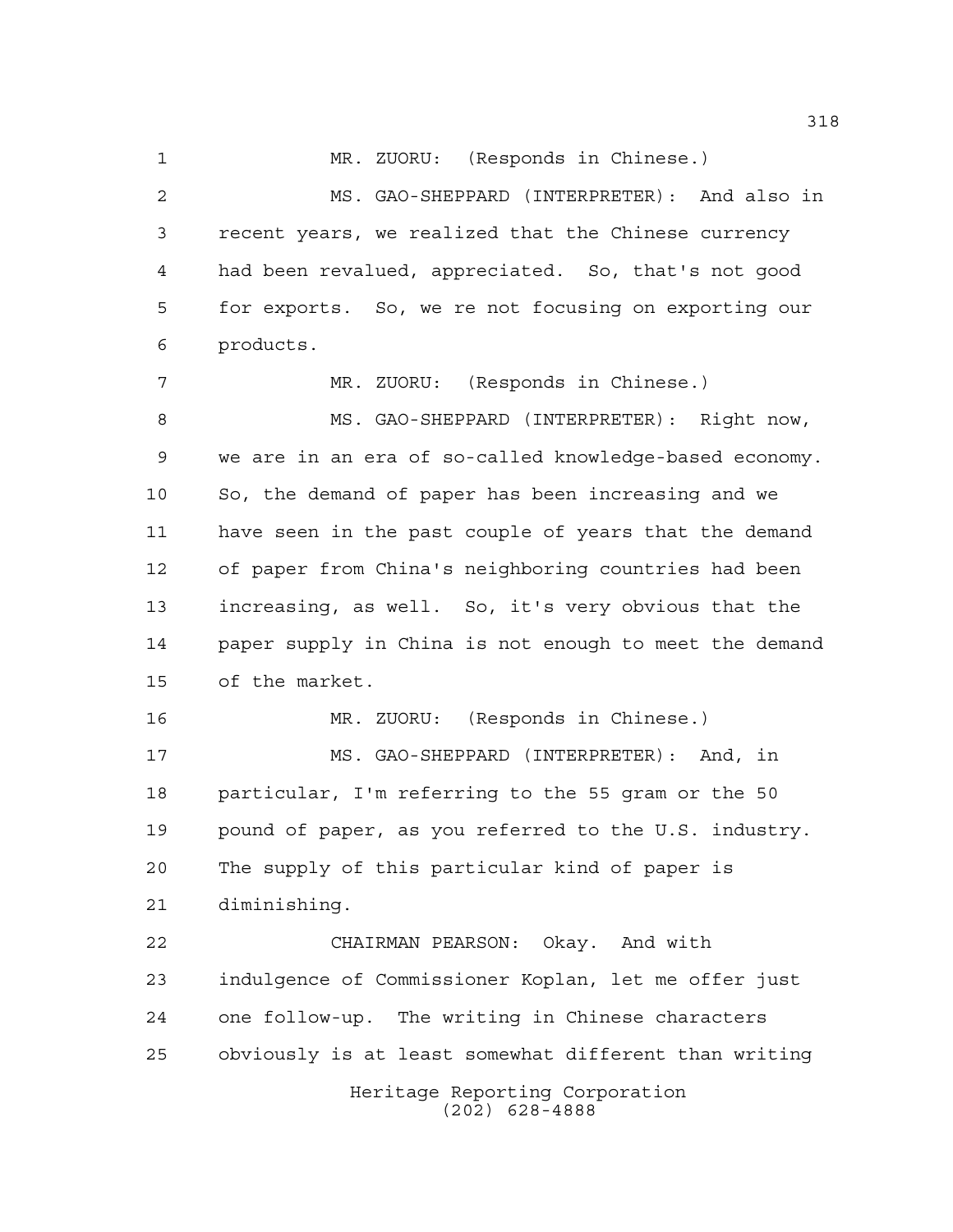in English. Does that mean that there are different types of lined paper products that are commonly used in China or does the Chinese market use the same products that we've had on display here? MR. ZUORU: (Responds in Chinese.) MS. GAO-SHEPPARD (INTERPRETER): Two points. One is a lot of the businesses in China are government affiliated and they have very high criteria for notebooks. So, the notebooks available in the Chinese market are generally of higher quality than the notebooks that you can find in the U.S. market. Secondly, it is true that Chinese characters are different from English; but, right now, the notebooks are the same. We have -- the lines are also horizontal. CHAIRMAN PEARSON: Okay, good. Well, thank you, very much. Madam Vice Chairman? VICE CHAIRMAN ARANOFF: Thank you, Mr. Chairman. One of the discussions that we had with Petitioners this morning and that has come up again this afternoon was the question of the ability of U.S. producers to meet demand in the post-petition period. And this morning, some of the domestic producers testified that there are a number of things that they could do, to produce more in the United States, if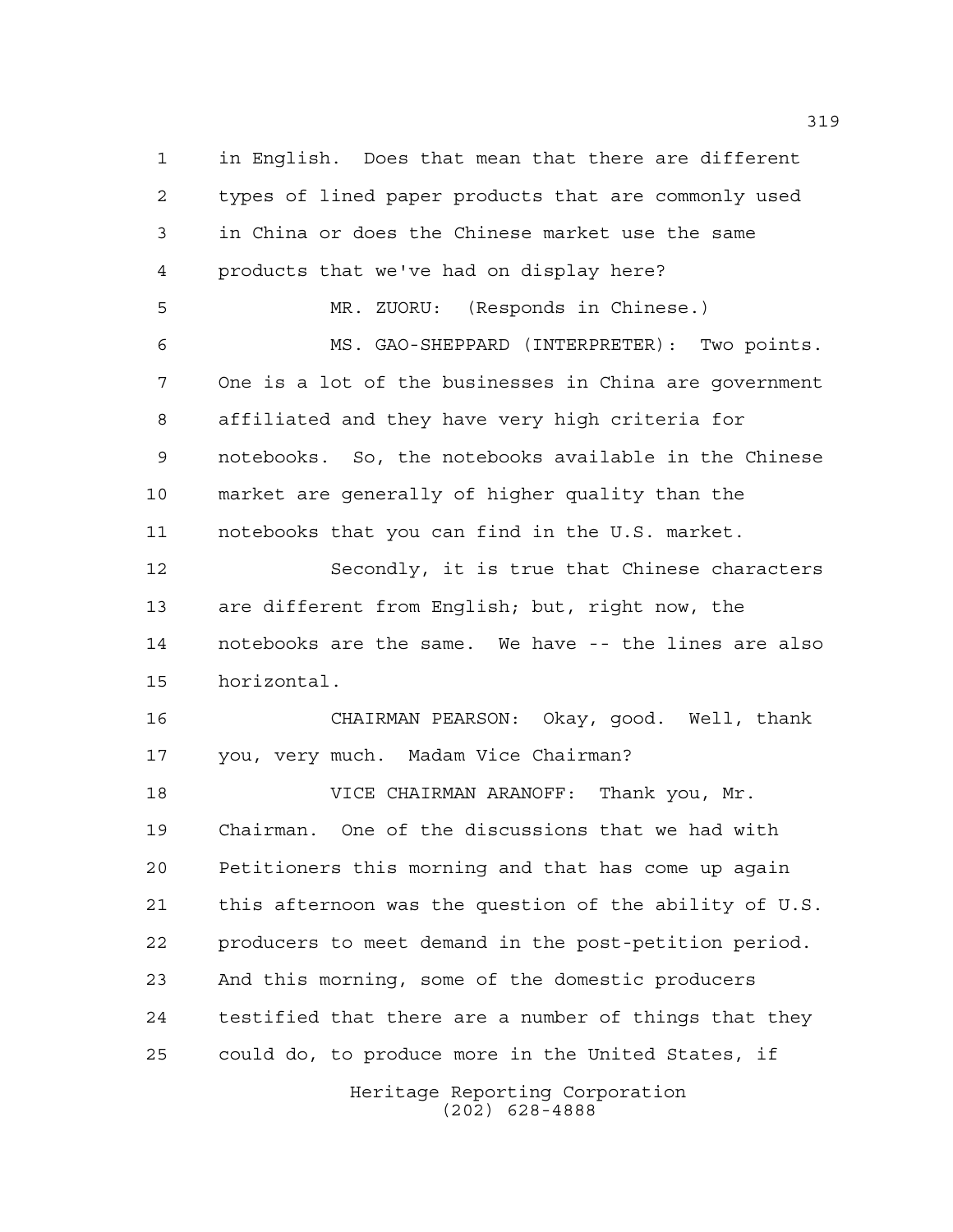they receive a favorable outcome in this case. They talked about more shifts, producing through more parts of the year, bringing back on machinery that is currently not being used, and a number of other things. The testimony I heard this afternoon was, well, if that's true, why were the domestic producers not bidding on some of the retailers here purchases for back-to-school 2006. So, the question I want to put to you is I'm trying to reconcile those two facts or sets of facts. Is it possible -- and I put this question to Petitioners, as well, to respond in post- hearing -- is what we're looking at here simply that the domestic producers actually cannot expand their production in the ways that they described or is more a case that because it would require them to spend money bringing on equipment and because it would require them to make commitments to workers, they haven't done it pending the outcome of this case?

Heritage Reporting Corporation MR. CAMERON: I think some of the importers or some of the other producers will have a view on this. But, I believe ours, from the Staples' experience, and maybe it is true that Staples is not representative of everyone, but it is certainly true that we had no offers. And if that be the case, it does somewhat beg the question as to whether or not

(202) 628-4888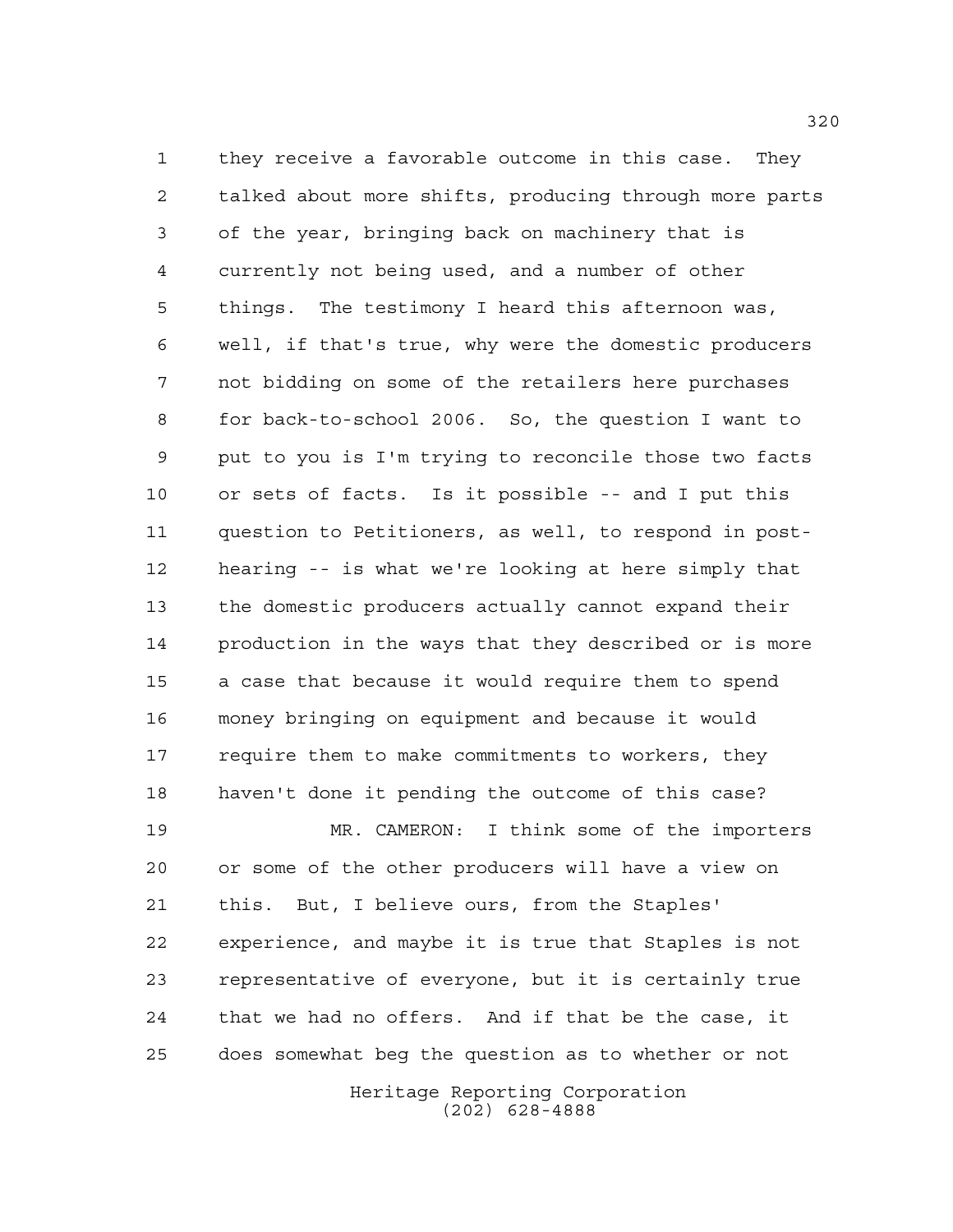talk is cheap or whether or not, yes, they got to bump up. True enough, I mean, we haven't seen the data, but we suspect that there is some bump up. But, does that really answer the long-term question? And that, I believe, is the real answer. We believe that, actually, they are participating substantially in the import market, as well. A question was raised earlier today, I believe by Commissioner Lane, as to when they present their data for the first six months, is it also going to show that imports by them from subject countries have essentially gone down to near zero. And we suspect that the answer to that is, undoubtedly, yes. Again, what does that prove, if they are the ones that are accountable for much of the previous increase. We, also, believe that they will also show substantial imports from non-subject sources, which goes to exactly the point, which is that is exactly where a lot of this is going to go long term.

 VICE CHAIRMAN ARANOFF: Did anyone else want to respond? Ms. Trossevin?

Heritage Reporting Corporation (202) 628-4888 MS. TROSSEVIN: I think it's also important when you look at the capacity issue, I think as Mr. Shor mentioned earlier, I mean, you have, first of all, the basic numbers in the report that already show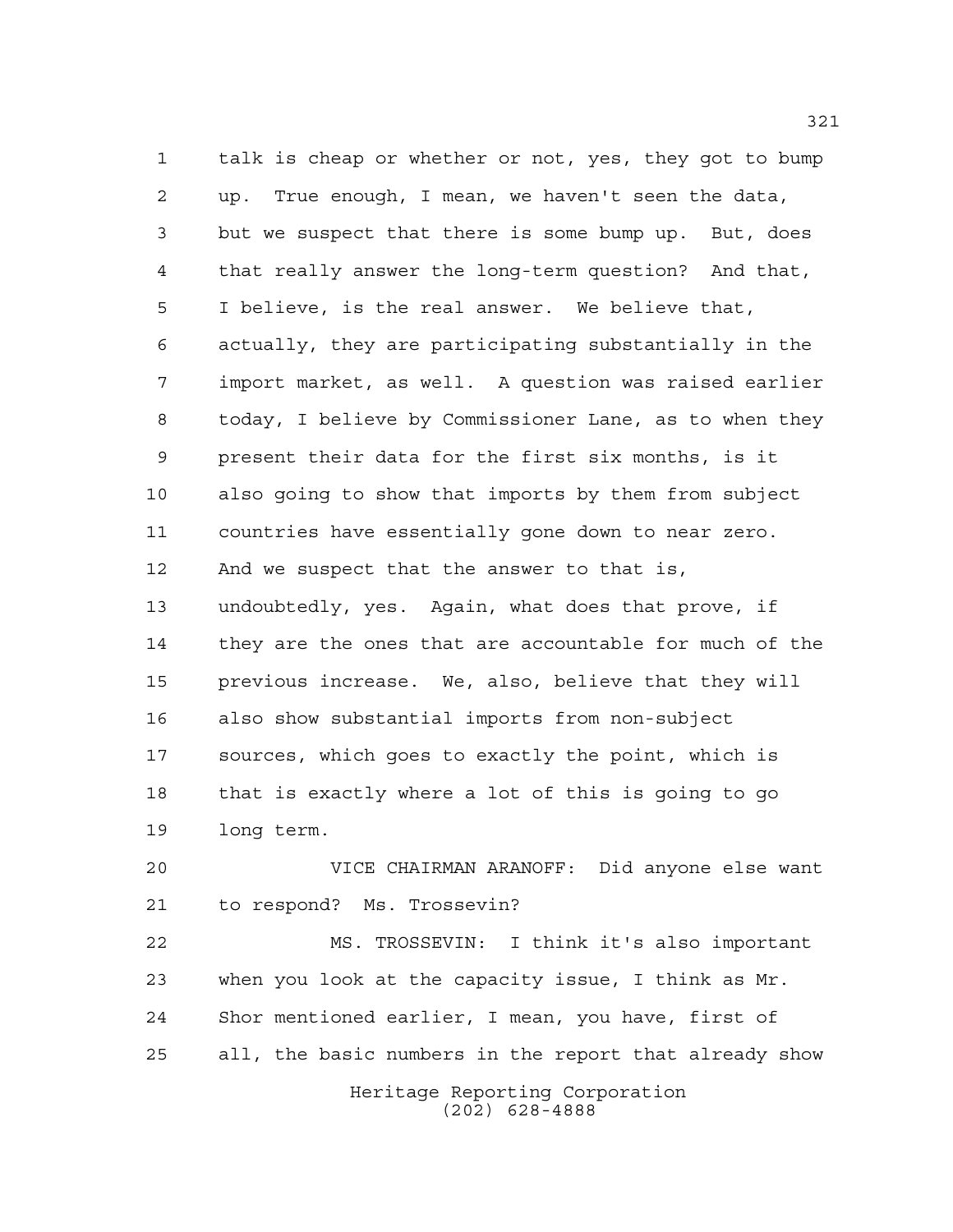that you have a large gap. And I do think that when - - and you have the industry taking production in the United States offline. Now, granted, they say that's because of the imports. But, I think we've shown that their story about having to import to survive is not accurate.

 But, I think you also have to look at where are they investing in production. I mean, they are investing in capacity. They have invested in capacity in Brazil. And that capacity is very important, particularly because of the counter cyclical seasons in Brazil. So, Brazil offers -- when you're talking about getting more bang for your buck, when you buy capacity in Brazil, you get a lot more bang for your buck, because you can produce at a much higher rate on an all-year-round basis, if you are producing for the Brazilian market and for the North American market, at the same time. So, I think that those are all -- when you weigh the facts and you weigh the stories and how things match up, I think those are very important facts to take into account.

 MR. VANDER SCHAAF: Mr. Graham used to work at Norcom, and I think he had some points about the capacity there.

Heritage Reporting Corporation (202) 628-4888 VICE CHAIRMAN ARANOFF: Okay. Go ahead, Mr.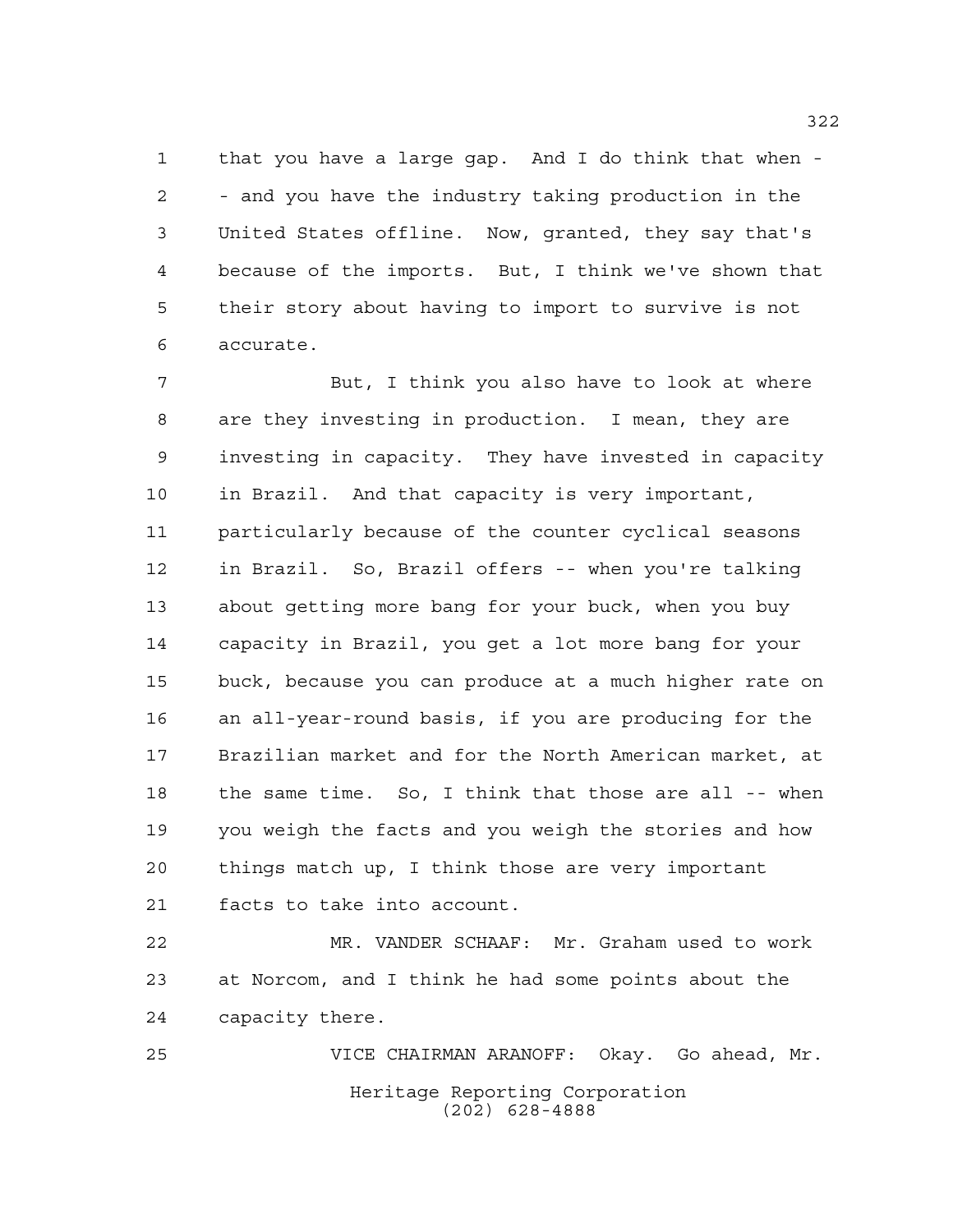Graham.

 MR. GRAHAM: In particular it is somewhat difficult to actually determine how much more capacity can be gained when you have to consider that a lot of the products that you need to produce are customer- specific products. In other words, the customer will demand that it look in a particular way. It is their design. It is their product. It can only be sold to them. Without getting a commitment from them or getting an order it is very difficult to start your production earlier without taking a great risk that you may not end up being able to fully be the supplier of all the products that you produce to that particular customer. So there are capacities that may be available but it's hard to determine how much of that capacity can be used in a customer-specific product situation. VICE CHAIRMAN ARANOFF: I appreciate all of those responses. And again, I do invite Petitioners

 also to comment on this issue in your post-hearing brief.

Heritage Reporting Corporation (202) 628-4888 MR. SHOR: I'm sorry. I think it's also important to keep in mind the timing of the petition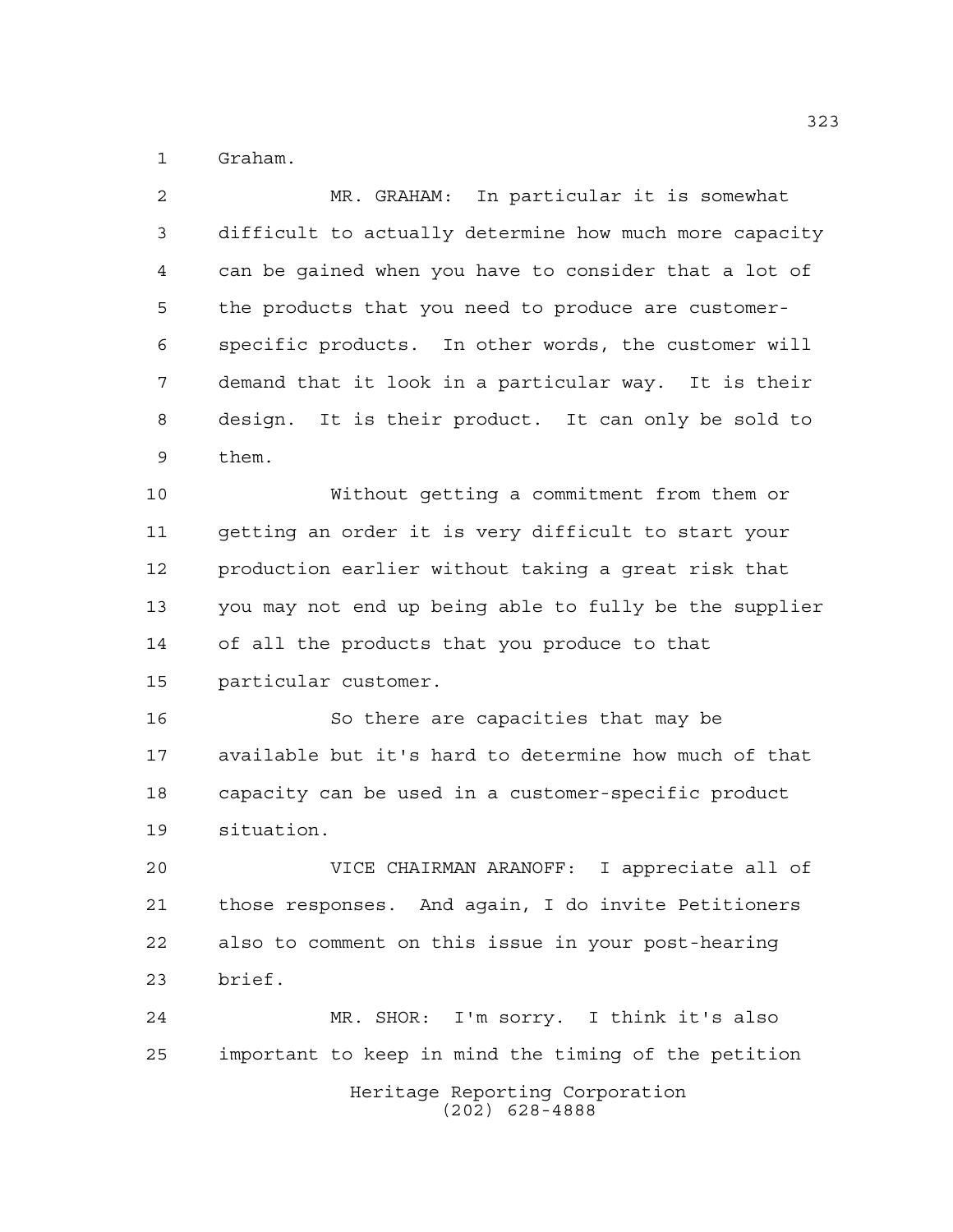in this case in analyzing the post-petition effects. You heard testimony about the back to school season and the bid data that's solicited in November or has moved up a little. The petition in this case was filed in September, the case was initiated in October. That was right at the start of the back to school season. So everything that results after that was the result of the chaotic period where people were scrambling in the fall of last year to secure supplies for this year.

 I think the question was asked earlier, well is this a short term phenomenon or a long term phenomenon? I think 2007 is likely to look very different than 2006 once the problem of the case is sorted out and people have time to secure alternatives sources of supply. So the fact that a lot of production may have been shifted to the domestic industry in 2006 relates to the timing of the petition and that may not necessarily be the case in 2007.

 VICE CHAIRMAN ARANOFF: Okay. I appreciate that too.

Heritage Reporting Corporation (202) 628-4888 I'm going to move on to a different area. Petitioners have made the suggestion that it would be more accurate with respect to our price underselling data if we were to quantity weight the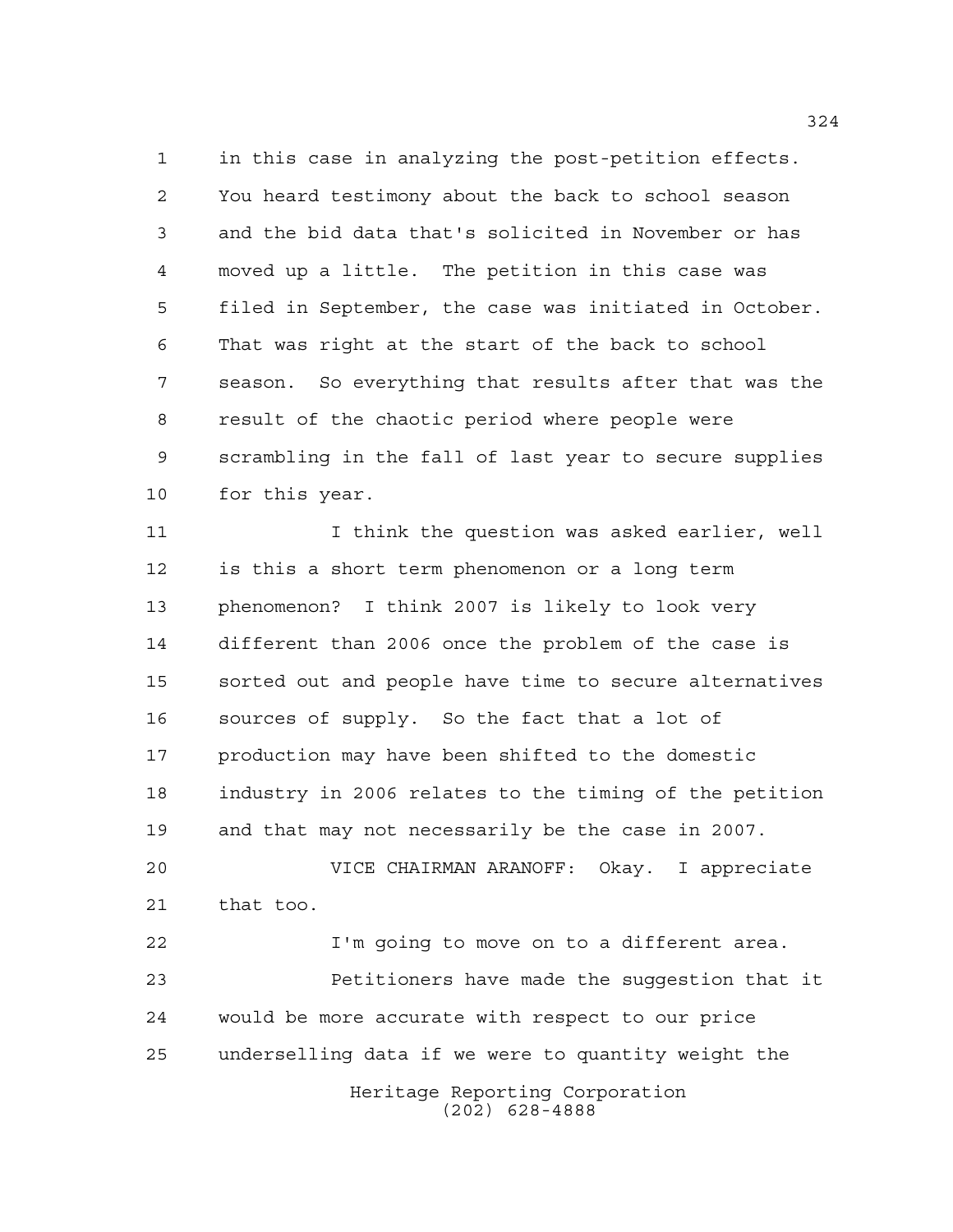data in order to account for the seasonal nature of the market.

 Mr. Malashevich or anyone else, do you want to comment on whether that makes sense?

 MR. MALASHEVICH: Bruce Malashevich, I think I'll start out.

 Basically we normally in recent years among the material set out to APO authorized people, it's been the SASS program the staff uses to do the underselling calculations, basically. We requested that program but understood that it's being revised.

 That's really a question that's best answered once the final data set the staff generates and the SASS program is generated.

 MR. CAMERON: Commissioner? One other point that I think needs to be pointed out is the weighting it by quantity doesn't really address the fundamental problem that we have with the data. The fundamental problem with the data is that it largely reflects intra-industry competition so it doesn't really tell you very much about what is in fact happening with over-selling and under-selling and that is the critical point about the data.

Heritage Reporting Corporation (202) 628-4888 They want to weight-average it by quantity? Actually, if you want to see the quantity that is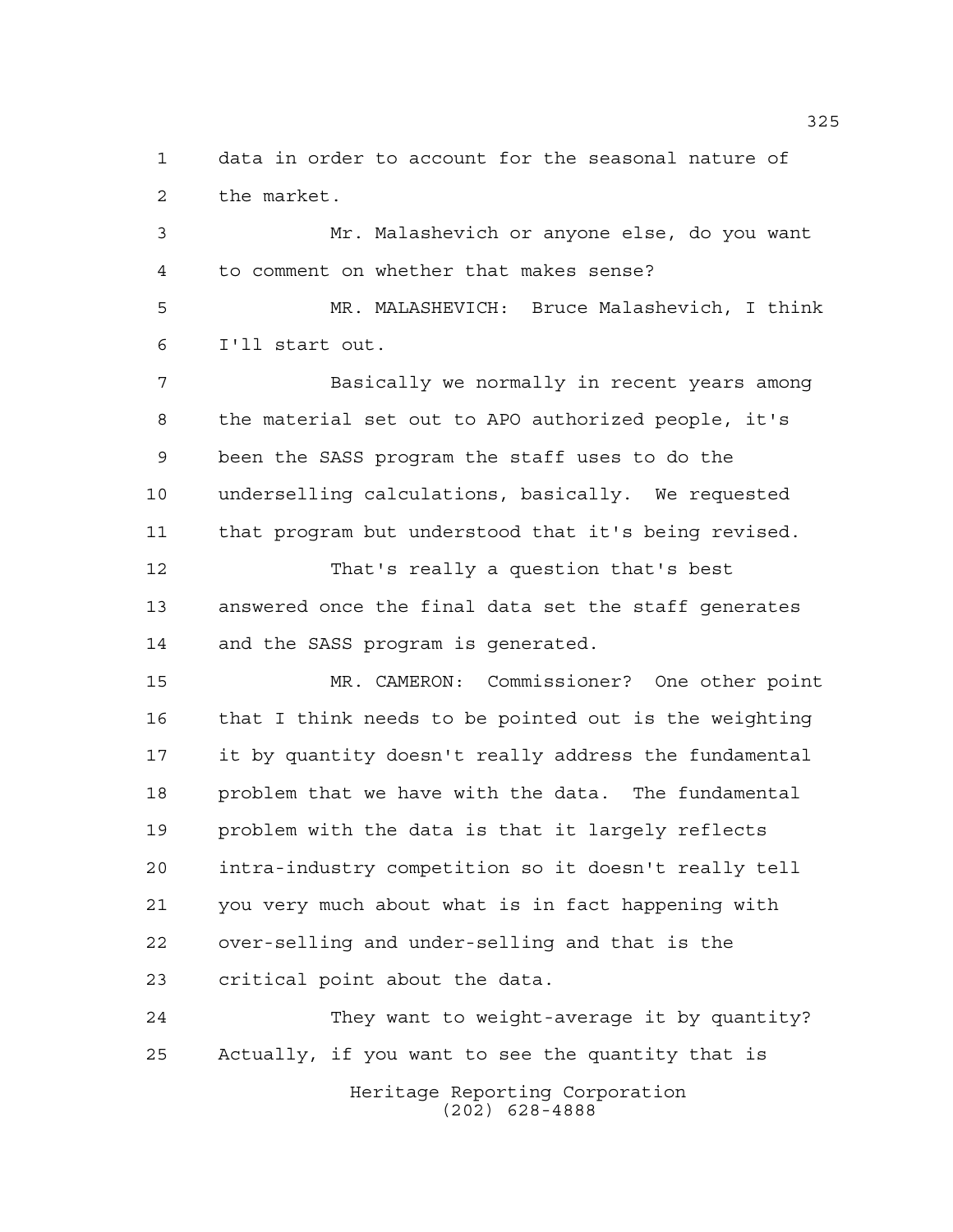involved you can see how much it is in the staff report in terms of how much of it is accounted for by the U.S. industry and it's quite substantial.

 VICE CHAIRMAN ARANOFF: I take your point on that but obviously we've thought about that because everyone raised it in their brief, and we asked the staff for what if you only look at the data for independent importers who are not associated with the domestic industry? Without going into BPI it's not clear that the trends are any different, generally the data's different.

 MR. CAMERON: Fair enough. Actually I believe the footnote that you're referring to in the staff report says that the trends for U.S. industry, U.S. controlled, and trends for the overall are not that different which actually mathematically would not be a big surprise to you, number one.

 Number two, even the data with respect to the "non-controlled imports", in other words the independent imports. A question for this Commission, how many of those are brokered imports? The answer is, the Commission doesn't know the answer to that question, which is exactly the point that Mr. Shor was making earlier. In other words the "non-controlled U.S. imports", that just means they are imported by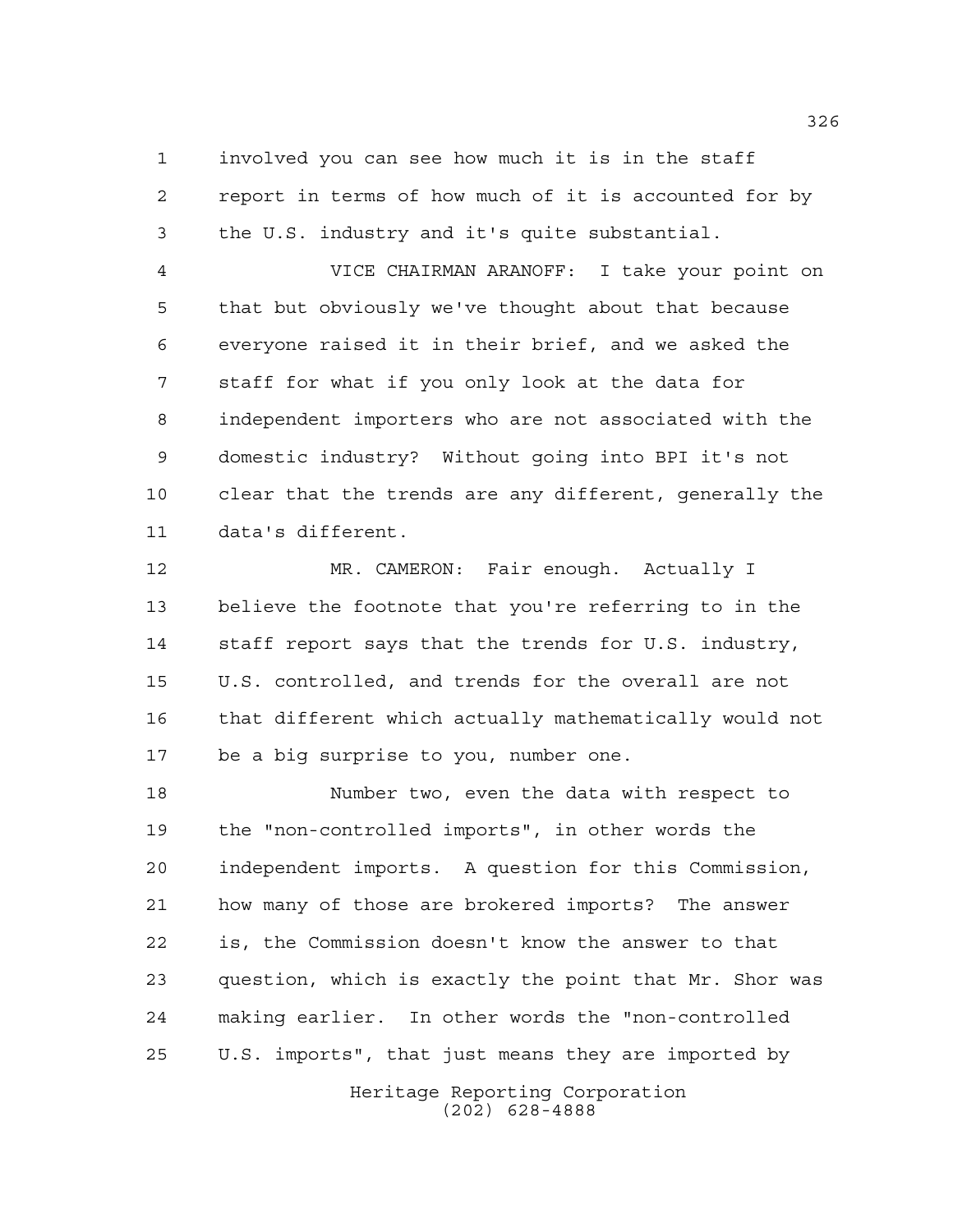somebody that is not a U.S. producer. It doesn't mean that they were not brokered by a U.S. producer. Again, it is a fundamental problem with the pricing data that you have.

 Thirdly, that independent data is very small. It's whatever. But I think that relative to the other it's small, and we would suggest to you that it doesn't really tell you very much and that is exactly the point of that pricing data. That pricing data is interesting, but the pricing data largely tells you about what is happening with intra-industry competition.

 So I get your point but I'm not sure at the end of the day if you dissect that data that you reach the conclusion that you come to something all that meaningful. But it's interesting.

 VICE CHAIRMAN ARANOFF: Which takes me to the one I'll try to squeeze in on the yellow light since everybody else has --

 MR. CAMERON: It's Commissioner Koplan's time. You should feel free.

 VICE CHAIRMAN ARANOFF: That is I know that a number of the members of the staff knew the panel spent time in their brief trying to persuade us that for one reason or another our under-selling data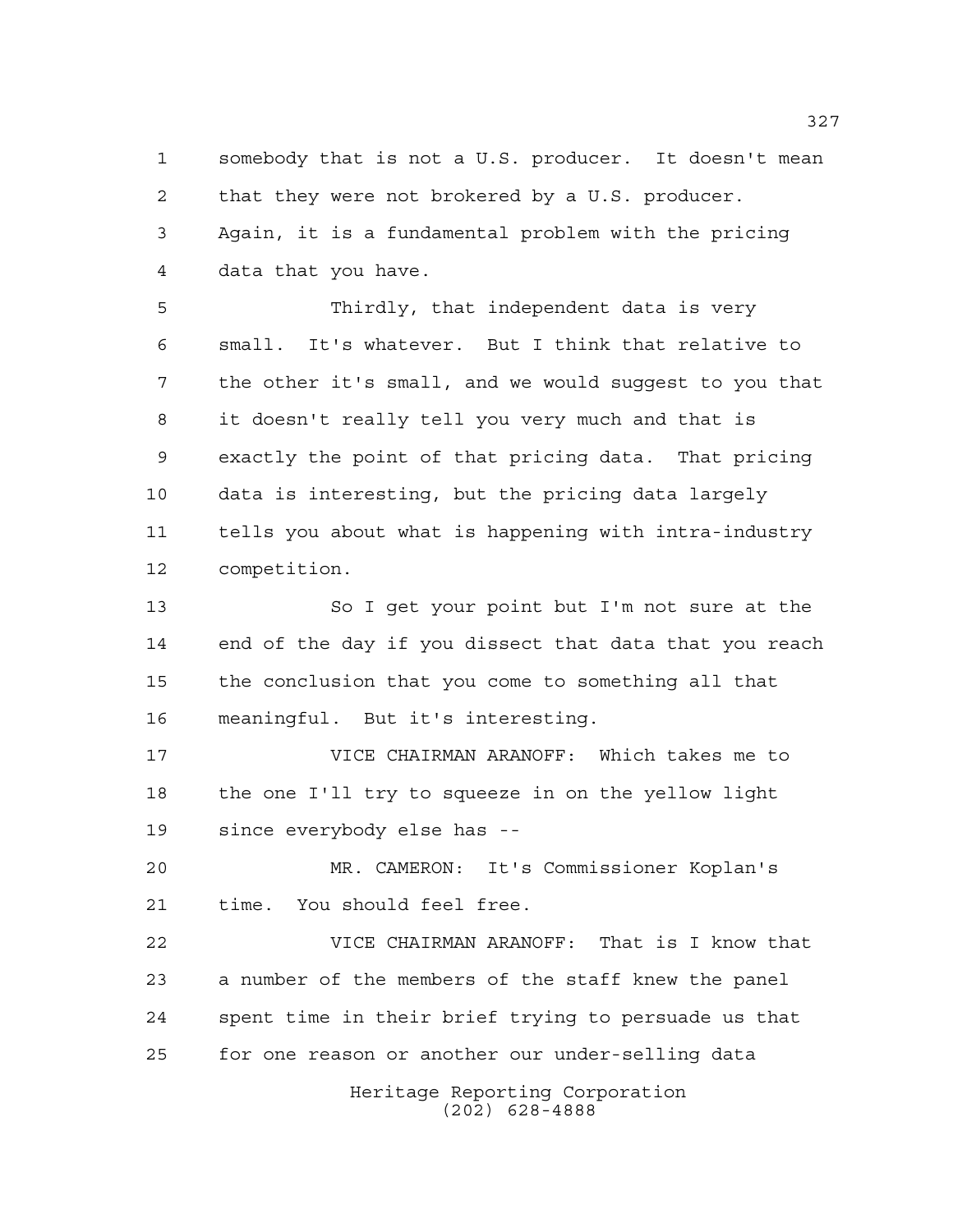aren't really worth the paper they're written on at this point. So my question to you is well, I think one of the reasons for that is because to the extent that retailers are importing themselves, there's no sales at the same level of trade to compare and that's nothing nefarious, it's just true.

7 So should we instead be looking at the bid data? Is that a better place for us to be looking at price effects in this market because it's the same level of trade and it's precisely the same product?

 MR. CAMERON: We actually agree with the Petitioners that the proper point to do is the pricing data that you've analyzed.

 What we have said, however, is that for Petitioners to suggest that this is invested with a great deal of meaning is a bit misleading. So we don't really think that much of it.

Heritage Reporting Corporation (202) 628-4888 Thirdly, the suggestion has been made by Petitioners, for instance, that Brazil is really this very honorable -- and we believe they're honorable, but very high-priced, fair trader, et cetera. I've never heard so many people say so much nice things about Brazil in all the time that I've been here. This is the first Commission hearing I've been at -- VICE CHAIRMAN ARANOFF: -- given what's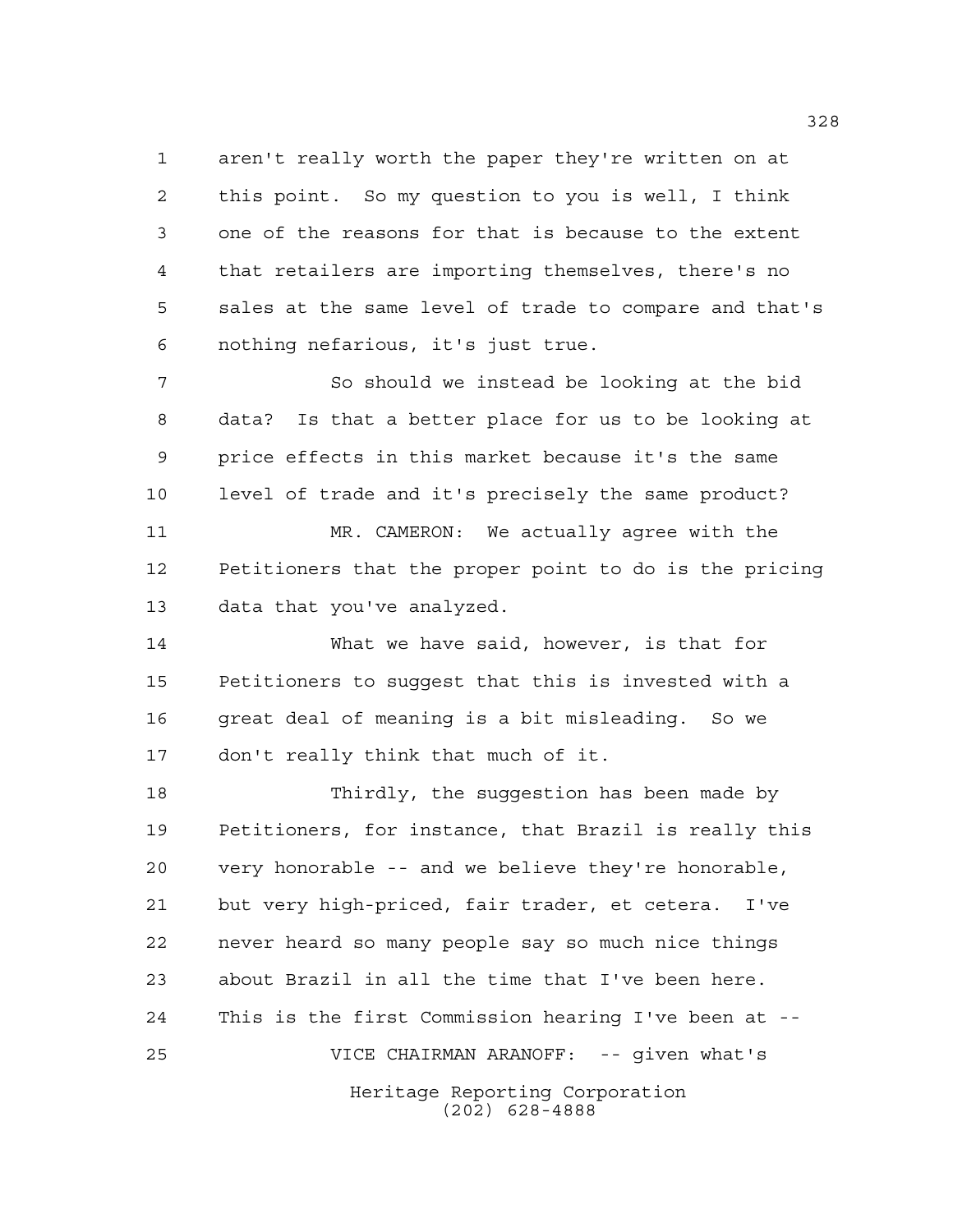going on in Geneva.

| $\overline{a}$ | MR. CAMERON: Exactly. But this is the                  |
|----------------|--------------------------------------------------------|
| 3              | first time I've heard that they're not subsidized,     |
| 4              | honestly, in any industry. But I'll take their word    |
| 5              | for it.                                                |
| 6              | But the point of this is that we actually              |
| 7              | have analyzed their prices and their prices actually   |
| 8              | are not all that different from anybody else's prices. |
| 9              | I will grant you that it's U.S.-industry controlled as |
| 10             | well, but that really is the point.                    |
| 11             | We also had supplied some information to you           |
| 12             | with respect to a comparison in the case of Staples in |
| 13             | our post-conference brief later last year and we will  |
| 14             | submit that again for the record, but what it          |
| 15             | demonstrated was that the prices from Brazil and the   |
| 16             | prices from Indonesia that Staples was paying weren't  |
| 17             | any different.                                         |
| 18             | So it's very nice to hear that Brazil is               |
| 19             | really not any problem. It's the second-largest        |
| 20             | supplier. They are either under-selling or at the      |
| 21             | same levels as everybody else.                         |
| 22             | So yeah, there are some things that you can            |
| 23             | take way from that pricing data but the idea that      |
| 24             | cumulated imports are under-selling imports, that's    |
| 25             | one thing you really can't take from that data.        |
|                | Heritage Reporting Corporation<br>$(202)$ 628-4888     |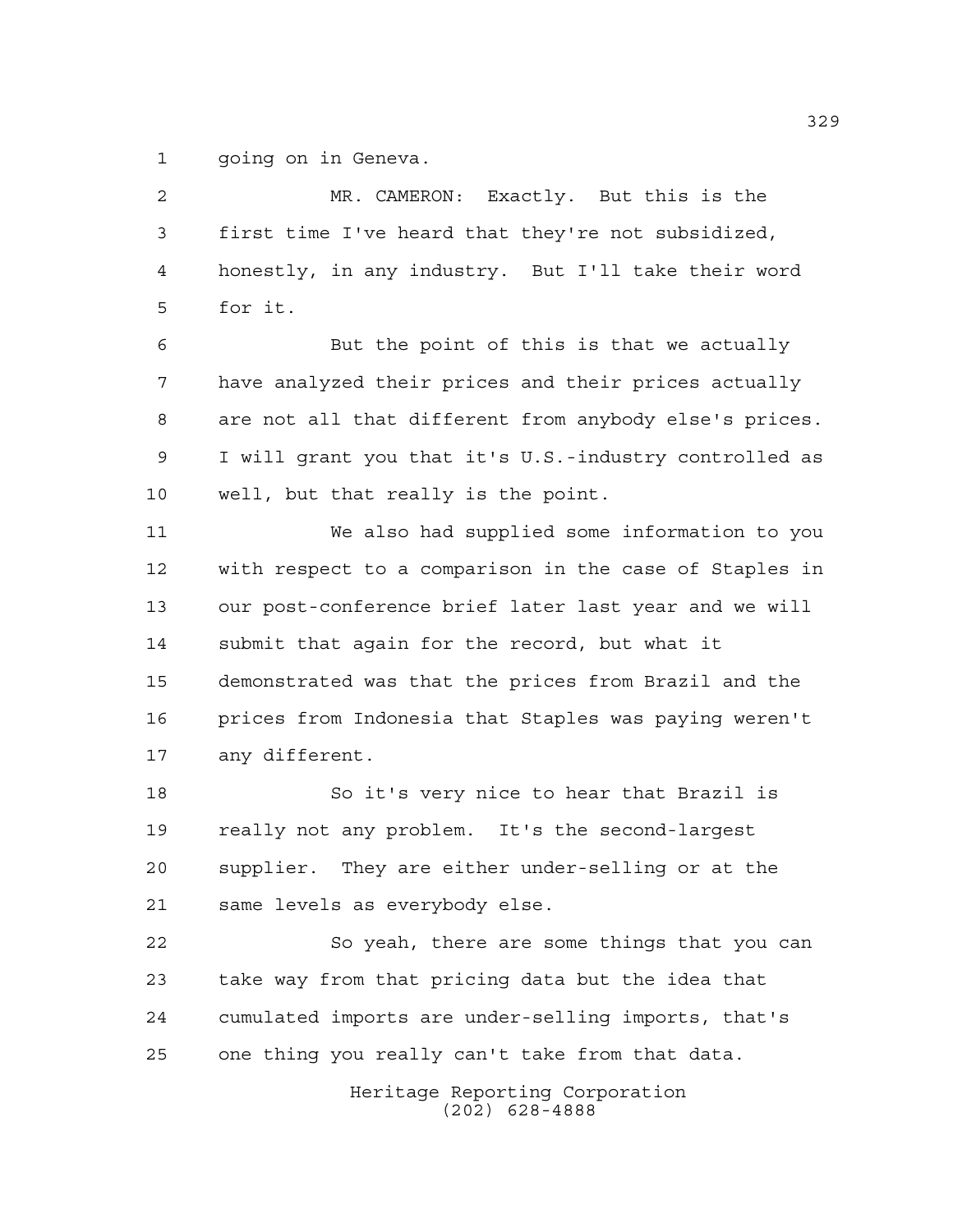VICE CHAIRMAN ARANOFF: I appreciate those answers. My time is up.

Heritage Reporting Corporation I guess I would just say for post-hearing to both sides again -- My current inclination, because there are these questions about the under-selling data is to say gee, maybe I should be looking at the big data again. So if there's anything you want to say to persuade me that that's a good idea or a bad idea, please feel free. MR. CAMERON: Fair enough. Thank you. VICE CHAIRMAN ARANOFF: Thank you, Mr. Chairman. CHAIRMAN PEARSON: You're welcome. Commissioner Hillman? COMMISSIONER HILLMAN: Thank you. I will only comment parenthetically that when I take my school-age children to purchase their school supplies they will no doubt be wearing their Brazil national team soccer jerseys that they have not taken off for the last three weeks. (Laughter). So I will tell you that Brazil, at least in my household, is highly praised. In any event, let me try to make sure I understand a couple more things on this.

(202) 628-4888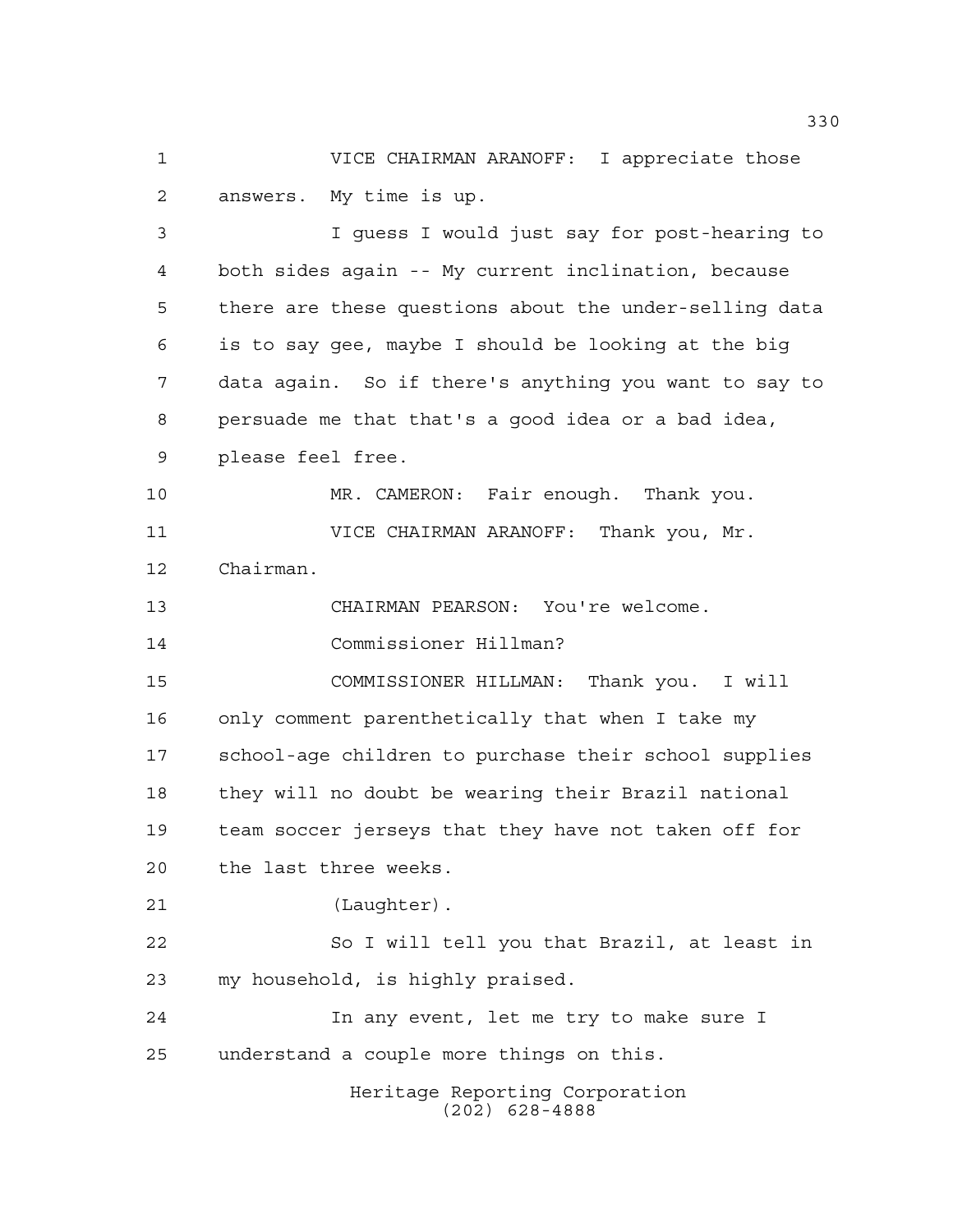Heritage Reporting Corporation (202) 628-4888 Ms. Ciulla, in your testimony you noted that none of the major domestic producers with the limited exception of need was willing to provide a bid to supply us with lined paper that was produced in the United States. I just want to make sure. Was it a condition of the bid that the product be produced in the United States? MS. CIULLA: No, it was not. All of the products in the bid were Staples-branded products. As such we need to know where they're produced, so they're simply asked to document where the product will be produced. COMMISSIONER HILLMAN: But it didn't say on the bid must be a product of the USA or anything to that effect? MS. CIULLA: No. COMMISSIONER HILLMAN: For the other purchasers, Walgreens, Target, anyone else, do you know or care where the product comes from? MS. TUCCI: Target, no we do not. COMMISSIONER HILLMAN: Walgreen? MR. VAN GUYSE: We want to know, and we do care. COMMISSIONER HILLMAN: Do you condition bids on a particular source?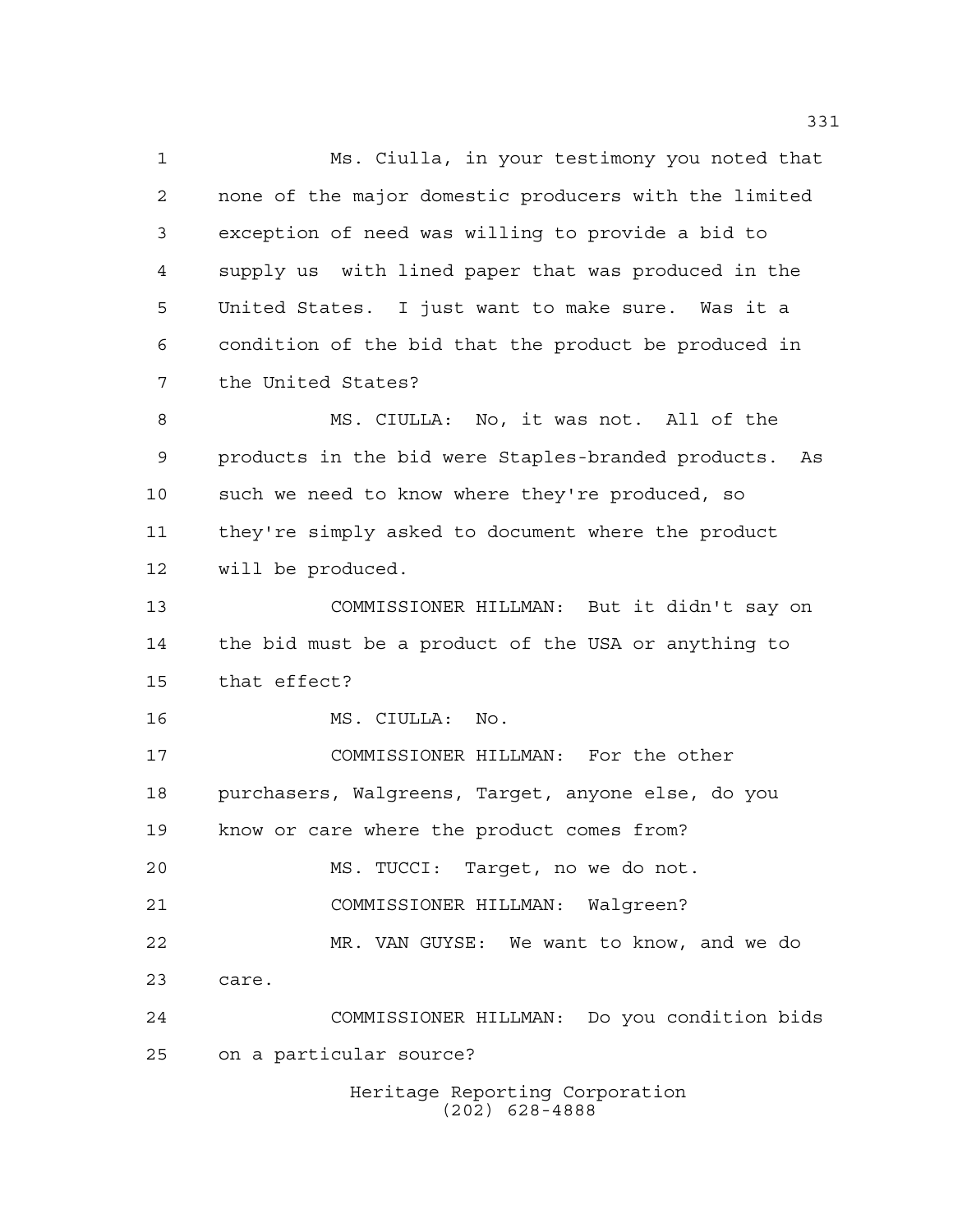MR. VAN GUYSE: We don't condition bids on a particular source but there are vendors, suppliers and ports that we're more comfortable with getting products through our system.

 COMMISSIONER HILLMAN: Mr. Van Guyse, if I can stay with you.

 You talk a lot about how Mead decided to source from China and encouraged you to participate in this process, and Staples went through the same experience. Just so I understand it, was price discussed with that? Did Mead tell you why they wanted to have you start purchasing their product that was produced in China?

 MR. VAN GUYSE: That pre-dated me because we were buying domestically in 2001, and 2002 is when we started buying imports from Mead, so it pre-dated me, so I'm not privy to all the details in that matter.

 COMMISSIONER HILLMAN: Ms. Ciulla, I don't know whether you have any information of this issue of when Mead came to you to say we're going to start sourcing the product that we're selling to you from China. Did they give you an understanding of why they were doing this?

Heritage Reporting Corporation (202) 628-4888 MS. CIULLA: Mead explained to us that growing the source in another country, specifically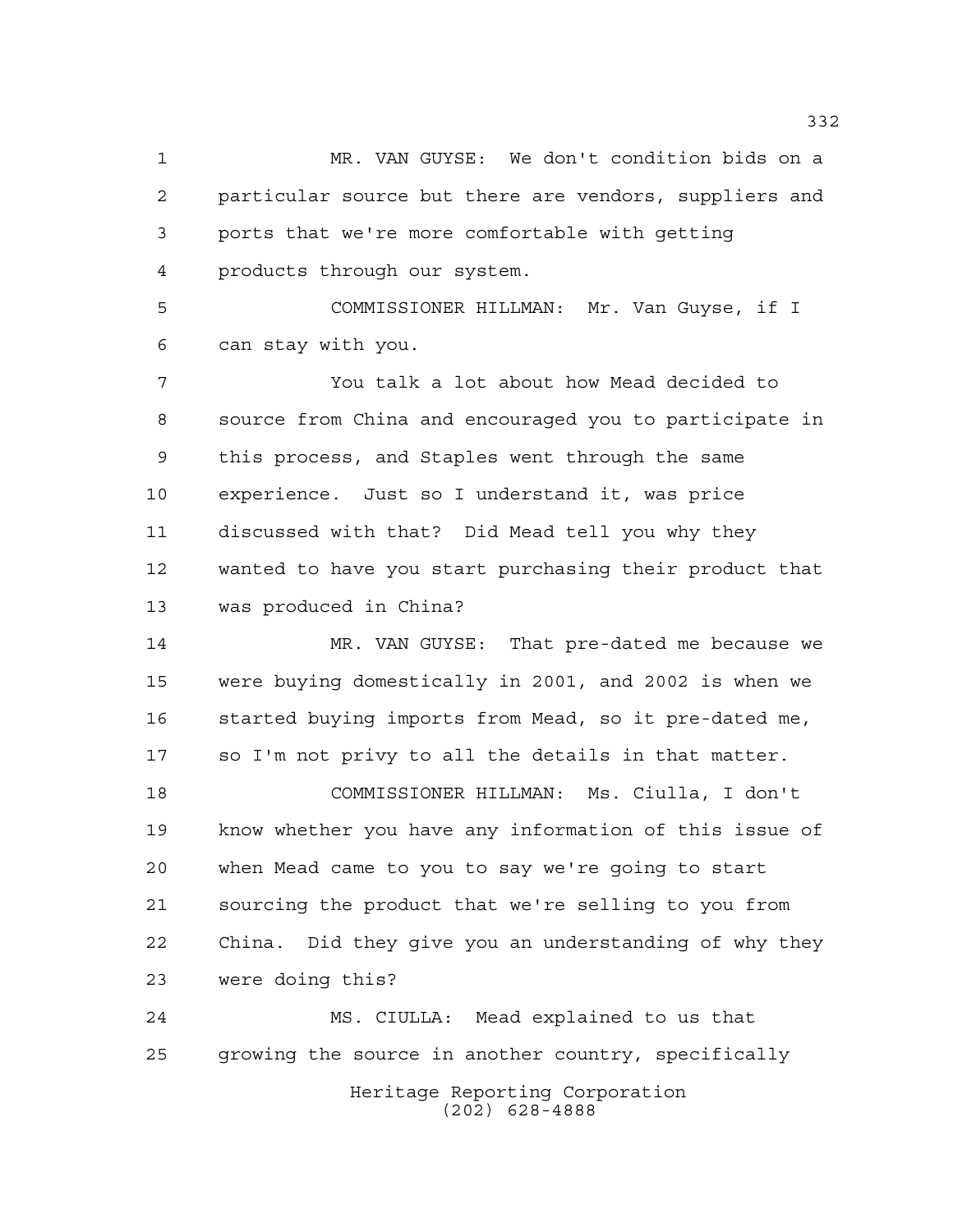China, was an initiative for the company. It's part of the company's growth.

 COMMISSIONER HILLMAN: As opposed to price. Was price discussed?

 MS. CIULLA: Price certainly was part of the discussion, yes. As well quality was part of the discussion because the product that Staples had purchased from Mead the prior year, which was one item, that they had purchased only the prior year, no other prior history of purchases with them on this product, it was actually another U.S. supplier who was our preferred U.S. supplier. That year we had issues with both timely delivery of the product as well as the quality of product. So with their bid for this product in 2004 part of the issues were the quality of product that they supplied for us out of the U.S., the supply chain of the product out of the U.S.. Subsequently, when told that we would not buy from them that same one item that we purchased from them the prior year, they then came to us and we purchased three items, greatly expanded the product that we had been buying from them, through the China distribution. COMMISSIONER HILLMAN: Questions for Mr. Zuoru just to make sure I understand a couple of things.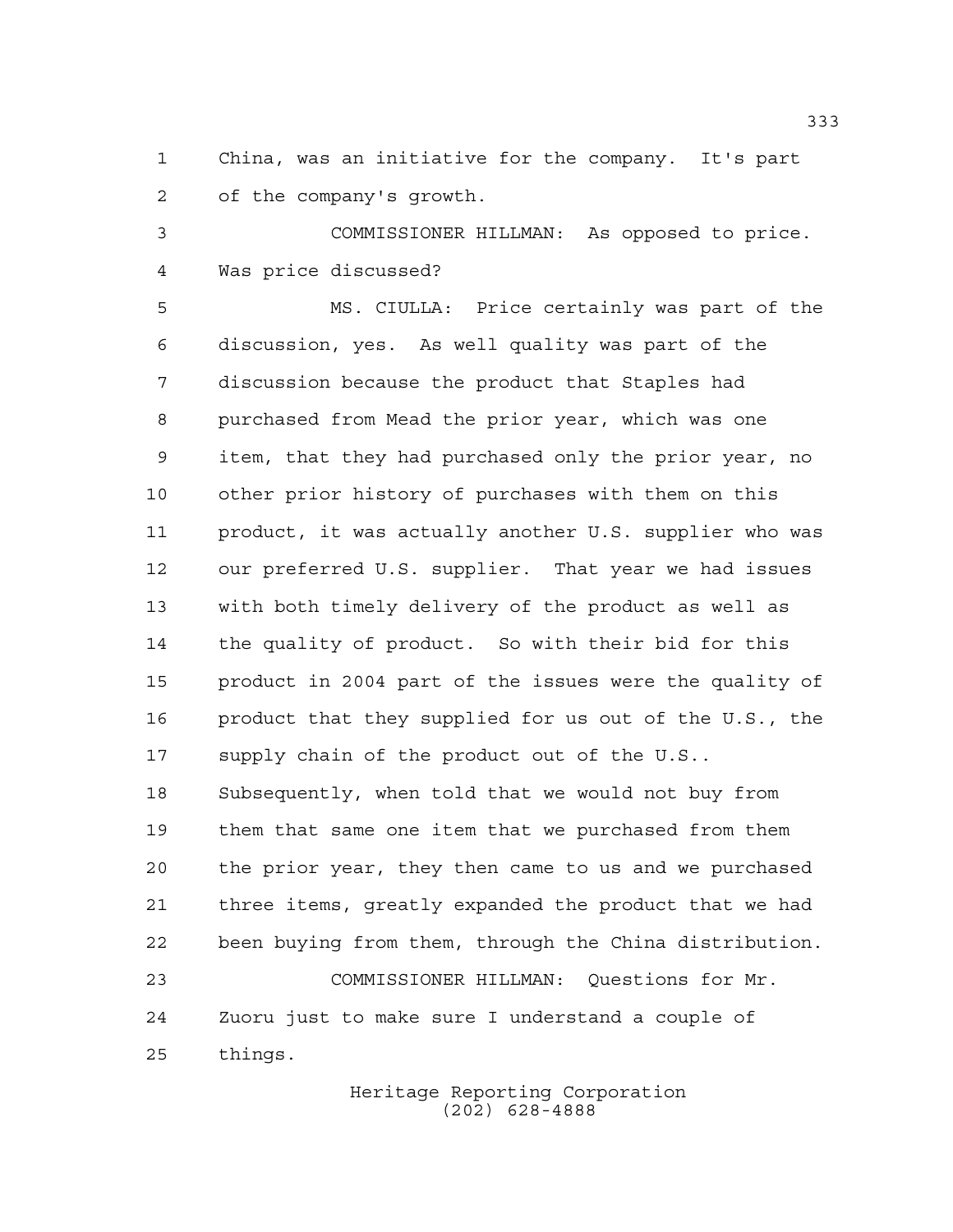Heritage Reporting Corporation (202) 628-4888 In the written testimony that you provided that states that we do, this is at the end of the testimony, "Although we do not have a presence in the U.S. market because we sold through MeadWestvaco," is the beginning of the sentence. I just want to make sure I understand two issues. One, it's my understanding that a significant amount of what had been provided from Watanabe to MeadWestvaco were some of these specifically excluded products which presumably would not be subject to any final order that might issue. So my question is,why are they not still being sourced through Watanabe if they are not subject to the order? I believe all the Five Star products or some of the other specifically excluded products. And again, if you have to answer this in a post-hearing brief, that's fine as well. MR. ZUORU: (Responds in Chinese) MS. GAO-SHEPPARD (INTERPRETER): It was only in 2005 when we sold some of the Five Star notebooks to the United States market through Mead. COMMISSIONER HILLMAN: And your testimony says that you do not have a presence in the U.S. market. I guess I thought I'd understood that you were currently supplying product to Target. I thought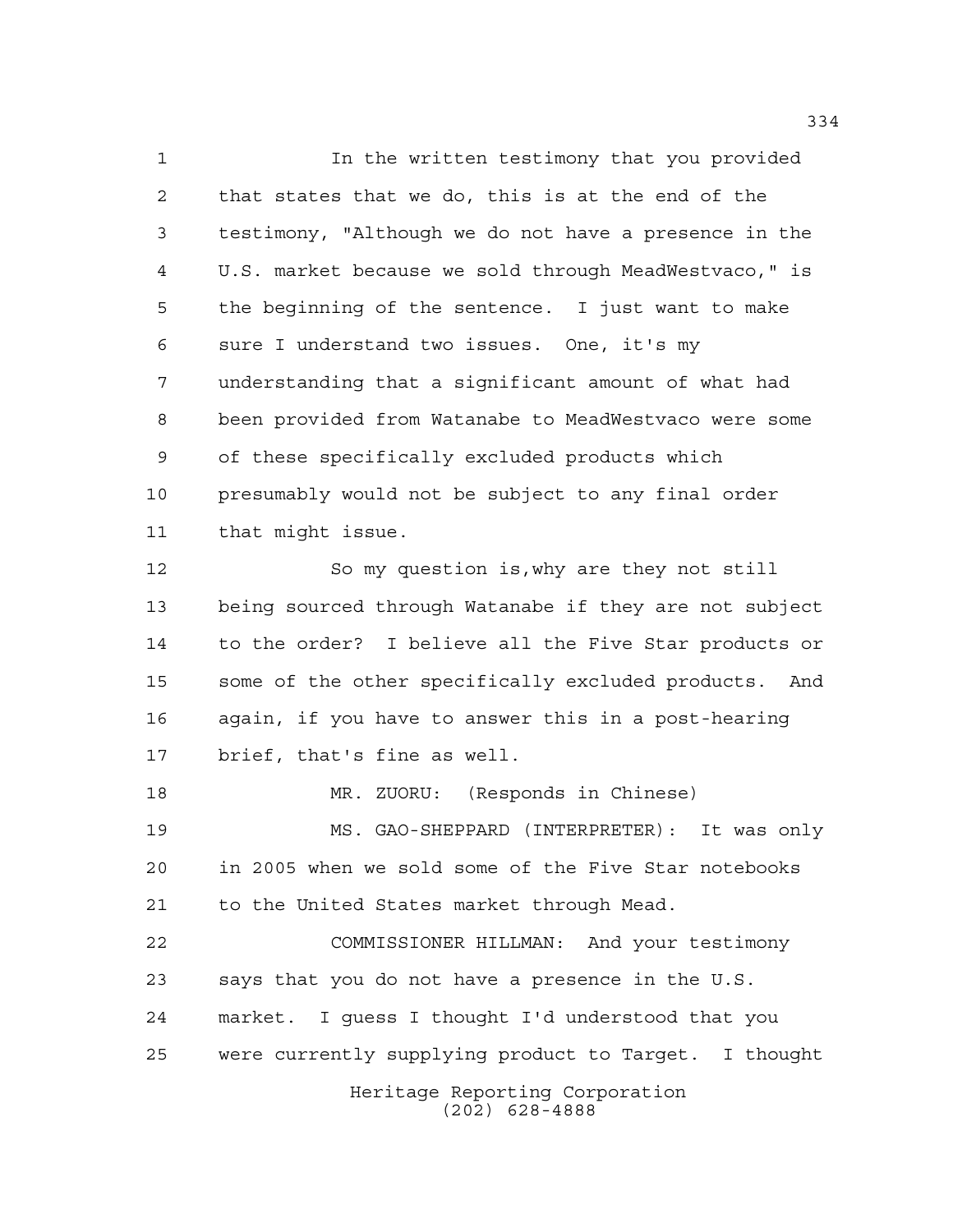that was what was said earlier. That's not what was said? I'm sorry. To somebody.

 MS. TUCCI: Meghan Tucci with Target. In 2005 we purchased product directly from Watanabe Filler Paper. COMMISSIONER HILLMAN: Now in 2006 Watanabe is not selling anything into the U.S. market. MS. TROSSEVIN: I will let Mr. Zuoru tell you the amount, if there's been any sales to the U.S., but also just to clarify the point of that statement, when we're also talking about a presence in the United States what we were also talking about was that Watanabe itself does not market on its own in the United States. In other words it only marketed through Mead. It didn't have its own sales and distribution network in the United States.

 COMMISSIONER HILLMAN: That's more what I was trying to understand. The specific information about whether you're continuing to sell here I presume would be in a questionnaire response. I'm not trying to get at confidential information. I'm trying to understand the gist of this statement, "We no longer have a U.S. presence."

Heritage Reporting Corporation (202) 628-4888 So you theoretically could have a U.S. presence in the excluded products, you could still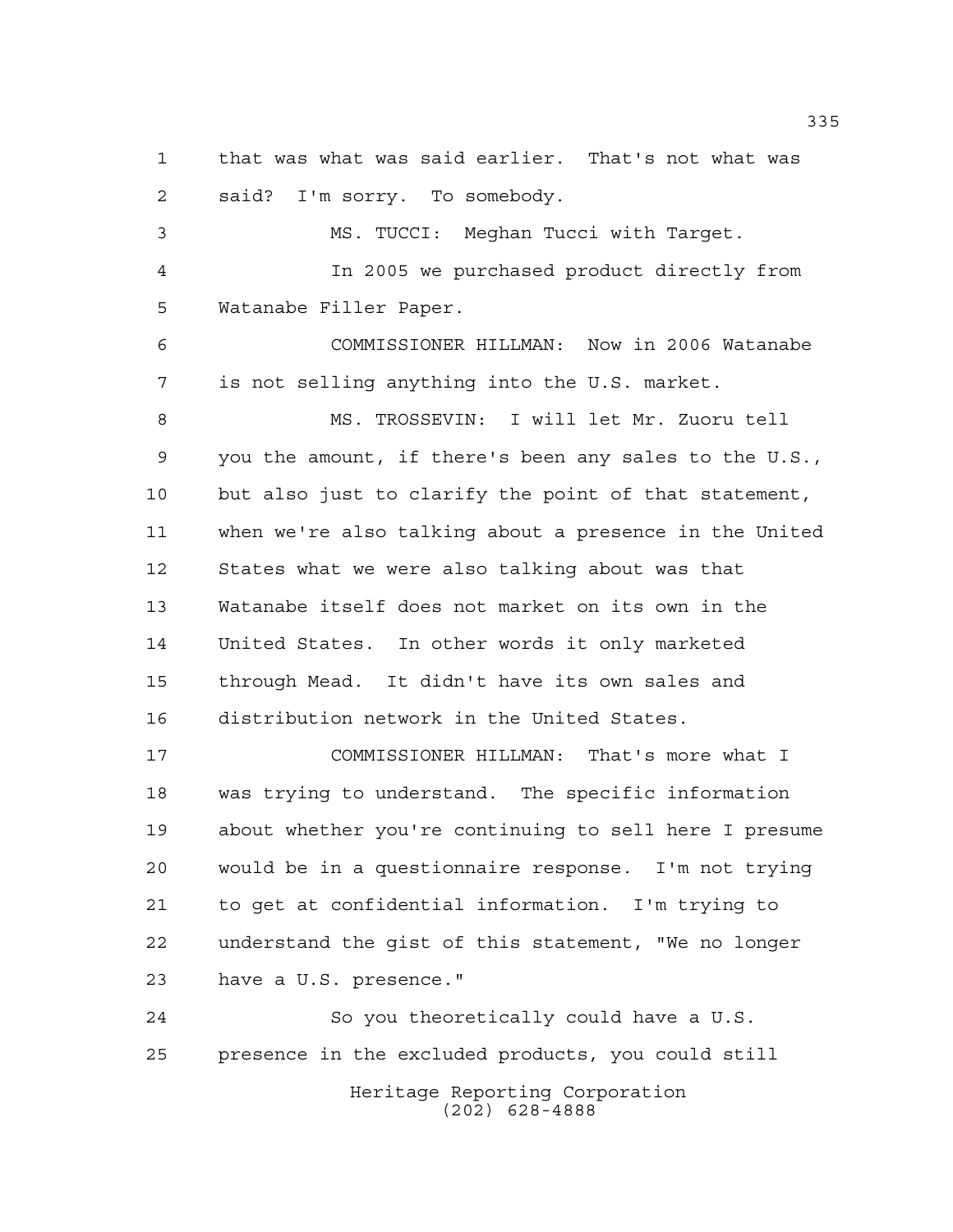have a presence in other ways. So that's what I was trying to understand is that once the case was filed you in essence terminated your relationship with MeadWestvaco? That's what I'm trying to understand, is whether you continue to have any relationship to sell through Mead.

 MS. GAO-SHEPPARD: In 2006 they still sold a small amount of non-subject products to Mead's Canadian subsidiary.

 COMMISSIONER HILLMAN: all right. I just wanted to make sure I understood that relationship.

 Mr. Graham, I wanted to go back to a comment that you made in your testimony which was in your view the domestics make more money on imports than they do on their domestically produced goods, which at least strikes me as directly the opposite of what we heard from the domestic industry this morning. I would say to me, at least, it looks to be not consistent with the data that we have on the record which may be the accounting issue that Mr. Shor was talking about earlier.

 Nonetheless, I would like to understand from you, why do you say that?

Heritage Reporting Corporation (202) 628-4888 MR. GRAHAM: I do concur with Mr. Shor that it does get to an accounting issue, but based on some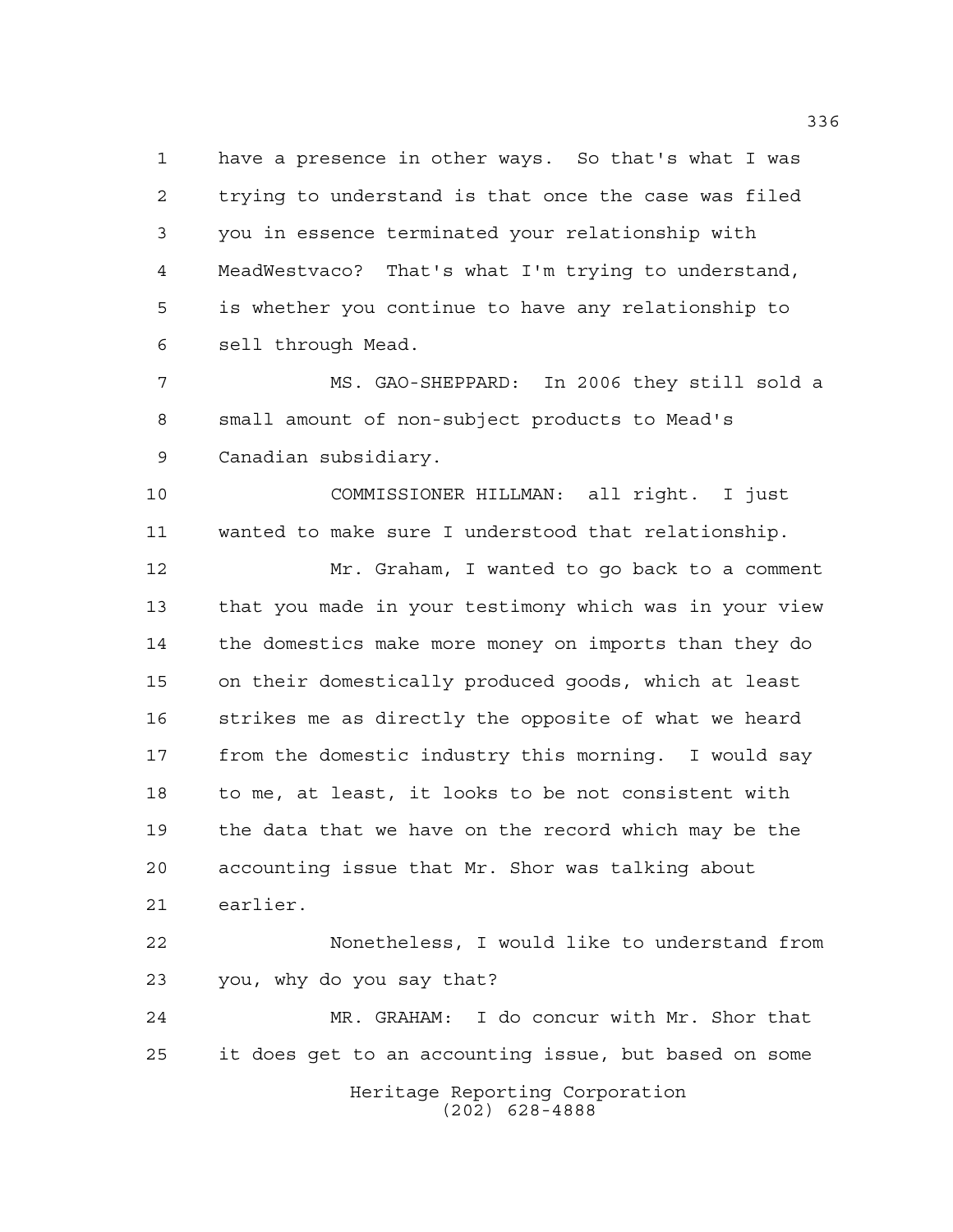of the information which I received and reviewed as an employee at the time of Norcom, it was clear that there was money that was being made on product that was imported from various countries -- Indonesia, China and Brazil -- and also there was money that was being made on product that was made in the U.S.. But yes, there was profitability shown on those particular items on information that was given to me during my time.

 COMMISSIONER HILLMAN: Okay. The other issue that we've heard this afternoon on this that is different from what we heard this morning was this issue of a markup on imported products, at least inferring from Mr. Zuoru's testimony that they in essence won a bid at 15 percent above, as I heard it, above the price at which they were selling the product to Mead. That would suggest there is some markup that the industry is getting on its imports.

 Do you have any information about what you think is or is not happening with respect to a markup on imported products?

 MR. GRAHAM: Yes. Obviously if you're making some money on part there is going to be some markup but I'd like to address that confidentially, possibly in the post-hearing brief.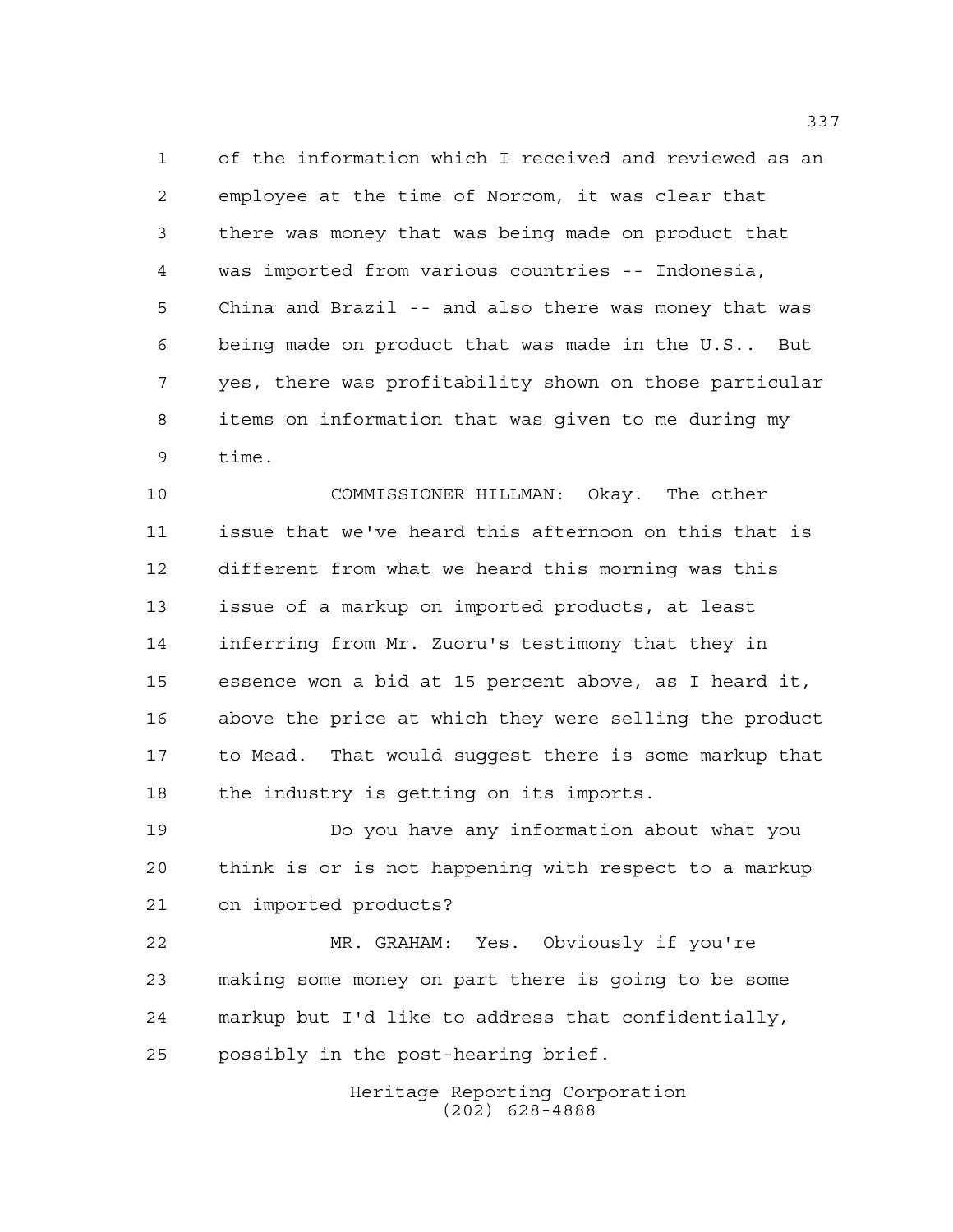COMMISSIONER HILLMAN: Fair enough, I appreciate that.

 MR. SHOR: If I can just respond to that. COMMISSIONER HILLMAN: Mr. Shor? MR. SHOR: I think the testimony from the domestic industry was very carefully worded on that. I think they were trying to distinguish between getting a commission on sales and buying and reselling. I think what they were trying to say is they buy and resell and there could be a difference in price there. I don't believe for a minute that they would buy and sell at the same price and I don't think that was the testimony. COMMISSIONER HILLMAN: I appreciate those comments. I think with that I have no further questions. Thank you all very much for your patience and your answers to our questions. Thanks. CHAIRMAN PEARSON: Commissioner Okun? COMMISSIONER OKUN: Thank you. Ms. Ciulla, I just wanted to follow up on a couple of points on your response to Commissioner Hillman with regard to when Mead offered the Chinese product. I'm trying to understand, they had supplied one product I heard you say before that was a U.S.-

Heritage Reporting Corporation (202) 628-4888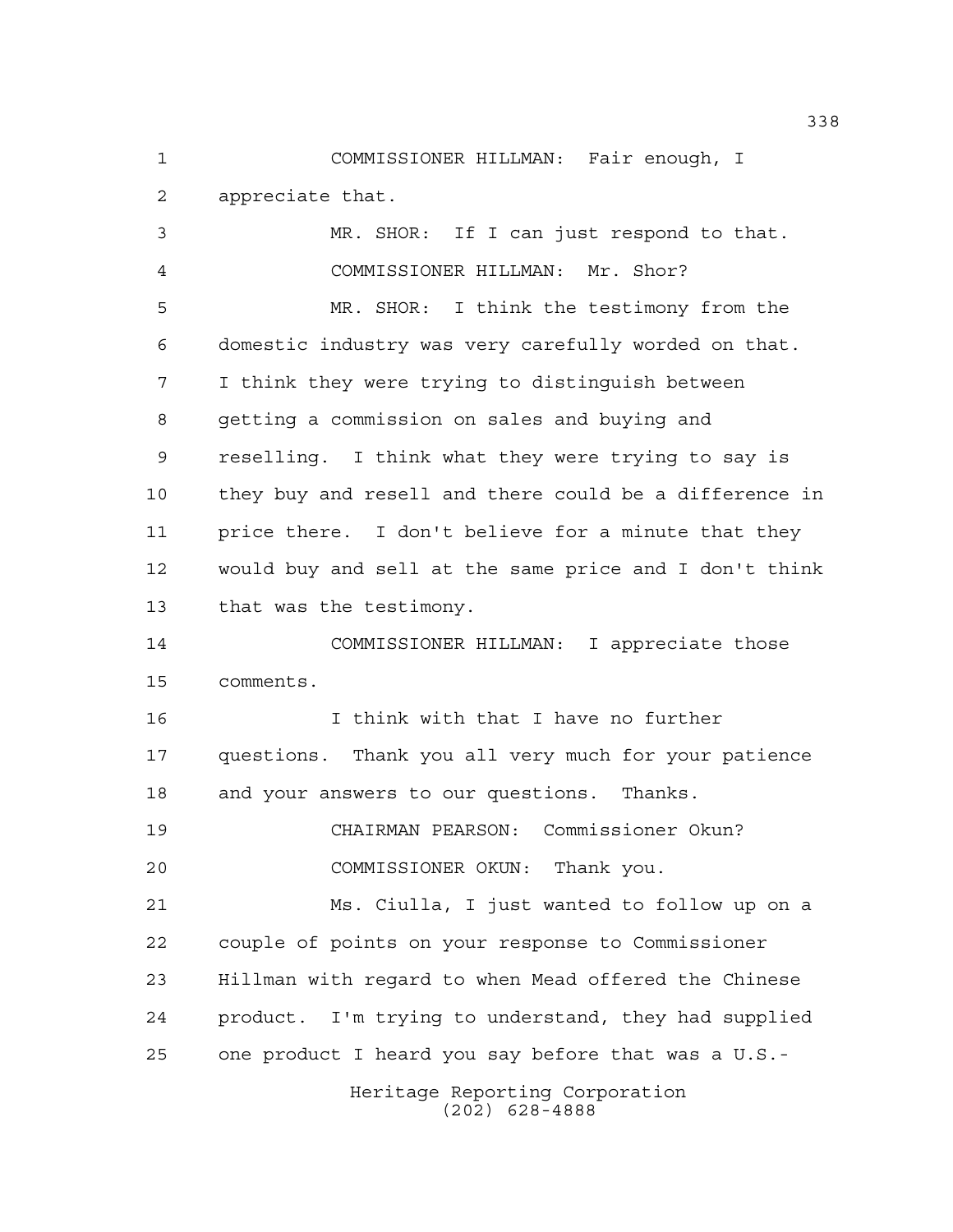produced product that wasn't what you were looking for, then they came in and offered to supply Chinese- produced product and they get that bid. Was it a bid at this point? Was this part of the bidding process or part of just a normal --

 MS. CIULLA: Typically the bidding process starts out with the suppliers quoting prices on bids, then we do enter into a negotiation. So this is part of the discussion and negotiation after the bids had been supplied.

 COMMISSIONER OKUN: After the bids had been supplied, okay.

 So prior to that, that business was another U.S. producer, I thought I heard you say.

 MS. CIULLA: In terms of the U.S. supply of those items prior to that it was another U.S. producer. Mead had had some volume of one item for one year and that was not a good experience.

 COMMISSIONER OKUN: Right. So when they come in with the Chinese product and they get that, was that a lower price than what you were previously paying from the other U.S. producer? If you can't respond here you can do it confidentially.

Heritage Reporting Corporation (202) 628-4888 I'm just trying to understand. If you are the other U.S. producer out there, you hear this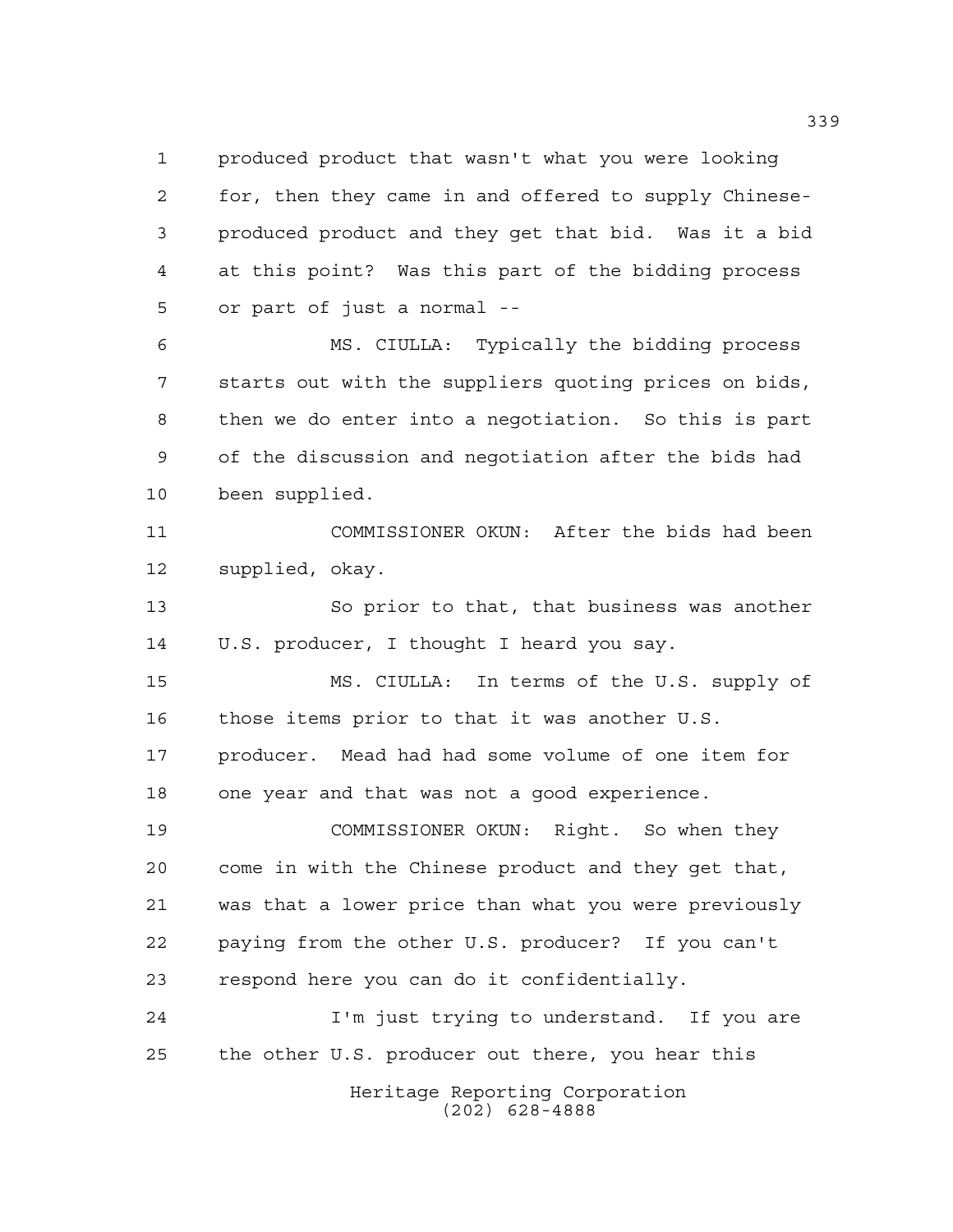story, I think you think it lost the sale to the Chinese if it were at a lower price. I'm just trying to understand if it's something different. MS. CIULLA: I'd rather refer to the data and make the accurate information -- COMMISSIONER OKUN: That's fine. MS. CIULLA: I believe it was pretty competitive to the price that Mead had sold the product to us the prior year, but I'll get the exact data. COMMISSIONER OKUN: Okay, I appreciate that. My final question is a little bit of a theory of the case type question so I might have to use Commissioner Koplan's plan again. I don't know. Mr. Shor, maybe I'll start with you and then move through counsel here. Listening to all the testimony, it's 5:20 now, we have other cases where you have domestic producers who import a lot of product. I think some of my fellow Commissioners have observed we see an increasing amount of cases that look like there are a lot of imports coming in that are controlled or that domestic imports are supplying, and some of those cases were referenced in briefs -- Bedroom Furniture, Diamond Sawblades, Outboard Engines.

> Heritage Reporting Corporation (202) 628-4888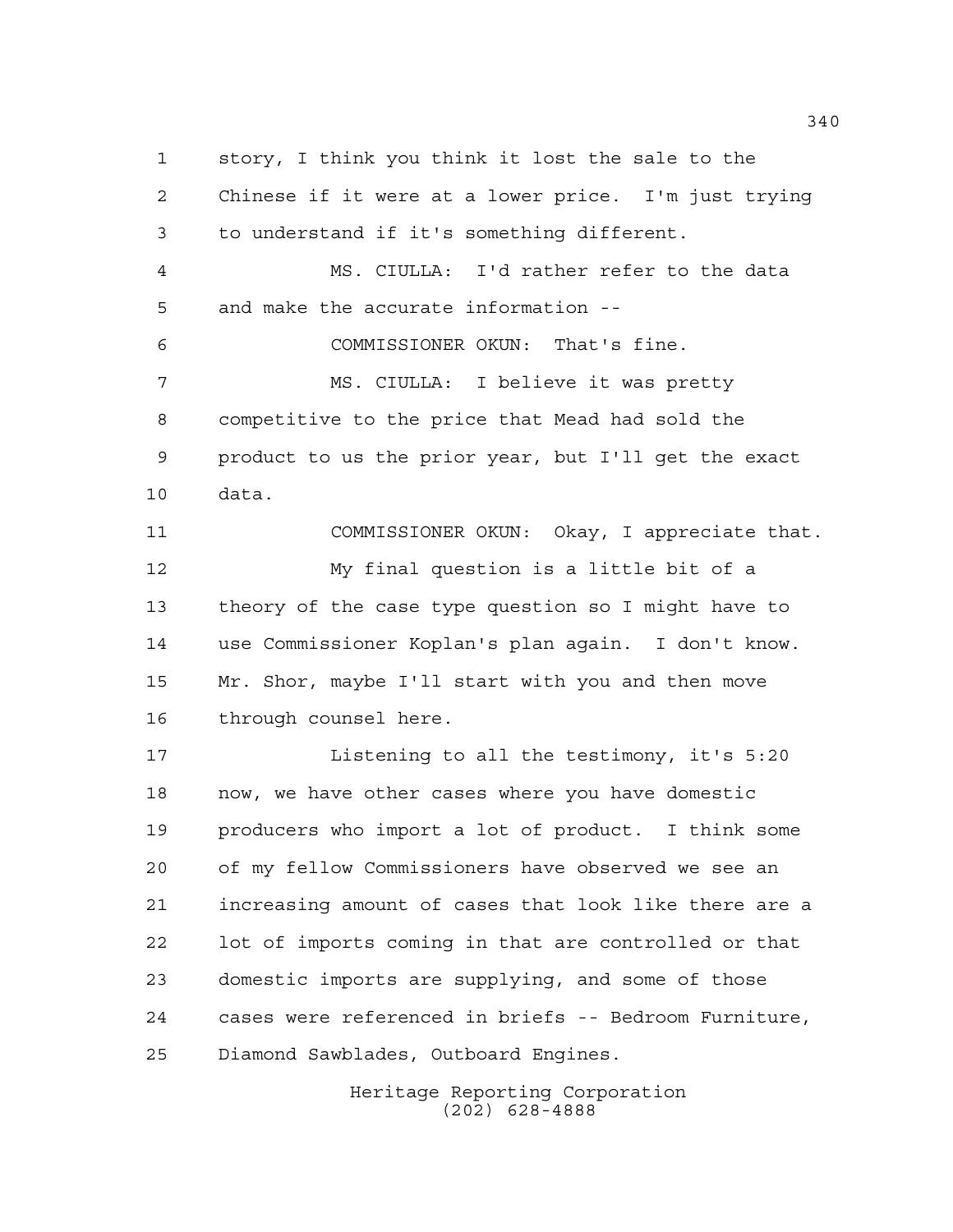I guess to me it looks different than all those. In other words you can have, and we have some domestic industries that may be importing to complement a line; you see domestic industries who are importing because they think it's the right business model and they oppose bringing a petition.

7 The Mere the very odd thing about it is that you have a domestic industry importing a lot of product, accounting for its use at a majority of the subject import, and yet they bring a case, and the disconnect for me is I don't understand why you would do it just to bring in Brazil. I mean, to me, it doesn't look like that is enough to bring a case.

14 And so my theory of the case, not the one proposed by Petitioners because they may not want to say this, but I could look at this and say they thought it might work. They thought if you go in and you get Mr. Hurs (ph) to produce all this and you control it, you control the prices a little bit, you can make some money, and you can shift around product and it seems like a pretty good deal. But if they don't make any money on it in selling these things, you know what, the imports actually are injuring their domestic facilities and the best thing they can do is bring a case and try to fix pricing in the markets.

> Heritage Reporting Corporation (202) 628-4888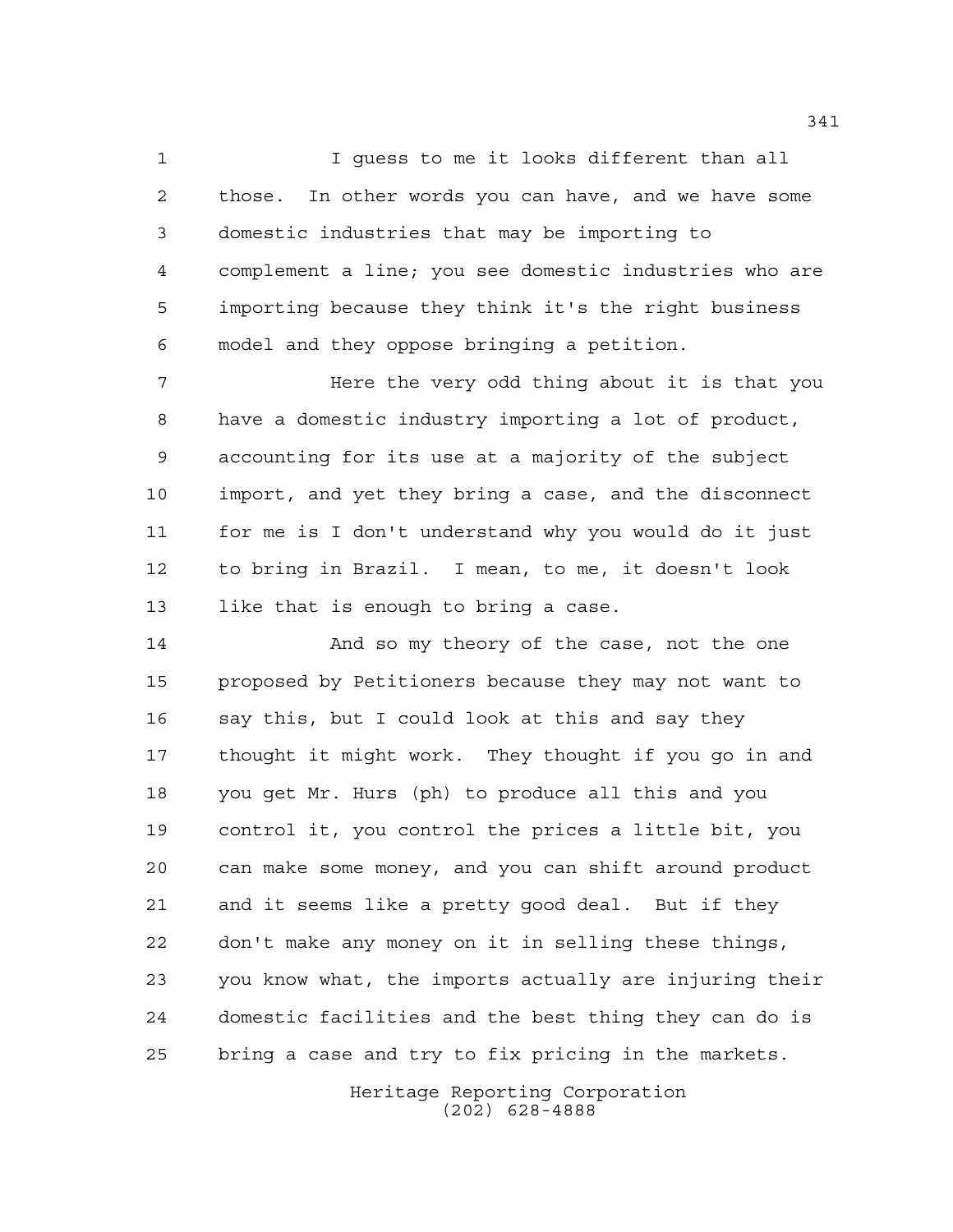Again, not anybody's theory of the case other than Commissioner Okun's right now, and not even my theory of how I would decide the case.

 But I just want to throw that out, that doesn't this look different than other cases where there have been imports?

 MR. SHOR: This is a very different case from any other case, and I have them all stacked under the table, and I was reading them before. It's different in many respects and you've identified some of them.

 One, the extent to which the domestic industry is involved in imports. Usually the percentages are reversed in the other cases.

 Two, the extent to which the domestic industry is responsible for the increase in imports over the POI. I think in all the other cases domestic industry imports were declining over the period, so they were getting out of the business. This one's going the other way.

 Three, as you said it's not the domestic industry trying to complement their product line with products they don't produce here. They're putting their names, Norcom or Mead, on the imported products, and unless you look for the tiny print that says where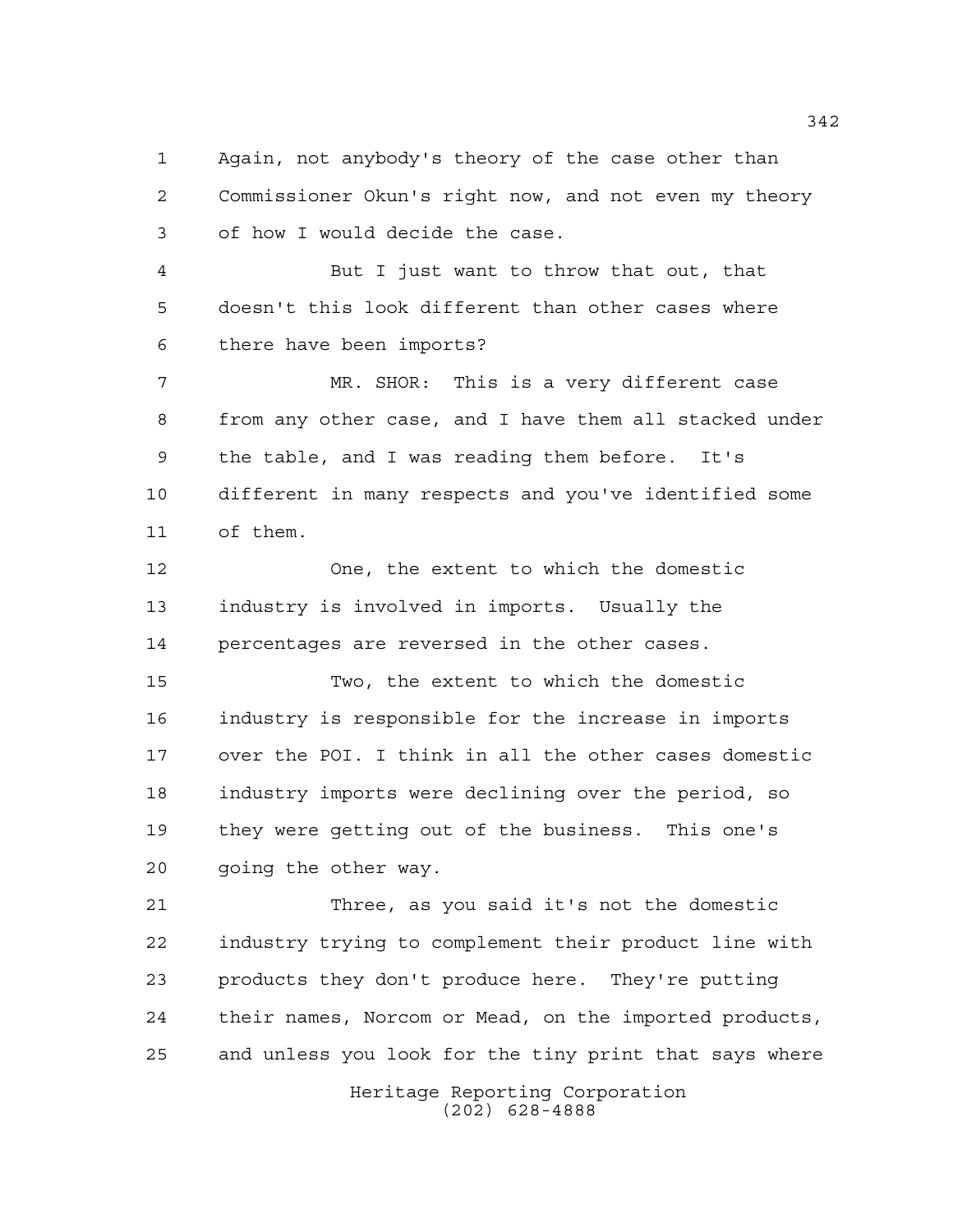it's made you can't distinguish the product. So it shows a deliberate business strategy not to try and keep their profitable products here and their imported products, they're moving everything off-shore as fast as they can it seems.

 Did the strategy work? Apparently not. Maybe they did think that they could control imports and maybe they did or maybe they couldn't or maybe there were just other countries that came into the market.

11 I don't have a good sense for what happened, but I think from the Commission's perspective with the absence of Brazil in this case, with the absence of Canada, both of which countries where Mead has production operations, you have to ask the question of what's the purpose of this petition? Is it to protect domestic production? Is it to protect production in third countries where the domestics seem to have more of a foothold? and also look at what happened between the domestic control of non-subject and subject imports. Is this a case in which the domestic industry was not sourcing from third countries at all before imports were started? Or were they importing from another country and switched? All those factors are different here.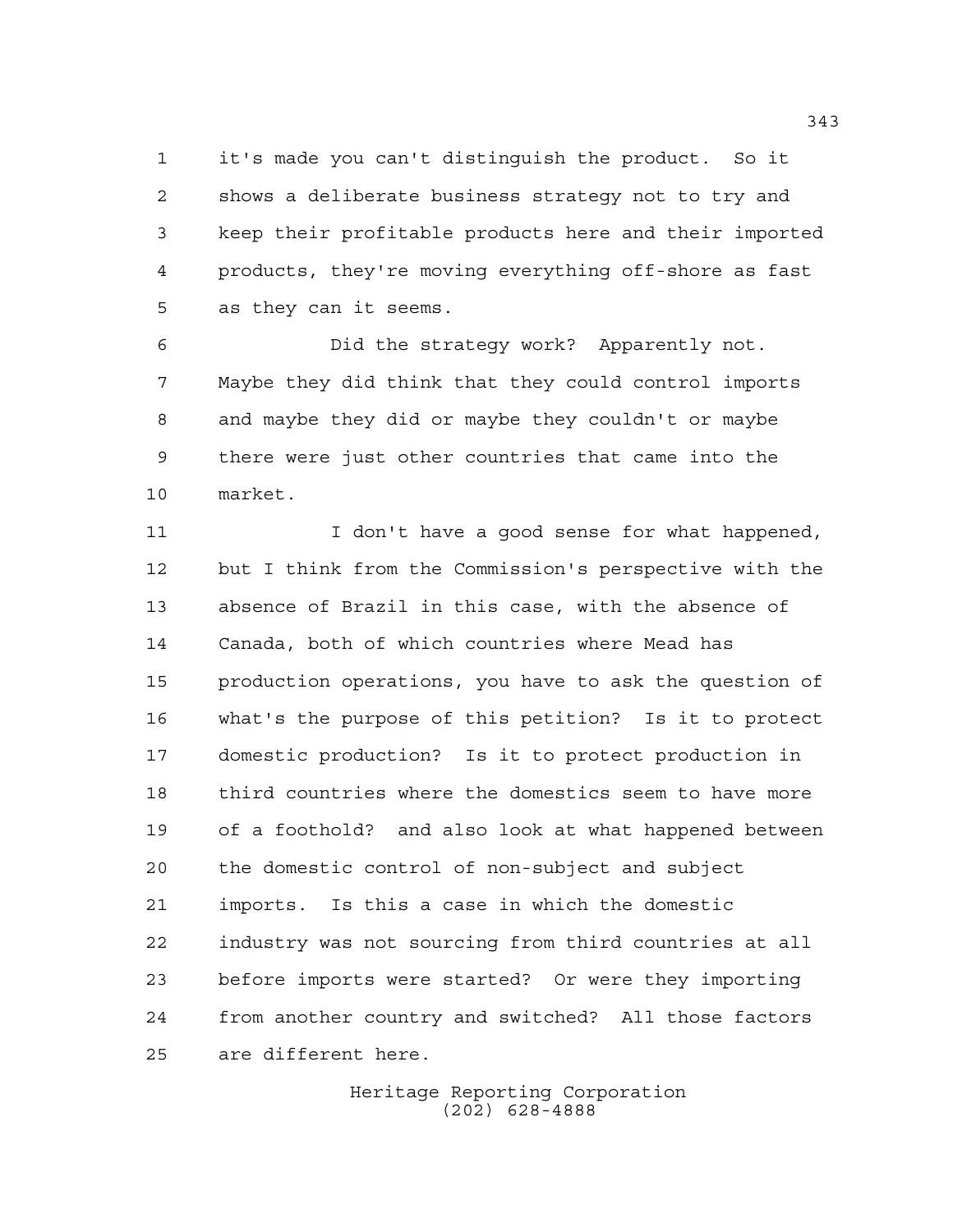But it just doesn't add up, and I agree with you that it doesn't add up. It doesn't look like it's a petition aimed at protecting domestic production. MR. CAMERON: Commissioner, if I may add. We take your point. It isn't like all of these other cases in a significant way for the reasons that you stated.

 Let's read just one paragraph from Wooden Bedroom Furniture. "Members of the domestic industry were themselves importers of a substantial volume of subject imports during the period, but their share of total imports remained essentially stable throughout the POI. Accordingly, importers who were not domestic producers accounted for a large majority of subject imports as well as the bulk of the increases in subject volumes during the period of investigation."

 That is not our case. That really is the point.

 The other is, not only do we have substantial involvement as Mike is saying in the subject merchandise, we have incredibly substantial involvement, if you look at your data, with respect to imports of non-subject merchandise.

Heritage Reporting Corporation Thirdly, in our brief we tried to give you the graft. There have been accusations made that

(202) 628-4888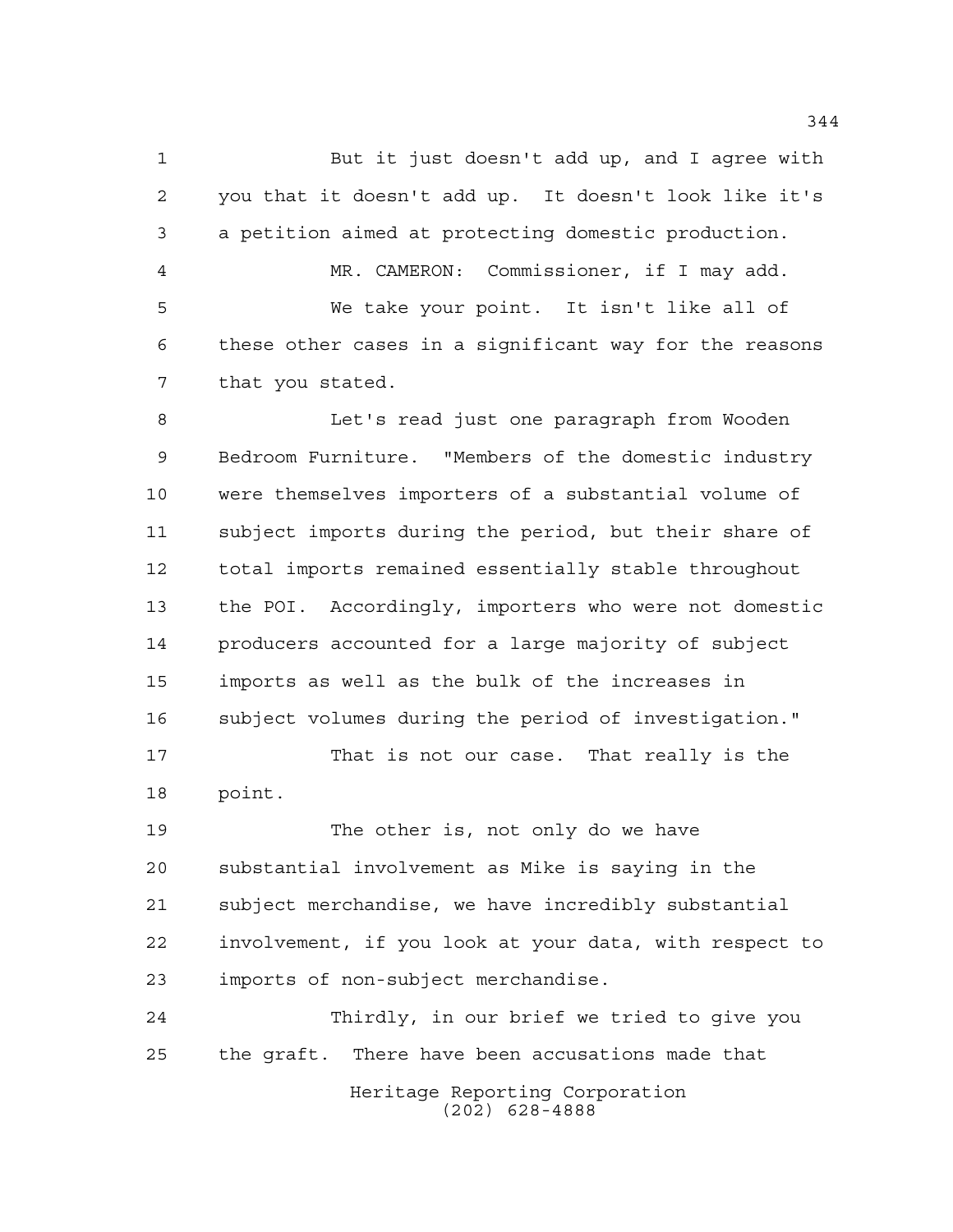Respondents have been talking about conspiracy theories. I mean, it really is kind of like Harry Truman when he said you know, look, I'm not giving them hell, it is hell. This is what it is. This is reality. All we're giving is the tables. We're giving the data that you have in the report.

 What the data is showing is that there are shifting by U.S. producers going back and forth all over the place of imports of the product. The question is, where is it coming from.

 So you may be right, that it's not just Brazil, but you can actually draw some conclusions from this data, and Brazil is without question a significant component of this case. Not only in terms of the fact that it's significant, but in terms of the importance of Brazil as a source of supply for this domestic industry. We believe that the data that has already been collected by the Commission makes that quite clear.

 MS. TROSSEVIN: Marguerite Trossevin. I think it's also very telling that Petitioners repeatedly refer to the fact that they had to import to survive, and I think it's telling because I think it's a recognition that the statute really doesn't contemplate protecting the U.S. industry from

> Heritage Reporting Corporation (202) 628-4888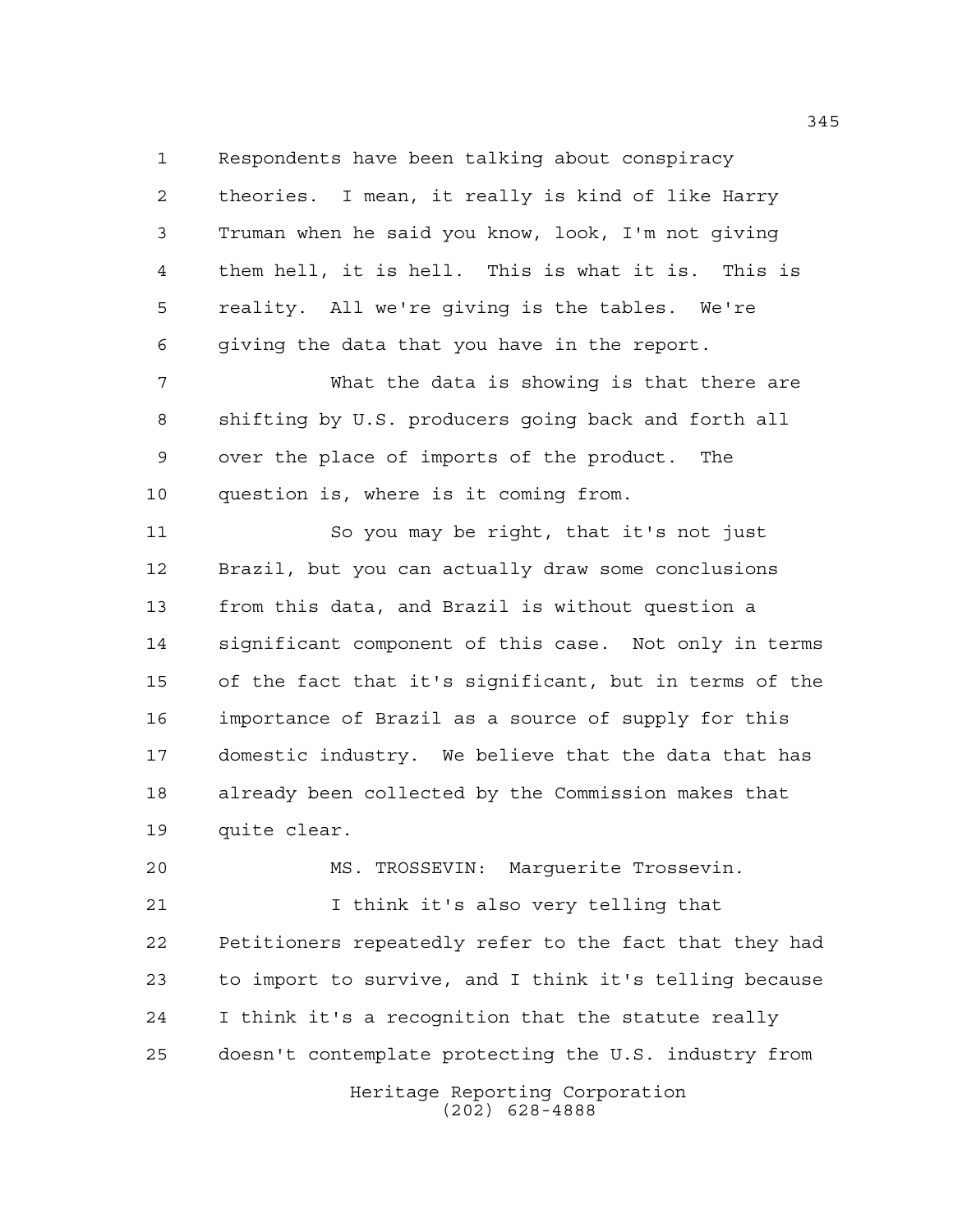their own business decisions if they turn out to be wrong.

 The statute says, the part of the statute that Petitioners rely on, it's in the impact section, and it does talk about assessing impact in terms of production operations in the United States. So you are looking at the impact on U.S. production. Again, in and of itself, it doesn't say that the producers' own imports are irrelevant.

 Also the legislative history that is cited, which is the only thing that illustrates at all what is meant by looking at the impact on U.S. production, uses as an example a U.S. producer who makes a profit on imports that they have to do to remain competitive in order to survive. So the statute and the legislative history suggests that that limitation is there that relates to this whole idea about whether or not it's imports to survive or imports to meet competition, which they have repeatedly noted.

Heritage Reporting Corporation But that is also not the case here. That is not the case here. You can look at Mr. Zuoru's testimony, you can look at the import statistics that we've put in our brief. These U.S. producers went to foreign sources at a time when they were not facing import competition. These are direct and deliberate

(202) 628-4888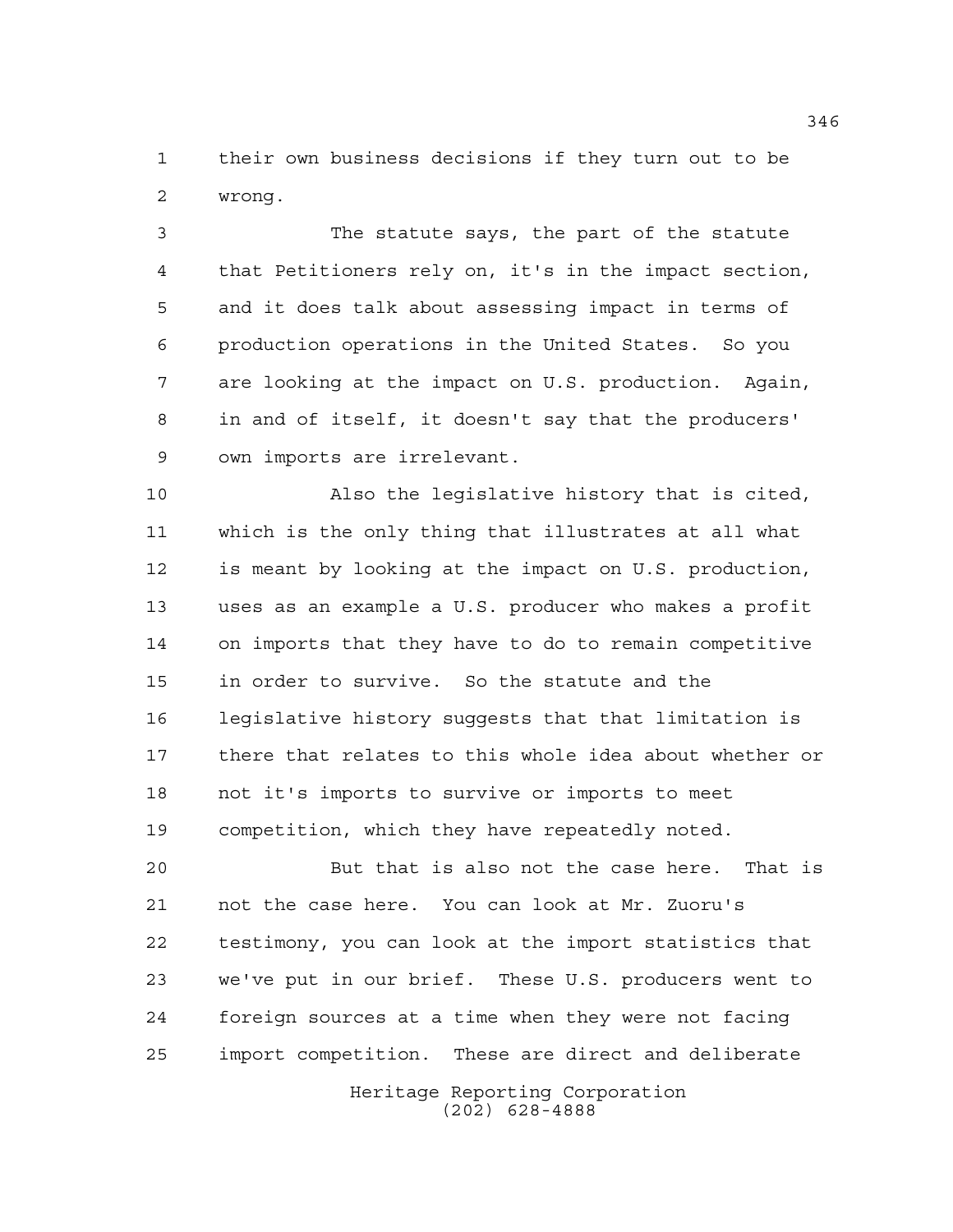outsourcing strategies. And that is not the intent of the statute. That's not what it says, that's not what the legislative history says, and that's not what it's intended to do.

 COMMISSIONER OKUN: Thank you for all those responses. I will look forward to seeing any further elaboration you want to make of that in particular with reference to the statute and the legislative history, Ms. Trossevin, in post-hearing briefs, and also we'll ask you in addition to the cases, I know Mr. Shor you said you'd look at them, make sure you look at Retail Carrier Bags as well.

 With that, I'm on Commissioner Koplan's time, but I'm done now.

 CHAIRMAN PEARSON: Commissioner Lane? COMMISSIONER LANE: Mr. Chairman, should I start off with Commissioner Koplan's time or my own? 18 (Laughter).

 CHAIRMAN PEARSON: If you do then I would have to talk to him when he gets back about how he used too much time this afternoon.

 COMMISSIONER LANE: Okay, thank you. To follow upon this line of questioning, is it appropriate for the Commission to exclude from the domestic industry those producers that are related to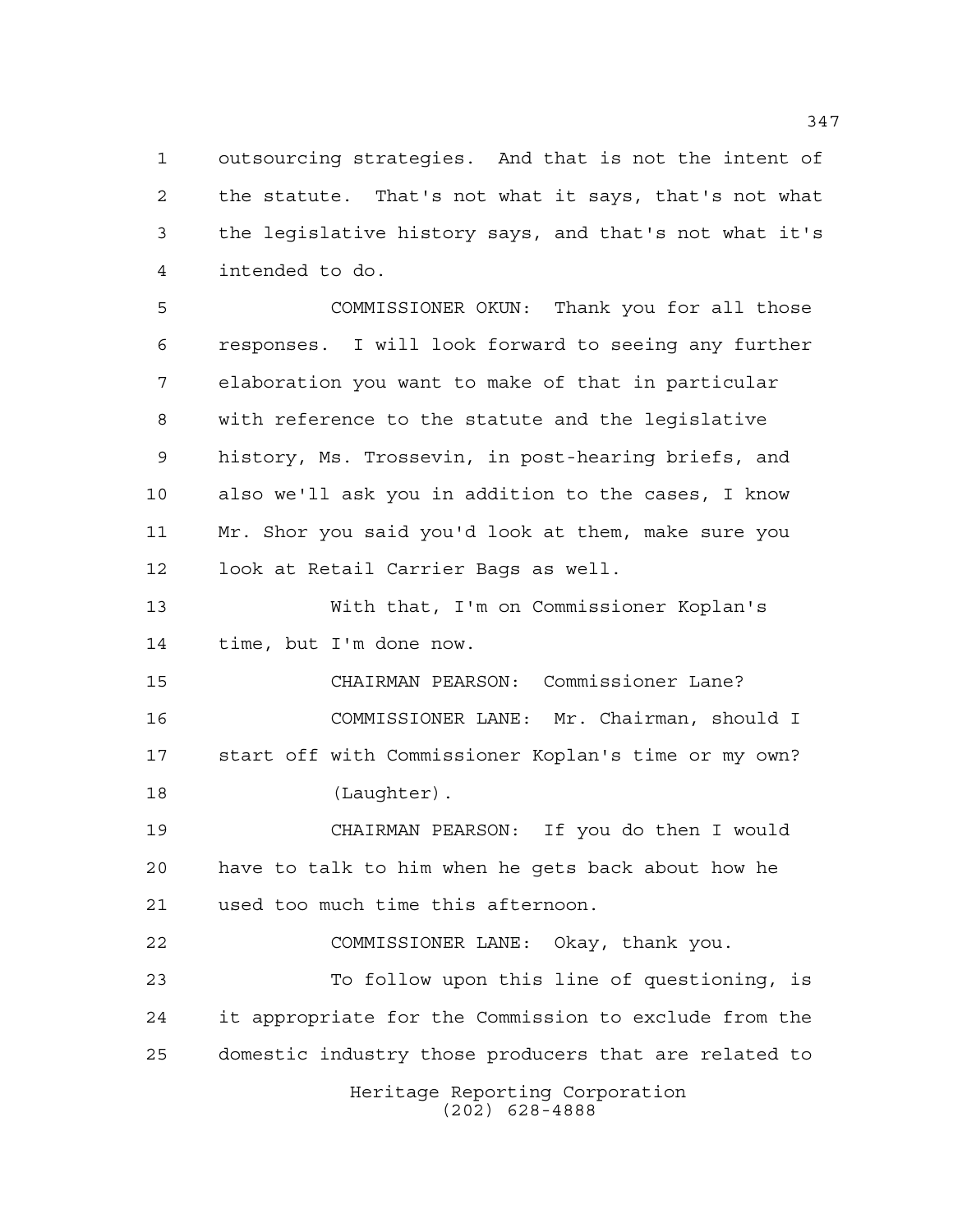an exporter or importer of subject merchandise or which are themselves importers? MR. SHOR: If you did there wouldn't be much left to look at. COMMISSIONER LANE: Well, I'm asking for a legal analysis of that question. MR. CAMERON: Could you repeat it again, Commissioner? Sorry. COMMISSIONER LANE: So you weren't listening to Commissioner Koplan, is that right? 11 (Laughter). MR. CAMERON: You got me. COMMISSIONER LANE: Okay. Should we exclude from the domestic industry those producers who are related to an exporter or importer of subject merchandise, or which themselves are importers? MR. CAMERON: Mr. Shor was correct. We're not asking for that because you would not have a domestic industry left and the domestic industry is not asking for that treatment. But you should distinguish the imports that they are themselves controlling and you do have the ability to take them into consideration which is the treatment that we're requesting, Commissioner.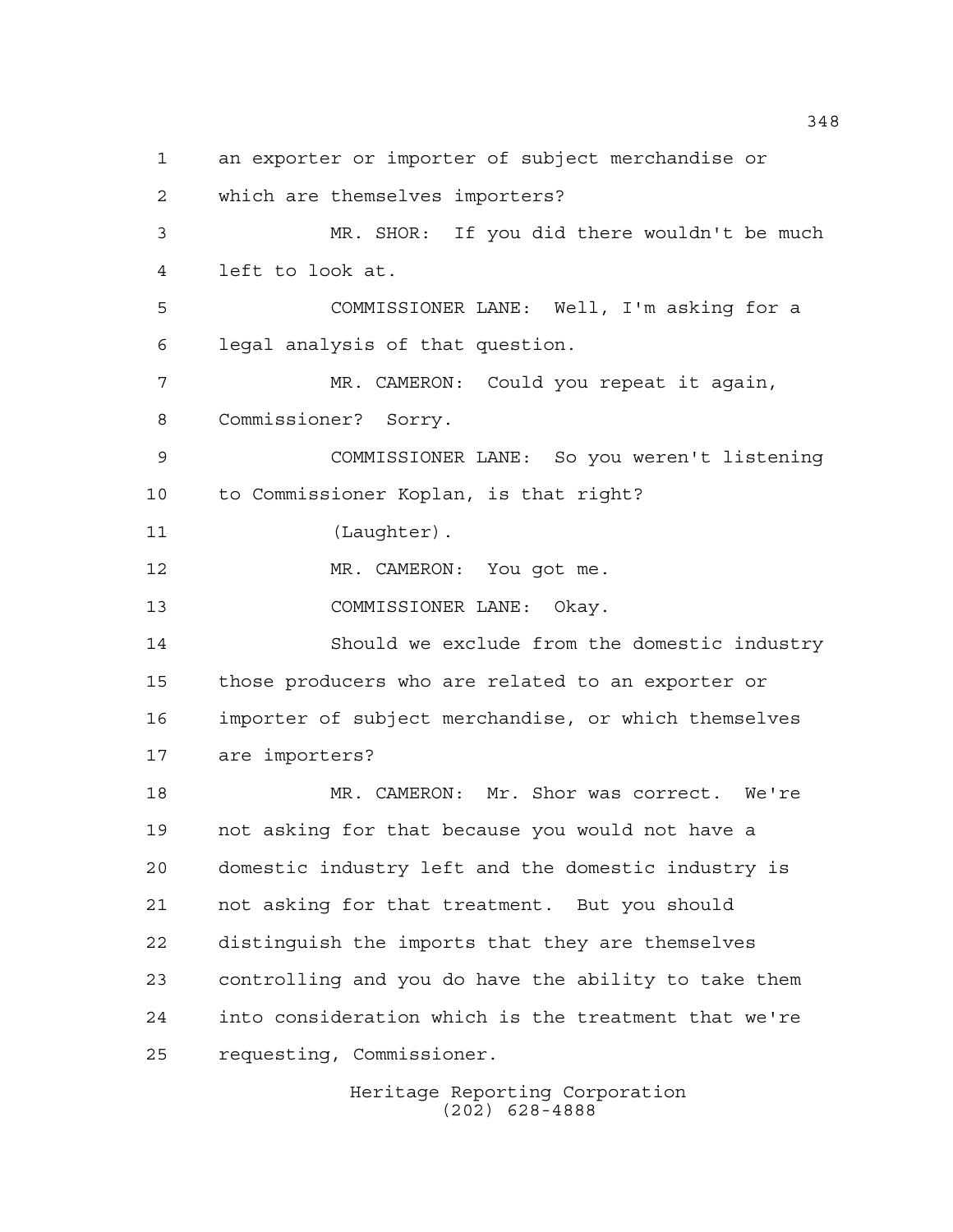COMMISSIONER LANE: Thank you.

Heritage Reporting Corporation (202) 628-4888 The Respondents have observed that the U.S. paper industry including members of the Petitioner have experienced higher raw material and energy costs during the latter portion of the period examined in these investigations. Given that U.S. producer prices for most pricing products are relatively flat throughout the period examined, is this not a good argument for price suppression? MR. CAMERON: Actually we don't believe that that would be the case. We believe that profitability is either A, stable, or actually not all that bad, and they are a profitable industry, number one. Number two, yes, they do have an increase in cost but they also have been resorting to outsourcing as a means of dealing with that, outsourcing to Brazil. Number three, we believe that the pricing data that is on the record does not support a conclusion of price suppression or depression, since what you are seeing on the record in terms of prices, a lot of it is price averaging. COMMISSIONER LANE: Thank you. Do you believe that the data collected so far in these investigations support a view that the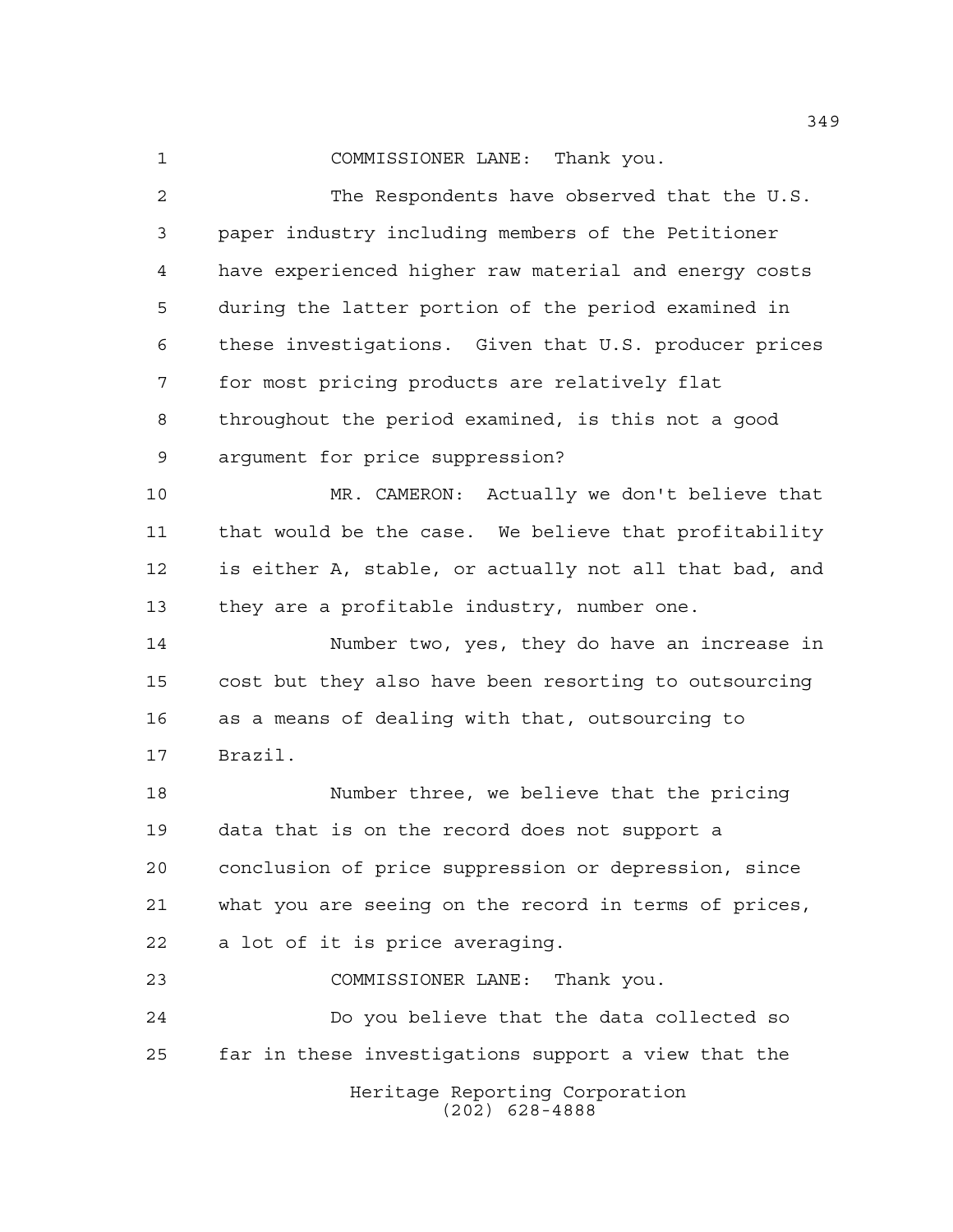U.S. industry is not vulnerable to a threat of material injury by reason of subject imports?

 MR. CAMERON: We absolutely believe that it does not support a threat determination. I think everybody is going to want to chime in on this, but with respect to Indonesia we would note that earlier today the expert economic witness for the Petitioners, Dr. Kaplan, testified that the only reason that Indonesia is included in this investigation is because if they were to make an affirmative determination on China there would be a threat of injury from Indonesia. Well, that's very interesting.

 If that really is the only thing that we have going then you have to look at whether or not Indonesia is a threat. What happened with respect to Indonesia?

 Staples, which is a major purchaser out of Indonesia, cut off imports from Indonesia immediately. Did that result in increased purchases from the United States? The answer to that is no. They went to non-subject producers.

 That leads then to the conclusion that whether or not Indonesia is included or not included is not going to affect in one way or another the condition of this industry and it begs for a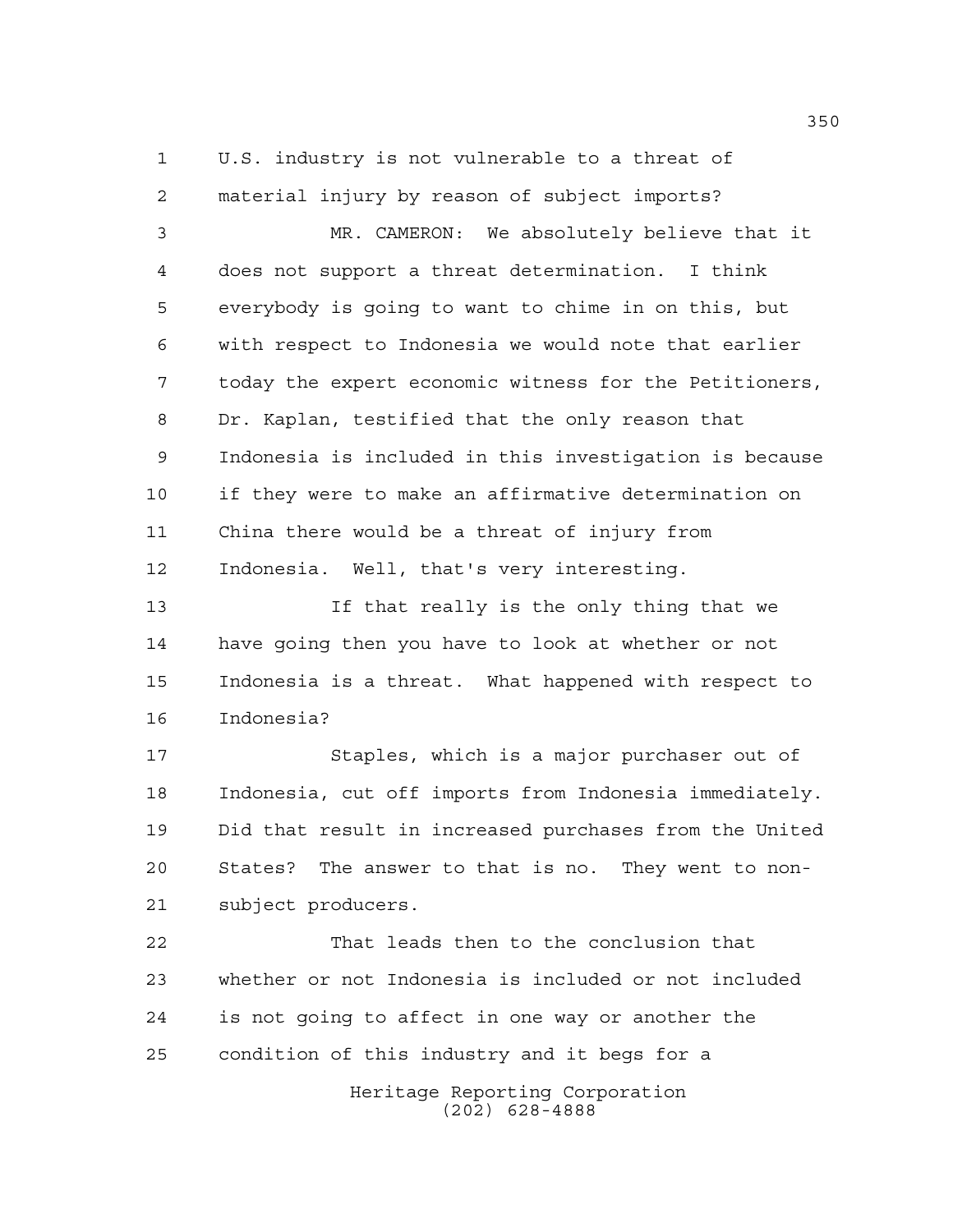determination of no threat of material injury.

Heritage Reporting Corporation What you're asking is a very important question, Commissioner. COMMISSIONER LANE: Anybody else want to add to Mr. Cameron's answer? Mr. Shor? MR. SHOR: This is Mike Shor. Were you focusing on the vulnerability aspect or on the threat aspect? Or both? In your question. COMMISSIONER LANE: Both. MR. SHOR: Vulnerability in this case is a little bit funny because the domestic industry by virtue of its control over most of subject imports, it's hard to see how they're vulnerable to future imports since that would involve then first ceasing the imports and then somebody else picking up the slack. I don't think the domestic industry can be vulnerable to its own conduct. But on the threat of increased imports, as I stated in my initial statement, our position is that the discretionary factors for cumulation in the threat analysis are not met in this case, and Indonesia and India should not be cumulated with China. If you look at Indonesia and India separately, there is no basis to conclude that imports would increase. They've been

(202) 628-4888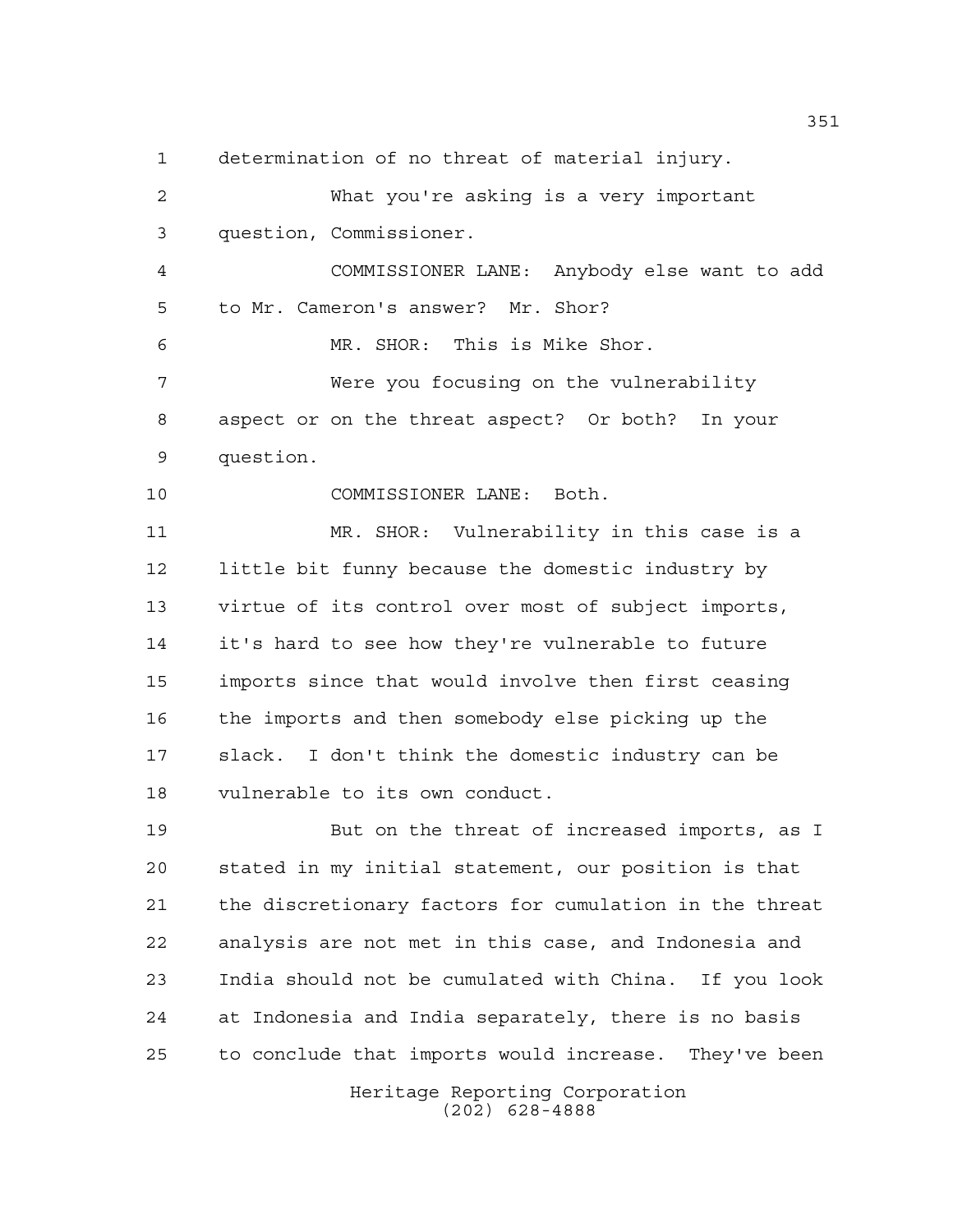declining over the POI and there's nothing to indicate that that trend would reverse itself.

 MR. PERRY: To follow up Mr. Shor, Bill Perry from Garvey Schubert.

 As stated in the staff report, if you take the Petitioners' controlled imports out of the equation, the Chinese imports declined during the period.

 MS. TROSSEVIN: Marguerite Trossevin. I'd just like to follow up on that.

11 I think in terms of the threat from China you really do have to take into account that since, for example, with Watanabe which is far and away the largest Chinese producer, was totally tied to MeadWestvaco for its production and really doesn't have any marketing or distribution in the United States on its own. I think you've heard Mr. Zuoru tell you today that he has his own market that is growing rapidly. He has his capacity limitations in terms of his paper supply. His home market is more profitable for him right now.

Heritage Reporting Corporation Also all the traditional factors weigh against threat. There is no inventory. This merchandise is not produced for inventory, it's all produced to order. So I don't really see that the

(202) 628-4888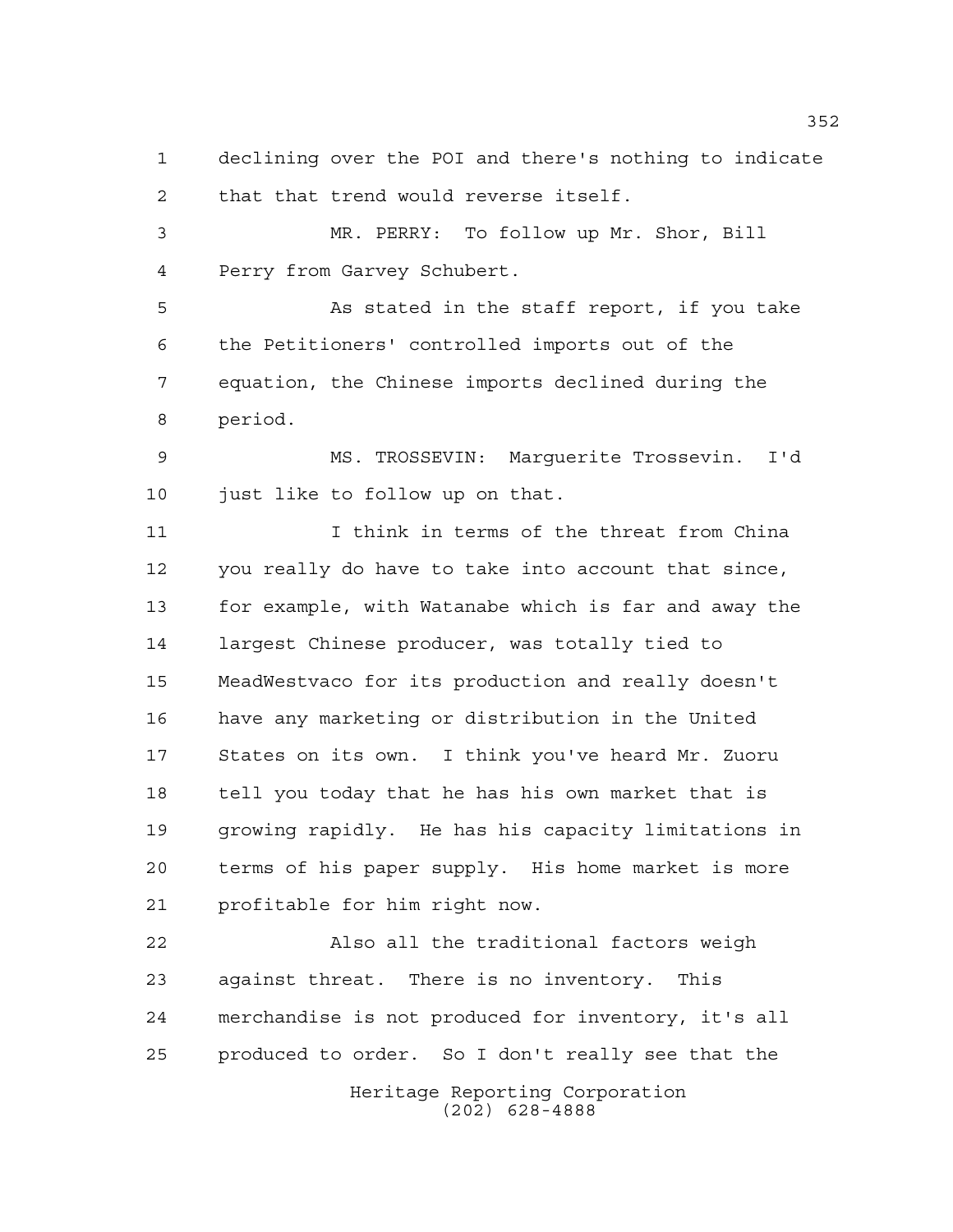evidence would support a threat against China under any standards.

 COMMISSIONER LANE: My last question relates to critical circumstances.

 Petitioner argues that the Commission's traditional analysis of critical circumstances import data would mask the seasonal nature of the market for CLPSS. Petitioner suggests that a year on year comparison of December-March imports would provide a more accurate assessment of this particular market. Do you agree?

Mr. Cameron?

 MR. CAMERON: Commissioner, we actually don't have a critical circumstances issue so I'll defer to those that do.

 MR. VANDER SCHAAF: Commissioner Lane, this is Lyle Vander Schaaf from Bryan Cave on behalf of NuCarta.

 We will be addressing that squarely. We do not agree with the approach that Petitioners put in their pre-hearing brief. We do not believe there was a masking. We do not believe in addition the comments that they made today that the imports by some of the importers that they identified including NuCarta, were significant. In fact those imports are a very small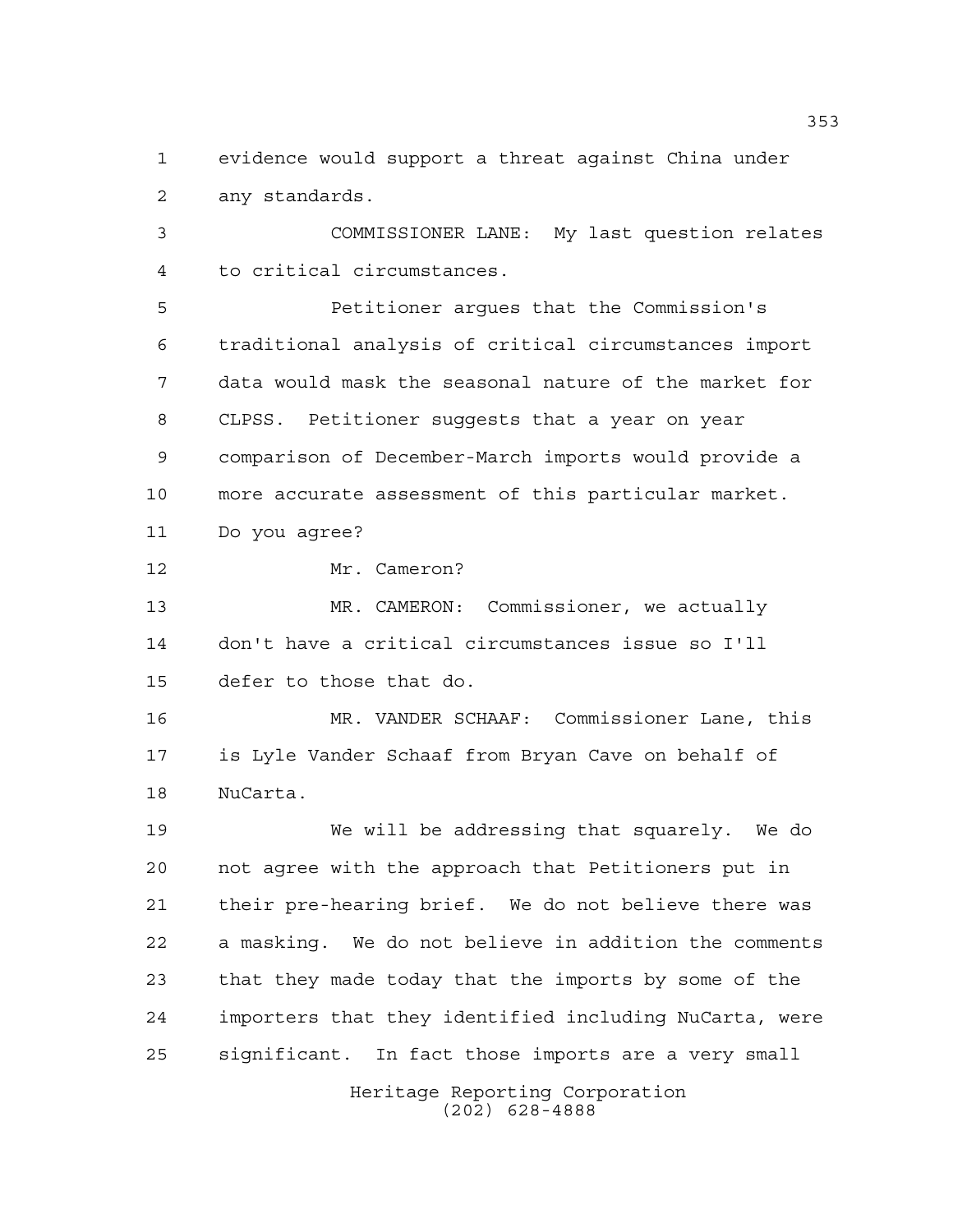fraction of what the producers themselves import. They are not a significant increase from a comparison

 time period from the previous year. If the Commission chooses to use a time period other than what it traditionally uses like a back to school season, it should compare that time period with the period in 2005, if it's going to do that comparison.

 But the Petitioners have gerrymandered the back to school season. When you're talking about imports as the witnesses from Walgreen and NuCarta said today, you have to bring in your imports in time to do the palletizing for Target and other things. They would like to pick a time period that fits neatly within what their comparison time period is.

 When you actually look at the back to school season you do not see a significant increase in comparing 2005 to 2006. You do not see a significant volume of imports coming in from importers who are alleged to have critical circumstances. They don't even have the data to make the proper comparison to compare imports of what are alleged to be critical circumstances imports versus total imports the previous year. But when you do compare the previous year's imports to the critical circumstances imports in 2006, we think the volume will go down, but we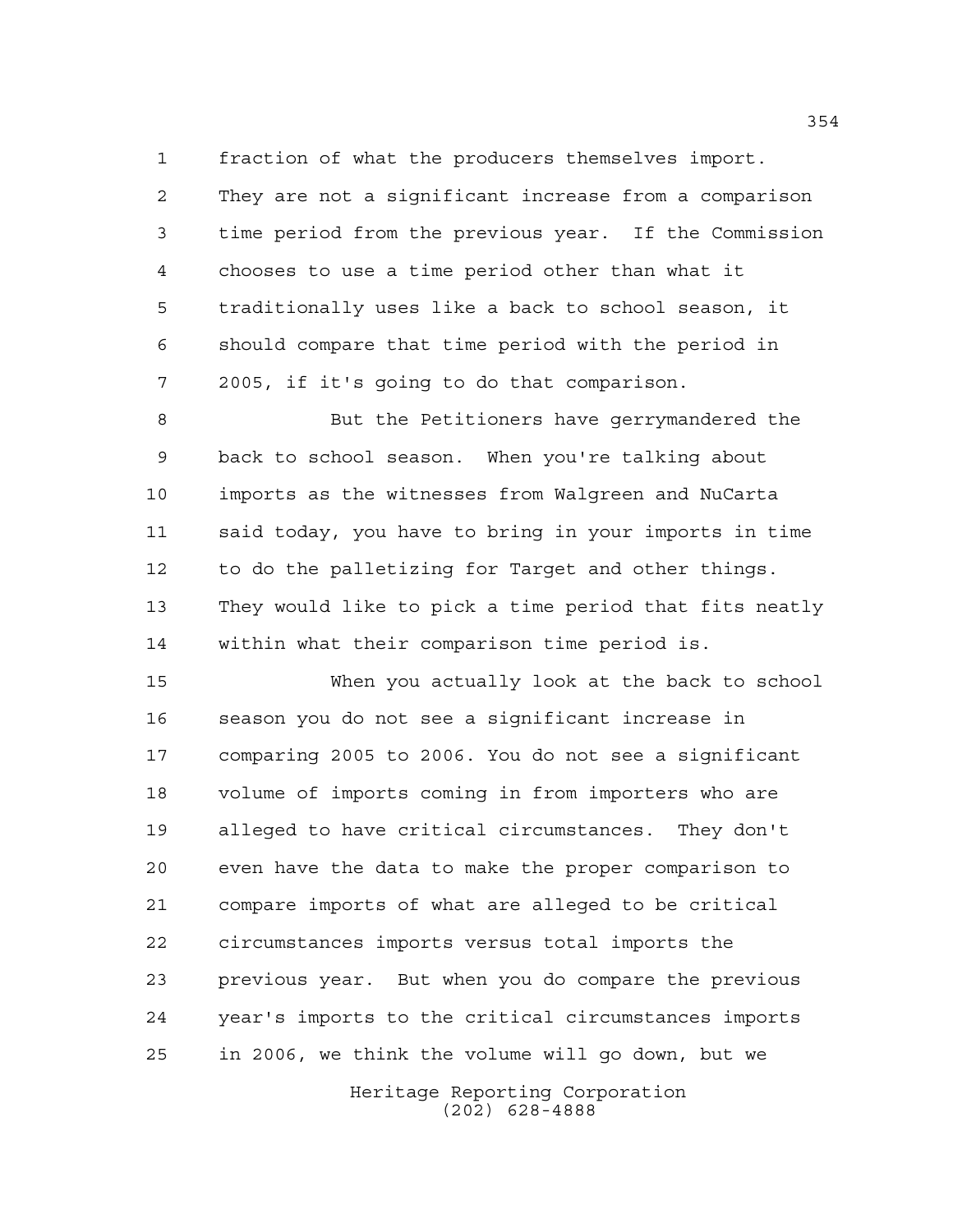don't have import data on only the companies that are alleged to represent critical circumstances. We have total imports.

 When you look at total imports the increase is very insignificant. We believe if you look at only the producers who have been alleged to have critical circumstances and their imports into the U.S., the volumes will actually be smaller when you compare the relevant time period in 2006 to the same time period in 2005.

COMMISSIONER LANE: Thank you.

12 Thank you, Mr. Chairman.

 MR. MENEGAZ: Can I speak on that point as well since India's been accused of critical circumstances? This is Greg Menegaz of deKieffer Horgan.

COMMISSIONER LANE: Yes.

 MR. MENEGAZ: Mead and Arrow, two of the three mandatories were assigned critical circumstances by the antidumping investigator but not by the countervailing duty investigators who verified their data. We think there's no record data before the Commission that could support critical circumstances. And no matter how long Petitioners' counsel practices before this Commission, that data would never generate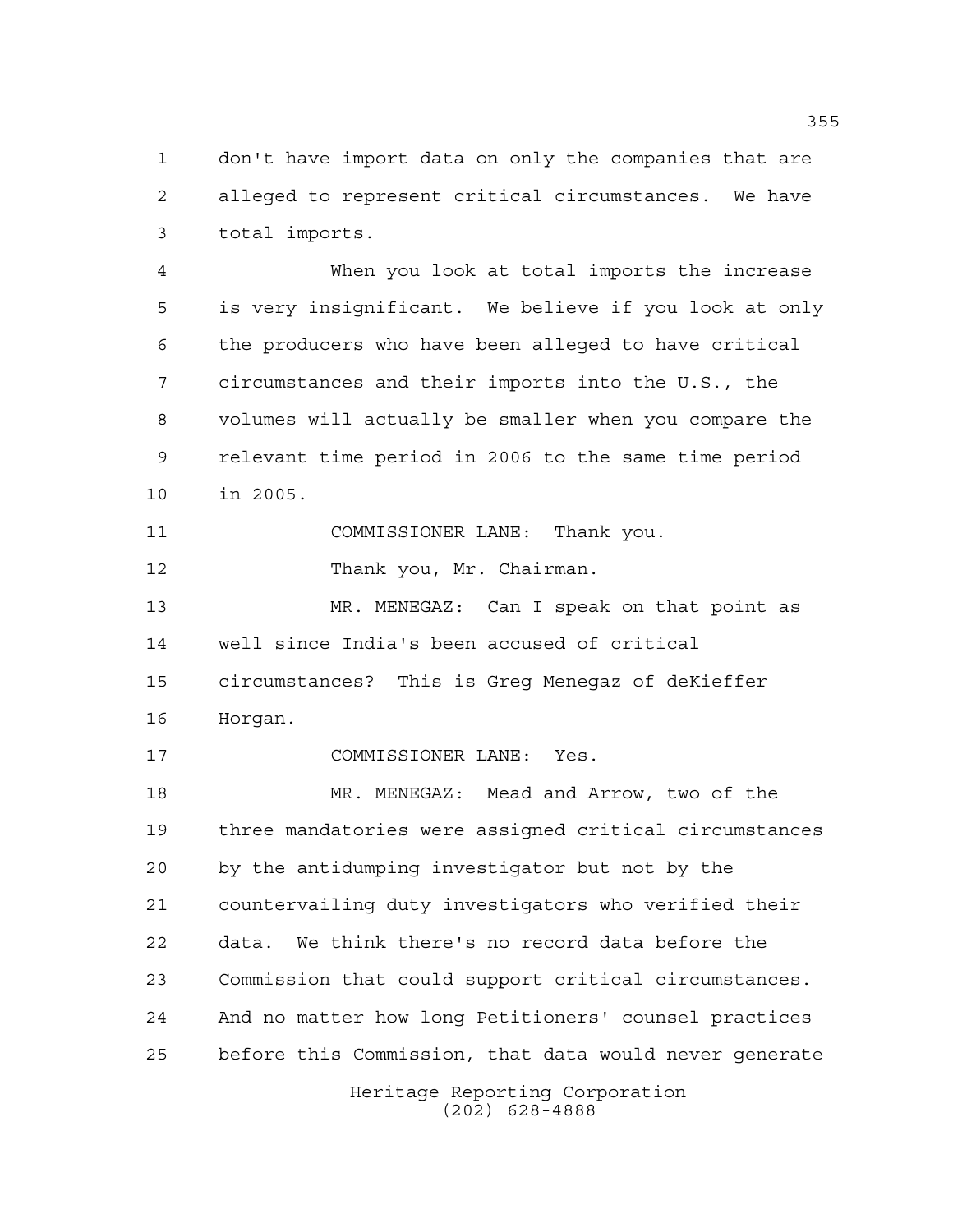a final affirmative critical circumstances finding by the Commission.

 Thanks. MR. VANDER SCHAAF: Can I add? I know the light is on but I'd like to make one more point. They claim today they need critical circumstances yet the Commerce Department was scheduled to make its preliminary determination on February 16 of this year. The Petitioners requested that Commerce extend the preliminary determination. The Commerce Department specifically said in its Federal Register notice when it extended that it did so because Petitioners requested that extension.

 Then the Petitioners requested a subsequent extension and Commerce extended the preliminary determination to April 10.

Heritage Reporting Corporation Commerce was originally scheduled to make its determination on February 16. As our witnesses have said, they placed their orders much before that. Much before Commerce extended the preliminary determination, fully expecting their imports to come in in late February when the preliminary duties would have been applied but for the Petitioners' request that Commerce extend the preliminary determination. How can they come in here and say we need

(202) 628-4888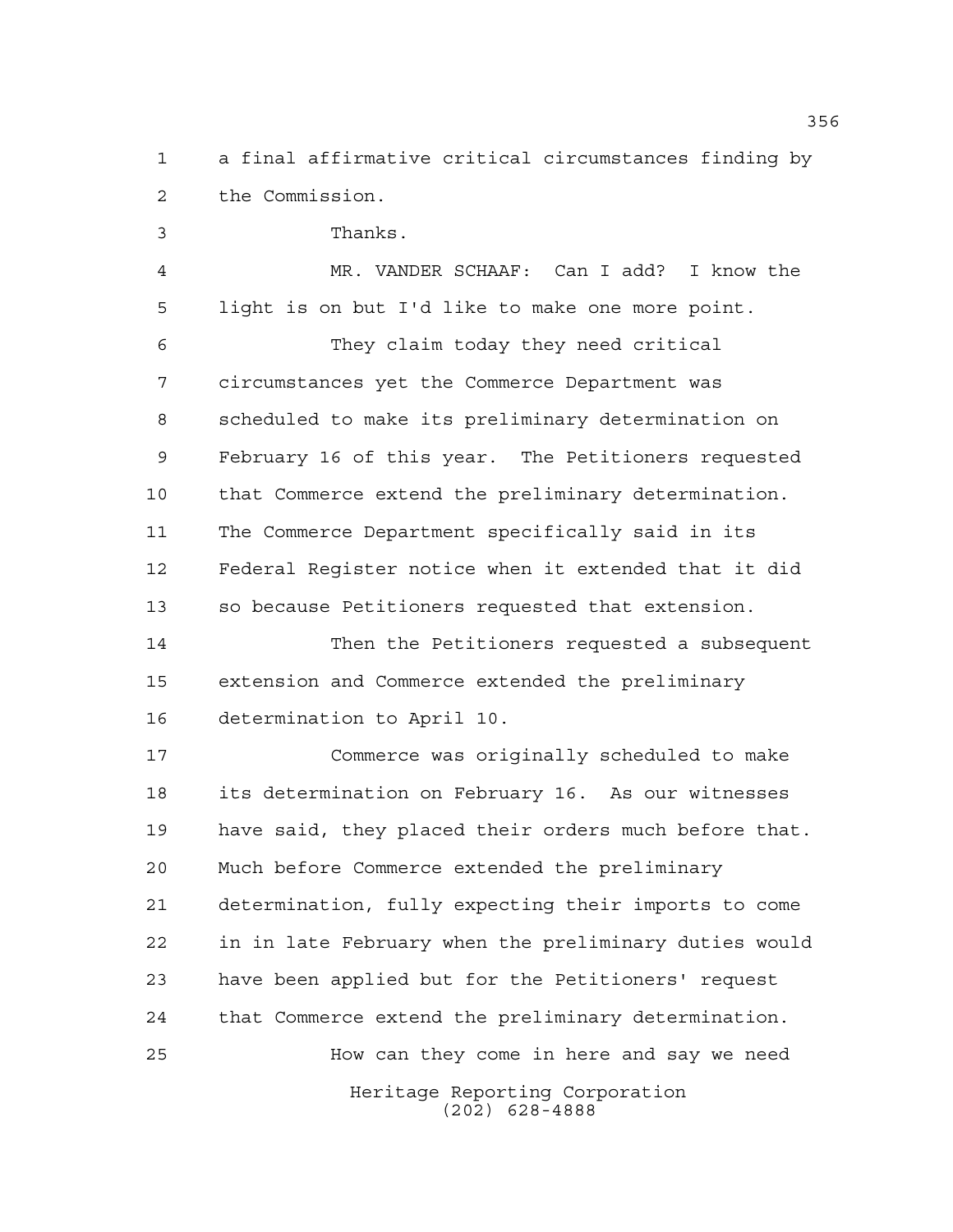retroactive application of duties to go back to January when if they hadn't requested that extension duties would have been post February 16th? It just doesn't square. They are, again, inconsistent with respect to their arguments on the critical circumstances issue. COMMISSIONER LANE: Thank you. MR. ZOLNO: Commissioner Lane, if I may just add, Mark Zolno from Katten Muchin Rosenman on behalf of Walgreens. Mr. VanGuyse explained in his testimony the chronology of events as to why Walgreens imported during the accelerated importations during the first three months of the year. We're going to address that in more detail in our post-hearing brief. COMMISSIONER LANE: Thank you. Dare I ask if anybody else wants to add anything? CHAIRMAN PEARSON: It's my turn, finally. COMMISSIONER LANE: Thank you, Mr. Chairman. CHAIRMAN PEARSON: I believe I have just two questions left. Let me direct the first one to Mr. Malashevich, although perhaps others would be also in a position to respond.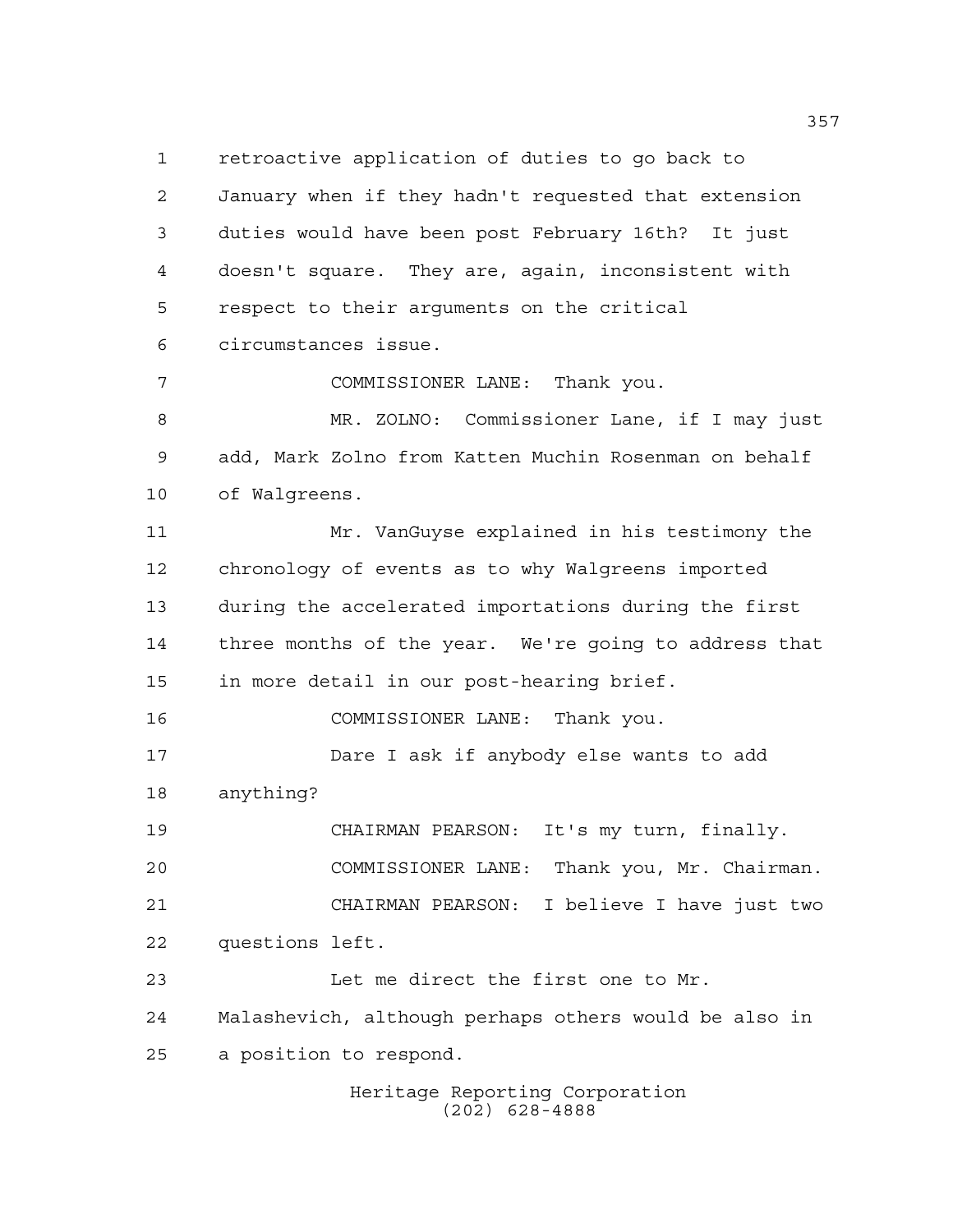This goes back to the question I raised with the Petitioners' panel regarding Table 4-3 on page 4- 7, and that's the BPI version of the draft. You don't have to look at it right now. MR. MALASHEVICH: I do not have it right now, sorry. CHAIRMAN PEARSON: But you do have access to it. MR. MALASHEVICH: Oh, yes. Yes. CHAIRMAN PEARSON: The issue here is that there are differences in the numbers between the total U.S. imports that we're showing and the U.S. producers' imports. And particularly from Brazil. We have the U.S. producers showing imports larger than total U.S. imports, so there may be some data issue there that isn't obvious. My request, if possible, could you look at that and see if there is some explanation for why we're showing this? MR. MALASHEVICH: I certainly will. Would you please give me the table number again? CHAIRMAN PEARSON: It is Table 4-3, it's page 4-7. MR. MALASHEVICH: Thank you. I certainly will.

Heritage Reporting Corporation (202) 628-4888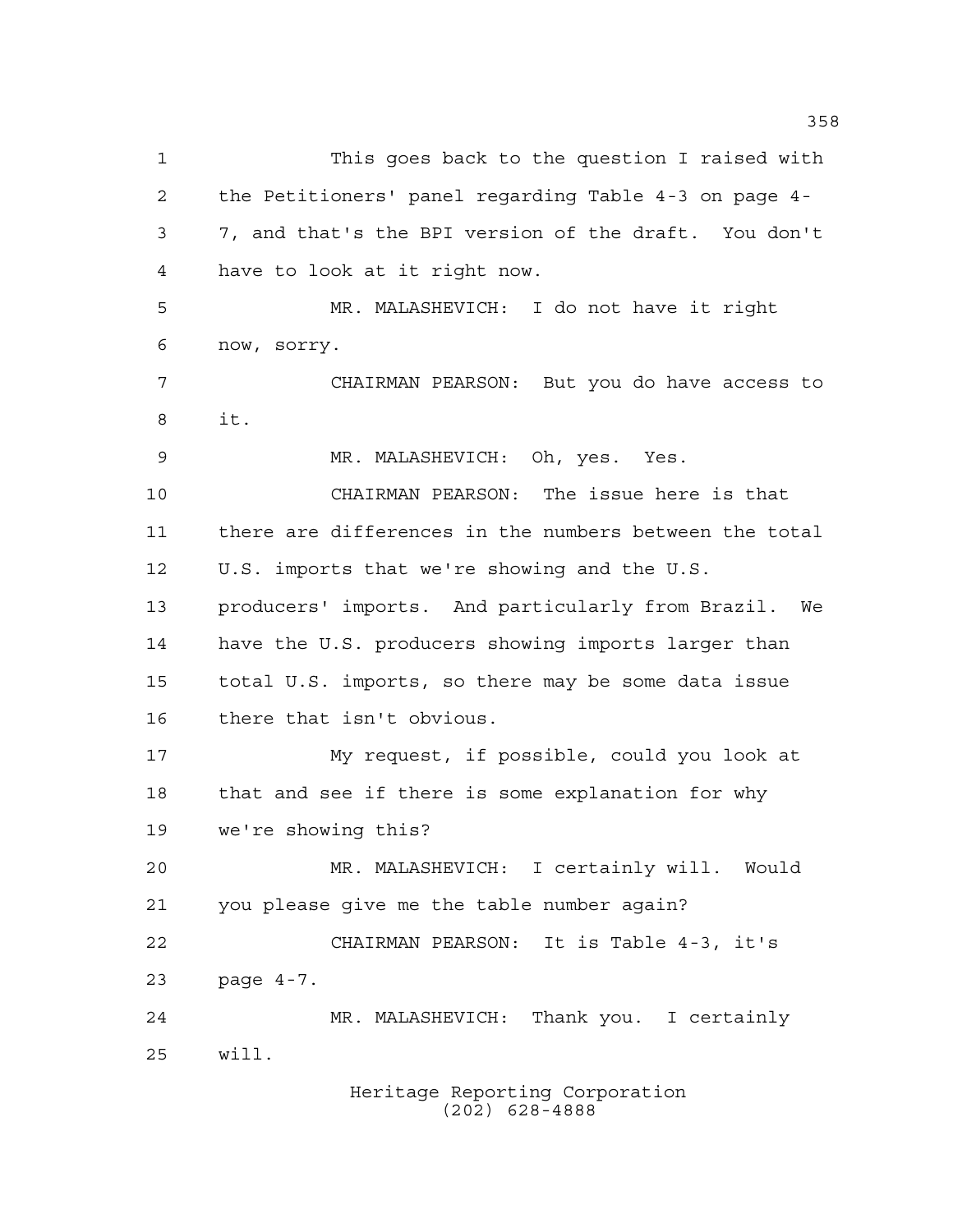CHAIRMAN PEARSON: If anyone else has knowledge of what might be going on in the data, by all means --

 MR. CAMERON: We would note, Commissioner, just parenthetically, if you look at the tables that we've attached in Appendix 1 and actually throughout our brief, you will see that they differ from the table that you're referring to. The difference is that we have combined total controlled imports by U.S. producers. That table is not total imports controlled by U.S. producers.

 In other words, in order to do it properly, you need to combine the imports by U.S. producers and imports brokered by U.S. producers because otherwise it really does, if you want to talk about masking, it does mask some things.

17 So in order to get a true understanding of what is happening in the market it's important to actually take that table and modify it somewhat.

 MR. MALASHEVICH: Now that I understand the context, Commissioner, Bruce Malashevich again, I fully agree with Mr. Cameron. Throughout all of our analysis on behalf of counsel for Target we included the brokered imports together with the U.S. producer imports because we didn't see any reason to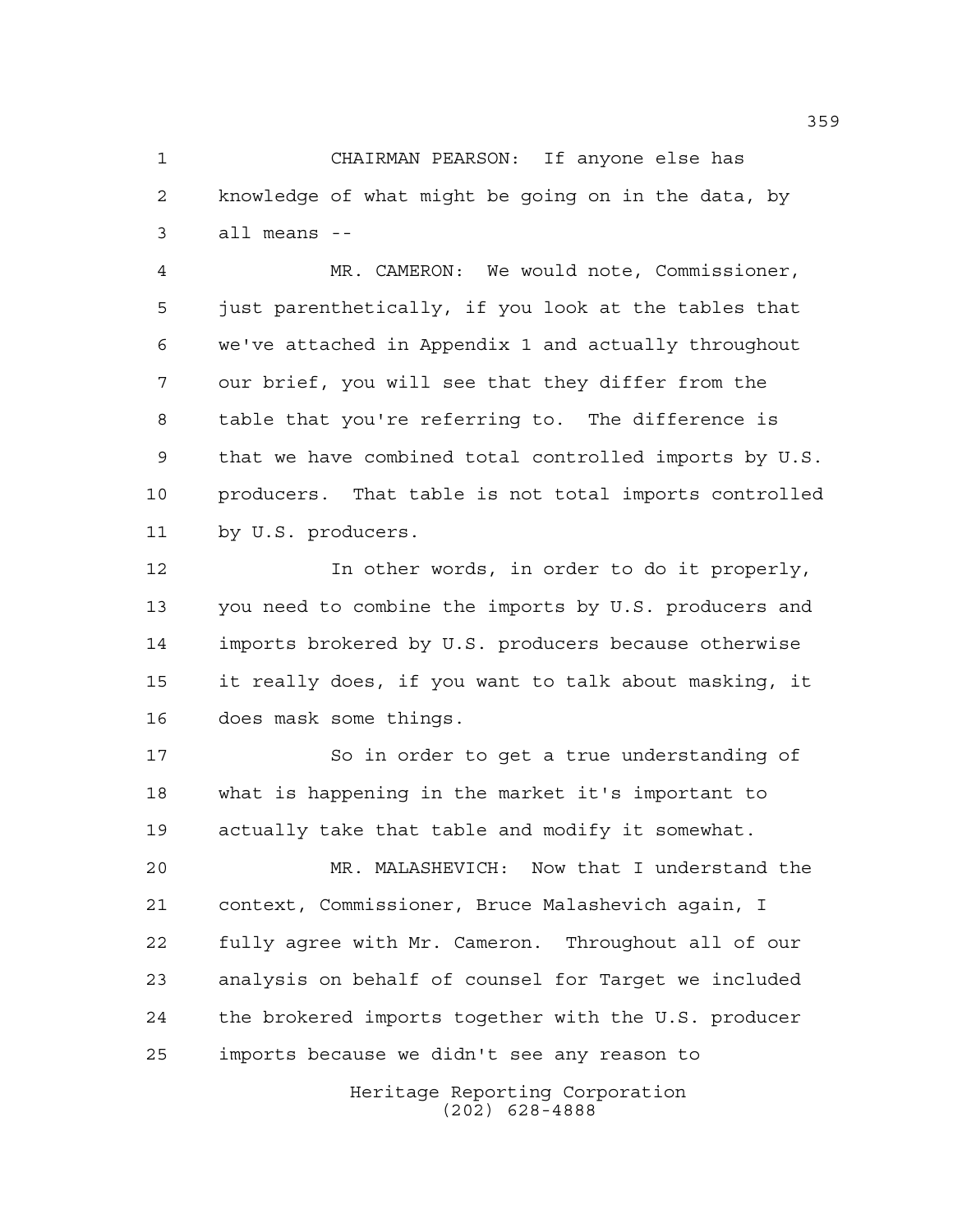distinguish.

| $\overline{a}$ | The testimony you heard from the domestic              |
|----------------|--------------------------------------------------------|
| 3              | industry this morning really reinforced that. I        |
| $\overline{4}$ | forget which gentleman it was, but he said that when   |
| 5              | arranging brokered sales, they arrange for production, |
| 6              | they negotiate the price, and the only difference is   |
| 7              | that the customer picks it up instead of it being      |
| 8              | delivered by the U.S. producers.                       |
| 9              | So I don't see any way it could be counted other than  |
| 10             | as another form of imports.                            |
| 11             | CHAIRMAN PEARSON: Okay, take a look at this            |
| 12             | table. If there's anything more I should understand    |
| 13             | let me know, or if I should just be pointed to things  |
| 14             | you've already put in the record that I haven't yet    |
| 15             | completely absorbed, point me to it.                   |
| 16             | MR. CAMERON: Fair enough.                              |
| 17             | MR. MALASHEVICH: We'll do that.                        |
| 18             | CHAIRMAN PEARSON: Finally, Mr. Jochum, I               |
| 19             | would not want you to go home and have to tell your    |
| 20             | family that you just spent one of the dullest days of  |
| 21             | your career sitting in front of the Commission and not |
| 22             | having anything to say.                                |
| 23             | (Laughter).                                            |
| 24             | MR. JOCHUM: I won't tell them.                         |
| 25             | (Laughter).                                            |
|                | Heritage Reporting Corporation<br>$(202)$ 628-4888     |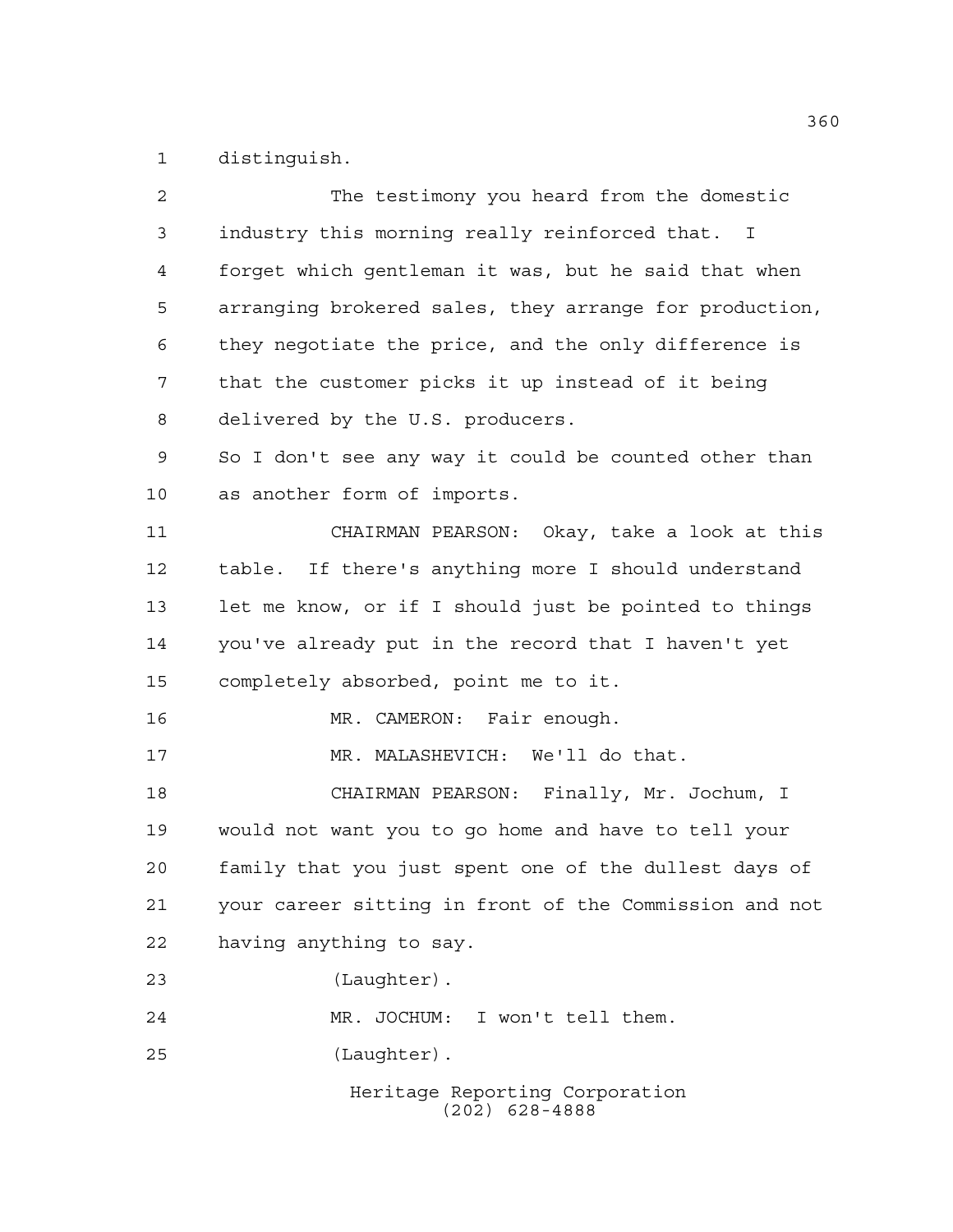CHAIRMAN PEARSON: The secret's safe with you, huh?

 As you know, the ITC never looks behind Commerce's margins but the statute does ask us to take the margins into account. How would you advise us to do that in this case?

 MR. JOCHUM: First of all I would caution you to wait for the final margins because we're confident they will come down significantly. I think that will be more revealing and helpful when you look at the final margin.

**I** would also say just editorially, this has been an interesting process for me and I think the Commissioners are grappling with something that I grappled with a lot at Commerce which was looking behind the numbers to try to determine motives. I think that's a word that hasn't been used, but we've all been sort of dancing around. How did we get in this situation? Why do we have the fact pattern we have?

 I think I fully agree with Commissioner Okun when she said that the cases before us are distinguishable. In fact I would argue you would be breaking new ground and really taking the Commission decisions in a different direction if one were to find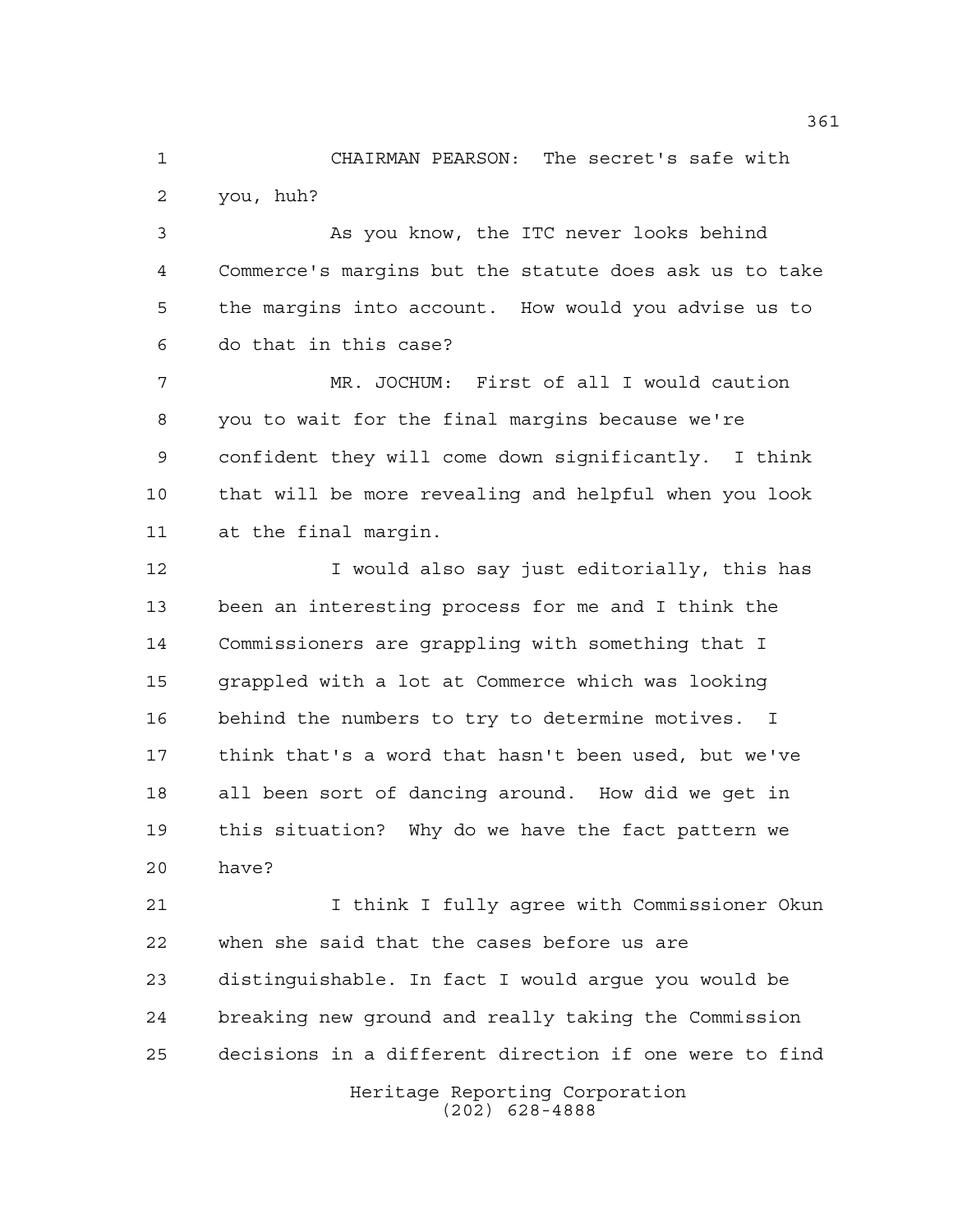injury with the fact pattern like we have before us. That is something that always makes for a difficult decision.

 But clearly you have a fact pattern that indicates domestic industry involvement in imports in a way that I've never seen before in my career of doing this, even from the Commerce side. So I think it's incumbent upon us to give you the legal theory to hang your hat on which I hope Ms. Trossevin has done earlier with her discussion of the legal theory and we will do more so with the case.

 But obviously you are required to take the Commerce calculation into account. I know somewhat what individual Commissioners sometimes think of my former agency's calculations and I would caution you to look at the final and approach it with the degree of skepticism that you usually do.

18 (Laughter).

 CHAIRMAN PEARSON: Thank you very much for that advice.

 I have no further questions. Madame Vice Chairman?

Heritage Reporting Corporation (202) 628-4888 VICE CHAIRMAN ARANOFF: Thank you, Mr. Chairman. I have one question. It's sort of a long,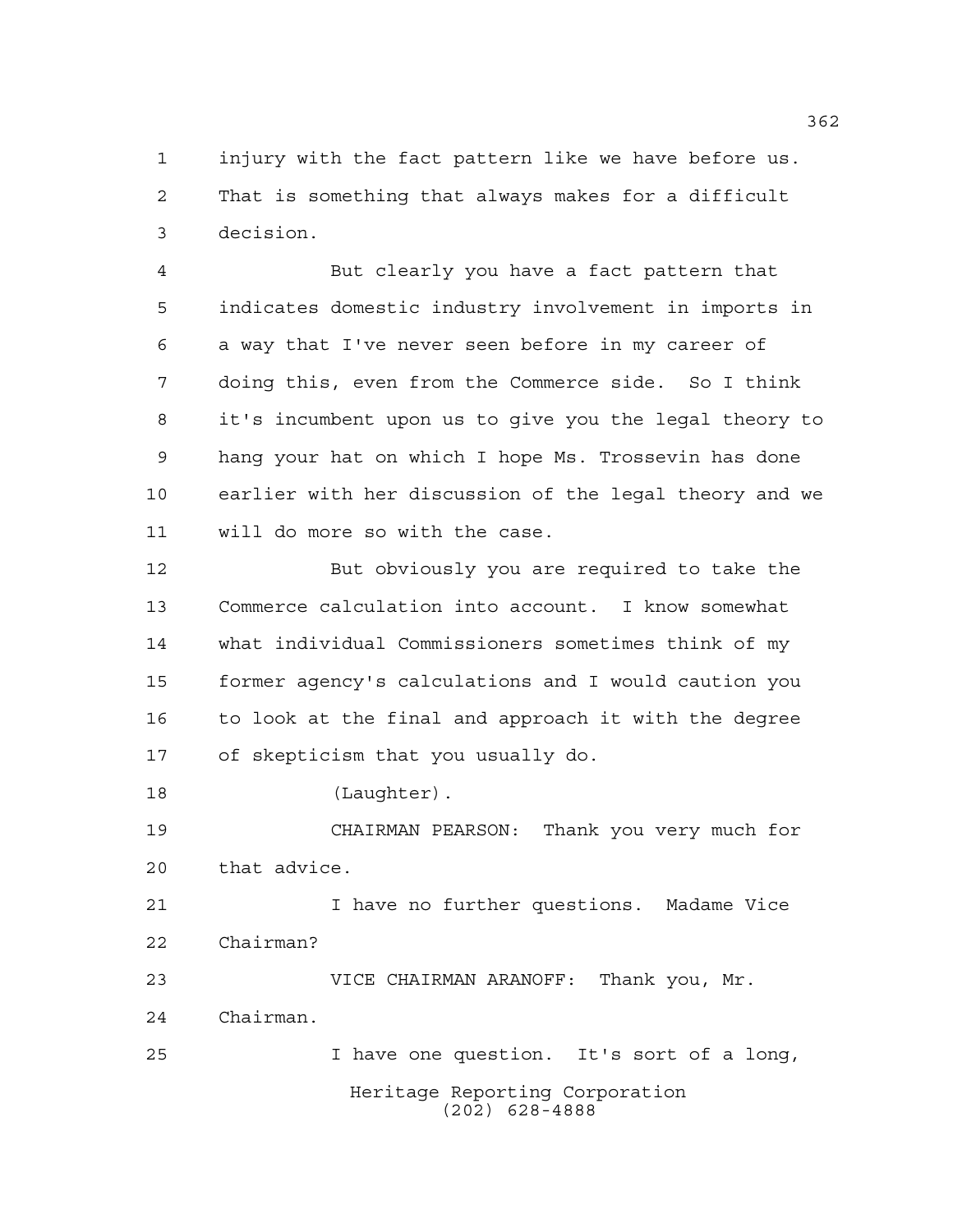rambling question.

 Following up on one of the questions that Commissioner Okun was asking, I have been trying to think about a case that might be similar to this case that we've seen recently and I started to think about a recent decision in Artists Canvas. In that case the question also was why did the domestic producers move production off-shore? Was it because they had to or because they wanted to or however you want to put that?

 In that case we had some large retailers, different ones from the ones represented today, who said that it had nothing to do with price. It had to do with the domestic producers' inability to support their marketing strategy. This was also an industry that had a back to school season and the retailers were buying low end canvases in multi-packs that they were going to sell to art students in back to school sales, and that they were going to sell at big promotions where clearly they weren't going to make a lot of money on them.

 In the end the Commission, I don't want to put words in my colleagues' mouth, you can read the opinion, but basically didn't believe the retailers that this didn't have anything to do with price.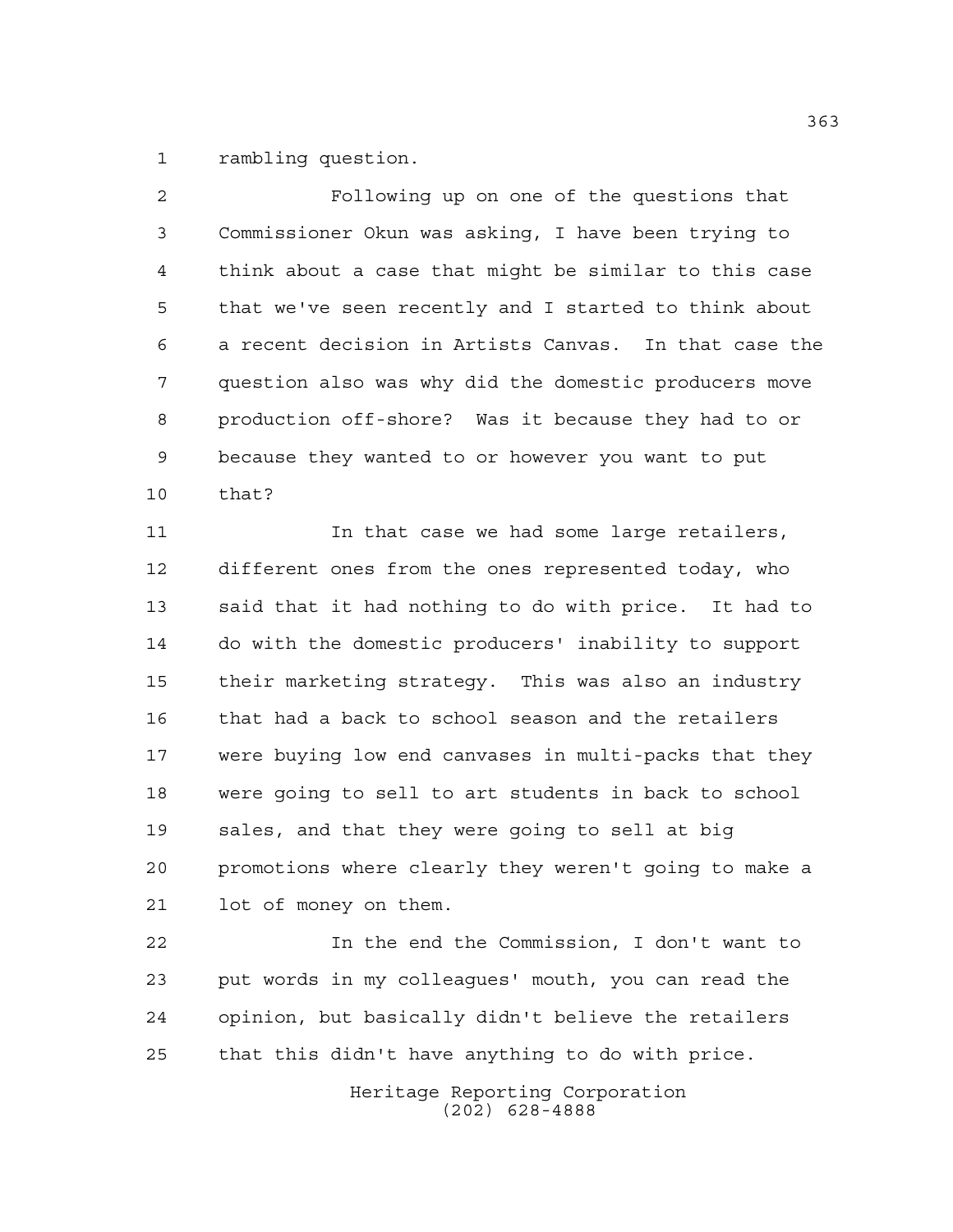Here we have a case where again, because some of you as purchasers are just enormous and the cost of losing your business has got to be extreme to any supplier, and you're looking for products that you admittedly are going to sell at a loss, you told us, because you're having these ten for a dollar promotions, I guess I find it hard to credit that you're price takers. Is there anything that you want to add on that? And I'll certainly ask the domestic industry to answer that question as well.

 MR. CAMERON: I think to begin with, Commissioner, the fact is that once you've broken the link between the price that you as a consumer are paying for that product and the price that these retailers are purchasing that product for, all of a sudden you don't necessarily have the normal situation that you usually have which is I bought it for X and therefore I must sell it for X-plus. That linkage is not here in this case and that is in fact what does break this.

Heritage Reporting Corporation (202) 628-4888 Price takers, I think the retailers have spoken to this at length. Again, where was the domestic industry when Staples needed material in the 2006 buying season? Where were the bids? MR. MALASHEVICH: I would add that while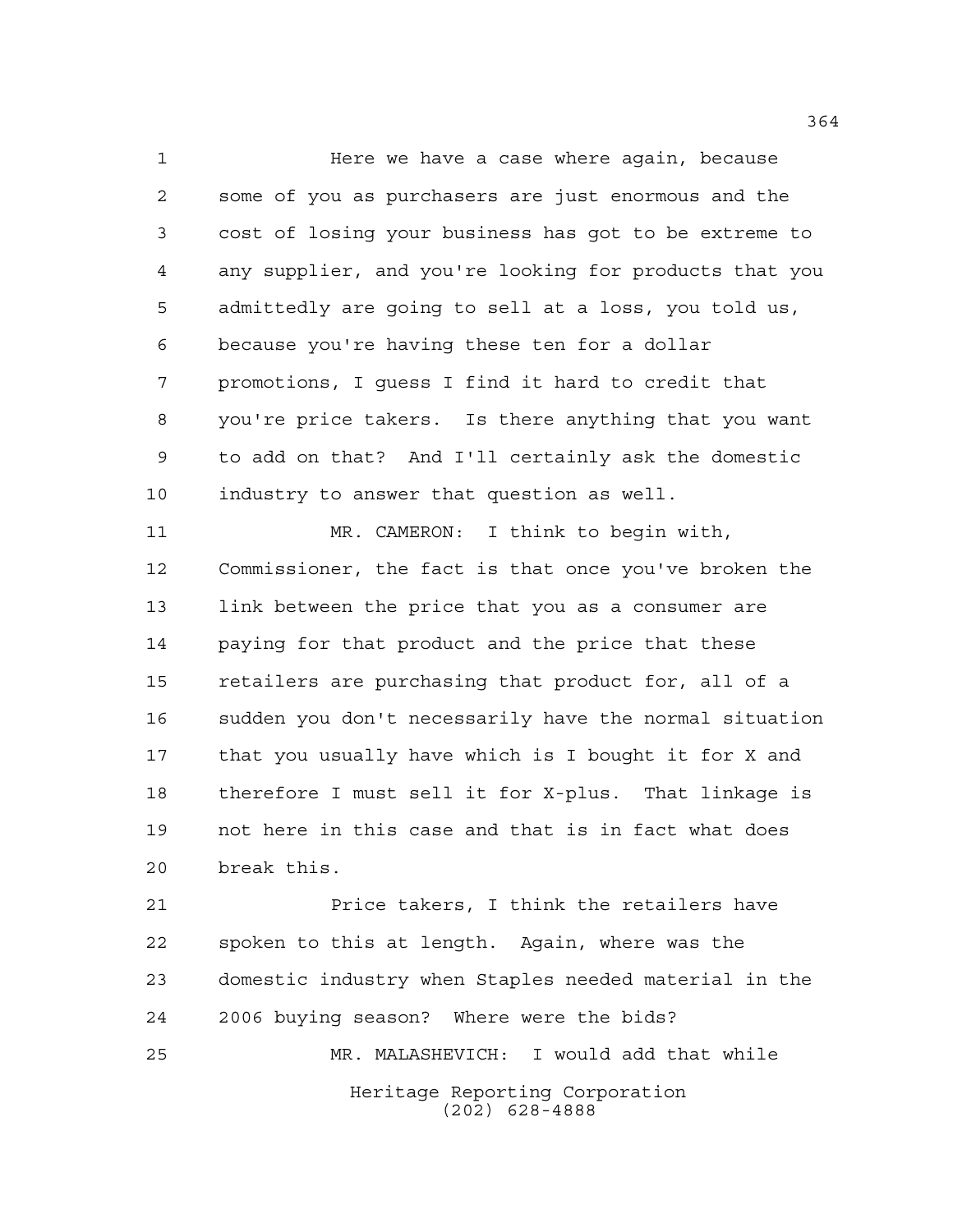these retailers are large corporations, the product at issue here is very important to them. Not because of the dollars that itself it generates but the dollars of other goods being sold at a very substantial margin during a very brief but intense season.

 So this is a very important product for them. It represents a very small cost of marketing the store goods generally during the school season.

 The other thing I'd point out is that the domestic producers, from the point of view of this product, are by no means themselves small fry. It's a highly concentrated domestic industry with few major players and those players control directly or indirectly a fair amount of trade in the same product.

 So I don't think it's the huge retail conglomerates against the tiny paper producers. I think it's the retailers who need this product desperately during a brief period of time and have very few sources upon which to call upon.

 It's completely believable to me how the price data have shaken out the way they did, especially in the bidding data at the pre-hearing report.

 VICE CHAIRMAN ARANOFF: Did any of the other retailers want to comment?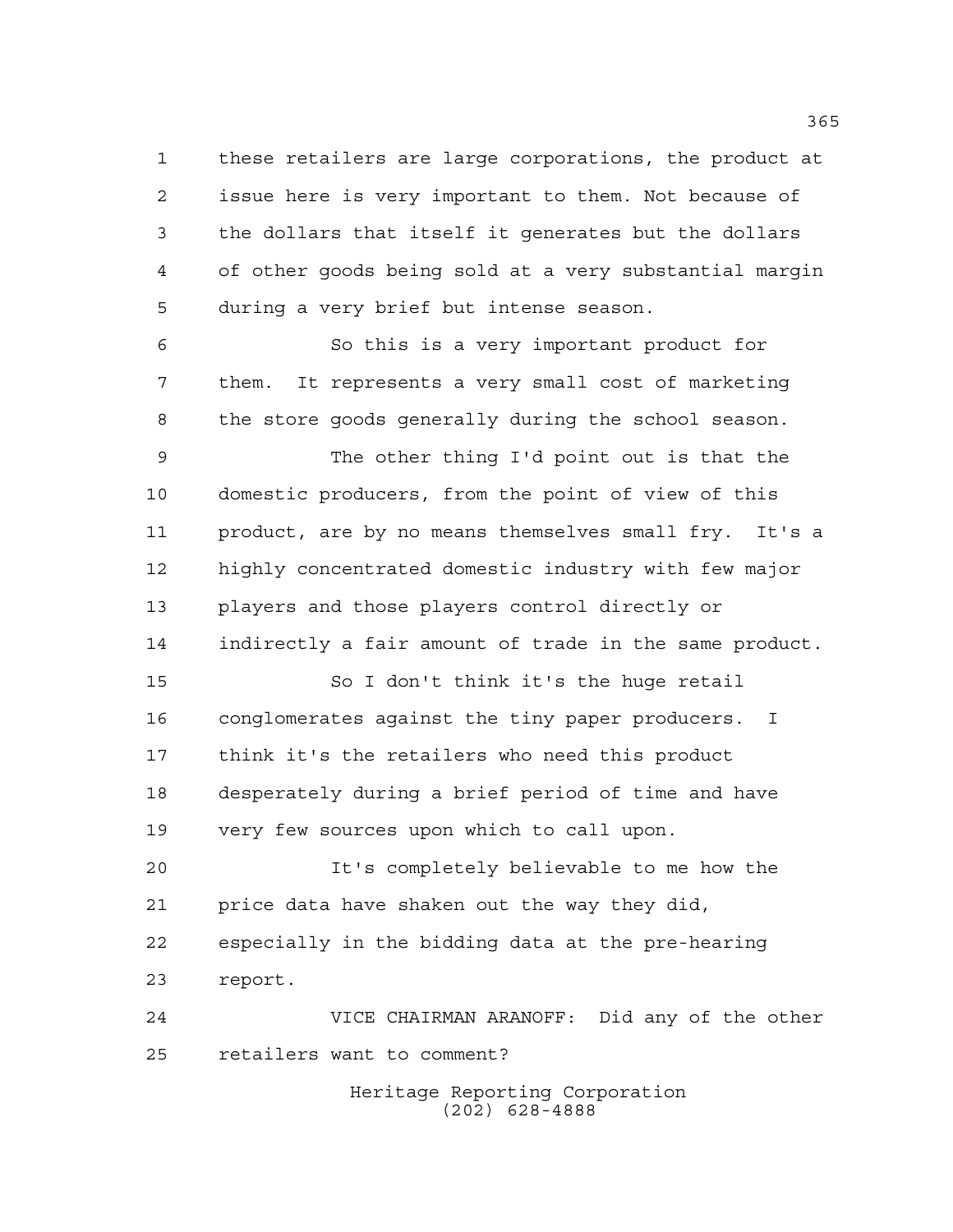MR. VAN GUYSE: Yes. Mark VanGuyse with Walgreens.

 Along with the price not being the most important function here, it was stated earlier by the Petitioners that they felt the pressure to go overseas to provide the product to keep a good business relationship with the retailers.

 In fact Mead, who used to be our supplier for the CLPSS business, has actually grown with us in all other products, so the business has actually increased in 2005 to 2006.

 MS. TROSSEVIN: Marguerite Trossevin for Target.

 I think it really is important, if you look at the data, if you look at Ms. Tucci's testimony, the proof is right there. They are paying more every year for this product. This is a business expense. This is a form of advertising. They are not buying a product and saying well I need to get it for X because I can only resell it for this so if I'm going to make a profit on it I have to push my acquisition costs down.

Heritage Reporting Corporation (202) 628-4888 They're not in that situation. They're going out and they're buying this, they have to have it. When you have to have the product and it is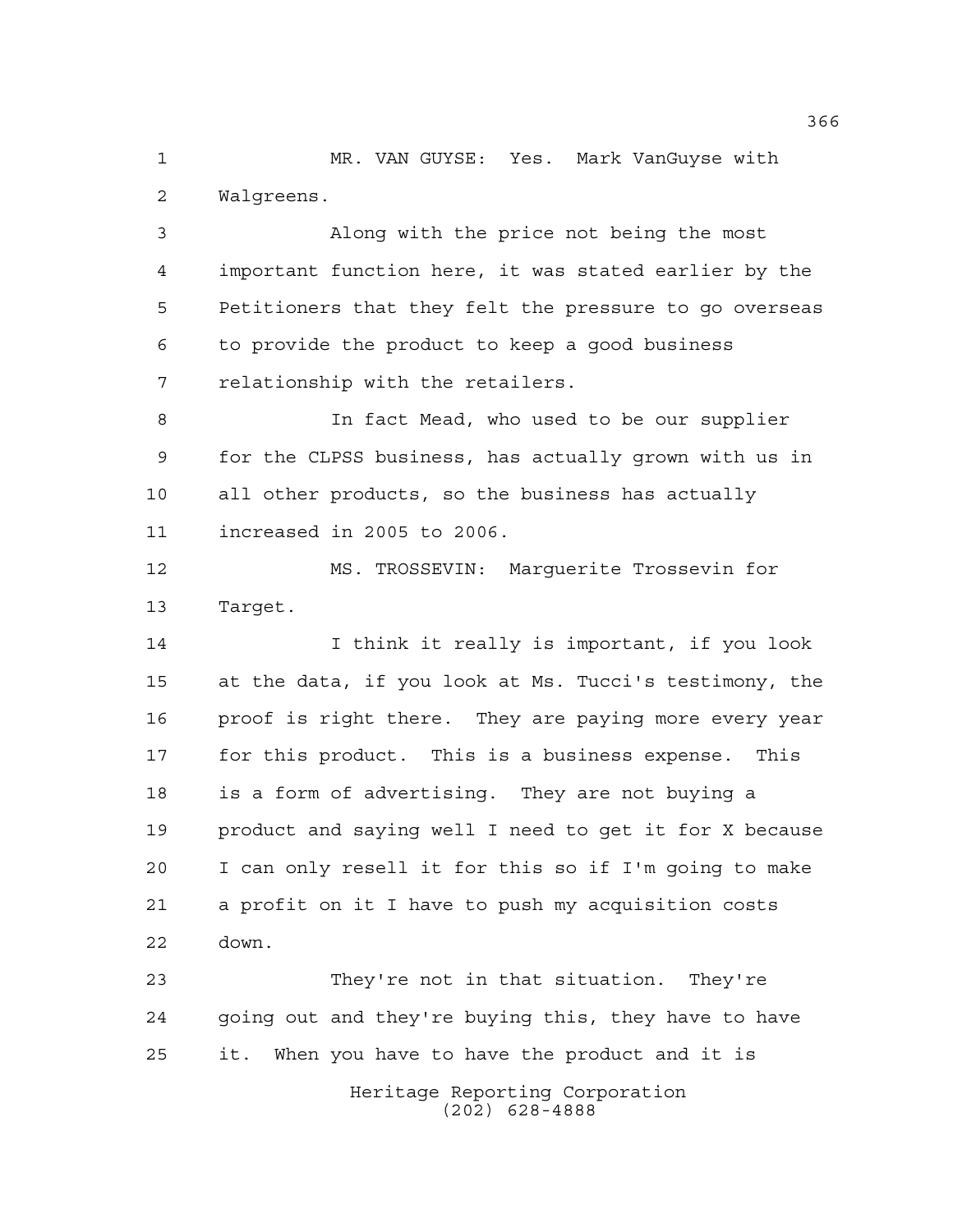controlled by someone else, then the power shifts. Just because you're a large corporation or a large company doesn't mean you have all the power and that you set the price.

 They have to go out into the market and get something that they absolutely need. They're not going to forego a back to school season, no matter what it costs. They might, if the price of toaster ovens gets too high they might decide not to carry toaster ovens. They're not going to forego a back to school season. They're going to buy this stuff and they're going to keep paying for it every year and they will probably keep paying higher prices for it. MS. TUCCI: If I may, Meghan Tucci from Target.

Heritage Reporting Corporation You mentioned this morning that you and your daughter are going to venture out soon to get her supplies. Again, it is such an important season for us. It is the second important season to us as a retail, to holiday only. Back to school time. And without these products, we need you to walk into our doors and hopefully you'll take her over to sox and so maybe she could buy some shirts and some other things, which would really be our strategy. We hope that you'll come in, buy our products that drive you into

(202) 628-4888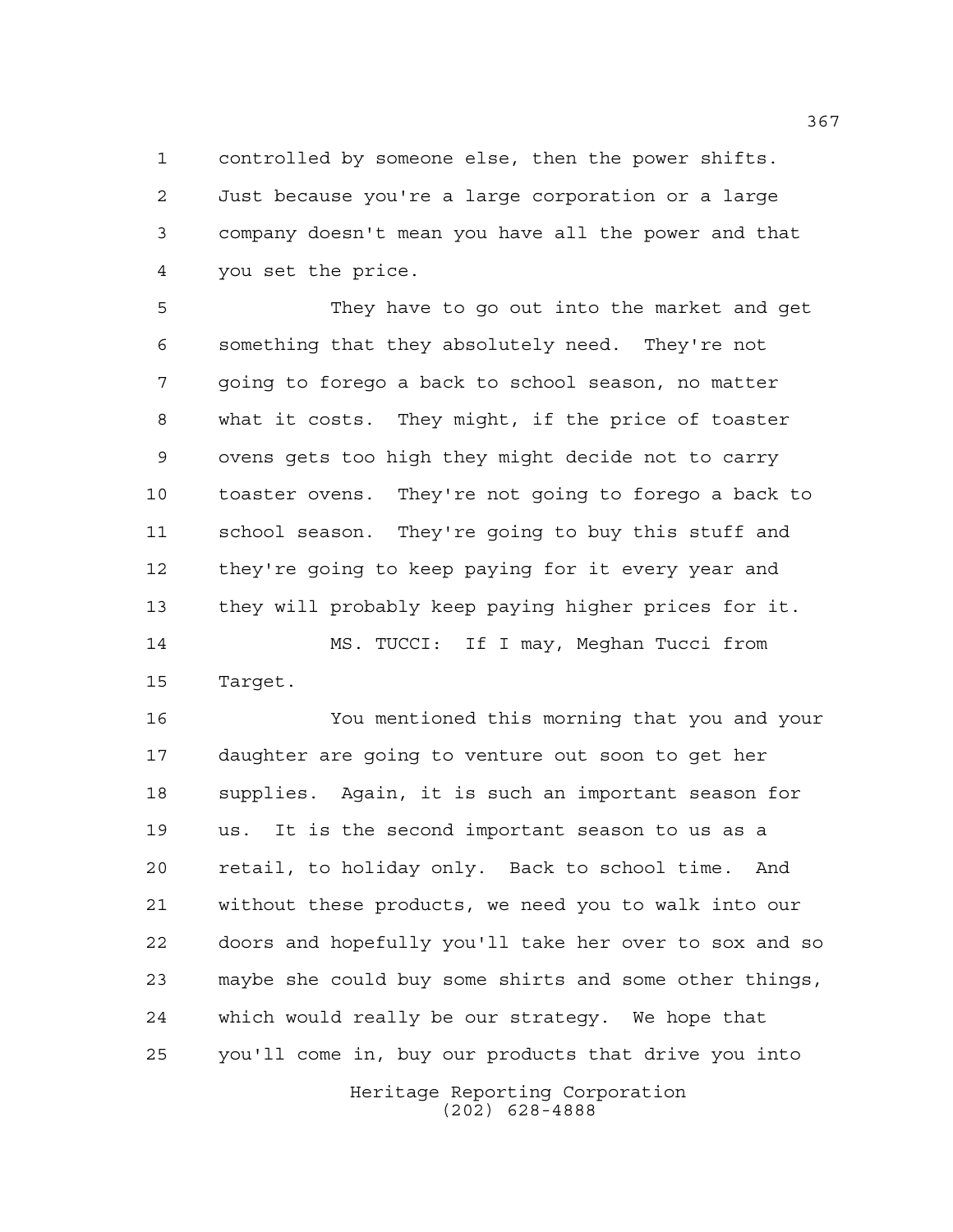our store and leave with a basketful of wonderful other things.

 VICE CHAIRMAN ARANOFF: I appreciate all those arguments and I understand what you're saying when you're saying you don't need to buy at a price that's going to make you a profit on this particular sale. That doesn't mean being wise business people and knowing that you're going to sell this thing as a loss you don't want to sell it at the smallest loss that you can manage.

 So while I take that there is a certain severing of the normal logic, not entirely. It's just the spread that's different.

 MR. CAMERON: Fair enough, Commissioner. Nobody at this table is saying that price is not important. And we have not, if we have conveyed that impression, we don't mean to. Price is important, there's no question about that.

 The statement that has been made by the Petitioners repeatedly is that price is the only thing, that price is the only driver and it is the main driver. What you have heard from the retailers is that yes, price is important but other factors dominate. Part of the reason is if you don't have a reliable supply chain and actually get it through the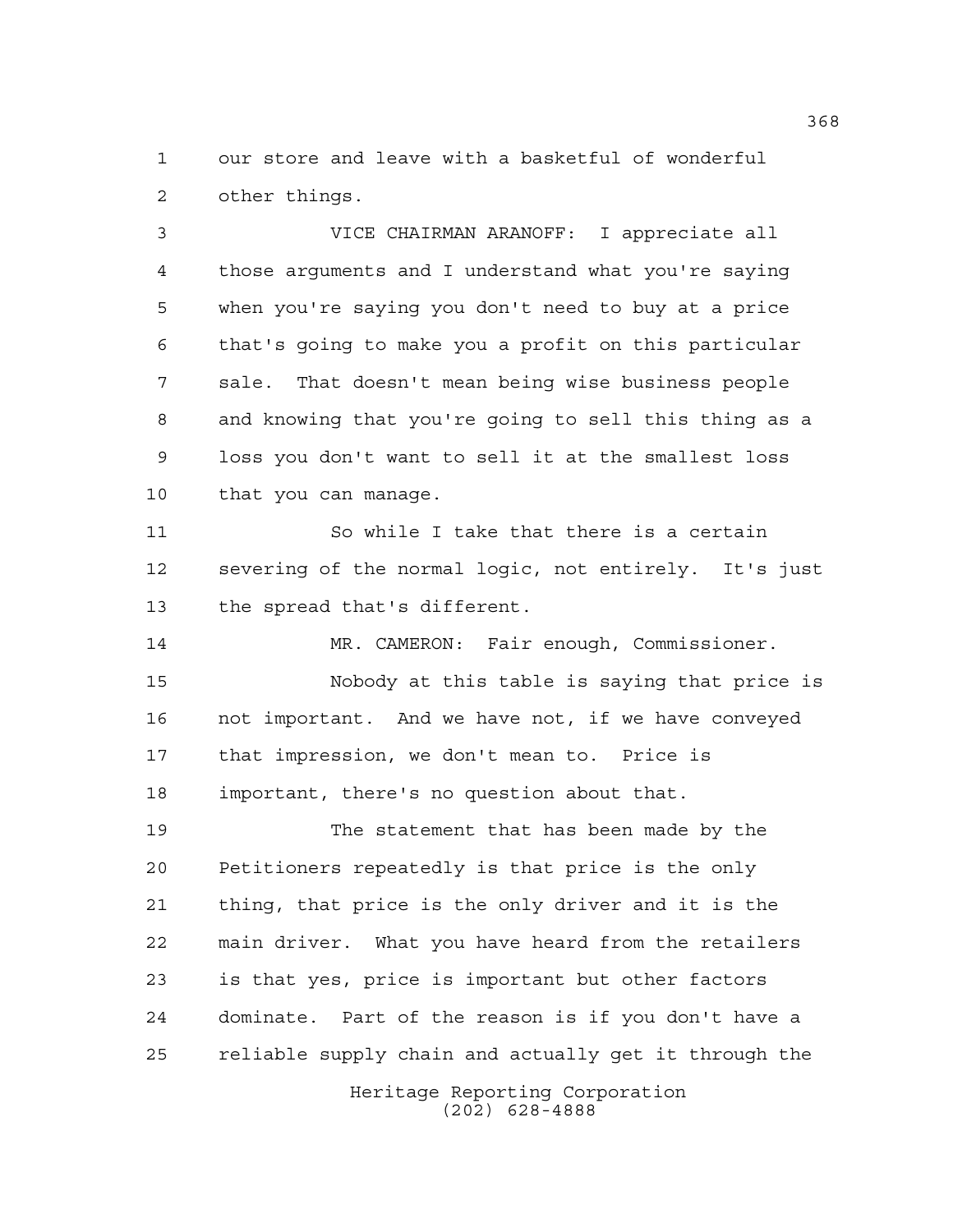Heritage Reporting Corporation (202) 628-4888 door you can have the greatest sale involved but if there's no material on the floor when you walk in to buy it then it really doesn't help you very much and that therefore is a result of the nature of their business and the nature of the truncated period of time in which delivery has to be there. This isn't steel where okay, it was a couple of weeks late. Okay, it's a long year. This isn't a long year. So they've got a problem. That really is the context. So we understand that it's a gray area. Nobody's saying it's all black and white. Prices? Who cares about prices? We're not saying that. What we are saying is that quality, and we believe the record does stand for this proposition, the quality is important and has driven decisions in this industry, and logistics and supply chains have also done so. Thank you. VICE CHAIRMAN ARANOFF: I want to thank the panel. I appreciate all your answers and I am not going to indulge in using any more of Commissioner Koplan's time. Thank you, I have no further questions. CHAIRMAN PEARSON: Commissioner Hillman? COMMISSIONER HILLMAN: At the risk of going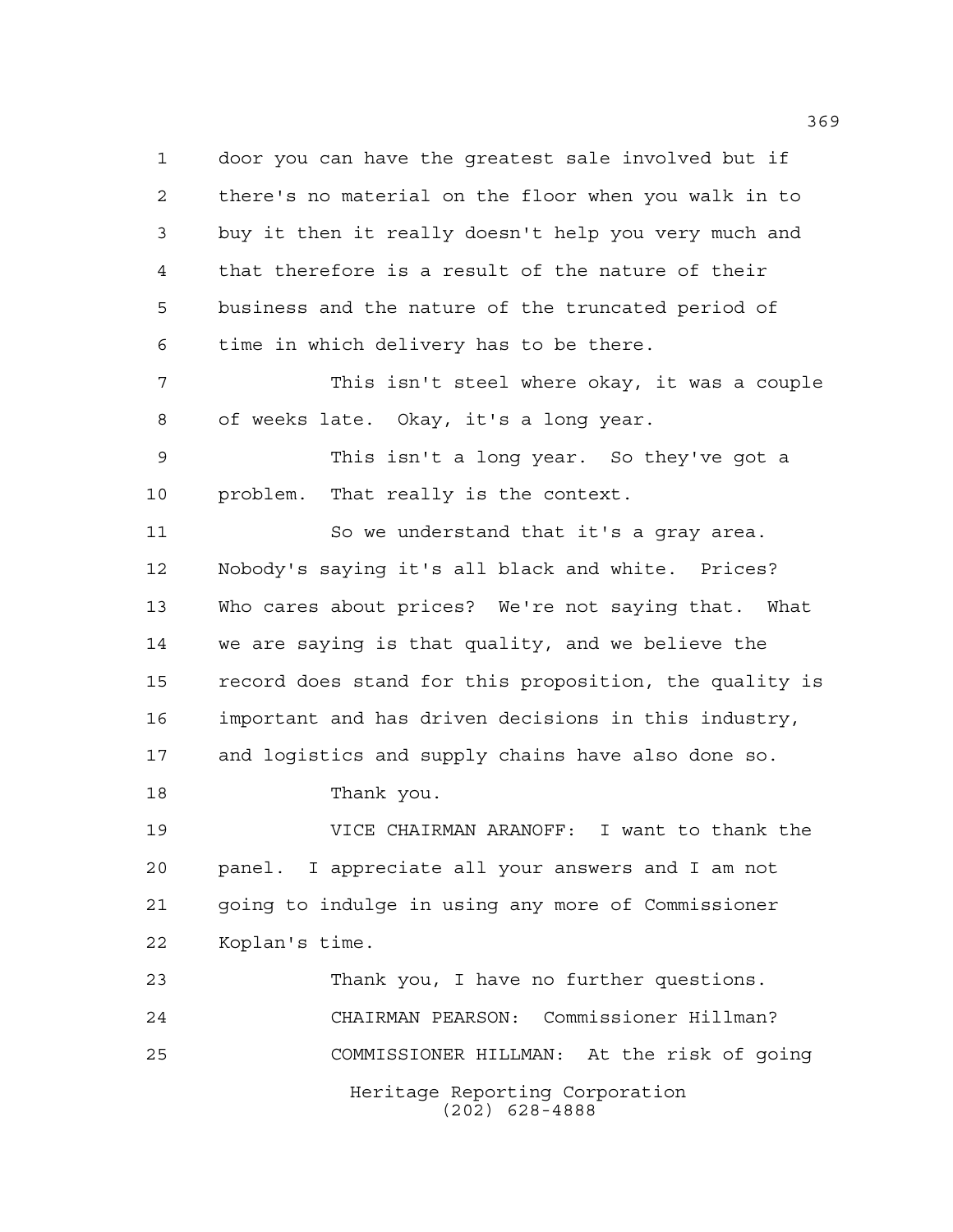from the big and fundamental issue of the case to the very small little tiny detailed issue, I have only one last question. this discussion on critical circumstances that you have as Commission language just begs the question for me. As I read our staff report, it is clearly indicating that Commerce has found critical circumstances with respect to seven Chinese firms, one Indonesian firm, and two Indian firms.

 And Mr. Cameron, I heard you saying you have no dog in this fight in terms of critical circumstances. I want to make sure I understand exactly where everybody is, but more importantly, to Petitioners, their brief suggests that they are only arguing about Chinese critical circumstances. So I would ask the Petitioners for their post-hearing, they don't need to say anything now, whether they are continuing to request that we make a finding on critical circumstances with respect to India and Indonesia, and if they do that whether Mr. Shor as counsel for Indonesia wants to add anything on the critical circumstances issue.

 MR. SHOR: I'll just take 30 seconds. I understood that brief the same way you did, that they were not making an argument for Tjiwi Kimia. There is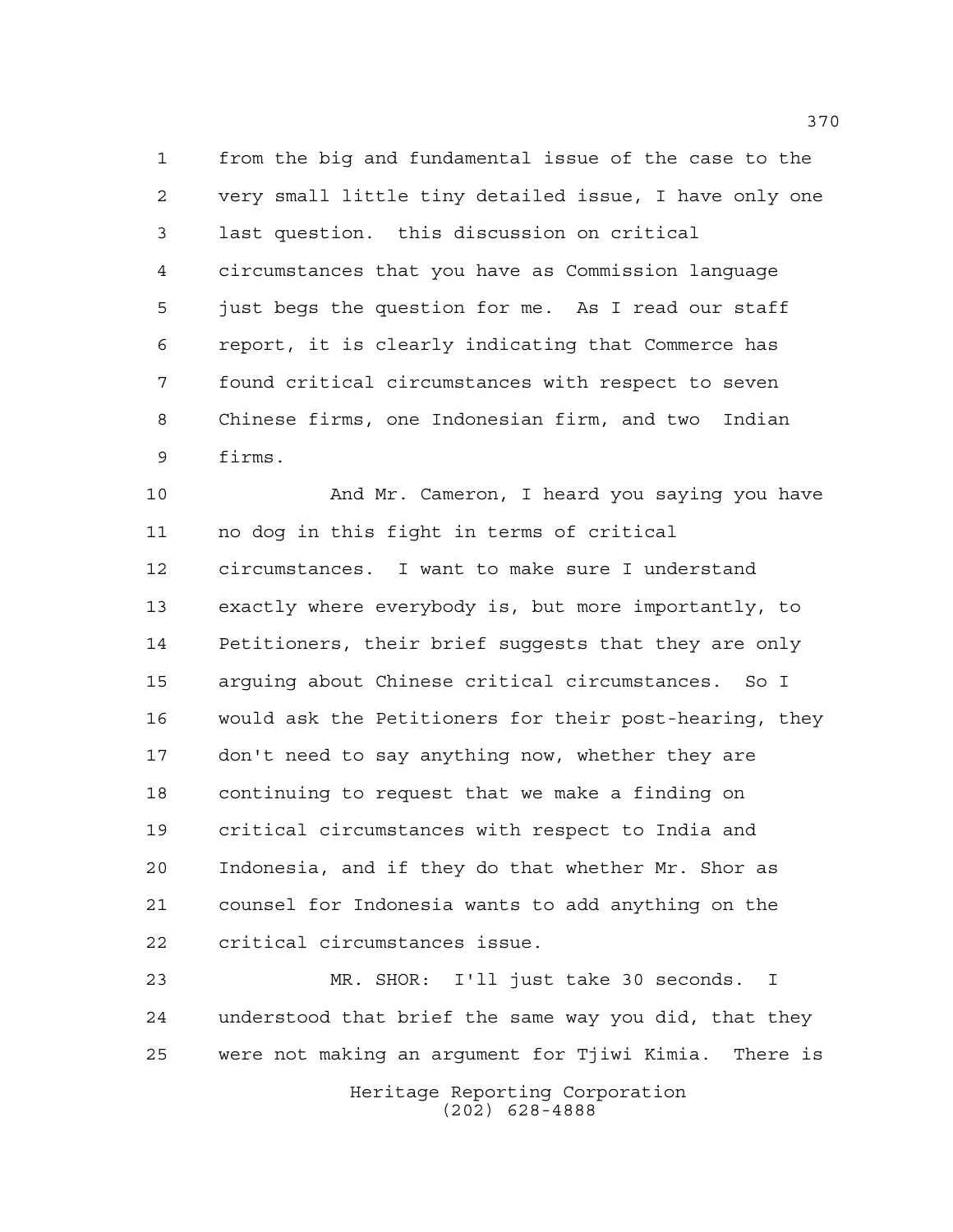Heritage Reporting Corporation (202) 628-4888 no argument to make. Our imports basically ceased as of January. Very little. There's no basis for a critical circumstances finding. So I'd be very surprised if they were to make one. MR. PRICE: To save everyone some time, we are not making critical circumstances arguments with regard to Indonesia or India. 8 COMMISSIONER HILLMAN: Okay. MR. CAMERON: And we have no dog in the fight. COMMISSIONER HILLMAN: Okay, then I think it's fair to say that the only folks that need to address this question of what's the right timeframe to look at in a seasonal case involving critical circumstances would be those that have an interest in the Chinese imports and we'll leave aside or not ask that of those of you with interests only from India or Indonesia. With that little tiny detail, Chairman Pearson, I have no further questions, but would also thank everyone for your answers. I really appreciate it. CHAIRMAN PEARSON: Commissioner Okun? COMMISSIONER OKUN: No, I would just like to thank all of you for your testimony and for the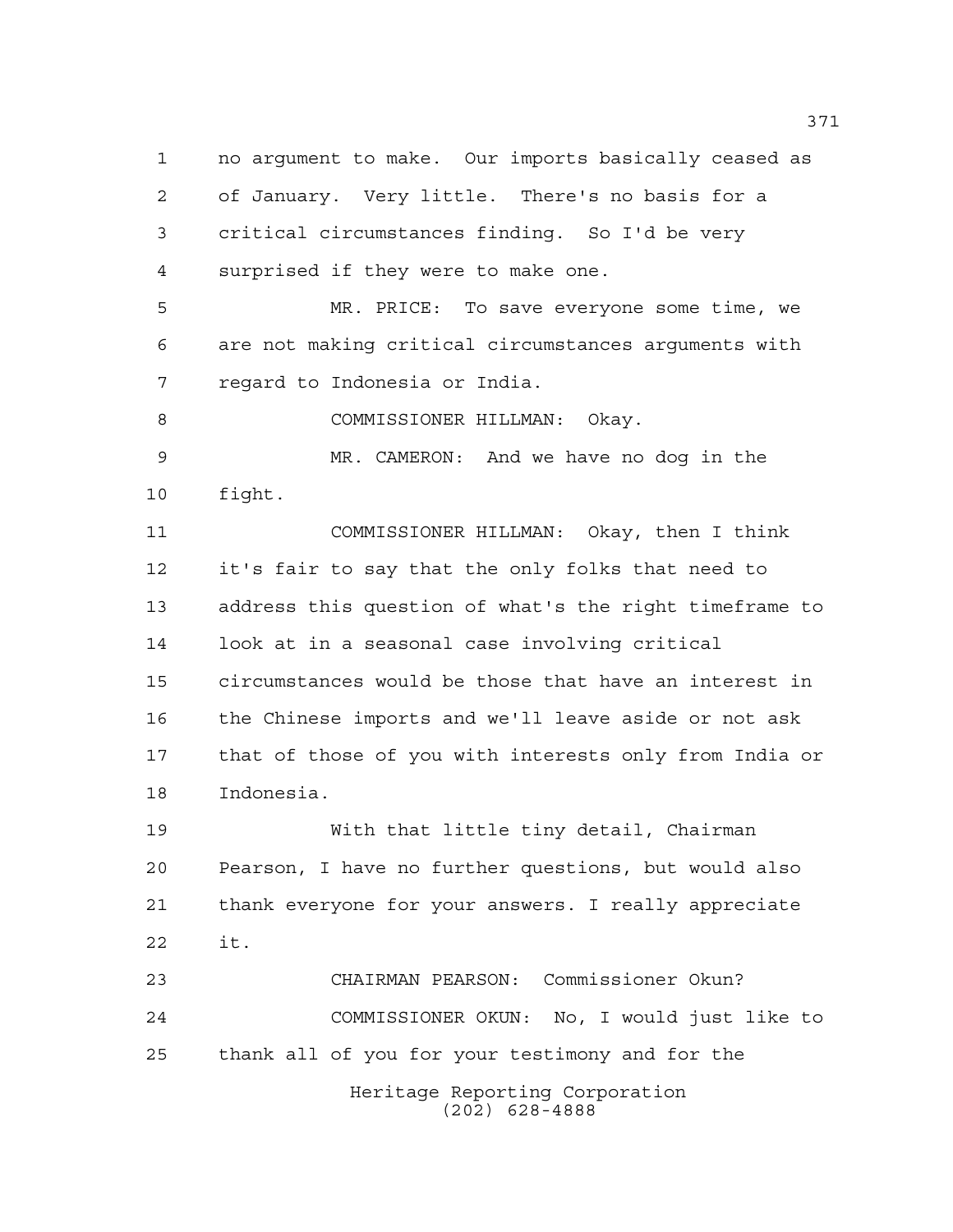answers you've submitted. It was very helpful. Thank you.

 CHAIRMAN PEARSON: Commissioner Lane? No further questions from the dais? Then let me thank the panel. It's been a very interesting afternoon, slightly later afternoon than some might have wanted, but we just did it Commissioner Koplan's way. What can you say? Do staff have any questions for this panel? MR. DEYMAN: George Deyman, Office of Investigations. In the interest of obtaining the most accurate data possible I have three very brief data related requests. First is import statistics presented in the pre-hearing report are official Commerce statistics. Since the HTS subheadings and statistical reporting numbers are not coextensive with the scope of the investigation, the import data may be overstated or understated. Please comment in your post-hearing briefs on the accuracy of the import statistics in the pre- hearing report and whether you recommend any specific changes that should be made to the data in the final report such as the possible inclusion of two

Heritage Reporting Corporation (202) 628-4888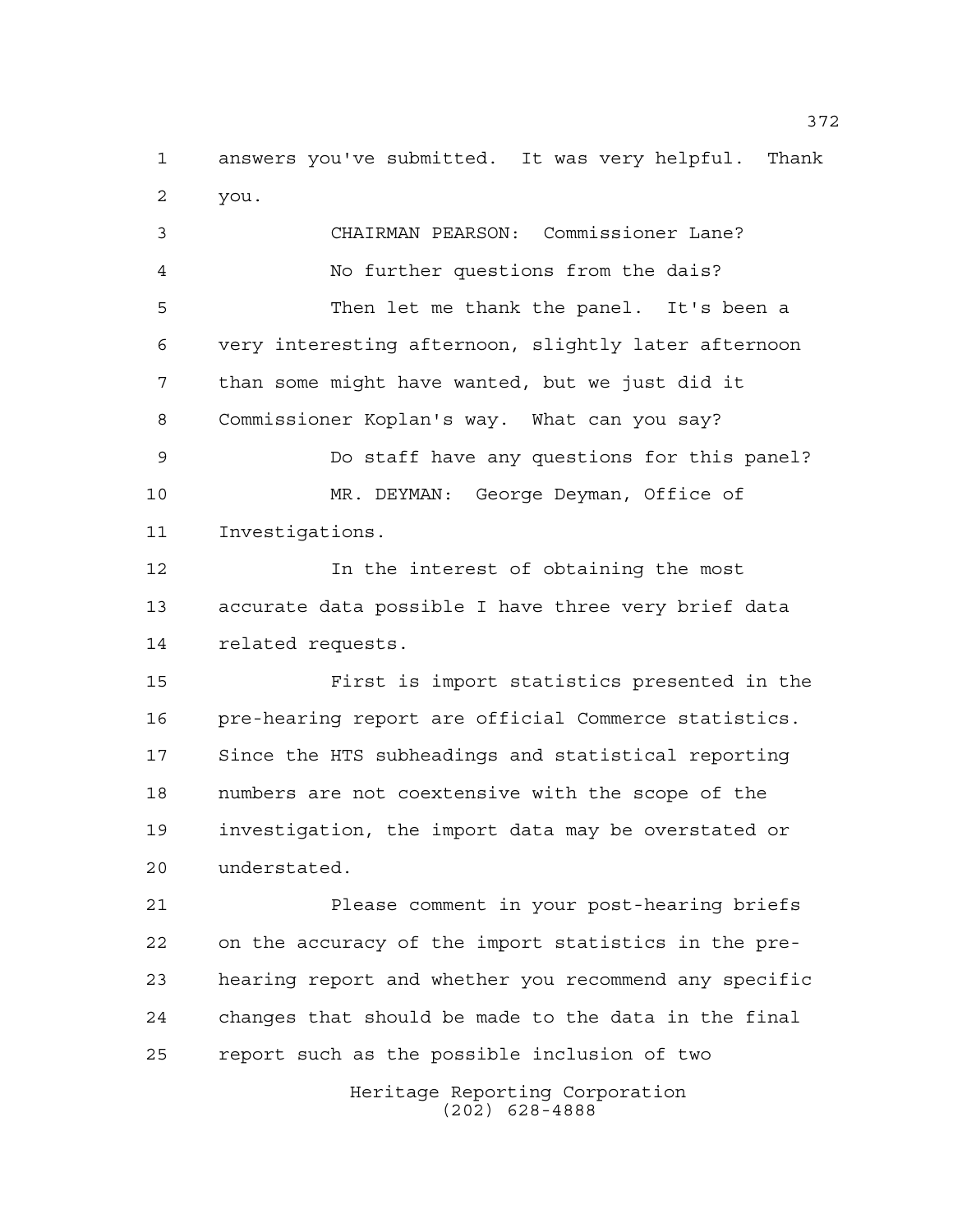additional HTS statistics reporting numbers identified by Commerce.

 My second request is for the gentleman from American Scholar. Did I hear you say that you did produce lined paper products in the United States? MR. RAO: That is true. MR. DEYMAN: During the period of this investigation? MR. RAO: That is true. MR. DEYMAN: I am not aware that we received a producers questionnaire response from you, so we are 12 going to request that you complete one for us please. MR. RAO: As a matter of fact I have corresponded with Mr. Motwane and he has sent me the documentation that we will be sending before the end of the month. MR. DEYMAN: Very well, thank you. My final observation is for the Petitioners, please provide in your post-hearing briefs a detailed explanation of the basis for the capacity information you provided. For example, the assumptions made in compiling the data, the number of shifts, the days per week or per year, and how you factored in the issue of units, and whether you ever produced at or near full

capacity.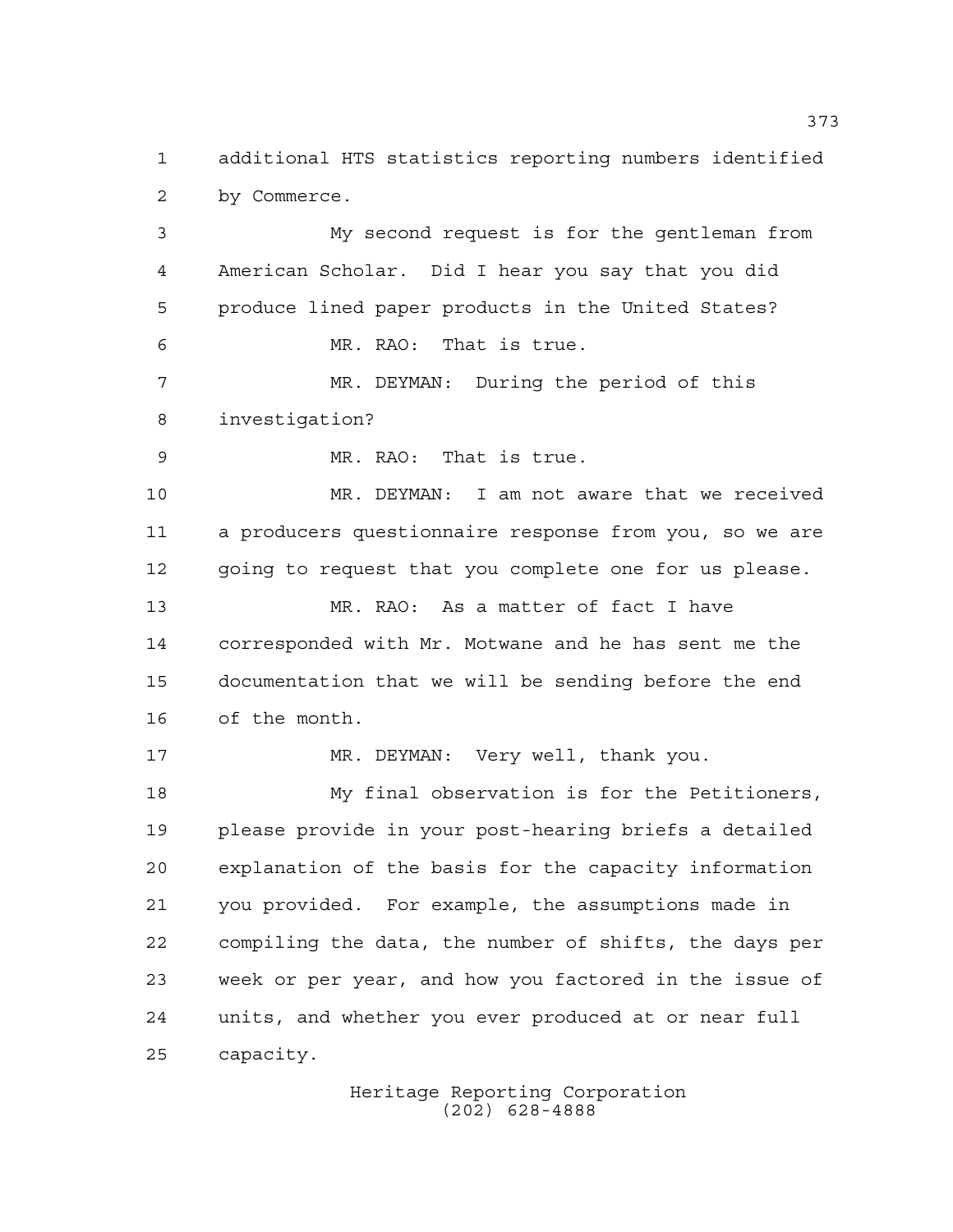Heritage Reporting Corporation (202) 628-4888 MR. PRICE: We'll be happy to put that in our brief. Thank you. MR. DEYMAN: Staff has no further questions. Thank you. CHAIRMAN PEARSON: Do counsel for Petitioners have any questions of this panel? MR. PRICE: We have no questions for the panel. CHAIRMAN PEARSON: Thank you. Then let me advise of the time remaining. Petitioners have 15 minutes from their direct presentation and five minutes for closing. Respondents have seven minutes from their direct presentation and five for closing. Let me dismiss this panel and let's proceed to closing. Mr. Price, how would you like to proceed? MR. PRICE: I think we will start with our rebuttal initially. Do you want a separate closing or CHAIRMAN PEARSON: How would you like to do it? By combining the two, would it be more expeditious and trim some of the 20 minutes that you otherwise have available? MR. PRICE: That would be fine. We're happy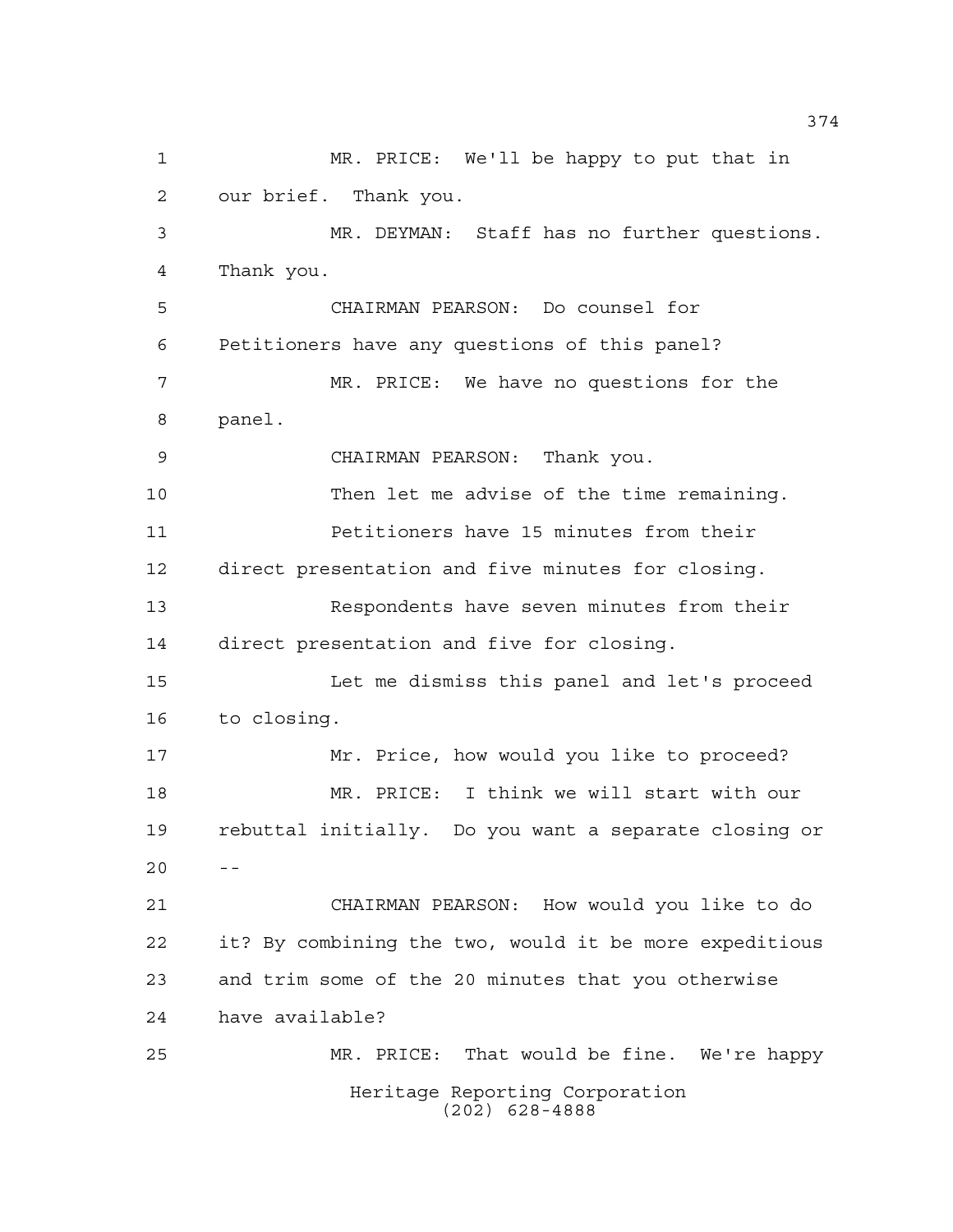to proceed that way.

Heritage Reporting Corporation (202) 628-4888 CHAIRMAN PEARSON: Okay, that would be fine. (Pause). MR. PRICE: Before we start, we are going to quote Mr. Cameron on the record about steel showing up a few weeks late is not a big deal in future cases. (Laughter). CHAIRMAN PEARSON: I too thought it was an interesting example. (Laughter). CHAIRMAN PEARSON: Okay. Mr. Price, please proceed. MR. PRICE: Thank you. I will start with rebuttal, and Mr. Kaplan and Mr. Brightbill will close. First, I found it remarkable how you listened to the panel of folks who essentially have these very elaborate negotiation proceedings, bidding procedures, et cetera. How little discussion there was of price in their own direct presentation. The record in this investigation when you look at your questionnaires, show that price is clearly the most important factor driving the purchasing decisions. It's what's mentioned more often, it's mentioned more often as more important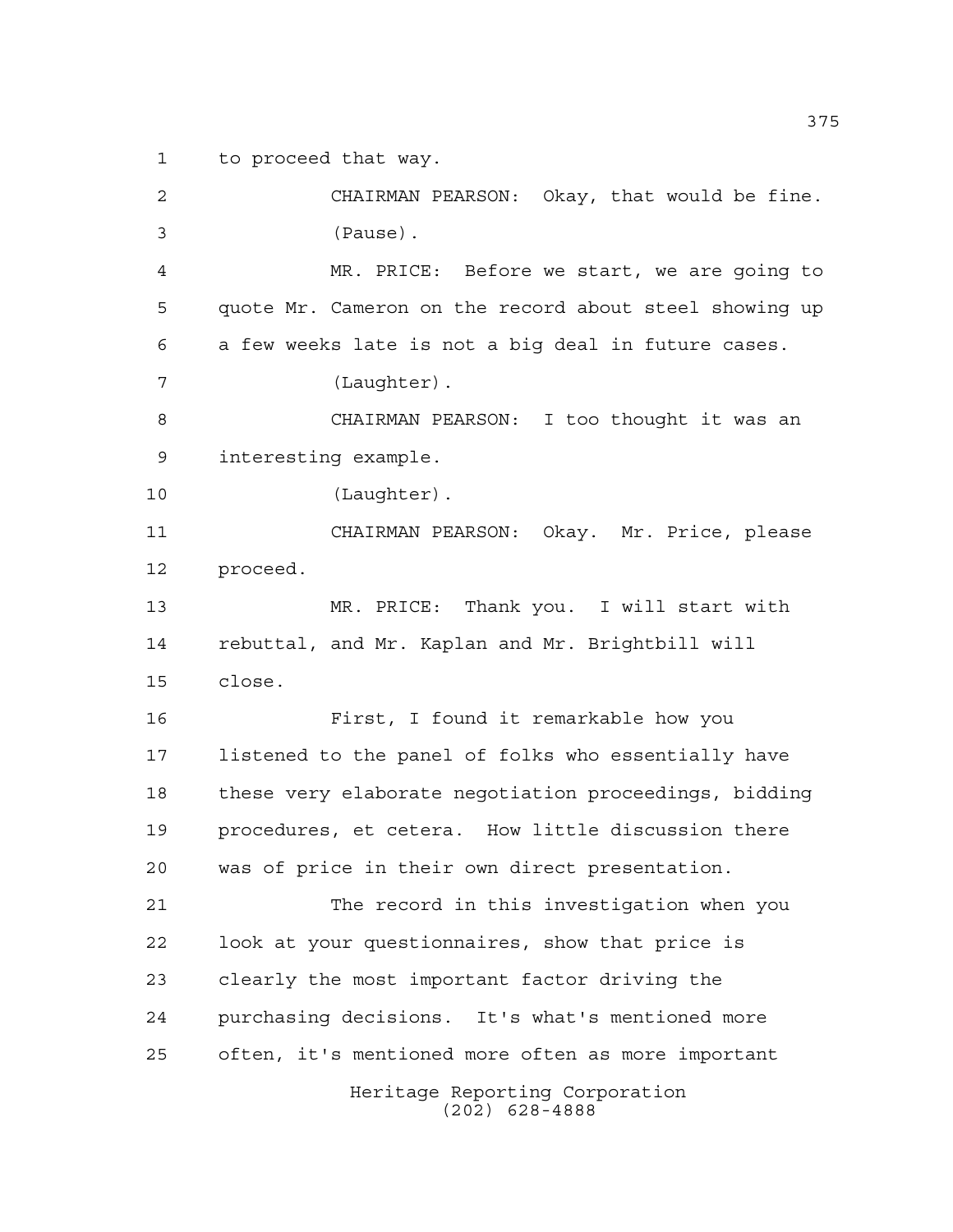than any other factor. You can look at the way these companies behave and the way they actually try to solicit product, the way they try to acquire product, et cetera, and yet there is this an amazing desire to just sort of ignore that factor entirely here.

 It's equally amazing how you have the stores that essentially are these huge, global purchasers of these products coming here and saying oh, we can't figure out how to do this without these companies who are pygmies in comparison to them. So it just doesn't make sense that they're saying that price isn't what drives so much of their purchasing activities here.

 With regard to price, one of the things I do want to address is a claim initially by Staples. Now we're not again, going to go through specific data because we'll give it to you in the post-conference brief, but contrary to the impression they gave you in 2004 one of the Petitioners was a major incumbent supplier of domestic goods in a variety of SKUs. In 2005 they were told they were losing it to a subject supplier based upon price. It was then that they offered supply out of China.

 I would add that that company then says to you, you know, price doesn't matter. It's all about quality. We don't like Mead for quality in this

> Heritage Reporting Corporation (202) 628-4888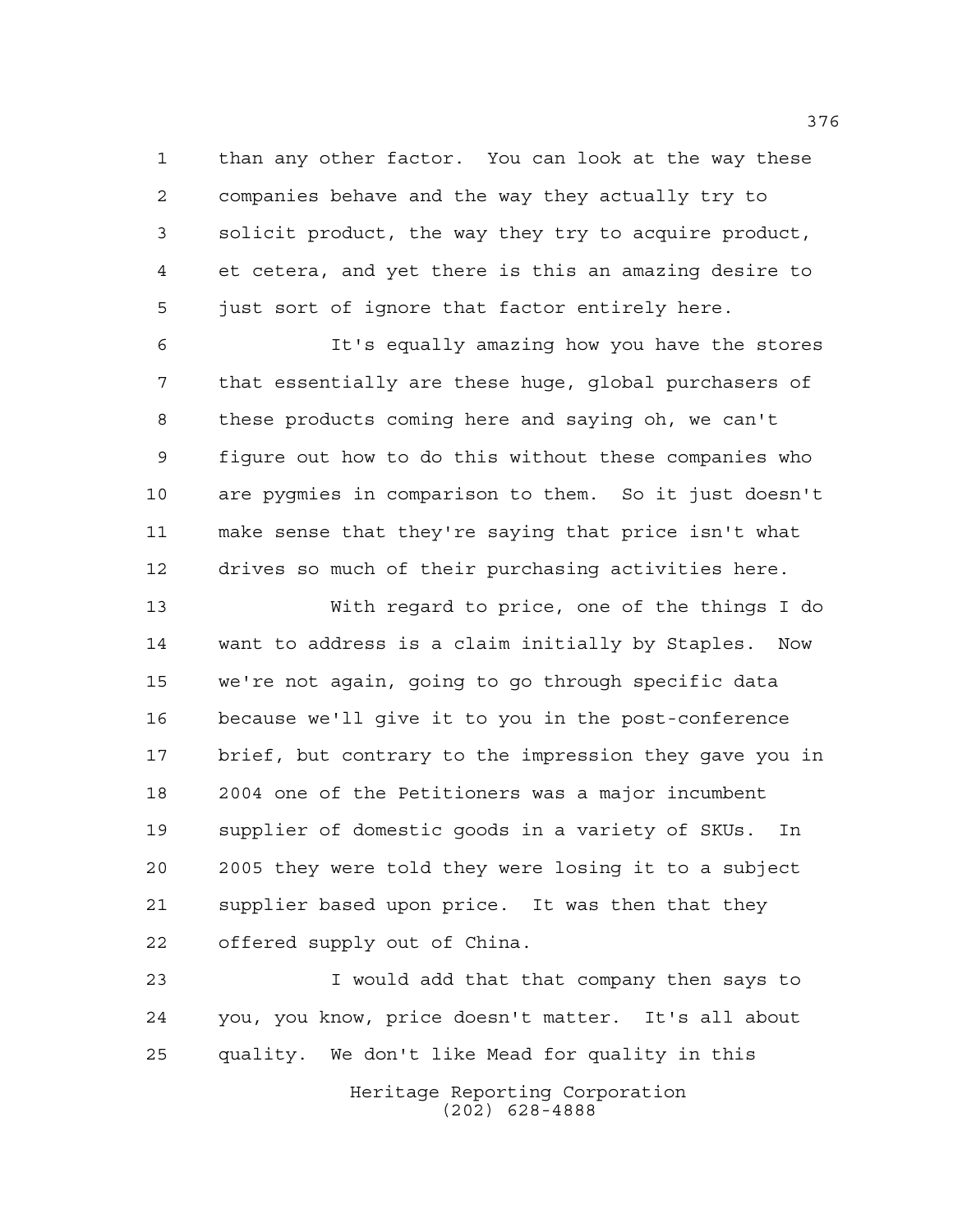reason; we don't like Mead for quality in that reason. Why were they doing business with them if price really wasn't the driver on all of these transactions going on here?

 Now quality does come up. I'm not going to argue that it doesn't. There are certain instances that it does. But even in those instances we will provide evidence that quality is not the issue that that customer is making it out to be. Again, we'll view it in confidence because a lot of it's proprietary. At the end of the day these companies all have to try to work together at some point or another.

 Another telling thing regarded Target and NuCarta in this case. It's clear that they did a fair amount of business together this year and they did it with subject imports.

Heritage Reporting Corporation We heard all this discussion about reliability of supplier, quality of supplier, price not being a reason, et cetera. Well, you basically had a company that did not exist until it was created for this bid, taking a huge amount of supply or a huge amount of volume, going off-shore, buying subject supply, and using it to service the U.S. market. Again, everything that's being made out here

(202) 628-4888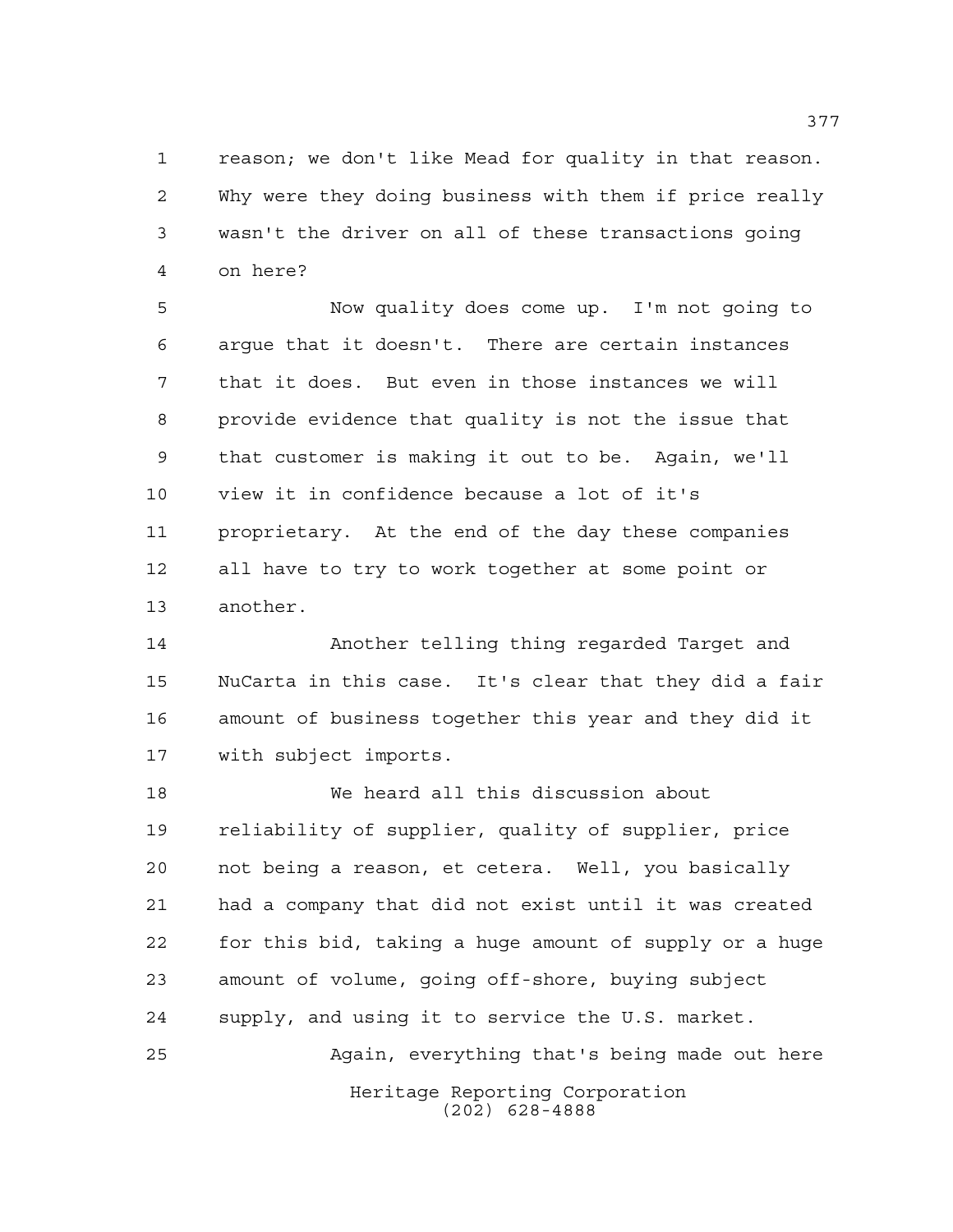about quality, about reliability, is really being overdone. They moved to this entity because of price. Does the domestic industry control NuCarta? No. Are NuCarta salesmen very credible, and president very credible? No. They're basically former employees of one of the Petitioners who in this case went out, used company information, picked off their former employer's, one of their main clients. They have their own motivation. They want to earn money. Let's face it. I'm not saying that's an evil or bad motivation but what it does show is we don't control the ability of who's offering the product in the marketplace, we don't have an ability to control the pricing, and that guess what, quality, availability, reliability is pretty minor despite what Target attempted to explain to you.

 There was a lot of time, again, spent on what I call the grand conspiracy theory and we kept on hearing it. We control Brazil. Brazil is the domestic industry control. That's what all this case is about. Somehow or other we were going to shift from Country A to Country B and it's all about control.

Heritage Reporting Corporation (202) 628-4888 The only company that owns any assets in Brazil is Mead. It's a relatively small asset with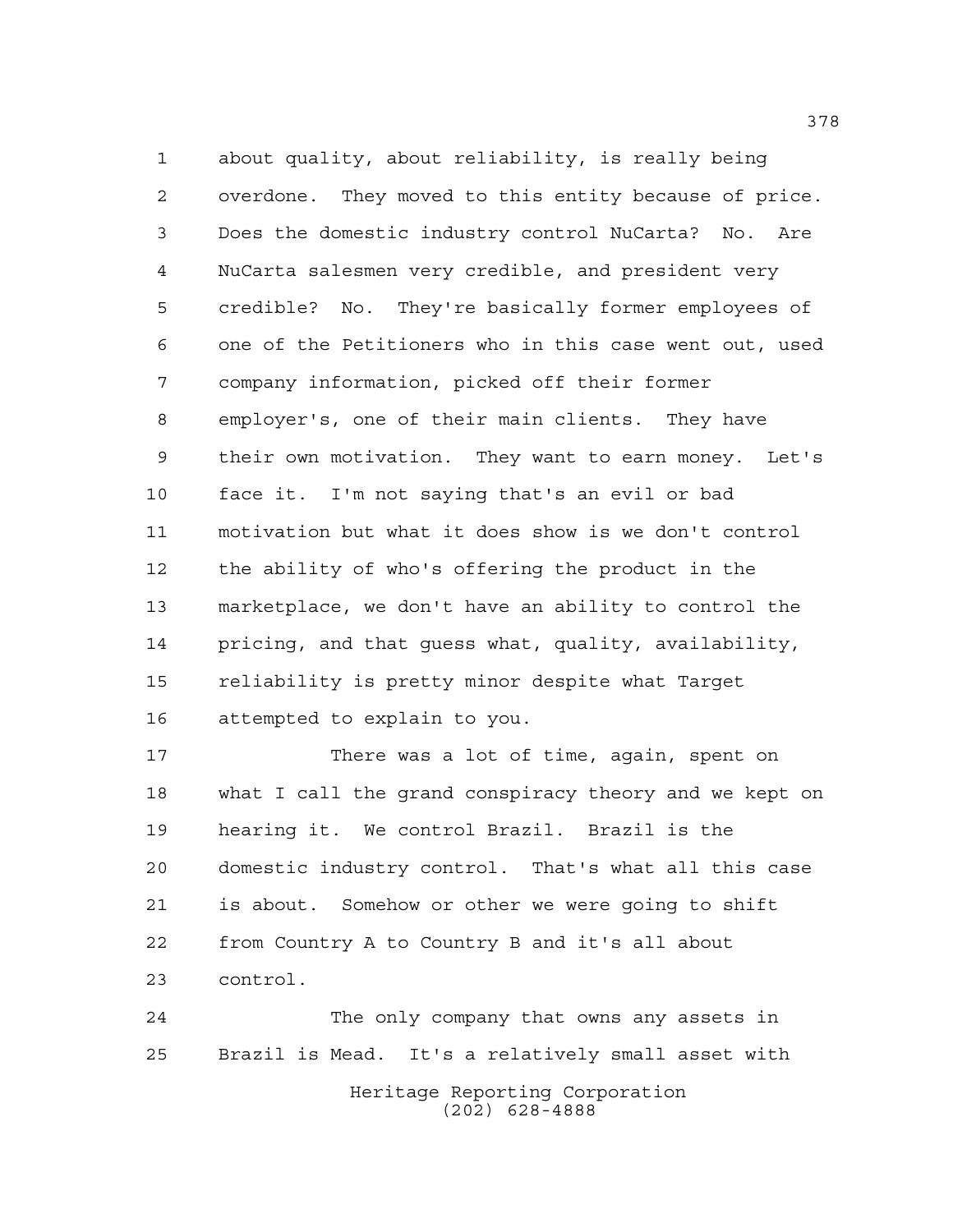relatively limited capacity. Indeed, the capacity of all of the Brazilian producers combined are a fraction of just one producer in China, and there are many many producers in China, not just the one who showed up here today. Although I would add again, many of those producers did not supply questionnaire responses.

 That entity did not supply, that one so- called controlled entity did not supply any kind of substantial volume into the U.S. in 2005, in 2006. I heard testimony again earlier today essentially Mead's strategy is to service the Brazilian market with that capacity. I would add, it's Mead's strategy to serve the Canadian market with Canadian capacity. It doesn't bring much down here, never has, it makes no sense. Oh, and by the way, Mead doesn't serve the U.S. market with its phantom Mexican capacity that they were talking about in their pre-hearing brief which just doesn't exist any more.

19 As we move through the various claims that were presented here, there were some specific issues regarding the domestic industry's ability to supply going forward. The domestic industry has excess capacity, it has excess capacity to supply additional volume in the U.S.. It has capacity this year, it has had capacity in prior years when it lost sales, lost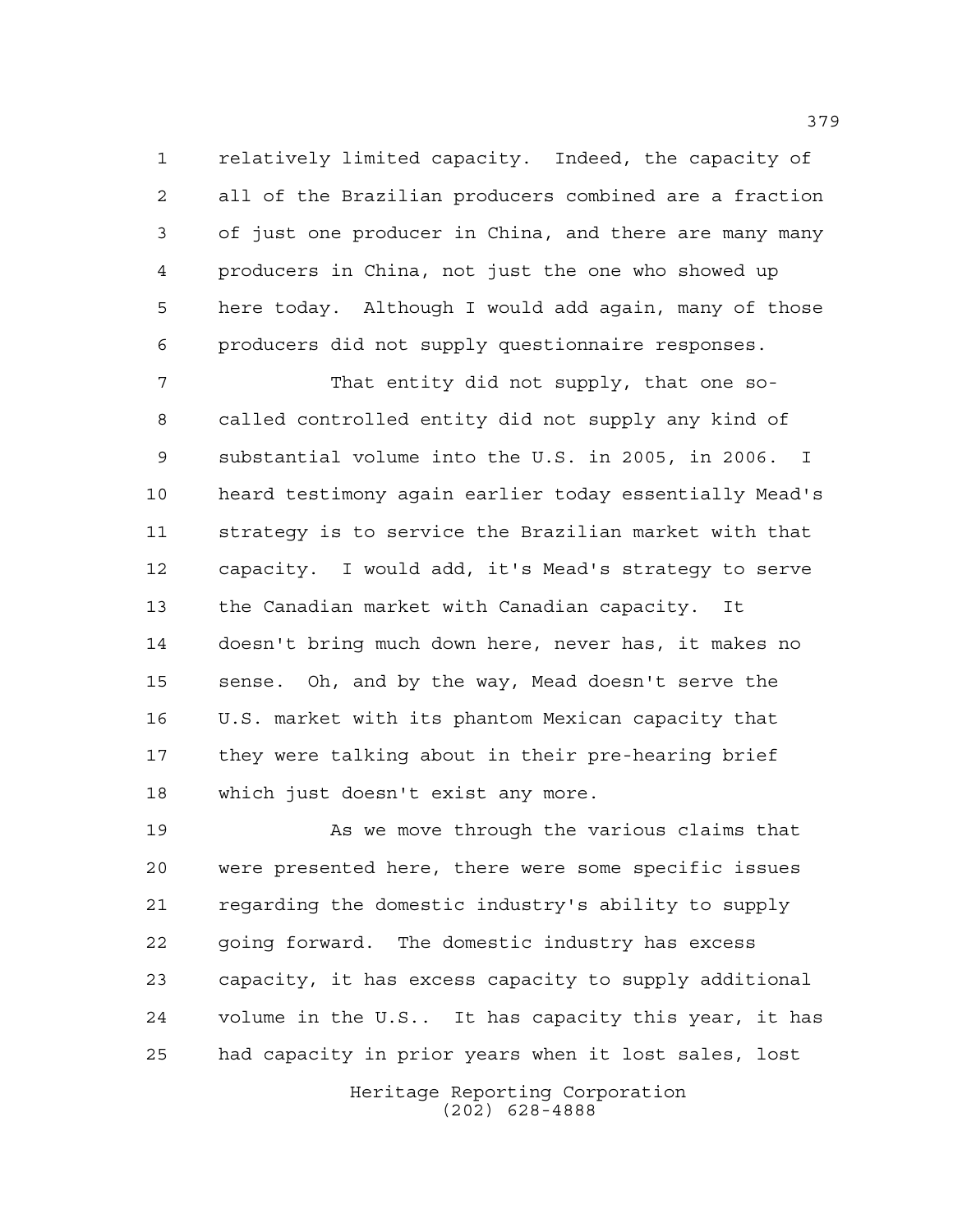volume and lost revenue.

| $\overline{a}$ | Regarding why certain customers may or may              |
|----------------|---------------------------------------------------------|
| 3              | not have had bids going in at a given period of time,   |
| 4              | we heard Staples talk about that, there is a lot of     |
| 5              | information there and again we're going to tell you, I  |
| 6              | think they haven't put the full story out on the        |
| 7              | record, and again, we'll put more details in the post-  |
| 8              | conference brief here.                                  |
| $\mathsf 9$    | Regarding Chinese capacity. You know,                   |
| 10             | there's massive capacity in China that's unused today   |
| 11             | to produce these products. The claim that suddenly      |
| 12             | all this capacity that was designed for the U.S.        |
| 13             | market has been absorbed by the Chinese domestic        |
| 14             | market is just not credible.                            |
| 15             | The record evidence doesn't support that and            |
| 16             | most of the Chinese industry didn't even respond with   |
| 17             | exporter questionnaires for the final determination.    |
| 18             | Regarding the issue of vulnerability and                |
| 19             | ability to control and so forth, not only did I talk    |
| 20             | about NuCarta, there's Atico, there are other           |
| 21             | companies, there's Target sourcing directly. There is   |
| 22             | no control of the Chinese. There is no control of the   |
| 23             | Indonesians. There's no control of the Indians.<br>This |
| 24             | market is not controlled by the domestic industry.      |
| 25             | There is substantial capacity available from these      |
|                | Heritage Reporting Corporation<br>$(202)$ 628-4888      |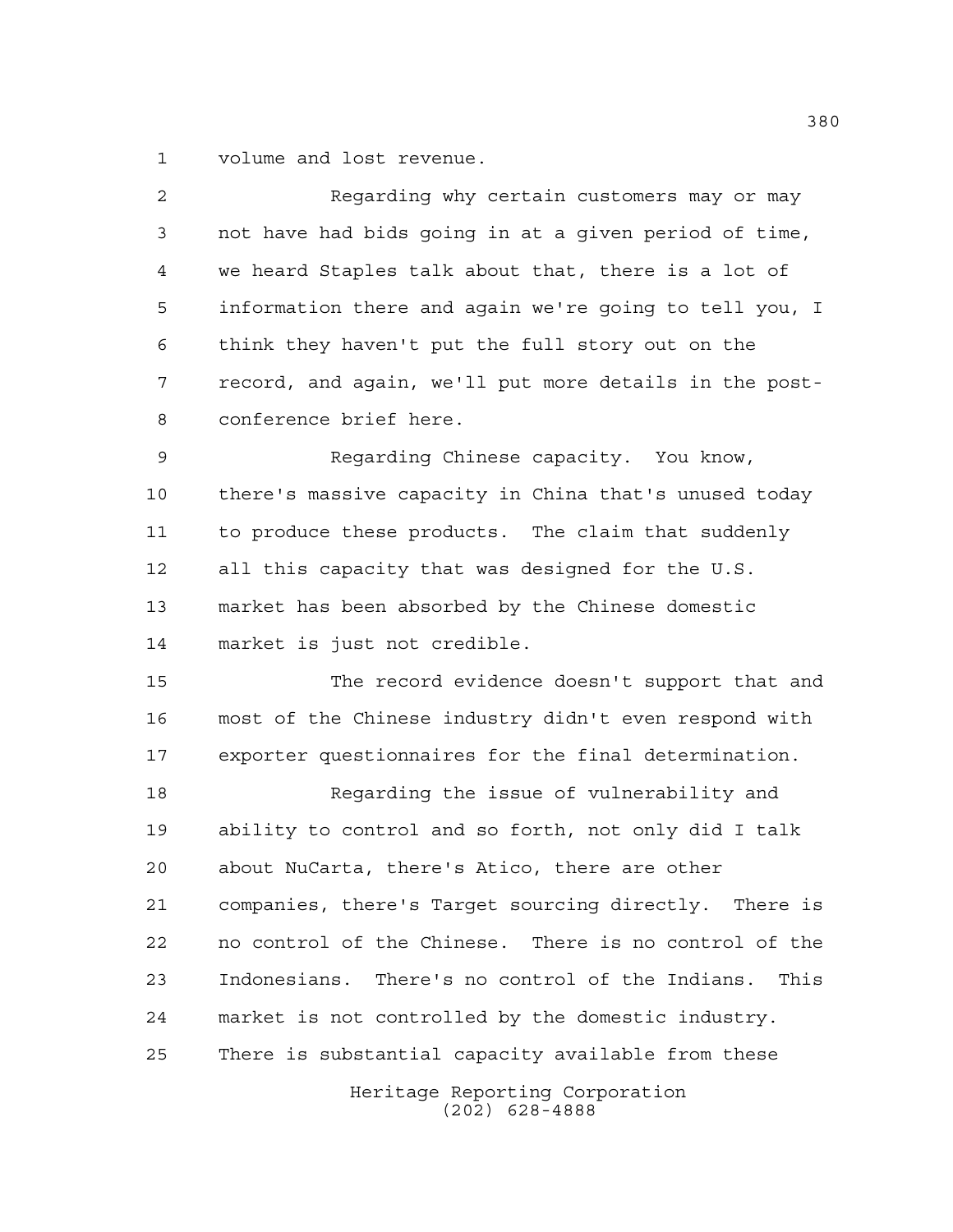foreign suppliers. That capacity has largely been blunted or kept out solely by this case. If this case goes negative that capacity is going to flood in with devastating effects onto the U.S. industry.

Mr. Kaplan?

 MR. KAPLAN: Good evening. I'll try to keep my remarks brief.

 First on the way to measure these products, I just want to call your attention to the fact that if you use a value number, the larger the dumping margin, the larger the underselling, the more injurious the products, the smaller they seem to appear. I think that's kind of a perverse notion to look at when you see large dumping margins and use a value number knowing those values are suppressed by dumping.

 I'd wish to add that in the Bearings matter, the differences between unit price could be from 50 cents to 50,000 dollars. You don't see this here. There are some differences, but the type of magnitude that would force you to go to value aren't important.

 Another point, there was discussion about capacity during the back to school season. I believe you'll find, and we'll put on the record, instances where there is not full capacity during utilization by all firms during the whole back to school period.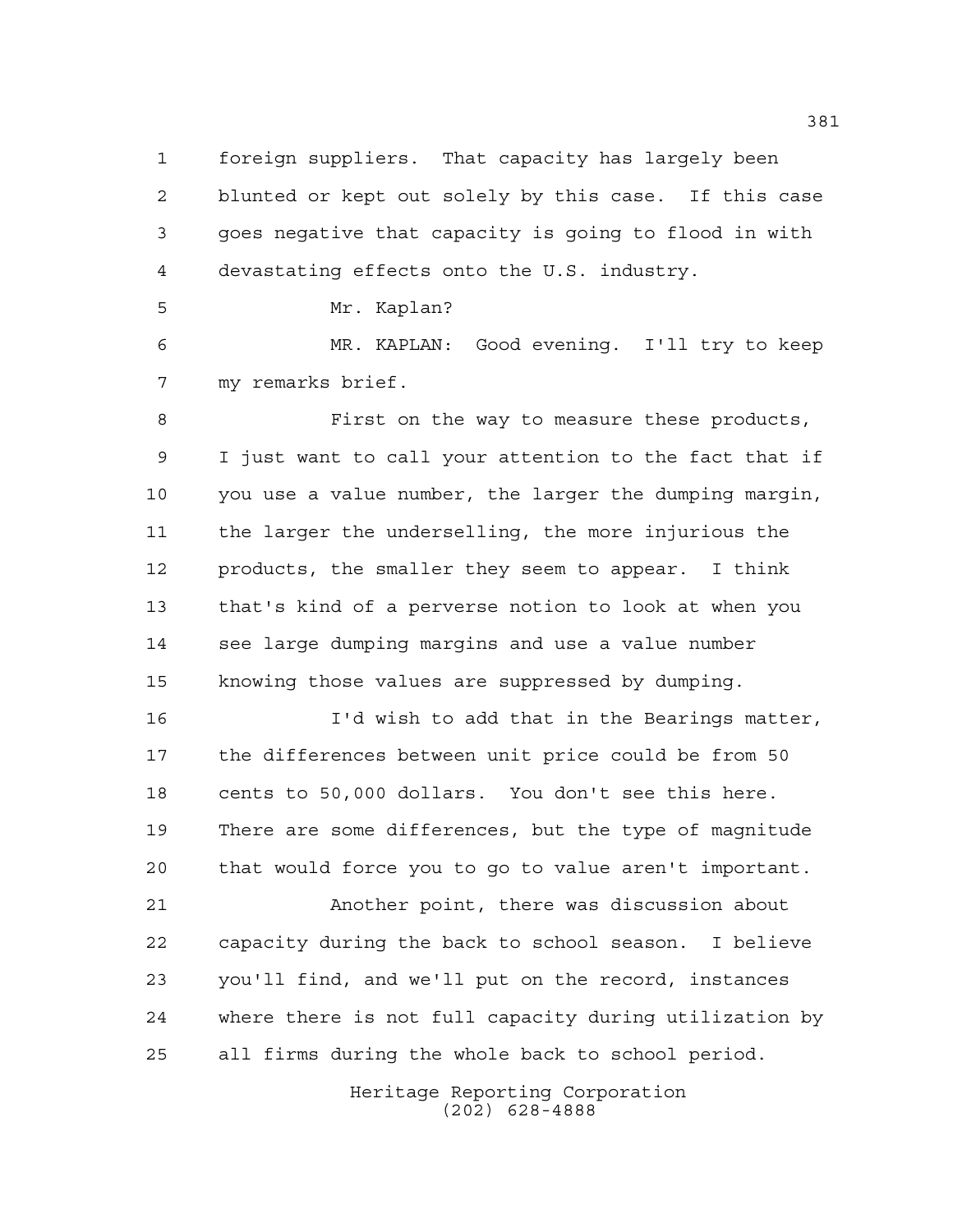Another point, that these firms can produce before the back to school orders are made so that capacity is available.

 With respect to prices, we've talked about prices a lot and I know when you've looked at the prices you haven't seen these huge swings. I think the point of that is that very small price changes have very big effects in this market. So in terms of the consequences of these price changes, we're throwing our arms up and talking about how big they are, and when you look at the price numbers you don't see these massive swings.

 So I think there's just a little disconnect. You're looking at the absolute magnitude and we're looking at the effect of the changes. I think we could get on the same page on that. That's what we're talking about, these small changes have had bit effects for us.

 Finally, just on the control issue, a little note. Blackberries are wonderful. I looked up Wal- Mart's market cap, 186 billion; Walgreens is 48 billion; Target's is 40 billion. These companies are saying that they have inputs controlled by relatively small companies, and when Mr. Shor was asked and Mr. Cameron and Mr. Malashevich, how does their control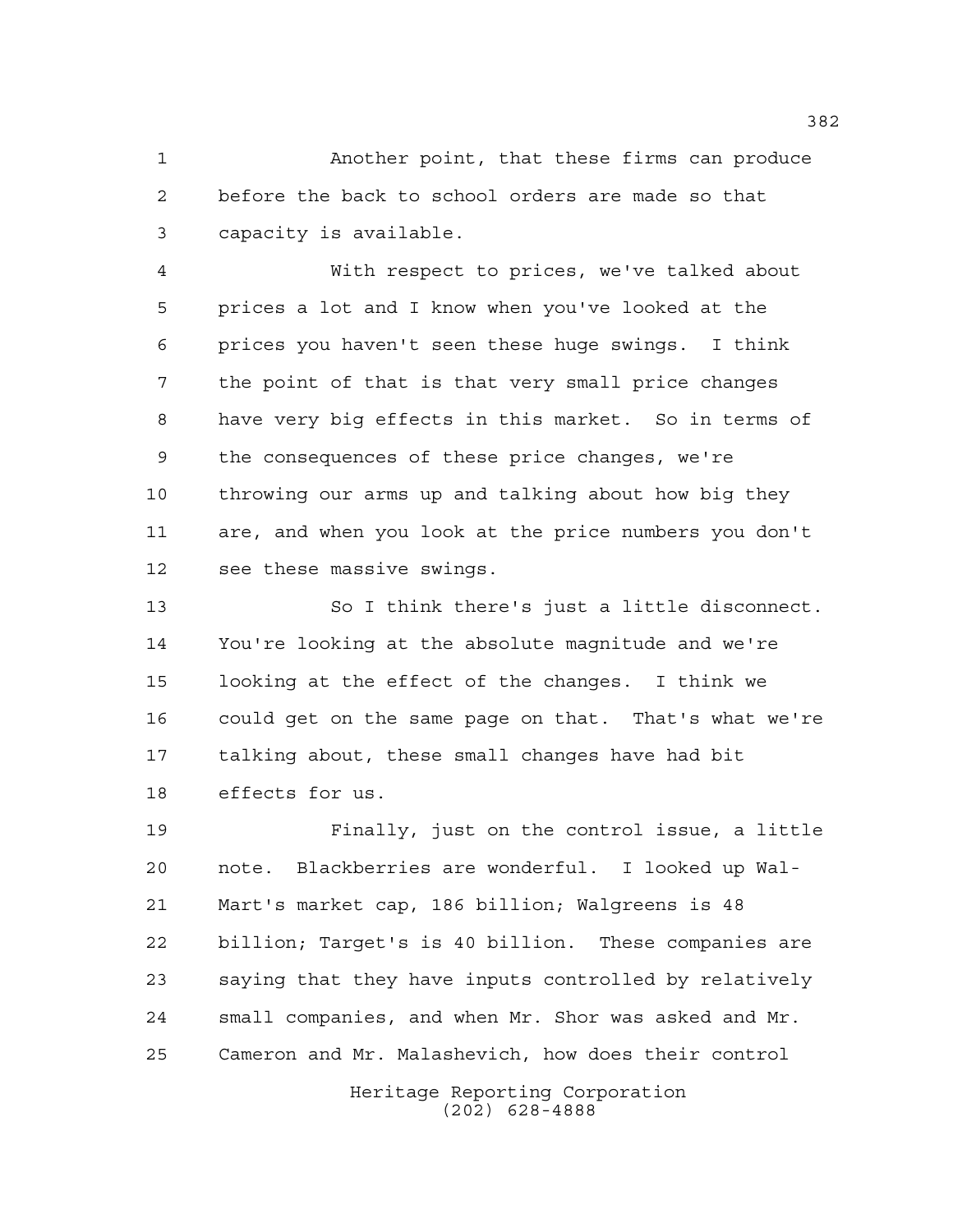theory fit with the fact that no money is being made on imports, that the amount of money being made on domestic production is falling, they couldn't give an answer.

 So I think there's a little bit of trust what I hear, not your lying eyes. Look at the data. It shows devastating effects on quantity, significant effects on price, very significant effects to the industry, and finally, a threat.

 One final point, when I was looking at the briefs I saw a lot of points of the statute says that obviously, or the statute shouldn't be used. I flip to the bottom of the page and I flip to the next page and I saw no citation. The statute wasn't cited, the case history of Furniture and Cement and Bags weren't cited. So I'm not an attorney, but I was looking to do my economic analysis and figuring out why did people leave out certain imports. I saw no authority for it to do it on my behalf or even to bring a second analysis in.

 I looked at the effects of the imports and I found that they were injurious.

Heritage Reporting Corporation (202) 628-4888 Finally, on the point of selling at a loss, I think Vice Chairman Aranoff's comment is very well taken. My history and everybody's knowledge of these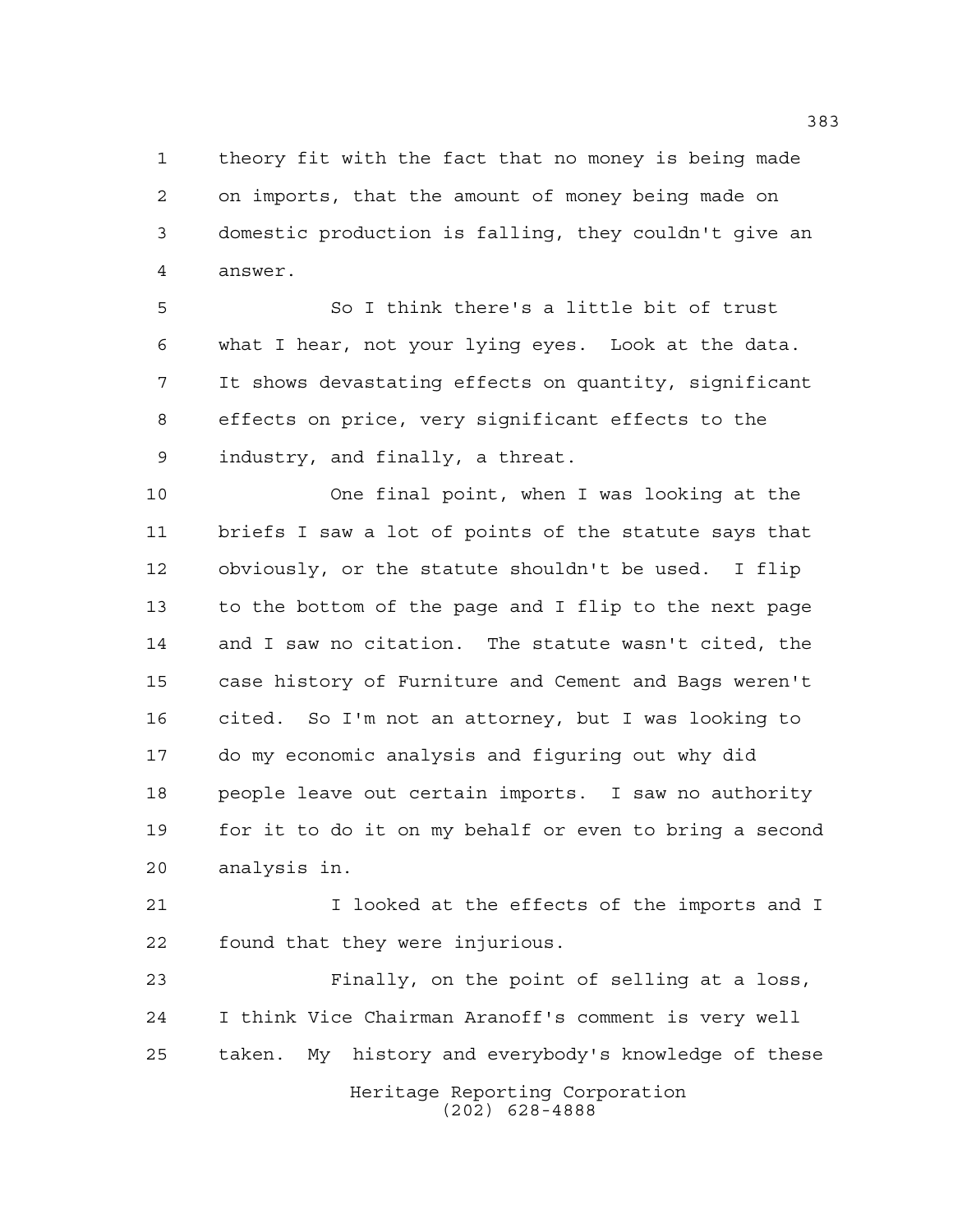companies is they bargain intensely, both for their service providers and for their products, and given the fact they sell for a loss, a tenth of a penny on losing luster in the back to school season, a tenth of a penny cent less on advertising in terms of negotiating for the product or for a flyer, is the way of life in these types of companies given the ferociousness of competition in the retail market. Please consider that when you're making your decision. Thank you.

 MR. PRICE: I would just add on that tenth of a penny, if you're the buyer in that area and you can save that tenth of a penny off your bottom line and your results get better in your department, that's important to you. Very important to you. And you know what? The customer, despite all the claims on these quality issues, look at their advertising circulars. They're selling price, customers are buying on price, and the evidence on quality with regard to the subject merchandise being a distinguishing characteristic of any magnitude, particularly on brightness, is absolutely pitiful and minimal. MR. BRIGHTBILL: Let's see if I can bring us

home.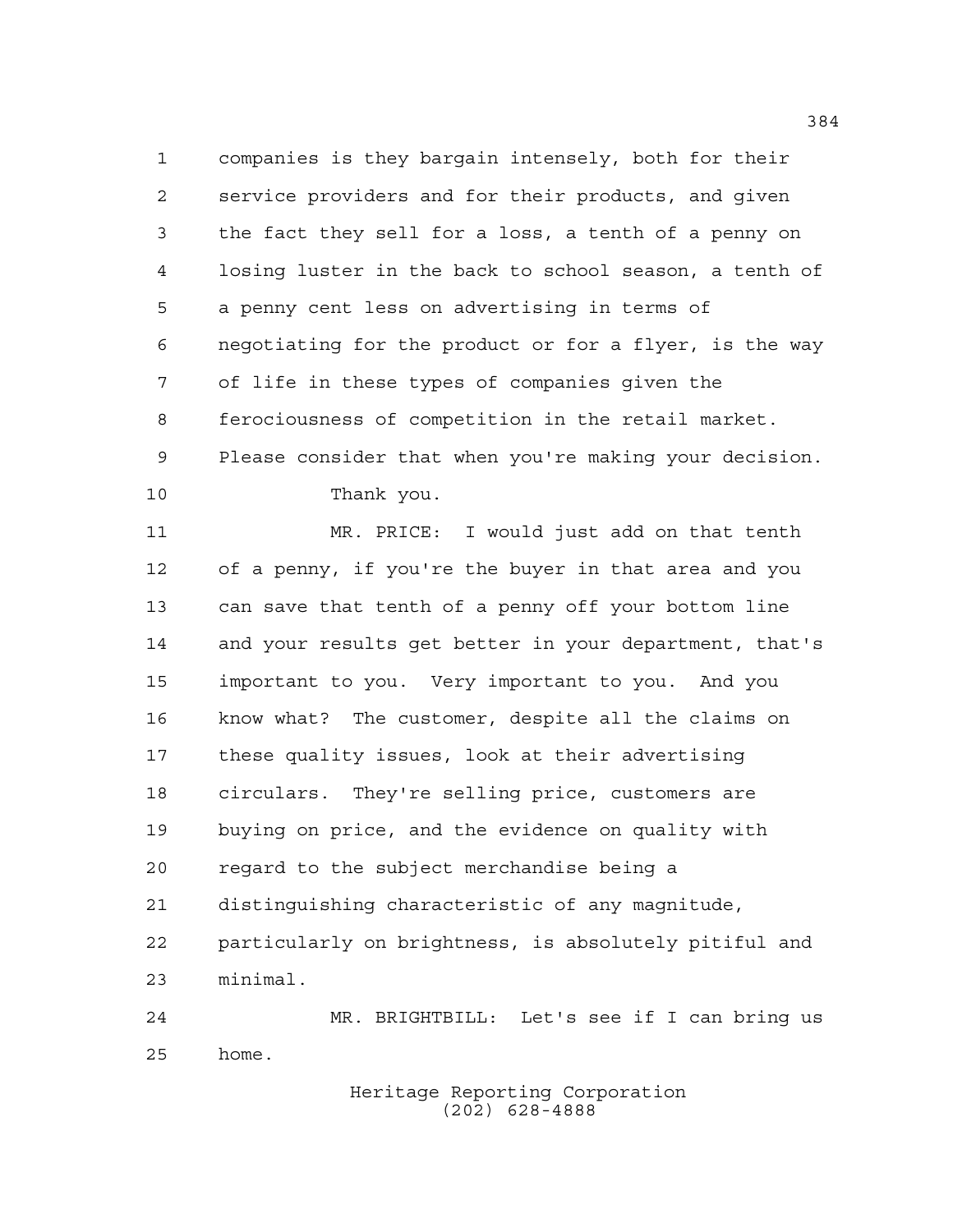Why did we bring this case? One of the most frustrating things about this afternoon was sitting and listening to Respondents speculate as to our motives in bringing the case as if we're somehow trying to pull one over on the Commission. That is absolutely not the case. It would be an irresponsible use of the trade laws and that's not why we're here today.

 Why did we bring this case? Because of the data that you have in your pre-hearing report. Because of subject imports that came into the United States, took market share away from American producers. Because our producer net sales quantity and value declined sharply, about 30 percent, over the POI because profits fell, because operating margins declined over the POI, despite cost-cutting efforts by the Petitioners.

 Because we've had to close plants, because we've had to sell machinery, because U.S. workers have lost their jobs. And we've been forced to abandon entire product lines as well, such as composition board.

 You look at the data on workers, hours worked, wages paid, all of these indicate why we brought the case.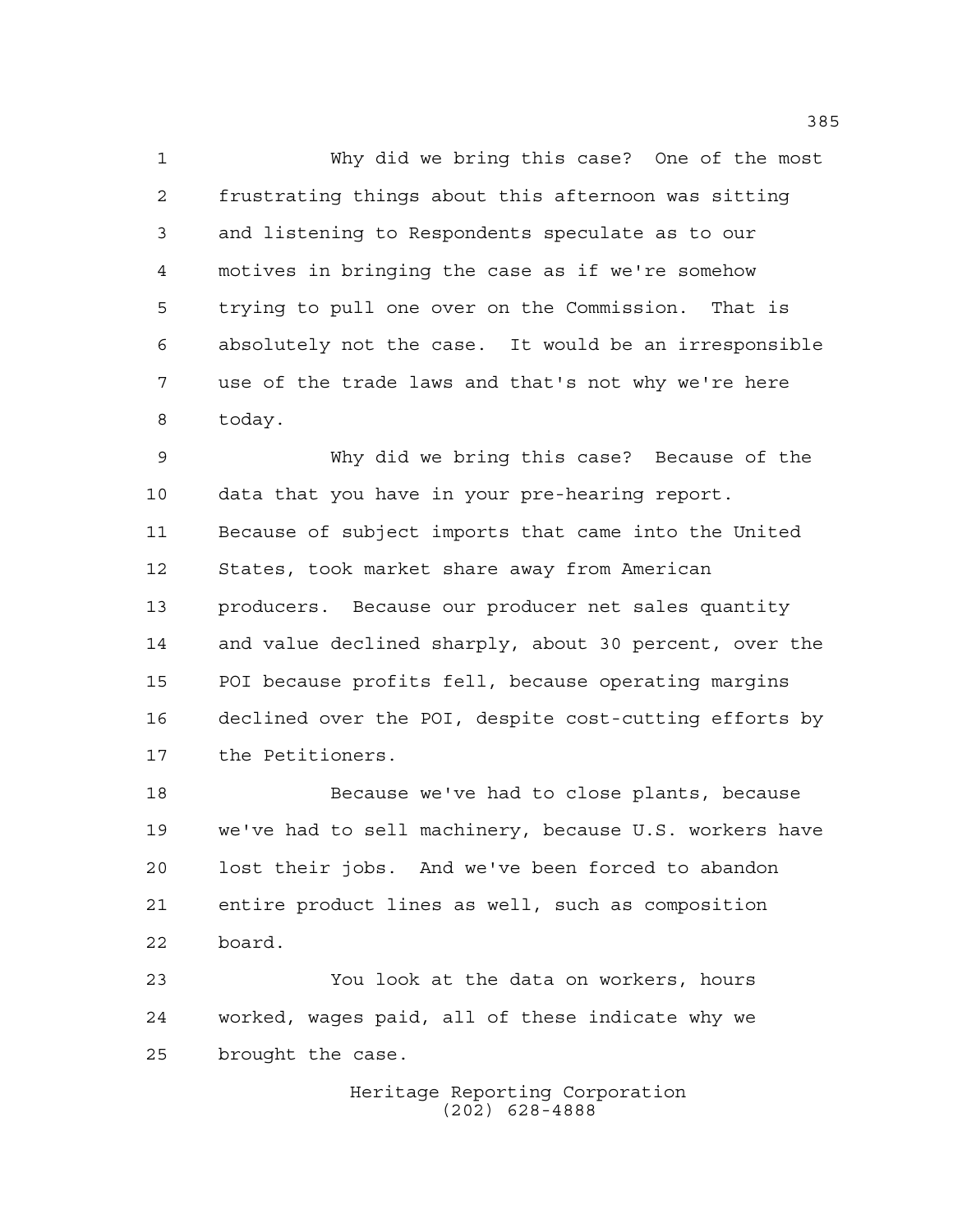So now that you know why we brought the case, how should you look at the data? You should look at the traditional data under the statute, and it would be unfair to us to do anything else. So you look at volume, you look at price effects, and you look at impact.

 The volume data as we already said, subject imports increased 60 percent over the period of investigation, increased from 352 million units to 560 million units. That is an awful lot of subject imports. And they took market share away from domestic production in a growing market. They lost market share despite increasing demand that we all agree upon.

 Price effect. Declining U.S. prices driven by competition with undersold, dumped imports from China, India, and Indonesia. Our producer prices, U.S. producer prices in products one, two and three declined significantly over the POI. You have the bid data from the auctions which demonstrate that domestic production is increasingly shut out of the auction and bid process because our price quotes are sharply undercut by quotes originating in the subject countries.

Heritage Reporting Corporation (202) 628-4888 As we said on underselling, when you correct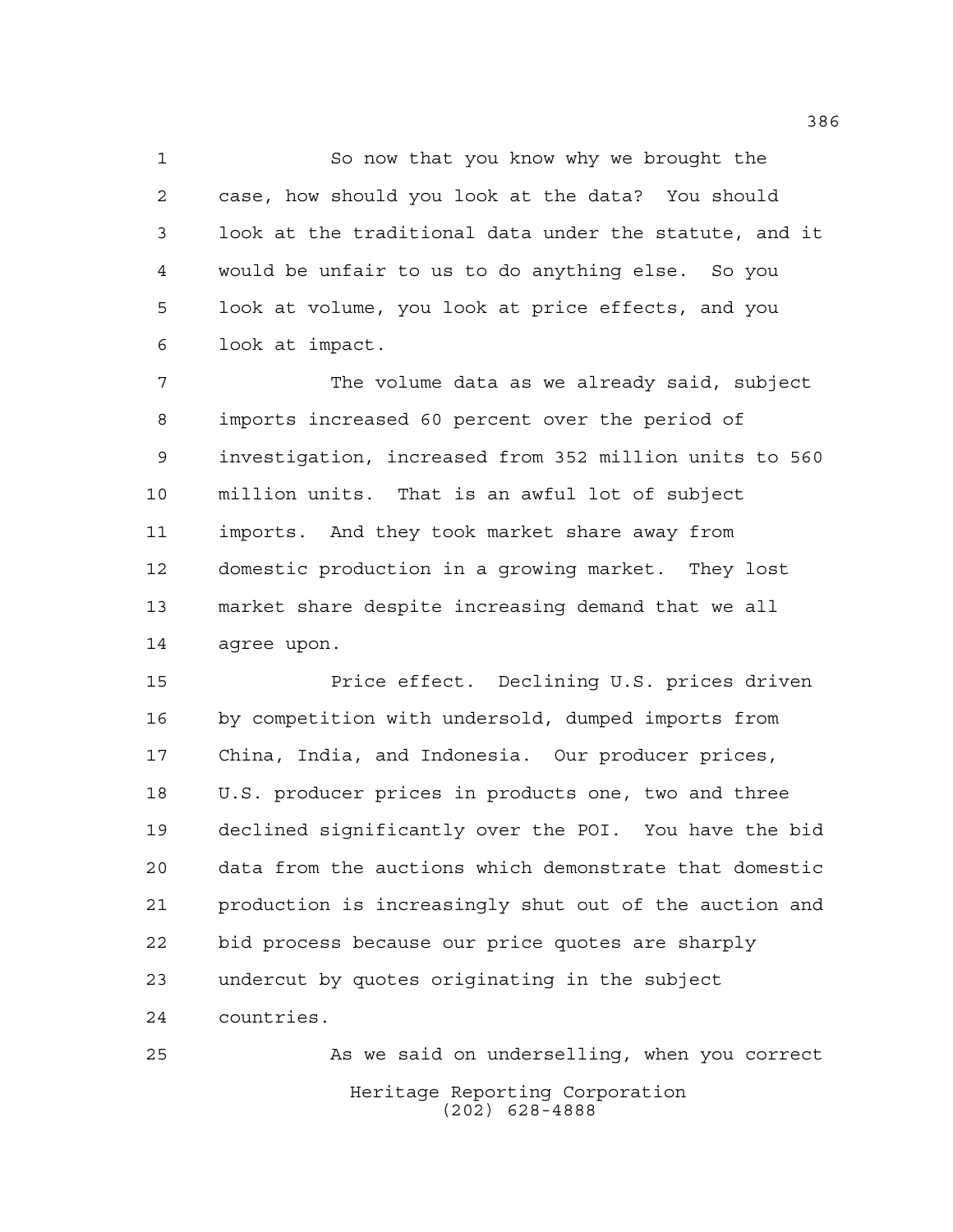the data deficiencies that we outlined in our pre- hearing brief, the true extent of the underselling becomes even more readily apparent. You can volume- weight it and it's even worse then. But just under your standard analysis, once you make those minor corrections there is underselling here. There are price effects.

 The effects on the industry. I've already listed a bunchy of them. Profits for the U.S. producers fell sharply; operating margins declined significantly; profitability is not stable in this industry unlike what Respondents said just a little while ago, and it was only by us taking extreme cost- saving measures including closing plants, laying off hundreds of workers, that we prevented operating income from collapsing completely.

 Again, look at the number of production and related workers and how it declined, hours, wages paid, all of these thing decreased during the POI.

 If you want another demonstration of effect, look at the post-petition effects as we've said all day. Since the petitions were filed U.S. manufacturers have seen recovery, an increase in orders, a sharp increase in shipments. Prior prices

to some degree, although the low bids in the auction

Heritage Reporting Corporation (202) 628-4888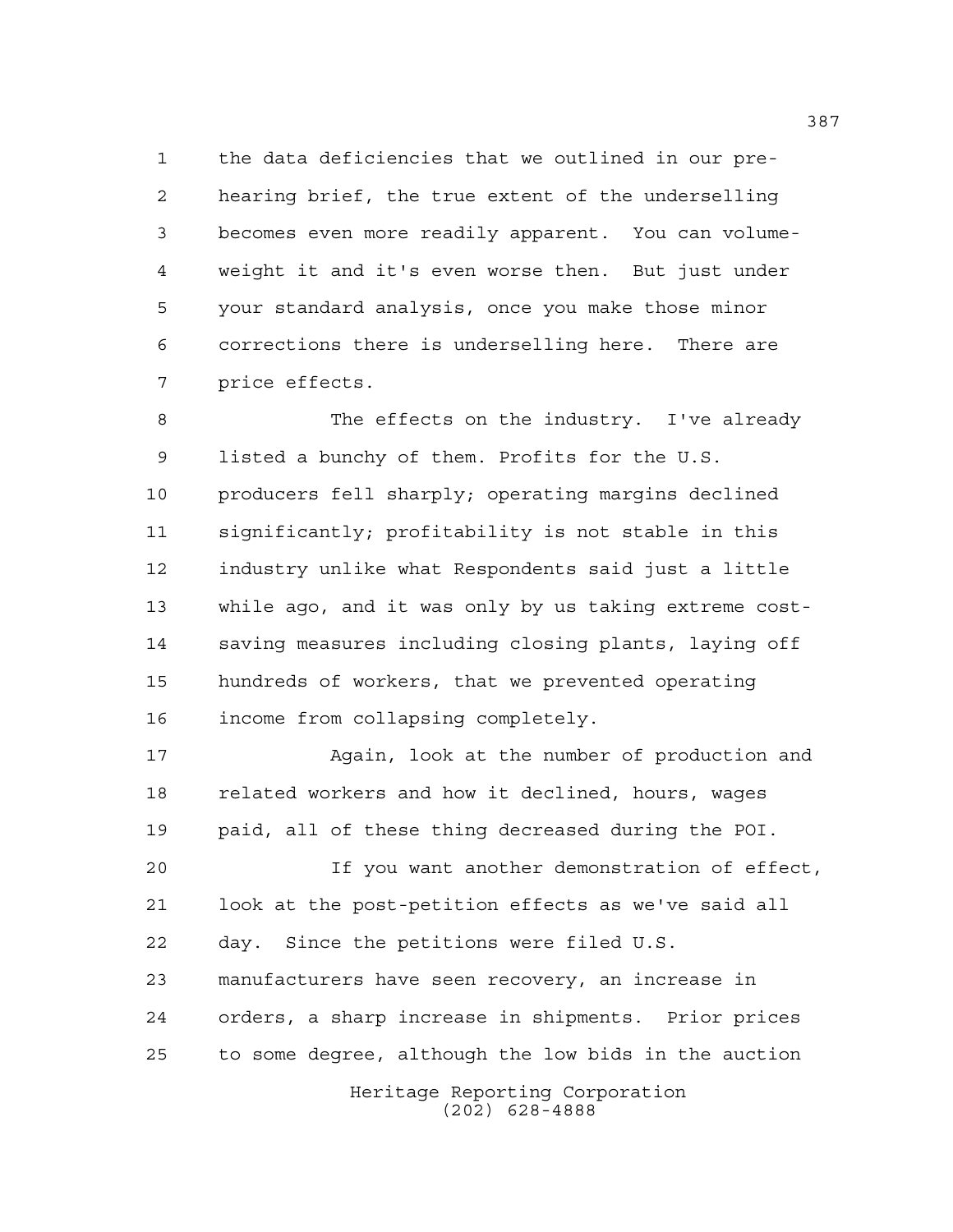process forced those prices lower for back to school '06, so we haven't seen the full recovery. We're still injured there. We're hoping to get more price recovery if we're going to trade relief.

 But you did see clear post-petition effects, and those post-petition effects also underscore why the Bratsk case doesn't apply here. This is not going to be a case where non-subject imports will come in and completely take over the market. The domestic industry will benefit from these orders.

 Aside from that hard data, the way you traditionally look at the case you could go with Respondents' argument. A giant shell game I think is something they said. I think that applies to much of what we've heard this afternoon. Founded on myths.

 The biggest myth is that the domestic industry somehow controls imports. They must think if you say it enough it must be true. We do not control these imports. We import not by choice but by necessity. Vice Chair Aranoff you're right in your point that retailers are not price takers, not at all. They have the power. We would rather be selling domestically here. We'd rather be selling domestic product made by domestic workers. Instead, the retailers have asked, they've demanded lower prices.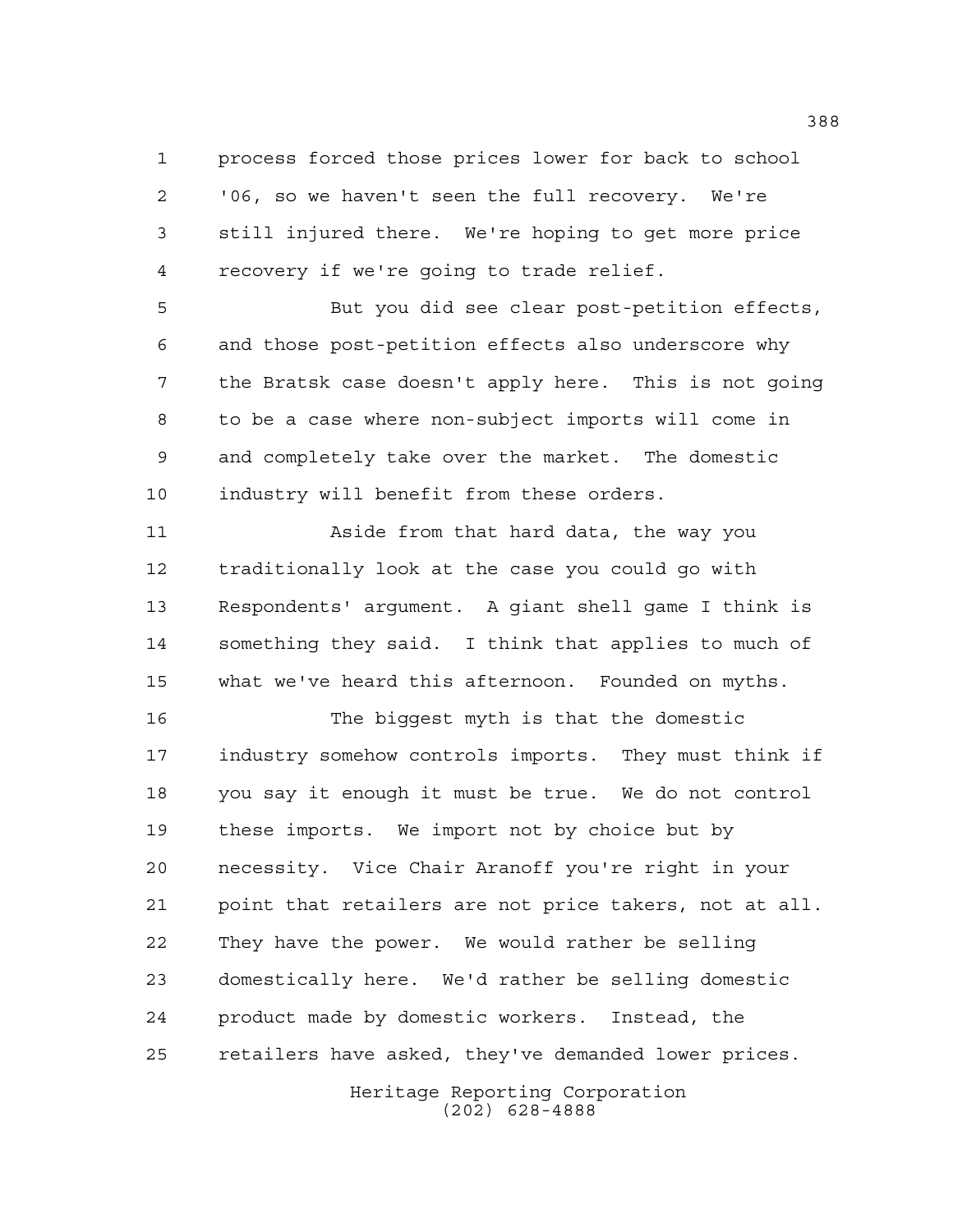They've demanded that we give them something. So some of the domestic producers did start to offer imports. Brokered imports.

 What's happening? Those brokered imports are shifting to direct imports. From Watanabe which is going direct, from Atico, from NuCarta, and we're getting cut out altogether. We're getting cut out and crushed and it's going to terminate domestic production altogether.

 Imports harm us no matter from where. When Respondents were asked why we don't make any money on imports, what did Respondents say? I don't know.

 We don't make money on imports. We would rather be making domestically.

 So what is the purpose of this petition? The purpose is to save the rest of this domestic industry. That's why we're asking for relief and that's why we're asking for affirmative determination.

Thank you.

 CHAIRMAN PEARSON: Thank yo, gentlemen. Mr. Cameron, do you intend to use some of your seven minutes for rebuttal or are you prepared to go directly to closing?

 MR. CAMERON: Yes, we're going to use a little bit of it.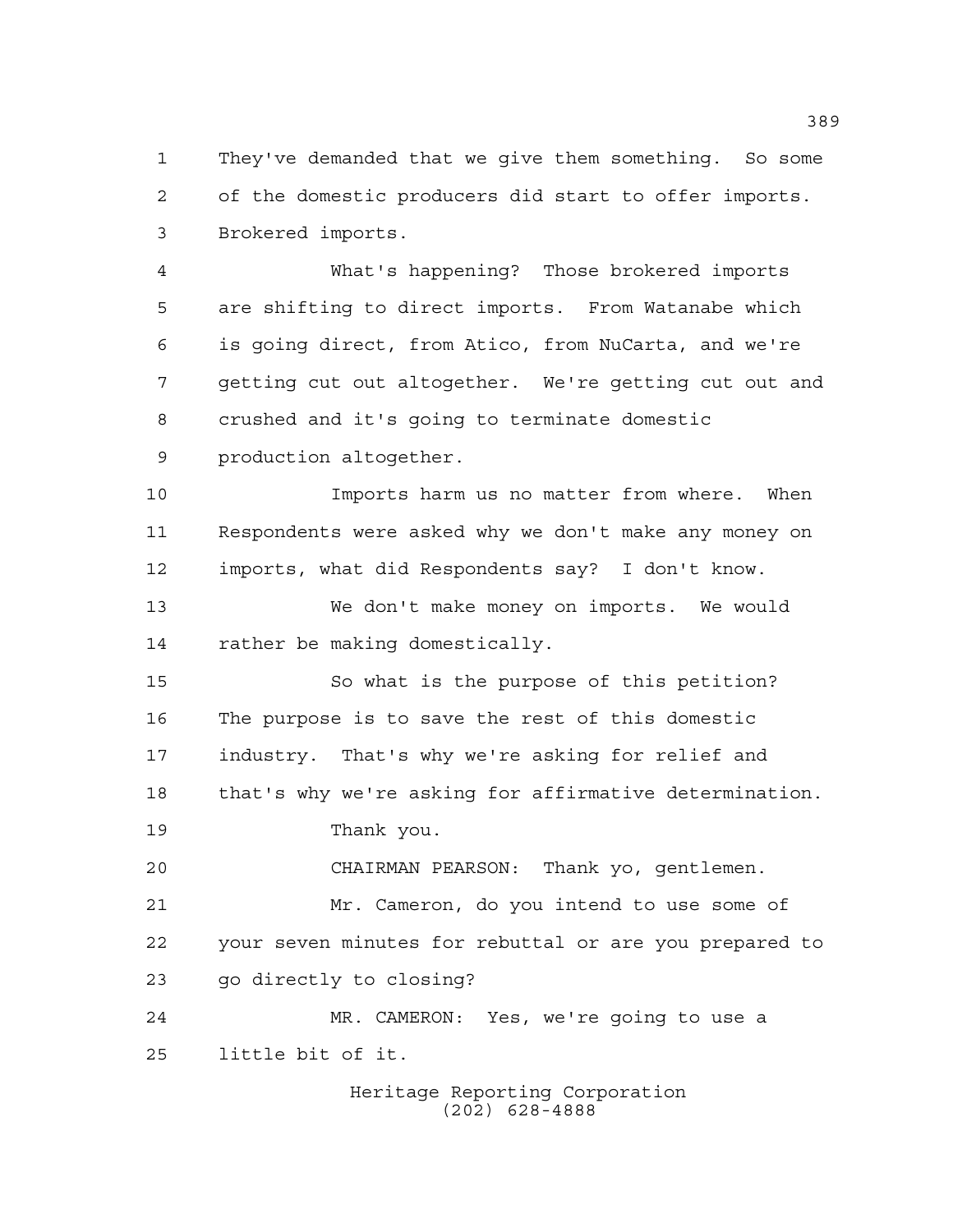CHAIRMAN PEARSON: Okay, well come forward and proceed.

(Pause).

 Did you want to continue the rebuttal with closing or do you want separate?

 MR. CAMERON: (Off Microphone.) CHAIRMAN PEARSON: Okay, that would be fine. MR. CAMERON: Mr. Chairman, members of the Commission, thank you for your patience. I have a couple of very brief points then I'll turn it over to my colleagues.

 Number one, with respect to the allegation that was made by counsel with respect to Staples, Staples does not agree with that characterization and we will respond in our post-hearing brief.

 Secondly, with respect to this discussion on what it is that we have not discussed, if you really want to talk about what hasn't been discussed I would like to call the Commission's attention again to the discussion this morning about Brazil and the virtual tap dance that we heard every time that the name Brazil was brought up.

 Whether you actually believe based upon the data that you have in the record that you had a full, fair and frank discussion of the role of the U.S. in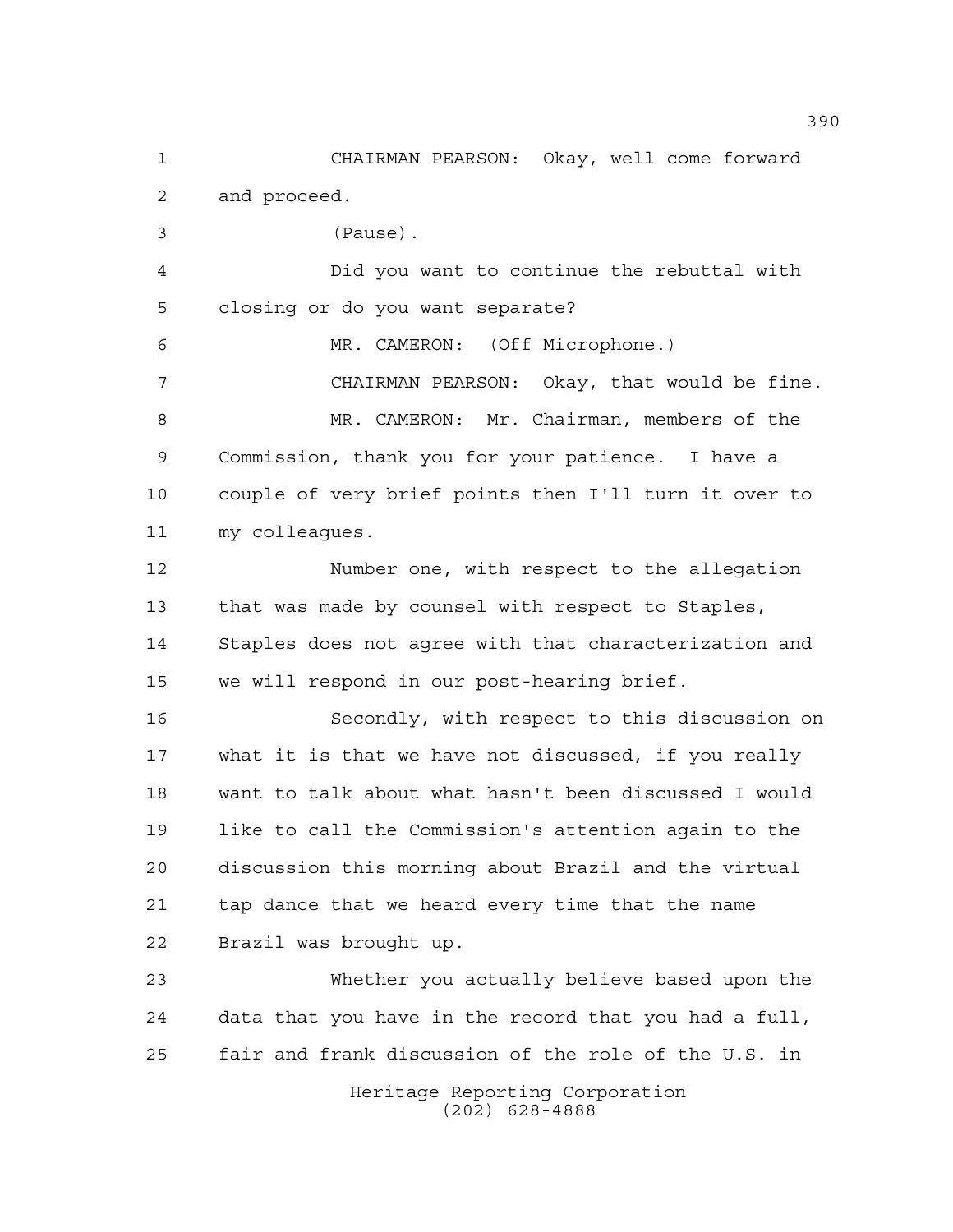Brazil, and I can guarantee you that neither this Commission nor the staff had anything even close to that at the preliminary phase of this investigation. I guess I would ask why is that? Thirdly, with respect to whether or not they control these imports, we will repeat for the record, they control the imports that they import, and they control the imports that they broker. That is a fact. MR. SHOR: I just want ask a slightly different question from the one Mr. Brightbill asked and answered. The question is not why was a petition filed, but why was Indonesia included in the petition and not Brazil? Indonesian imports peaked in 2002. They've been declining since then. The market share is declining. The volume of imports is declining. Brazil, the volume of imports is about twice that of Indonesia. It's been increasing. They have gained market share over the period. Accepting Petitioners' theory of this product that's a price-driven fungible commodity product, economic theory would require you to conclude that the country or the producers gaining market share are the ones with the lowest prices. There's no other way to gain market share, yet Indonesia was losing

Heritage Reporting Corporation (202) 628-4888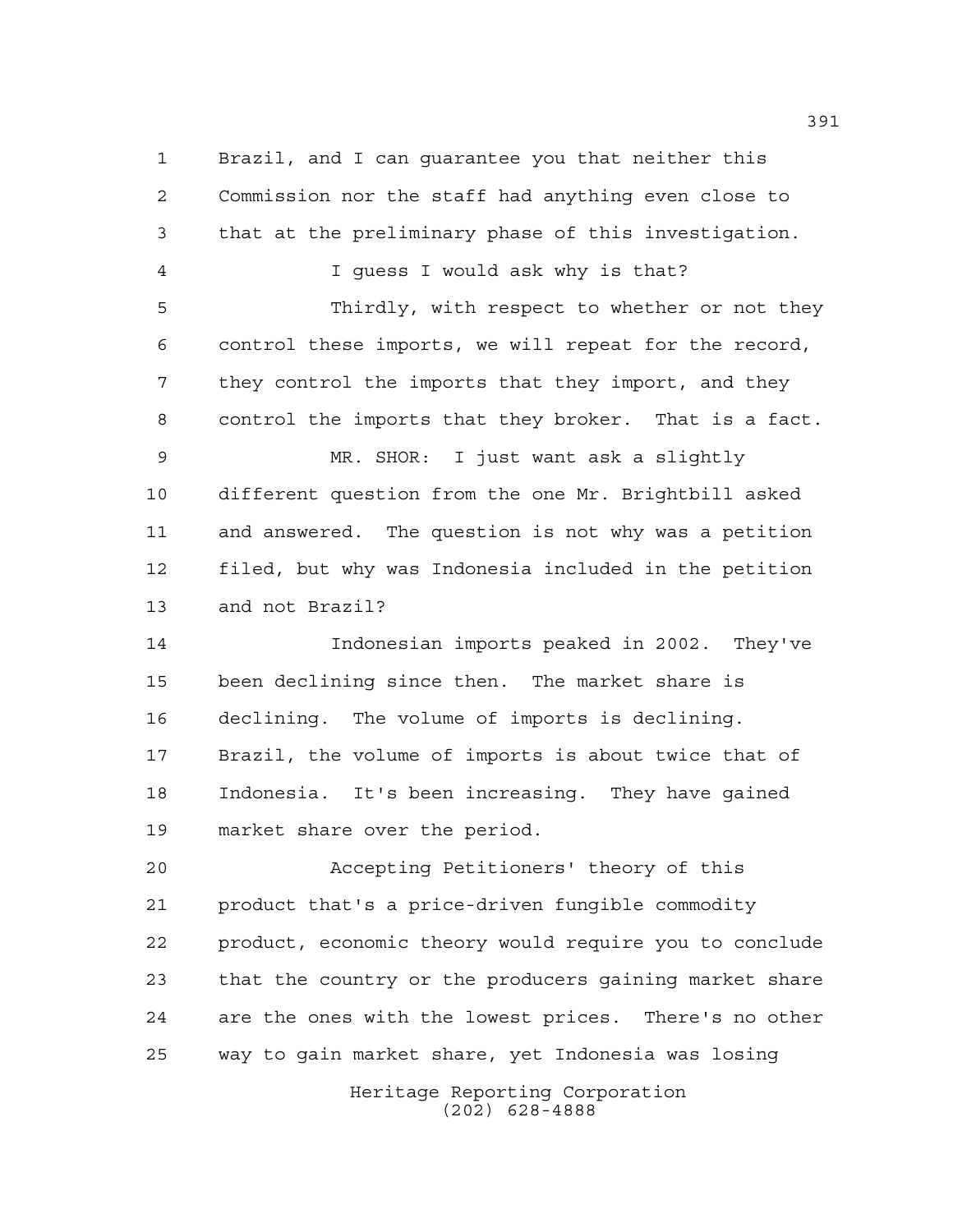market share, Brazil was gaining market share. Why Indonesia but not Brazil?

 The answer is that Petitioners have access to the Brazil market in a way that others don't. It may be the case that Mead's the only one with an ownership interest, but the Commission needs to ask exactly what other domestic producers' interests in Brazil are? Do they have contractual relationships? Do they have long-term contracts with the producers there?

 There is one domestic producer that controls the majority of the imports coming from that country. How is it that that has happened?

 The trade laws shouldn't be used by the Petitioners as a mechanism not just for protecting the domestic industry, but we know the domestic industry isn't large enough to supply the whole market. What they're trying to do here is choose who gets to supply the rest of the market and they shouldn't be given that choice. They shouldn't be able to say we want it to be Brazil and not Indonesia. And the Commission has a clear way to fix that if they think that imports are causing injury in this case or threatened to cause injury and that's by use of the threat statute, decumulating Indonesia, and finding no threat with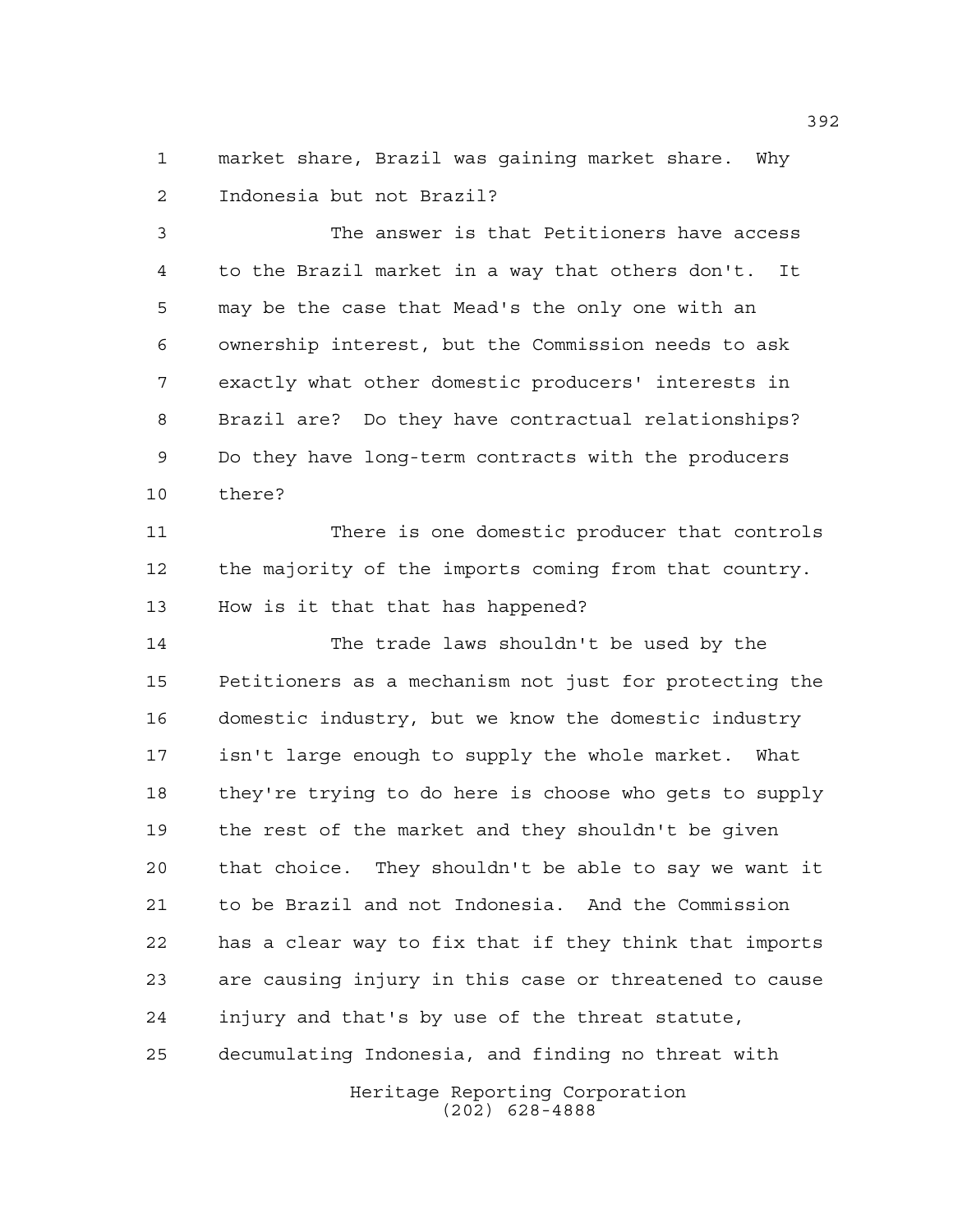respect to Indonesia.

Thank you.

 MS. DEMBSKI-BRANDL: Tony Dembski with Target.

 Target has stated that reliability and logistical support are critical factors in its sourcing determination for this product. Petitioner has stated that our business relationship with NuCarta is evidence that this is not true.

 We would argue that our relationship with NuCarta is actually proof of the proposition. For years our buying department relied upon the efforts of Mr. Ron Brown, Mr. Graham, and Mr. Hixon to ensure that its logistical requirements were met. It might not be too much to say that our logistical requirements were developed in conjunction with Mr. Brown who had worked as a rep for years at Target for Norcom.

 The shift to NuCarta was not a shift to a fly-by-night organization formed at the last moment, but the continuation of a valued business partnership with experienced and well qualified business partners. MR. VANDER SCHAAF: Just quickly, I know that time is running out, but Lyle Vander Schaaf on

behalf of NuCarta.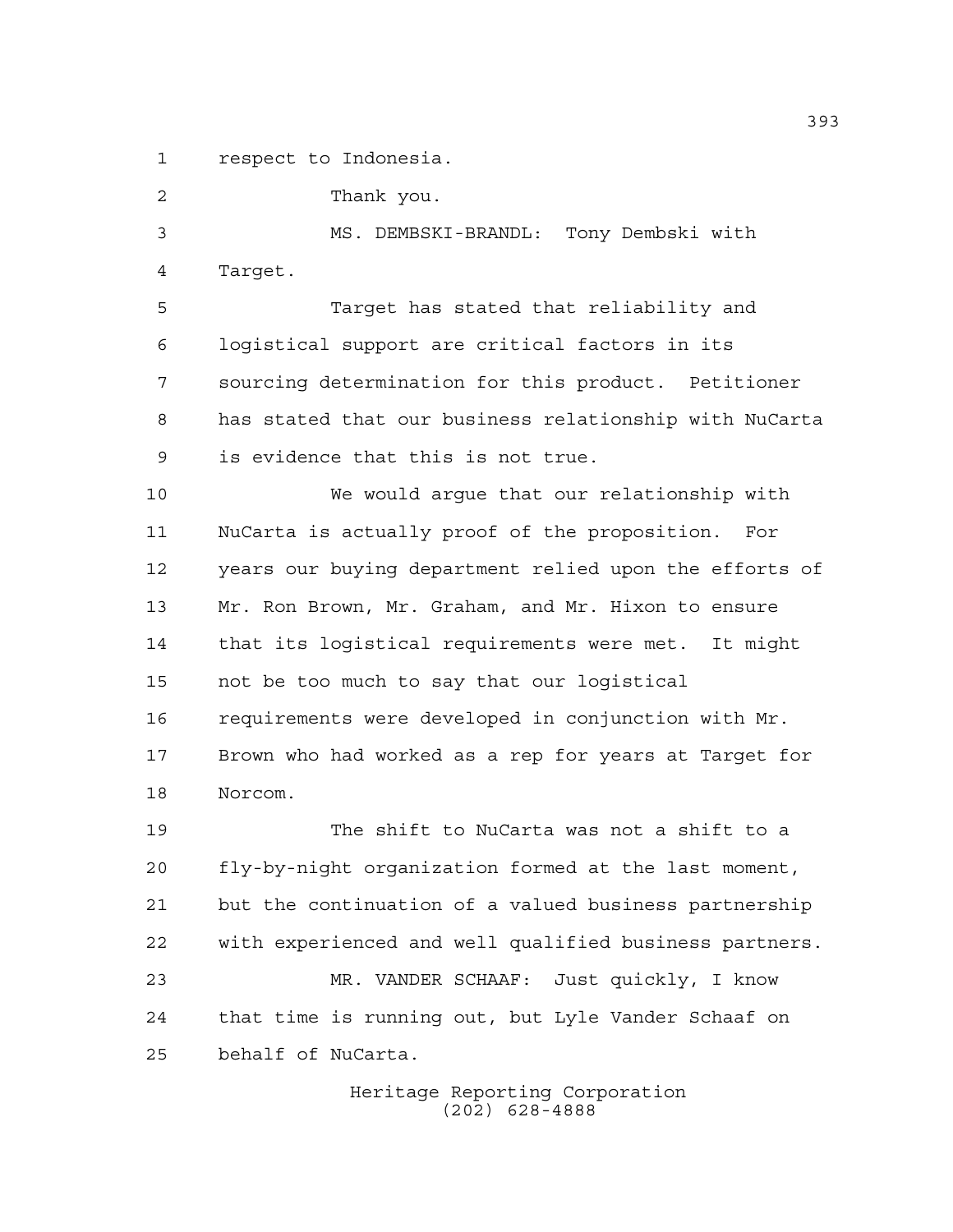Heritage Reporting Corporation (202) 628-4888 I picked the one moment during this hearing to step out of the room when Petitioners' counsel would launch their full-scale assault on my client NuCarta. Because time is running out please just suffice it to say that we categorically deny these allegations by Petitioners' counsel that they made in their rebuttal. There was absolutely no wrong-doing whatsoever by NuCarta or any of its employees in their business affairs and we will respond directly in our post-hearing brief. Thank you. 12 MR. CAMERON: Thank you. CHAIRMAN PEARSON: Okay, you're ready now to proceed to closing? Excellent. Every efficient use of the time. All that in less than seven minutes. MS. TROSSEVIN: Thank you, Mr. Chairman, members of the Commission. Marguerite Trossevin again for Target Corporation. It's late in the afternoon and it's been a long day and you all have been so very well prepared and asked so many questions we really have very little to say in closing. So I'd like to just touch very briefly on something that my colleague Jim Jochum alluded to a little while ago. That is I think the greater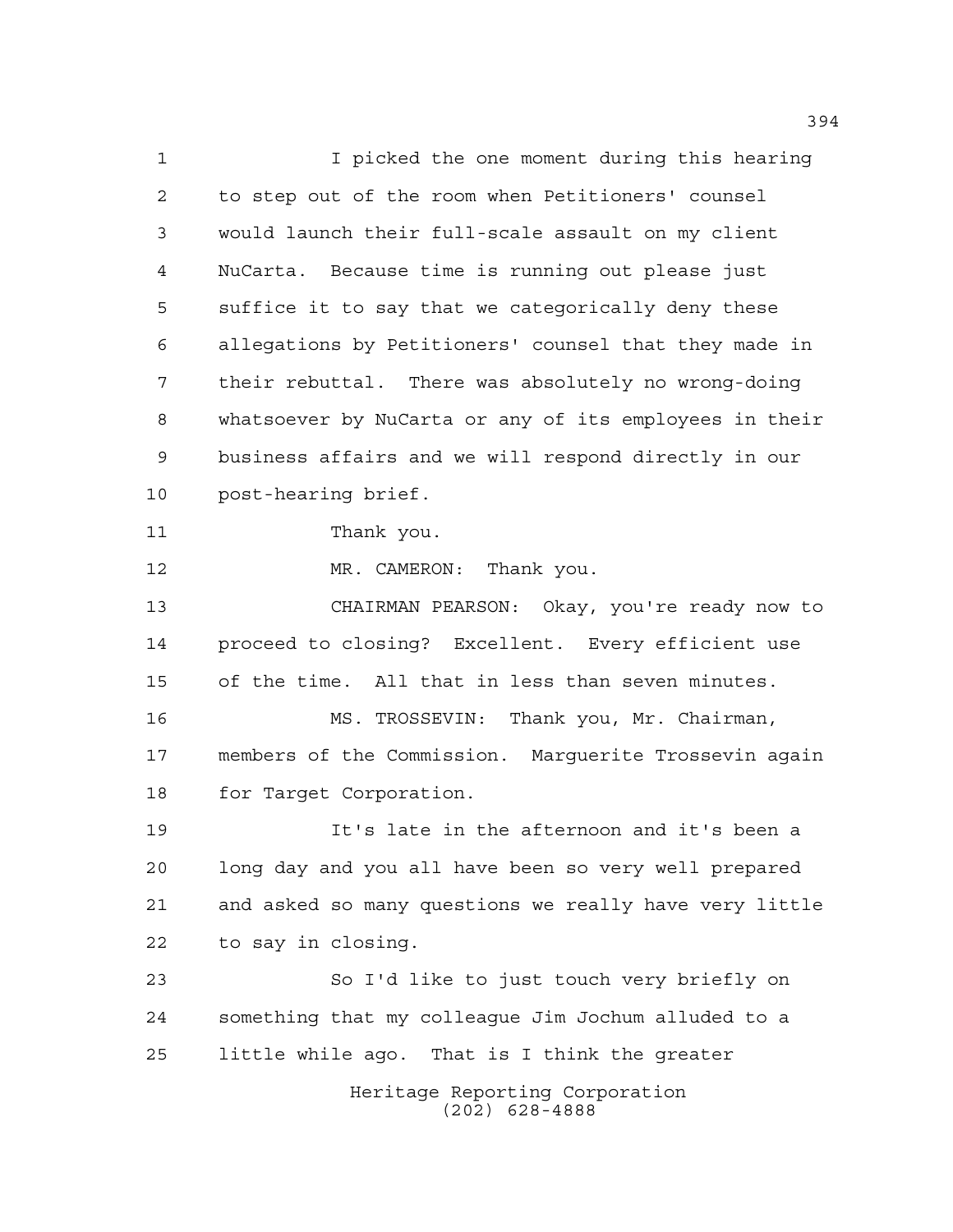significance of this case.

 It's no secret to this Commission, you've honed right in on the key issues of this case which are, of course, the extensive role of the U.S. producers in importing and the substantial presence of non-subject imports from Brazil where U.S. producers also have substantial interests. This is a fact pattern it's true that the Commission is facing more often these days and you have in fact seen it in certain cases like those that Commissioner Okun referred to. But I think if you look at the record of this case what you see is it's really pushing the envelope. The trends here are unprecedented. The volumes accounted for by the producers are unprecedented. The trends in their increasing share of those imports are unprecedented. And the level of the pricing data that they control and the extent to which they themselves are underselling U.S. production is unprecedented in all of these cases. So I think that presents this Commission

 with a very serious and not an enviable task. You have before you a case that really does bring you to a point where you have to think very seriously about the law -- what the law says and what the law is intended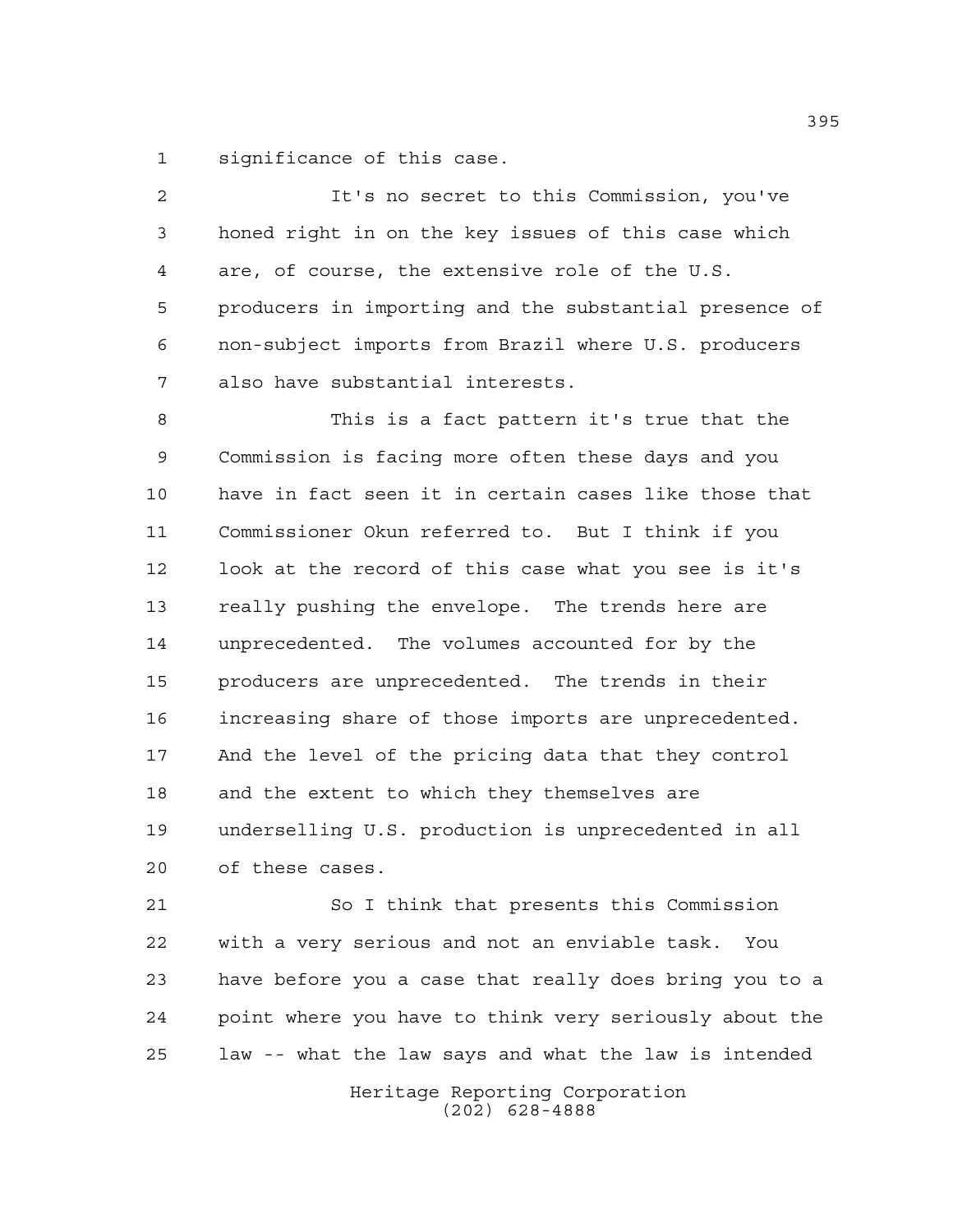to do. Because I agree with Jim Jochum, that what you say in this case will determine the direction that a lot of the precedents that come out of this Commission are going to take.

 One of the fundamental decisions that you have to make is to what extent does the statute protect U.S. producers from their own business choices?

 Here you don't have a situation, as much as Petitioners would like you to believe to the contrary, where they began to import to survive. The data just isn't there. Their own data, as I mentioned earlier, tells you that's not the case. So you do have to look long and hard at this case.

 I think if you do and you really do look closely at the statute and the legislative history, you will reach only one conclusion, that under the facts of this case you cannot find that this domestic industry has been injured by reason of the subject imports, nor are they threatened with that injury. Thank you.

 CHAIRMAN PEARSON: Okay, thanks to all of you very much.

Heritage Reporting Corporation (202) 628-4888 Post-hearing briefs, statements responsive to questions and requests of the Commission and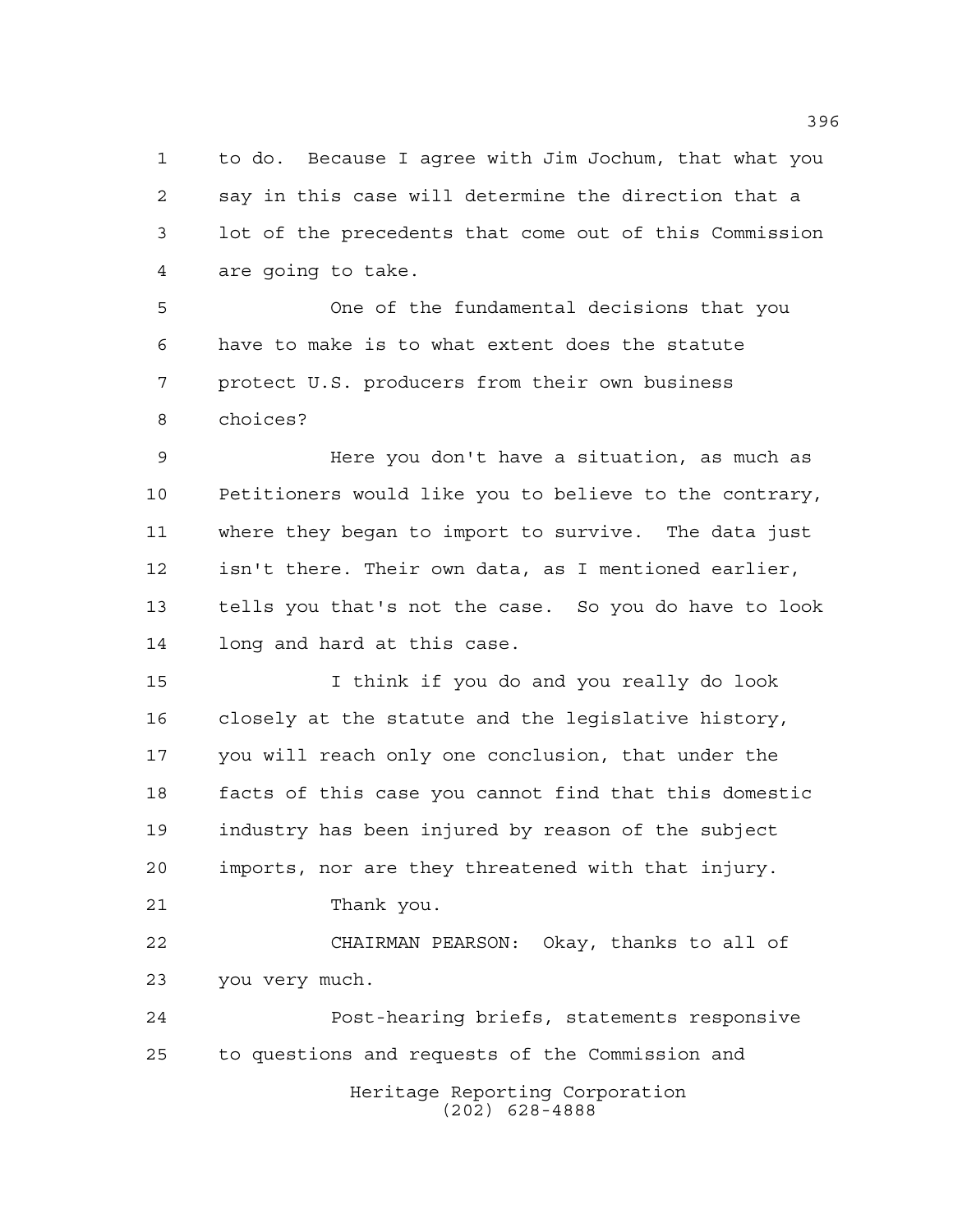corrections to the transcript must be filed by August 2, 2006. Closing of the record and final release of data to parties on August 25th. Final comments due August 29th. This hearing is adjourned. MR. CAMERON: Will the Commission take it under advisement as a possibility? CHAIRMAN PEARSON: Yes, we will take it under advisement. 11 MR. CAMERON: Thank you, Mr. Chairman. I apologize for interrupting. We would like to thank the Commission for its patience. We appreciate it. CHAIRMAN PEARSON: Now we are adjourned. (Whereupon, at 6:38 p.m. the hearing in the above-entitled matter was concluded.)  $17 /$  // //  $20 /$  $21 /$  $22 / /$  $23 / /$  $24 /$  $25 / /$ 

> Heritage Reporting Corporation (202) 628-4888